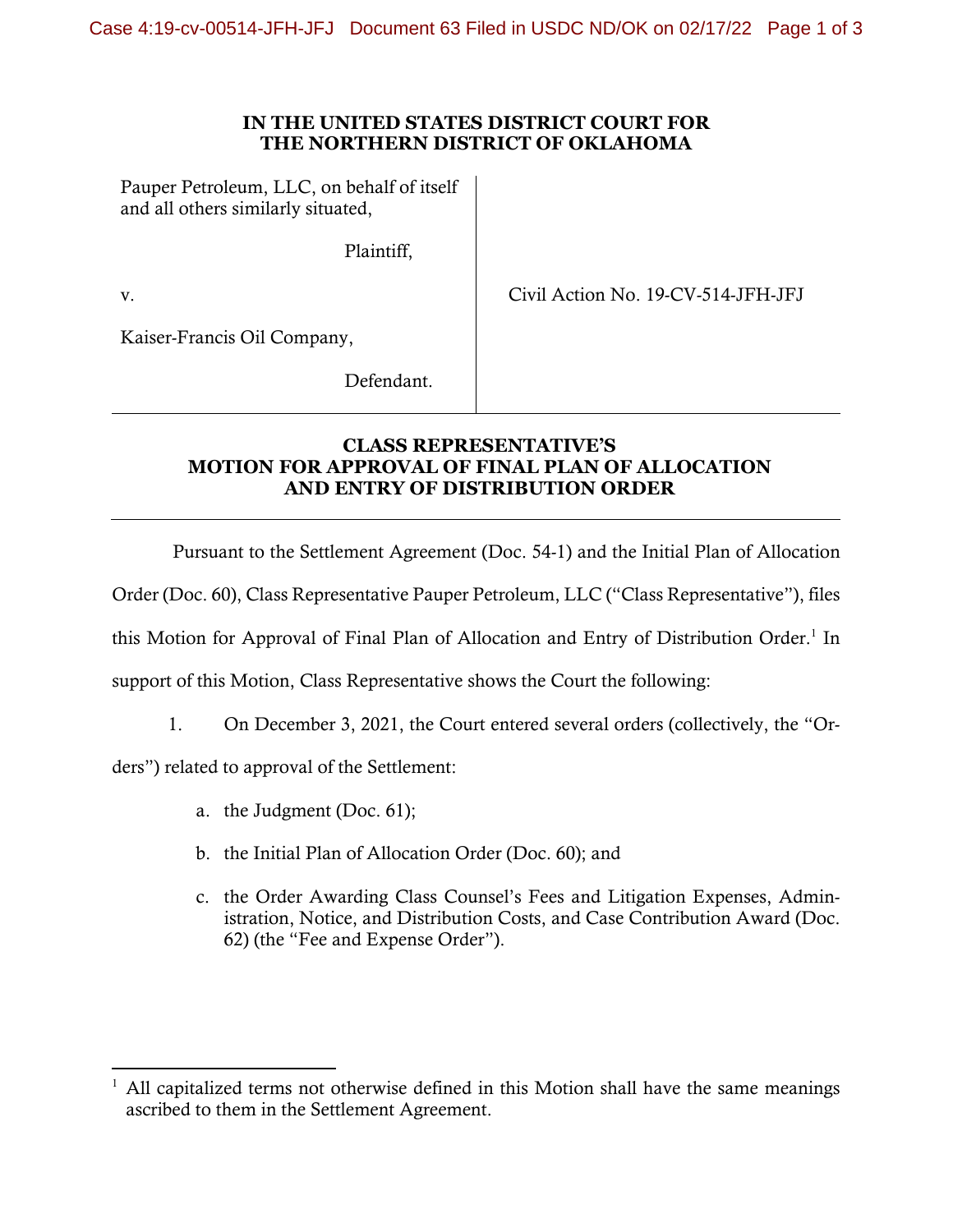2. Under the Orders and paragraph 6.5 of the Settlement Agreement, Class Representative is required to file and seek approval of a final plan of allocation and entry of a distribution order to disburse the Net Settlement Fund to Class Members. This Motion seeks that approval.

3. Class Representative has calculated a Final Plan of Allocation that takes into account the Gross Settlement Fund (\$1.6 million) and subtracts the amounts awarded in the Fee and Expense Order and the amounts attributable to the opt-outs approved by the Court in the Judgment.

4. The result is Class Representative's proposed Final Plan of Allocation, which is attached to this Motion as Exhibit 1.

5. The proposed Final Plan of Allocation shows the proportionate settlement payments to be made to Class Members in accordance with the Allocation Methodology previously approved.

6. Upon the Court's approval, the distributions set out in the Final Plan of Allocation will be made to Class Members in accordance with the Orders and the Settlement Agreement. To effectuate distribution, the Escrow Agent will transfer funds in the Escrow Account to the Settlement Administrator for further administration and distribution. If payment cannot be made to 100% of the Class Members, any Residual Unclaimed Funds will be handled as set forth in the Orders and Settlement Agreement.

7. Class Representative respectfully requests that the Court enter the proposed Final Plan of Allocation and Distribution Order in the form attached as Exhibit 2. Class Representative will also submit a native version of the proposed order in accordance with the Court's Local Rules.

2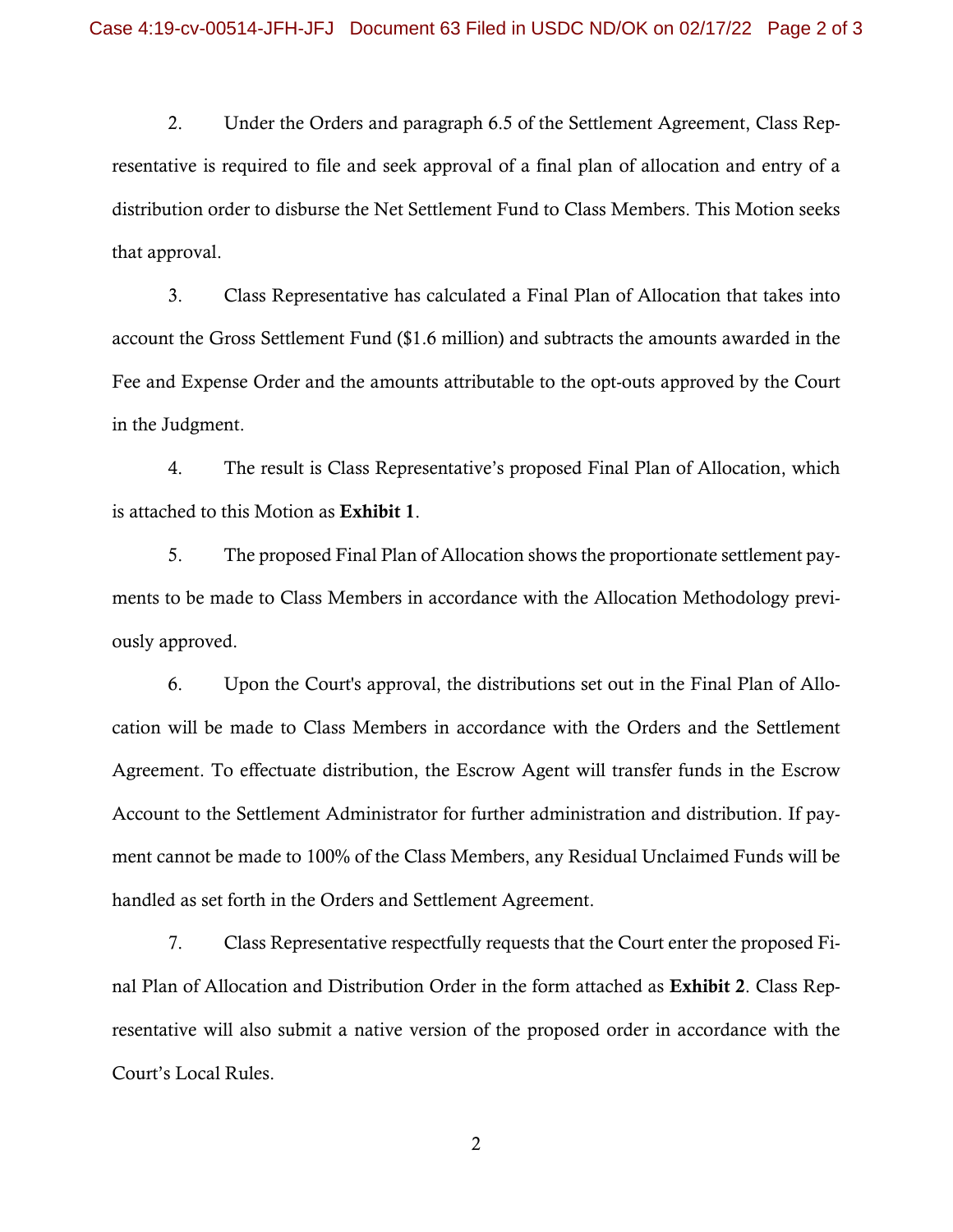Respectfully Submitted,

*/s/Reagan E. Bradford*\_\_\_\_\_\_\_\_\_\_\_\_\_

 Reagan E. Bradford, OBA #22072 Ryan K. Wilson, OBA #33306 BRADFORD & WILSON PLLC 431 W. Main Street, Suite D Oklahoma City, OK 73102 Telephone: (405) 698-2770 reagan@bradwil.com ryan@bradwil.com

-and-

Rex A. Sharp, OBA #011990 Ryan C. Hudson, OBA # 33104 Scott B. Goodger, OBA #34476 Sharp Law, LLP 4820 W. 75th Street Prairie Village, KS 66208 Telephone: (913) 901-0505 Facsimile: (913)901-0419 rsharp@midwest-law.com rhudson@midwest-law.com sgoodger@midwest-law.com

## **CLASS COUNSEL**

## **CERTIFICATE OF SERVICE**

I hereby certify that on February 17, 2022, a true and correct copy of the above and foregoing document was served in accordance with the Local Rules on all counsel of record *via* the Court's electronic filing system.

> /s/*Reagan E. Bradford* Reagan E. Bradford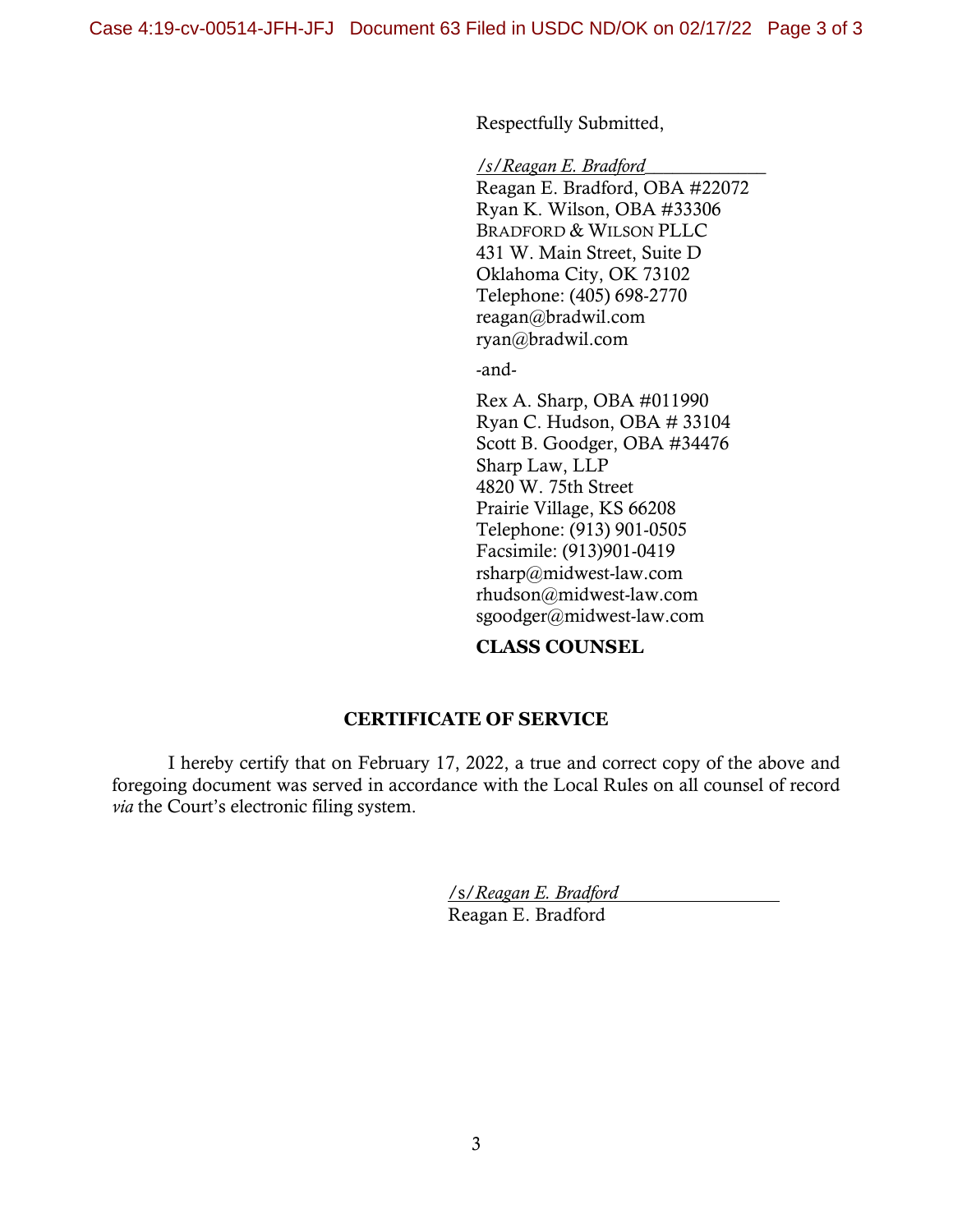**Pauper Petroleum, LLC v. Kaiser‐Francis Oil Company** *Final Plan of Allocation* **Case No: 19‐cv‐514‐JFH‐JFJ**

| <b>Owner Code</b>  | <b>Allocation</b> |
|--------------------|-------------------|
| 0000110            | 67.40             |
| 0000120            | 37.96             |
| 0000170            | 2.10              |
| 0000180            | 4.56              |
| 0000190            | 2.10              |
| 0000200            | 183.68            |
| 0000380            | 4.64              |
| 0000390            | 0.69              |
| 0000400            | 0.67              |
| 0000410            | 0.66              |
| 0000420            | 0.15              |
| 0000430            | 0.11              |
| 0000440            | 0.11              |
| 0000450            | 0.11              |
| 0000500            | 24.07             |
| 0000530            | 8.50              |
| 0000580            | 0.48              |
| 0000590            | 45.43             |
| 0000610            | 45.17             |
| 0000620            | 12.11             |
| 0000640            | 1.21              |
| 0000650            | 0.47              |
| 0000660            | 0.48              |
| 0000670            | 0.48              |
| 0000680            | 0.47              |
| 0000690            | 6.66              |
| 0000700            | 2.43              |
| 0000710<br>0000720 | 2.44<br>2.44      |
| 0000730            | 1.42              |
| 0000740            | 0.02              |
| 0000750            | 0.90              |
| 0000760            | 1.38              |
| 0000770            | 1.38              |
| 0000780            | 3.69              |
| 0000790            | 2.97              |
| 0000800            | 0.87              |
| 0000810            | 1.16              |
| 0000820            | 7.88              |

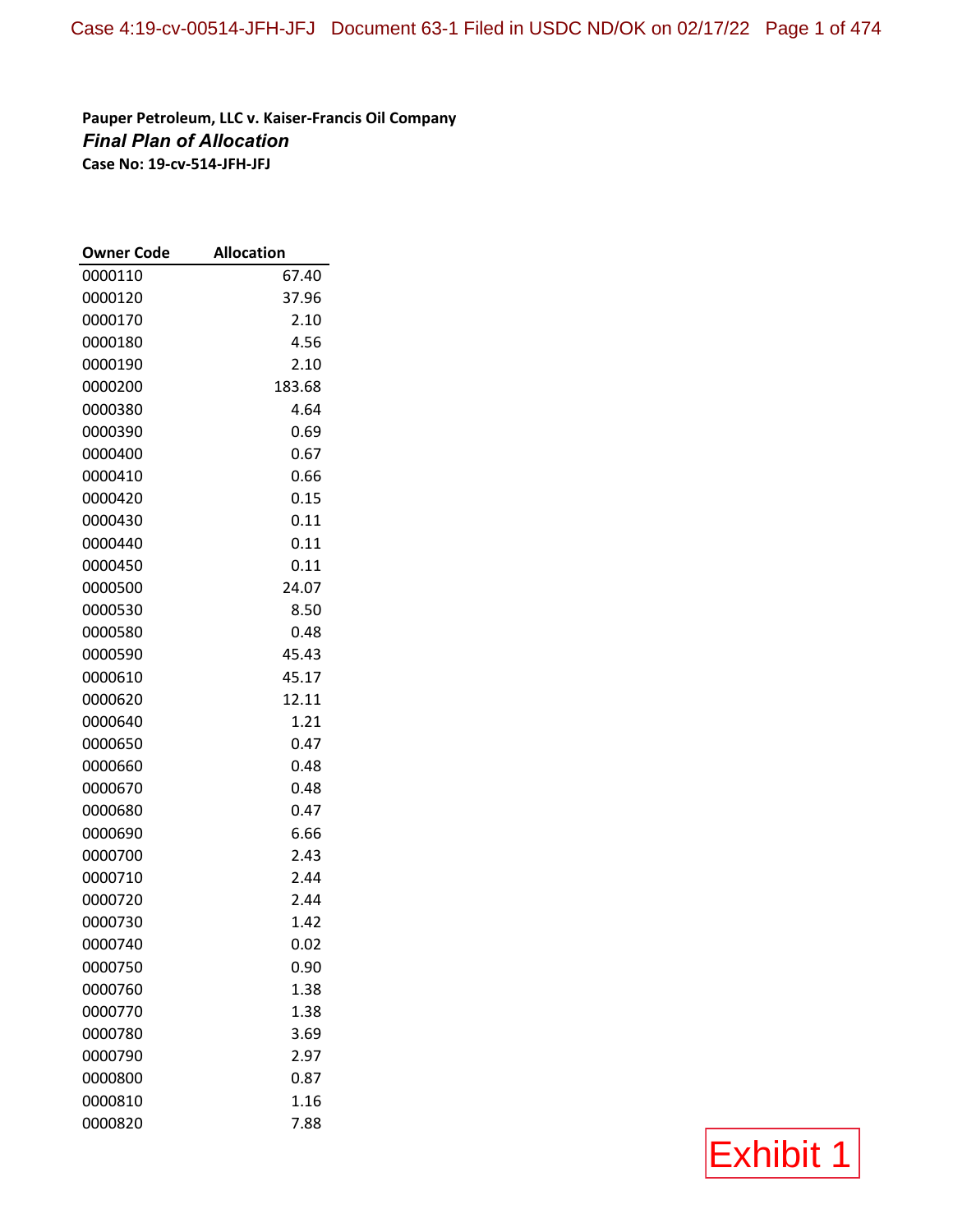| 0000830 | 7.88  |
|---------|-------|
| 0000840 | 7.88  |
| 0000940 | 18.96 |
| 0000950 | 1.85  |
| 0000960 | 9.86  |
| 0000970 | 9.86  |
| 0000980 | 1.68  |
| 0000990 | 11.60 |
| 0001000 | 11.60 |
| 0001010 | 11.74 |
| 0001020 | 24.08 |
| 0001030 | 1.98  |
| 0001040 | 2.24  |
| 0001060 | 3.20  |
| 0001070 | 7.43  |
| 0001120 | 11.37 |
| 0001130 | 11.65 |
| 0001150 | 13.74 |
| 0001160 | 20.67 |
| 0001170 | 18.50 |
| 0001180 | 18.50 |
| 0001210 | 1.50  |
| 0001220 | 0.27  |
| 0001230 | 12.86 |
| 0001240 | 8.74  |
| 0001250 | 8.74  |
| 0001380 | 37.57 |
| 0001430 | 8.13  |
| 0001450 | 0.02  |
| 0001460 | 2.04  |
| 0001470 | 2.85  |
| 0001480 | 4.71  |
| 0001490 | 4.24  |
| 0001500 |       |
| 0001510 |       |
| 0001520 | 4.67  |
| 0001550 | 0.20  |
| 0001560 | 0.20  |
| 0001570 | 0.20  |
| 0001580 | 0.20  |
| 0001590 | 0.20  |
| 0001620 | 35.47 |
| 0001630 | 0.06  |
| 0001640 | 0.06  |
| 0001650 | 0.12  |
| 0001660 | 0.06  |
| 0001680 | 1.52  |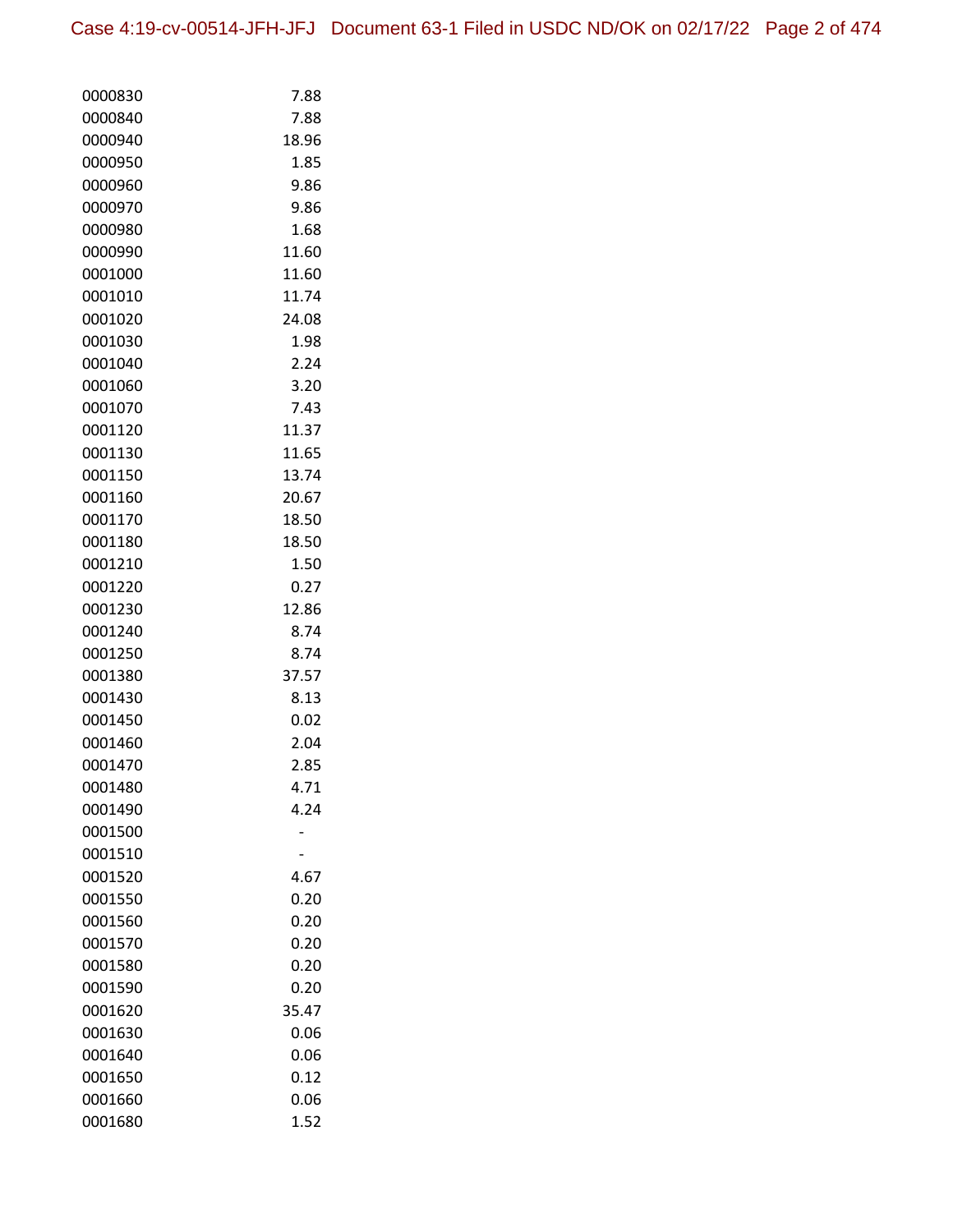| 0001690            | 1.51         |
|--------------------|--------------|
| 0001700            | 2.91         |
| 0001720            | 34.36        |
| 0001740            | 499.41       |
| 0001750            | 500.01       |
| 0001760            | 506.15       |
| 0001770            |              |
| 0001780            | 1.86         |
| 0001790            | 26.38        |
| 0001800            | 25.65        |
| 0001810            | 5.96         |
| 0001860            | 22.87        |
| 0001880            |              |
| 0001890            | 17.11        |
| 0001900            | 0.25         |
| 0001930            | 17.17        |
| 0001940            | 27.84        |
| 0001970            | 22.39        |
| 0001980            | 8.83         |
| 0001990            | 28.14        |
| 0002070            | 18.52        |
| 0002090            | 2.09         |
| 0002100            | 0.25         |
| 0002110            | 0.25         |
| 0002120            | 0.25         |
| 0002130            | 0.25         |
| 0002150            | 26.68        |
| 0002160            | 25.82        |
| 0002170            | 25.82        |
| 0002180            | 77.30        |
| 0002190            | 8.86         |
| 0002200            | 8.86         |
| 0002210<br>0002220 | 8.86<br>2.97 |
| 0002230            | 5.07         |
| 0002240            | 2.96         |
| 0002260            |              |
| 0002270            | 37.51        |
| 0002280            | 8.91         |
| 0002290            | 7.55         |
| 0002300            | 7.55         |
| 0002310            | 18.14        |
| 0002320            | 25.41        |
| 0002330            | 3.64         |
| 0002340            | 5.04         |
| 0002350            | 7.89         |
| 0002360            | 7.88         |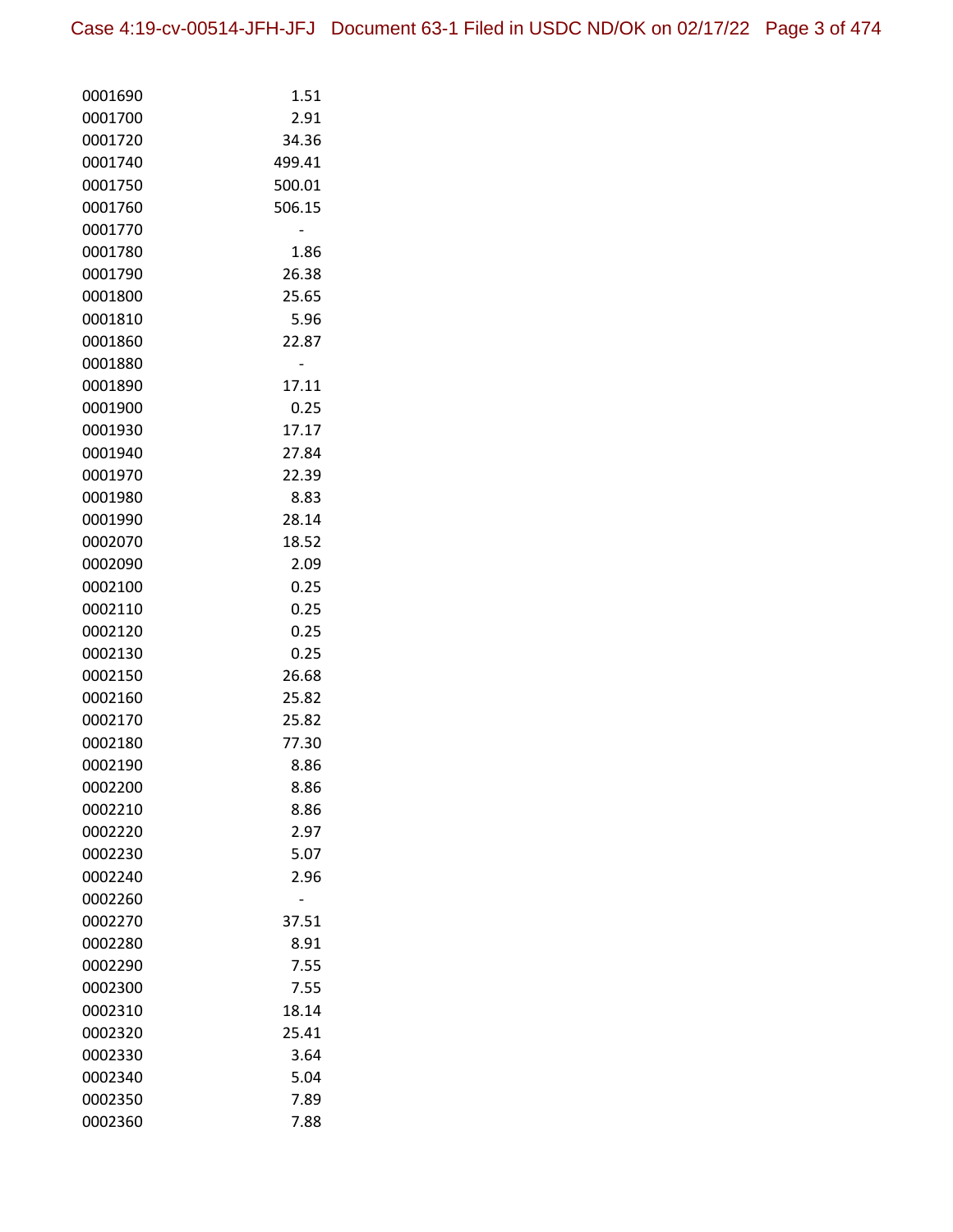| 0002390 | 25.40  |
|---------|--------|
| 0002400 | 9.98   |
| 0002430 | 20.65  |
| 0002440 |        |
| 0002450 | 26.08  |
| 0002460 | 18.49  |
| 0002470 | 18.48  |
| 0002540 | 27.14  |
| 0002550 | 0.44   |
| 0002560 | 28.33  |
| 0002570 | 24.75  |
| 0002580 | 39.56  |
| 0002620 | 0.01   |
| 0002660 | 1.77   |
| 0002670 | 2.00   |
| 0002680 | 0.55   |
| 0002690 | 1.78   |
| 0002700 | 5.19   |
| 0002740 |        |
| 0002750 |        |
| 0002760 | 11.79  |
| 0002780 | 5.94   |
| 0002790 | 5.60   |
| 0002800 | 17.23  |
| 0002810 | 8.70   |
| 0002830 | 6.26   |
| 0002850 | 27.81  |
| 0002860 | 84.13  |
| 0002870 |        |
| 0002880 | 0.48   |
| 0002890 |        |
| 0002910 | 1.90   |
| 0002920 | 14.13  |
| 0002940 | 34.82  |
| 0002950 | 4.97   |
| 0002960 | 3.02   |
| 0003010 | 101.70 |
| 0003020 | 63.22  |
| 0003030 | 24.36  |
| 0003040 | 20.14  |
| 0003050 |        |
| 0003140 | 4.59   |
| 0003150 | 4.59   |
| 0003160 | 0.20   |
| 0003170 | 0.31   |
| 0003180 | 130.34 |
| 0003190 | 3.13   |
|         |        |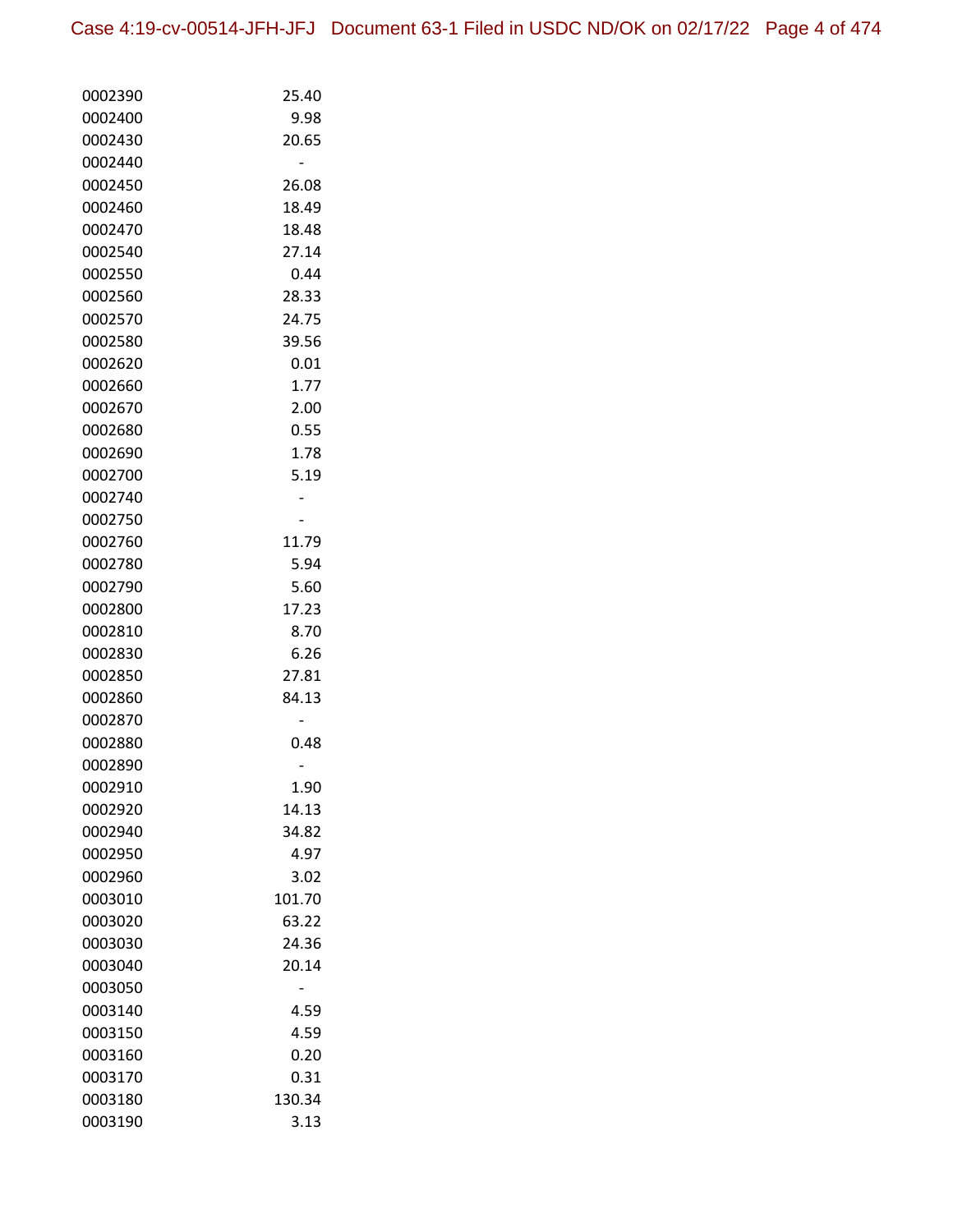| 0003210 | 32.77 |
|---------|-------|
| 0003220 | 28.50 |
| 0003230 | 30.47 |
| 0003250 | 54.21 |
| 0003310 | 38.52 |
| 0003400 | 7.85  |
| 0003410 | 56.97 |
| 0003420 | 0.08  |
| 0003440 | 0.08  |
| 0003450 | 36.92 |
| 0003460 | 5.85  |
| 0003470 | 5.84  |
| 0003480 | 3.29  |
| 0003490 | 8.33  |
| 0003500 | 1.02  |
| 0003510 | 0.01  |
| 0003520 | 0.01  |
| 0003530 |       |
| 0003540 | 0.01  |
| 0003550 | 0.01  |
| 0003560 | 26.67 |
| 0003610 | 25.27 |
| 0003620 | 23.04 |
| 0003630 | 23.04 |
| 0003640 | 27.66 |
| 0003650 | 27.45 |
| 0003660 | 30.45 |
| 0003680 | 48.80 |
| 0003690 | 11.72 |
| 0003700 | 48.64 |
| 0003750 | 31.49 |
| 0003760 | 26.67 |
| 0003770 | 26.67 |
| 0003780 | 0.01  |
| 0003800 | 0.01  |
| 0003810 | 0.01  |
| 0003820 | 0.01  |
| 0004620 | 18.22 |
| 0004640 | 9.10  |
| 0004700 | 6.95  |
| 0004720 | 0.71  |
| 0004730 | 0.72  |
| 0004740 | 0.43  |
| 0004750 | 0.43  |
| 0004760 | 0.43  |
| 0004770 | 1.62  |
| 0004790 | 1.67  |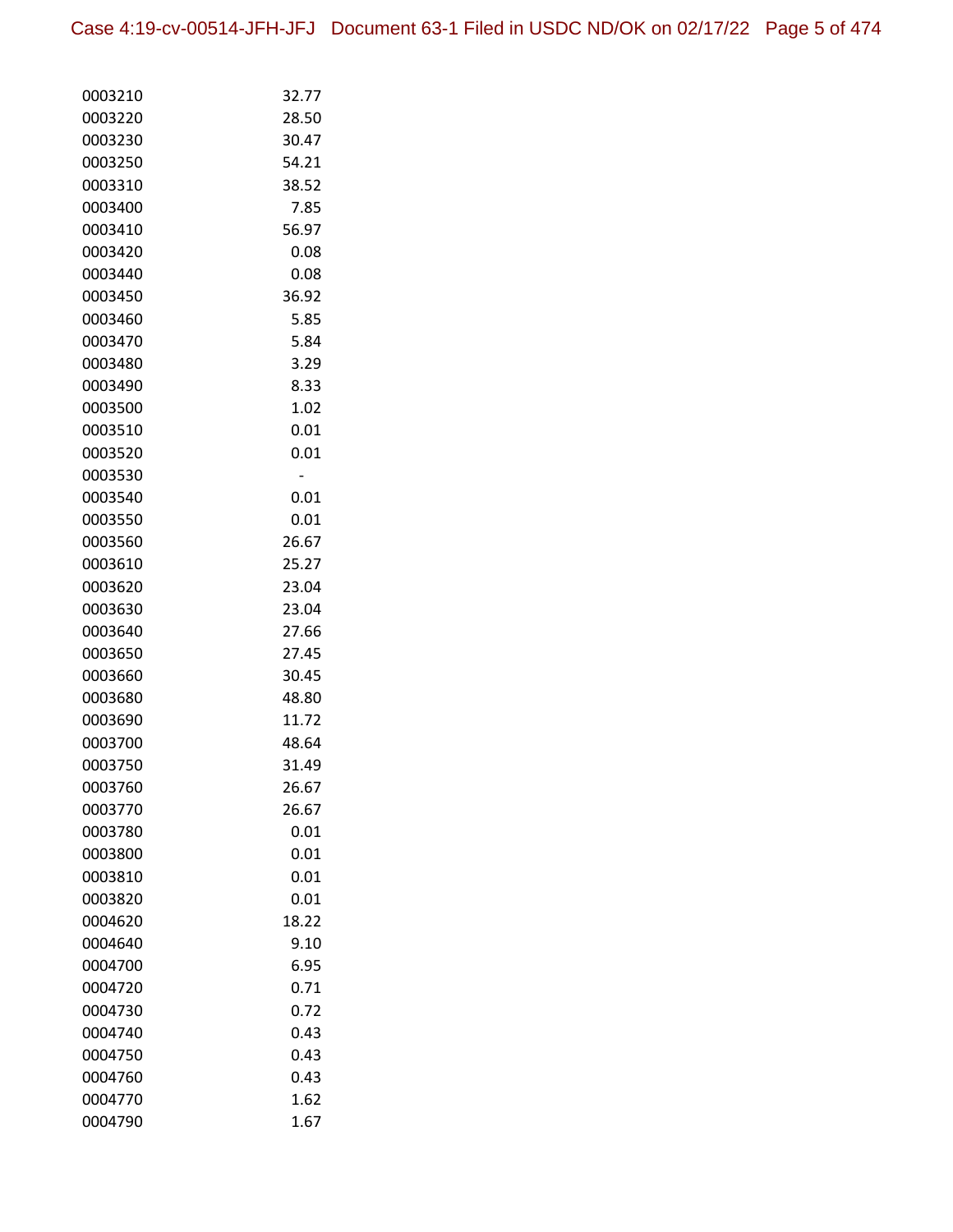| 0004800            | 2.15           |
|--------------------|----------------|
| 0004810            | 1.23           |
| 0004820            | 1.67           |
| 0004830            | 0.43           |
| 0004840            | 0.43           |
| 0004850            | 0.62           |
| 0004860            | 1.62           |
| 0004870            | 1.62           |
| 0004880            | 0.22           |
| 0004890            | 0.31           |
| 0004900            | 0.29           |
| 0004910            | 0.29           |
| 0005060            | 204.56         |
| 0005070            | 32.23          |
| 0005080            | 34.35          |
| 0005100            | 8.30           |
| 0005110            | 8.29           |
| 0005120            | 10.03          |
| 0005130            | 8.30           |
| 0005190            | 37.15          |
| 0005200            | 103.08         |
| 0005230            | 33.88          |
| 0005240            | 33.88          |
| 0005250            | 33.88          |
| 0005350            |                |
| 0005360            | 5.29           |
| 0005510            | 2.40           |
| 0005530            | 18.69          |
| 0005560            | 15.77          |
| 0005570            | 15.78          |
| 0005580            | 15.77          |
| 0005590            | 15.77          |
| 0005600            | 15.77          |
| 0005610            | 47.01          |
| 0005620<br>0005630 | 15.77<br>31.61 |
| 0005640            | 31.61          |
| 0005670            | 40.02          |
| 0005700            | 5.31           |
| 0005710            | 29.39          |
| 0005720            | 29.40          |
| 0005730            | 29.41          |
| 0005740            | 1.25           |
| 0005750            | 11.34          |
| 0005760            | 21.96          |
| 0005770            | 5.12           |
| 0005780            | 5.12           |
|                    |                |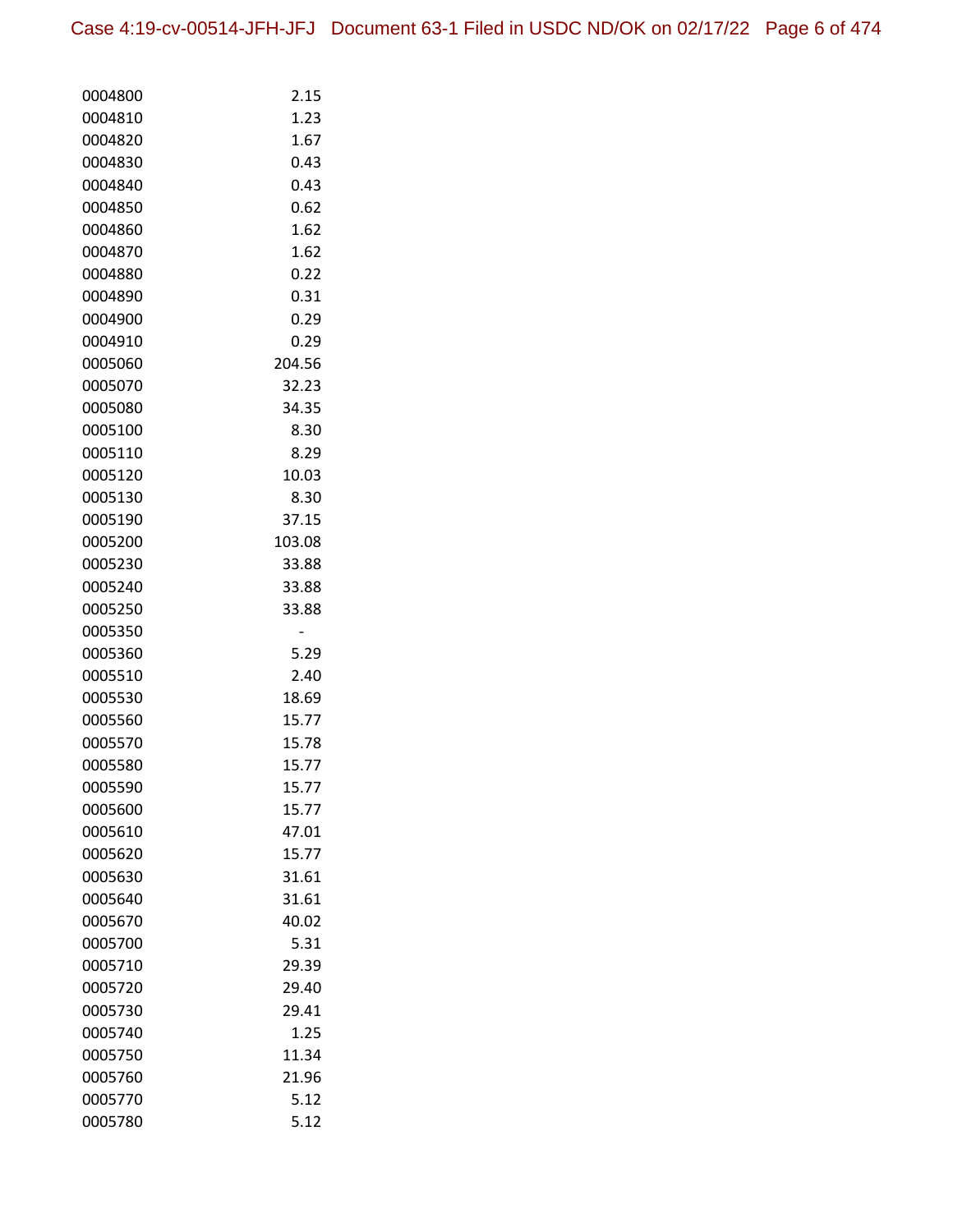| 0005900            | 9.45           |
|--------------------|----------------|
| 0005910            | 2.92           |
| 0005920            | 1.29           |
| 0005930            | 2.92           |
| 0006000            | 119.87         |
| 0006060            | 1.55           |
| 0006070            | 1.14           |
| 0006080            | 1.14           |
| 0006100            | 29.26          |
| 0006110            | 29.25          |
| 0006120            | 29.91          |
| 0006130            | 26.79          |
| 0006330            | 26.79          |
| 0006350            | 23.37          |
| 0006360            | 3,162.73       |
| 0006370            | 2.71           |
| 0006600            | 15.70          |
| 0006660            | 5.18           |
| 0006670            | 5.17           |
| 0006680            | 0.20           |
| 0006690            | 0.29           |
| 0006700            | 0.19           |
| 0006710            | 10.68          |
| 0006730            | 56.05          |
| 0006740            | 3.57           |
| 0006760            | 39.49          |
| 0006770            | 18.65          |
| 0006780            | 11.69          |
| 0006790            | 18.62          |
| 0006800            | 8.18           |
| 0006830            | 481.58         |
| 0006840            | 17.55          |
| 0006860            | 17.57          |
| 0006870            | 14.22          |
| 0006880            | 17.57<br>17.40 |
| 0006890            |                |
| 0006940            | 112.08         |
| 0006950            | 83.05          |
| 0006970            | 2.14           |
| 0006980            |                |
| 0007030<br>0007040 | 9.09<br>2.53   |
|                    |                |
| 0007070<br>0007080 | 6.02<br>51.98  |
| 0007120            | 33.35          |
| 0007140            | 3.76           |
| 0007150            | 3.76           |
|                    |                |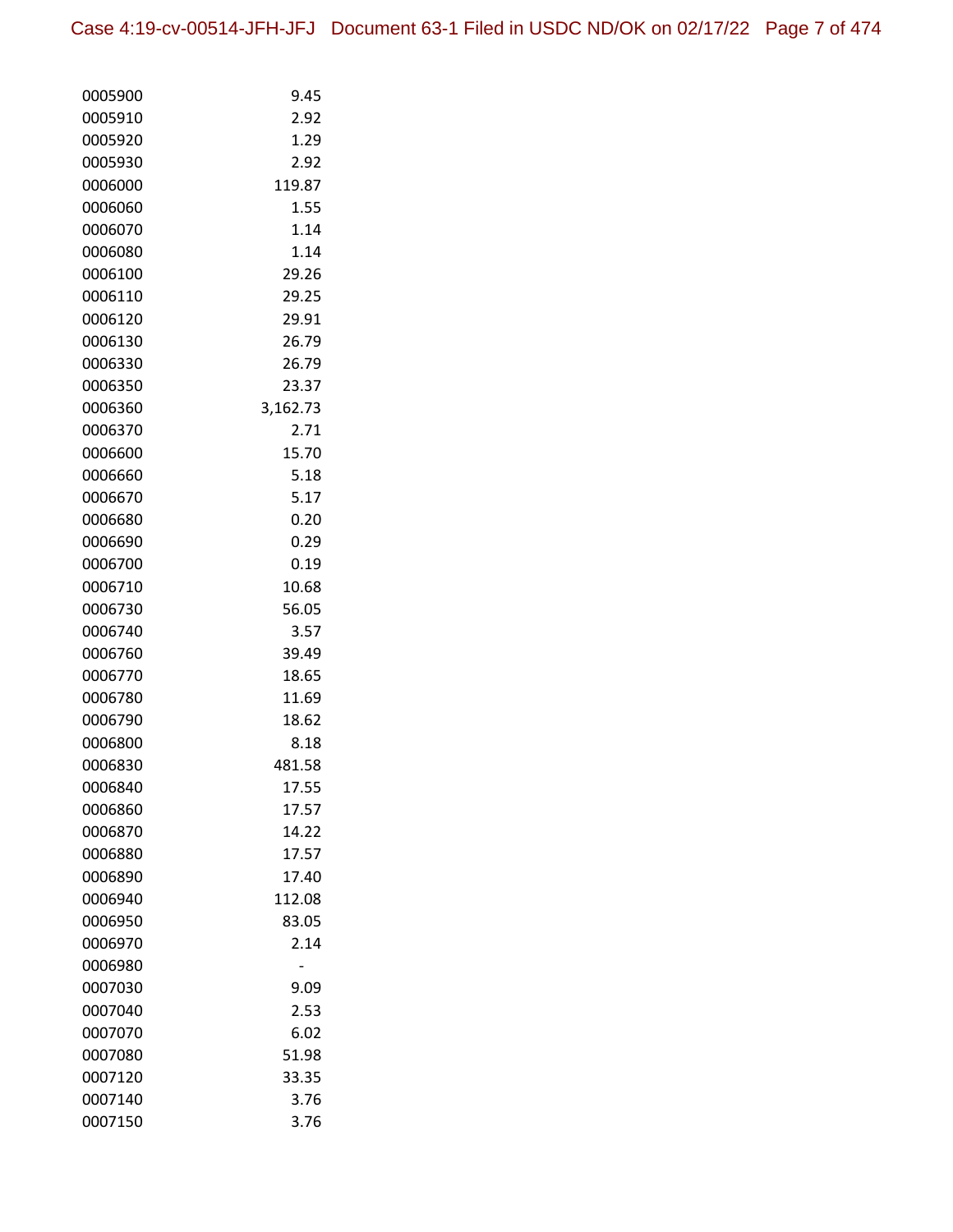| 0007160 | 3.54   |
|---------|--------|
| 0007170 | 3.53   |
| 0007190 | 20.57  |
| 0007200 | 20.56  |
| 0007210 | 14.52  |
| 0007220 | 8.97   |
| 0007230 | 8.97   |
| 0007280 | 20.21  |
| 0007290 | 54.53  |
| 0007300 | 36.25  |
| 0007310 | 36.23  |
| 0007340 | 12.61  |
| 0007350 | 0.11   |
| 0007360 | 1.14   |
| 0007370 | 1.48   |
| 0007390 | 1.05   |
| 0007400 | 0.46   |
| 0007420 | 39.11  |
| 0007430 | 24.21  |
| 0007440 | 51.49  |
| 0007510 | 21.31  |
| 0007520 | 14.80  |
| 0007530 | 14.80  |
| 0007540 | 14.81  |
| 0007570 | 0.86   |
| 0007580 |        |
| 0007590 |        |
| 0007600 | 0.01   |
| 0007610 | 0.47   |
| 0007620 | 37.40  |
| 0007630 | 37.47  |
| 0007640 | 47.80  |
| 0007650 | 47.82  |
| 0007660 | 26.81  |
| 0007670 | 28.07  |
| 0007690 | 24.33  |
| 0007700 | 81.75  |
| 0007710 | 24.33  |
| 0007740 | 0.29   |
| 0007750 | 0.32   |
| 0007760 | 8.81   |
| 0007780 | 28.92  |
| 0007790 | 92.49  |
| 0007800 | 9.09   |
| 0007810 | 2.30   |
| 0007830 | 81.29  |
| 0007870 | 103.09 |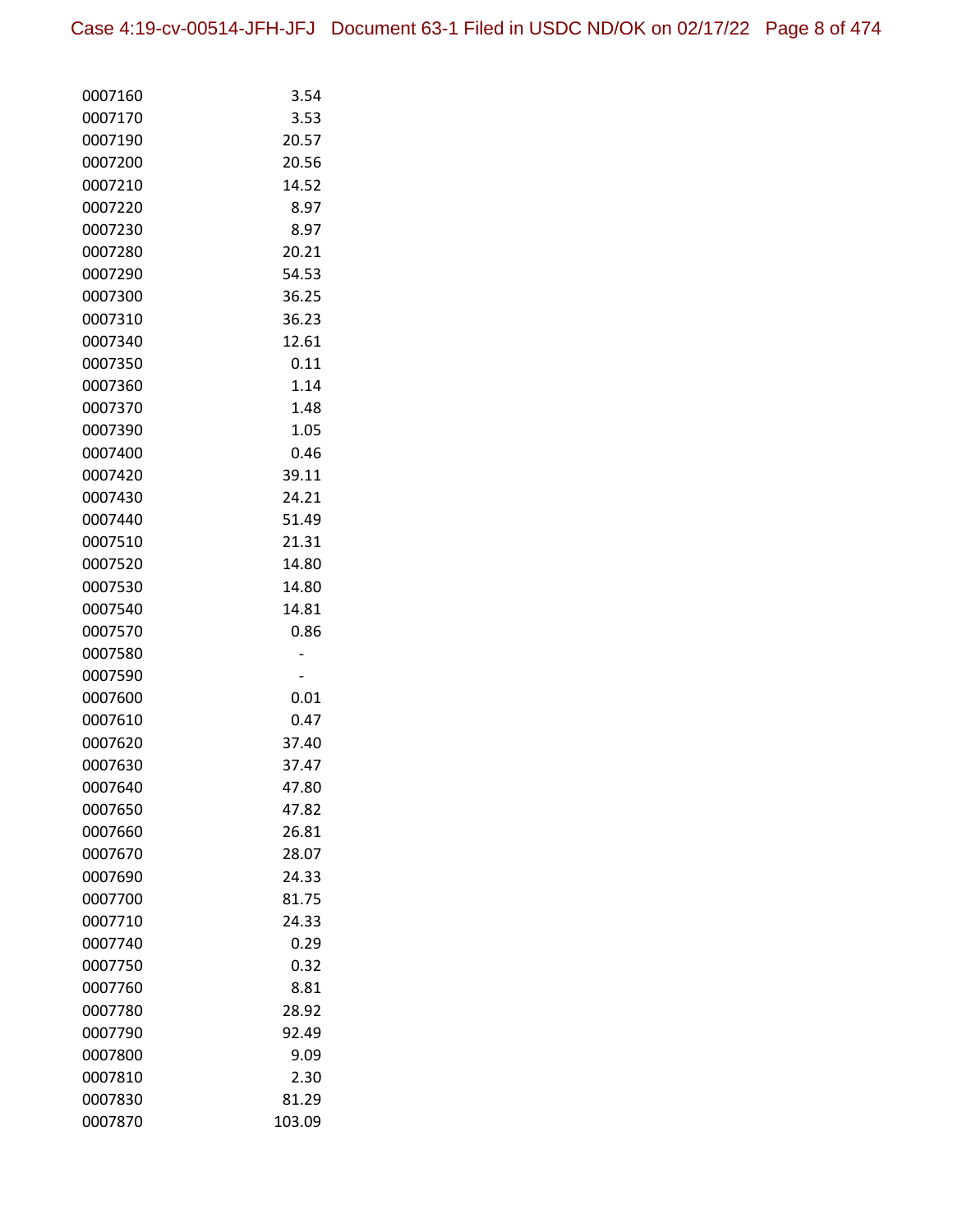| 0007890            | 25.65          |
|--------------------|----------------|
| 0007900            | 30.19          |
| 0007910            | 14.23          |
| 0007920            | 14.20          |
| 0007930            | 24.47          |
| 0007970            | 8.77           |
| 0007980            | 8.77           |
| 0007990            | 8.77           |
| 0008010            | 0.08           |
| 0008020            | 0.08           |
| 0008030            | 30.89          |
| 0008050            | 57.79          |
| 0008060            | 35.86          |
| 0008130            | 0.09           |
| 0008170            | 18.57          |
| 0008180            | 39.71          |
| 0008190            | 43.66          |
| 0008210            | 18.56          |
| 0008220            | 40.57          |
| 0008230            | 24.52          |
| 0008240            | 2.30           |
| 0008250            | 2.31           |
| 0008280            | 14.17          |
| 0008290            | 24.01          |
| 0008300            | 8.81           |
| 0008310            | 23.90          |
| 0008320            | 1.37           |
| 0008330            | 0.40           |
| 0008340            | 0.47           |
| 0008350            | 0.47           |
| 0008380            | 1.89           |
| 0008390            | 1.89           |
| 0008410            | 1.89           |
| 0008420            | 9.09           |
| 0008430            | 0.07           |
| 0008450            | 0.07           |
| 0008460            | 0.07           |
| 0008470            |                |
| 0008490            | 0.08           |
| 0008530            | 20.41          |
| 0008550            | 32.67          |
| 0008560            | 19.01          |
| 0008570            | 19.02          |
| 0008580<br>0008590 | 19.54<br>19.00 |
|                    |                |
| 0008610            | 46.91<br>0.04  |
| 0008630            |                |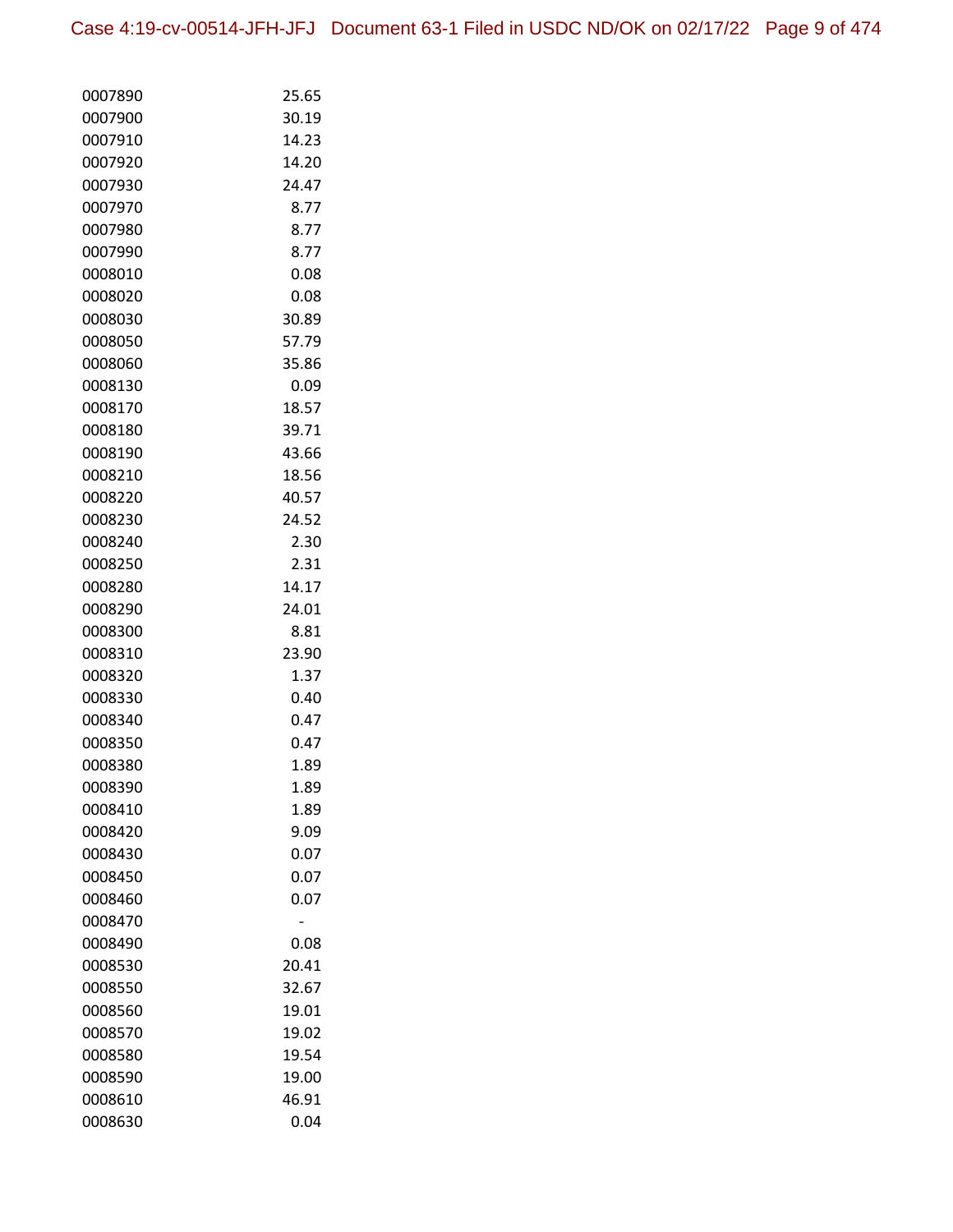Case 4:19-cv-00514-JFH-JFJ Document 63-1 Filed in USDC ND/OK on 02/17/22 Page 10 of 474

| 0008650 | 27.01  |
|---------|--------|
| 0008660 | 27.00  |
| 0008670 | 2.47   |
| 0008680 | 2.47   |
| 0008690 | 34.18  |
| 0008710 | 35.27  |
| 0008770 | 5.54   |
| 0008780 | 6.64   |
| 0008800 | 60.42  |
| 0008810 | 46.08  |
| 0008830 | 50.74  |
| 0008840 | 22.77  |
| 0008850 | 22.76  |
| 0008860 | 34.77  |
| 0008920 | 4.53   |
| 0008930 |        |
| 0008940 | 7.84   |
| 0008950 | 4.51   |
| 0008960 | 13.28  |
| 0008970 | 3.97   |
| 0008980 | 25.75  |
| 0008990 | 26.74  |
| 0009100 | 0.80   |
| 0009110 | 0.78   |
| 0009120 | 0.81   |
| 0009130 | 7.02   |
| 0009240 | 35.22  |
| 0009280 | 25.69  |
| 0009290 | 2.38   |
| 0009310 | 26.43  |
| 0009320 | 18.15  |
| 0009330 | 101.93 |
| 0009340 | 9.47   |
| 0009350 | 20.99  |
| 0009360 | 21.37  |
| 0009370 | 16.84  |
| 0009420 | 21.88  |
| 0009430 | 2.70   |
| 0009440 | 33.07  |
| 0009450 | 36.85  |
| 0009460 | 14.60  |
| 0009470 | 11.72  |
| 0009480 | 11.69  |
| 0009490 | 11.70  |
| 0009510 | 11.71  |
| 0009590 |        |
| 0009610 | 27.24  |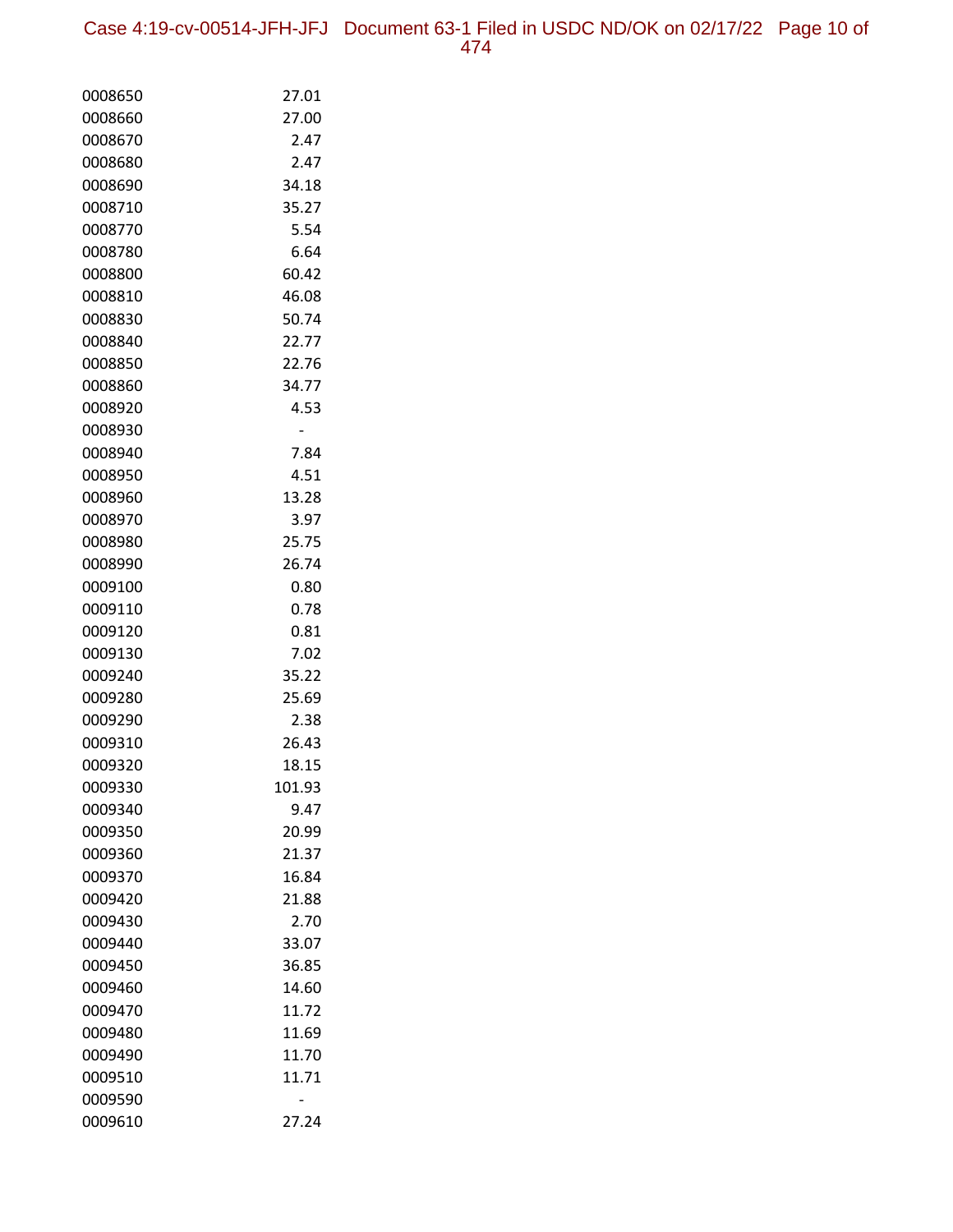| 0009640 | 3.08  |
|---------|-------|
| 0009650 | 3.08  |
| 0009660 | 46.67 |
| 0009670 | 7.81  |
| 0009690 | 2.04  |
| 0009700 |       |
| 0009710 | 54.72 |
| 0009750 | 25.32 |
| 0009770 | 94.19 |
| 0009780 | 94.21 |
| 0009790 | 65.86 |
| 0009810 | 65.84 |
| 0009820 | 69.61 |
| 0009840 | 28.15 |
| 0009860 | 2.51  |
| 0009870 | 2.52  |
| 0009880 | 8.44  |
| 0009890 | 28.77 |
| 0009910 | 34.28 |
| 0009920 | 4.11  |
| 0009940 | 7.43  |
| 0009950 | 24.17 |
| 0009960 | 27.83 |
| 0009970 | 0.65  |
| 0009980 | 0.65  |
| 0009990 | 19.62 |
| 0010010 | 19.62 |
| 0010030 | 19.61 |
| 0010060 | 8.13  |
| 0010070 | 7.62  |
| 0010080 | 6.86  |
| 0010090 | 41.17 |
| 0010110 | 44.79 |
| 0010120 | 22.11 |
| 0010130 | 8.59  |
| 0010140 | 24.10 |
| 0010150 | 19.70 |
| 0010160 | 25.16 |
| 0010170 | 53.25 |
| 0010180 | 46.08 |
| 0010240 | 16.90 |
| 0010250 | 8.39  |
| 0010260 | 9.69  |
| 0010270 | 25.90 |
| 0010280 | 16.82 |
| 0010290 | 13.50 |
| 0010310 | 20.61 |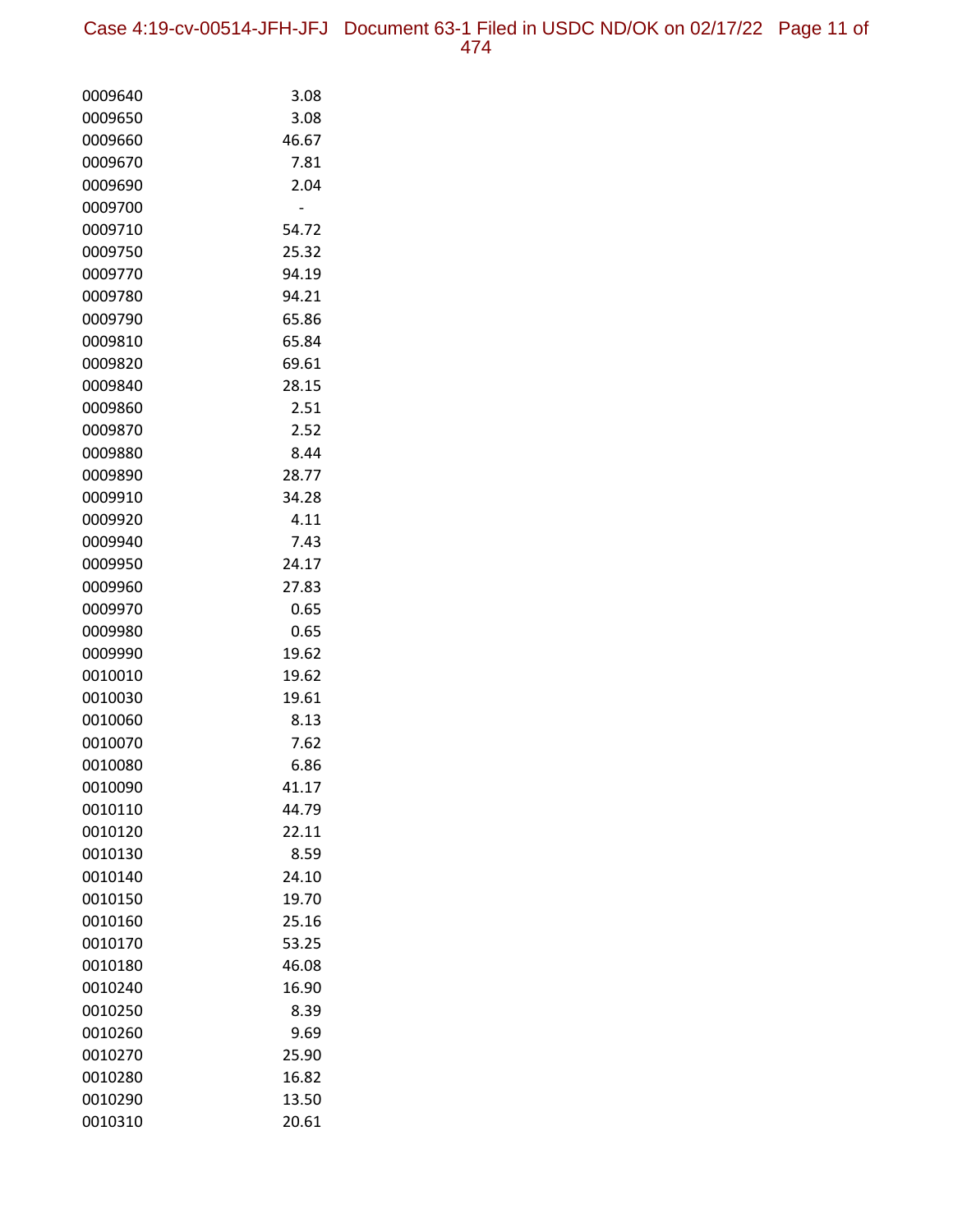Case 4:19-cv-00514-JFH-JFJ Document 63-1 Filed in USDC ND/OK on 02/17/22 Page 12 of 474

| 0010320            | 8.30          |
|--------------------|---------------|
| 0010330            | 11.32         |
| 0010340            | 21.54         |
| 0010350            | 22.92         |
| 0010360            | 21.54         |
| 0010380            | 63.82         |
| 0010390            | 1.78          |
| 0010430            |               |
| 0010450            | 0.09          |
| 0010460            | 31.17         |
| 0010560            | 20.12         |
| 0010570            | 26.43         |
| 0010580            | 26.44         |
| 0010600            | 24.01         |
| 0010630            | 1.98          |
| 0010640            | 1.97          |
| 0010660            | 7.29          |
| 0010670            | 7.29          |
| 0010680            | 7.29          |
| 0010690            | 8.63          |
| 0010710            | 8.63          |
| 0010720            | 1.07          |
| 0010800            |               |
| 0010830            | 0.06          |
| 0010840            | 42.23         |
| 0010850            | 52.76         |
| 0010860            | 2.00          |
| 0010870            | 2.35          |
| 0010890            | 2.36          |
| 0010910<br>0010920 | 34.77<br>0.29 |
| 0010940            | 22.76         |
| 0011030            | 0.08          |
| 0011040            | 5.56          |
| 0011060            | 61.66         |
| 0011070            | 61.66         |
| 0011090            | 57.39         |
| 0011110            | 46.53         |
| 0011120            | 46.52         |
| 0011130            | 13.71         |
| 0011150            | 2.00          |
| 0011160            | 0.97          |
| 0011180            | 3.99          |
| 0011190            | 3.99          |
| 0011210            | 10.97         |
| 0011220            | 3.62          |
| 0011230            | 3.63          |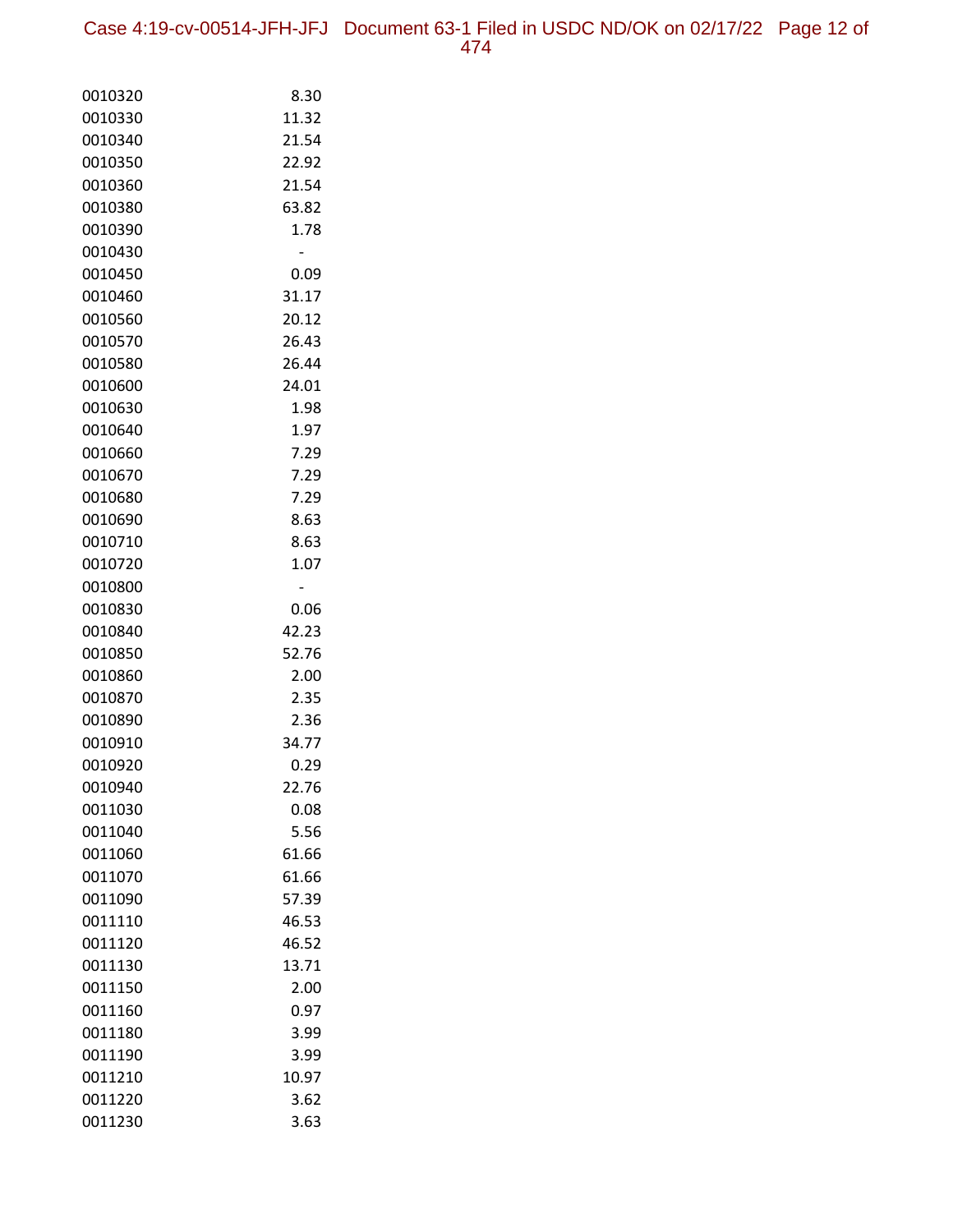| 0011240            | 1.86           |
|--------------------|----------------|
| 0011250            | 1.86           |
| 0011280            | 13.58          |
| 0011290            | 25.00          |
| 0011300            | 48.01          |
| 0011320            | 35.34          |
| 0011360            | 0.77           |
| 0011370            | 0.77           |
| 0011380            | 0.77           |
| 0011390            | 14.11          |
| 0011400            | 8.90           |
| 0011410            | 50.04          |
| 0011420            | 50.06          |
| 0011440            | 14.36          |
| 0011460            | 5.84           |
| 0011470            | 12.35          |
| 0011480            | 8.39           |
| 0011490            | 3.64           |
| 0011500            | 3.64           |
| 0011510            | 7.80           |
| 0011520            | 0.62           |
| 0011550            | 2.23           |
| 0011560            | 0.64           |
| 0011570            | 2.89           |
| 0011580            | 3.87           |
| 0011590            | 38.21          |
| 0011630            | 0.91           |
| 0011640            | 1.11           |
| 0011650            | 0.75           |
| 0011720            | 11.48          |
| 0011750            | 2.86           |
| 0011760            | 2.32           |
| 0011770            | 11.77          |
| 0011780<br>0011790 | 26.80<br>15.81 |
| 0011810            | 15.84          |
| 0011820            | 15.83          |
| 0011830            | 81.10          |
| 0011840            | 12.08          |
| 0011850            | 38.52          |
| 0011860            | 14.88          |
| 0011880            | 395.55         |
| 0011890            | 37.08          |
| 0011940            | 24.01          |
| 0012030            | -              |
| 0012040            | 7.02           |
| 0012050            | 42.12          |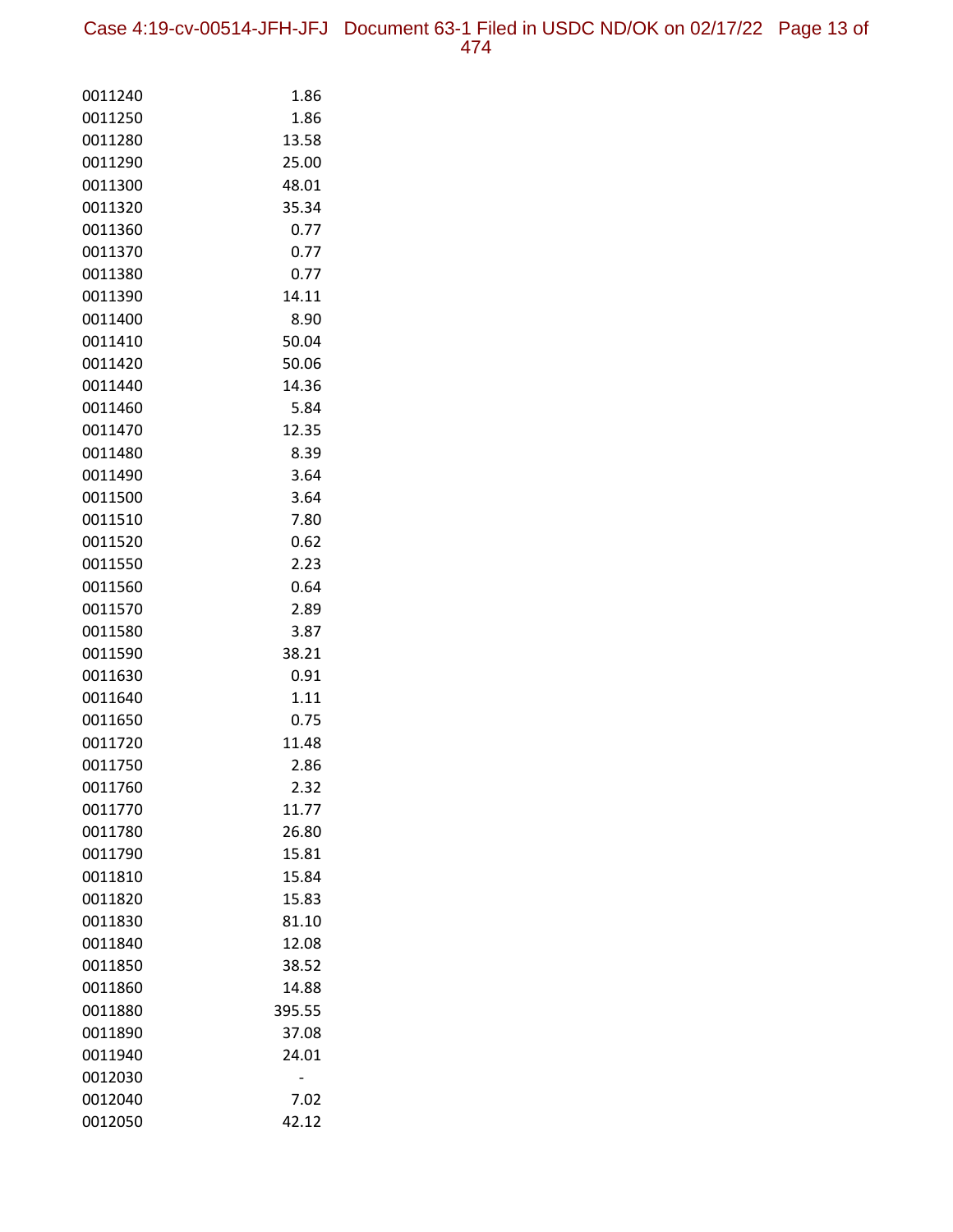Case 4:19-cv-00514-JFH-JFJ Document 63-1 Filed in USDC ND/OK on 02/17/22 Page 14 of 474

| 0012070 | 30.11 |
|---------|-------|
| 0012090 | 10.83 |
| 0012210 | 6.58  |
| 0012220 | 44.09 |
| 0012230 | 44.26 |
| 0012240 | 44.27 |
| 0012280 | 10.38 |
| 0012310 | 25.67 |
| 0012340 | 13.19 |
| 0012350 | 2.72  |
| 0012360 | 2.30  |
| 0012380 | 1.01  |
| 0012390 | 0.85  |
| 0012410 | 1.80  |
| 0012420 | 0.85  |
| 0012430 | 0.85  |
| 0012440 | 0.85  |
| 0012450 | 0.29  |
| 0012500 | 18.39 |
| 0012650 | 18.39 |
| 0012660 | 18.86 |
| 0012670 | 52.36 |
| 0012720 | 1.24  |
| 0012730 | 1.24  |
| 0012740 | 1.24  |
| 0012750 | 2.79  |
| 0012770 | 9.28  |
| 0012780 | 15.74 |
| 0012950 | 6.06  |
| 0012960 | 6.03  |
| 0012970 | 7.94  |
| 0012980 | 11.01 |
| 0013010 | 0.22  |
| 0013020 | 3.41  |
| 0013040 | 9.99  |
| 0013050 | 10.00 |
| 0013060 | 2.18  |
| 0013070 | 0.34  |
| 0013080 | 1.02  |
| 0013090 | 16.99 |
| 0013120 | 0.32  |
| 0013130 | 0.32  |
| 0013140 | 45.00 |
| 0013160 | 0.28  |
| 0013170 | 45.02 |
| 0013180 | 45.01 |
| 0013190 | 24.93 |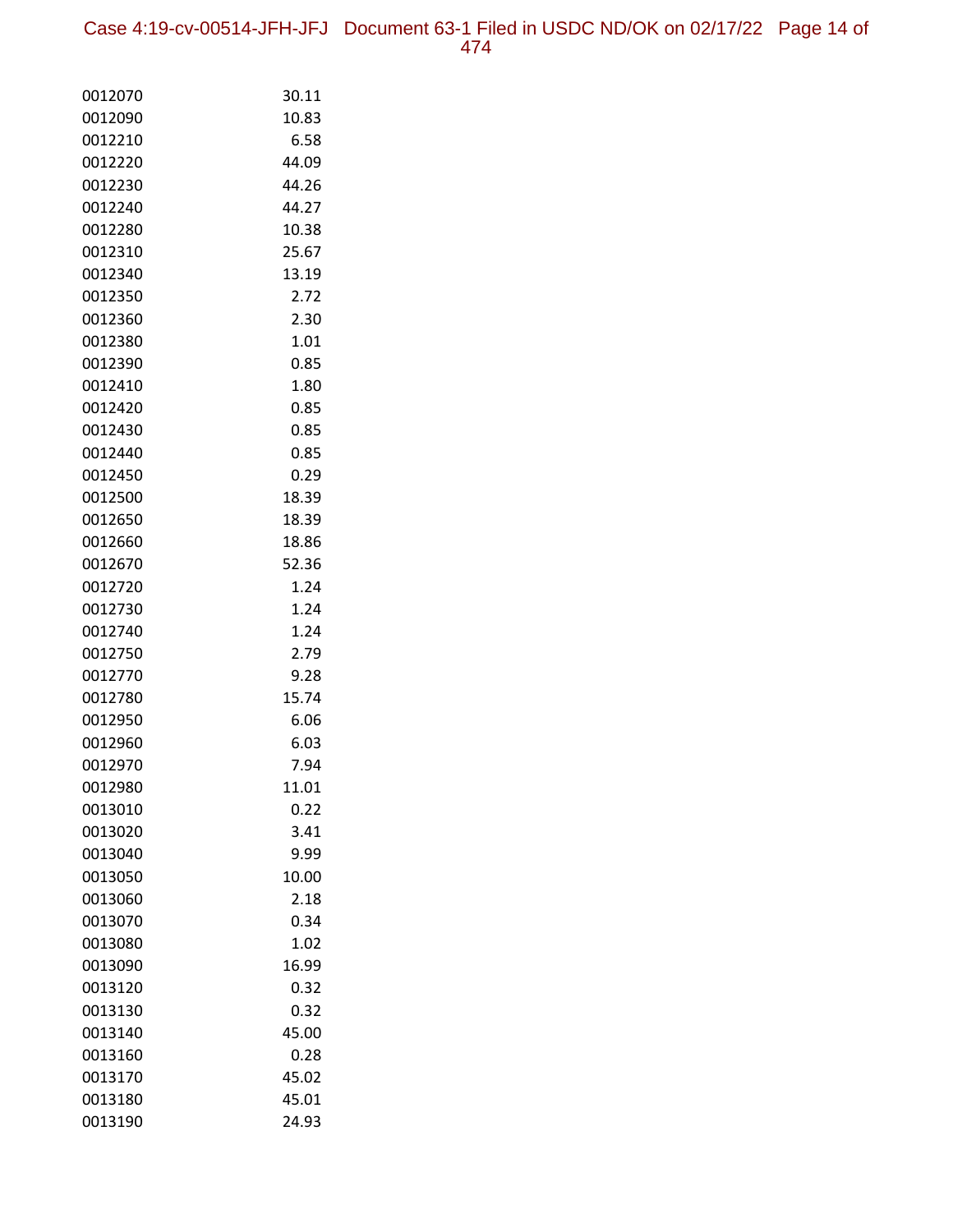Case 4:19-cv-00514-JFH-JFJ Document 63-1 Filed in USDC ND/OK on 02/17/22 Page 15 of 474

| 0013210            | 0.06          |
|--------------------|---------------|
| 0013220            |               |
| 0013230            | 20.59         |
| 0013240            | 26.54         |
| 0013290            | 3.67          |
| 0013310            | 2.40          |
| 0013450            | 0.63          |
| 0013460            | 0.63          |
| 0013470            | 0.63          |
| 0013480<br>0013500 | 0.63<br>25.01 |
| 0013520            | 12.83         |
| 0013530            | 12.84         |
| 0013540            | 14.95         |
| 0013550            | 3.48          |
| 0013560            | 24.95         |
| 0013580            | 26.75         |
| 0013590            | 34.40         |
| 0013610            | 23.97         |
| 0013620            | 37.86         |
| 0013630            | 37.88         |
| 0013640            | 21.76         |
| 0013650            | 21.51         |
| 0013660            | 24.95         |
| 0013680            | 37.97         |
| 0013720            | 2.90          |
| 0013740            | 7.83          |
| 0013760            | 4.62          |
| 0013780            | 33.40         |
| 0013790            | 26.63         |
| 0013810            | 28.90         |
| 0013820            | 4.01          |
| 0013850            | 25.23         |
| 0013860            | 44.65         |
| 0013870            | 41.94         |
| 0013900<br>0013910 | 0.36<br>7.55  |
| 0013920            | 7.71          |
| 0013930            | 3.76          |
| 0013940            | 3.76          |
| 0013950            | 17.28         |
| 0013960            | 5.35          |
| 0013970            | 32.50         |
| 0013980            | 4.62          |
| 0013990            | 1.07          |
| 0014030            | 5.42          |
| 0014040            | 5.36          |
|                    |               |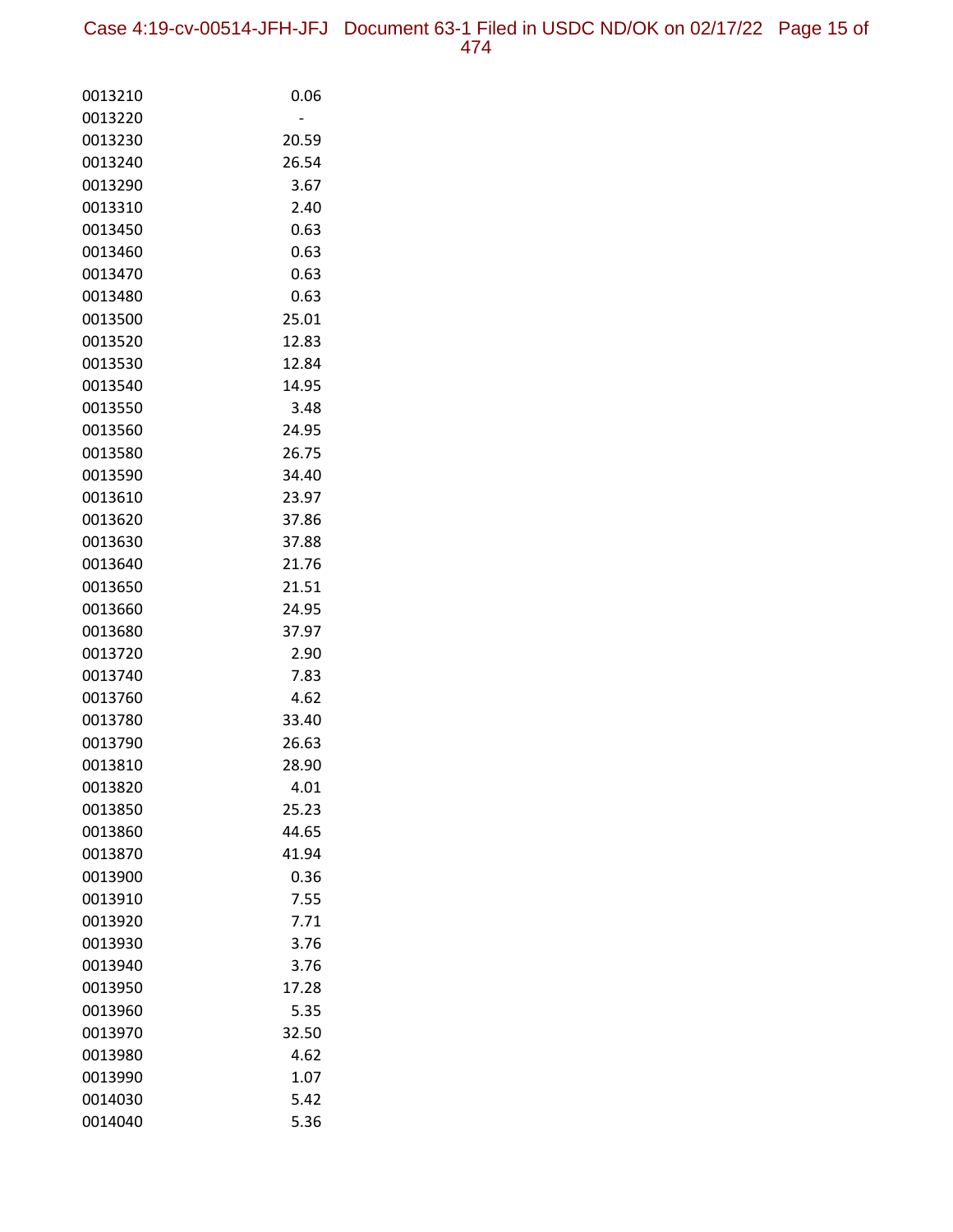Case 4:19-cv-00514-JFH-JFJ Document 63-1 Filed in USDC ND/OK on 02/17/22 Page 16 of 474

| 0014050 | 5.36   |
|---------|--------|
| 0014060 | 40.78  |
| 0014090 | 24.01  |
| 0014100 | 21.84  |
| 0014120 | 12.62  |
| 0014130 | 12.60  |
| 0014170 | 9.02   |
| 0014200 | 25.32  |
| 0014260 | 15.63  |
| 0014270 | 15.63  |
| 0014280 | 15.63  |
| 0014290 | 3.99   |
| 0014330 | 13.05  |
| 0014340 | 21.25  |
| 0014350 | 31.82  |
| 0014370 | 5.52   |
| 0014380 | -      |
| 0014390 | 0.54   |
| 0014420 | 2.45   |
| 0014430 | 4.09   |
| 0014440 | 1.53   |
| 0014450 | 27.24  |
| 0014510 | 2.60   |
| 0014520 | 0.17   |
| 0014550 | 22.84  |
| 0014560 | 4.97   |
| 0014570 | 4.97   |
| 0014580 | 11.13  |
| 0014590 | 36.30  |
| 0014620 | 14.31  |
| 0014640 | 25.92  |
| 0014650 | 18.31  |
| 0014660 | 2.59   |
| 0014670 | 2.58   |
| 0014690 | 4.81   |
| 0014700 | 22.62  |
| 0014730 | 4.93   |
| 0014740 | 4.93   |
| 0014750 | 20.80  |
| 0014760 | 9.25   |
| 0014770 | 13.26  |
| 0014780 | 2.19   |
| 0014830 | 34.49  |
| 0014840 | 166.34 |
| 0014850 | 0.62   |
| 0014860 | 0.74   |
| 0014870 | 4.09   |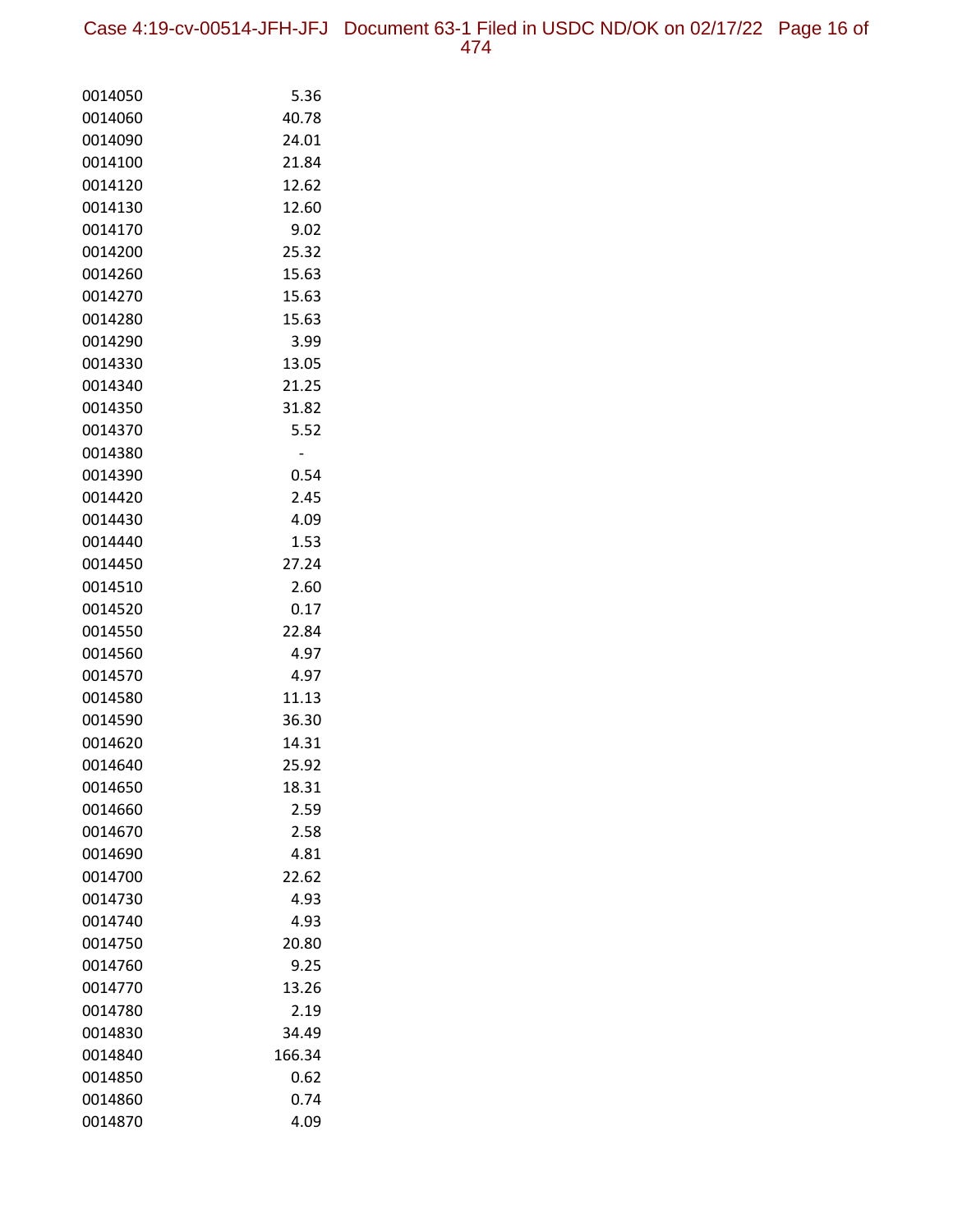Case 4:19-cv-00514-JFH-JFJ Document 63-1 Filed in USDC ND/OK on 02/17/22 Page 17 of 474

| 0014880 | 125.05 |
|---------|--------|
| 0015020 | 44.72  |
| 0015030 | 45.68  |
| 0015040 | 10.59  |
| 0015050 | 4.28   |
| 0015060 | 1.54   |
| 0015070 | 2.09   |
| 0015080 | 1.56   |
| 0015090 | 39.63  |
| 0015110 | 26.99  |
| 0015120 | 27.16  |
| 0015130 | 1.96   |
| 0015140 | 2.01   |
| 0015150 | 5.94   |
| 0015160 | 19.75  |
| 0015250 | 17.37  |
| 0015270 | 27.21  |
| 0015280 | 27.21  |
| 0015290 | 19.43  |
| 0015310 | 19.32  |
| 0015320 | 19.33  |
| 0015330 | 19.33  |
| 0015340 | 1.82   |
| 0015380 | 9.47   |
| 0015390 | 29.04  |
| 0015420 | 9.44   |
| 0015430 | 9.29   |
| 0015440 | 13.98  |
| 0015460 | 11.32  |
| 0015470 | 11.34  |
| 0015480 | 11.34  |
| 0015490 | 30.98  |
| 0015510 | 8.81   |
| 0015520 | 0.95   |
| 0015530 | 0.64   |
| 0015540 | 40.74  |
| 0015550 | 34.49  |
| 0015560 | 35.44  |
| 0015590 | 6.71   |
| 0015610 | 8.88   |
| 0015620 | 8.88   |
| 0015630 | 8.88   |
| 0015640 | 8.88   |
| 0015670 | 14.46  |
| 0015690 | 13.23  |
| 0015710 | 1.45   |
| 0015730 | 3.01   |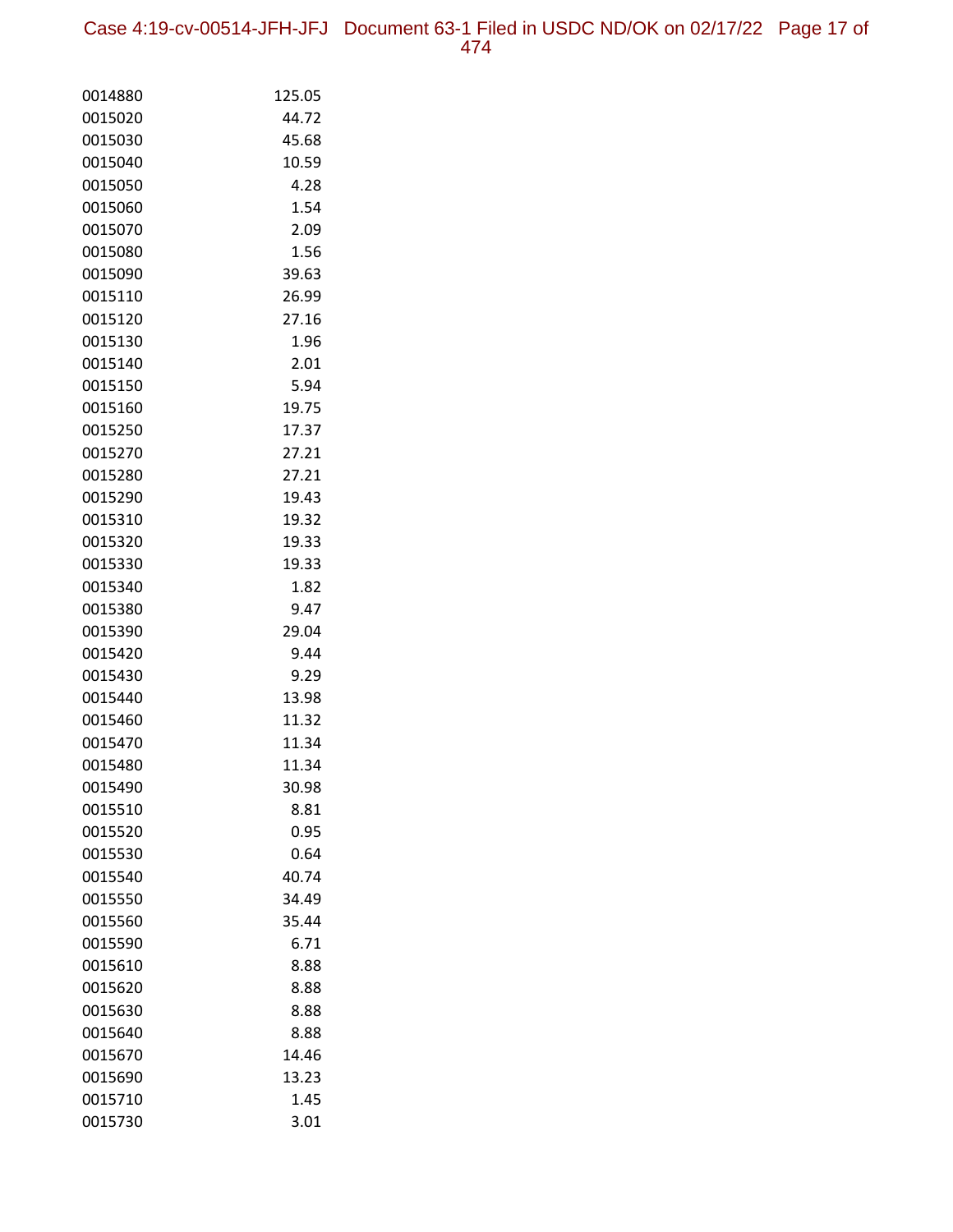Case 4:19-cv-00514-JFH-JFJ Document 63-1 Filed in USDC ND/OK on 02/17/22 Page 18 of 474

| 0015740 | 53.27 |
|---------|-------|
| 0015790 | 26.76 |
| 0015810 | 27.75 |
| 0015820 | 8.82  |
| 0015830 | 20.57 |
| 0015840 | 17.83 |
| 0015850 | 16.66 |
| 0015860 | 19.10 |
| 0015870 | 34.04 |
| 0015880 | 0.03  |
| 0015890 | 12.06 |
| 0015910 | 61.60 |
| 0015920 | 11.75 |
| 0015930 | 28.22 |
| 0015940 | 42.36 |
| 0015950 | 0.05  |
| 0015970 | 23.25 |
| 0015980 | 23.23 |
| 0015990 | 0.41  |
| 0016040 | 25.58 |
| 0016120 | 15.07 |
| 0016130 | 54.00 |
| 0016140 | 18.88 |
| 0016150 | 5.19  |
| 0016160 | 9.39  |
| 0016170 | 20.95 |
| 0016180 | 15.36 |
| 0016190 | 23.76 |
| 0016230 | 2.47  |
| 0016240 | 2.47  |
| 0016260 | 28.15 |
| 0016290 | 7.81  |
| 0016310 | 36.41 |
| 0016360 | 3.85  |
| 0016370 | 3.85  |
| 0016380 | 3.85  |
| 0016390 | 3.85  |
| 0016410 | 36.57 |
| 0016420 | 36.57 |
| 0016430 | 0.14  |
| 0016440 | 0.14  |
| 0016450 | 2.14  |
| 0016460 | 2.14  |
| 0016470 | 2.14  |
| 0016480 | 15.31 |
| 0016540 | 27.17 |
| 0016550 | 27.23 |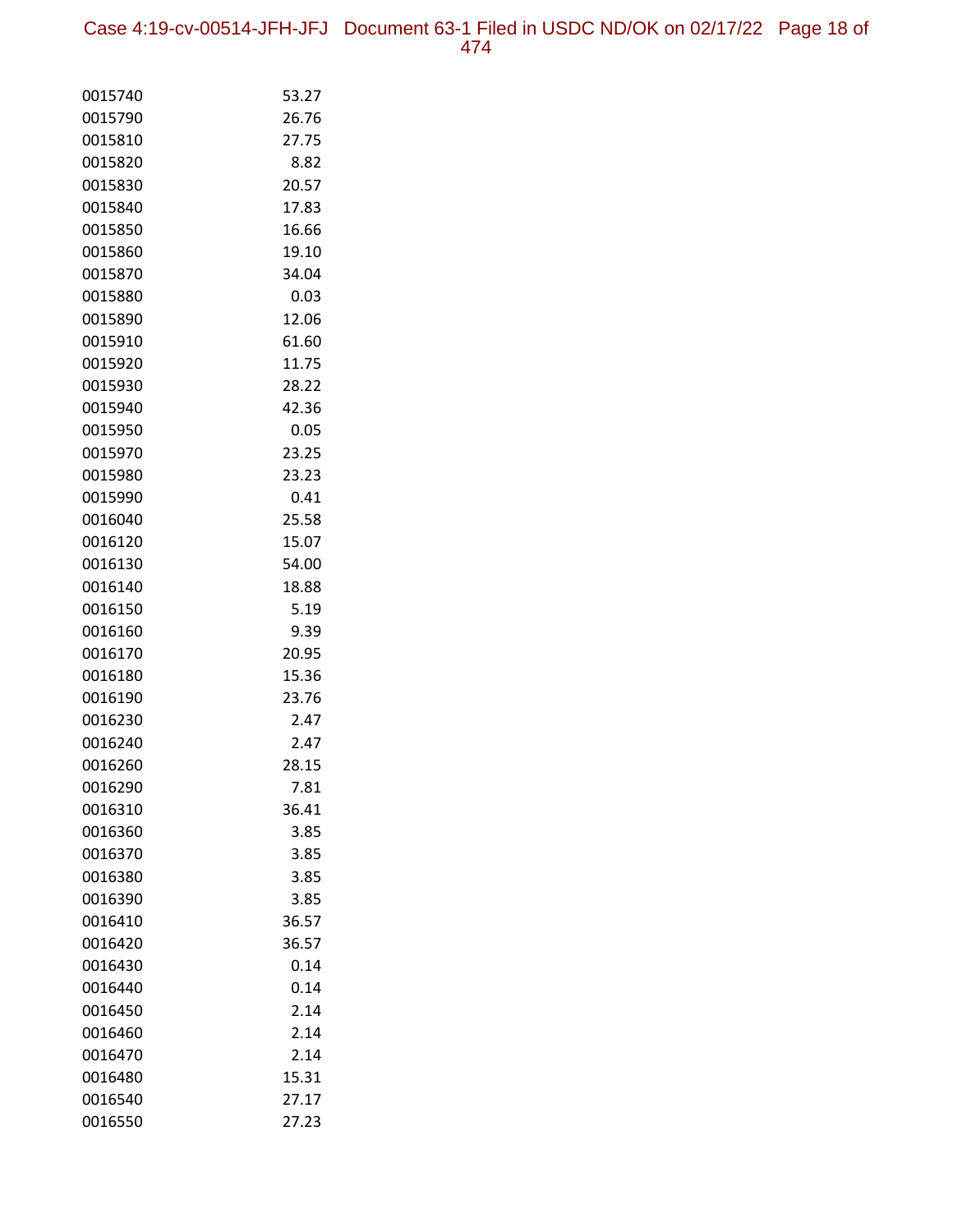Case 4:19-cv-00514-JFH-JFJ Document 63-1 Filed in USDC ND/OK on 02/17/22 Page 19 of 474

| 0016560            | 1.40          |
|--------------------|---------------|
| 0016580            | 0.71          |
| 0016620            | 8.72          |
| 0016630            | 8.72          |
| 0016640            |               |
| 0016670            | 8.05          |
| 0016680            | 8.05          |
| 0016690            | 8.05          |
| 0016710            | 8.05          |
| 0016720            | 7.18          |
| 0016740            | 3.09          |
| 0016750            | 8.05          |
| 0016800            | 24.00         |
| 0016820            | 23.00         |
| 0016830            | 3.43          |
| 0016920            | 0.54          |
| 0016930            | 0.55          |
| 0016940            | 0.60          |
| 0016960            | 39.59         |
| 0017030            | 37.47         |
| 0017040            |               |
| 0017100            | 39.74         |
| 0017110            | 2.21          |
| 0017120            | 3.04          |
| 0017130            | 2.21          |
| 0017140            | 3.82          |
| 0017150            | 4.27          |
| 0017200            | 0.76          |
| 0017210            | 36.20         |
| 0017220            | 3.77          |
| 0017310            | 63.50<br>4.18 |
| 0017390            |               |
| 0017400<br>0017430 | 0.65<br>9.68  |
| 0017470            | 39.17         |
| 0017500            | 9.58          |
| 0017510            | 32.57         |
| 0017520            | 16.87         |
| 0017530            | 3.75          |
| 0017550            | 23.75         |
| 0017570            | 0.26          |
| 0017590            | 26.49         |
| 0017610            | 14.13         |
| 0017620            | 14.08         |
| 0017630            | 26.91         |
| 0017640            | 26.89         |
| 0017650            | 26.88         |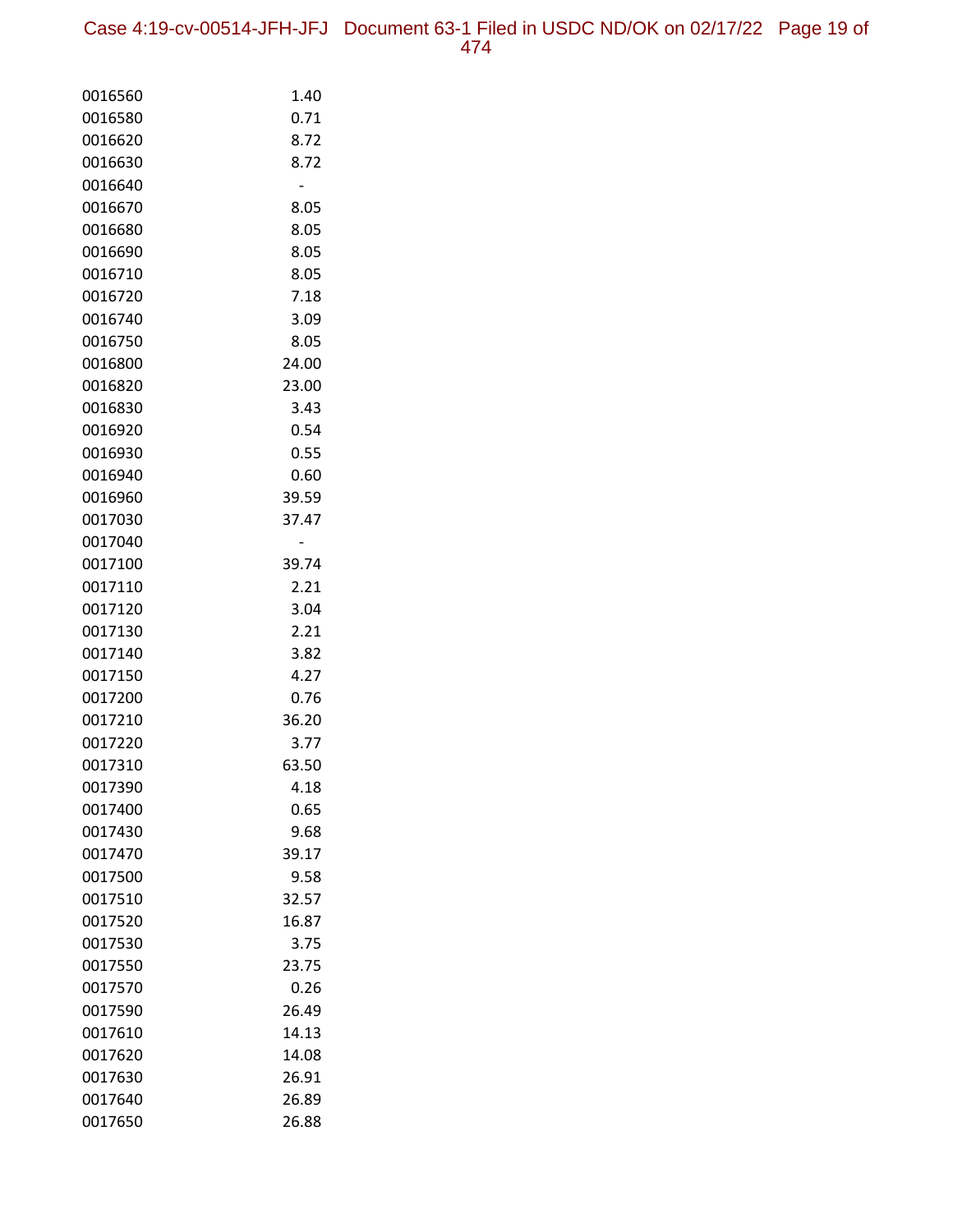Case 4:19-cv-00514-JFH-JFJ Document 63-1 Filed in USDC ND/OK on 02/17/22 Page 20 of 474

| 0017660 | 26.90 |
|---------|-------|
| 0017670 | 26.89 |
| 0017680 | 3.27  |
| 0017690 | 3.28  |
| 0017710 | 3.29  |
| 0017720 | 12.57 |
| 0017730 |       |
| 0017740 | 6.30  |
| 0017750 | 30.38 |
| 0017760 | 30.35 |
| 0017770 | 28.97 |
| 0017780 | 0.38  |
| 0017790 | 1.64  |
| 0017810 | 0.06  |
| 0017820 | 0.24  |
| 0017830 | 12.15 |
| 0017840 | 2.84  |
| 0017850 | 6.55  |
| 0017860 | 2.84  |
| 0017870 | 2.84  |
| 0017890 |       |
| 0017900 | 40.42 |
| 0017910 | 2.88  |
| 0017920 | 54.56 |
| 0017930 | 13.77 |
| 0017950 | 58.66 |
| 0017960 | 18.79 |
| 0017970 | 18.79 |
| 0017980 | 18.79 |
| 0017990 | 17.09 |
| 0018010 | 18.79 |
| 0018020 | 0.22  |
| 0018030 | 0.22  |
| 0018040 | 0.23  |
| 0018070 | 3.05  |
| 0018080 | 33.85 |
| 0018090 | 0.50  |
| 0018130 | 0.01  |
| 0018140 | 29.97 |
| 0018150 | 0.47  |
| 0018180 | 12.50 |
| 0018190 | 32.01 |
| 0018200 | 0.56  |
| 0018210 | 74.87 |
| 0018220 | 29.35 |
| 0018230 | 88.05 |
| 0018240 | 10.10 |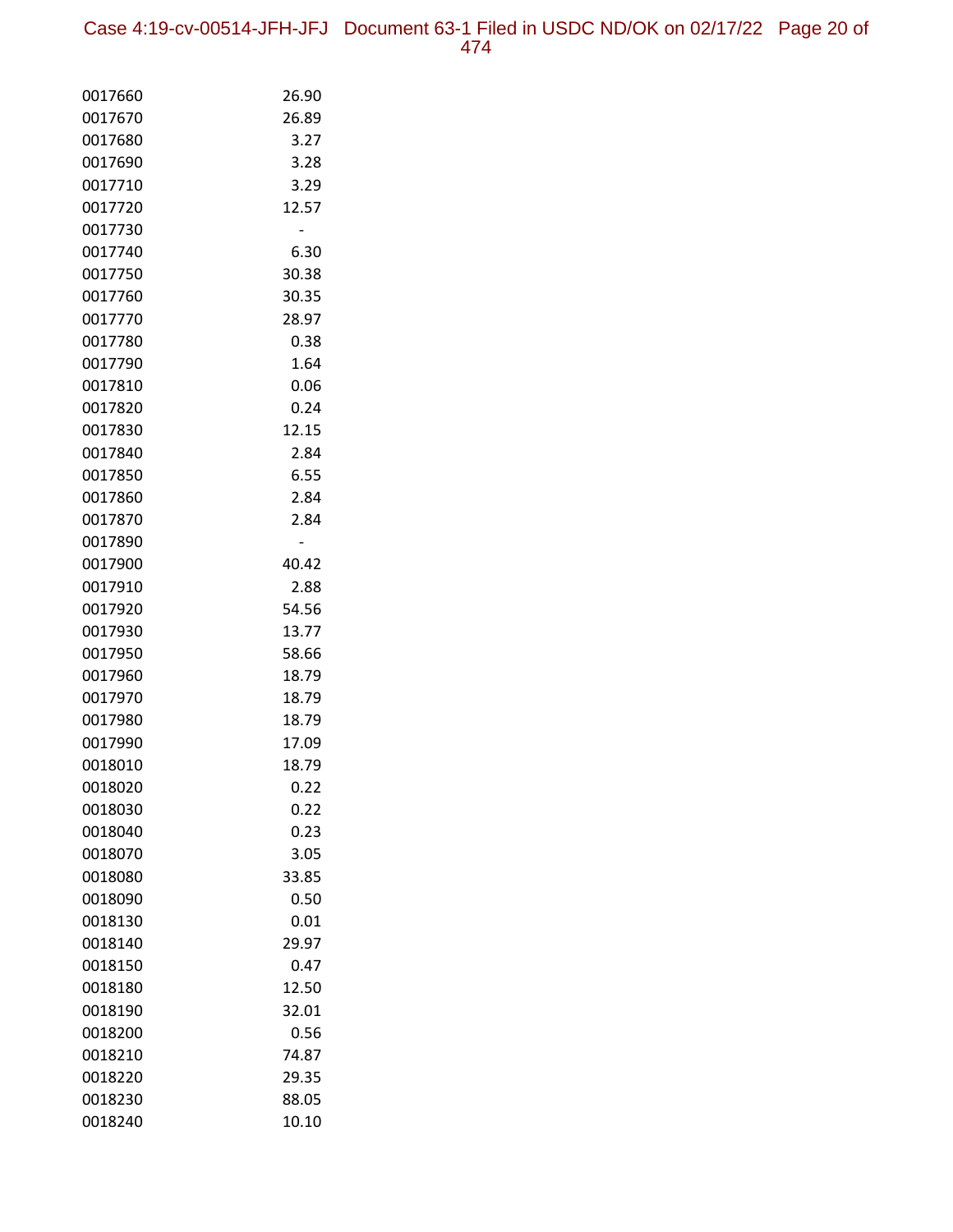Case 4:19-cv-00514-JFH-JFJ Document 63-1 Filed in USDC ND/OK on 02/17/22 Page 21 of 474

| 0018270 | 12.42  |
|---------|--------|
| 0018380 | 5.98   |
| 0018390 | 3.09   |
| 0018410 | 33.84  |
| 0018420 | 1.56   |
| 0018440 | 11.63  |
| 0018450 | 11.63  |
| 0018460 | 11.63  |
| 0018470 | 26.60  |
| 0018480 | 2.51   |
| 0018490 | 4.55   |
| 0018500 | 261.60 |
| 0018510 | 0.75   |
| 0018520 | 2.29   |
| 0018530 | 20.79  |
| 0018550 | 27.95  |
| 0018600 | 9.50   |
| 0018620 | 26.90  |
| 0018640 | 39.34  |
| 0018720 | 0.19   |
| 0018730 |        |
| 0018740 | 0.19   |
| 0018750 | 0.55   |
| 0018760 | 0.34   |
| 0018770 | 0.47   |
| 0018780 | 0.40   |
| 0018790 | 1.07   |
| 0018800 | 46.64  |
| 0018810 | 4.58   |
| 0018820 | 4.58   |
| 0018840 | 34.73  |
| 0018850 | 29.37  |
| 0018920 | 0.01   |
| 0018930 |        |
| 0018940 |        |
| 0018950 |        |
| 0018960 |        |
| 0018970 |        |
| 0018980 | 249.50 |
| 0018990 | 24.23  |
| 0019020 | 1.56   |
| 0019030 | 197.87 |
| 0019040 | 1.79   |
| 0019050 | 1.79   |
| 0019060 | 1.79   |
| 0019100 | 42.92  |
| 0019150 | 3.26   |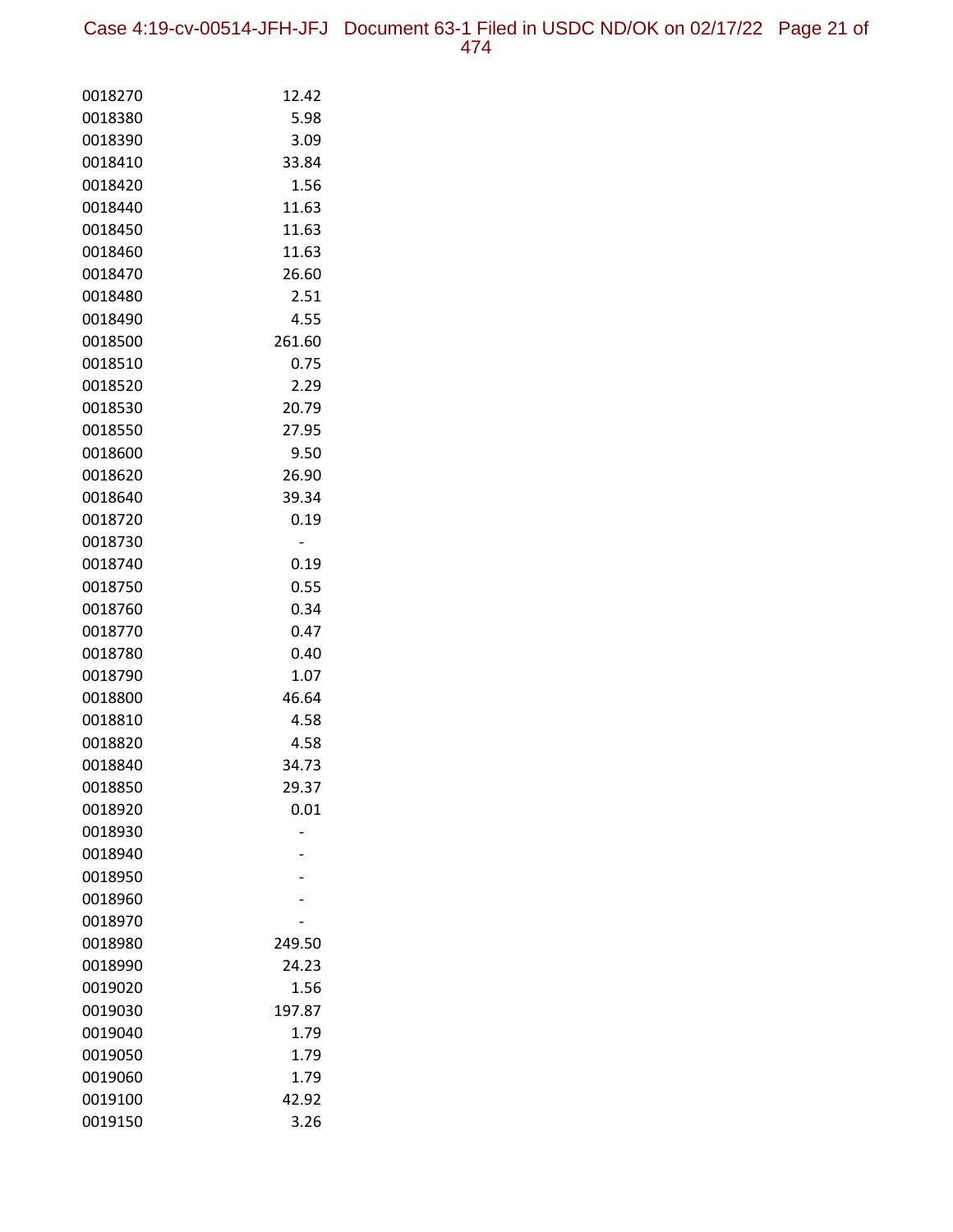Case 4:19-cv-00514-JFH-JFJ Document 63-1 Filed in USDC ND/OK on 02/17/22 Page 22 of 474

| 0019160 | 3.27  |
|---------|-------|
| 0019170 | 45.03 |
| 0019180 | 16.71 |
| 0019190 | 2.81  |
| 0019210 | 22.97 |
| 0019220 | 22.97 |
| 0019230 | 26.31 |
| 0019240 | 22.97 |
| 0019250 | 16.42 |
| 0019260 | 16.42 |
| 0019360 | 1.54  |
| 0019370 | 1.78  |
| 0019380 | 1.00  |
| 0019390 | 0.52  |
| 0019420 | 36.41 |
| 0019430 | 36.41 |
| 0019440 | 36.41 |
| 0019460 | 6.69  |
| 0019470 | 30.00 |
| 0019480 | 27.47 |
| 0019490 | 21.85 |
| 0019510 | 0.43  |
| 0019550 | 24.30 |
| 0019610 | 2.01  |
| 0019620 |       |
| 0019630 | 0.17  |
| 0019640 | 6.43  |
| 0019650 | 6.43  |
| 0019660 | 15.37 |
| 0019680 | 27.50 |
| 0019720 | 10.06 |
| 0019730 | 10.06 |
| 0019740 | 10.06 |
| 0019760 | 10.05 |
| 0019770 | 5.85  |
| 0019780 | 18.71 |
| 0019820 | 0.60  |
| 0019840 | 8.11  |
| 0019850 | 6.49  |
| 0019860 | 8.11  |
| 0019910 | 41.49 |
| 0019920 | 42.90 |
| 0019950 | 39.70 |
| 0019960 | 4.24  |
| 0019970 | 4.23  |
| 0019980 | 4.23  |
| 0020020 | 40.56 |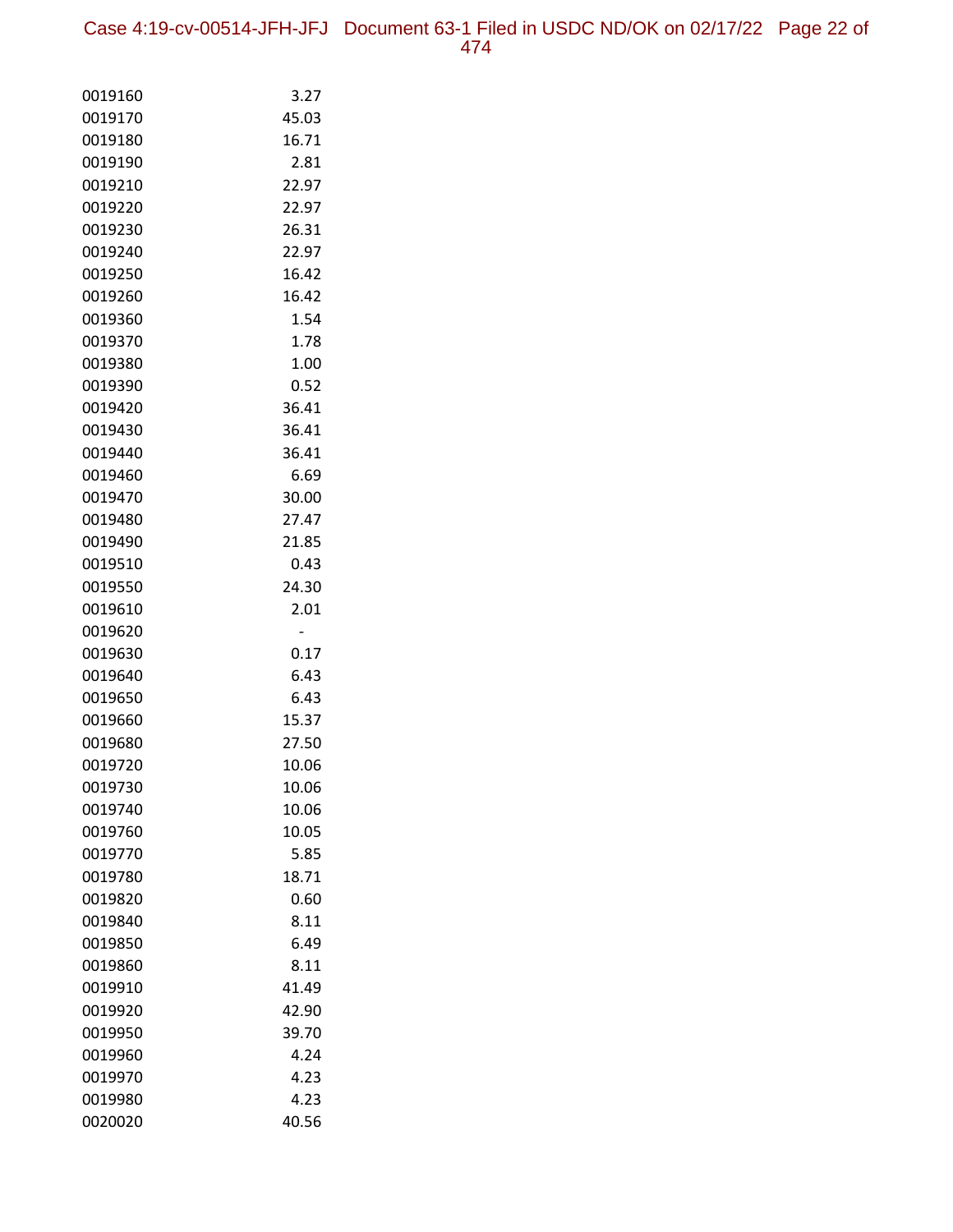Case 4:19-cv-00514-JFH-JFJ Document 63-1 Filed in USDC ND/OK on 02/17/22 Page 23 of 474

| 0020030 | 40.57  |
|---------|--------|
| 0020040 | 72.27  |
| 0020050 | 72.22  |
| 0020060 | 68.32  |
| 0020070 | 79.30  |
| 0020080 | 28.31  |
| 0020090 | 27.47  |
| 0020110 | 26.29  |
| 0020140 | 37.71  |
| 0020150 | 20.99  |
| 0020160 | 20.99  |
| 0020260 | 23.27  |
| 0020270 | 12.46  |
| 0020280 |        |
| 0020290 | 0.16   |
| 0020310 | 0.16   |
| 0020320 | 0.16   |
| 0020330 | 0.16   |
| 0020370 | 0.11   |
| 0020490 | 36.96  |
| 0020510 | 36.98  |
| 0020530 | 7.57   |
| 0020540 | 7.57   |
| 0020590 | 4.83   |
| 0020610 | 4.95   |
| 0020620 | 4.90   |
| 0020750 | 0.04   |
| 0020760 | 9.61   |
| 0020770 | 0.08   |
| 0020780 | 0.07   |
| 0020790 | 0.09   |
| 0020800 | 39.12  |
| 0020850 | 0.09   |
| 0020870 | 0.16   |
| 0020880 | 0.18   |
| 0020890 | 0.18   |
| 0020910 | 0.05   |
| 0020920 | 0.05   |
| 0020930 | 0.05   |
| 0020940 | 0.05   |
| 0020950 | 0.23   |
| 0020970 | 134.87 |
| 0021020 | 28.90  |
| 0021040 | 1.84   |
| 0021050 | 6.33   |
| 0021060 | 2.52   |
| 0021070 | 46.46  |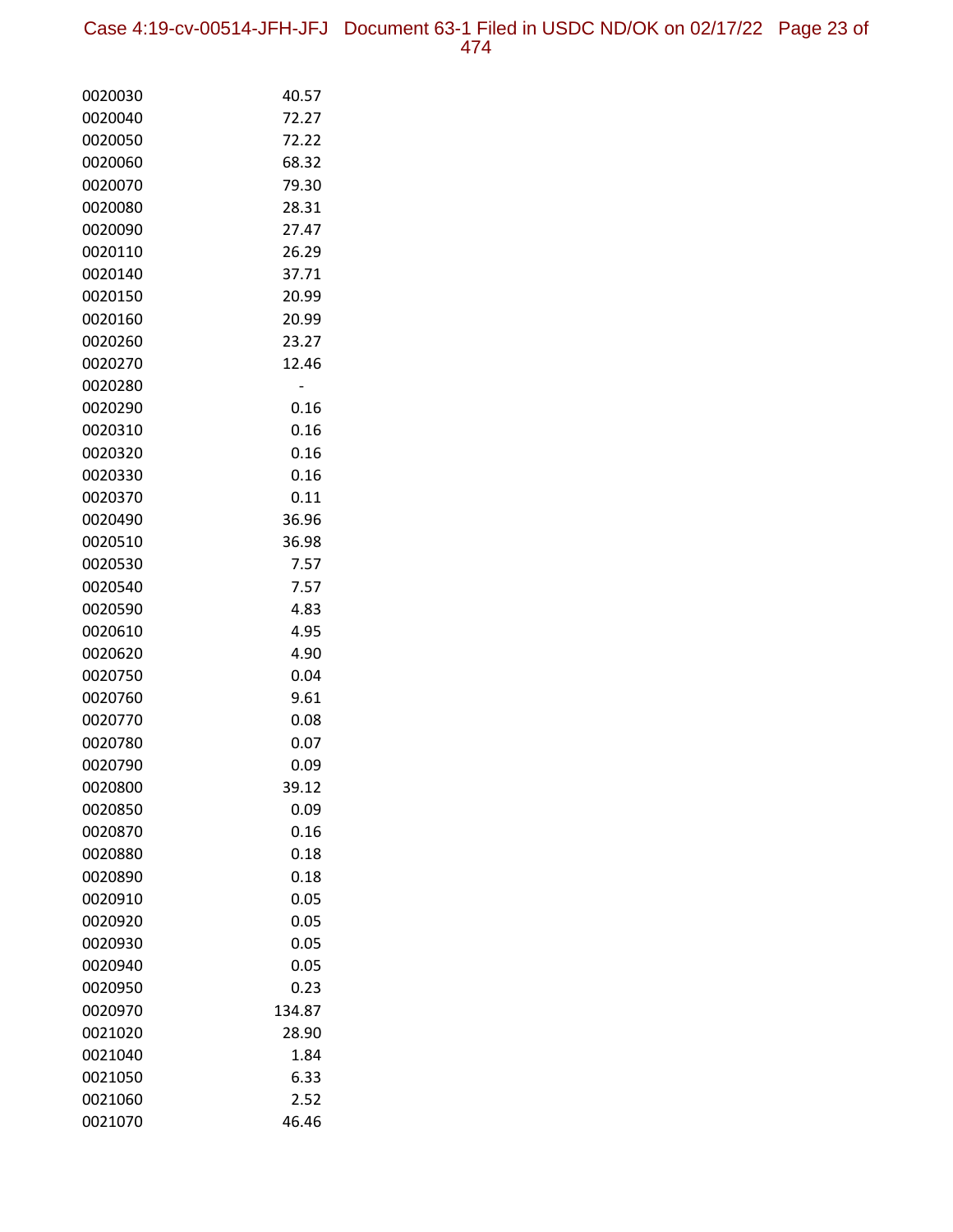Case 4:19-cv-00514-JFH-JFJ Document 63-1 Filed in USDC ND/OK on 02/17/22 Page 24 of 474

| 0021080 | 23.62  |
|---------|--------|
| 0021090 | 15.65  |
| 0021110 | 15.68  |
| 0021120 | 15.65  |
| 0021130 | 3.61   |
| 0021140 | 36.23  |
| 0021150 | 17.69  |
| 0021220 | 4.72   |
| 0021230 | 2.52   |
| 0021240 | 2.51   |
| 0021250 | 2.59   |
| 0021260 | 2.54   |
| 0021270 | 2.55   |
| 0021280 | 2.54   |
| 0021290 | 27.85  |
| 0021310 | 0.18   |
| 0021320 | 0.18   |
| 0021330 | 59.64  |
| 0021360 | 152.99 |
| 0021430 | 29.39  |
| 0021440 | 1.43   |
| 0021450 | 1.43   |
| 0021460 | 64.24  |
| 0021470 | 10.44  |
| 0021630 | 13.65  |
| 0021640 | 7.17   |
| 0021650 | 7.17   |
| 0021670 | 28.12  |
| 0021720 | 82.39  |
| 0021740 | 1.03   |
| 0021750 | 1.03   |
| 0021760 | 1.03   |
| 0021770 | 52.82  |
| 0021820 | 912.86 |
| 0021830 | 1.06   |
| 0021850 |        |
| 0021860 | 46.61  |
| 0021870 | 26.17  |
| 0021880 | 26.58  |
| 0021890 | 9.52   |
| 0021900 | 1.85   |
| 0021910 | 26.58  |
| 0021920 | 26.16  |
| 0021940 | 26.16  |
| 0021950 | 0.27   |
| 0021960 | 0.40   |
| 0021970 | 0.59   |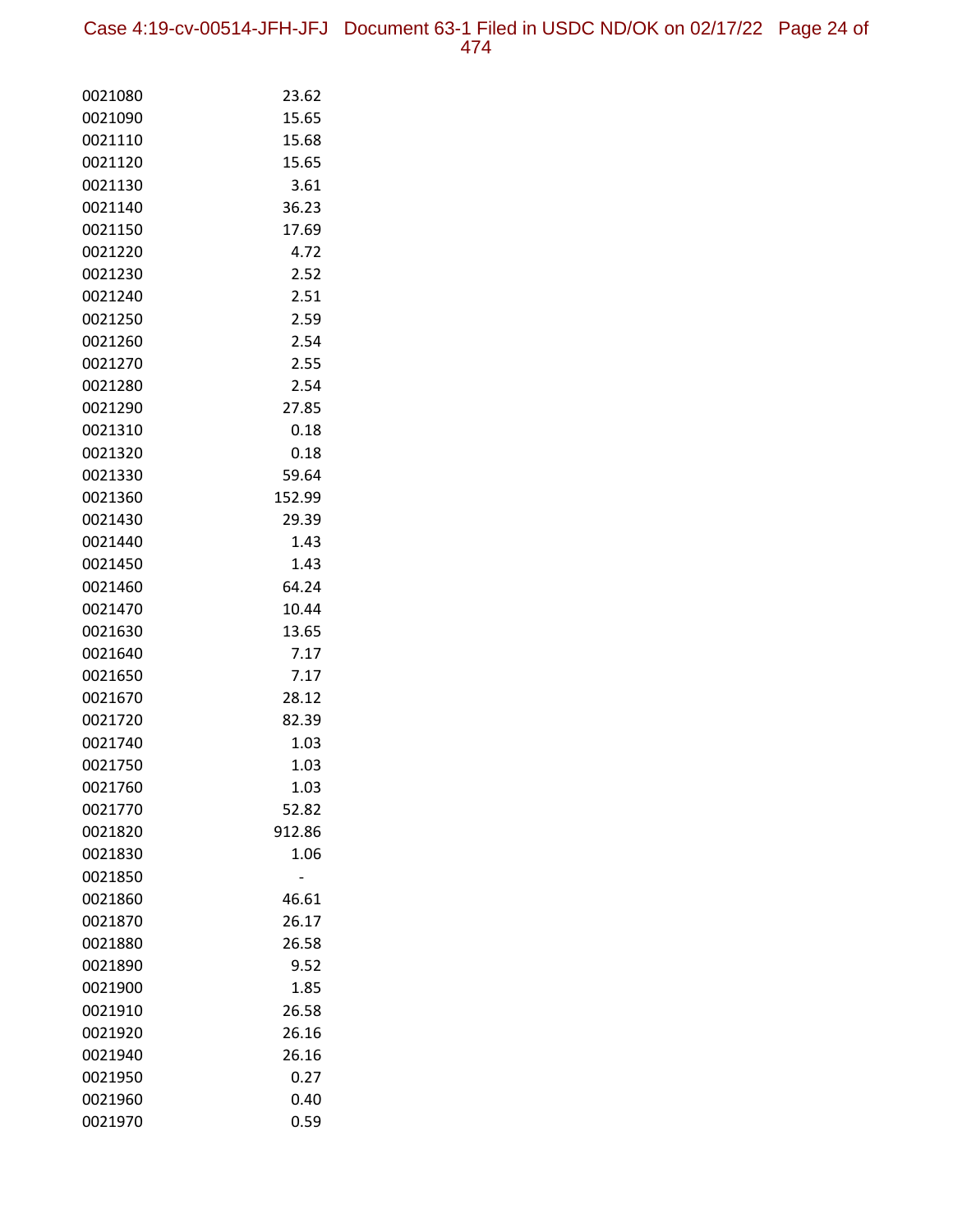| 0021980            |               |
|--------------------|---------------|
| 0021990            | 11.39         |
| 0022060            | 3.24          |
| 0022070            | 951.87        |
| 0022120            | 7.69          |
| 0022130            | 33.15         |
| 0022160            | 0.01          |
| 0022230            | 50.56         |
| 0022240            | 14.50         |
| 0022250            | 25.13         |
| 0022260            | 25.12         |
| 0022270            | 5.74          |
| 0022280            | 4.95          |
| 0022290            | 4.95          |
| 0022310            | 369.23        |
| 0022340            | 59.94         |
| 0022350            | 7.19          |
| 0022360            | 7.53          |
| 0022370            | 7.46          |
| 0022390            | 1.77          |
| 0022410            | 1.77          |
| 0022420            | 0.61          |
| 0022430            | 43.02         |
| 0022440            | 44.55         |
| 0022450            | 56.62<br>1.33 |
| 0022460<br>0022480 | 41.92         |
| 0022490            | 6.22          |
| 0022510            | 105.49        |
| 0022520            | 13.10         |
| 0022530            | 7.49          |
| 0022540            | 7.50          |
| 0022570            | 42.49         |
| 0022590            | 0.31          |
| 0022610            | 0.18          |
| 0022620            | 1.17          |
| 0022630            | 1.18          |
| 0022650            | 0.22          |
| 0022660            | 0.18          |
| 0022670            | 3.76          |
| 0022680            | 26.41         |
| 0022690            | 28.66         |
| 0022710            | 26.42         |
| 0022720            | 26.42         |
| 0022730            |               |
| 0022750            | 25.47         |
| 0022760            | 10.84         |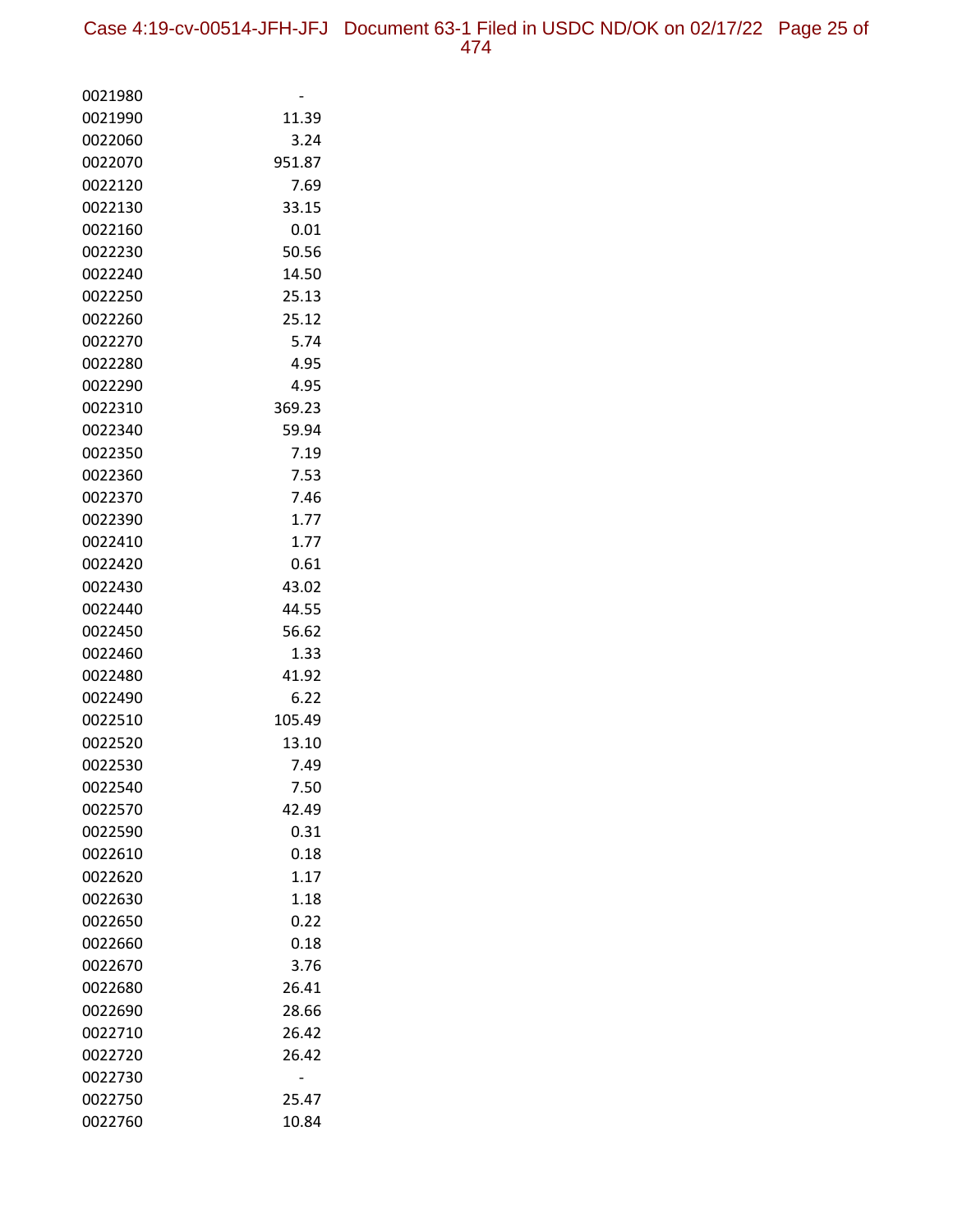Case 4:19-cv-00514-JFH-JFJ Document 63-1 Filed in USDC ND/OK on 02/17/22 Page 26 of 474

| 0022770 | 10.83    |
|---------|----------|
| 0022780 | 10.86    |
| 0022790 | 10.83    |
| 0022810 | 10.83    |
| 0022820 | 0.06     |
| 0022860 | 126.75   |
| 0022870 |          |
| 0022880 | 0.11     |
| 0022890 | 0.11     |
| 0022900 | 3.59     |
| 0022910 |          |
| 0022920 | 0.20     |
| 0022970 | 0.18     |
| 0022980 | 0.04     |
| 0022990 | 0.27     |
| 0023010 |          |
| 0023030 | 25.11    |
| 0023040 | 89.25    |
| 0023050 | 0.04     |
| 0023070 | 1,907.37 |
| 0023090 | 55.75    |
| 0023120 | 0.01     |
| 0023130 | 0.01     |
| 0023150 | 11.06    |
| 0023160 | 11.74    |
| 0023170 |          |
| 0023180 |          |
| 0023190 |          |
| 0023210 |          |
| 0023270 | 12.83    |
| 0023280 | 6.45     |
| 0023290 | 1.34     |
| 0023310 | 1.35     |
| 0023320 | 31.66    |
| 0023330 | 25.57    |
| 0023340 | 31.66    |
| 0023410 | 15.77    |
| 0023460 | 0.10     |
| 0023470 |          |
| 0023480 | 10.36    |
| 0023500 | 12.62    |
| 0023510 | 6.94     |
| 0023520 | 16.62    |
| 0023530 | 7.59     |
| 0023540 | 6.43     |
| 0023550 | 13.78    |
| 0023560 | 19.67    |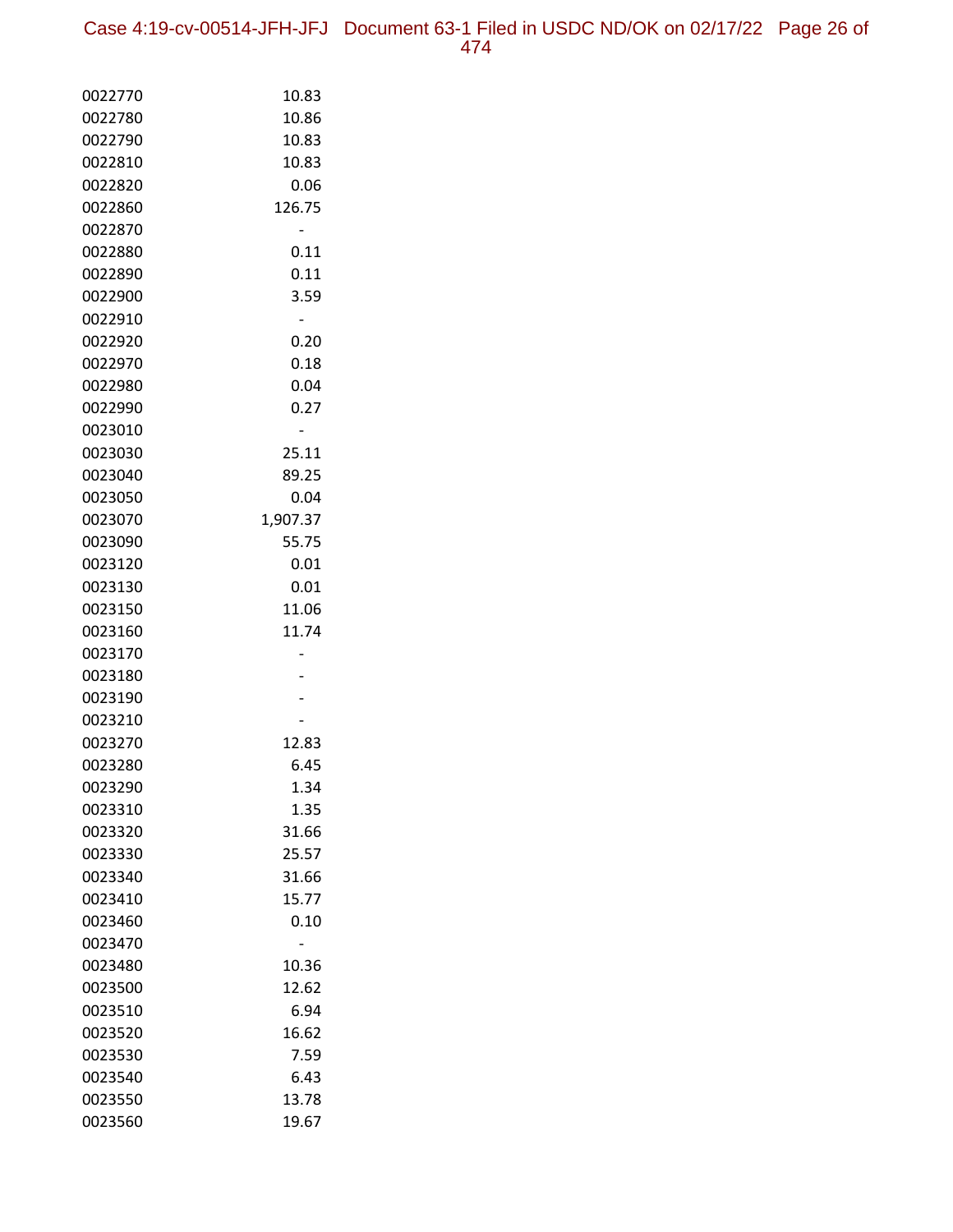| 0023570 | 19.67    |
|---------|----------|
| 0023580 | 0.33     |
| 0023590 |          |
| 0023620 | 25.41    |
| 0023630 | 3.03     |
| 0023640 | 5.74     |
| 0023650 | 2.71     |
| 0023660 | 2.71     |
| 0023670 | 2.72     |
| 0023680 | 18.29    |
| 0023780 | 81.12    |
| 0023790 | 52.66    |
| 0023870 | 1.11     |
| 0023940 | 28.89    |
| 0023950 | 22.83    |
| 0023960 | 22.27    |
| 0023970 | 22.27    |
| 0023980 | 3.30     |
| 0023990 | 25.43    |
| 0024010 | 3.15     |
| 0024030 | 28.99    |
| 0024040 | 15.17    |
| 0024050 | 4.75     |
| 0024060 | 29.31    |
| 0024070 | 2.69     |
| 0024100 | 24.71    |
| 0024110 | 23.47    |
| 0024120 | 0.10     |
| 0024130 | 0.11     |
| 0024140 | 11.43    |
| 0024150 |          |
| 0024160 | 19.90    |
| 0024170 | 6.18     |
| 0024190 | 4.77     |
| 0024200 | 23.66    |
| 0024210 | 122.88   |
| 0024230 | 1.49     |
| 0024240 | 1.49     |
| 0024250 | 1.49     |
| 0024260 | 1.49     |
| 0024270 | 1,924.19 |
| 0024290 | 1.84     |
| 0024300 | 23.67    |
| 0024310 | 1.84     |
| 0024320 | 43.64    |
| 0024330 | 13.26    |
| 0024350 | 1.74     |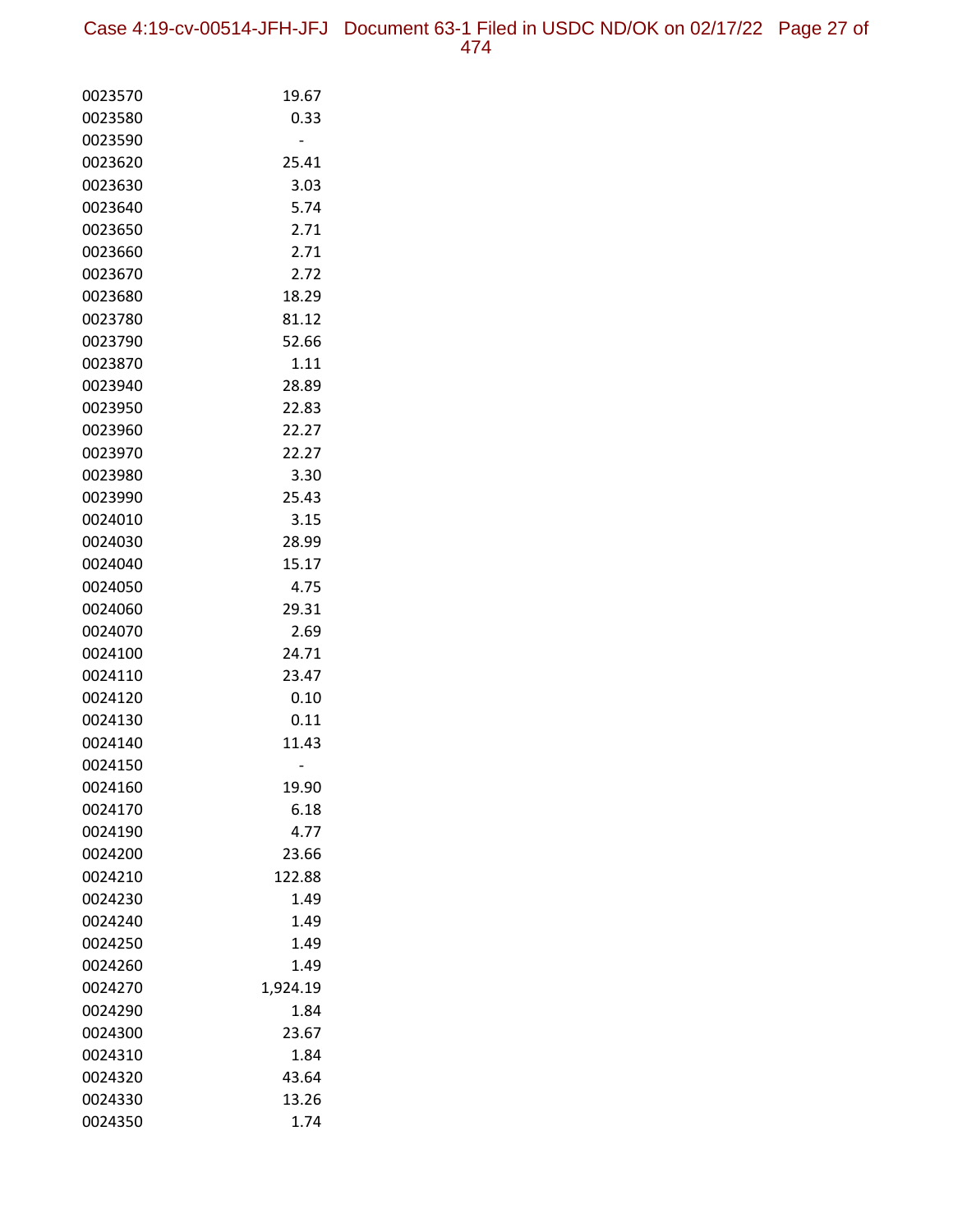| 0024360            | 1.67  |
|--------------------|-------|
| 0024390            | 0.08  |
| 0024410            | 1.21  |
| 0024420            | 0.72  |
| 0024430            | 1.21  |
| 0024440            | 1.21  |
| 0024460            | 31.56 |
| 0024470            | 0.57  |
| 0024480            | 0.59  |
| 0024490            | 0.45  |
| 0024500            | 59.03 |
| 0024520            | 33.69 |
| 0024550            | 32.86 |
| 0024650            | 2.19  |
| 0024660            | 42.78 |
| 0024680            | 0.71  |
| 0024690            | 0.62  |
| 0024710            | 19.70 |
| 0024720            | 11.09 |
| 0024740            | 6.71  |
| 0024750            | 2.02  |
| 0024760            | 2.02  |
| 0024770            | 30.87 |
| 0024780            | 20.53 |
| 0024790            | 6.83  |
| 0024810            | 6.83  |
| 0024820            | 6.83  |
| 0024830            | 6.83  |
| 0024850            | 13.31 |
| 0024860            | 22.50 |
| 0024870            | 1.37  |
| 0024890            | 1.35  |
| 0024910            | 1.35  |
| 0024920            | 1.35  |
| 0024950            |       |
| 0024960            | 0.01  |
| 0024970            |       |
| 0024980            |       |
| 0024990<br>0025010 |       |
|                    |       |
| 0025020<br>0025030 | 42.73 |
| 0025040            | 1.37  |
| 0025050            | 6.12  |
| 0025060            | 5.25  |
| 0025070            | 5.24  |
| 0025080            | 5.24  |
|                    |       |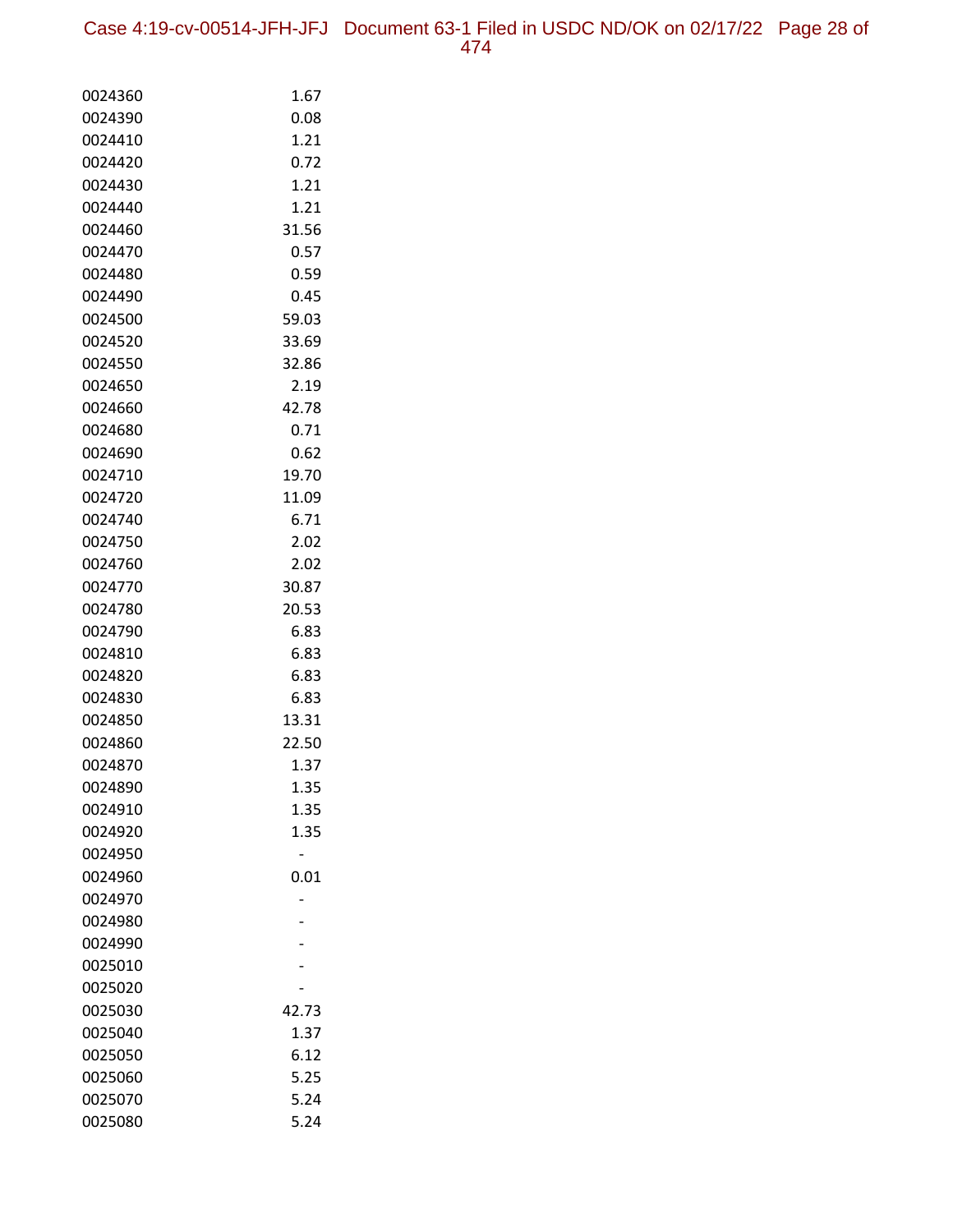Case 4:19-cv-00514-JFH-JFJ Document 63-1 Filed in USDC ND/OK on 02/17/22 Page 29 of 474

| 0025120 | 29.74  |
|---------|--------|
| 0025130 | 8.21   |
| 0025190 | 53.48  |
| 0025250 | 23.57  |
| 0025270 | 47.86  |
| 0025290 | 34.95  |
| 0025340 | 2.73   |
| 0025350 | 2.73   |
| 0025360 | 1.76   |
| 0025370 | 1.00   |
| 0025380 | 1.76   |
| 0025390 | 3.87   |
| 0025400 | 535.45 |
| 0025440 | 31.94  |
| 0025450 | 31.94  |
| 0025460 | 31.94  |
| 0025500 | 0.76   |
| 0025520 | 16.34  |
| 0025530 | 11.82  |
| 0025550 | 7.76   |
| 0025570 | 3.60   |
| 0025600 | -      |
| 0025610 | 6.60   |
| 0025620 | 4.93   |
| 0025630 | 33.09  |
| 0025730 | 17.65  |
| 0025820 | 0.67   |
| 0026040 | 24.22  |
| 0026050 | 37.25  |
| 0026060 | 0.93   |
| 0026070 | 6.87   |
| 0026080 | 26.87  |
| 0026120 | 36.42  |
| 0026150 | 1.86   |
| 0026160 | 0.80   |
| 0026180 | 19.94  |
| 0026190 | 47.28  |
| 0026200 | 0.02   |
| 0026210 | 29.17  |
| 0026230 | 19.61  |
| 0026250 | 10.06  |
| 0026300 | 6.12   |
| 0026330 | 0.27   |
| 0026340 | 40.57  |
| 0026350 | 11.49  |
| 0026360 | 11.49  |
| 0026370 | 4.22   |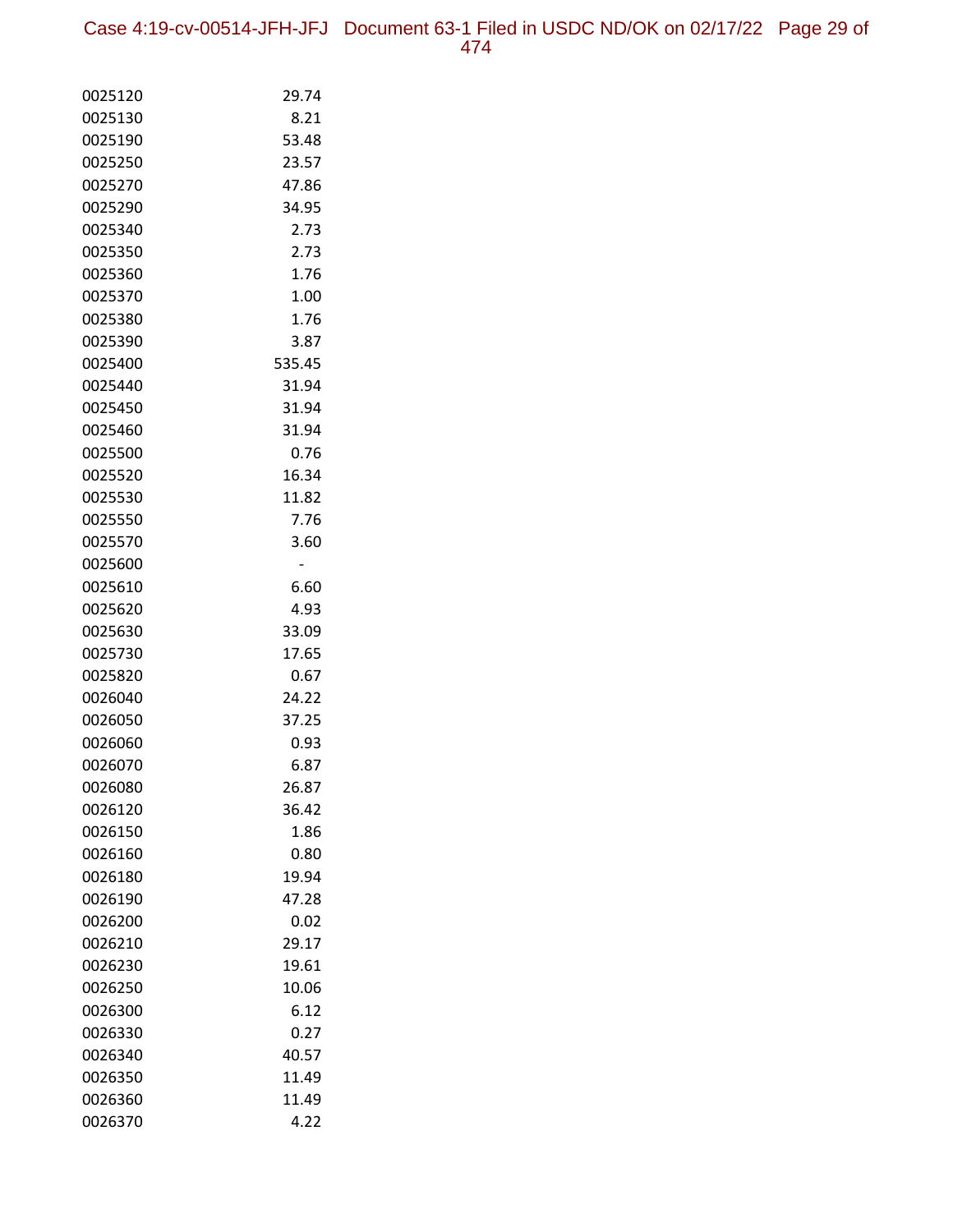Case 4:19-cv-00514-JFH-JFJ Document 63-1 Filed in USDC ND/OK on 02/17/22 Page 30 of 474

| 0026380 | 2.67  |
|---------|-------|
| 0026390 | 2.67  |
| 0026410 | 2.67  |
| 0026420 | 2.67  |
| 0026430 | 26.93 |
| 0026440 | 56.50 |
| 0026450 | 8.63  |
| 0026470 | 4.14  |
| 0026490 | 1.28  |
| 0026520 | 1.07  |
| 0026530 | 0.13  |
| 0026550 | 27.98 |
| 0026560 | 26.63 |
| 0026570 | 27.53 |
| 0026580 | 19.17 |
| 0026650 | 27.24 |
| 0026660 | 27.24 |
| 0026670 | 85.93 |
| 0026680 | 27.24 |
| 0026720 | 21.25 |
| 0026730 | 20.35 |
| 0026740 | 20.33 |
| 0026750 | 3.41  |
| 0026770 | 16.62 |
| 0026780 | 7.92  |
| 0026790 | 36.06 |
| 0026810 | 3.71  |
| 0026820 | 0.64  |
| 0026840 | 0.18  |
| 0026850 | 0.26  |
| 0026860 | 5.30  |
| 0026870 | 2.77  |
| 0026880 | 0.70  |
| 0026910 | 12.14 |
| 0026940 | 15.35 |
| 0027070 | 0.60  |
| 0027080 |       |
| 0027090 | 0.60  |
| 0027110 | 0.60  |
| 0027120 | 0.60  |
| 0027130 | 0.60  |
| 0027150 |       |
| 0027170 | 10.91 |
| 0027180 | 32.40 |
| 0027190 | 19.75 |
| 0027210 | 12.06 |
| 0027220 | 12.07 |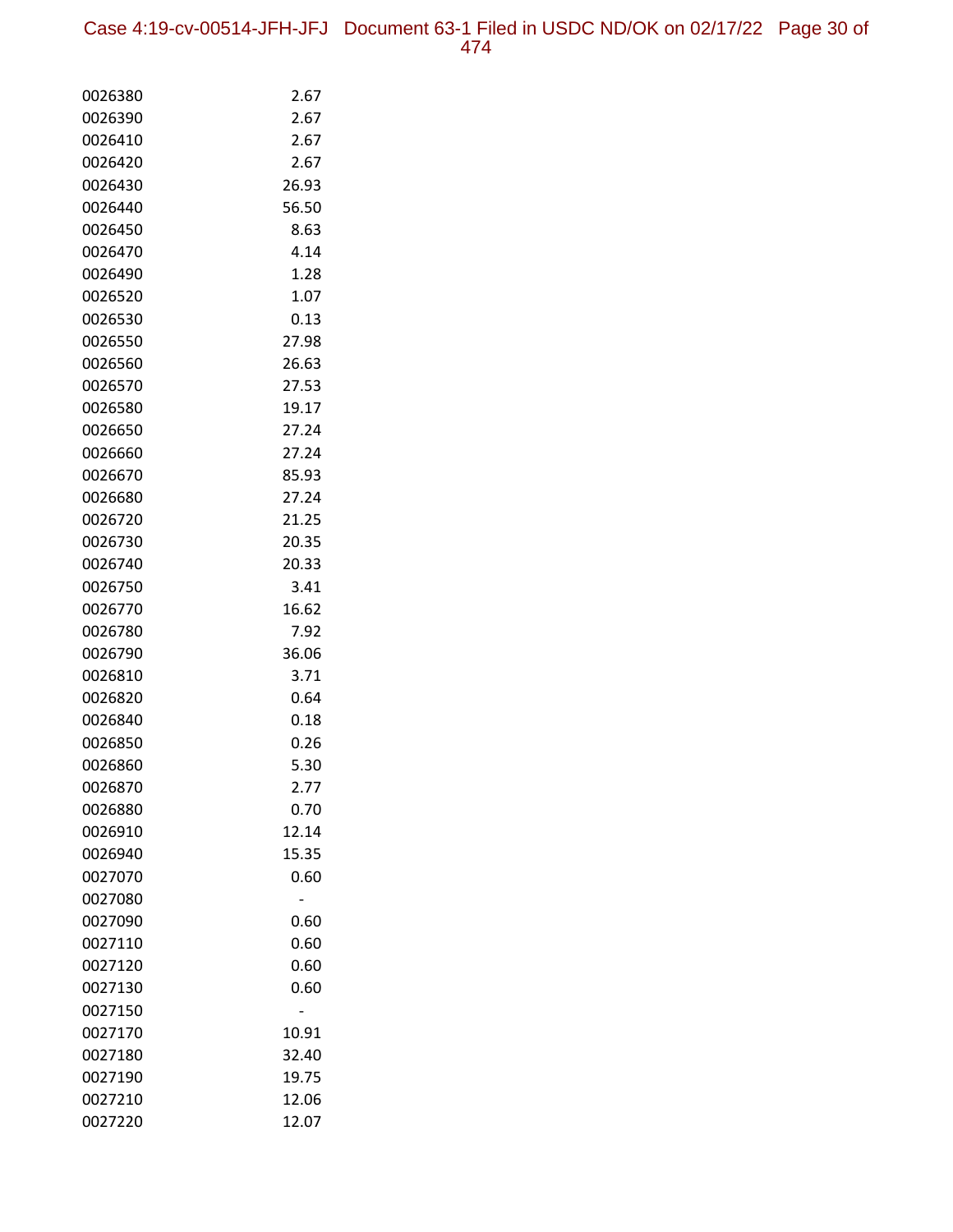| 0027230            | 12.06          |
|--------------------|----------------|
| 0027240            | 13.31          |
| 0027250            | 2.22           |
| 0027260            | 6.29           |
| 0027270            | 97.69          |
| 0027280            | 33.20          |
| 0027390            | 15.30          |
| 0027440            | 125.75         |
| 0027520            | 36.25          |
| 0027530            | 1.84           |
| 0027590            | 3.59           |
| 0027620            | 9.45           |
| 0027660            | 39.57          |
| 0027670            | 28.64          |
| 0027680            | 39.55          |
| 0027710            | 0.34           |
| 0027730            | 24.58          |
| 0027740            | 14.62          |
| 0027750            | 0.44           |
| 0027760            | 37.94          |
| 0027770            | 25.60          |
| 0027780            | 0.39           |
| 0027790            | 1.49           |
| 0027810            | 1.33           |
| 0027820            | 1.35           |
| 0027830            | 1.32           |
| 0027840            | 1.32           |
| 0027850            | 1.32           |
| 0027860            | 52.92          |
| 0027870            | 1.78           |
| 0027880            | 7.00           |
| 0027890            | 9.47           |
| 0027900            |                |
| 0027910<br>0027920 | 4.74<br>4.72   |
| 0027930            | 28.38          |
|                    |                |
| 0027940<br>0027950 | 1.26           |
|                    | 30.66<br>11.21 |
| 0027960<br>0027970 | 11.21          |
| 0027980            | 2.61           |
| 0028020            | 22.13          |
| 0028030            | 33.20          |
| 0028040            | 27.23          |
| 0028050            | 33.19          |
| 0028060            | 33.20          |
| 0028130            | 16.37          |
|                    |                |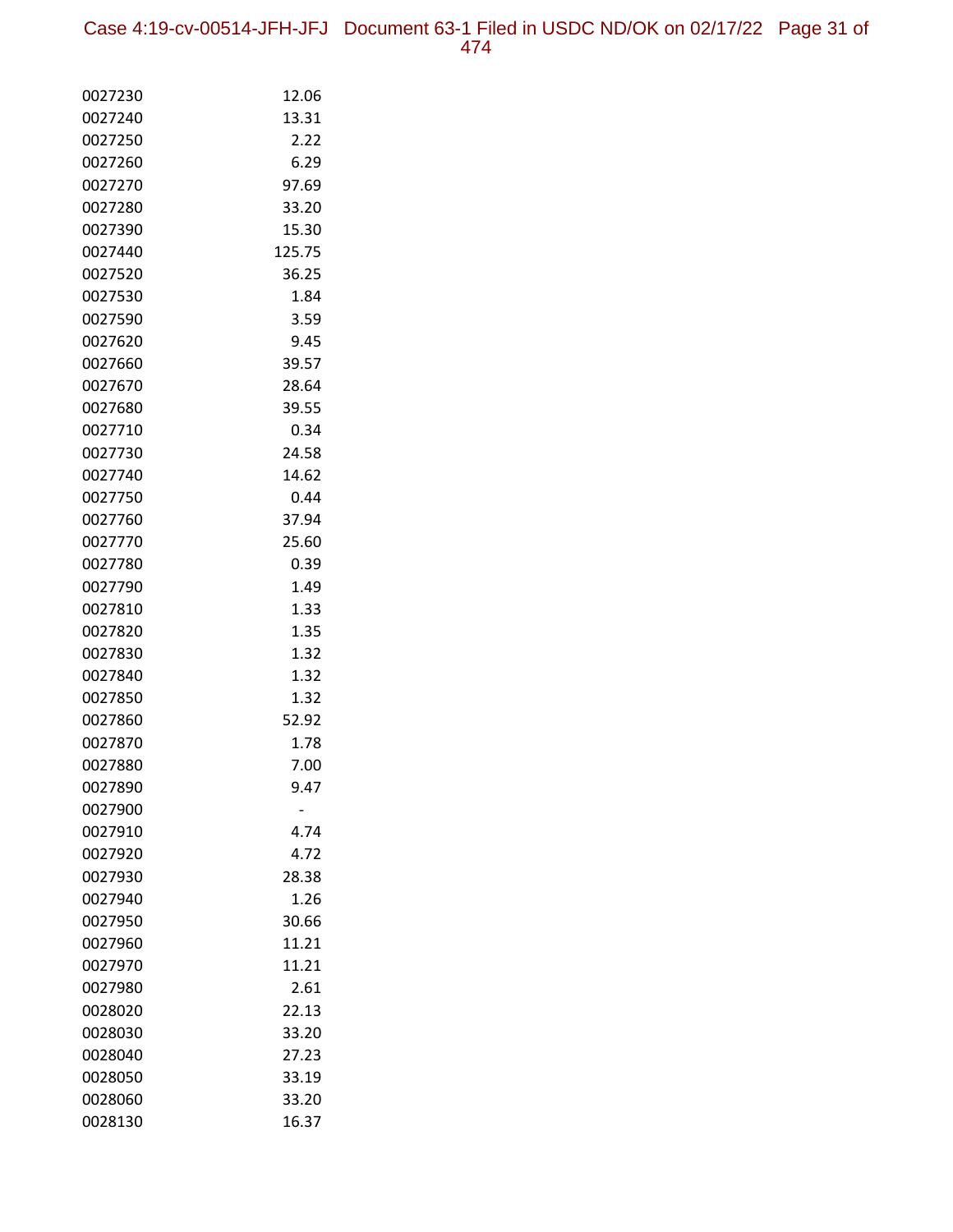Case 4:19-cv-00514-JFH-JFJ Document 63-1 Filed in USDC ND/OK on 02/17/22 Page 32 of 474

| 0028140 | 14.31 |
|---------|-------|
| 0028150 | 14.30 |
| 0028170 | 2.26  |
| 0028220 | 5.56  |
| 0028230 | 0.98  |
| 0028240 | 2.77  |
| 0028250 | 0.65  |
| 0028260 | 0.48  |
| 0028270 |       |
| 0028320 | 9.09  |
| 0028330 | 9.09  |
| 0028340 | 9.09  |
| 0028360 | 0.06  |
| 0028370 | 5.63  |
| 0028380 | 1.43  |
| 0028390 | 0.62  |
| 0028410 | 1.42  |
| 0028420 | 1.42  |
| 0028440 | 0.25  |
| 0028450 | 0.18  |
| 0028460 | 0.16  |
| 0028470 | 0.19  |
| 0028480 | 0.20  |
| 0028490 | 0.16  |
| 0028510 | 16.03 |
| 0028520 | 9.35  |
| 0028530 | 16.63 |
| 0028540 | 47.67 |
| 0028550 | 56.49 |
| 0028560 | 23.28 |
| 0028570 | 7.93  |
| 0028580 | 7.91  |
| 0028640 | 5.70  |
| 0028650 | 5.68  |
| 0028660 | 5.70  |
| 0028670 | 5.69  |
| 0028690 | 1.00  |
| 0028710 | 14.14 |
| 0028720 | 22.72 |
| 0028770 | 1.95  |
| 0028780 | 1.96  |
| 0028790 | 29.36 |
| 0028820 |       |
| 0028850 | 27.57 |
| 0028860 | 27.57 |
| 0028870 | 59.89 |
| 0028880 | 8.40  |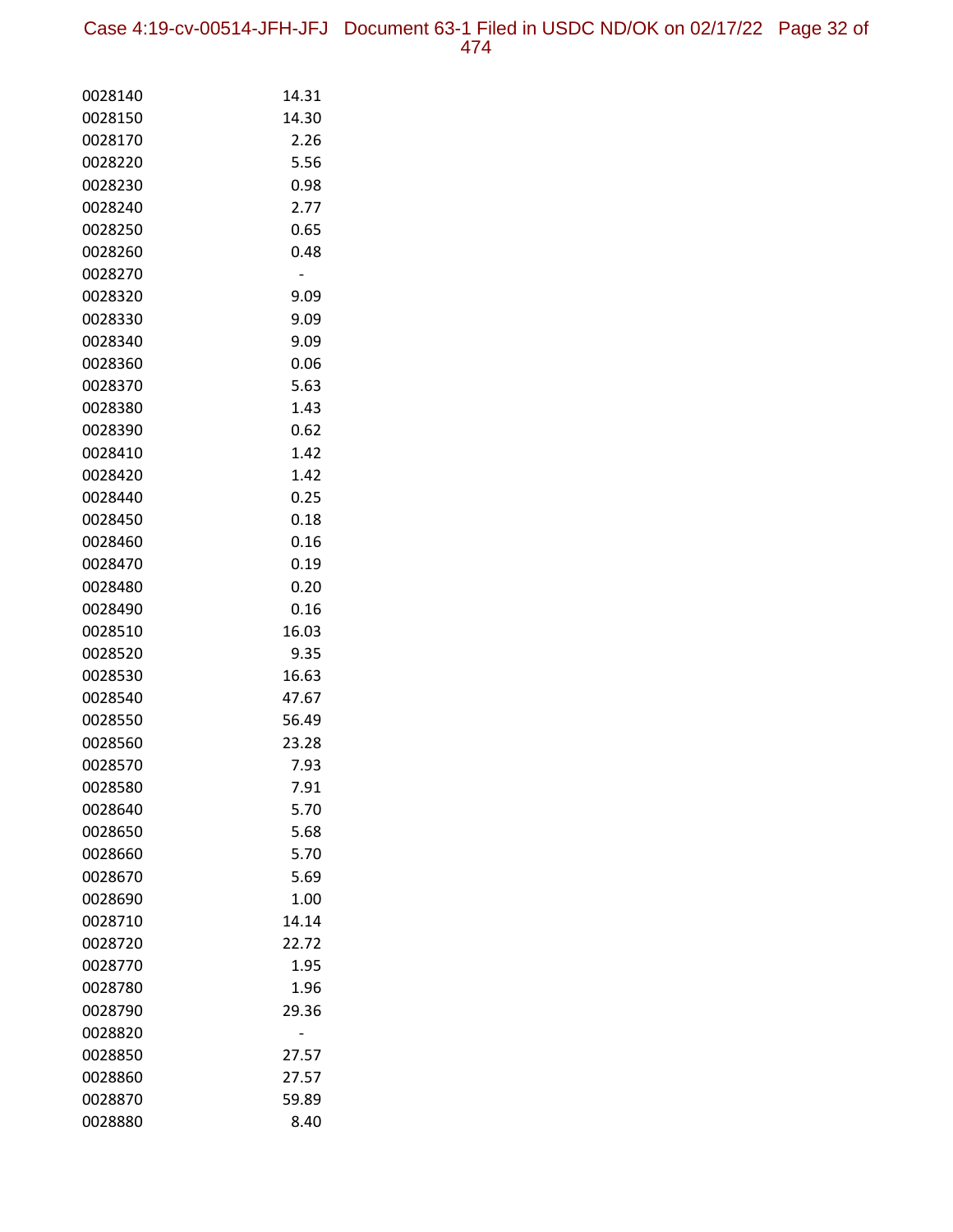Case 4:19-cv-00514-JFH-JFJ Document 63-1 Filed in USDC ND/OK on 02/17/22 Page 33 of 474

| 0028910 | 94.31  |
|---------|--------|
| 0028930 | 7.48   |
| 0028940 | 7.48   |
| 0028950 | 8.30   |
| 0028960 | 18.67  |
| 0028970 | 11.18  |
| 0028980 | 11.19  |
| 0028990 | 11.29  |
| 0029030 | 5.28   |
| 0029040 | 2.88   |
| 0029050 | 0.06   |
| 0029060 | 0.01   |
| 0029090 | 132.06 |
| 0029100 | 105.27 |
| 0029190 | 38.71  |
| 0029210 | 78.01  |
| 0029220 | 75.47  |
| 0029230 | 42.63  |
| 0029240 | 26.91  |
| 0029250 | 19.02  |
| 0029260 | 6.58   |
| 0029270 | 35.43  |
| 0029310 | 117.29 |
| 0029320 | 43.08  |
| 0029350 | 14.73  |
| 0029360 | 9.76   |
| 0029370 | 14.74  |
| 0029430 |        |
| 0029440 | 17.80  |
| 0029450 | 26.13  |
| 0029460 | 39.73  |
| 0029480 | 4.18   |
| 0029490 | 12.98  |
| 0029550 | 0.09   |
| 0029560 | 1.75   |
| 0029640 | 0.01   |
| 0029650 | 31.10  |
| 0029660 | 31.10  |
| 0029670 | 26.60  |
| 0029680 | 4.58   |
| 0029720 | 23.85  |
| 0029740 | 19.29  |
| 0029780 | 23.35  |
| 0029870 | 2.92   |
| 0029920 | 23.46  |
| 0029940 | 0.08   |
| 0029960 | 5.61   |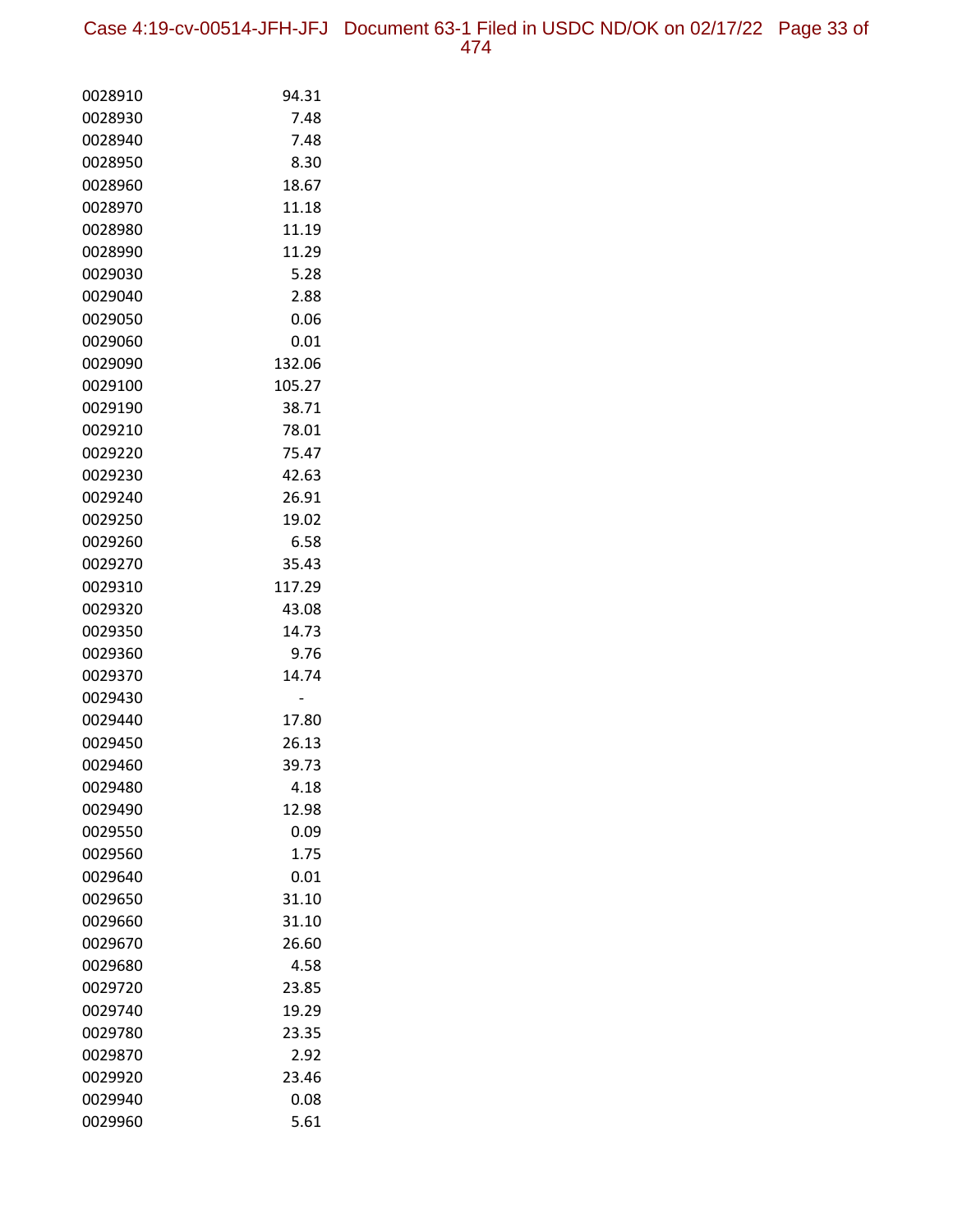Case 4:19-cv-00514-JFH-JFJ Document 63-1 Filed in USDC ND/OK on 02/17/22 Page 34 of 474

| 0029970            | 26.63          |
|--------------------|----------------|
| 0029990            | 20.66          |
| 0030020            | 0.92           |
| 0030030            | 10.97          |
| 0030040            | 6.05           |
| 0030120            | 5.37           |
| 0030130            | 7.41           |
| 0030140            | 28.20          |
| 0030150            | 26.61          |
| 0030170            | 18.61          |
| 0030180            | 0.36           |
| 0030190            | 28.34          |
| 0030210            | 0.34           |
| 0030220            | 4.07           |
| 0030280            | 17.94          |
| 0030290            | 19.71          |
| 0030310            | 9.34           |
| 0030330            | 0.36           |
| 0030340            | 0.36           |
| 0030360            | 0.43           |
| 0030380            | 0.34           |
| 0030410            | 32.31          |
| 0030420            | 32.31          |
| 0030430            | 32.32          |
| 0030460            | 18.51          |
| 0030470            | 18.58          |
| 0030480            | 18.58          |
| 0030490<br>0030510 | 8.13<br>34.35  |
|                    |                |
| 0030530<br>0030570 | 20.28<br>22.20 |
| 0030590            | 0.22           |
| 0030610            | 125.14         |
| 0030620            | 399.56         |
| 0030650            | 1.29           |
| 0030660            | 1.30           |
| 0030670            | 1.30           |
| 0030680            | 1.30           |
| 0030690            | 1.30           |
| 0030710            | 1.30           |
| 0030720            | 43.39          |
| 0030730            | 28.31          |
| 0030740            | 13.99          |
| 0030760            | 25.64          |
| 0030770            | 2.21           |
| 0030780            | 2.21           |
| 0030870            | 10.05          |
|                    |                |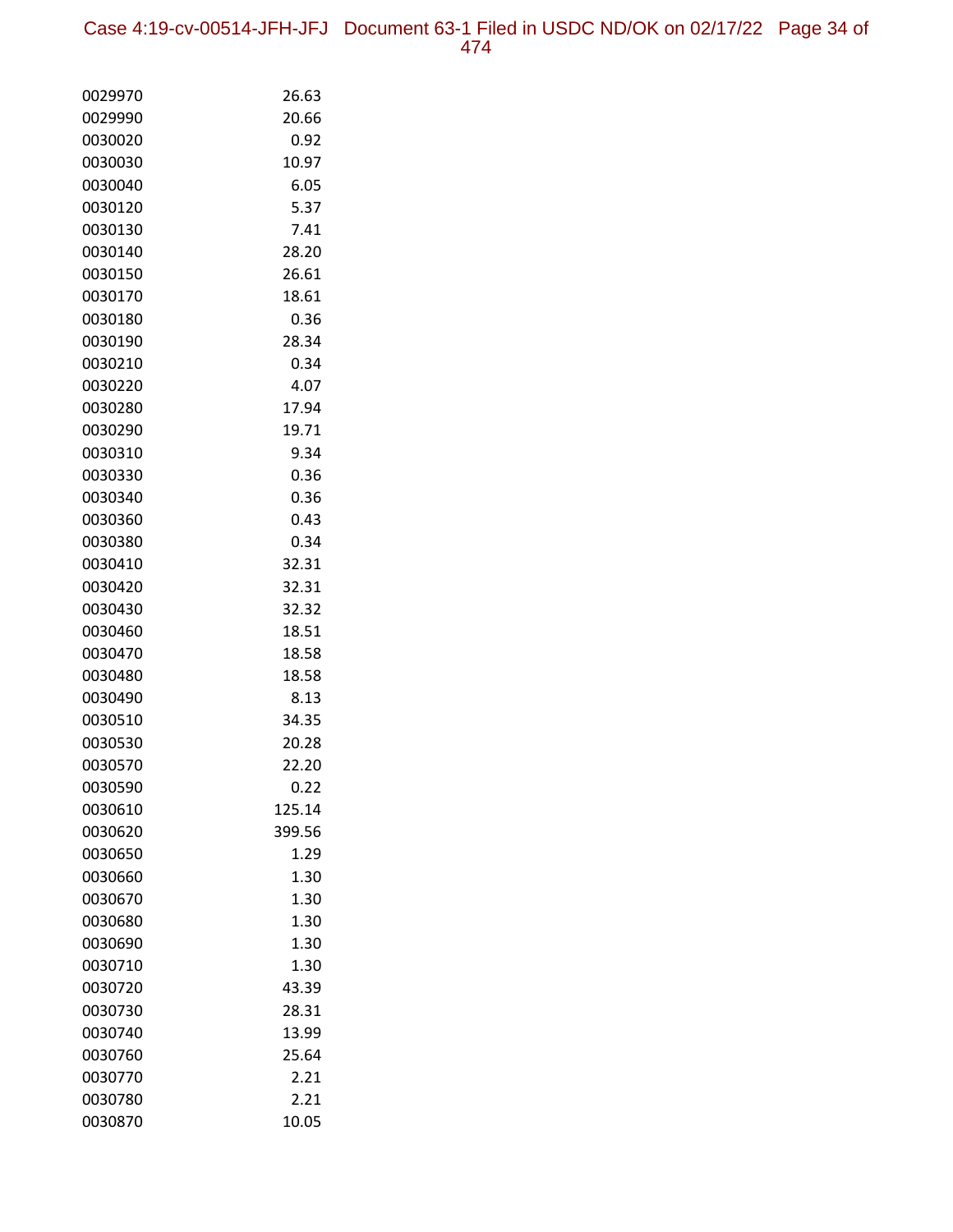Case 4:19-cv-00514-JFH-JFJ Document 63-1 Filed in USDC ND/OK on 02/17/22 Page 35 of 474

| 0030880 | 10.06 |
|---------|-------|
| 0030910 | 9.26  |
| 0030930 | 4.97  |
| 0030940 | 0.62  |
| 0030950 | 1.34  |
| 0030960 | 1.34  |
| 0030970 | 1.35  |
| 0030980 | 22.77 |
| 0031010 | 14.93 |
| 0031020 | 8.64  |
| 0031030 | 7.46  |
| 0031040 | 4.49  |
| 0031050 | 82.17 |
| 0031060 | 16.76 |
| 0031070 | 16.76 |
| 0031080 | 16.75 |
| 0031090 | 21.25 |
| 0031110 | 16.75 |
| 0031120 | 17.47 |
| 0031130 | 13.36 |
| 0031140 | 13.36 |
| 0031150 | 13.36 |
| 0031160 | 40.25 |
| 0031220 | 17.25 |
| 0031230 | 25.06 |
| 0031240 | 25.05 |
| 0031250 | 26.21 |
| 0031260 | 7.88  |
| 0031270 | 46.26 |
| 0031280 | 1.90  |
| 0031290 | 28.41 |
| 0031320 | 1.95  |
| 0031330 | 4.84  |
| 0031340 | 4.84  |
| 0031370 | 5.03  |
| 0031390 | 0.03  |
| 0031410 | 27.63 |
| 0031420 | 7.41  |
| 0031440 | 24.23 |
| 0031450 | 11.09 |
| 0031460 | 24.31 |
| 0031470 | 31.27 |
| 0031490 | 4.00  |
| 0031550 | 20.43 |
| 0031560 | 0.39  |
| 0031570 | 25.24 |
| 0031590 | 1.53  |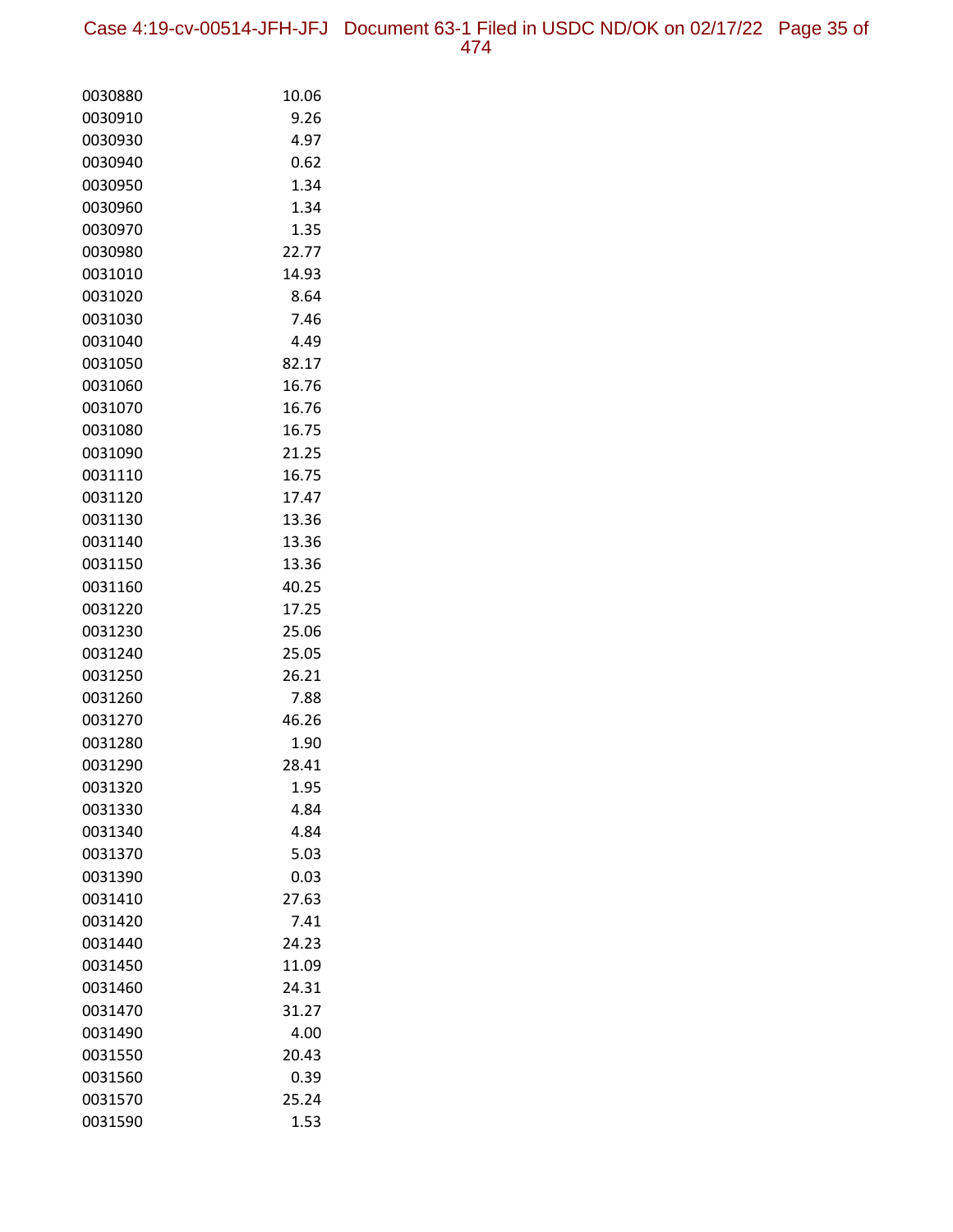| 0031600 | 7.48   |
|---------|--------|
| 0031610 | 0.30   |
| 0031620 |        |
| 0031630 | 0.27   |
| 0031640 | 0.36   |
| 0031650 | 36.43  |
| 0031670 | 3.16   |
| 0031680 | 4.75   |
| 0031700 | 72.39  |
| 0031810 | 4.73   |
| 0031860 | 0.11   |
| 0031870 | 399.21 |
| 0031890 | 24.47  |
| 0031980 | 9.33   |
| 0032020 | 3.24   |
| 0032030 | 37.49  |
| 0032040 | 24.72  |
| 0032050 | 715.14 |
| 0032080 | 1.89   |
| 0032090 | 1.89   |
| 0032100 | 25.10  |
| 0032120 | 41.20  |
| 0032130 | 42.50  |
| 0032140 | 42.50  |
| 0032150 | 42.49  |
| 0032160 | 21.66  |
| 0032170 | 21.73  |
| 0032180 | 21.71  |
| 0032210 | 44.42  |
| 0032220 | 14.60  |
| 0032230 | 28.49  |
| 0032240 | 38.03  |
| 0032250 | 316.15 |
| 0032260 | 315.08 |
| 0032310 | 17.71  |
| 0032320 | 0.74   |
| 0032370 | 30.46  |
| 0032440 | 5.07   |
| 0032450 | 0.32   |
| 0032460 | 0.30   |
| 0032470 | 0.32   |
| 0032480 | 64.05  |
| 0032490 | 40.53  |
| 0032510 |        |
| 0032590 | 9.45   |
| 0032600 | 25.34  |
| 0032610 | 11.02  |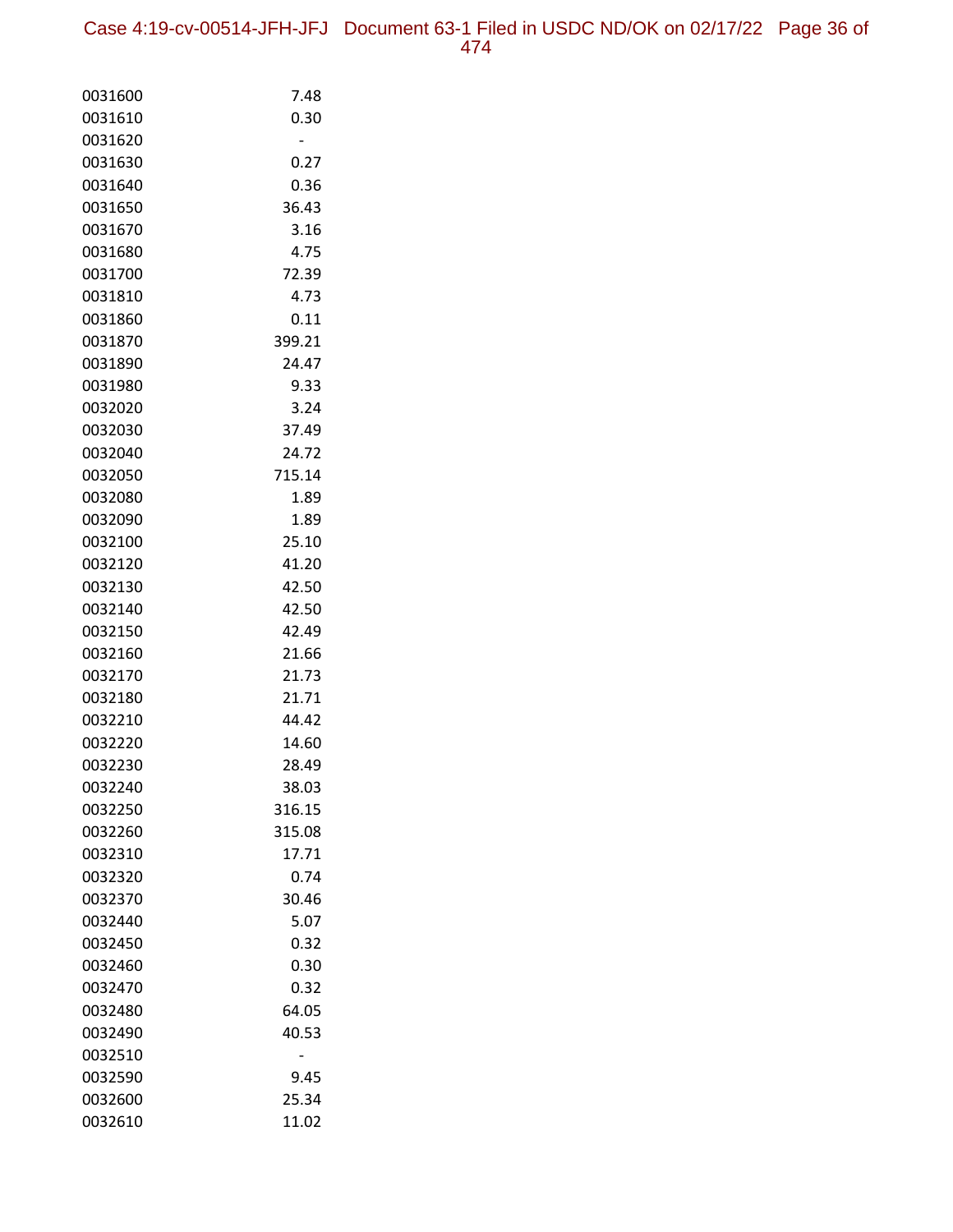Case 4:19-cv-00514-JFH-JFJ Document 63-1 Filed in USDC ND/OK on 02/17/22 Page 37 of 474

| 0032650            | 7.10          |
|--------------------|---------------|
| 0032660            | 21.69         |
| 0032670            | 10.67         |
| 0032690            | 24.05         |
| 0032710            | 24.05         |
| 0032740            | 69.38         |
| 0032750            | 50.09         |
| 0032760            | 52.46         |
| 0032820            | 87.50         |
| 0032830            | 25.66         |
| 0032860            |               |
| 0033130            | 0.05          |
| 0033150            | 8.11          |
| 0033180            | 15.46         |
| 0033290            | 24.19         |
| 0033310            | 24.19         |
| 0033330            | 0.47          |
| 0033340            | 26.20         |
| 0033370            | 2.88          |
| 0033380            | 2.82          |
| 0033390            | 2.47          |
| 0033410            | 2.82          |
| 0033420            | 2.38          |
| 0033430            | 1.62          |
| 0033440            | 1.62          |
| 0033450            | 0.78          |
| 0033460            | 0.78          |
| 0033470            | 29.02         |
| 0033480            | 3.34          |
| 0033490            | 21.54         |
| 0033510            | 13.22         |
| 0033580            | 4.30          |
| 0033620            | 49.97         |
| 0033630            | 519.13        |
| 0033650<br>0033660 | 4.93          |
| 0033720            | 0.12          |
|                    | 19.52         |
| 0033740<br>0033750 | 19.93<br>9.27 |
| 0033760            | 9.27          |
| 0033770            | 9.27          |
| 0033790            | 1.32          |
| 0033810            | 1.32          |
| 0033820            | 50.44         |
| 0033850            | 40.31         |
| 0033860            | 5.82          |
| 0033870            | 4.11          |
|                    |               |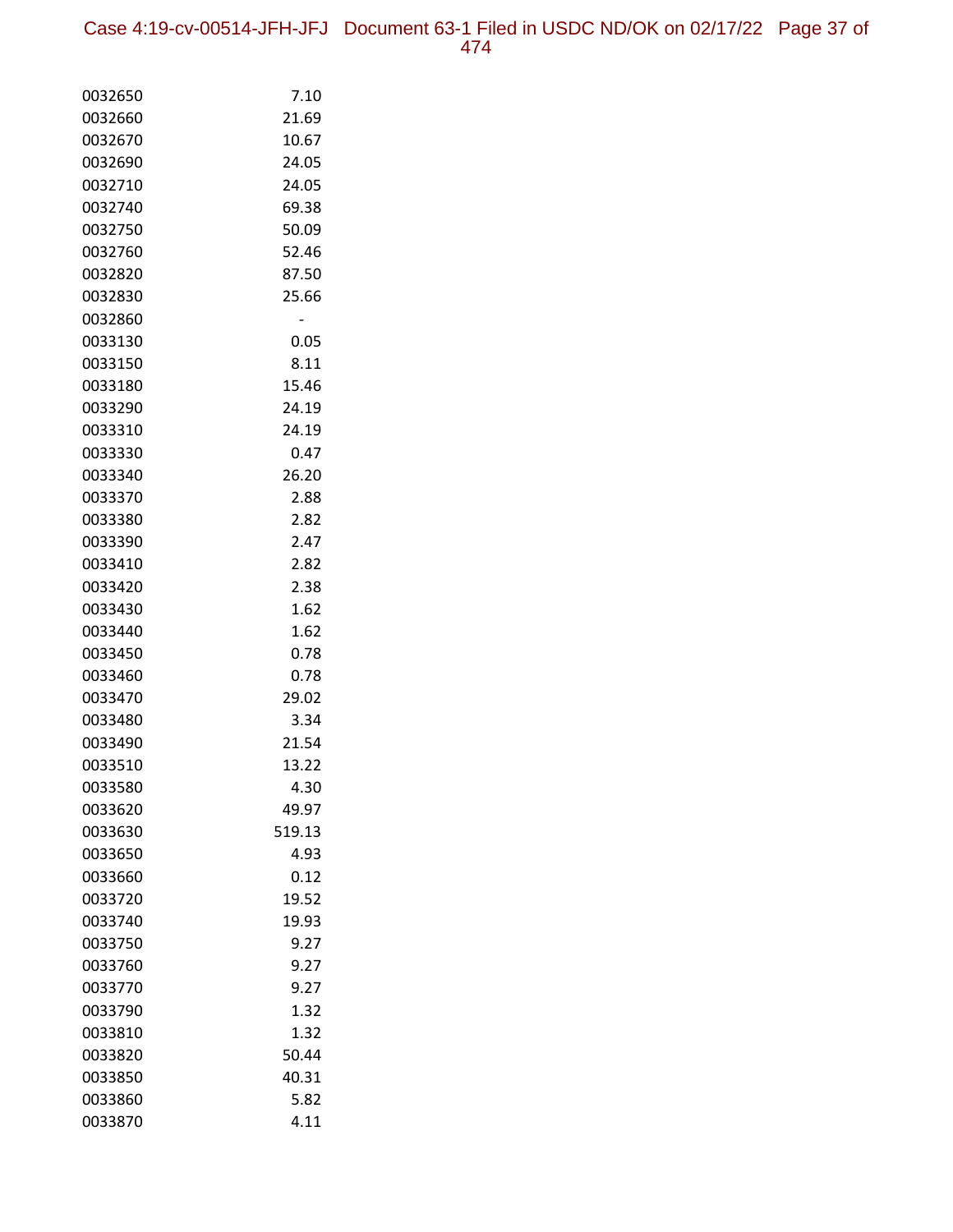Case 4:19-cv-00514-JFH-JFJ Document 63-1 Filed in USDC ND/OK on 02/17/22 Page 38 of 474

| 0033880 | 0.75   |
|---------|--------|
| 0033910 | 17.33  |
| 0033920 | 17.66  |
| 0033940 | 26.89  |
| 0033950 | 32.73  |
| 0033970 | 14.61  |
| 0033980 | 14.55  |
| 0033990 | 14.55  |
| 0034010 | 24.31  |
| 0034030 | 14.55  |
| 0034040 | 25.32  |
| 0035020 | 28.21  |
| 0035030 |        |
| 0035060 |        |
| 0035080 |        |
| 0035090 | 0.16   |
| 0035130 | 17.22  |
| 0035290 | 18.69  |
| 0035380 | 28.85  |
| 0035390 | 6.73   |
| 0035410 |        |
| 0035900 | 25.11  |
| 0036630 | 5.44   |
| 0036670 | 36.18  |
| 0036680 | 27.73  |
| 0036690 | 27.73  |
| 0036700 | 136.66 |
| 0036750 | 10.26  |
| 0036760 | 7.57   |
| 0036770 | 7.57   |
| 0036800 | 30.98  |
| 0037150 | 18.29  |
| 0037160 | 6.96   |
| 0037170 | 29.93  |
| 0037180 | 6.96   |
| 0037190 | 1.43   |
| 0037210 | 1.43   |
| 0037230 | 32.43  |
| 0037280 | 21.84  |
| 0037310 | 0.38   |
| 0037370 | 8.10   |
| 0037390 | 52.12  |
| 0037410 | 26.60  |
| 0037420 | 1.09   |
| 0037430 | 3.42   |
| 0037450 | 8.19   |
| 0037460 | 8.73   |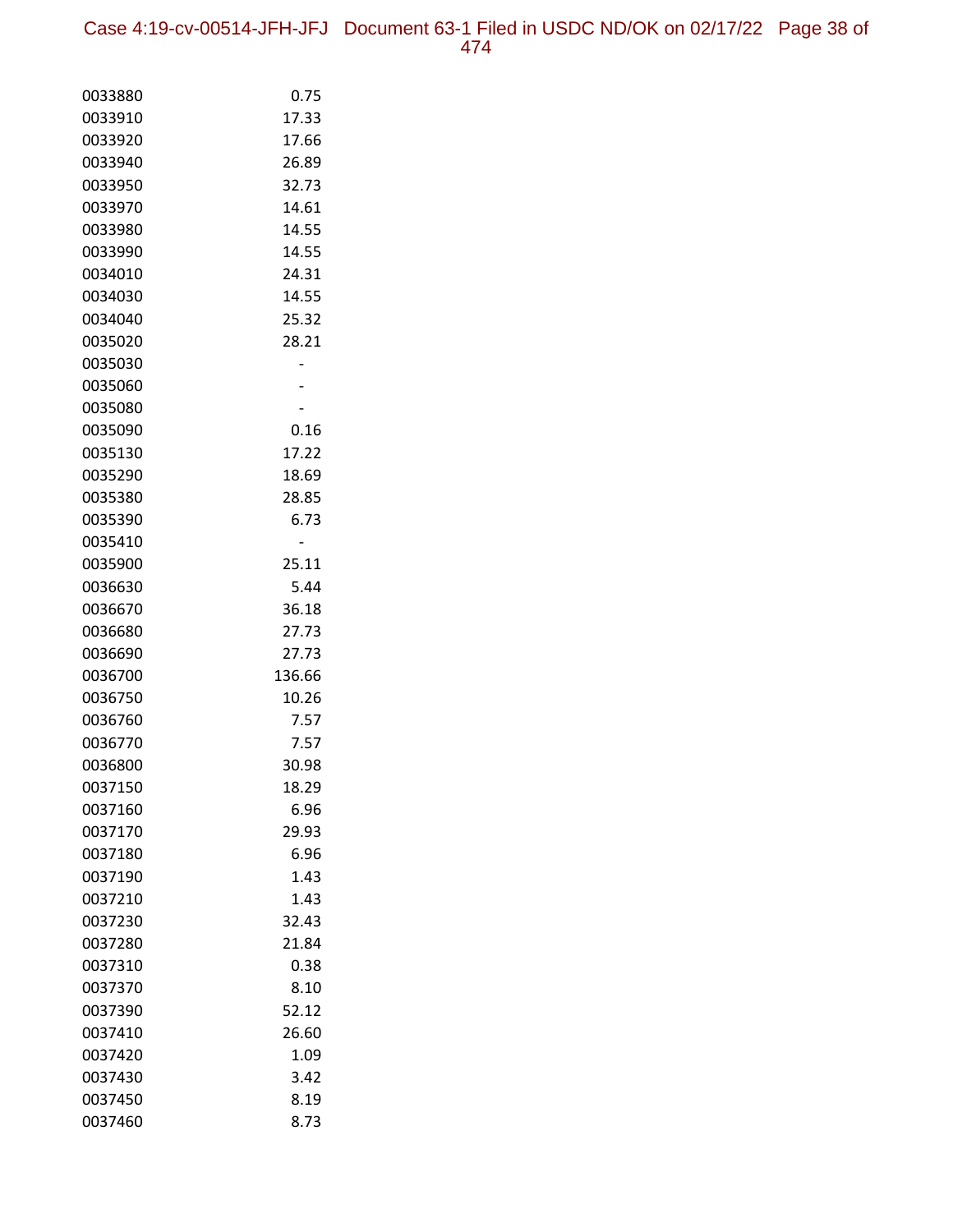| 0037470 | 5.13  |
|---------|-------|
| 0037480 | 29.02 |
| 0037500 | 26.34 |
| 0037510 | 6.63  |
| 0037520 | 6.66  |
| 0037530 | 6.58  |
| 0037560 | 14.53 |
| 0037570 | 38.61 |
| 0037590 | 4.53  |
| 0037620 | 0.62  |
| 0037630 | 0.45  |
| 0037640 | 1.02  |
| 0037650 | 1.02  |
| 0037730 | 95.69 |
| 0037840 | 0.01  |
| 0038020 | 18.01 |
| 0038030 | 20.62 |
| 0038050 | 18.41 |
| 0038060 | 18.65 |
| 0038070 | 18.21 |
| 0038090 | 0.52  |
| 0038100 | 1.14  |
| 0038120 | 0.06  |
| 0038130 | 0.06  |
| 0038140 | 0.06  |
| 0038180 | 10.09 |
| 0038190 | 10.05 |
| 0038210 | 10.08 |
| 0038220 | 10.05 |
| 0038230 | 10.03 |
| 0038240 | 10.04 |
| 0038320 | 27.39 |
| 0038330 | 66.95 |
| 0038380 | 54.20 |
| 0038390 | 28.10 |
| 0038410 | 29.47 |
| 0038420 | 29.48 |
| 0038430 | 8.56  |
| 0038460 | 43.18 |
| 0038470 | 29.55 |
| 0038480 | 85.62 |
| 0038490 | 9.09  |
| 0038540 | 0.98  |
| 0038550 | 0.41  |
| 0038570 |       |
| 0038610 | 6.22  |
| 0038630 | 4.48  |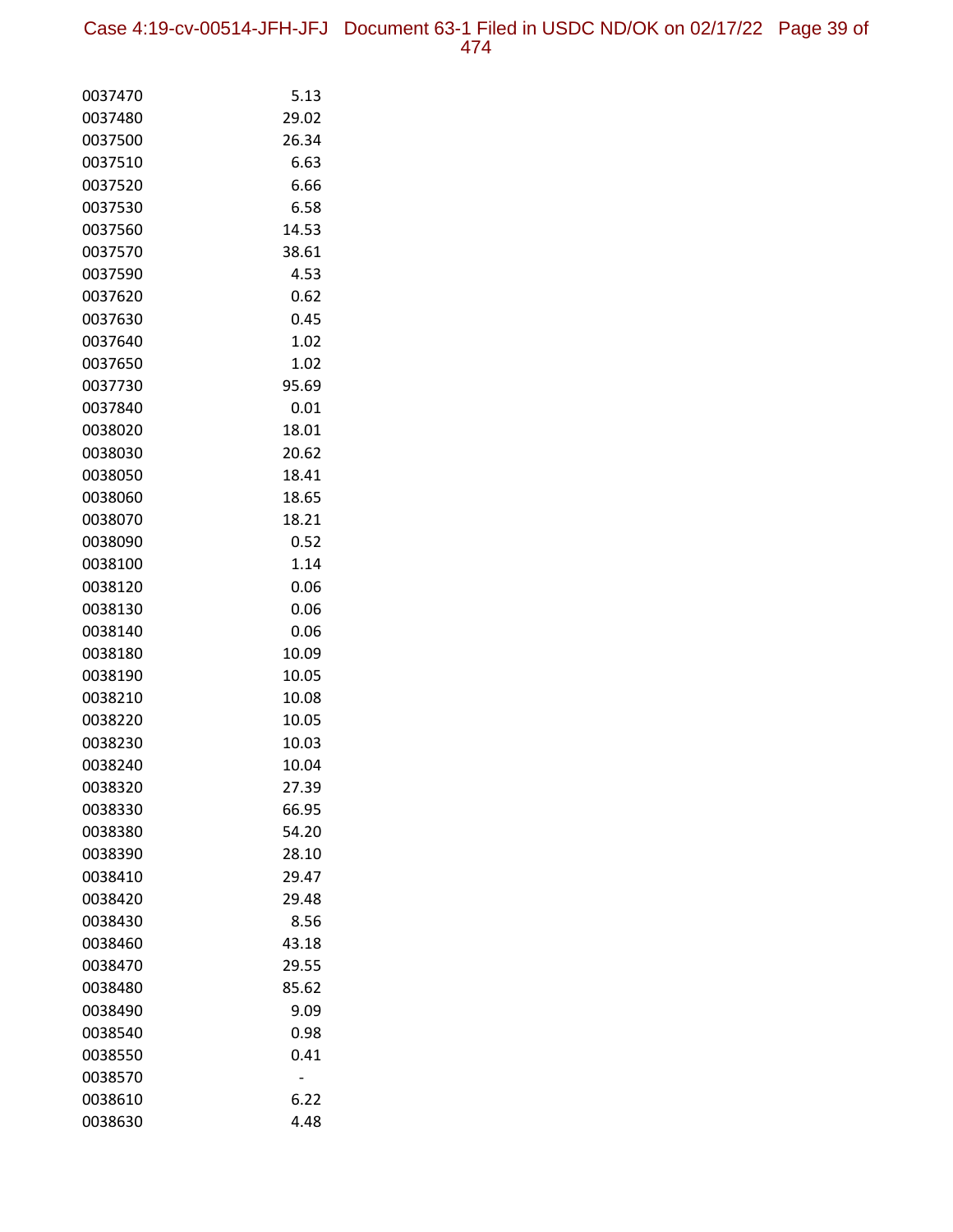Case 4:19-cv-00514-JFH-JFJ Document 63-1 Filed in USDC ND/OK on 02/17/22 Page 40 of 474

| 0038640 | 20.29 |
|---------|-------|
| 0038650 | 11.68 |
| 0038660 | 0.72  |
| 0038670 | 10.90 |
| 0038680 |       |
| 0038690 | 8.72  |
| 0038710 | 3.99  |
| 0038720 | 4.00  |
| 0038730 | 3.99  |
| 0038740 | 3.99  |
| 0038750 | 16.84 |
| 0038760 | 12.31 |
| 0038770 | 0.09  |
| 0038780 | 0.14  |
| 0038790 | 1.39  |
| 0038810 | 1.39  |
| 0038830 | 0.57  |
| 0038840 | 19.21 |
| 0038860 | 32.78 |
| 0038870 | 0.15  |
| 0038880 | 0.15  |
| 0038890 | 0.15  |
| 0039070 | 3.47  |
| 0039120 | 25.42 |
| 0039140 |       |
| 0039150 |       |
| 0039160 |       |
| 0039170 |       |
| 0039180 |       |
| 0039190 | 4.86  |
| 0039210 | 6.20  |
| 0039220 | 10.62 |
| 0039230 |       |
| 0039240 | 9.59  |
| 0039250 | 14.71 |
| 0039260 |       |
| 0039270 |       |
| 0039280 | 4.49  |
| 0039290 | 36.34 |
| 0039310 | 19.28 |
| 0039320 | 19.27 |
| 0039330 | 21.74 |
| 0039340 | 19.26 |
| 0039350 | 2.92  |
| 0039360 | 4.89  |
| 0039370 | 6.13  |
| 0039380 | 24.01 |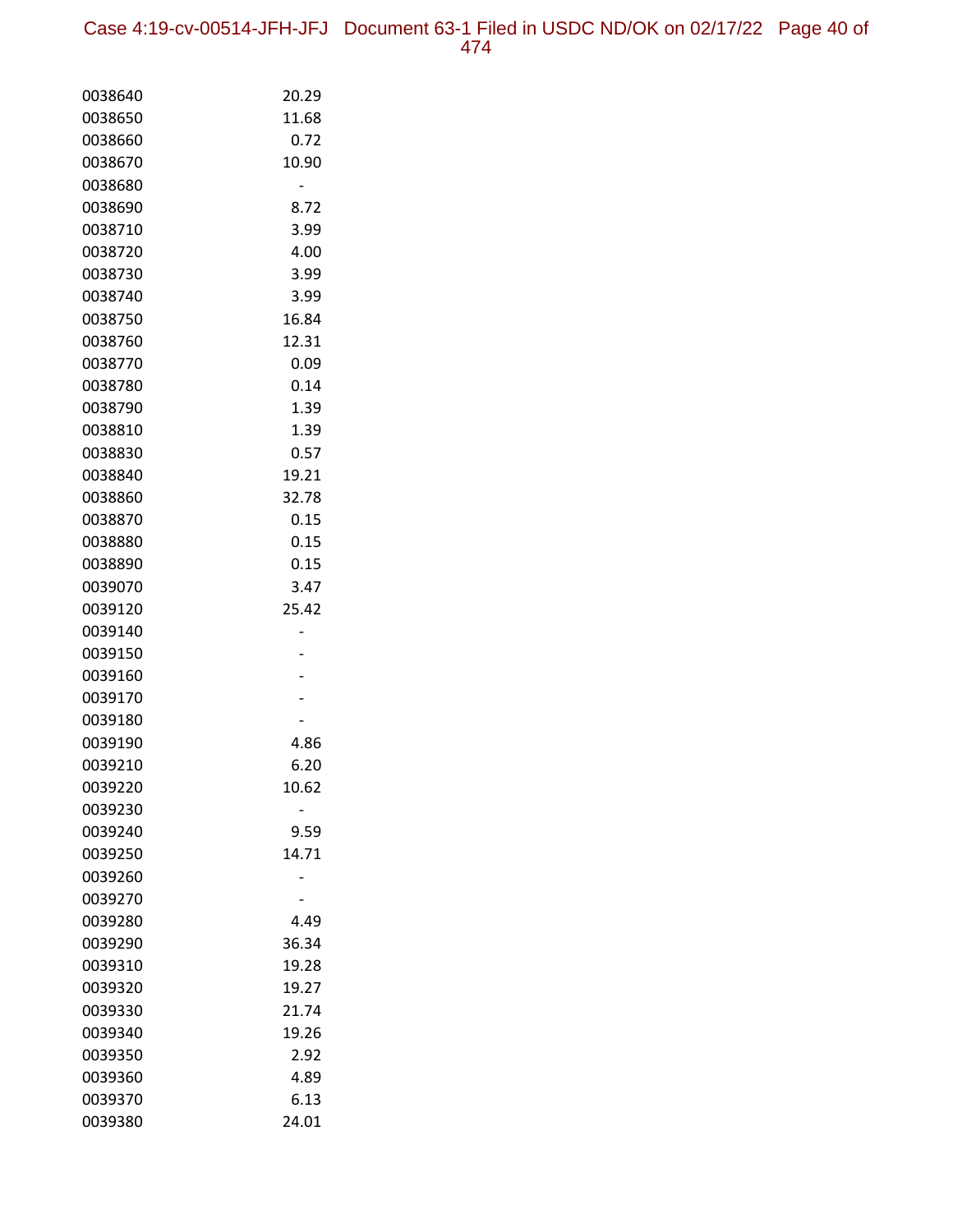Case 4:19-cv-00514-JFH-JFJ Document 63-1 Filed in USDC ND/OK on 02/17/22 Page 41 of 474

| 0039420 | 20.53    |
|---------|----------|
| 0039430 | 31.85    |
| 0039450 | 18.22    |
| 0039460 | 22.74    |
| 0039470 | 0.39     |
| 0039540 | 1.56     |
| 0039550 | 27.52    |
| 0039560 | 25.34    |
| 0039570 | 47.43    |
| 0039600 | 1,013.80 |
| 0039610 | 38.62    |
| 0039620 | 16.14    |
| 0039650 | 13.88    |
| 0039660 | 0.06     |
| 0039670 | 0.06     |
| 0039680 | 6.96     |
| 0039750 | 9.02     |
| 0039760 | 1.77     |
| 0039770 | 41.09    |
| 0039780 | 41.07    |
| 0039790 | 0.63     |
| 0039810 | 190.25   |
| 0039820 | 44.58    |
| 0039830 | 0.11     |
| 0039840 | 66.03    |
| 0039860 |          |
| 0039870 |          |
| 0039890 | 30.68    |
| 0040050 | 0.39     |
| 0040060 | 0.36     |
| 0040070 | 2.08     |
| 0040080 | 0.35     |
| 0040090 | 0.35     |
| 0040100 | 32.13    |
| 0040110 |          |
| 0040120 | 0.35     |
| 0040130 | 0.35     |
| 0040140 | 0.35     |
| 0040150 |          |
| 0040190 | 4.71     |
| 0040210 | 6.54     |
| 0040220 | 25.23    |
| 0040230 | 25.23    |
| 0040240 | 15.59    |
| 0040250 | 5.21     |
| 0040260 | 0.08     |
| 0040270 | 5.21     |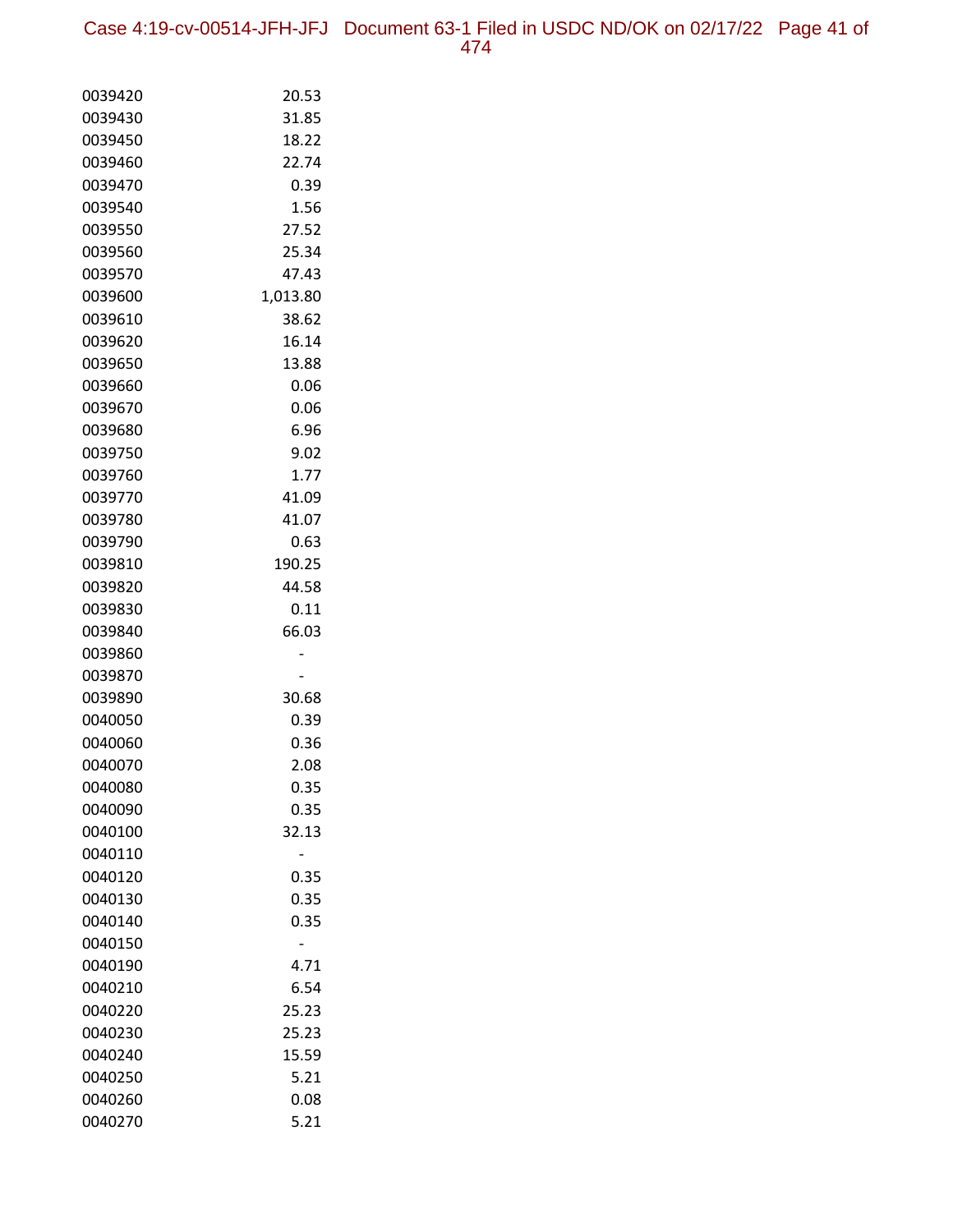Case 4:19-cv-00514-JFH-JFJ Document 63-1 Filed in USDC ND/OK on 02/17/22 Page 42 of 474

| 0040300 | 124.55   |
|---------|----------|
| 0040350 | 26.00    |
| 0040360 | 26.00    |
| 0040370 | 4.06     |
| 0040430 | 27.59    |
| 0040450 | 1,101.56 |
| 0040460 | 47.30    |
| 0040470 | 47.27    |
| 0040480 | 47.27    |
| 0040490 | 48.82    |
| 0040510 | 3.68     |
| 0040520 | 3.67     |
| 0040530 | 3.68     |
| 0040540 | 3.67     |
| 0040560 | 268.41   |
| 0040590 | 60.19    |
| 0040670 | 21.94    |
| 0040680 | 20.43    |
| 0040690 | 21.81    |
| 0040710 | 21.94    |
| 0040720 | 22.62    |
| 0040730 | 1.88     |
| 0040740 | 1.88     |
| 0040750 | 1.88     |
| 0040760 | 1.88     |
| 0040770 | 1.88     |
| 0040790 | 11.11    |
| 0040840 | 8.78     |
| 0040850 | 4.04     |
| 0040890 | 64.36    |
| 0040940 | 27.76    |
| 0041000 | 32.63    |
| 0041010 | 16.07    |
| 0041020 | 16.07    |
| 0041030 | 10.66    |
| 0041040 | 6.07     |
| 0041050 | 30.51    |
| 0041060 | 0.09     |
| 0041140 | 12.82    |
| 0041170 | 10.70    |
| 0041210 | 4.13     |
| 0041230 | 49.96    |
| 0041250 | 21.41    |
| 0041260 | 21.38    |
| 0041270 | 19.84    |
| 0041350 | 30.16    |
| 0041360 | 45.52    |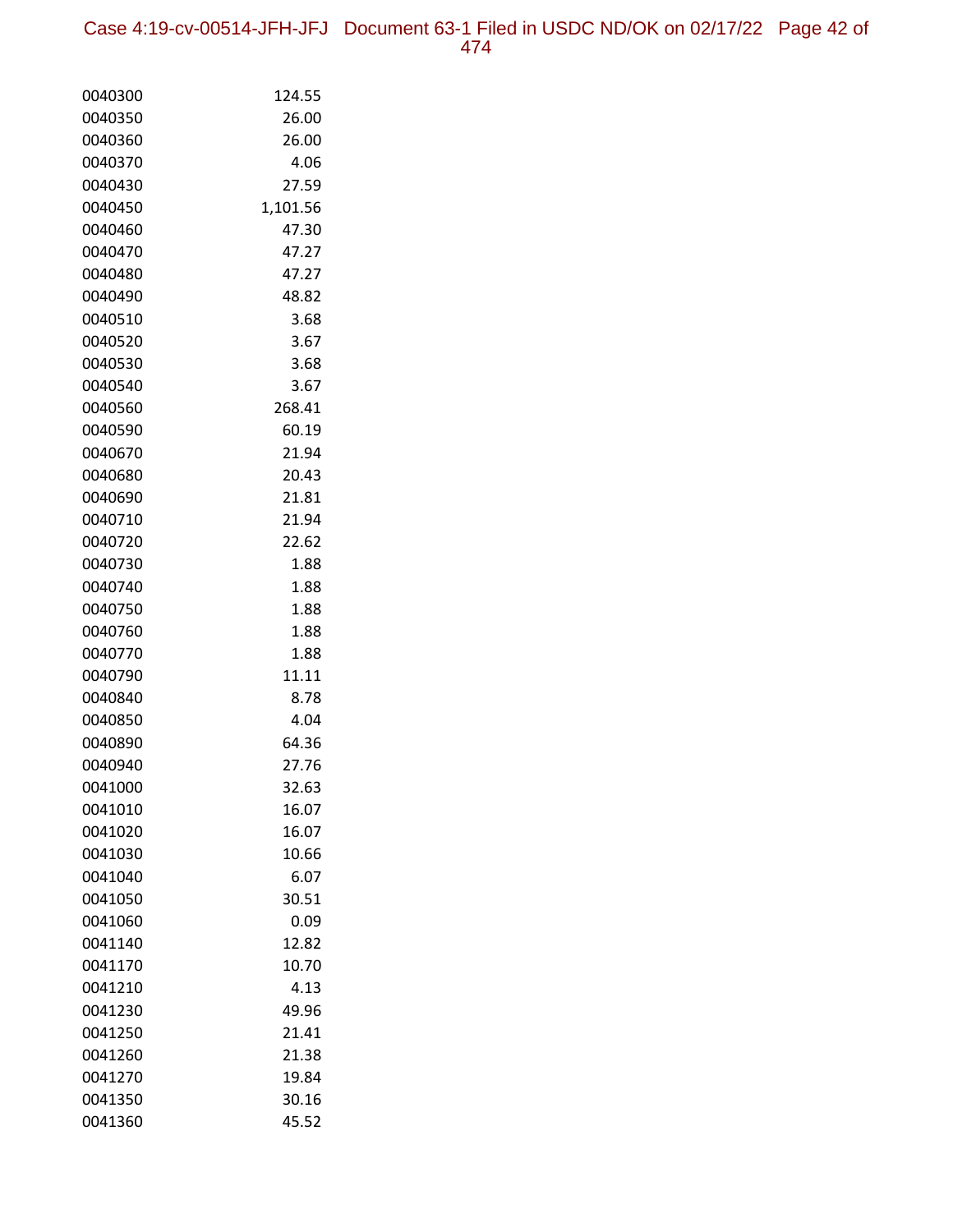Case 4:19-cv-00514-JFH-JFJ Document 63-1 Filed in USDC ND/OK on 02/17/22 Page 43 of 474

| 0041370 | 45.53  |
|---------|--------|
| 0041380 | 3.79   |
| 0041390 | 30.59  |
| 0041410 | 20.50  |
| 0041420 | 39.64  |
| 0041430 | 7.26   |
| 0041440 | 10.68  |
| 0041450 | 16.00  |
| 0041460 | 10.80  |
| 0041470 | 12.24  |
| 0041480 | 25.29  |
| 0041490 | 32.37  |
| 0041510 | 112.94 |
| 0041520 | 125.65 |
| 0041530 | 112.93 |
| 0041540 | 6.18   |
| 0041550 | 7.32   |
| 0041580 | 68.20  |
| 0041620 | 17.23  |
| 0041630 | 8.60   |
| 0041640 | 8.58   |
| 0041650 | 14.01  |
| 0041670 | 0.27   |
| 0041680 | 68.19  |
| 0041690 | 13.54  |
| 0041820 | 2.07   |
| 0041830 | 1.13   |
| 0041840 | 21.99  |
| 0041850 | 22.40  |
| 0041860 | 14.61  |
| 0041880 | 41.31  |
| 0041950 | 2.66   |
| 0041960 | 101.84 |
| 0041980 | 12.18  |
| 0041990 | 12.90  |
| 0042000 |        |
| 0042010 | 24.36  |
| 0042020 | 24.41  |
| 0042030 | 2.17   |
| 0042060 | 23.61  |
| 0042070 | 0.38   |
| 0042160 | 4.58   |
| 0042180 | 6.71   |
| 0042190 | 2.75   |
| 0042210 | 2.75   |
| 0042220 | 2.73   |
| 0042230 | 16.61  |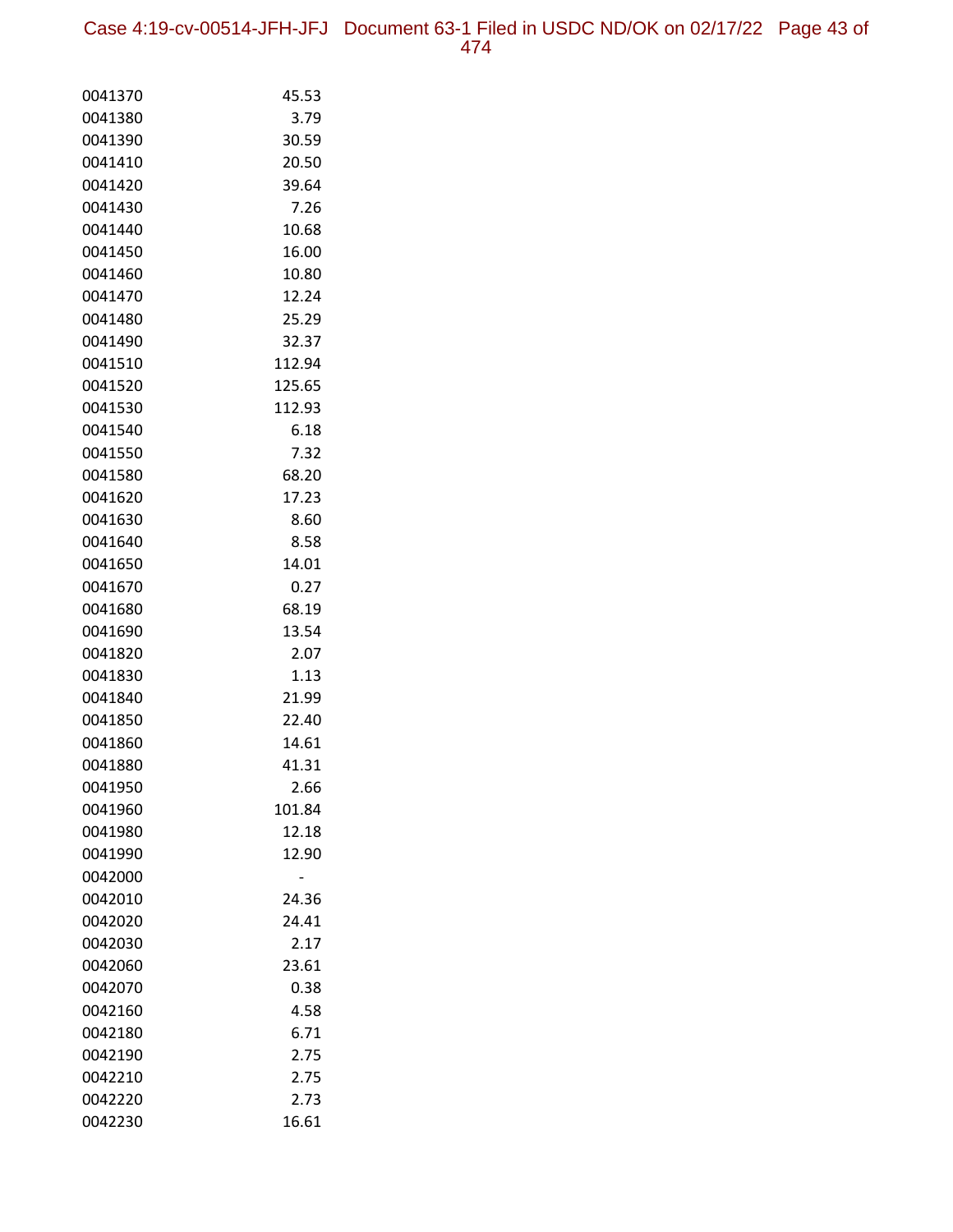| 0042240 | 16.61  |
|---------|--------|
| 0042250 | 16.58  |
| 0042270 | 0.94   |
| 0042280 | 0.20   |
| 0042290 | 32.60  |
| 0042320 | 31.38  |
| 0042370 | 6.42   |
| 0042380 | 1.30   |
| 0042390 | 11.45  |
| 0042430 | 0.13   |
| 0042440 | 5.11   |
| 0042450 | 0.01   |
| 0042460 | 1.98   |
| 0042470 | 0.13   |
| 0042480 | 1.98   |
| 0042490 | 1.98   |
| 0042510 | 1.98   |
| 0042520 | 0.64   |
| 0042530 | 0.13   |
| 0042540 |        |
| 0042550 | 0.11   |
| 0042570 | 19.58  |
| 0042580 | 0.11   |
| 0042610 | 34.47  |
| 0042620 | 29.30  |
| 0042640 | -      |
| 0042650 | 0.68   |
| 0042660 | 0.68   |
| 0042670 | 0.68   |
| 0042680 | 5.09   |
| 0042690 | 4.86   |
| 0042710 | 4.86   |
| 0042720 | 4.86   |
| 0042730 | 4.86   |
| 0042740 | 4.86   |
| 0042750 | 37.61  |
| 0042760 | 37.56  |
| 0042770 | 652.53 |
| 0042780 | 652.51 |
| 0042790 | 652.49 |
| 0042800 |        |
| 0042810 | 652.52 |
| 0042840 | 30.98  |
| 0042850 | 0.09   |
| 0042860 | 0.09   |
| 0042880 | 5.63   |
| 0042920 | 26.16  |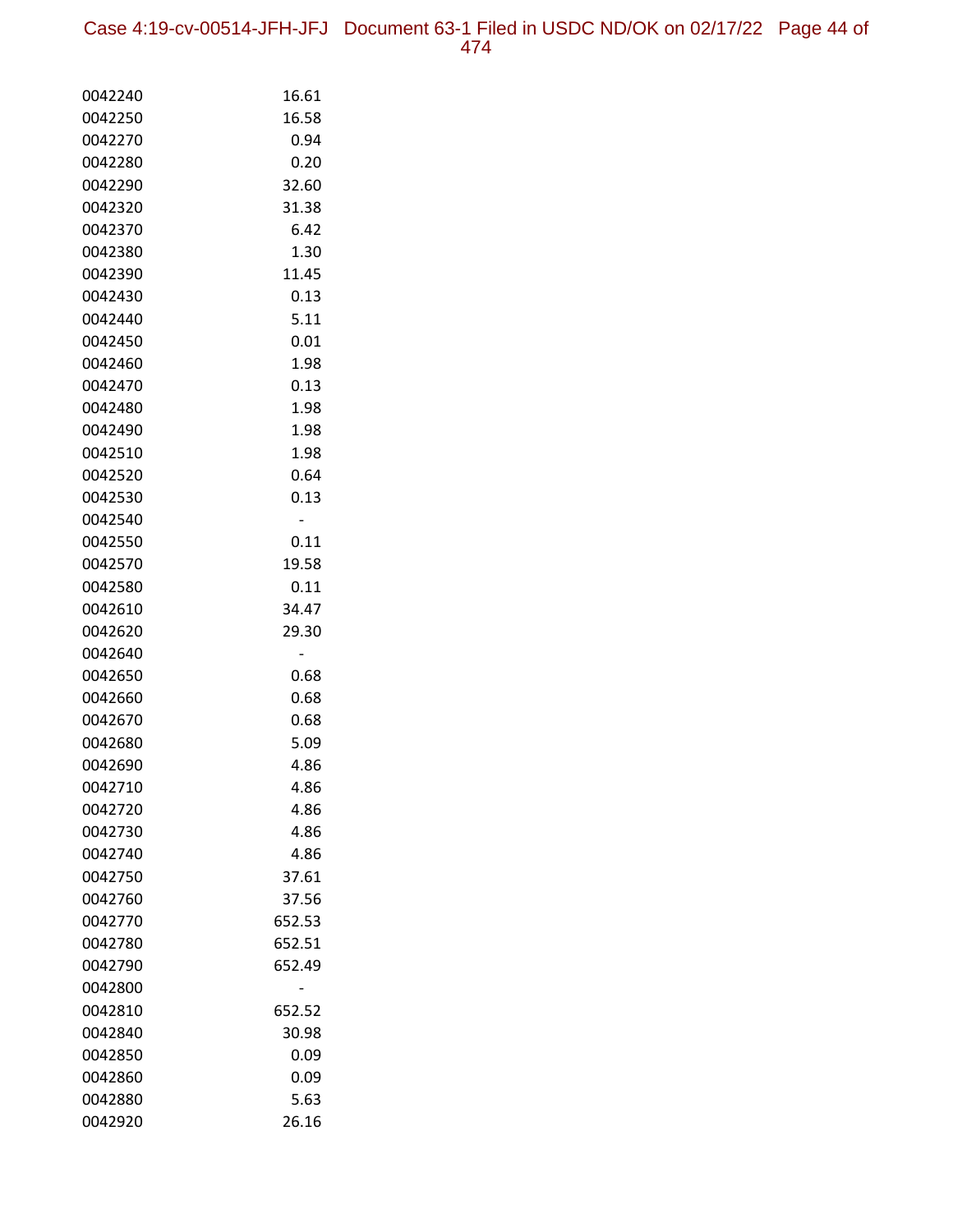| 0042930 | 26.17  |
|---------|--------|
| 0042950 | 0.68   |
| 0042960 | 251.85 |
| 0042970 | 9.05   |
| 0042980 | 75.55  |
| 0042990 | 75.55  |
| 0043020 | 2.19   |
| 0043030 | 2.16   |
| 0043060 | 0.41   |
| 0043070 | 0.22   |
| 0043080 | 0.22   |
| 0043140 | 9.52   |
| 0043150 | 3.38   |
| 0043160 | 5.23   |
| 0043370 | 0.03   |
| 0043400 | 23.44  |
| 0043520 | 29.91  |
| 0043530 | 29.91  |
| 0043730 | 31.56  |
| 0043740 | 25.51  |
| 0043750 | 12.56  |
| 0043760 | 120.73 |
| 0043770 | 26.12  |
| 0043780 | 8.23   |
| 0043790 | 2.94   |
| 0043810 | 1.82   |
| 0043820 | 24.38  |
| 0043840 | 5.65   |
| 0043850 | 7.65   |
| 0043860 | 5.65   |
| 0043870 | 2.04   |
| 0043880 | 0.42   |
| 0043890 | 0.88   |
| 0043920 | 29.38  |
| 0043930 | 48.38  |
| 0043940 |        |
| 0043950 | 16.51  |
| 0043960 | 33.06  |
| 0043970 | 4.36   |
| 0043980 | 24.92  |
| 0043990 | 0.15   |
| 0044010 | 0.15   |
| 0044020 | 28.66  |
| 0044030 | 33.62  |
| 0044040 | 28.66  |
| 0044050 | 28.66  |
| 0044060 | 28.65  |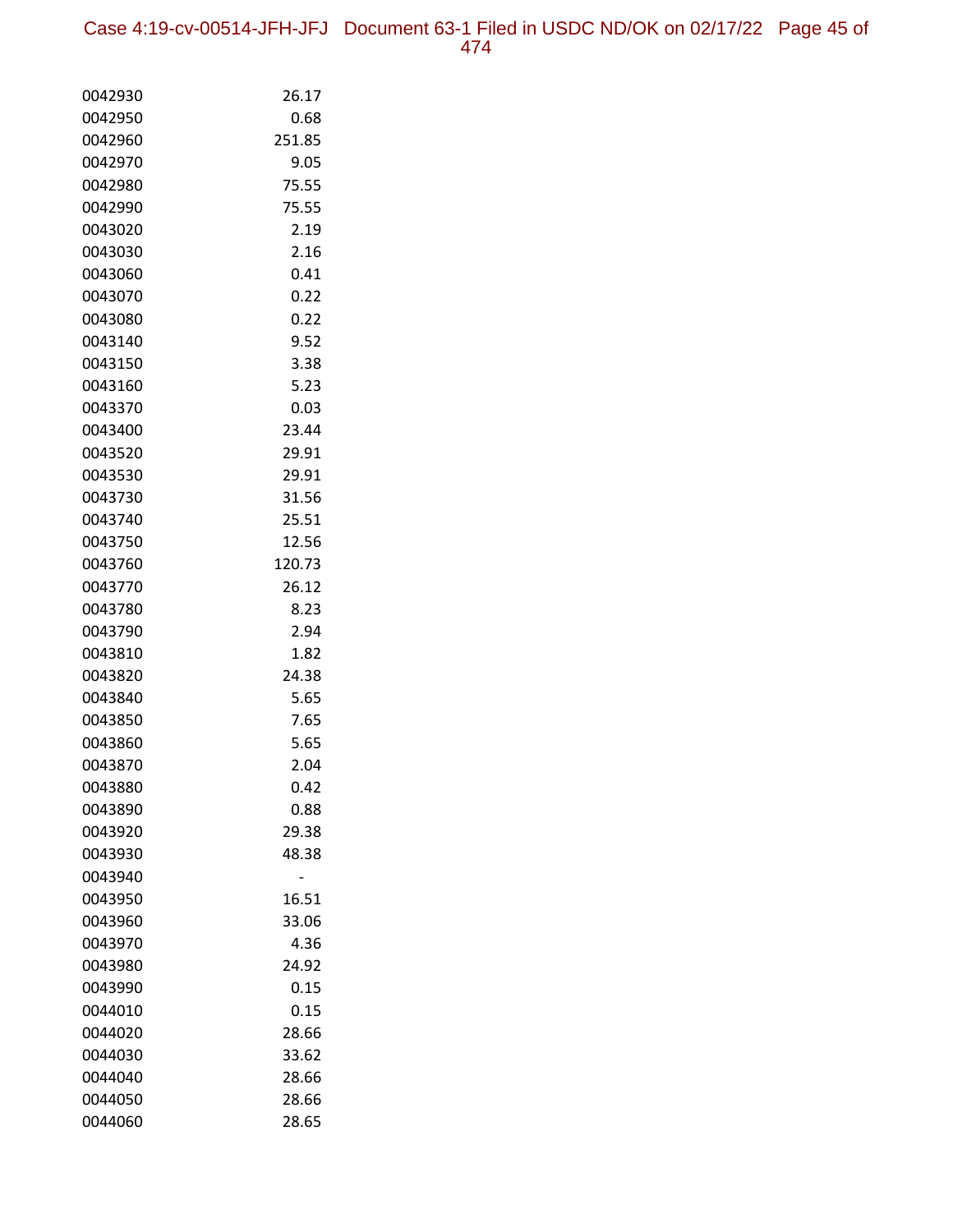Case 4:19-cv-00514-JFH-JFJ Document 63-1 Filed in USDC ND/OK on 02/17/22 Page 46 of 474

| 0044080 | 0.04   |
|---------|--------|
| 0044090 | 0.04   |
| 0044140 | 1.81   |
| 0044150 | 1.79   |
| 0044160 | 1.81   |
| 0044170 | 1.77   |
| 0044180 | 1.78   |
| 0044240 | 0.21   |
| 0044250 | 0.57   |
| 0044260 | 0.47   |
| 0044270 | 123.70 |
| 0044280 | 26.45  |
| 0044290 | 27.54  |
| 0044310 | 30.82  |
| 0044320 | 16.98  |
| 0044330 | 0.04   |
| 0044340 | 40.74  |
| 0044350 | 13.66  |
| 0044360 | 18.72  |
| 0044370 | 18.44  |
| 0044380 | 18.30  |
| 0044420 | 0.01   |
| 0044510 | 15.49  |
| 0044520 | 80.88  |
| 0044530 | 80.52  |
| 0044540 | 0.62   |
| 0044580 | 8.59   |
| 0044590 | 4.08   |
| 0044610 | 4.08   |
| 0044620 | 286.97 |
| 0044630 | 2.57   |
| 0044640 | 5.23   |
| 0044650 | 3.64   |
| 0044660 | 1.11   |
| 0044670 | 2.15   |
| 0044750 | 25.73  |
| 0044830 | 2.57   |
| 0044840 | 0.99   |
| 0044850 | 72.39  |
| 0044860 | 0.39   |
| 0044870 | 0.39   |
| 0044880 | 0.39   |
| 0044890 | 0.39   |
| 0044910 | 16.63  |
| 0044940 | 38.09  |
| 0044950 | 8.66   |
| 0044960 | 24.69  |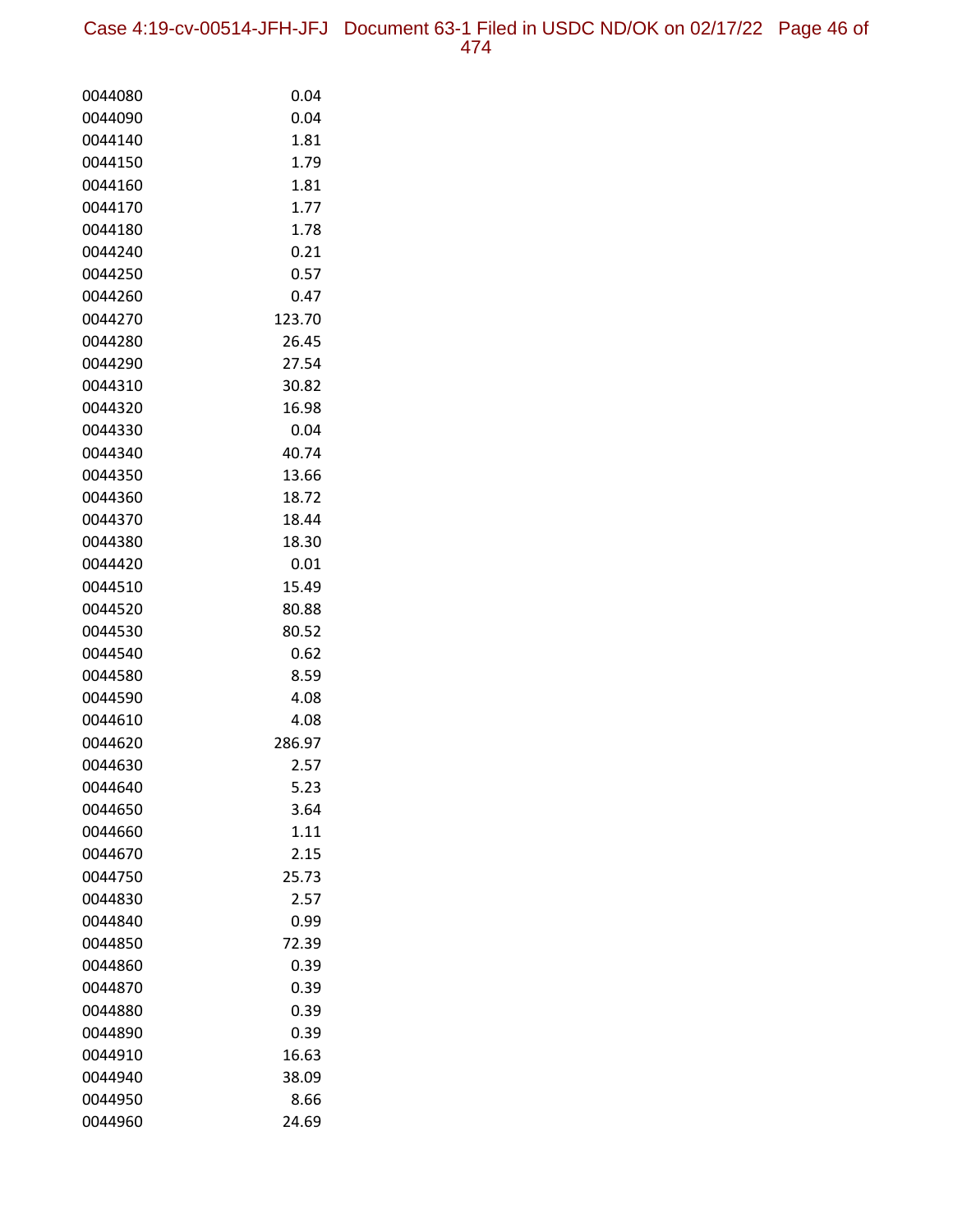| 0044970 | 6.20   |
|---------|--------|
| 0044980 | 2.56   |
| 0044990 | 2.56   |
| 0045010 | 2.56   |
| 0045040 | 26.27  |
| 0045050 | 58.58  |
| 0045060 | 12.94  |
| 0045070 | 1.25   |
| 0045080 | 1.54   |
| 0045090 | 1.55   |
| 0045110 | 1.57   |
| 0045120 | 4.73   |
| 0045130 | 1.56   |
| 0045140 | 1.56   |
| 0045150 | 1.54   |
| 0045160 | 1.54   |
| 0045170 | 1.55   |
| 0045180 | 1.44   |
| 0045190 | 1.54   |
| 0045210 | 1.54   |
| 0045220 | 8.28   |
| 0045230 | 8.28   |
| 0045240 | 9.28   |
| 0045250 | 8.40   |
| 0045260 | 1.54   |
| 0045290 | 26.78  |
| 0045340 | 1.86   |
| 0045370 | 0.48   |
| 0045380 | 19.78  |
| 0045410 | 11.48  |
| 0045420 | 9.68   |
| 0045440 | 2.74   |
| 0045530 | 1.14   |
| 0045540 | 1.14   |
| 0045550 | 2.31   |
| 0045570 | 15.88  |
| 0045580 | 17.29  |
| 0045590 | 16.32  |
| 0045600 | 1.00   |
| 0045610 | 20.92  |
| 0045640 | 52.69  |
| 0045650 | 52.80  |
| 0045680 | 13.89  |
| 0045690 | 20.30  |
| 0045710 | 20.29  |
| 0045720 | 101.26 |
| 0045730 |        |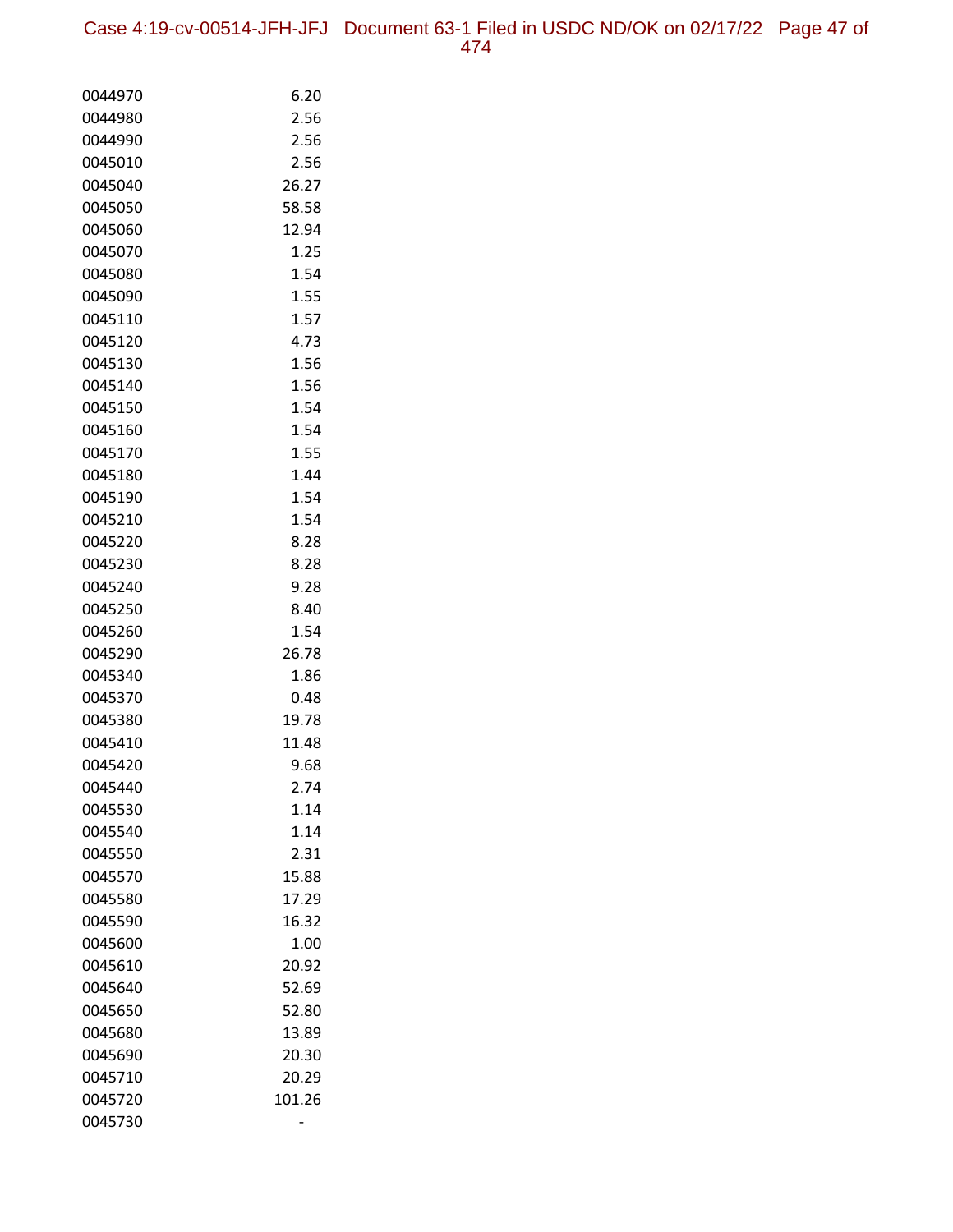| 0045740            |              |
|--------------------|--------------|
| 0045750            |              |
| 0045760            |              |
| 0045770            |              |
| 0045820            | 28.22        |
| 0045830            | 60.00        |
| 0045860            | 3.59         |
| 0045870            | 3.59         |
| 0045890            | 3.58         |
| 0045970            | 4.45         |
| 0046000            | 8.64         |
| 0046010            | 11.10        |
| 0046030            | 20.68        |
| 0046040            | 42.80        |
| 0046050            | 43.13        |
| 0046060            | 10.78        |
| 0046070            | 10.77        |
| 0046080            | 10.80        |
| 0046090            | 10.80        |
| 0046110            | 10.79        |
| 0046120            | 7.62         |
| 0046130            | 5.37         |
| 0046180            | 1.77         |
| 0046190            | 4.32         |
| 0046220            | 131.24       |
| 0046310            | 32.24        |
| 0046320            | 2.52         |
| 0046330            | 14.32        |
| 0046340            | 14.29        |
| 0046350            | 4.05         |
| 0046360<br>0046370 | 1.17<br>1.17 |
|                    |              |
| 0046380<br>0046390 | 1.17         |
| 0046410            | 9.07<br>4.28 |
| 0046420            | 16.16        |
| 0046430            | 9.74         |
| 0046440            | 14.17        |
| 0046450            | 10.24        |
| 0046460            | 8.94         |
| 0046470            | 120.14       |
| 0046480            | 38.59        |
| 0046490            | 38.46        |
| 0046510            | 36.79        |
| 0046530            | 17.93        |
| 0046660            | 19.72        |
| 0046670            | 6.82         |
|                    |              |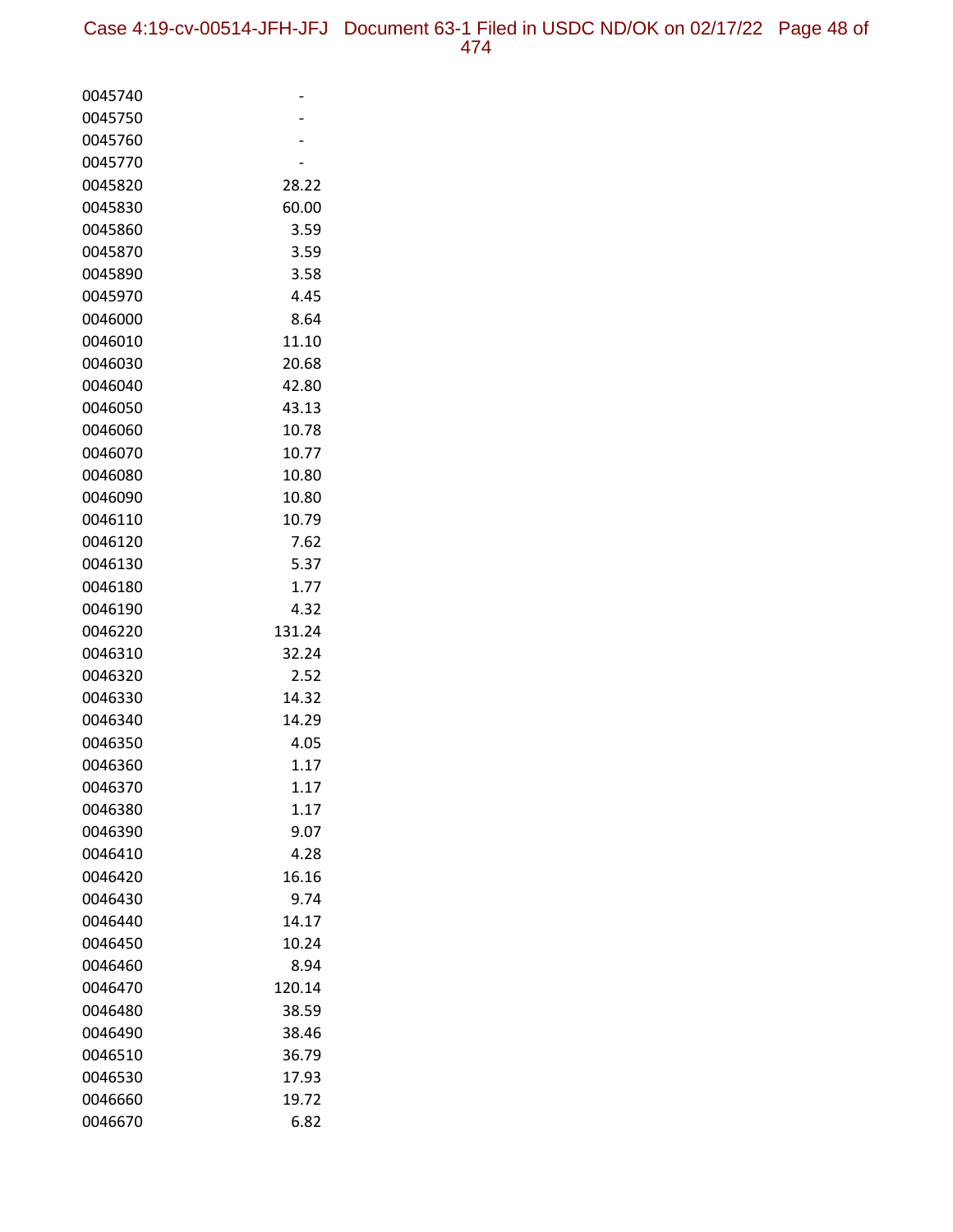| 0046700            | 7.45         |
|--------------------|--------------|
| 0046710            | 18.70        |
| 0046720            | 18.88        |
| 0046750            |              |
| 0046760            |              |
| 0046770            |              |
| 0046780            |              |
| 0046790            | 20.00        |
| 0046810            | 20.00        |
| 0046820            | 20.00        |
| 0046880            | 31.64        |
| 0046890            | 33.54        |
| 0046930            | 19.76        |
| 0047040            | 5,315.84     |
| 0047060            | 3.45         |
| 0047070            | 23.96        |
| 0047080            | 0.41         |
| 0047090            | 9.72         |
| 0047180            | 0.33         |
| 0047190            | 26.45        |
| 0047210            | 15.44        |
| 0047220            | 15.46        |
| 0047230            | 15.44        |
| 0047240            | 0.01         |
| 0047250            | 3.04         |
| 0047270            | 2.80         |
| 0047280            | 2.87         |
| 0047290            | 2.87         |
| 0047310            | 23.49        |
| 0047320            | 21.43        |
| 0047420            |              |
| 0047430            | 0.15         |
| 0047440<br>0047450 | 0.15<br>0.15 |
|                    | 0.15         |
| 0047460<br>0047550 | 29.04        |
| 0047560            | 2.57         |
| 0047570            | 2.81         |
| 0047580            | 7.55         |
| 0047620            | 0.50         |
| 0047640            | 5.35         |
| 0047650            | 28.03        |
| 0047660            | 24.01        |
| 0047670            | 12.08        |
| 0047680            | 11.97        |
| 0047690            | 13.47        |
| 0047710            | 30.21        |
|                    |              |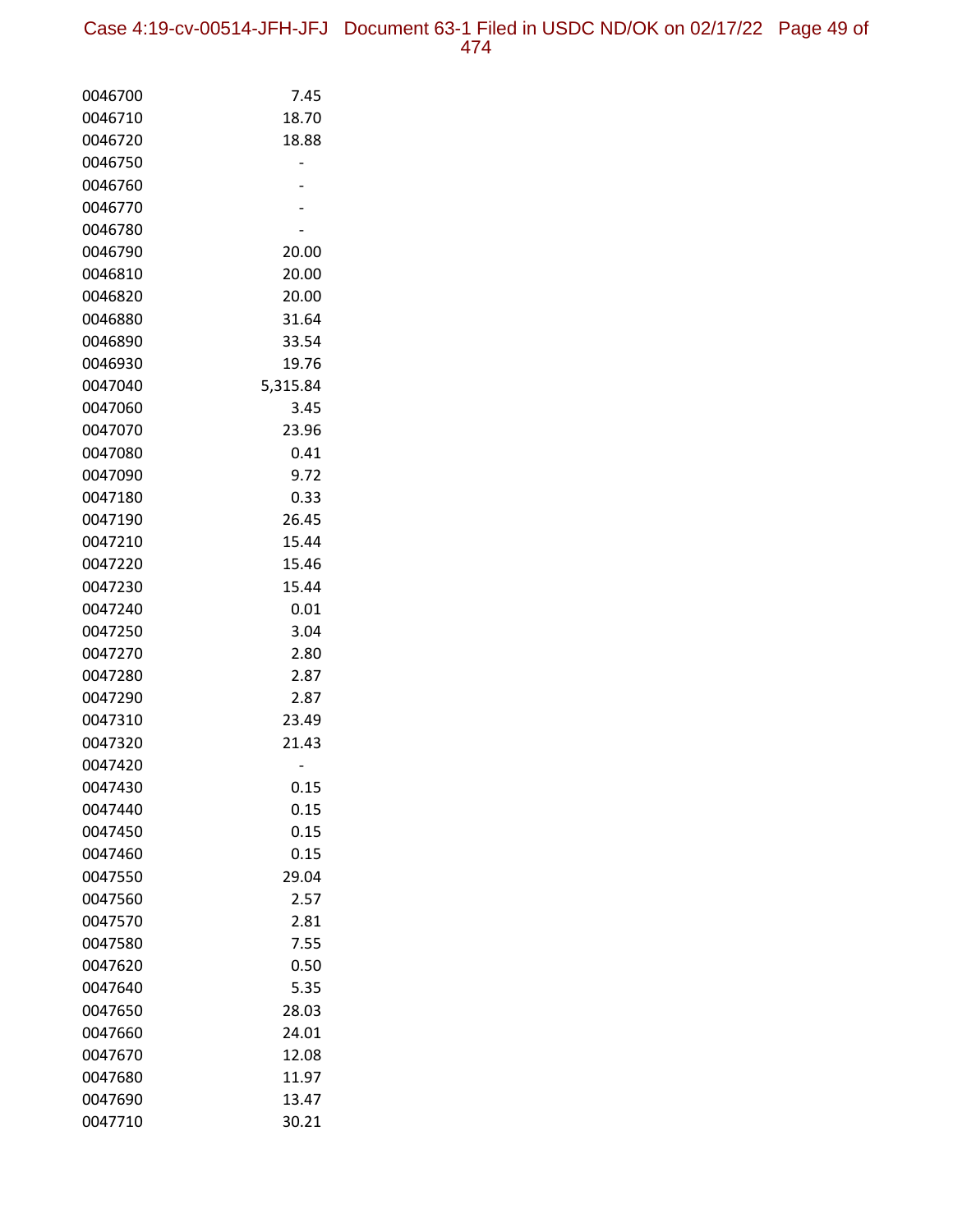Case 4:19-cv-00514-JFH-JFJ Document 63-1 Filed in USDC ND/OK on 02/17/22 Page 50 of 474

| 0047720 | 9.00      |
|---------|-----------|
| 0047730 | 70.94     |
| 0047740 | 56.87     |
| 0047750 | 56.42     |
| 0047760 | 2.27      |
| 0047790 | 10.59     |
| 0047810 | 10.60     |
| 0047820 | 10.60     |
| 0047830 | 7.15      |
| 0047850 | 55.63     |
| 0047910 | 27.09     |
| 0047920 | 27.46     |
| 0047930 | 27.46     |
| 0047970 | 1.31      |
| 0047980 | 1.30      |
| 0047990 | 1.30      |
| 0048010 | 0.11      |
| 0048020 | 0.05      |
| 0048030 | 0.05      |
| 0048050 | 1.89      |
| 0048060 | 1.89      |
| 0048070 | 1.89      |
| 0048080 | 53.97     |
| 0048090 | 88.23     |
| 0048110 | 28.48     |
| 0048120 | 88.64     |
| 0048210 | 34.63     |
| 0048220 | 29.80     |
| 0048230 | 0.85      |
| 0048240 | 0.42      |
| 0048260 | 0.51      |
| 0048270 | 0.23      |
| 0048280 | 0.43      |
| 0048290 |           |
| 0048310 | 33.30     |
| 0048320 | 34.85     |
| 0048330 | 22.74     |
| 0048340 | 22.74     |
| 0048390 |           |
| 0048420 | 12.57     |
| 0048450 | 16.32     |
| 0048540 | 0.86      |
| 0048590 | 17,791.93 |
| 0048600 | 3.45      |
| 0048610 | 23.85     |
| 0048620 | 24.22     |
| 0048630 | 24.76     |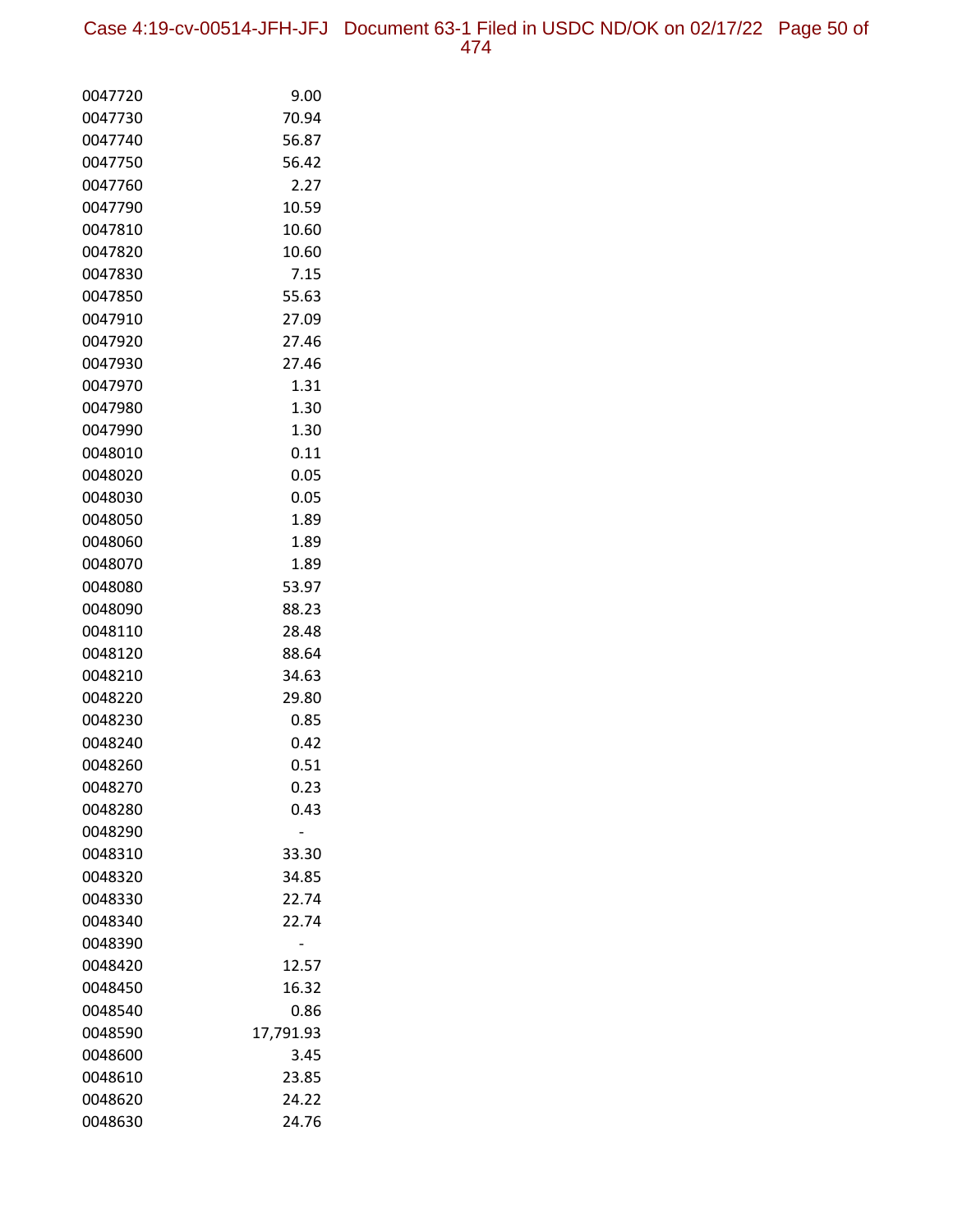Case 4:19-cv-00514-JFH-JFJ Document 63-1 Filed in USDC ND/OK on 02/17/22 Page 51 of 474

| 0048640 | 4.72   |
|---------|--------|
| 0048650 | 24.45  |
| 0048660 | 24.45  |
| 0048670 | 3.74   |
| 0048700 | 4.18   |
| 0048750 | 26.56  |
| 0048760 | 26.56  |
| 0048770 | 0.01   |
| 0048780 | 1.84   |
| 0048790 | 0.06   |
| 0048820 | 0.06   |
| 0048830 | 0.06   |
| 0048840 | 9.82   |
| 0048850 | 1.21   |
| 0048900 | 0.08   |
| 0048990 | 112.80 |
| 0049100 | 0.71   |
| 0049160 | 12.72  |
| 0049180 | 23.83  |
| 0049190 | 24.96  |
| 0049200 | 2.05   |
| 0049250 | 26.07  |
| 0049290 | 40.46  |
| 0049310 | 1.37   |
| 0049320 | 1.32   |
| 0049330 | 1.60   |
| 0049340 | 12.91  |
| 0049350 | 45.26  |
| 0049360 | 16.19  |
| 0049370 | 13.10  |
| 0049380 | 28.22  |
| 0049390 | 34.08  |
| 0049410 | 34.26  |
| 0049420 | 57.89  |
| 0049430 | 0.24   |
| 0049460 | 35.26  |
| 0049470 | 19.77  |
| 0049510 | 2.39   |
| 0049520 | 0.53   |
| 0049570 | 24.31  |
| 0049590 | 4.38   |
| 0049610 | 2.13   |
| 0049630 | 2.98   |
| 0049740 | 12.25  |
| 0049750 | 6.12   |
| 0049760 | 142.51 |
| 0049770 | 55.19  |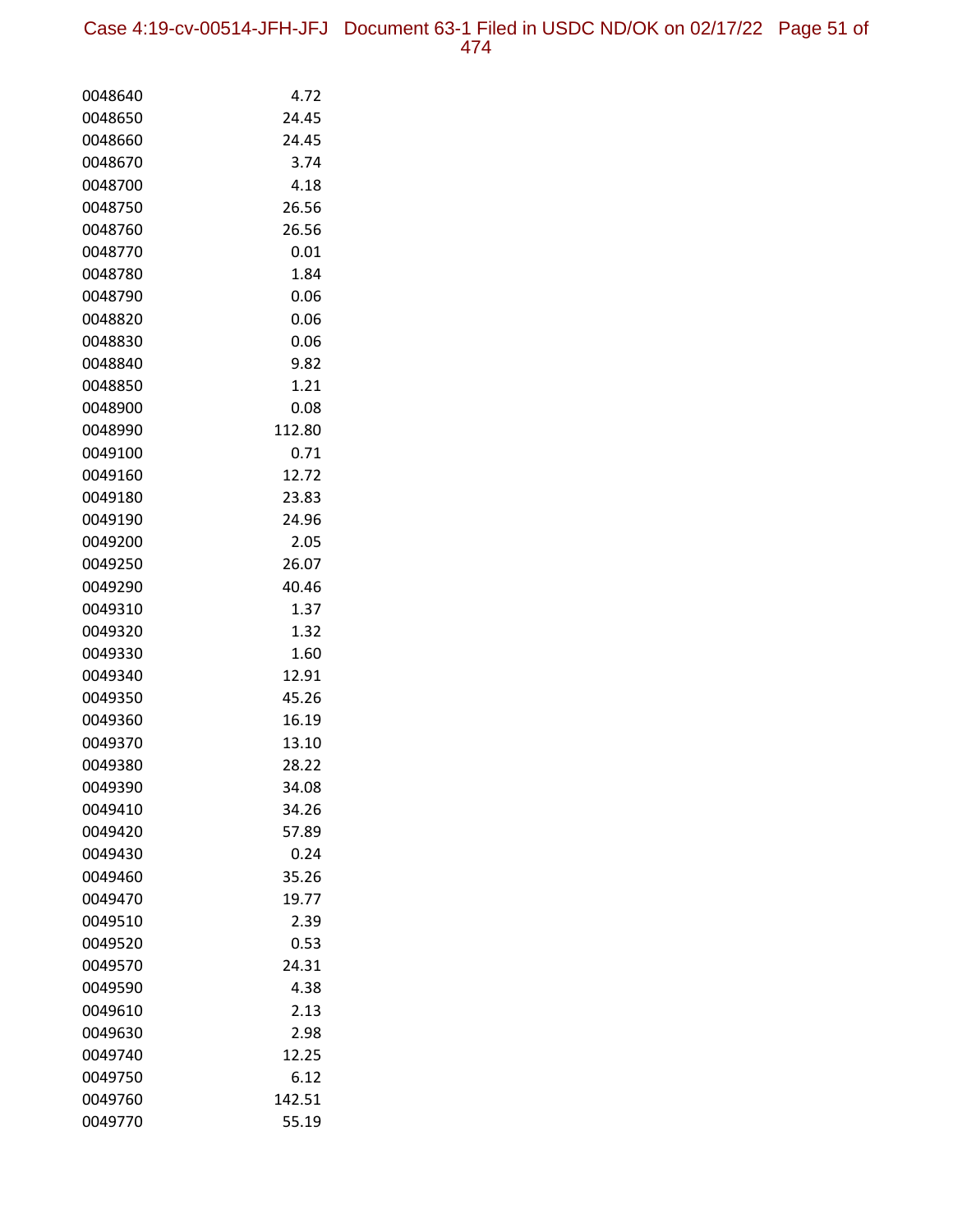| 0049780 | 55.19    |
|---------|----------|
| 0049790 | 55.19    |
| 0049810 | 35.34    |
| 0049890 | 0.01     |
| 0049910 | 0.01     |
| 0049920 | 21.18    |
| 0049930 | 7.47     |
| 0049940 | 7.47     |
| 0049950 | 7.47     |
| 0049960 | 14.26    |
| 0049970 | 7.47     |
| 0049980 | 7.47     |
| 0049990 | 24.07    |
| 0050030 | 25.30    |
| 0050060 | 18.92    |
| 0050080 | 7.24     |
| 0050090 | 1.43     |
| 0050110 | 21.53    |
| 0050160 | 2.27     |
| 0050170 | 2.27     |
| 0050180 | 2.27     |
| 0050190 | 14.41    |
| 0050210 | 14.03    |
| 0050240 | 9.16     |
| 0050250 | 4.56     |
| 0050260 | 0.06     |
| 0050280 | 0.07     |
| 0050290 | 0.07     |
| 0050310 | 0.07     |
| 0050330 | 25.92    |
| 0050340 | 37.16    |
| 0050350 | 26.40    |
| 0050360 | 22.81    |
| 0050370 | 39.81    |
| 0050400 | 1,193.72 |
| 0050420 | 0.43     |
| 0050430 | 0.43     |
| 0050440 | 174.83   |
| 0050490 | 34.81    |
| 0050510 | 8.77     |
| 0050520 | 8.77     |
| 0050530 | 2.75     |
| 0050560 | 9.63     |
| 0050570 | 6.53     |
| 0050580 | 1.37     |
| 0050610 | 15.51    |
| 0050620 | 0.88     |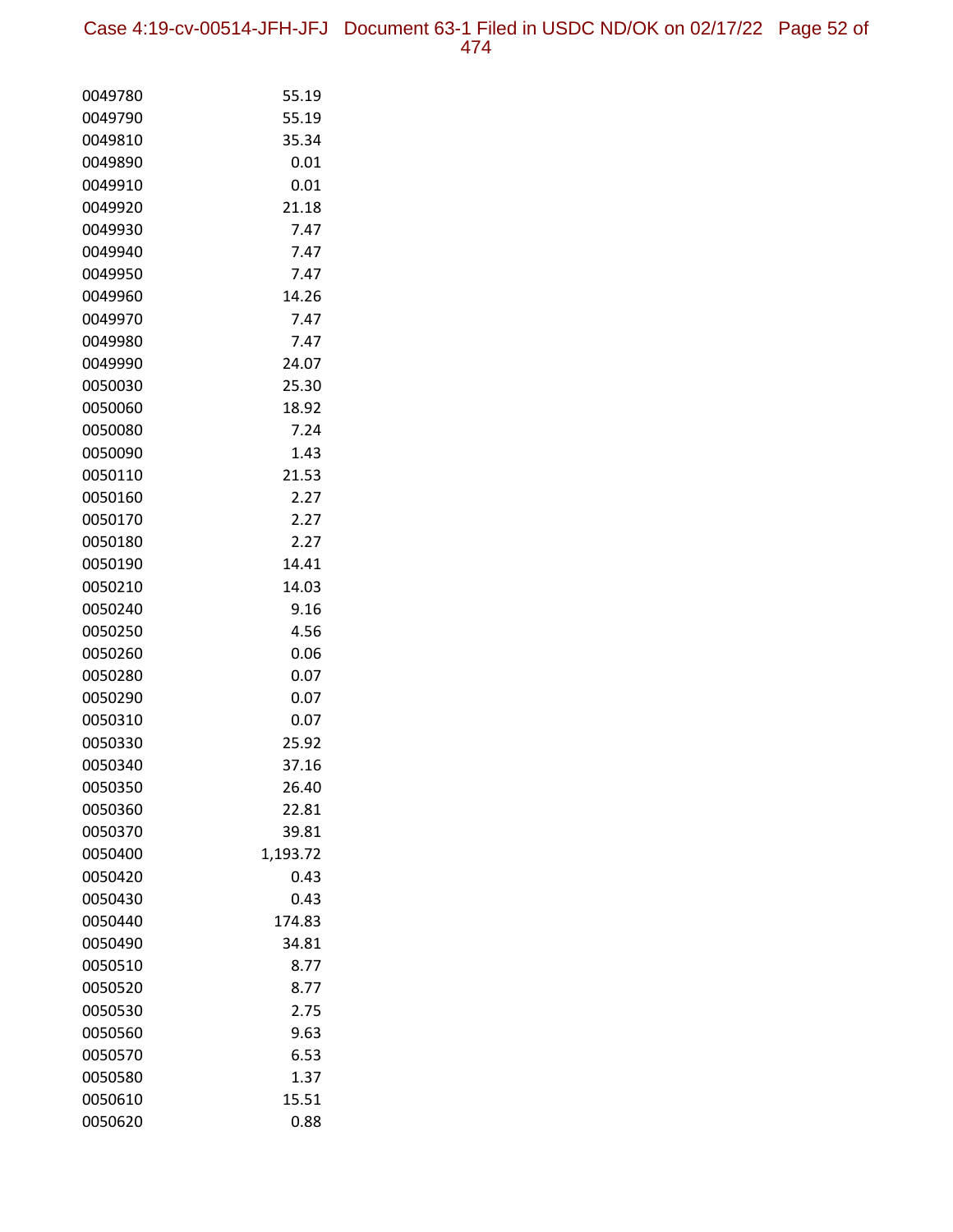| 0050740 | 28.76  |
|---------|--------|
| 0050750 | 538.85 |
| 0050770 |        |
| 0050850 | 34.70  |
| 0050910 | 0.22   |
| 0051000 | 10.83  |
| 0051050 | 7.07   |
| 0051060 | 7.03   |
| 0051070 | 94.97  |
| 0051080 | 27.38  |
| 0051090 | 27.98  |
| 0051110 | 0.53   |
| 0051120 | 0.53   |
| 0051140 | 0.67   |
| 0051150 | 0.66   |
| 0051170 | 17.71  |
| 0051180 | 9.16   |
| 0051190 | 11.65  |
| 0051210 | 0.10   |
| 0051220 | 6.10   |
| 0051230 | 3.38   |
| 0051240 | 5.26   |
| 0051270 | 2.02   |
| 0051280 | 2.04   |
| 0051290 | 2.02   |
| 0051340 | 2.94   |
| 0051380 | 26.74  |
| 0051390 | 26.74  |
| 0051440 | 10.23  |
| 0051450 | 10.19  |
| 0051460 | 2.22   |
| 0051470 |        |
| 0051480 |        |
| 0051490 | 33.92  |
| 0051510 | 35.10  |
| 0051530 | 1.66   |
| 0051550 | 49.27  |
| 0051560 | 51.02  |
| 0051590 | 103.16 |
| 0051610 | 2.61   |
| 0051620 | 2.28   |
| 0051630 | 2.28   |
| 0051640 | 2.28   |
| 0051720 |        |
| 0051740 | 30.41  |
| 0051770 | 19.77  |
| 0051790 | 36.62  |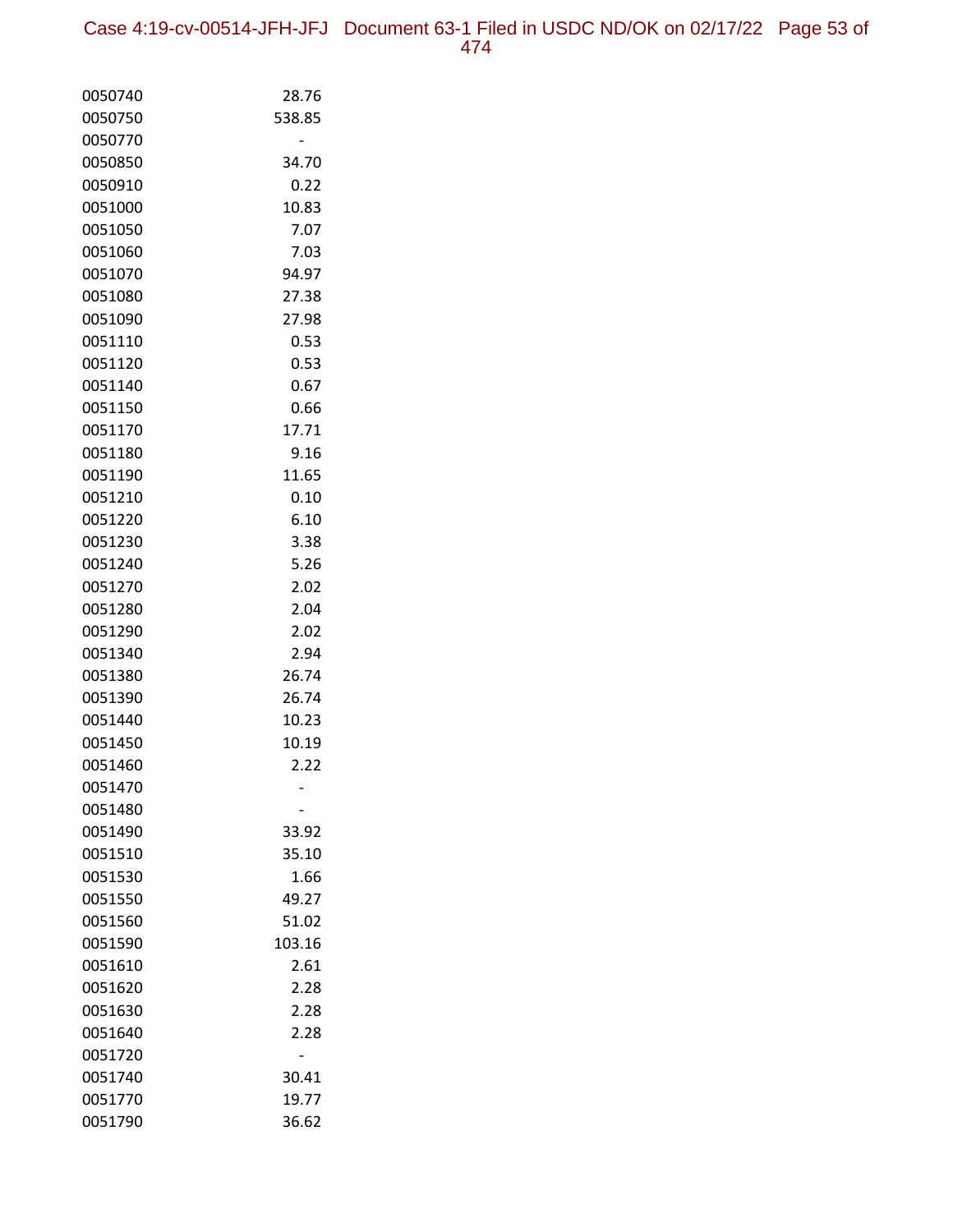Case 4:19-cv-00514-JFH-JFJ Document 63-1 Filed in USDC ND/OK on 02/17/22 Page 54 of 474

| 0051850            | 26.93           |
|--------------------|-----------------|
| 0051880            | 4.34            |
| 0051890            | 4.56            |
| 0051910            | 4.56            |
| 0051920            | 1.54            |
| 0051930            | 1.54            |
| 0051940            | 1.53            |
| 0052050            | 45.05           |
| 0052060            | 52.30           |
| 0052070            | 52.30           |
| 0052080            | 4.06            |
| 0052090            | 2.04            |
| 0052100            | 23.02           |
| 0052130            | 0.22            |
| 0052140            | 14.24           |
| 0052150            | 14.08           |
| 0052160            | 0.06            |
| 0052170            | 0.06            |
| 0052180            | 14.15           |
| 0052190            | 28.28           |
| 0052210            | 2.02            |
| 0052230            | 9.63            |
| 0052250            | 7.33            |
| 0052260            | 4.03            |
| 0052270            | 8.74            |
| 0052290            | 0.83            |
| 0052310            | 0.81            |
| 0052320            | 25.05           |
| 0052330            | 25.06           |
| 0052340            | 25.04           |
| 0052350            | 25.07           |
| 0052360            | 25.06           |
| 0052370            | 25.06           |
| 0052380            | 10.99           |
| 0052470            | 23.27           |
| 0052480            | 24.51<br>532.38 |
| 0052490<br>0052510 |                 |
| 0052520            | 418.46<br>16.37 |
| 0052530            | 7.02            |
| 0052540            | 7.86            |
| 0052550            | 2.52            |
| 0052560            | 28.85           |
| 0052570            | 12.29           |
| 0052650            | 16.69           |
| 0052660            | 4.00            |
| 0052670            | 27.03           |
|                    |                 |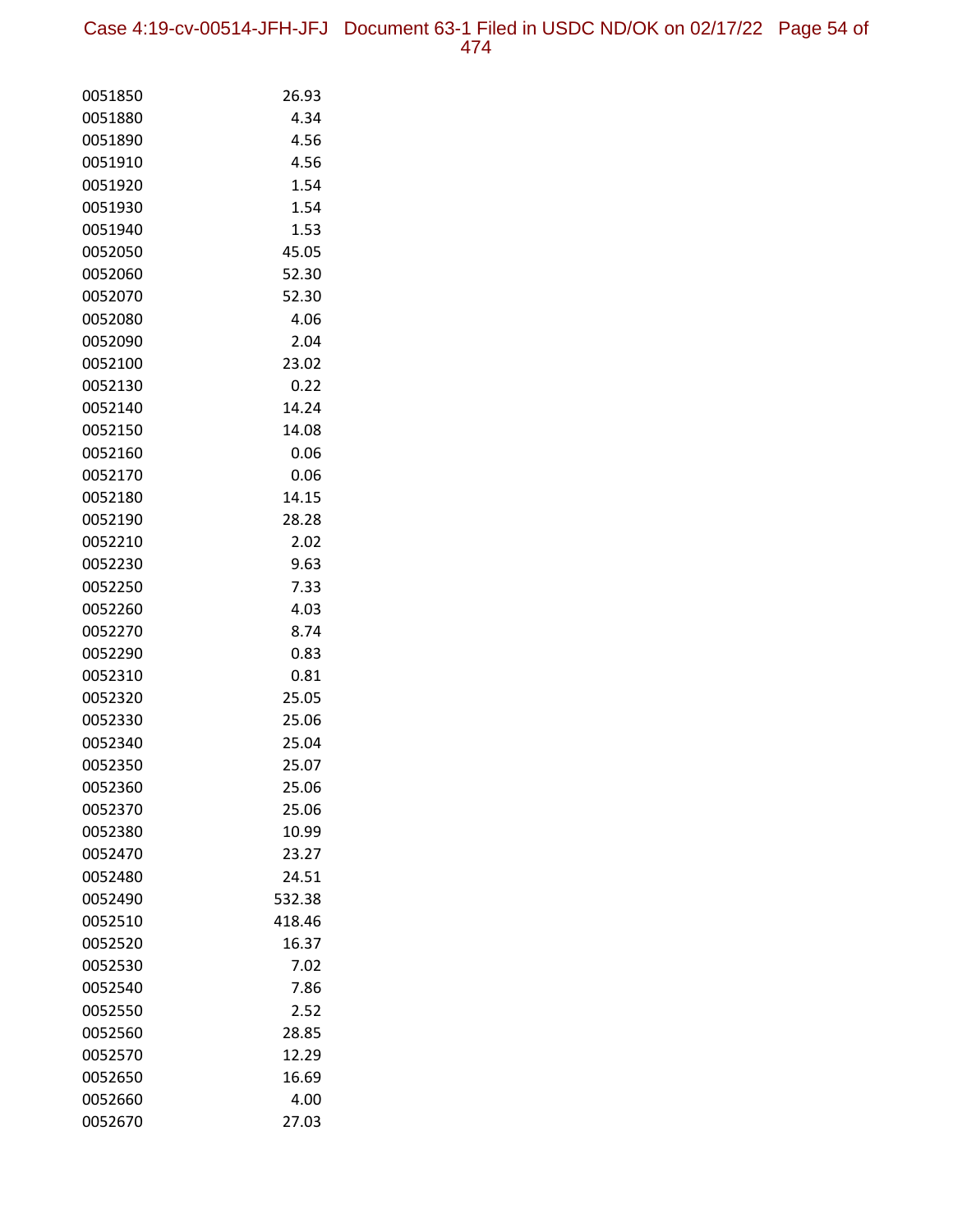| 0052680 | 17.71  |
|---------|--------|
| 0052690 | 113.15 |
| 0052710 | 17.71  |
| 0052760 | 2.82   |
| 0052770 | 287.62 |
| 0052840 | 5.21   |
| 0052850 | 5.21   |
| 0052860 | 5.21   |
| 0052870 | 5.22   |
| 0052880 | 16.99  |
| 0052890 | 19.98  |
| 0052910 | 20.42  |
| 0052920 | 49.48  |
| 0052930 | 14.96  |
| 0052940 | 20.42  |
| 0052950 | 211.23 |
| 0052960 | 5.28   |
| 0052970 | 7.35   |
| 0052990 | 6.72   |
| 0053140 | 6.15   |
| 0053150 |        |
| 0053170 | 2.58   |
| 0053180 | 2.42   |
| 0053190 | 2.56   |
| 0053230 | 16.76  |
| 0053430 | 193.73 |
| 0053440 | 20.26  |
| 0053620 | 73.76  |
| 0053640 | 0.88   |
| 0053650 | 5.54   |
| 0053660 | 0.32   |
| 0053670 | 79.58  |
| 0053680 | 27.75  |
| 0053690 | 28.78  |
| 0053710 | 27.75  |
| 0053730 | 80.12  |
| 0053740 | 3.08   |
| 0053750 | 3.06   |
| 0053760 | 0.10   |
| 0053770 |        |
| 0053790 | 6.82   |
| 0053810 | 0.75   |
| 0053820 | 0.75   |
| 0053830 | 0.75   |
| 0053850 | 5.69   |
| 0053880 | 3.59   |
| 0053890 | 3.58   |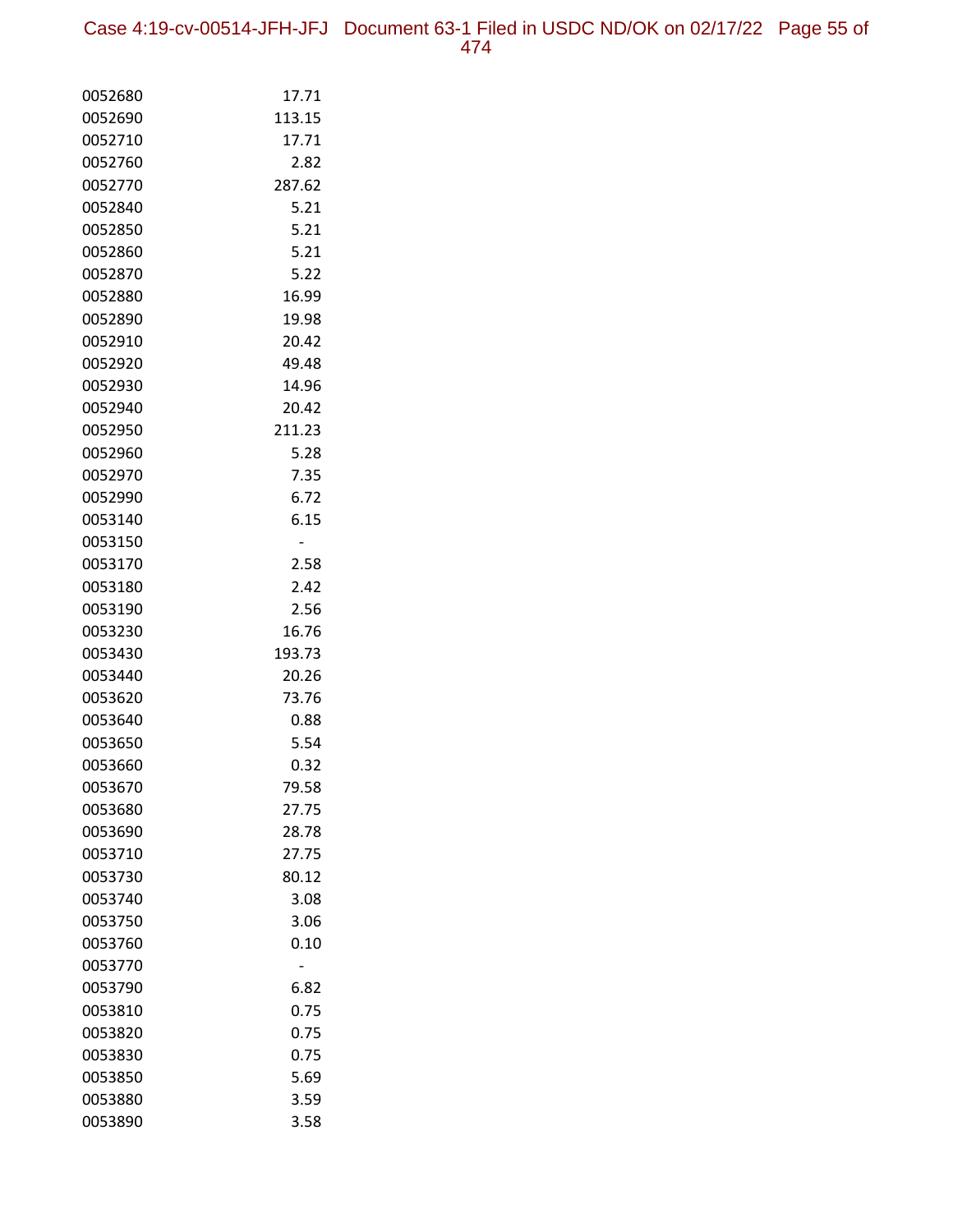Case 4:19-cv-00514-JFH-JFJ Document 63-1 Filed in USDC ND/OK on 02/17/22 Page 56 of 474

| 0053910 | 34.09    |
|---------|----------|
| 0053920 | 34.05    |
| 0053930 | 34.49    |
| 0053940 | 3.94     |
| 0053950 | 24.92    |
| 0053960 | 24.91    |
| 0053970 | 10.57    |
| 0054070 | 34.73    |
| 0054090 | 5.16     |
| 0054110 | 4.97     |
| 0054130 | 10.12    |
| 0054140 | 4.30     |
| 0054170 | 2.25     |
| 0054190 | 0.27     |
| 0054210 | 0.26     |
| 0054220 | 0.27     |
| 0054230 | 9.94     |
| 0054240 | 10.29    |
| 0054260 | 14.01    |
| 0054270 | 8.53     |
| 0054280 | 8.51     |
| 0054290 | 513.98   |
| 0054330 | 77.60    |
| 0054340 | 14.83    |
| 0054360 | 9.92     |
| 0054370 | 9.47     |
| 0054410 | 2.91     |
| 0054420 | 2.61     |
| 0054430 | 2.61     |
| 0054440 | 2.61     |
| 0054470 | 15.95    |
| 0054490 | 20.59    |
| 0054560 | 18.75    |
| 0054570 | 19.12    |
| 0054580 | 0.34     |
| 0054590 | 0.04     |
| 0054610 | 0.03     |
| 0054630 |          |
| 0054640 | 8.77     |
| 0054650 | 5.03     |
| 0054660 | 5.91     |
| 0054670 | 3.57     |
| 0054680 | 1,117.91 |
| 0054690 | 7.35     |
| 0054710 | 8.91     |
| 0054730 | 44.77    |
| 0054740 | 11.16    |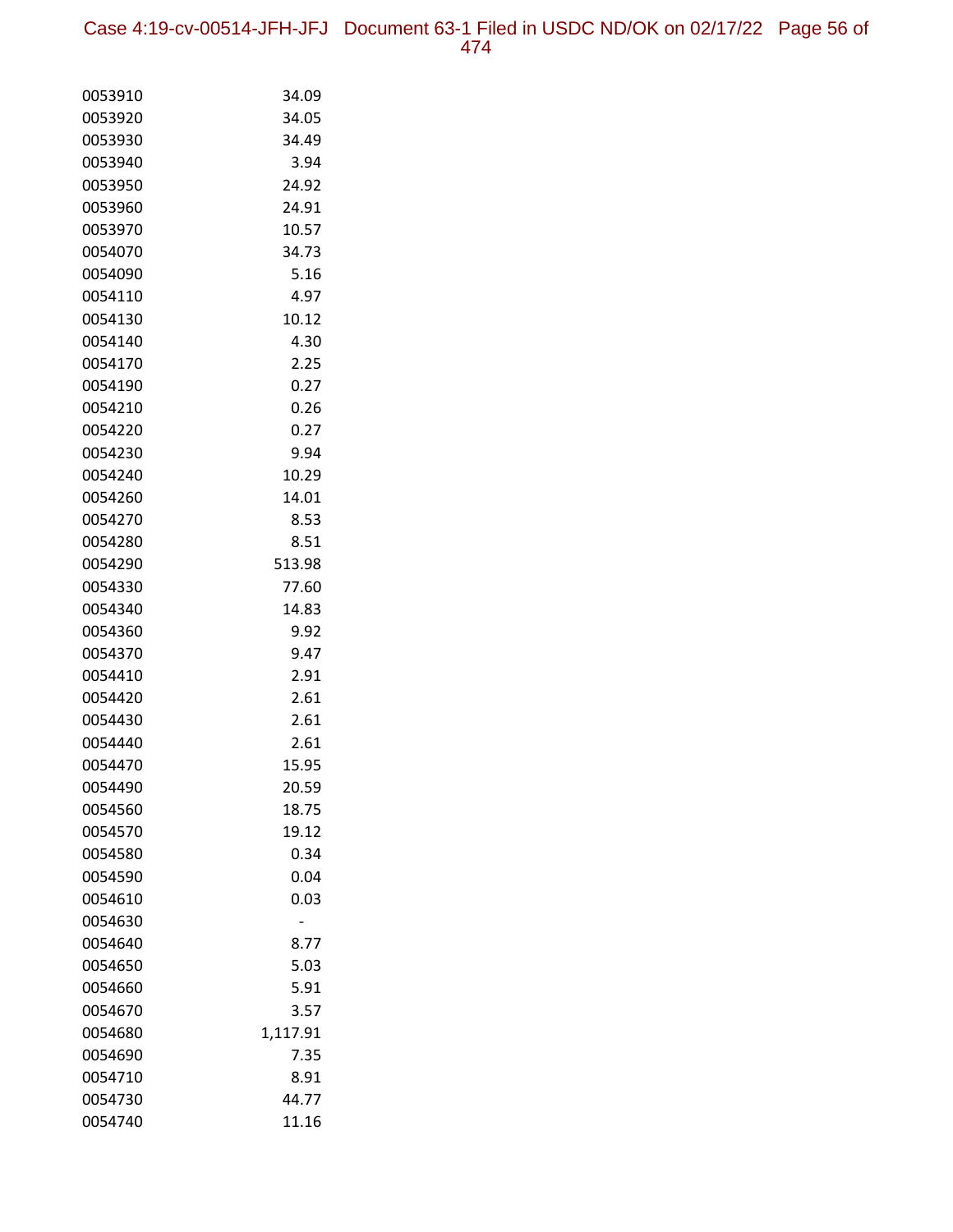| 0054750 | 31.60  |
|---------|--------|
| 0054760 | 28.36  |
| 0054790 | 0.52   |
| 0054810 | 49.57  |
| 0054820 | 0.12   |
| 0054830 | 0.12   |
| 0054840 | 0.14   |
| 0054870 | 12.42  |
| 0054890 | 8.93   |
| 0054910 | 7.00   |
| 0054920 | 33.72  |
| 0054930 | 32.86  |
| 0054940 | 18.36  |
| 0054950 | 18.13  |
| 0054960 | 18.35  |
| 0054970 | 18.36  |
| 0054980 | 2.12   |
| 0054990 | 2.04   |
| 0055010 | 1.35   |
| 0055030 | 1.53   |
| 0055050 | 0.93   |
| 0055060 | 0.03   |
| 0055070 | 3.32   |
| 0055080 | 1.51   |
| 0055090 | 1.21   |
| 0055120 | 1.81   |
| 0055140 | 38.89  |
| 0055150 | 27.54  |
| 0055160 | 27.53  |
| 0055170 | 27.53  |
| 0055190 | 0.70   |
| 0055210 | 0.17   |
| 0055220 | 0.17   |
| 0055230 | 0.17   |
| 0055250 | 11.36  |
| 0055260 | 11.96  |
| 0055270 | 11.88  |
| 0055280 | 36.90  |
| 0055290 | 5.63   |
| 0055320 | 100.55 |
| 0055330 | 16.19  |
| 0055380 | 126.66 |
| 0055390 | 17.01  |
| 0055420 | 0.11   |
| 0055440 | 19.90  |
| 0055450 | 36.14  |
| 0055460 | 28.96  |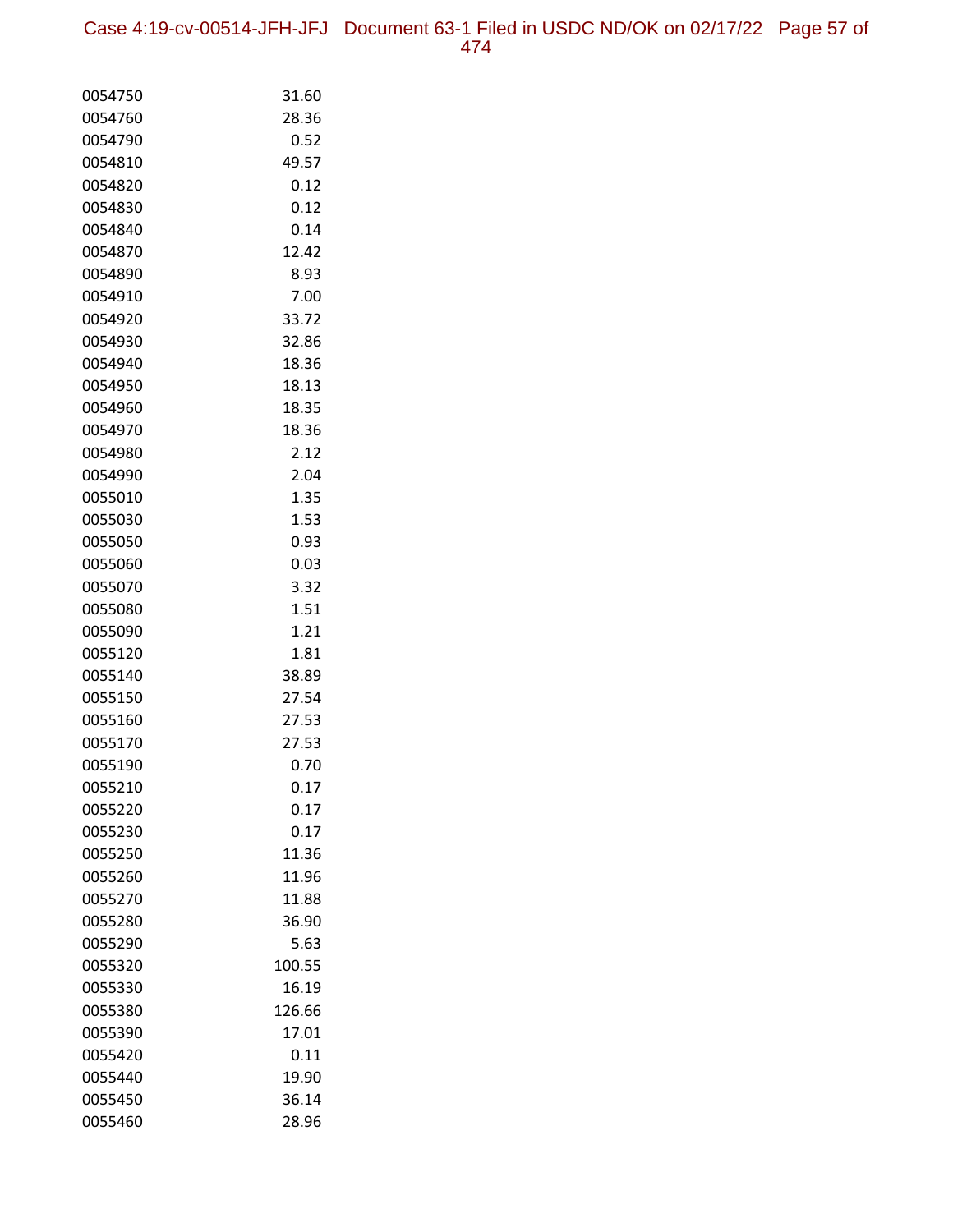| 0055480 | 1.10   |
|---------|--------|
| 0055490 | 1.42   |
| 0055510 | 30.24  |
| 0055520 | 30.23  |
| 0055530 | 23.34  |
| 0055540 | 7.29   |
| 0055570 | 6.48   |
| 0055580 | 12.78  |
| 0055590 | 12.78  |
| 0055690 | 10.57  |
| 0055730 | 29.20  |
| 0055740 | 0.64   |
| 0055750 | 10.42  |
| 0055760 | 7.94   |
| 0055780 |        |
| 0055790 |        |
| 0055810 | 1.16   |
| 0055830 |        |
| 0055840 | 20.07  |
| 0055850 | 50.25  |
| 0055880 | 2.65   |
| 0055890 | 2.65   |
| 0055910 | 2.64   |
| 0055920 | 25.55  |
| 0055930 | 25.53  |
| 0055970 | 2.71   |
| 0055980 | 2.69   |
| 0056030 | 19.21  |
| 0056040 | 30.48  |
| 0056050 | 1.44   |
| 0056070 | 1.45   |
| 0056080 | 1.45   |
| 0056130 | 0.14   |
| 0056140 | 0.14   |
| 0056150 | 0.14   |
| 0056230 | 23.47  |
| 0056240 | 26.25  |
| 0056250 | 26.24  |
| 0056360 | 20.64  |
| 0056370 | 25.69  |
| 0056380 | 36.69  |
| 0056390 | 115.04 |
| 0056410 | 5.44   |
| 0056420 | 6.19   |
| 0056440 | 9.66   |
| 0056450 | 14.17  |
| 0056460 | 26.18  |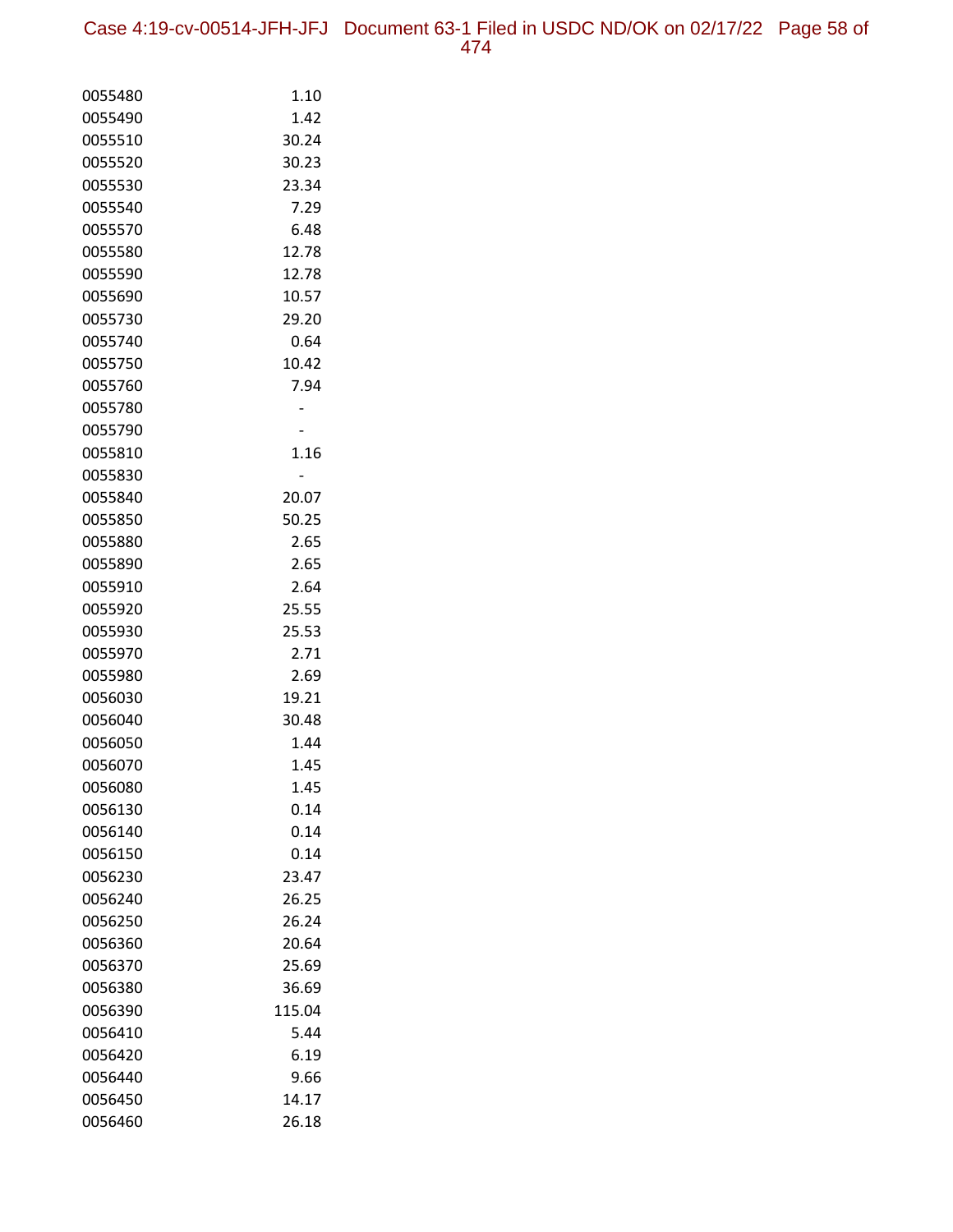Case 4:19-cv-00514-JFH-JFJ Document 63-1 Filed in USDC ND/OK on 02/17/22 Page 59 of 474

| 0056470            | 29.67  |
|--------------------|--------|
| 0056480            | 29.27  |
| 0056490            | 29.26  |
| 0056510            | 42.37  |
| 0056520            | 22.32  |
| 0056530            | 10.10  |
| 0056570            | 42.99  |
| 0056590            | 2.59   |
| 0056600            | 32.35  |
| 0056610            | 1.00   |
| 0056620            | 0.89   |
| 0056630            | 10.63  |
| 0056640            | 3.09   |
| 0056650            | 1.74   |
| 0056660            | 19.50  |
| 0056700            |        |
| 0056720            | 144.00 |
| 0056730            | 20.30  |
| 0056740            | 24.90  |
| 0056750            | 24.92  |
| 0056760            | 24.93  |
| 0056770            | 29.13  |
| 0056780            | 29.14  |
| 0056830            | 3.00   |
| 0056850            | 3.85   |
| 0056860            | 13.12  |
| 0056870            | 91.85  |
| 0056880            | 7.98   |
| 0056890            | 8.03   |
| 0056910            | 25.51  |
| 0056980            | 3.13   |
| 0056990            | 0.06   |
| 0057010            | 0.06   |
| 0057020<br>0057030 | 0.18   |
| 0057040            | 71.85  |
| 0057050            | 6.31   |
| 0057060            | 22.22  |
| 0057080            | 3.83   |
| 0057130            | 34.52  |
| 0057180            | 0.34   |
| 0057210            |        |
| 0057220            |        |
| 0057240            | 29.91  |
| 0057250            | 29.91  |
| 0057260            | 2.49   |
| 0057270            | 2.42   |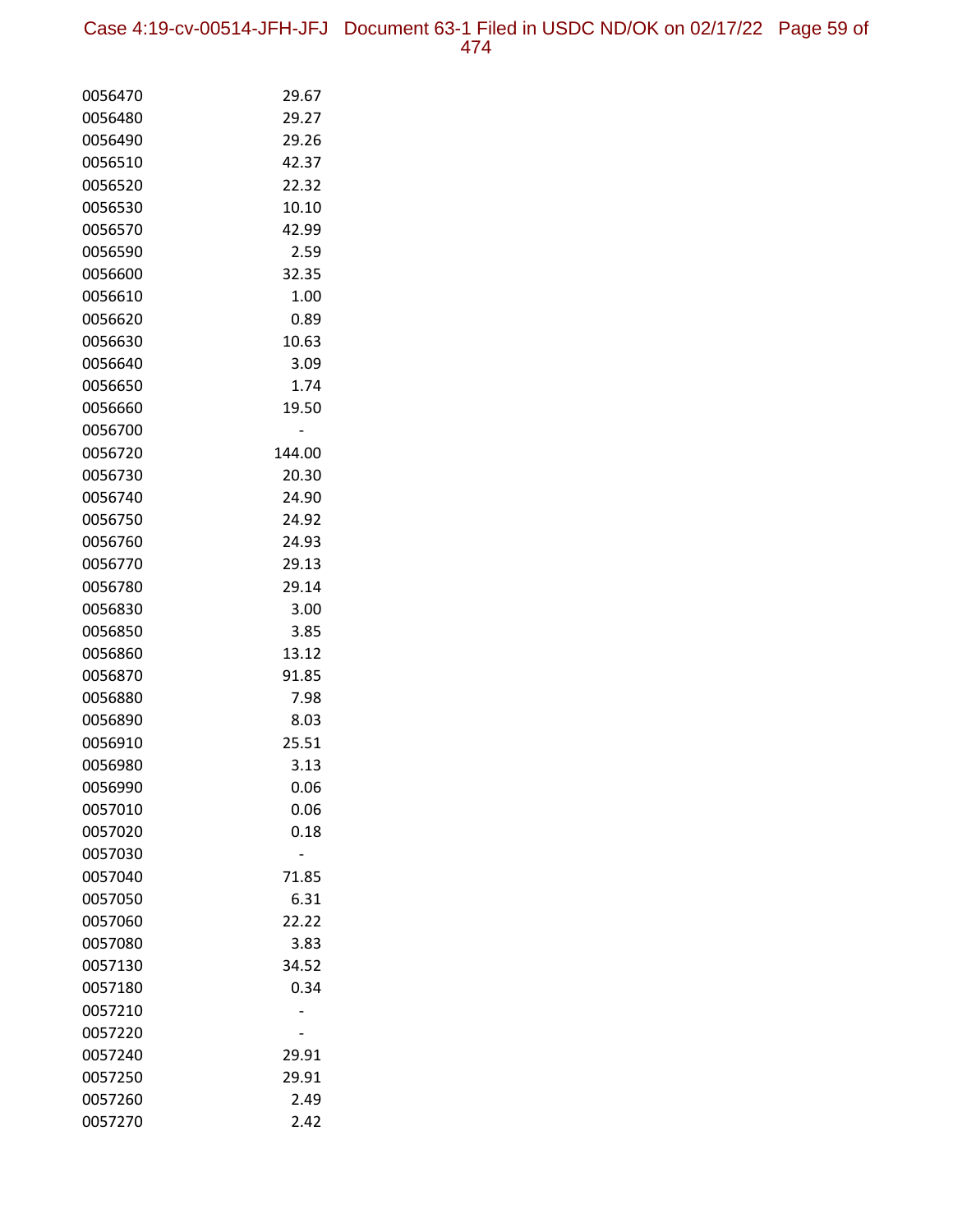Case 4:19-cv-00514-JFH-JFJ Document 63-1 Filed in USDC ND/OK on 02/17/22 Page 60 of 474

| 0057310            | 42.30         |
|--------------------|---------------|
| 0057320            | 42.52         |
| 0057380            | 1.42          |
| 0057390            | 1.87          |
| 0057410            | 7.68          |
| 0057430            | 9.58          |
| 0057440            | 7.68          |
| 0057460            | 68.79         |
| 0057480            | 68.80         |
| 0057490            | 1.88          |
| 0057510            | 7.41          |
| 0057520            | 1.72          |
| 0057530            | 49.85         |
| 0057540            | 32.06         |
| 0057550            | 22.84         |
| 0057560            | 22.84         |
| 0057640            | 1.98          |
| 0057650            | 1.98          |
| 0057660            | 1.97          |
| 0057670            | 2.83          |
| 0057680            | 2.01          |
| 0057690<br>0057720 | 2.01<br>16.76 |
| 0057730            | 16.74         |
| 0057740            | 33.85         |
| 0057750            | 33.87         |
| 0057760            | 33.86         |
| 0057770            | 14.64         |
| 0057780            | 8.81          |
| 0057790            | 8.82          |
| 0057810            | 8.81          |
| 0057850            | 0.09          |
| 0057860            | 28.17         |
| 0057870            | 24.24         |
| 0057890            | 303.09        |
| 0057920            | 29.52         |
| 0057930            | 19.81         |
| 0057950            | 0.68          |
| 0057960            | 0.67          |
| 0057970            | 0.15          |
| 0057980            | 0.15          |
| 0057990            | 0.15          |
| 0058010            | 0.15          |
| 0058020            | 0.15          |
| 0058030            | 0.15          |
| 0058040            | 0.15          |
| 0058050            | 0.17          |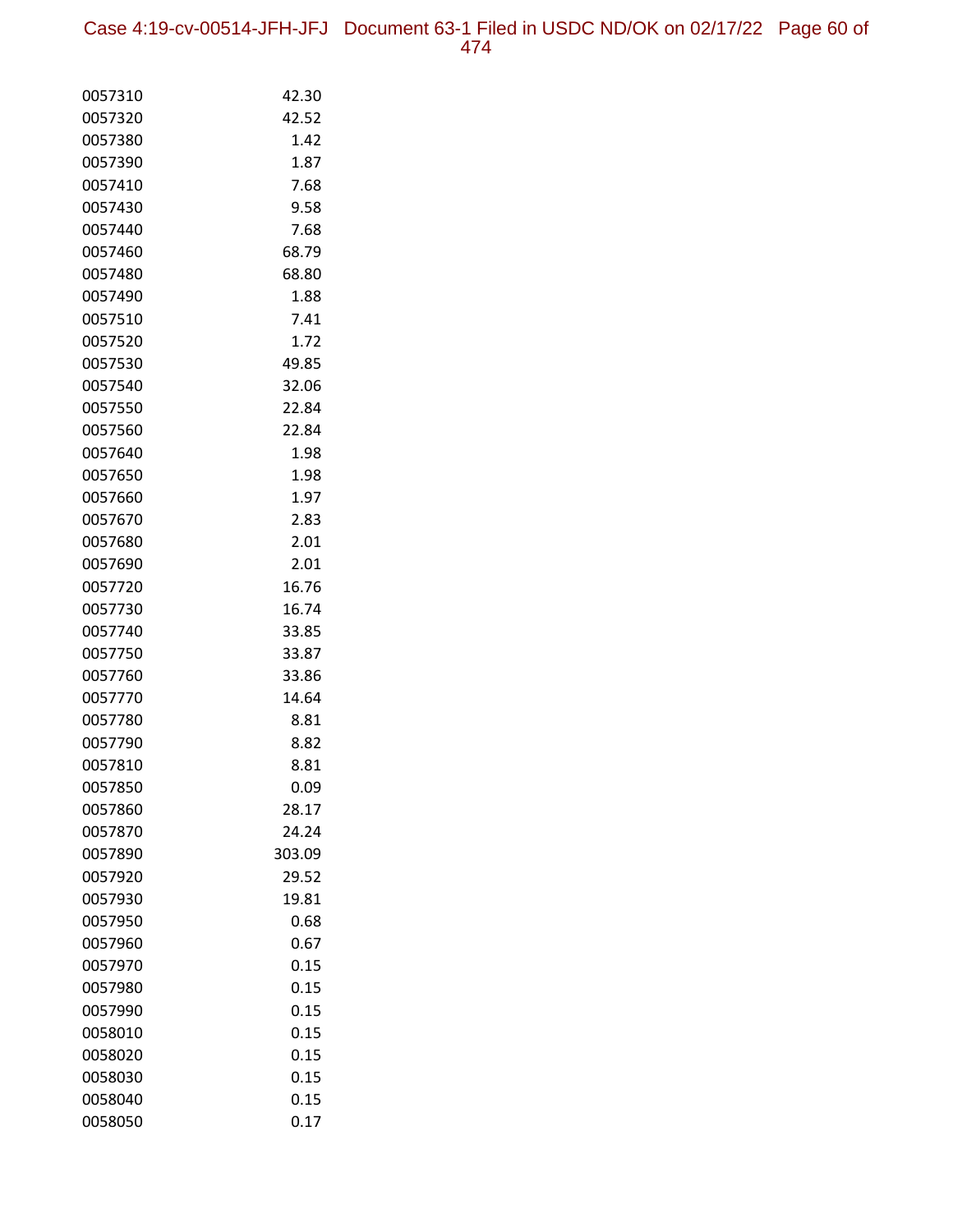| 0058060 | 1.00   |
|---------|--------|
| 0058070 | 1.00   |
| 0058080 | 0.95   |
| 0058090 | 0.95   |
| 0058110 | 22.71  |
| 0058120 | 0.89   |
| 0058130 | 0.88   |
| 0058160 | 38.38  |
| 0058170 | 12.79  |
| 0058180 | 12.79  |
| 0058190 | 0.34   |
| 0058200 | 13.95  |
| 0058210 | 0.36   |
| 0058220 | 1.60   |
| 0058230 | 1.62   |
| 0058240 | 175.39 |
| 0058250 | 175.58 |
| 0058260 | 175.58 |
| 0058270 | 175.56 |
| 0058280 | 0.57   |
| 0058290 | 0.34   |
| 0058310 | 1.02   |
| 0058320 | 0.56   |
| 0058350 | 11.65  |
| 0058400 | 46.13  |
| 0058520 | 0.04   |
| 0058530 | 9.43   |
| 0058570 | 17.16  |
| 0058660 | 21.24  |
| 0058670 | 5.02   |
| 0058680 | 36.76  |
| 0058690 | 30.84  |
| 0058710 | 18.94  |
| 0058720 | 7.05   |
| 0058730 | 12.50  |
| 0058760 | 16.23  |
| 0058770 | 2.63   |
| 0058780 | 25.14  |
| 0058810 | 175.02 |
| 0058820 | 448.46 |
| 0058830 | 175.01 |
| 0058840 | 370.65 |
| 0058850 | 175.01 |
| 0058860 | 182.42 |
| 0058870 | 175.01 |
| 0058890 | 11.25  |
| 0058920 | 14.66  |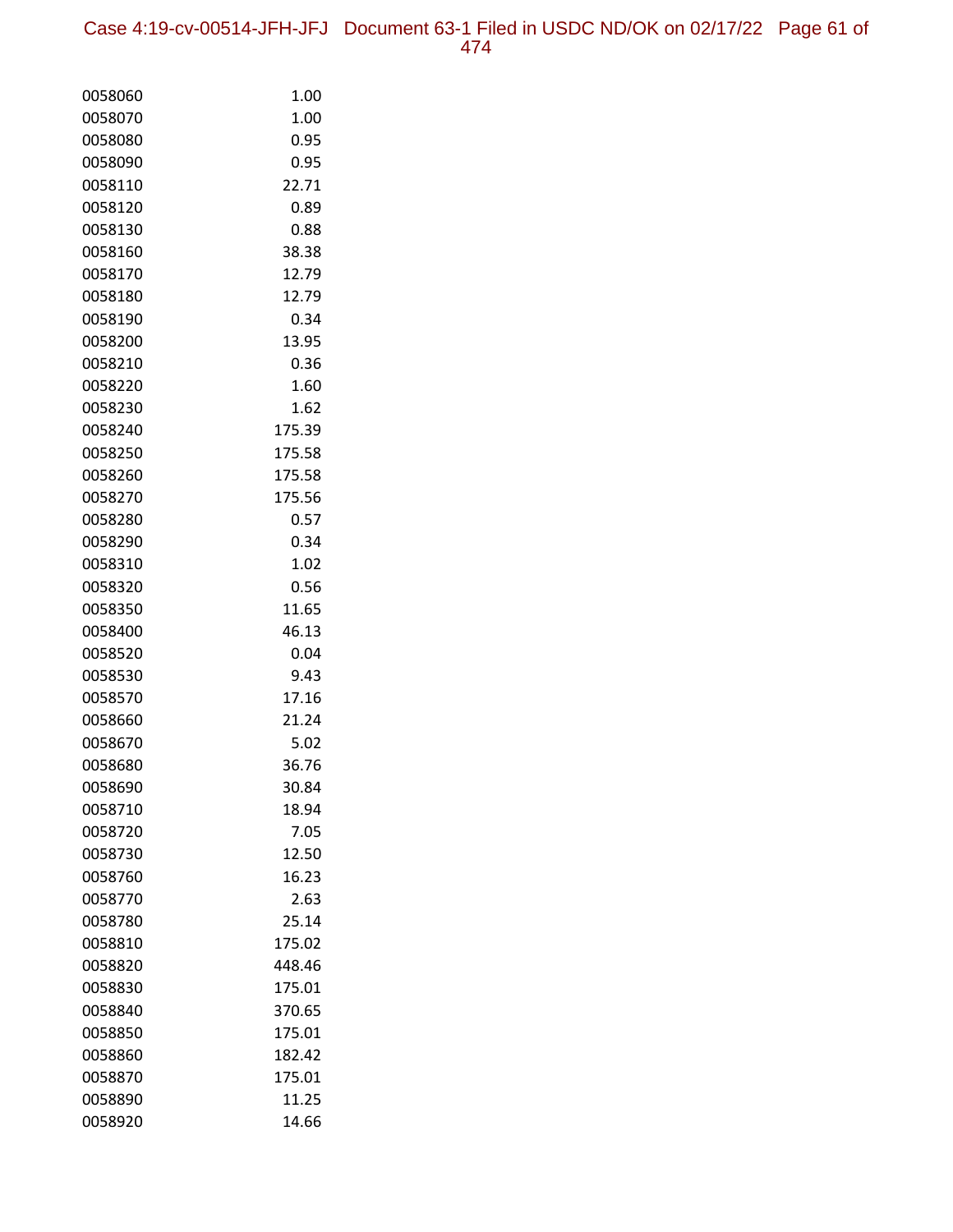Case 4:19-cv-00514-JFH-JFJ Document 63-1 Filed in USDC ND/OK on 02/17/22 Page 62 of 474

| 0058930            | 14.75          |
|--------------------|----------------|
| 0058940            | 14.68          |
| 0058950            | 14.68          |
| 0058960            | 30.90          |
| 0058970            | 5.12           |
| 0059040            | 23.40          |
| 0059090            | 8.66           |
| 0059230            | 6.02           |
| 0059240            | 11.13          |
| 0059250            | 11.13          |
| 0059260            | 1.21           |
| 0059270            | 0.35           |
| 0059310            | 274.76         |
| 0059320            | 236.25         |
| 0059340            | 6.96           |
| 0059350            | 27.72          |
| 0059360            | 27.21          |
| 0059370            | 27.19          |
| 0059390            | 14.74          |
| 0059410            | 14.74          |
| 0059430            | 22.08          |
| 0059440            | 11.25          |
| 0059450            | 11.23          |
| 0059460            | 0.04           |
| 0059480            | 6.82           |
| 0059490            | 6.82           |
| 0059500<br>0059510 | 49.40<br>38.05 |
| 0059550            | 1.02           |
| 0059560            | 1.88           |
| 0059570            | 41.67          |
| 0059580            | 41.65          |
| 0059590            | 41.65          |
| 0059610            | 20.85          |
| 0059630            | 0.42           |
| 0059640            | 0.34           |
| 0059660            | 0.48           |
| 0059680            | 7.03           |
| 0059990            | 0.30           |
| 0060050            | 29.74          |
| 0060060            | 12.20          |
| 0060070            | 0.55           |
| 0060080            | 18.34          |
| 0060090            | 1.76           |
| 0060100            | 35.29          |
| 0060110            | 1.81           |
| 0060140            | 1.77           |
|                    |                |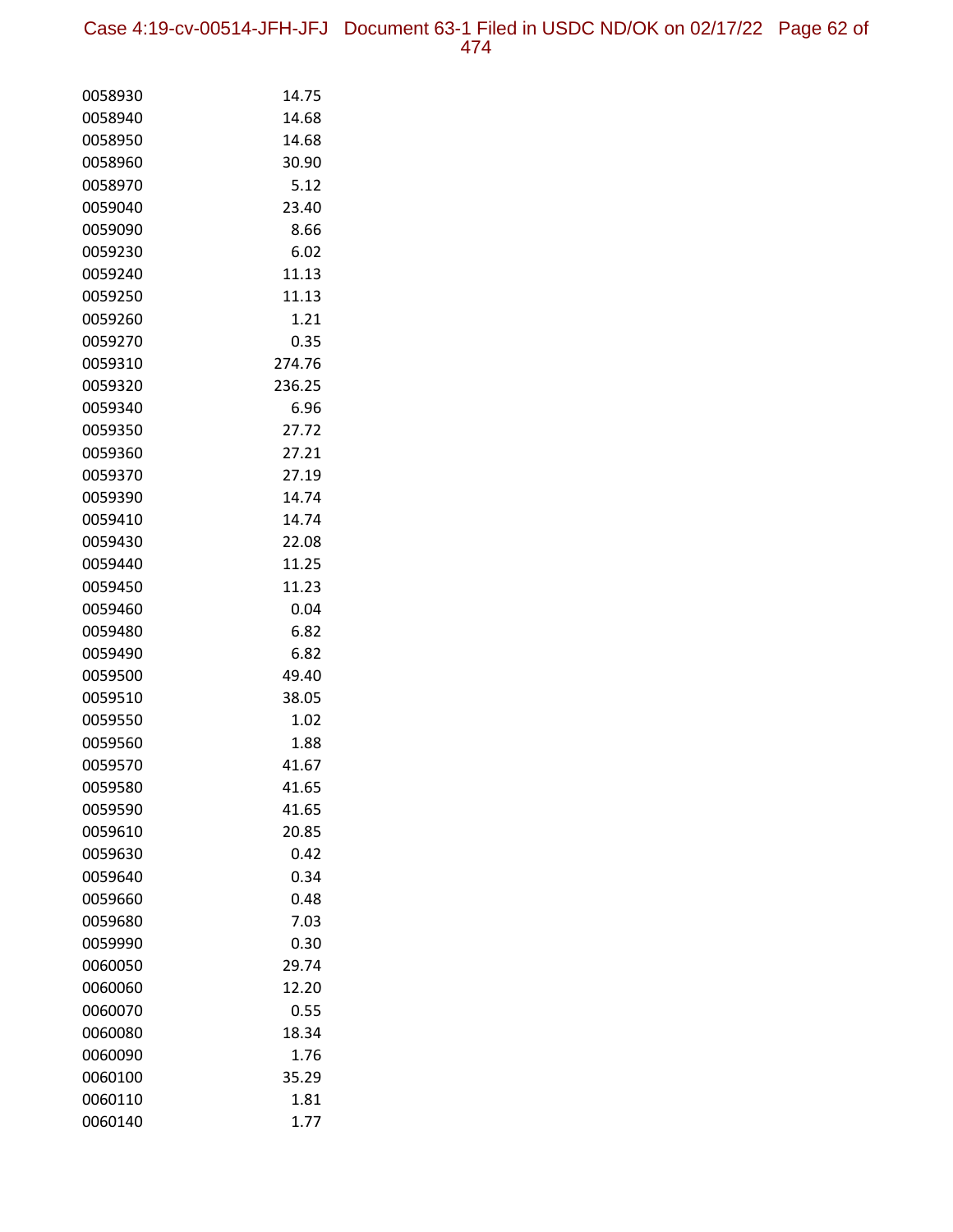Case 4:19-cv-00514-JFH-JFJ Document 63-1 Filed in USDC ND/OK on 02/17/22 Page 63 of 474

| 0060150 | 39.62    |
|---------|----------|
| 0060170 | 572.25   |
| 0060180 | 78.62    |
| 0060190 | 72.71    |
| 0060230 | 24.78    |
| 0060240 | 39.16    |
| 0060290 | 14.57    |
| 0060310 | 1,039.86 |
| 0060320 | 16.49    |
| 0060340 | 2.32     |
| 0060350 | 2.32     |
| 0060360 | 2.32     |
| 0060370 | 4.85     |
| 0060430 | 96.76    |
| 0060440 | 6.56     |
| 0060450 |          |
| 0060460 | 9.12     |
| 0060470 | 6.58     |
| 0060520 | 5.79     |
| 0060530 | 13.61    |
| 0060570 | 6.03     |
| 0060610 | 4.60     |
| 0060620 | 21.26    |
| 0060630 | 21.39    |
| 0060640 | 50.25    |
| 0060670 | 23.66    |
| 0060710 | 0.38     |
| 0060720 | 0.69     |
| 0060730 | 0.69     |
| 0060740 | 0.68     |
| 0060750 | 2.98     |
| 0060760 | 17.45    |
| 0060770 | 17.43    |
| 0060780 | 11.32    |
| 0060790 | 4.08     |
| 0060810 | 4.08     |
| 0060820 | 4.01     |
| 0060840 | 22.53    |
| 0060850 | 21.24    |
| 0060860 | 18.08    |
| 0060870 | 21.24    |
| 0060880 | 21.24    |
| 0060890 |          |
| 0060920 | 4.66     |
| 0060930 | 4.66     |
| 0060950 | 1.04     |
| 0060960 | 4.98     |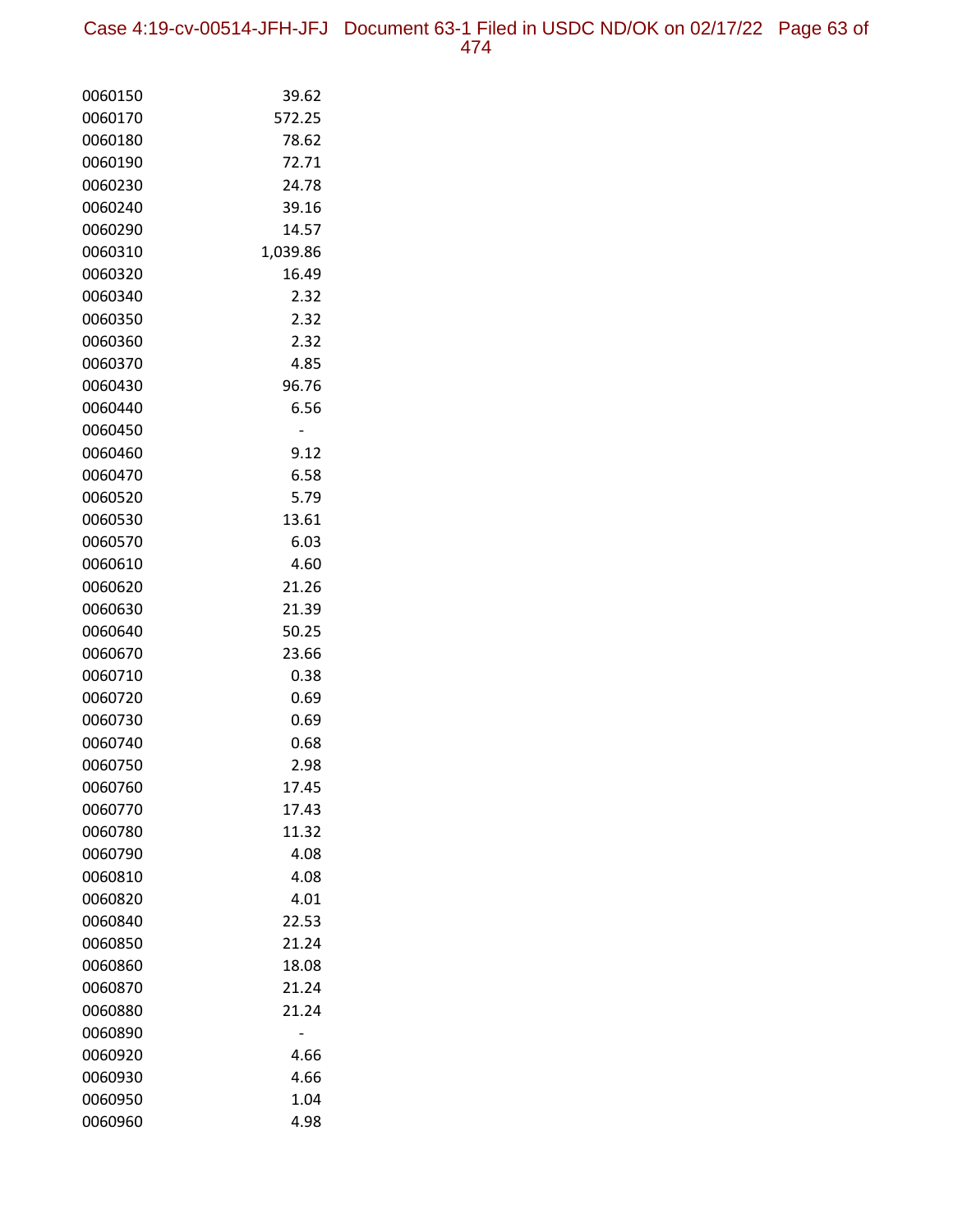Case 4:19-cv-00514-JFH-JFJ Document 63-1 Filed in USDC ND/OK on 02/17/22 Page 64 of 474

| 0061000 | 0.29   |
|---------|--------|
| 0061020 | 74.73  |
| 0061030 | 97.50  |
| 0061050 | 13.67  |
| 0061060 | 29.92  |
| 0061070 | 34.90  |
| 0061080 | 34.88  |
| 0061090 | 34.90  |
| 0061110 | 35.43  |
| 0061120 | 40.58  |
| 0061160 | 3.43   |
| 0061170 | 7.62   |
| 0061180 | 47.05  |
| 0061190 | 8.47   |
| 0061210 | 2.48   |
| 0061220 | 2.44   |
| 0061230 | 2.49   |
| 0061240 | 7.46   |
| 0061250 | 2.80   |
| 0061260 | 21.72  |
| 0061290 | 21.90  |
| 0061310 | 21.90  |
| 0061320 | 21.90  |
| 0061330 | 21.69  |
| 0061340 | 9.84   |
| 0061350 | 15.09  |
| 0061610 | 0.07   |
| 0061620 | 0.04   |
| 0061630 | 11.58  |
| 0061670 | 15.36  |
| 0061690 | 35.47  |
| 0061700 | 1.42   |
| 0061730 | 24.50  |
| 0061740 | 25.05  |
| 0061780 | 33.86  |
| 0061790 | 24.84  |
| 0061810 | 25.49  |
| 0061820 | 0.04   |
| 0061830 | 3.69   |
| 0061840 | 4.45   |
| 0061870 |        |
| 0061910 | 0.01   |
| 0061920 | 19.40  |
| 0061930 | 7.46   |
| 0061940 | 33.95  |
| 0061950 | 105.21 |
| 0061960 | 3.65   |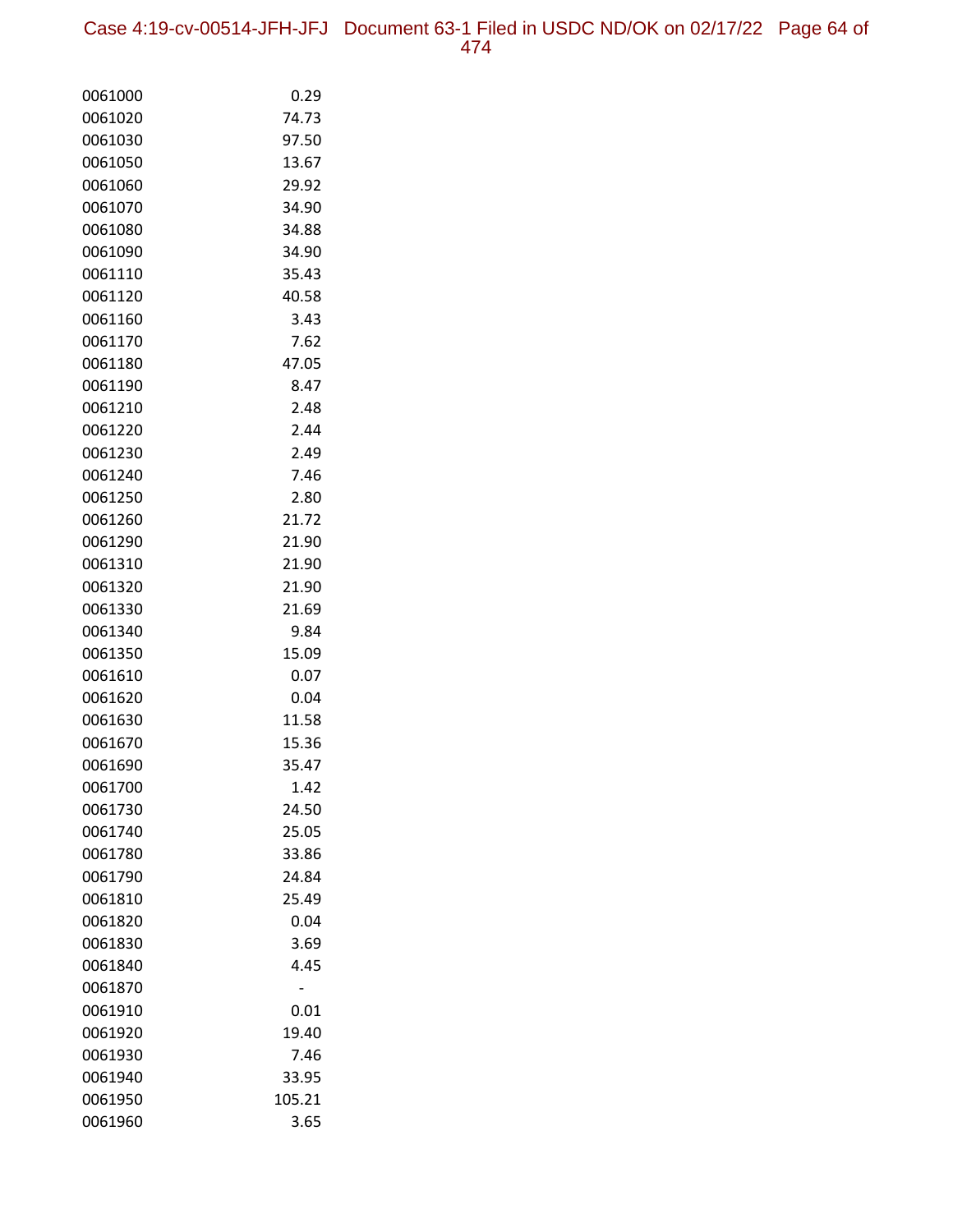Case 4:19-cv-00514-JFH-JFJ Document 63-1 Filed in USDC ND/OK on 02/17/22 Page 65 of 474

| 0061980 | 29.88  |
|---------|--------|
| 0061990 | 25.94  |
| 0062010 | 21.58  |
| 0062020 | 96.19  |
| 0062030 | 3.25   |
| 0062040 |        |
| 0062110 | 13.03  |
| 0062120 | 9.16   |
| 0062130 | 8.05   |
| 0062140 | 6.45   |
| 0062150 | 17.45  |
| 0062160 | 5.07   |
| 0062180 | 5.07   |
| 0062190 | 28.83  |
| 0062200 | 989.34 |
| 0062210 | 22.95  |
| 0062220 | 22.46  |
| 0062230 | 28.10  |
| 0062240 | 25.13  |
| 0062250 | 9.18   |
| 0062270 | 9.22   |
| 0062280 | 52.17  |
| 0062290 | 24.42  |
| 0062300 | 10.09  |
| 0062310 | 0.43   |
| 0062320 | 6.52   |
| 0062330 | 4.80   |
| 0062340 | 4.80   |
| 0062350 | 6.43   |
| 0062360 | 6.43   |
| 0062370 | 2.40   |
| 0062380 | 2.40   |
| 0062390 | 2.13   |
| 0062410 | 2.13   |
| 0062420 | 2.12   |
| 0062450 | 2.66   |
| 0062460 | 2.66   |
| 0062470 | 2.67   |
| 0062480 |        |
| 0062490 |        |
| 0062510 |        |
| 0062520 |        |
| 0062530 | 13.38  |
| 0062540 | 0.62   |
| 0062550 | 0.43   |
| 0062560 | 0.21   |
| 0062570 | 0.20   |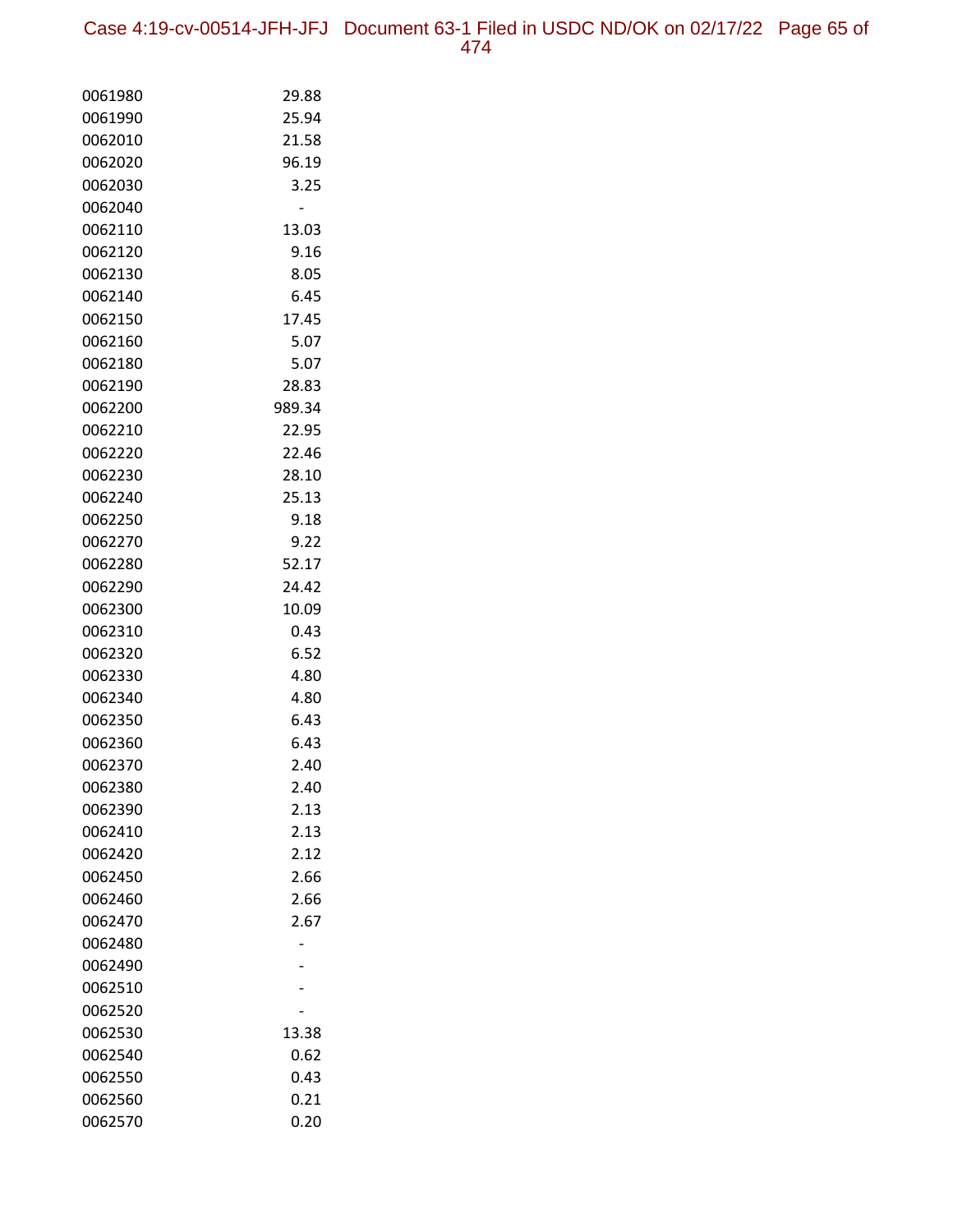| 0062580            | 2.51            |
|--------------------|-----------------|
| 0062590            | 0.79            |
| 0062610            | 0.61            |
| 0062620            | 0.61            |
| 0062650            | 421.85          |
| 0062660            | 261.14          |
| 0062690            | 26.03           |
| 0062710            | 0.36            |
| 0062720            |                 |
| 0062730            |                 |
| 0062740            |                 |
| 0062750            |                 |
| 0062760            | 31.05           |
| 0062770            | 3.06            |
| 0062780            | 2.91            |
| 0062790            | 15.05           |
| 0062810            | 12.77           |
| 0062820            | 3.54            |
| 0062830            | 3.54            |
| 0062840            | 12.67           |
| 0062860            | 3.00            |
| 0062870            | 0.14            |
| 0062880            | 41.71           |
| 0062890            | 39.46           |
| 0062910            | 43.16           |
| 0062930            | 19.19           |
| 0062940            | 2.26            |
| 0062960            | 56.15           |
| 0062970            | 56.15           |
| 0062980            | 7.05            |
| 0062990            | 7.08            |
| 0063000            | 6.38            |
| 0063010            | 11.78           |
| 0063020            | 2.30            |
| 0063030<br>0063050 | 202.80          |
|                    | 43.93           |
| 0063060<br>0063200 | 43.27<br>614.25 |
| 0063210            | 0.19            |
| 0063220            | 0.46            |
| 0063230            | 0.43            |
| 0063240            | 0.76            |
| 0063250            |                 |
| 0063260            | 0.71            |
| 0063270            | 0.21            |
| 0063280            | 21.69           |
| 0063290            | 10.78           |
|                    |                 |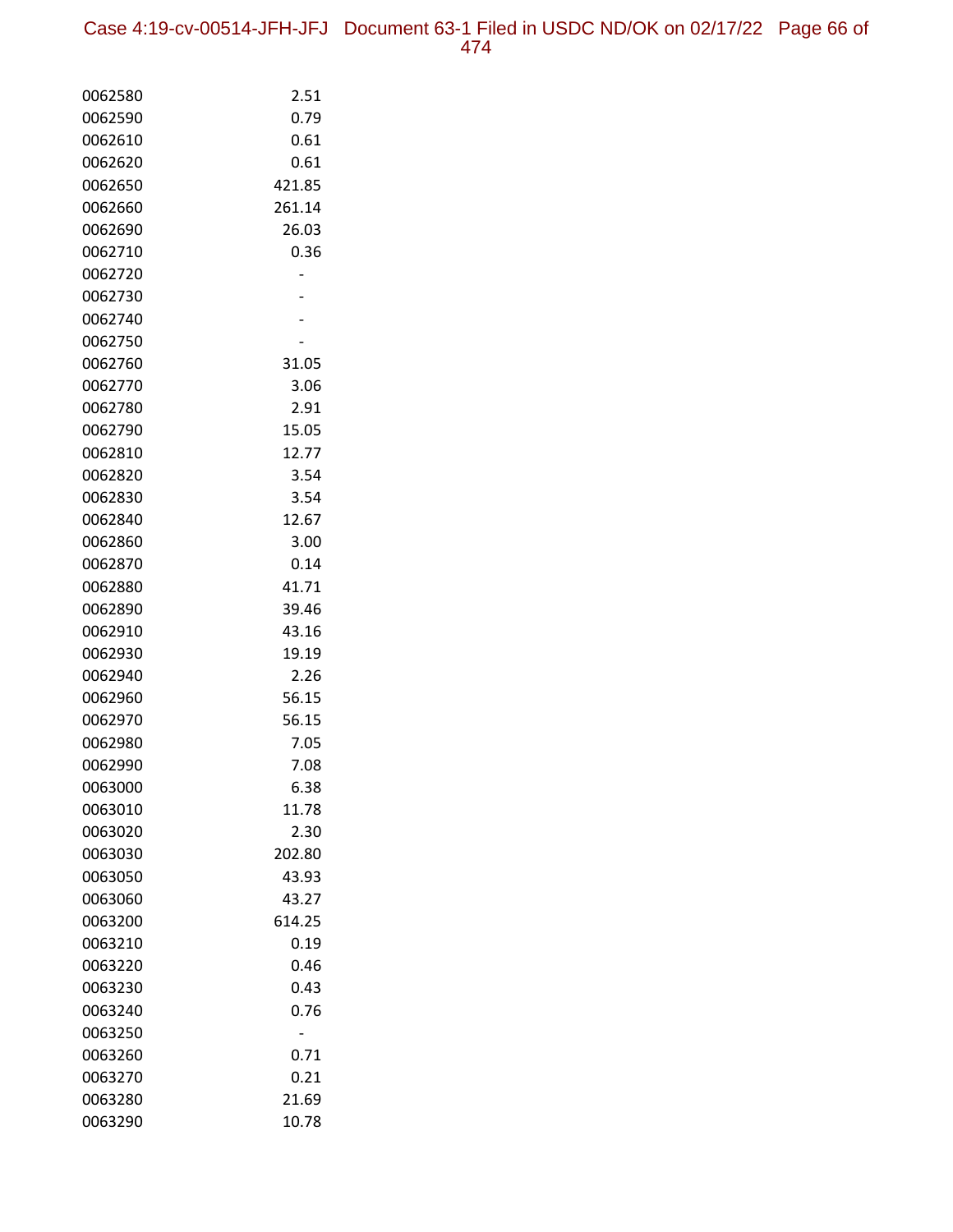| 0063320 | 8.29  |
|---------|-------|
| 0063340 | 19.09 |
| 0063350 | 18.93 |
| 0063360 | 1.24  |
| 0063380 | 39.09 |
| 0063390 | 0.11  |
| 0063410 | 65.37 |
| 0063440 | 19.42 |
| 0063450 | 19.26 |
| 0063460 | 7.21  |
| 0063470 | 7.20  |
| 0063480 | 7.20  |
| 0063490 | 0.50  |
| 0063510 | 0.20  |
| 0063520 |       |
| 0063530 | 0.27  |
| 0063540 | 19.56 |
| 0063550 | 23.13 |
| 0063560 | 16.68 |
| 0063570 | 33.74 |
| 0063580 | 19.22 |
| 0063620 | 79.11 |
| 0063630 | 1.12  |
| 0063640 | 1.12  |
| 0063650 | 1.12  |
| 0063660 | 2.89  |
| 0063670 | -     |
| 0063680 | 2.91  |
| 0063690 | 2.87  |
| 0063710 | 9.28  |
| 0063720 | 9.30  |
| 0063730 | 77.74 |
| 0063760 | 1.35  |
| 0063780 | 13.52 |
| 0063810 | 7.22  |
| 0063820 | 22.39 |
| 0063830 | 42.87 |
| 0063840 | 28.19 |
| 0063850 | 25.39 |
| 0063860 | 36.83 |
| 0063880 | 3.92  |
| 0063890 | 4.08  |
| 0063910 | 4.08  |
| 0063920 | 4.09  |
| 0063930 | 4.19  |
| 0063950 | 52.26 |
| 0063980 | 5.86  |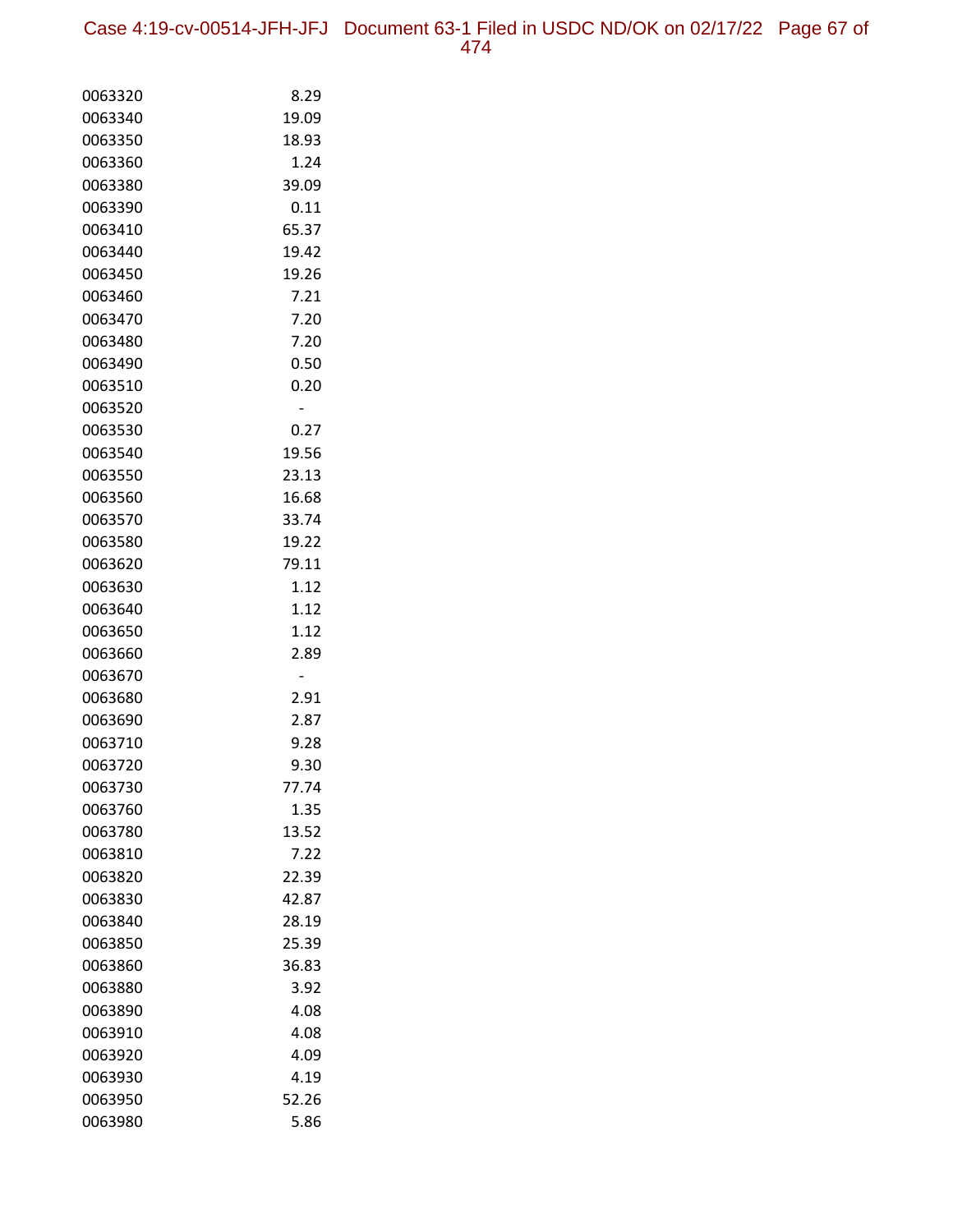| 0063990 | 6.21   |
|---------|--------|
| 0064010 | 9.33   |
| 0064020 |        |
| 0064030 | 60.43  |
| 0064100 | 3.59   |
| 0064140 | 20.47  |
| 0064150 | 20.47  |
| 0064160 | 22.86  |
| 0064170 | 20.46  |
| 0064180 | 30.94  |
| 0064230 | 39.38  |
| 0064240 | 27.45  |
| 0064260 | 26.46  |
| 0064270 | 18.46  |
| 0064280 | 18.46  |
| 0064290 | 16.94  |
| 0064370 |        |
| 0064380 |        |
| 0064390 |        |
| 0064410 |        |
| 0064470 | 27.66  |
| 0064480 | 31.42  |
| 0064490 | 8.71   |
| 0064510 | 39.04  |
| 0064530 | 9.10   |
| 0064540 | 1.79   |
| 0064550 | 1.94   |
| 0064560 | 34.93  |
| 0064620 | 21.32  |
| 0064630 | 21.34  |
| 0064640 | 0.41   |
| 0064650 | 0.41   |
| 0064660 | 0.39   |
| 0064670 | 0.39   |
| 0064690 | 158.38 |
| 0064710 | 0.02   |
| 0064720 | 24.21  |
| 0064730 | 89.97  |
| 0064740 | 89.97  |
| 0064750 | 16.49  |
| 0064760 | 0.18   |
| 0064770 | 0.18   |
| 0064780 | 9.83   |
| 0064790 | 7.92   |
| 0064800 | 47.08  |
| 0064810 | 7.92   |
| 0064860 | 0.50   |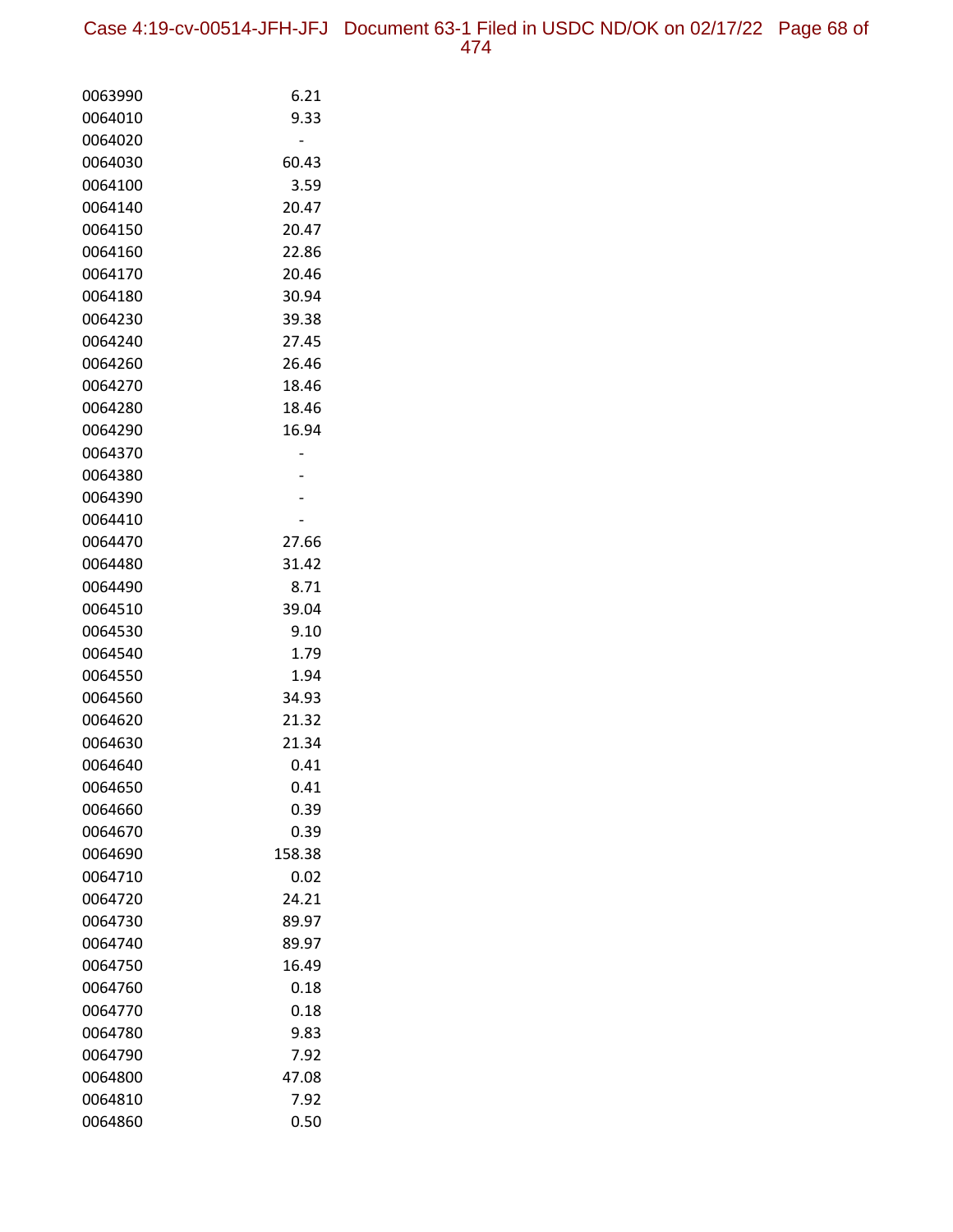| 0064870 | 37.26  |
|---------|--------|
| 0064880 | 3.91   |
| 0064930 | 7.70   |
| 0064940 | 7.55   |
| 0064950 | 0.33   |
| 0064970 | 29.04  |
| 0064990 | 14.40  |
| 0065070 | 51.97  |
| 0065080 | 51.96  |
| 0065090 | 63.10  |
| 0065120 | 20.53  |
| 0065130 | 4.34   |
| 0065140 | 28.16  |
| 0065150 | 7.32   |
| 0065160 | 4.55   |
| 0065170 | 6.68   |
| 0065180 | 10.15  |
| 0065190 | 10.17  |
| 0065210 | 10.17  |
| 0065220 | 70.05  |
| 0065230 | 27.21  |
| 0065300 | 49.50  |
| 0065310 | 1.07   |
| 0065320 | 1.06   |
| 0065330 | 1.07   |
| 0065340 | 1.63   |
| 0065360 | 1.63   |
| 0065440 | 11.80  |
| 0065450 | 295.55 |
| 0065460 | 10.15  |
| 0065480 | 20.71  |
| 0065490 | 20.72  |
| 0065510 | 20.72  |
| 0065520 | 20.73  |
| 0065560 | 453.59 |
| 0065570 | 85.92  |
| 0065630 | 141.83 |
| 0065710 | 21.76  |
| 0065720 | 21.74  |
| 0065730 | 2.85   |
| 0065750 | 10.37  |
| 0065860 | 21.37  |
| 0065870 | 1.69   |
| 0065890 | 6.09   |
| 0065920 | 6.09   |
| 0065930 | 3.48   |
| 0065940 | 4.74   |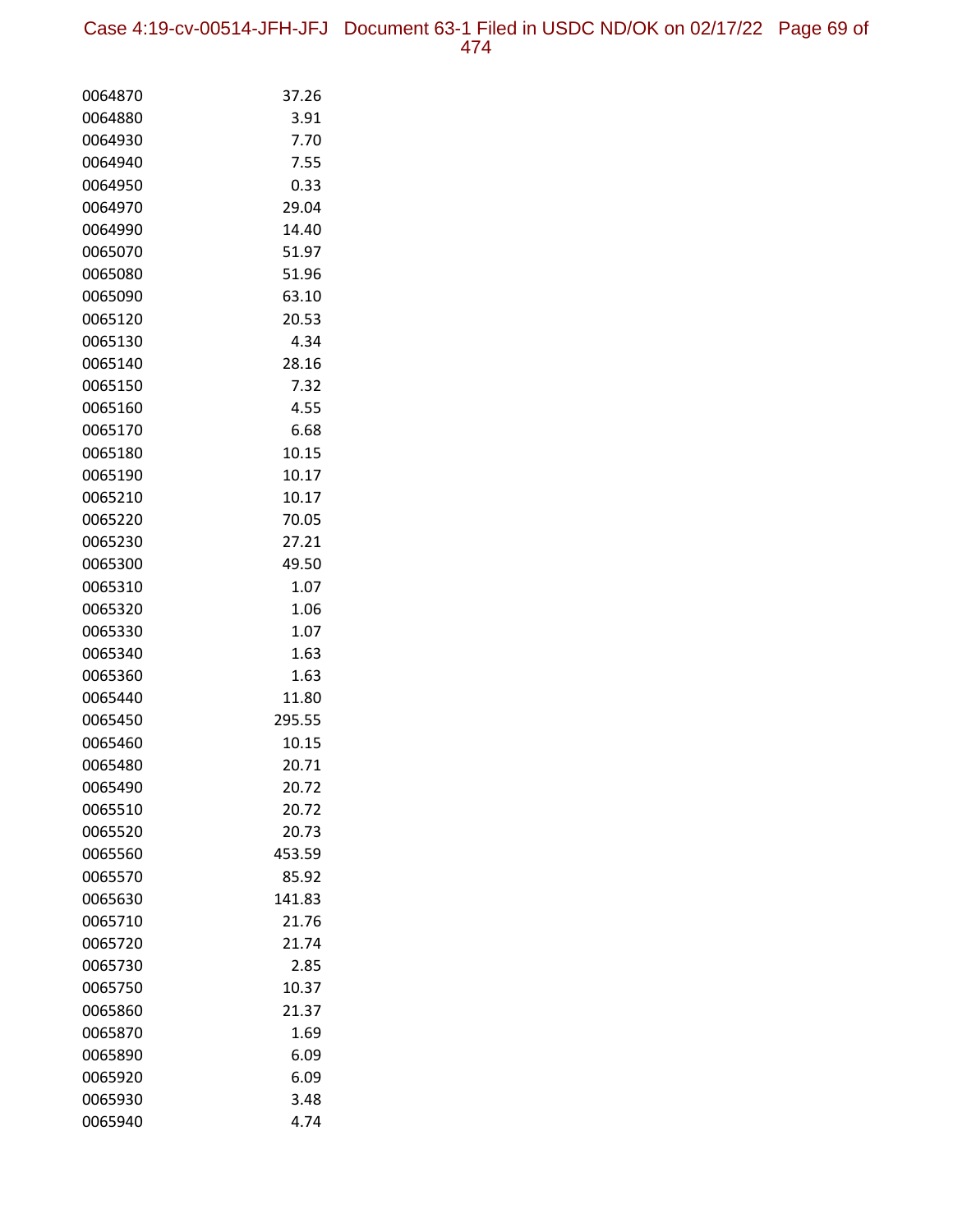| 0065950 | 7.69   |
|---------|--------|
| 0065970 | 68.06  |
| 0065990 | 17.83  |
| 0066010 | 0.30   |
| 0066020 | 0.29   |
| 0066030 | 0.29   |
| 0066040 | 0.30   |
| 0066080 | 4.32   |
| 0066090 | 7.53   |
| 0066110 | 10.62  |
| 0066120 | 10.30  |
| 0066150 | 5.09   |
| 0066160 | 2.52   |
| 0066180 | 1.28   |
| 0066190 | 1.29   |
| 0066200 | 82.89  |
| 0066210 | 1.54   |
| 0066220 | 1.53   |
| 0066230 | 1.03   |
| 0066250 | 0.83   |
| 0066260 | 4.16   |
| 0066270 | 4.14   |
| 0066280 | 4.21   |
| 0066290 | 0.09   |
| 0066300 | 476.54 |
| 0066310 | 5.86   |
| 0066320 | 0.55   |
| 0066330 | 29.98  |
| 0066340 | 26.19  |
| 0066360 | 40.54  |
| 0066370 | 14.17  |
| 0066380 | 14.17  |
| 0066390 | 14.17  |
| 0067390 | 21.71  |
| 0069100 | 35.59  |
| 0072420 | 14.12  |
| 0073100 |        |
| 0075300 |        |
| 0075610 | 86.43  |
| 0075700 | 13.09  |
| 0076000 | 0.30   |
| 0076200 | 0.02   |
| 0076400 | 20.98  |
| 0077200 | 48.29  |
| 0077400 | 1.88   |
| 0077800 | 5.30   |
| 0078300 | 2.03   |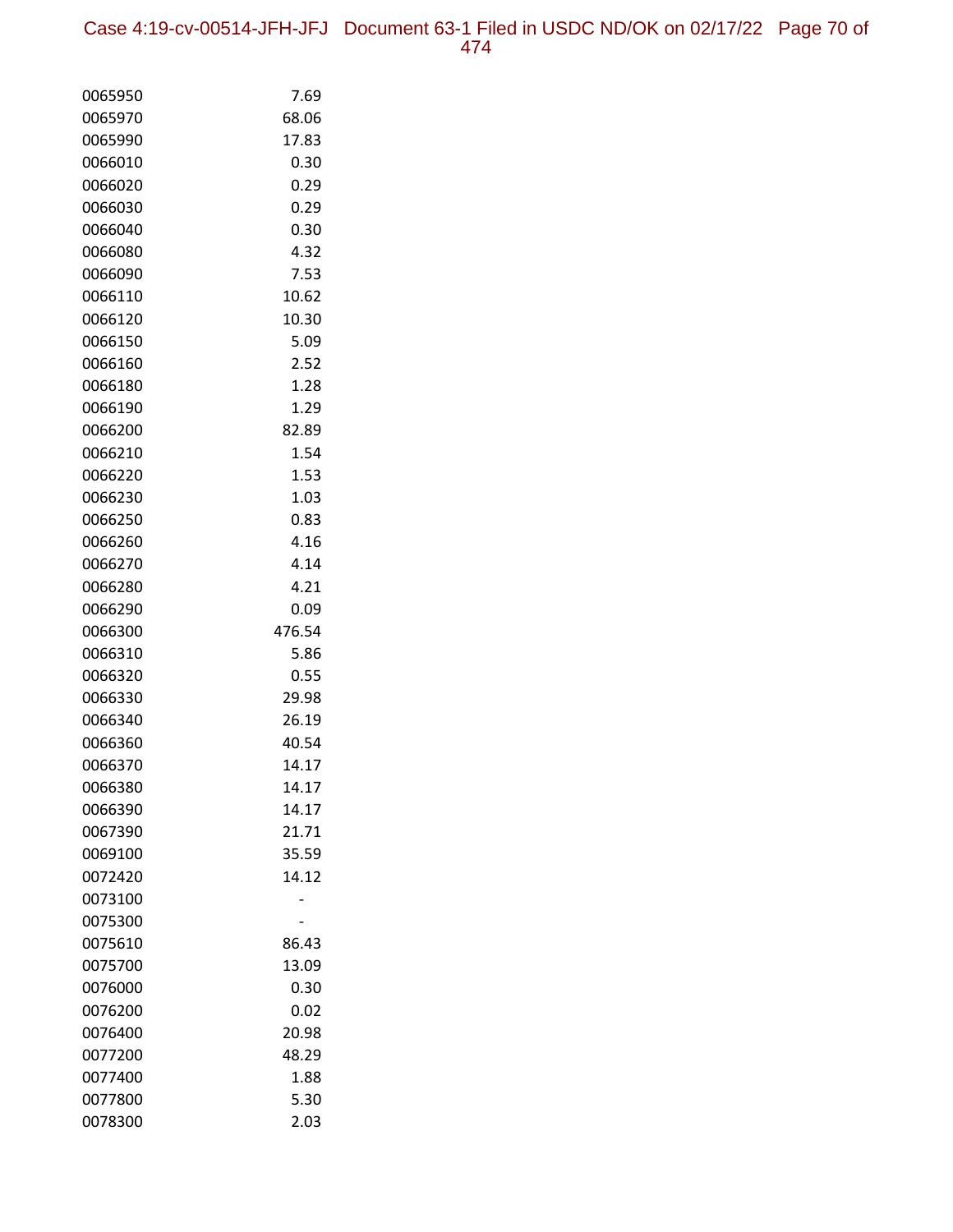| 0078500 | 5.66   |
|---------|--------|
| 0080820 | 2.49   |
| 0081260 | 14.17  |
| 0081330 | 9.23   |
| 0081340 | 14.90  |
| 0081350 | 15.49  |
| 0081360 | 16.28  |
| 0081370 | 15.48  |
| 0081380 | 19.53  |
| 0081390 | 19.53  |
| 0081410 | 19.52  |
| 0081420 | 19.53  |
| 0081430 | 25.19  |
| 0081440 | 27.99  |
| 0081470 | 9.10   |
| 0081480 | 8.44   |
| 0081490 | 8.43   |
| 0081530 | 20.00  |
| 0081650 | 230.14 |
| 0081670 | 5.27   |
| 0081710 | 0.88   |
| 0081720 | 0.88   |
| 0081730 | 0.86   |
| 0081740 |        |
| 0081750 | 24.95  |
| 0081770 | 20.08  |
| 0081780 | 10.64  |
| 0081790 | 17.89  |
| 0081810 | 55.91  |
| 0081820 | 55.96  |
| 0081830 | 17.74  |
| 0081850 | 15.25  |
| 0081860 |        |
| 0081870 | 25.53  |
| 0081880 | 372.83 |
| 0081890 | 94.92  |
| 0081910 | 94.94  |
| 0081940 | 71.85  |
| 0081950 | 29.71  |
| 0081960 | 0.88   |
| 0081970 | 1.23   |
| 0081980 | 0.88   |
| 0082040 | 27.03  |
| 0082050 | 5.59   |
| 0082060 | 1.35   |
| 0082070 | 4.25   |
| 0082080 | 1.35   |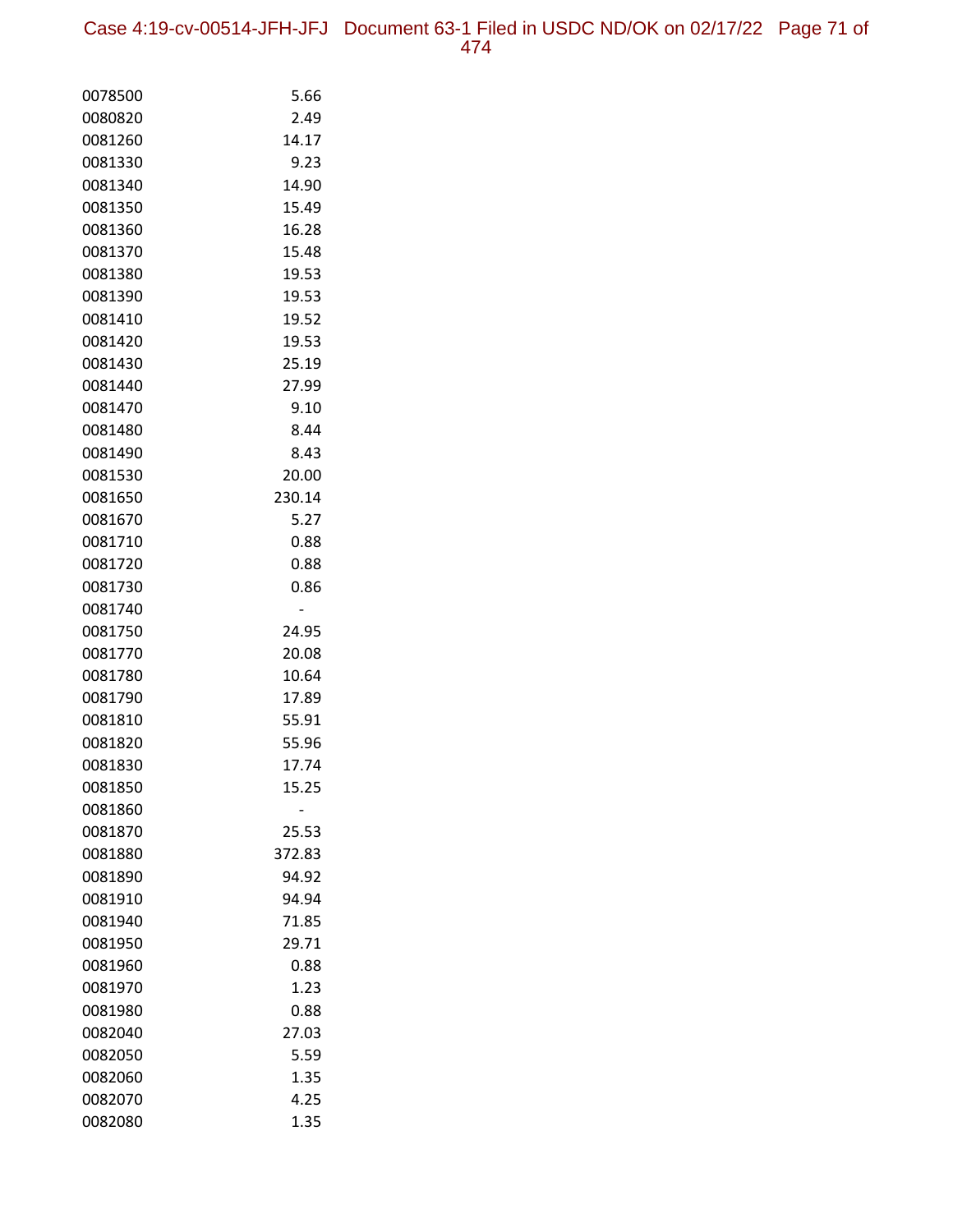Case 4:19-cv-00514-JFH-JFJ Document 63-1 Filed in USDC ND/OK on 02/17/22 Page 72 of 474

| 0082090 | 4.25   |
|---------|--------|
| 0082110 | 2.54   |
| 0082120 | 0.70   |
| 0082140 | 8.29   |
| 0082150 | 1.44   |
| 0082160 | 49.55  |
| 0082170 | 48.24  |
| 0082180 | 47.65  |
| 0082260 | 18.26  |
| 0082270 | 18.25  |
| 0082280 | 19.74  |
| 0082290 | 19.74  |
| 0082310 | 19.75  |
| 0082330 | 21.62  |
| 0082340 | 0.24   |
| 0082350 | 0.23   |
| 0082360 | 0.23   |
| 0082370 | 0.23   |
| 0082470 | 66.39  |
| 0082480 | 49.03  |
| 0082570 | 11.72  |
| 0082580 | 15.59  |
| 0082590 | 15.61  |
| 0082600 | 24.81  |
| 0082610 | 15.60  |
| 0082620 | 77.50  |
| 0082630 | 11.33  |
| 0082640 | 166.10 |
| 0082650 | 20.78  |
| 0082670 | 22.10  |
| 0082680 | 13.81  |
| 0082720 | 8.19   |
| 0082730 | 1.70   |
| 0082740 | 1.86   |
| 0082750 | 1.71   |
| 0082760 | 1.72   |
| 0082770 | 2.93   |
| 0082860 | 2.73   |
| 0082870 | 2.73   |
| 0082880 | 2.73   |
| 0082890 | 16.16  |
| 0082920 | 102.90 |
| 0082930 | 2.70   |
| 0082940 | 2.50   |
| 0082950 | 19.24  |
| 0083010 | 0.70   |
| 0083030 |        |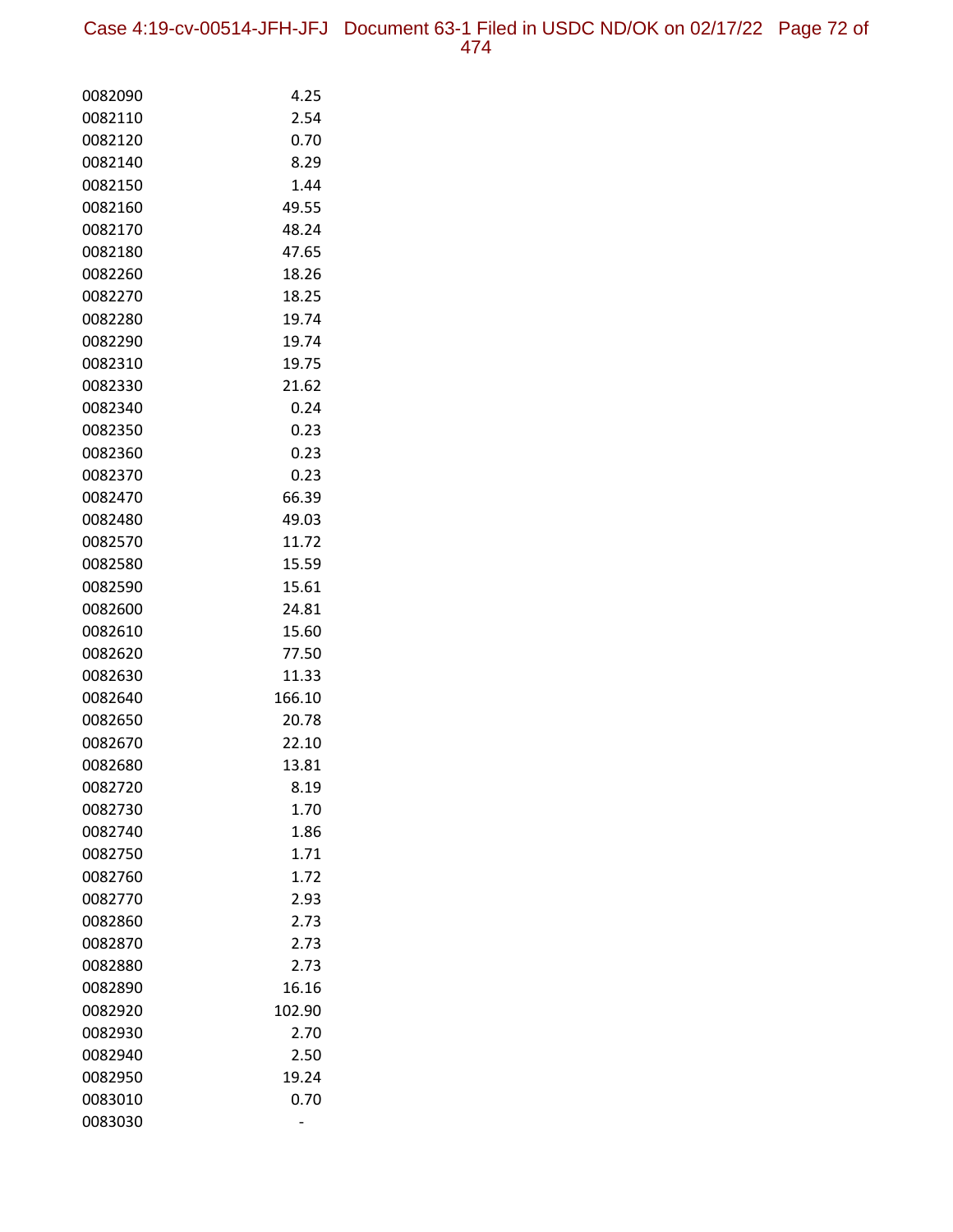| 0083040            | 0.01          |
|--------------------|---------------|
| 0083050            | 6.81          |
| 0083090            | 8.66          |
| 0083110            | 8.64          |
| 0083120            | 13.37         |
| 0083160            | 5.95          |
| 0083180            | 1.06          |
| 0083190            | 1.07          |
| 0083210            | 0.58          |
| 0083220            | 15.39         |
| 0083230            | 27.06         |
| 0083240            | 2.77          |
| 0083250            | 0.22          |
| 0083260            | 26.80         |
| 0083280            | 0.60          |
| 0083320            | 0.55          |
| 0083330            | 0.55          |
| 0083350            | 1.56          |
| 0083360            | 1.56          |
| 0083370            | 1.56          |
| 0083380            | 17.16         |
| 0083410            | 17.97         |
| 0083420            | 17.97         |
| 0083430            | 17.97         |
| 0083440            | 27.94         |
| 0083450            | 3.59          |
| 0083470            | 27.31         |
| 0083490            | 8.08          |
| 0083510            | 2.33          |
| 0083520            | 4.03          |
| 0083530            | 35.06         |
| 0083570            | 8.09          |
| 0083580            | 1.09          |
| 0083590            | 2.54          |
| 0083600            | 0.86          |
| 0083620            | 35.56         |
| 0083630            | 35.57         |
| 0083650            | 16.90         |
| 0083670            | 13.23         |
| 0083690            | 21.37         |
| 0083700            | 0.47          |
| 0083720            | 10.99         |
| 0083730<br>0083740 | 10.95<br>2.23 |
| 0083750            | 3.93          |
| 0083760            | 3.47          |
| 0083780            | 7.99          |
|                    |               |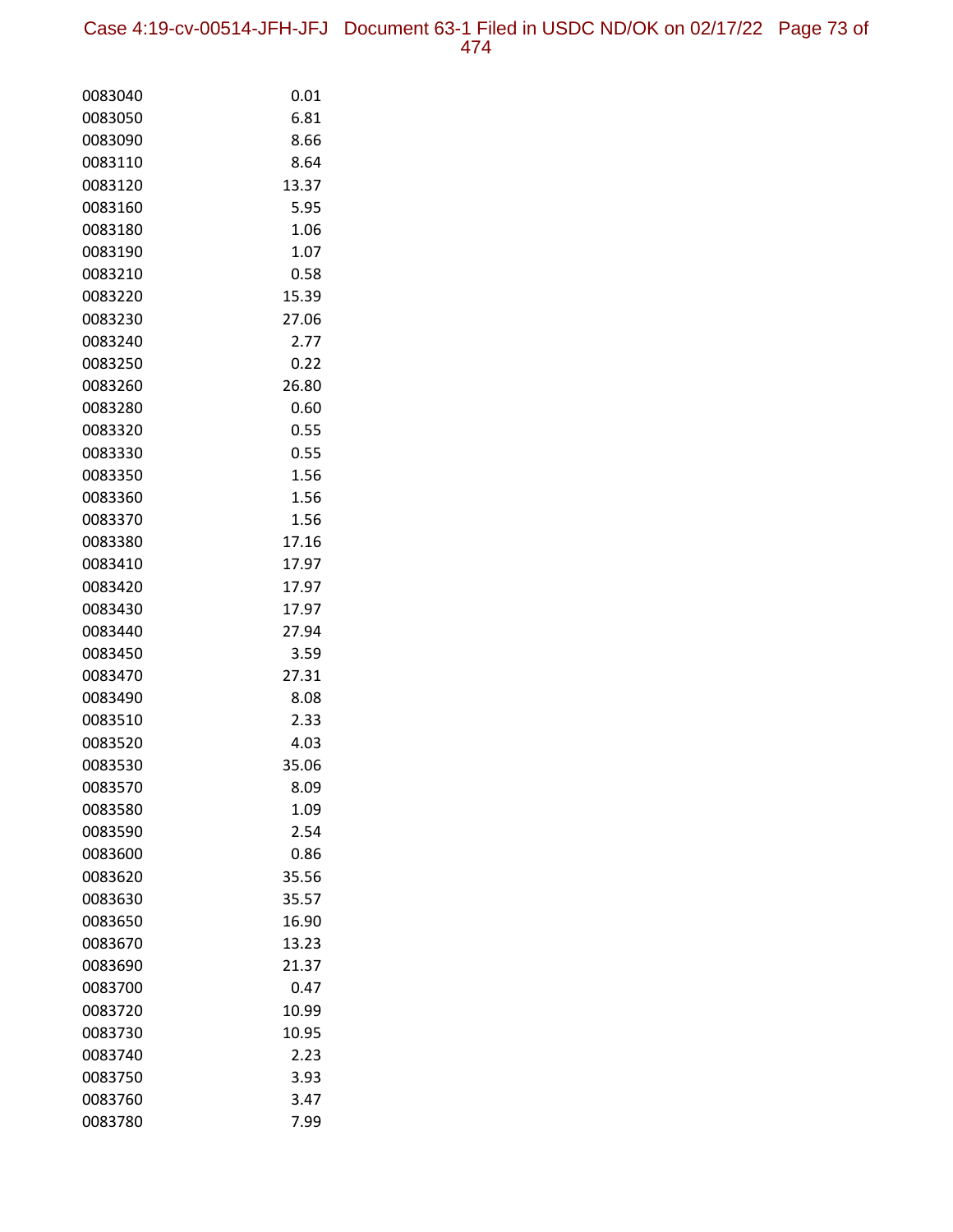| 0083810            | 9.47         |
|--------------------|--------------|
| 0083820            | 9.16         |
| 0083830            | 6.94         |
| 0083840            | 7.03         |
| 0083860            | 5.56         |
| 0083870            | 85.80        |
| 0083880            |              |
| 0083890            |              |
| 0083920            | 67.77        |
| 0083930            | 31.36        |
| 0083950            | 7.49         |
| 0083960            | 25.15        |
| 0083980            | 19.72        |
| 0084040            | 14.35        |
| 0084050            | 2.55         |
| 0084080            | 0.90         |
| 0084090            | 4.43         |
| 0084110            | 4.35         |
| 0084120            | 29.54        |
| 0084130            | 29.11        |
| 0084140            | 29.11        |
| 0084160            | 6.85         |
| 0084170            | 6.84         |
| 0084180            | 12.98        |
| 0084190            | 12.88        |
| 0084230            | 4.22         |
| 0084240<br>0084250 | 1.51<br>1.51 |
| 0084260            | 1.51         |
| 0084280            | 7.50         |
| 0084290            | 5.56         |
| 0084310            | 10.20        |
| 0084340            | 22.34        |
| 0084350            | 1.37         |
| 0084360            | 7.54         |
| 0084370            | 1.47         |
| 0084390            | 0.32         |
| 0084410            | 26.00        |
| 0084430            | 6.21         |
| 0084440            | 0.11         |
| 0084450            | 0.11         |
| 0084460            | 0.13         |
| 0084530            | 18.84        |
| 0084540            | 3.10         |
| 0084550            | 3.10         |
| 0084560            | 3.10         |
| 0084570            | 3.10         |
|                    |              |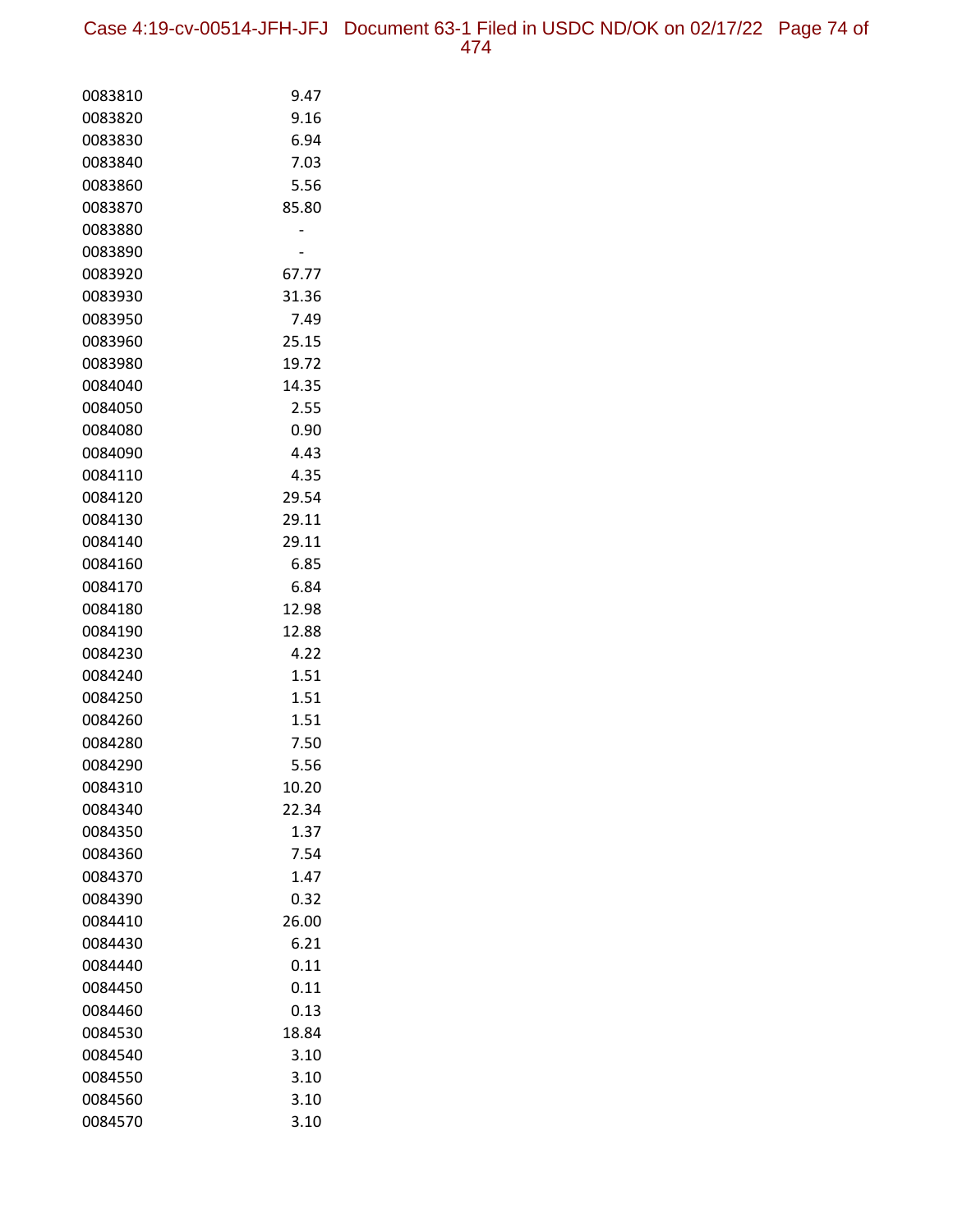| 0084580 | 3.10   |
|---------|--------|
| 0084590 | 3.10   |
| 0084610 | 3.12   |
| 0084620 | 16.91  |
| 0084630 | 1.77   |
| 0084840 | 43.87  |
| 0084860 | 12.74  |
| 0084910 | 30.97  |
| 0084920 | 30.94  |
| 0084980 | 2.10   |
| 0084990 | 0.84   |
| 0085020 | 21.99  |
| 0085030 | 20.10  |
| 0085040 | 19.72  |
| 0085070 | 48.29  |
| 0085080 | 13.93  |
| 0085090 | 17.35  |
| 0085110 | 129.75 |
| 0085120 | 20.77  |
| 0085150 | 2.49   |
| 0085160 | 0.31   |
| 0085170 | 0.30   |
| 0085180 | 25.16  |
| 0085190 | 10.41  |
| 0085210 | 10.41  |
| 0085220 | 10.41  |
| 0085230 | 10.35  |
| 0085270 | 0.41   |
| 0085330 | 154.43 |
| 0085350 | 24.57  |
| 0085360 | 684.45 |
| 0085370 | 15.62  |
| 0085390 | 0.59   |
| 0085410 | 0.58   |
| 0085420 | 0.15   |
| 0085440 | 0.15   |
| 0085450 | 0.15   |
| 0085460 | 16.41  |
| 0085470 | 16.42  |
| 0085480 | 16.40  |
| 0085490 | 16.43  |
| 0085510 | 0.98   |
| 0085550 | 6.11   |
| 0085560 | 0.36   |
| 0085570 | 0.36   |
| 0085580 | 0.08   |
| 0085590 | 10.39  |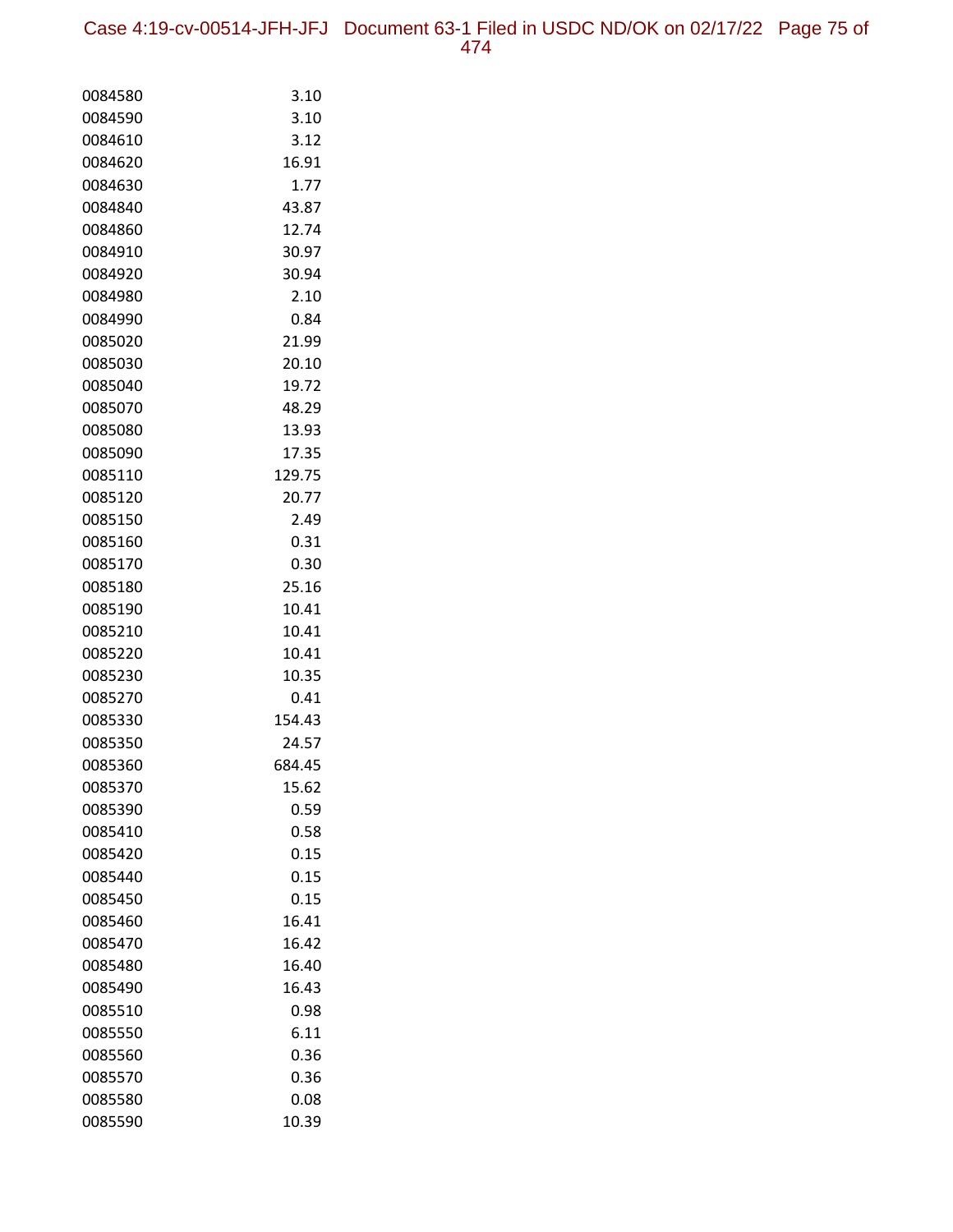Case 4:19-cv-00514-JFH-JFJ Document 63-1 Filed in USDC ND/OK on 02/17/22 Page 76 of 474

| 0085610            | 11.95         |
|--------------------|---------------|
| 0085620            | 13.57         |
| 0085630            | 0.91          |
| 0085640            | 0.27          |
| 0085670            | 1.52          |
| 0085680            | 33.67         |
| 0085710            | 279.71        |
| 0085720            | 8.91          |
| 0085730            | 15.86         |
| 0085740            | 16.11         |
| 0085750            | 74.83         |
| 0085760            | 3.71          |
| 0085770            | 161.58        |
| 0085810            | 0.97          |
| 0085820            | 0.19          |
| 0085830            | 0.19          |
| 0085870            | 10.57         |
| 0085880            | 10.83         |
| 0085890            | 10.57         |
| 0085920            | 6.50          |
| 0085950            | 30.31         |
| 0085960            | 28.13         |
| 0085970            | 1.62          |
| 0085980            | 135.77        |
| 0085990            | 13.40         |
| 0086010            | 13.40         |
| 0086020            | 13.48         |
| 0086030            | 25.78         |
| 0086060            | 1.46          |
| 0086070            | 24.97         |
| 0086080            | 28.59         |
| 0086110            | 11.78<br>1.19 |
| 0086120<br>0086150 | 2.92          |
| 0086160            | 2.92          |
| 0086170            | 2.92          |
| 0086180            | 2.92          |
| 0086190            | 12.10         |
| 0086200            | 30.05         |
| 0086210            | 12.11         |
| 0086220            | 12.11         |
| 0086230            | 12.11         |
| 0086240            | 12.10         |
| 0086250            | 3.63          |
| 0086260            | 7.83          |
| 0086290            | 5.87          |
| 0086310            | 17.74         |
|                    |               |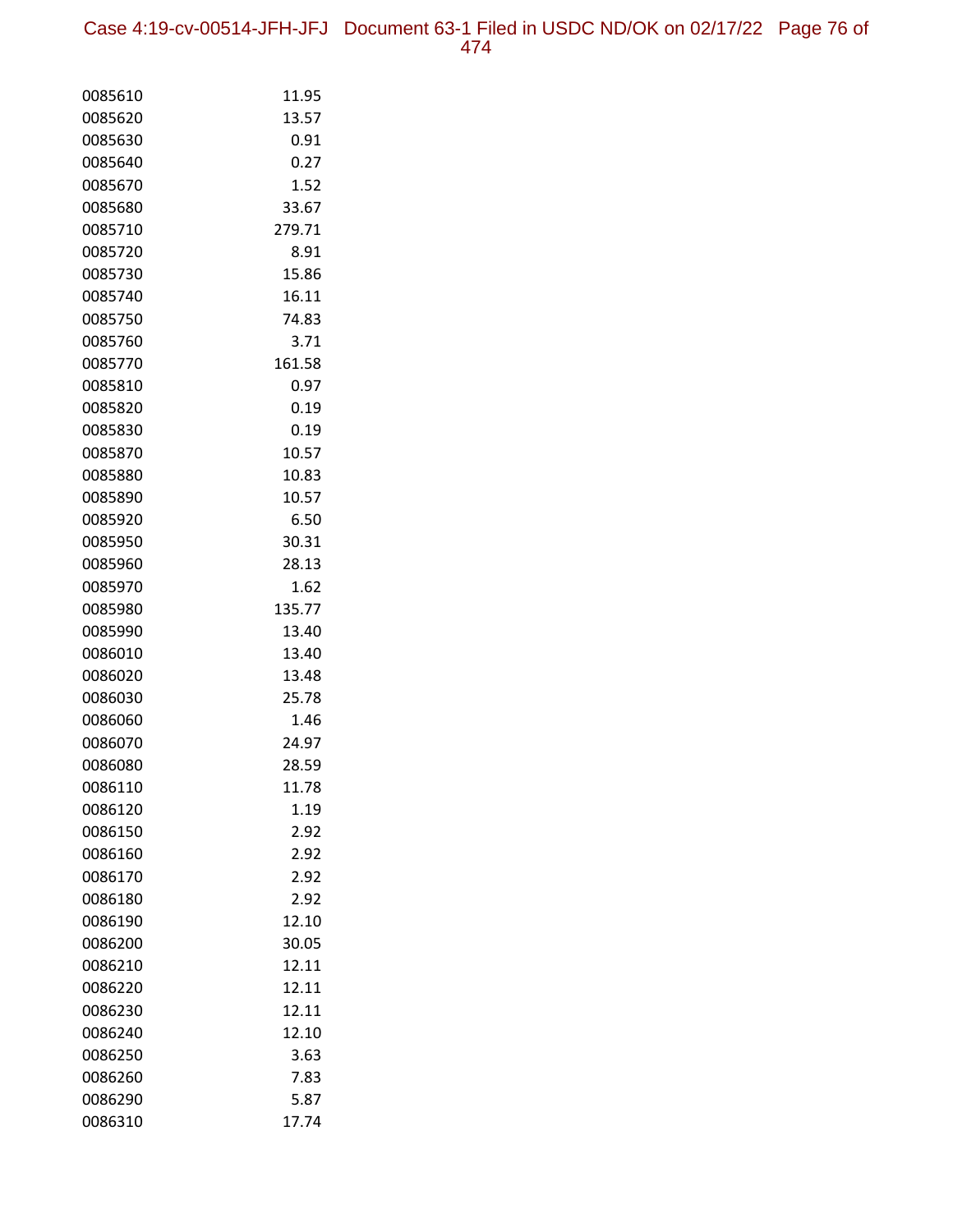| 0086320            | 0.13             |
|--------------------|------------------|
| 0086330            | 0.13             |
| 0086340            | 0.13             |
| 0086350            | 35.12            |
| 0086360            | 35.13            |
| 0086370            | 89.44            |
| 0086410            | 34.46            |
| 0086420            | 51.37            |
| 0086430            | 33.18            |
| 0086450            | 0.67             |
| 0086460            | 0.23             |
| 0086470            | 0.23             |
| 0086480            | 0.22             |
| 0086490            | 9.42             |
| 0086520            |                  |
| 0086530            |                  |
| 0086540            | 4.39             |
| 0086550            | 21.01            |
| 0086570            | 73.15            |
| 0086580            | 0.47             |
| 0086590            | 0.43             |
| 0086650            | 13.37            |
| 0086770            | 189.98           |
| 0086780            | 1.99             |
| 0086820            | 19.32            |
| 0086830            | 19.33            |
| 0086840            | 209.78           |
| 0086850            | 79.08            |
| 0086860            | 61.53            |
| 0086880            | 84.12            |
| 0086890            | 84.00            |
| 0086910            | 84.63            |
| 0086920            | 84.00            |
| 0086930            | 84.00            |
| 0086940            | 84.00            |
| 0086950            | 84.00            |
| 0086960            | 83.50            |
| 0086970<br>0086980 | 25.13<br>41.84   |
|                    | 28.45            |
| 0086990<br>0087010 | 63.84            |
| 0087050            | 1,575.26         |
| 0087060            |                  |
| 0087080            | 1,575.26<br>8.70 |
| 0087090            | 8.91             |
| 0087110            | 4.12             |
| 0087120            | 2.94             |
|                    |                  |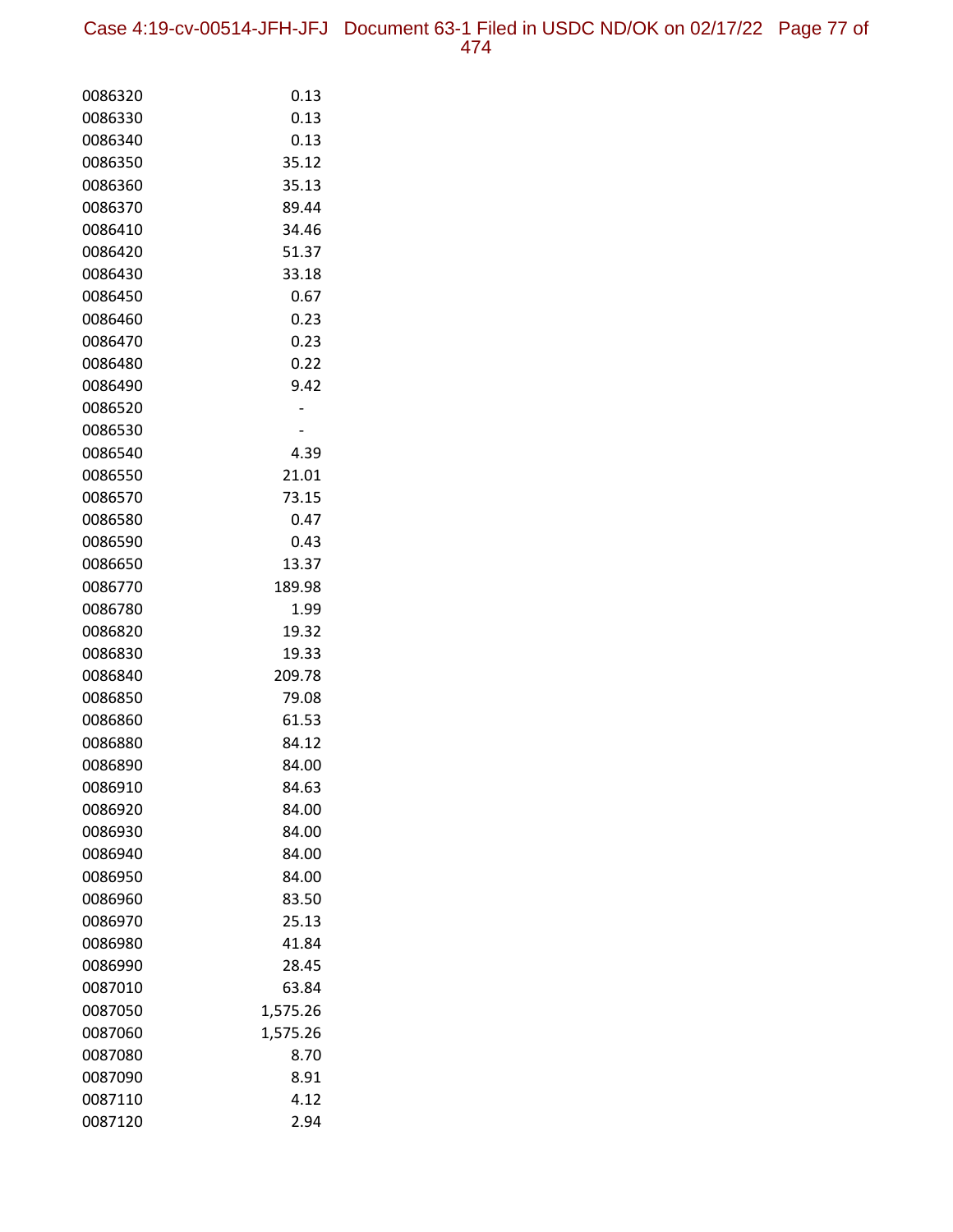| 0087140 | 2.42     |
|---------|----------|
| 0087190 | 9.80     |
| 0087210 | 34.14    |
| 0087290 | 5.89     |
| 0087340 | 1,748.36 |
| 0087350 | 2.08     |
| 0087360 | 2.09     |
| 0087370 | 15.56    |
| 0087380 | 24.45    |
| 0087390 | 14.29    |
| 0087410 | 14.27    |
| 0087420 | 13.82    |
| 0087440 | 8.70     |
| 0087470 | 1.06     |
| 0087480 | 1.05     |
| 0087490 | 866.02   |
| 0087510 | 16.72    |
| 0087520 | 20.41    |
| 0087540 | 22.93    |
| 0087550 | 4.88     |
| 0087560 | 3.71     |
| 0087620 | 1.10     |
| 0087680 | 7.31     |
| 0087690 | 27.19    |
| 0087710 | 18.69    |
| 0087720 | 26.15    |
| 0087730 | 36.74    |
| 0087740 | 15.40    |
| 0088260 | 5.35     |
| 0088280 | 47.42    |
| 0088290 | 381.77   |
| 0088300 | 0.45     |
| 0088370 | 36.48    |
| 0088380 | 0.95     |
| 0088390 | 3.55     |
| 0088410 | 41.70    |
| 0088420 | 229.65   |
| 0088490 | 20.12    |
| 0088500 | 47.50    |
| 0088510 | 13.46    |
| 0088520 | 6.39     |
| 0088530 | 6.39     |
| 0088540 | 6.38     |
| 0088550 | 6.36     |
| 0088580 | 193.54   |
| 0088620 | 4.54     |
| 0088630 | 97.51    |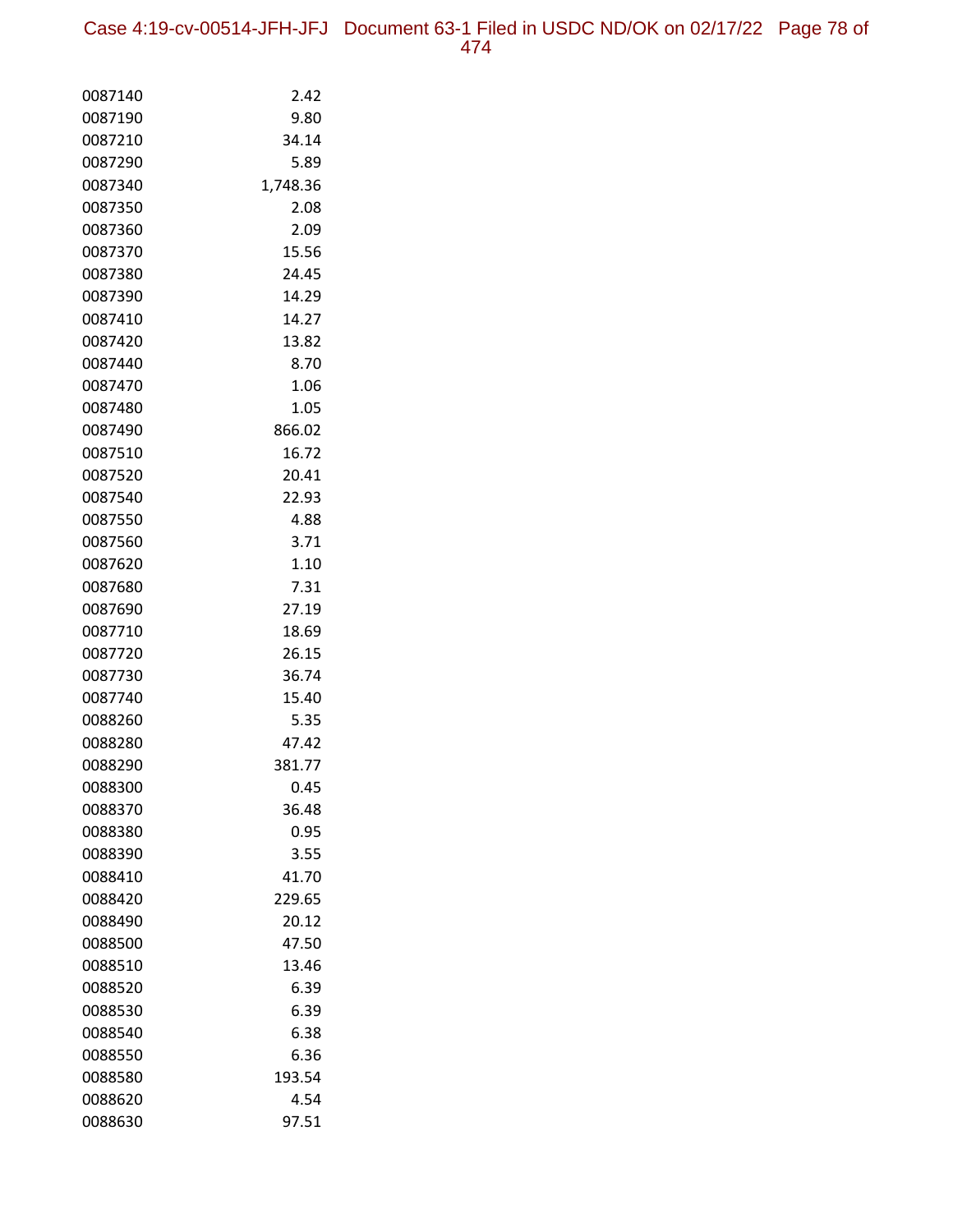| 0088640 | 0.53   |
|---------|--------|
| 0088650 | 2.06   |
| 0088680 | 867.95 |
| 0088690 | 12.82  |
| 0088710 | 13.12  |
| 0088720 | 19.02  |
| 0088730 | 19.00  |
| 0088740 | 14.21  |
| 0088770 | 7.32   |
| 0088780 | 5.31   |
| 0088790 | 29.08  |
| 0088840 | 0.27   |
| 0088850 | 0.83   |
| 0088860 | 1.86   |
| 0088880 | 14.81  |
| 0088890 | 3.62   |
| 0088910 | 5.35   |
| 0088920 | 0.85   |
| 0088930 | 0.31   |
| 0088950 | 0.33   |
| 0088960 | 5.16   |
| 0088970 | 20.34  |
| 0088980 | 20.34  |
| 0089010 | 13.27  |
| 0089020 | 13.26  |
| 0089050 | 9.02   |
| 0089060 | 9.02   |
| 0089070 | 9.02   |
| 0089080 | 9.02   |
| 0089110 | 12.71  |
| 0089190 | 11.58  |
| 0089320 | 0.08   |
| 0089330 | 0.54   |
| 0089350 |        |
| 0089360 |        |
| 0089370 |        |
| 0089380 |        |
| 0089410 |        |
| 0089420 | 3.33   |
| 0089450 | 16.02  |
| 0089480 | 17.19  |
| 0089490 | 4.68   |
| 0089540 | 8.05   |
| 0089550 | 5.18   |
| 0089560 | 2.59   |
| 0089570 | 2.59   |
| 0089580 | 11.75  |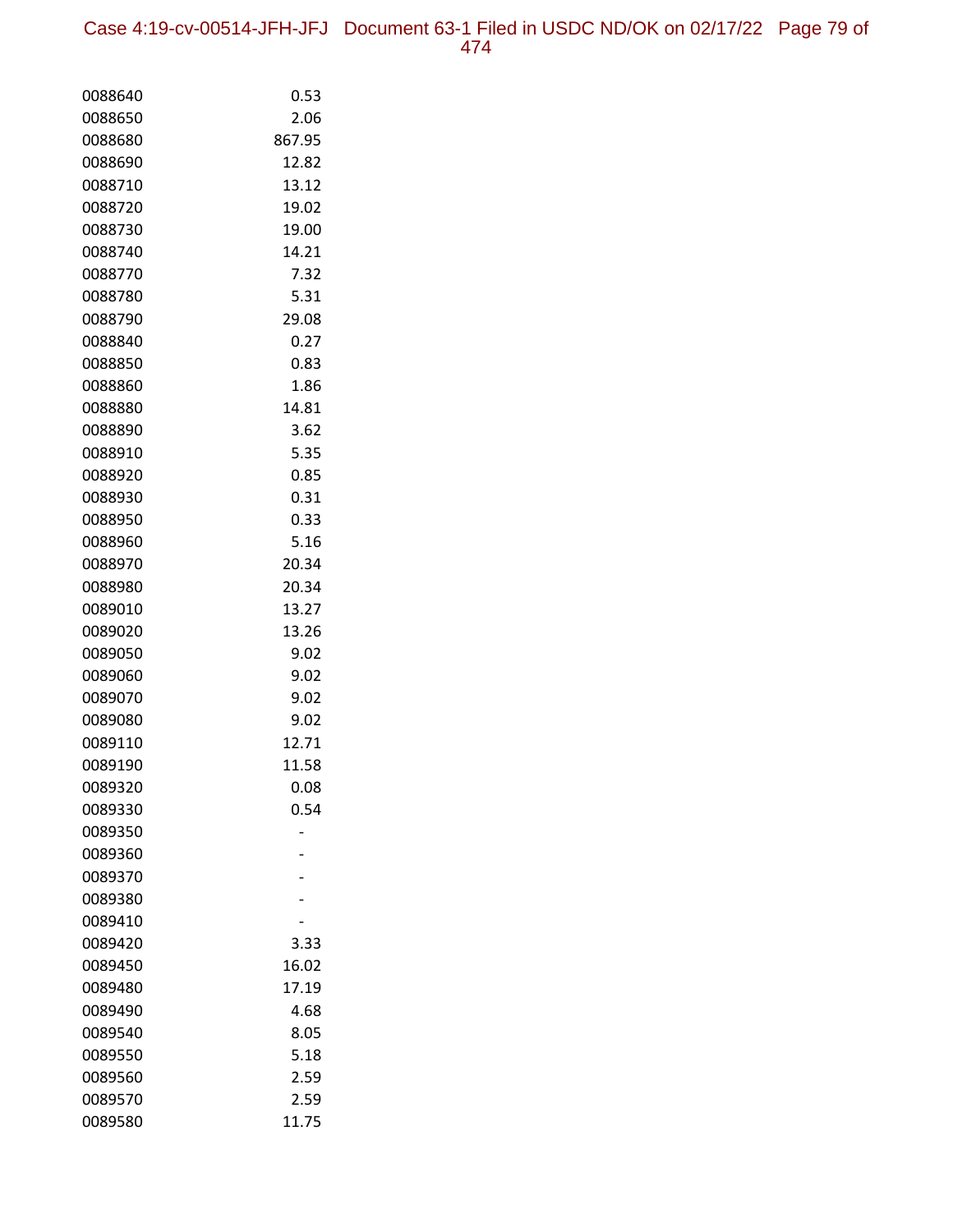Case 4:19-cv-00514-JFH-JFJ Document 63-1 Filed in USDC ND/OK on 02/17/22 Page 80 of 474

| 0089590 | 12.40  |
|---------|--------|
| 0089610 | 11.38  |
| 0089620 | 11.33  |
| 0089630 | 11.32  |
| 0089650 | 11.50  |
| 0089660 | 28.48  |
| 0089670 | 28.49  |
| 0089680 | 7.41   |
| 0089690 | 7.50   |
| 0089710 | 10.58  |
| 0089720 | 13.70  |
| 0089730 | 13.70  |
| 0089750 | 9.69   |
| 0089880 | 154.75 |
| 0090300 | 0.88   |
| 0090340 | 0.13   |
| 0090560 | 81.38  |
| 0090570 | 68.39  |
| 0090580 | 68.42  |
| 0090590 | 25.86  |
| 0090620 | 5.32   |
| 0090630 | 9.68   |
| 0090640 | 3.42   |
| 0090850 | 18.00  |
| 0090870 | 8.99   |
| 0090920 | 2.38   |
| 0090980 | 21.92  |
| 0090990 | 24.08  |
| 0091010 | 22.87  |
| 0091020 | 19.43  |
| 0091030 | 19.02  |
| 0091040 | 19.02  |
| 0091050 | 14.27  |
| 0091060 | 11.55  |
| 0091070 | 11.55  |
| 0091080 | 5.35   |
| 0091090 | 5.34   |
| 0091110 | 10.50  |
| 0091120 | 10.72  |
| 0091160 | 44.21  |
| 0091170 | 0.60   |
| 0091180 | 5.86   |
| 0091190 | 11.51  |
| 0091260 | 5.28   |
| 0091270 | 3.69   |
| 0091330 | 339.07 |
| 0091440 | 3.04   |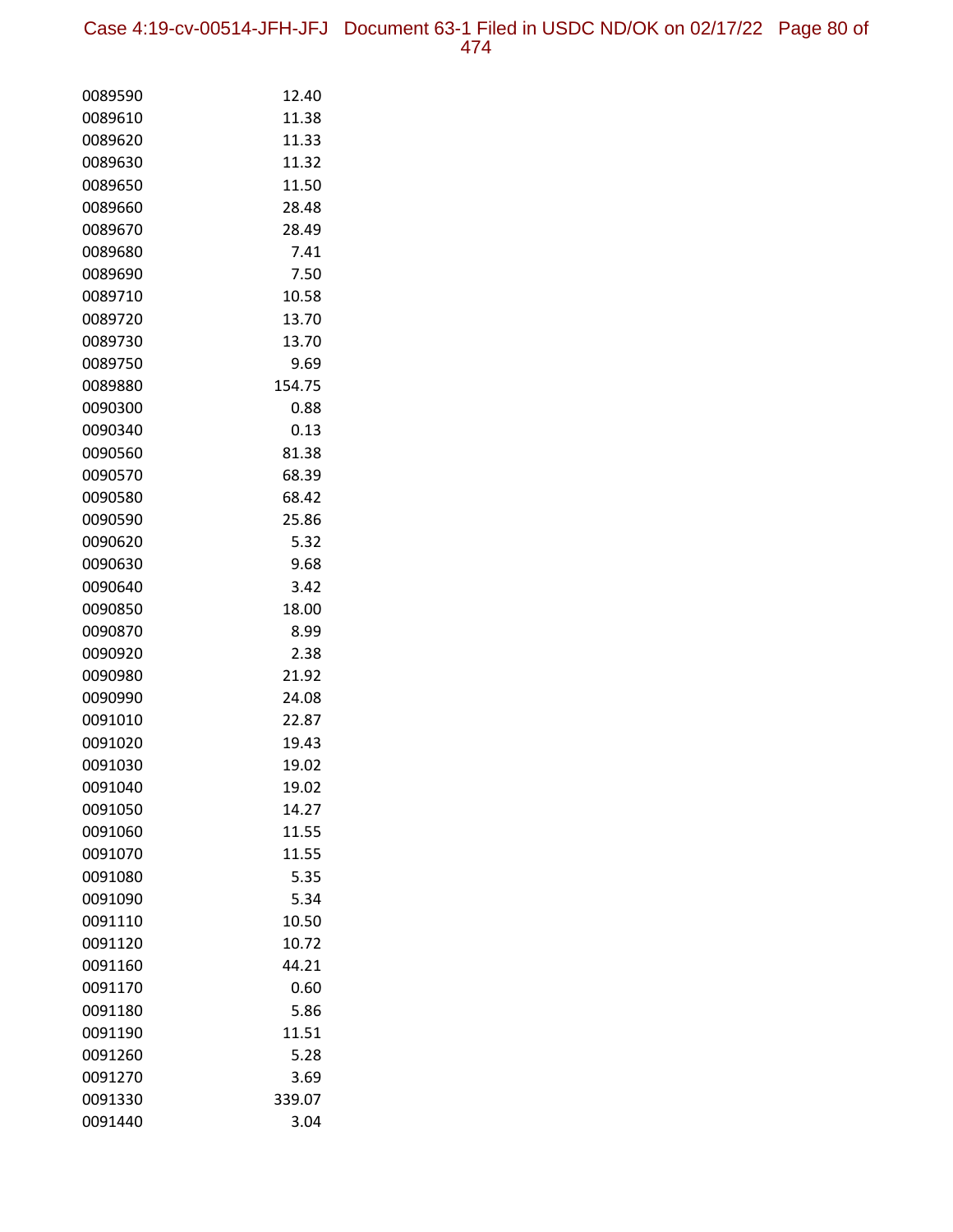Case 4:19-cv-00514-JFH-JFJ Document 63-1 Filed in USDC ND/OK on 02/17/22 Page 81 of 474

| 0091450            | 0.03         |
|--------------------|--------------|
| 0091460            | 3.04         |
| 0091470            | 4.97         |
| 0091480            | 0.60         |
| 0091490            | 0.01         |
| 0091510            | 0.43         |
| 0091520            | 1.09         |
| 0091530            | 1.07         |
| 0091550            | 0.11         |
| 0091570            | 24.69        |
| 0091580            | 143.18       |
| 0091590            | 63.72        |
| 0091620            | 278.25       |
| 0091630            | 7.38         |
| 0091640            | 3.76         |
| 0091650            | 3.69         |
| 0091660            | 0.58<br>1.69 |
| 0091670<br>0091680 | 1.81         |
| 0091690            | 1.81         |
| 0091710            | 1.84         |
| 0091720            | 1.82         |
| 0091730            | 16.73        |
| 0091760            | 44.86        |
| 0091770            | 45.64        |
| 0091780            | 88.80        |
| 0091790            | 94.35        |
| 0091830            | 22.74        |
| 0091840            | 56.64        |
| 0091850            | 155.00       |
| 0091860            | 14.51        |
| 0091870            | 309.72       |
| 0091880            | 325.06       |
| 0091950            | 12.65        |
| 0091960            | 4.13         |
| 0091980            | 14.69        |
| 0091990            | 9.19         |
| 0092010            | 2.59         |
| 0092020            | 2.58         |
| 0092030            | 21.88        |
| 0092050            | 15.93        |
| 0092060            | 9.67         |
| 0092070            | 9.63         |
| 0092080            | 27.21        |
| 0092090            | 32.97        |
| 0092100            | 27.60        |
| 0092110            | 26.00        |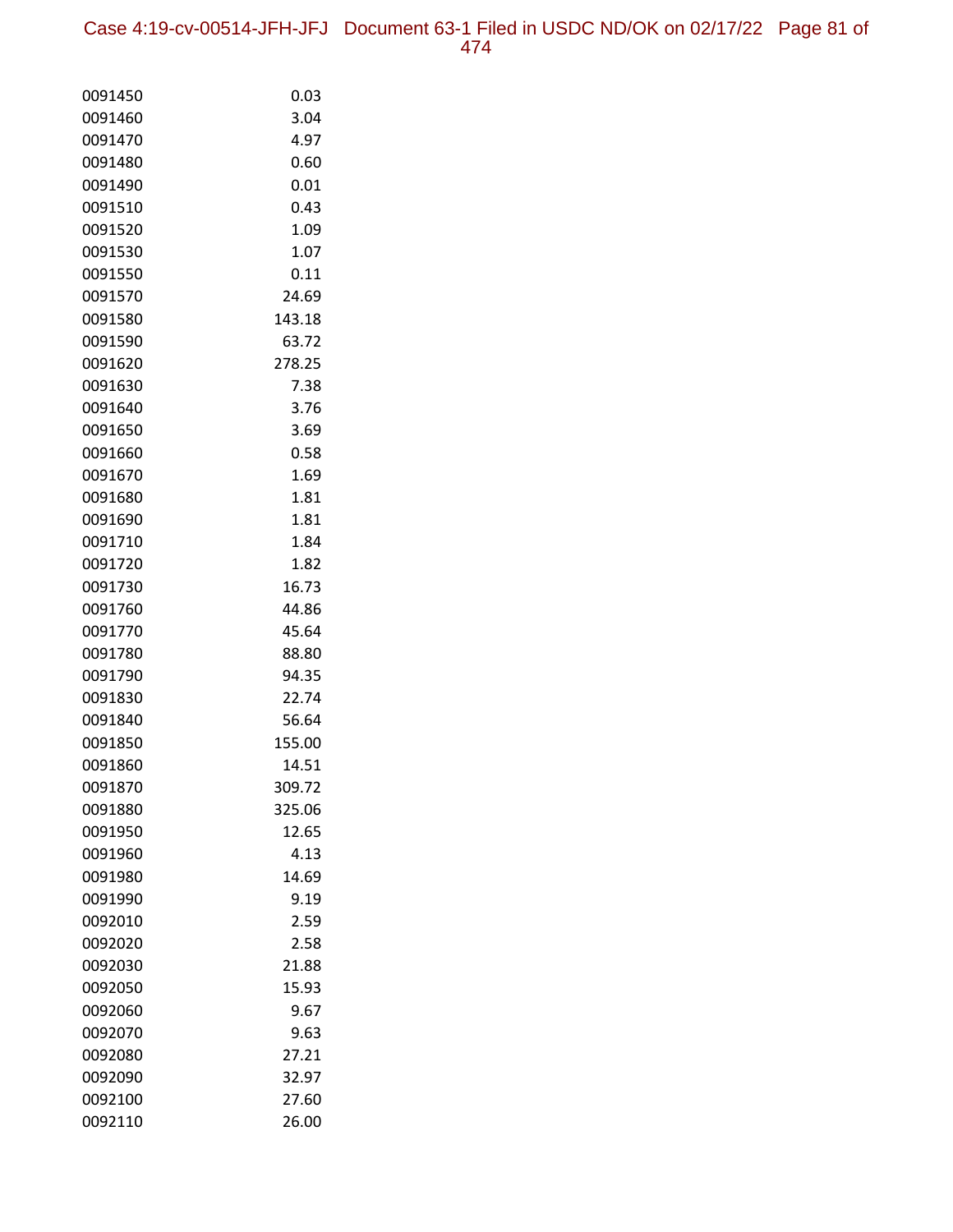Case 4:19-cv-00514-JFH-JFJ Document 63-1 Filed in USDC ND/OK on 02/17/22 Page 82 of 474

| 0092130            | 10.36          |
|--------------------|----------------|
| 0092140            | 10.36          |
| 0092150            | 10.36          |
| 0092180            | 3.22           |
| 0092190            | 21.15          |
| 0092210            | 53.00          |
| 0092220            | 53.00          |
| 0092230            | 23.08          |
| 0092240            | 23.07          |
| 0092250            | 29.03          |
| 0092260            | 16.99          |
| 0092270            | 16.73          |
| 0092280            | 16.64          |
| 0092290            | 16.64          |
| 0092310            | 16.65          |
| 0092320            | 22.69          |
| 0092330            | 7.74           |
| 0092340            | 8.79           |
| 0092350            | 1,274.66       |
| 0092390            | 12.92          |
| 0092460            | 85.81          |
| 0092490            | 0.01           |
| 0092510            | 5.47           |
| 0092520            | 4.02           |
| 0092530            | 4.00           |
| 0092540<br>0092560 | 4.00<br>108.18 |
| 0092570            | 18.47          |
| 0092580            | 2.68           |
| 0092620            | 17.70          |
| 0092650            | 10.92          |
| 0092660            | 10.84          |
| 0092670            | 108.10         |
| 0092780            | 6.99           |
| 0092790            | 6.99           |
| 0092810            | 6.99           |
| 0092830            | 16.95          |
| 0092840            | 14.74          |
| 0092850            | 14.74          |
| 0092880            | 4.91           |
| 0092920            | 2.68           |
| 0092930            | 9.03           |
| 0092940            | 9.03           |
| 0092950            | 9.03           |
| 0092960            | 9.03           |
| 0092970            | 9.02           |
| 0093050            | 3.39           |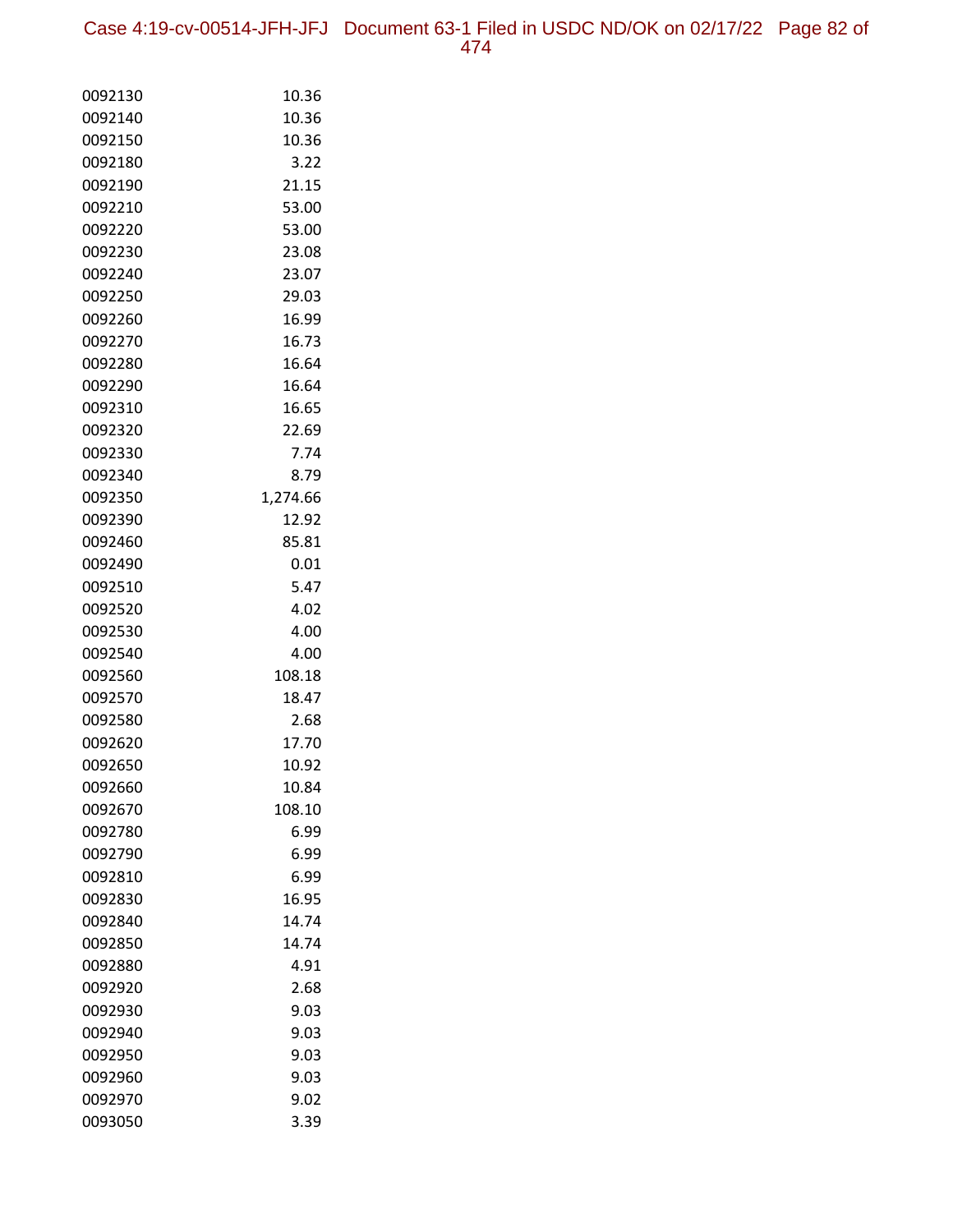| 0093060 | 3.48   |
|---------|--------|
| 0093090 | 38.64  |
| 0093100 | 181.25 |
| 0093110 | 30.71  |
| 0093120 | 43.34  |
| 0093130 | 39.57  |
| 0093140 | 16.31  |
| 0093150 | 42.35  |
| 0093160 | 42.13  |
| 0093170 | 2.25   |
| 0093180 | 19.87  |
| 0093190 | 3.23   |
| 0093240 | 43.48  |
| 0093250 | 174.61 |
| 0093290 | 7.43   |
| 0093310 | 3.69   |
| 0093320 | 3.69   |
| 0093330 | 5.94   |
| 0093350 | 1.11   |
| 0093360 | 3.57   |
| 0093370 | 3.49   |
| 0093380 | 3.50   |
| 0093440 | 36.84  |
| 0093450 | 36.84  |
| 0093460 | 26.17  |
| 0093470 | 15.34  |
| 0093480 | 10.84  |
| 0093490 | 6.06   |
| 0093640 | 18.04  |
| 0093650 | 4.93   |
| 0093690 | 1.16   |
| 0093710 | 1.14   |
| 0093720 | 1.16   |
| 0093730 | 5.07   |
| 0093740 | 5.37   |
| 0093750 | 0.22   |
| 0093760 | 0.22   |
| 0093770 | 0.22   |
| 0093820 | 3.48   |
| 0093830 | 1.74   |
| 0093840 | 2.23   |
| 0093850 | 79.11  |
| 0093860 | 25.41  |
| 0093930 | 0.53   |
| 0093950 | 29.15  |
| 0093970 | 54.32  |
| 0093980 | 56.64  |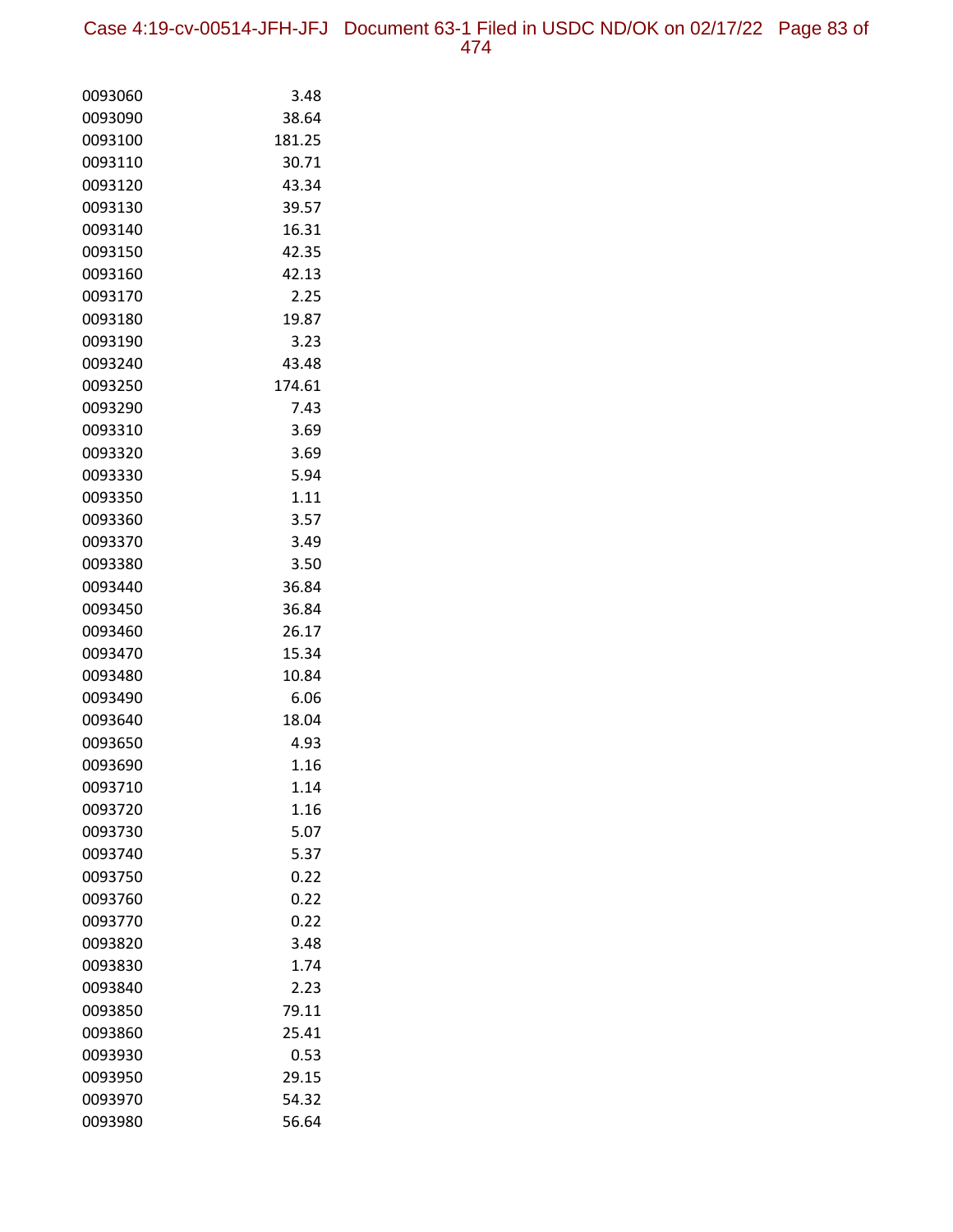Case 4:19-cv-00514-JFH-JFJ Document 63-1 Filed in USDC ND/OK on 02/17/22 Page 84 of 474

| 0094010 | 5.01     |
|---------|----------|
| 0094030 | 0.18     |
| 0094040 | 5.00     |
| 0094050 | 5.01     |
| 0094060 | 5.00     |
| 0094070 | 0.87     |
| 0094120 | 2.11     |
| 0094140 | 3.27     |
| 0094150 | 7.83     |
| 0094160 | 467.73   |
| 0094170 | 2,568.34 |
| 0094190 | 5.65     |
| 0094210 | 5.44     |
| 0094220 | 10.78    |
| 0094230 | 15.16    |
| 0094240 | 10.33    |
| 0094250 | 5.15     |
| 0094260 |          |
| 0094270 |          |
| 0094280 |          |
| 0094290 | 25.93    |
| 0094310 | 25.93    |
| 0094330 | 1.62     |
| 0094340 | 10.17    |
| 0094370 | 138.84   |
| 0094420 | 2.38     |
| 0094440 | 238.95   |
| 0094490 | 149.48   |
| 0094500 | 0.07     |
| 0094510 | 403.54   |
| 0094520 | 20.17    |
| 0094560 | 12.15    |
| 0094570 | 2.14     |
| 0094590 | 17.47    |
| 0094660 | 0.04     |
| 0094670 | 95.60    |
| 0094690 | 5.44     |
| 0094740 | 0.18     |
| 0094750 | 0.17     |
| 0094760 | 0.72     |
| 0094770 | 5.61     |
| 0094780 | 5.61     |
| 0094790 | 1.88     |
| 0094880 | 7.29     |
| 0094910 | 63.28    |
| 0094920 | 1.91     |
| 0094930 | 0.76     |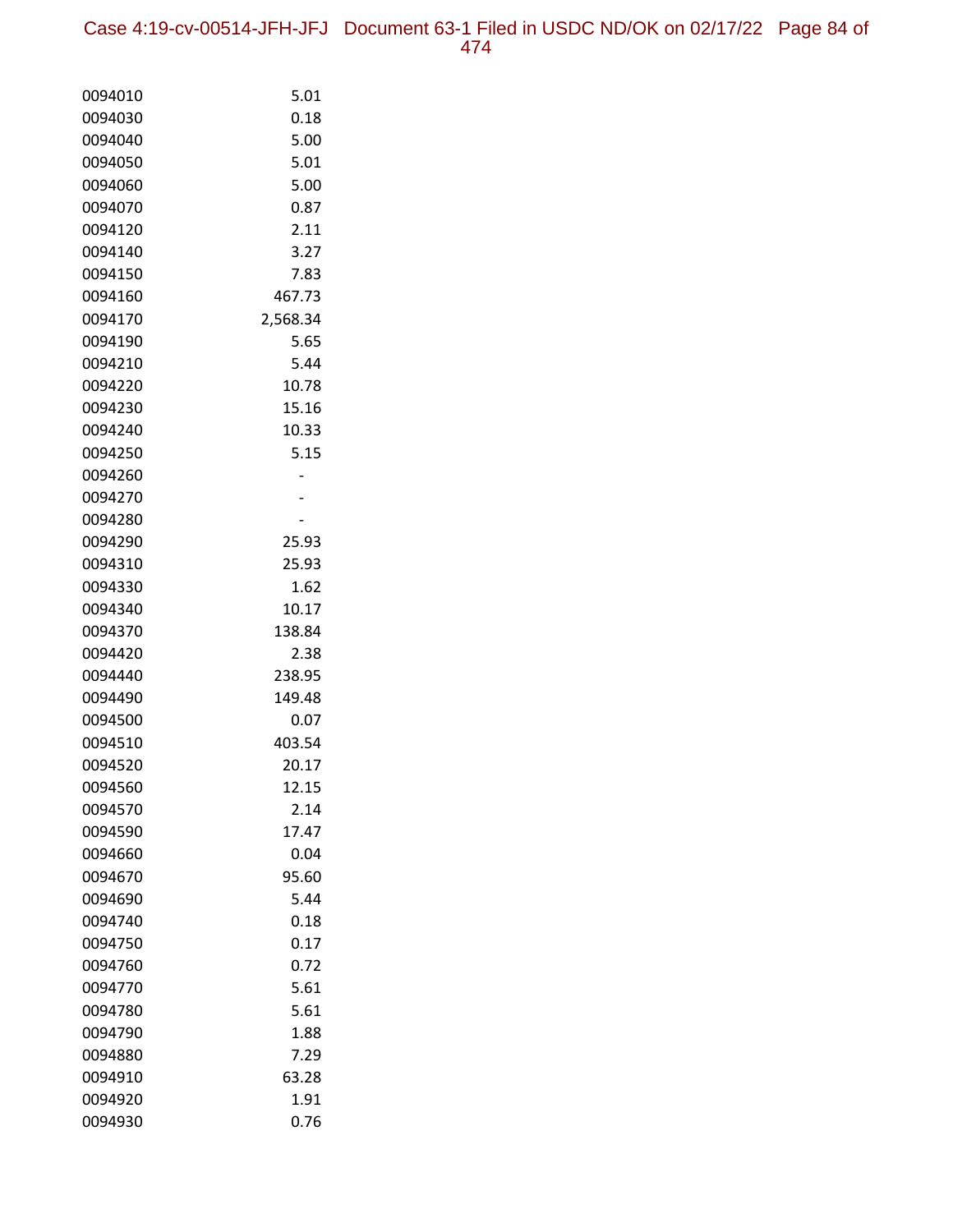Case 4:19-cv-00514-JFH-JFJ Document 63-1 Filed in USDC ND/OK on 02/17/22 Page 85 of 474

| 0094940            | 0.76         |
|--------------------|--------------|
| 0094950            | 0.77         |
| 0094970            | 9.94         |
| 0095000            | 23.87        |
| 0095010            | 23.88        |
| 0095020            | 54.86        |
| 0095030            | 645.77       |
| 0095080            | 7.74         |
| 0095090            | 2.52         |
| 0095110            | 20.00        |
| 0095120            | 16.56        |
| 0095250            | 2.60         |
| 0095260            | 2.60         |
| 0095280            | 0.59         |
| 0095290            | 20.45        |
| 0095310            | 29.53        |
| 0095320            | 9.59         |
| 0095330            | 18.68        |
| 0095340            | 18.68        |
| 0095350            | 1.47         |
| 0095360            | 1.43         |
| 0095370            | 0.76         |
| 0095380            | 7.52         |
| 0095450            | 15.67        |
| 0095460            | 16.90        |
| 0095470            | 542.72       |
| 0095490            | 7.99         |
| 0095500            | 1.29         |
| 0095510            | 2.70         |
| 0095530            | 15.65        |
| 0095540            | 35.50        |
| 0095550            | 14.46        |
| 0095590<br>0095610 | 3.51<br>3.50 |
| 0095620            | 3.50         |
| 0095640            | 1.27         |
| 0095650            | 29.39        |
| 0095660            | 21.87        |
| 0095670            | 16.25        |
| 0095710            | 2.68         |
| 0095720            | 3.91         |
| 0095730            | 3.68         |
| 0095740            | 3.67         |
| 0095750            |              |
| 0095760            | 0.87         |
| 0095770            | 4.30         |
| 0095780            | 1.95         |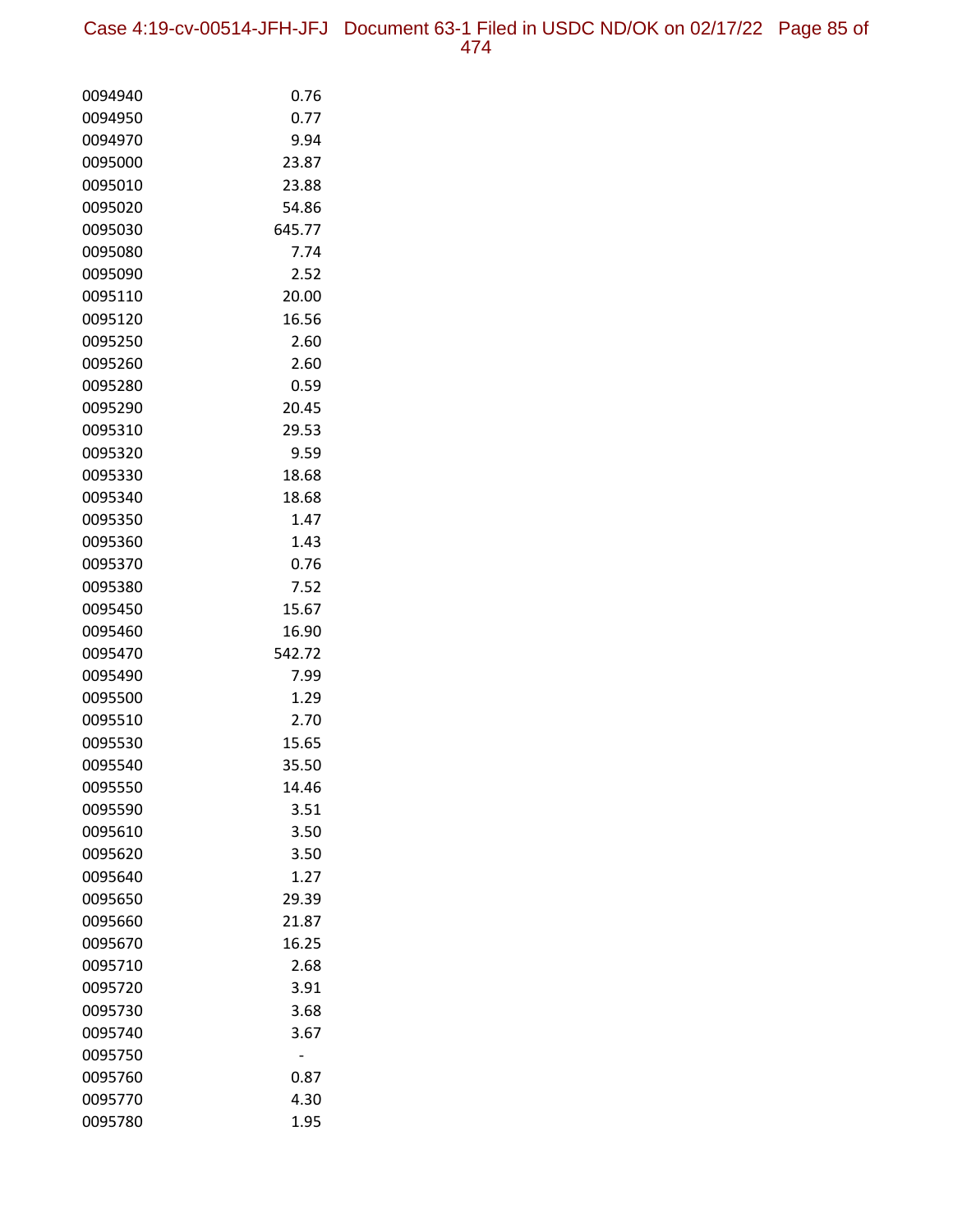Case 4:19-cv-00514-JFH-JFJ Document 63-1 Filed in USDC ND/OK on 02/17/22 Page 86 of 474

| 0095790 | 0.51   |
|---------|--------|
| 0095810 | 75.47  |
| 0095850 | 1.54   |
| 0095860 | 1.54   |
| 0095880 | 1.54   |
| 0095890 |        |
| 0095910 | 0.53   |
| 0095920 | 0.59   |
| 0095930 | 0.32   |
| 0095950 | 68.64  |
| 0095960 | 68.62  |
| 0096040 | 34.06  |
| 0096050 | 0.88   |
| 0096060 | 43.23  |
| 0096070 | 67.24  |
| 0096080 | 31.27  |
| 0096090 | 0.13   |
| 0096110 | 7.88   |
| 0096120 | 7.89   |
| 0096150 | 3.43   |
| 0096160 | 1.41   |
| 0096170 | 2.17   |
| 0096280 | 4.25   |
| 0096320 | 2.02   |
| 0096330 | 32.39  |
| 0096360 | 0.61   |
| 0096370 | 0.56   |
| 0096380 | 19.29  |
| 0096390 | 20.33  |
| 0096410 | 2.56   |
| 0096420 | 720.72 |
| 0096480 | 25.52  |
| 0096500 | 19.94  |
| 0096550 | 8.25   |
| 0096560 | 8.25   |
| 0096570 | 8.25   |
| 0096580 | 8.25   |
| 0096590 | 22.20  |
| 0096630 | 18.18  |
| 0096640 | 0.10   |
| 0096650 | 0.10   |
| 0096660 | 0.12   |
| 0096670 | 3.10   |
| 0096680 | 3.09   |
| 0096770 | 22.25  |
| 0096780 | 169.79 |
| 0096810 | 4.42   |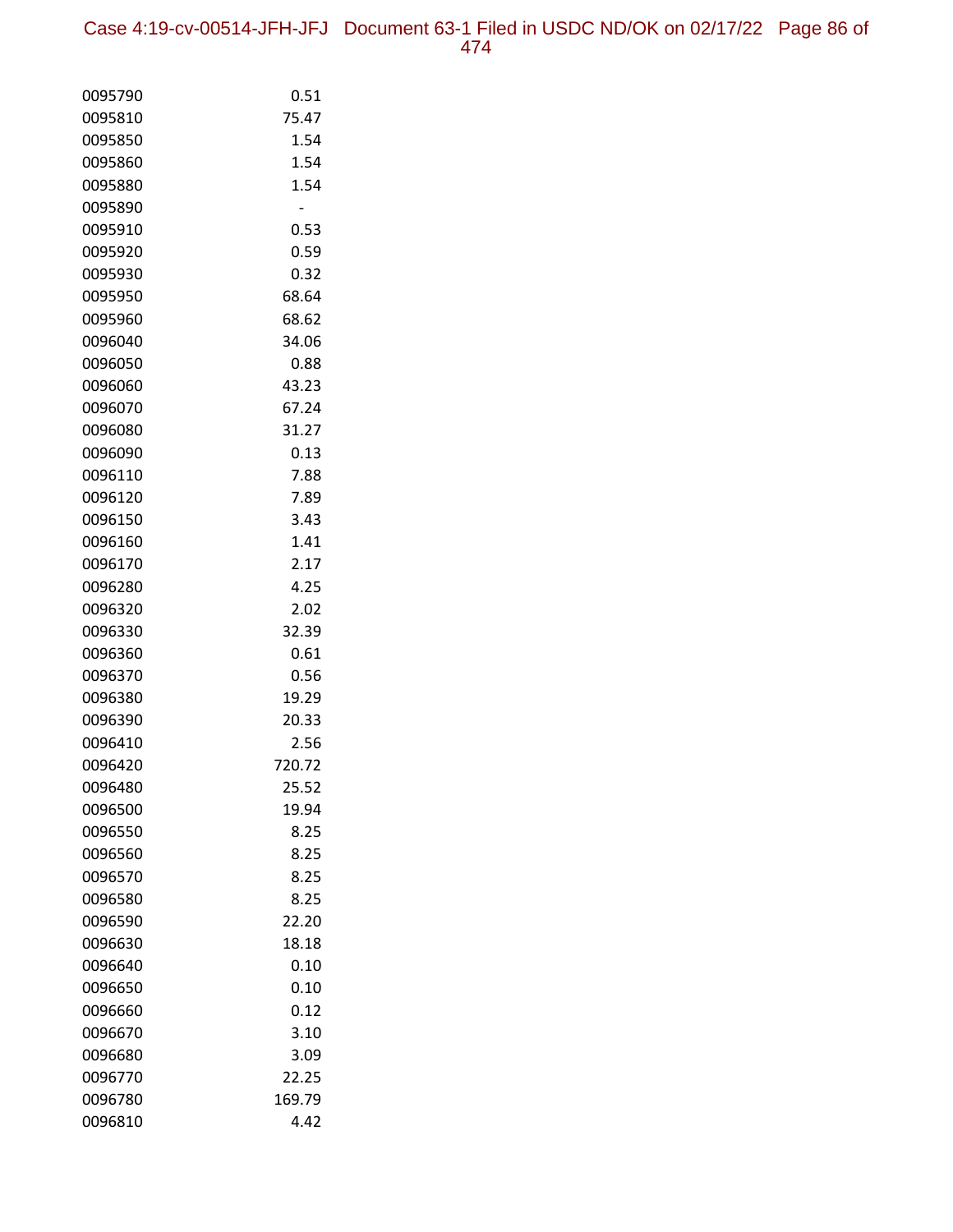Case 4:19-cv-00514-JFH-JFJ Document 63-1 Filed in USDC ND/OK on 02/17/22 Page 87 of 474

| 0096830 | 2.21  |
|---------|-------|
| 0096840 | 4.69  |
| 0096850 | 4.69  |
| 0096870 | 0.06  |
| 0096880 | 9.47  |
| 0096890 | 11.22 |
| 0096910 | 9.47  |
| 0096920 | 0.08  |
| 0096930 | 14.20 |
| 0096940 | 30.76 |
| 0096960 | 16.24 |
| 0096980 | 18.95 |
| 0096990 | 33.91 |
| 0097010 | 13.64 |
| 0097020 | 9.04  |
| 0097040 | 0.88  |
| 0097060 | 6.09  |
| 0097090 | 6.33  |
| 0097110 | 6.33  |
| 0097120 | 6.33  |
| 0097140 | 47.24 |
| 0097190 |       |
| 0097210 | 1.68  |
| 0097230 | 0.23  |
| 0097240 | 4.04  |
| 0097250 | 4.04  |
| 0097260 | 4.06  |
| 0097270 | 7.85  |
| 0097280 | 4.04  |
| 0097290 | 4.06  |
| 0097310 | 1.44  |
| 0097320 | 20.18 |
| 0097330 | 0.08  |
| 0097340 | 0.08  |
| 0097350 | 3.99  |
| 0097360 | 3.97  |
| 0097410 |       |
| 0097420 | 0.15  |
| 0097430 | 0.15  |
| 0097490 | 12.33 |
| 0097500 | 1.02  |
| 0097510 | 12.34 |
| 0097520 | 12.33 |
| 0097530 | 12.33 |
| 0097540 | 0.04  |
| 0097550 | 2.78  |
| 0097560 | 2.72  |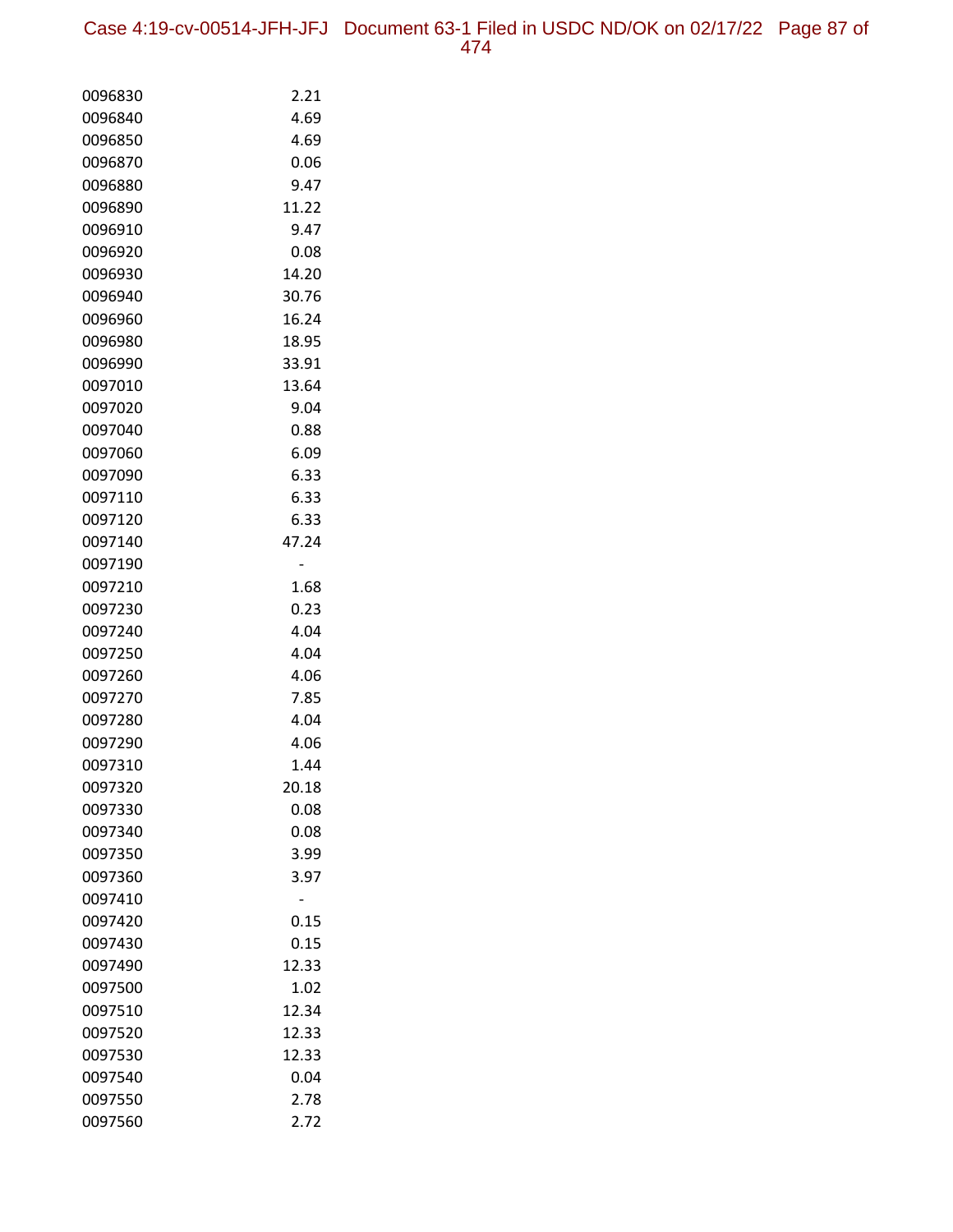| 0097570 | 1.62     |
|---------|----------|
| 0097580 | 1.23     |
| 0097590 | 1.28     |
| 0097600 | 0.35     |
| 0097610 | 2.12     |
| 0097620 | 1.30     |
| 0097650 | 3.22     |
| 0097670 | 16.72    |
| 0097680 | 5.47     |
| 0097690 | 5.47     |
| 0097710 | 5.48     |
| 0097750 | 2.72     |
| 0097760 | 2.68     |
| 0097770 | 0.32     |
| 0097780 | 0.09     |
| 0097790 | 0.12     |
| 0097810 | 0.11     |
| 0097820 | 6.55     |
| 0097830 | 6.55     |
| 0097840 | 6.55     |
| 0097850 | 6.55     |
| 0097860 | 6.54     |
| 0097870 | 14.84    |
| 0097910 | 0.53     |
| 0097920 | 6.22     |
| 0097930 | 6.26     |
| 0097950 | 6.22     |
| 0097960 | 36.94    |
| 0097970 | 26.66    |
| 0097980 | 66.39    |
| 0097990 | 34.51    |
| 0098010 | 34.50    |
| 0098020 | 1,318.45 |
| 0098030 | 1,312.63 |
| 0098070 | 30.72    |
| 0098080 | 76.97    |
| 0098110 | 9.07     |
| 0098130 | 9.07     |
| 0098140 | 9.07     |
| 0098160 | 4.92     |
| 0098170 | 4.86     |
| 0098300 | 97.57    |
| 0098310 | 92.34    |
| 0098320 | 92.34    |
| 0098330 | 0.81     |
| 0098340 | 20.33    |
| 0098350 | 20.33    |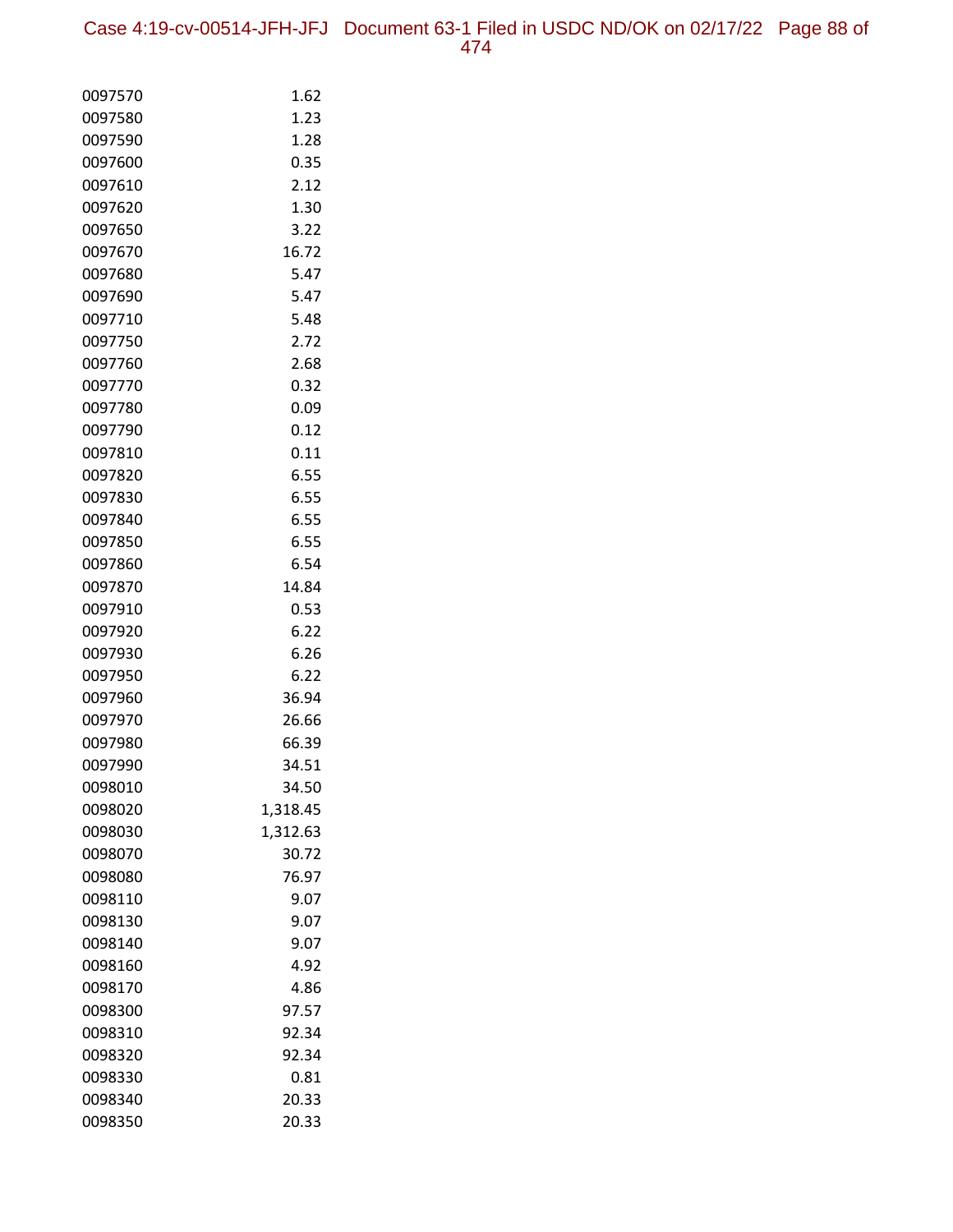Case 4:19-cv-00514-JFH-JFJ Document 63-1 Filed in USDC ND/OK on 02/17/22 Page 89 of 474

| 0098360 | 20.33  |
|---------|--------|
| 0098370 | 25.36  |
| 0098380 | 25.38  |
| 0098390 | 2.26   |
| 0098400 | 42.05  |
| 0098420 | 692.64 |
| 0098430 | 1.01   |
| 0098440 | 22.70  |
| 0098590 | 3.59   |
| 0098610 | 380.05 |
| 0098640 | 0.74   |
| 0098650 | 12.25  |
| 0098660 | 1.68   |
| 0098680 | 4.56   |
| 0098690 | 2.74   |
| 0098710 | 14.10  |
| 0098720 | 14.10  |
| 0098730 | 14.09  |
| 0098740 | 12.18  |
| 0098750 | 12.18  |
| 0098760 | 20.20  |
| 0098780 | 12.93  |
| 0098790 | 18.55  |
| 0098810 | 13.69  |
| 0098820 | 13.69  |
| 0098850 | 6.72   |
| 0098860 | 5.68   |
| 0098870 | 54.56  |
| 0098940 | 24.61  |
| 0098950 | 24.61  |
| 0098960 | 24.61  |
| 0098980 | 20.88  |
| 0099020 | 0.22   |
| 0099030 | 125.19 |
| 0099040 | 0.22   |
| 0099050 | 19.36  |
| 0099060 | 8.04   |
| 0099070 | 2.65   |
| 0099120 | 1.51   |
| 0099130 | 1.50   |
| 0099140 |        |
| 0099150 | 1.51   |
| 0099160 |        |
| 0099170 | 4.01   |
| 0099180 | 2.50   |
| 0099240 | 11.68  |
| 0099250 | 5.84   |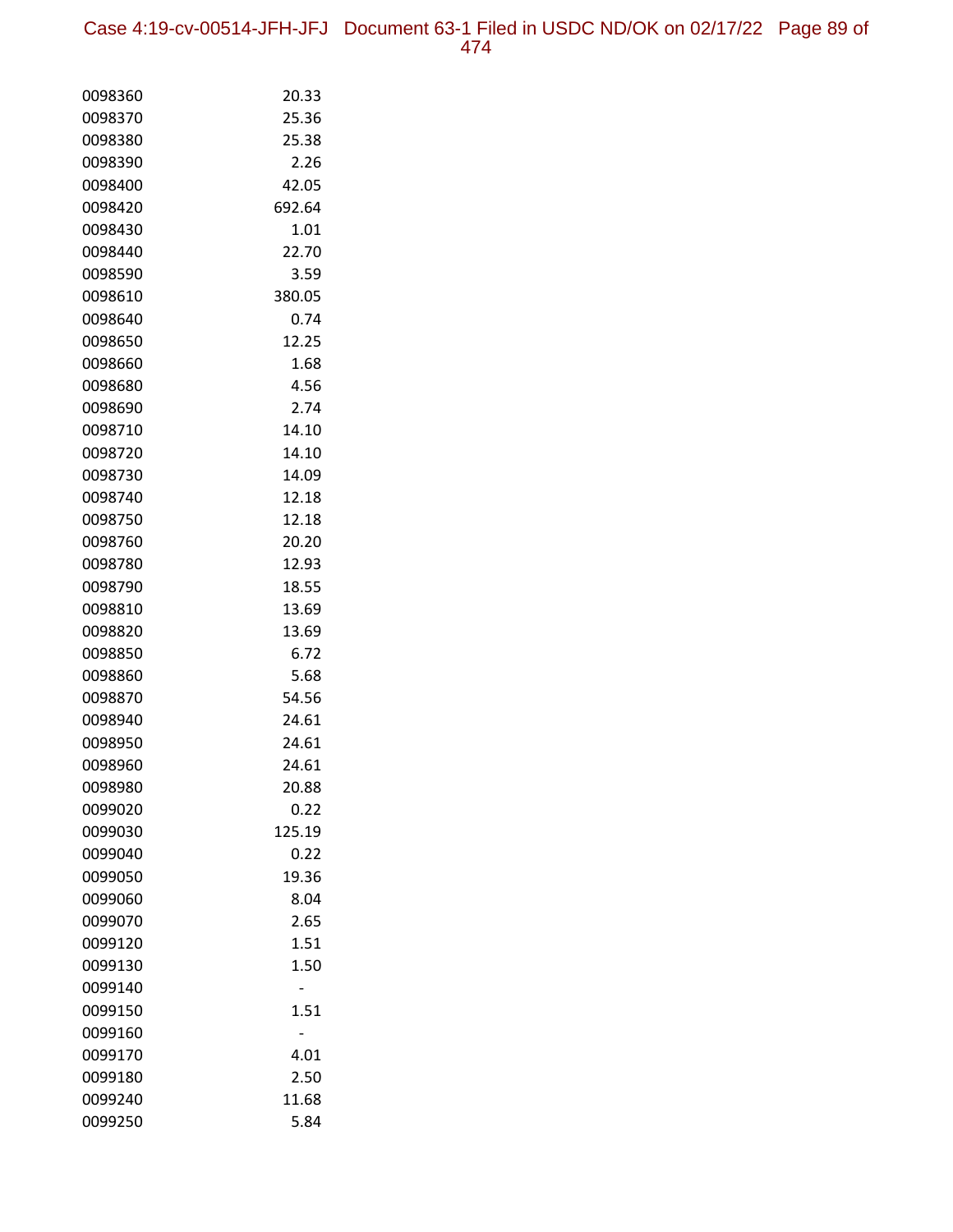| 0099260 | 5.84   |
|---------|--------|
| 0099270 | 3.89   |
| 0099280 | 6.68   |
| 0099300 | 0.56   |
| 0099310 | 29.76  |
| 0099320 | 15.28  |
| 0099390 | 0.67   |
| 0099410 | 0.67   |
| 0099420 | 0.70   |
| 0099430 | 30.81  |
| 0099440 | 50.12  |
| 0099450 | 11.32  |
| 0099460 | 14.83  |
| 0099470 |        |
| 0099480 | 10.58  |
| 0099490 | 28.34  |
| 0099510 | 14.41  |
| 0099520 | 284.96 |
| 0099530 | 1.38   |
| 0099540 | 1.38   |
| 0099550 |        |
| 0099560 | 0.67   |
| 0099570 | 12.37  |
| 0099580 | 12.38  |
| 0099590 | 12.37  |
| 0099610 | 11.27  |
| 0099620 | 0.01   |
| 0099630 | 13.69  |
| 0099640 | 35.70  |
| 0099650 | 32.44  |
| 0099660 | 25.36  |
| 0099670 | 4.01   |
| 0099690 | 4.41   |
| 0099710 | 14.29  |
| 0099720 | 10.69  |
| 0099730 | 6.93   |
| 0099750 | 2.82   |
| 0099760 | 2.82   |
| 0099770 | 12.44  |
| 0099780 | 2.84   |
| 0099810 | 5.09   |
| 0099820 | 5.09   |
| 0099840 | 0.36   |
| 0099850 | 2.63   |
| 0099860 | 16.35  |
| 0099870 | 478.49 |
| 0099880 | 9.52   |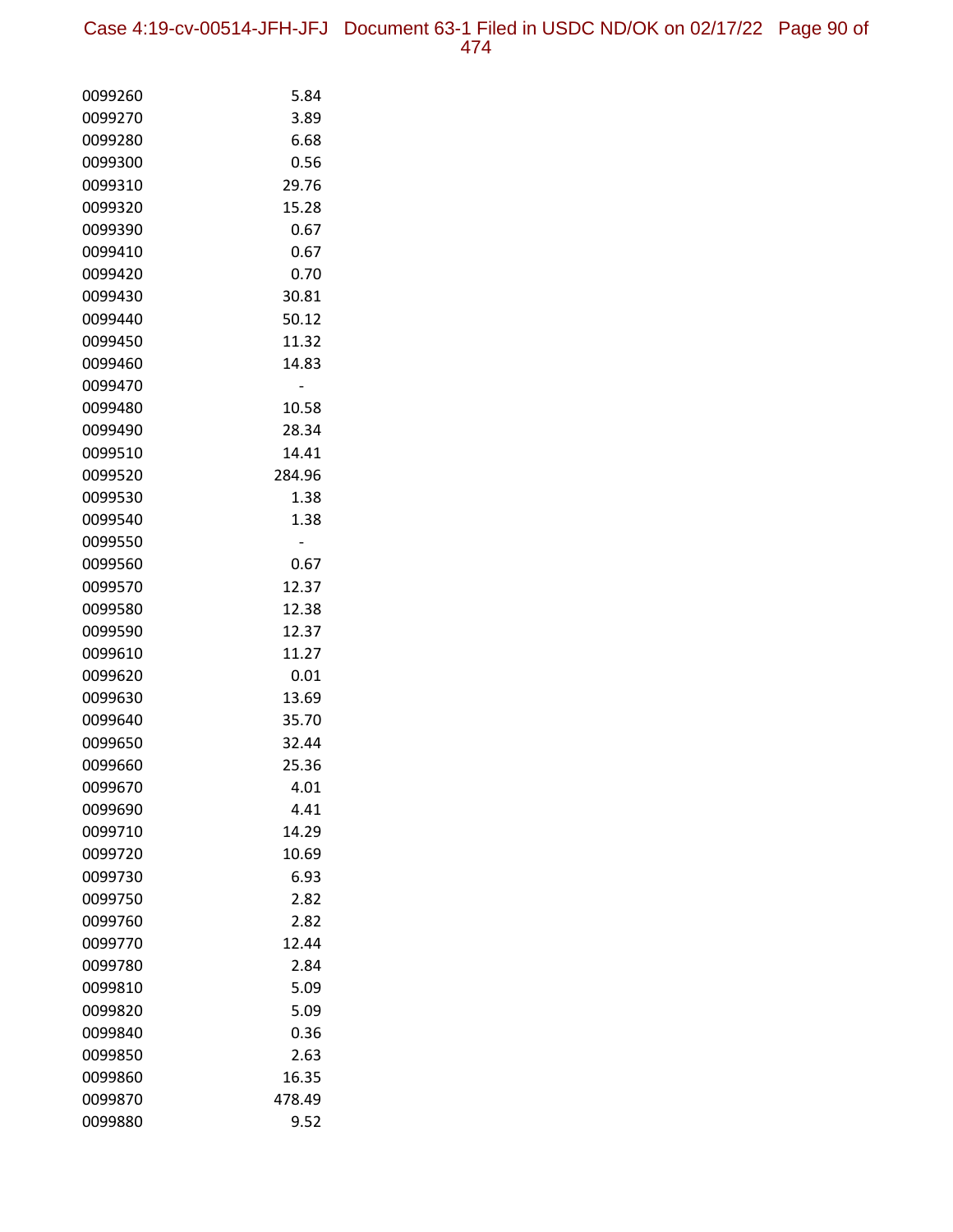| 0099890 | 9.23   |
|---------|--------|
| 0099910 | 3.22   |
| 0099920 | 3.22   |
| 0099930 | 3.22   |
| 0099940 | 3.22   |
| 0099960 | 1.61   |
| 0099980 | 0.11   |
| 0099990 | 0.11   |
| 0100010 | 0.11   |
| 0100020 | 0.15   |
| 0100490 | 11.27  |
| 0100500 | 0.10   |
| 0100660 | 4.15   |
| 0100670 | 2.77   |
| 0100680 | 1.23   |
| 0100690 | 0.22   |
| 0100710 | 0.22   |
| 0100720 | 0.13   |
| 0100730 | 0.22   |
| 0100740 | 0.13   |
| 0100750 | 0.11   |
| 0100820 | 23.19  |
| 0100830 | 10.92  |
| 0100840 | 288.63 |
| 0100850 | 1.76   |
| 0100860 | 14.99  |
| 0100870 | 12.73  |
| 0100880 | 12.72  |
| 0100890 | 12.72  |
| 0100910 | 52.76  |
| 0100920 | 5.01   |
| 0100930 | 5.01   |
| 0100940 | 5.01   |
| 0100950 | 5.66   |
| 0100960 | 3.64   |
| 0100970 | 121.93 |
| 0100980 | 209.40 |
| 0101050 | 0.33   |
| 0101070 | 11.86  |
| 0101080 | 40.02  |
| 0101090 | 0.22   |
| 0101120 | 156.75 |
| 0101130 | 156.77 |
| 0101140 | 156.76 |
| 0101150 | 4.22   |
| 0101160 | 23.92  |
| 0101170 | 11.98  |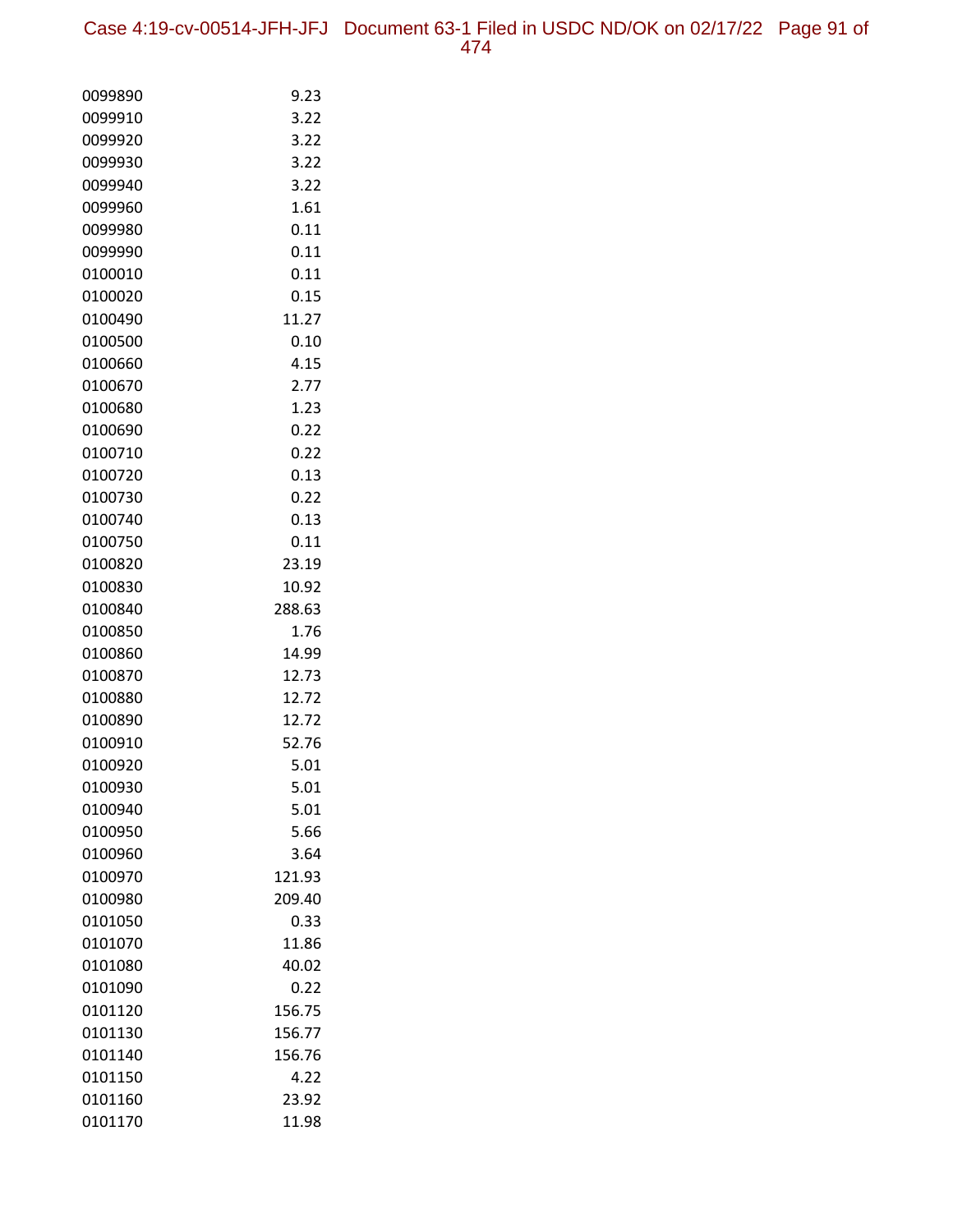Case 4:19-cv-00514-JFH-JFJ Document 63-1 Filed in USDC ND/OK on 02/17/22 Page 92 of 474

| 0101180            | 73.21        |
|--------------------|--------------|
| 0101190            | 27.12        |
| 0101210            | 7.71         |
| 0101230            | 31.87        |
| 0101240            | 78.50        |
| 0101260            | 83.62        |
| 0101320            | 7.97         |
| 0101390            | 6.35         |
| 0101410            | 6.34         |
| 0101420            | 6.38         |
| 0101430            | 6.34         |
| 0101440            | 6.40         |
| 0101450            |              |
| 0101460            | 16.51        |
| 0101470            | 16.46        |
| 0101490            | 16.46        |
| 0101510            | 16.46        |
| 0101520            | 16.52        |
| 0101580            | 5.89         |
| 0101590            | 3.41         |
| 0101610            | 3.41         |
| 0101620            | 3.43         |
| 0101630            | 1.84         |
| 0101640            | 1.84         |
| 0101650            | 1.84         |
| 0101660            | 79.61        |
| 0101670            | 118.22       |
| 0101680            | 90.84        |
| 0101690            | 2.43         |
| 0101710            | 1.72         |
| 0101720            | 4.45<br>4.44 |
| 0101730<br>0101760 |              |
| 0101770            |              |
| 0101840            | 8.01         |
| 0101850            | 8.01         |
| 0101860            | 8.01         |
| 0101870            | 5.34         |
| 0101880            | 3.56         |
| 0101890            | 2.67         |
| 0101910            | 1.06         |
| 0101920            | 1.06         |
| 0101930            | 1.06         |
| 0101940            | 0.95         |
| 0101950            | 0.46         |
| 0101960            | 2.38         |
| 0101970            | 0.34         |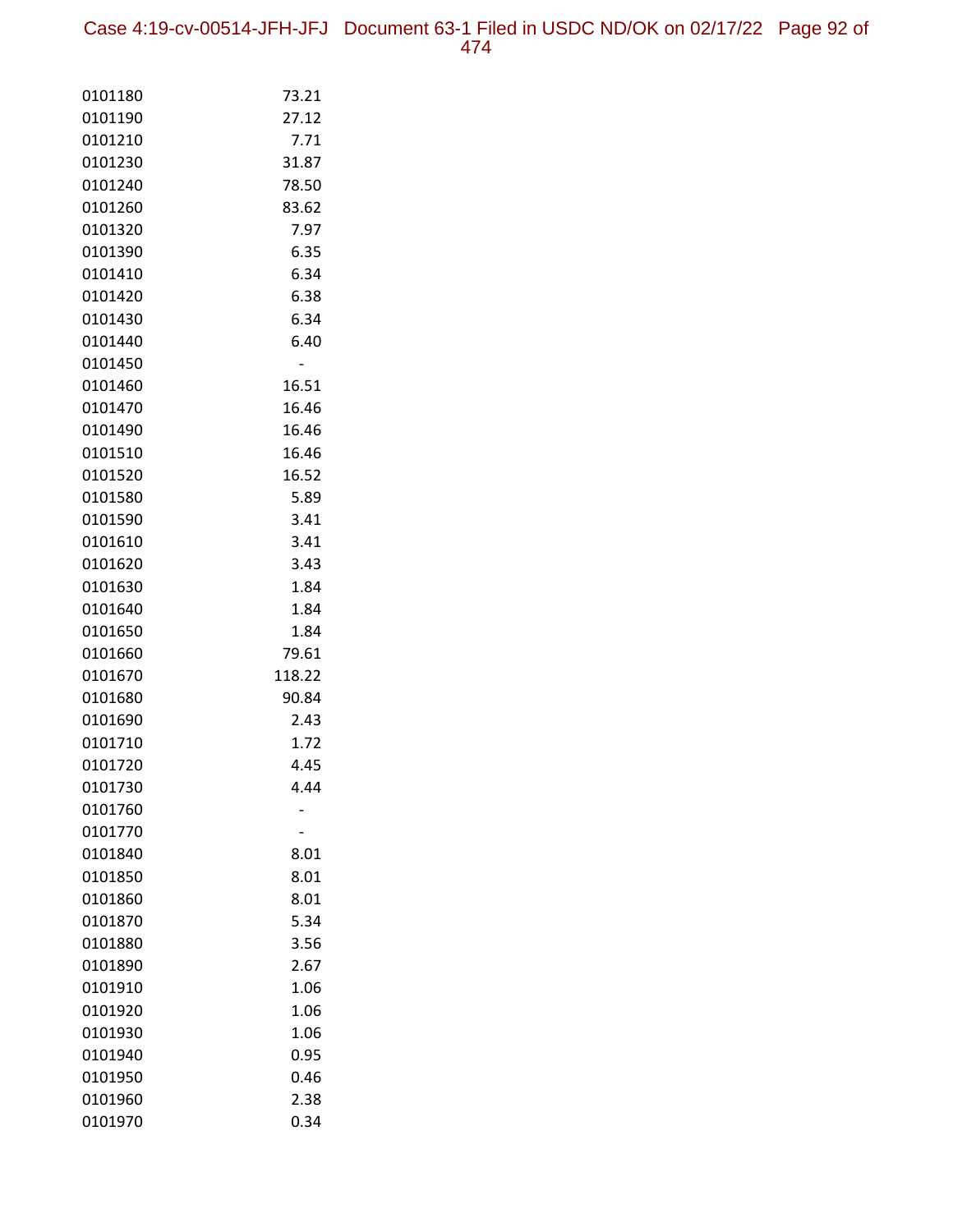Case 4:19-cv-00514-JFH-JFJ Document 63-1 Filed in USDC ND/OK on 02/17/22 Page 93 of 474

| 0101980 | 19.39  |
|---------|--------|
| 0101990 | 40.58  |
| 0102010 | 30.09  |
| 0102020 | 19.73  |
| 0102030 | 16.89  |
| 0102040 | 16.89  |
| 0102050 |        |
| 0102070 | 25.37  |
| 0102080 | 9.90   |
| 0102140 | 36.94  |
| 0102150 | 0.26   |
| 0102160 |        |
| 0102190 | 5.26   |
| 0102220 | 269.71 |
| 0102230 | 275.75 |
| 0102260 | 4.53   |
| 0102270 | 0.07   |
| 0102280 | 464.04 |
| 0102290 | 18.38  |
| 0102310 | 17.35  |
| 0102320 | 44.00  |
| 0102330 | 26.30  |
| 0102340 | 24.98  |
| 0102350 | 104.07 |
| 0102360 | 13.06  |
| 0102370 | 13.06  |
| 0102430 | 5.11   |
| 0102450 | 1.46   |
| 0102460 | 25.09  |
| 0102470 | 26.59  |
| 0102480 | 25.10  |
| 0102490 | 25.83  |
| 0102520 | 0.47   |
| 0102540 | 9.84   |
| 0102580 | 0.32   |
| 0102590 | 0.22   |
| 0102760 | 10.79  |
| 0102770 | 10.79  |
| 0102780 | 10.58  |
| 0102790 | 10.68  |
| 0102810 | 71.72  |
| 0102830 |        |
| 0102840 |        |
| 0102850 |        |
| 0102860 |        |
| 0102870 |        |
| 0102880 | 0.04   |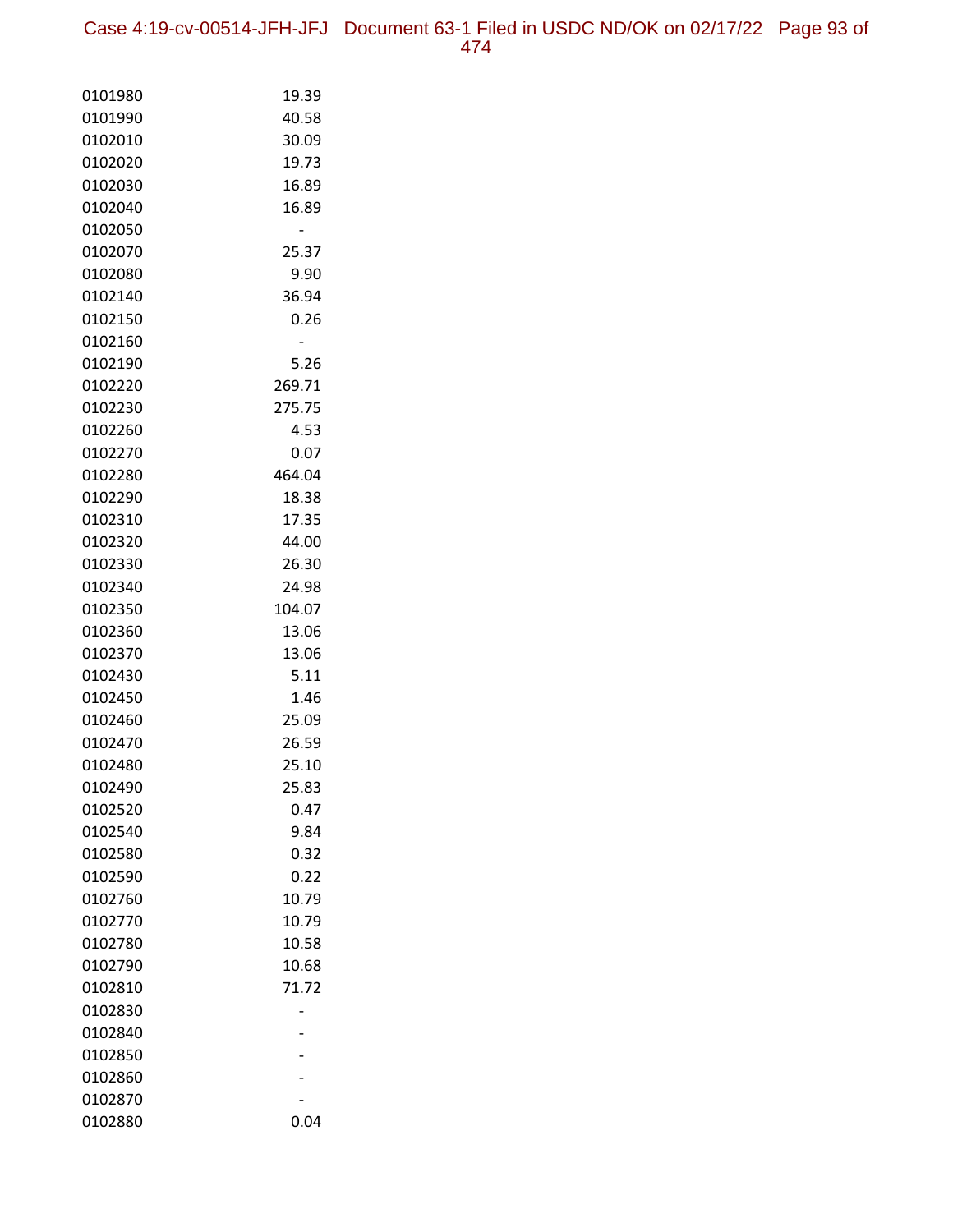Case 4:19-cv-00514-JFH-JFJ Document 63-1 Filed in USDC ND/OK on 02/17/22 Page 94 of 474

| 0102890            | 0.04         |
|--------------------|--------------|
| 0102910            | 3.44         |
| 0102930            | 22.22        |
| 0102950            | 7.01         |
| 0102960            | 25.74        |
| 0102970            | 2.60         |
| 0103010            | 17.15        |
| 0103020            | 14.07        |
| 0103060            | 56.03        |
| 0103070            | 55.09        |
| 0103080            | 55.07        |
| 0103090            | 2.42         |
| 0103110            | 8.07         |
| 0103120            | 11.09        |
| 0103130            | 7.03         |
| 0103140            | 7.03         |
| 0103150            | 7.03         |
| 0103170            | 7.03         |
| 0103190            | 70.68        |
| 0103240            | 8.72         |
| 0103260            | 3.85         |
| 0103270            | 3.85         |
| 0103280            | 14.15        |
| 0103290            | 2.12         |
| 0103310            | 2.12         |
| 0103320            | 2.12         |
| 0103360            | 7.48         |
| 0103370            | 24.69        |
| 0103380            | 24.69        |
| 0103420            | 12.11        |
| 0103440            | 21.76        |
| 0103460            | 2.19         |
| 0103480            | 0.75         |
| 0103490            | 0.75<br>0.50 |
| 0103510            | 3.74         |
| 0103520<br>0103530 |              |
|                    | 7.91         |
| 0103540            | 2.94         |
| 0103550<br>0103560 | 1.49<br>1.46 |
| 0103570            | 1.46         |
| 0103580            | 1.46         |
| 0103590            | 0.43         |
| 0103610            | 0.45         |
| 0103620            | 0.36         |
| 0103660            | 0.25         |
| 0103680            | 9.60         |
|                    |              |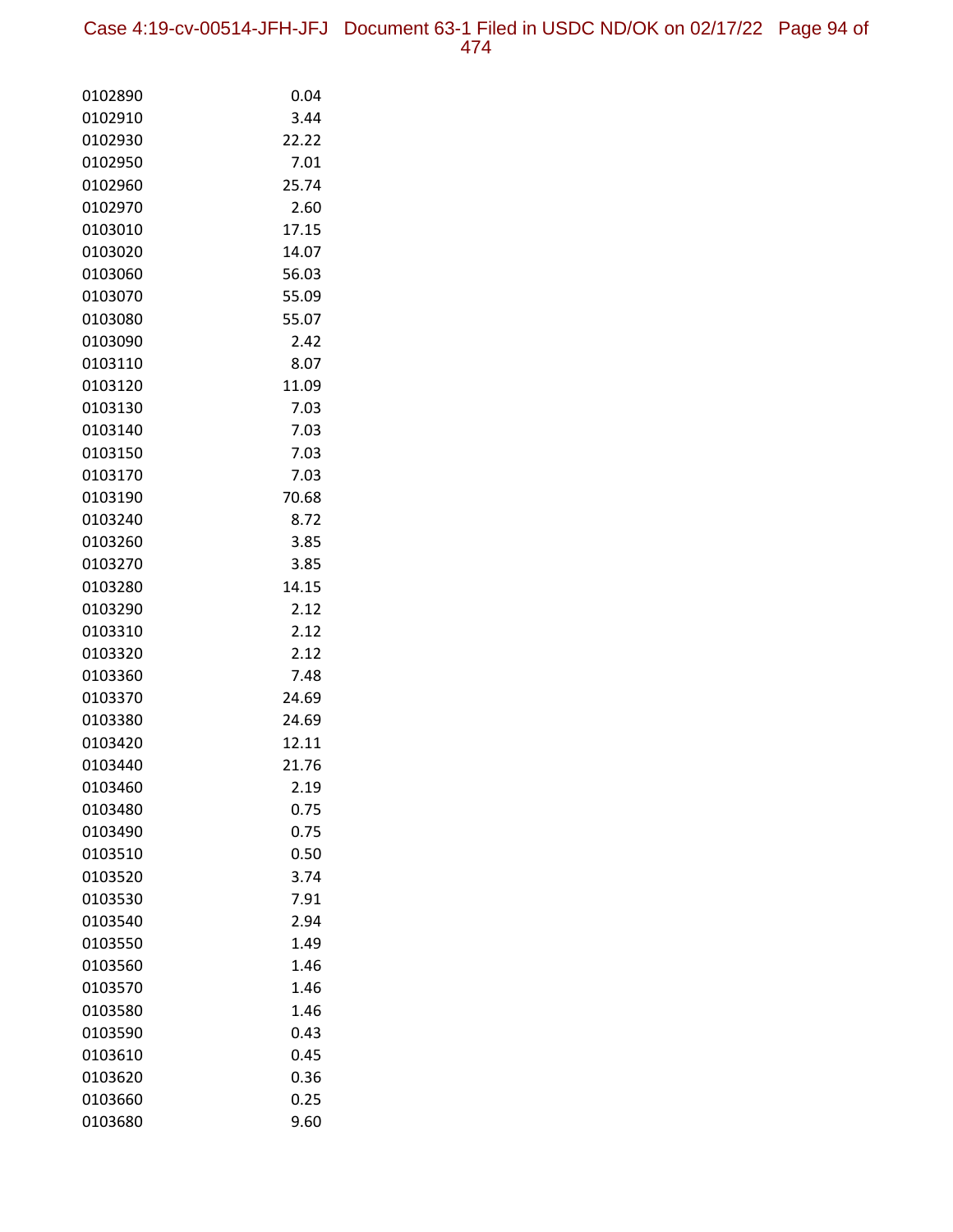Case 4:19-cv-00514-JFH-JFJ Document 63-1 Filed in USDC ND/OK on 02/17/22 Page 95 of 474

| 0103690            | 9.60         |
|--------------------|--------------|
| 0103710            | 9.60         |
| 0103750            | 0.34         |
| 0103760            | 37.26        |
| 0103770            | 15.19        |
| 0103780            | 7.87         |
| 0103790            | 26.56        |
| 0103810            | 19.04        |
| 0103820            | 17.11        |
| 0103830            | 125.04       |
| 0103840            | 125.04       |
| 0103850            | 125.05       |
| 0103870            | 14.57        |
| 0103880            | 13.25        |
| 0103910            | 2.10         |
| 0103920            | 0.09         |
| 0103940            | 329.79       |
| 0103950            | 41.60        |
| 0103960            | 7.55         |
| 0103970            | 7.54         |
| 0103980            | 12.86        |
| 0103990            | 12.86        |
| 0104000            | 0.93         |
| 0104010            | 12.85        |
| 0104020            |              |
| 0104090            | 4.38         |
| 0104110            | 14.33        |
| 0104130            |              |
| 0104140            |              |
| 0104180            | 9.13         |
| 0104190            | 9.14         |
| 0104210            | 9.14         |
| 0104220            | 9.14         |
| 0104230            | 45.47        |
| 0104240            | 13.24        |
| 0104250            | 23.40        |
| 0104260            | 3.67         |
| 0104270            | 6.54         |
| 0104280            | 3.67         |
| 0104310            | 3.67         |
| 0104320            | 3.69         |
| 0104360            | 0.29         |
| 0104370            | 9.77         |
| 0104410<br>0104420 | 3.09<br>3.11 |
|                    |              |
| 0104430<br>0104440 | 1.74<br>1.77 |
|                    |              |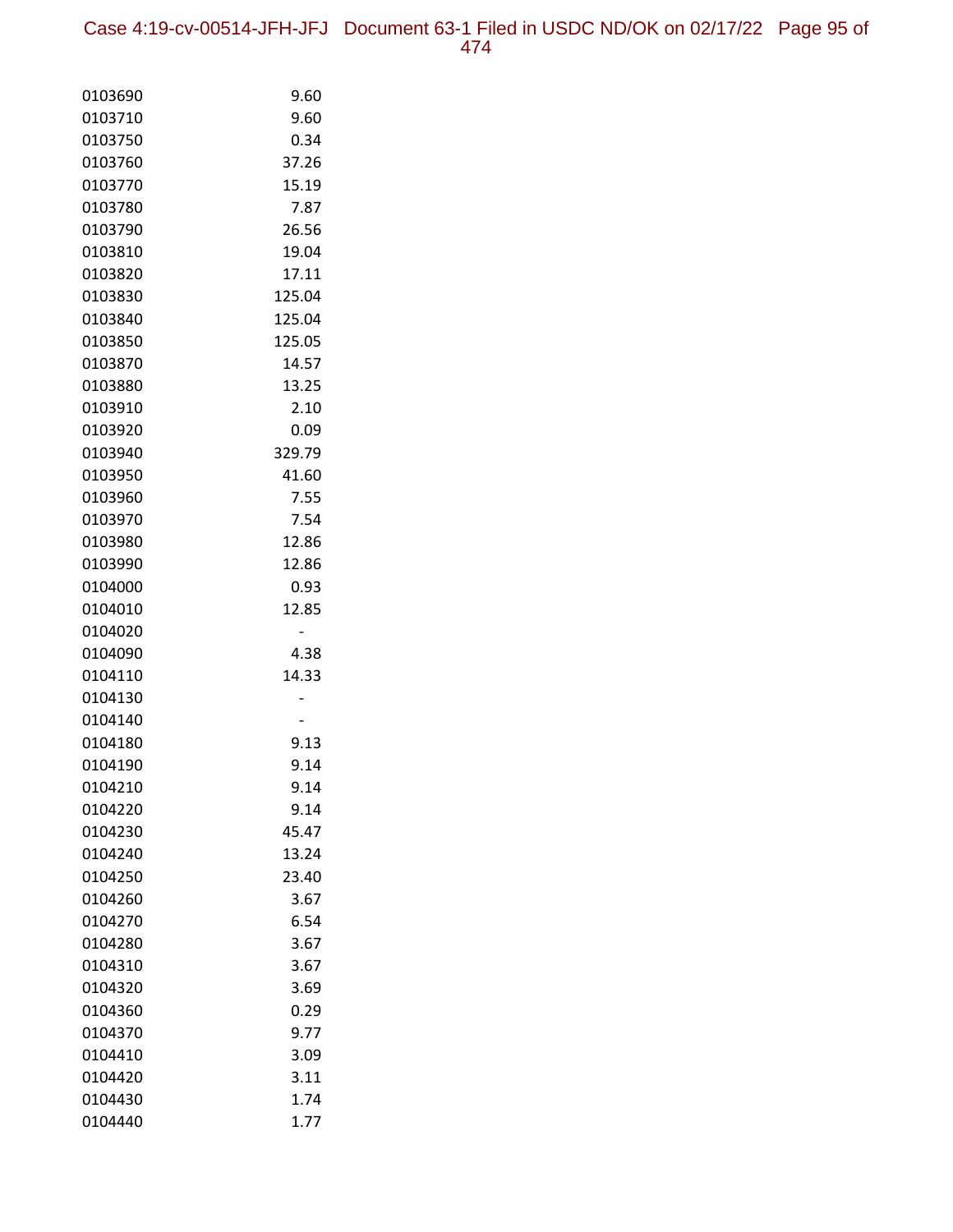Case 4:19-cv-00514-JFH-JFJ Document 63-1 Filed in USDC ND/OK on 02/17/22 Page 96 of 474

| 0104450            | 29.48          |
|--------------------|----------------|
| 0104460            | 19.38          |
| 0104470            | 12.79          |
| 0104480            | 12.80          |
| 0104490            | 12.79          |
| 0104500            | 39.81          |
| 0104510            | 7.23           |
| 0104670            | 16.90          |
| 0104680            | 16.90          |
| 0104690            | 16.90          |
| 0104710            | 16.90          |
| 0104720            | 16.90          |
| 0104730            | 16.90          |
| 0104760            | 1.14           |
| 0104770            | 24.63          |
| 0104790            |                |
| 0104810            | 41.13          |
| 0104820            | 30.27          |
| 0104830            | 16.75          |
| 0104850            | 8.52           |
| 0104860            | 8.52           |
| 0104870            | 1.46           |
| 0104880            | 2.80           |
| 0104890            | 269.64         |
| 0104930            | 155.62         |
| 0104940            | 122.34         |
| 0104950            | 18.58          |
| 0104980            | 10.93          |
| 0104990            | 1.53           |
| 0105010<br>0105020 | 567.62<br>5.66 |
| 0105040            | 12.84          |
| 0105050            | 9.09           |
| 0105060            | 9.09           |
| 0105070            | 9.09           |
| 0105120            | 16.87          |
| 0105140            | 7.80           |
| 0105150            | 7.80           |
| 0105170            | 0.23           |
| 0105180            | 0.23           |
| 0105190            | 0.23           |
| 0105210            | 2.77           |
| 0105220            | 5.82           |
| 0105230            | 5.82           |
| 0105240            | 4.94           |
| 0105260            | 4.20           |
| 0105270            | 4.78           |
|                    |                |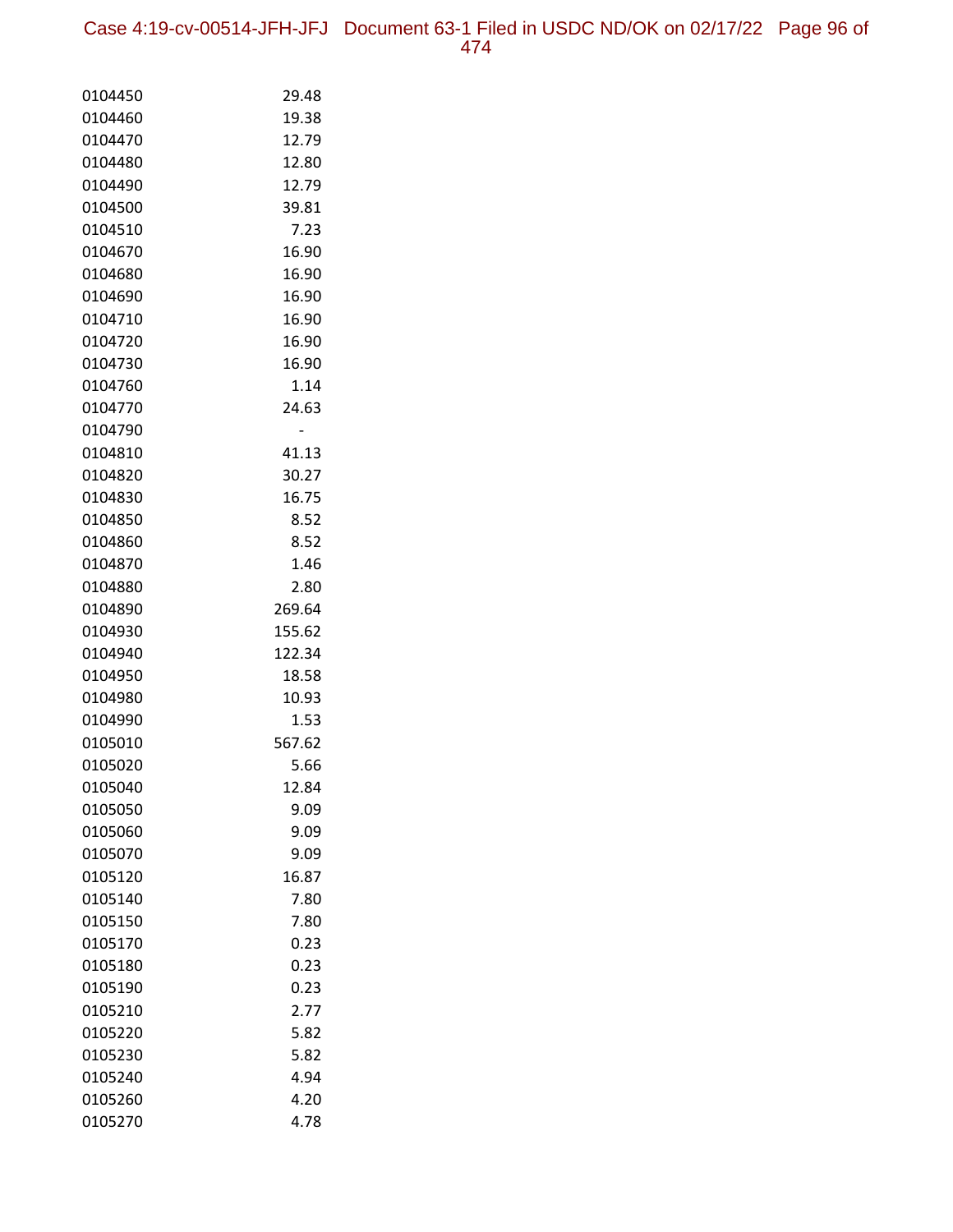| 0105280 | 4.78     |
|---------|----------|
| 0105290 | 13.23    |
| 0105310 | 12.23    |
| 0105320 |          |
| 0105330 | 6.71     |
| 0105340 | 3.36     |
| 0105350 | 3.35     |
| 0105360 | 10.53    |
| 0105370 | 10.60    |
| 0105380 | 11.90    |
| 0105390 | 2.07     |
| 0105410 | 1.96     |
| 0105430 | 0.86     |
| 0105470 | 2.21     |
| 0105480 | 19.49    |
| 0105490 | 1,108.16 |
| 0105510 | 610.86   |
| 0105520 | 327.84   |
| 0105530 | 374.33   |
| 0105550 | 375.25   |
| 0105560 | 163.91   |
| 0105570 | 245.98   |
| 0105580 | 163.92   |
| 0105590 | 163.92   |
| 0105610 | 109.28   |
| 0105620 | 108.91   |
| 0105630 | 87.93    |
| 0105640 | 91.89    |
| 0105650 | 87.94    |
| 0105660 | 87.94    |
| 0105680 | 107.80   |
| 0105710 | 10.57    |
| 0105720 | 10.56    |
| 0105770 | 15.72    |
| 0105780 | 42.43    |
| 0105790 | 16.87    |
| 0105810 | 16.87    |
| 0105820 | 584.38   |
| 0105830 | 105.87   |
| 0105840 | 149.62   |
| 0105850 | 606.73   |
| 0105860 | 358.63   |
| 0105870 | 398.45   |
| 0105880 | 240.07   |
| 0105890 | 159.38   |
| 0105900 | 5.62     |
| 0105910 | 175.53   |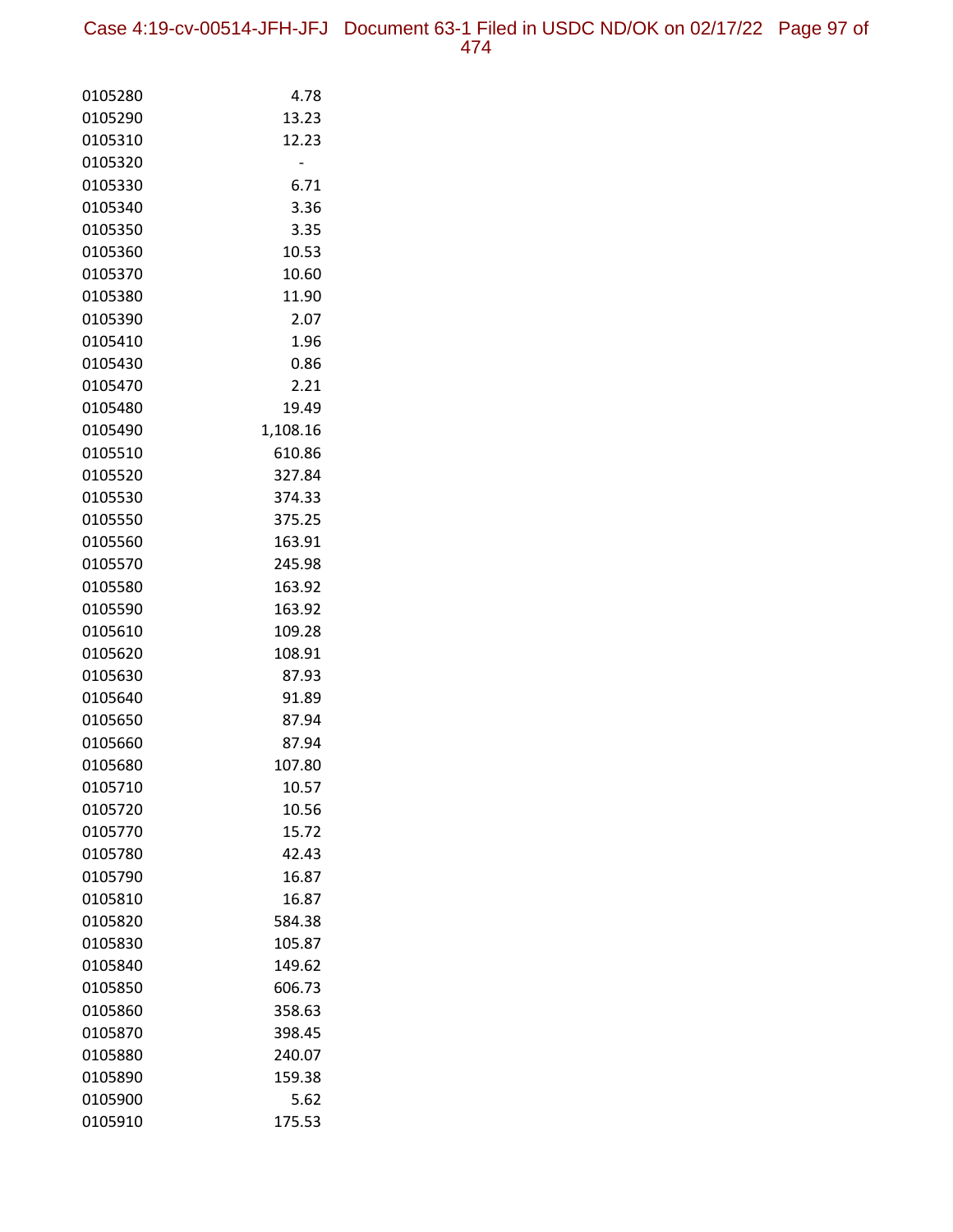Case 4:19-cv-00514-JFH-JFJ Document 63-1 Filed in USDC ND/OK on 02/17/22 Page 98 of 474

| 0105920 | 288.63 |
|---------|--------|
| 0105930 | 288.63 |
| 0105940 | 197.56 |
| 0105950 | 32.81  |
| 0105960 | 335.33 |
| 0105990 | 9.07   |
| 0106010 | 11.79  |
| 0106020 | 9.30   |
| 0106030 | 9.24   |
| 0106040 | 9.26   |
| 0106050 | 9.26   |
| 0106060 | 9.29   |
| 0106070 | 9.07   |
| 0106110 | 5.68   |
| 0106140 | 0.25   |
| 0106150 | 0.25   |
| 0106160 | 0.34   |
| 0106240 | 3.27   |
| 0106250 | 3.27   |
| 0106260 | 1.09   |
| 0106270 | 1.09   |
| 0106280 | 1.09   |
| 0106290 | 5.81   |
| 0106330 | 17.66  |
| 0106340 | 20.34  |
| 0106450 | 337.04 |
| 0106460 | 30.72  |
| 0106480 | 2.52   |
| 0106530 | 4.37   |
| 0106540 | 11.89  |
| 0106550 | 1.42   |
| 0106560 | 2.91   |
| 0106570 | 2.80   |
| 0106620 | 7.22   |
| 0106630 | 0.34   |
| 0106640 | 9.87   |
| 0106660 | 80.41  |
| 0106670 | 6.00   |
| 0106680 | 68.20  |
| 0106690 | 19.81  |
| 0106710 | 142.04 |
| 0106730 | 14.97  |
| 0106740 | 17.27  |
| 0106750 | 4.43   |
| 0106760 | 16.28  |
| 0106770 | 5.21   |
| 0106780 | 4.52   |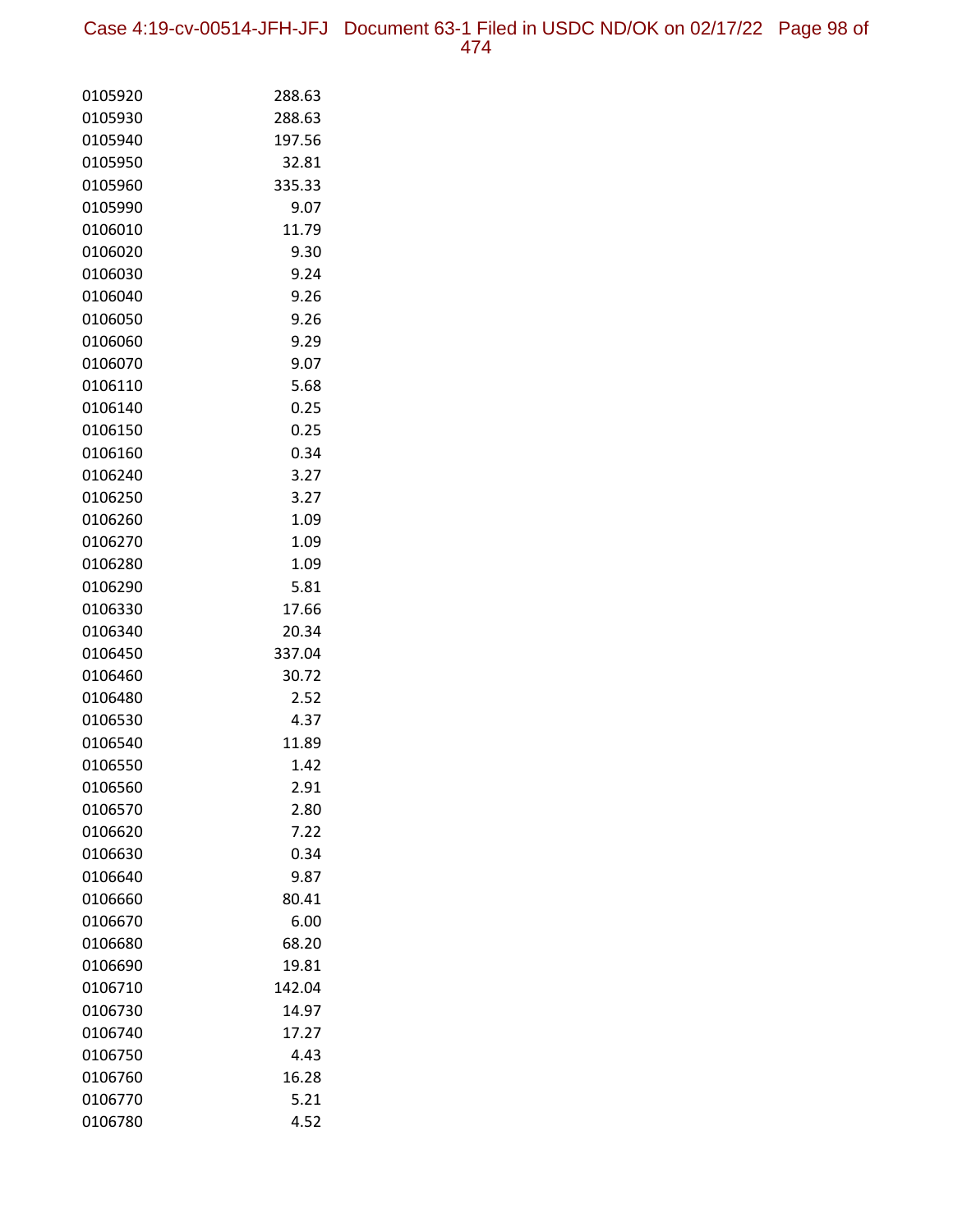| 0106790 | 4.51      |
|---------|-----------|
| 0106810 |           |
| 0106820 | 26.40     |
| 0106830 | 11.56     |
| 0106840 | 2.00      |
| 0106850 | 3.52      |
| 0106860 | 3.51      |
| 0106870 |           |
| 0106890 | 1,052.89  |
| 0106920 | 318.94    |
| 0106930 | 13.06     |
| 0106940 | 123.31    |
| 0106950 | 563.31    |
| 0106960 | 46,670.56 |
| 0106990 | 7.23      |
| 0107010 | 4.87      |
| 0107050 | 10.48     |
| 0107080 |           |
| 0107090 | 1.31      |
| 0107110 | 1.24      |
| 0107130 | 37.91     |
| 0107140 | 37.90     |
| 0107150 | 39.81     |
| 0107170 | 38.16     |
| 0107180 | 41.20     |
| 0107190 | 9.86      |
| 0107210 | 106.18    |
| 0107230 | 61.09     |
| 0107250 | 2.33      |
| 0107260 | 2.33      |
| 0107270 | 9.77      |
| 0107280 | 20.41     |
| 0107310 | 4.86      |
| 0107320 | 4.42      |
| 0107410 | 0.94      |
| 0107420 | 3,630.45  |
| 0107480 | 3.70      |
| 0107490 | 13.87     |
| 0107510 | 20.52     |
| 0107520 | 11.60     |
| 0107580 | 0.69      |
| 0107590 | 5.99      |
| 0107610 | 112.89    |
| 0107620 | 0.57      |
| 0107630 | 22.12     |
| 0107640 | 36.63     |
| 0107650 | 10.59     |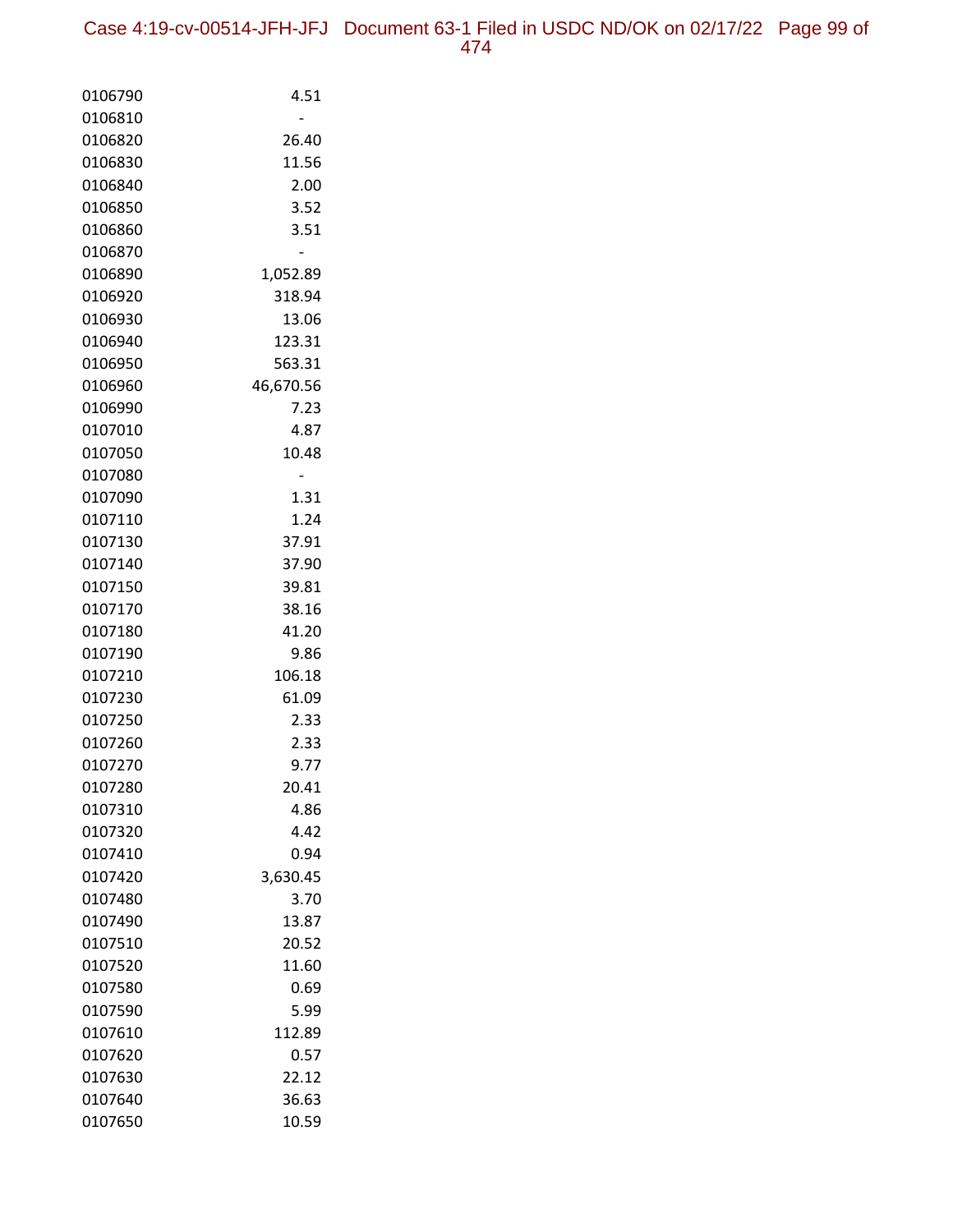Case 4:19-cv-00514-JFH-JFJ Document 63-1 Filed in USDC ND/OK on 02/17/22 Page 100 of 474

| 0107680            | 5.35         |
|--------------------|--------------|
| 0107690            | 5.35         |
| 0107710            | 5.35         |
| 0107720            | 9.90         |
| 0107810            | 0.42         |
| 0107820            | 10.36        |
| 0107830            | 11.74        |
| 0107840            | 10.25        |
| 0107850            | 10.26        |
| 0107870            | 1.43         |
| 0107880            | 0.74         |
| 0107960            | 13.30        |
| 0107970            | 21.32        |
| 0107980            | 13.37        |
| 0107990            | 0.35         |
| 0108010            | 129.73       |
| 0108020            | 14.48        |
| 0108030            | 14.48        |
| 0108040            | 14.48        |
| 0108050            | 14.48        |
| 0108100            | 2.38         |
| 0108120            | 7.03         |
| 0108160            | 3.55         |
| 0108180<br>0108190 | 9.72<br>5.36 |
| 0108220            | 33.33        |
| 0108260            |              |
| 0108270            | 0.42         |
| 0108280            | 1.07         |
| 0108290            | 0.54         |
| 0108310            | 0.51         |
| 0108330            | 259.61       |
| 0108350            | 0.13         |
| 0108360            | 0.01         |
| 0108420            | 0.32         |
| 0108450            | 3.49         |
| 0108460            | 1.43         |
| 0108470            | 1.42         |
| 0108520            | 0.31         |
| 0108540            | 2.65         |
| 0108550            |              |
| 0108560            | 7.98         |
| 0108580            | 11.25        |
| 0108590            | 67.02        |
| 0108610            | 57.13        |
| 0108660            | 1.55         |
| 0108690            | 6.10         |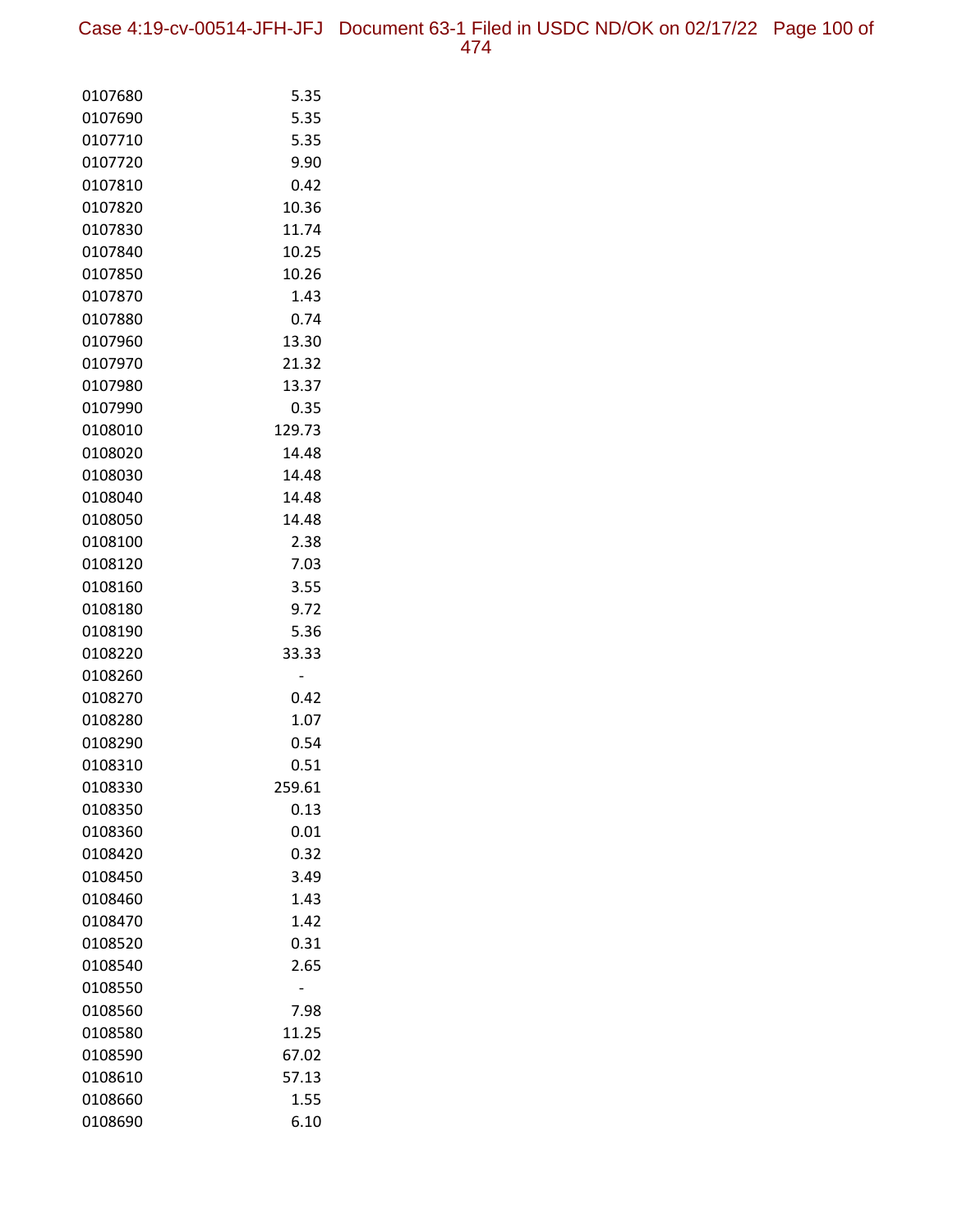Case 4:19-cv-00514-JFH-JFJ Document 63-1 Filed in USDC ND/OK on 02/17/22 Page 101 of

|--|--|

| 0108720 | 10.38    |
|---------|----------|
| 0108740 | 147.73   |
| 0108750 | 181.94   |
| 0108770 | 107.32   |
| 0108780 | 0.52     |
| 0108790 | 24.57    |
| 0108830 | 828.17   |
| 0108860 | 2,118.32 |
| 0108910 | 161.11   |
| 0108920 | 98.23    |
| 0108930 | 267.04   |
| 0108940 | 5,816.85 |
| 0108950 | 242.29   |
| 0108970 | 146.89   |
| 0108980 | 152.94   |
| 0108990 | 211.33   |
| 0109000 | 2.21     |
| 0109020 | 1.98     |
| 0109300 | -        |
| 0109660 | 0.55     |
| 0109690 | 0.55     |
| 0109710 | 0.25     |
| 0109720 | 0.55     |
| 0109740 | -        |
| 0109750 | 0.05     |
| 0109780 | 0.80     |
| 0109840 | 32.44    |
| 0109850 | 6.42     |
| 0109860 | 1.88     |
| 0109870 | 1.88     |
| 0109880 | 0.94     |
| 0109890 | 0.95     |
| 0109910 | 0.37     |
| 0109950 | 257.14   |
| 0109990 | 11.98    |
| 0110010 | 5.39     |
| 0110020 |          |
| 0110030 |          |
| 0110040 | 0.02     |
| 0110050 |          |
| 0110060 |          |
| 0110070 | 0.02     |
| 0110080 |          |
| 0110110 | 11.04    |
| 0110120 | 16.05    |
| 0110130 | 6.64     |
| 0110140 | 3.85     |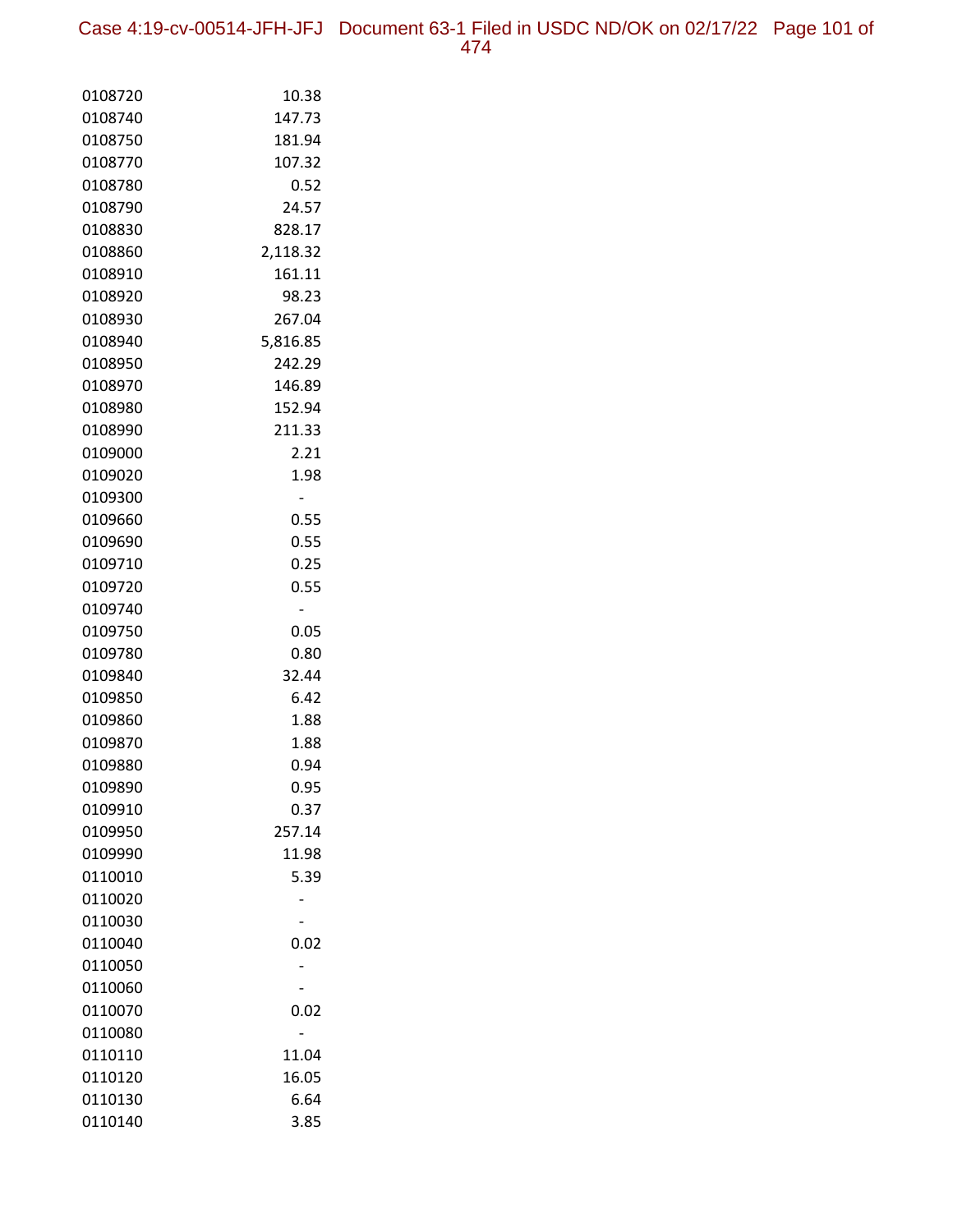Case 4:19-cv-00514-JFH-JFJ Document 63-1 Filed in USDC ND/OK on 02/17/22 Page 102 of 474

| 0110150            | 3.85   |
|--------------------|--------|
| 0110160            | 3.83   |
| 0110170            | 1.45   |
| 0110180            | 2.09   |
| 0110190            | 8.44   |
| 0110200            | 5.57   |
| 0110220            | 6.66   |
| 0110230            | 24.53  |
| 0110240            | 22.50  |
| 0110250            | 3.81   |
| 0110260            | 6.05   |
| 0110270            | 6.04   |
| 0110280            | 0.81   |
| 0110290            | 0.71   |
| 0110310            | 0.97   |
| 0110320            | 0.03   |
| 0110340            | 28.14  |
| 0110380            | 0.37   |
| 0110390            | 552.66 |
| 0110400            | 0.32   |
| 0110410            | 13.08  |
| 0110420            | 115.14 |
| 0110430            | 10.41  |
| 0110440            | 10.41  |
| 0110450            | 2.97   |
| 0110460<br>0110470 |        |
| 0110480            |        |
| 0110490            |        |
| 0110500            | 22.16  |
| 0110530            | 7.01   |
| 0110540            | 280.82 |
| 0110550            | 0.07   |
| 0110570            | 0.20   |
| 0110580            | 0.24   |
| 0110590            | 0.20   |
| 0110610            |        |
| 0110620            | 0.10   |
| 0110630            |        |
| 0110640            | 0.03   |
| 0110650            | 299.46 |
| 0110660            | 214.78 |
| 0110670            | 214.79 |
| 0110680            | 11.30  |
| 0110690            | 11.30  |
| 0110710            | 11.29  |
| 0110720            | 13.03  |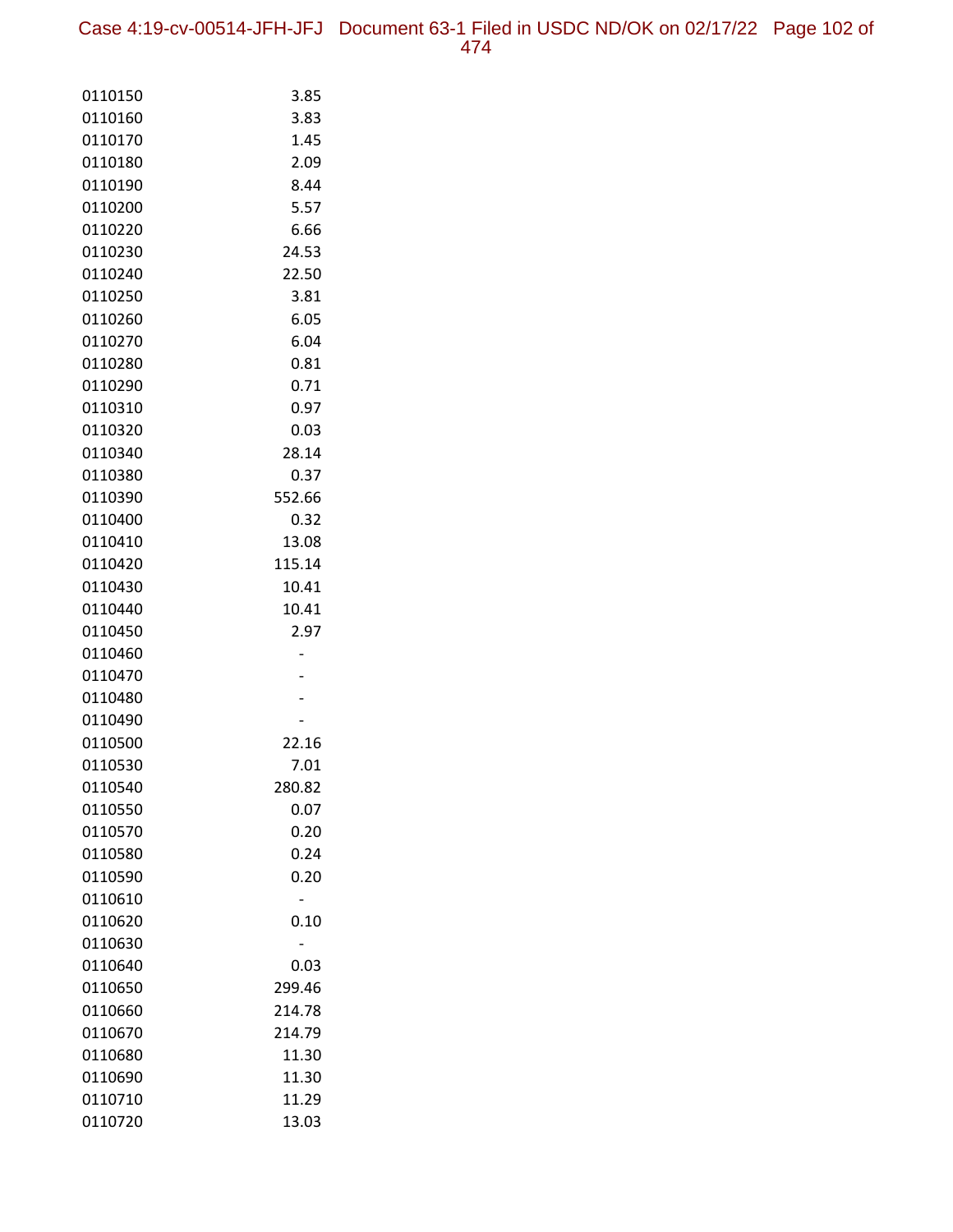Case 4:19-cv-00514-JFH-JFJ Document 63-1 Filed in USDC ND/OK on 02/17/22 Page 103 of 474

| 0110740 | 58.14  |
|---------|--------|
| 0110750 | 46.96  |
| 0110760 | 48.84  |
| 0110770 | 8.33   |
| 0110780 | 10.65  |
| 0111190 | 0.19   |
| 0111210 | 0.05   |
| 0111220 | 0.05   |
| 0111230 | 0.06   |
| 0111240 | 10.55  |
| 0111250 | 19.25  |
| 0111260 | 10.55  |
| 0111280 | 15.56  |
| 0111370 | 3.74   |
| 0111390 | 3.67   |
| 0111410 | 113.68 |
| 0111420 | 113.94 |
| 0111430 | 27.52  |
| 0111450 | 20.08  |
| 0111510 | 7.83   |
| 0111520 | 7.82   |
| 0111530 | 7.81   |
| 0111550 | 30.16  |
| 0111560 | 0.18   |
| 0111570 | 1.28   |
| 0111580 | 8.46   |
| 0111590 | 6.38   |
| 0111610 |        |
| 0111630 | 0.04   |
| 0111640 | 0.04   |
| 0111650 | 0.04   |
| 0111660 | 65.46  |
| 0111670 | 0.83   |
| 0111680 | 15.63  |
| 0111690 | 15.63  |
| 0111710 | 24.56  |
| 0111720 | 114.65 |
| 0111740 | 267.62 |
| 0111750 | 267.62 |
| 0111770 | 100.51 |
| 0111810 | 18.76  |
| 0111830 | 12.38  |
| 0111840 | 12.86  |
| 0111850 | 12.39  |
| 0111860 | 12.31  |
| 0111870 | 1.79   |
| 0111960 | 2.14   |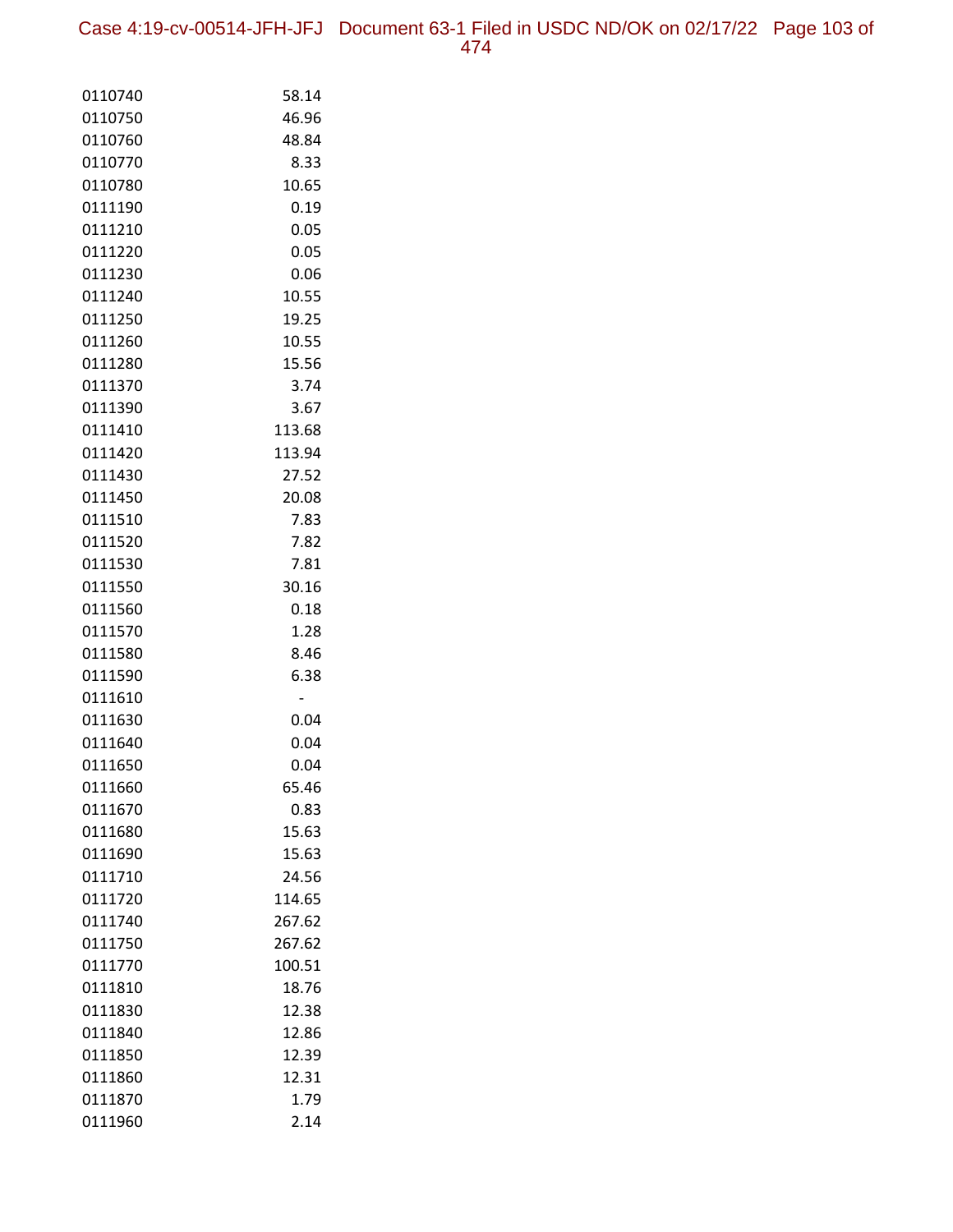Case 4:19-cv-00514-JFH-JFJ Document 63-1 Filed in USDC ND/OK on 02/17/22 Page 104 of 474

| 0111970            | 7.58     |
|--------------------|----------|
| 0111980            | 7.57     |
| 0111990            | 0.06     |
| 0112010            | 0.48     |
| 0112020            |          |
| 0112030            | 7.03     |
| 0112060            | 1.75     |
| 0112070            | 1.75     |
| 0112080            | 0.05     |
| 0112090            | 0.09     |
| 0112110            | 0.08     |
| 0112120            | 0.08     |
| 0112130            | 0.08     |
| 0112140            | 0.09     |
| 0112150            | 6.55     |
| 0112160            | 74.56    |
| 0112200            | 13.80    |
| 0112240            | 4.21     |
| 0112250            | 21.81    |
| 0112260            | 11.40    |
| 0112270            | 31.94    |
| 0112280            | 11.26    |
| 0112310            | 18.67    |
| 0112320            | 10.15    |
| 0112330<br>0112460 | 8.51     |
| 0112480            | 7.49     |
| 0112490            | 0.96     |
| 0112510            | 8.09     |
| 0112520            | 37.23    |
| 0112530            | 0.96     |
| 0112550            | 28.87    |
| 0112560            | 32.20    |
| 0112570            | 1.19     |
| 0112580            | 6.68     |
| 0112590            | 7.74     |
| 0112620            | 4.16     |
| 0112630            | 4.14     |
| 0112640            | 4.49     |
| 0112650            | 497.58   |
| 0112670            | 0.62     |
| 0112710            | 61.65    |
| 0112720            | 5.71     |
| 0112730            | 0.98     |
| 0112750            | 1,444.82 |
| 0112770            | 3.24     |
| 0112790            | 8,227.10 |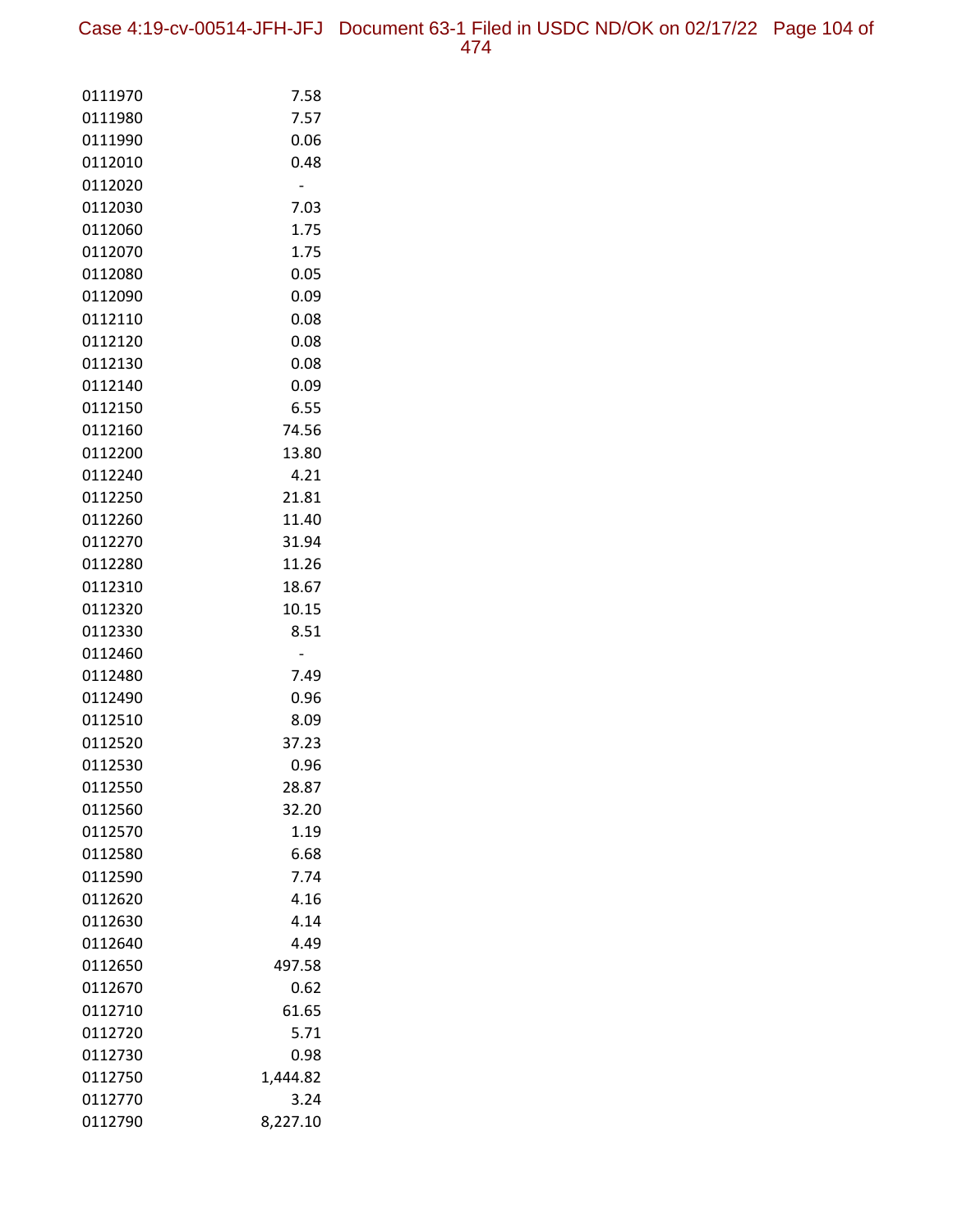Case 4:19-cv-00514-JFH-JFJ Document 63-1 Filed in USDC ND/OK on 02/17/22 Page 105 of 474

| 0112800 | 26.96  |
|---------|--------|
| 0112820 | 90.98  |
| 0112830 | 5.38   |
| 0112850 | 310.20 |
| 0112870 | 26.04  |
| 0112890 | 32.62  |
| 0112910 | 0.96   |
| 0112920 | 0.37   |
| 0112930 | 13.35  |
| 0113010 | 11.07  |
| 0113190 | 28.69  |
| 0113210 |        |
| 0113230 | 5.72   |
| 0113280 | 0.33   |
| 0113340 | 30.19  |
| 0113350 | 30.18  |
| 0113370 | 3.64   |
| 0113380 | 5.23   |
| 0113460 | 2.94   |
| 0113480 | 3.80   |
| 0113490 | 2.69   |
| 0113510 | 7.57   |
| 0113520 | 7.57   |
| 0113530 | 0.06   |
| 0113540 | 0.06   |
| 0113550 | 0.71   |
| 0113560 | 0.04   |
| 0113570 | 0.04   |
| 0113590 | 0.11   |
| 0113610 | 0.11   |
| 0113620 | 0.10   |
| 0113650 | 2.73   |
| 0113660 | 9.35   |
| 0113680 | 1.30   |
| 0113690 | 15.52  |
| 0113710 | 8.56   |
| 0113720 | 7.76   |
| 0113730 | 0.41   |
| 0113750 | 27.24  |
| 0113760 | 1.11   |
| 0113790 | 26.35  |
| 0113810 | 15.20  |
| 0113890 | 0.09   |
| 0113920 | 4.07   |
| 0113930 |        |
| 0113940 |        |
| 0113960 | 0.04   |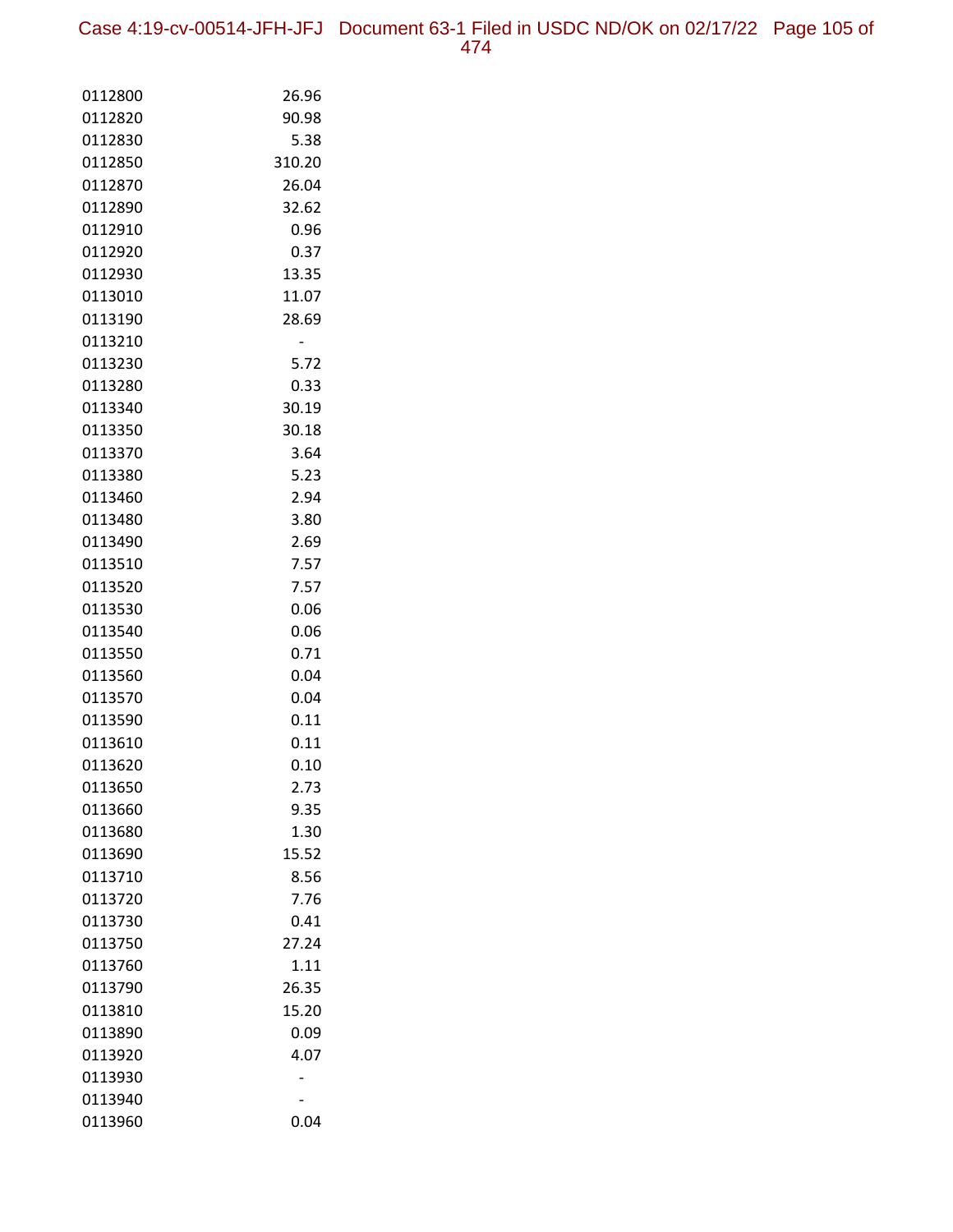Case 4:19-cv-00514-JFH-JFJ Document 63-1 Filed in USDC ND/OK on 02/17/22 Page 106 of 474

| 0113970            | 3.41         |
|--------------------|--------------|
| 0113990            | 2.25         |
| 0114010            | 4.73         |
| 0114030            | 2.11         |
| 0114040            | 0.81         |
| 0114050            | 0.92         |
| 0114060            | 0.92         |
| 0114070            | 12.33        |
| 0114080            | 24.85        |
| 0114090            | 11.36        |
| 0114110            | 48.58        |
| 0114190            | 159.22       |
| 0114210            | 82.23        |
| 0114220            | 81.93        |
| 0114230            | 6.52         |
| 0114240            | 0.10         |
| 0114260            | 32.12        |
| 0114280            | 0.89         |
| 0114290            | 0.89         |
| 0114310            | 0.89         |
| 0114320            | 0.89         |
| 0114330            | 0.88         |
| 0114340            | 13.45        |
| 0114350            | 25.00        |
| 0114370            | 12.98        |
| 0114380            | 133.29       |
| 0114390            | 133.33       |
| 0114410            | 133.35       |
| 0114440            | 9.38         |
| 0114450            | 9.38<br>9.38 |
| 0114460            | 15.44        |
| 0114540<br>0114550 | 4.44         |
| 0114560            | 4.44         |
| 0114570            | 6.84         |
| 0114580            | 4.44         |
| 0114610            | 44.04        |
| 0114620            | 33.37        |
| 0114630            | 0.32         |
| 0114640            | 13.03        |
| 0114650            | 1.32         |
| 0114660            | 0.78         |
| 0114670            | 19.52        |
| 0114750            | 83.62        |
| 0114760            | 35.03        |
| 0114770            | 33.42        |
| 0114780            | 35.04        |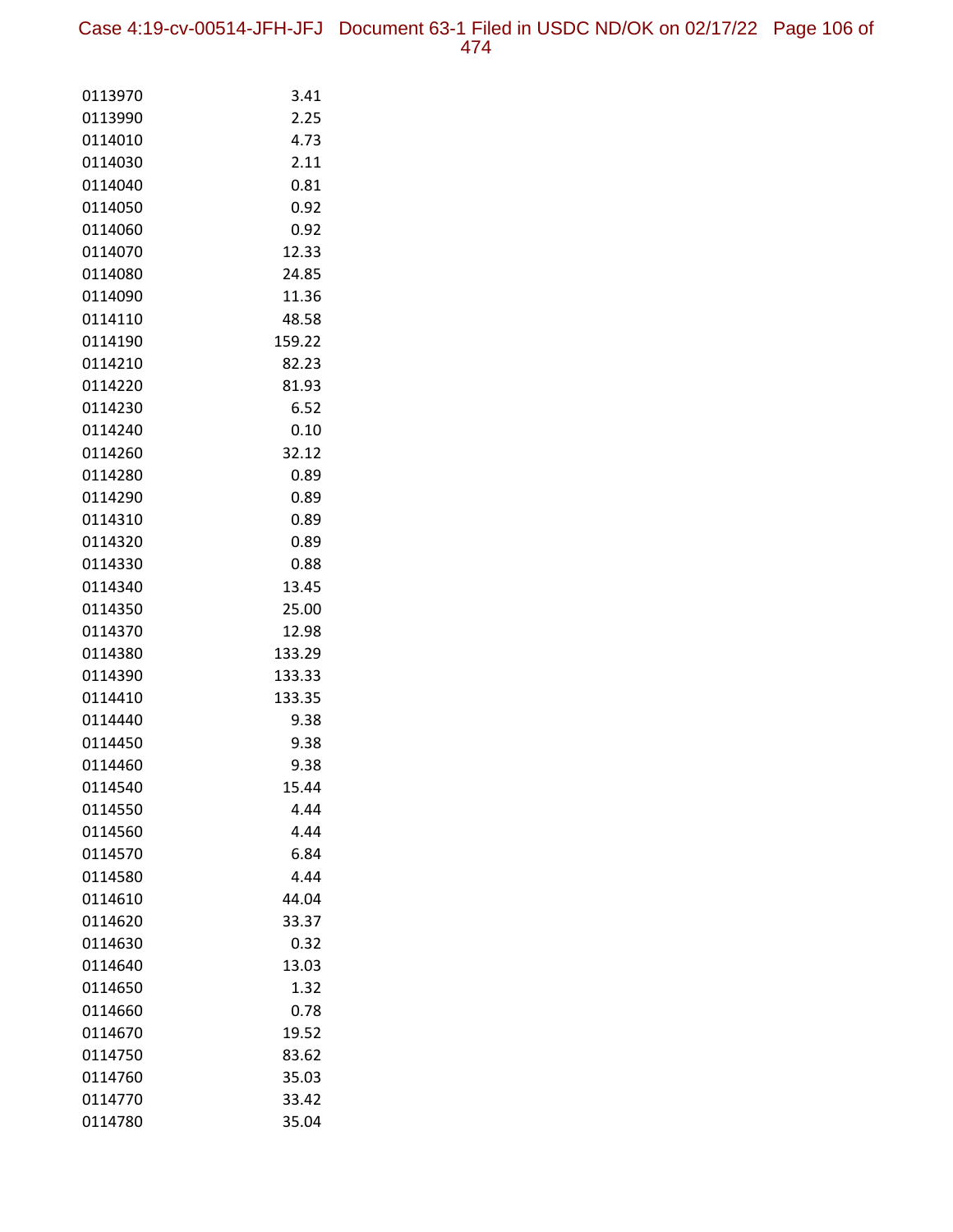Case 4:19-cv-00514-JFH-JFJ Document 63-1 Filed in USDC ND/OK on 02/17/22 Page 107 of 474

| 0114850            | 8.97            |
|--------------------|-----------------|
| 0114860            | 4.65            |
| 0114870            | 2.64            |
| 0114880            | 2.64            |
| 0114890            | 3.62            |
| 0114910            | 307.26          |
| 0114920            | 16.24           |
| 0114930            | 95.69           |
| 0114940            | 8.10            |
| 0114970            | 11.32           |
| 0114990            | 2.12            |
| 0115000            | 0.33            |
| 0115030            | 4.66            |
| 0115040            | 4.93            |
| 0115050            | 5.23            |
| 0115070            | 19.29           |
| 0115080            | 128.93          |
| 0115090            | 0.71            |
| 0115110            | 3.47            |
| 0115120            | 1.21            |
| 0115130            | 8.36            |
| 0115140            |                 |
| 0115230            | 1.46            |
| 0115290            | 6.57            |
| 0115300            | 34.34           |
| 0115310            | 6.57            |
| 0115420<br>0115430 | 11.49           |
| 0115440            | 23.61<br>107.15 |
| 0115450            | 46.01           |
| 0115460            | 12.72           |
| 0115490            | 13.61           |
| 0115530            | 7.65            |
| 0115540            | 7.64            |
| 0115550            | 6.23            |
| 0115560            | 6.52            |
| 0115570            | 7.22            |
| 0115580            | 59.42           |
| 0115590            | 5.67            |
| 0115610            | 0.75            |
| 0115620            |                 |
| 0115630            |                 |
| 0115640            |                 |
| 0115650            |                 |
| 0115660            | 0.21            |
| 0115670            |                 |
| 0115680            |                 |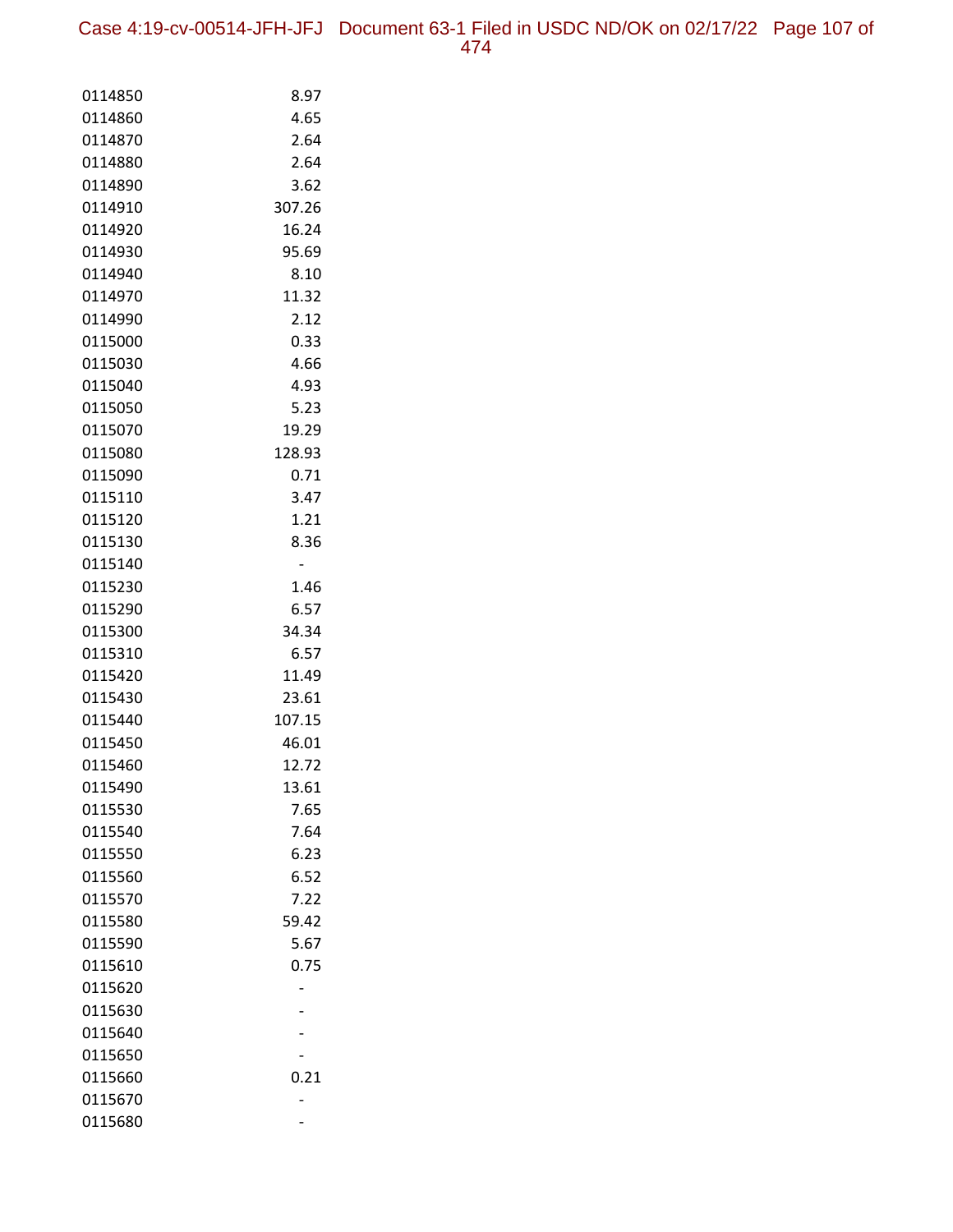| 0115690            |                |
|--------------------|----------------|
| 0115710            | 347.62         |
| 0115720            | 7.34           |
| 0115730            | 27.81          |
| 0115740            |                |
| 0115750            |                |
| 0115760            | 347.62         |
| 0115770            | 1.25           |
| 0115780            |                |
| 0115790            | 8.28           |
| 0115810            | 2.07           |
| 0115820            |                |
| 0115830            |                |
| 0115840            | 8.65           |
| 0115860            |                |
| 0115870            | 7.34           |
| 0115880            | 347.62         |
| 0115890            |                |
| 0115910            | 8.30           |
| 0115920            |                |
| 0115930            |                |
| 0115940            | 534.80         |
| 0115950            | 7.35           |
| 0115960            | 1.25           |
| 0115970            |                |
| 0115980            | 7.86           |
| 0116010            |                |
| 0116020            |                |
| 0116030            | 7.34           |
| 0116040            | 2.68           |
| 0116050            | 4.23           |
| 0116060            |                |
| 0116070<br>0116080 | 1.35<br>134.46 |
| 0116090            | 105.19         |
| 0116100            | 3.73           |
| 0116110            |                |
| 0116120            |                |
| 0116130            |                |
| 0116140            |                |
| 0116150            |                |
| 0116160            | 2.46<br>5.82   |
| 0116460            | 12.84          |
| 0116470            | 18.39          |
| 0116490            | 13.43          |
| 0116520            | 15.05          |
| 0116550            | 53.46          |
|                    |                |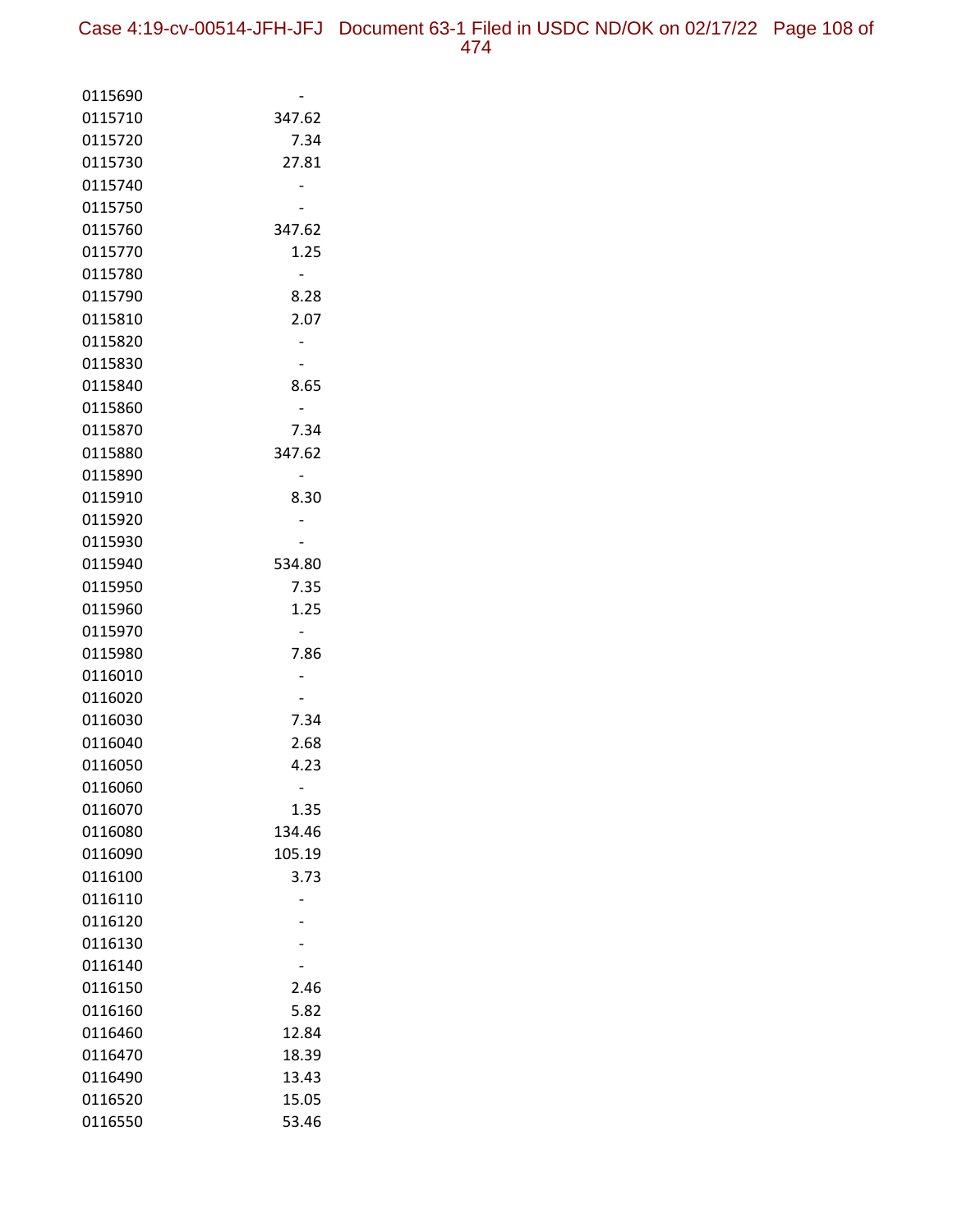| 0116560            | 3.24         |
|--------------------|--------------|
| 0117250            | 0.15         |
| 0117270            | 17.06        |
| 0117330            |              |
| 0117340            |              |
| 0117350            | 0.17         |
| 0117360            | 0.17         |
| 0117370            | 0.23         |
| 0117380            | 0.32         |
| 0117390            | 0.25         |
| 0117410            | 0.33         |
| 0117440            | 10.42        |
| 0117450            | 70.78        |
| 0117460            | 7.43         |
| 0117510            | 0.41         |
| 0117520            |              |
| 0117530            |              |
| 0117540            | 13.38        |
| 0117560            | 7.72         |
| 0117570            | 8.55<br>2.27 |
| 0117580<br>0117650 | 1.88         |
| 0117660            | 1.88         |
| 0117670            |              |
| 0117680            | 1.86         |
| 0117690            | 38.33        |
| 0117710            | 38.30        |
| 0117720            | 13.18        |
| 0117730            | 13.18        |
| 0117740            | 13.19        |
| 0117750            | 6.38         |
| 0117760            | 6.39         |
| 0117770            | 6.38         |
| 0117810            | 10.56        |
| 0117820            | 8.44         |
| 0117840            | 7.71         |
| 0117850            | 8.77         |
| 0117860            | 2.76         |
| 0117870            | 5.43         |
| 0117880            | 3.77         |
| 0117890            | 3.77         |
| 0117900            | 13.86        |
| 0117910            | 3.76         |
| 0117930            | 1.95         |
| 0117940            | 1.95         |
| 0117950            | 1.95         |
| 0117960            | 1.95         |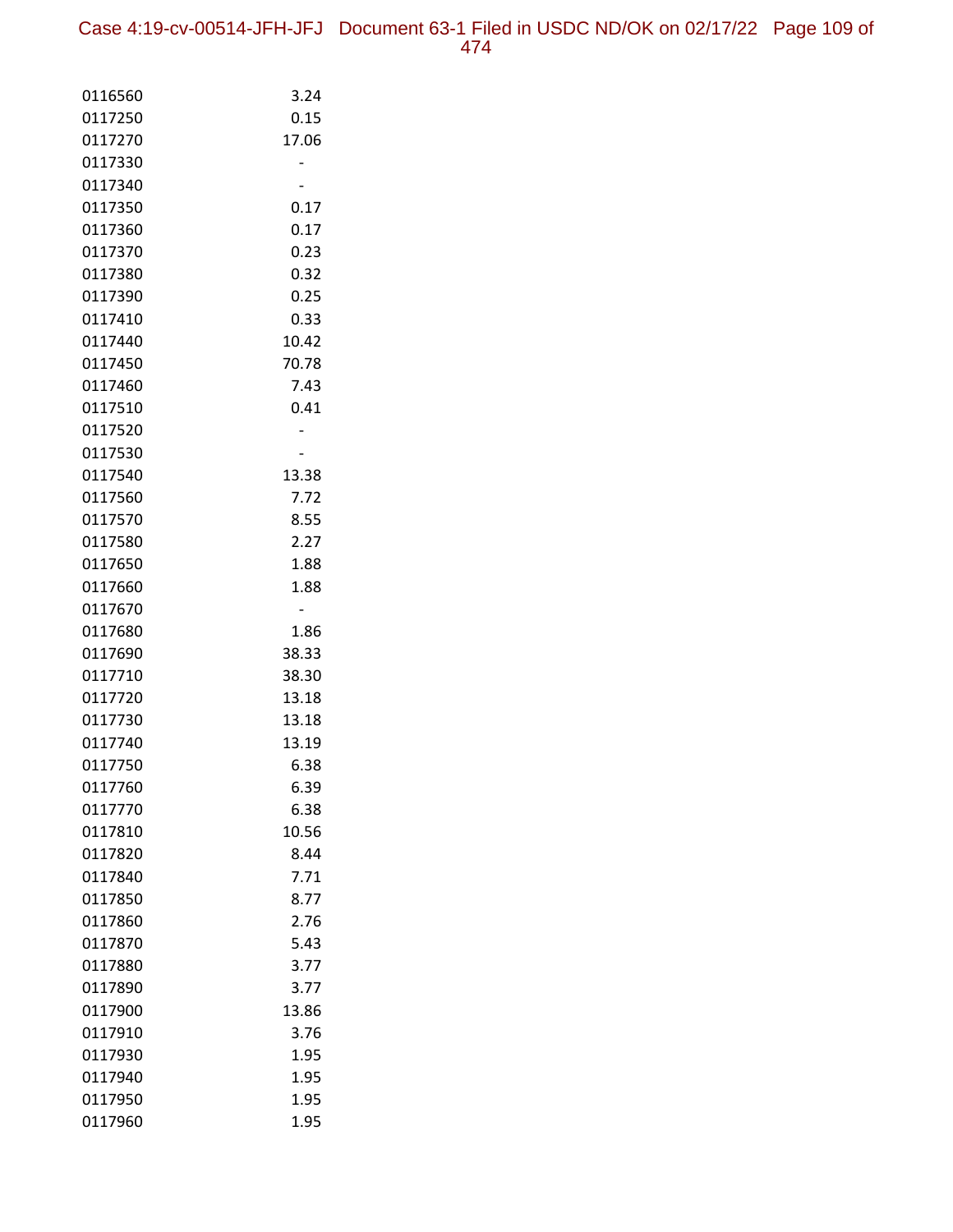Case 4:19-cv-00514-JFH-JFJ Document 63-1 Filed in USDC ND/OK on 02/17/22 Page 110 of 474

| 0117970            | 2.55         |
|--------------------|--------------|
| 0118030            | 17.15        |
| 0118040            | 17.15        |
| 0118050            | 4.90         |
| 0118060            | 0.53         |
| 0118070            | 0.53         |
| 0118080            | 0.53         |
| 0118090            | 0.53         |
| 0118110            | 42.94        |
| 0118120            | 13.17        |
| 0118130            | 13.59        |
| 0118140            | 13.17        |
| 0118170            |              |
| 0118210            | 0.95         |
| 0118310            | 1.21         |
| 0118320            | 1.17         |
| 0118340            | 10.43        |
| 0118360            | 3.76         |
| 0118390            | 215.42       |
| 0118410            | 215.42       |
| 0118420            | 215.41       |
| 0118430            | 301.03       |
| 0118450            | 2.35         |
| 0118460            | 2.35         |
| 0118470            | 2.35         |
| 0118480            | 2.35         |
| 0118490            | 3.22         |
| 0118530            | 2.32         |
| 0118540<br>0118580 | 1.95<br>0.11 |
| 0118590            | 7.31         |
| 0118610            | 772.99       |
| 0118620            | 67.31        |
| 0118630            | 2.90         |
| 0118650            |              |
| 0118660            | 8.02         |
| 0118670            | 8.50         |
| 0118680            | 8.02         |
| 0118690            | 14.76        |
| 0118710            | 13.69        |
| 0118720            | 14.34        |
| 0118730            | 11.19        |
| 0118740            | 5.65         |
| 0118750            | 5.70         |
| 0118760            | 2.26         |
| 0118770            | 0.51         |
| 0118780            | 0.43         |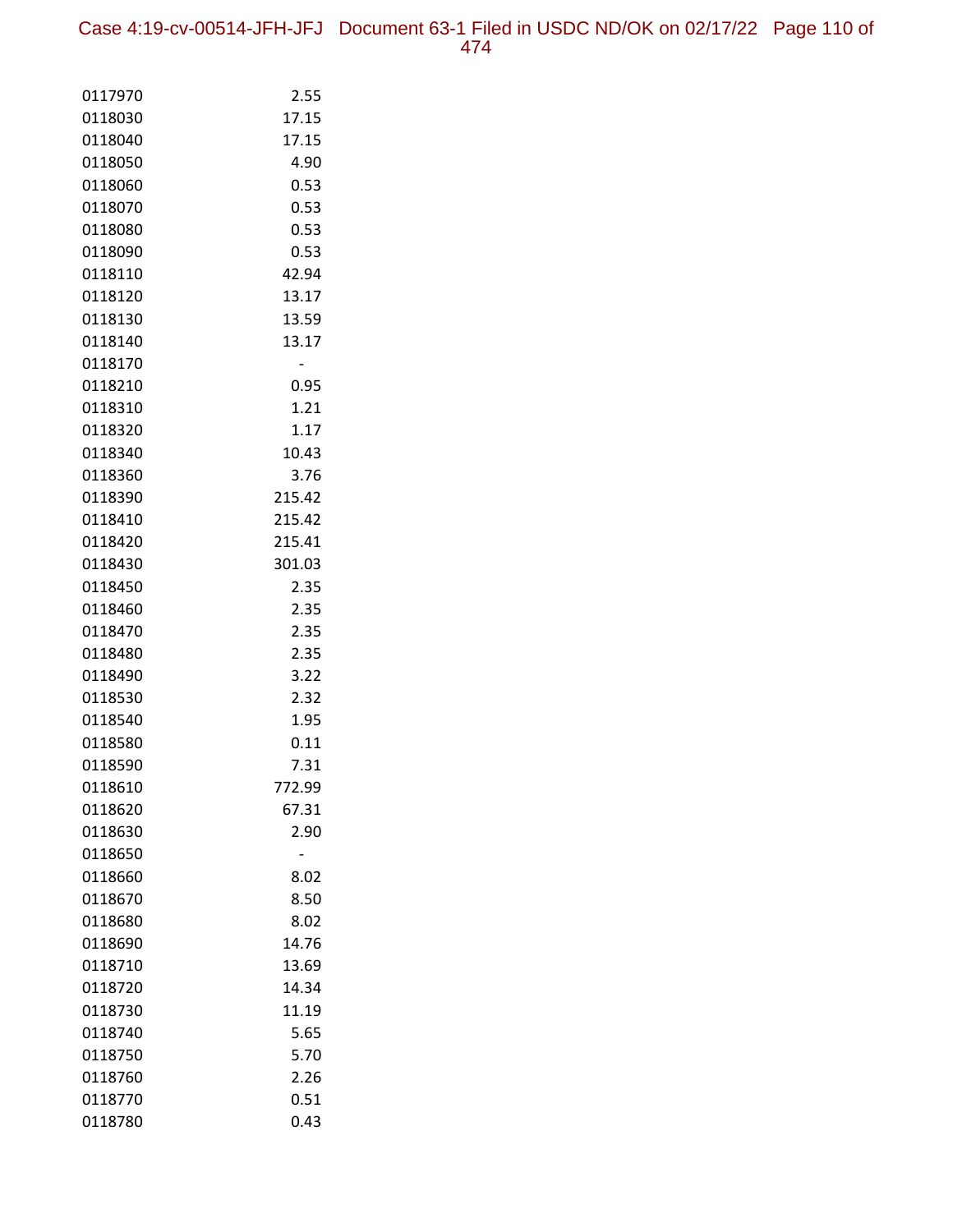Case 4:19-cv-00514-JFH-JFJ Document 63-1 Filed in USDC ND/OK on 02/17/22 Page 111 of 474

| 0118790            | 2.45          |
|--------------------|---------------|
| 0118810            | 0.56          |
| 0118820            | 0.27          |
| 0118830            | 0.23          |
| 0118840            | 0.39          |
| 0118850            | 0.11          |
| 0118860            | 0.08          |
| 0118870            | 0.04          |
| 0118880            | 6.59          |
| 0118890            | 7.94          |
| 0118910            | 4.83          |
| 0118920            | 7.22          |
| 0118930            | 14.45         |
| 0118950            | 0.08          |
| 0118960            | 3.86          |
| 0118970            | 23.79         |
| 0118990            | 40.54         |
| 0119020            | 32.80         |
| 0119030            | 32.79         |
| 0119080            | 9.32          |
| 0119090            | 4.11          |
| 0119110            | 6.22          |
| 0119130            |               |
| 0119160            | 13.59         |
| 0119170            | 17.59         |
| 0119180            | 9.61          |
| 0119190            | 79.83         |
| 0119210            | 7.57          |
| 0119230            | 5.06          |
| 0119280            | 172.91        |
| 0119300            | 15.56         |
| 0119410            | 6.08<br>33.74 |
| 0119450<br>0119460 | 11.27         |
| 0119570            | 13.71         |
| 0119610            | 5.73          |
| 0119620            | 6.44          |
| 0119630            | 6.40          |
| 0119640            |               |
| 0119660            | 21.53         |
| 0119670            | 22.25         |
| 0119710            | 8.42          |
| 0119720            | 11.79         |
| 0119740            | 2.25          |
| 0119750            | 1.14          |
| 0119770            | 1.74          |
| 0119780            | 2.56          |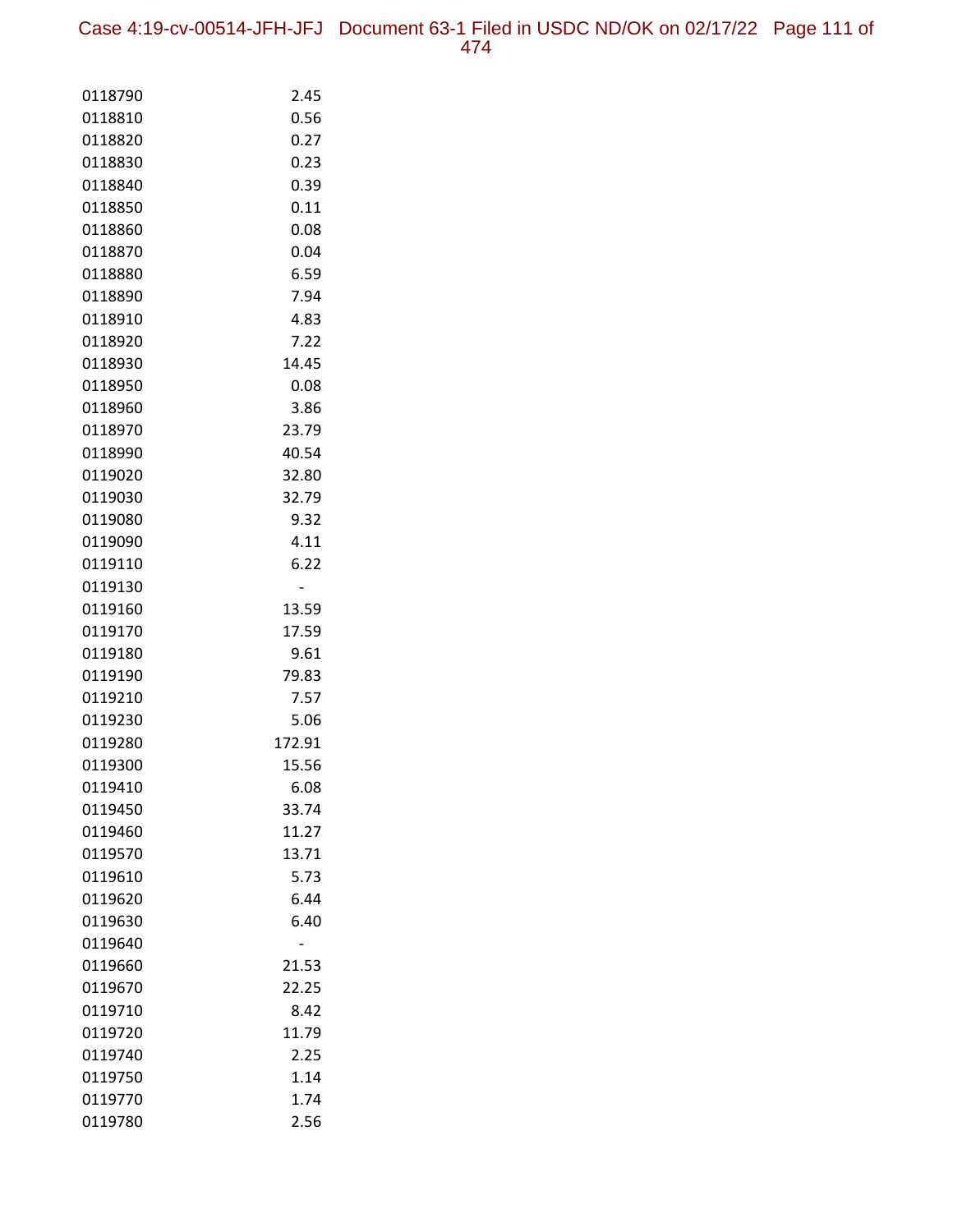| 0119790 | 4.11     |
|---------|----------|
| 0119810 | 4.11     |
| 0119840 | 8.10     |
| 0119870 | 52.11    |
| 0119890 | 7.23     |
| 0119920 | 1.91     |
| 0119930 | 1.91     |
| 0119940 | 1.91     |
| 0119950 | 1.91     |
| 0119960 | 1.89     |
| 0119970 | 1.88     |
| 0119980 | 4.79     |
| 0119990 | 4.59     |
| 0120010 | 6.80     |
| 0120030 | 35.80    |
| 0120070 | 3.01     |
| 0120080 | 0.97     |
| 0120090 | 2.79     |
| 0120110 | 0.62     |
| 0120120 | 0.62     |
| 0120150 |          |
| 0120160 |          |
| 0120170 | 1.02     |
| 0120180 | 1.03     |
| 0120220 | 0.23     |
| 0120240 | 0.68     |
| 0120260 | 9.41     |
| 0120270 | 117.62   |
| 0120280 | 11.65    |
| 0120290 | 0.01     |
| 0120300 |          |
| 0120320 | 1.17     |
| 0120330 | 0.76     |
| 0120360 | 0.28     |
| 0120370 | 70.01    |
| 0120380 | 2.64     |
| 0120390 | 39.22    |
| 0120410 | 39.22    |
| 0120420 | 225.53   |
| 0120440 | 492.12   |
| 0120460 | 2.76     |
| 0120490 | 254.59   |
| 0120510 | 101.23   |
| 0120520 | 84.89    |
| 0120530 | 84.81    |
| 0120540 | 3,724.09 |
| 0120550 | 1.59     |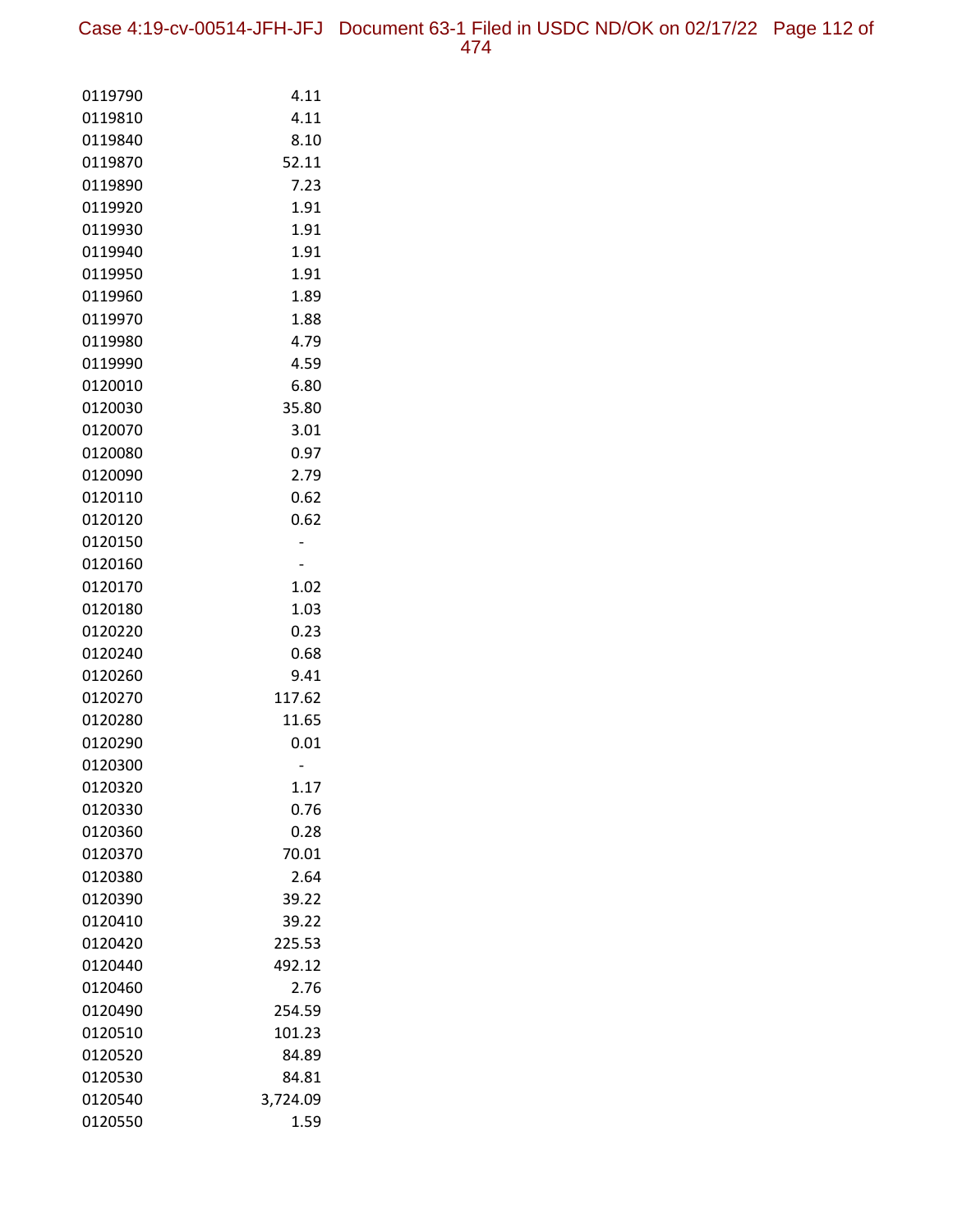Case 4:19-cv-00514-JFH-JFJ Document 63-1 Filed in USDC ND/OK on 02/17/22 Page 113 of

| 0120560            | 7.13           |
|--------------------|----------------|
| 0120570            | 7.13           |
| 0120580            | 4.18           |
| 0120590            | 12.82          |
| 0120610            | 12.80          |
| 0120630            | 5.47           |
| 0120640            | 5.47           |
| 0120650            | 22.67          |
| 0120720            | 8.75           |
| 0120730            | 7.56           |
| 0120780            | 140.75         |
| 0120790            | 4,220.47       |
| 0120810            | 5.42           |
| 0120820            | 6.07           |
| 0120830            | 0.20           |
| 0120840            | 0.83           |
| 0120850            | 0.83           |
| 0120860            | 0.83           |
| 0120870            | 0.83           |
| 0120880            | 0.83           |
| 0120890            | 3,204.22       |
| 0120970            | 4.76           |
| 0120980            | 6.57           |
| 0120990            | 5.76           |
| 0121010            | 5.76           |
| 0121020            | 62.42          |
| 0121030            | 59.58          |
| 0121060            | 44.08          |
| 0121070            | 10.16          |
| 0121080            | 15.99          |
| 0121090<br>0121120 | 16.14<br>14.95 |
| 0121130            | 3.51           |
| 0121140            | 3.62           |
| 0121150            | 3.51           |
| 0121160            | 3.51           |
| 0121170            | 3.48           |
| 0121180            | 6.24           |
| 0121190            | 3.35           |
| 0121210            | 6.24           |
| 0121240            | 7.17           |
| 0121250            | 0.04           |
| 0121260            | 1.32           |
| 0121300            | 0.24           |
| 0121310            | 1.96           |
| 0121320            | 1.94           |
| 0121340            | 0.15           |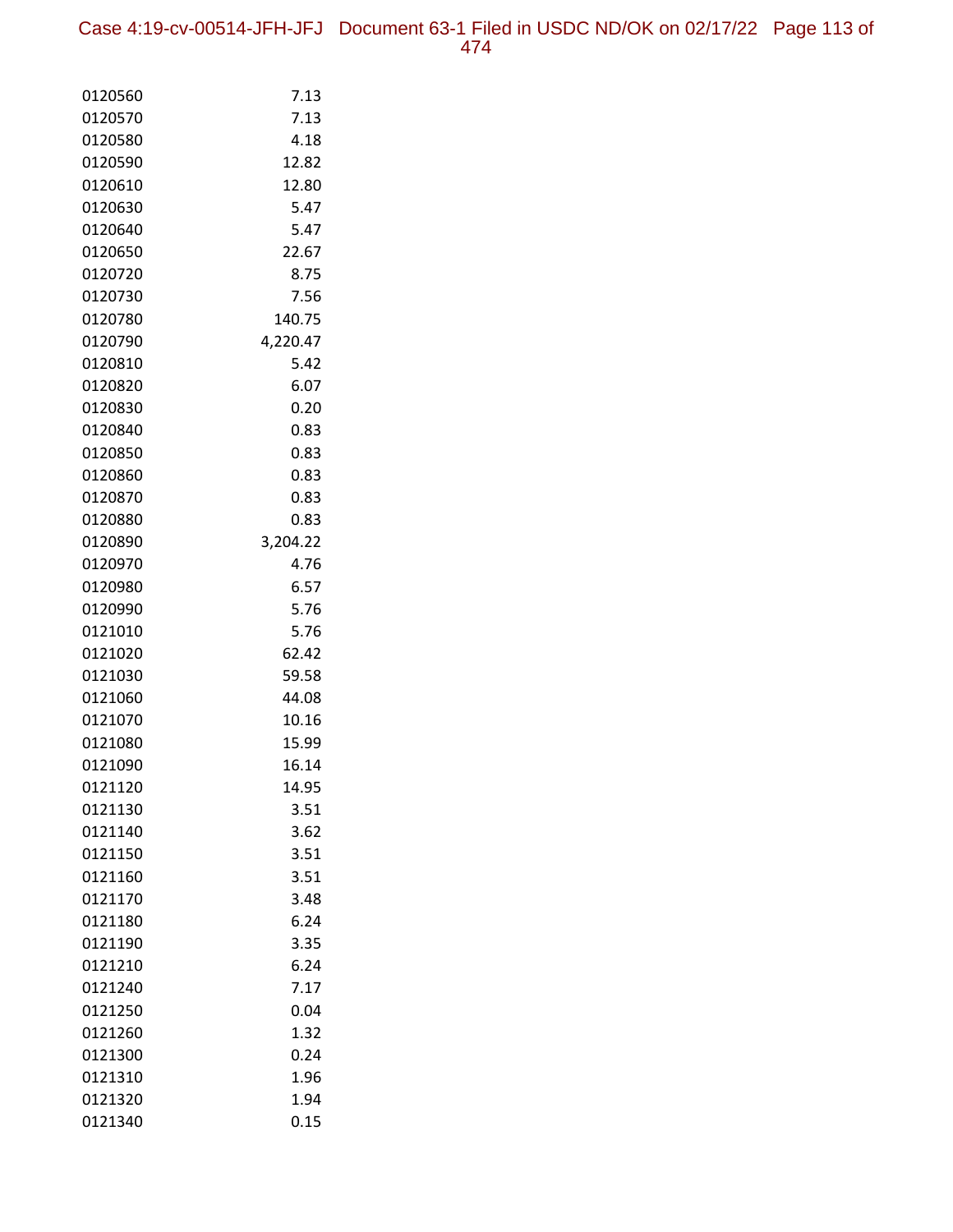Case 4:19-cv-00514-JFH-JFJ Document 63-1 Filed in USDC ND/OK on 02/17/22 Page 114 of 474

| 0121420            | 1.78         |
|--------------------|--------------|
| 0121430            | 4.66         |
| 0121440            | 14.71        |
| 0121450            | 14.71        |
| 0121460            | 14.69        |
| 0121490            | 36.31        |
| 0121530            | 5.34         |
| 0121550            | 0.11         |
| 0121580            | 8.77         |
| 0121590            | 6.57         |
| 0121600            | 119.00       |
| 0121610            | 1.22         |
| 0121630            | 0.44         |
| 0121650            | 4.48         |
| 0121660            | 4.99         |
| 0121690            | 0.20         |
| 0121710            | 1.96         |
| 0121720            | 0.95         |
| 0121730            | 0.97         |
| 0121810            | 0.73         |
| 0121820            | 27.70        |
| 0121830            | 749.07       |
| 0121840            |              |
| 0121860            | 27.17        |
| 0121870            | 27.17        |
| 0121880            | 27.17        |
| 0121890            | 93.31        |
| 0121980            | 5.56         |
| 0121990            | 31.20        |
| 0122010            | 1.17         |
| 0122020            | 0.44         |
| 0122030            | 3.96         |
| 0122050            | 30.33        |
| 0122060            | 0.39         |
| 0122070<br>0122090 | 0.39<br>0.71 |
| 0122110            | 7.18         |
| 0122170            | 2,571.56     |
| 0122180            | 1.91         |
| 0122190            | 1.91         |
| 0122210            | 3.45         |
| 0122220            | 3.45         |
| 0122230            | 1.21         |
| 0122240            | 1.21         |
| 0122250            | 1.21         |
| 0122260            | 27.33        |
| 0122290            | 9.23         |
|                    |              |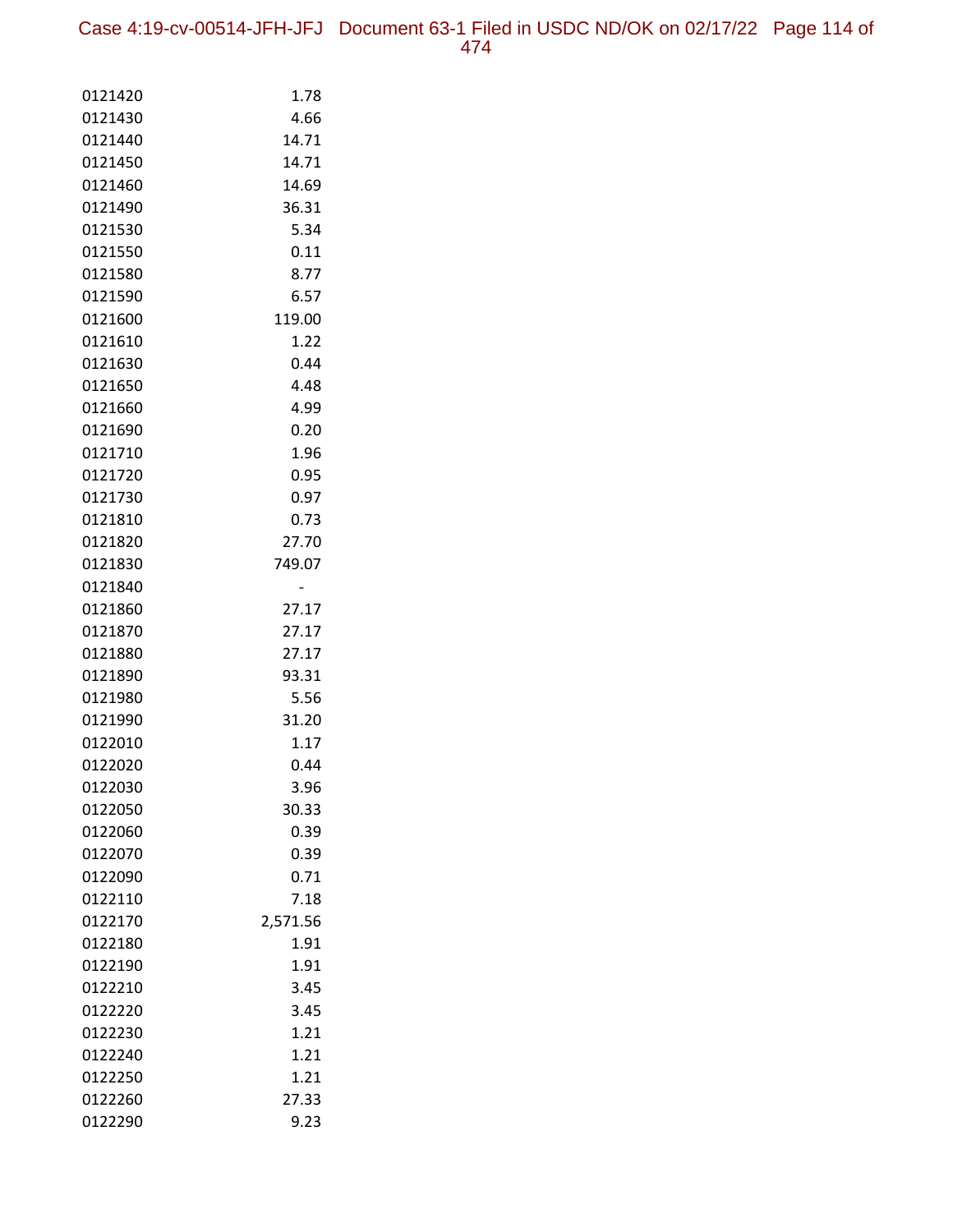Case 4:19-cv-00514-JFH-JFJ Document 63-1 Filed in USDC ND/OK on 02/17/22 Page 115 of 474

| 0122310 | 12.89    |
|---------|----------|
| 0122320 | 4.69     |
| 0122330 | 1.14     |
| 0122390 | 4.01     |
| 0122420 | 132.61   |
| 0122430 | 31.20    |
| 0122440 | 29.67    |
| 0122450 | 0.13     |
| 0122460 | 0.59     |
| 0122470 | 0.15     |
| 0122480 | 0.15     |
| 0122490 | 0.15     |
| 0122510 | 0.15     |
| 0122530 | 1.34     |
| 0122540 | 0.14     |
| 0122550 | 0.14     |
| 0122620 | 9.51     |
| 0122630 | 18.72    |
| 0122710 | 0.69     |
| 0122740 | 6.45     |
| 0122770 | 0.04     |
| 0122780 | 0.04     |
| 0122790 | 105.49   |
| 0122810 | 193.99   |
| 0122830 | 1.56     |
| 0122840 | 1.37     |
| 0122850 | 14.14    |
| 0122870 | 11.23    |
| 0122880 | 13.49    |
| 0122960 | 0.48     |
| 0123130 | 9.16     |
| 0123140 | 4.88     |
| 0123150 | 1.62     |
| 0123170 | 1.22     |
| 0123190 | 0.85     |
| 0123200 | 50.58    |
| 0123390 | 2.02     |
| 0123410 | 0.43     |
| 0123420 | 5.54     |
| 0123430 | 5.53     |
| 0123440 | 6.66     |
| 0123450 | 7.59     |
| 0123460 | 0.78     |
| 0123470 |          |
| 0123490 | 4,147.97 |
| 0123520 | 0.56     |
| 0123530 | 6.80     |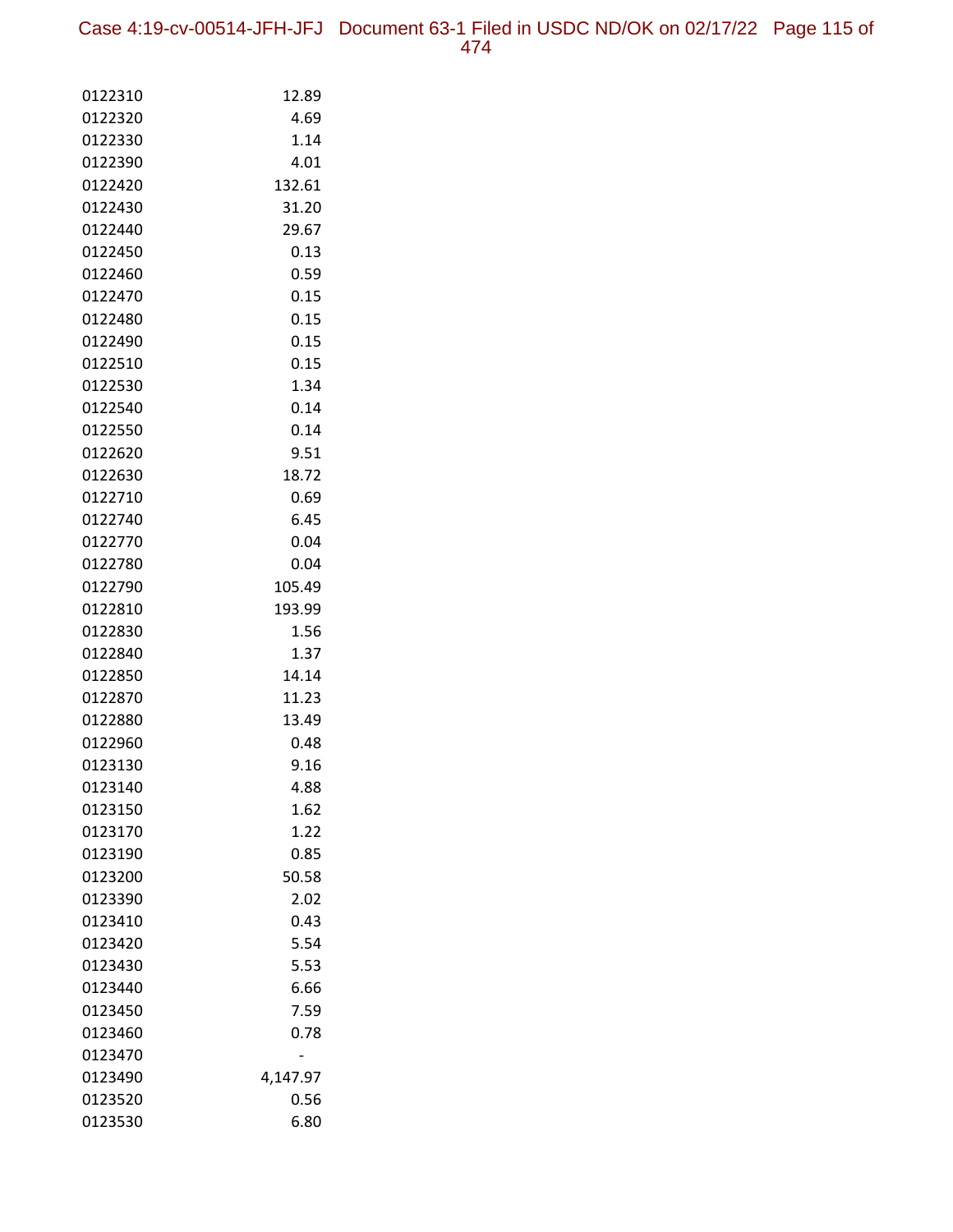Case 4:19-cv-00514-JFH-JFJ Document 63-1 Filed in USDC ND/OK on 02/17/22 Page 116 of 474

| 0123540 | 68.95    |
|---------|----------|
| 0123550 | 137.47   |
| 0123560 | 1.25     |
| 0123570 | 159.43   |
| 0123580 | 159.42   |
| 0123590 | 186.58   |
| 0123600 | 52.14    |
| 0123610 |          |
| 0123620 | 186.42   |
| 0123630 | 159.92   |
| 0123810 | 57.21    |
| 0123830 | 63.87    |
| 0123840 | 34.98    |
| 0123860 | 13.99    |
| 0123870 | 0.57     |
| 0123880 | 1.84     |
| 0123890 | 1,148.65 |
| 0123910 | 722.49   |
| 0123920 | 722.49   |
| 0123930 | 721.84   |
| 0123940 | 0.04     |
| 0123950 | 95.05    |
| 0123960 | 6.61     |
| 0123980 | 4.04     |
| 0123990 | 1.95     |
| 0124010 | 1.95     |
| 0124020 | 1.95     |
| 0124030 | 1.95     |
| 0124040 | 1.95     |
| 0124060 | 5.21     |
| 0124070 | 5.64     |
| 0124080 | 2.89     |
| 0124190 | 2.61     |
| 0124210 | 0.60     |
| 0124220 | 0.03     |
| 0124240 | 8.35     |
| 0124260 | 1.07     |
| 0124270 | 1.07     |
| 0124280 | 1.57     |
| 0124290 | 1.06     |
| 0124310 | 77.45    |
| 0124320 | 16.50    |
| 0124330 | 5.71     |
| 0124340 | 5.21     |
| 0124360 | 1.87     |
| 0124370 | 0.59     |
| 0124390 | 1.28     |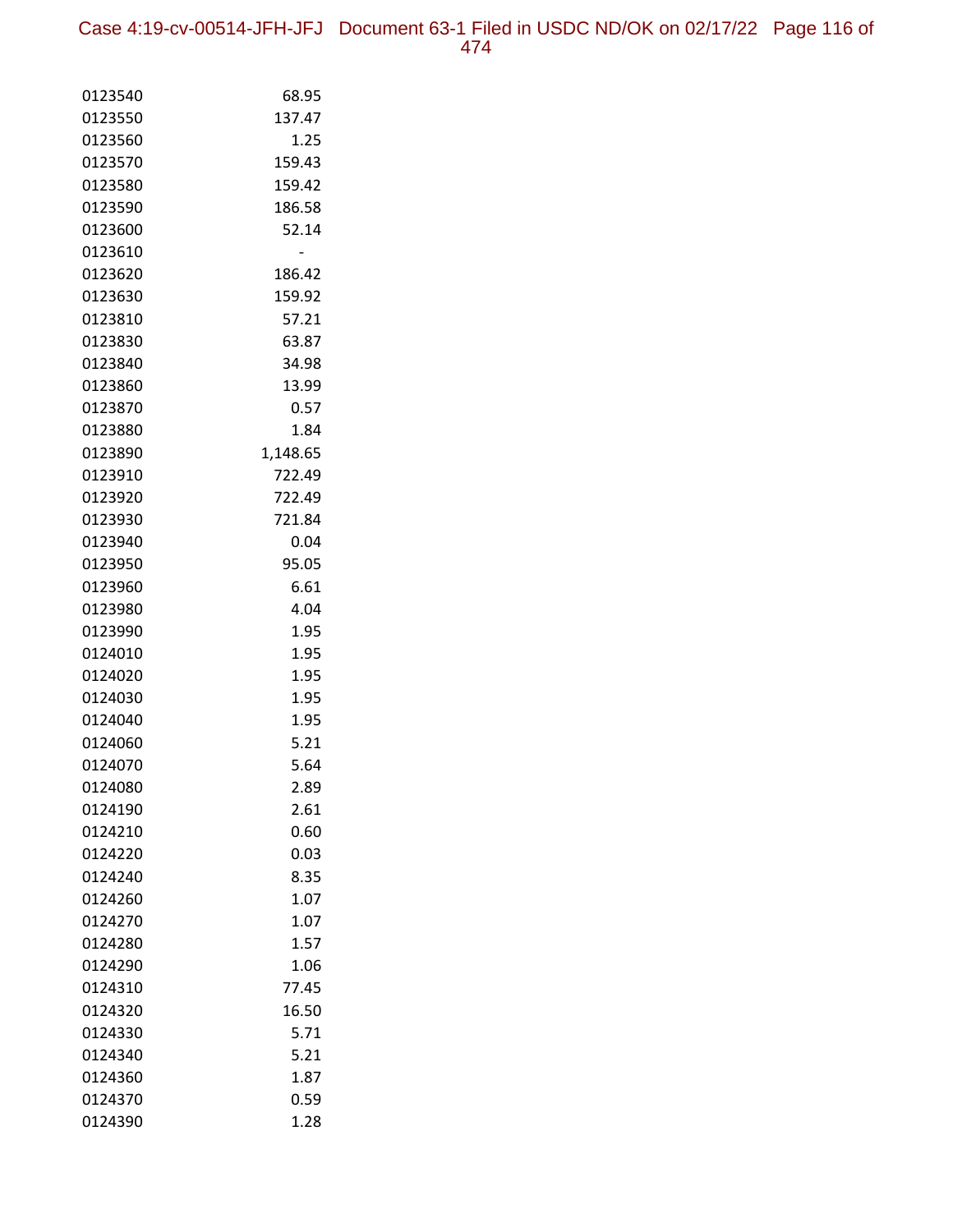Case 4:19-cv-00514-JFH-JFJ Document 63-1 Filed in USDC ND/OK on 02/17/22 Page 117 of 474

| 0124410 | 583.45    |
|---------|-----------|
| 0124420 | 23.53     |
| 0124430 | 33.58     |
| 0124440 | 23.53     |
| 0124450 | 23.53     |
| 0124460 | 8.27      |
| 0124470 | 0.13      |
| 0124480 | 0.58      |
| 0124490 | 1.66      |
| 0124510 | 5.37      |
| 0124540 | 2.03      |
| 0124550 | 17.38     |
| 0124570 | 5.64      |
| 0124660 | 356.11    |
| 0124710 | 1.16      |
| 0124720 | 0.60      |
| 0124730 | 0.58      |
| 0124740 |           |
| 0124750 | 24.69     |
| 0124770 |           |
| 0124780 | 5.02      |
| 0124810 | 0.06      |
| 0124820 | 138.36    |
| 0124830 | 5.28      |
| 0124840 |           |
| 0124860 | 399.98    |
| 0124870 | 389.17    |
| 0124920 | 61.52     |
| 0124930 | 1.93      |
| 0124940 | 1.83      |
| 0124970 | 1.81      |
| 0124980 | 1.81      |
| 0125010 |           |
| 0125020 | 1.92      |
| 0125040 | 351.70    |
| 0125060 | 4.13      |
| 0125070 | 24,084.50 |
| 0125080 | 7,522.37  |
| 0125090 |           |
| 0125110 |           |
| 0125120 |           |
| 0125130 |           |
| 0125140 |           |
| 0125170 | 4.85      |
| 0125180 | 4.85      |
| 0125350 | 2.80      |
| 0125360 | 2.54      |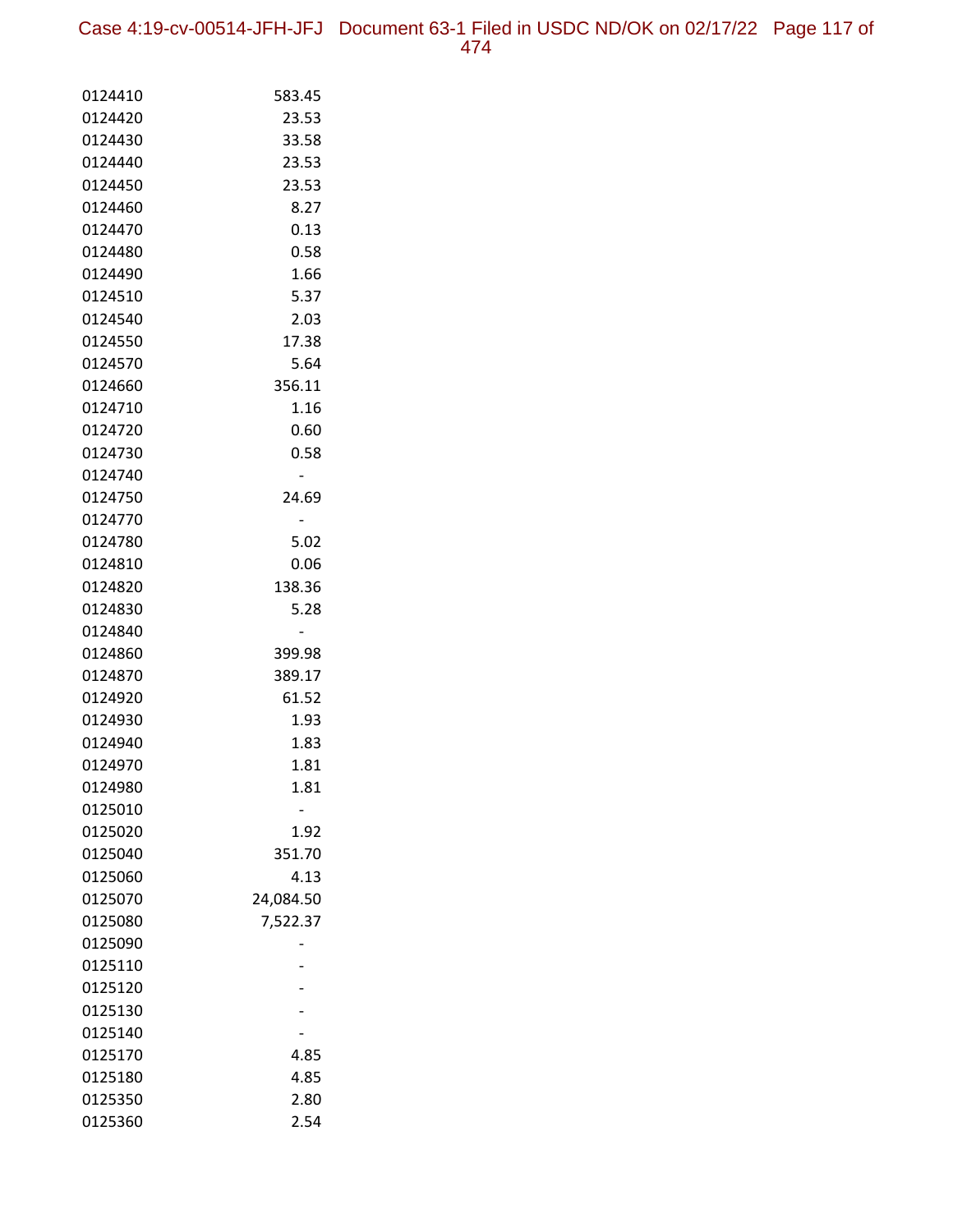Case 4:19-cv-00514-JFH-JFJ Document 63-1 Filed in USDC ND/OK on 02/17/22 Page 118 of 474

| 0125390            | 0.96         |
|--------------------|--------------|
| 0125410            | 1.00         |
| 0125420            | 0.95         |
| 0125440            | 2.34         |
| 0125450            | 9.00         |
| 0125460            | 1.74         |
| 0125470            | 40.84        |
| 0125480            | 0.48         |
| 0125490            | 1.50         |
| 0125510            | 0.48         |
| 0125520            | 0.48         |
| 0125530            | 0.67         |
| 0125540            | 25.36        |
| 0125550            | 0.99         |
| 0125560            | 0.96         |
| 0125570            | 0.96         |
| 0125630            | 1.72         |
| 0125640            | 0.85         |
| 0125650            | 0.85         |
| 0125730            | 14.15        |
| 0125740            | 7.06         |
| 0125750            | 6.34         |
| 0125760            | 6.10         |
| 0125770            | 116.07       |
| 0125800            | 29.22        |
| 0125810            | 2.84         |
| 0125820            | 3.22         |
| 0125830            | 3.22         |
| 0125850            | 0.09         |
| 0125860<br>0125870 | 3.78<br>4.20 |
| 0125880            | 144.23       |
| 0125890            | 224.41       |
| 0125970            | 3.10         |
| 0125980            | 10.90        |
| 0125990            |              |
| 0126010            | 10.92        |
| 0126040            | 7.64         |
| 0126050            | 112.77       |
| 0126060            | 112.63       |
| 0126070            | 3.75         |
| 0126080            | 3.73         |
| 0126110            | 8.95         |
| 0126160            | 1.02         |
| 0126190            | 4.71         |
| 0126210            | 0.13         |
| 0126220            | 14.28        |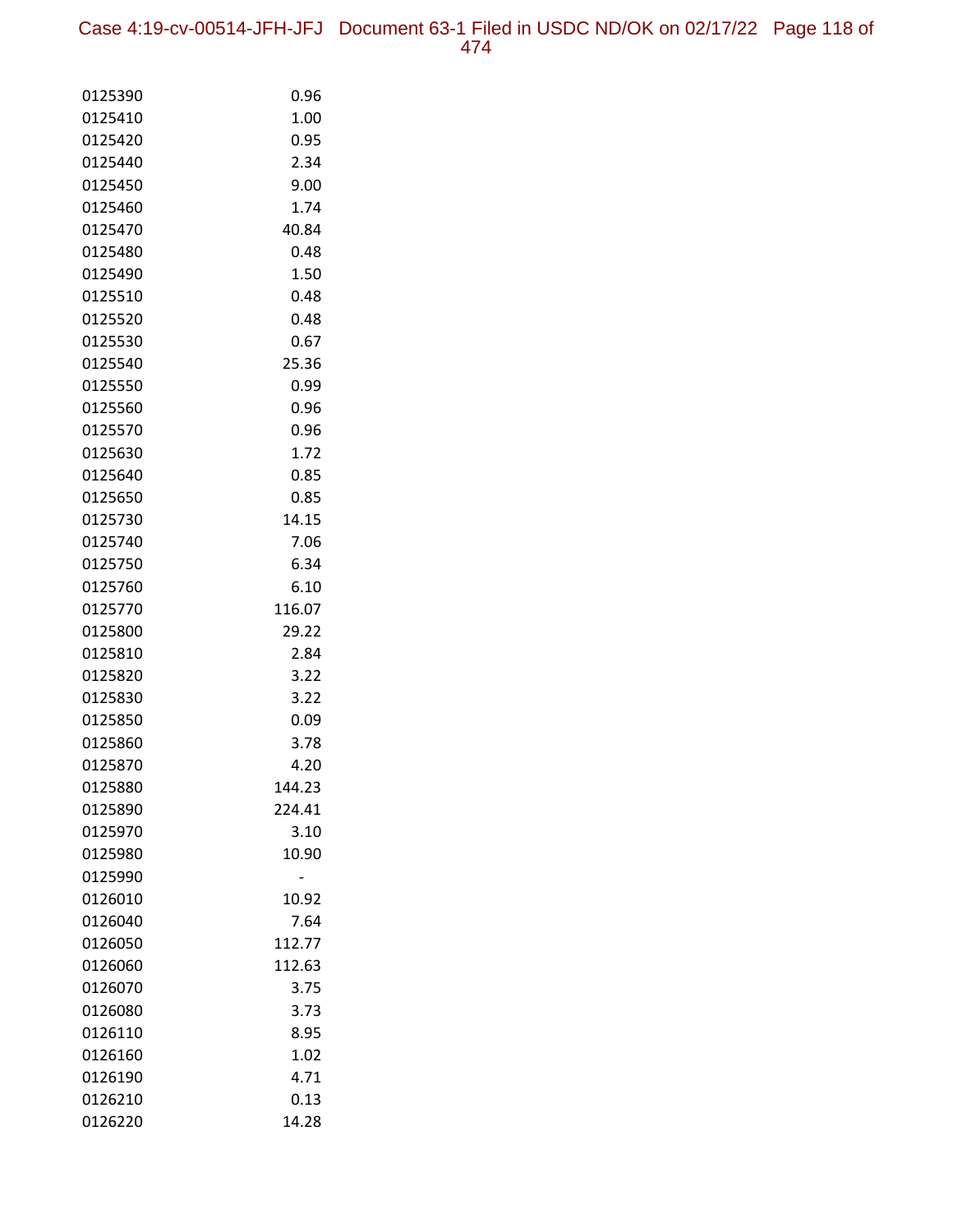Case 4:19-cv-00514-JFH-JFJ Document 63-1 Filed in USDC ND/OK on 02/17/22 Page 119 of 474

| 0126240            | 7.25           |
|--------------------|----------------|
| 0126280            | 3.29           |
| 0126290            | 2.84           |
| 0126340            | 0.31           |
| 0126380            | 2.63           |
| 0126420            | 16.02          |
| 0126490            | 13.12          |
| 0126500            | 17.73          |
| 0126510            | 13.11          |
| 0126520            | 7.90           |
| 0126530            | 0.91           |
| 0126540            | $\overline{a}$ |
| 0126550            | 0.97           |
| 0126560            | 0.75           |
| 0126630            | 0.59           |
| 0126640            | 129.77         |
| 0126650            | 129.77         |
| 0126660            | 134.32         |
| 0126670            | 143.69         |
| 0126690            | 1.23           |
| 0126710            | 1,288.93       |
| 0126740            | 19.11          |
| 0126750            | 9.40           |
| 0126760            | 9.40           |
| 0126810            | 0.96           |
| 0126820            | 0.96           |
| 0126850            | 285.44         |
| 0126880            | 8.11           |
| 0126890            | 9.58           |
| 0126910            | 1.28           |
| 0126920            | 1.28           |
| 0126930            | 2.18           |
| 0126940            | 1.07           |
| 0126950            | 1.07           |
| 0126960            | 1.07           |
| 0127020            | 0.21           |
| 0127030            | 0.47           |
| 0127040            | 0.33           |
| 0127050            | 0.47           |
| 0127070            | 1.39           |
| 0127080            | 1.42           |
| 0127090            | 1.42           |
| 0127110            | 1.42<br>8.29   |
| 0127120<br>0127130 | 5.78           |
|                    | 1.04           |
| 0127140            |                |
| 0127150            | 1.00           |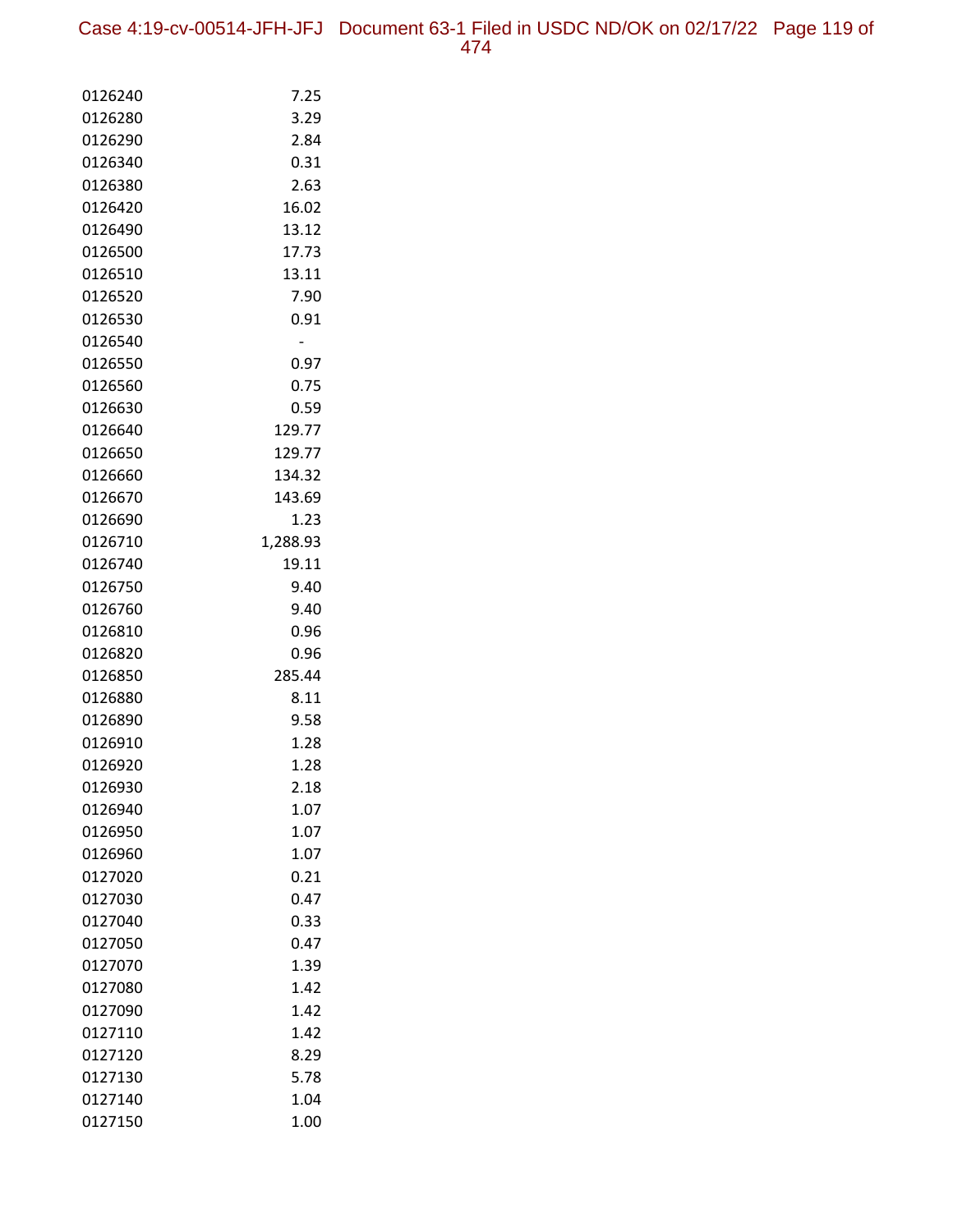| 0127160            | 1.27           |
|--------------------|----------------|
| 0127180            | 28.26          |
| 0127220            | 506.94         |
| 0127250            | 0.23           |
| 0127260            | 0.21           |
| 0127280            | 1.36           |
| 0127610            | 0.01           |
| 0128100            | 39.92          |
| 0128200            | 0.11           |
| 0128210            | 0.01           |
| 0128300            | 43.42          |
| 0128800            | 5.96           |
| 0129160            | 60.21          |
| 0129170            | 1.91           |
| 0129180            | 1.91           |
| 0129260            | 20.49          |
| 0129270            | 10.24          |
| 0129280            | 7.61           |
| 0129290            | 3.00           |
| 0129310            | 3.00           |
| 0130000            | 0.15           |
| 0130300            | 1.13           |
| 0130400            | 5.89           |
| 0131800            |                |
| 0133190            | 0.44           |
| 0133220            | 0.38           |
| 0133700<br>0134250 | 49.32<br>13.33 |
| 0134260            | 0.38           |
| 0134270            | 1.72           |
| 0134280            | 132.50         |
| 0134350            | 2.27           |
| 0134360            |                |
| 0134400            | 33.30          |
| 0134450            | 3.56           |
| 0134460            | 18.29          |
| 0134480            | 18.28          |
| 0134490            | 1.13           |
| 0134510            | 1.11           |
| 0134520            | 1.11           |
| 0134530            | 1.06           |
| 0134540            | 0.51           |
| 0134550            | 0.45           |
| 0134560            | 0.45           |
| 0134570            | 0.45           |
| 0134580            | 0.48           |
| 0134590            | 0.25           |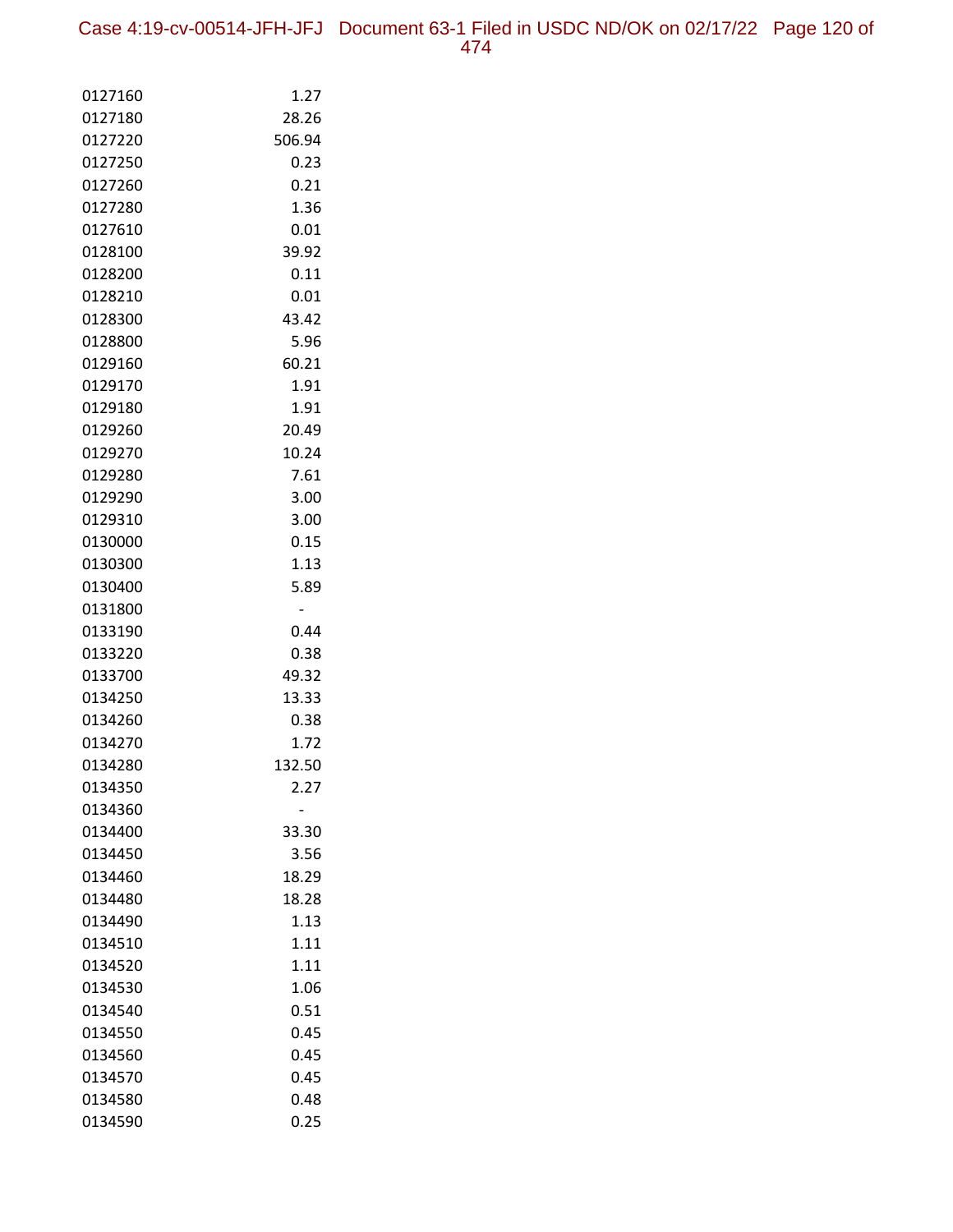Case 4:19-cv-00514-JFH-JFJ Document 63-1 Filed in USDC ND/OK on 02/17/22 Page 121 of 474

| 0134610            | 0.24             |
|--------------------|------------------|
| 0134620            | 0.11             |
| 0134630            | 0.34             |
| 0134640            | 0.11             |
| 0134650            | 4.65             |
| 0134660            | 3.90             |
| 0134670            | -                |
| 0134680            | 5.46             |
| 0134690            | 2.12             |
| 0134700            | 0.18             |
| 0134710            | 9.23             |
| 0134760            | 0.65             |
| 0134820            | 0.22             |
| 0134880            | 2.38             |
| 0134890            | 2.38             |
| 0134910            | 2.38             |
| 0134920            | 17.40            |
| 0134930            | 19.87            |
| 0134940            | 16.82            |
| 0134950            | 11.63            |
| 0134960            | 5.78             |
| 0134970            | 5.65             |
| 0135110            | 187.91           |
| 0135170            | 755.60           |
| 0135180<br>0135190 | 757.57<br>755.65 |
| 0135210            | 3.59             |
| 0135230            | 281.09           |
| 0135240            | 281.09           |
| 0135250            | 664.72           |
| 0135260            | 561.22           |
| 0135270            | 104.84           |
| 0135280            | 4.04             |
| 0135330            | 5.24             |
| 0135340            | 0.67             |
| 0135350            | 0.67             |
| 0135360            | 527.06           |
| 0135470            | 23.87            |
| 0135480            | 0.11             |
| 0135490            | 0.80             |
| 0135510            | 0.40             |
| 0135520            | 0.44             |
| 0135530            | 1.15             |
| 0135540            | 1.60             |
| 0135550            | 2.67             |
| 0135560            | 5.70             |
| 0135570            | 61.09            |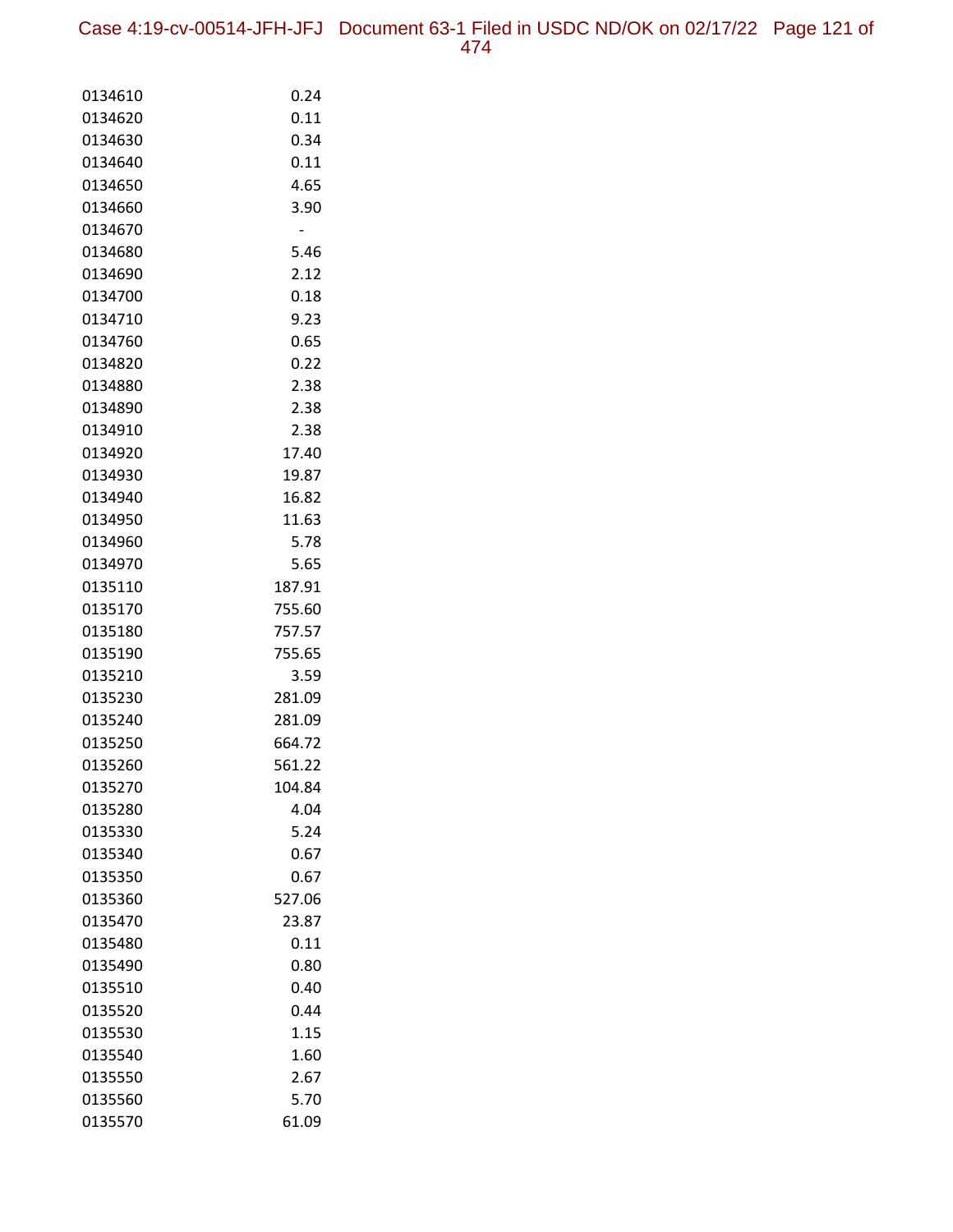Case 4:19-cv-00514-JFH-JFJ Document 63-1 Filed in USDC ND/OK on 02/17/22 Page 122 of

|--|--|

| 0135580            | 4.76           |
|--------------------|----------------|
| 0135590            | 0.02           |
| 0135610            | 111.45         |
| 0135620            | 28.64          |
| 0135630            | 30.24          |
| 0135640            | 27.85          |
| 0135650            | 30.22          |
| 0135670            | 0.07           |
| 0135680            | 0.07           |
| 0135700            | 33.58          |
| 0135750            |                |
| 0135760            | 0.34           |
| 0135780            | 143.59         |
| 0135790            | 0.57           |
| 0135810            | 0.57           |
| 0135820            | 0.97           |
| 0135830            | 0.60           |
| 0135840            | 599.88         |
| 0135850            | 599.83         |
| 0135860            | 3,341.06       |
| 0135910            | 1.07           |
| 0135920            | 1.86           |
| 0135930            | 1.67           |
| 0135940            | 1.67           |
| 0135970            | 3.80           |
| 0135980            | 2.22           |
| 0135990<br>0136010 | 0.69<br>871.75 |
| 0136050            | 17.73          |
| 0136060            | 17.74          |
| 0136130            | 0.46           |
| 0136140            | 0.42           |
| 0136150            |                |
| 0136160            |                |
| 0136170            | 0.81           |
| 0136180            | 1.69           |
| 0136190            | 1.19           |
| 0136200            | 366.78         |
| 0136210            | 198.95         |
| 0136340            | 5.98           |
| 0136350            | 1.27           |
| 0136360            | 18.84          |
| 0136380            | 1.84           |
| 0136390            | 4.86           |
| 0136410            | 2.31           |
| 0136420            | 2.31           |
| 0136500            | 13.43          |
|                    |                |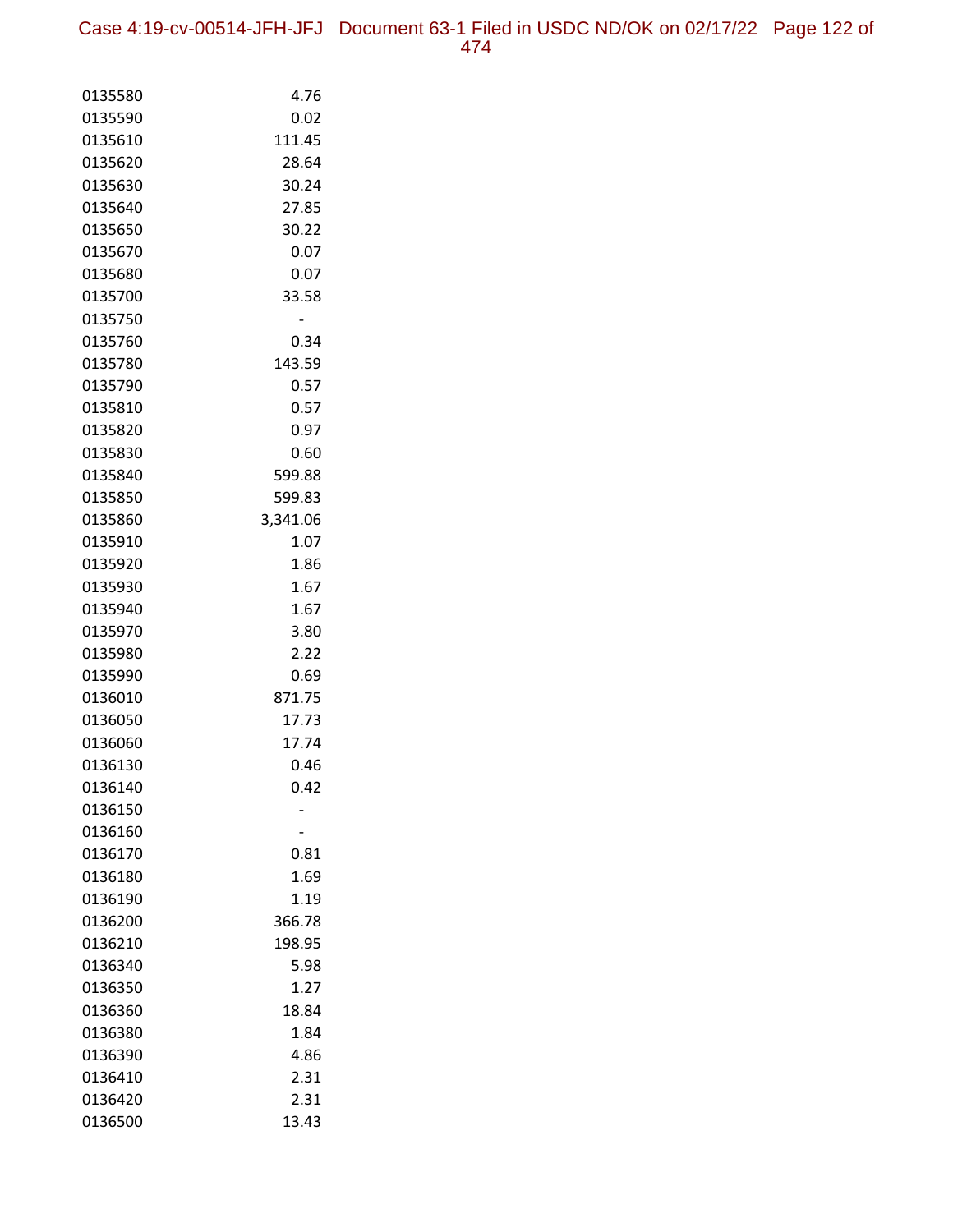| 0136760            | 0.81  |
|--------------------|-------|
| 0136890            | 2.39  |
| 0136910            | 2.39  |
| 0136920            | 2.39  |
| 0136930            | 1.07  |
| 0136940            | 1.07  |
| 0136950            | 1.07  |
| 0136960            | 0.32  |
| 0136970            | 0.29  |
| 0136980            | 0.15  |
| 0136990            | 0.15  |
| 0137010            | 0.29  |
| 0137020            | 0.15  |
| 0137030            | 0.29  |
| 0137050            | 0.15  |
| 0137060            | 0.32  |
| 0137070            | 1.49  |
| 0137080            | 0.75  |
| 0137090            | 1.25  |
| 0137110            | 0.90  |
| 0137120            | 0.41  |
| 0137130            | 5.98  |
| 0137140            | 3.38  |
| 0137160            | 1.85  |
| 0137170            | 2.49  |
| 0137220            | 3.29  |
| 0137230            | 31.33 |
| 0137290            | 0.34  |
| 0137310            | 0.08  |
| 0137320            | 0.08  |
| 0137330            | 0.08  |
| 0137340            | 0.05  |
| 0137350            | 0.05  |
| 0137360            | 0.05  |
| 0137380<br>0137390 | 93.14 |
| 0137410            | 0.01  |
| 0137420            | 7.71  |
| 0137430            |       |
| 0137440            |       |
| 0137460            | 2.38  |
| 0137470            | 37.30 |
| 0137480            | 37.28 |
| 0137490            |       |
| 0137560            | 0.11  |
| 0137570            | 15.62 |
| 0137580            | 2.06  |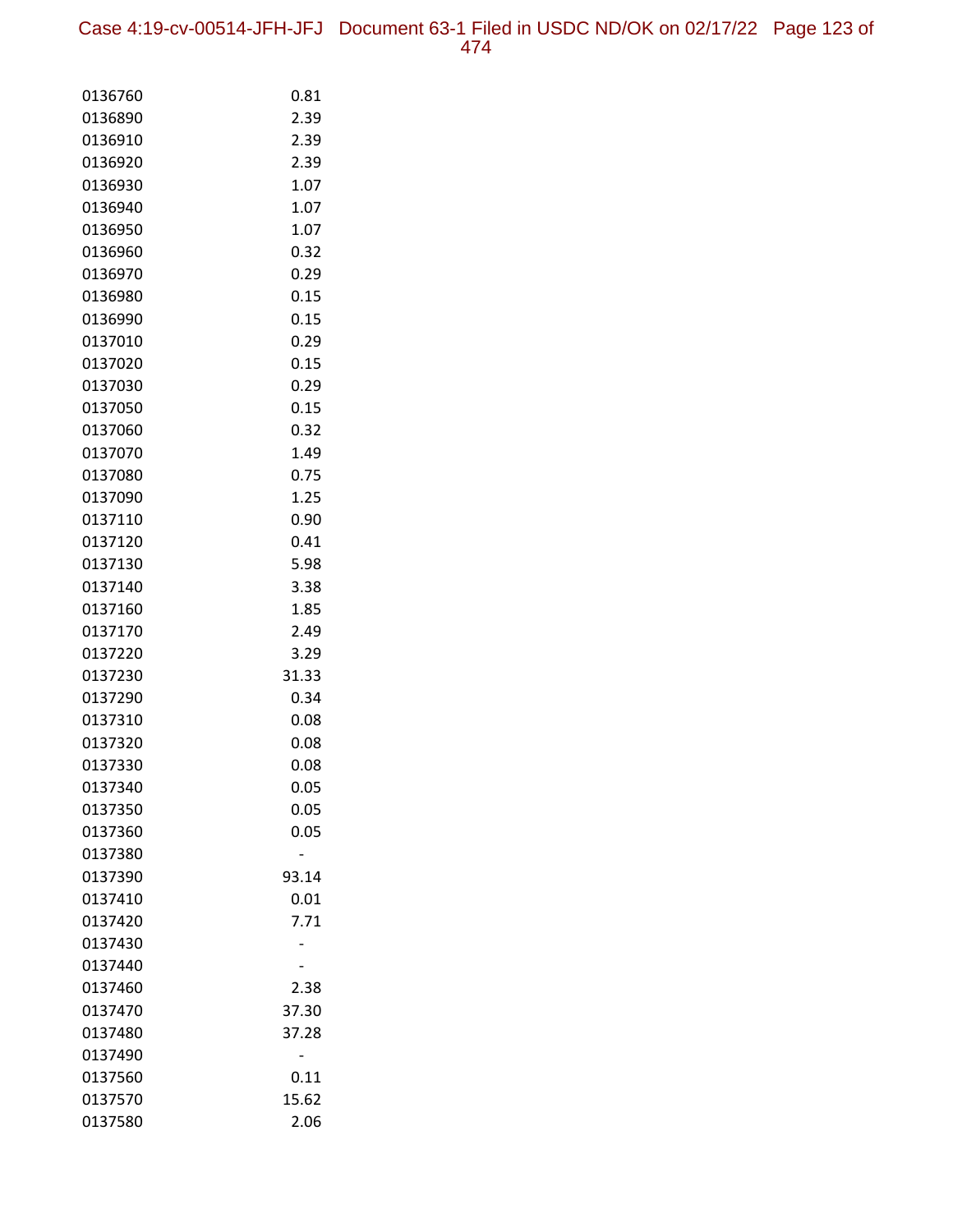Case 4:19-cv-00514-JFH-JFJ Document 63-1 Filed in USDC ND/OK on 02/17/22 Page 124 of 474

| 0137620            | 1,660.79     |
|--------------------|--------------|
| 0137730            | 0.52         |
| 0137740            | 0.52         |
| 0137750            | 0.52         |
| 0137760            | 0.52         |
| 0137830            | 26.00        |
| 0137840            | 16.90        |
| 0137860            | 120.57       |
| 0137870            | 18.30        |
| 0137880            | 317.18       |
| 0137940            | 0.37         |
| 0137970            | 1.17         |
| 0137980            | 92.67        |
| 0137990            | 0.41         |
| 0138010            | 6.06         |
| 0138020            | 1.16         |
| 0138030            | 1.16         |
| 0138050            | 0.04         |
| 0138060            | 0.47         |
| 0138100            | 5.26         |
| 0138140            | 0.39         |
| 0138160            | 0.20         |
| 0138240            | 3.24         |
| 0138260            | 111.10       |
| 0138290            |              |
| 0138310            |              |
| 0138370            | 5.16<br>5.76 |
| 0138410<br>0138420 | 5.76         |
| 0138610            | 1.37         |
| 0138620            | 58.62        |
| 0138680            | 38.78        |
| 0138690            | 12.57        |
| 0138730            | 1.42         |
| 0138740            | 1.45         |
| 0138750            | 1.18         |
| 0138760            | 1.46         |
| 0138770            | 37.79        |
| 0138790            | 0.81         |
| 0138810            | 18.75        |
| 0138850            | 3.33         |
| 0138860            | 0.36         |
| 0138870            | 0.36         |
| 0138890            | 469.25       |
| 0138910            | 0.03         |
| 0138920            | 0.03         |
| 0138930            | 0.07         |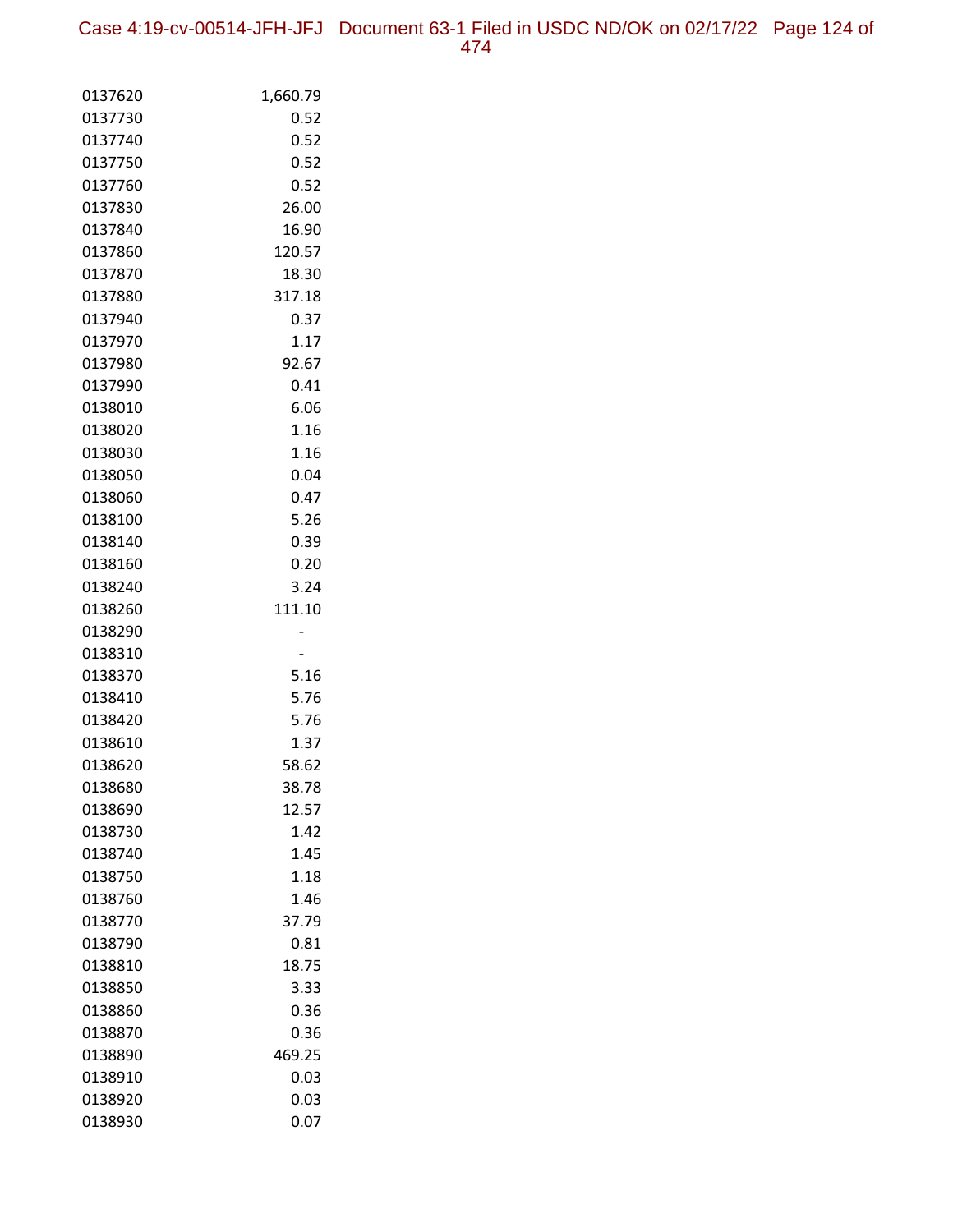| 0138950            | 0.92         |
|--------------------|--------------|
| 0139030            |              |
| 0139040            | 1.56         |
| 0139050            | 89.25        |
| 0139060            | 0.28         |
| 0139070            | 0.25         |
| 0139140            | 0.07         |
| 0139150            | 0.07         |
| 0139180            | 3.48         |
| 0139190            | 1.73         |
| 0139210            | 2.59         |
| 0139220            | 2.36         |
| 0139250            | 2.26         |
| 0139260            | 2.26         |
| 0139270            | 2.26         |
| 0139340            | 0.42         |
| 0139360            | 1.39         |
| 0139370            | 8.99         |
| 0139390            | 332.74       |
| 0139410            | 53.13        |
| 0139420            | 0.04         |
| 0139430            | 0.04         |
| 0139440            | 13.39        |
| 0139450            |              |
| 0139460            |              |
| 0139470            |              |
| 0139480            | 1.62         |
| 0139490            |              |
| 0139510            | 1.40         |
| 0139520            | 2.55         |
| 0139530            | 0.20         |
| 0139540            | 0.53         |
| 0139550            | 0.74<br>0.53 |
| 0139570            |              |
| 0139580<br>0139680 | 1.72         |
|                    | 1,302.07     |
| 0139720<br>0139750 | 33.81        |
| 0139770            | 18.56        |
| 0139840            | 1.11         |
| 0139860            | 0.43         |
| 0139870            | 0.43         |
| 0139920            | 1.93         |
| 0139930            | 0.65         |
| 0139940            | 0.22         |
| 0139960            | 0.10         |
| 0139970            | 0.10         |
|                    |              |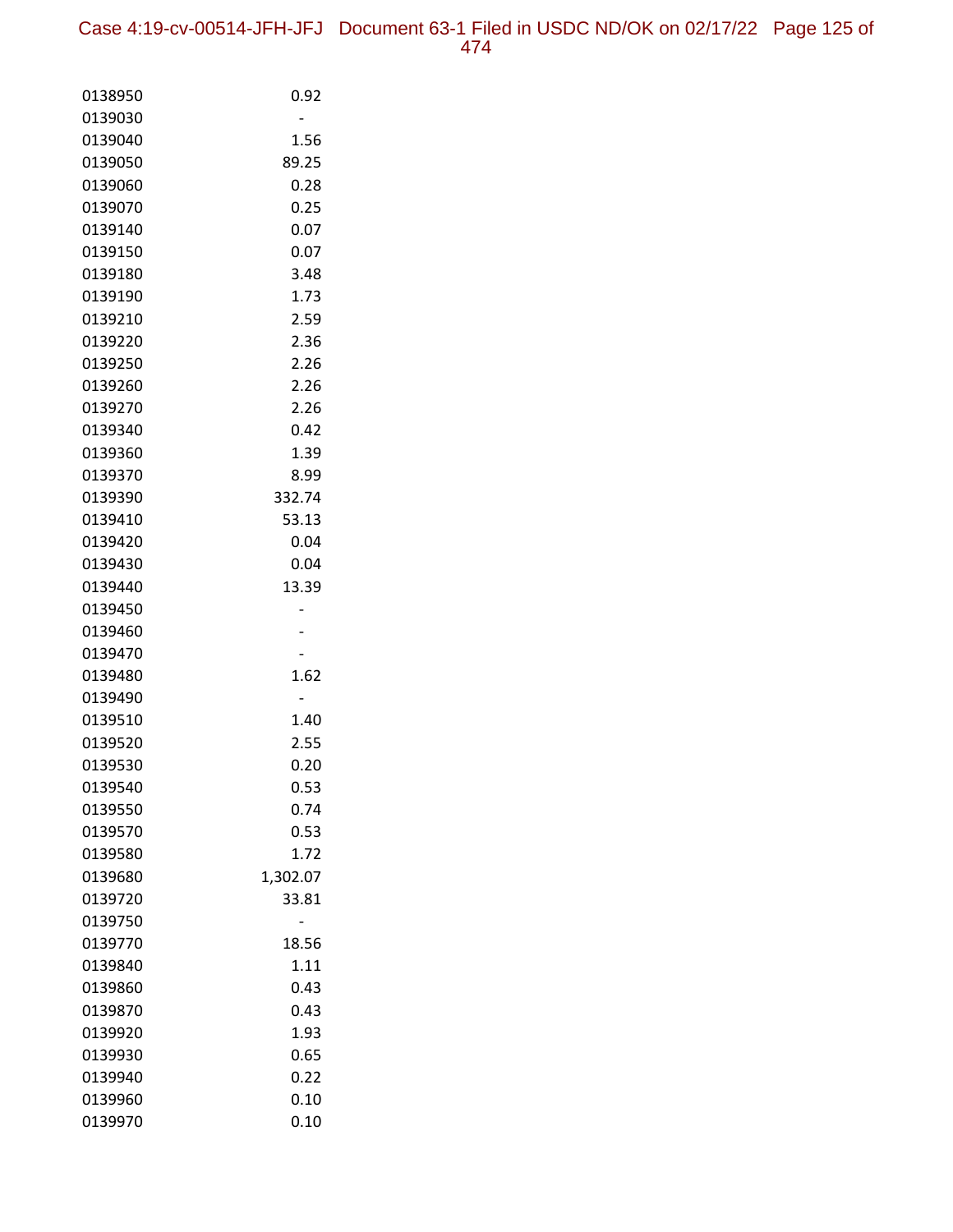| 0139980            |                |
|--------------------|----------------|
| 0140160            | 23.42          |
| 0140170            | 2.00           |
| 0140180            | 1.99           |
| 0140190            |                |
| 0140210            |                |
| 0140220            |                |
| 0140230            |                |
| 0140260            | 0.93           |
| 0140280            | 0.01           |
| 0140290            | 14.87          |
| 0140310            | 2.02           |
| 0140330            | 3.84           |
| 0140340            | 3.84           |
| 0140350            | 51.13          |
| 0140360            | 17.97          |
| 0140380            | 1,715.75       |
| 0140390            | 31.17          |
| 0140410            | 111.88         |
| 0140420            | 0.77           |
| 0140440            | 57.32          |
| 0140450            | 62.64          |
| 0140470            | 4.76           |
| 0140520            | 3.61           |
| 0140530            | 52.81          |
| 0140560            | 22.61          |
| 0140570            | 461.50         |
| 0140580            | 1,353.38       |
| 0140590            | 109.19         |
| 0140610            | 589.76         |
| 0140640<br>0140660 | 1.02<br>157.80 |
| 0140670            | 484.41         |
| 0140720            | 652.25         |
| 0140730            | 31.24          |
| 0140750            | 1,715.75       |
| 0140760            | 117.08         |
| 0140770            | 24.36          |
| 0140780            | 3.36           |
| 0140810            | 1,643.70       |
| 0140820            | 4.76           |
| 0140830            | 31.24          |
| 0140850            | 67.92          |
| 0140860            | 0.77           |
| 0140870            | 1,251.82       |
| 0140890            | 418.08         |
| 0140910            | 889.26         |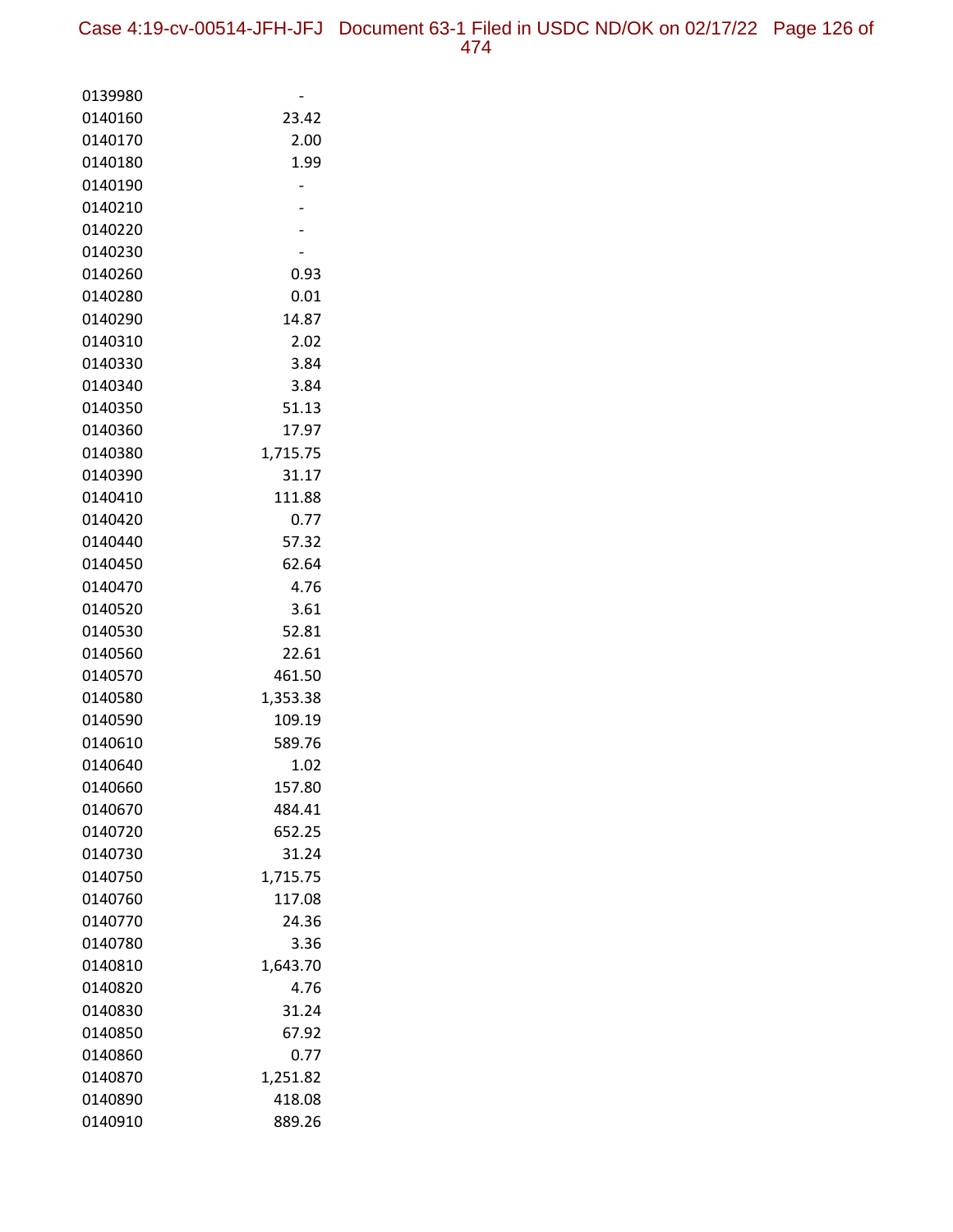Case 4:19-cv-00514-JFH-JFJ Document 63-1 Filed in USDC ND/OK on 02/17/22 Page 127 of 474

| 0140930 | 889.26   |
|---------|----------|
| 0140940 | 735.37   |
| 0140950 | 561.98   |
| 0141010 | 1.56     |
| 0141020 | 1.56     |
| 0141030 | 1.56     |
| 0141040 | 1.56     |
| 0141050 | 2.68     |
| 0141060 | 4.94     |
| 0141110 | 15.24    |
| 0141120 | 1.13     |
| 0141130 | 0.48     |
| 0141140 | 1.68     |
| 0141150 | 0.48     |
| 0141270 | 0.60     |
|         |          |
| 0141280 | 0.60     |
| 0141310 | 5.73     |
| 0141320 | 0.25     |
| 0141340 |          |
| 0141350 |          |
| 0141360 |          |
| 0141380 | 708.26   |
| 0141410 |          |
| 0141420 | 5.53     |
| 0141430 |          |
| 0141440 | 1,128.07 |
| 0141450 |          |
| 0141460 |          |
| 0141470 |          |
| 0141480 | 44.63    |
| 0141490 | 44.63    |
| 0141520 | 178.52   |
| 0141550 | 33.90    |
| 0141560 | 7.71     |
| 0141570 | 0.64     |
| 0141580 | 13.55    |
| 0141590 | 50.43    |
| 0141610 | 1.36     |
| 0141640 | 178.52   |
| 0141650 | 0.97     |
| 0141700 | 9.02     |
| 0141710 | 161.49   |
| 0141720 | 161.49   |
| 0141730 | 326.63   |
| 0141740 | 165.13   |
| 0141780 | 165.13   |
| 0141790 | 141.03   |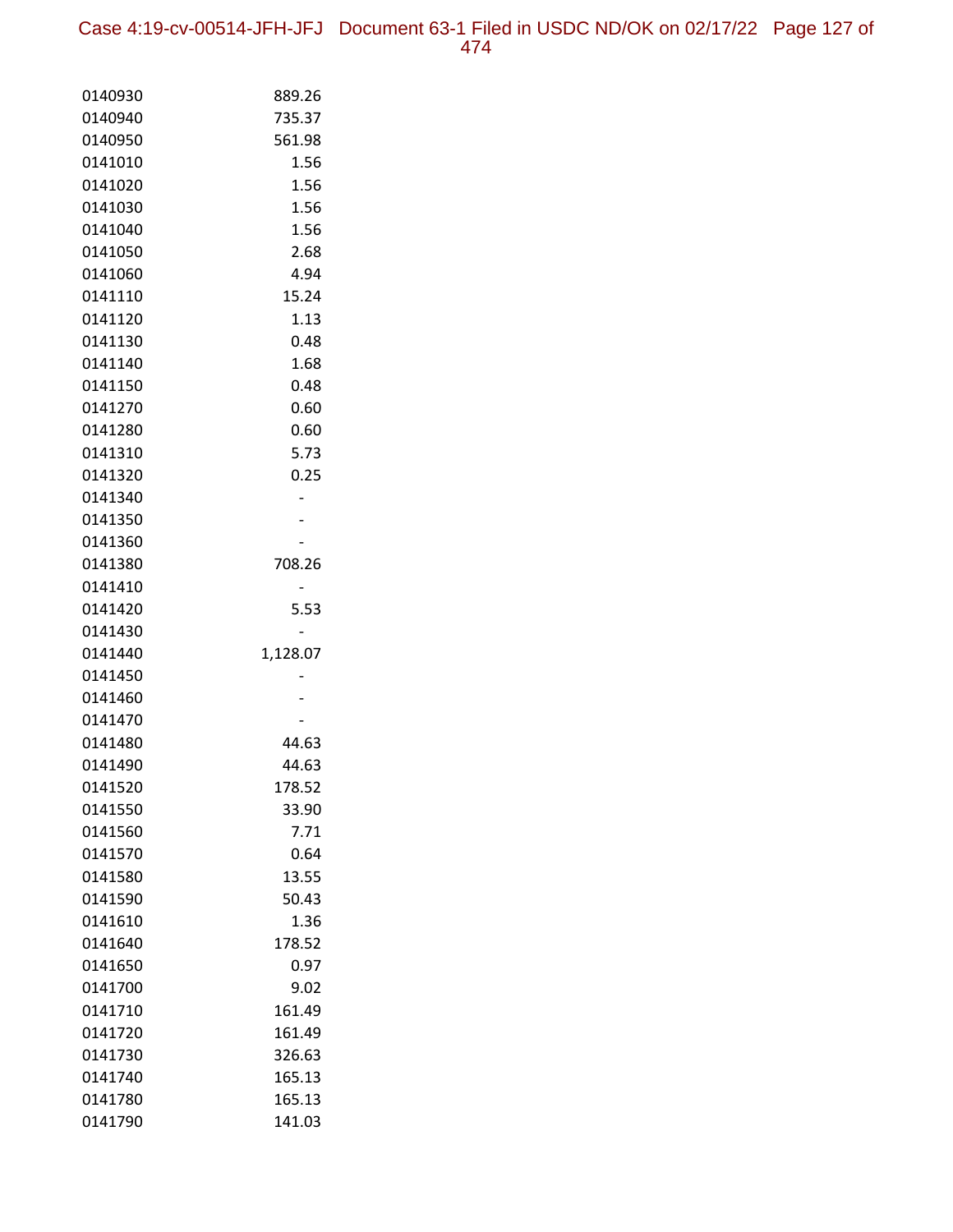| 0141820            | 8.72         |
|--------------------|--------------|
| 0141830            |              |
| 0141840            | 0.91         |
| 0141890            | 1.84         |
| 0141910            | 0.15         |
| 0141940            | 72.79        |
| 0141950            | 58.85        |
| 0141960            | 58.79        |
| 0141970            | 7.82         |
| 0141980            | 9.21         |
| 0142010            | 0.02         |
| 0142020            | -            |
| 0142030            | 5.28         |
| 0142080            | 16.10        |
| 0142090            | 0.37         |
| 0142110            | 2.21         |
| 0142120<br>0142130 | 0.81<br>1.24 |
| 0142140            | 1.07         |
| 0142150            | 0.76         |
| 0142210            | 0.12         |
| 0142220            | 0.12         |
| 0142230            | 0.12         |
| 0142250            | 14.66        |
| 0142260            | 7.42         |
| 0142280            | 7.90         |
| 0142290            | 7.48         |
| 0142310            | 7.45         |
| 0142320            | 7.47         |
| 0142330            | 0.08         |
| 0142340            | 902.46       |
| 0142350            |              |
| 0142370            |              |
| 0142430            |              |
| 0142480            | 17.55        |
| 0142490            |              |
| 0142520            | 0.38         |
| 0142530            | 0.38         |
| 0142540            | 0.39         |
| 0142560            | 1.37         |
| 0142570            | 27.33        |
| 0142580            | 26.15        |
| 0142590            | 28.03        |
| 0142610            | 28.93        |
| 0142620            | 11.55        |
| 0142630            | 0.13         |
| 0142650            | 0.13         |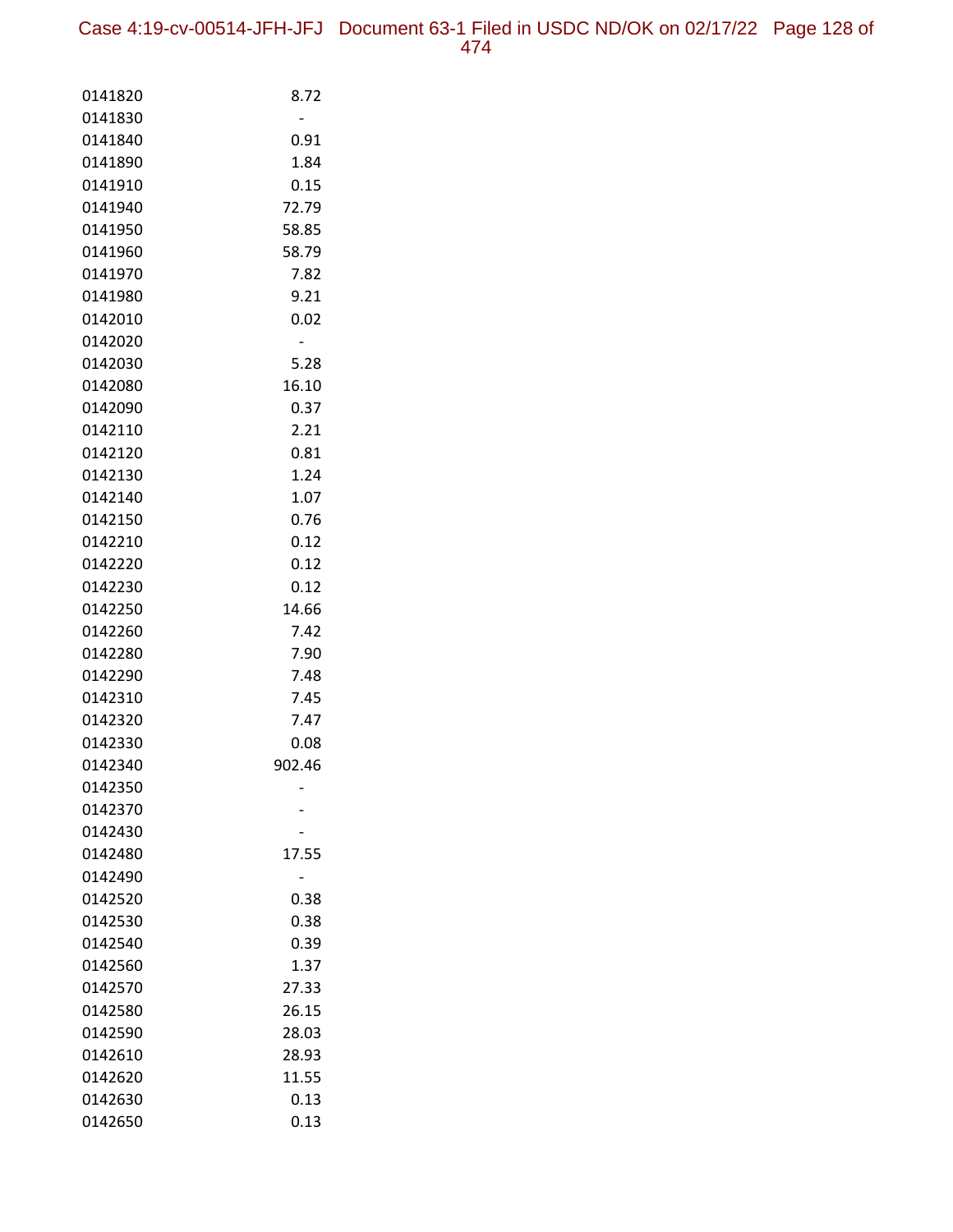Case 4:19-cv-00514-JFH-JFJ Document 63-1 Filed in USDC ND/OK on 02/17/22 Page 129 of 474

| 0142660            | 0.13   |
|--------------------|--------|
| 0142680            | 1.70   |
| 0142690            | 1.70   |
| 0142710            | 1.70   |
| 0142720            | 1.23   |
| 0142740            | 4.04   |
| 0142760            | 28.10  |
| 0142770            | 20.28  |
| 0142790            | 52.52  |
| 0142820            | 4.40   |
| 0142830            | 4.76   |
| 0142840            | 10.07  |
| 0142860            | 7.40   |
| 0142920            | 0.18   |
| 0142930            | 0.28   |
| 0142980            | 0.64   |
| 0142990            | 0.43   |
| 0143010            | 30.70  |
| 0143020            | 3.93   |
| 0143050            | 0.01   |
| 0143060            | 901.33 |
| 0143070            | 0.20   |
| 0143100            | 21.20  |
| 0143150            | 15.42  |
| 0143160            | 15.24  |
| 0143170            | 17.07  |
| 0143180<br>0143190 | 15.25  |
| 0143200            | 5.98   |
| 0143210            |        |
| 0143220            |        |
| 0143230            |        |
| 0143240            | 1.21   |
| 0143250            | 0.84   |
| 0143270            | 0.04   |
| 0143280            | 0.33   |
| 0143290            |        |
| 0143300            | 0.47   |
| 0143310            |        |
| 0143410            | 2.70   |
| 0143560            | 0.39   |
| 0143570            | 0.01   |
| 0143580            | 0.01   |
| 0143590            |        |
| 0143610            |        |
| 0143620            | 8.31   |
| 0143630            | 4.37   |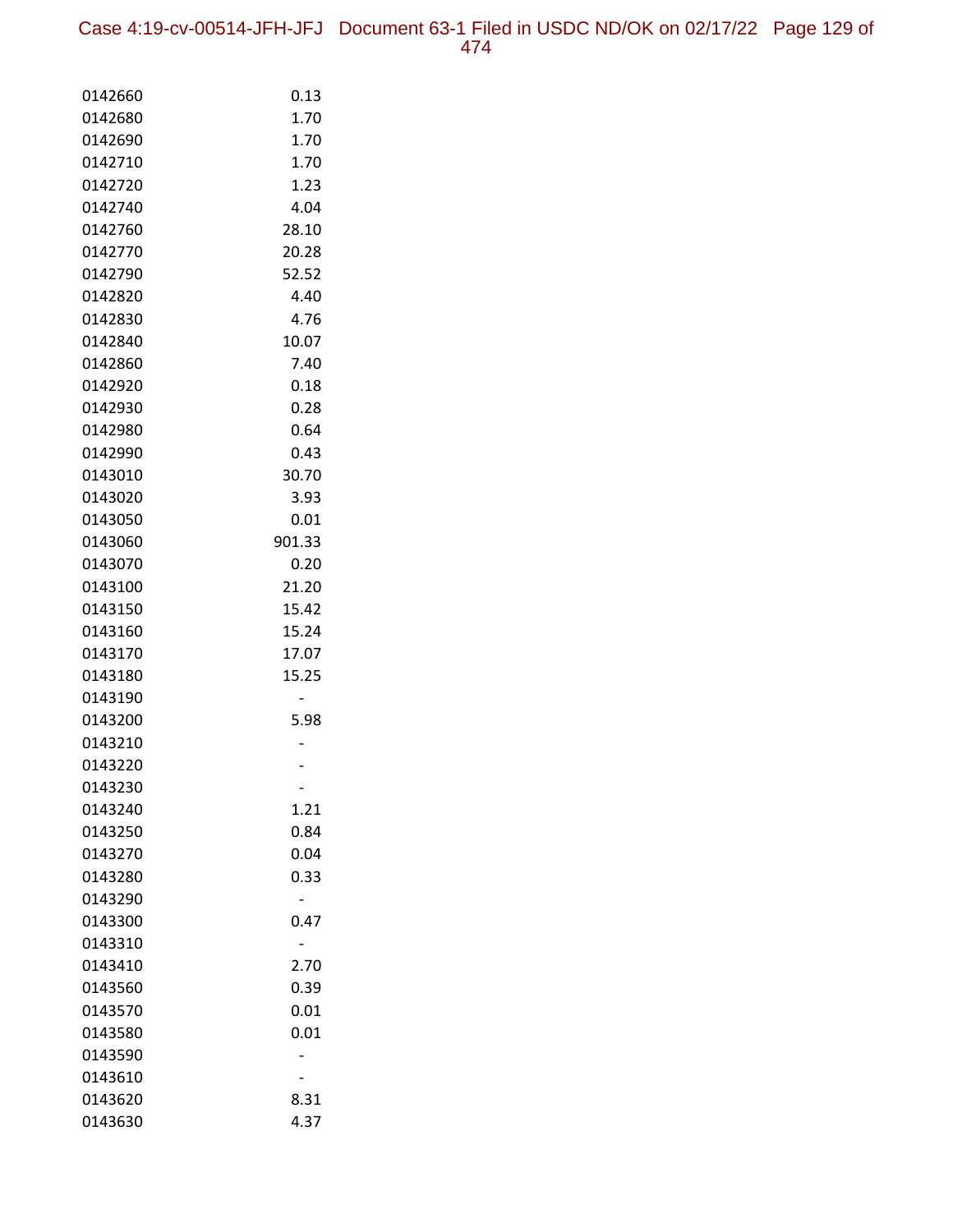Case 4:19-cv-00514-JFH-JFJ Document 63-1 Filed in USDC ND/OK on 02/17/22 Page 130 of 474

| 0143710 | 0.38   |
|---------|--------|
| 0143720 | 0.94   |
| 0143790 | 1.81   |
| 0143810 | 0.59   |
| 0143820 | 0.59   |
| 0145200 | 22.63  |
| 0145500 | 0.05   |
| 0146160 | 0.64   |
| 0146180 | 4.37   |
| 0146190 | 3.65   |
| 0146210 | 3.64   |
| 0146220 | 0.78   |
| 0146270 | 0.27   |
| 0146280 | 0.25   |
| 0146290 | -      |
| 0146310 | 0.06   |
| 0146320 | 0.06   |
| 0146330 | 0.06   |
| 0146340 | 382.66 |
| 0146350 | 24.48  |
| 0146360 | 24.48  |
| 0146370 | 24.49  |
| 0146380 |        |
| 0146390 | 2.40   |
| 0146410 | 2.40   |
| 0146430 | 6.25   |
| 0146440 | 2.01   |
| 0146460 | 2.00   |
| 0146490 | 6.31   |
| 0146570 | 7.72   |
| 0146590 | 8.31   |
| 0146610 | 2.48   |
| 0146620 | 2.48   |
| 0146630 | 2.48   |
| 0146650 | 1.96   |
| 0146660 | 1.96   |
| 0146670 | 5.64   |
| 0146680 | 5.63   |
| 0146770 |        |
| 0146780 | 1.16   |
| 0146790 |        |
| 0146810 |        |
| 0146830 |        |
| 0146840 |        |
| 0146850 |        |
| 0146870 | 133.49 |
| 0146920 | 1.02   |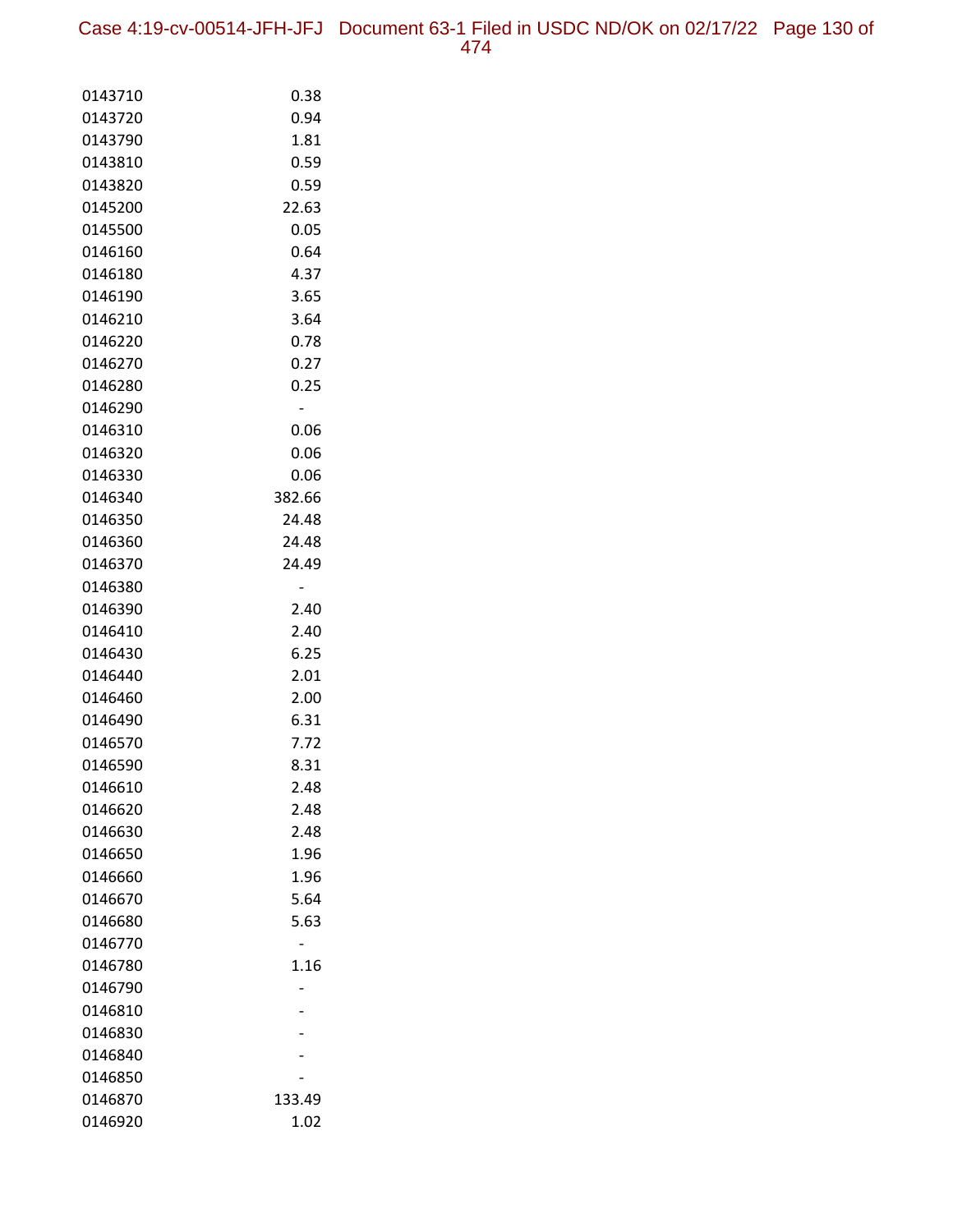Case 4:19-cv-00514-JFH-JFJ Document 63-1 Filed in USDC ND/OK on 02/17/22 Page 131 of 474

| 0146940 | 12.89  |
|---------|--------|
| 0146950 | 1.24   |
| 0146970 | 4.08   |
| 0146980 | 4.88   |
| 0147020 | 8.22   |
| 0147030 | 15.60  |
| 0147050 | 25.79  |
| 0147080 | 6.98   |
| 0147110 | 20.24  |
| 0147130 | 194.85 |
| 0147150 | 9.73   |
| 0147160 | 24.85  |
| 0147180 | 753.64 |
| 0147190 | 76.97  |
| 0147210 | 1.39   |
| 0147220 | 1.79   |
| 0147230 | 28.87  |
| 0147240 | 1.39   |
| 0147250 | 127.86 |
| 0147280 | 3.85   |
| 0147310 | 30.79  |
| 0147340 | 3.45   |
| 0147350 | 1.87   |
| 0147360 | 23.08  |
| 0147380 | 3.45   |
| 0147390 | 2.05   |
| 0147410 | 1.87   |
| 0147420 | 1.87   |
| 0147440 | 24.36  |
| 0147450 | 97.42  |
| 0147460 | 97.42  |
| 0147470 | 4.88   |
| 0147490 | 3.04   |
| 0147530 | 4.08   |
| 0147540 | 50.86  |
| 0147550 | 3.04   |
| 0147580 | 12.17  |
| 0147590 | 5.82   |
| 0147620 | 5.82   |
| 0147630 | 4.08   |
| 0147660 |        |
| 0147670 | 1.48   |
| 0147680 | 1.44   |
| 0147700 | 10.16  |
| 0147710 | 12.17  |
| 0147740 | 127.86 |
| 0147750 |        |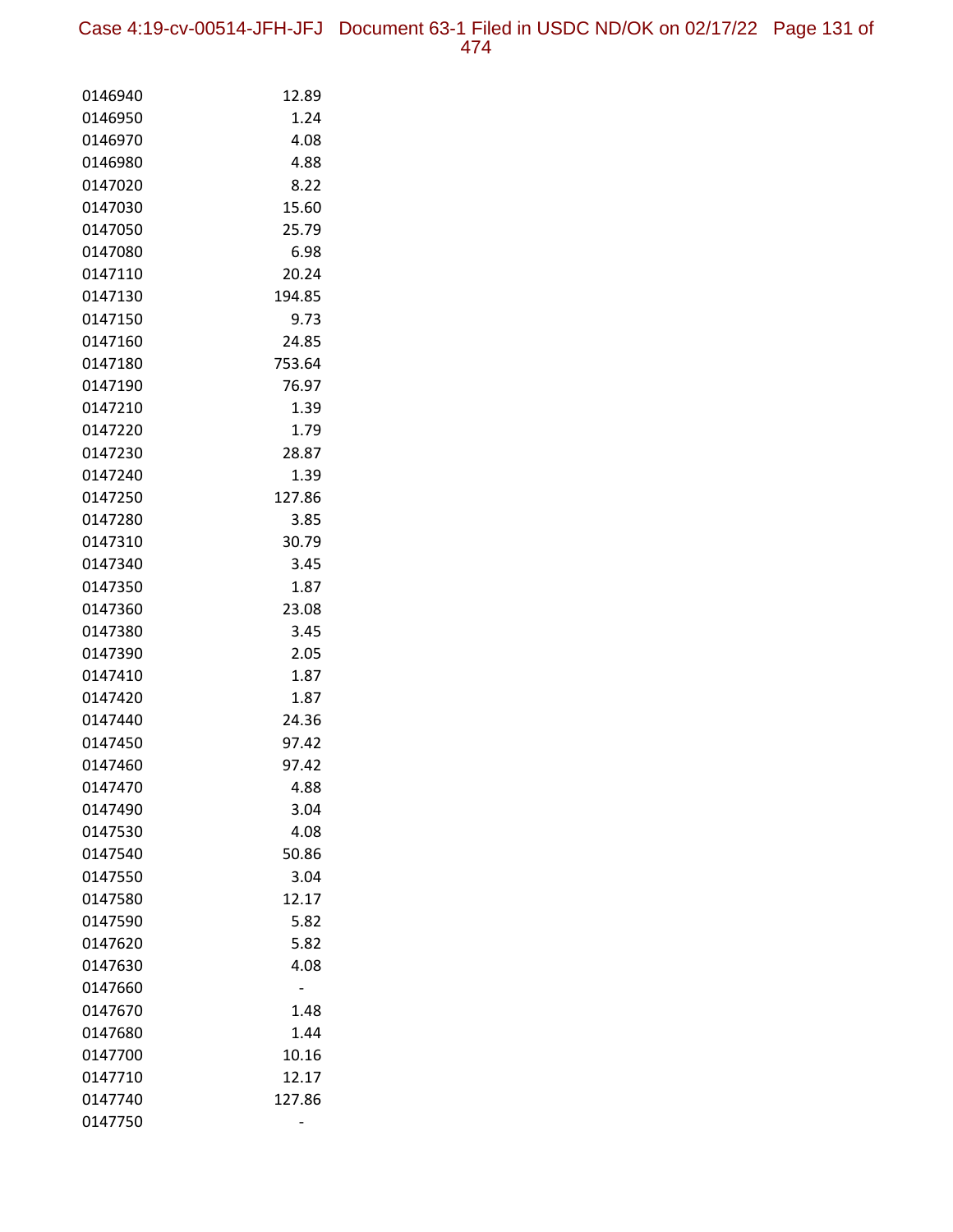Case 4:19-cv-00514-JFH-JFJ Document 63-1 Filed in USDC ND/OK on 02/17/22 Page 132 of 474

| 0147790            | 0.04   |
|--------------------|--------|
| 0147810            | 0.01   |
| 0147830            |        |
| 0147840            | 1.53   |
| 0147860            | 31.90  |
| 0147870            | 49.03  |
| 0147890            | 0.54   |
| 0147910            | 0.13   |
| 0147980            | 309.83 |
| 0147990            | 1.43   |
| 0148120            | 0.30   |
| 0148160            | 883.62 |
| 0148220            | 1.41   |
| 0148260            | 10.31  |
| 0148280            | 0.48   |
| 0148310            | 10.96  |
| 0148320            |        |
| 0148330            |        |
| 0148340            |        |
| 0148350            |        |
| 0148360            | 0.31   |
| 0148370            | 0.31   |
| 0148420            | 3.50   |
| 0148430            |        |
| 0148440            | 1.46   |
| 0148450            | 52.14  |
| 0148460            | 58.40  |
| 0148470            | 30.68  |
| 0148480            | 20.45  |
| 0148490            | 20.45  |
| 0148510            | 10.22  |
| 0148520            | 8.69   |
| 0148530            | 0.18   |
| 0148540            | 0.18   |
| 0148550<br>0148560 | 0.18   |
| 0148620            | 112.18 |
| 0148630            | 170.49 |
| 0148660            | 12.11  |
| 0148750            | 97.86  |
| 0148760            | 117.37 |
| 0148770            | 0.48   |
| 0148780            | 2.38   |
| 0148820            | 0.13   |
| 0148880            | 0.04   |
| 0148890            | 0.04   |
| 0148910            | 0.04   |
|                    |        |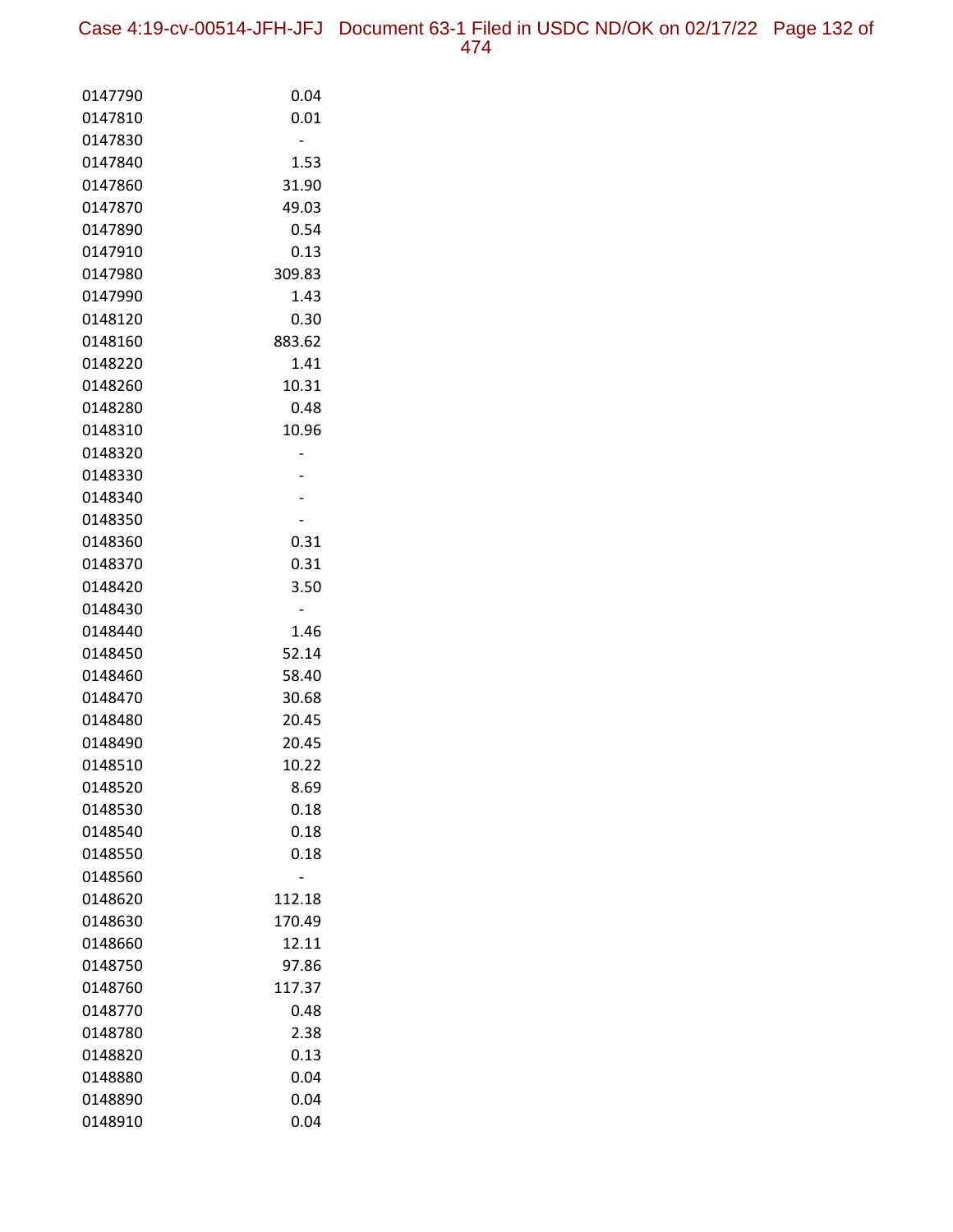Case 4:19-cv-00514-JFH-JFJ Document 63-1 Filed in USDC ND/OK on 02/17/22 Page 133 of 474

| 0148920            | 0.01         |
|--------------------|--------------|
| 0148930            | 0.01         |
| 0148940            | 0.01         |
| 0148950            | 0.01         |
| 0148960            | 0.01         |
| 0148970            | 0.01         |
| 0148980            | 0.01         |
| 0148990            | 5.78         |
| 0149060            | 3.90         |
| 0149070            | 0.05         |
| 0149110            | -            |
| 0149150            | 0.39         |
| 0149160            | 110.82       |
| 0149170            | 110.82       |
| 0149190            | 0.02         |
| 0149330            | 6.34         |
| 0149340            | 6.34         |
| 0149360            | 100.08       |
| 0149370            | 95.66        |
| 0149380            | 95.57        |
| 0149410            | 0.08         |
| 0149420            | 7.23         |
| 0149440            | 2.31         |
| 0149460            | 1.00         |
| 0149490            | -            |
| 0149540            | 0.46         |
| 0149550            | 2.91         |
| 0149590            | 0.01         |
| 0149610            |              |
| 0149750            | 1.21         |
| 0149780<br>0149790 | 3.71         |
|                    | 4.46         |
| 0149810            | 0.65<br>0.65 |
| 0149820<br>0149880 |              |
| 0149890            | 0.24         |
| 0149940            | 0.65         |
| 0149950            |              |
| 0149990            | 0.04         |
| 0150120            | 0.13         |
| 0150130            | 17.19        |
| 0150140            | 17.16        |
| 0150150            |              |
| 0150220            | 0.97         |
| 0150240            | 0.27         |
| 0150250            |              |
| 0150270            | 0.17         |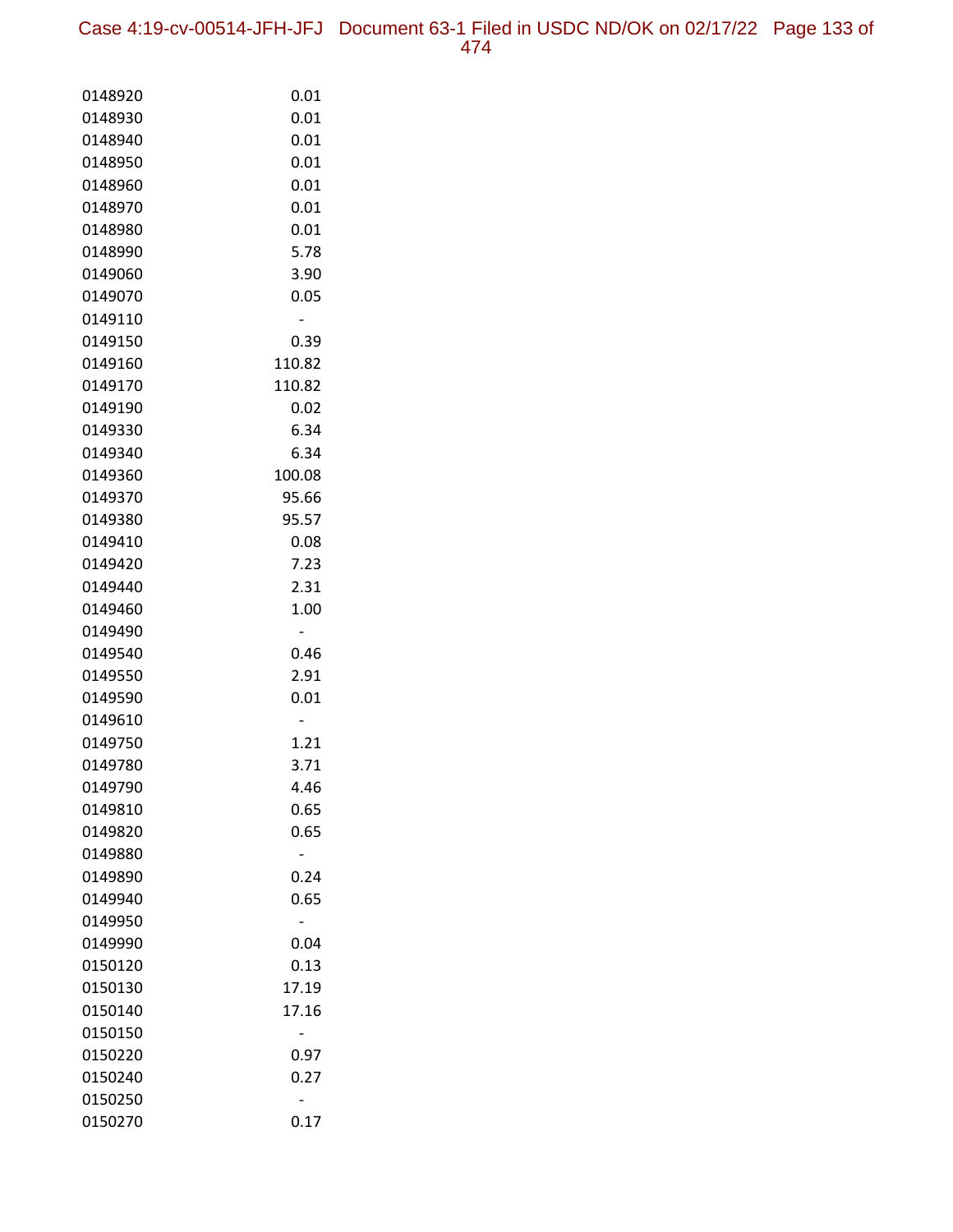| 0150280 |        |
|---------|--------|
| 0150350 |        |
| 0150360 |        |
| 0150370 |        |
| 0150390 |        |
| 0150410 |        |
| 0150420 |        |
| 0150430 | 0.01   |
| 0150440 | 0.01   |
| 0150450 | 0.01   |
| 0150460 | 0.06   |
| 0150470 |        |
| 0150550 |        |
| 0150560 | 0.41   |
| 0150570 | 0.05   |
| 0150580 | 1.43   |
| 0150640 |        |
| 0150720 |        |
| 0150730 |        |
| 0150970 | 4.37   |
| 0150980 | 4.38   |
| 0151050 | 21.14  |
| 0151110 | 8.55   |
| 0151130 | 0.13   |
| 0151160 | 1.91   |
| 0151240 |        |
| 0151310 | 25.35  |
| 0151340 | 0.01   |
| 0151420 | 5.32   |
| 0151430 | 0.76   |
| 0151510 | 6.20   |
| 0151590 |        |
| 0151690 | 279.07 |
| 0151840 | 16.69  |
| 0151860 |        |
| 0151870 | 8.51   |
| 0151880 | 0.35   |
| 0151950 | 3.80   |
| 0151980 | 0.99   |
| 0152010 |        |
| 0152160 |        |
| 0152170 |        |
| 0152370 | 3.21   |
| 0152450 | 3.80   |
| 0152460 | 1.90   |
| 0152470 | 1.87   |
| 0152480 | 9.54   |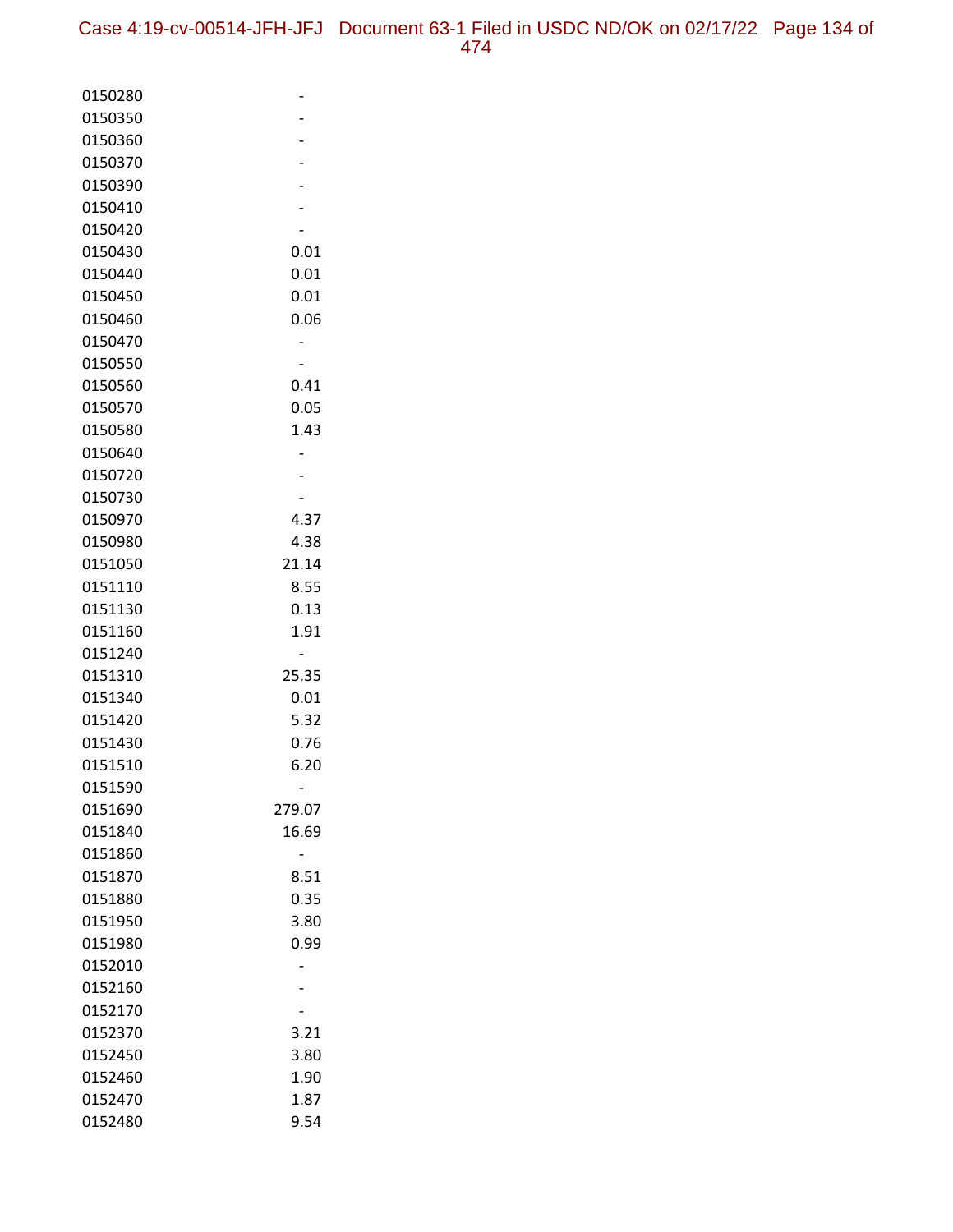| 0152490 | 9.54     |
|---------|----------|
| 0152530 | 7.25     |
| 0152540 | 7.22     |
| 0152550 | 7.21     |
| 0152620 |          |
| 0152640 | 3.29     |
| 0152650 | 0.39     |
| 0152670 |          |
| 0152680 |          |
| 0152720 | 0.15     |
| 0152730 | 0.15     |
| 0152770 |          |
| 0152840 | 29.45    |
| 0152910 | 25.94    |
| 0153200 |          |
| 0154100 | 9.87     |
| 0154130 | 15.20    |
| 0154140 | 7.57     |
| 0154150 | 7.34     |
| 0154400 | 46.88    |
| 0155200 | 2.99     |
| 0155900 | 2.53     |
| 0156000 |          |
| 0156800 | 0.10     |
| 0158300 | 141.45   |
| 0161600 |          |
| 0162000 | 41.36    |
| 0162200 | 6.99     |
| 0163700 | 3.26     |
| 0164000 | 35.30    |
| 0164500 | 19.14    |
| 0165400 | 38.56    |
| 0166800 | 2.24     |
| 0166900 | 2.24     |
| 0167200 | 1.76     |
| 0167400 | 35.59    |
| 0169500 | 115.32   |
| 0169600 |          |
| 0169700 | 14.54    |
| 0169800 | 1,724.68 |
| 0170000 | 3.86     |
| 0171300 | 0.76     |
| 0171700 | 1.56     |
| 0171800 | 15.04    |
| 0174800 | 37.79    |
| 0176500 | 5.32     |
| 0176600 | 18.41    |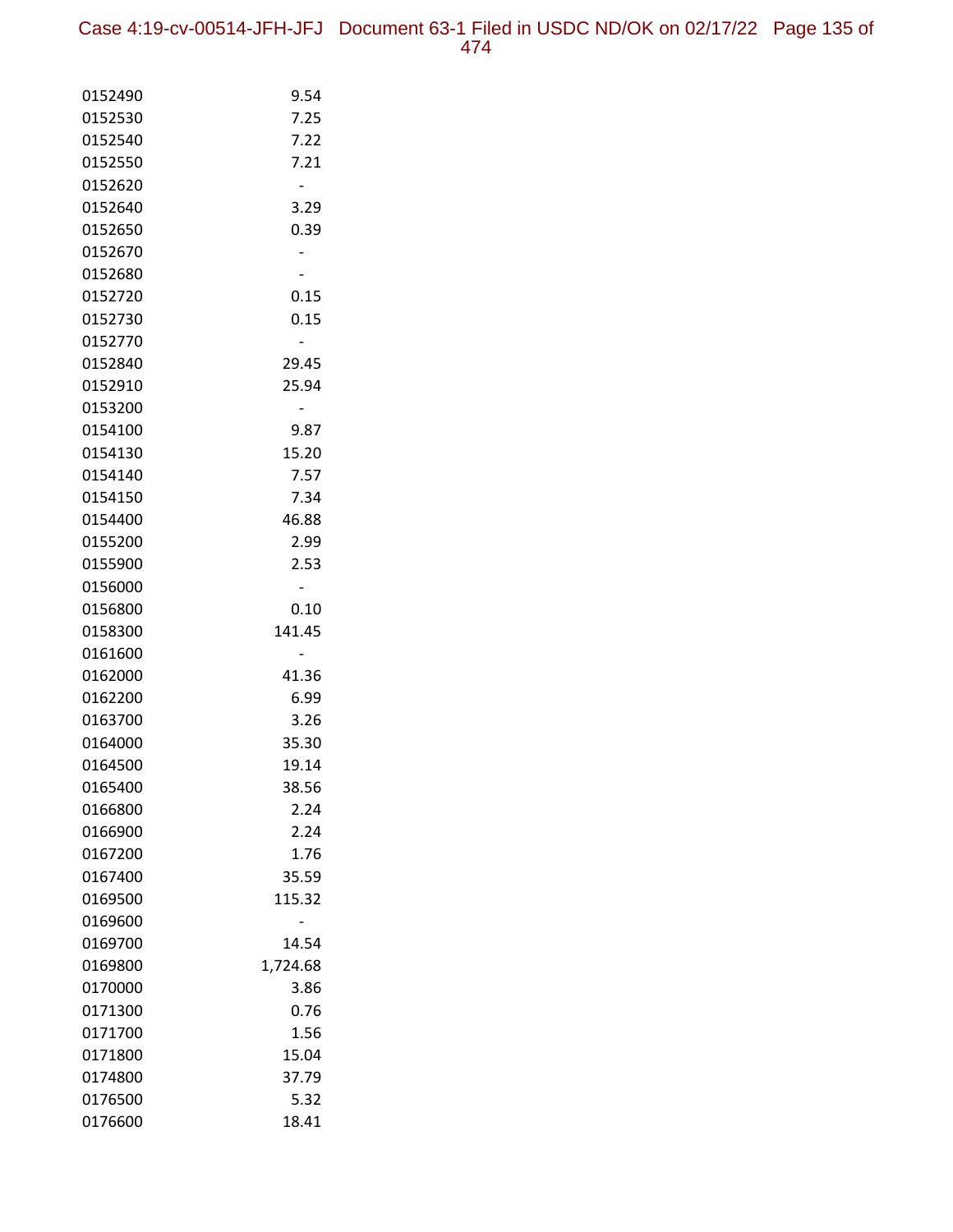| 0176900            |               |
|--------------------|---------------|
| 0177100            |               |
| 0177300            |               |
| 0177900            | 5.47          |
| 0178000            | 11.70         |
| 0179200            | 34.29         |
| 0179300            | 12.23         |
| 0180600            | 19.89         |
| 0181700            | 33.67         |
| 0181800            | 41.94         |
| 0182600            | 1.10          |
| 0182900            | 7.53          |
| 0185200            |               |
| 0187900            | 0.61          |
| 0189000            | 0.73          |
| 0189800            |               |
| 0191200            |               |
| 0193700            | 25.25         |
| 0193900            | 4.73          |
| 0194000            | 4.69          |
| 0194300            | 4.69          |
| 0194500            | 40.58         |
| 0194700            | 5.91          |
| 0194800            | 13.64         |
| 0195600            |               |
| 0196800            | 25.11         |
| 0198400            | 3.93          |
| 0198700            | 13.51         |
| 0201000<br>0201600 | 10.52<br>4.77 |
| 0202800            | 5.75          |
| 0205100            | 1.95          |
| 0207500            | 1.87          |
| 0208000            | 18.03         |
| 0208600            | 3.80          |
| 0208700            | 3.78          |
| 0210900            | 28.40         |
| 0211300            | 36.11         |
| 0212200            |               |
| 0213100            | 10.27         |
| 0213400            | 1.18          |
| 0213600            | 0.06          |
| 0213700            |               |
| 0213800            | 35.78         |
| 0214600            | 4.13          |
| 0216200            | 0.74          |
| 0217500            | 2.21          |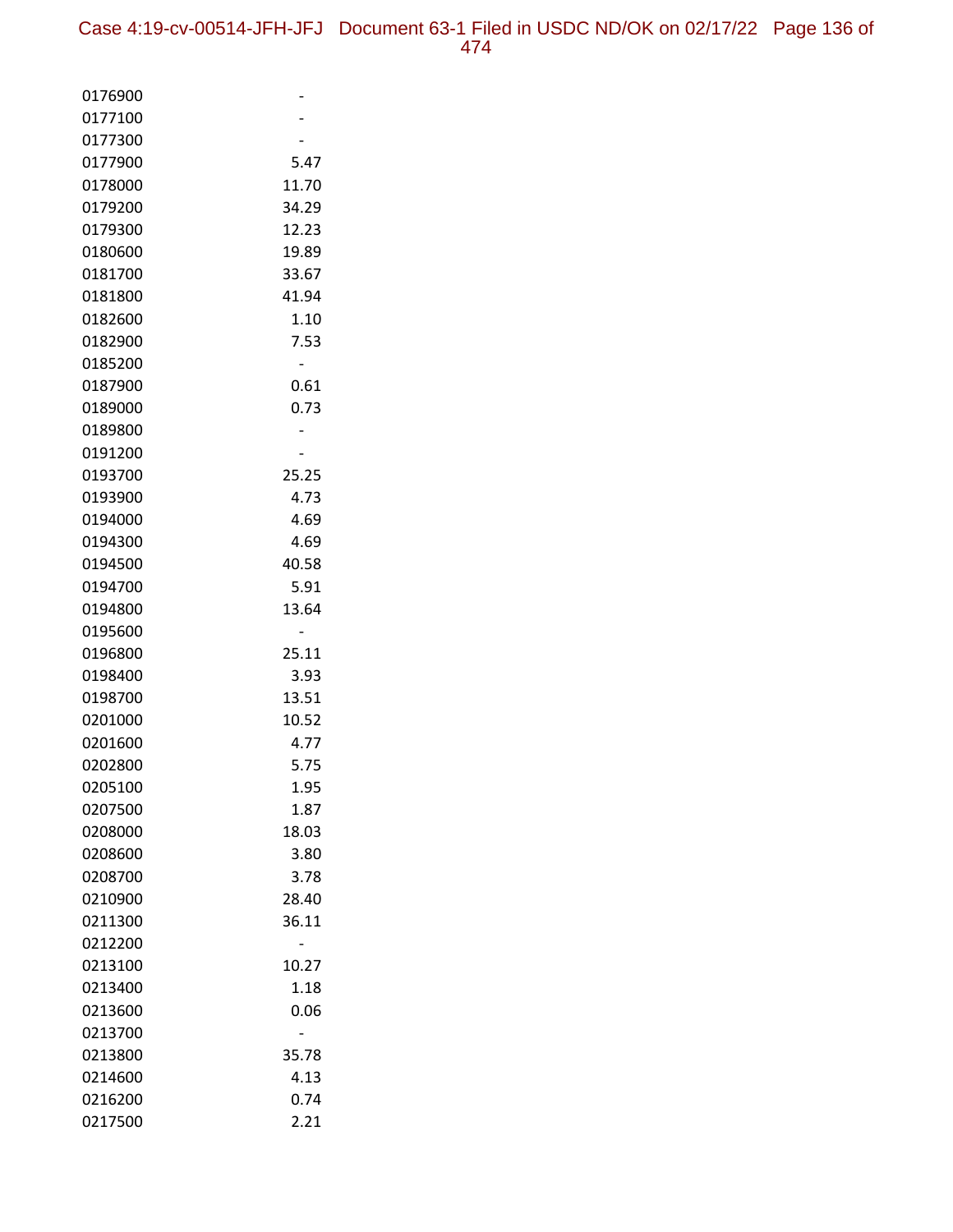Case 4:19-cv-00514-JFH-JFJ Document 63-1 Filed in USDC ND/OK on 02/17/22 Page 137 of 474

| 0219000            | 2.13           |
|--------------------|----------------|
| 0219100            | 0.69           |
| 0219300            | 0.68           |
| 0219500            | 33.11          |
| 0220000            | 24.54          |
| 0220500            |                |
| 0220600            | 60.00          |
| 0220700            | 37.54          |
| 0220900            | 0.36           |
| 0221600            | 0.08           |
| 0222500            | 243.89         |
| 0223300            | 71.90          |
| 0223500            | 39.34          |
| 0223600            | 62.38          |
| 0224200            | 30.49          |
| 0228500            |                |
| 0228600            | 2.57           |
| 0231500            |                |
| 0231900            | 29.06          |
| 0232100            | 264.44         |
| 0232200            | 64.58          |
| 0233500            | 0.13           |
| 0234100<br>0234200 | 20.16<br>32.14 |
| 0234300            | 816.32         |
| 0236500            | 2.58           |
| 0236700            | 26.21          |
| 0237800            | 0.52           |
| 0238500            | 1,875.57       |
| 0238700            | 79.80          |
| 0239300            | 10.74          |
| 0239900            | 1.39           |
| 0240200            | 6.69           |
| 0240300            | 607.24         |
| 0240400            | 24.76          |
| 0240700            | 18.72          |
| 0241400            | 33.43          |
| 0242600            | 81.44          |
| 0242700            | 28.41          |
| 0243700            | 14.58          |
| 0244600            | 36.71          |
| 0244800            | 35.91          |
| 0245400            | 35.14          |
| 0245900            | 65.28          |
| 0248200            | 25.65          |
| 0249800            | 29.38          |
| 0250900            | 5.30           |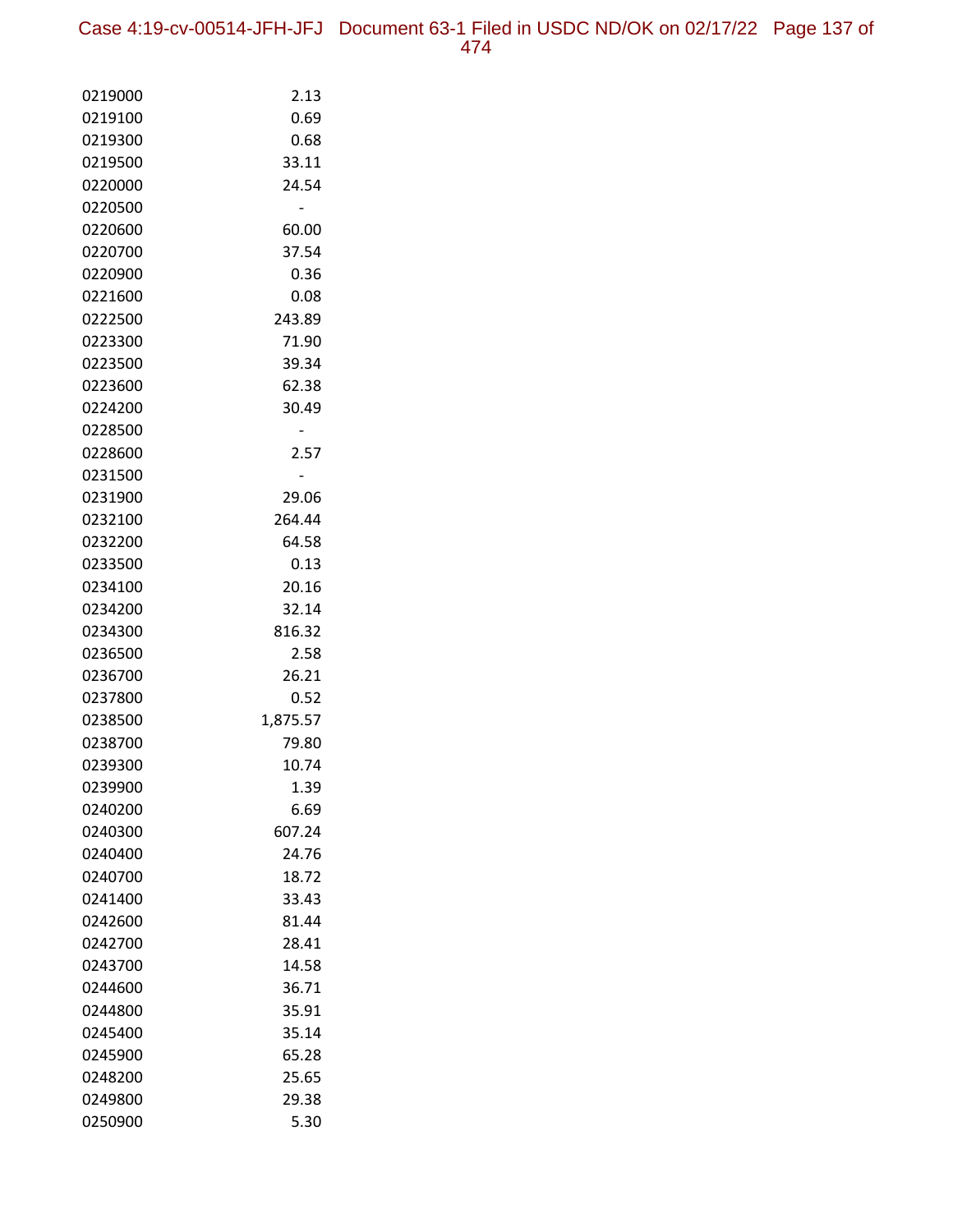Case 4:19-cv-00514-JFH-JFJ Document 63-1 Filed in USDC ND/OK on 02/17/22 Page 138 of 474

| 0251000            | 3.83         |
|--------------------|--------------|
| 0251100            | 42.13        |
| 0251600            | 13.17        |
| 0253800            | 30.50        |
| 0254800            | 37.28        |
| 0254900            | 28.99        |
| 0257300            | 4.30         |
| 0257600            | 2.56         |
| 0258300            | 30.87        |
| 0259700            | 8.37         |
| 0261100            | 82.72        |
| 0261200            | 2.42         |
| 0262400            | 0.44         |
| 0262500            |              |
| 0262800            |              |
| 0263100            |              |
| 0265400            | 0.35         |
| 0270700            | 57.80        |
| 0271700            |              |
| 0272900            | 0.01         |
| 0273800            | 44.14        |
| 0277000            | 51.87        |
| 0278200            | 25.85        |
| 0279400            | 26.87        |
| 0279800            |              |
| 0280800            |              |
| 0282400            | 7.41         |
| 0284900            | 11.91        |
| 0286400            | 15.34        |
| 0286800<br>0287000 | 15.25        |
|                    | 0.86<br>1.60 |
| 0288500<br>0288700 | 10.96        |
| 0288900            | 127.62       |
| 0290500            | 79.21        |
| 0290900            |              |
| 0291100            | 12.09        |
| 0291400            | 7.38         |
| 0292900            | 0.02         |
| 0293100            | 0.07         |
| 0293400            | 11.28        |
| 0293800            | 337.65       |
| 0295300            | 5.23         |
| 0295500            |              |
| 0296000            |              |
| 0298800            | 2.53         |
| 0301800            | 17.72        |
|                    |              |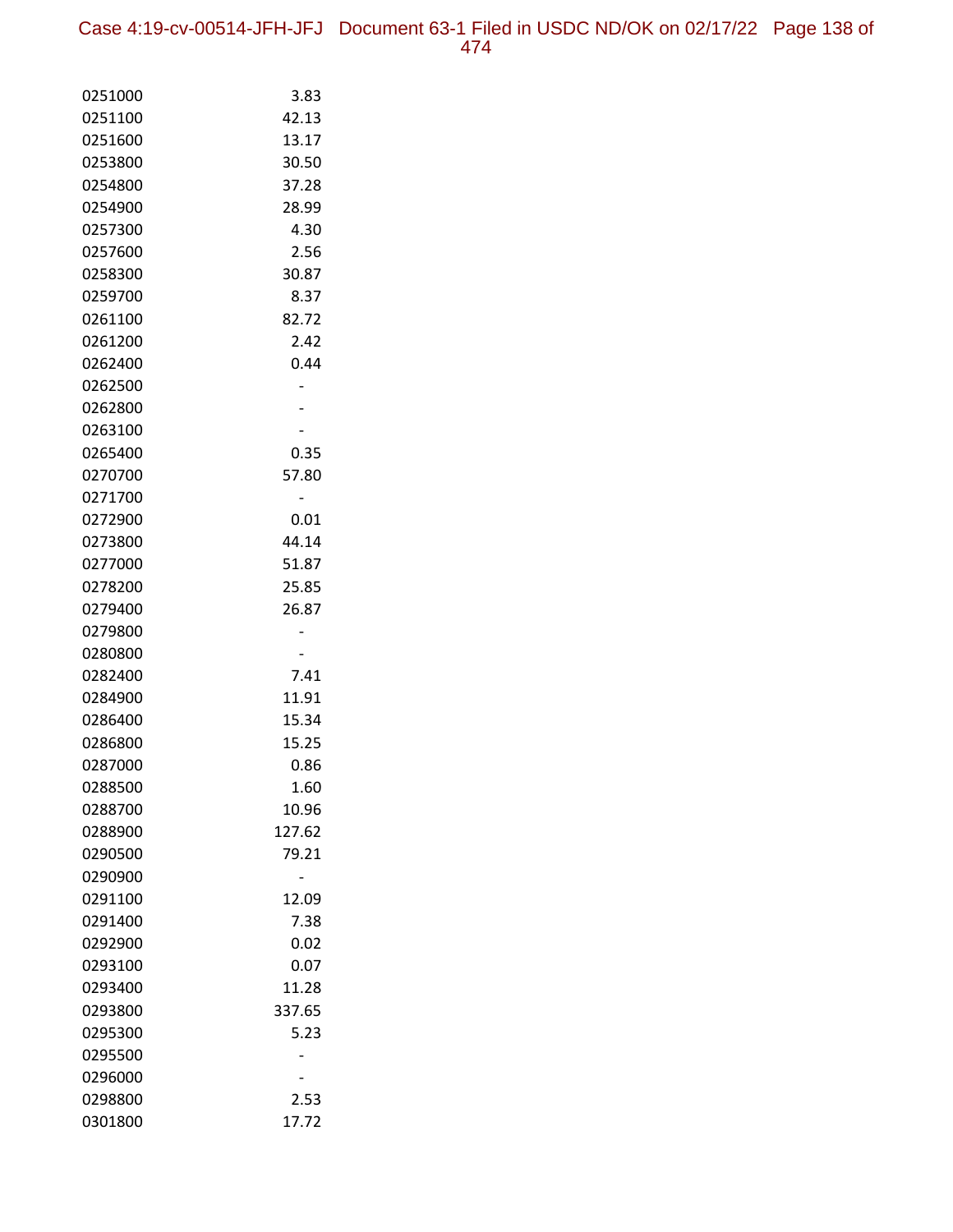Case 4:19-cv-00514-JFH-JFJ Document 63-1 Filed in USDC ND/OK on 02/17/22 Page 139 of 474

| 0302200            | 1.58          |
|--------------------|---------------|
| 0302300            | 0.67          |
| 0302500            | 0.04          |
| 0302700            | 0.27          |
| 0303200            | 0.60          |
| 0304100            | 44.44         |
| 0304800            | 0.45          |
| 0305000            | 7.62          |
| 0305300            | 14.13         |
| 0305400            | 28.75         |
| 0305900            | 0.02          |
| 0306600            | 21.08         |
| 0307000            | 17.14         |
| 0307200            | 22.07         |
| 0307300            | 7.47          |
| 0307400            | 12.42         |
| 0307500            | 38.27         |
| 0307900            | 0.62          |
| 0308700            | 4.83          |
| 0309300            | 0.44          |
| 0309900            | 27.50         |
| 0310400            |               |
| 0310800<br>0311100 | 15.27<br>0.38 |
| 0311600            | 1.58          |
| 0314600            | 1.42          |
| 0315300            | 1.42          |
| 0317600            | 0.20          |
| 0317800            | 0.15          |
| 0318100            | 4.36          |
| 0318200            | 3.30          |
| 0318500            | 2.00          |
| 0318700            | 3.30          |
| 0318800            | 3.30          |
| 0318900            | 3.30          |
| 0319900            | 28.41         |
| 0320300            | 25.06         |
| 0320600            | 35.62         |
| 0320700            | 30.47         |
| 0321400            | 25.64         |
| 0322900            | 24.08         |
| 0327200            | 0.04          |
| 0327300            | 31.69         |
| 0329000            | 8.79          |
| 0330400            | 2.91          |
| 0330500            | 21.71         |
| 0330600            | 0.24          |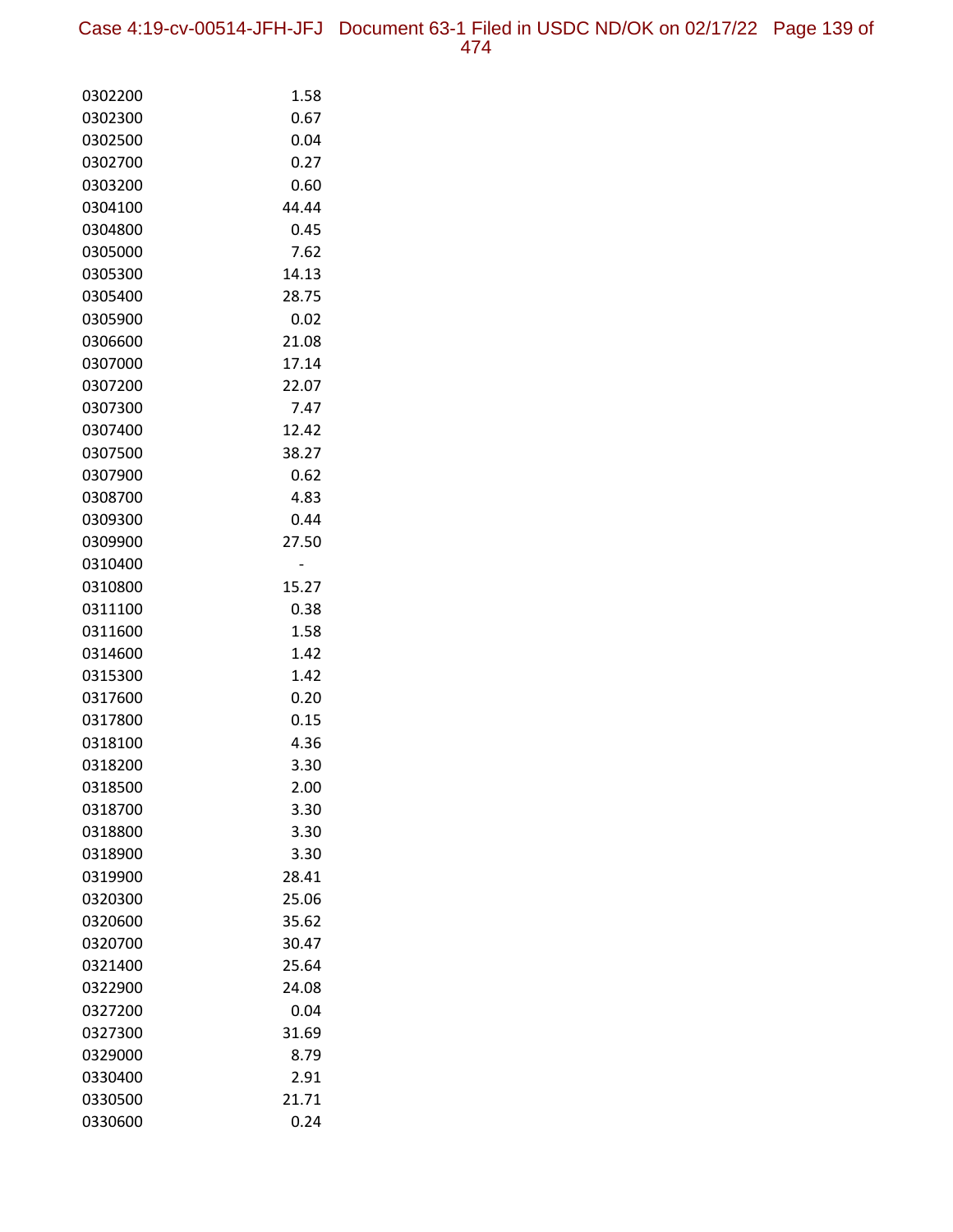| 0331000 | 105.40 |
|---------|--------|
| 0332500 | 40.16  |
| 0333800 | 0.26   |
| 0334100 |        |
| 0334500 |        |
| 0334800 |        |
| 0336800 | 20.94  |
| 0337100 | 456.12 |
| 0337500 | 1.90   |
| 0339000 | 7.76   |
| 0339300 | 7.75   |
| 0340800 | 3.01   |
| 0341400 |        |
| 0343100 | 26.80  |
| 0344100 | 28.45  |
| 0345200 | 0.34   |
| 0345500 | 109.09 |
| 0345800 |        |
| 0347100 | 1.25   |
| 0347400 | 8.95   |
| 0347700 |        |
| 0348600 | 2.53   |
| 0349600 |        |
| 0351000 | 1.59   |
| 0351500 | 12.17  |
| 0351600 | 25.01  |
| 0352800 |        |
| 0353100 | 33.35  |
| 0355200 | 4.89   |
| 0356600 | 4.83   |
| 0356800 | 69.87  |
| 0358700 | 34.21  |
| 0359000 | 8.19   |
| 0359200 | 45.12  |
| 0359300 | 7.74   |
| 0360100 | 0.88   |
| 0361100 |        |
| 0362000 | 0.41   |
| 0363000 | 3.13   |
| 0363800 | 184.74 |
| 0364500 | 26.83  |
| 0364800 | 2.36   |
| 0367300 |        |
| 0369800 | 1.32   |
| 0370900 | 14.22  |
| 0371600 | 1.34   |
| 0373800 | 15.39  |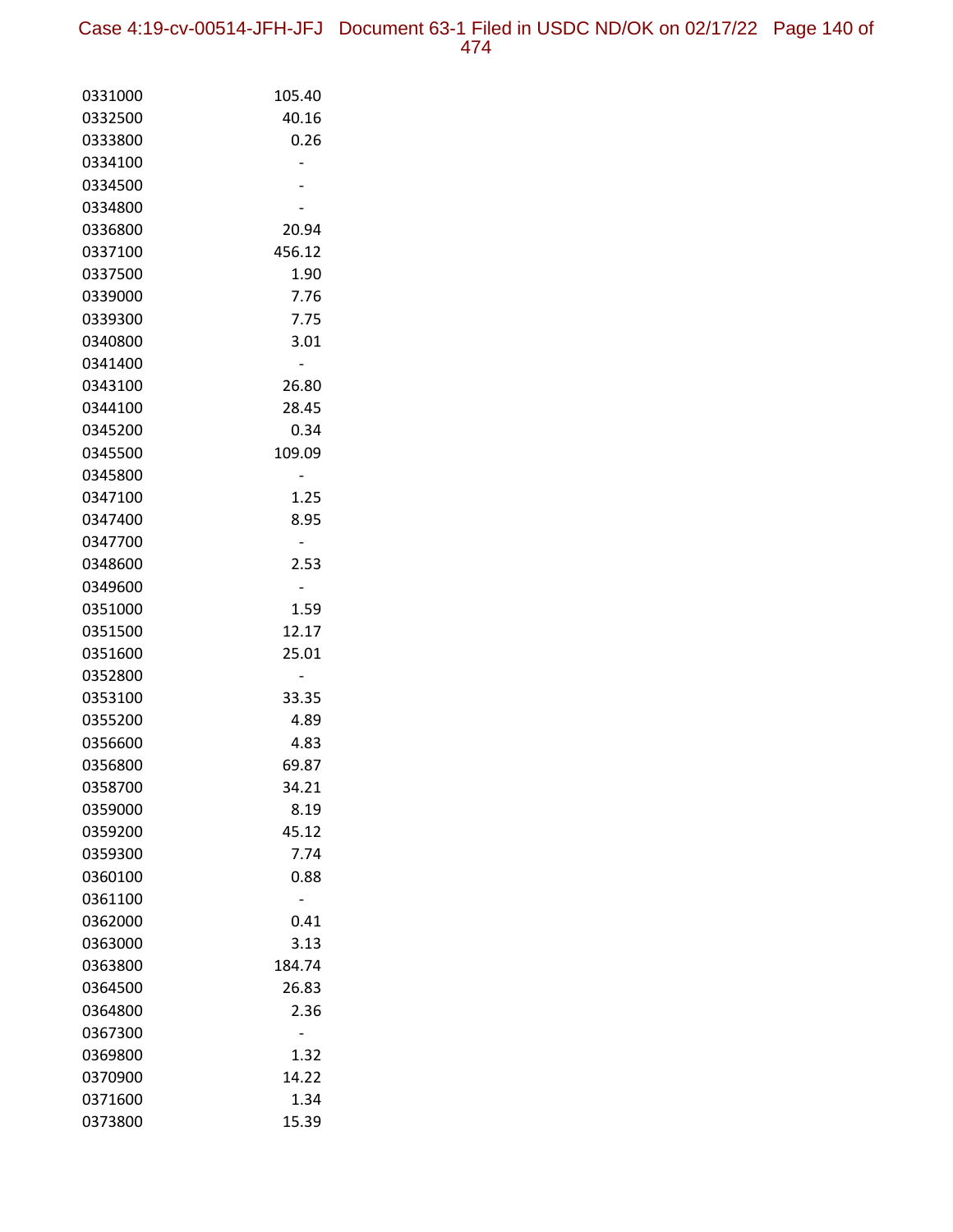Case 4:19-cv-00514-JFH-JFJ Document 63-1 Filed in USDC ND/OK on 02/17/22 Page 141 of 474

| 0374100 | 0.71   |
|---------|--------|
| 0375000 | 34.69  |
| 0375200 | 22.98  |
| 0377400 | 34.35  |
| 0378300 | 6.40   |
| 0378900 | 13.61  |
| 0381400 | 132.56 |
| 0381600 | 8.04   |
| 0381900 | 14.59  |
| 0382600 | 0.11   |
| 0382700 | 1.14   |
| 0382800 | 46.20  |
| 0383600 | 7.31   |
| 0384300 | 0.75   |
| 0384700 | 26.26  |
| 0385500 | 0.03   |
| 0385800 | 2.26   |
| 0387900 | 29.58  |
| 0388100 | 23.88  |
| 0388800 |        |
| 0389000 |        |
| 0389200 | 0.53   |
| 0389400 | 1.28   |
| 0391500 | 29.64  |
| 0393300 | 1.25   |
| 0393500 | 9.63   |
| 0394500 | 15.06  |
| 0396000 |        |
| 0397100 | 49.15  |
| 0399400 | 0.01   |
| 0399500 | 0.29   |
| 0399600 | 1.58   |
| 0399700 | 10.55  |
| 0401200 | 50.07  |
| 0401600 | 32.87  |
| 0403000 | 0.99   |
| 0403500 | 0.98   |
| 0403600 | 16.72  |
| 0403700 | 124.61 |
| 0404100 | 10.78  |
| 0405300 | 23.30  |
| 0406200 | 2.35   |
| 0407200 | 0.62   |
| 0408300 | 67.10  |
| 0408800 | 41.66  |
| 0409000 | 11.82  |
| 0409300 | 1.11   |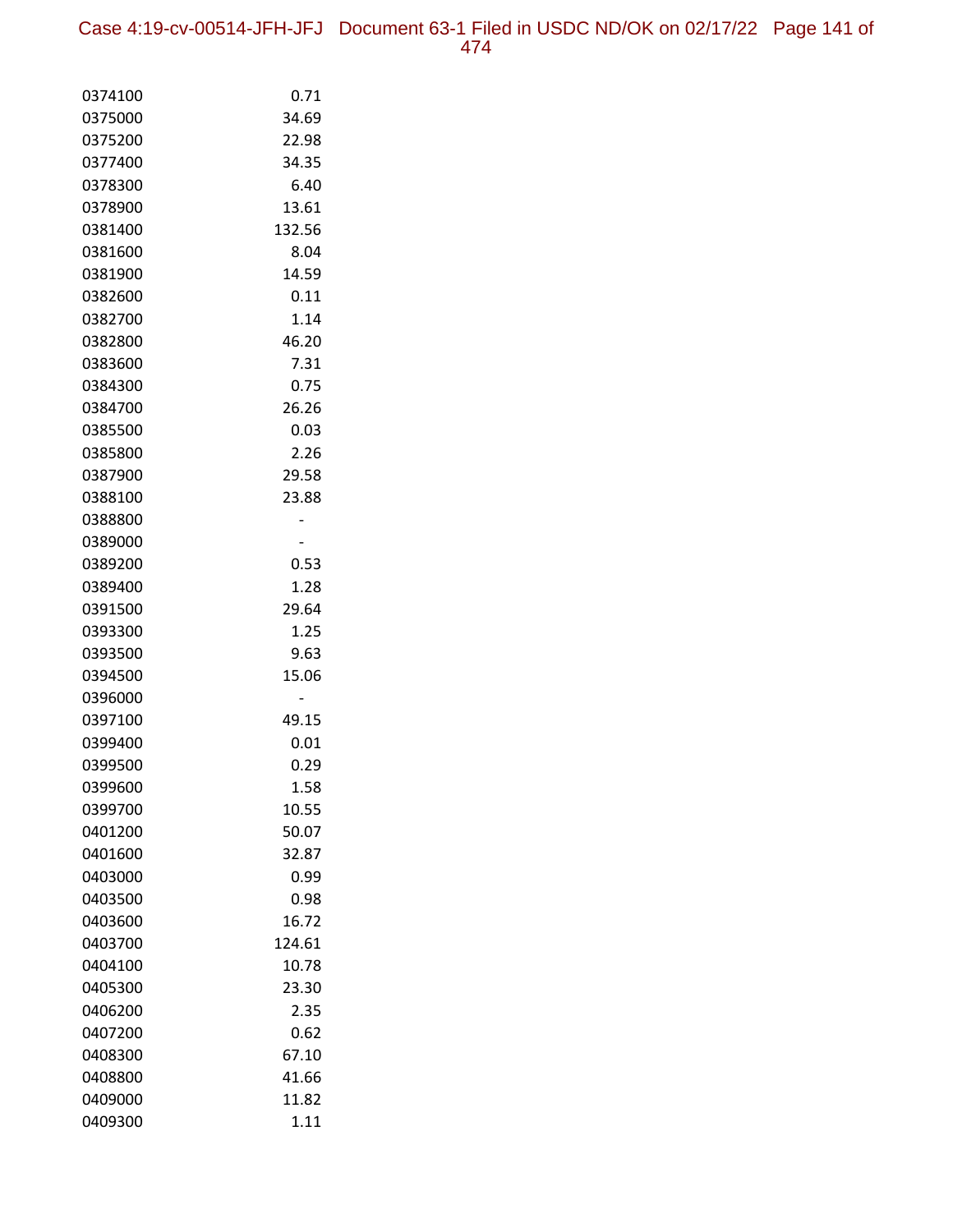Case 4:19-cv-00514-JFH-JFJ Document 63-1 Filed in USDC ND/OK on 02/17/22 Page 142 of 474

| 0411100            | 5.26          |
|--------------------|---------------|
| 0411200            | 14.50         |
| 0411700            | 0.01          |
| 0413500            | 2.65          |
| 0413700            | 13.10         |
| 0416000            | 62.63         |
| 0417200            | 100.03        |
| 0417400            |               |
| 0418900            | 1.39          |
| 0419500            | 69.81         |
| 0421600            | 0.08          |
| 0421700            | 70.52         |
| 0422400            | 2.62          |
| 0422500            | 15.78         |
| 0422800            | 43.72         |
| 0425600            | 46.07         |
| 0425700            | 5.05          |
| 0425800            | 5.01          |
| 0428400            | 1.79          |
| 0429000            |               |
| 0430900            | 22.68         |
| 0435300            | 15.22         |
| 0437400            | 58.58         |
| 0439600            | 11.65         |
| 0439700            | 4.20          |
| 0442400            | 9.52          |
| 0443500            | 0.51          |
| 0445100            | 0.36          |
| 0445200            | 7.38          |
| 0445600            | 1.22          |
| 0446600            | 4.79          |
| 0447400            | 0.54          |
| 0447900            | 48.12         |
| 0448100            | 35.14<br>0.55 |
| 0448600<br>0448700 | 9.19          |
|                    | 0.58          |
| 0449700            | 1.30          |
| 0450200            | 34.54         |
| 0451000<br>0451300 |               |
| 0451400            | 17.89         |
| 0451700            | 6.24          |
| 0452300            | 5.77          |
| 0452400            | 44.38         |
| 0452800            | 29.82         |
| 0453000            | 0.25          |
| 0453200            | 9.43          |
|                    |               |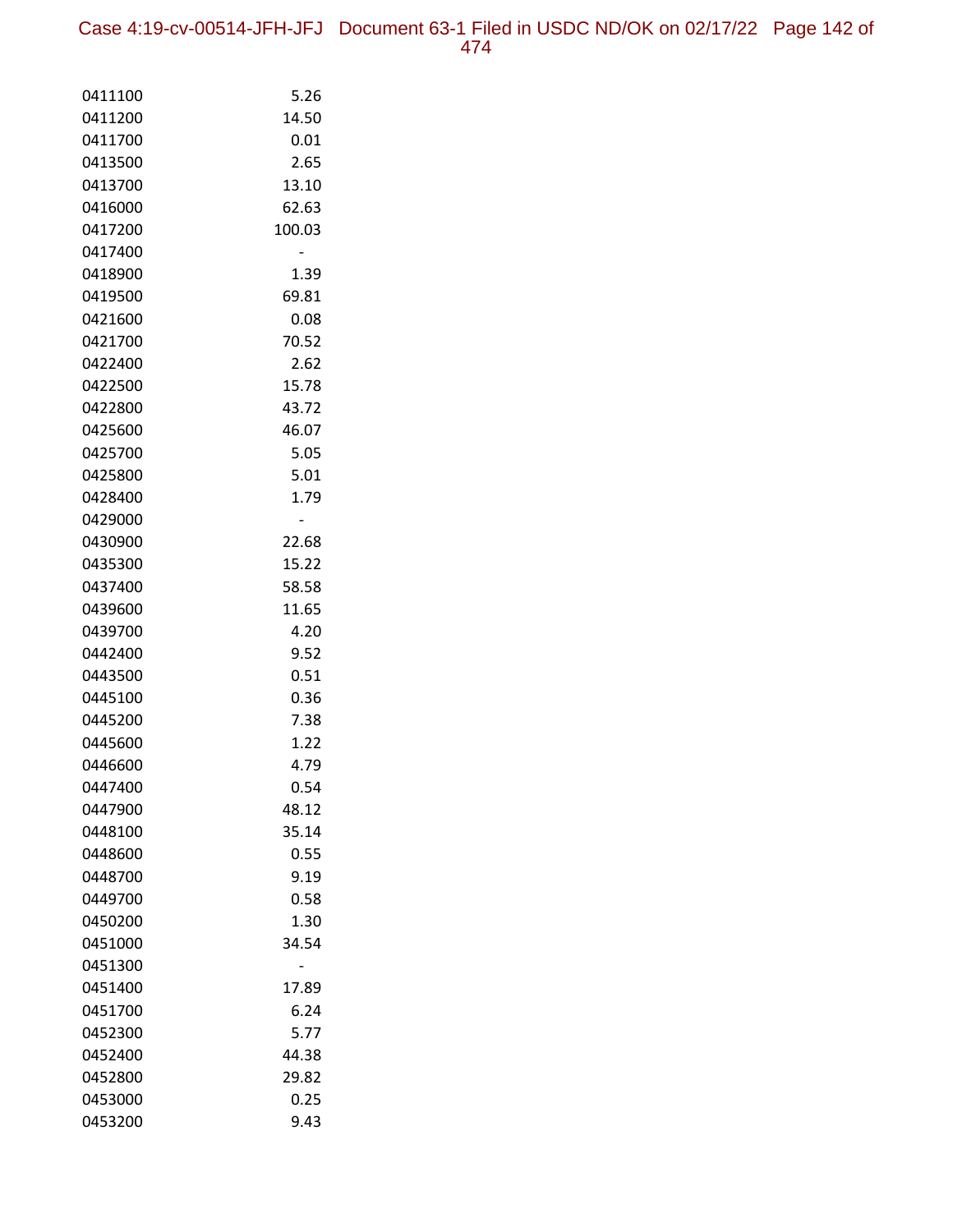| 0453800            | 11.54         |
|--------------------|---------------|
| 0454000            | 2.45          |
| 0455200            | 3.00          |
| 0456700            | 21.45         |
| 0456800            | 1.10          |
| 0457200            | 146.48        |
| 0458300            | 23.47         |
| 0458900            | 25.26         |
| 0459200            | 0.71          |
| 0460700            | 3.63          |
| 0460800            | 28.89         |
| 0462100            | 33.16         |
| 0462800            | 1.07          |
| 0465500            | 33.96         |
| 0466000            | 0.22          |
| 0468900            | 28.18         |
| 0469000            | 1.84          |
| 0472200            | 19.93         |
| 0472800            | 23.34         |
| 0473900            | 3.17          |
| 0474100            | 1.03          |
| 0475600            | 32.74         |
| 0476700            | 6.43          |
| 0477400            | 5.40          |
| 0478700            | 11.96         |
| 0480200            | 7.99          |
| 0485400            | 72.46         |
| 0486100            | 0.07          |
| 0486800            | 45.08         |
| 0487500            | 33.11         |
| 0490800            | 11.39         |
| 0493500            | 17.12         |
| 0493600            | 0.16          |
| 0495200            | 0.04          |
| 0496900<br>0497100 | 12.94<br>0.48 |
| 0499200            | 19.03         |
| 0499300            | 20.56         |
| 0500300            | 20.35         |
| 0500400            | 13.74         |
| 0501900            | 2.27          |
|                    |               |
| 0502200<br>0503200 | 4.09<br>12.37 |
| 0503400            | 2.28          |
| 0504200            | 3.06          |
| 0504600            | 1.07          |
| 0506400            | 1.51          |
|                    |               |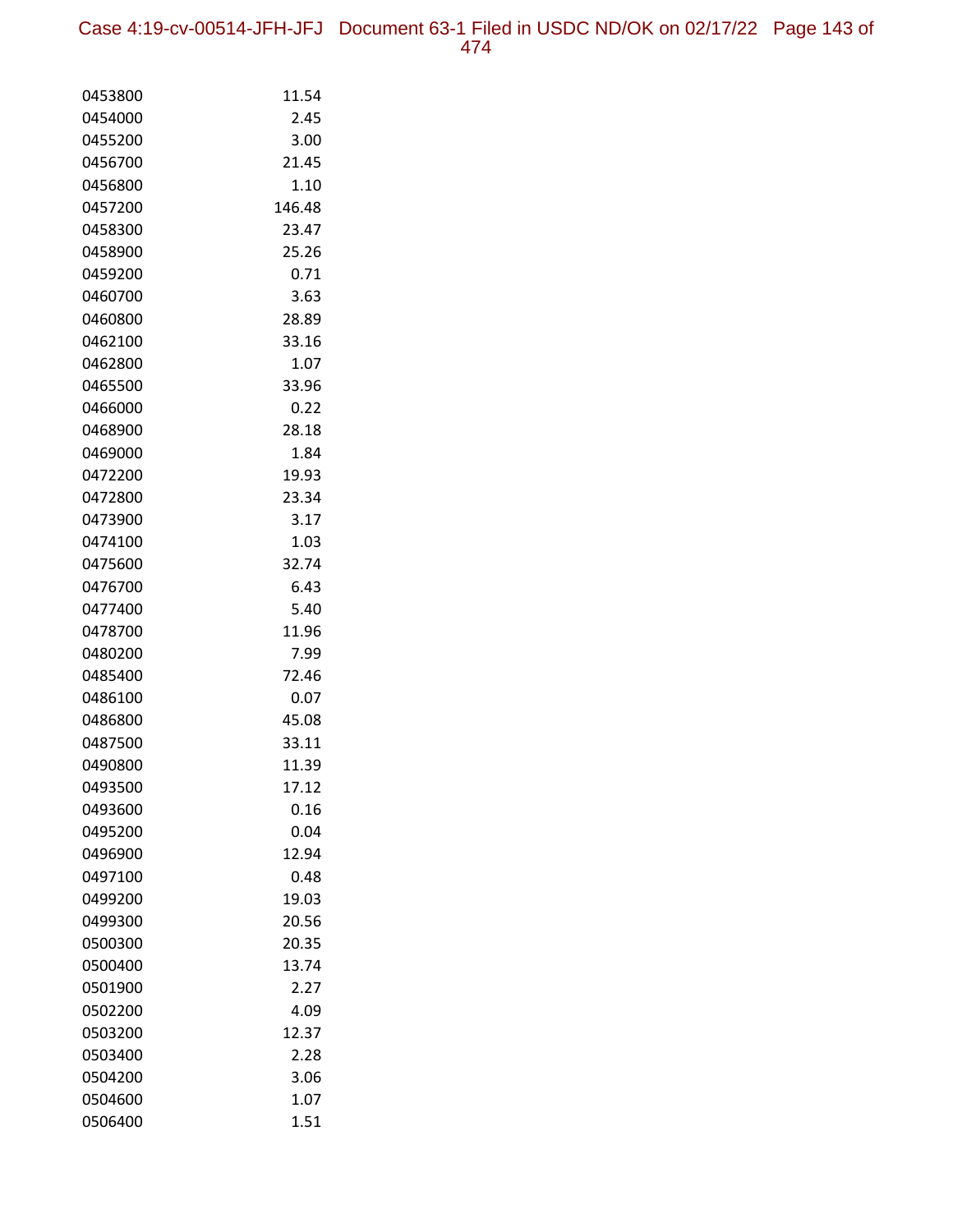| 0507000 | 7.82     |
|---------|----------|
| 0507100 | 33.24    |
| 0507300 | 112.35   |
| 0507800 | 1.09     |
| 0511100 | 24.47    |
| 0512200 | 0.65     |
| 0512300 | 14.59    |
| 0512500 | 33.63    |
| 0514600 | 6.14     |
| 0515500 | 8.50     |
| 0516500 | 0.17     |
| 0517000 | 0.39     |
| 0517600 | 44.66    |
| 0518100 | 3.66     |
| 0518700 | 6.76     |
| 0519600 | 3.01     |
| 0520700 | 0.14     |
| 0521200 | 138.56   |
| 0521600 | 25.22    |
| 0524100 |          |
| 0524600 | 1.58     |
| 0525000 | 9.51     |
| 0525500 | 25.14    |
| 0526200 | 25.34    |
| 0526500 | 2.91     |
| 0526600 | 57.73    |
| 0527600 | 2.77     |
| 0528200 | 28.17    |
| 0528300 | 28.18    |
| 0528500 | 0.32     |
| 0528700 | 21.17    |
| 0529800 | 45.86    |
| 0532700 | 0.45     |
| 0532900 | 2.09     |
| 0535600 |          |
| 0536700 | 32.45    |
| 0537800 | 25.72    |
| 0538700 | 4.19     |
| 0539100 | 30.51    |
| 0539300 | 0.54     |
| 0541700 | 9.54     |
| 0542500 |          |
| 0544000 | 21.90    |
| 0544300 | 29.11    |
| 0544400 | 19.18    |
| 0544500 | 47.85    |
| 0545000 | 2,031.57 |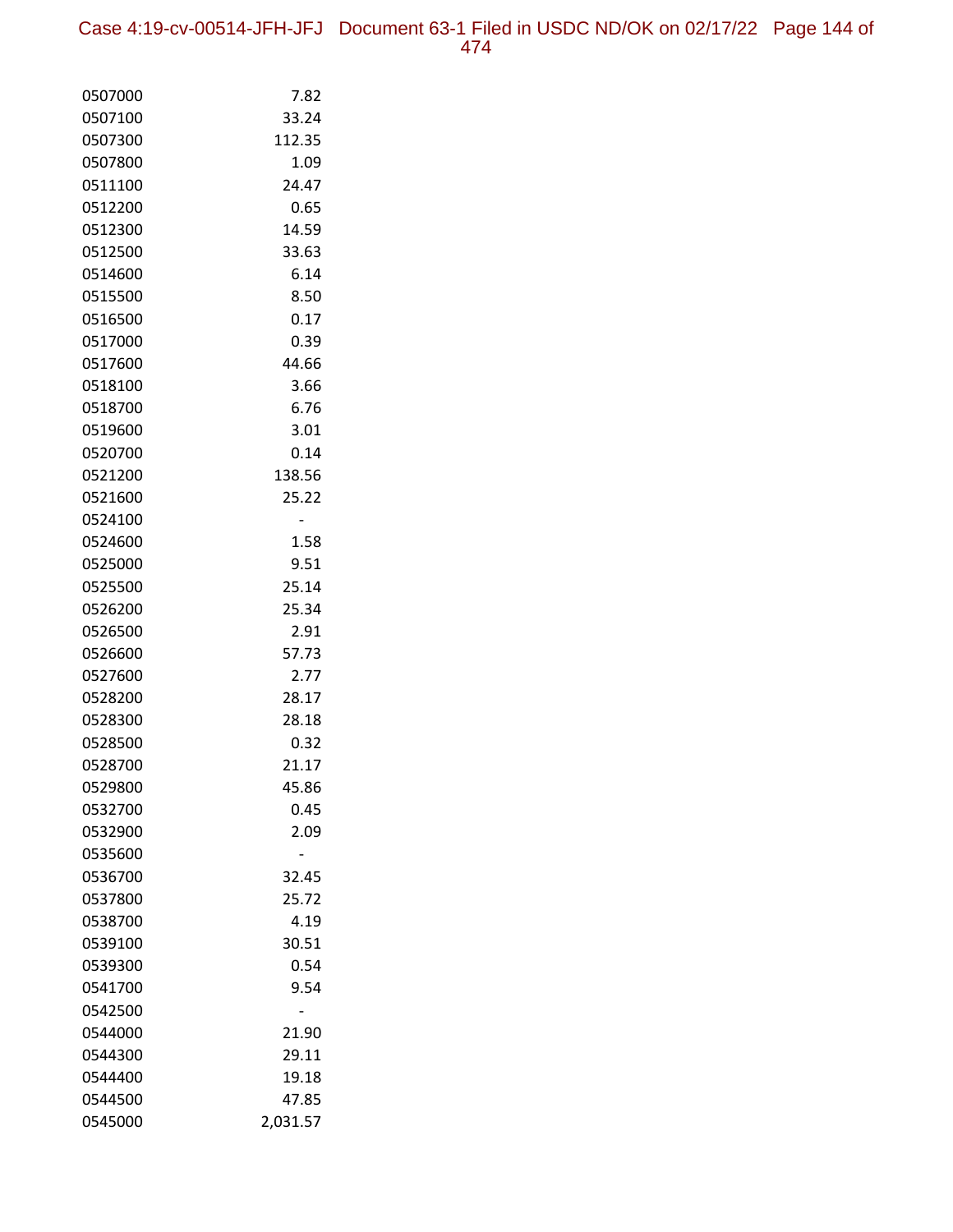Case 4:19-cv-00514-JFH-JFJ Document 63-1 Filed in USDC ND/OK on 02/17/22 Page 145 of 474

| 0548200 | 37.39  |
|---------|--------|
| 0548400 | 4.59   |
| 0549000 | 17.04  |
| 0549100 | 35.80  |
| 0549200 | 17.04  |
| 0549300 | 4.78   |
| 0549400 |        |
| 0549600 | 4.18   |
| 0549700 | 26.75  |
| 0549800 | 1.33   |
| 0551300 | 1.85   |
| 0553600 | 19.87  |
| 0553900 | 2.03   |
| 0554200 |        |
| 0554500 | 304.10 |
| 0555200 | 0.06   |
| 0555400 |        |
| 0555900 | 37.74  |
| 0556200 | 26.75  |
| 0556600 | 27.23  |
| 0556700 | 7.84   |
| 0557300 | 32.13  |
| 0558900 | 0.46   |
| 0559500 | 1.87   |
| 0559900 | 0.01   |
| 0560300 | 26.79  |
| 0561400 | 0.25   |
| 0561500 | 0.21   |
| 0561600 | 24.87  |
| 0561700 | 7.10   |
| 0562200 | 20.43  |
| 0562400 | 3.17   |
| 0562500 | 2.94   |
| 0562900 |        |
| 0564400 | 3.94   |
| 0564900 | 28.30  |
| 0565600 | 2.04   |
| 0565900 | 9.13   |
| 0566500 | 3.76   |
| 0566900 | 77.64  |
| 0567800 | 24.22  |
| 0568000 | 1.67   |
| 0568300 | 24.51  |
| 0568400 | 0.24   |
| 0568700 | 24.55  |
| 0568900 | 10.65  |
| 0569000 | 51.58  |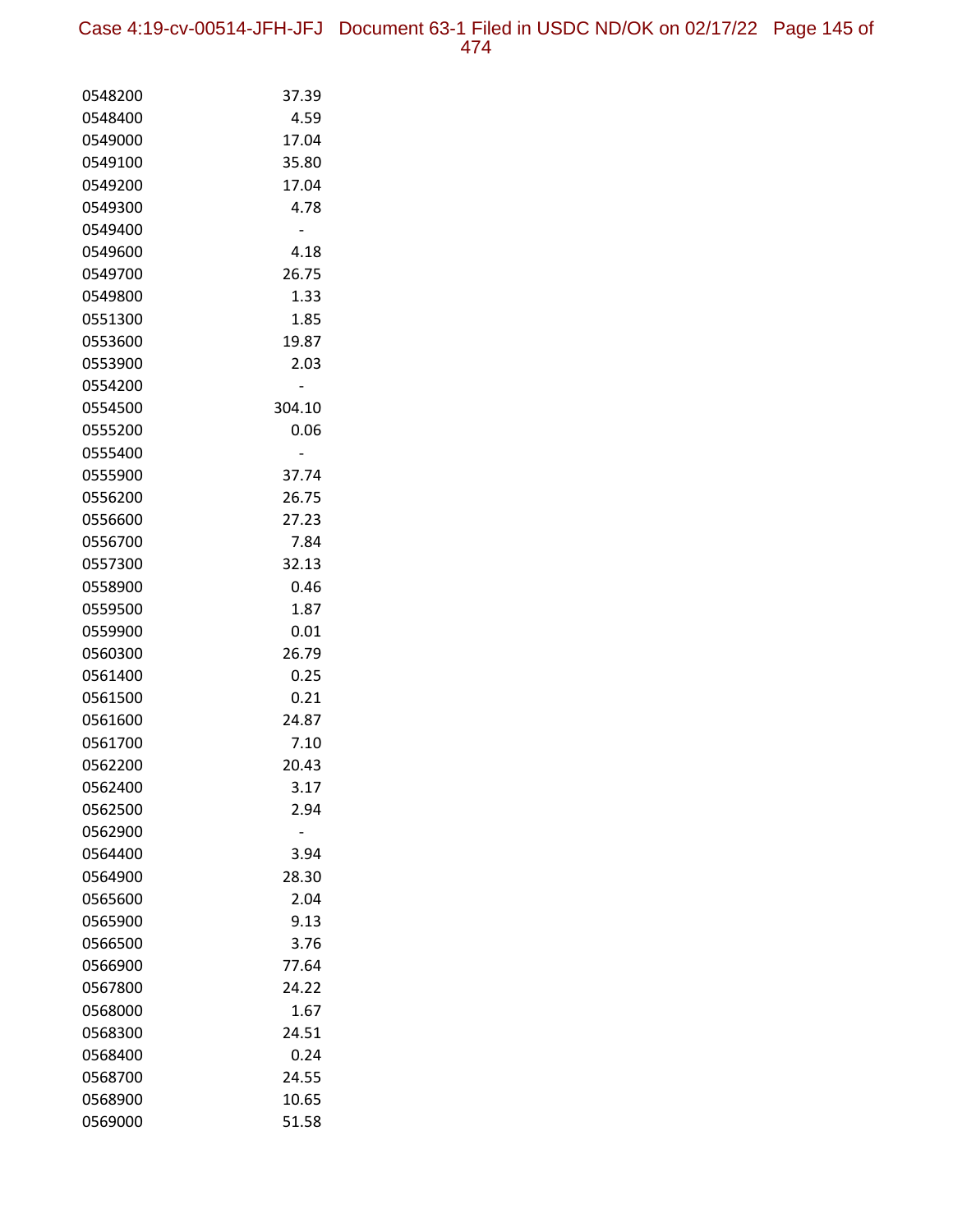| 0569800            | 0.14          |
|--------------------|---------------|
| 0570000            |               |
| 0570600            | 13.75         |
| 0570700            | 13.92         |
| 0572000            |               |
| 0572200            | 20.30         |
| 0572400            | 79.99         |
| 0573600            | 33.05         |
| 0574300            | 31.10         |
| 0575100            | 0.16          |
| 0576300            |               |
| 0576400            |               |
| 0576600            |               |
| 0576700            |               |
| 0576900            | 41.75         |
| 0577800            | 1.38          |
| 0578200            | 2.00          |
| 0580700            |               |
| 0581500            | 1.53          |
| 0581600            | 1.84          |
| 0582100            | 27.28         |
| 0583500            |               |
| 0585600            |               |
| 0585900            | 2,426.07      |
| 0586600            | 0.45          |
| 0586700            | 5.01          |
| 0589900            | 29.69         |
| 0590200            | 29.45         |
| 0590600            | 2.10          |
| 0591400            | 17.48         |
| 0591600            | 2.53          |
| 0591700            | 2.53          |
| 0591800            | 2.21<br>15.62 |
| 0592800            | 27.31         |
| 0592900<br>0593500 | 16.13         |
| 0593600            | 0.75          |
| 0594000            |               |
| 0594500            |               |
| 0595500            | 5.05          |
| 0595900            | 8.46          |
| 0596200            | 8.55          |
| 0596500            | 2.44          |
| 0597400            | 16.32         |
| 0601100            | 0.43          |
| 0601200            | 0.18          |
| 0602300            | 46.06         |
|                    |               |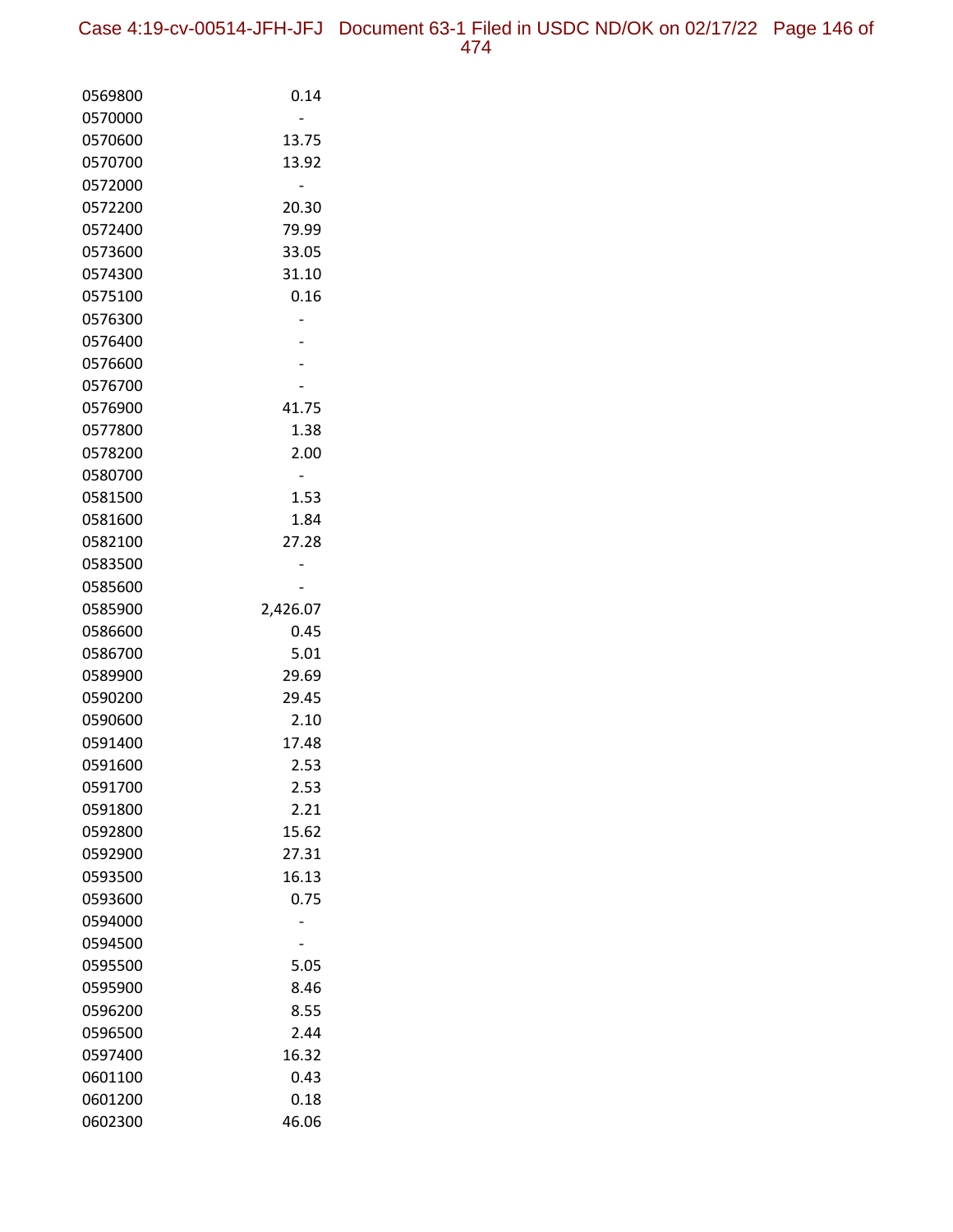Case 4:19-cv-00514-JFH-JFJ Document 63-1 Filed in USDC ND/OK on 02/17/22 Page 147 of 474

| 0603200            | 15.91        |
|--------------------|--------------|
| 0605600            | 7.92         |
| 0606800            | 57.96        |
| 0607000            |              |
| 0607600            | 2.61         |
| 0607700            | 0.86         |
| 0610300            | 38.42        |
| 0610800            | 41.88        |
| 0611000            | 73.20        |
| 0611300            | 28.83        |
| 0612800            | 2.70         |
| 0613500            | 0.48         |
| 0614100            | 45.34        |
| 0614600            |              |
| 0616000            | 0.18         |
| 0618100            | 28.97        |
| 0619100            | 0.33         |
| 0623000            | 39.83        |
| 0623800            |              |
| 0624600            | 56.93        |
| 0624700            | 2.67         |
| 0625400            | 3.61         |
| 0629200            | 17.94        |
| 0629900            | 7.50         |
| 0630000            | 5.02         |
| 0630100            | 14.74        |
| 0631100<br>0631700 | 0.60<br>3.22 |
| 0632500            | 376.98       |
| 0632600            | 32.34        |
| 0633000            | 0.71         |
| 0633800            | 11.08        |
| 0633900            | 20.98        |
| 0634000            | 39.36        |
| 0634400            | 3.83         |
| 0634700            | 40.07        |
| 0634800            | 19.41        |
| 0635000            | 35.48        |
| 0635900            | 3.10         |
| 0636000            | 2.43         |
| 0637000            | 0.15         |
| 0637700            | 1,644.69     |
| 0637900            |              |
| 0638400            | 1.92         |
| 0638600            | 11.20        |
| 0638700            | 11.11        |
| 0639500            | 1.58         |
|                    |              |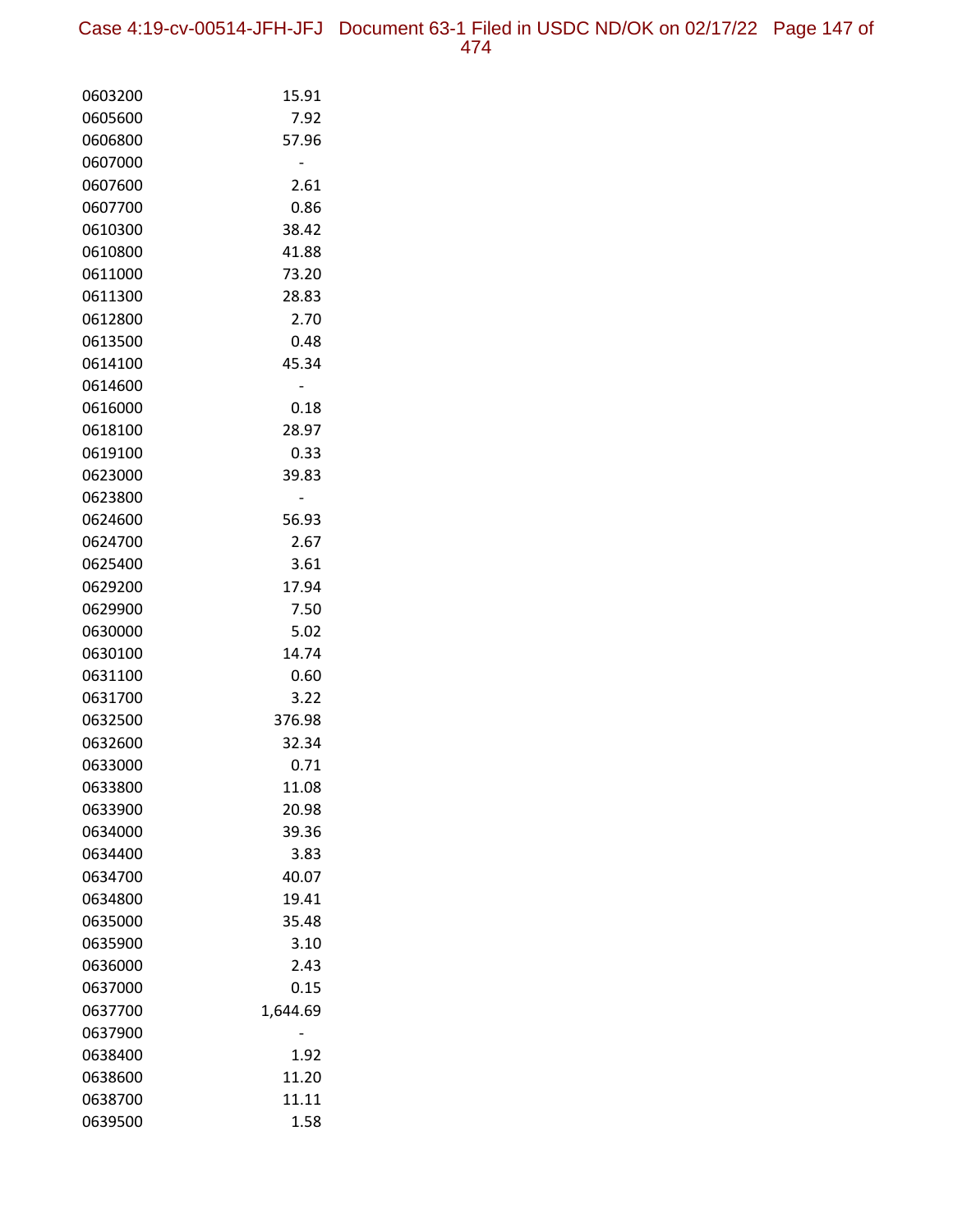Case 4:19-cv-00514-JFH-JFJ Document 63-1 Filed in USDC ND/OK on 02/17/22 Page 148 of 474

| 0639600 | 10.09  |
|---------|--------|
| 0640300 |        |
| 0642700 | 53.20  |
| 0642800 | 0.49   |
| 0643200 | 12.44  |
| 0644700 | 2.10   |
| 0645200 | 0.79   |
| 0645400 | 0.79   |
| 0646800 | 0.27   |
| 0647400 | 0.05   |
| 0648000 |        |
| 0648900 |        |
| 0649000 |        |
| 0649200 |        |
| 0649400 |        |
| 0650300 | 106.84 |
| 0651500 | 0.27   |
| 0652800 | 0.06   |
| 0653200 | 28.31  |
| 0653600 | 32.88  |
| 0654500 | 0.67   |
| 0654900 | 25.08  |
| 0655000 | 24.71  |
| 0655500 | 36.27  |
| 0656500 |        |
| 0656600 |        |
| 0656800 | 0.04   |
| 0657000 |        |
| 0657100 |        |
| 0657200 |        |
| 0657600 | 10.25  |
| 0657700 | 10.26  |
| 0658900 | 23.40  |
| 0659000 | 24.03  |
| 0660700 | 30.35  |
| 0662100 | 0.51   |
| 0662200 | 3.80   |
| 0666000 | 19.21  |
| 0666300 | 346.83 |
| 0666600 | 72.42  |
| 0667700 | 2.70   |
| 0667800 | 2.69   |
| 0668800 | 17.36  |
| 0669000 |        |
| 0669100 | 0.85   |
| 0669900 | 0.30   |
| 0670100 | 42.13  |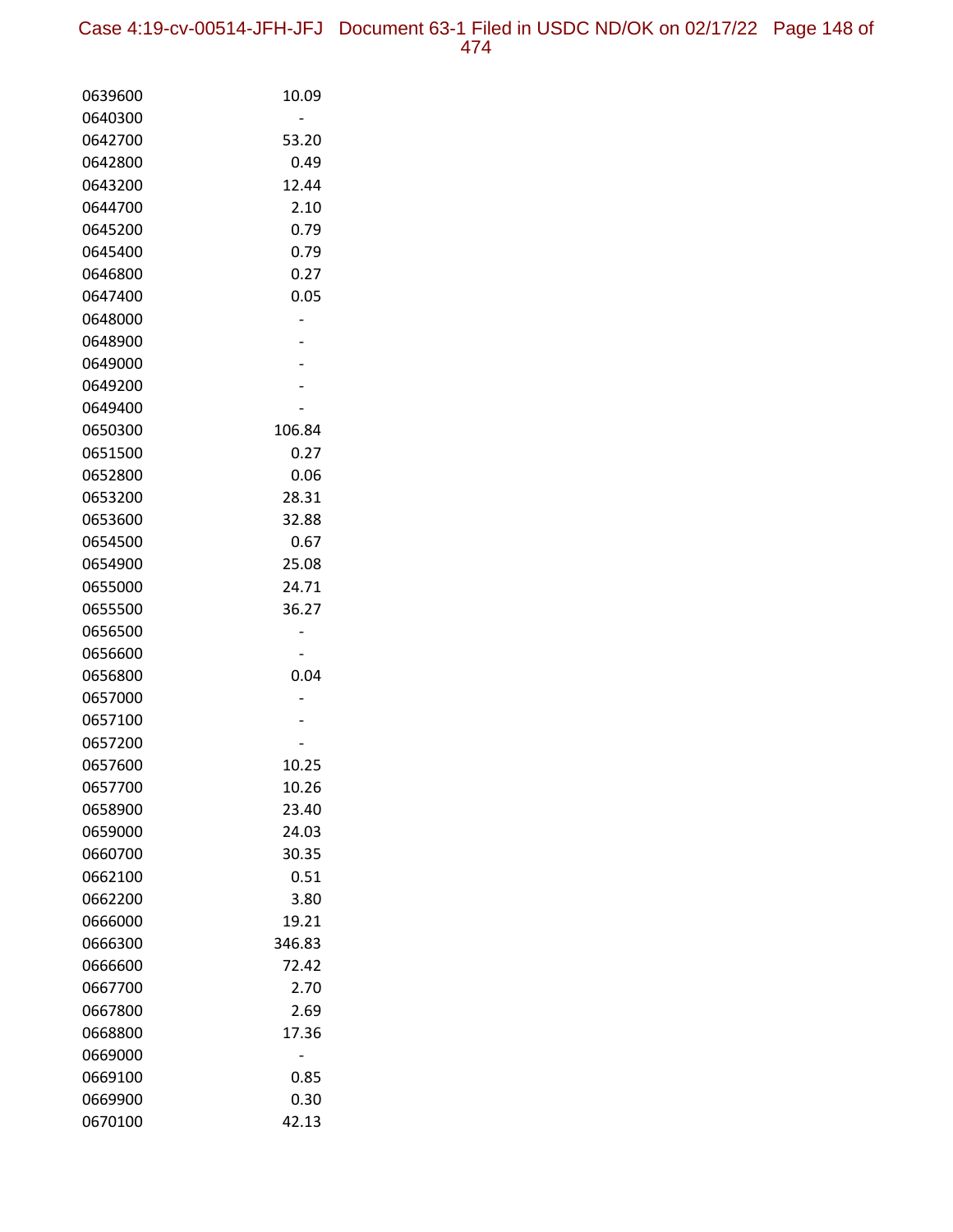| 0670400            | 42.13         |
|--------------------|---------------|
| 0674800            |               |
| 0674900            |               |
| 0675200            | 0.06          |
| 0675300            |               |
| 0676500            | 30.23         |
| 0677700            | 1.38          |
| 0678300            | 2.08          |
| 0681700            | 26.45         |
| 0681800            | 22.66         |
| 0682800            | 1.21          |
| 0682900            | 1.09          |
| 0683200            | 0.14          |
| 0683800            | 2.41          |
| 0684600            | 30.08         |
| 0686800            | 16.00         |
| 0687600            |               |
| 0688000            |               |
| 0688900            | 0.46          |
| 0689300            | 38.75         |
| 0691300            | 45.34         |
| 0691400            | 66.51         |
| 0691800            | 6.23          |
| 0692500            | 1.76          |
| 0692800            | 0.83          |
| 0693800            | 0.01          |
| 0694000            | 0.01          |
| 0696200            | 38.44         |
| 0696500            | 18.65         |
| 0696600            | 5.51          |
| 0696700<br>0698000 | 1.58<br>3.47  |
|                    |               |
| 0698700            | 0.04          |
| 0700400<br>0701900 | 24.43<br>7.49 |
| 0703300            | 3.66          |
| 0703900            | 12.96         |
| 0704300            | 4.97          |
| 0704800            | 13.54         |
| 0707100            | 42.49         |
| 0708200            | 14.40         |
| 0708300            | 19.91         |
| 0709500            | 2.43          |
| 0709600            | 24.97         |
| 0711900            | 754.09        |
| 0713100            | 3.97          |
| 0713700            | 5.98          |
|                    |               |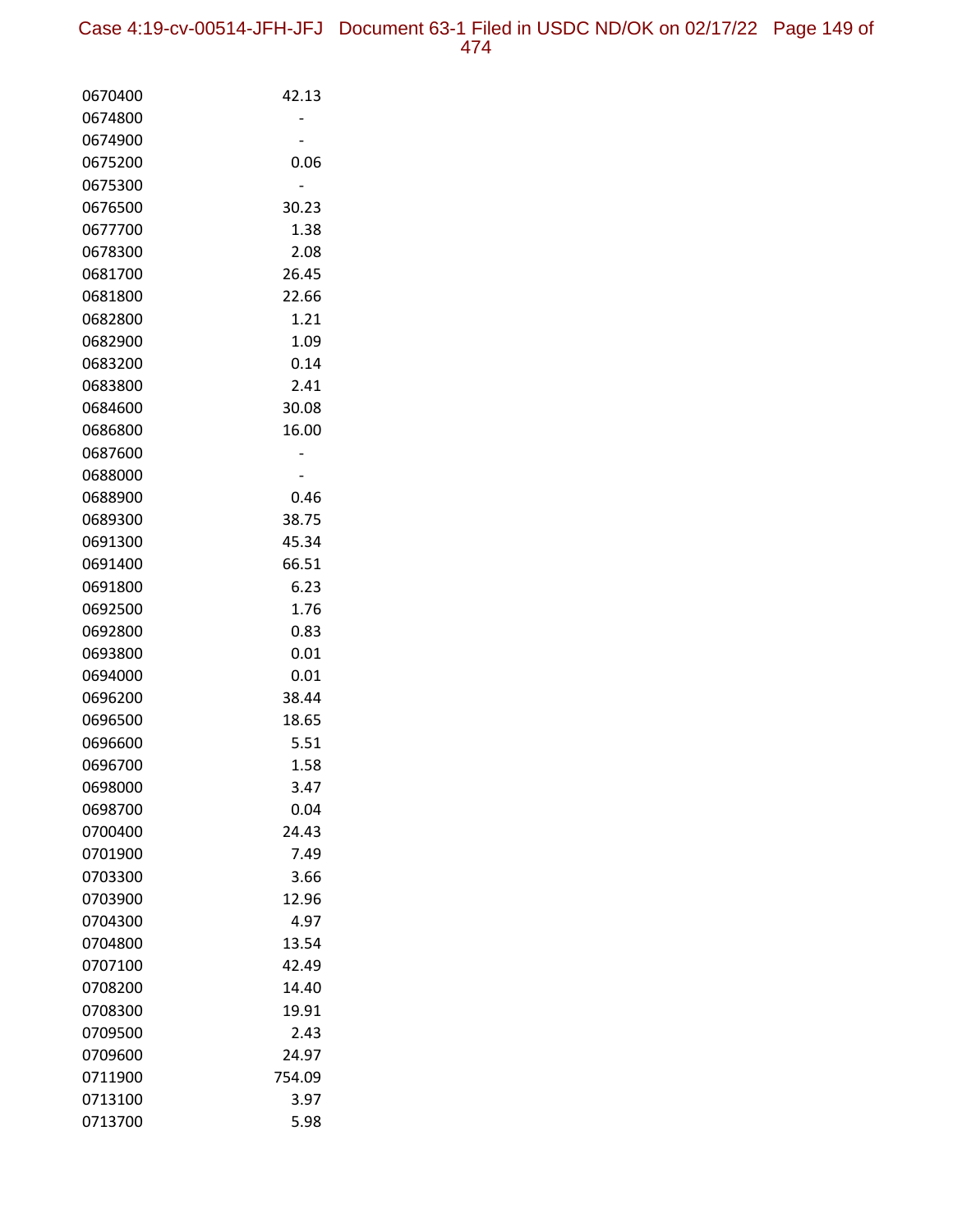| 0714200 | 7.08     |
|---------|----------|
| 0714300 | 12.37    |
| 0714700 | 2.87     |
| 0714900 | 871.82   |
| 0716600 | 6.40     |
| 0716700 | 1.14     |
| 0717000 | 47.40    |
| 0717200 | 25.82    |
| 0720400 | 22.38    |
| 0721000 | 35.82    |
| 0723800 | 68.24    |
| 0724600 | 30.59    |
| 0724700 | 31.26    |
| 0724900 | 8.17     |
| 0725100 | 35.40    |
| 0725900 | 26.42    |
| 0726100 | 121.66   |
| 0727500 | 1.92     |
| 0727800 | 46.16    |
| 0729700 | 1.69     |
| 0733500 | 23.07    |
| 0733800 | 37.37    |
| 0733900 | 18.22    |
| 0734400 | 2.72     |
| 0734500 |          |
| 0734700 | 11.18    |
| 0736700 | 28.19    |
| 0736800 | 37.23    |
| 0736900 | 47.84    |
| 0737000 | 1,552.95 |
| 0737200 | 39.01    |
| 0738700 | 26.72    |
| 0738800 | 12.17    |
| 0738900 | 12.17    |
| 0739000 | 0.75     |
| 0741200 | 55.33    |
| 0741500 | 18.20    |
| 0742000 | 12.19    |
| 0742900 | 9.26     |
| 0745500 | 188.39   |
| 0747100 | 37.35    |
| 0749200 | 26.18    |
| 0749400 | 1.55     |
| 0751300 | 26.18    |
| 0751500 | 26.17    |
| 0751900 | 708.37   |
| 0754000 | 15.53    |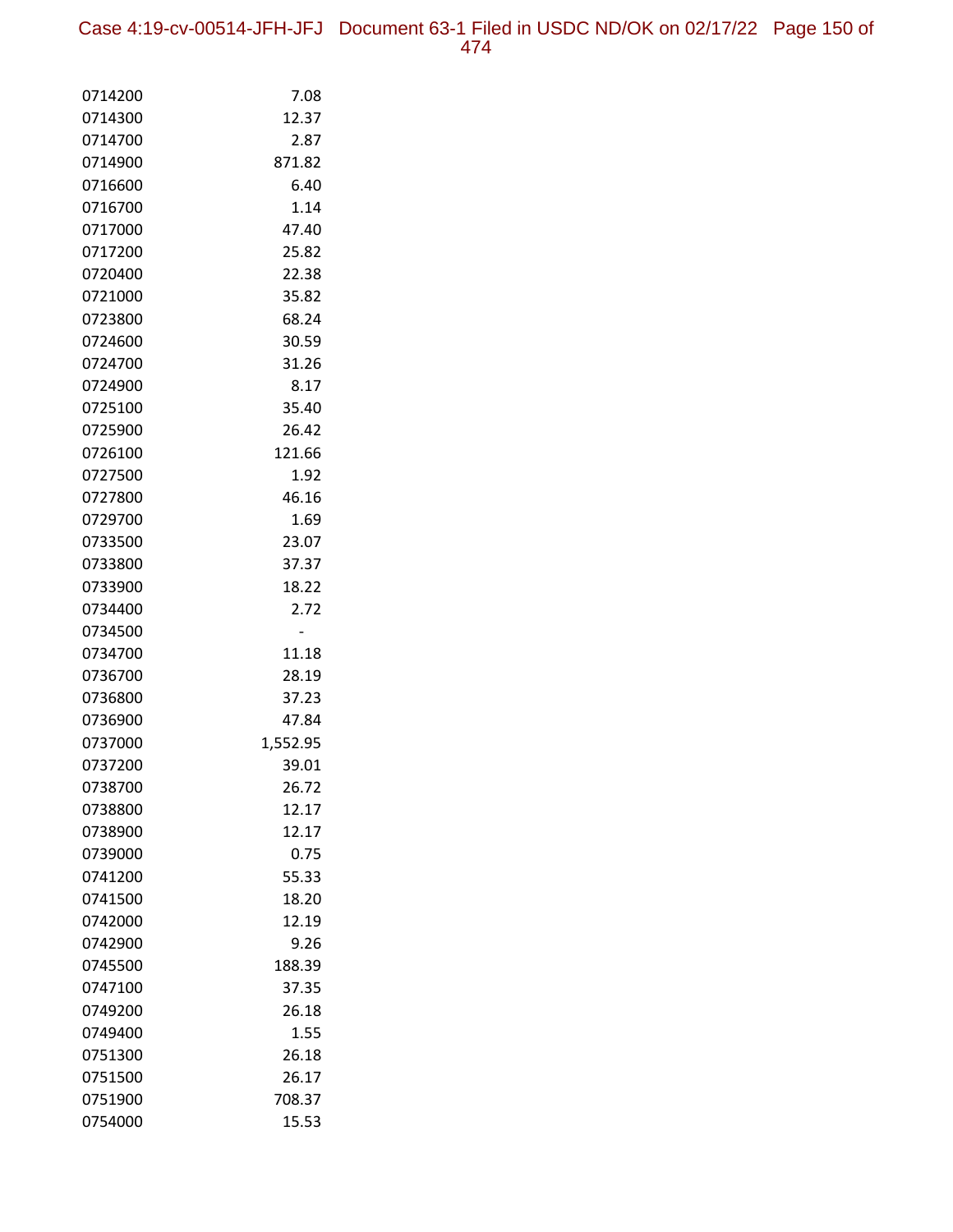| 0754100 | 2.62   |
|---------|--------|
| 0755000 | 0.03   |
| 0755800 |        |
| 0759300 | 0.13   |
| 0760000 | 34.49  |
| 0760100 | 23.34  |
| 0761300 | 7.94   |
| 0762100 | 3.50   |
| 0762300 | 6.26   |
| 0762400 | 23.47  |
| 0763200 | 13.78  |
| 0764100 | 24.77  |
| 0764200 | 24.99  |
| 0764300 | 23.47  |
| 0764500 | 0.67   |
| 0765300 |        |
| 0765800 | 1.04   |
| 0765900 | 5.08   |
| 0770400 | 10.04  |
| 0771200 | 25.34  |
| 0773600 | 4.06   |
| 0774000 | 78.46  |
| 0774400 | 0.50   |
| 0776200 | 4.49   |
| 0777400 | 7.91   |
| 0777900 | 109.66 |
| 0778200 | 16.21  |
| 0779400 | 5.77   |
| 0779500 | 1.09   |
| 0779800 | 1.11   |
| 0781100 |        |
| 0782000 | 3.13   |
| 0784300 | 0.09   |
| 0785500 | 2.17   |
| 0785900 | 20.27  |
| 0786000 | 0.98   |
| 0787000 |        |
| 0787300 | 5.79   |
| 0788300 |        |
| 0788500 | 27.93  |
| 0788600 | 0.04   |
| 0790800 | 2.65   |
| 0790900 |        |
| 0791500 | 37.75  |
| 0791600 | 4.19   |
| 0791700 | 14.41  |
| 0791800 | 20.09  |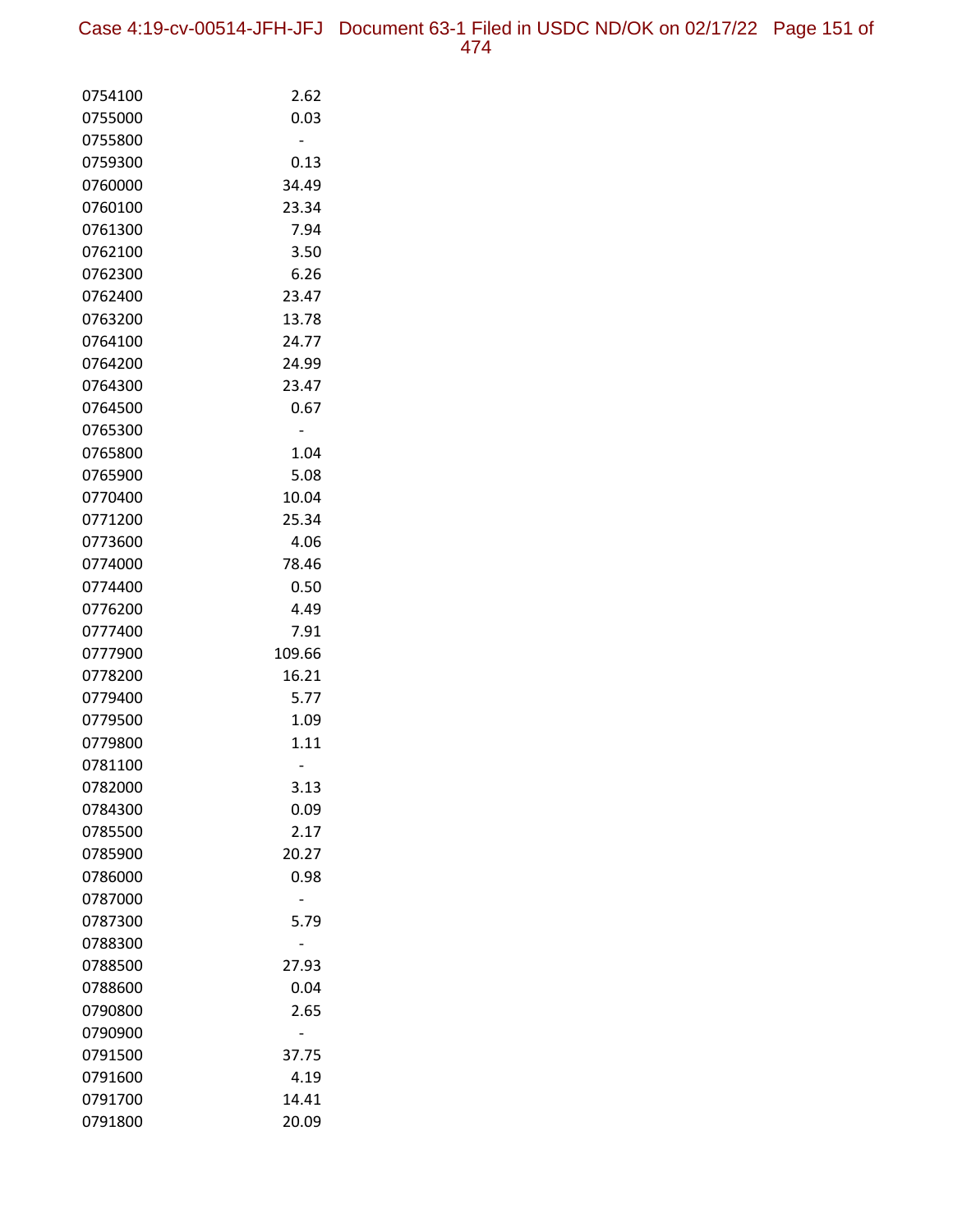Case 4:19-cv-00514-JFH-JFJ Document 63-1 Filed in USDC ND/OK on 02/17/22 Page 152 of 474

| 0792000 | 26.55    |
|---------|----------|
| 0792100 | 0.03     |
| 0794100 | 0.81     |
| 0794500 | 0.10     |
| 0794800 | 47.24    |
| 0795500 | 3.70     |
| 0798500 | 0.17     |
| 0798700 | 11.67    |
| 0798900 | 15.06    |
| 0800300 | 36.40    |
| 0800800 | 19.65    |
| 0801300 | 15.25    |
| 0801400 |          |
| 0802400 | 0.26     |
| 0803800 | 12.35    |
| 0804900 | 23.87    |
| 0805300 | 22.90    |
| 0806100 | 12.44    |
| 0806400 | 37.21    |
| 0807200 | 6.85     |
| 0808600 | 1,464.57 |
| 0809700 | 4.37     |
| 0810100 |          |
| 0810300 | 2.90     |
| 0810600 | 27.03    |
| 0811500 | 8.20     |
| 0811700 | 21.90    |
| 0811900 | 1.28     |
| 0813400 | 450.70   |
| 0814300 | 0.55     |
| 0814600 | 28.76    |
| 0814700 | 11.51    |
| 0815100 | 36.21    |
| 0815500 | 0.25     |
| 0816400 | 1.86     |
| 0816600 | 6.16     |
| 0817100 | 3.01     |
| 0817200 | 0.33     |
| 0817400 | 4.23     |
| 0819100 | 0.92     |
| 0819800 | 20.18    |
| 0820000 | 33.39    |
| 0820100 |          |
| 0821500 | 133.42   |
| 0821600 | 30.01    |
| 0822000 | 0.06     |
| 0822600 | 23.63    |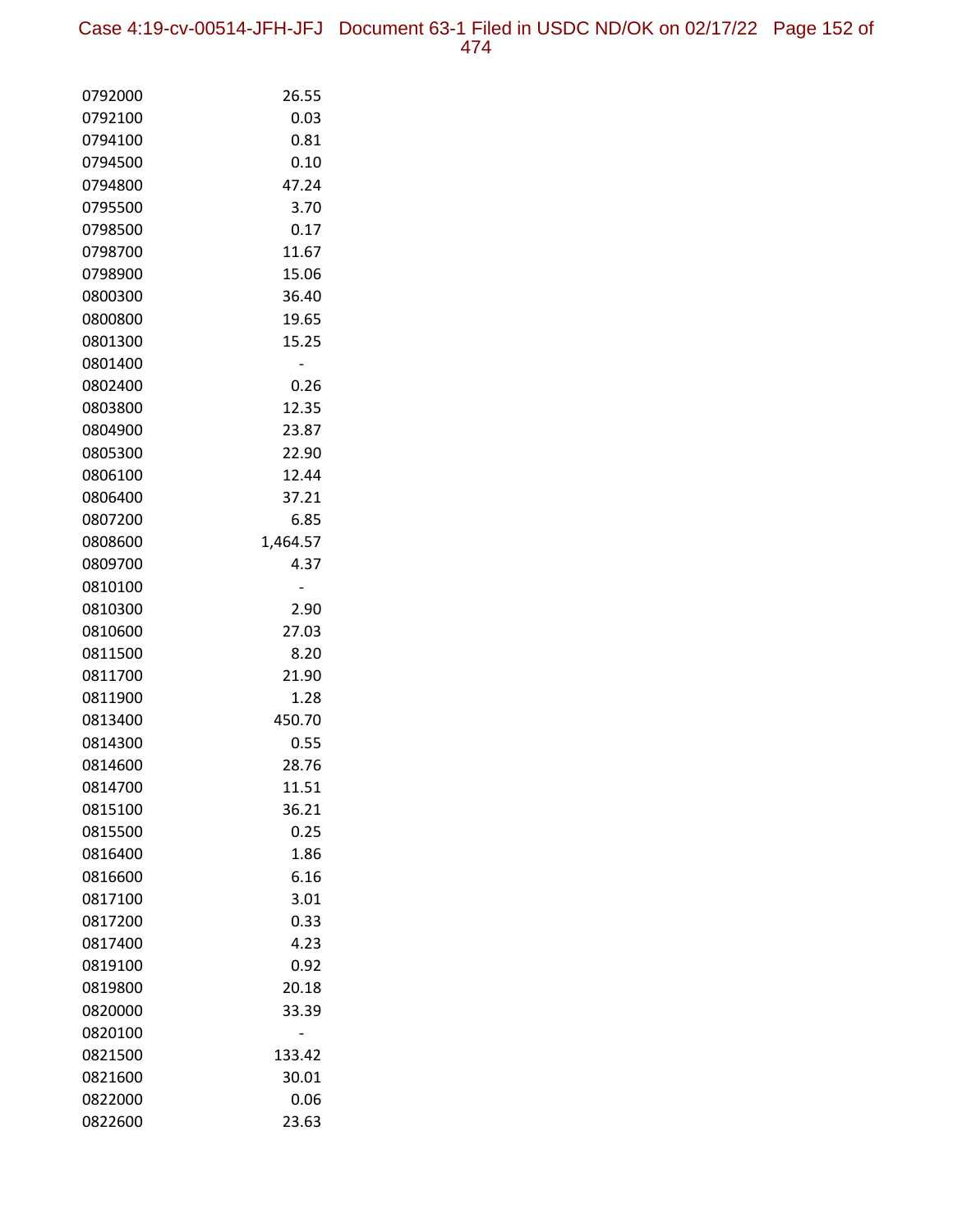| 0825200            | 6.73           |
|--------------------|----------------|
| 0826800            | 15.40          |
| 0828000            | 8.03           |
| 0828100            | 7.53           |
| 0828300            | 6.94           |
| 0828400            | 8.04           |
| 0829300            | 3.64           |
| 0830000            | 32.74          |
| 0830300            | 43.07          |
| 0830800            | 4.22           |
| 0831000            | 21.19          |
| 0831100            | 66.12          |
| 0831300            | 14.77          |
| 0831500            | 33.04          |
| 0831700            | 18.89          |
| 0832300            | 9.09           |
| 0832500            | 20.23          |
| 0832600            |                |
| 0832900            | 0.97           |
| 0833200            | 0.76           |
| 0833400            | 0.28           |
| 0834200            | 8.00           |
| 0836700            |                |
| 0836800            |                |
| 0837000            | 0.20           |
| 0837200            |                |
| 0837900            | 23.68          |
| 0839200            | 9.10           |
| 0839300            | 9.11           |
| 0839500            | 2.17           |
| 0839600            | 1.84           |
| 0839900            | 31.99          |
| 0840000            | 24.71          |
| 0840200            | 0.82           |
| 0840400            | 13.87          |
| 0840900            | 8.44           |
| 0841200            | 32.74          |
| 0848500            | 8.66           |
| 0848900            | 2.77           |
| 0850100            | 10.83          |
| 0856200            | 10.92          |
| 0858700            | 0.49           |
| 0859500            |                |
| 0859700<br>0865000 | 58.05<br>12.55 |
|                    |                |
| 0865100<br>0865500 | 12.67<br>12.44 |
|                    |                |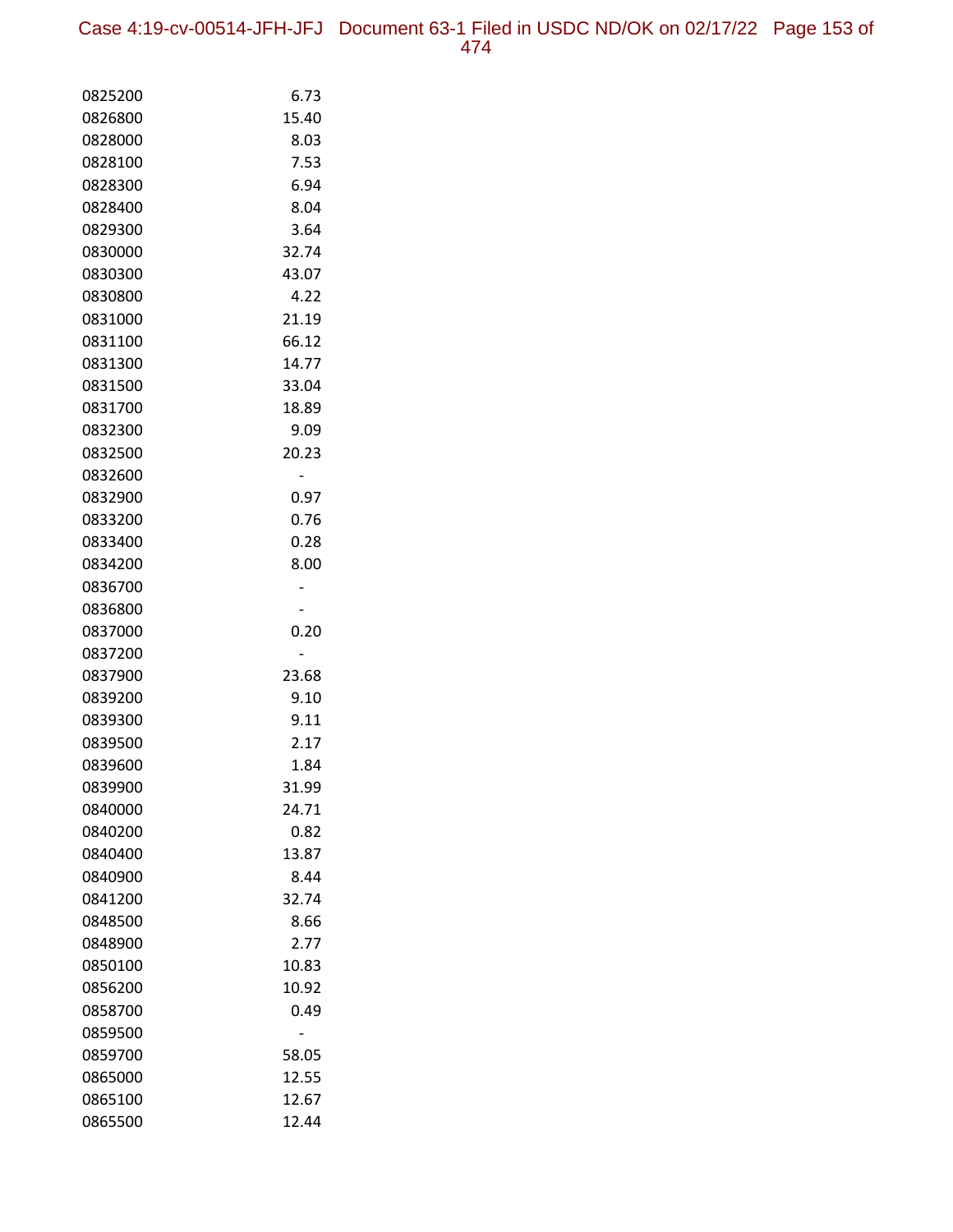| 0865700 | 12.55    |
|---------|----------|
| 0866100 |          |
| 0866300 | 32.12    |
| 0869000 | 19.32    |
| 0871600 | 5.40     |
| 0871700 | 6.71     |
| 0872000 | 2.24     |
| 0872100 | 2.24     |
| 0872200 | 2.24     |
| 0873900 | 0.41     |
| 0874000 | 0.41     |
| 0874100 | 0.41     |
| 0874200 | 0.41     |
| 0874300 | 0.83     |
| 0875000 | 0.28     |
| 0875800 | 37.12    |
| 0875900 | 3.79     |
| 0876100 | 32.34    |
| 0877900 | 9.64     |
| 0878500 | 22.57    |
| 0878800 | 74.94    |
| 0879000 | 1.18     |
| 0880100 | 0.47     |
| 0880200 | 0.47     |
| 0880600 | 3.48     |
| 0880700 | 5.29     |
| 0880800 |          |
| 0881200 | 39.57    |
| 0881300 | 6.03     |
| 0881400 | 18.32    |
| 0881500 | 46.74    |
| 0882100 | 2.77     |
| 0882400 | 29.89    |
| 0885200 | 2,368.19 |
| 0885300 | 7.22     |
| 0885400 | 7.22     |
| 0886000 | 23.42    |
| 0886400 |          |
| 0893500 | 30.67    |
| 0895500 | 18.53    |
| 0896900 | 0.41     |
| 0897000 | 138.37   |
| 0901700 | 14.71    |
| 0901800 | 14.71    |
| 0906700 |          |
| 0909500 | 29.40    |
| 0912100 |          |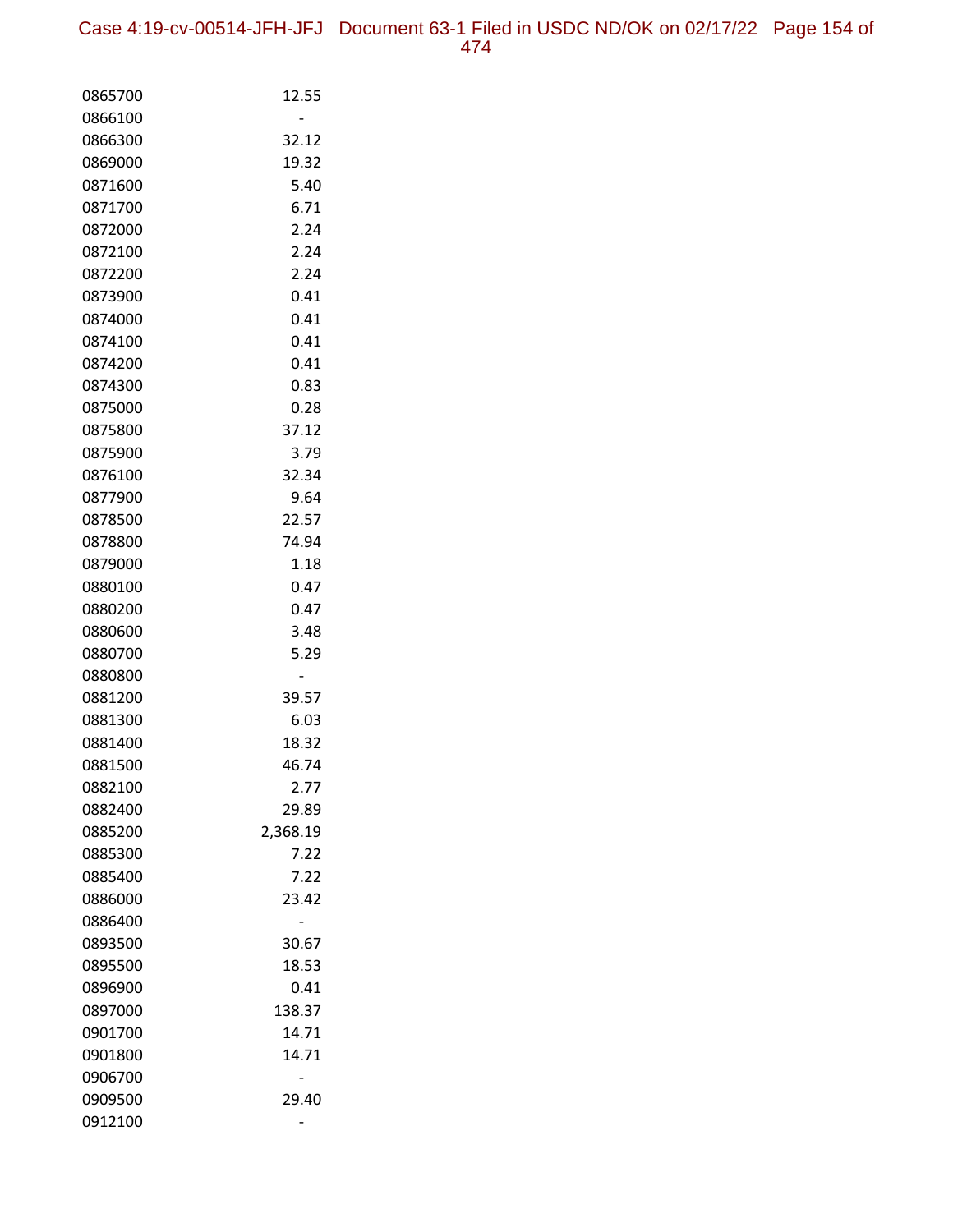Case 4:19-cv-00514-JFH-JFJ Document 63-1 Filed in USDC ND/OK on 02/17/22 Page 155 of 474

| 0912300            | 0.10   |
|--------------------|--------|
| 0912400            | 20.15  |
| 0912500            | 0.29   |
| 0912600            | 0.10   |
| 0915600            | 11.45  |
| 0915700            | 11.00  |
| 0915900            | 18.90  |
| 0916200            | 17.34  |
| 0921700            | 73.66  |
| 0922000            | 17.59  |
| 0924300            | 6.73   |
| 0924400            | 24.08  |
| 0924500            | 27.95  |
| 0924600            | 36.09  |
| 0924700            | 43.62  |
| 0924800            | 24.22  |
| 0924900            | 73.76  |
| 0925000            | 35.11  |
| 0926100            | 34.68  |
| 0926600            |        |
| 0932300            | 2.80   |
| 0932400            | 0.25   |
| 0932700            | 5.63   |
| 0933100            |        |
| 0933200            | 0.99   |
| 0934000            | 14.76  |
| 0936800            | 5.27   |
| 0937100            | 14.85  |
| 0938600            | 2.24   |
| 0944500            | 9.30   |
| 0949200            | 119.52 |
| 0949300            |        |
| 0949400<br>0949500 |        |
| 0949600            |        |
| 0950100            |        |
| 0953600            | 55.63  |
| 0953900            | 22.69  |
| 0954000            | 5.93   |
| 0954100            | 36.36  |
| 0954300            | 6.65   |
| 0954600            |        |
| 0955000            |        |
| 0955100            |        |
| 0956400            | 16.50  |
| 0956800            | 0.17   |
| 0957100            | 0.17   |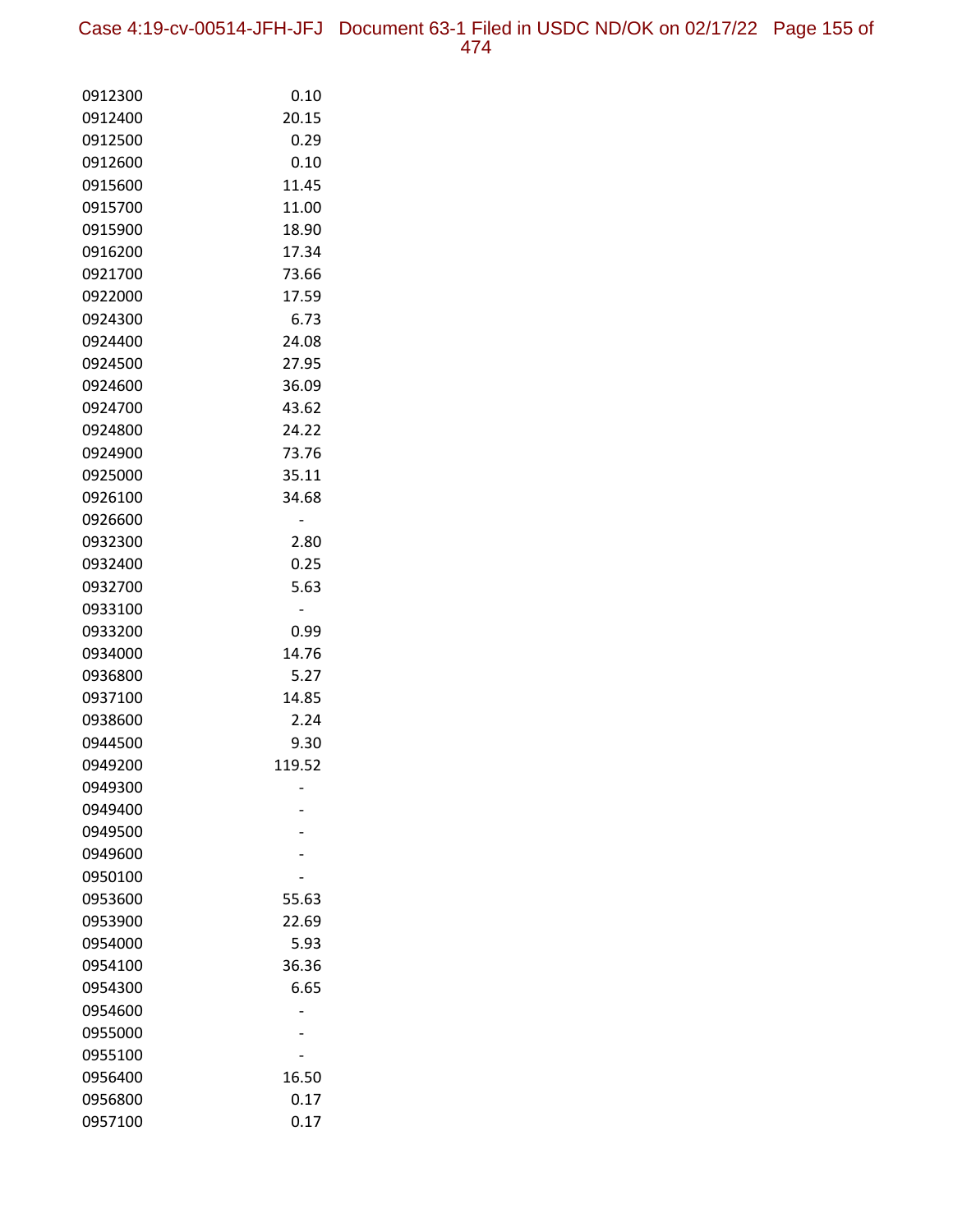Case 4:19-cv-00514-JFH-JFJ Document 63-1 Filed in USDC ND/OK on 02/17/22 Page 156 of 474

| 0957500            | 2.91          |
|--------------------|---------------|
| 0957600            | 3.03          |
| 0957700            | 4.67          |
| 0957800            | 0.38          |
| 0958100            | 48.75         |
| 0958200            | 41.38         |
| 0958400            | 48.46         |
| 0958500            | 119.40        |
| 0958800            | 67.10         |
| 0959200            | 55.29         |
| 0960000            | 33.74         |
| 0960500            | 27.50         |
| 0960600            | 33.28         |
| 0961400            |               |
| 0961500            | 61.09         |
| 0962200            | 242.49        |
| 0962400            | 56.39         |
| 0962500            | 68.19         |
| 0962600            | 1.04          |
| 0962700            | 1.63          |
| 0962800            | 19.67         |
| 0963000            |               |
| 0963200            | 1.62          |
| 0963300            | 0.77          |
| 0963400            | 0.16          |
| 0963500            | 31.85         |
| 0963800            | 8.28          |
| 0963900            | 2.96          |
| 0964300<br>0964900 | 2.96          |
| 0965200            | 28.89<br>1.10 |
| 0965500            | 45.63         |
| 0965700            | 0.01          |
| 0965900            | 0.04          |
| 0966100            | 9.96          |
| 0966200            | 2.96          |
| 0966600            | 6.00          |
| 0966800            | 9.67          |
| 0967300            | 3.66          |
| 0967700            | 38.32         |
| 0972800            | 2.17          |
| 0973100            | 0.05          |
| 0974900            | 2.35          |
| 0977300            | 9.41          |
| 0977700            | 11.90         |
| 0979700            | 3.31          |
| 0980800            | 0.22          |
|                    |               |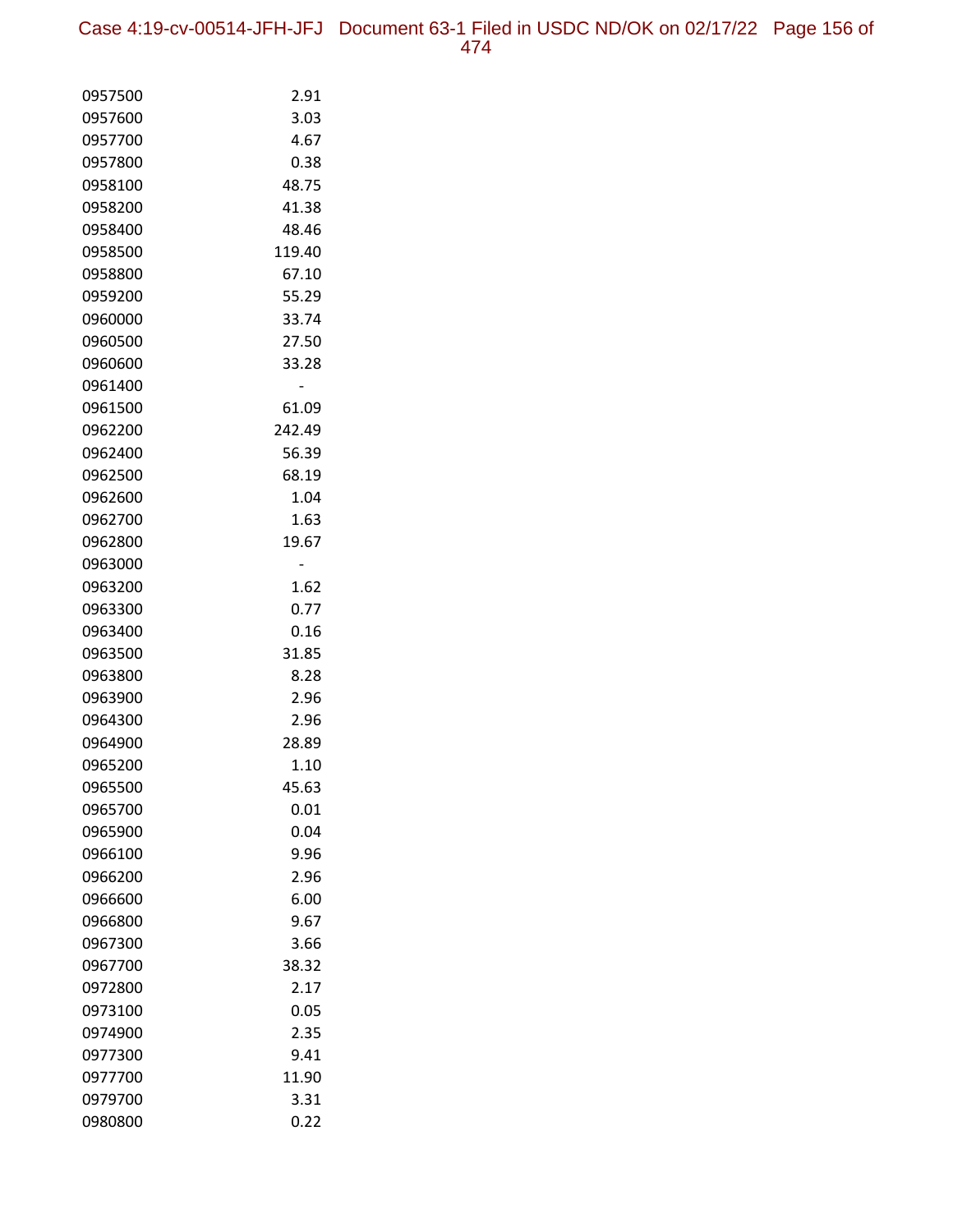Case 4:19-cv-00514-JFH-JFJ Document 63-1 Filed in USDC ND/OK on 02/17/22 Page 157 of 474

| 0981000            | 0.02          |
|--------------------|---------------|
| 0982100            | 29.10         |
| 0982200            | 48.01         |
| 0982400            | 24.33         |
| 0982500            | 28.60         |
| 0982600            | 24.34         |
| 0982700            | 341.02        |
| 0983400            | 1.23          |
| 0984000            | 0.06          |
| 0984100            | 0.06          |
| 0992700            | 33.58         |
| 0992800            | 421.52        |
| 1000020            | 0.03          |
| 1004400            | 0.11          |
| 1004500            | 0.11          |
| 1005100            | 93.97         |
| 1005600            | 3.45          |
| 1007700            | 31.91         |
| 1008500            | 1.67          |
| 1008600            | 0.15          |
| 1008800            | 0.15          |
| 1009900            | 2.45          |
| 1010600            | 12.86         |
| 1014300            | 40.21         |
| 1014600            | 0.03          |
| 1014700            | 27.71         |
| 1014800            | 27.70         |
| 1016400            | 7.55          |
| 1017000            | 34.19         |
| 1017100            | 17.66         |
| 1017700            | 26.23         |
| 1018900            | 7.19          |
| 1019000            | 8.16          |
| 1019100            | 8.16          |
| 1020600            | 6.70          |
| 1020900            | 5.86<br>84.26 |
| 1025100            |               |
| 1033600            | 1.02          |
| 1033700<br>1033800 | 0.38<br>4.72  |
| 1033900            | 0.39          |
| 1034800            | 0.32          |
| 1035400            | 14.76         |
| 1035700            |               |
| 1036600            |               |
| 1036700            |               |
| 1037400            | 28.25         |
|                    |               |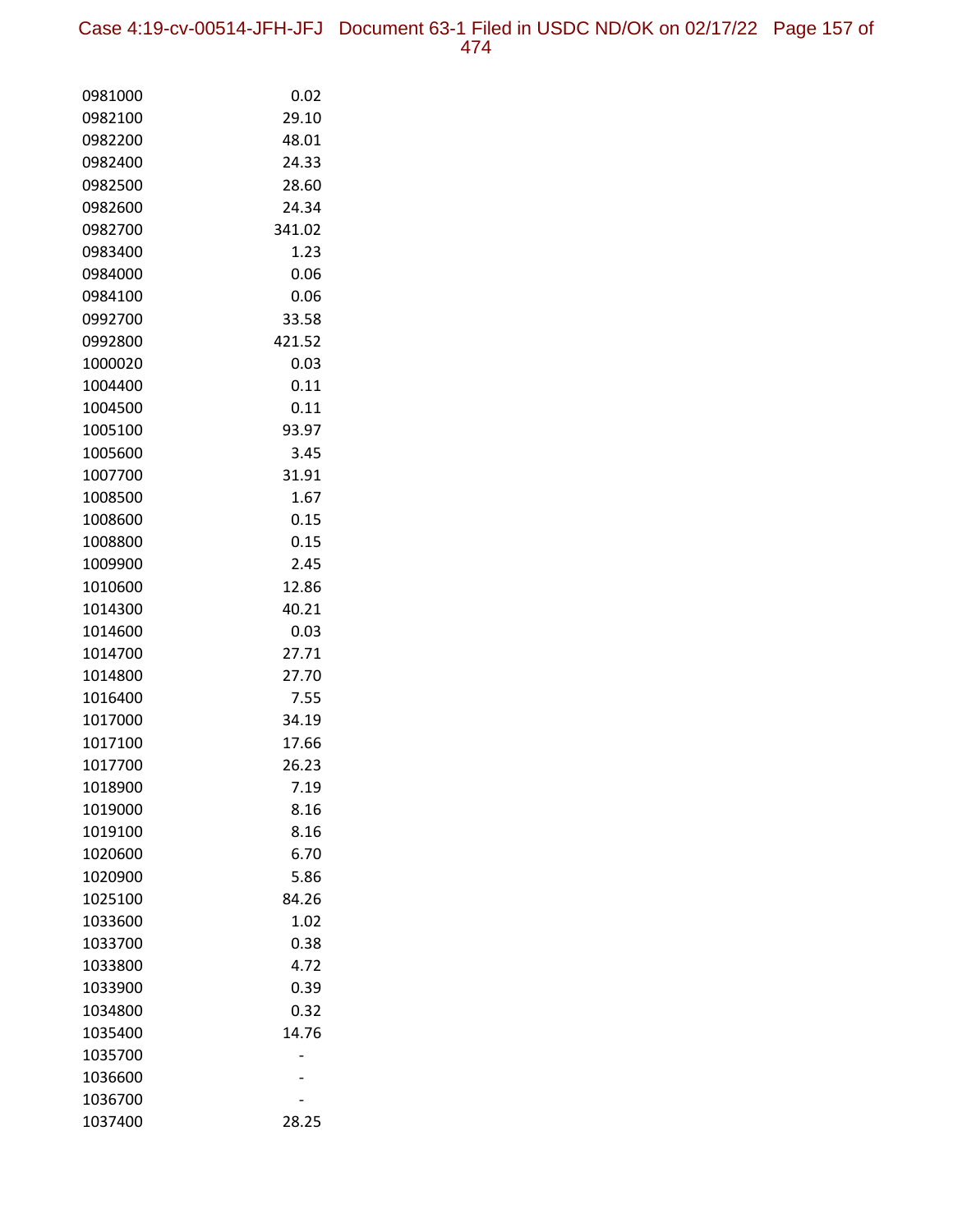Case 4:19-cv-00514-JFH-JFJ Document 63-1 Filed in USDC ND/OK on 02/17/22 Page 158 of 474

| 1039100            | 13.82         |
|--------------------|---------------|
| 1043800            | 0.67          |
| 1055700            | 31.63         |
| 1055800            | 0.72          |
| 1056300            | 0.27          |
| 1057300            | 29.56         |
| 1058300            | 17.74         |
| 1059600            | 41.98         |
| 1061500            | 29.93         |
| 1062000            | 20.20         |
| 1064100            | 41.78         |
| 1064900            | 14.34         |
| 1065900            | 15.51         |
| 1067000            | 6.03          |
| 1068000            |               |
| 1070700            | 67.34         |
| 1071100            |               |
| 1071300            | 6.09          |
| 1071500            | 44.06         |
| 1071700            | 6.09          |
| 1072100            | 10.05         |
| 1072300            | 4.67          |
| 1072800            | 4.51          |
| 1078100            | 1,936.45      |
| 1078200            | 11.51         |
| 1078300            | 11.51         |
| 1078600            |               |
| 1079000            | 2.08          |
| 1079400            |               |
| 1079800            | 1.15<br>22.17 |
| 1080200            | 22.17         |
| 1080600            |               |
| 1089400            | 54.12         |
| 1092300<br>1093100 | 0.11<br>30.49 |
| 1097100            | 33.74         |
| 1097200            | 11.32         |
| 1098000            | 15.16         |
| 1098300            | 4.69          |
| 1098400            | 10.31         |
| 1098600            | 4.01          |
| 1098800            |               |
| 1101300            | 0.85          |
| 1101400            | 29.50         |
| 1102800            | 20.07         |
| 1116700            | 161.04        |
| 1118900            | 44.33         |
|                    |               |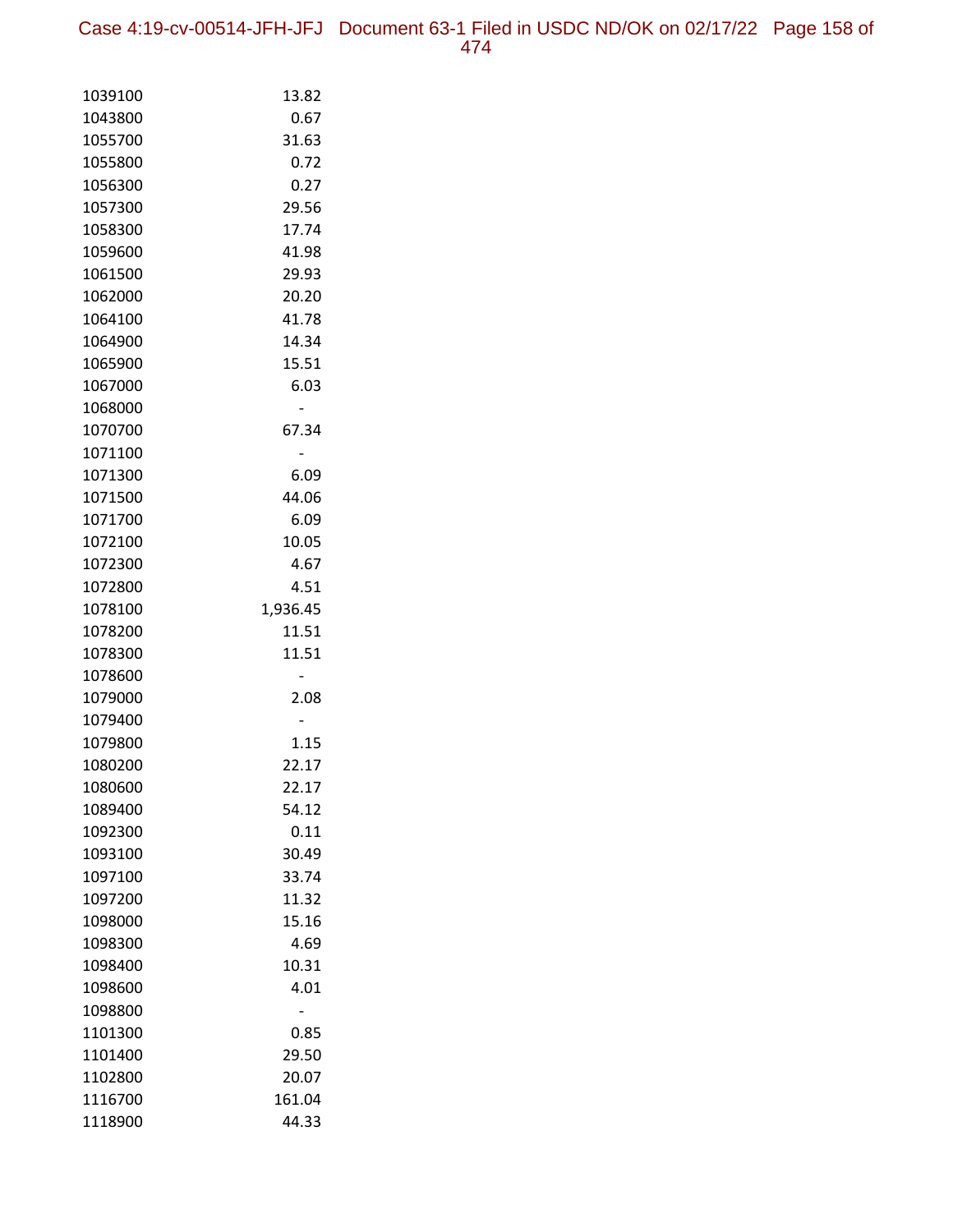Case 4:19-cv-00514-JFH-JFJ Document 63-1 Filed in USDC ND/OK on 02/17/22 Page 159 of 474

| 1124100            | 44.50         |
|--------------------|---------------|
| 1127100            | 25.00         |
| 1129200            | 13.90         |
| 1132000            | 35.66         |
| 1132100            |               |
| 1134200            | 2.71          |
| 1134400            | 2.22          |
| 1134700            | 1.98          |
| 1134800            | 2.66          |
| 1134900            | 2.69          |
| 1135000            | 1.98          |
| 1137900            | 85.85         |
| 1141700            | 37.34         |
| 1141900            | 10.41         |
| 1150200            |               |
| 1166500            | 40.04         |
| 1167400            | 26.65         |
| 1170300            | 0.01          |
| 1172900            | 7.92          |
| 1178100            | 1.56          |
| 1183200            | 8.27          |
| 1183400            | 35.08         |
| 1184400            |               |
| 1185100            | 40.54         |
| 1186800            | 41.08         |
| 1187000            | 9.99          |
| 1187200            | 40.77<br>6.77 |
| 1187600<br>1187900 | 2.62          |
| 1188200            | 39.57         |
| 1188400            | 4.14          |
| 1188700            | 34.40         |
| 1189700            | 27.09         |
| 1189800            | 25.04         |
| 1189900            | 2.56          |
| 1190600            | 3.28          |
| 1190700            | 47.06         |
| 1190900            | 47.05         |
| 1191000            | 47.06         |
| 1191100            | 32.22         |
| 1191700            | 31.15         |
| 1192100            | 15.11         |
| 1192200            |               |
| 1192500            | 41.78         |
| 1192600            | 0.43          |
| 1193100            | 11.15         |
| 1193200            | 5.49          |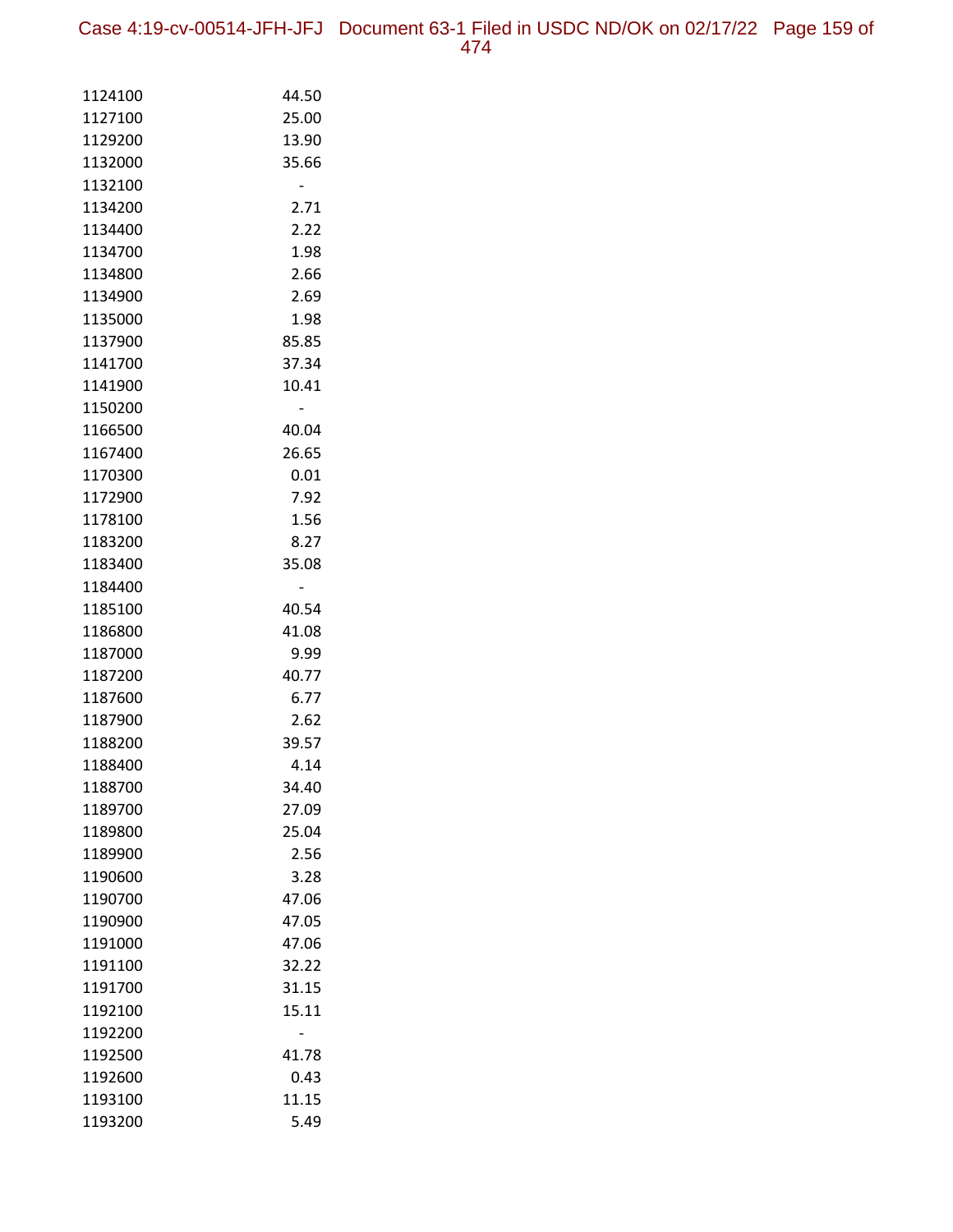| 1193400            | 0.71  |
|--------------------|-------|
| 1193500            | 0.41  |
| 1193700            | 28.16 |
| 1193800            | 0.63  |
| 1193900            | 0.74  |
| 1194000            | 0.62  |
| 1194100            | 34.63 |
| 1197900            | 0.03  |
| 1198000            | 15.32 |
| 1198100            | 0.03  |
| 1198900            | 22.69 |
| 1199300            | 22.67 |
| 1201300            | 67.39 |
| 1208300            | 10.19 |
| 1209000            | 2.30  |
| 1209300            | 2.06  |
| 1209400            | 8.13  |
| 1209600            | 22.91 |
| 1209900            | 3.90  |
| 1210500            | 25.41 |
| 1213800            | -     |
| 1213900            | 1.03  |
| 1214000            | 17.67 |
| 1214100            | 11.74 |
| 1214800            | 37.95 |
| 1215500            | 0.02  |
| 1215700            | 0.13  |
| 1215900            | 6.03  |
| 1216000            | 15.35 |
| 1216900            | 3.71  |
| 1217100            | 5.45  |
| 1217400            | 0.08  |
| 1217600            | 0.74  |
| 1217700            |       |
| 1217900            | 5.45  |
| 1218500            | 0.55  |
| 1219200<br>1219300 |       |
| 1219900            | 5.23  |
| 1220100            | 0.76  |
| 1220500            |       |
| 1220600            |       |
| 1220700            |       |
| 1220900            | 0.43  |
| 1221100            | 36.37 |
| 1221200            | 0.01  |
| 1221300            | 17.55 |
|                    |       |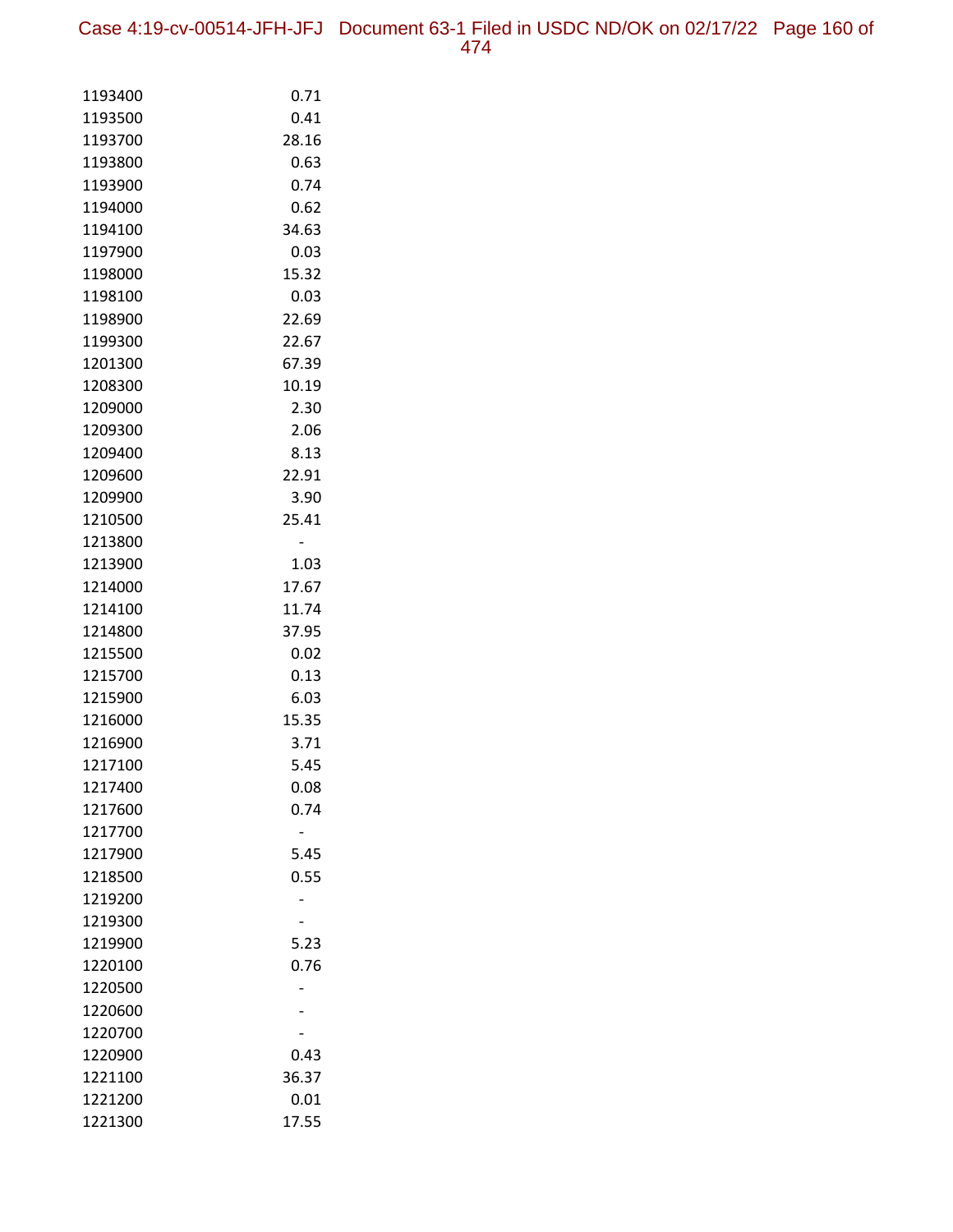Case 4:19-cv-00514-JFH-JFJ Document 63-1 Filed in USDC ND/OK on 02/17/22 Page 161 of 474

| 1221500 | 0.01   |
|---------|--------|
| 1222100 | 9.66   |
| 1222200 |        |
| 1222300 | 5.04   |
| 1222500 | 26.97  |
| 1223200 | 5.21   |
| 1223800 | 42.22  |
| 1224600 | 22.26  |
| 1224800 | 27.17  |
| 1224900 | 2.49   |
| 1225000 | 27.42  |
| 1225100 | 3.14   |
| 1225200 | 0.08   |
| 1225300 | 26.49  |
| 1225400 | 13.41  |
| 1226100 | 0.15   |
| 1226200 | 26.66  |
| 1226800 | 0.94   |
| 1227000 | 35.46  |
| 1227500 | 5.91   |
| 1227600 | 15.25  |
| 1228400 | 26.82  |
| 1229100 | 7.55   |
| 1229500 | 2.06   |
| 1229600 | 3.01   |
| 1229700 | 32.60  |
| 1230400 | 0.94   |
| 1230900 | 2.52   |
| 1232300 | 69.87  |
| 1232500 | 115.02 |
| 1233800 | 16.91  |
| 1233900 | 1.11   |
| 1234800 | 0.08   |
| 1234900 | 1.04   |
| 1235100 | 1.13   |
| 1236300 | 51.35  |
| 1237200 | 0.33   |
| 1237400 | 48.09  |
| 1237700 | 12.42  |
| 1237800 | 12.35  |
| 1239000 | 3.01   |
| 1239500 | 0.04   |
| 1239600 | 0.26   |
| 1240700 | 11.20  |
| 1241100 | 10.92  |
| 1241400 | 5.53   |
| 1241700 | 3.29   |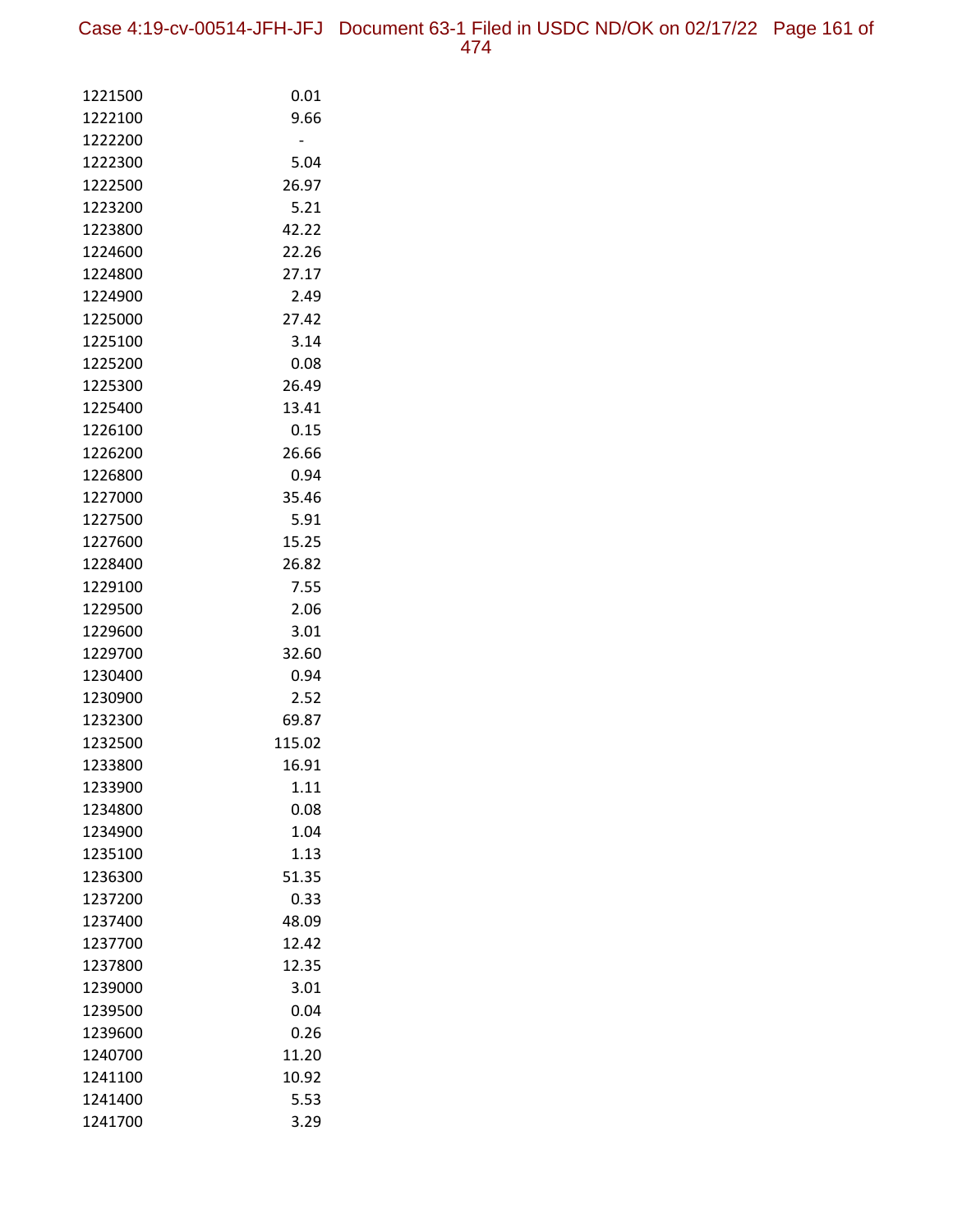Case 4:19-cv-00514-JFH-JFJ Document 63-1 Filed in USDC ND/OK on 02/17/22 Page 162 of 474

| 1241900            | 2.35              |
|--------------------|-------------------|
| 1249000            | 26.18             |
| 1254600            | 39.90             |
| 1256600            | 40.60             |
| 1256800            | 119.43            |
| 1256900            | 33.91             |
| 1257900            |                   |
| 1258000            | 37.17             |
| 1258100            | 3.05              |
| 1259500            | 21.62             |
| 1259600            | 2.73              |
| 1259700            | 2.73              |
| 1271000            | 11.58             |
| 1271200            |                   |
| 1271300            | 1.98              |
| 1271500            | 18.90             |
| 1274500            | 200.00            |
| 1274700            | 32.34             |
| 1274900            | 10.98             |
| 1276700            | 13.84             |
| 1276800            | 10.70             |
| 1278800            | 34.07             |
| 1281500            |                   |
| 1283100            | 2.17              |
| 1283200            | 11.34             |
| 1284400            | 28.50             |
| 1287700            | 11.85             |
| 1287900            | 91.36             |
| 1288700            | 24.23             |
| 1288800            | 27.64             |
| 1289500            | 34.27             |
| 1289600            | 38.15             |
| 1289700            | 27.91             |
| 1290000            | 0.09<br>28.73     |
| 1290100<br>1290400 | 28.74             |
|                    |                   |
| 1290800<br>1291000 | 1,541.26<br>35.48 |
| 1291300            | 0.11              |
| 1291600            | 5.72              |
| 1293000            | 10.40             |
| 1293400            | 12.37             |
| 1294400            | 5.59              |
| 1294600            | 11.81             |
| 1296000            | 14.44             |
| 1296400            | 23.01             |
| 1296700            | 0.29              |
|                    |                   |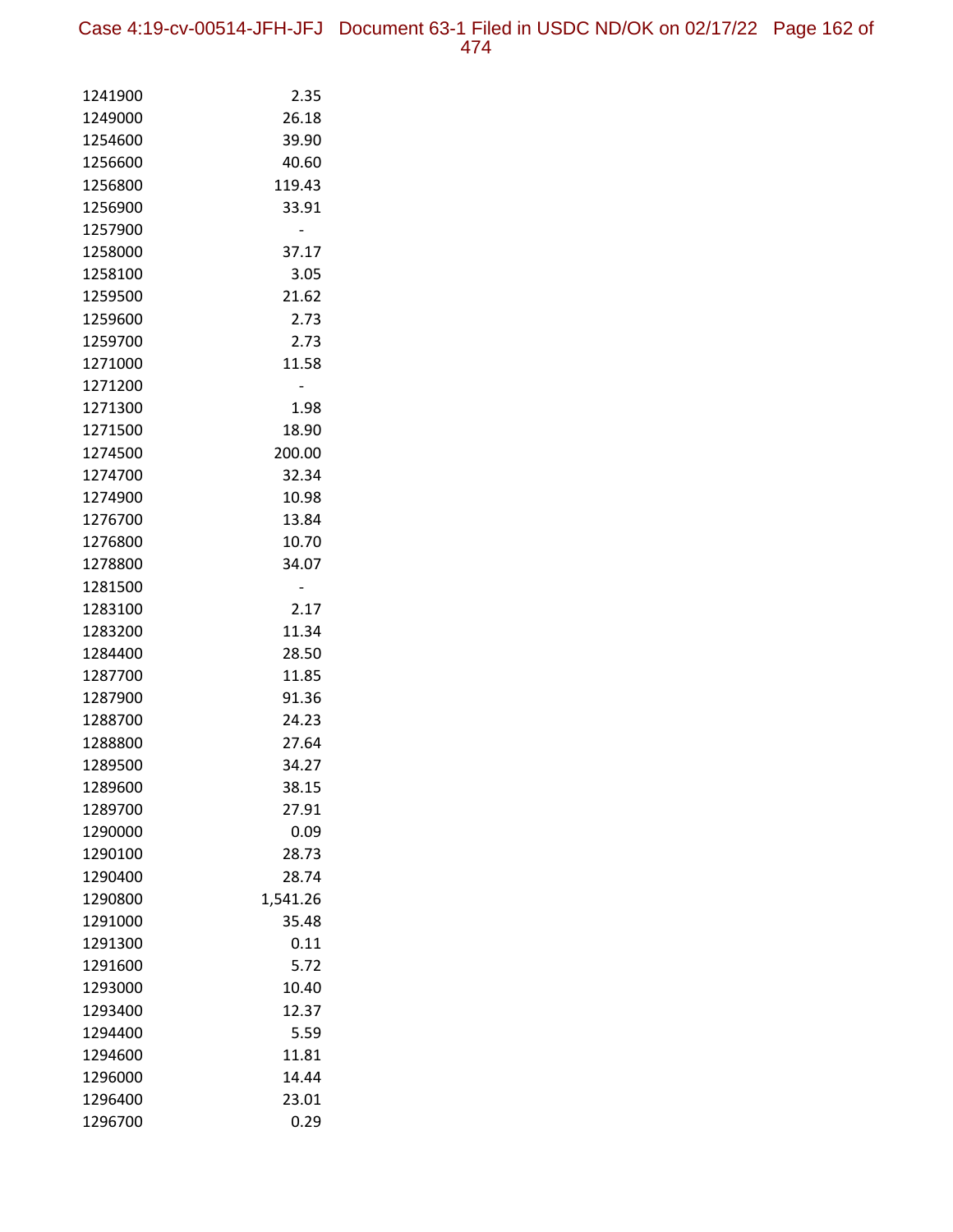Case 4:19-cv-00514-JFH-JFJ Document 63-1 Filed in USDC ND/OK on 02/17/22 Page 163 of 474

| 1297000            | 34.84          |
|--------------------|----------------|
| 1297100            | 40.60          |
| 1299000            |                |
| 1300100            | 39.97          |
| 1300600            | 0.25           |
| 1300700            | 1.19           |
| 1301600            | 4.32           |
| 1302200            | 0.58           |
| 1302800            | 10.00          |
| 1303000            | 20.31          |
| 1304400            | 41.81          |
| 1304900            | 18.51          |
| 1305500            | 20.57          |
| 1305600            | 20.57          |
| 1305800            | 32.26          |
| 1306100            | 1.24           |
| 1306300            | 0.56           |
| 1307300            | 0.37           |
| 1307500            | 16.23          |
| 1307600            | 15.68          |
| 1308400            | 74.73          |
| 1308600            | 77.29          |
| 1308700            | 18.87          |
| 1315100            | 9.89           |
| 1315400            | 63.66<br>71.23 |
| 1315600<br>1316300 | 14.07          |
| 1316500            | 26.50          |
| 1318600            | 46.76          |
| 1321300            | 8.32           |
| 1322600            | 18.99          |
| 1324000            | 20.16          |
| 1324700            | 4.79           |
| 1325500            | 21.46          |
| 1325900            | 21.73          |
| 1326000            | 23.81          |
| 1326100            | 29.72          |
| 1326300            | 20.69          |
| 1326400            | 41.61          |
| 1326600            | 21.74          |
| 1326900            | 5.09           |
| 1327100            | 8.72           |
| 1327800            | 28.16          |
| 1327900            | 5.09           |
| 1328400            | 9.28           |
| 1328900            | 3.46           |
| 1329000            | 9.28           |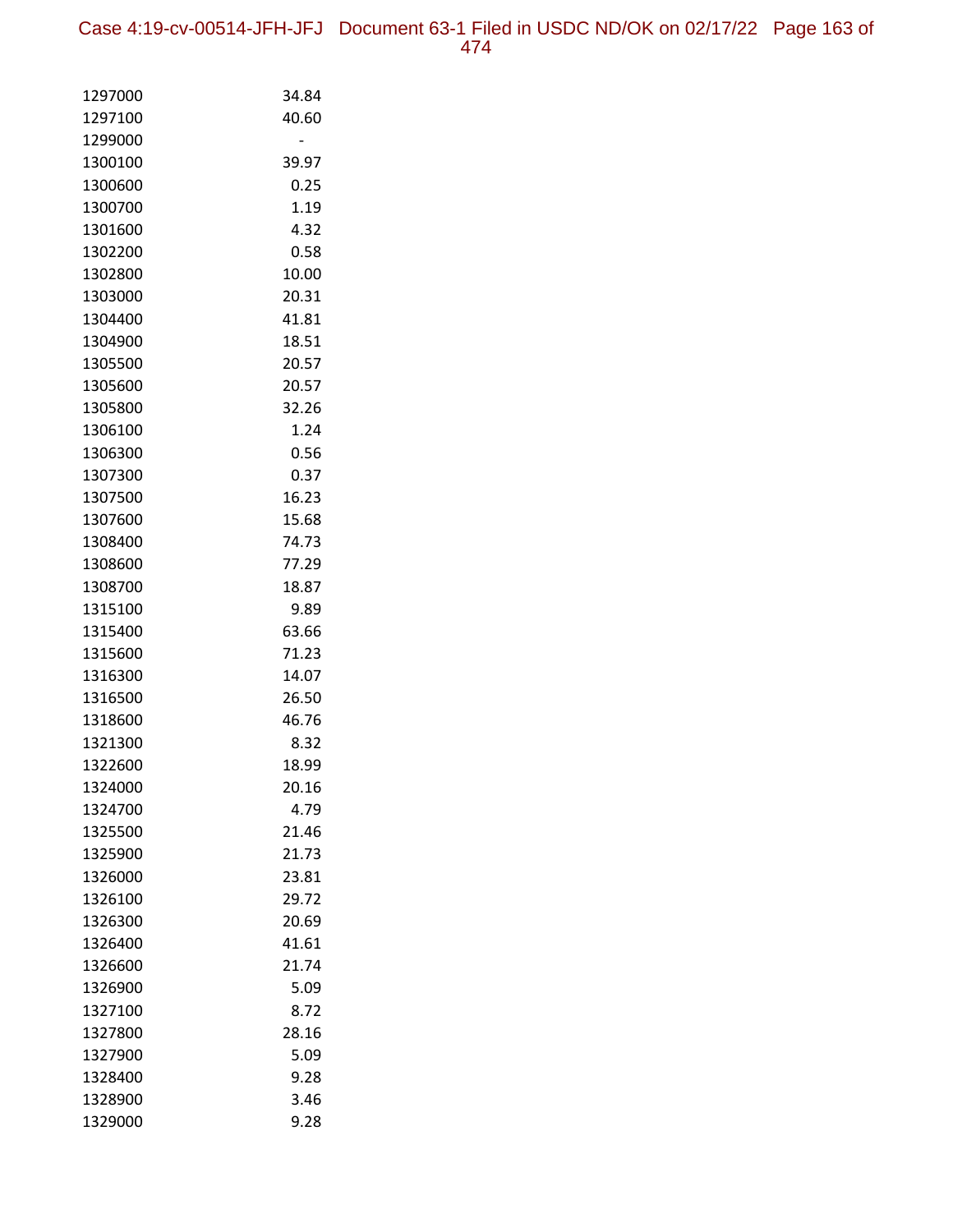| 1329400 | 0.50   |
|---------|--------|
| 1329500 |        |
| 1336200 | 8.61   |
| 1337600 | 68.36  |
| 1338700 | 0.92   |
| 1339300 | 11.55  |
| 1341800 | 55.97  |
| 1342100 | 34.72  |
| 1347900 | 23.28  |
| 1350000 | 1.98   |
| 1351500 | 2.81   |
| 1352500 | 1.69   |
| 1352700 | 35.29  |
| 1352800 | 1.69   |
| 1354000 | 4.49   |
| 1354200 | 26.10  |
| 1356500 | 77.24  |
| 1358500 | 59.80  |
| 1359900 | 2.16   |
| 1360800 | 76.28  |
| 1360900 | 63.01  |
| 1361000 | 12.74  |
| 1361100 | 6.49   |
| 1361300 | 3.81   |
| 1361400 | 10.11  |
| 1361500 | 6.52   |
| 1361700 | 12.75  |
| 1362000 | 0.34   |
| 1362400 | 27.56  |
| 1363100 | 33.11  |
| 1363800 | 1.11   |
| 1363900 | 1.11   |
| 1368100 | 0.13   |
| 1368500 | 0.13   |
| 1368700 | 13.57  |
| 1368800 | 4.34   |
| 1368900 | 4.92   |
| 1369100 | 12.68  |
| 1370500 | 115.34 |
| 1370600 | 33.21  |
| 1370700 | 33.41  |
| 1371900 | 12.41  |
| 1372000 |        |
| 1372100 | 12.41  |
| 1372400 | 20.86  |
| 1372500 | 14.63  |
| 1373000 | 18.18  |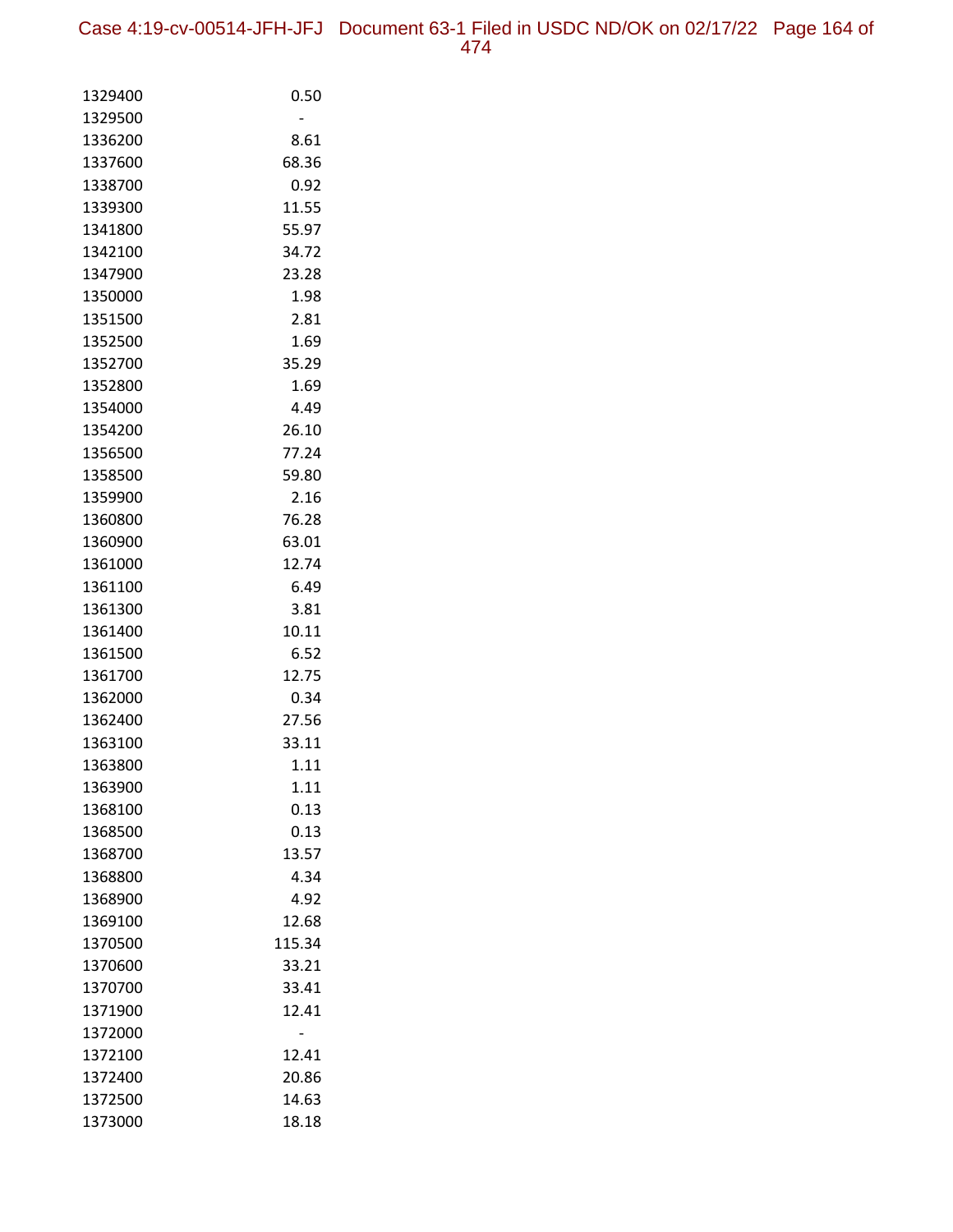Case 4:19-cv-00514-JFH-JFJ Document 63-1 Filed in USDC ND/OK on 02/17/22 Page 165 of 474

| 1374700            | 39.35        |
|--------------------|--------------|
| 1375500            | 19.35        |
| 1376500            | 1.26         |
| 1378200            | 1.25         |
| 1378800            | 1.04         |
| 1380100            | 32.88        |
| 1381000            | 336.57       |
| 1382200            | 0.27         |
| 1387700            | 0.27         |
| 1388400            | 30.47        |
| 1391300            | 1.80         |
| 1392200            | 11.90        |
| 1392600            | 30.18        |
| 1392900            | 14.10        |
| 1393000            | 30.11        |
| 1393300            | 5.44         |
| 1393500            | 12.17        |
| 1394000            | 1.08         |
| 1396100            | 2.72         |
| 1396500            | 1.61         |
| 1396700            | 5.33         |
| 1398400            | 5.37         |
| 1398900            | 8.23         |
| 1399300            | 5.37         |
| 1401800            | 15.72        |
| 1407000            | 11.39        |
| 1408500            | 4.19         |
| 1412600            | 55.03        |
| 1412700            | 55.38        |
| 1412800            | 56.62        |
| 1413100            | 10.96        |
| 1413600            | 2.94         |
| 1416200            | 2.94         |
| 1419900            | 18.97        |
| 1420000            | 13.97        |
| 1421300<br>1424000 | 51.91        |
| 1424100            | 18.08        |
| 1424200            | 21.15        |
| 1424400            | 0.88<br>2.75 |
|                    | 27.33        |
| 1425600<br>1430500 | 7.49         |
| 1430600            | 5.23         |
| 1433800            | 27.56        |
| 1433900            | 27.82        |
| 1434000            | 84.49        |
| 1434200            | 86.79        |
|                    |              |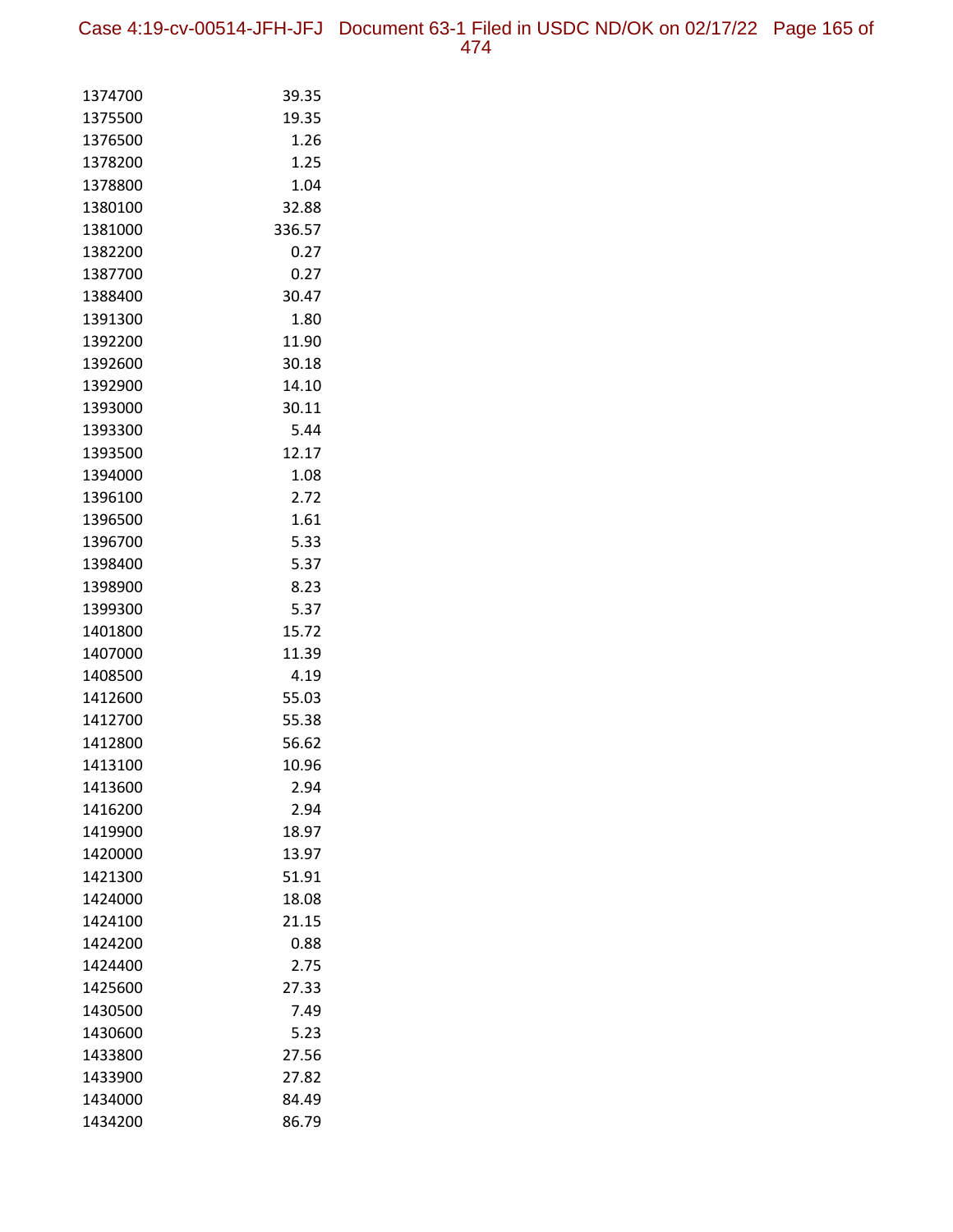Case 4:19-cv-00514-JFH-JFJ Document 63-1 Filed in USDC ND/OK on 02/17/22 Page 166 of 474

| 1435500 | 18.99  |
|---------|--------|
| 1435600 | 0.04   |
| 1435800 | 0.25   |
| 1437200 | 0.25   |
| 1438200 | 45.87  |
| 1438700 | 27.57  |
| 1438800 | 1.94   |
| 1439000 | 0.06   |
| 1440000 | 109.54 |
| 1440600 | 37.44  |
| 1440800 | 0.19   |
| 1441300 |        |
| 1441400 | 4.39   |
| 1441600 | 0.47   |
| 1442200 | 2.59   |
| 1442700 | 4.41   |
| 1442900 | 0.14   |
| 1443000 | 5.37   |
| 1443100 | 4.36   |
| 1446500 | 0.17   |
| 1446900 | 16.97  |
| 1448000 | 25.62  |
| 1450400 | 4.10   |
| 1451000 | 21.72  |
| 1452400 | 34.54  |
| 1452500 | 43.81  |
| 1452600 | 3.13   |
| 1453600 | 0.39   |
| 1455200 | 0.64   |
| 1455600 | 10.34  |
| 1457400 | 4.73   |
| 1457700 | 4.73   |
| 1457800 | 4.73   |
| 1457900 | 4.27   |
| 1460300 | 16.03  |
| 1460400 | 4.47   |
| 1460600 | 27.89  |
| 1460800 | 5.16   |
| 1460900 | 0.13   |
| 1462700 | 24.01  |
| 1462800 | 3.10   |
| 1463000 | 0.34   |
| 1463100 | 1.49   |
| 1463200 |        |
| 1463300 | 0.34   |
| 1463500 | 0.34   |
| 1463700 | 108.96 |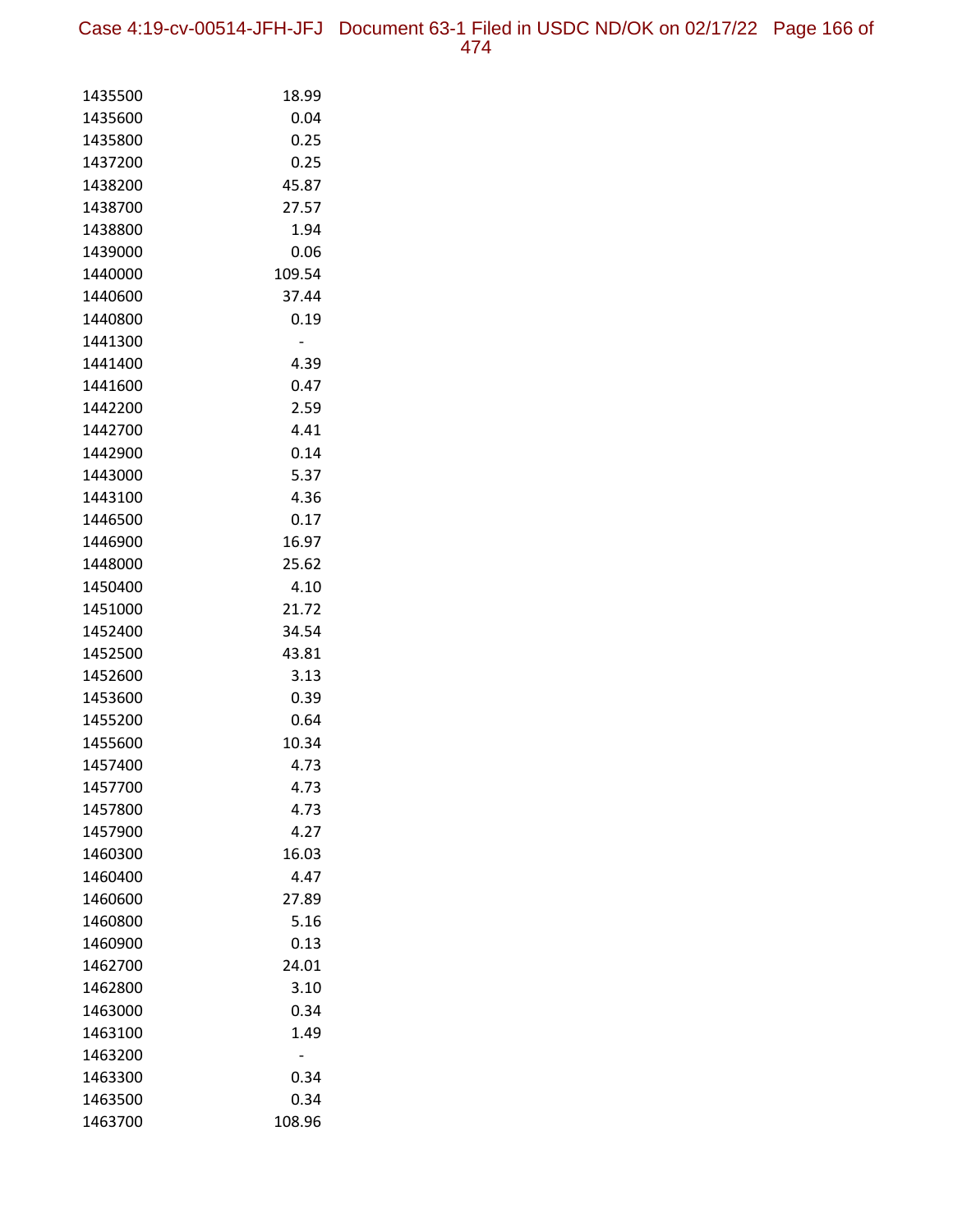Case 4:19-cv-00514-JFH-JFJ Document 63-1 Filed in USDC ND/OK on 02/17/22 Page 167 of 474

| 1464300            | 10.29         |
|--------------------|---------------|
| 1465000            | 12.83         |
| 1465500            | 12.82         |
| 1466100            |               |
| 1468200            | 3.98          |
| 1468400            | 30.29         |
| 1468900            | 20.61         |
| 1469000            | 26.94         |
| 1469200            | 2.91          |
| 1470000            |               |
| 1470200            | 71.26         |
| 1470600            | 25.90         |
| 1471000            | 2.12          |
| 1471100            | 23.96         |
| 1472600            | 30.36         |
| 1472900            | 5.74          |
| 1473100            | 0.08          |
| 1473700            | 0.01          |
| 1473900            | 0.01          |
| 1474100            |               |
| 1475400            | 26.30         |
| 1475500            | 0.09          |
| 1475600            | 0.13          |
| 1475900            | 1.80          |
| 1476500            | 21.81         |
| 1476600            | 0.08          |
| 1476700            | 22.66         |
| 1477100            | 22.65         |
| 1477300            | 25.99         |
| 1478700            | 1.41          |
| 1479900            | 0.58          |
| 1480800            | 0.76          |
| 1480900            | 33.15         |
| 1481100            |               |
| 1481700            | 45.22         |
| 1482000            | 7.39<br>43.75 |
| 1482500            | 1.03          |
| 1483500<br>1489700 | 8.58          |
| 1490900            | 0.40          |
|                    |               |
| 1494100<br>1498100 | 0.14<br>4.93  |
| 1498500            | 4.82          |
| 1498800            | 26.56         |
| 1500400            | 0.02          |
| 1500500            | 2.49          |
| 1502600            | 16.03         |
|                    |               |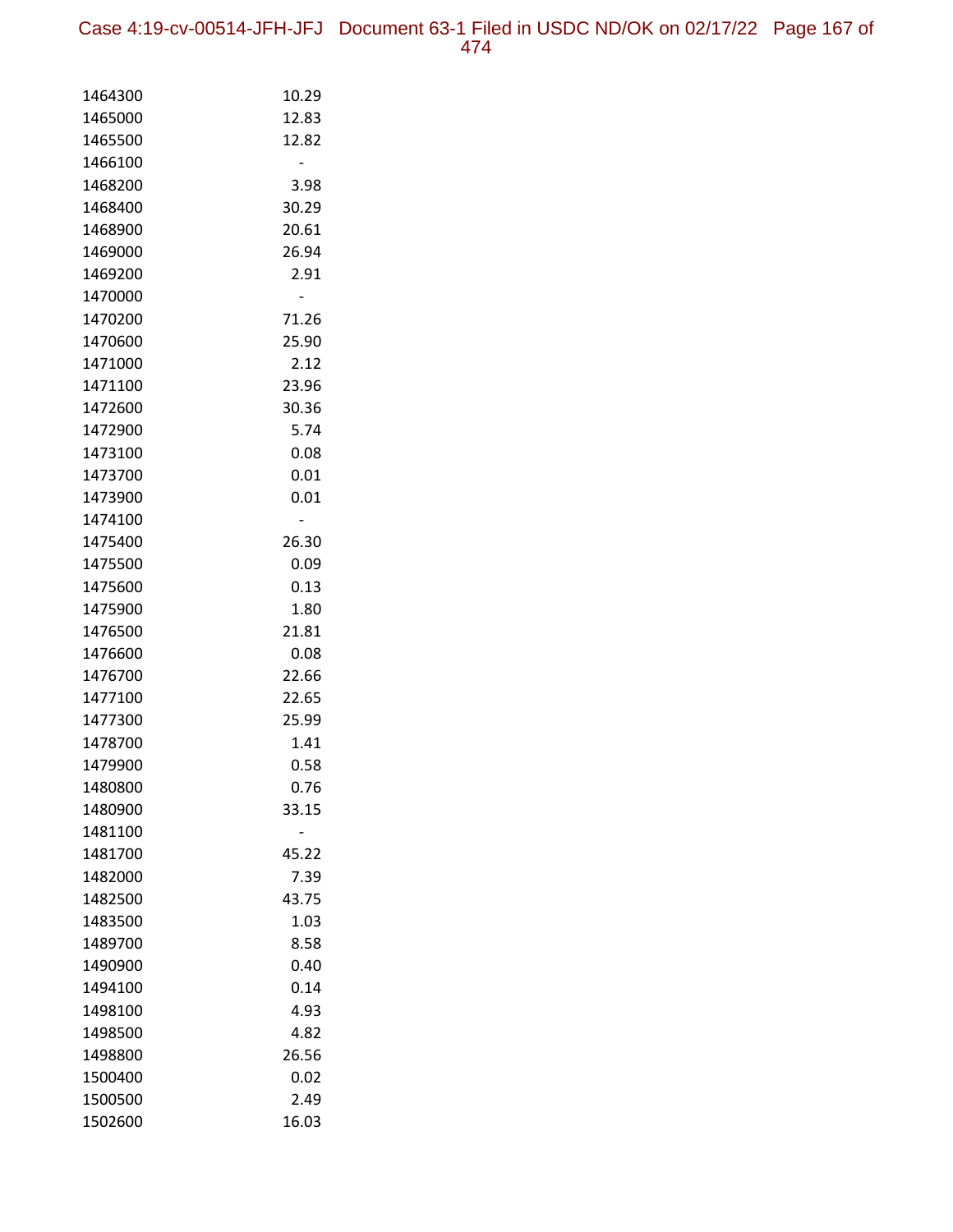Case 4:19-cv-00514-JFH-JFJ Document 63-1 Filed in USDC ND/OK on 02/17/22 Page 168 of 474

| 1503900 | 0.09   |
|---------|--------|
| 1504600 | 14.85  |
| 1504700 | 57.97  |
| 1504800 | 4.52   |
| 1505700 | 9.04   |
| 1505800 | 7.85   |
| 1506000 | 2.51   |
| 1506100 | 0.15   |
| 1508800 | 2.28   |
| 1515900 | 18.31  |
| 1518000 | 5.65   |
| 1518100 | 10.34  |
| 1518400 | 3.69   |
| 1518800 | 29.72  |
| 1519400 | 31.90  |
| 1520900 | 23.55  |
| 1521400 | 3.90   |
| 1521600 | 3.28   |
| 1521700 |        |
| 1521800 |        |
| 1522500 | 4.74   |
| 1527700 | 14.43  |
| 1527900 | 13.41  |
| 1528000 | 4.25   |
| 1528100 | 18.43  |
| 1528300 | 0.36   |
| 1528500 | 20.12  |
| 1528600 | 2.64   |
| 1528700 | 131.13 |
| 1528800 | 32.27  |
| 1529100 | 26.08  |
| 1529500 | 2.05   |
| 1529800 | 33.66  |
| 1529900 | 20.13  |
| 1530000 | 20.12  |
| 1530300 | 41.77  |
| 1530500 | 43.74  |
| 1531000 | 80.00  |
| 1531500 | 20.07  |
| 1531700 | 10.21  |
| 1532100 | 58.11  |
| 1532200 | 5.96   |
| 1532300 | 4.07   |
| 1532500 | 32.69  |
| 1532800 | 17.74  |
| 1532900 | 19.58  |
| 1533200 | 40.59  |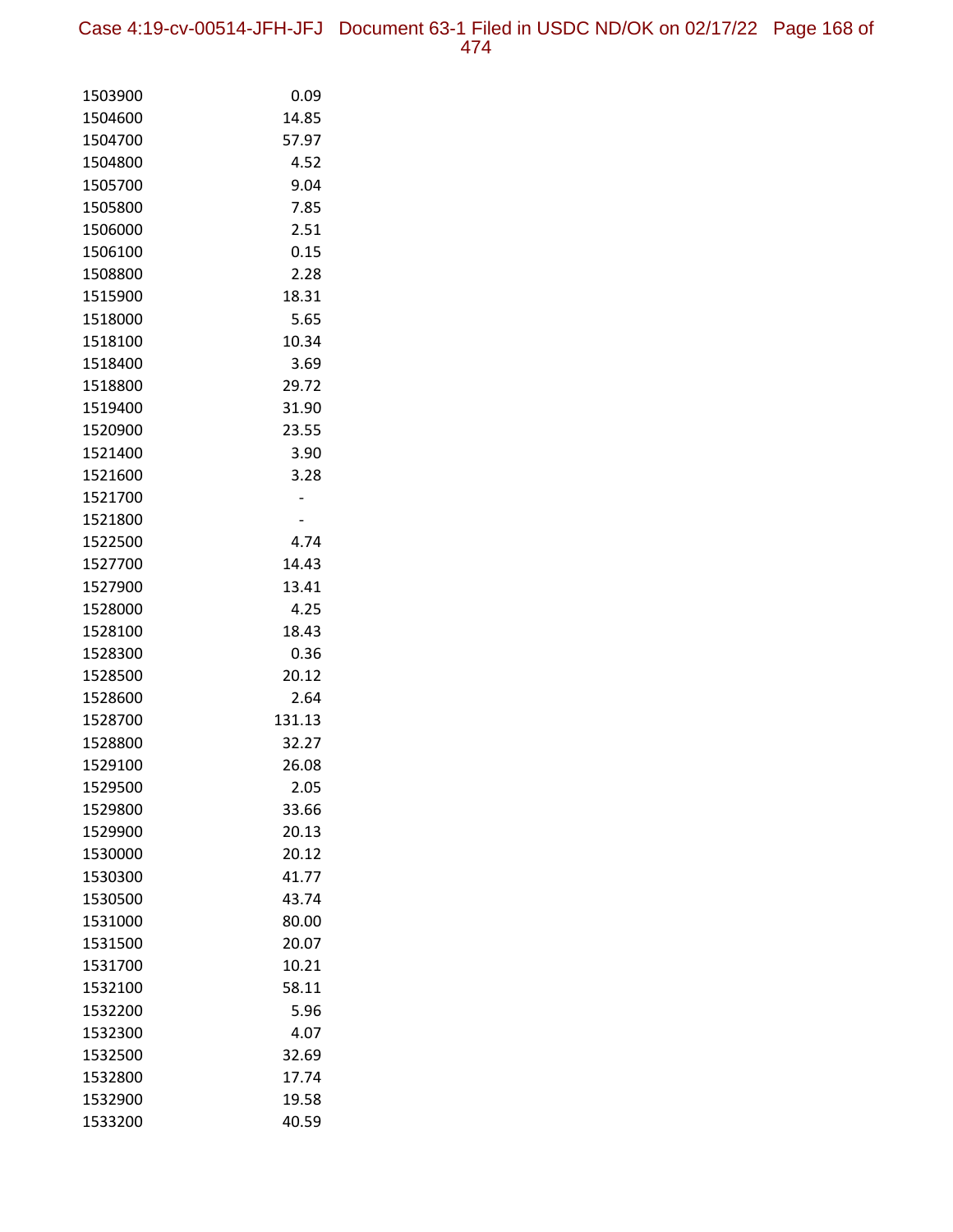Case 4:19-cv-00514-JFH-JFJ Document 63-1 Filed in USDC ND/OK on 02/17/22 Page 169 of 474

| 1533600 | 25.21  |
|---------|--------|
| 1534200 | 11.32  |
| 1534300 | 6.12   |
| 1540100 | 17.03  |
| 1542400 | 0.99   |
| 1549400 | 100.75 |
| 1556800 | 16.30  |
| 1557300 | 18.25  |
| 1557400 | 18.26  |
| 1557600 | 18.25  |
| 1557700 | 6.69   |
| 1558500 | 21.03  |
| 1559900 | 1.46   |
| 1561400 | 21.72  |
| 1561900 | 44.97  |
| 1563900 |        |
| 1564000 |        |
| 1564100 |        |
| 1564200 |        |
| 1564800 | 5.65   |
| 1580900 | 27.31  |
| 1583000 | 37.83  |
| 1584100 | 15.75  |
| 1586300 | 34.29  |
| 1587300 | 43.49  |
| 1587400 | 43.52  |
| 1587500 | 43.51  |
| 1587600 | 33.53  |
| 1588000 |        |
| 1588400 | 0.15   |
| 1589200 | 5.10   |
| 1589300 | 5.10   |
| 1589700 | 44.45  |
| 1589900 | 31.33  |
| 1590800 | 3.78   |
| 1590900 | 3.78   |
| 1591000 | 52.78  |
| 1592200 | 31.34  |
| 1592400 | 1.65   |
| 1593300 | 62.94  |
| 1595000 | 23.58  |
| 1595500 |        |
| 1596800 | 0.60   |
| 1598600 | 3.83   |
| 1599500 | 0.54   |
| 1599600 | 3.20   |
| 1599800 | 24.57  |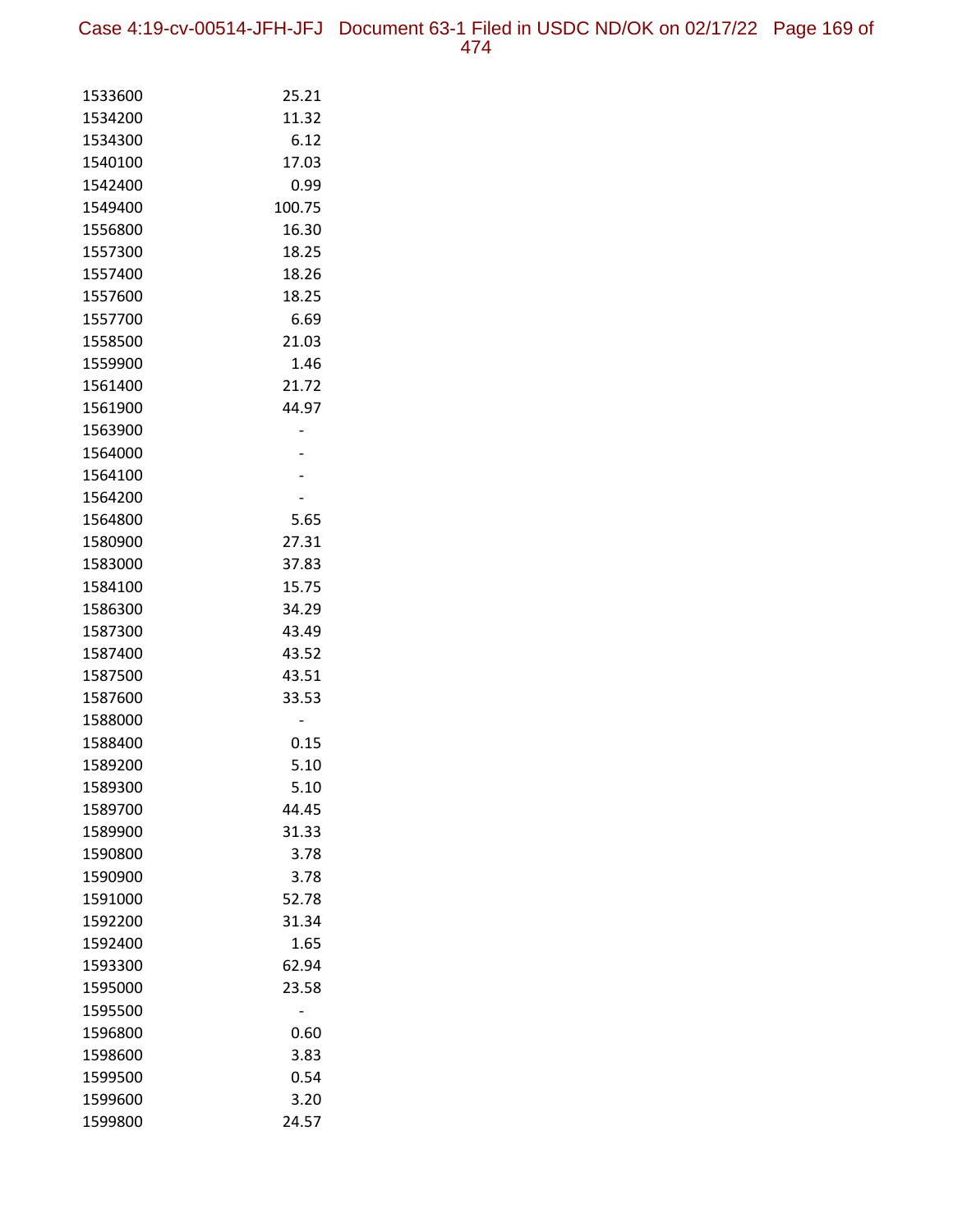Case 4:19-cv-00514-JFH-JFJ Document 63-1 Filed in USDC ND/OK on 02/17/22 Page 170 of 474

| 1601400 | 3.19   |
|---------|--------|
| 1602600 | 0.36   |
| 1602700 | 12.75  |
| 1602800 | 12.75  |
| 1602900 | 21.03  |
| 1603300 | 19.03  |
| 1603500 | 19.03  |
| 1603700 | 19.03  |
| 1604000 | 19.03  |
| 1606000 | 3.99   |
| 1606800 | 0.06   |
| 1607900 | 62.09  |
| 1608800 |        |
| 1608900 |        |
| 1609000 | 0.01   |
| 1609600 | 6.04   |
| 1609800 | 37.34  |
| 1614200 | 8.75   |
| 1614300 | 2.43   |
| 1615600 | 3.44   |
| 1617600 | 28.30  |
| 1618300 | 13.13  |
| 1619500 | 6.38   |
| 1621700 | 23.05  |
| 1630500 | 9.61   |
| 1633500 | 0.54   |
| 1633600 | 4.27   |
| 1636300 | 64.75  |
| 1638100 | 30.19  |
| 1638900 | 9.61   |
| 1639000 | 9.55   |
| 1639400 | 54.88  |
| 1639500 | 54.88  |
| 1639600 | 0.25   |
| 1639700 | 28.82  |
| 1647800 | 32.91  |
| 1648300 | 32.90  |
| 1648400 | 32.90  |
| 1648600 | 20.70  |
| 1652100 | 1.84   |
| 1656000 | 26.92  |
| 1656200 | 24.27  |
| 1656400 | 0.29   |
| 1656500 | 59.39  |
| 1657300 | 1.88   |
| 1657400 | 1.88   |
| 1658800 | 109.88 |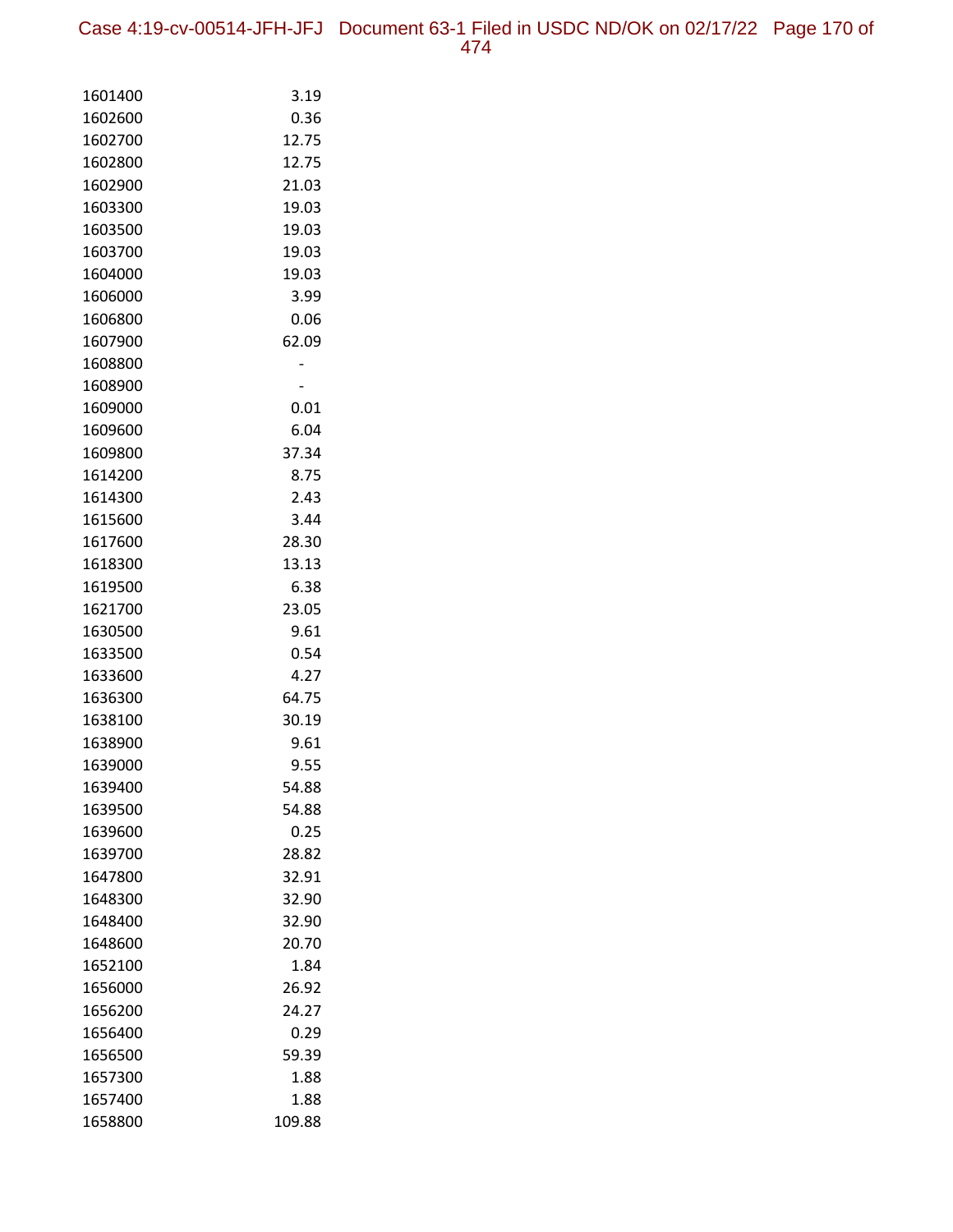Case 4:19-cv-00514-JFH-JFJ Document 63-1 Filed in USDC ND/OK on 02/17/22 Page 171 of 474

| 1659300            | 109.90        |
|--------------------|---------------|
| 1660500            | 1.25          |
| 1660900            | 81.64         |
| 1661200            | 2.86          |
| 1662100            | 11.04         |
| 1663800            | 27.26         |
| 1663900            | 28.96         |
| 1665400            | 6.47          |
| 1665800            | 32.11         |
| 1665900            | 34.15         |
| 1666000            | 60.42         |
| 1666100            | 33.20         |
| 1666200            | 33.22         |
| 1666700            | 12.30         |
| 1666800            | 1.42          |
| 1666900            | 0.35          |
| 1667000            | 4.47          |
| 1668000            | 49.62         |
| 1668500            | 0.62          |
| 1668700            | 12.42         |
| 1669700            | 31.50         |
| 1670900            | 37.56         |
| 1671100            |               |
| 1671800            |               |
| 1671900            | 18.60         |
| 1672300            | 0.70          |
| 1672400            |               |
| 1672600            | 21.50         |
| 1672700            | 26.36         |
| 1673000            | 30.34         |
| 1673100            | 24.89         |
| 1673200            | 26.00         |
| 1673600<br>1674300 | 0.61<br>14.91 |
| 1677100            | 0.35          |
| 1677200            | 29.98         |
| 1677600            | 26.00         |
| 1677700            | 25.26         |
| 1677800            | 25.95         |
| 1677900            | 25.95         |
| 1678000            | 34.91         |
| 1682500            | 32.79         |
| 1682700            | 1.01          |
| 1686200            | 16.96         |
| 1686600            | 27.75         |
| 1687200            | 14.85         |
| 1687400            | 9.34          |
|                    |               |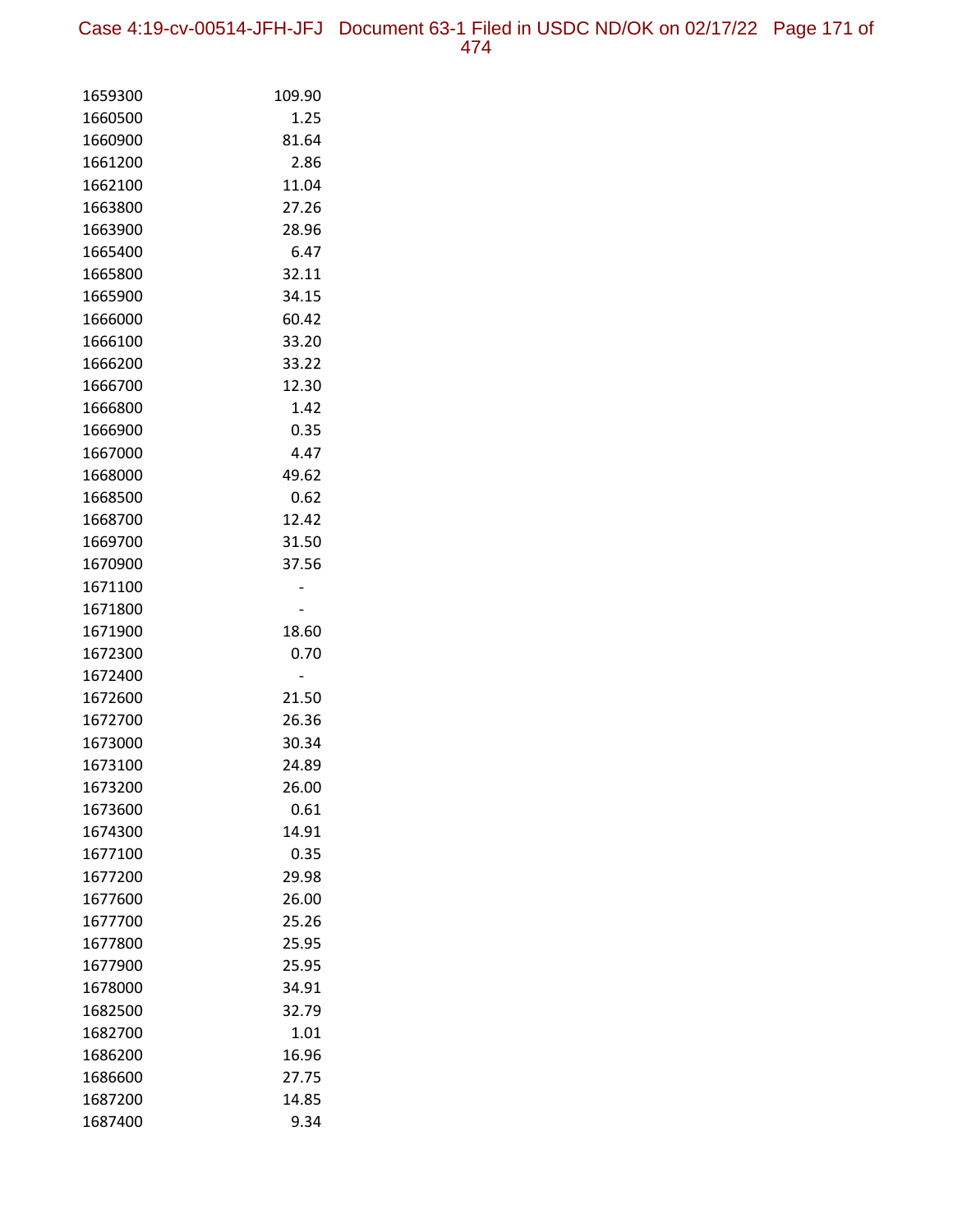Case 4:19-cv-00514-JFH-JFJ Document 63-1 Filed in USDC ND/OK on 02/17/22 Page 172 of 474

| 1690200            | 0.55             |
|--------------------|------------------|
| 1690500            | 0.10             |
| 1690600            |                  |
| 1690800            |                  |
| 1690900            |                  |
| 1691000            | 0.04             |
| 1691300            |                  |
| 1691400            | 0.11             |
| 1691600            | 1.67             |
| 1691700            | 2.04             |
| 1692800            | 0.12             |
| 1693200            | 0.90             |
| 1693400            | 0.36             |
| 1693600            | 1.50             |
| 1693800            | 1.49             |
| 1697700            | 3.00             |
| 1698000            | 6.57             |
| 1698100            | 7.21             |
| 1698200            | 9.24             |
| 1698300            | 5.19             |
| 1698400            | 5.23             |
| 1699100            | 1,143.70         |
| 1699400            | 389.45           |
| 1699600            | 122.39           |
| 1700300<br>1700600 | 802.96<br>375.45 |
| 1700700            | 372.87           |
| 1700800            | 192.61           |
| 1701400            | 4.17             |
| 1701500            | 13.43            |
| 1701700            | 28.03            |
| 1702000            | 34.86            |
| 1706000            | 24.90            |
| 1706200            | 24.88            |
| 1706900            | 31.15            |
| 1708500            | 0.01             |
| 1708700            | 12.42            |
| 1709000            | 0.11             |
| 1709100            | 0.06             |
| 1709200            | 0.04             |
| 1710600            |                  |
| 1715300            | 7.84             |
| 1721200            | 42.07            |
| 1726200            | 0.50             |
| 1728400            | 0.54             |
| 1728500            | 0.55             |
| 1728800            | 0.92             |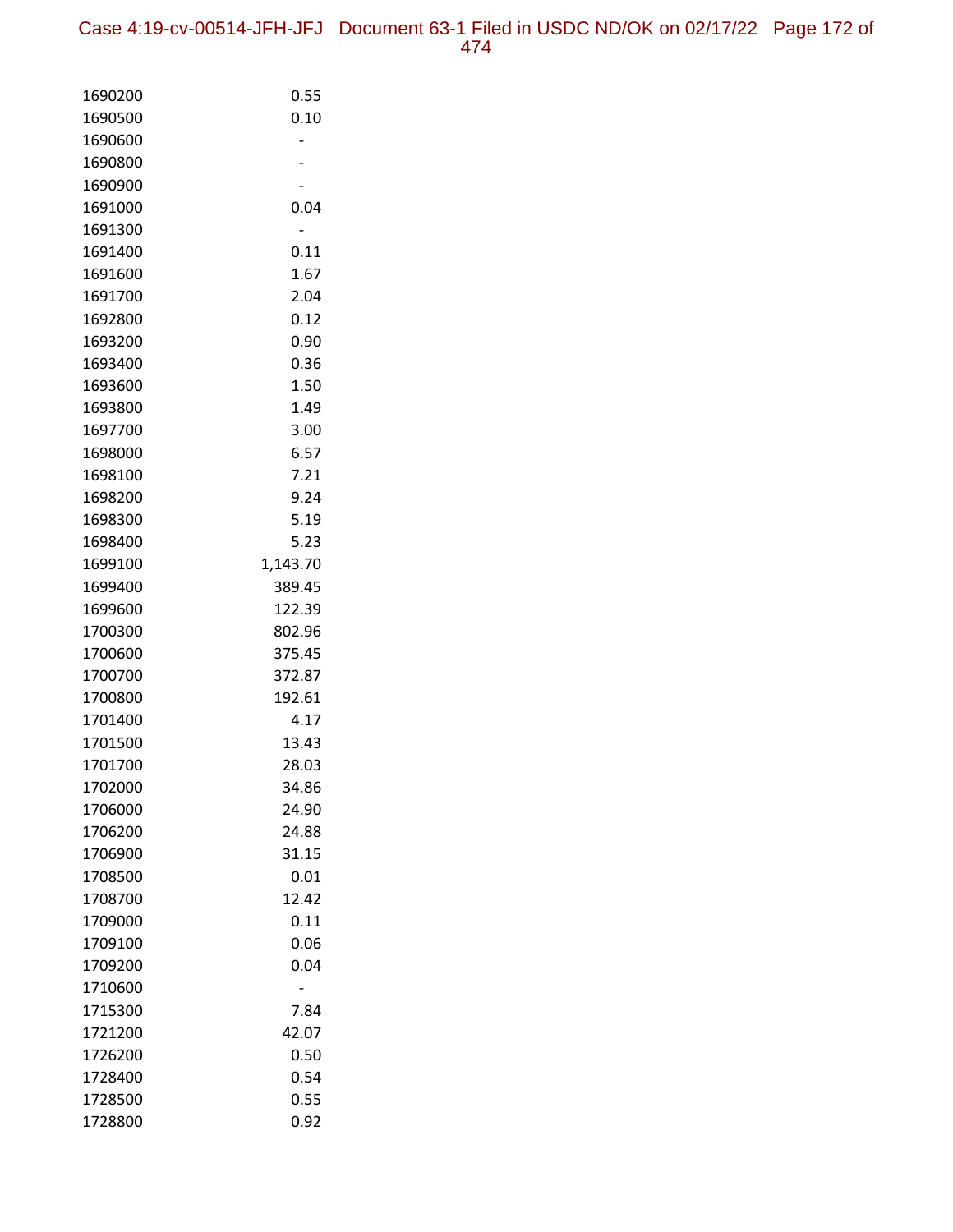| 1728900            |               |
|--------------------|---------------|
| 1729100            | 21.20         |
| 1733500            |               |
| 1736400            | 34.33         |
| 1749700            | 33.29         |
| 1749800            | 4.93          |
| 1750100            | 14.71         |
| 1750200            | 14.71         |
| 1751100            | 22.06         |
| 1753600            | 22.43         |
| 1753700            | 13.71         |
| 1753800            | 26.11         |
| 1754600            | 5.54          |
| 1754700            | 4.10          |
| 1755000            | 10.72         |
| 1755400            | 0.20          |
| 1755500            | 7.69          |
| 1756000            | 7.69          |
| 1756200            | 7.69          |
| 1756300            | 7.18          |
| 1756400            | 23.35         |
| 1756700            | 7.69          |
| 1756800            | 7.69          |
| 1756900            | 7.18          |
| 1757100            | 2.06          |
| 1757400            | 2.31          |
| 1757500            | 32.47         |
| 1757700            | 11.67         |
| 1757800            | 11.67         |
| 1760200            | 11.37         |
| 1760600            | 245.57        |
| 1761800            | 28.94         |
| 1762000            | 11.38         |
| 1762600            | 9.63          |
| 1763900            | 9.75          |
| 1767100            | 18.25         |
| 1767200            | 22.04         |
| 1767300            | 24.01         |
| 1767800            | 2.55          |
| 1770100            | 43.08         |
| 1770200<br>1771900 | 47.37<br>9.52 |
| 1775000            | 22.82         |
| 1775900            | 2.75          |
| 1780500            | 22.06         |
| 1780600            | 22.06         |
| 1780700            | 22.06         |
|                    |               |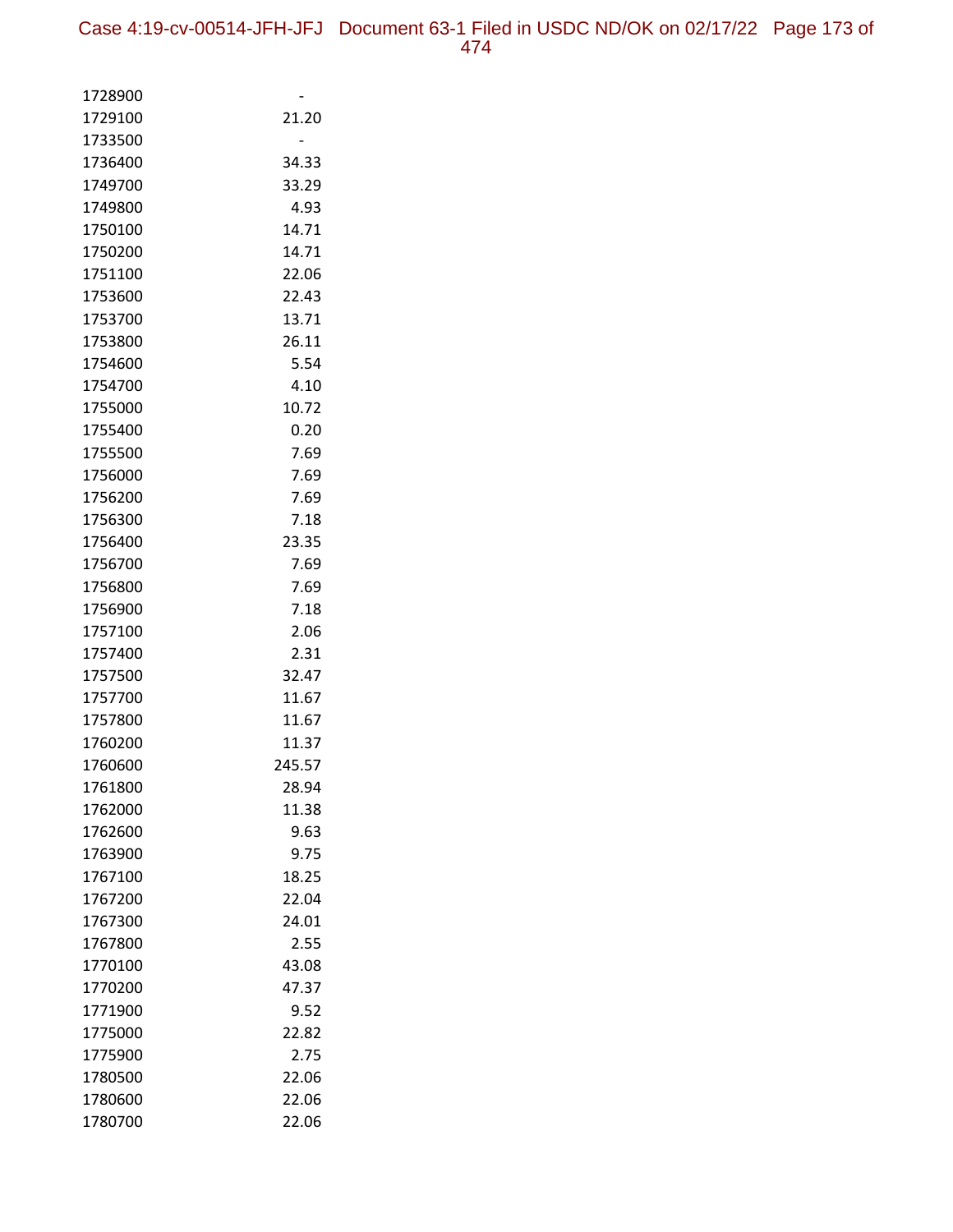Case 4:19-cv-00514-JFH-JFJ Document 63-1 Filed in USDC ND/OK on 02/17/22 Page 174 of 474

| 1780800 | 18.51 |
|---------|-------|
| 1780900 | 18.51 |
| 1781100 | 74.99 |
| 1781200 | 79.38 |
| 1781300 | 71.57 |
| 1781400 | 75.41 |
| 1781700 | 43.29 |
| 1781800 | 43.29 |
| 1781900 | 43.32 |
| 1782000 | 58.28 |
| 1782100 | 17.92 |
| 1782200 | 17.92 |
| 1782300 | 17.92 |
| 1782600 | 5.54  |
| 1782800 | 11.17 |
| 1793200 | 69.02 |
| 1793400 | 24.16 |
| 1795800 | 35.50 |
| 1796100 | 26.93 |
| 1796700 | 4.41  |
| 1796800 | 4.40  |
| 1796900 | 4.40  |
| 1797500 | 3.29  |
| 1797600 | 20.64 |
| 1797700 | 63.69 |
| 1799300 | 17.27 |
| 1801700 | 1.00  |
| 1807500 | 13.19 |
| 1807600 | 13.19 |
| 1807700 | 17.81 |
| 1807800 | 22.25 |
| 1807900 | 27.03 |
| 1808000 | 51.38 |
| 1808100 | 11.00 |
| 1808200 | 11.00 |
| 1808400 | 11.00 |
| 1808500 | 11.00 |
| 1808600 | 3.67  |
| 1809000 | 41.56 |
| 1809200 | 8.75  |
| 1809600 | 22.88 |
| 1809800 | 11.00 |
| 1809900 | 11.01 |
| 1810000 |       |
| 1810100 | 3.90  |
| 1810300 | 9.19  |
| 1810400 | 4.68  |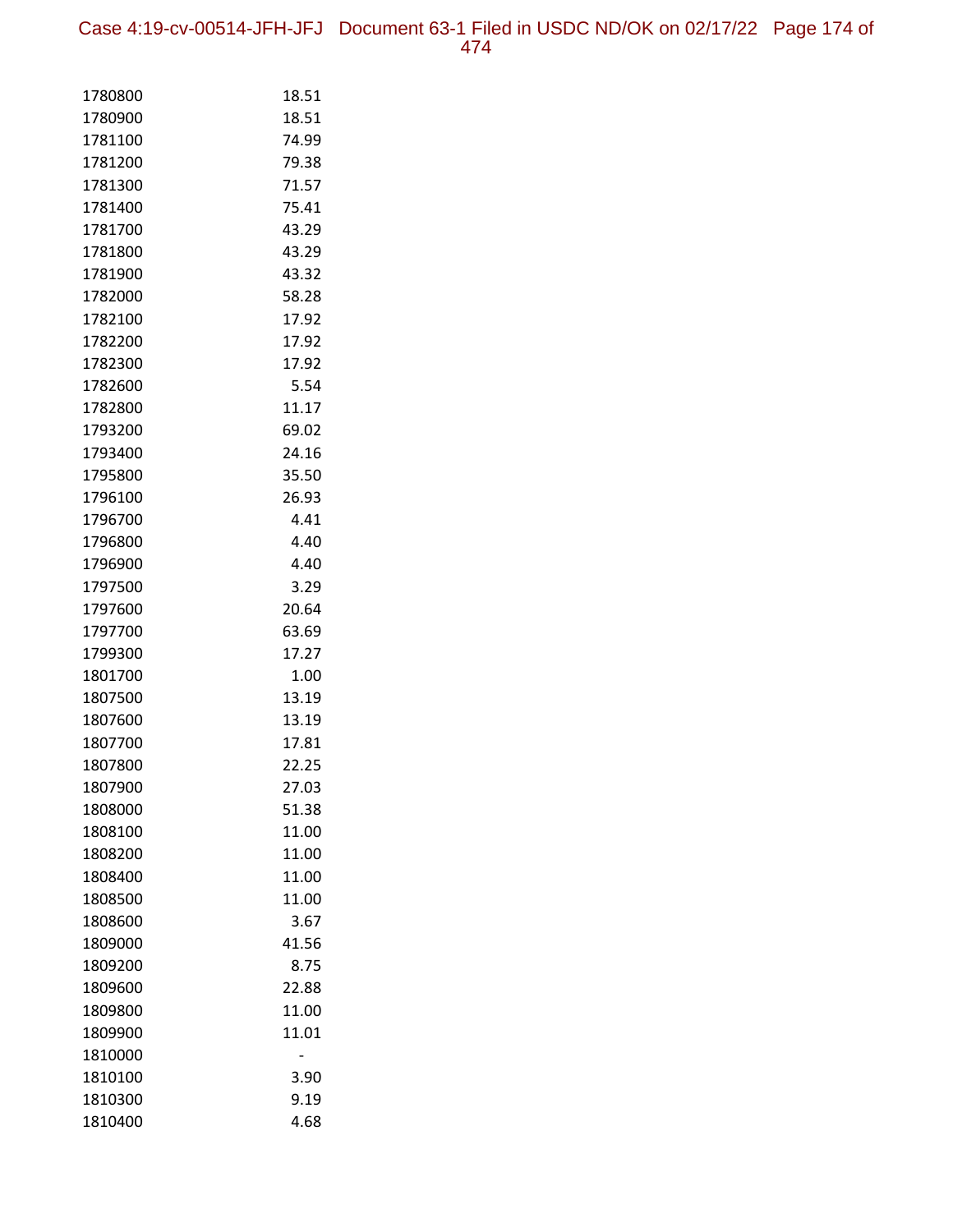Case 4:19-cv-00514-JFH-JFJ Document 63-1 Filed in USDC ND/OK on 02/17/22 Page 175 of 474

| 1811000            | 41.30          |
|--------------------|----------------|
| 1811100            | 51.05          |
| 1811200            | 44.02          |
| 1811300            | 39.16          |
| 1811400            | 39.28          |
| 1811500            | 39.28          |
| 1811600            | 36.03          |
| 1811700            | 36.03          |
| 1811800            | 4.00           |
| 1811900            | 4.66           |
| 1812400            |                |
| 1812800            | 8.09           |
| 1823400            | 22.14          |
| 1823800            | 32.31          |
| 1823900            | 3.21           |
| 1824000            | 32.34          |
| 1824400            | 27.15          |
| 1824500            | 30.12          |
| 1824700            | 34.04          |
| 1824800            | 36.24          |
| 1824900            | 36.27          |
| 1825000            | 0.08           |
| 1825500            | 11.39          |
| 1825600            | 19.76          |
| 1825700            | 11.65          |
| 1825800<br>1825900 | 16.82<br>13.86 |
| 1826000            |                |
| 1826200            | 5.37           |
| 1826400            | 0.01           |
| 1827100            | 5.22           |
| 1827200            | 26.18          |
| 1827300            | 14.19          |
| 1830900            | 0.41           |
| 1834200            | 4.12           |
| 1838800            | 68.82          |
| 1838900            | 9.84           |
| 1839400            | 15.79          |
| 1839500            | 15.79          |
| 1839600            | 15.79          |
| 1839700            | 15.79          |
| 1839900            | 54.39          |
| 1841200            | 188.36         |
| 1842700            | 3.58           |
| 1842900            |                |
| 1843000            | 33.91          |
| 1846400            | 27.94          |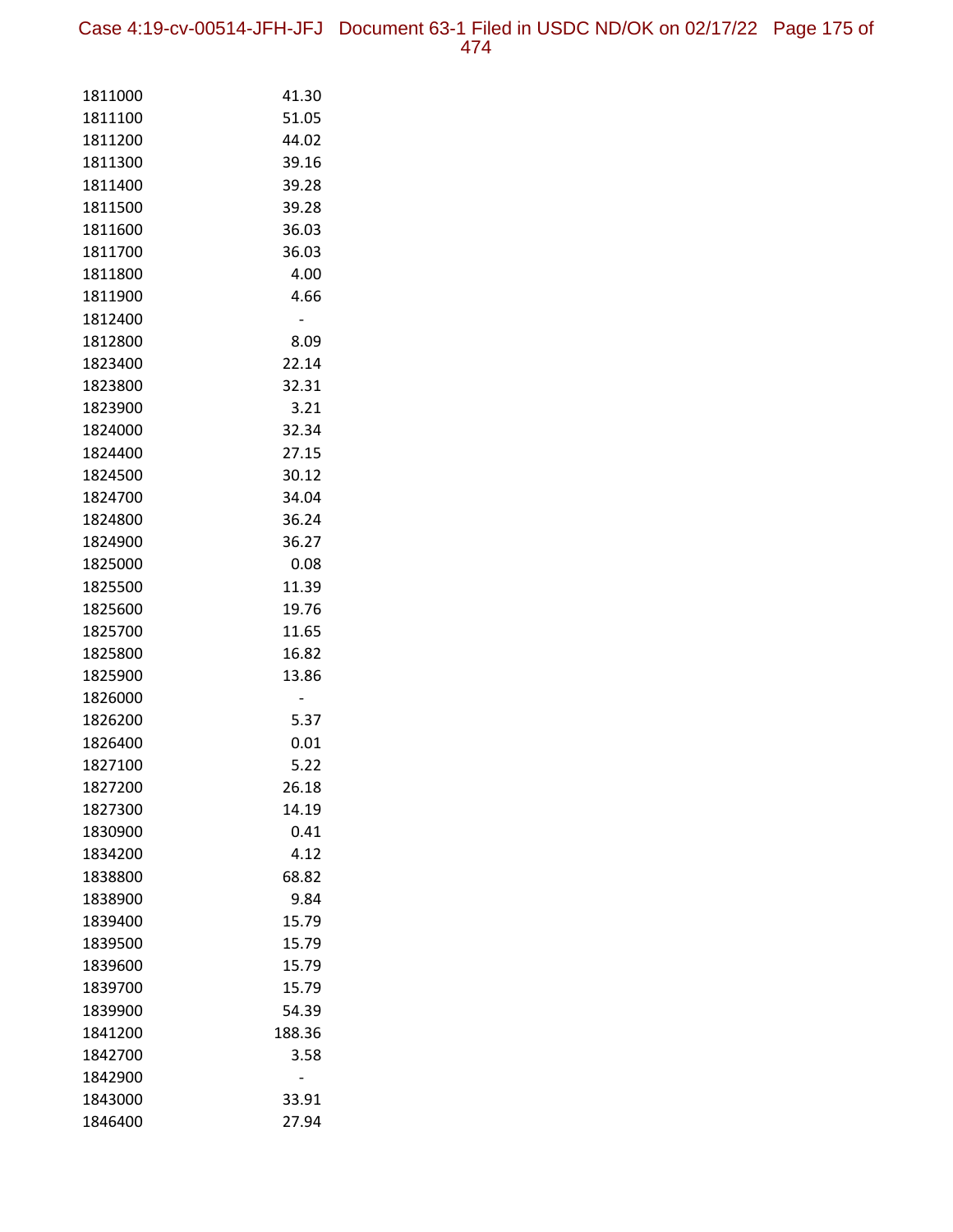Case 4:19-cv-00514-JFH-JFJ Document 63-1 Filed in USDC ND/OK on 02/17/22 Page 176 of 474

| 1853100            | 0.39          |
|--------------------|---------------|
| 1853500            | 4.86          |
| 1853600            | 15.18         |
| 1853700            | 15.18         |
| 1853800            | 15.18         |
| 1854300            | 6.53          |
| 1854400            | 29.71         |
| 1855100            | 5.26          |
| 1855500            | 3.46          |
| 1855600            | 5.30          |
| 1855700            | 5.30          |
| 1855800            | 38.30         |
| 1856100            | 45.39         |
| 1856200            | 38.39         |
| 1856400            | 5.54          |
| 1856500            | 5.68          |
| 1856600            | 5.68          |
| 1856800            | 36.48         |
| 1856900            | 1.64          |
| 1857000            | 0.28          |
| 1860500            | 11.42         |
| 1867700            | 6.16          |
| 1871800            | 12.91         |
| 1871900            | 12.91         |
| 1872000            | 10.60         |
| 1872100            | 12.91         |
| 1872200            | 12.99         |
| 1872800            | 34.25         |
| 1873000            |               |
| 1873100            |               |
| 1875100<br>1876600 | 0.13<br>27.86 |
| 1877400            | 30.31         |
| 1879400            |               |
| 1879600            | 27.46         |
| 1879700            | 43.78         |
| 1880000            | 0.42          |
| 1880100            | 10.83         |
| 1880300            | 0.39          |
| 1880500            | 8.23          |
| 1881000            | 0.08          |
| 1882100            | 2.12          |
| 1882800            | 27.26         |
| 1885400            | 0.32          |
| 1886400            | 0.22          |
| 1886500            | 0.17          |
| 1888200            | 42.21         |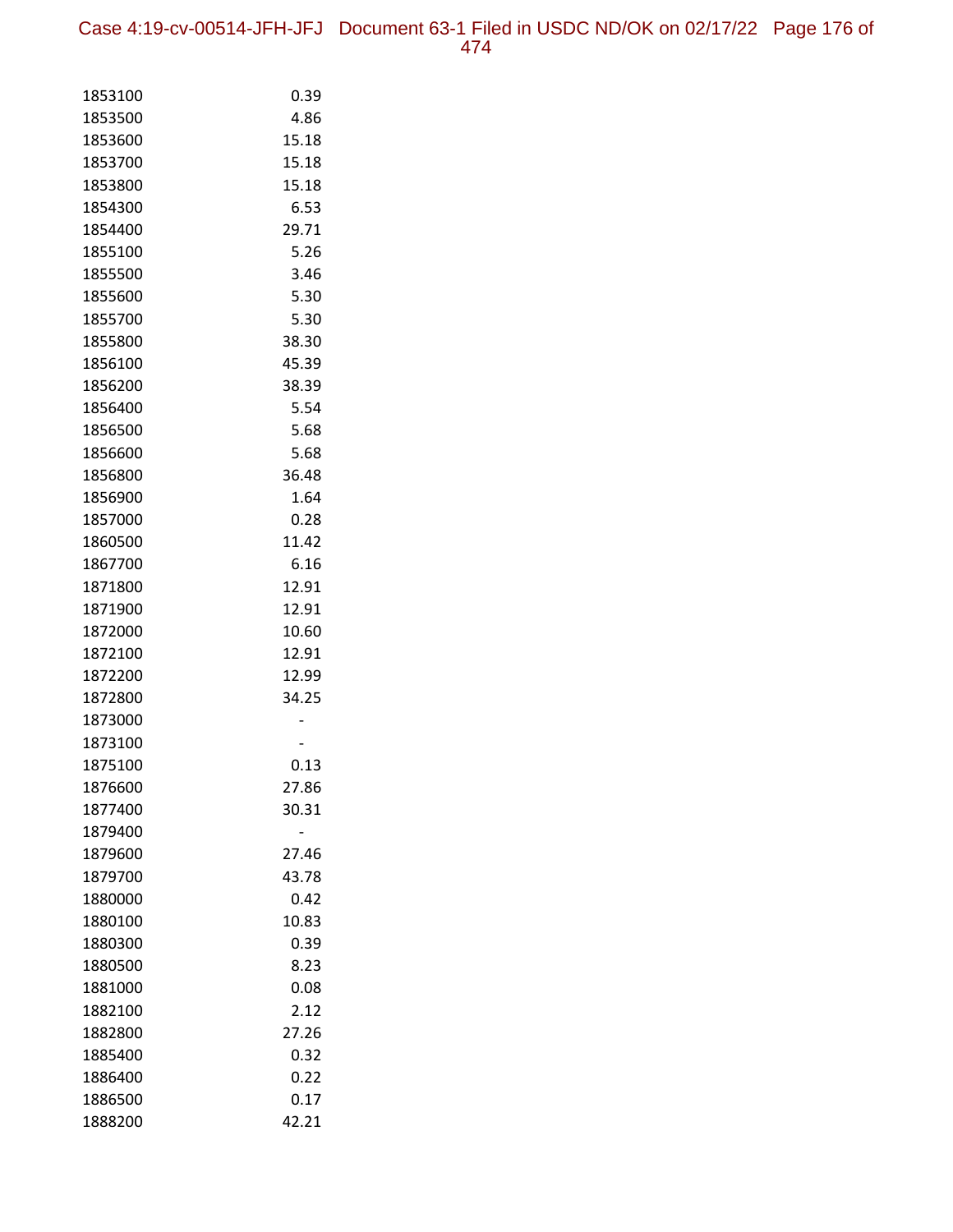Case 4:19-cv-00514-JFH-JFJ Document 63-1 Filed in USDC ND/OK on 02/17/22 Page 177 of 474

| 1888600 | 15.74          |
|---------|----------------|
| 1888800 | 4.91           |
| 1889800 | 2.19           |
| 1889900 | 1.79           |
| 1890300 | 1.43           |
| 1891500 | 17.98          |
| 1892900 | 23.81          |
| 1893900 | 25.10          |
| 1897400 | 35.42          |
| 1900200 | 0.55           |
| 1902500 | 7.35           |
| 1902900 | $\overline{a}$ |
| 1903600 | 3.33           |
| 1905900 | 36.97          |
| 1906400 | 0.06           |
| 1908700 | 25.99          |
| 1908900 |                |
| 1909200 | 319.46         |
| 1910100 | 47.70          |
| 1912100 | 4.53           |
| 1915100 | 18.01          |
| 1919700 | 1.09           |
| 1919800 | 5.36           |
| 1920700 | 1.16           |
| 1922100 | 0.31           |
| 1922900 | 1.23           |
| 1924300 | 20.61          |
| 1924700 | 2.80           |
| 1925000 | 10.49          |
| 1925100 | 7.68           |
| 1925200 | 16.03          |
| 1925300 |                |
| 1926000 | 7.85           |
| 1926200 | 28.67          |
| 1927300 | 40.24          |
| 1927400 | 41.26          |
| 1927500 | 40.23          |
| 1928000 | 33.35          |
| 1931200 | 0.55           |
| 1931300 |                |
| 1934100 | 28.38          |
| 1934200 | 35.31          |
| 1934300 | 1.32           |
| 1935700 | 8.26           |
| 1938800 |                |
| 1942700 |                |
| 1945100 | 38.50          |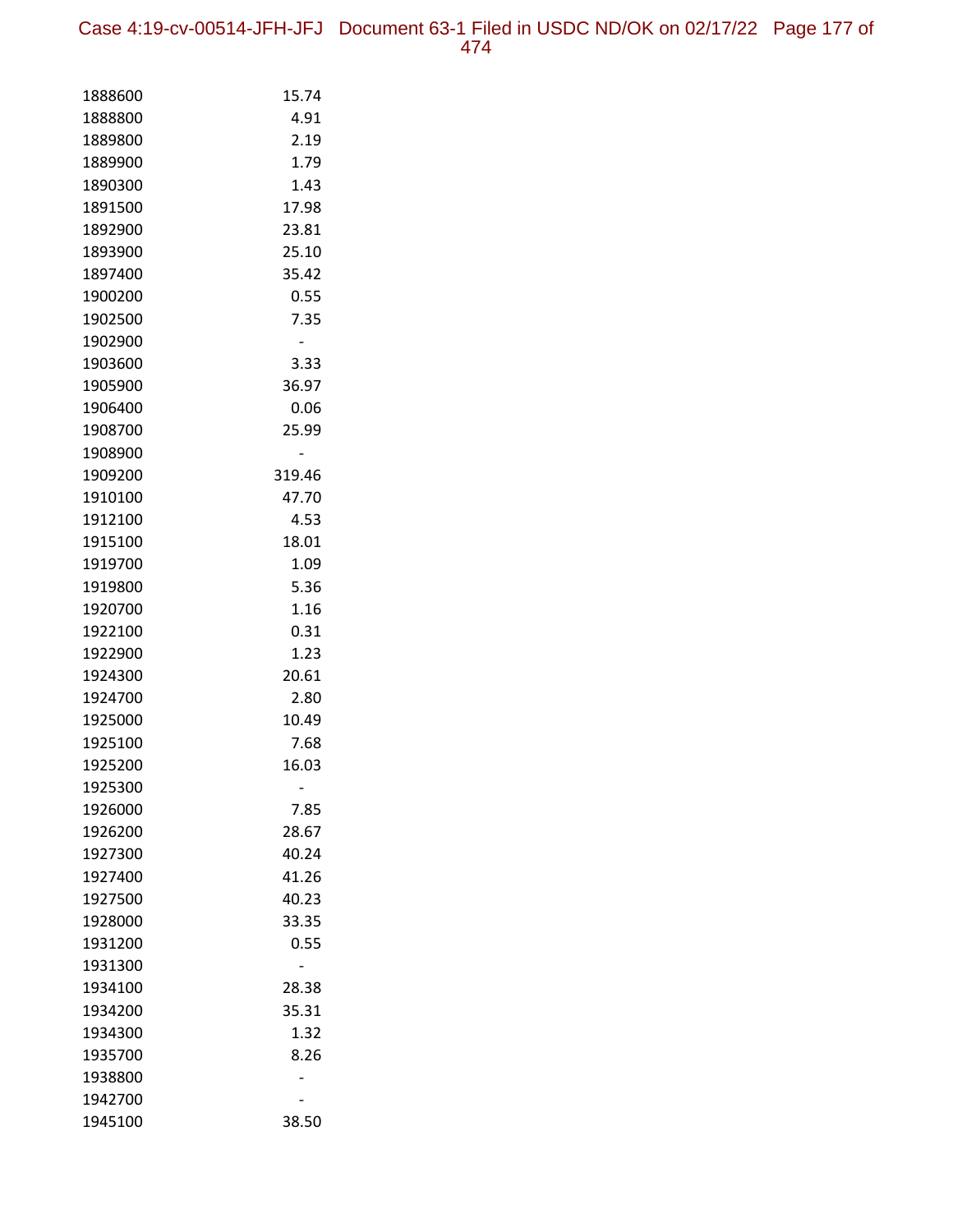Case 4:19-cv-00514-JFH-JFJ Document 63-1 Filed in USDC ND/OK on 02/17/22 Page 178 of 474

| 1945500 | 15.85 |
|---------|-------|
| 1946400 | 35.78 |
| 1946600 |       |
| 1947300 | 13.49 |
| 1949200 | 15.73 |
| 1950000 | 17.18 |
| 1951000 | 45.50 |
| 1951300 |       |
| 1952300 | 7.13  |
| 1953700 | 1.81  |
| 1954200 |       |
| 1954700 | 25.46 |
| 1955500 |       |
| 1955800 | 23.91 |
| 1955900 | 26.73 |
| 1957500 | 47.54 |
| 1958200 |       |
| 1959300 | 17.07 |
| 1959900 | 36.02 |
| 1960000 | 47.86 |
| 1960300 | 16.19 |
| 1962000 | 14.67 |
| 1962100 | 38.01 |
| 1963900 | 6.81  |
| 1964200 |       |
| 1965500 | 9.90  |
| 1966100 | 2.13  |
| 1970100 | 36.08 |
| 1970200 | 36.09 |
| 1971200 | 34.06 |
| 1971300 | 16.82 |
| 1971900 | 12.42 |
| 1972000 | 11.18 |
| 1975700 | 19.38 |
| 1975800 | 20.85 |
| 1976500 | 42.84 |
| 1980800 | 0.11  |
| 1981500 | 4.24  |
| 1982800 | 4.58  |
| 1984800 | 36.60 |
| 1984900 | 37.01 |
| 1985100 | 4.53  |
| 1985200 | 24.29 |
| 1985300 | 24.29 |
| 1985800 | 8.36  |
| 1985900 | 8.36  |
| 1986600 | 36.83 |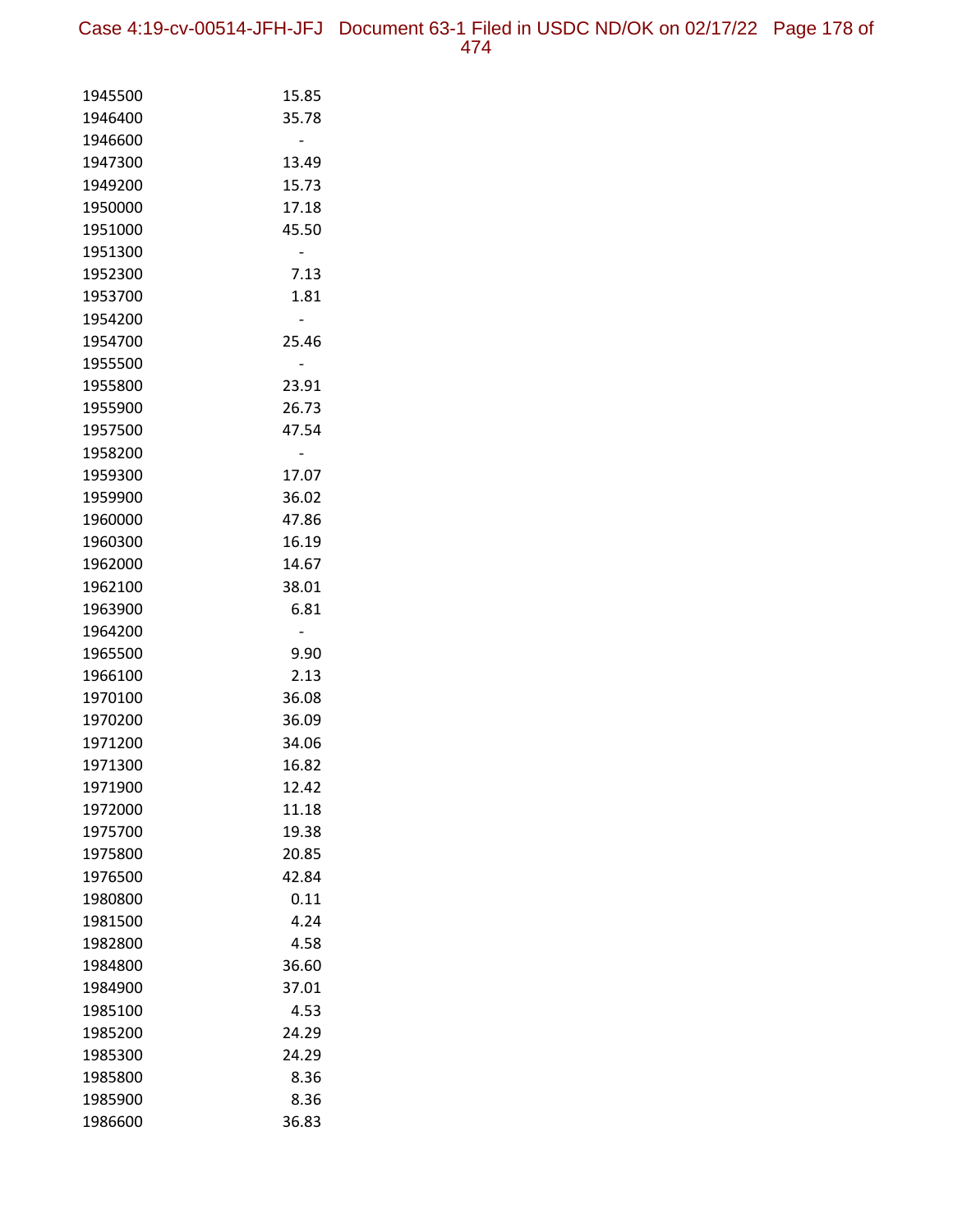| 1987000            |               |
|--------------------|---------------|
| 1987100            |               |
| 1987200            | 30.97         |
| 1987300            | 30.68         |
| 1988800            | 16.00         |
| 1989200            | 27.21         |
| 1989300            | 6.54          |
| 1989400            | 8.44          |
| 1990100            | 11.89         |
| 1990200            |               |
| 1990300            | 17.19         |
| 1990700            | 47.89         |
| 1993000            | 7.88          |
| 1994000            | 31.75         |
| 1996100            | 14.76         |
| 1996300            | 237.78        |
| 1996800            | 4.11          |
| 1999500            | 25.38         |
| 1999600            | 11.74         |
| 2001100            | 0.57          |
| 2005900            | 4.55          |
| 2006300            | 40.64         |
| 2007600            | 26.17         |
| 2007700            | 11.90         |
| 2007800            | 11.90         |
| 2008200            | 6.85          |
| 2008300            | 6.85          |
| 2008700            | 111.39        |
| 2009400            | 0.19          |
| 2011800            | 1.47          |
| 2011900            | 1.44          |
| 2014400            | 26.30         |
| 2018800<br>2023600 | 11.46<br>0.43 |
| 2029000            | 39.11         |
| 2035400            | 1.91          |
| 2035700            | 1.92          |
| 2038700            |               |
| 2038800            | 1.14          |
| 2038900            | 1.14          |
| 2039300            | 12.99         |
| 2040000            | 7.76          |
| 2040100            | 1.25          |
| 2040200            | 3.27          |
| 2040400            | 6.40          |
| 2040500            | 0.29          |
| 2040700            | 7.67          |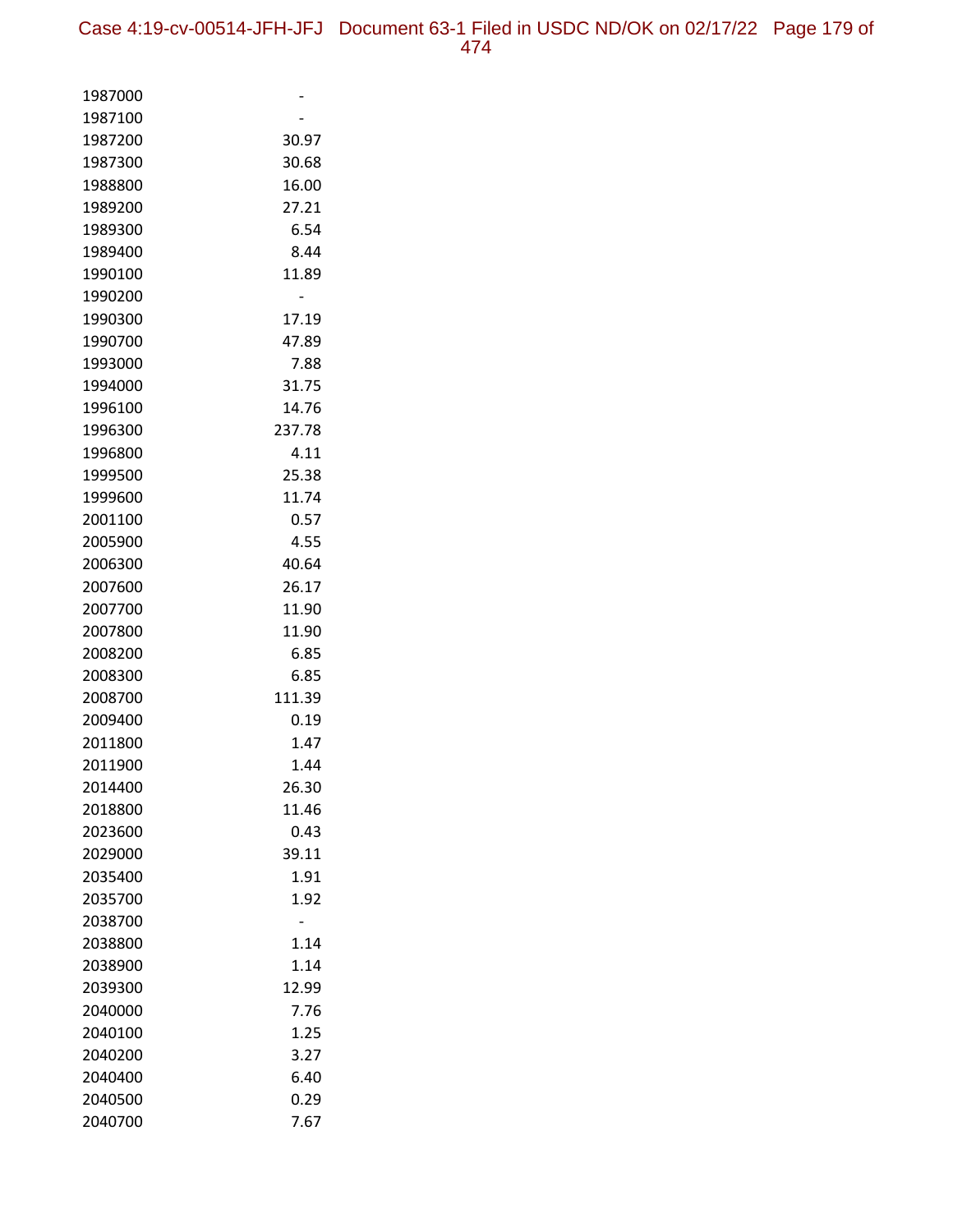Case 4:19-cv-00514-JFH-JFJ Document 63-1 Filed in USDC ND/OK on 02/17/22 Page 180 of 474

| 2041200            | 7.67          |
|--------------------|---------------|
| 2041300            | 7.66          |
| 2041400            | 7.76          |
| 2041500            | 4.27          |
| 2041600            | 6.61          |
| 2041700            | 7.67          |
| 2041800            | 0.33          |
| 2041900            | 7.67          |
| 2042000            | 6.98          |
| 2042100            | 1.25          |
| 2042300            | 15.99         |
| 2042600            | 12.51         |
| 2042800            | 12.51         |
| 2043200            | 1.89          |
| 2043600            | 10.76         |
| 2044500            | 1.82          |
| 2044700            | 0.90          |
| 2045600            | 6.17          |
| 2045700            | 8.83          |
| 2045800            | 6.14          |
| 2046600            | 12.20         |
| 2050000            | 5.87          |
| 2050100            | 2.02          |
| 2050500            | 0.50          |
| 2051300            | 4.41          |
| 2051700            | 2.49          |
| 2052000            | 0.50          |
| 2052300<br>2053500 | 1.05          |
| 2054200            | 5.65<br>35.57 |
| 2054500            | 16.85         |
| 2054700            |               |
| 2054800            |               |
| 2054900            |               |
| 2055000            |               |
| 2056200            | 2.24          |
| 2056500            | 2.60          |
| 2056700            | 2.63          |
| 2057000            | 19.29         |
| 2057100            | 19.28         |
| 2057400            | 0.75          |
| 2057900            | 37.62         |
| 2058100            | 5.77          |
| 2059300            | 39.38         |
| 2060100            | 10.08         |
| 2061400            | 3.04          |
| 2061600            | 7.87          |
|                    |               |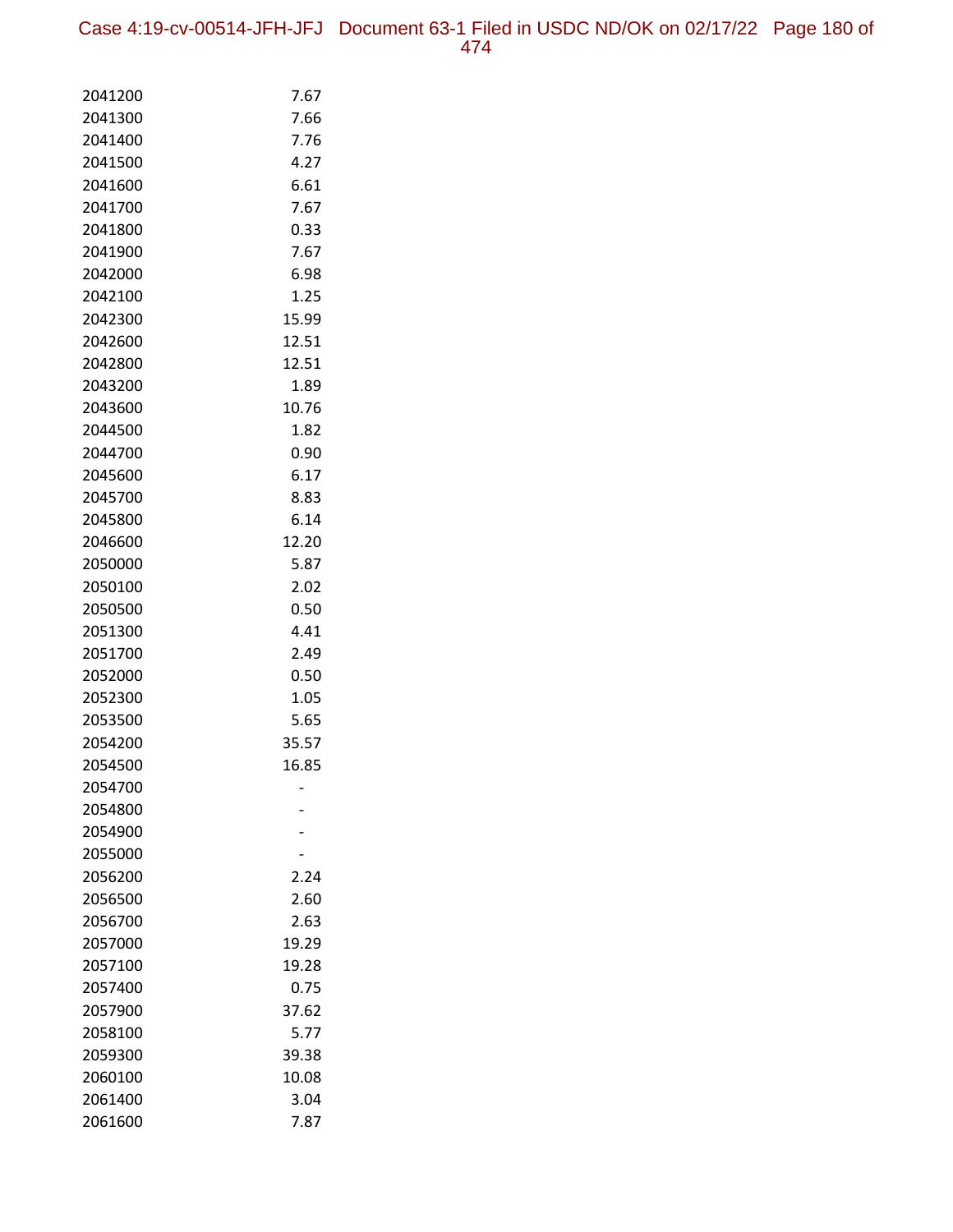Case 4:19-cv-00514-JFH-JFJ Document 63-1 Filed in USDC ND/OK on 02/17/22 Page 181 of 474

| 2063500            | 30.24          |
|--------------------|----------------|
| 2063600            | 31.68          |
| 2063700            | 22.59          |
| 2064800            | 34.50          |
| 2064900            | 34.67          |
| 2065300            | 29.87          |
| 2065700            | 5.86           |
| 2065800            | 26.42          |
| 2066200            | 84.93          |
| 2066700            | 34.72          |
| 2066800            | 10.52          |
| 2067700            | 5.49           |
| 2068100            | 1.64           |
| 2069000            | 25.43          |
| 2069800            | 59.04          |
| 2069900            | 0.05           |
| 2070100            | 95.62          |
| 2070400            | 30.49          |
| 2070600            | 67.81          |
| 2070700            | 43.09          |
| 2070800            | 95.01          |
| 2071300            | 39.19          |
| 2071500            | 51.56          |
| 2071600            | 47.70          |
| 2071700            | 51.56          |
| 2072300            | 82.51          |
| 2072400            | 82.49          |
| 2072500            | 321.34         |
| 2072600            | 321.33         |
| 2073400            | 10.66          |
| 2073900            | 5.42           |
| 2074400<br>2074600 | 26.97<br>56.09 |
| 2074700            | 28.69          |
| 2074800            | 1.23           |
| 2075000            | 4.86           |
| 2075100            | 29.25          |
| 2075200            | 28.45          |
| 2075400            | 28.45          |
| 2075600            | 4.70           |
| 2076100            | 28.45          |
| 2076200            | 47.11          |
| 2076600            |                |
| 2077900            | 1.91           |
| 2078200            | 26.61          |
| 2078600            |                |
| 2080200            | 0.55           |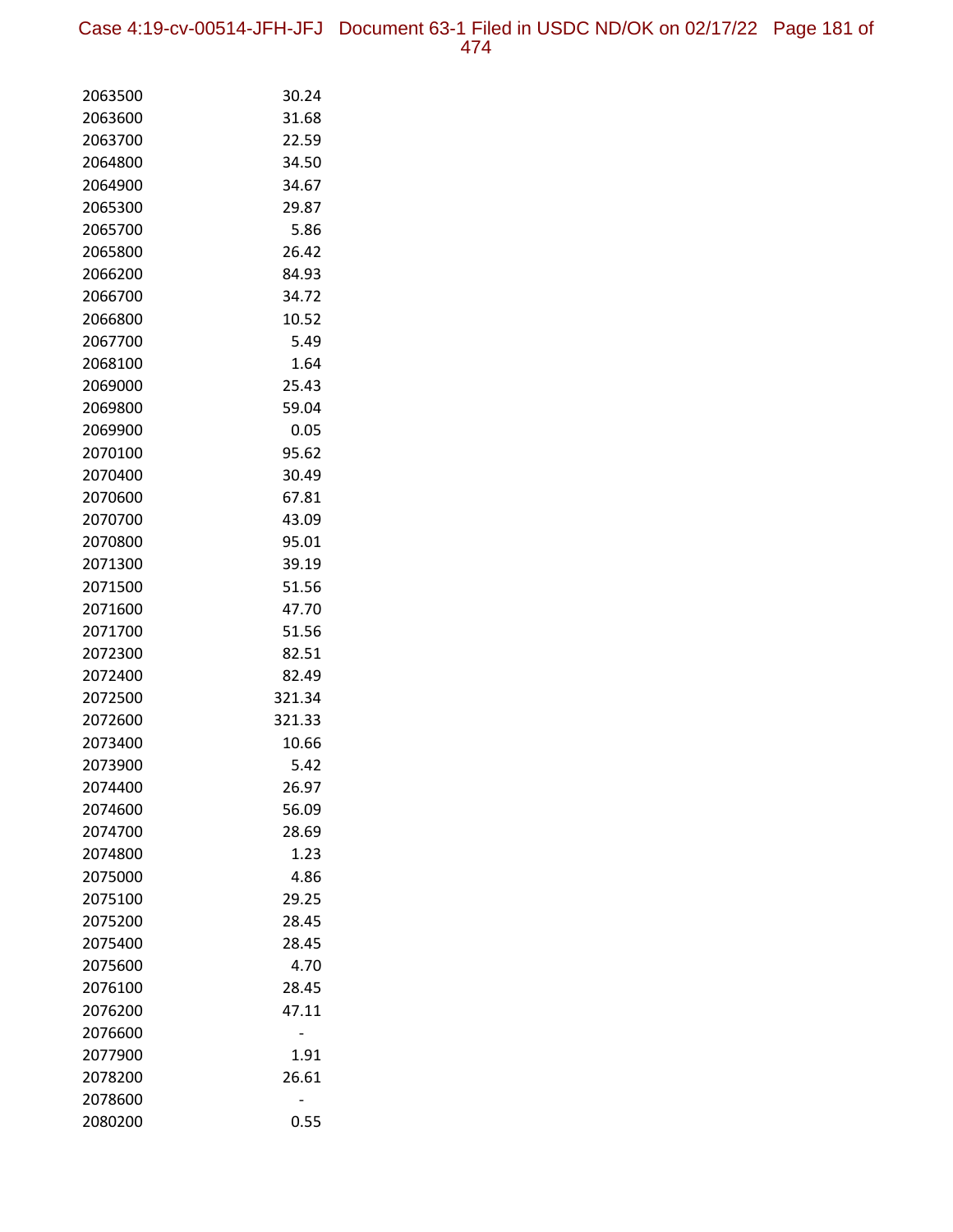Case 4:19-cv-00514-JFH-JFJ Document 63-1 Filed in USDC ND/OK on 02/17/22 Page 182 of 474

| 2080600            | 0.09          |
|--------------------|---------------|
| 2081400            | 0.55          |
| 2081900            | 0.70          |
| 2082200            |               |
| 2082400            | 4.39          |
| 2082800            | 3.09          |
| 2083500            | 0.16          |
| 2084000            | 0.08          |
| 2084700            | 0.55          |
| 2085100            | 3.48          |
| 2085200            | 0.09          |
| 2085400            | 0.09          |
| 2086000            | 0.01          |
| 2089500            | 0.22          |
| 2090300            | 0.04          |
| 2090600            | 0.55          |
| 2090800            | 0.55          |
| 2093700            | 0.54          |
| 2094800            | 63.43         |
| 2095000            | 0.09          |
| 2095800            | 1.02          |
| 2101300            | 244.99        |
| 2102700            | 17.95         |
| 2105500            | 25.62         |
| 2106300            | 5.19          |
| 2108000            | 29.07         |
| 2110100            | 40.78         |
| 2111500            | 14.52         |
| 2111900            | 1.71          |
| 2113100            | 3.89          |
| 2113200            | 0.16          |
| 2113300            | 6.41<br>29.76 |
| 2115500<br>2116100 | 1.58          |
| 2116200            | 0.91          |
| 2116600            |               |
| 2116800            |               |
| 2117000            | 4.03          |
| 2117400            | 0.56          |
| 2117900            | 4.01          |
| 2118000            | 0.43          |
| 2119300            | 6.12          |
| 2119800            | 29.60         |
| 2120000            | 1.98          |
| 2120100            | 49.72         |
| 2121500            | 14.26         |
| 2121900            | 21.91         |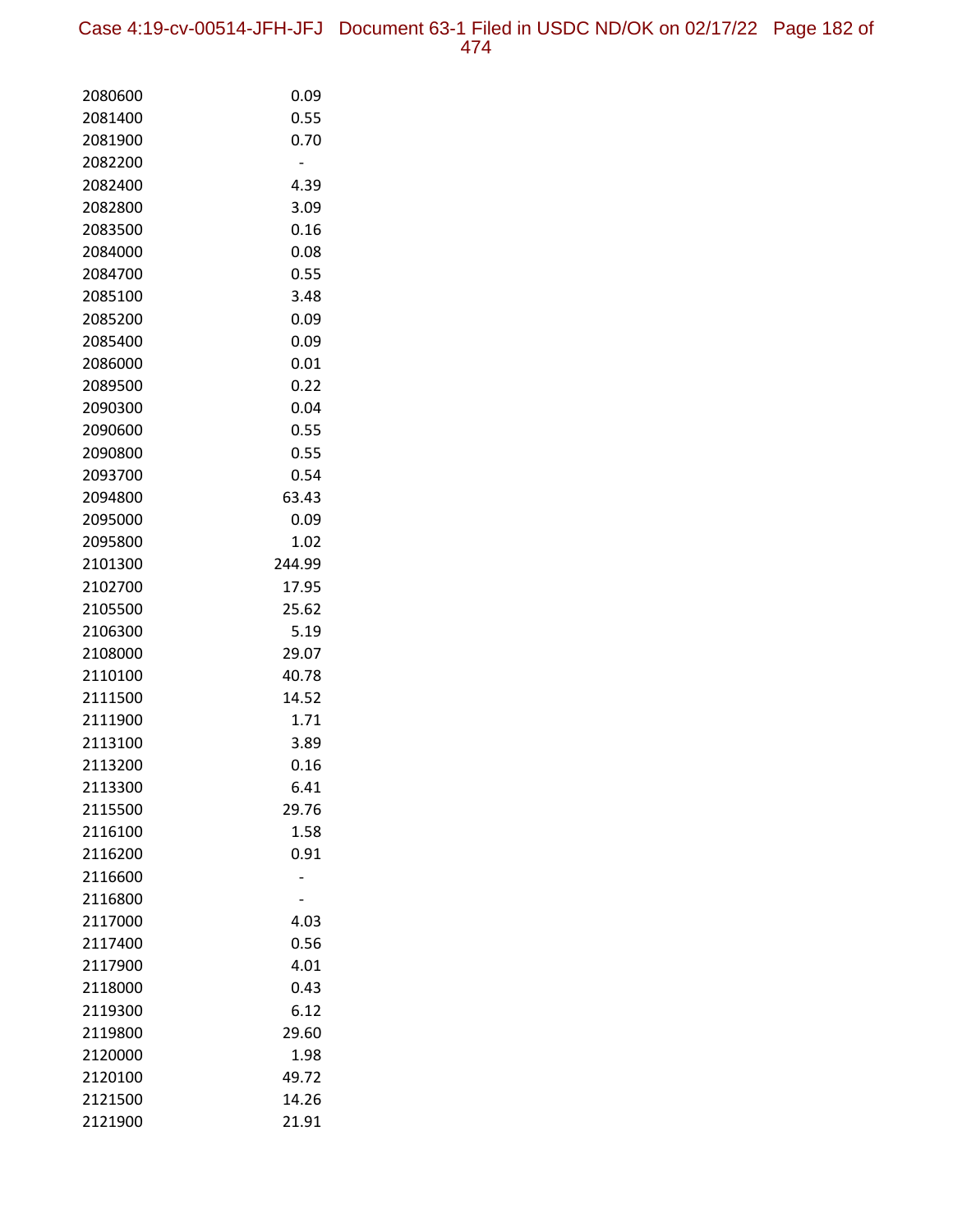Case 4:19-cv-00514-JFH-JFJ Document 63-1 Filed in USDC ND/OK on 02/17/22 Page 183 of 474

| 2122300 | 15.20  |
|---------|--------|
| 2122700 | 4.51   |
| 2123900 | 7.04   |
| 2124900 | 6.93   |
| 2126800 | 6.14   |
| 2127000 | 7.99   |
| 2127100 | 8.16   |
| 2128400 | 7.81   |
| 2128500 | 9.35   |
| 2128600 | 20.66  |
| 2128700 | 3.72   |
| 2128800 | 6.27   |
| 2128900 | 7.54   |
| 2129400 | 26.87  |
| 2129800 | 20.80  |
| 2130200 | 105.91 |
| 2130400 |        |
| 2131000 | 2.87   |
| 2131100 | 50.27  |
| 2131300 |        |
| 2131400 | 24.87  |
| 2131500 | 26.16  |
| 2132100 | 9.77   |
| 2132200 |        |
| 2132400 | 7.47   |
| 2132600 | 28.97  |
| 2132700 | 281.86 |
| 2133200 | 24.85  |
| 2133900 |        |
| 2134100 | 290.82 |
| 2134300 |        |
| 2134400 | 7.97   |
| 2134500 | 0.74   |
| 2134900 | 75.39  |
| 2135400 | 7.19   |
| 2135500 | 24.75  |
| 2135900 | 8.39   |
| 2136100 | 27.69  |
| 2136600 | 5.42   |
| 2136700 | 2.50   |
| 2136800 | 26.95  |
| 2138800 | 41.01  |
| 2139400 | 1.55   |
| 2142000 | 1.44   |
| 2145300 | 6.61   |
| 2145500 | 9.63   |
| 2146600 | 455.29 |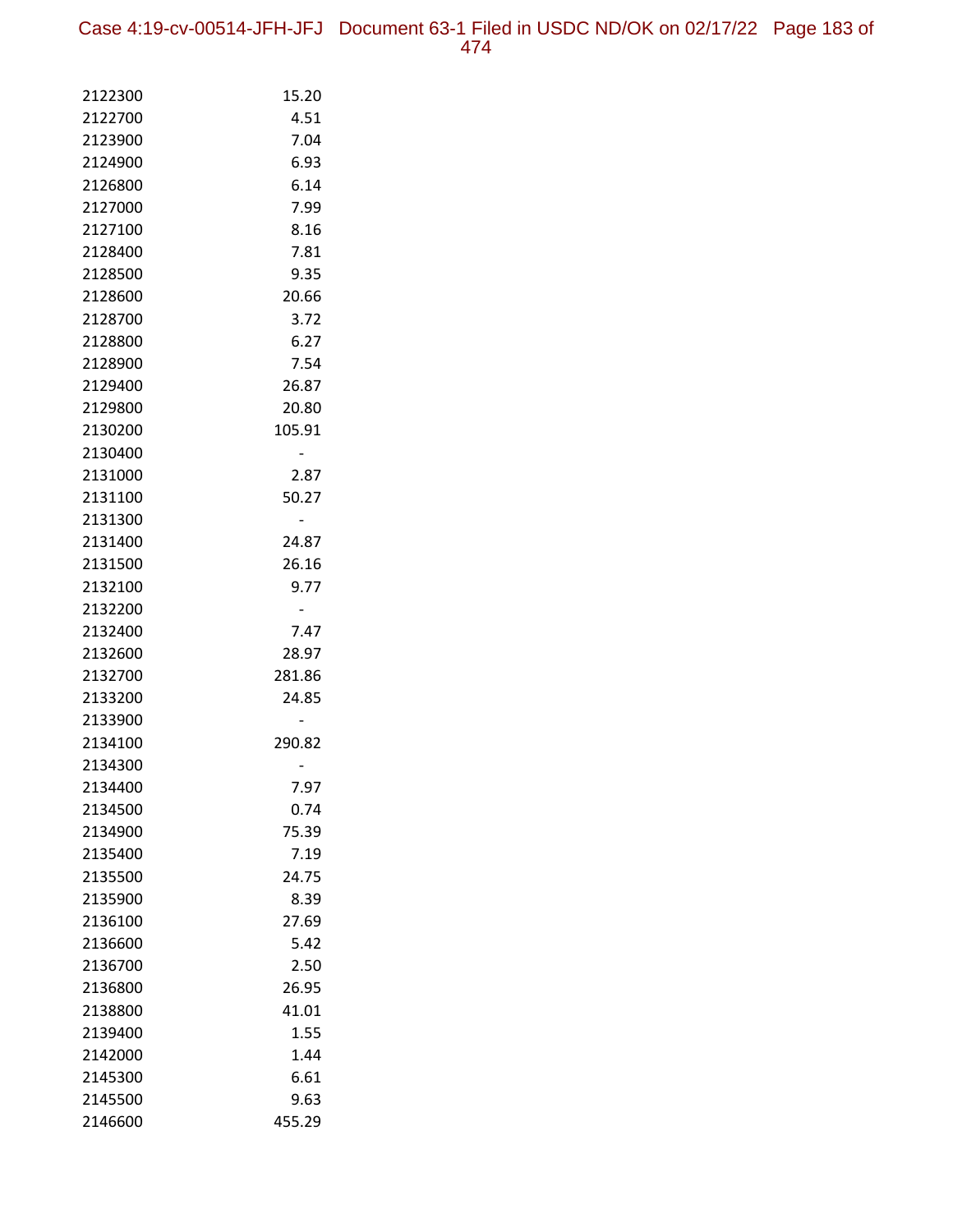| 2150300 |        |
|---------|--------|
| 2150600 |        |
| 2150700 |        |
| 2150800 |        |
| 2150900 |        |
| 2151000 | 0.44   |
| 2151100 |        |
| 2151600 | 0.47   |
| 2151700 | 0.01   |
| 2152300 |        |
| 2152700 | 1.74   |
| 2152800 | 1.22   |
| 2152900 |        |
| 2153000 |        |
| 2153300 | 1.23   |
| 2153600 | 1.22   |
| 2153800 |        |
| 2154100 |        |
| 2154300 |        |
| 2154500 |        |
| 2154600 |        |
| 2154700 |        |
| 2154800 |        |
| 2154900 | 0.18   |
| 2155000 |        |
| 2155100 | 0.16   |
| 2155200 | 0.18   |
| 2155300 |        |
| 2155400 |        |
| 2155500 |        |
| 2155600 | 0.01   |
| 2155800 |        |
| 2155900 | 1.14   |
| 2156100 |        |
| 2156300 |        |
| 2156600 | 20.23  |
| 2156700 | 8.80   |
| 2157100 | 111.46 |
| 2157300 |        |
| 2157800 | 6.24   |
| 2157900 | 6.14   |
| 2159000 | 22.88  |
| 2159300 | 35.55  |
| 2159500 | 15.60  |
| 2159900 | 230.36 |
| 2160300 | 115.70 |
| 2160700 | 667.46 |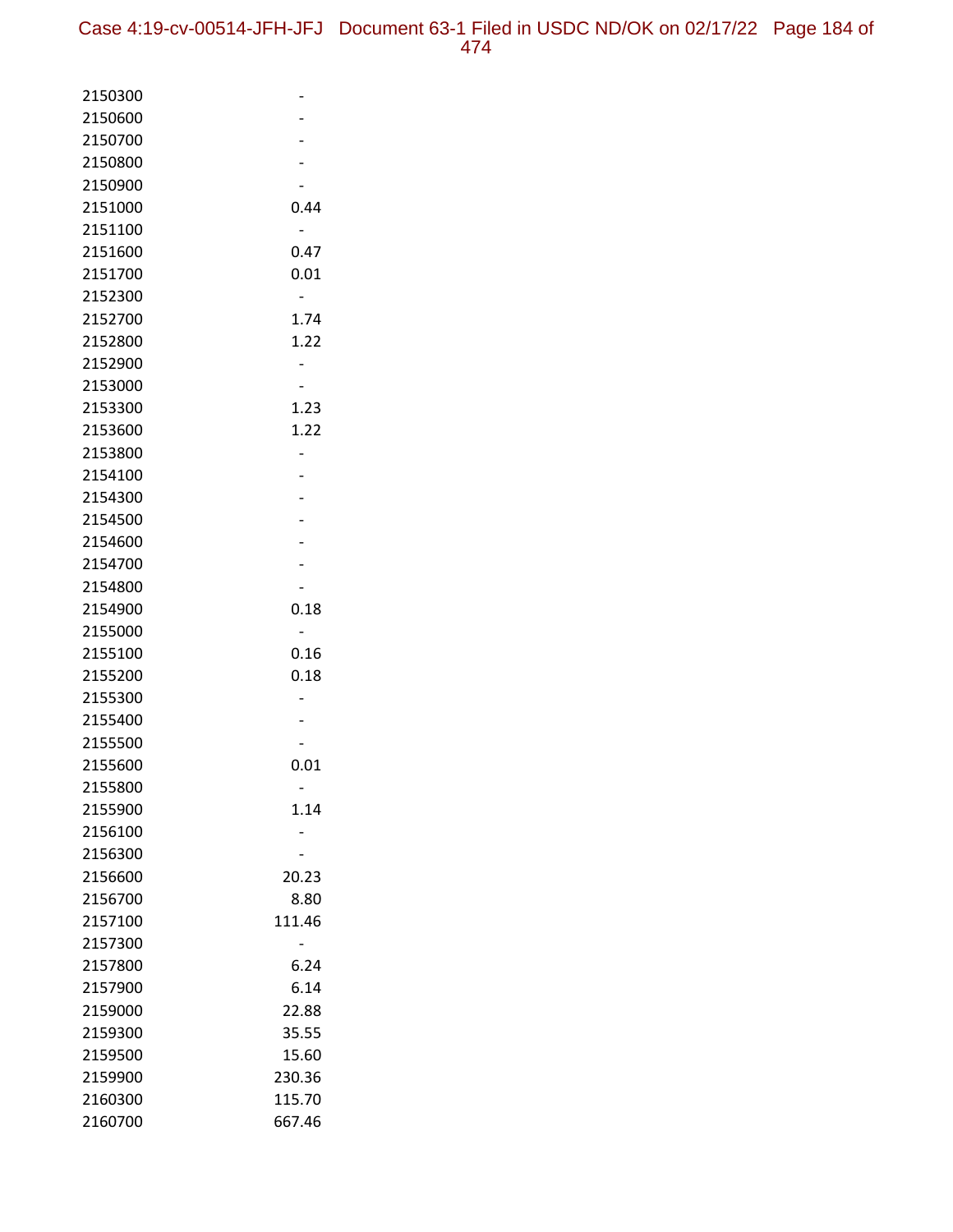Case 4:19-cv-00514-JFH-JFJ Document 63-1 Filed in USDC ND/OK on 02/17/22 Page 185 of 474

| 2161200<br>412.09<br>2161400<br>0.45<br>2161500<br>0.45<br>2161600<br>2161700<br>2162200<br>117.15<br>2162600<br>2162700<br>34.97<br>2163000<br>7,801.05<br>2163100<br>1,439.83<br>1,442.26<br>2164500<br>2165500<br>3.68<br>3.68<br>2165600<br>10.45<br>2166100<br>2174200<br>15.85<br>184.16<br>2175000<br>2175500<br>1.76<br>2175800<br>0.20<br>7.35<br>2175900<br>3.74<br>2176100<br>33.22<br>2177200<br>2179500<br>7.03<br>0.33<br>2180600<br>2181900<br>0.96<br>12.46<br>2183300<br>2183600<br>27.66<br>35.82<br>2185800<br>44.36<br>2189100<br>2189500<br>0.04<br>2189900<br>2190100<br>2191400<br>18.93<br>33.70<br>2191500<br>189.61<br>2192700<br>2205000<br>16.07<br>2207100<br>0.06<br>2207200<br>0.07<br>2207400<br>0.07<br>11.41<br>2208200<br>2208300<br>11.41<br>17.20<br>2208400<br>17.20<br>2208500<br>2208600<br>17.20<br>2208800<br>0.04<br>15.59<br>2208900<br>11.25<br>2209200<br>2209300<br>1.20 |  |
|-------------------------------------------------------------------------------------------------------------------------------------------------------------------------------------------------------------------------------------------------------------------------------------------------------------------------------------------------------------------------------------------------------------------------------------------------------------------------------------------------------------------------------------------------------------------------------------------------------------------------------------------------------------------------------------------------------------------------------------------------------------------------------------------------------------------------------------------------------------------------------------------------------------------------|--|
|                                                                                                                                                                                                                                                                                                                                                                                                                                                                                                                                                                                                                                                                                                                                                                                                                                                                                                                         |  |
|                                                                                                                                                                                                                                                                                                                                                                                                                                                                                                                                                                                                                                                                                                                                                                                                                                                                                                                         |  |
|                                                                                                                                                                                                                                                                                                                                                                                                                                                                                                                                                                                                                                                                                                                                                                                                                                                                                                                         |  |
|                                                                                                                                                                                                                                                                                                                                                                                                                                                                                                                                                                                                                                                                                                                                                                                                                                                                                                                         |  |
|                                                                                                                                                                                                                                                                                                                                                                                                                                                                                                                                                                                                                                                                                                                                                                                                                                                                                                                         |  |
|                                                                                                                                                                                                                                                                                                                                                                                                                                                                                                                                                                                                                                                                                                                                                                                                                                                                                                                         |  |
|                                                                                                                                                                                                                                                                                                                                                                                                                                                                                                                                                                                                                                                                                                                                                                                                                                                                                                                         |  |
|                                                                                                                                                                                                                                                                                                                                                                                                                                                                                                                                                                                                                                                                                                                                                                                                                                                                                                                         |  |
|                                                                                                                                                                                                                                                                                                                                                                                                                                                                                                                                                                                                                                                                                                                                                                                                                                                                                                                         |  |
|                                                                                                                                                                                                                                                                                                                                                                                                                                                                                                                                                                                                                                                                                                                                                                                                                                                                                                                         |  |
|                                                                                                                                                                                                                                                                                                                                                                                                                                                                                                                                                                                                                                                                                                                                                                                                                                                                                                                         |  |
|                                                                                                                                                                                                                                                                                                                                                                                                                                                                                                                                                                                                                                                                                                                                                                                                                                                                                                                         |  |
|                                                                                                                                                                                                                                                                                                                                                                                                                                                                                                                                                                                                                                                                                                                                                                                                                                                                                                                         |  |
|                                                                                                                                                                                                                                                                                                                                                                                                                                                                                                                                                                                                                                                                                                                                                                                                                                                                                                                         |  |
|                                                                                                                                                                                                                                                                                                                                                                                                                                                                                                                                                                                                                                                                                                                                                                                                                                                                                                                         |  |
|                                                                                                                                                                                                                                                                                                                                                                                                                                                                                                                                                                                                                                                                                                                                                                                                                                                                                                                         |  |
|                                                                                                                                                                                                                                                                                                                                                                                                                                                                                                                                                                                                                                                                                                                                                                                                                                                                                                                         |  |
|                                                                                                                                                                                                                                                                                                                                                                                                                                                                                                                                                                                                                                                                                                                                                                                                                                                                                                                         |  |
|                                                                                                                                                                                                                                                                                                                                                                                                                                                                                                                                                                                                                                                                                                                                                                                                                                                                                                                         |  |
|                                                                                                                                                                                                                                                                                                                                                                                                                                                                                                                                                                                                                                                                                                                                                                                                                                                                                                                         |  |
|                                                                                                                                                                                                                                                                                                                                                                                                                                                                                                                                                                                                                                                                                                                                                                                                                                                                                                                         |  |
|                                                                                                                                                                                                                                                                                                                                                                                                                                                                                                                                                                                                                                                                                                                                                                                                                                                                                                                         |  |
|                                                                                                                                                                                                                                                                                                                                                                                                                                                                                                                                                                                                                                                                                                                                                                                                                                                                                                                         |  |
|                                                                                                                                                                                                                                                                                                                                                                                                                                                                                                                                                                                                                                                                                                                                                                                                                                                                                                                         |  |
|                                                                                                                                                                                                                                                                                                                                                                                                                                                                                                                                                                                                                                                                                                                                                                                                                                                                                                                         |  |
|                                                                                                                                                                                                                                                                                                                                                                                                                                                                                                                                                                                                                                                                                                                                                                                                                                                                                                                         |  |
|                                                                                                                                                                                                                                                                                                                                                                                                                                                                                                                                                                                                                                                                                                                                                                                                                                                                                                                         |  |
|                                                                                                                                                                                                                                                                                                                                                                                                                                                                                                                                                                                                                                                                                                                                                                                                                                                                                                                         |  |
|                                                                                                                                                                                                                                                                                                                                                                                                                                                                                                                                                                                                                                                                                                                                                                                                                                                                                                                         |  |
|                                                                                                                                                                                                                                                                                                                                                                                                                                                                                                                                                                                                                                                                                                                                                                                                                                                                                                                         |  |
|                                                                                                                                                                                                                                                                                                                                                                                                                                                                                                                                                                                                                                                                                                                                                                                                                                                                                                                         |  |
|                                                                                                                                                                                                                                                                                                                                                                                                                                                                                                                                                                                                                                                                                                                                                                                                                                                                                                                         |  |
|                                                                                                                                                                                                                                                                                                                                                                                                                                                                                                                                                                                                                                                                                                                                                                                                                                                                                                                         |  |
|                                                                                                                                                                                                                                                                                                                                                                                                                                                                                                                                                                                                                                                                                                                                                                                                                                                                                                                         |  |
|                                                                                                                                                                                                                                                                                                                                                                                                                                                                                                                                                                                                                                                                                                                                                                                                                                                                                                                         |  |
|                                                                                                                                                                                                                                                                                                                                                                                                                                                                                                                                                                                                                                                                                                                                                                                                                                                                                                                         |  |
|                                                                                                                                                                                                                                                                                                                                                                                                                                                                                                                                                                                                                                                                                                                                                                                                                                                                                                                         |  |
|                                                                                                                                                                                                                                                                                                                                                                                                                                                                                                                                                                                                                                                                                                                                                                                                                                                                                                                         |  |
|                                                                                                                                                                                                                                                                                                                                                                                                                                                                                                                                                                                                                                                                                                                                                                                                                                                                                                                         |  |
|                                                                                                                                                                                                                                                                                                                                                                                                                                                                                                                                                                                                                                                                                                                                                                                                                                                                                                                         |  |
|                                                                                                                                                                                                                                                                                                                                                                                                                                                                                                                                                                                                                                                                                                                                                                                                                                                                                                                         |  |
|                                                                                                                                                                                                                                                                                                                                                                                                                                                                                                                                                                                                                                                                                                                                                                                                                                                                                                                         |  |
|                                                                                                                                                                                                                                                                                                                                                                                                                                                                                                                                                                                                                                                                                                                                                                                                                                                                                                                         |  |
|                                                                                                                                                                                                                                                                                                                                                                                                                                                                                                                                                                                                                                                                                                                                                                                                                                                                                                                         |  |
|                                                                                                                                                                                                                                                                                                                                                                                                                                                                                                                                                                                                                                                                                                                                                                                                                                                                                                                         |  |
|                                                                                                                                                                                                                                                                                                                                                                                                                                                                                                                                                                                                                                                                                                                                                                                                                                                                                                                         |  |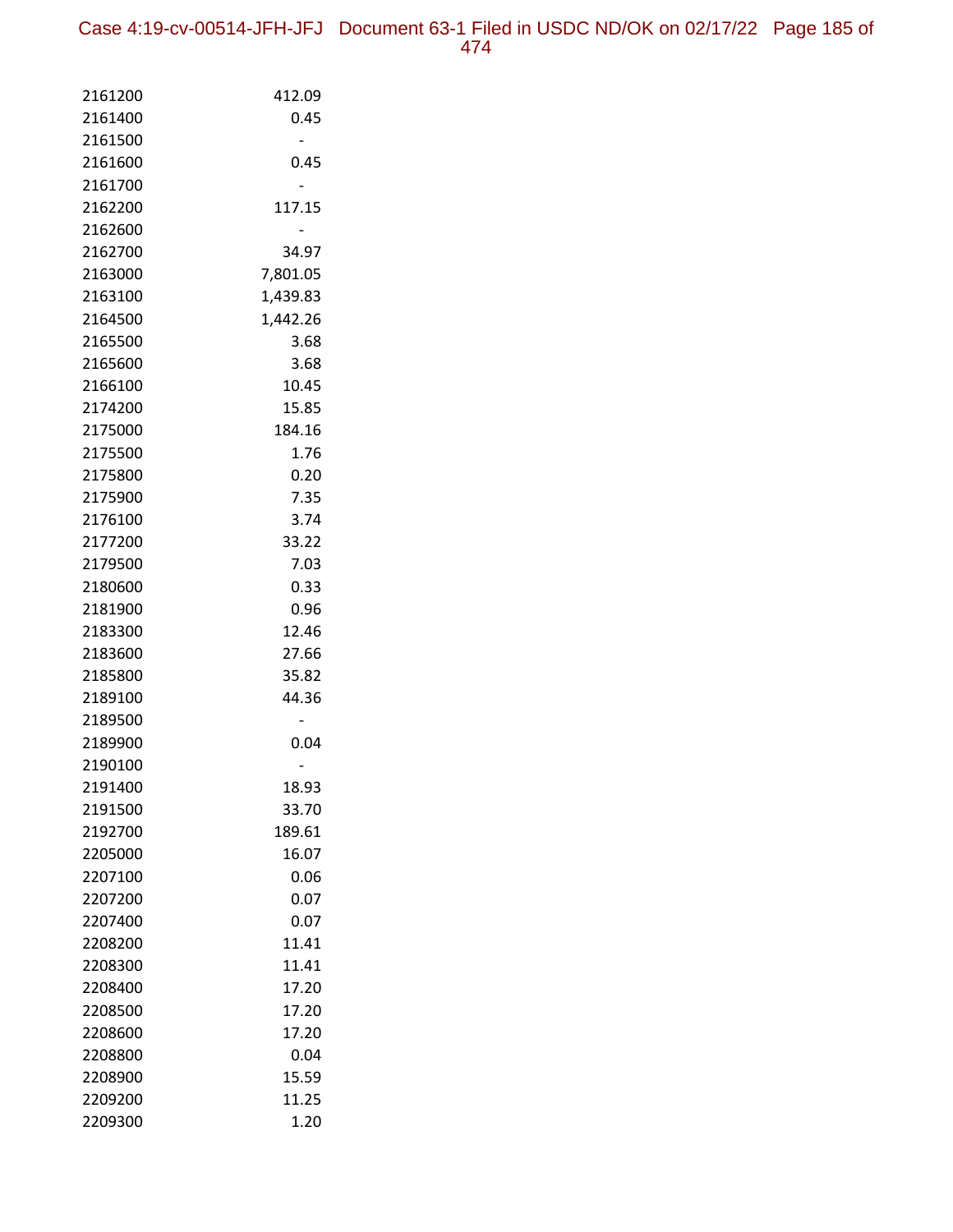| 2209600            | 0.39           |
|--------------------|----------------|
| 2209700            | 0.99           |
| 2209800            | 0.30           |
| 2210000            | 4.23           |
| 2210100            |                |
| 2210200            | 50.00          |
| 2211400            | 18.47          |
| 2219400            |                |
| 2220000            | 31.80          |
| 2225600            |                |
| 2226200            | 228.18         |
| 2226400            | 18.38          |
| 2226500            | 18.38          |
| 2232200            | 8.43           |
| 2233900            | 30.87          |
| 2234300            | 3.25           |
| 2234400            | 35.22          |
| 2235300            | 29.98          |
| 2237800            | 0.45           |
| 2237900            |                |
| 2238000            | 0.60           |
| 2245200            | 10.34          |
| 2249800            | 34.02          |
| 2249900            | 36.20          |
| 2250100            | 34.02          |
| 2250200            | 6.25           |
| 2250400<br>2251000 | 13.97<br>23.37 |
| 2253700            | 26.35          |
| 2254000            | 5.89           |
| 2254100            | 20.51          |
| 2254300            | 24.94          |
| 2254400            | 24.94          |
| 2255400            | 20.12          |
| 2255500            | 31.62          |
| 2255900            | 6.45           |
| 2257400            | 62.03          |
| 2259200            | 33.04          |
| 2259400            | 2.41           |
| 2261500            | 39.99          |
| 2262400            | 3.39           |
| 2265700            | 2.21           |
| 2266100            | 0.67           |
| 2266200            | 0.67           |
| 2266300            | 0.67           |
| 2267100            | 5.48           |
| 2267400            | 10.91          |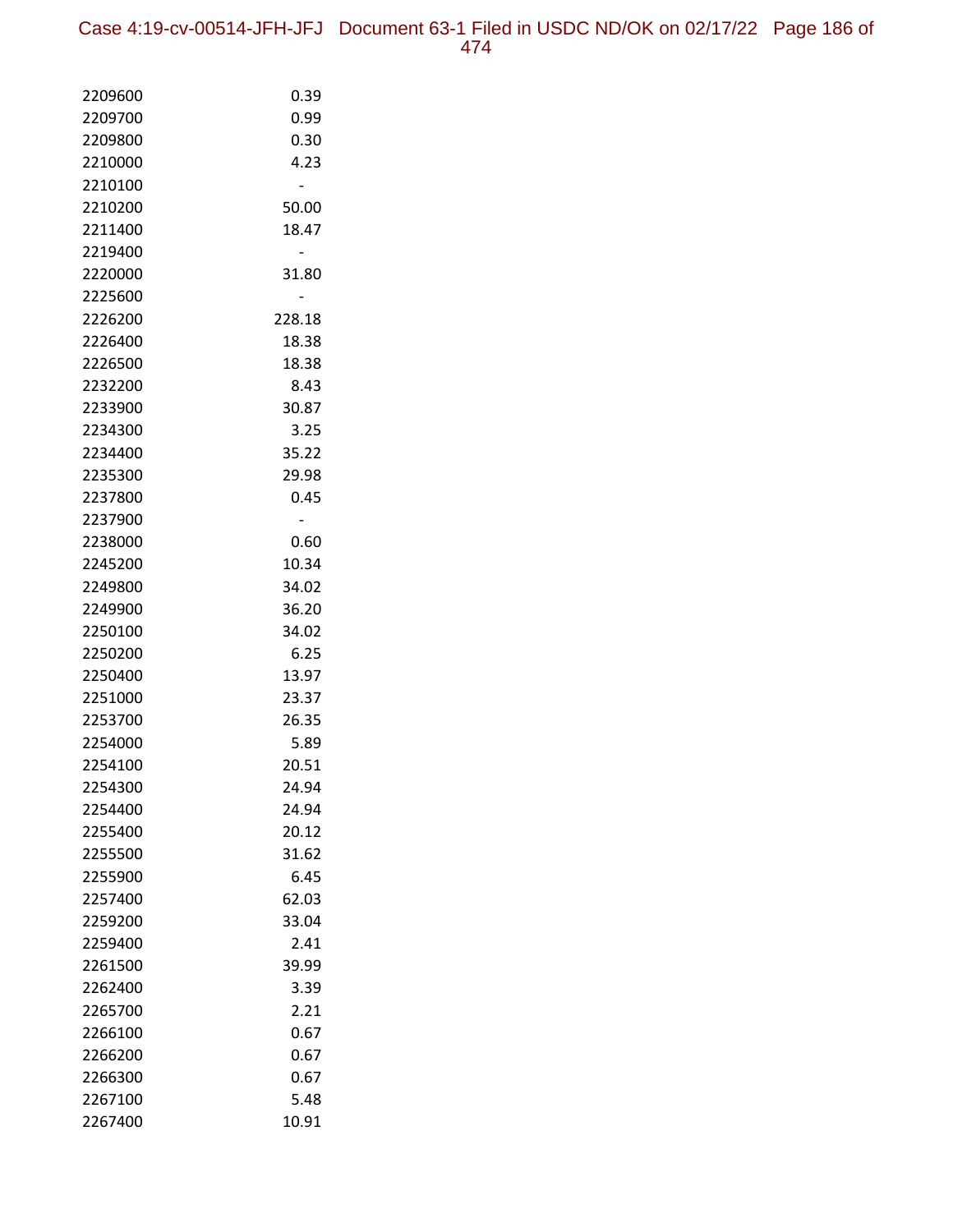| 2267500 | 1.81     |
|---------|----------|
| 2267700 | 1.80     |
| 2268000 | 1.80     |
| 2268100 | 0.28     |
| 2268600 | 16.08    |
| 2268700 | 9.64     |
| 2269000 | 4.88     |
| 2269500 | 3.54     |
| 2270600 |          |
| 2271100 | 5.72     |
| 2273300 | 84.45    |
| 2273400 | 159.85   |
| 2275800 | 4.41     |
| 2276600 | 4.13     |
| 2276700 | 22.06    |
| 2279000 |          |
| 2279100 |          |
| 2279400 |          |
| 2279500 | 21.60    |
| 2283800 | 19.23    |
| 2283900 | 0.24     |
| 2288800 | 25.90    |
| 2289300 | 2.05     |
| 2289500 | 27.83    |
| 2289700 | 2.34     |
| 2290300 | 18.93    |
| 2290700 | 5.90     |
| 2290800 | 9.25     |
| 2290900 | 4,462.28 |
| 2320300 | 0.15     |
| 2320500 | 7.83     |
| 2320900 | 0.20     |
| 2321300 | 23.63    |
| 2323200 | 11.35    |
| 2324700 | 0.07     |
| 2325000 | 0.32     |
| 2325200 | 0.32     |
| 2325900 | 26.62    |
| 2326000 | 15.14    |
| 2326100 | 15.13    |
| 2326200 | 20.33    |
| 2327800 | 19.43    |
| 2328100 | 0.56     |
| 2328900 | 0.18     |
| 2329000 | 0.09     |
| 2329100 | 0.09     |
| 2329300 | 0.09     |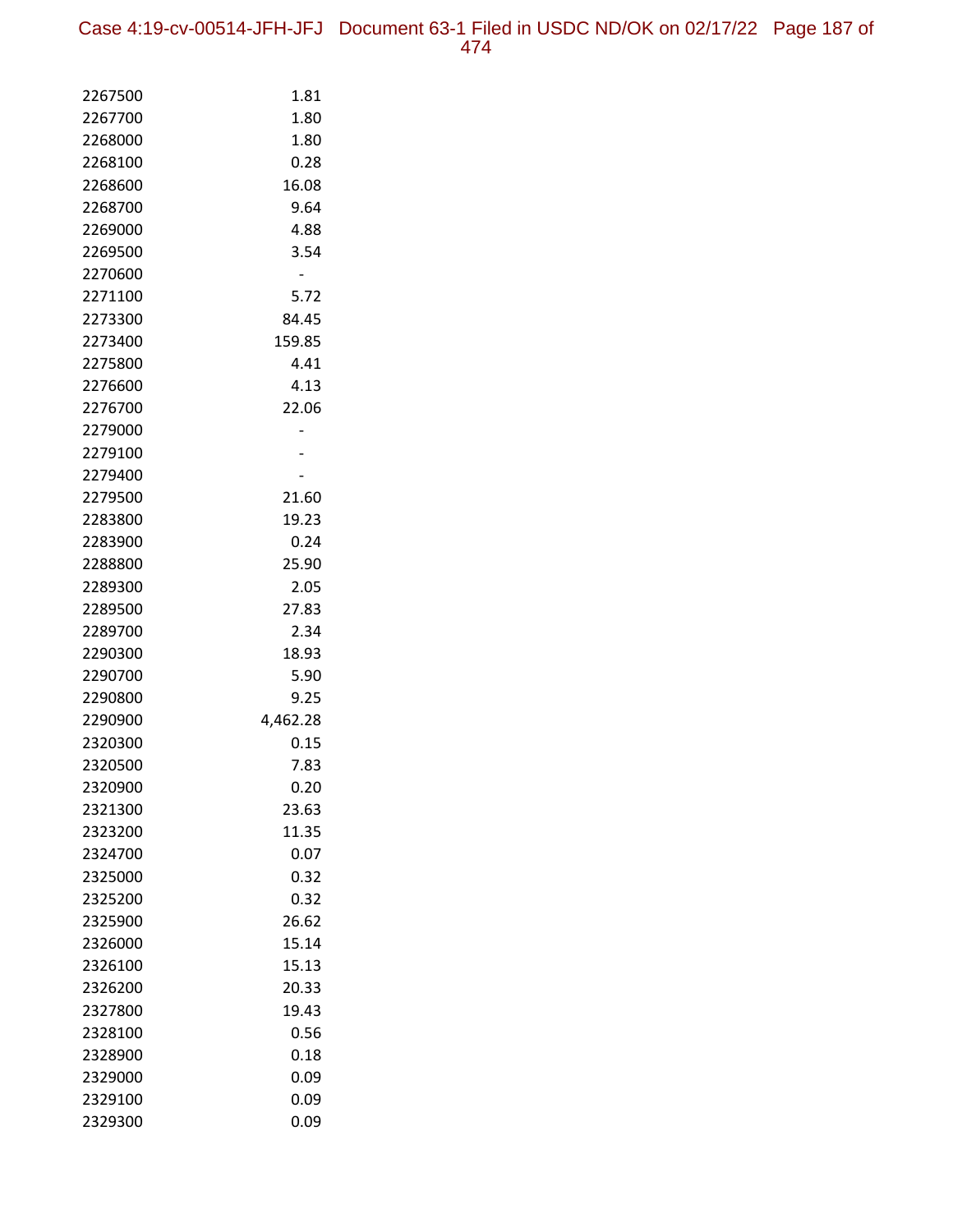| 2330300 | 1.05   |
|---------|--------|
| 2330600 | 0.20   |
| 2331000 | 36.03  |
| 2331200 | 0.75   |
| 2331400 | 0.45   |
| 2331600 | 0.25   |
| 2332400 |        |
| 2332500 |        |
| 2332600 |        |
| 2332700 |        |
| 2332800 |        |
| 2332900 |        |
| 2333000 |        |
| 2333100 |        |
| 2333300 |        |
| 2333400 | 34.33  |
| 2333800 | 23.01  |
| 2334000 | 5.62   |
| 2334500 |        |
| 2334700 | 0.08   |
| 2334900 | 22.02  |
| 2335000 |        |
| 2335800 | 39.14  |
| 2336400 | 39.14  |
| 2336500 | 21.03  |
| 2336700 | 12.82  |
| 2336900 | 2.56   |
| 2337000 | 122.31 |
| 2337100 | 4.54   |
| 2337200 | 4.54   |
| 2337300 | 4.54   |
| 2337400 | 4.53   |
| 2337500 | 4.54   |
| 2337600 | 5.31   |
| 2337800 |        |
| 2337900 | 11.58  |
| 2338300 | 4.54   |
| 2340000 |        |
| 2340100 | 0.31   |
| 2340200 | 0.31   |
| 2340300 | 11.76  |
| 2340400 | 1.44   |
| 2340800 | 100.28 |
| 2341200 | 31.92  |
| 2341400 | 32.27  |
| 2341600 | 9.02   |
| 2341800 | 6.59   |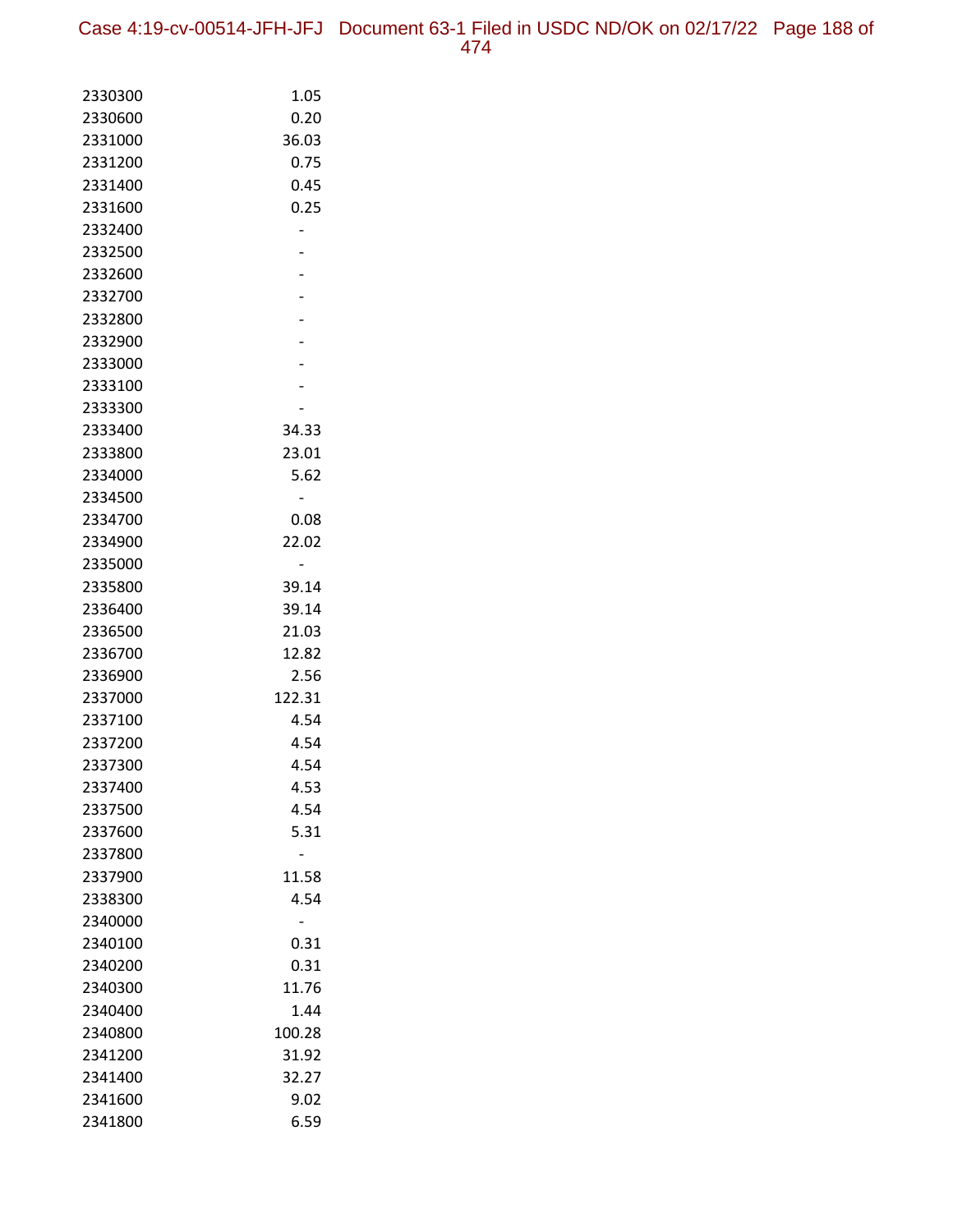| 2341900            | 7.33  |
|--------------------|-------|
| 2343300            | 10.08 |
| 2343800            | 5.05  |
| 2344100            | 7.51  |
| 2344400            | 11.15 |
| 2345400            | 58.60 |
| 2345600            |       |
| 2345700            |       |
| 2345800            | 8.59  |
| 2346200            | 8.59  |
| 2346600            | 31.15 |
| 2346800            | 31.76 |
| 2346900            | 31.76 |
| 2347100            | 16.00 |
| 2347600            | 7.37  |
| 2347700            | 31.76 |
| 2347900            | 11.62 |
| 2348000            | 5.35  |
| 2348100            | 12.87 |
| 2348500            | 0.26  |
| 2348600            | 18.32 |
| 2349000            | 16.11 |
| 2349200            | 25.08 |
| 2349300            | 6.88  |
| 2349500            |       |
| 2349800            | 38.14 |
| 2349900            | 49.20 |
| 2351100            | 31.68 |
| 2351500            | 7.00  |
| 2351600            | 14.15 |
| 2351700            | 14.14 |
| 2351800            | 14.14 |
| 2352200            | 1.85  |
| 2352400            | 10.64 |
| 2353000            | 7.99  |
| 2353100            | 44.86 |
| 2353200            | 28.15 |
| 2353500            | 3.38  |
| 2353600            | 0.01  |
| 2353800            | 27.87 |
| 2354100<br>2355600 | 0.09  |
| 2355800            | 22.11 |
| 2358100            | 17.78 |
| 2358200            | 28.20 |
| 2361500            | 22.60 |
| 2361600            | 18.58 |
|                    |       |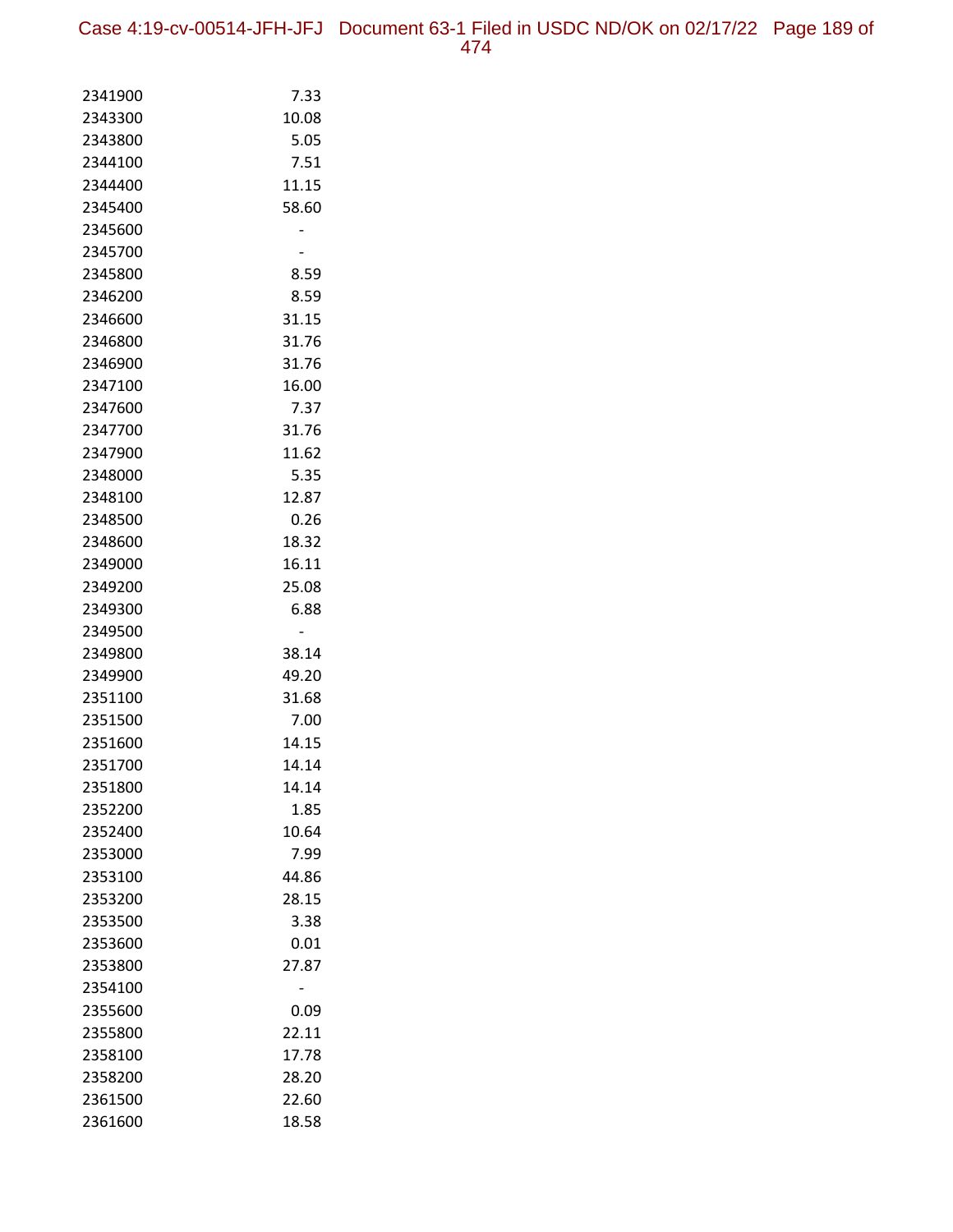| 2362800 | 2.28   |
|---------|--------|
| 2364800 | 26.80  |
| 2364900 | 26.82  |
| 2365800 | 0.29   |
| 2365900 | 26.25  |
| 2366600 | 11.08  |
| 2366700 | 45.85  |
| 2366800 | 7.20   |
| 2366900 | 7.20   |
| 2367000 | 4.53   |
| 2367500 | 14.08  |
| 2367900 | 3.01   |
| 2382100 | 24.36  |
| 2384300 | 36.40  |
| 2386900 | 5.66   |
| 2387000 | 58.12  |
| 2387200 | 36.88  |
| 2387300 | 1.74   |
| 2387400 | 1.72   |
| 2408500 | 0.22   |
| 2416800 | 1.65   |
| 2416900 | 20.80  |
| 2417100 | 3.63   |
| 2417600 | 1.82   |
| 2418200 | 3.28   |
| 2418300 | 3.27   |
| 2420100 | 14.36  |
| 2420300 | 75.96  |
| 2420600 | 3.84   |
| 2421000 | 24.53  |
| 2421500 | 24.13  |
| 2421700 | 37.86  |
| 2421800 | 11.63  |
| 2424500 | 21.10  |
| 2424600 | 2.53   |
| 2424800 | 21.11  |
| 2424900 | 21.10  |
| 2425000 | 9.12   |
| 2425100 | 9.16   |
| 2425200 | 9.11   |
| 2426100 | 2.19   |
| 2426500 | 305.73 |
| 2426900 | 56.92  |
| 2427400 | 47.46  |
| 2429500 | 2.19   |
| 2429700 | 2.19   |
| 2429800 | 1.51   |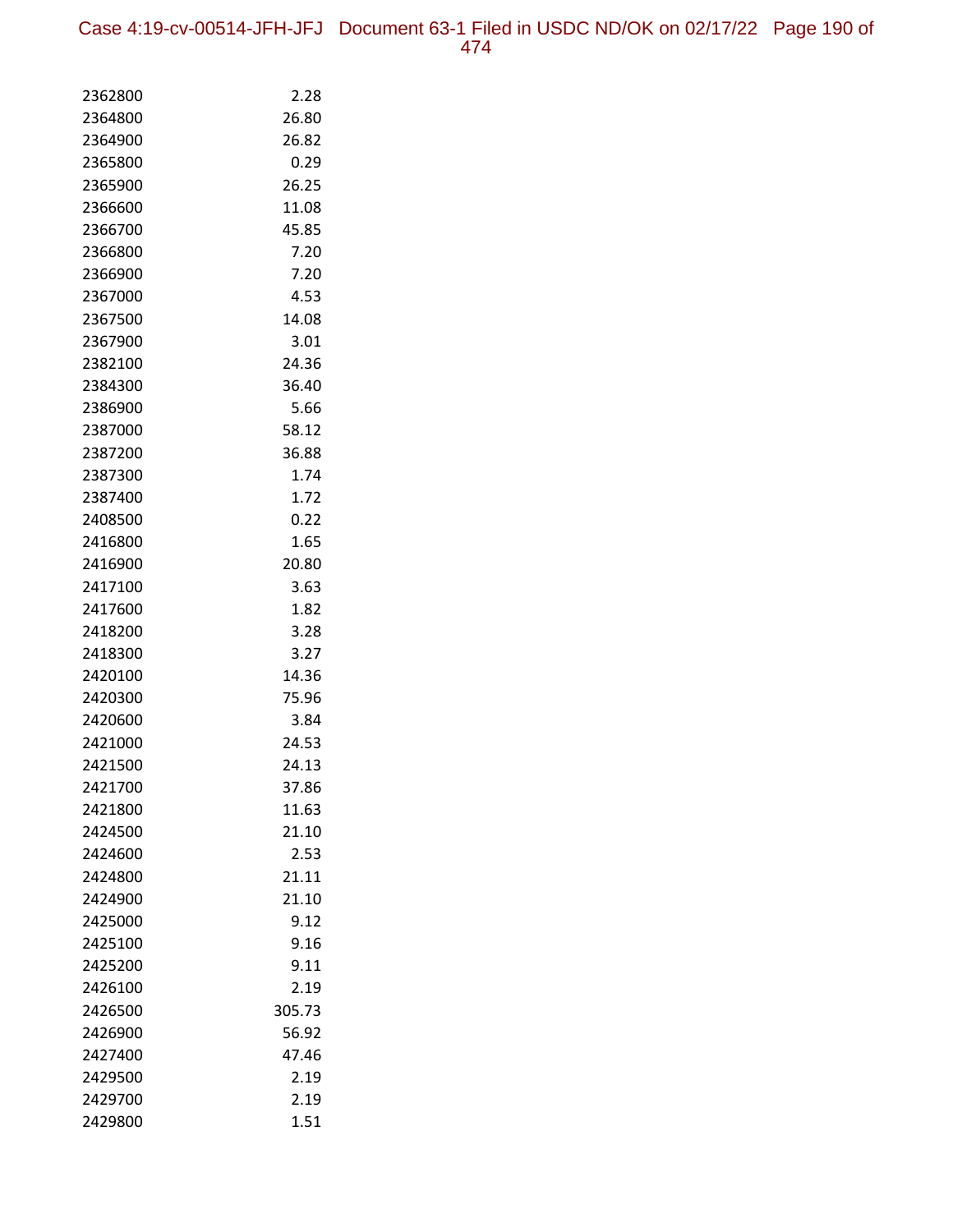| 2431000 | 48.68  |
|---------|--------|
| 2431300 | 6.33   |
| 2431600 | 378.87 |
| 2432300 | 0.62   |
| 2432600 |        |
| 2432900 | 33.02  |
| 2433000 | 33.64  |
| 2433300 | 0.15   |
| 2434100 | 37.75  |
| 2437600 | 34.60  |
| 2437800 | 0.05   |
| 2437900 | 0.09   |
| 2438000 | 0.06   |
| 2438300 |        |
| 2438400 | 21.66  |
| 2438800 |        |
| 2439000 |        |
| 2439100 |        |
| 2439200 | 39.19  |
| 2439300 | 53.36  |
| 2439400 | 53.36  |
| 2442200 | 9.84   |
| 2442300 | 36.44  |
| 2445000 | 0.77   |
| 2445100 | 2.28   |
| 2445200 | 2.27   |
| 2445300 | 2.28   |
| 2446100 | 41.60  |
| 2446500 | 7.22   |
| 2446700 | 7.22   |
| 2453900 | 10.35  |
| 2455100 | 61.43  |
| 2455200 |        |
| 2455500 | 9.98   |
| 2456200 | 421.99 |
| 2457800 | 31.26  |
| 2457900 | 26.99  |
| 2458200 | 26.99  |
| 2460500 | 21.42  |
| 2460600 | 40.79  |
| 2460700 | 20.86  |
| 2461500 | 20.86  |
| 2462200 | 7.83   |
| 2462600 | 3.94   |
| 2464100 |        |
| 2464200 | 106.88 |
| 2464400 | 20.51  |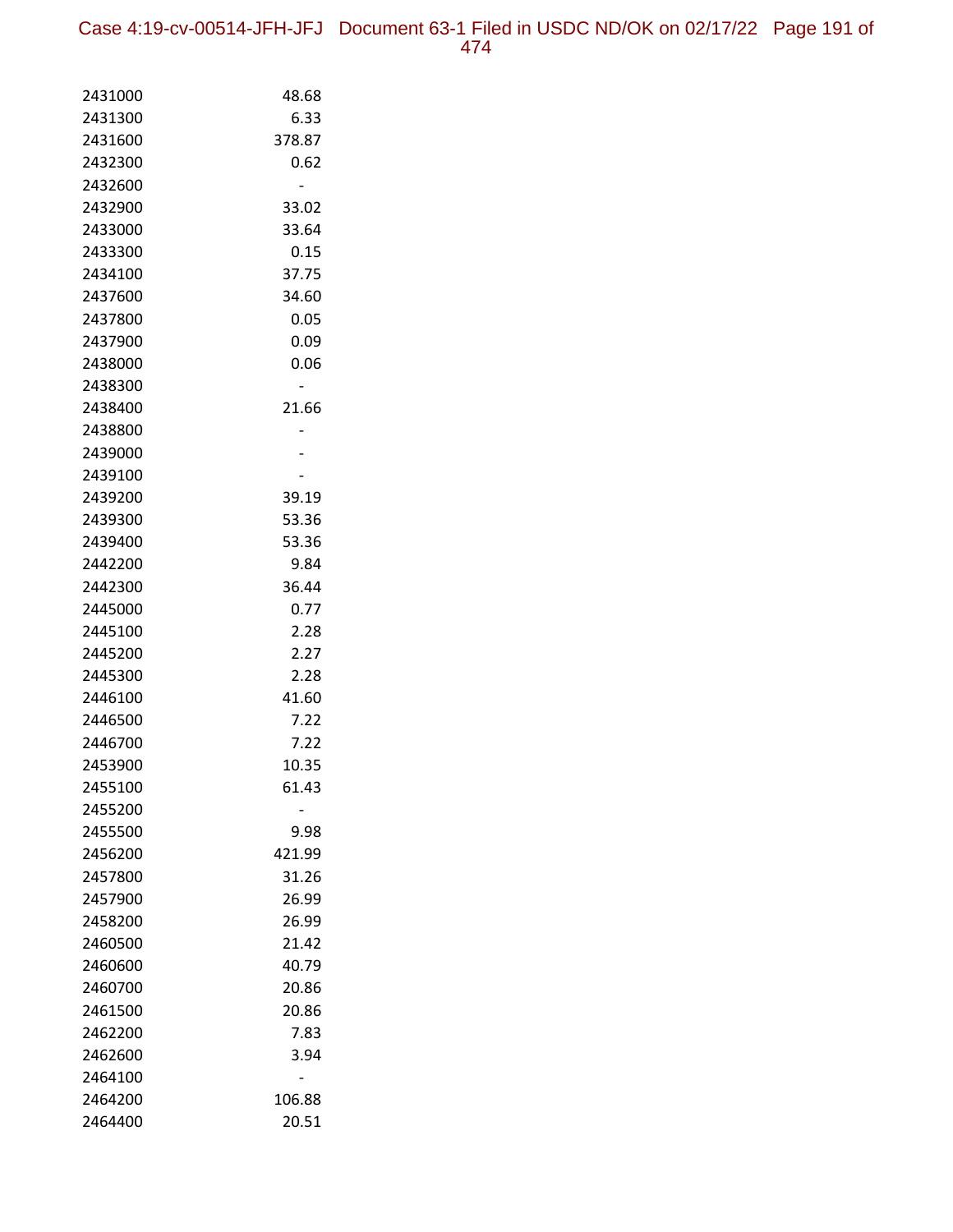Case 4:19-cv-00514-JFH-JFJ Document 63-1 Filed in USDC ND/OK on 02/17/22 Page 192 of 474

| 2464600            | 0.08          |
|--------------------|---------------|
| 2465000            | 0.04          |
| 2465100            | 0.30          |
| 2465200            | 0.10          |
| 2465300            | 0.04          |
| 2465400            | 0.04          |
| 2465500            | 39.07         |
| 2465800            | 0.04          |
| 2466000            | 0.04          |
| 2466100            | 0.04          |
| 2466700            | 26.31         |
| 2467700            | 2.56          |
| 2468000            | 33.09         |
| 2468400            | 39.01         |
| 2468500            | 49.63         |
| 2471800            | 33.41         |
| 2475900            | 2.96          |
| 2477900            | 6.41          |
| 2478200            | 5.81          |
| 2478700            | 5.81          |
| 2479600            | 33.13         |
| 2480100            | 10.10         |
| 2480300            | 911.45        |
| 2480700            | 36.83         |
| 2480800            | 1.09          |
| 2480900            | 533.96        |
| 2481000            | 21.36         |
| 2481100            | 13.99         |
| 2481600            | 26.47         |
| 2482500            | 19.25         |
| 2483000            | 38.36         |
| 2483400            | 24.20         |
| 2484100<br>2484600 | 17.24<br>3.90 |
| 2484700            | 1.32          |
| 2485200            | 9.02          |
| 2486600            |               |
| 2486900            | 4.57          |
| 2489100            | 1.83          |
| 2489200            | 1.83          |
| 2489300            | 1.84          |
| 2490400            |               |
| 2491200            | 31.68         |
| 2491500            | 15.45         |
| 2491600            | 7.76          |
| 2491700            | 1.47          |
| 2492100            |               |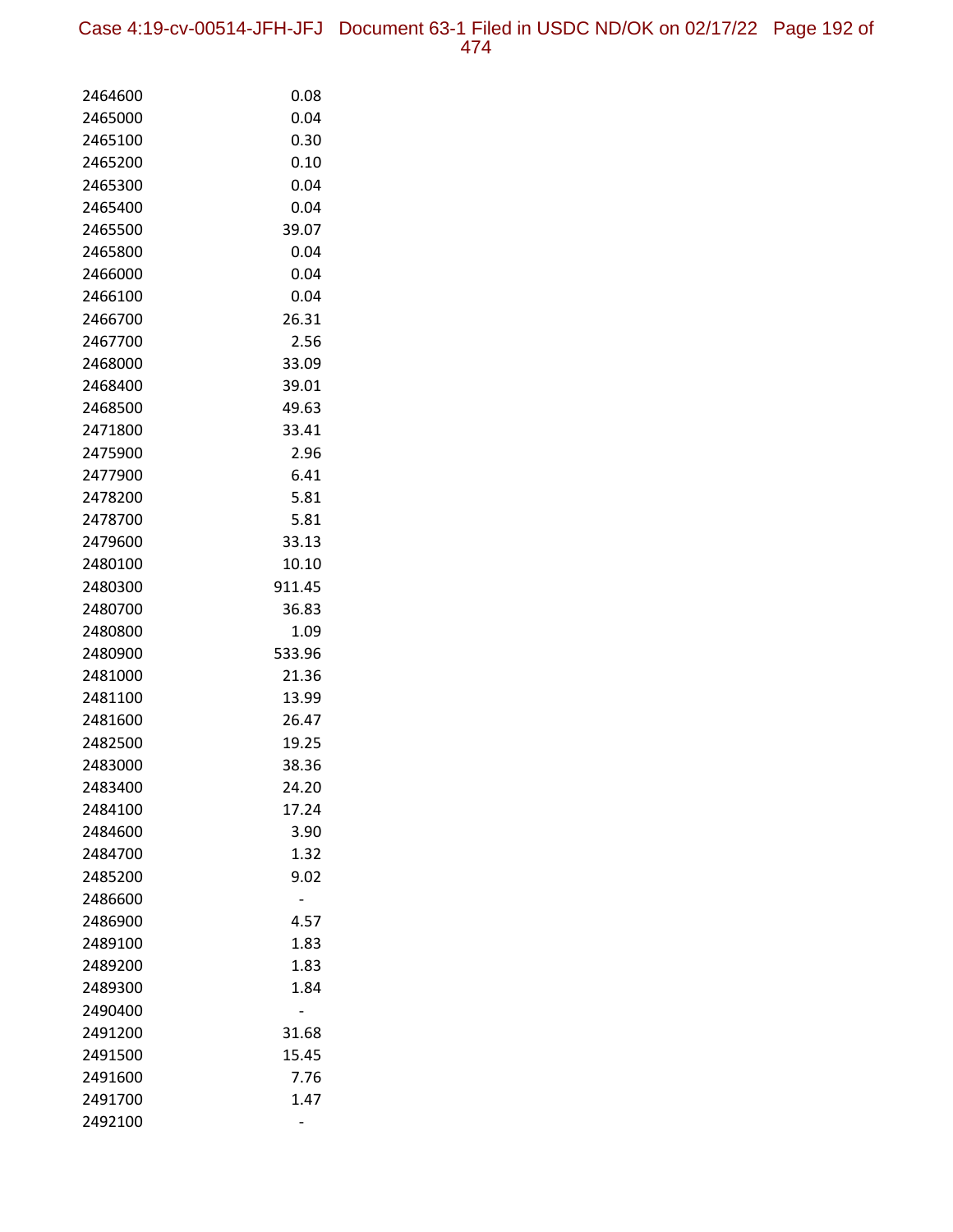Case 4:19-cv-00514-JFH-JFJ Document 63-1 Filed in USDC ND/OK on 02/17/22 Page 193 of 474

| 2492200            | 1.72         |
|--------------------|--------------|
| 2492600            | 22.70        |
| 2493300            | 58.65        |
| 2493600            | 38.98        |
| 2494800            | 27.56        |
| 2494900            | 15.86        |
| 2495000            | 8.31         |
| 2495100            | 8.31         |
| 2495200            | 8.32         |
| 2495300            | 8.32         |
| 2495600            | 28.74        |
| 2496900            | 9.29         |
| 2497000            | 24.59        |
| 2497700            | 1.98         |
| 2498200            | 50.92        |
| 2506000            | 0.72         |
| 2507100            | 28.04        |
| 2507900            | 24.27        |
| 2523400            | 2.28         |
| 2526100            |              |
| 2526300            | 5.61         |
| 2527700            | 4.41         |
| 2527900            | 9.73         |
| 2528200            | 14.51        |
| 2528800            | 0.15         |
| 2529200<br>2529600 | 122.68       |
| 2530300            | 0.17<br>5.44 |
| 2530700            | 36.11        |
| 2532100            | 4.83         |
| 2532300            | 1,921.09     |
| 2532800            |              |
| 2533000            | 1.06         |
| 2533400            | 17.90        |
| 2534000            | 21.53        |
| 2534200            | 61.89        |
| 2534400            | 36.41        |
| 2534500            | 38.84        |
| 2535200            | 6.82         |
| 2535500            | 11.90        |
| 2536200            | 176.20       |
| 2537200            | 37.34        |
| 2537500            | 1.30         |
| 2537700            | 1.29         |
| 2538200            | 2.36         |
| 2538800            | 26.22        |
| 2540200            | 0.29         |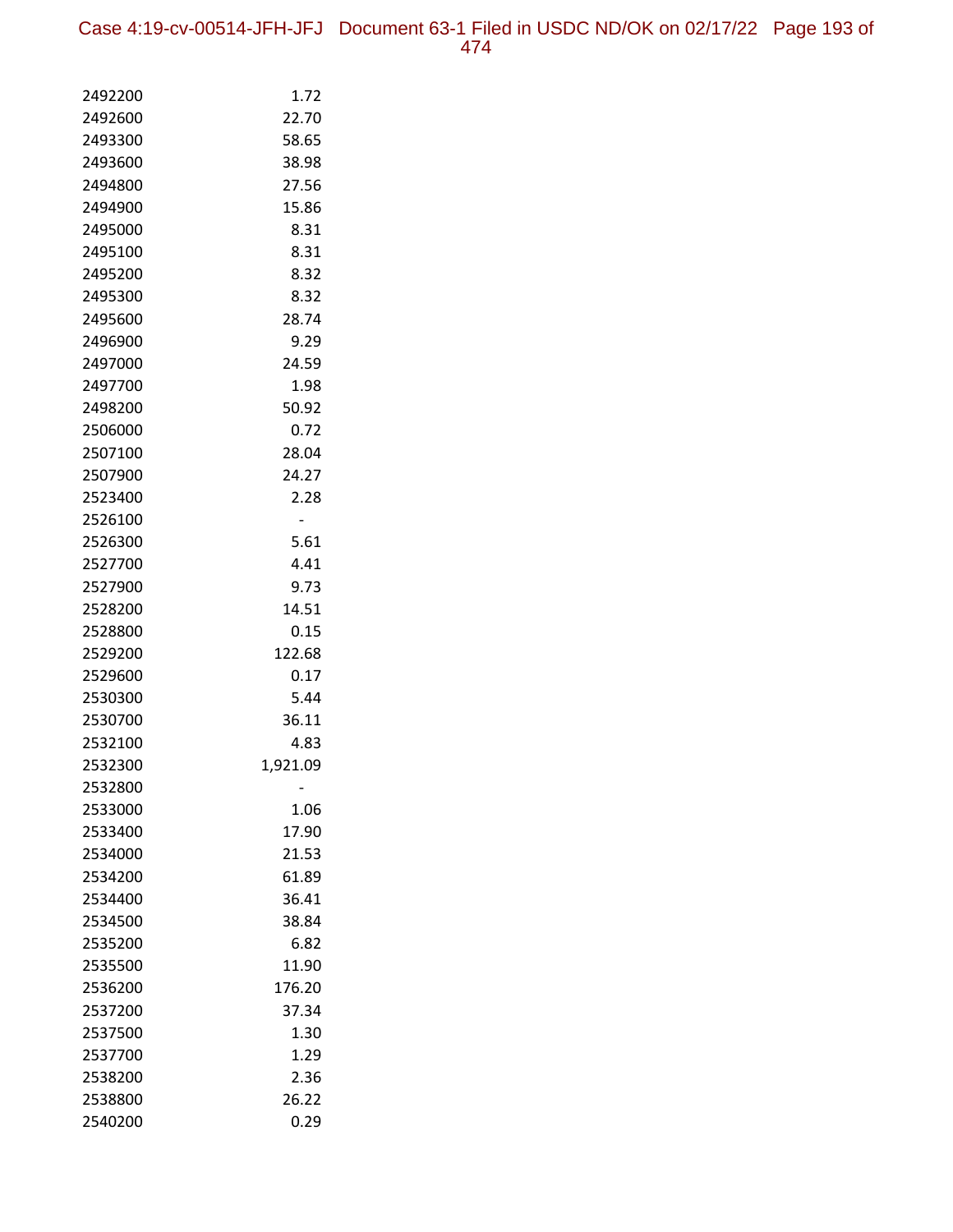| 2541600            | 25.98         |
|--------------------|---------------|
| 2541700            | 11.15         |
| 2542200            |               |
| 2542500            |               |
| 2542600            |               |
| 2542700            |               |
| 2543400            | 69.79         |
| 2543500            |               |
| 2543800            |               |
| 2543900            | 34.58         |
| 2544100            |               |
| 2544200            |               |
| 2544300            |               |
| 2544500            | 40.12         |
| 2544700            |               |
| 2545000            |               |
| 2545100            | 48.27         |
| 2545300            |               |
| 2545800            |               |
| 2545900            |               |
| 2546000            |               |
| 2546300            |               |
| 2546400            |               |
| 2546800            | 6.00          |
| 2547600            | 48.99         |
| 2548200            | 78.32         |
| 2548400            |               |
| 2548500            | 9.29          |
| 2551000            | 6.43          |
| 2552300            | 0.50          |
| 2552400            | 21.48<br>0.08 |
| 2552500            |               |
| 2552600            | 36.19         |
| 2552700            | 27.22         |
| 2552800<br>2552900 | 7.84<br>49.31 |
| 2553100            |               |
| 2553400            |               |
| 2566400            | 9.76<br>28.42 |
| 2566500            | 28.22         |
| 2566700            | 8.95          |
| 2567100            | 33.74         |
| 2567200            | 0.36          |
| 2567300            | 48.20         |
| 2567400            | 0.09          |
| 2568000            | 0.41          |
| 2568300            | 0.15          |
|                    |               |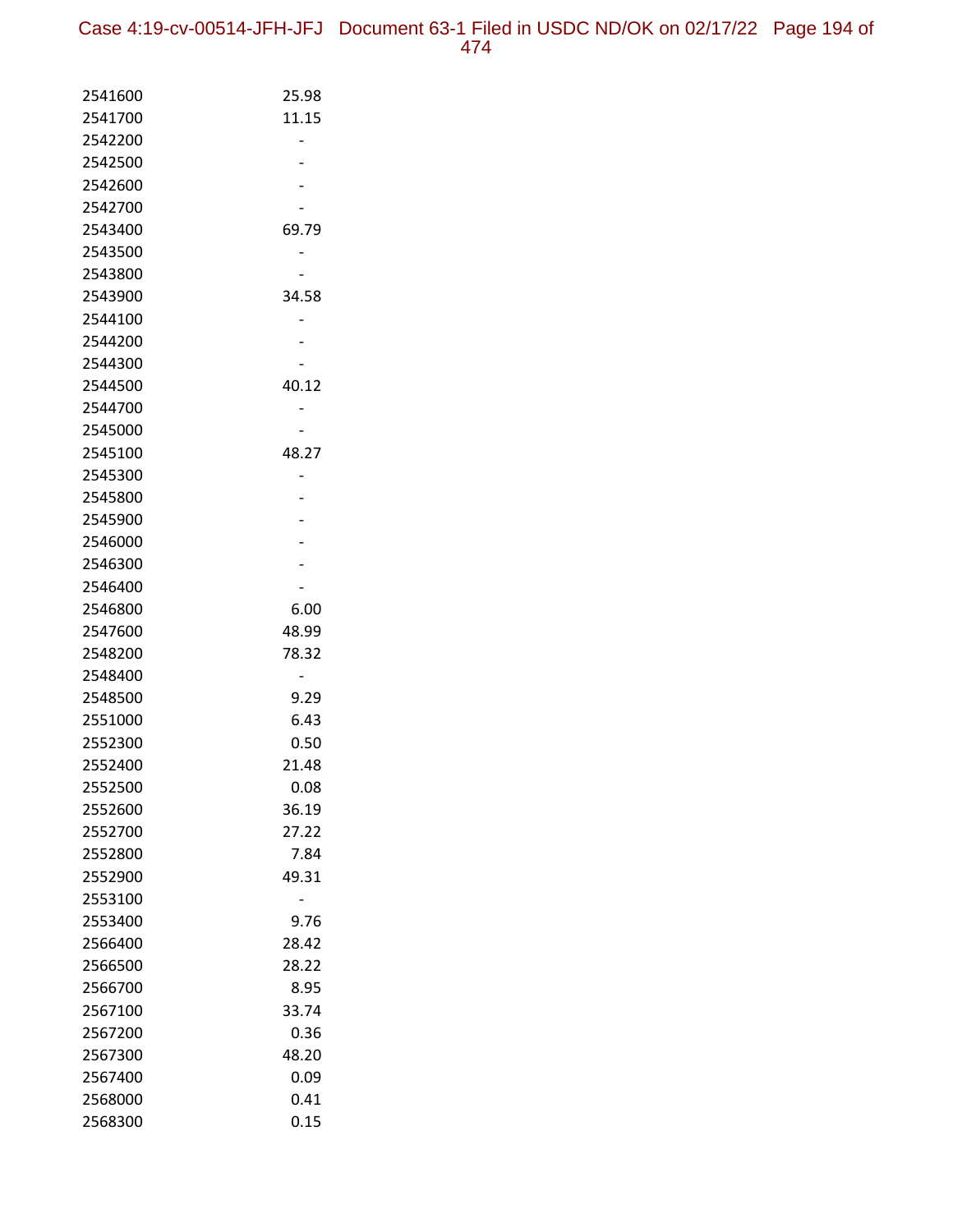| 2568800 | 2.82     |
|---------|----------|
| 2568900 | 3.00     |
| 2569300 | 31.26    |
| 2570700 | 4.43     |
| 2571900 | 3.21     |
| 2572200 |          |
| 2572400 |          |
| 2574900 | 1.03     |
| 2586700 | 3.18     |
| 2590000 | 23.67    |
| 2611100 | 35.95    |
| 2614000 | 2,833.87 |
| 2617700 | 39.01    |
| 2619400 | 0.25     |
| 2628800 | 37.21    |
| 2628900 | 118.46   |
| 2630200 | 0.04     |
| 2630700 | 0.12     |
| 2631600 | 20.76    |
| 2631700 | 5.54     |
| 2631800 | 1.54     |
| 2631900 | -        |
| 2632000 | 6.42     |
| 2632100 | 6.59     |
| 2632200 | 37.75    |
| 2632300 | 5.21     |
| 2632400 | 3.23     |
| 2632500 | 17.22    |
| 2632700 | 8.58     |
| 2632900 | 27.61    |
| 2633000 | 6.54     |
| 2633100 | 6.54     |
| 2633200 | 6.54     |
| 2633400 | 7.03     |
| 2633600 | 5.86     |
| 2633700 | 8.60     |
| 2633800 | 8.52     |
| 2634000 | 6.54     |
| 2634100 | 6.54     |
| 2634200 | 6.55     |
| 2634600 |          |
| 2634700 | 7.88     |
| 2634800 | 10.57    |
| 2635100 | 0.56     |
| 2636300 | 0.15     |
| 2637300 |          |
| 2637400 | 0.52     |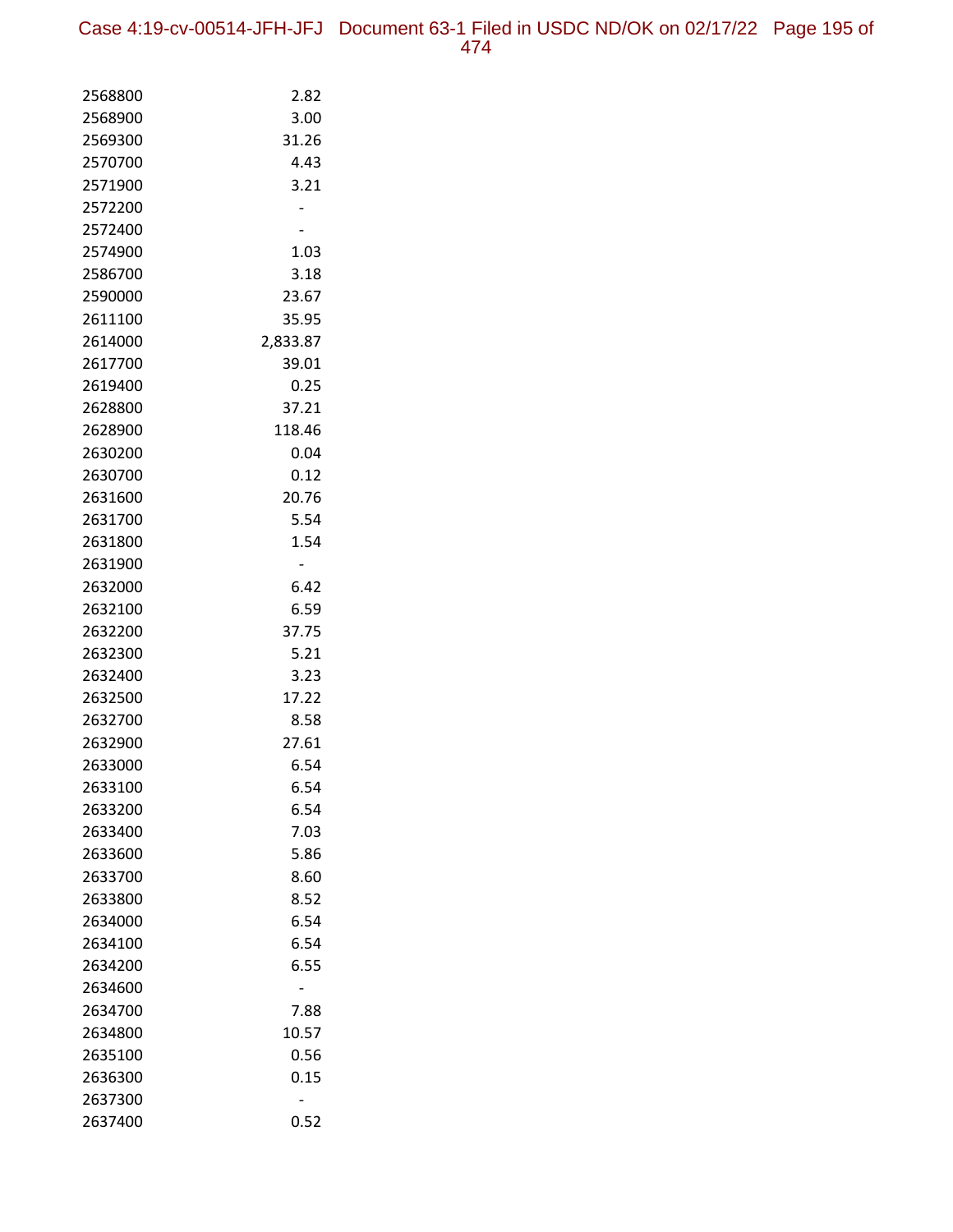| 2637600            | 9.19          |
|--------------------|---------------|
| 2637700            | 5.55          |
| 2642900            | 103.63        |
| 2643000            | 56.93         |
| 2643200            | 24.54         |
| 2643300            | 59.54         |
| 2643400            | 4.59          |
| 2643500            | 4.59          |
| 2643600            | 4.59          |
| 2643700            | 4.43          |
| 2644200            | 11.34         |
| 2645300            | 66.07         |
| 2645500            | 49.93         |
| 2646300            | 30.77         |
| 2646500            | 6.04          |
| 2646600            | 50.99         |
| 2646700            | 0.64          |
| 2646800            | 0.64          |
| 2646900            | 0.87          |
| 2647000            | 0.64          |
| 2647200            | 3.49          |
| 2647400            | 3.85          |
| 2647500            | 28.83         |
| 2647700            | 28.33         |
| 2648100            | 3.56          |
| 2648200            | 3.27          |
| 2649100            | 0.46          |
| 2649700            | 46.70         |
| 2650900            | 2.24          |
| 2651000            | 6.04          |
| 2651100            | 14.53         |
| 2653300            | 16.68         |
| 2653400            | 135.98        |
| 2654100            | 15.95         |
| 2654200            | 11.08         |
| 2654500            | 7.06          |
| 2655200<br>2657200 | 26.71         |
| 2658900            | 9.40<br>14.53 |
| 2659100            | 1.55          |
| 2661000            | 0.57          |
| 2661600            | 27.66         |
| 2661700            | 5.03          |
| 2661800            | 27.66         |
| 2661900            | 4.26          |
| 2662900            | 33.26         |
| 2663400            | 3.78          |
|                    |               |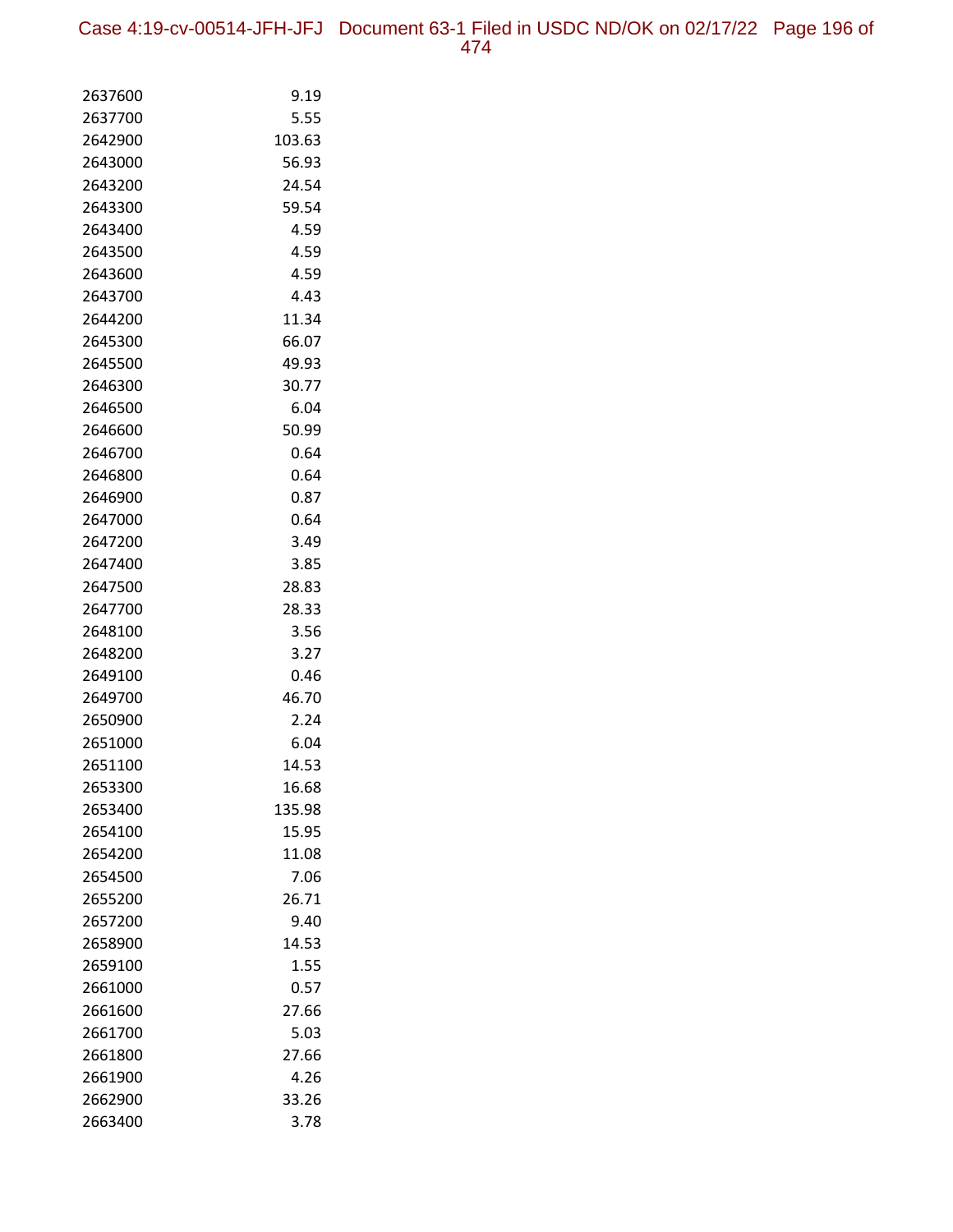| 2666300            | 4.23           |
|--------------------|----------------|
| 2666400            | 4.23           |
| 2666500            | 80.40          |
| 2666600            | 0.44           |
| 2666700            | 0.43           |
| 2667300            |                |
| 2667400            | 0.55           |
| 2667600            | 4.04           |
| 2667800            | 0.32           |
| 2668200            | 0.66           |
| 2668700            | 0.06           |
| 2669300            | 0.15           |
| 2669800            | 9.62           |
| 2670100            | 0.14           |
| 2670400            | 0.07           |
| 2670600            | 0.73           |
| 2671100            |                |
| 2671200            | 11.75          |
| 2671500            | 0.45           |
| 2671600            | 12.46          |
| 2671700            | 30.20          |
| 2672000            | 123.54         |
| 2672100<br>2672300 | 0.56<br>156.88 |
| 2672800            | 0.60           |
| 2673300            | 27.83          |
| 2673500            | 40.86          |
| 2674500            | 8.56           |
| 2675700            | 8.37           |
| 2676300            | 19.72          |
| 2676600            | 14.53          |
| 2676900            | 14.53          |
| 2677400            | 0.04           |
| 2678900            | 85.85          |
| 2682800            |                |
| 2682900            | 22.63          |
| 2683000            | 112.80         |
| 2683900            | 14.39          |
| 2686600            | 6.43           |
| 2686700            | 3.59           |
| 2686800            | 10.26          |
| 2687800            | 35.80          |
| 2689800            | 5.40           |
| 2693900            | 1.95           |
| 2694200            | 18.34          |
| 2695400            |                |
| 2695700            | 0.01           |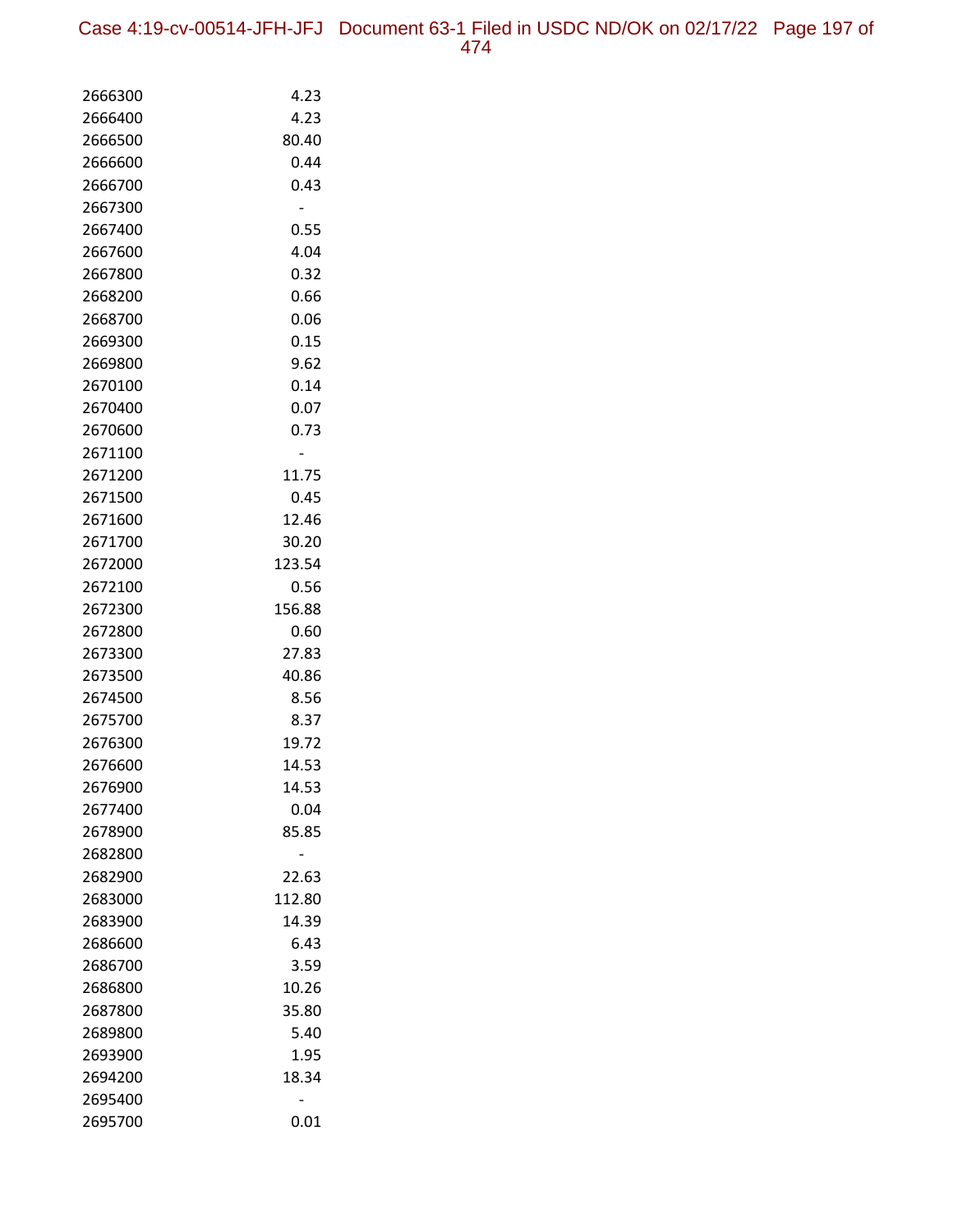Case 4:19-cv-00514-JFH-JFJ Document 63-1 Filed in USDC ND/OK on 02/17/22 Page 198 of 474

| 2695800            | 0.07           |
|--------------------|----------------|
| 2695900            | 0.06           |
| 2696100            | 28.64          |
| 2696200            | 0.83           |
| 2696400            | 28.12          |
| 2696900            | 0.11           |
| 2697000            | 0.06           |
| 2697100            | 0.01           |
| 2697400            |                |
| 2698400            | 5.01           |
| 2699100            | 59.94          |
| 2701000            | 4.39           |
| 2701400            | 2.78           |
| 2702300            | 7.75           |
| 2705800            | 15.85          |
| 2715700            | 4.49           |
| 2715800            | 33.00          |
| 2717500            | 0.09           |
| 2717600            | 47.04          |
| 2721600            | 11.46          |
| 2721700            | 12.46          |
| 2721800            | 11.47          |
| 2721900            | 11.46          |
| 2722800            |                |
| 2723000            |                |
| 2723500            | 0.30           |
| 2723600            | 0.31           |
| 2723700            | 0.31           |
| 2724300<br>2724400 | 12.44<br>36.84 |
| 2725900            | 0.68           |
| 2726300            |                |
| 2726400            | 0.83           |
| 2726700            | 97.42          |
| 2727000            | 0.74           |
| 2727100            | 0.74           |
| 2728100            | 0.23           |
| 2728500            | 27.92          |
| 2729000            | 292.81         |
| 2729100            | 54.46          |
| 2729500            | 0.64           |
| 2729600            | 1.26           |
| 2730200            | 0.15           |
| 2731400            | 0.20           |
| 2731600            | 14.97          |
| 2731700            | 36.74          |
| 2737800            | 5.57           |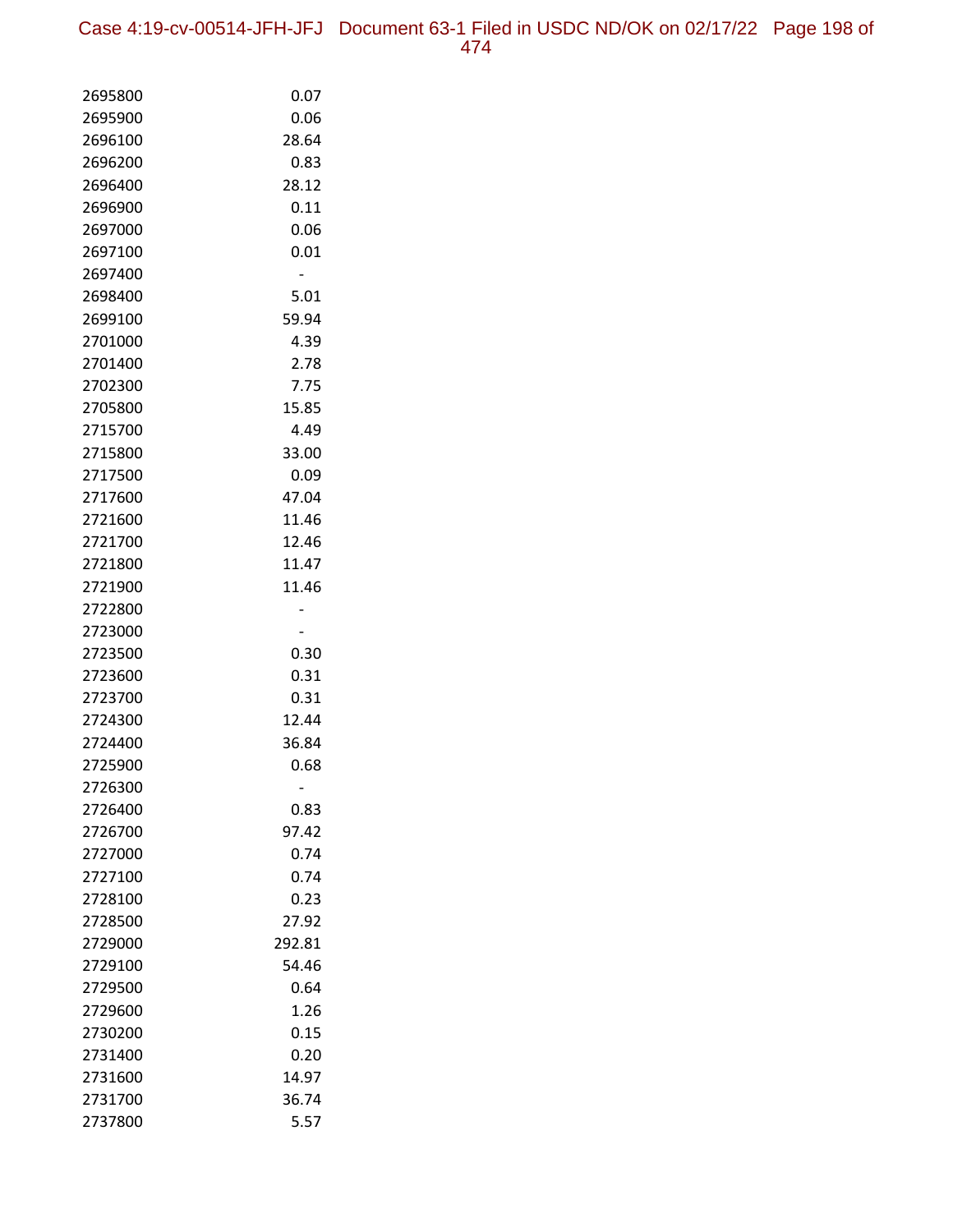Case 4:19-cv-00514-JFH-JFJ Document 63-1 Filed in USDC ND/OK on 02/17/22 Page 199 of 474

| 2738200            | 0.27         |
|--------------------|--------------|
| 2738300            | 0.27         |
| 2738900            | 9.80         |
| 2739400            | 24.10        |
| 2740000            | 3.13         |
| 2740100            | 3.13         |
| 2740200            | 3.44         |
| 2740300            | 3.54         |
| 2741500            | 4.48         |
| 2741600            | 4.48         |
| 2742200            | 17.02        |
| 2744600            | 18.51        |
| 2744700            | 25.01        |
| 2744800            | 0.69         |
| 2744900            | 0.69         |
| 2745000            | 0.69         |
| 2745100            | 0.69         |
| 2746600            | 13.28        |
| 2746800            |              |
| 2747000            | 9.23         |
| 2747100            | 9.24         |
| 2749200            | 5.82         |
| 2749300            |              |
| 2750300            | 1.38         |
| 2752100            | 34.67        |
| 2753800            | 23.07        |
| 2753900            | 23.05        |
| 2754100            | 23.06        |
| 2754900            | 28.97        |
| 2756200            | 4.78         |
| 2759900            | 1.25         |
| 2760200            | 0.67         |
| 2760800            |              |
| 2760900            |              |
| 2761000<br>2761700 | 0.52<br>0.18 |
| 2761800            | 0.04         |
| 2762000            | 0.67         |
| 2762800            | 18.36        |
| 2763700            | 10.37        |
| 2764000            | 20.22        |
| 2764200            | 20.33        |
| 2765000            | 0.08         |
| 2765700            | 30.65        |
| 2765900            | 28.92        |
| 2766000            | 28.92        |
| 2769600            | 11.97        |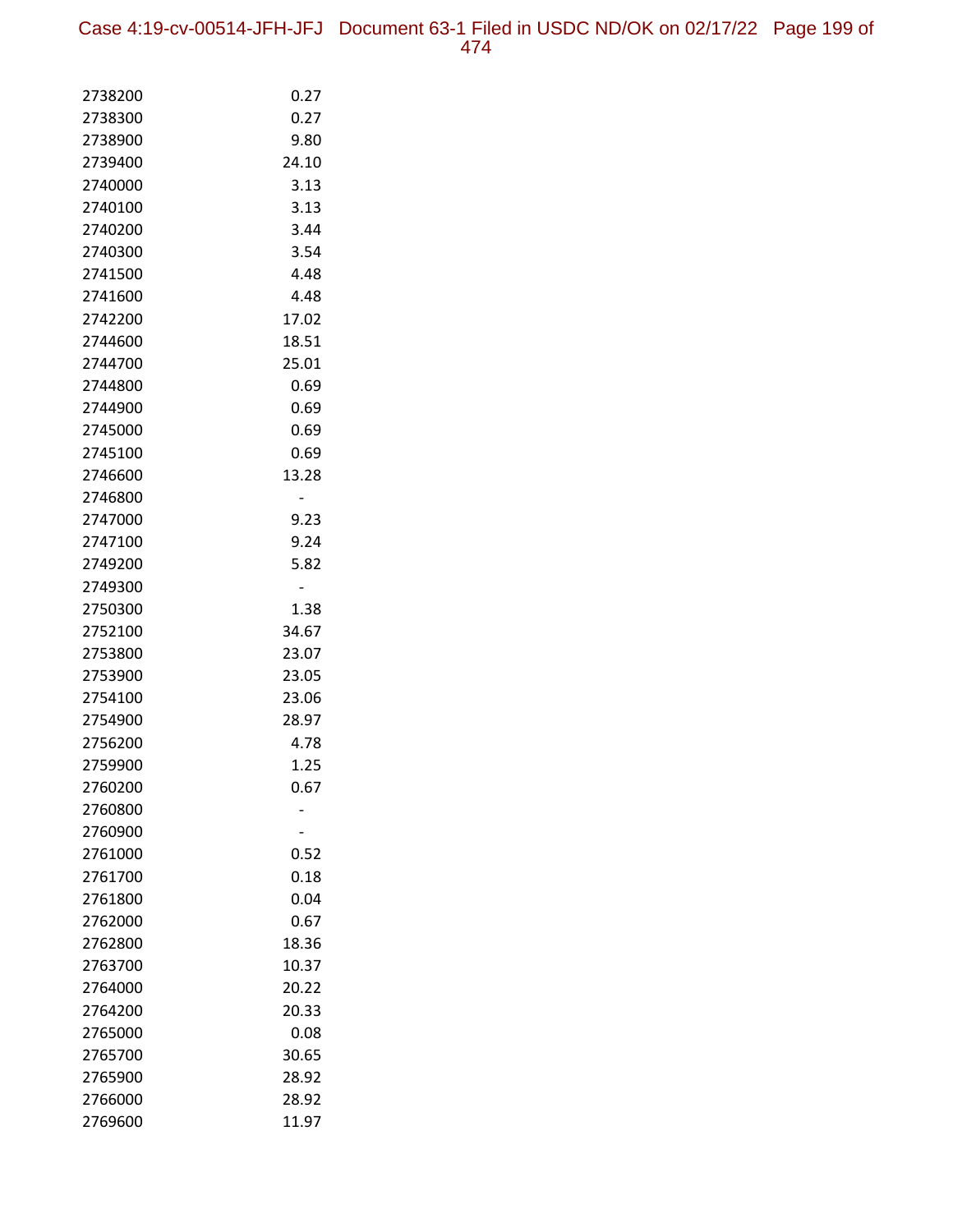| 2772800 | 2.12     |
|---------|----------|
| 2772900 | 1.14     |
| 2773000 |          |
| 2773100 | 1.10     |
| 2773200 | 1.10     |
| 2774600 | 25.50    |
| 2775200 | 25.50    |
| 2775500 | 20.38    |
| 2780400 | 11.00    |
| 2780700 | 5.32     |
| 2780900 | 24.33    |
| 2786000 | 0.85     |
| 2786100 | 19.47    |
| 2792500 |          |
| 2792600 | 115.06   |
| 2793600 | 27.87    |
| 2794200 | 28.90    |
| 2794400 | 0.25     |
| 2794600 | 17.54    |
| 2796100 | 24.23    |
| 2796700 | 37.32    |
| 2797000 | 44.67    |
| 2797100 | 1.87     |
| 2797500 | 34.04    |
| 2797900 | 40.75    |
| 2798100 | 21.12    |
| 2798300 | 5.20     |
| 2798600 | 28.90    |
| 2798700 | 7.60     |
| 2799200 | 18.06    |
| 2799800 | 15.46    |
| 2800100 |          |
| 2800300 | 7.89     |
| 2800600 | 18.72    |
| 2801300 | 5.52     |
| 2803500 | 21.55    |
| 2804000 | 58.65    |
| 2804200 | 0.19     |
| 2804300 | 0.01     |
| 2804400 | 3.99     |
| 2805200 | 5,486.83 |
| 2805300 | 20.05    |
| 2805400 | 29.66    |
| 2806100 | 12.48    |
| 2807100 | 29.79    |
| 2807700 | 19.95    |
| 2808400 | 4.36     |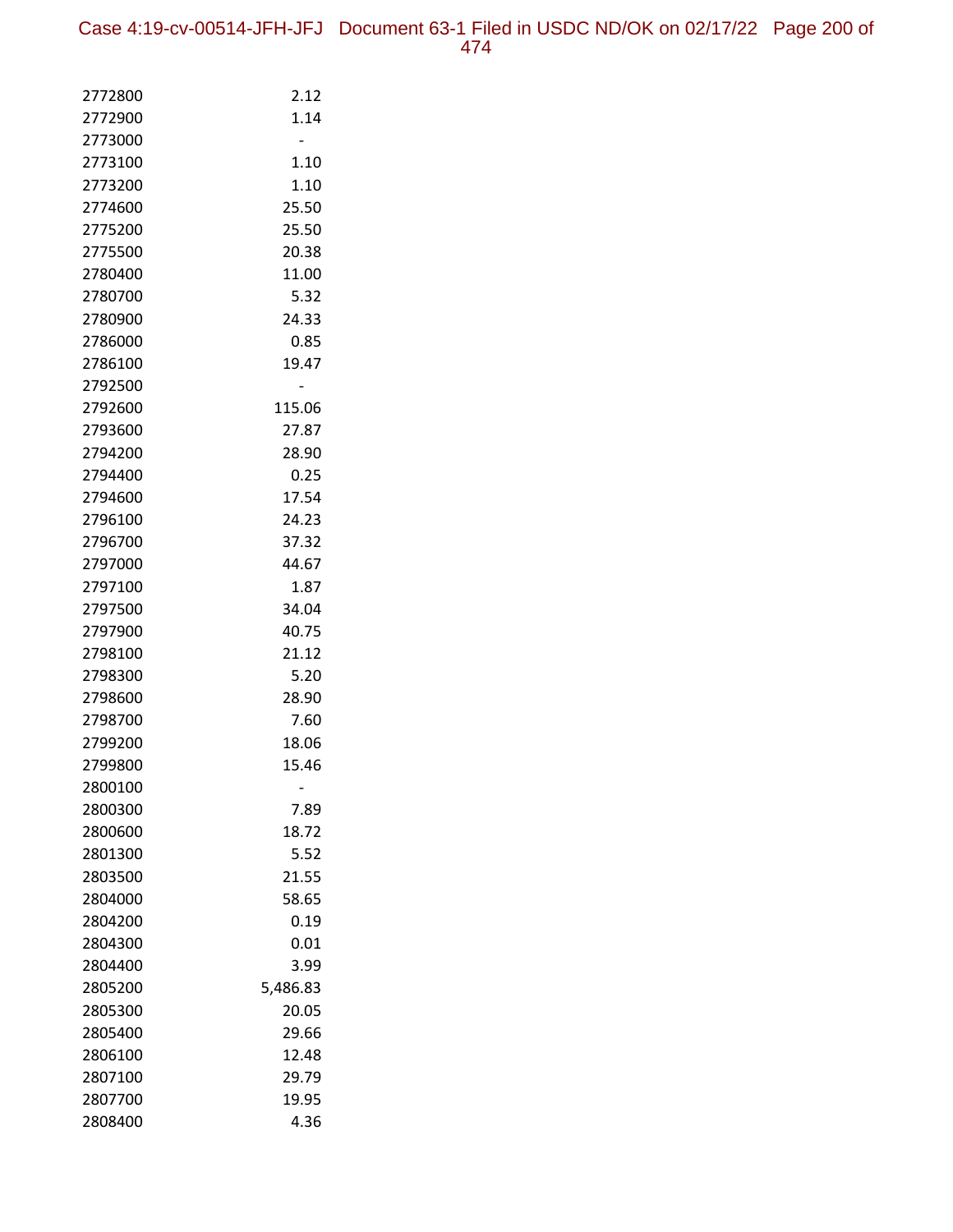Case 4:19-cv-00514-JFH-JFJ Document 63-1 Filed in USDC ND/OK on 02/17/22 Page 201 of 474

| 2808700 | 3.95   |
|---------|--------|
| 2809000 | 3.95   |
| 2809100 | 1.00   |
| 2810000 | 26.62  |
| 2810100 | 1.00   |
| 2810400 | 24.76  |
| 2810500 | 24.74  |
| 2810600 | 24.73  |
| 2810800 | 4.99   |
| 2810900 | 18.69  |
| 2811000 | 11.59  |
| 2811100 | 3.98   |
| 2811900 | 6.39   |
| 2812600 | 128.14 |
| 2814500 | 4.27   |
| 2815200 | 57.90  |
| 2815300 | 0.31   |
| 2818400 | 13.41  |
| 2818500 | 13.18  |
| 2818600 | 13.23  |
| 2822500 | 1.39   |
| 2825000 | 0.68   |
| 2826200 | 3.13   |
| 2826700 | 73.70  |
| 2826800 | 38.85  |
| 2826900 | 55.49  |
| 2827400 | 39.45  |
| 2827500 | 3.06   |
| 2827900 |        |
| 2828000 | 34.21  |
| 2828200 | 8.35   |
| 2828300 | 2.76   |
| 2828500 | 28.95  |
| 2831000 | 28.90  |
| 2831100 | 29.44  |
| 2831300 | 12.21  |
| 2831400 | 22.98  |
| 2832300 | 32.53  |
| 2833000 | 25.71  |
| 2833600 | 0.52   |
| 2834900 | 286.28 |
| 2835000 | 17.59  |
| 2835100 | 45.75  |
| 2835600 |        |
| 2835700 | 4.01   |
| 2841100 | 5.16   |
| 2841200 |        |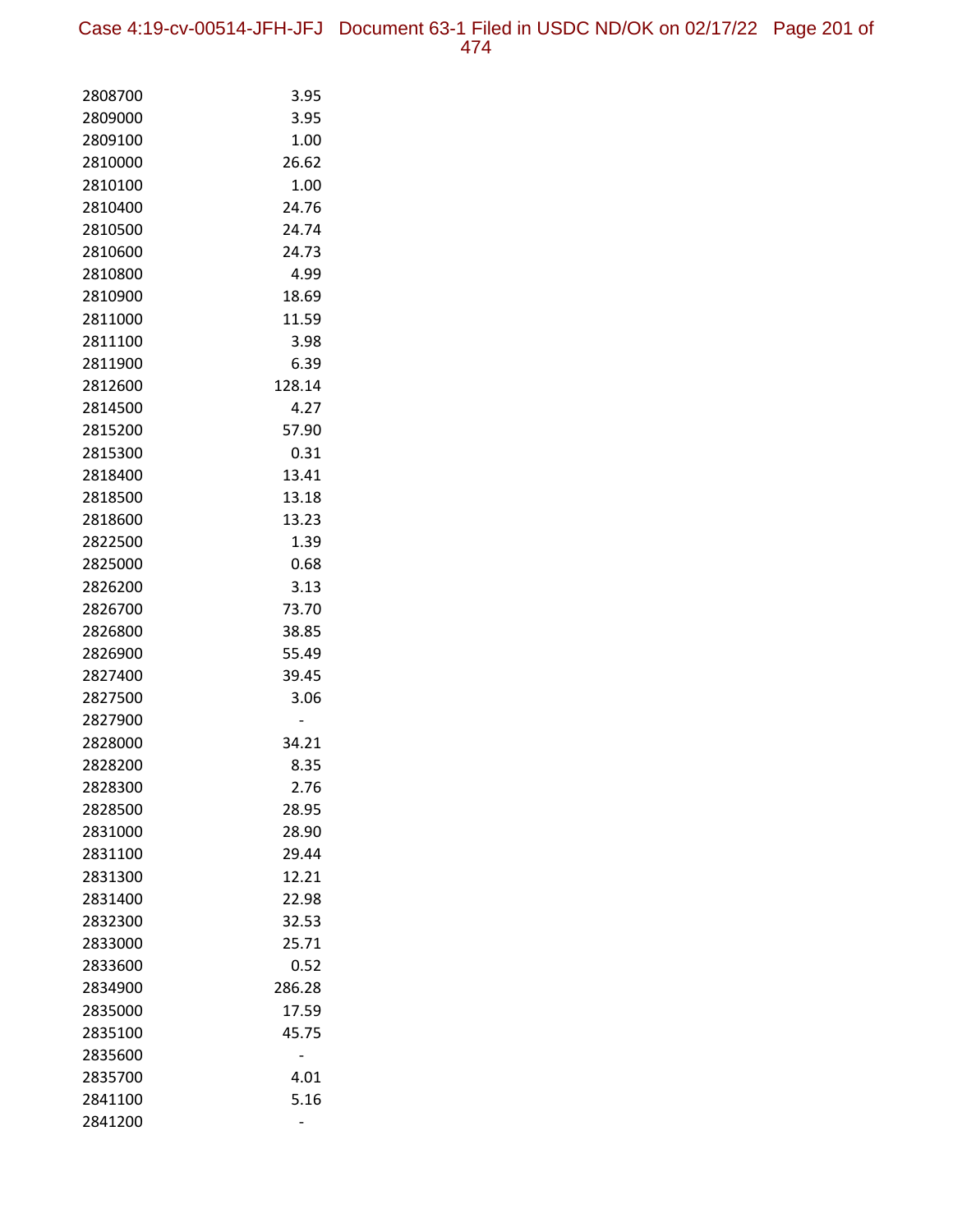Case 4:19-cv-00514-JFH-JFJ Document 63-1 Filed in USDC ND/OK on 02/17/22 Page 202 of 474

| 2841600            | 39.45        |
|--------------------|--------------|
| 2841700            | 40.65        |
| 2842100            | 0.64         |
| 2842300            | 7.74         |
| 2842900            | 5.91         |
| 2843000            | 5.91         |
| 2843400            | 28.06        |
| 2844800            | 19.11        |
| 2849100            | 13.58        |
| 2849600            | 28.51        |
| 2849800            | 27.06        |
| 2850600            | 0.01         |
| 2850800            |              |
| 2850900            |              |
| 2851000            |              |
| 2851200            |              |
| 2851600            | 13.02        |
| 2853100            | 1.39<br>1.26 |
| 2853200<br>2853500 | 0.14         |
| 2853600            | 0.14         |
| 2853700            | 0.14         |
| 2854300            | 14.74        |
| 2854600            | 39.62        |
| 2855300            | 17.33        |
| 2855500            | 35.22        |
| 2855600            |              |
| 2861400            | 0.08         |
| 2861500            | 6.24         |
| 2862000            | 26.72        |
| 2862800            | 1,641.24     |
| 2863500            | 9.94         |
| 2863600            | 10.97        |
| 2863800            | 8.93         |
| 2863900            | 14.62        |
| 2864000            | 14.62        |
| 2865200            | 4.22         |
| 2867300            | 18.65        |
| 2867600            | 0.47         |
| 2867700            | 3.31         |
| 2867900            | 69.65        |
| 2868000            | 1.72         |
| 2868100            | 44.28        |
| 2868200            | 0.99         |
| 2868500            | 0.32         |
| 2869000            | 2.73         |
| 2869200            | 4.46         |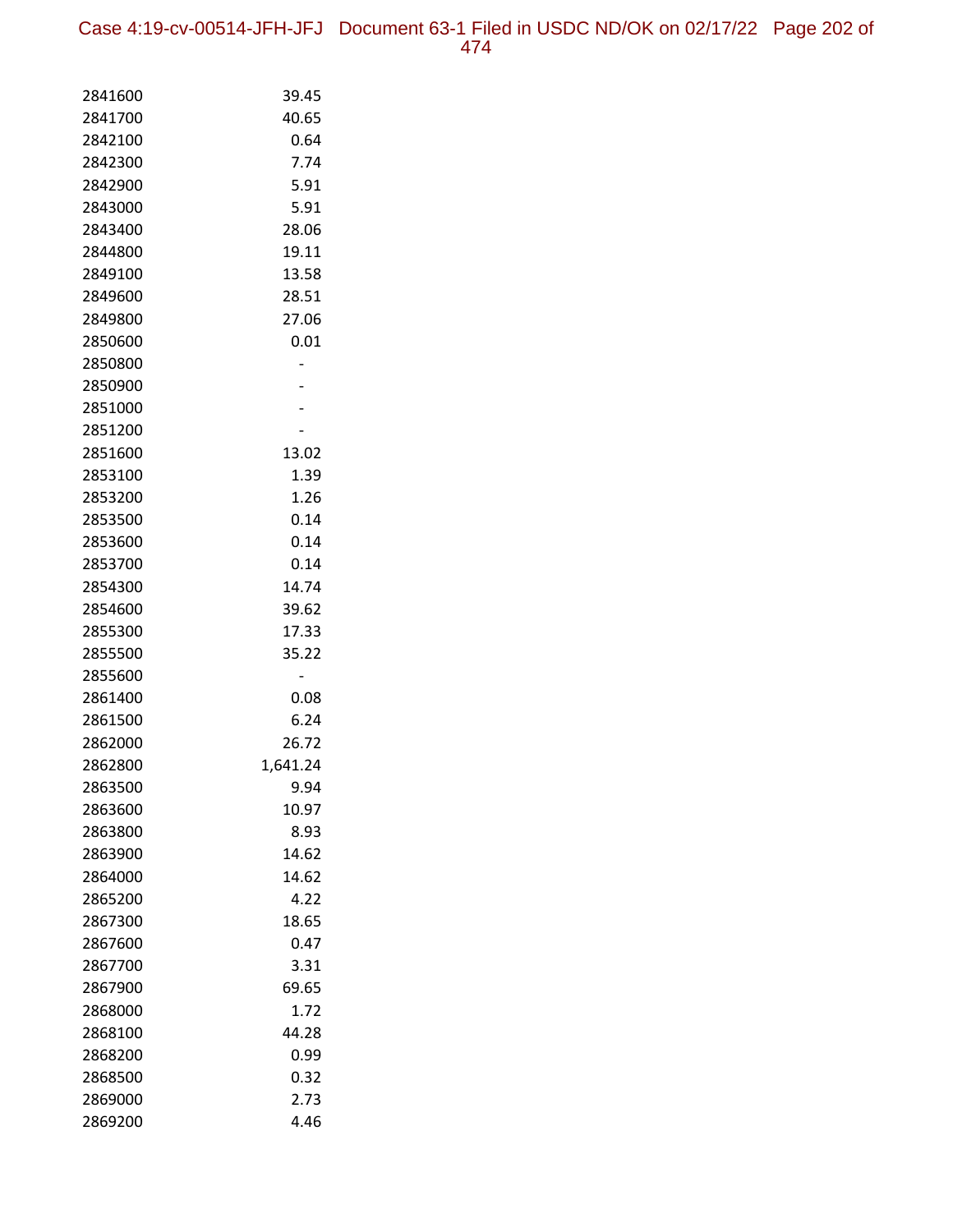Case 4:19-cv-00514-JFH-JFJ Document 63-1 Filed in USDC ND/OK on 02/17/22 Page 203 of 474

| 2869700            | 0.48   |
|--------------------|--------|
| 2870100            | 0.60   |
| 2870500            |        |
| 2870600            | 5.76   |
| 2871100            | 0.60   |
| 2871200            | 0.95   |
| 2871800            | 0.60   |
| 2872400            | 0.16   |
| 2872800            | 0.57   |
| 2873800            | 5.76   |
| 2874000            | 3.05   |
| 2874200            | 3.13   |
| 2874600            | 27.99  |
| 2876200            | 3.48   |
| 2876500            | 3.88   |
| 2876700            | 31.92  |
| 2876900            | 32.26  |
| 2877100            | 8.88   |
| 2877200            | 19.69  |
| 2879100            | 10.81  |
| 2883900            | 4.70   |
| 2884000            |        |
| 2884200            | 39.71  |
| 2884300            | 47.22  |
| 2884500            | 50.46  |
| 2884600            | 36.68  |
| 2884700            | 50.15  |
| 2885000            | 1.97   |
| 2885300            | 0.39   |
| 2885500            | 301.36 |
| 2885600            | 83.14  |
| 2886200            | 5.66   |
| 2886400            | 33.79  |
| 2886700<br>2891400 | 28.63  |
| 2892300            | 0.60   |
| 2892500            | 0.22   |
| 2892800            |        |
| 2892900            | 2.23   |
| 2893000            | 3.24   |
| 2893100            | 2.23   |
| 2894700            | 13.23  |
| 2894900            | 14.88  |
| 2895100            | 0.57   |
| 2895300            | 19.40  |
| 2895600            | 38.69  |
| 2895700            | 25.47  |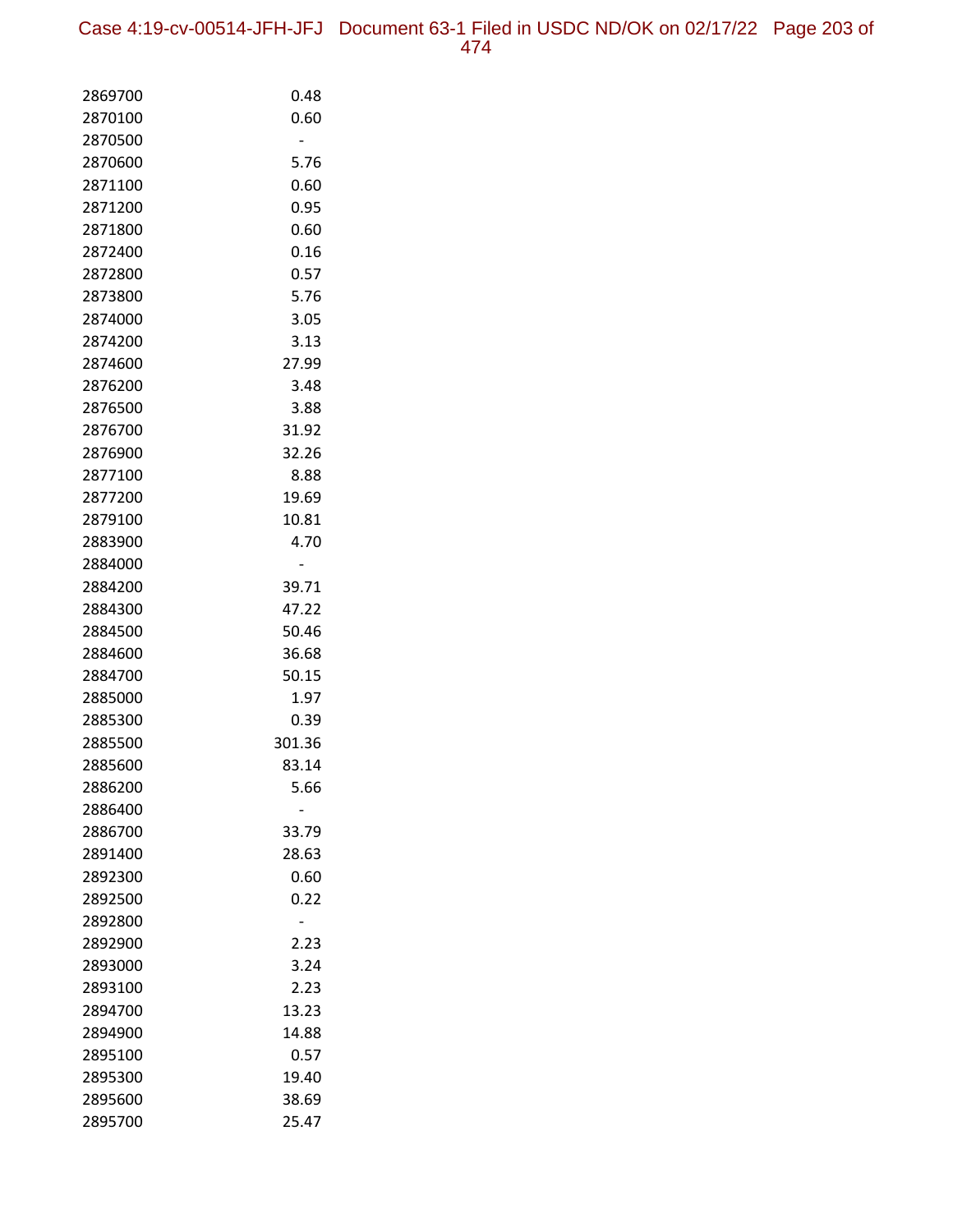Case 4:19-cv-00514-JFH-JFJ Document 63-1 Filed in USDC ND/OK on 02/17/22 Page 204 of 474

| 2896400            | 1.57   |
|--------------------|--------|
| 2896500            | 0.02   |
| 2896600            | 0.02   |
| 2896700            | 30.60  |
| 2897900            | 160.61 |
| 2898000            | 18.15  |
| 2898800            | 0.14   |
| 2899800            | 344.76 |
| 2900200            | 0.14   |
| 2904700            |        |
| 2905600            |        |
| 2905700            |        |
| 2919000            | 18.83  |
| 2919400            | 107.12 |
| 2923100            | 2.82   |
| 2940400            | 35.02  |
| 2945300            | 0.70   |
| 2948200            | 13.07  |
| 2954400            | 9.79   |
| 2956200            | 10.48  |
| 2972500            | 9.38   |
| 2972900            | 10.48  |
| 2974400            | 20.40  |
| 2974500            | 30.26  |
| 2975800            | 1.67   |
| 2976100            | 38.08  |
| 2976300            |        |
| 2976700            | 1.01   |
| 2976800            | 2.12   |
| 2977300            | 1.79   |
| 2978200            | 33.38  |
| 2978500            | 22.79  |
| 2978800<br>2979600 | 18.43  |
| 2979900            | 14.63  |
| 2980700            | 35.40  |
| 2981400            | 0.42   |
| 2981500            | 26.52  |
| 2981600            | 230.38 |
| 2981800            | 80.79  |
| 2981900            | 52.78  |
| 2982000            | 39.63  |
| 2982100            | 40.23  |
| 2982200            | 12.77  |
| 2982500            | 6.28   |
| 2982700            | 12.04  |
| 2982800            | 12.04  |
|                    |        |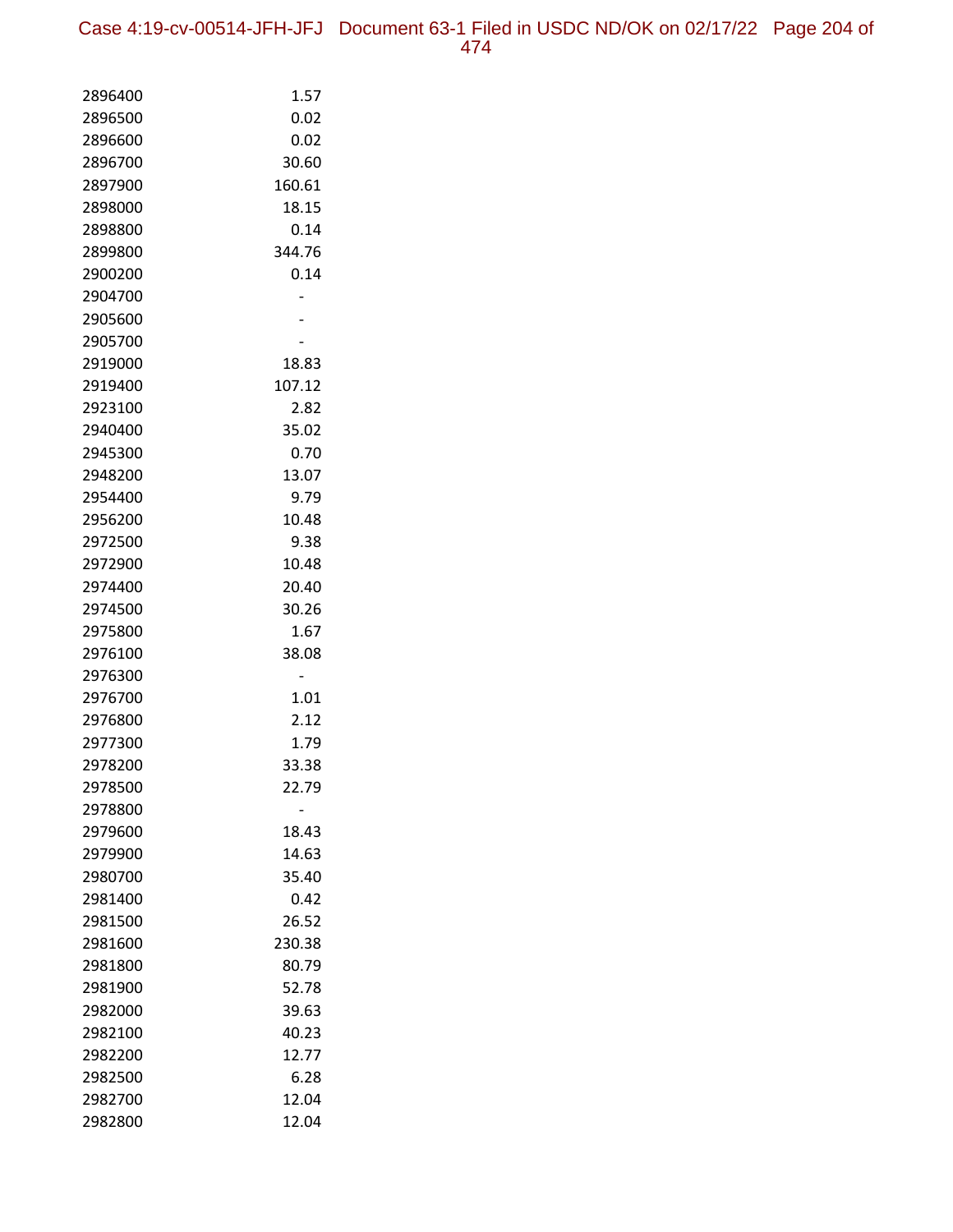| 2982900 |        |
|---------|--------|
| 2983700 | 6.36   |
| 2986300 | 6.33   |
| 2988700 | 0.07   |
| 2989000 | 21.48  |
| 2989100 | 21.39  |
| 2990200 | 2.21   |
| 2991000 | 45.68  |
| 2991200 | 0.13   |
| 2991400 | 0.02   |
| 2991500 | 0.05   |
| 2991800 | 42.21  |
| 2992100 | 28.42  |
| 2993200 | 0.79   |
| 2994000 |        |
| 2994100 | 37.42  |
| 2994200 | 0.13   |
| 2995200 | 0.08   |
| 2995300 | 0.08   |
| 2995400 | 0.08   |
| 2996400 | 0.03   |
| 2996500 | 0.03   |
| 2997500 | 31.09  |
| 2997900 | 11.32  |
| 2998300 | 50.92  |
| 2998700 | 22.52  |
| 3000000 | 8.91   |
| 3000100 | 28.25  |
| 3000200 | 6.78   |
| 3000700 | 20.79  |
| 3000800 | 66.61  |
| 3000900 | 66.48  |
| 3001000 | 10.42  |
| 3001200 | 66.63  |
| 3001700 | 0.15   |
| 3005200 | 28.71  |
| 3006600 | 3.09   |
| 3006800 | 14.64  |
| 3007000 | 161.08 |
| 3007800 | 7.88   |
| 3011500 | 5.21   |
| 3011600 | 0.11   |
| 3017300 | 1.16   |
| 3017500 | 5.93   |
| 3018300 | 0.44   |
| 3018600 |        |
| 3019300 | 0.67   |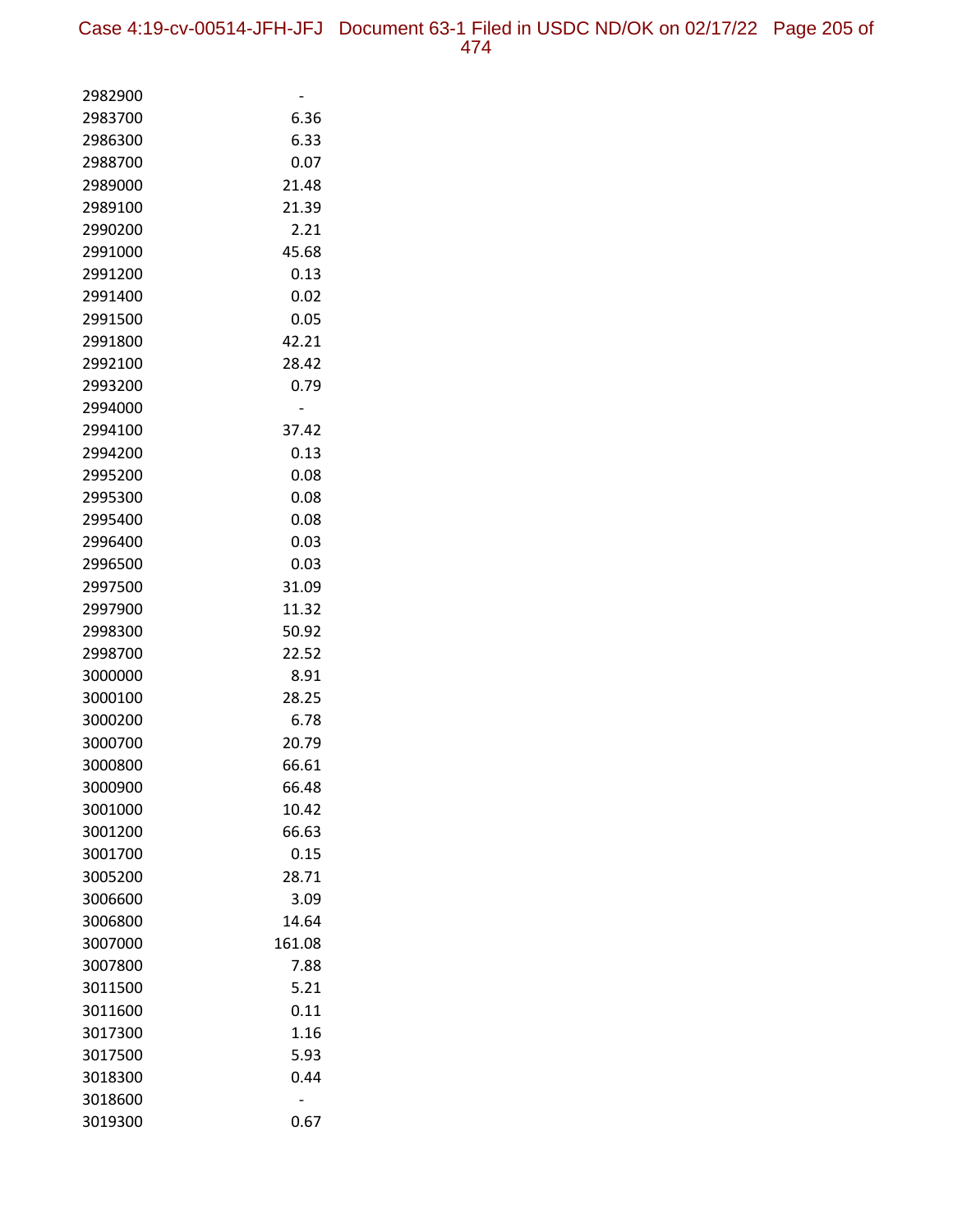Case 4:19-cv-00514-JFH-JFJ Document 63-1 Filed in USDC ND/OK on 02/17/22 Page 206 of 474

| 3020800 | 4.65   |
|---------|--------|
| 3021200 | 17.39  |
| 3021300 | 26.30  |
| 3021700 | 334.98 |
| 3025400 | 18.17  |
| 3026800 | 18.16  |
| 3028300 | 12.54  |
| 3029200 | 33.76  |
| 3029400 | 27.96  |
| 3031500 | 1.22   |
| 3031900 | 29.38  |
| 3032200 | 6.76   |
| 3032300 | 9.88   |
| 3032600 | 23.45  |
| 3032700 | 5.93   |
| 3032800 | 11.16  |
| 3032900 | 73.83  |
| 3033100 | 43.82  |
| 3033200 | 18.12  |
| 3033300 | 18.11  |
| 3033400 | 18.11  |
| 3033600 | 39.42  |
| 3034000 |        |
| 3034100 |        |
| 3034600 | 18.74  |
| 3034700 | 15.42  |
| 3034800 | 15.40  |
| 3035000 | 1.56   |
| 3035100 | 1.55   |
| 3035200 | 7.36   |
| 3035400 |        |
| 3035600 | 2.91   |
| 3035700 | 2.00   |
| 3035900 | 11.83  |
| 3036900 | 7.06   |
| 3037100 | 0.34   |
| 3037700 | 8.57   |
| 3037900 | 28.42  |
| 3038000 | 38.38  |
| 3038100 | 28.42  |
| 3039100 | 28.42  |
| 3039500 | 33.25  |
| 3039600 | 5.74   |
| 3039700 | 32.98  |
| 3040400 | 35.41  |
| 3040800 |        |
| 3041000 |        |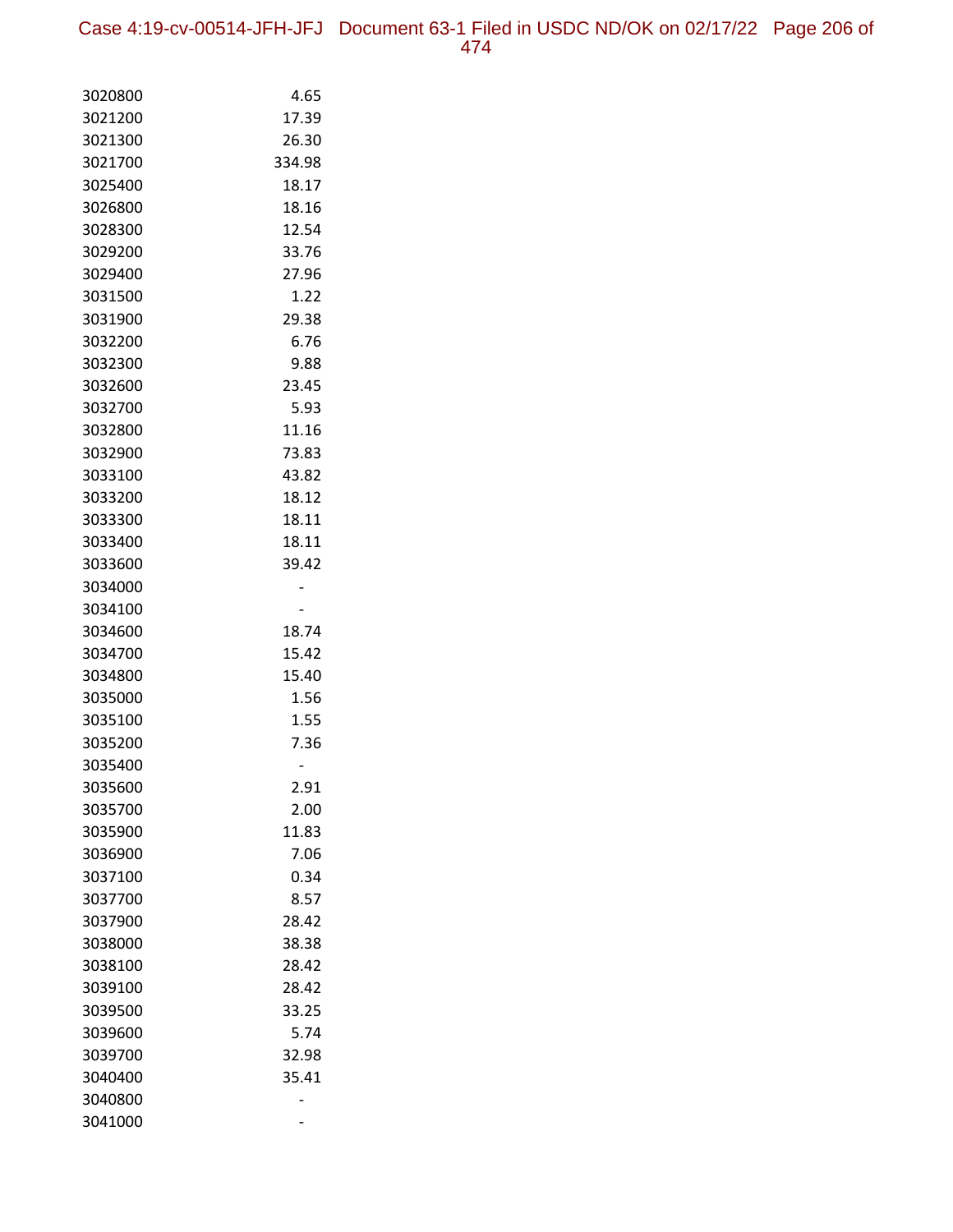| 3041100            |        |
|--------------------|--------|
| 3041200            |        |
| 3041500            | 0.20   |
| 3041600            | 289.80 |
| 3046000            | 15.29  |
| 3046100            | 13.08  |
| 3046300            | 5.26   |
| 3046400            | 3.58   |
| 3046500            | 0.20   |
| 3053100            | 4.86   |
| 3054300            | 1.56   |
| 3055100            | 4.65   |
| 3055500            | 3.05   |
| 3055600            | 11.62  |
| 3055700            | 8.60   |
| 3056400            | 35.73  |
| 3056500            | 20.45  |
| 3056700            | 18.46  |
| 3057100            | 13.03  |
| 3057200            | 8.97   |
| 3057400            | 32.18  |
| 3057500            | 26.55  |
| 3057700            | 5.73   |
| 3057900            | 45.75  |
| 3058000            | 37.54  |
| 3058400            | 6.31   |
| 3058500            | 11.25  |
| 3058700            | 31.19  |
| 3058800            | 33.32  |
| 3058900            |        |
| 3059300            | 0.06   |
| 3059400            | 6.90   |
| 3060000            | 38.08  |
| 3060100            | 37.64  |
| 3060200            | 14.06  |
| 3060300            | 15.87  |
| 3060600            | 2.82   |
| 3061900            | 17.32  |
| 3062500            | 14.11  |
| 3062900            | 0.06   |
| 3063200            | 1.59   |
| 3064100            | 200.61 |
| 3064600<br>3064700 | 43.17  |
|                    | 41.48  |
| 3065000            |        |
| 3065900            | 34.18  |
| 3066100            | 1.14   |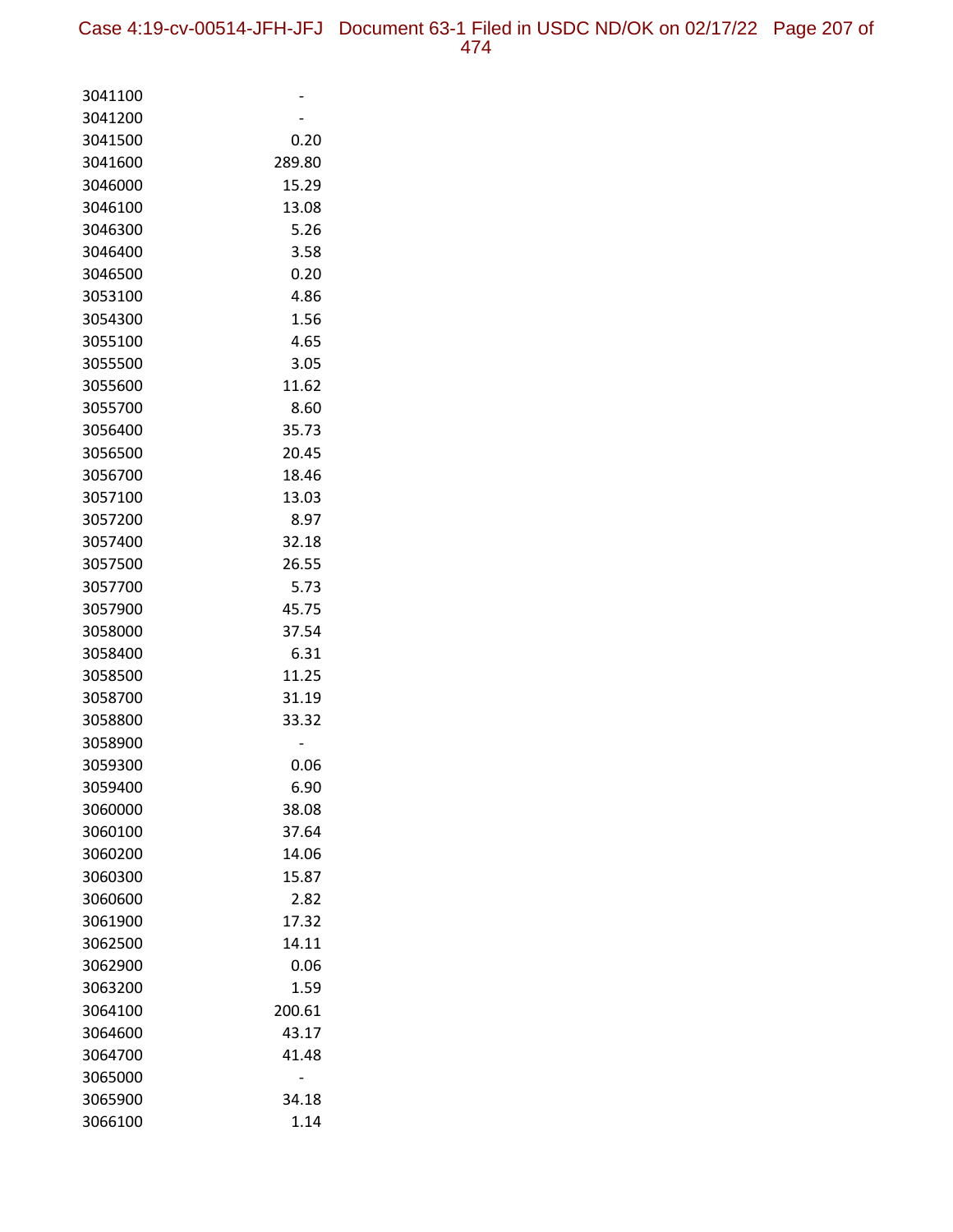| 3067600 | 118.51 |
|---------|--------|
| 3068400 | 0.15   |
| 3068500 | 0.82   |
| 3068800 | 1.90   |
| 3069700 | 0.22   |
| 3069900 | 0.63   |
| 3070300 | 5.39   |
| 3070600 | 2.44   |
| 3070700 | 0.17   |
| 3070900 | 0.50   |
| 3071000 | 1.83   |
| 3071200 | 0.03   |
| 3071300 | 0.38   |
| 3071400 | 0.22   |
| 3071500 | 2.83   |
| 3071800 | 0.03   |
| 3072700 | 0.66   |
| 3073400 | 0.63   |
| 3073700 | 22.87  |
| 3073800 | 0.07   |
| 3074300 | 2.19   |
| 3074600 | 0.64   |
| 3075000 | 0.01   |
| 3075400 | 18.72  |
| 3075600 | 1.15   |
| 3075700 | 0.01   |
| 3075800 | 0.03   |
| 3076200 | 1.65   |
| 3076400 | 0.81   |
| 3076600 | 0.47   |
| 3077100 | 1.51   |
| 3077700 | 0.73   |
| 3077900 | 0.96   |
| 3078200 | 0.31   |
| 3078300 | 0.31   |
| 3078400 | 2.77   |
| 3078600 | 0.49   |
| 3079200 | 7.06   |
| 3079800 | 0.56   |
| 3080100 | 0.10   |
| 3080300 | 1.83   |
| 3080400 | 5.42   |
| 3080500 | 1.81   |
| 3082000 | 0.07   |
| 3082100 | 0.08   |
| 3082700 | 13.33  |
| 3082900 | 6.58   |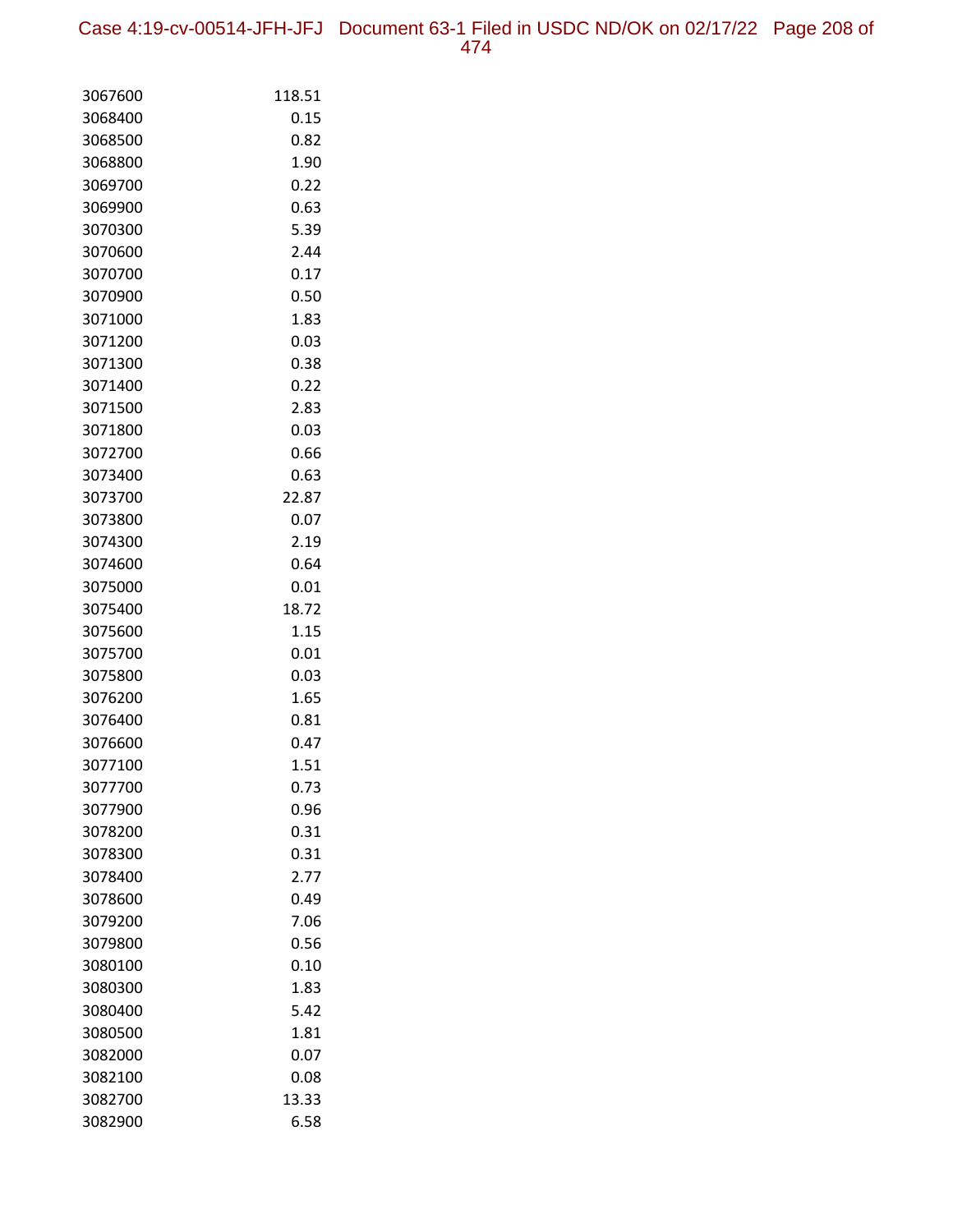Case 4:19-cv-00514-JFH-JFJ Document 63-1 Filed in USDC ND/OK on 02/17/22 Page 209 of 474

| 3083600            | 0.11          |
|--------------------|---------------|
| 3083900            | 16.35         |
| 3084000            | 23.47         |
| 3084200            | 157.89        |
| 3084300            | 20.67         |
| 3084900            | 29.13         |
| 3085000            | 29.27         |
| 3085200            | 0.25          |
| 3086400            | 0.39          |
| 3086800            | 20.79         |
| 3086900            | 8.17          |
| 3087600            | 37.84         |
| 3089000            | 20.42         |
| 3089500            | 13.96         |
| 3089600            | 3.82          |
| 3090500            | 38.37         |
| 3090600            | 276.08        |
| 3091800            | 31.92         |
| 3091900            | 7.10          |
| 3092000            | 32.60         |
| 3092700            | 25.47         |
| 3093100            | 20.01         |
| 3093200            | 37.14         |
| 3093700            | 51.56         |
| 3093800            | 12.47         |
| 3094100            | 352.32        |
| 3095000            | 1.62          |
| 3095100            | 1.62          |
| 3095200            | 1.62          |
| 3095800            | 8.51          |
| 3096200            | 144.89        |
| 3096300            | 46.89         |
| 3096600            | 12.13         |
| 3096800            | 12.12         |
| 3097300            | 32.11         |
| 3098300            | 9.04          |
| 3099400            | 12.21         |
| 3099600            | 10.96         |
| 3100200            | 11.65         |
| 3100300            | 7.52          |
| 3100500            | 15.56         |
| 3102000            | 41.34         |
| 3104300            | 0.53          |
| 3104400<br>3104500 | 0.01<br>36.04 |
|                    |               |
| 3104700            | 33.28         |
| 3104800            | 23.01         |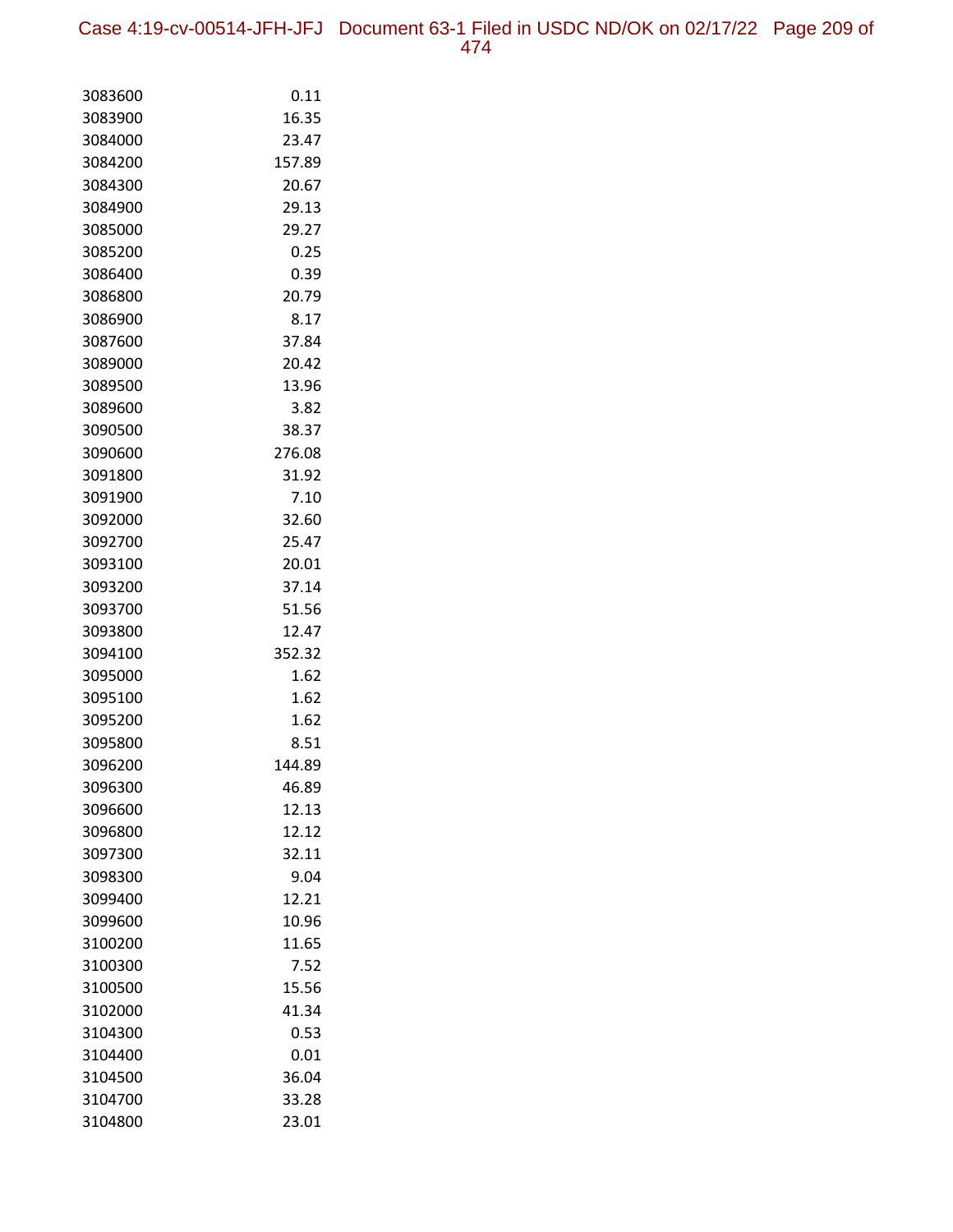| 3104900 | 0.68   |
|---------|--------|
| 3105000 | 2.61   |
| 3105100 | 12.99  |
| 3106300 | 13.31  |
| 3106700 | 5.34   |
| 3107400 | 0.20   |
| 3108700 | 5.48   |
| 3108800 | 27.70  |
| 3109700 | 7.06   |
| 3109800 | 0.57   |
| 3110800 | 5.79   |
| 3111300 | 49.04  |
| 3111400 | 49.99  |
| 3111700 | 12.63  |
| 3112800 | 128.01 |
| 3115100 |        |
| 3117800 | 25.61  |
| 3117900 | 2.09   |
| 3119500 |        |
| 3120000 | 4.09   |
| 3120100 | 9.68   |
| 3123100 | 16.75  |
| 3124000 | 24.14  |
| 3124200 | 13.98  |
| 3129300 | 8.37   |
| 3129600 | 63.89  |
| 3130000 |        |
| 3130100 | 1.16   |
| 3130800 | 0.80   |
| 3130900 | 1.77   |
| 3131000 | 1.77   |
| 3131300 | 0.17   |
| 3132100 | 3.88   |
| 3132200 | 3.89   |
| 3132300 | 16.45  |
| 3132400 | 16.45  |
| 3132500 | 16.46  |
| 3132900 | 39.50  |
| 3133000 | 5.48   |
| 3133200 | 8.37   |
| 3133900 | 37.51  |
| 3134000 | 37.51  |
| 3134900 | 37.33  |
| 3135100 | 14.10  |
| 3135200 | 82.81  |
| 3137000 | 39.85  |
| 3137400 | 0.10   |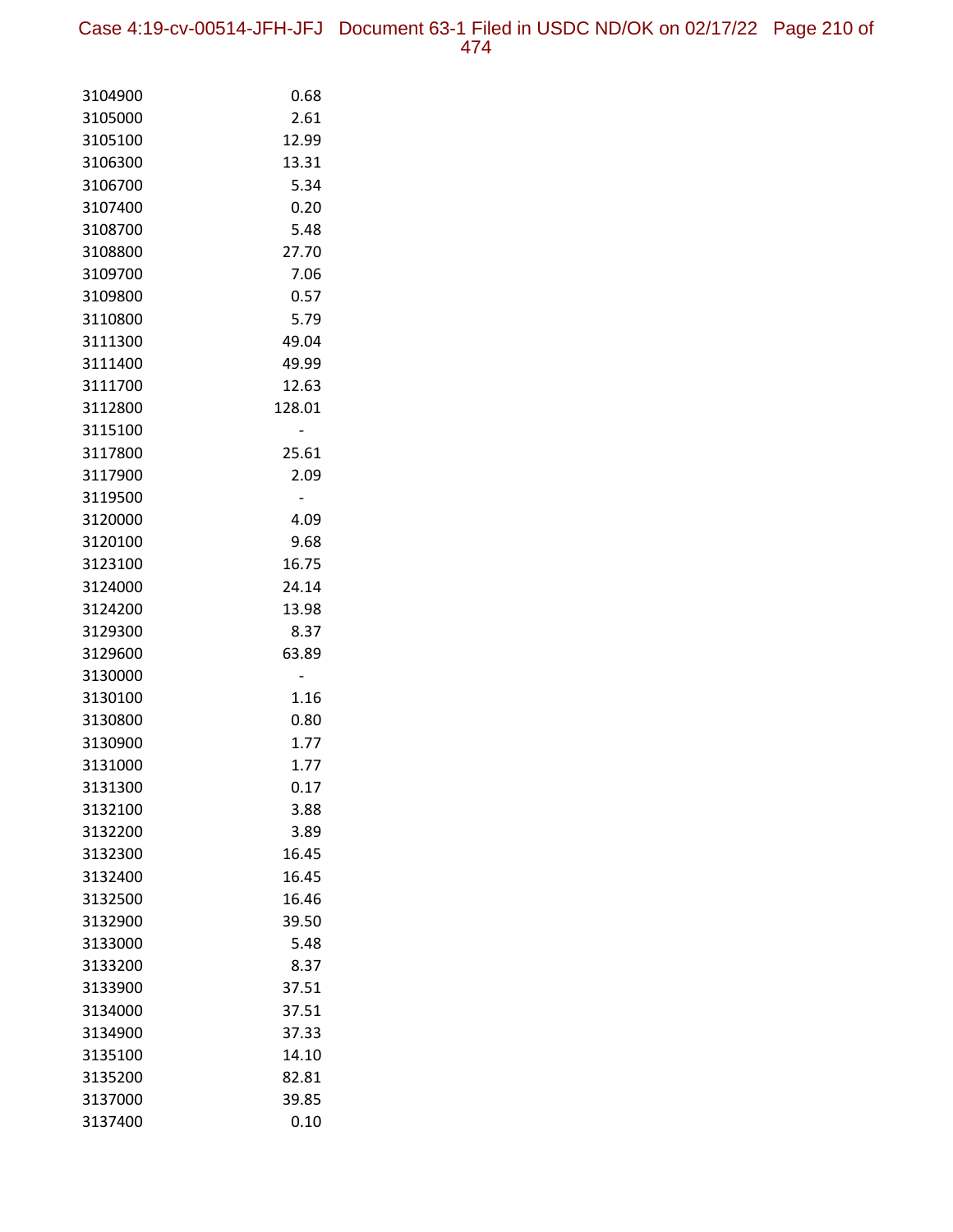| 3137500            | 0.27   |
|--------------------|--------|
| 3137700            |        |
| 3138000            | 8.90   |
| 3139000            | 0.74   |
| 3139200            | 3.08   |
| 3140600            | 23.98  |
| 3141100            | 26.88  |
| 3141200            | 5.61   |
| 3141900            | 0.53   |
| 3142800            | 35.83  |
| 3143200            | 12.46  |
| 3143300            | 0.17   |
| 3143500            | 8.53   |
| 3143700            | 31.58  |
| 3143800            | 32.25  |
| 3145300            | 2.96   |
| 3145900<br>3146200 | 30.79  |
| 3146400            |        |
| 3146500            |        |
| 3147400            | 4.04   |
| 3147700            | 22.18  |
| 3148900            | 45.21  |
| 3149000            | 45.21  |
| 3149200            | 2.81   |
| 3149500            | 31.33  |
| 3149700            | 25.34  |
| 3150000            | 1.93   |
| 3150700            | 42.99  |
| 3150900            | 1.33   |
| 3151400            | 9.78   |
| 3151700            | 15.66  |
| 3152500            | 0.01   |
| 3152600            | 0.01   |
| 3152700            | 16.40  |
| 3152800            | 37.18  |
| 3153600            | 25.32  |
| 3154700            | 1.63   |
| 3154800            | 0.14   |
| 3154900            |        |
| 3156100            | 3.96   |
| 3156200            | 0.98   |
| 3156400            |        |
| 3156600            | 29.55  |
| 3157400            | 393.19 |
| 3158000            | 0.64   |
| 3158900            | 42.13  |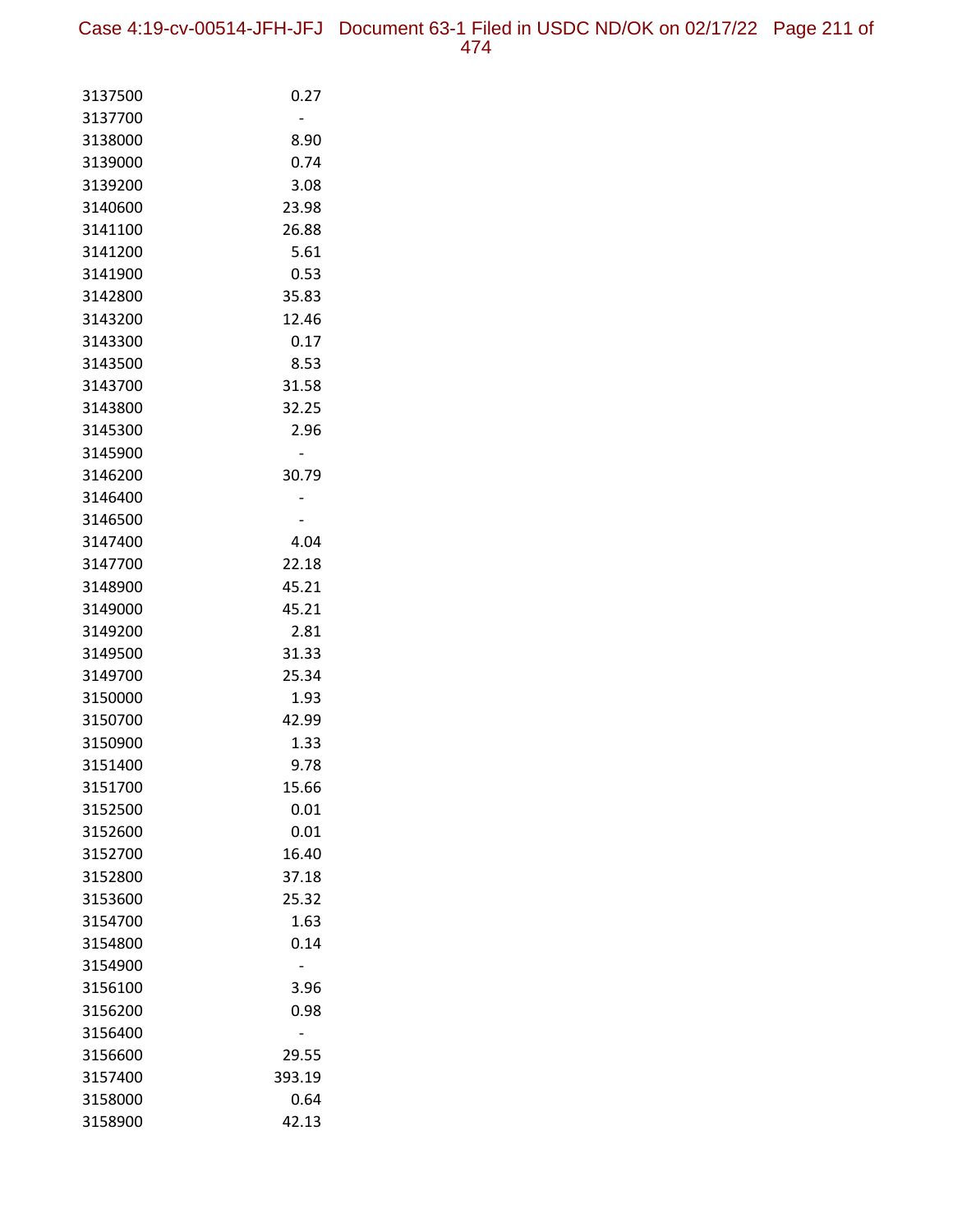Case 4:19-cv-00514-JFH-JFJ Document 63-1 Filed in USDC ND/OK on 02/17/22 Page 212 of 474

| 3159400 | 0.09  |
|---------|-------|
| 3160500 | 21.67 |
| 3160600 | 1.02  |
| 3161300 | 18.55 |
| 3161500 |       |
| 3161700 | 33.35 |
| 3162600 | 0.06  |
| 3163400 | 35.83 |
| 3163600 | 13.36 |
| 3163900 | 2.75  |
| 3164000 | 0.53  |
| 3164600 | 1.12  |
| 3164800 | 23.99 |
| 3164900 |       |
| 3165000 | 23.89 |
| 3166800 | 2.07  |
| 3168400 | 46.61 |
| 3168800 |       |
| 3169500 | 14.18 |
| 3169700 | 5.89  |
| 3170500 | 9.59  |
| 3171600 | 37.51 |
| 3172600 | 28.08 |
| 3172800 | 2.27  |
| 3173900 | 3.20  |
| 3174800 | 5.57  |
| 3175600 |       |
| 3175700 |       |
| 3175800 |       |
| 3176100 | 10.74 |
| 3177700 | 36.39 |
| 3178000 | 18.55 |
| 3178400 | 63.97 |
| 3178600 | 6.99  |
| 3179400 | 10.01 |
| 3179700 | 30.80 |
| 3180100 | 2.07  |
| 3180600 | 84.33 |
| 3180900 | 19.04 |
| 3181400 | 67.57 |
| 3184800 | 27.49 |
| 3185100 | 3.65  |
| 3185500 | 30.82 |
| 3185600 | 1.79  |
| 3194800 | 9.15  |
| 3195800 | 9.52  |
| 3196600 | 33.14 |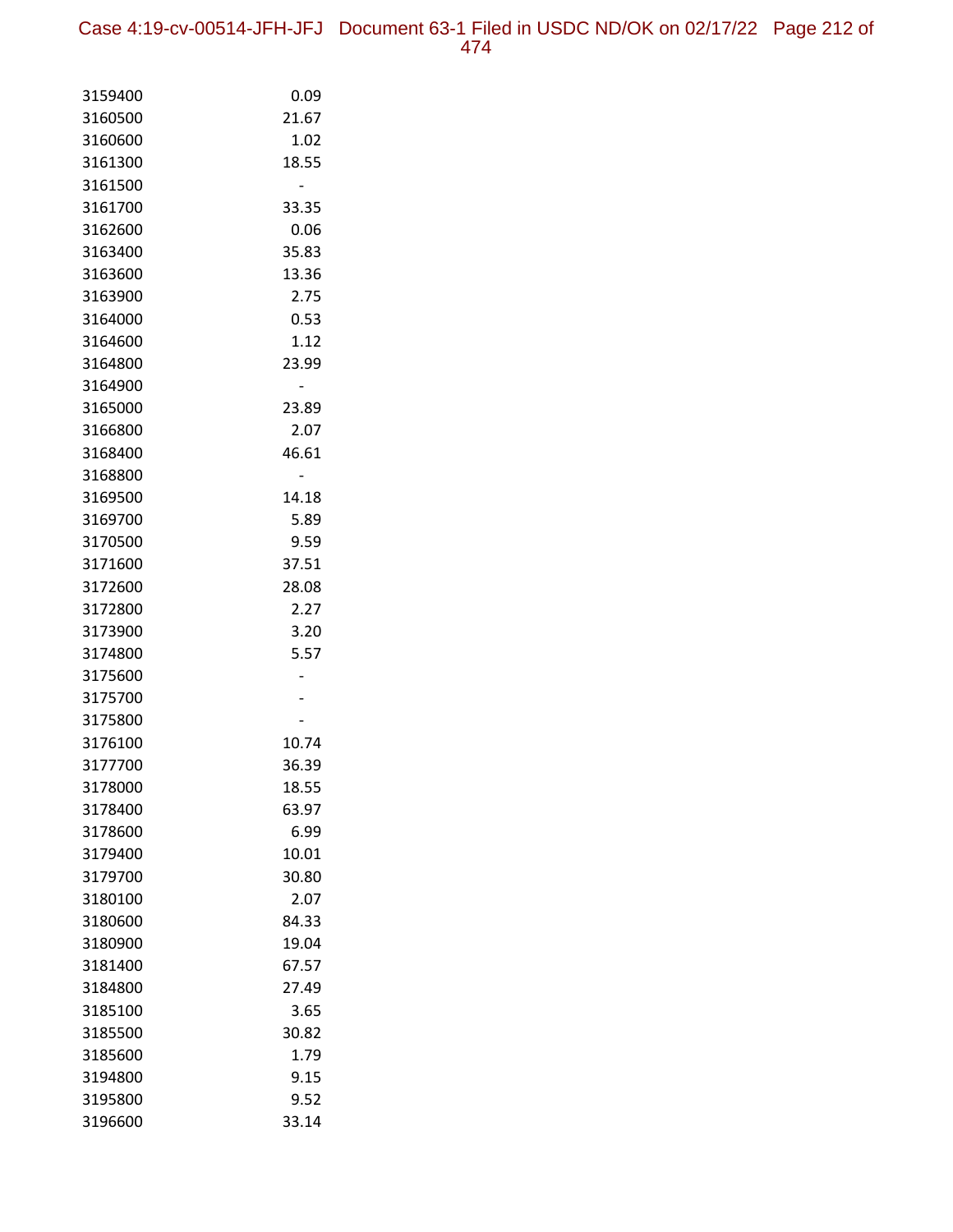Case 4:19-cv-00514-JFH-JFJ Document 63-1 Filed in USDC ND/OK on 02/17/22 Page 213 of 474

| 3197200 | 32.07  |
|---------|--------|
| 3197500 | 15.84  |
| 3197900 | 15.34  |
| 3198500 | 9.32   |
| 3198700 | 12.46  |
| 3199600 | 35.06  |
| 3199900 | 8.04   |
| 3200600 | 175.75 |
| 3200700 | 21.81  |
| 3201400 | 11.58  |
| 3202100 | 15.34  |
| 3202400 | 33.02  |
| 3203300 | 0.06   |
| 3203600 | 0.53   |
| 3205400 |        |
| 3205800 | 60.13  |
| 3205900 | 29.62  |
| 3206200 | 20.28  |
| 3206700 | 0.21   |
| 3206900 | 21.64  |
| 3207600 | 29.12  |
| 3208600 | 30.32  |
| 3208700 | 0.36   |
| 3209100 | 17.00  |
| 3209500 | 36.76  |
| 3209800 |        |
| 3210500 | 0.01   |
| 3210700 |        |
| 3212800 | 11.54  |
| 3213100 |        |
| 3213400 | 24.88  |
| 3214100 | 31.88  |
| 3214200 | 99.95  |
| 3214300 | 0.24   |
| 3214700 | 1.30   |
| 3215500 | 11.40  |
| 3216100 | 13.66  |
| 3216600 | 45.30  |
| 3216900 | 29.34  |
| 3217000 | 41.35  |
| 3217300 | 92.03  |
| 3217800 | 19.07  |
| 3217900 |        |
| 3218300 | 92.44  |
| 3218400 | 31.31  |
| 3218500 | 27.92  |
| 3219200 | 81.16  |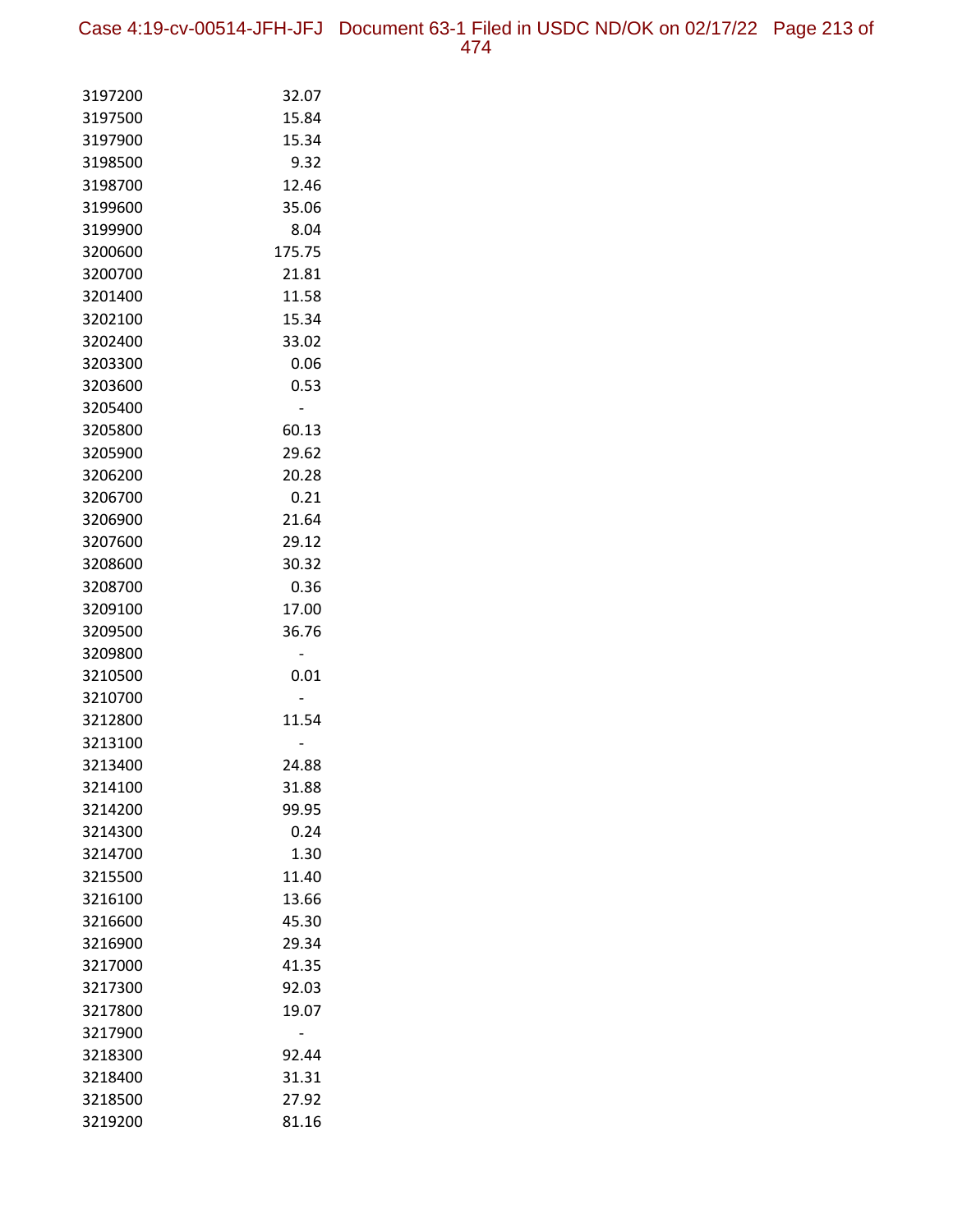| 3220100            | 5.54   |
|--------------------|--------|
| 3220200            | 14.65  |
| 3220300            | 101.69 |
| 3220800            | 101.23 |
| 3221700            | 23.68  |
| 3222300            | 25.21  |
| 3222400            | 22.06  |
| 3222600            | 85.98  |
| 3223400            | 1.18   |
| 3223500            |        |
| 3223600            | 17.62  |
| 3224100            | 1.19   |
| 3224400            |        |
| 3224700            | 46.88  |
| 3225100            | 10.87  |
| 3226500            | 28.63  |
| 3226800            | 5.18   |
| 3227000            | 25.49  |
| 3228100            | 20.19  |
| 3228400            | 31.27  |
| 3228500            | 30.81  |
| 3230800            | 0.16   |
| 3230900            | 12.02  |
| 3231200            | 29.62  |
| 3231300            | 9.53   |
| 3232100            | 40.81  |
| 3232800            | 29.62  |
| 3232900            | 58.44  |
| 3233200            | 8.38   |
| 3234200<br>3234500 | 1.48   |
| 3235500            | 26.84  |
| 3236100            | 10.52  |
| 3236200            | 37.32  |
| 3237000            | 25.74  |
| 3237100            | 0.67   |
| 3237200            | 32.09  |
| 3237300            | 30.48  |
| 3237400            | 32.09  |
| 3237500            | 30.94  |
| 3238500            | 0.05   |
| 3238700            |        |
| 3239200            | 2.04   |
| 3239300            | 1.19   |
| 3239400            | 37.62  |
| 3239600            | 0.09   |
| 3239900            | 18.76  |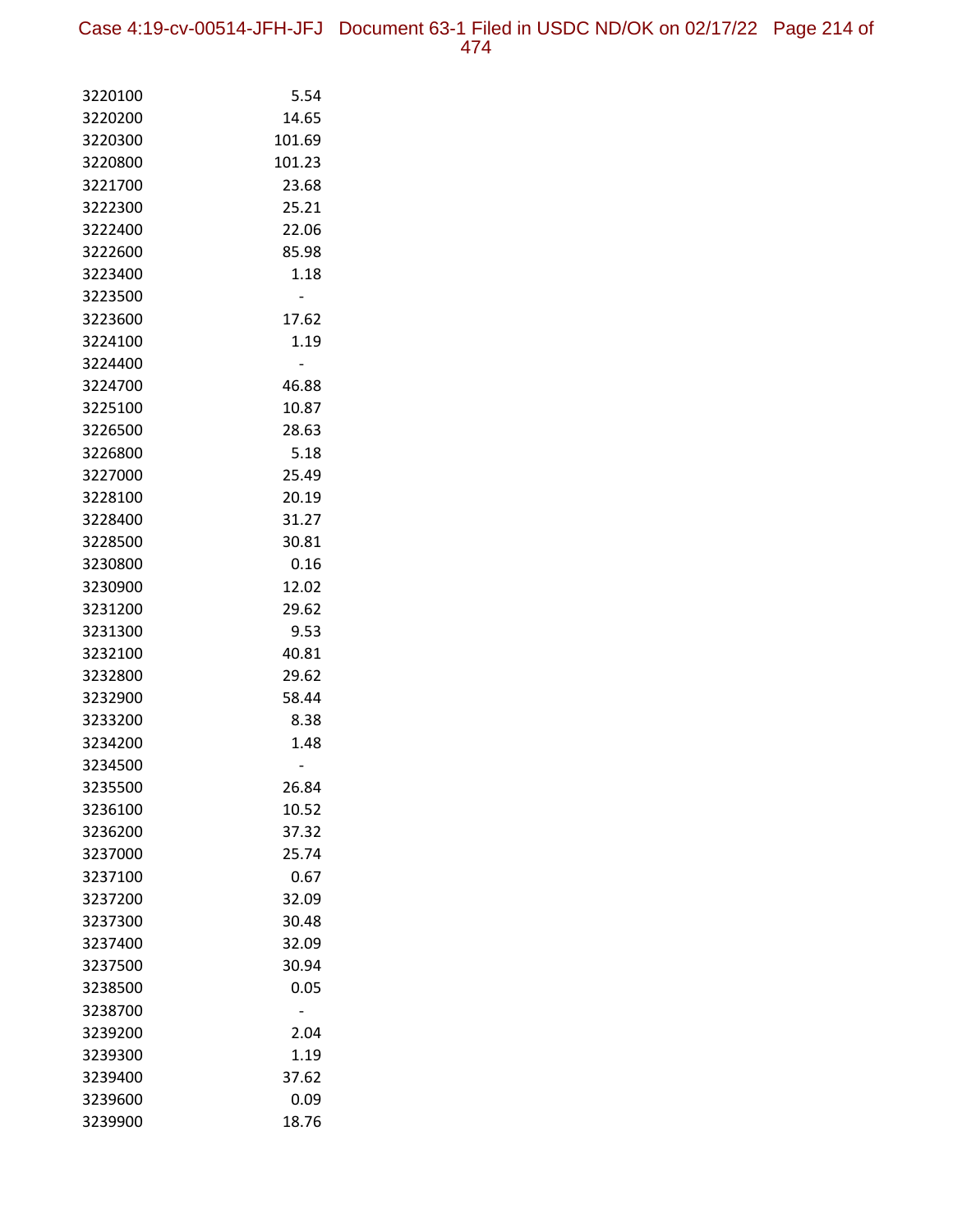| 3240300 | 0.01   |
|---------|--------|
| 3240400 |        |
| 3240800 | 29.95  |
| 3240900 | 0.20   |
| 3241000 | 21.11  |
| 3241200 | 58.42  |
| 3241600 | 9.74   |
| 3241800 | 29.34  |
| 3242100 | 0.02   |
| 3242400 | 0.46   |
| 3242500 | 10.00  |
| 3242700 | 11.20  |
| 3243000 | 13.36  |
| 3243100 | 1.58   |
| 3243300 | 3.03   |
| 3243400 | 16.98  |
| 3244200 | 0.24   |
| 3244700 | 32.22  |
| 3245800 | 23.21  |
| 3247300 | 17.76  |
| 3247600 | 2.35   |
| 3248000 | 75.84  |
| 3248800 | 0.50   |
| 3249300 | 43.38  |
| 3250000 | 34.14  |
| 3250100 | 28.06  |
| 3255800 | 27.16  |
| 3258000 | 11.03  |
| 3259500 | 18.29  |
| 3259600 | 19.54  |
| 3259700 | 26.75  |
| 3260100 | 3.49   |
| 3260200 | 1.44   |
| 3260300 | 1.44   |
| 3262100 | 29.94  |
| 3262800 | 3.68   |
| 3262900 | 0.38   |
| 3264300 | 6.71   |
| 3264400 | 2.38   |
| 3264900 | 392.43 |
| 3265100 | 5.70   |
| 3265300 | 15.27  |
| 3265500 | 5.70   |
| 3265900 | 3.85   |
| 3266900 | 9.00   |
| 3267000 | 10.15  |
| 3267800 | 33.95  |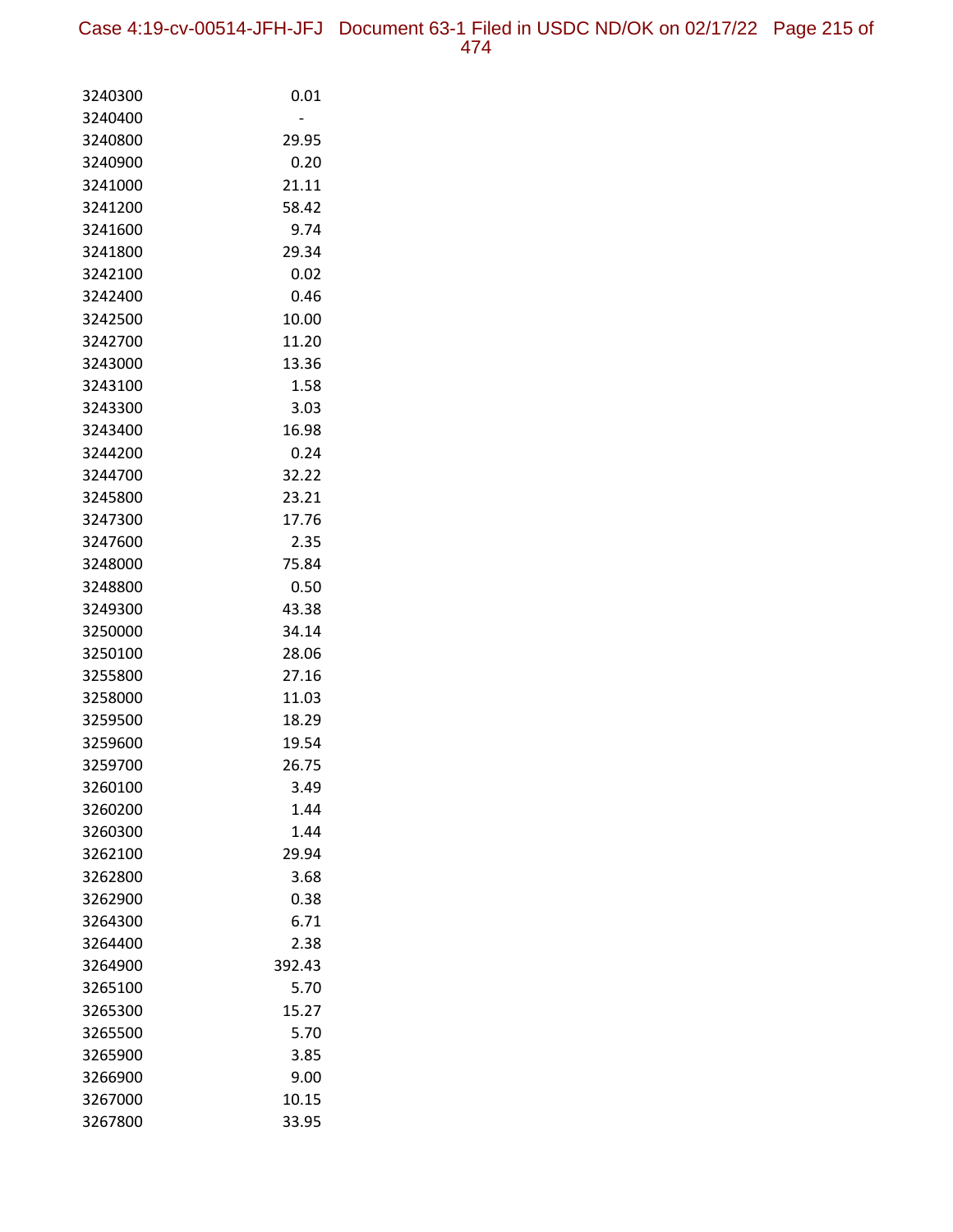| 3268300            | 0.53   |
|--------------------|--------|
| 3269200            | 123.54 |
| 3277100            | 35.44  |
| 3278000            | 0.25   |
| 3278100            | 54.70  |
| 3279800            | 9.38   |
| 3280000            | 3.95   |
| 3282200            |        |
| 3282300            | 0.30   |
| 3282400            |        |
| 3283600            | 0.06   |
| 3283900            | 0.06   |
| 3284000            | 0.06   |
| 3286000            | 0.04   |
| 3288400            | 38.37  |
| 3291700            | 11.51  |
| 3292700            | 3.38   |
| 3294400            | 13.99  |
| 3294600            | 7.12   |
| 3294700            | 7.02   |
| 3296600            | 11.11  |
| 3296800            | 33.60  |
| 3296900            | 192.51 |
| 3297000            | 0.04   |
| 3297400            | 5.42   |
| 3297600            | 16.54  |
| 3298700            | 77.48  |
| 3298900            | 61.49  |
| 3299000            | 77.50  |
| 3299400            | 29.37  |
| 3299600<br>3299900 | 12.74  |
| 3300000            | 168.54 |
| 3300300            | 61.34  |
| 3300600            | 105.42 |
| 3302400            | 3.26   |
| 3302500            | 3.27   |
| 3302600            | 15.53  |
| 3302800            | 0.99   |
| 3302900            | 0.81   |
| 3303900            | 21.88  |
| 3304900            | 2.03   |
| 3305000            | 10.61  |
| 3305100            | 10.61  |
| 3305500            | 42.36  |
| 3305700            | 24.96  |
| 3305800            | 10.80  |
|                    |        |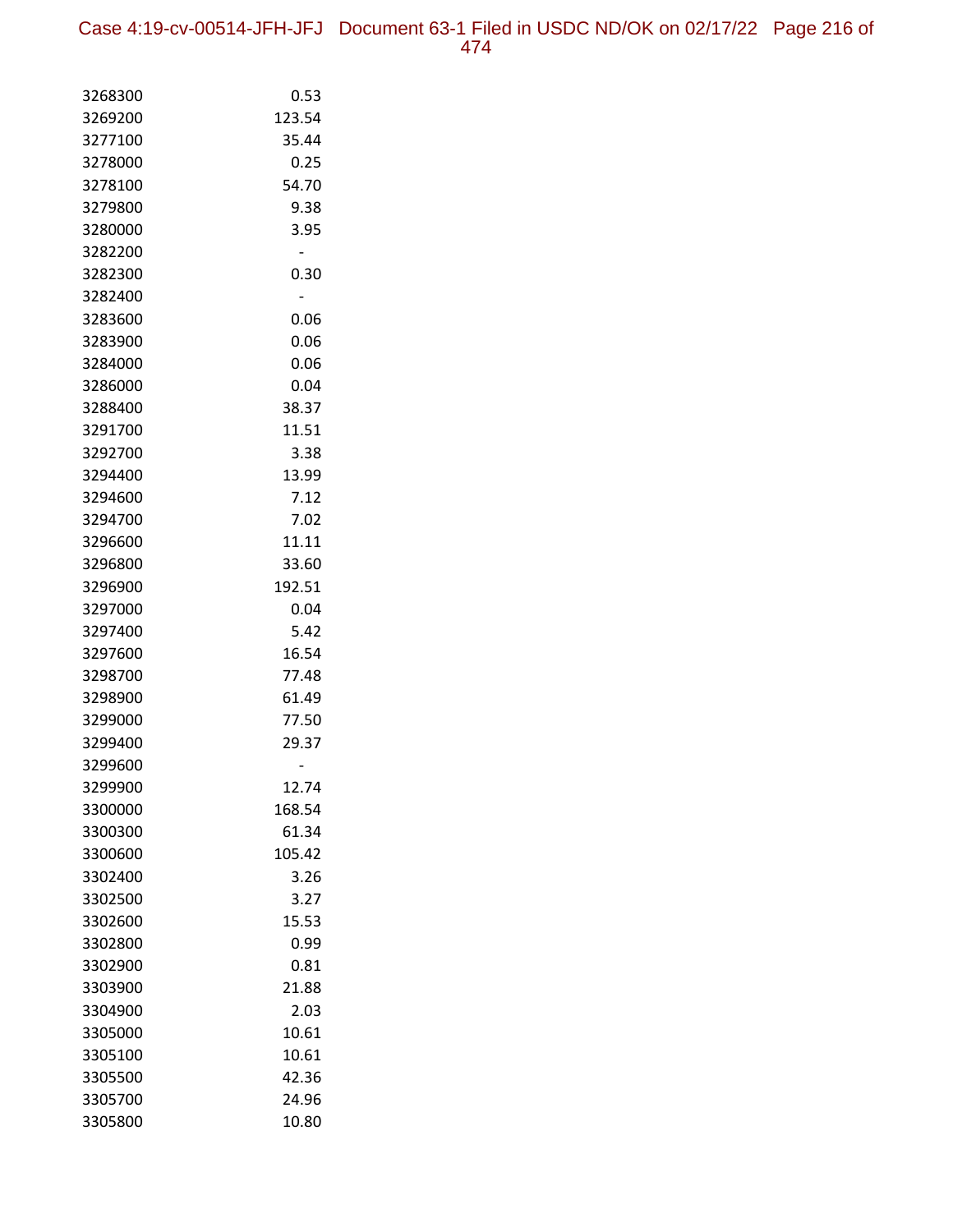Case 4:19-cv-00514-JFH-JFJ Document 63-1 Filed in USDC ND/OK on 02/17/22 Page 217 of

| 3306000 | 6.38   |
|---------|--------|
| 3307800 | 7.78   |
| 3307900 | 7.78   |
| 3308000 |        |
| 3308100 | 5.90   |
| 3308500 | 32.41  |
| 3308600 | 32.69  |
| 3309000 | 4.06   |
| 3309400 | 52.59  |
| 3309600 | 833.39 |
| 3314100 | 0.05   |
| 3314200 | 0.05   |
| 3314400 | 18.18  |
| 3314500 | 19.65  |
| 3314600 | 18.18  |
| 3317500 | 1.39   |
| 3317700 | 7.71   |
| 3318500 | 3.30   |
| 3319300 | 13.02  |
| 3319700 | 2.97   |
| 3320700 | 2.75   |
| 3320800 | 2.82   |
| 3320900 | 6.89   |
| 3321000 | 6.92   |
| 3329300 | 2.70   |
| 3329600 |        |
| 3329700 | 15.20  |
| 3330600 | 0.46   |
| 3330800 | 23.49  |
| 3330900 | 91.07  |
| 3331600 | 0.46   |
| 3331700 | 0.46   |
| 3333300 | 0.60   |
| 3333400 | 0.60   |
| 3333500 | 0.60   |
| 3333600 | 0.60   |
| 3336700 | 474.12 |
| 3337800 |        |
| 3338400 |        |
| 3338500 | 20.72  |
| 3338700 | 0.64   |
| 3339400 |        |
| 3339900 | 8.11   |
| 3340700 |        |
| 3340900 |        |
| 3341300 |        |
| 3341400 |        |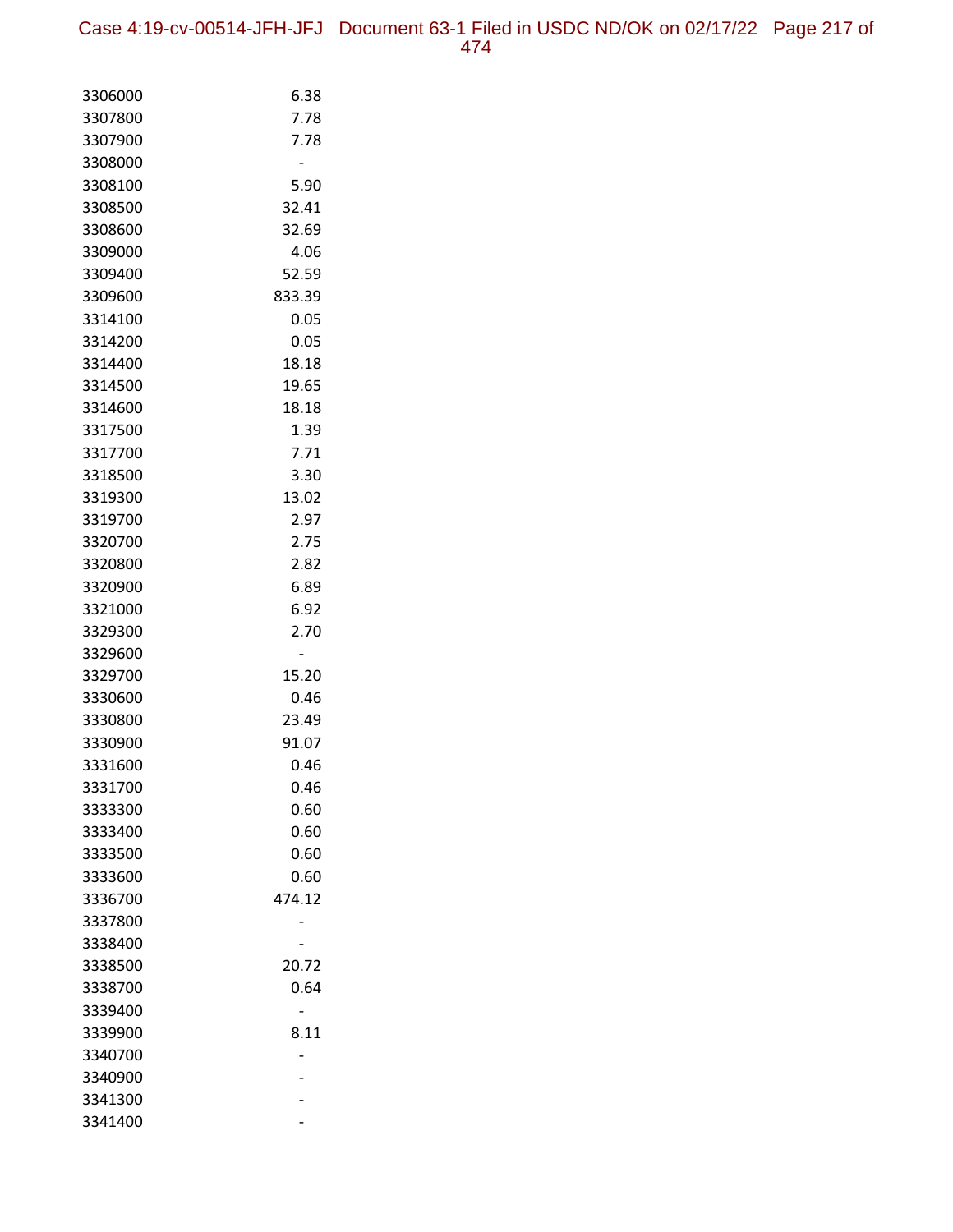| 3341500            |        |
|--------------------|--------|
| 3341600            | 1.80   |
| 3341700            | 1.80   |
| 3341800            |        |
| 3342100            |        |
| 3342400            | 17.78  |
| 3342500            |        |
| 3342600            | 21.71  |
| 3342700            | 10.76  |
| 3344700            |        |
| 3345200            |        |
| 3345300            |        |
| 3345500            | 0.25   |
| 3345900            |        |
| 3346000            |        |
| 3346100            |        |
| 3346200            | -      |
| 3346400            |        |
| 3346500            |        |
| 3346600            |        |
| 3346700            |        |
| 3346800            |        |
| 3347000<br>3347200 |        |
| 3347300            |        |
| 3347400            |        |
| 3347800            | 10.76  |
| 3348100            |        |
| 3348500            | 2.54   |
| 3348600            | 0.25   |
| 3348800            |        |
| 3349600            |        |
| 3350800            | 29.48  |
| 3350900            | 9.09   |
| 3351000            | 9.10   |
| 3351400            | 118.25 |
| 3352500            | 33.84  |
| 3353400            |        |
| 3356300            | 0.44   |
| 3361500            | 0.06   |
| 3361600            | 0.11   |
| 3361700            | 0.06   |
| 3361800            | 3.13   |
| 3361900            | 3.16   |
| 3362000            | 3.11   |
| 3362900            | 28.34  |
| 3363000            | 0.82   |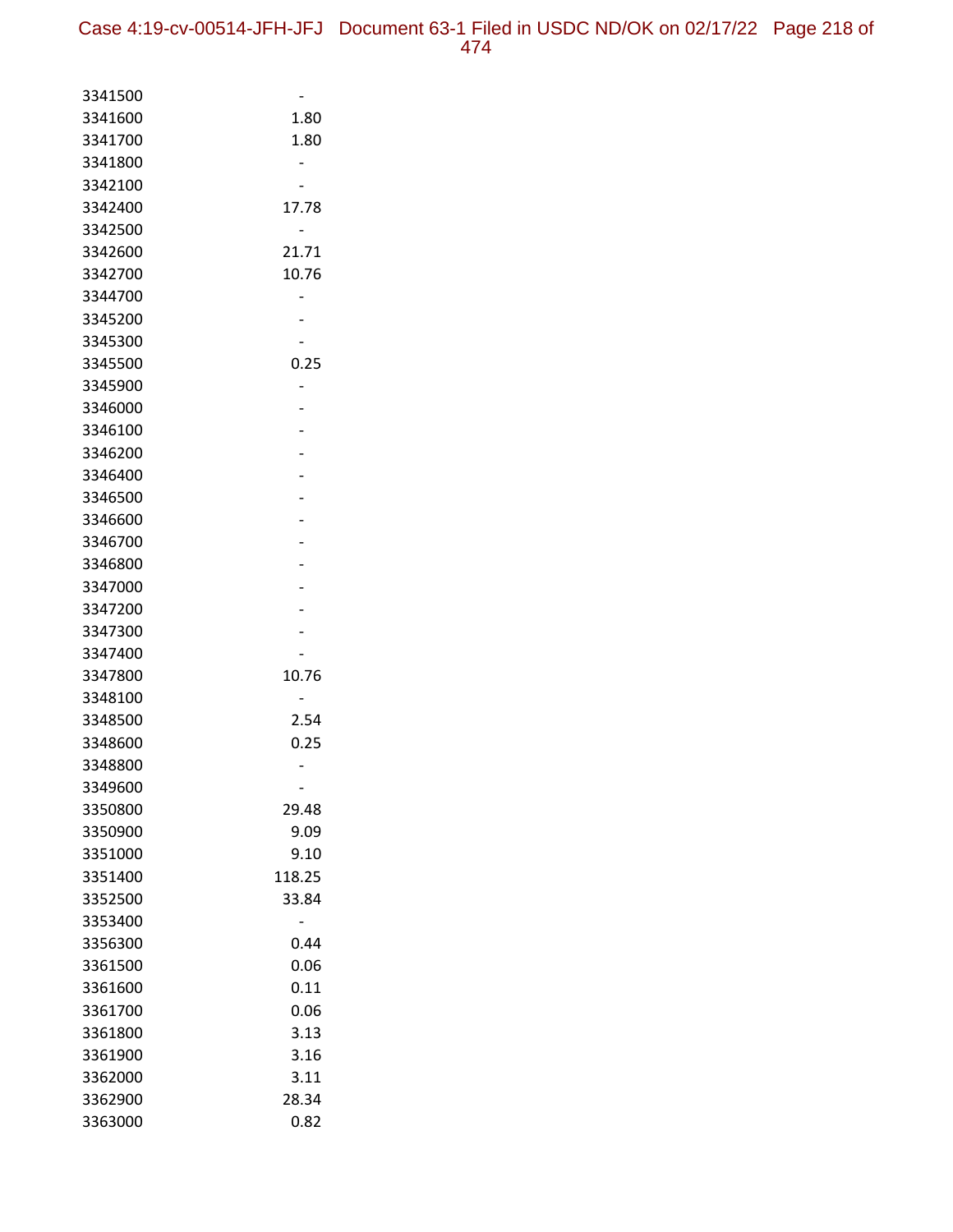Case 4:19-cv-00514-JFH-JFJ Document 63-1 Filed in USDC ND/OK on 02/17/22 Page 219 of 474

| 3363100            | 2.87   |
|--------------------|--------|
| 3363400            | 14.71  |
| 3363700            | 1.16   |
| 3364100            | 1.66   |
| 3365400            | 0.28   |
| 3365500            | 0.28   |
| 3365600            | 15.84  |
| 3365700            | 28.66  |
| 3366100            | 42.71  |
| 3366900            | 0.71   |
| 3367900            | 20.64  |
| 3370100            | 1.13   |
| 3370600            | 40.16  |
| 3370800            |        |
| 3373900            | 25.96  |
| 3374000            | 23.19  |
| 3374100            | 26.52  |
| 3374500            | 15.31  |
| 3374900            | 9.04   |
| 3375000            | 8.25   |
| 3375400            | 23.22  |
| 3382000            | 0.70   |
| 3382100            | 0.70   |
| 3383900            | 1.38   |
| 3384000            | 1.38   |
| 3384100            | 1.39   |
| 3384200            | 205.25 |
| 3384300            |        |
| 3387500            | 25.45  |
| 3388000<br>3388300 | 0.92   |
| 3388400            | 2.63   |
| 3391200            | 40.07  |
| 3391300            | 52.84  |
| 3391400            | 53.93  |
| 3391500            | 28.97  |
| 3392600            | 26.91  |
| 3392700            | 26.91  |
| 3392800            | 26.91  |
| 3393100            | 6.73   |
| 3393500            | 20.57  |
| 3393800            | 64.88  |
| 3394900            | 0.08   |
| 3395100            | 1.00   |
| 3395400            | 36.24  |
| 3395500            | 28.48  |
| 3395700            | 18.54  |
|                    |        |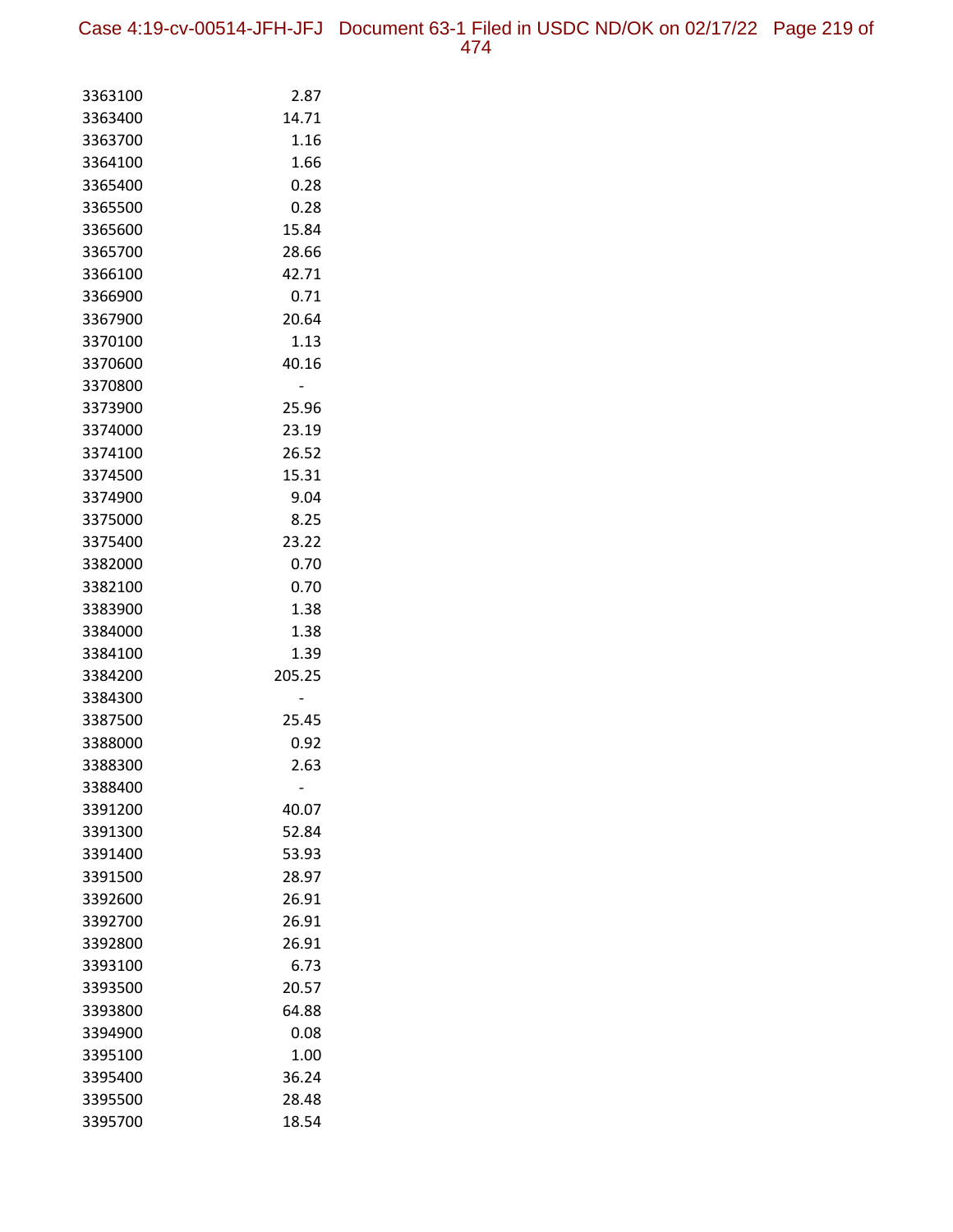| 3395900 | 8.91   |
|---------|--------|
| 3396000 | 35.68  |
| 3396400 |        |
| 3396900 | 4.23   |
| 3397000 | 27.19  |
| 3397100 | 87.72  |
| 3397400 | 3.15   |
| 3398300 | 0.88   |
| 3398500 | 7.13   |
| 3399100 |        |
| 3399300 | 0.68   |
| 3399400 |        |
| 3400300 | 18.55  |
| 3400400 | 91.08  |
| 3400500 | 14.41  |
| 3400600 | 0.64   |
| 3401300 | 9.61   |
| 3401500 | 13.85  |
| 3402200 | 6.57   |
| 3402900 | 17.11  |
| 3403000 | 156.62 |
| 3403200 | 13.59  |
| 3403900 | 0.68   |
| 3404200 | 0.69   |
| 3404600 | 0.18   |
| 3404800 | 0.18   |
| 3406400 | 2.54   |
| 3408300 |        |
| 3408400 |        |
| 3408500 | 21.99  |
| 3409300 | 28.59  |
| 3412000 | 3.15   |
| 3413300 | 29.32  |
| 3419700 | 0.08   |
| 3420800 | 31.75  |
| 3421000 | 8.70   |
| 3422700 | 33.87  |
| 3422800 | 28.23  |
| 3423700 | 28.18  |
| 3423900 | 21.58  |
| 3424500 | 0.05   |
| 3426500 | 0.71   |
| 3426600 | 0.07   |
| 3430300 | 4.34   |
| 3431000 | 9.69   |
| 3431700 | 3.80   |
| 3432600 | 57.40  |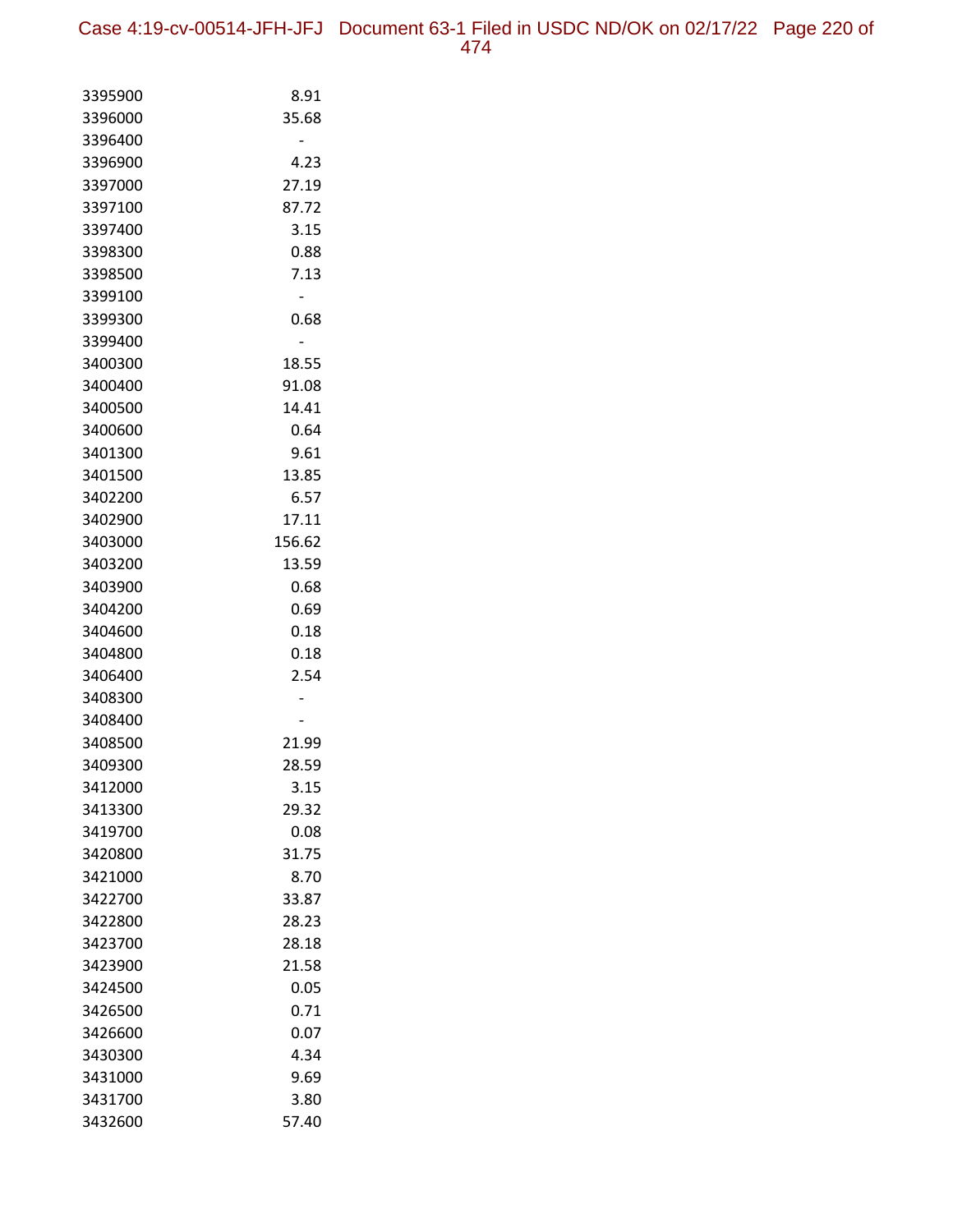Case 4:19-cv-00514-JFH-JFJ Document 63-1 Filed in USDC ND/OK on 02/17/22 Page 221 of 474

| 3433100 | 11.51 |
|---------|-------|
| 3433200 | 11.51 |
| 3433300 | 11.51 |
| 3433400 | 11.51 |
| 3434900 |       |
| 3435600 | 0.04  |
| 3442000 | 17.39 |
| 3448500 | 25.72 |
| 3448800 | 8.39  |
| 3454400 | 47.06 |
| 3454500 | 0.48  |
| 3454800 | 0.55  |
| 3455200 | 23.12 |
| 3455300 | 12.79 |
| 3455400 | 12.79 |
| 3455500 | 12.79 |
| 3455800 | 25.86 |
| 3456000 | 22.02 |
| 3456100 | 25.86 |
| 3456200 | 22.02 |
| 3459800 | 0.40  |
| 3460000 |       |
| 3460300 |       |
| 3460400 | 2.24  |
| 3460500 | 2.25  |
| 3460600 |       |
| 3460700 | 2.98  |
| 3460800 | 4.41  |
| 3460900 |       |
| 3468900 | 16.11 |
| 3469000 | 11.51 |
| 3469900 | 59.01 |
| 3470000 | 5.97  |
| 3471000 | 0.60  |
| 3471100 | 20.75 |
| 3471300 | 27.17 |
| 3471900 | 25.13 |
| 3472100 | 13.66 |
| 3472400 | 11.11 |
| 3472500 | 11.11 |
| 3472700 | 4.50  |
| 3473000 | 7.23  |
| 3473100 | 7.23  |
| 3473200 | 23.75 |
| 3473300 | 7.23  |
| 3474700 | 13.67 |
| 3474800 | 34.45 |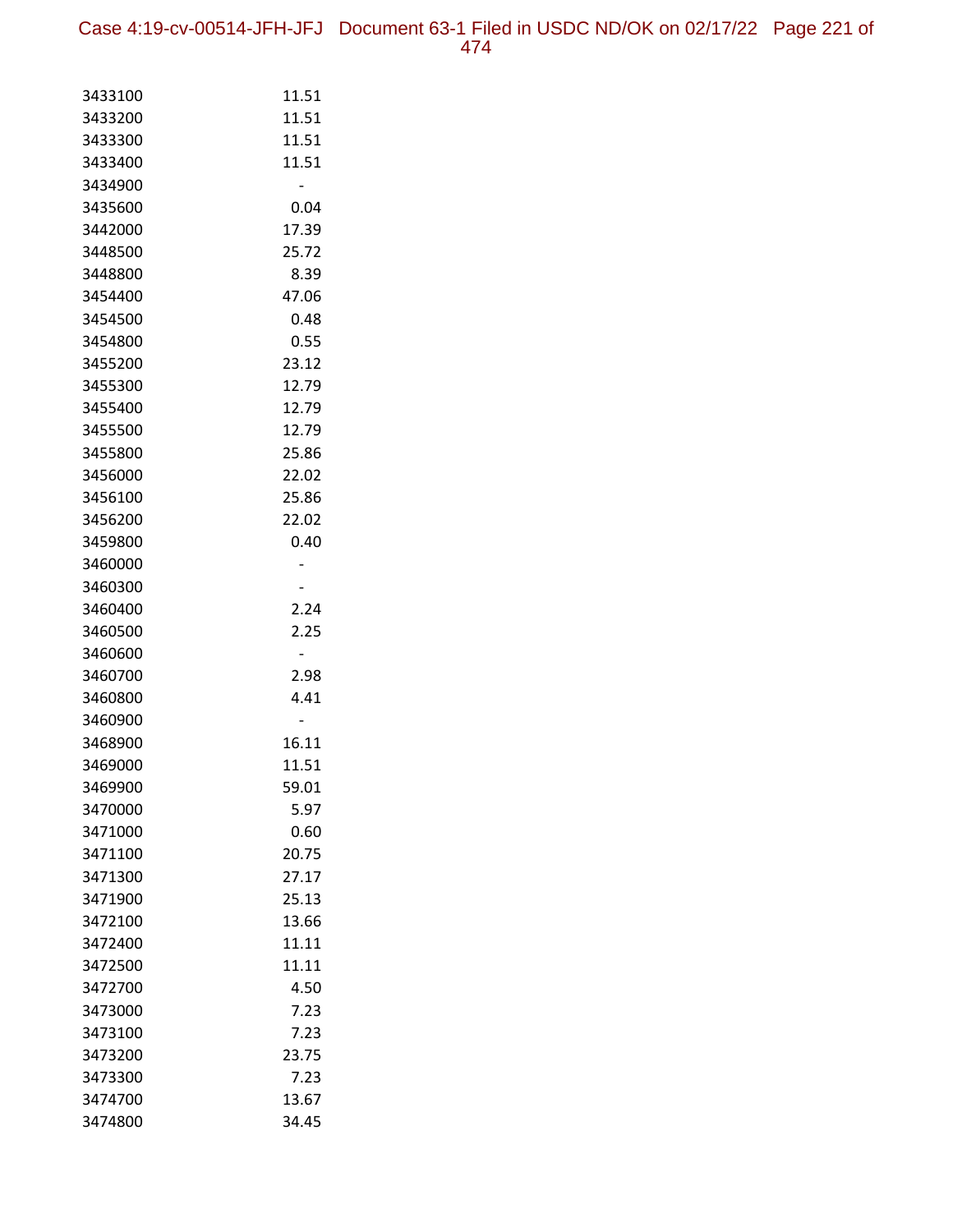| 3475100 | 5.89   |
|---------|--------|
| 3475500 | 5.89   |
| 3475600 | 4.34   |
| 3475700 | 36.75  |
| 3475800 | 25.41  |
| 3475900 | 5.22   |
| 3476000 | 5.22   |
| 3476100 | 34.46  |
| 3476200 | 24.97  |
| 3476300 | 22.17  |
| 3479600 | 7.41   |
| 3479700 | 24.38  |
| 3479800 | 11.87  |
| 3480400 | 0.74   |
| 3481100 | 0.45   |
| 3482000 | 4.07   |
| 3482100 | 4.06   |
| 3482200 | 2.25   |
| 3482300 | 23.33  |
| 3485900 | 7.19   |
| 3486000 | 9.17   |
| 3486800 | 161.47 |
| 3487200 | 35.55  |
| 3488000 | 13.52  |
| 3489400 | 3.73   |
| 3489500 | 3.73   |
| 3490000 | 9.74   |
| 3490100 | 54.30  |
| 3490400 | 105.92 |
| 3490500 | 105.90 |
| 3490900 | 11.08  |
| 3491100 | 2.52   |
| 3491200 | 108.52 |
| 3491800 |        |
| 3492200 |        |
| 3492300 |        |
| 3492500 |        |
| 3492600 |        |
| 3492900 | 0.54   |
| 3493200 |        |
| 3493300 |        |
| 3493400 |        |
| 3494100 | 0.54   |
| 3494200 |        |
| 3494400 |        |
| 3496800 |        |
| 3496900 | 5.58   |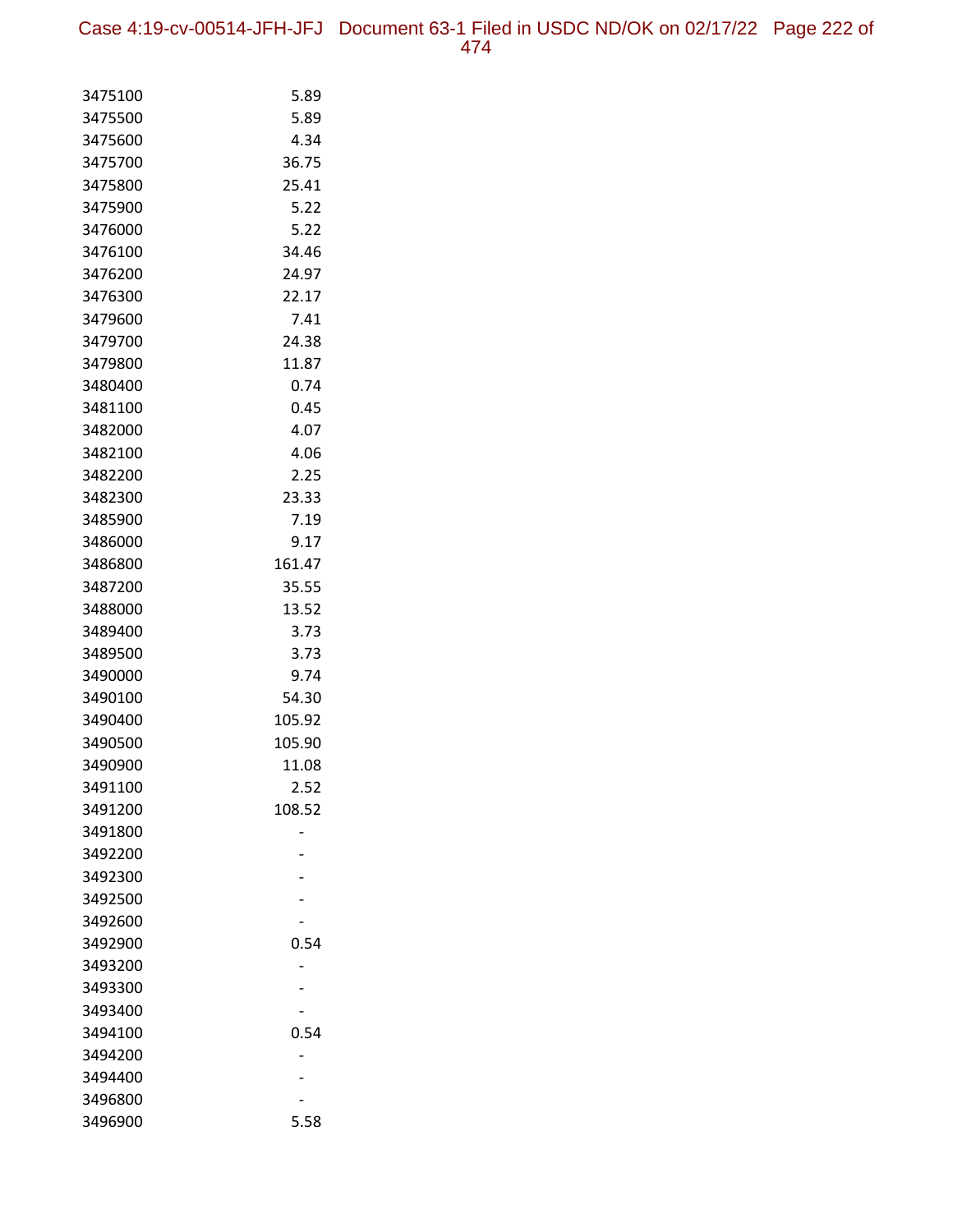| 3498200 | 38.50    |
|---------|----------|
| 3498300 | 0.16     |
| 3498400 | 8.70     |
| 3498600 | 212.19   |
| 3500000 | 8.42     |
| 3502100 |          |
| 3502300 | 64.43    |
| 3502400 | 2,390.24 |
| 3502600 | 9.47     |
| 3503000 | 0.03     |
| 3505100 |          |
| 3506400 | 0.15     |
| 3507300 | 18.23    |
| 3507400 | 18.24    |
| 3507700 | 15.11    |
| 3507800 | 1,882.26 |
| 3509000 | 6.68     |
| 3509600 | 28.82    |
| 3511100 | 52.45    |
| 3511400 | 48.05    |
| 3511600 |          |
| 3511900 |          |
| 3512800 |          |
| 3513500 | 38.97    |
| 3514400 |          |
| 3514600 |          |
| 3514900 | 16.21    |
| 3515000 | 26.70    |
| 3515100 | 16.21    |
| 3518800 | 19.15    |
| 3519000 | 4.24     |
| 3522400 | 16.73    |
| 3522800 | 20.08    |
| 3522900 | 81.10    |
| 3523100 | 19.82    |
| 3523300 | 1.33     |
| 3523600 | 0.06     |
| 3524200 | 29.95    |
| 3524300 | 29.96    |
| 3526200 | 2.42     |
| 3526700 | 0.15     |
| 3526800 | 0.17     |
| 3527100 | 0.08     |
| 3527300 | 0.25     |
| 3527900 |          |
| 3528400 | 0.78     |
| 3528800 | 21.45    |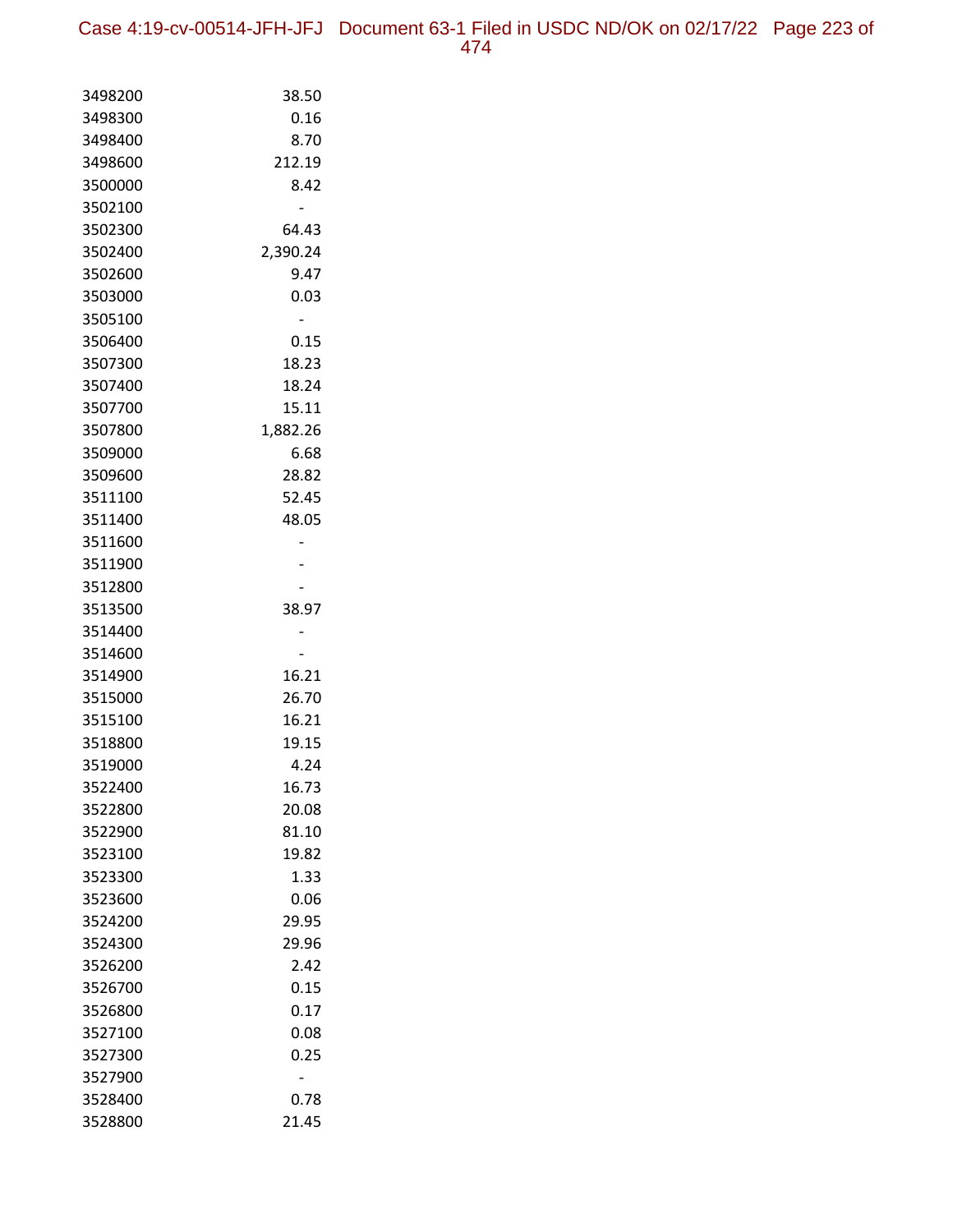Case 4:19-cv-00514-JFH-JFJ Document 63-1 Filed in USDC ND/OK on 02/17/22 Page 224 of 474

| 3529300            | 2.80          |
|--------------------|---------------|
| 3529800            | 2.07          |
| 3530100            | 2.03          |
| 3530200            | 2.03          |
| 3532500            | 15.74         |
| 3533000            | 27.03         |
| 3533800            | 6.12          |
| 3535300            | 13.60         |
| 3535600            | 8.72          |
| 3538000            | 2.31          |
| 3538400            | 20.80         |
| 3540300            | 0.04          |
| 3541700            | 4.69          |
| 3542000            | 11.18         |
| 3542200            | 32.67         |
| 3544300            | 7.33          |
| 3544400            | 11.25         |
| 3545200            | 93.93         |
| 3546300            | 0.34          |
| 3547400            | 0.08          |
| 3547600            | 24.57         |
| 3550000            | 38.76         |
| 3550900            | 1,830.39      |
| 3551100            | 0.34          |
| 3552800            | 12.77         |
| 3553200            | 26.78         |
| 3553700<br>3553800 | 4.32<br>16.44 |
| 3554000            | 1.53          |
| 3557000            |               |
| 3557200            |               |
| 3557700            | 13.68         |
| 3558300            | 13.48         |
| 3558900            |               |
| 3559500            | 32.24         |
| 3559800            | 0.91          |
| 3561000            | 5.47          |
| 3563200            | 0.34          |
| 3563900            | 8.49          |
| 3564700            | 1.89          |
| 3564900            | 37.86         |
| 3565200            | 19.09         |
| 3565500            | 27.99         |
| 3565600            |               |
| 3568500            | 21.29         |
| 3569100            | 0.36          |
| 3569300            | 2.65          |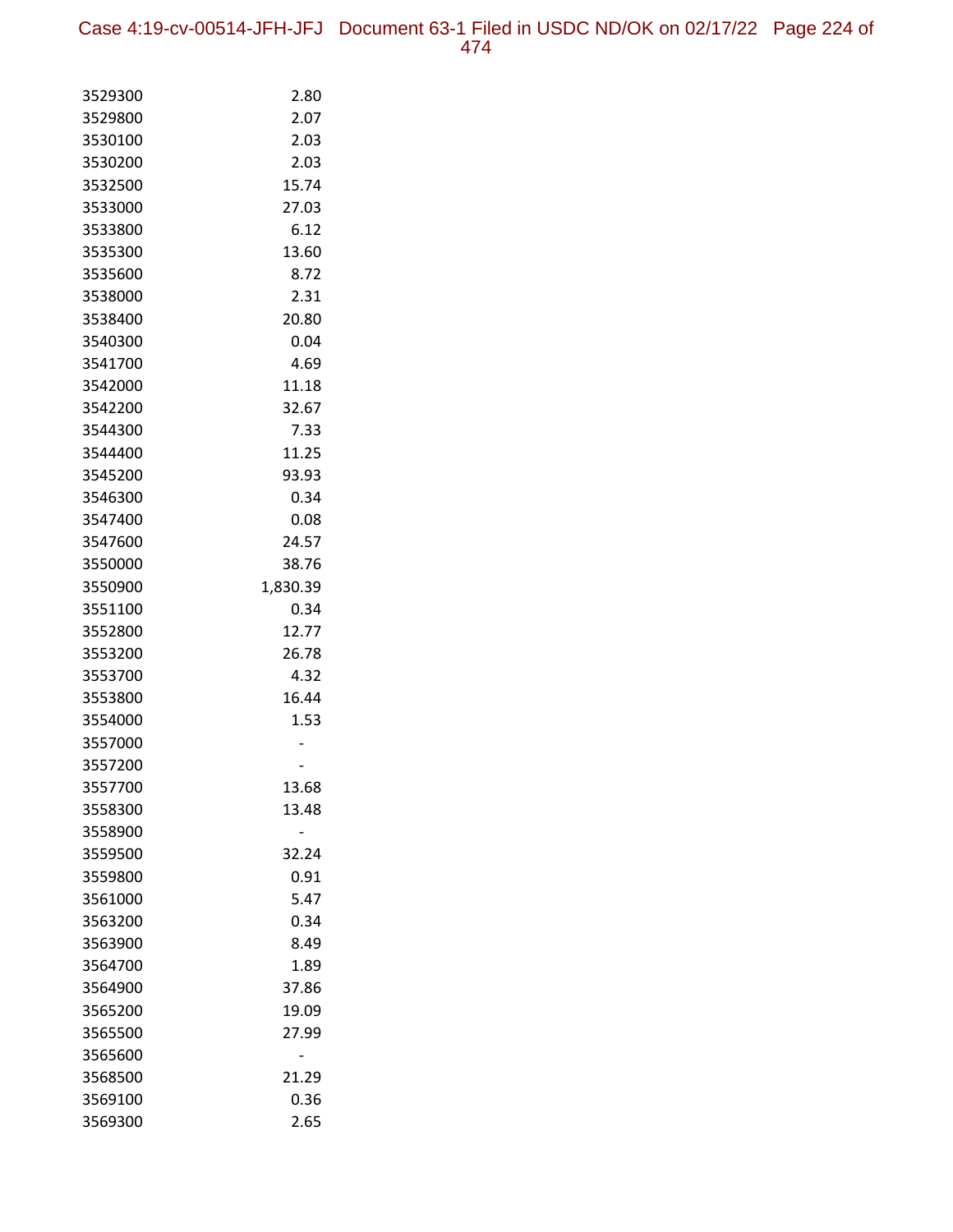Case 4:19-cv-00514-JFH-JFJ Document 63-1 Filed in USDC ND/OK on 02/17/22 Page 225 of 474

| 3569600            | 0.16          |
|--------------------|---------------|
| 3569900            | 9.77          |
| 3570500            |               |
| 3570600            | 4.21          |
| 3571500            | 0.48          |
| 3572800            | 42.63         |
| 3573200            | 7.17          |
| 3573900            | 14.76         |
| 3574300            | 89.20         |
| 3574700            | 0.72          |
| 3575100            | 4.80          |
| 3575200            | 4.94          |
| 3575400            | 0.92          |
| 3578100            | 34.65         |
| 3578300            | 83.35         |
| 3578900            | 0.49          |
| 3579800            | 269.70        |
| 3579900            | 2.83          |
| 3580800            | 656.33        |
| 3580900            | 656.34        |
| 3583600            | 14.58         |
| 3585900            |               |
| 3586000            |               |
| 3586500            | 46.72         |
| 3586600            | 0.11          |
| 3588000            | 30.61         |
| 3588300            | 21.45         |
| 3590100            | 35.64         |
| 3591700            | 20.28         |
| 3591900            | 0.97          |
| 3592000            | 0.97          |
| 3592300            | 2.13          |
| 3592700<br>3593800 | 0.53          |
| 3597700            | 0.10<br>18.46 |
| 3598000            | 2.35          |
| 3598200            | 5.73          |
| 3600700            | 0.28          |
| 3601300            | 0.36          |
| 3602200            | 10.04         |
| 3602700            | 102.34        |
| 3603900            | 12.14         |
| 3604400            | 6.00          |
| 3604500            | 6.01          |
| 3604900            | 0.13          |
| 3605200            | 22.65         |
| 3606100            | 0.82          |
|                    |               |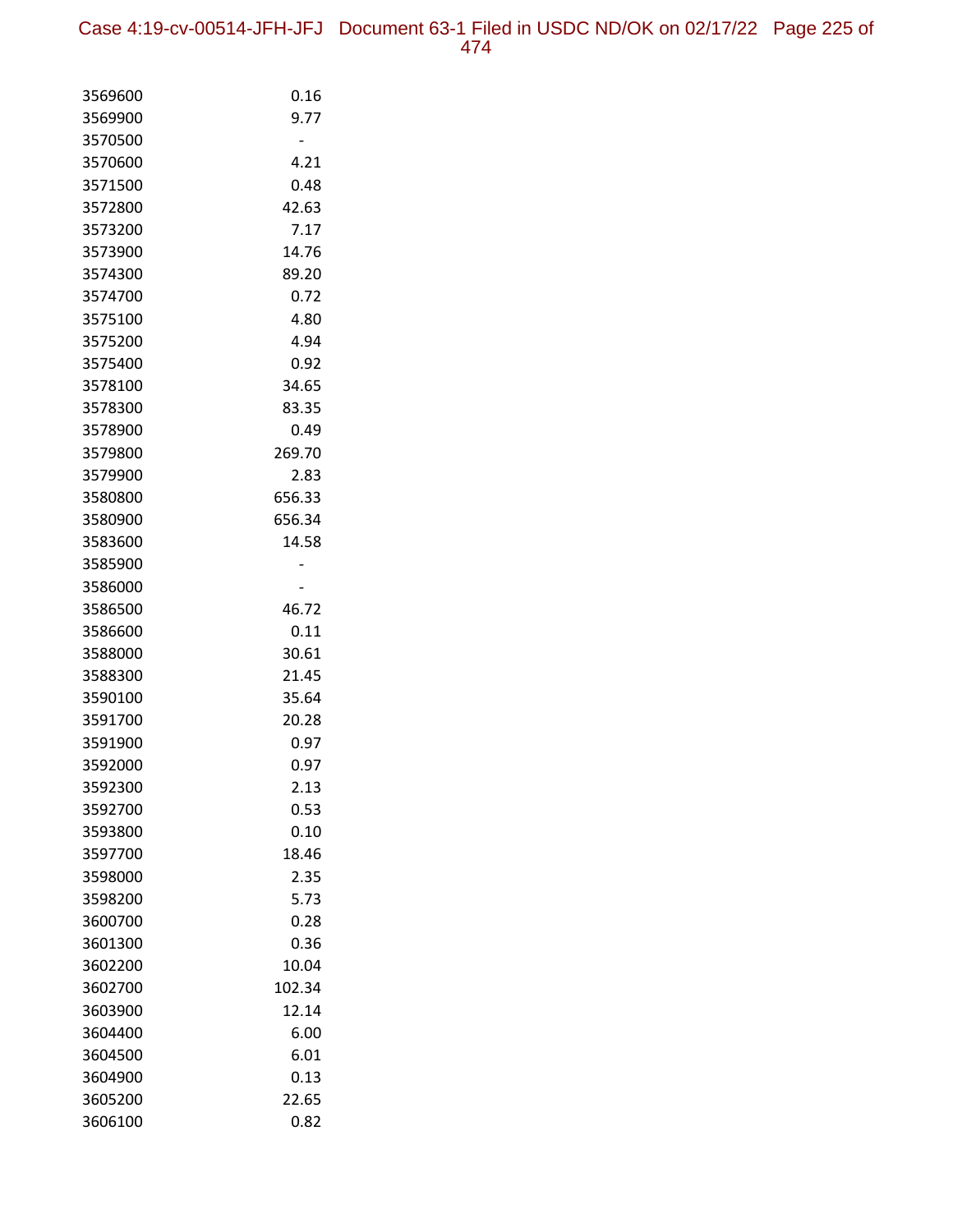Case 4:19-cv-00514-JFH-JFJ Document 63-1 Filed in USDC ND/OK on 02/17/22 Page 226 of

| 3606300            | 42.34        |
|--------------------|--------------|
| 3606400            | 42.33        |
| 3607300            | 42.64        |
| 3607500            | 38.83        |
| 3608600            | 8.06         |
| 3608700            | 11.30        |
| 3610100            | 3.18         |
| 3610600            | 5.82         |
| 3611600            | 47.32        |
| 3612500            | 196.63       |
| 3612600            | 1,112.45     |
| 3613100            | 11.62        |
| 3614100            | 1.91         |
| 3615200            | 2.14         |
| 3615300            | 35.01        |
| 3615500            | 0.01         |
| 3615600            | 0.01         |
| 3615800            | 28.97        |
| 3617400            | 11.67        |
| 3617500            | 13.18        |
| 3617800            | 52.20        |
| 3618000            | 4.01         |
| 3618100            | 6.26         |
| 3618400            | 3.49         |
| 3619500            | 31.17        |
| 3619800            | 0.57         |
| 3620000            | 0.57<br>0.88 |
| 3620400<br>3620700 | 35.64        |
| 3622100            | 2.91         |
| 3622400            | 0.46         |
| 3622500            | 39.85        |
| 3622600            | 1.00         |
| 3622800            | 62.12        |
| 3623900            | 4.53         |
| 3624400            |              |
| 3624900            | 0.14         |
| 3625900            | 16.19        |
| 3626200            | 0.11         |
| 3627200            | 32.83        |
| 3627600            | 28.27        |
| 3627900            | 28.04        |
| 3628000            | 28.04        |
| 3628100            | 2.41         |
| 3629000            | 29.79        |
| 3631200            | 28.08        |
| 3631400            | 0.13         |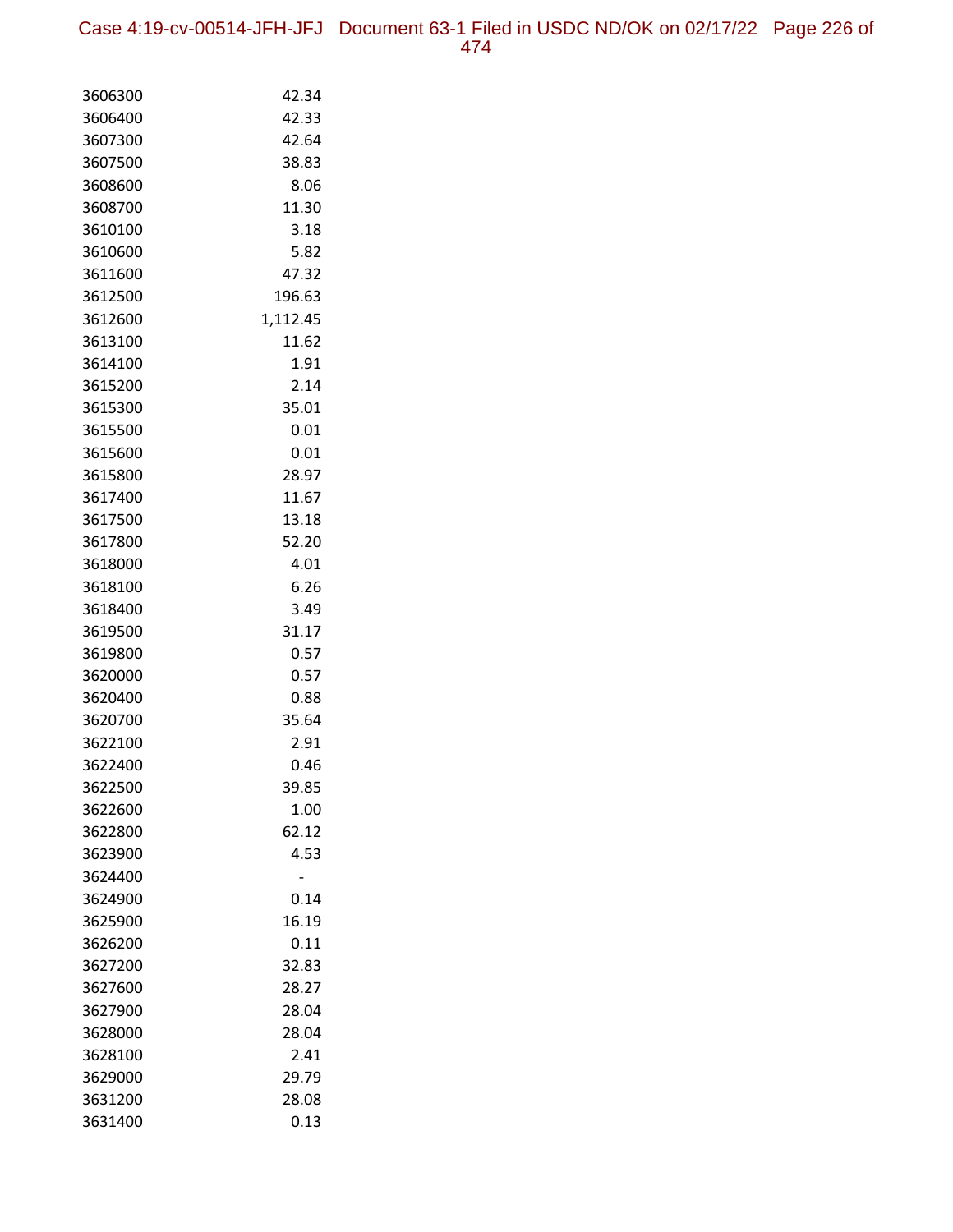Case 4:19-cv-00514-JFH-JFJ Document 63-1 Filed in USDC ND/OK on 02/17/22 Page 227 of 474

| 3632100 | 38.37 |
|---------|-------|
| 3632300 | 35.01 |
| 3632400 | 1.68  |
| 3632700 | 87.31 |
| 3632900 | 1.04  |
| 3633200 | 25.60 |
| 3634000 | 18.38 |
| 3634700 | 0.19  |
| 3635000 | 13.27 |
| 3636200 | 0.20  |
| 3636300 | 0.42  |
| 3638800 | 24.55 |
| 3638900 | 24.57 |
| 3639900 | 25.90 |
| 3642000 | 11.76 |
| 3642600 | 53.55 |
| 3642800 | 25.62 |
| 3643600 |       |
| 3644500 | 4.06  |
| 3645100 | 1.06  |
| 3647400 | 16.37 |
| 3648000 | 21.46 |
| 3648200 | 1.90  |
| 3649200 | 23.68 |
| 3649900 | 2.46  |
| 3650000 | 0.88  |
| 3651700 |       |
| 3652300 |       |
| 3653500 |       |
| 3654800 | 6.81  |
| 3656000 | 2.04  |
| 3657000 | 20.28 |
| 3657200 | 20.28 |
| 3658300 | 5.85  |
| 3658700 | 34.62 |
| 3658800 | 5.72  |
| 3659700 | 0.20  |
| 3660600 | 0.06  |
| 3660700 | 0.02  |
| 3661100 | 0.01  |
| 3662100 | 13.92 |
| 3663400 | 11.60 |
| 3663500 | 11.64 |
| 3664300 | 28.95 |
| 3664600 | 3.33  |
| 3664900 | 43.57 |
| 3665300 | 8.88  |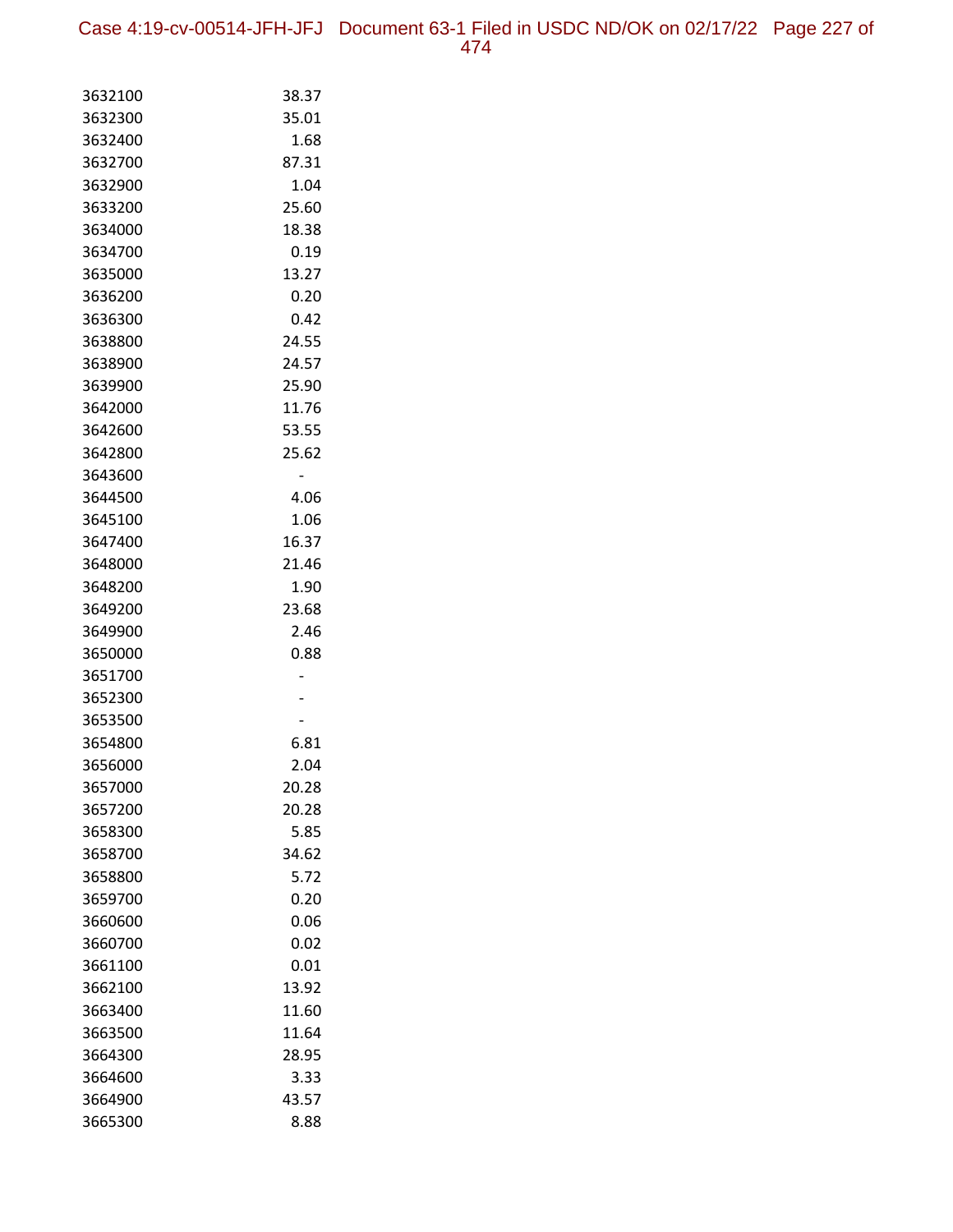| 3665700 | 27.07         |
|---------|---------------|
| 3666200 |               |
| 3666700 |               |
| 3667600 | 0.15          |
| 3669000 | 60.48         |
| 3669100 | 60.48         |
| 3669400 | 4.28          |
| 3669700 | 0.82          |
| 3671100 | 8.67          |
| 3671200 | 8.67          |
| 3671300 | 8.67          |
| 3671400 | 8.67          |
| 3671600 | 0.97          |
| 3672500 | 33.77         |
| 3672600 | 27.85         |
| 3674100 |               |
| 3674200 | 34.54         |
| 3676000 | 6.19          |
| 3679400 | 1.04          |
| 3679500 | 0.05          |
| 3679800 | 36.09         |
| 3680200 | 0.53          |
| 3681500 | 1.94          |
| 3681800 | 3.54          |
| 3683500 | 0.27          |
| 3683600 | 14.29         |
| 3684400 | 1.91          |
| 3684600 | 24.47         |
| 3684800 | 11.67         |
| 3684900 | 11.67         |
| 3685100 | 0.01          |
| 3687300 | 15.11         |
| 3687700 | 0.18          |
| 3688200 | 0.69          |
| 3688300 | 8.59          |
| 3688400 |               |
| 3688600 | 50.71         |
| 3690500 | 27.21         |
| 3691300 | 40.58         |
| 3691400 | 43.21         |
| 3694500 | 3.50          |
| 3694700 | 25.23<br>6.71 |
| 3694800 |               |
| 3698100 | 4.33          |
| 3698300 | 32.21         |
| 3699100 | 7.79          |
| 3699300 | 0.11          |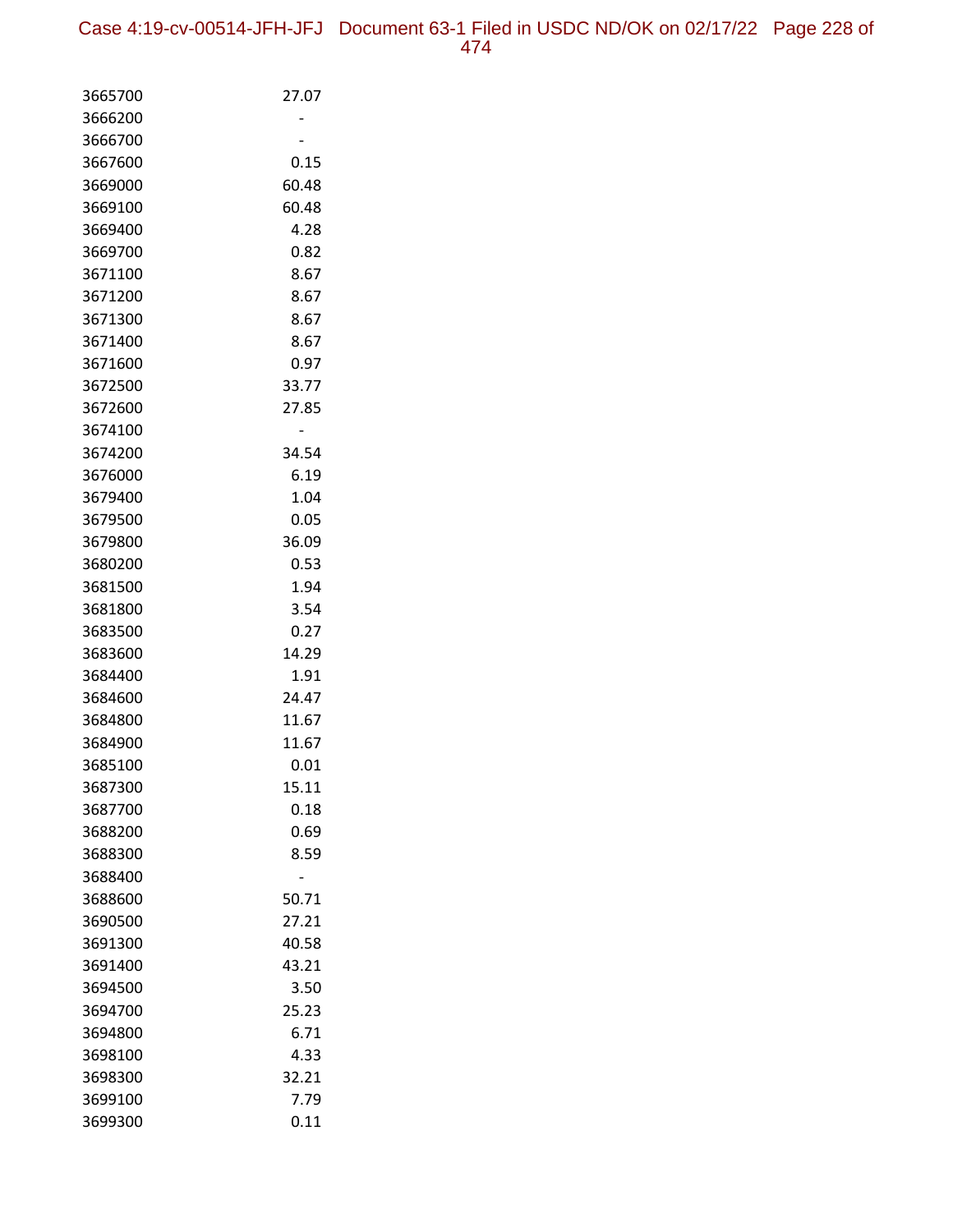Case 4:19-cv-00514-JFH-JFJ Document 63-1 Filed in USDC ND/OK on 02/17/22 Page 229 of 474

| 3699500 | 16.05  |
|---------|--------|
| 3699700 | 2.79   |
| 3699900 | 2.87   |
| 3700000 | 207.91 |
| 3700700 | 11.53  |
| 3701600 | 1.37   |
| 3703400 | 0.30   |
| 3704800 | 8.46   |
| 3704900 | 8.46   |
| 3705600 |        |
| 3705700 | 5.68   |
| 3706800 |        |
| 3707700 |        |
| 3707800 |        |
| 3708100 | 0.17   |
| 3708300 |        |
| 3708400 |        |
| 3708500 | 1.02   |
| 3709000 | 25.03  |
| 3709800 | 30.19  |
| 3712000 | 6.83   |
| 3712100 | 0.53   |
| 3713000 | 3.49   |
| 3713300 | 2.49   |
| 3713600 | 10.52  |
| 3714000 | 32.33  |
| 3714100 | 33.79  |
| 3714200 | 36.51  |
| 3714300 | 35.68  |
| 3714600 | 6.00   |
| 3714700 | 1.63   |
| 3714800 | 6.00   |
| 3715700 | 0.93   |
| 3715800 | 0.72   |
| 3715900 | 0.36   |
| 3716600 | 27.12  |
| 3716800 | 32.25  |
| 3717000 | 9.89   |
| 3717100 | 34.19  |
| 3717200 | 8.18   |
| 3717500 | 0.08   |
| 3718000 | 23.05  |
| 3718300 | 23.87  |
| 3719800 | 3.11   |
| 3719900 | 2.07   |
| 3720100 | 12.51  |
| 3720700 | 0.88   |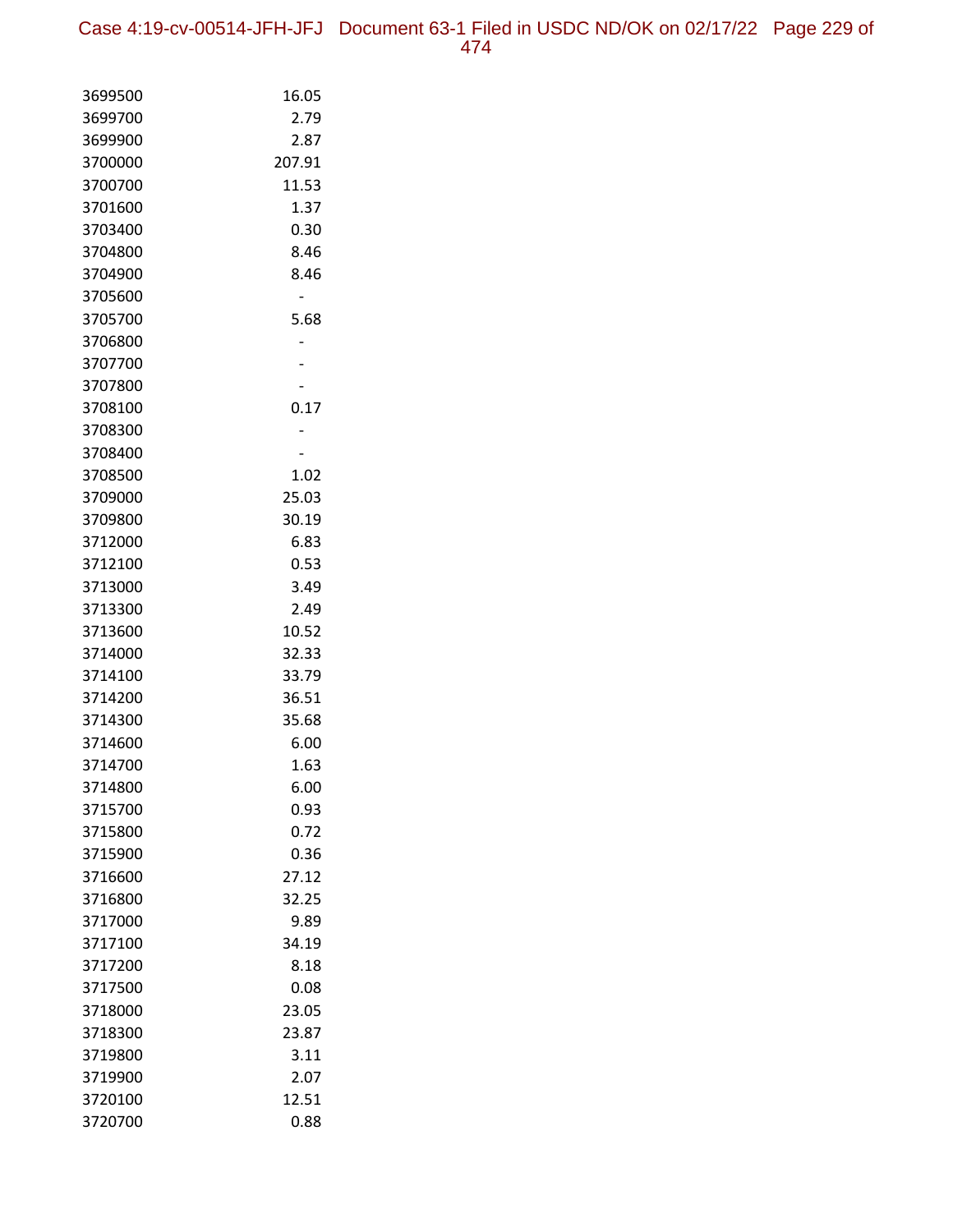| 3720900 | 2.77   |
|---------|--------|
| 3721000 | 3.83   |
| 3721200 |        |
| 3721300 | 6.22   |
| 3722400 | 28.86  |
| 3723800 | 22.06  |
| 3723900 | 0.36   |
| 3724300 | 6.52   |
| 3724500 | 3.20   |
| 3725400 | 34.87  |
| 3725500 | 40.28  |
| 3725700 | 5.37   |
| 3726100 | 24.58  |
| 3726400 | 0.02   |
| 3726700 | 28.45  |
| 3726800 | 14.64  |
| 3727000 | 3.78   |
| 3727100 | 17.71  |
| 3727200 | 21.52  |
| 3727500 | 0.01   |
| 3727600 |        |
| 3728200 | 33.92  |
| 3728500 | 1.71   |
| 3729000 | 5.03   |
| 3729300 | 12.60  |
| 3730400 | 0.33   |
| 3730600 | 0.32   |
| 3730700 | 0.33   |
| 3730800 | 0.33   |
| 3730900 | 1.07   |
| 3731200 | 175.65 |
| 3732000 | 27.10  |
| 3733600 |        |
| 3733900 | 6.97   |
| 3735000 | 16.20  |
| 3735500 |        |
| 3736000 | 0.15   |
| 3737100 | 12.20  |
| 3737200 | 13.78  |
| 3737300 | 14.48  |
| 3737800 | 4.13   |
| 3739100 | 31.71  |
| 3739900 | 0.03   |
| 3741100 | 0.96   |
| 3742000 | 14.72  |
| 3742100 | 0.20   |
| 3743000 | 1.40   |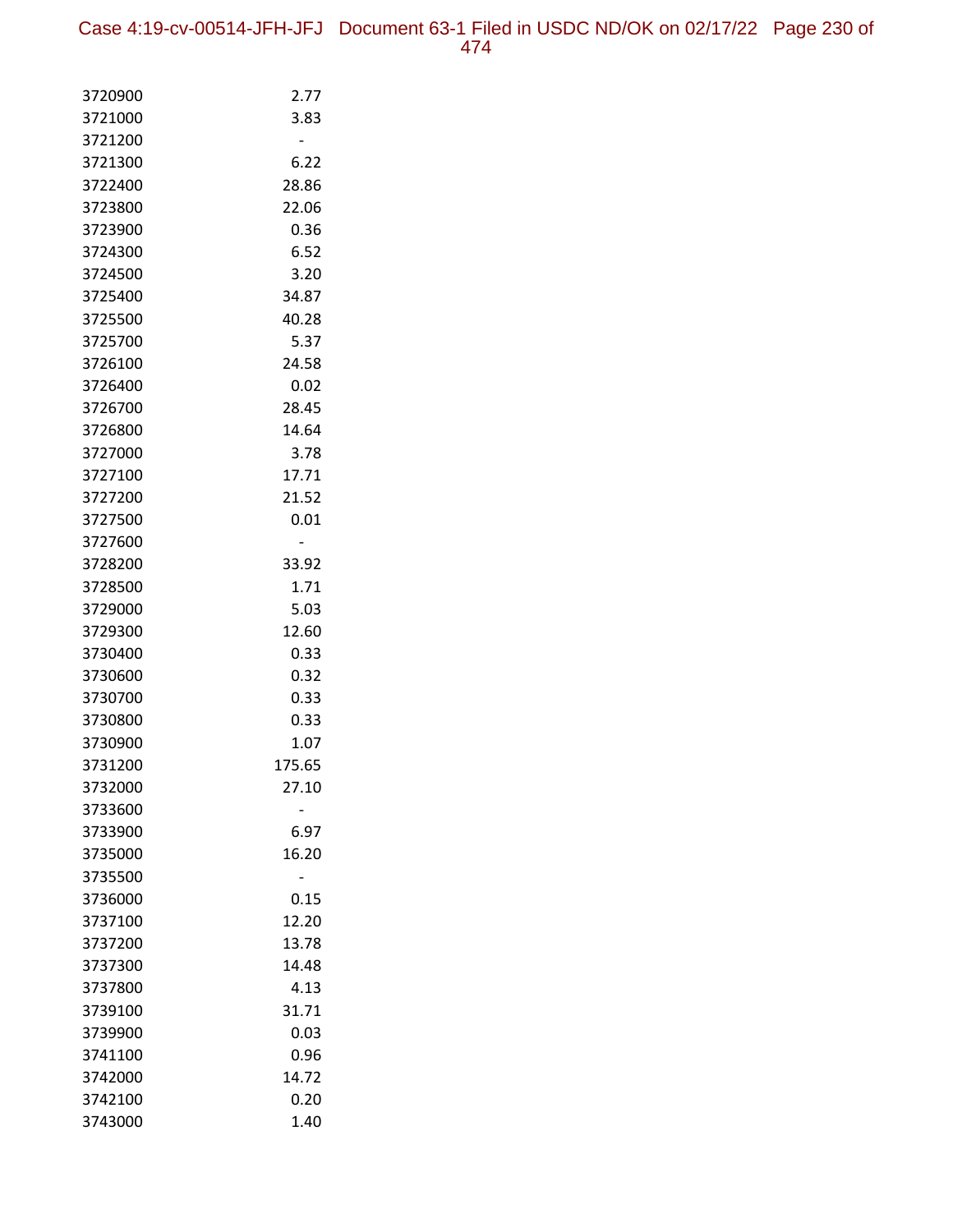Case 4:19-cv-00514-JFH-JFJ Document 63-1 Filed in USDC ND/OK on 02/17/22 Page 231 of 474

| 3743700            | 18.52         |
|--------------------|---------------|
| 3745000            | 30.72         |
| 3745100            | 30.73         |
| 3745500            | 0.48          |
| 3745900            |               |
| 3746000            |               |
| 3746200            | 3.30          |
| 3746600            | 1.00          |
| 3747100            | 0.53          |
| 3748000            | 3.33          |
| 3748100            | 3.33          |
| 3748900            | 0.04          |
| 3750600            | 0.05          |
| 3751000            | 0.20          |
| 3752300            | 0.08          |
| 3752900            |               |
| 3753500            | 0.71          |
| 3754700            | 13.00         |
| 3756600            | 0.08          |
| 3758300            | 1.44          |
| 3758400            | 6.76          |
| 3759100            | 50.19         |
| 3762100            | 0.36          |
| 3763500            | 5.91          |
| 3764900            | 5.49          |
| 3765000            | 1.95          |
| 3765200<br>3765500 | 0.76<br>11.67 |
|                    |               |
| 3766700<br>3768000 | 9.64          |
| 3770100            | 0.23          |
| 3770600            | 10.11         |
| 3772500            |               |
| 3773200            | 35.17         |
| 3774600            | 43.90         |
| 3776200            | 21.46         |
| 3776800            | 22.34         |
| 3777700            | 0.90          |
| 3783400            | 9.52          |
| 3783500            | 5.77          |
| 3790500            | 45.66         |
| 3792500            | 6.08          |
| 3792800            | 0.06          |
| 3797600            |               |
| 3800800            | 8.71          |
| 3802500            | 8.71          |
| 3804700            | 6.82          |
|                    |               |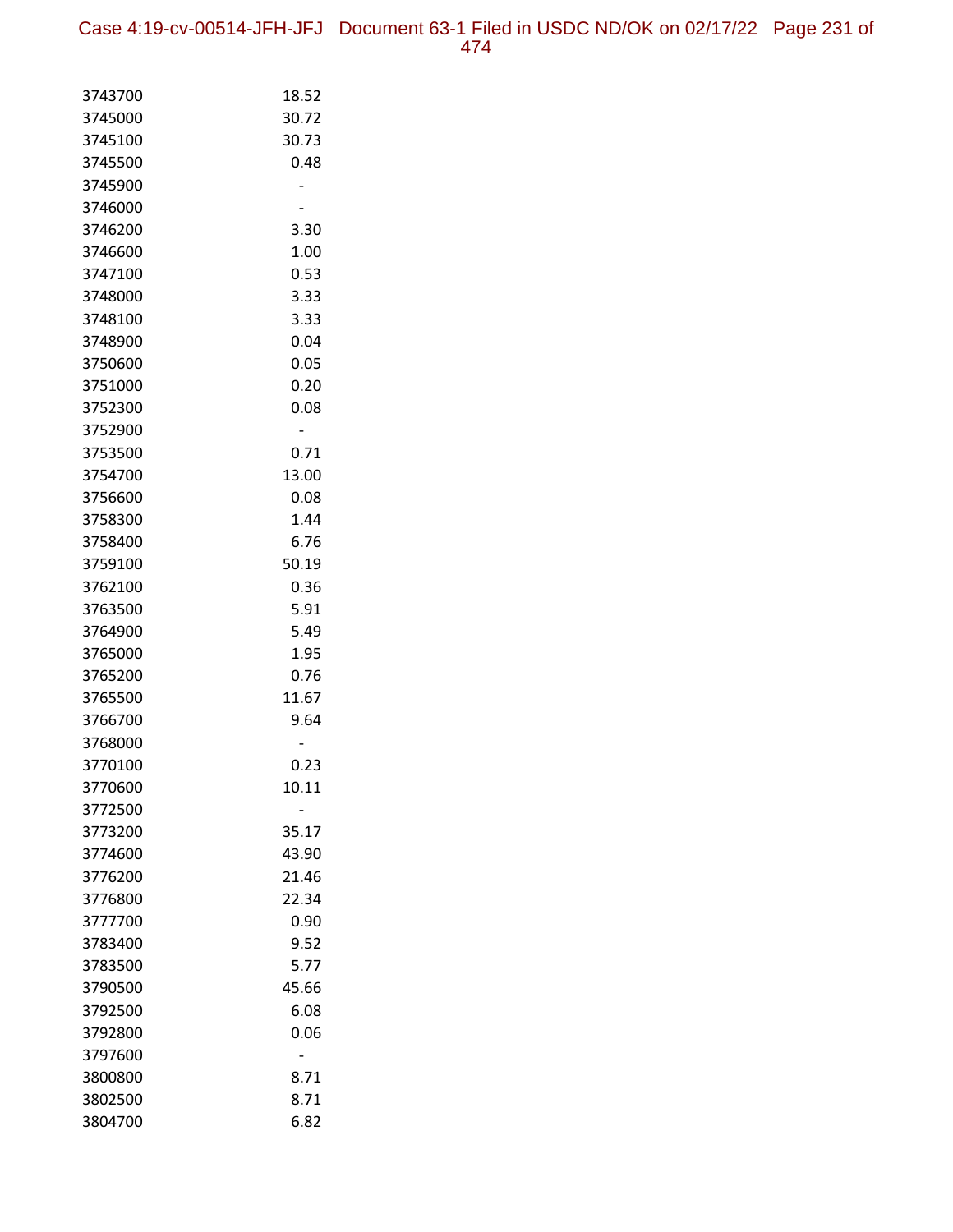Case 4:19-cv-00514-JFH-JFJ Document 63-1 Filed in USDC ND/OK on 02/17/22 Page 232 of 474

| 3808700            | 18.06         |
|--------------------|---------------|
| 3811000            | 44.00         |
| 3811400            | 15.30         |
| 3825500            | 21.14         |
| 3835100            | 21.14         |
| 3835200            | 18.62         |
| 3836700            | 1,312.05      |
| 3838800            | 5.49          |
| 3838900            | 3.41          |
| 3840700            | 12.94         |
| 3841900            | 15.16         |
| 3842100            | 17.43         |
| 3842200            | 15.16         |
| 3842700            | 5.47          |
| 3843300            | 0.71          |
| 3843500            | 0.11          |
| 3845000            | 841.05        |
| 3864300            | 10.83         |
| 3864600            | 25.88         |
| 3864900            | 11.34         |
| 3866500            | 34.60         |
| 3866800            | 32.32         |
| 3866900            | 12.47         |
| 3867500            | 0.34          |
| 3867600            | 0.34          |
| 3868300            | 27.27         |
| 3869900<br>3870000 | 9.20<br>25.78 |
| 3871500            | 92.46         |
| 3872200            |               |
| 3876000            | 21.61         |
| 3876600            | 26.19         |
| 3876800            | 21.11         |
| 3878200            |               |
| 3881900            | 14.73         |
| 3883300            | 12.21         |
| 3884200            | 10.22         |
| 3884300            | 6.64          |
| 3885200            | 1,038.53      |
| 3886300            | 8.32          |
| 3887400            | 5.48          |
| 3887500            | 13.78         |
| 3887600            | 0.45          |
| 3888700            | 0.01          |
| 3889300            | 29.86         |
| 3891900            |               |
| 3896200            | 22.55         |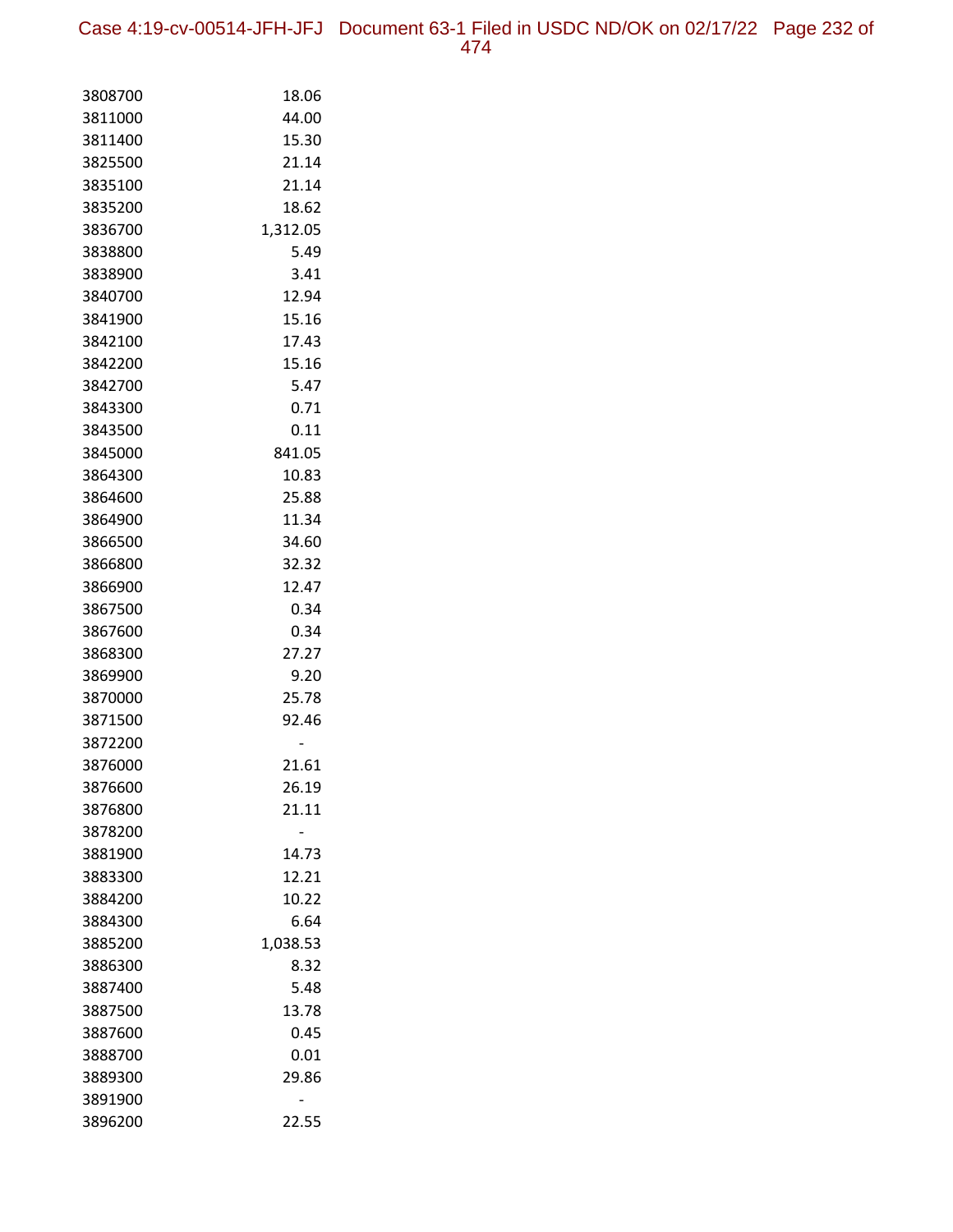Case 4:19-cv-00514-JFH-JFJ Document 63-1 Filed in USDC ND/OK on 02/17/22 Page 233 of 474

| 3897500            | 8.23           |
|--------------------|----------------|
| 3899000            | 40.98          |
| 3899300            | 29.04          |
| 3899800            | 33.42          |
| 3901200            | 64.52          |
| 3901900            |                |
| 3903100            | 2.81           |
| 3905300            | 18.10          |
| 3905400            | 6.64           |
| 3905700            | 0.34           |
| 3905800            | 11.77          |
| 3906100            | 0.03           |
| 3906200            | 12.85          |
| 3909000            | 12.44          |
| 3909200            | 22.45          |
| 3909500            | 17.80          |
| 3910500            | 17.80          |
| 3911000            | 9.98           |
| 3911600            | 14.35          |
| 3912700            | 83.84          |
| 3912800            | 27.38          |
| 3913300            | 21.08          |
| 3914000            | 3.45           |
| 3914200            | 24.76          |
| 3914400            | 71.51          |
| 3915000            | 18.67          |
| 3915300            | 13.54          |
| 3915800<br>3916900 | 4.60           |
| 3917600            | 78.74<br>10.32 |
| 3917800            | 0.50           |
| 3918000            | 18.88          |
| 3918200            | 7.43           |
| 3918900            | 11.77          |
| 3919500            | 9.42           |
| 3919800            | 346.08         |
| 3924200            | 13.05          |
| 3925300            | 2.32           |
| 3925400            | 7.43           |
| 3925500            | 7.44           |
| 3925600            | 7.43           |
| 3925700            | 22.62          |
| 3926700            | 0.04           |
| 3927300            | 12.34          |
| 3927600            | 0.17           |
| 3927900            | 15.02          |
| 3930900            | 7.43           |
|                    |                |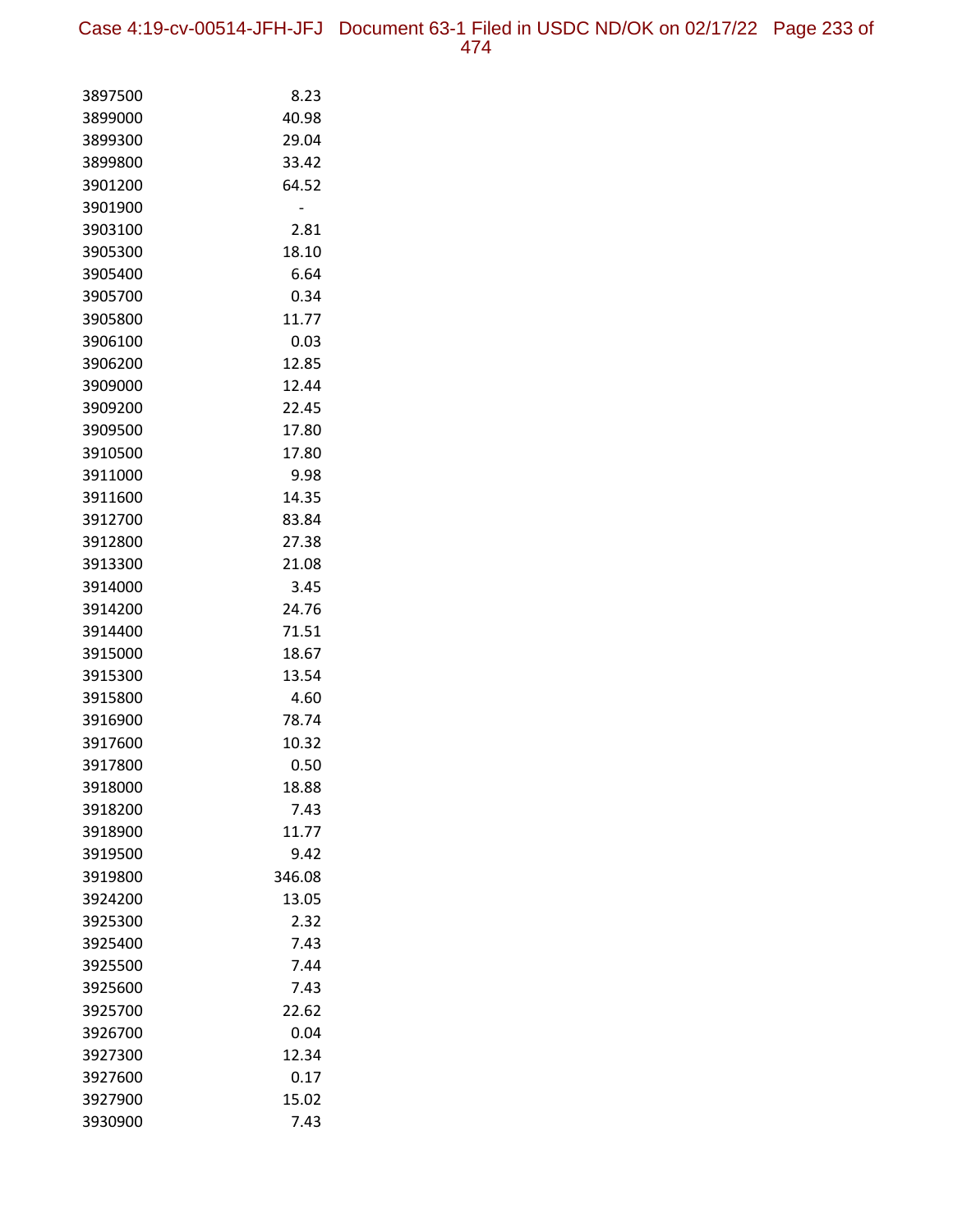| 3931600 | 1.54   |
|---------|--------|
| 3931700 | 1.53   |
| 3933800 | 15.13  |
| 3936800 | 11.76  |
| 3939300 | 5.99   |
| 3941500 |        |
| 3941700 | 36.60  |
| 3941900 | 4.60   |
| 3943100 |        |
| 3943200 | 5.93   |
| 3943800 | 0.74   |
| 3944800 | 3.71   |
| 3945900 | 15.18  |
| 3946300 | 6.76   |
| 3946400 | 20.65  |
| 3949700 | 1.56   |
| 3949900 | 19.06  |
| 3950000 | 0.46   |
| 3950900 | 0.46   |
| 3951200 | 0.34   |
| 3951700 | 28.29  |
| 3951800 | 40.30  |
| 3951900 | 2.10   |
| 3952200 | 140.35 |
| 3952600 | 6.47   |
| 3952900 | 35.17  |
| 3953900 | 48.95  |
| 3954000 | 8.52   |
| 3954900 | 48.01  |
| 3955300 | 5.40   |
| 3956100 | 27.33  |
| 3956300 | 3.26   |
| 3957500 | 7.60   |
| 3959000 |        |
| 3959100 | 8.70   |
| 3959500 | 0.07   |
| 3959900 | 4.03   |
| 3963700 |        |
| 3966100 | 3.32   |
| 3967000 | 21.94  |
| 3968700 | 55.88  |
| 3968800 |        |
| 3973100 | 25.89  |
| 3973300 | 15.06  |
| 3973400 | 24.07  |
| 3974600 | 30.72  |
| 3975100 | 3.59   |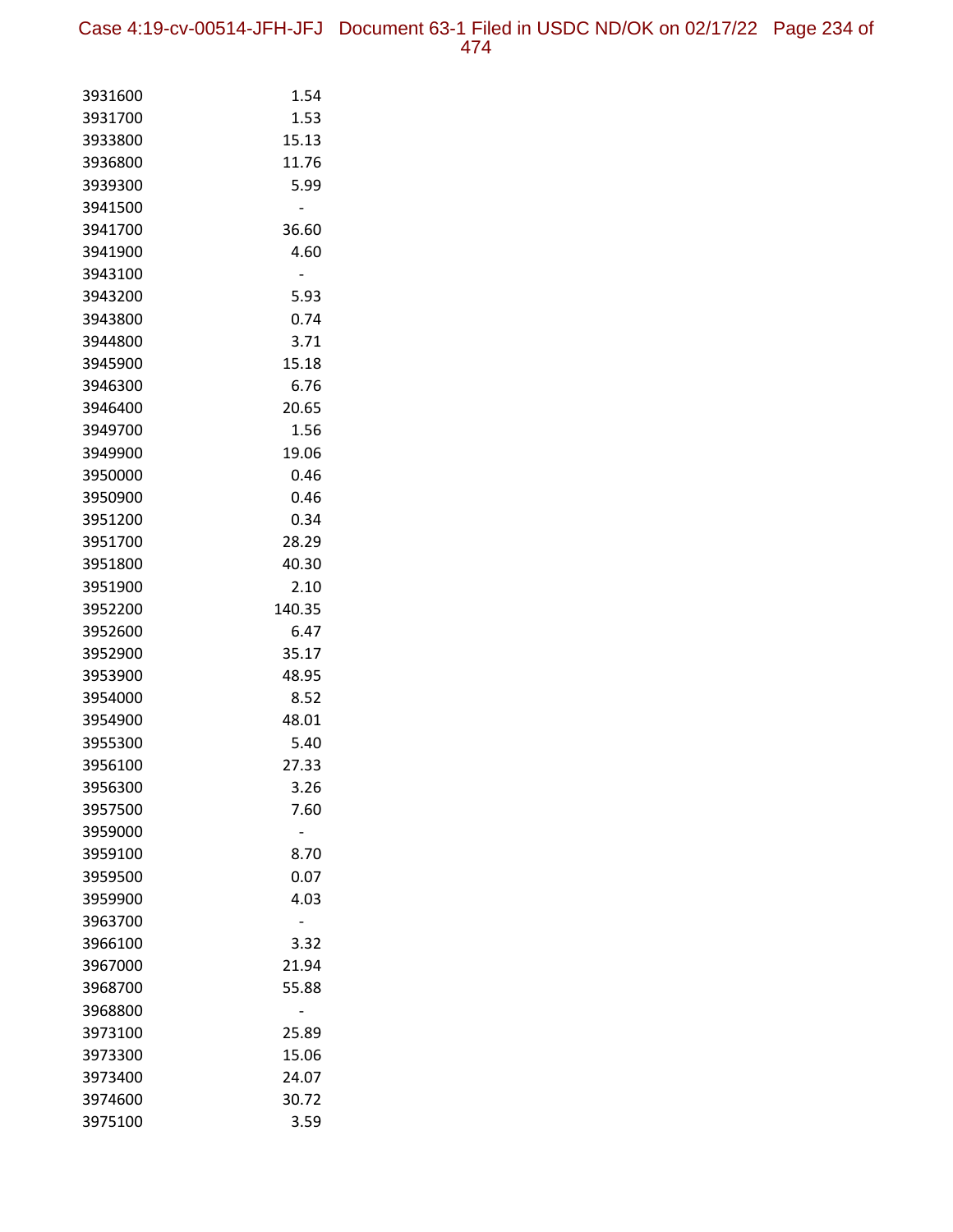Case 4:19-cv-00514-JFH-JFJ Document 63-1 Filed in USDC ND/OK on 02/17/22 Page 235 of 474

| 3977700 | 24.86  |
|---------|--------|
| 3978000 | 26.89  |
| 3981500 | 8.81   |
| 3982000 | 411.83 |
| 3982100 | 44.09  |
| 3982400 | 344.22 |
| 3983200 | 25.05  |
| 3983300 | 33.07  |
| 3983500 | 35.15  |
| 3984300 | 8.18   |
| 3984400 | 0.05   |
| 3985100 | 4.31   |
| 3985200 | 10.43  |
| 3985300 | 3.94   |
| 3985500 | 14.97  |
| 3987100 | 36.07  |
| 3989400 | 0.11   |
| 3989500 |        |
| 3989700 | 0.11   |
| 3990000 | 0.11   |
| 3990400 | 61.59  |
| 3990500 | 58.98  |
| 3990900 | 31.85  |
| 3991100 | 0.39   |
| 3992200 | 556.97 |
| 3994600 | 3.64   |
| 3994700 | 0.46   |
| 3994800 | 0.80   |
| 3994900 | 0.78   |
| 3995000 | 0.50   |
| 3997500 |        |
| 3997800 |        |
| 3998000 | 23.88  |
| 4002600 | 17.86  |
| 4005400 | 7.57   |
| 4007900 | 21.48  |
| 4008400 | 4.20   |
| 4008500 | 4.18   |
| 4011700 | 0.53   |
| 4011900 | 27.95  |
| 4012000 | 57.69  |
| 4012100 | 58.99  |
| 4012200 | 67.96  |
| 4012500 | 0.22   |
| 4012800 | 0.08   |
| 4012900 |        |
| 4013000 | 0.25   |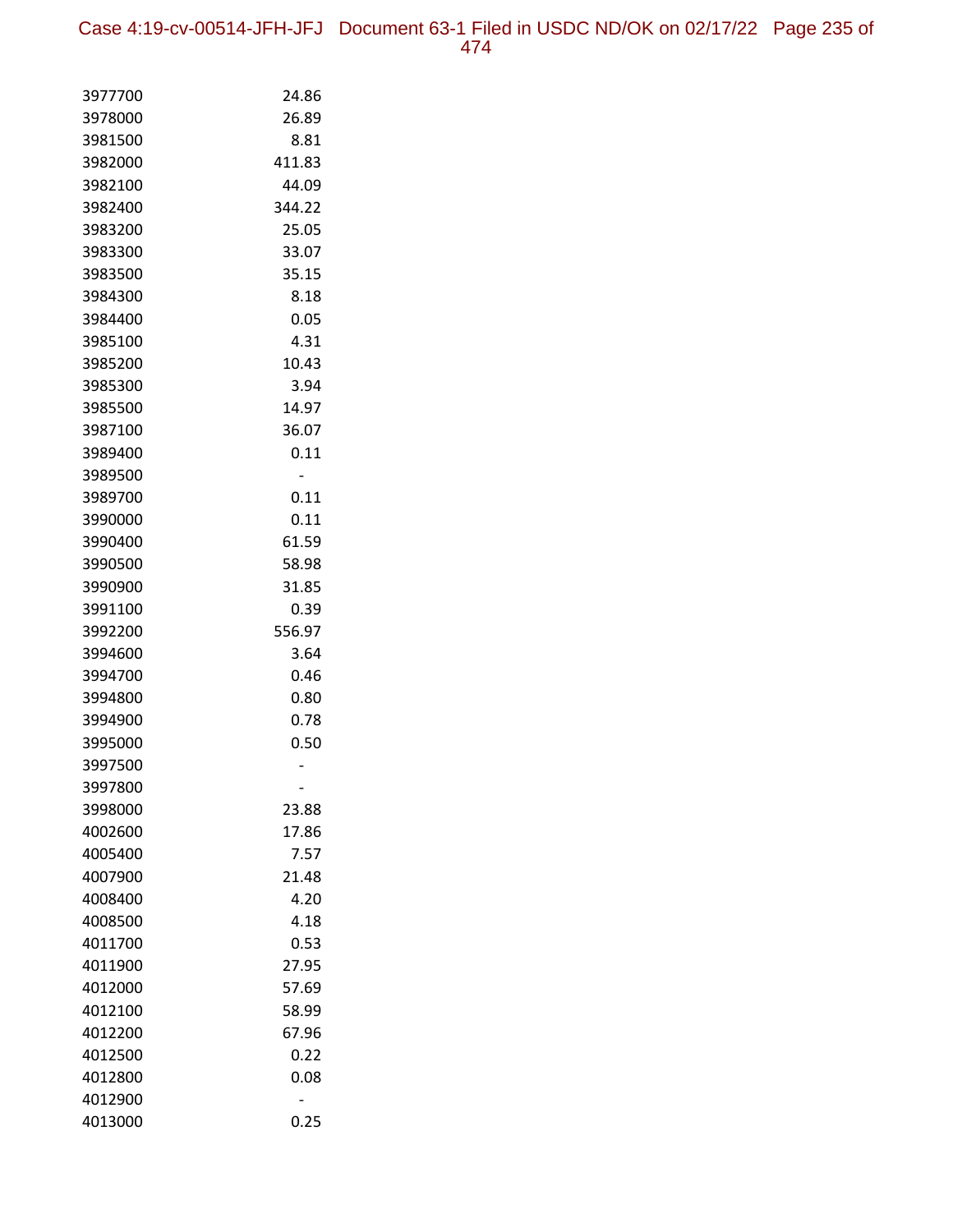Case 4:19-cv-00514-JFH-JFJ Document 63-1 Filed in USDC ND/OK on 02/17/22 Page 236 of 474

| 4013300            | 13.90         |
|--------------------|---------------|
| 4013400            | 8.22          |
| 4013500            | 31.91         |
| 4021600            | 30.19         |
| 4024800            | 9.33          |
| 4025600            | 18.66         |
| 4025700            | 16.25         |
| 4026200            | 20.53         |
| 4026600            | 22.74         |
| 4028200            |               |
| 4028400            | 23.47         |
| 4029100            | 23.58         |
| 4029200            | 7.09          |
| 4029900            |               |
| 4040600            | 29.67         |
| 4040700            | 29.34         |
| 4040800            | 29.34         |
| 4041000            | 34.11         |
| 4041100            | 33.38         |
| 4042500            | 24.31         |
| 4042700            | 26.33         |
| 4042800            | 26.42         |
| 4042900            | 9.45          |
| 4043500<br>4043600 | 2.45          |
| 4044000            | 40.15<br>0.14 |
| 4044100            | 0.09          |
| 4044600            | 26.32         |
| 4044900            | 0.89          |
| 4045000            | 26.35         |
| 4045500            | 21.85         |
| 4046000            | 150.60        |
| 4047500            |               |
| 4048300            | 15.51         |
| 4048400            | 23.40         |
| 4048500            | 45.80         |
| 4048600            | 23.39         |
| 4048900            | 58.41         |
| 4050200            | 24.77         |
| 4050500            | 22.90         |
| 4051100            | 41.73         |
| 4051400            | 15.62         |
| 4052300            | 19.70         |
| 4052400            | 28.33         |
| 4052500            | 23.33         |
| 4052700            | 33.71         |
| 4052900            | 0.17          |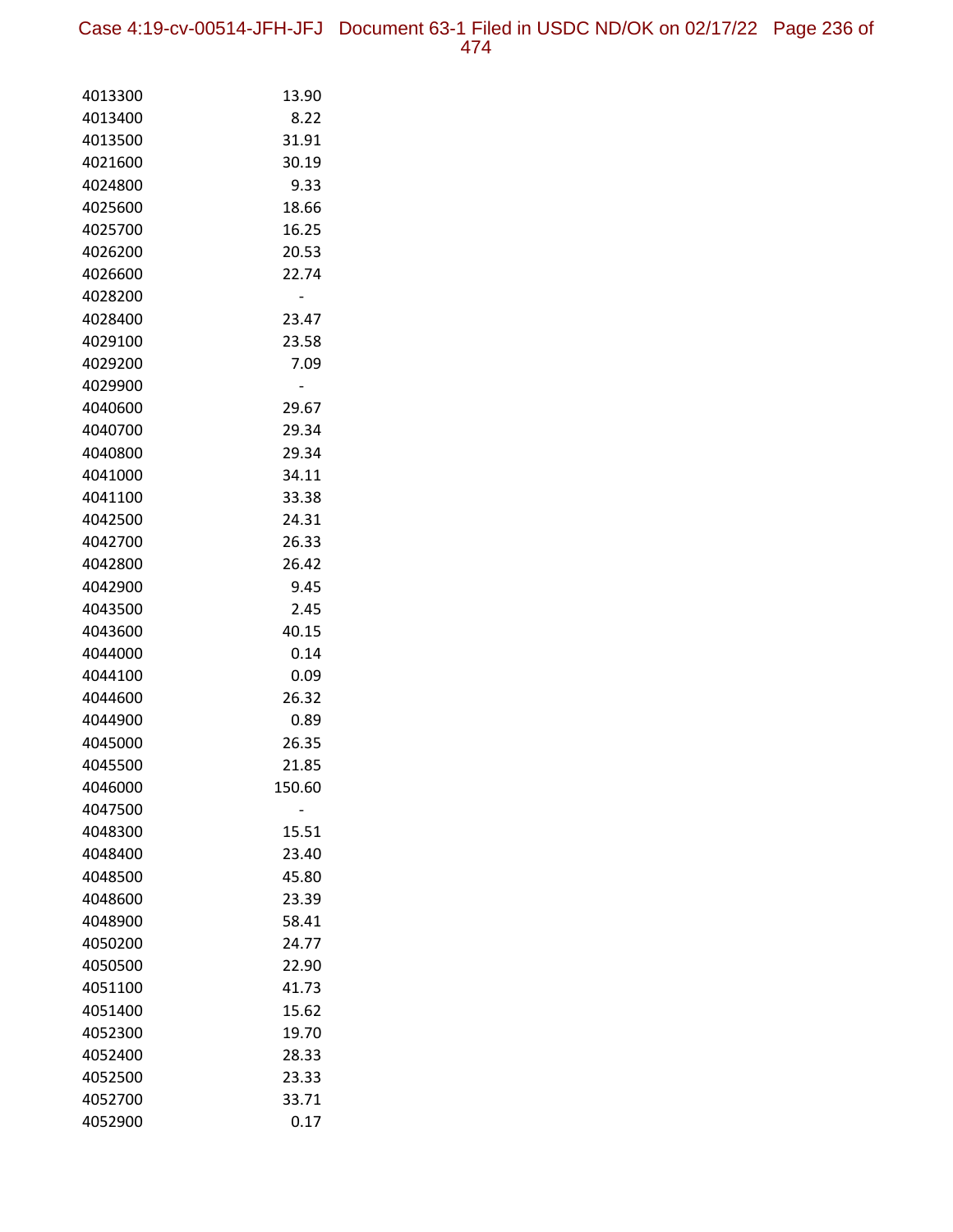Case 4:19-cv-00514-JFH-JFJ Document 63-1 Filed in USDC ND/OK on 02/17/22 Page 237 of 474

| 4053300            | 59.52         |
|--------------------|---------------|
| 4053400            | 33.72         |
| 4053800            | 86.65         |
| 4054200            | 18.38         |
| 4054600            | 18.41         |
| 4054900            | 6.47          |
| 4055200            | 8.09          |
| 4055800            | 18.12         |
| 4057300            | 16.87         |
| 4060700            | 0.94          |
| 4060900            | 3.75          |
| 4061000            | 0.08          |
| 4061300            | 13.75         |
| 4063500            | 312.59        |
| 4063800            | 4.72          |
| 4066300            | 13.54         |
| 4066400            | 4.86          |
| 4066800            | 5.61          |
| 4071700            | 6.08          |
| 4071800            | 2.63          |
| 4071900            | 2.21          |
| 4072000            | 2.21          |
| 4072100            | 3.37          |
| 4072300            | 18.43         |
| 4076200            | 1.98          |
| 4077100            | 28.40         |
| 4077600            | 2.26          |
| 4077800            | 15.95         |
| 4078000            | 5.16          |
| 4078100            | 16.71         |
| 4078400            | 5,444.58      |
| 4078800            | 9.44          |
| 4078900            | 0.37          |
| 4079000            | 1.71<br>34.59 |
| 4079800<br>4080200 | 10.19         |
| 4082700            | 0.05          |
| 4083100            | 2.61          |
| 4085800            | 25.76         |
| 4087000            | 1.84          |
| 4087600            | 3.61          |
| 4087800            | 19.56         |
| 4088100            | 1.89          |
| 4090400            | 0.39          |
| 4090700            | 11.03         |
| 4091900            |               |
| 4092700            | 8.86          |
|                    |               |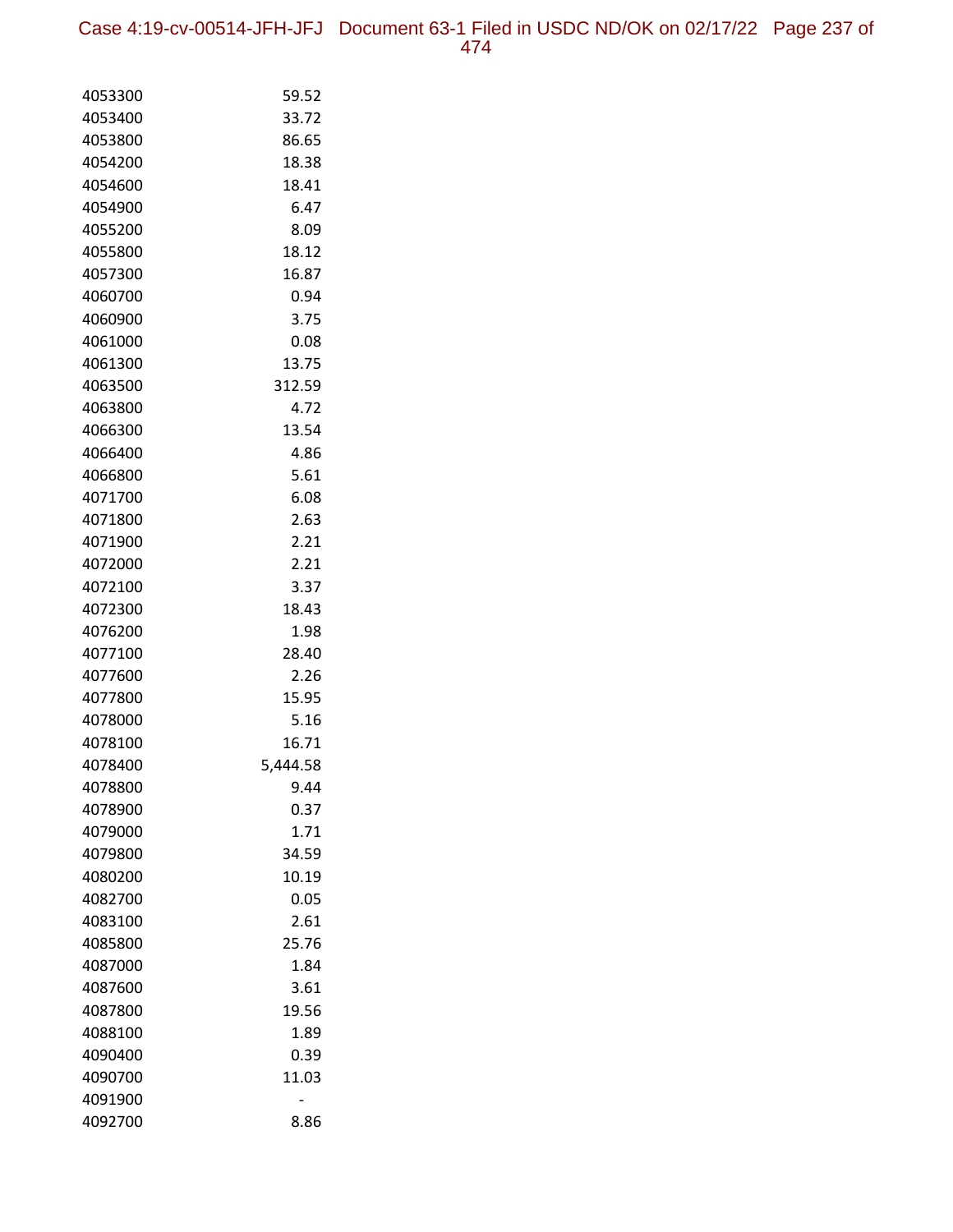Case 4:19-cv-00514-JFH-JFJ Document 63-1 Filed in USDC ND/OK on 02/17/22 Page 238 of 474

| 4093500 | 167.99   |
|---------|----------|
| 4093600 | 10.49    |
| 4093900 | 0.39     |
| 4094000 | 0.39     |
| 4094300 | 0.39     |
| 4094400 | 0.39     |
| 4094600 | 0.39     |
| 4094700 | 0.39     |
| 4094800 | 0.55     |
| 4095100 | 0.39     |
| 4095700 | 6.55     |
| 4096700 | 20.47    |
| 4098200 | 25.32    |
| 4098400 | 44.57    |
| 4099500 | 3.59     |
| 4100800 | 34.97    |
| 4103500 | 7.22     |
| 4103900 | 35.78    |
| 4104600 | 24.78    |
| 4105600 | 2,229.02 |
| 4105900 | 2.25     |
| 4106900 | 0.98     |
| 4108500 | 42.55    |
| 4113400 | 0.95     |
| 4113500 | 0.62     |
| 4113600 | 1.48     |
| 4113700 |          |
| 4114400 | 111.10   |
| 4114900 | 2.21     |
| 4115800 | 451.34   |
| 4116000 | 4.37     |
| 4116200 | 2.91     |
| 4117100 | 92.59    |
| 4117300 | 2.70     |
| 4117500 | 0.28     |
| 4118800 | 6.47     |
| 4119000 | 2.41     |
| 4119200 | 22.54    |
| 4119800 | 11.74    |
| 4123000 | 14.20    |
| 4124800 | 0.02     |
| 4124900 | 0.02     |
| 4125000 | 26.89    |
| 4125100 | 38.84    |
| 4125200 | 43.93    |
| 4125300 | 55.79    |
| 4125400 | 0.66     |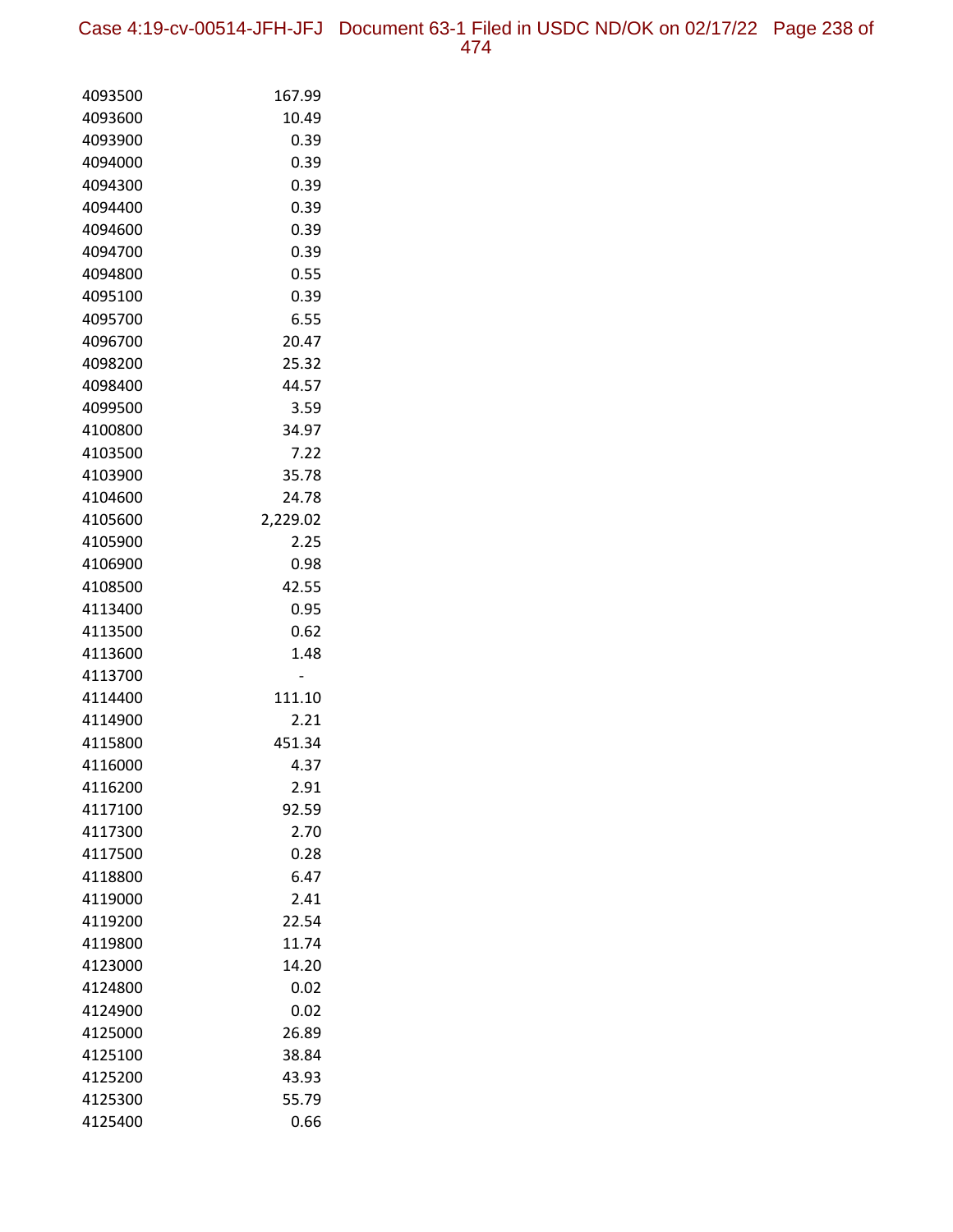Case 4:19-cv-00514-JFH-JFJ Document 63-1 Filed in USDC ND/OK on 02/17/22 Page 239 of 474

| 4125500            | 0.56           |
|--------------------|----------------|
| 4126300            | 34.73          |
| 4126400            | 14.19          |
| 4126500            | 7.49           |
| 4126800            | 2.66           |
| 4127100            | 28.52          |
| 4128100            | 10.83          |
| 4128900            | 9.87           |
| 4129100            | 34.72          |
| 4129300            | 35.57          |
| 4130000            | 18.83          |
| 4139300            | 36.75          |
| 4140000            |                |
| 4140300<br>4140400 | 1.02<br>5.41   |
| 4140500            | 14.92          |
| 4140600            | 5.41           |
| 4141200            | 1.38           |
| 4141300            | 0.85           |
| 4141400            | 0.85           |
| 4141500            | 1.17           |
| 4141700            | 1.80           |
| 4143700            | 21.67          |
| 4144900            | 9.31           |
| 4145000            | 9.30           |
| 4145100            | 1.90           |
| 4145400            | 31.36          |
| 4145500            | 25.27          |
| 4145600            | 25.29          |
| 4147500            | 687.40         |
| 4147900            |                |
| 4149100            | 35.98          |
| 4149800            | 5.35           |
| 4153400            | 18.67          |
| 4154200            | 4.87           |
| 4156900            | 30.62          |
| 4158600            | 25.74          |
| 4158700<br>4159400 | 25.74<br>14.60 |
| 4161500            | 72.84          |
| 4161600            | 70.58          |
| 4161700            | 92.53          |
| 4161900            | 103.31         |
| 4162000            | 9.28           |
| 4163000            | 39.85          |
| 4163900            | 18.76          |
| 4164000            | 31.92          |
|                    |                |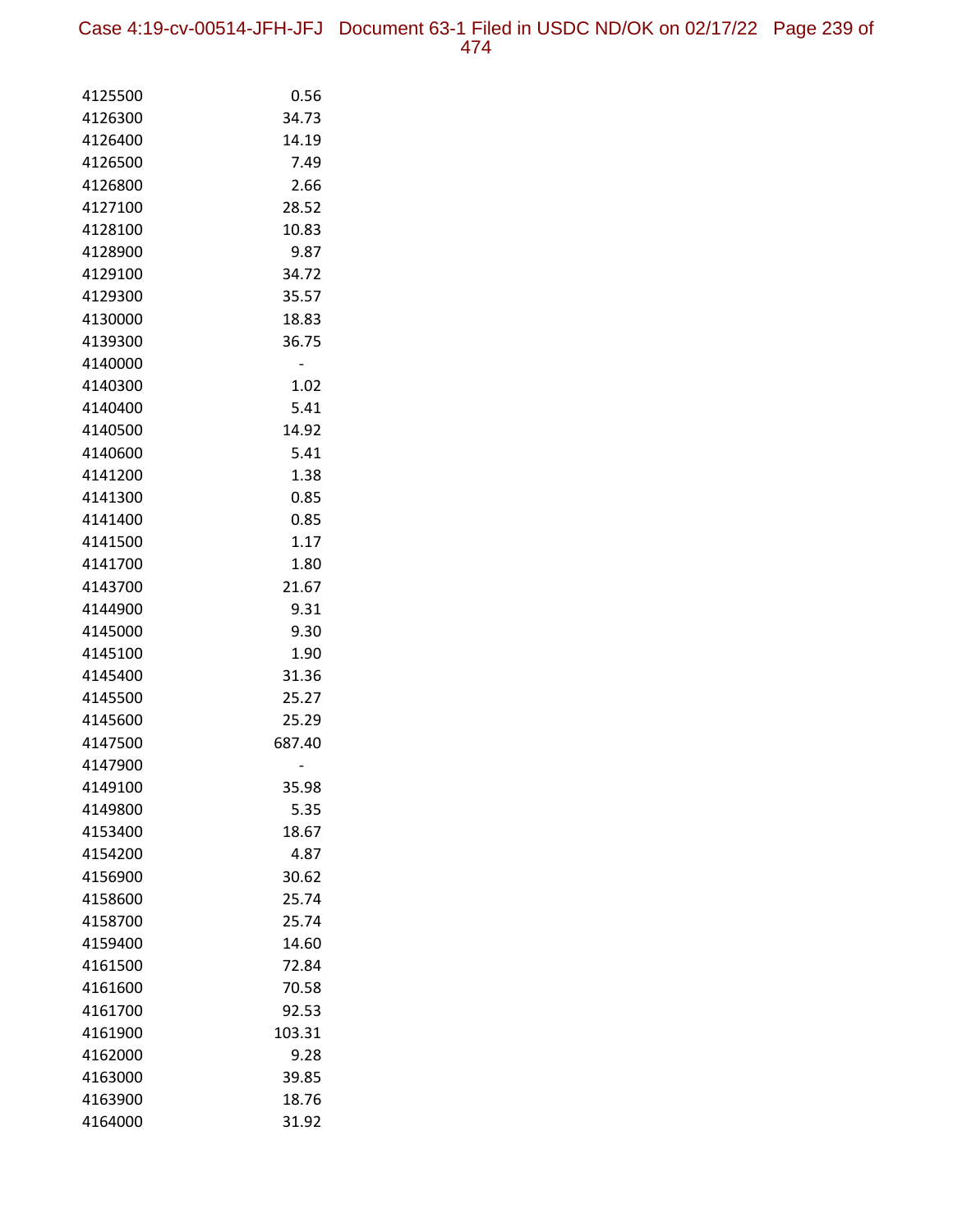Case 4:19-cv-00514-JFH-JFJ Document 63-1 Filed in USDC ND/OK on 02/17/22 Page 240 of 474

| 4164200            | 7.81          |
|--------------------|---------------|
| 4164600            | 27.75         |
| 4164900            | 0.22          |
| 4165000            | 58.66         |
| 4165100            | 60.83         |
| 4165300            | 3.05          |
| 4170600            | 117.15        |
| 4179900            | 0.67          |
| 4180100            | 1.15          |
| 4180300            | 0.34          |
| 4180400            | 43.15         |
| 4180600            | 0.39          |
| 4182100            | 6.38          |
| 4185100            | 6.52          |
| 4185200            |               |
| 4185600            | 24.78         |
| 4185700            | 8.45          |
| 4185800            | 24.02         |
| 4185900            | 27.24         |
| 4186000            | 18.34         |
| 4186100            | 9.53          |
| 4186200            | 9.53          |
| 4186400<br>4186500 | 4.96<br>16.19 |
| 4186700            | 4.96          |
| 4186800            | 5.14          |
| 4190400            | 1.94          |
| 4191600            | 0.78          |
| 4191700            | 22.63         |
| 4192200            | 6.89          |
| 4192300            | 24.84         |
| 4192400            | 10.19         |
| 4192500            | 25.49         |
| 4192600            | 31.95         |
| 4192700            | 2.48          |
| 4192800            | 31.97         |
| 4193100            | 8.16          |
| 4193200            | 18.50         |
| 4193900            | 18.51         |
| 4194000            | 0.85          |
| 4194200            | 10.19         |
| 4194300            | 12.37         |
| 4194500            | 22.27         |
| 4194900            | 22.07         |
| 4195700            | 5.08          |
| 4196100            | 1.65          |
| 4199700            | 5.74          |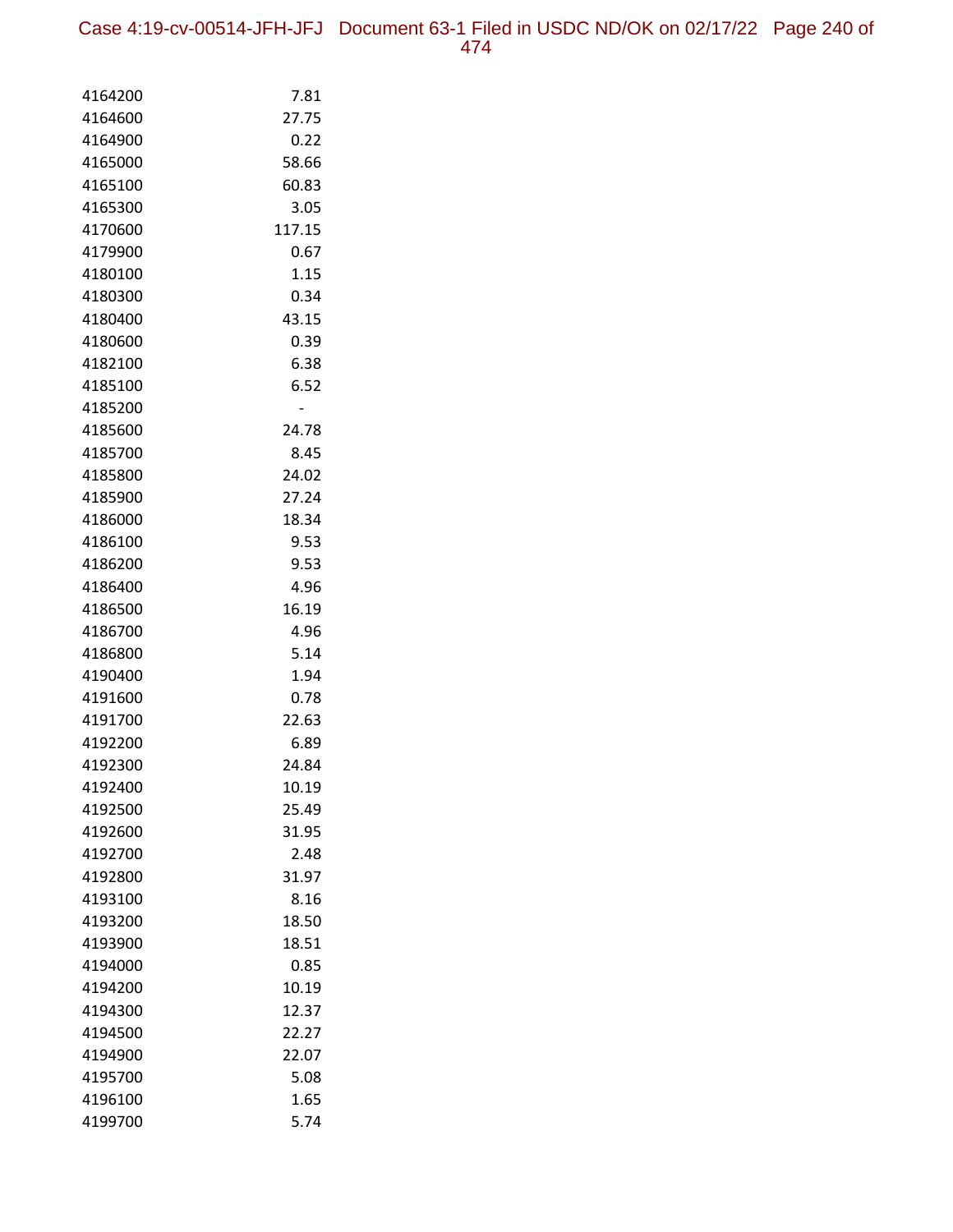| 4199900 | 5.74  |
|---------|-------|
| 4200000 | 5.58  |
| 4200100 | 11.52 |
| 4200200 | 11.52 |
| 4200300 | 11.52 |
| 4200400 | 3.93  |
| 4200500 | 51.42 |
| 4200700 | 14.19 |
| 4200900 | 19.89 |
| 4201200 | 35.87 |
| 4201300 | 33.63 |
| 4201400 | 33.63 |
| 4202100 | 33.64 |
| 4202500 | 0.49  |
| 4202600 | 1.77  |
| 4202700 | 17.74 |
| 4202800 | 17.75 |
| 4202900 | 38.60 |
| 4203000 | 37.45 |
| 4203200 | 1.83  |
| 4203400 | 16.37 |
| 4203600 | 38.81 |
| 4204000 | 9.45  |
| 4204100 | 30.68 |
| 4204400 | 1.65  |
| 4204900 | 30.27 |
| 4205000 | 5.47  |
| 4205100 | 37.47 |
| 4205300 | 43.16 |
| 4205500 | 0.30  |
| 4206600 | 42.46 |
| 4208600 | 15.43 |
| 4208700 | 15.43 |
| 4210100 | 0.61  |
| 4212300 | 6.10  |
| 4215800 | 33.72 |
| 4216000 | 1.04  |
| 4216100 | 3.22  |
| 4226000 | 9.08  |
| 4227700 | 19.85 |
| 4227800 | 26.79 |
| 4227900 | 14.82 |
| 4228000 | 26.79 |
| 4229500 | 0.08  |
| 4231500 | 1.14  |
| 4231600 | 16.47 |
| 4232200 | 1.49  |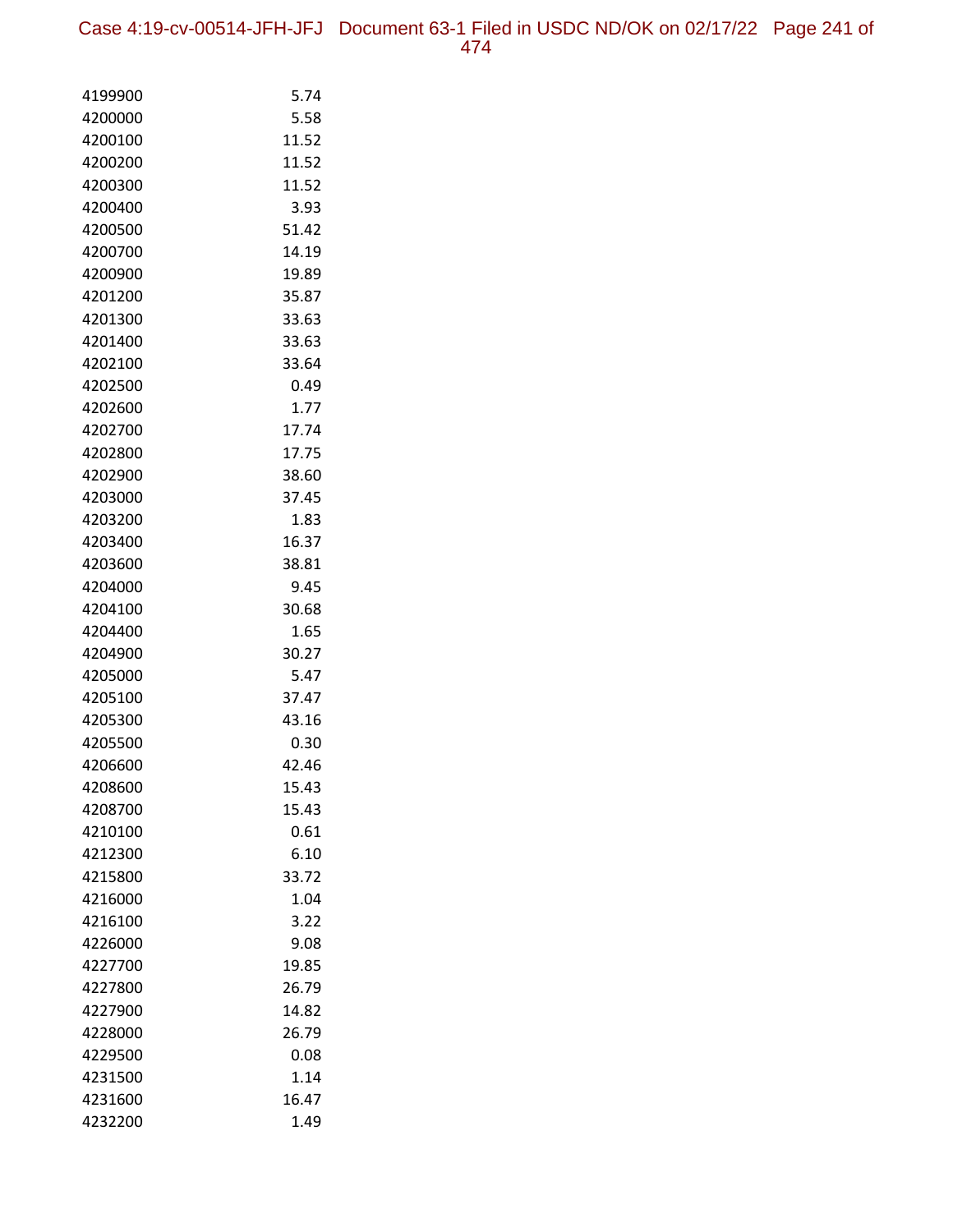Case 4:19-cv-00514-JFH-JFJ Document 63-1 Filed in USDC ND/OK on 02/17/22 Page 242 of 474

| 4232400            | 3.24           |
|--------------------|----------------|
| 4232500            | 1.09           |
| 4232900            | 1.14           |
| 4234000            | 0.39           |
| 4236400            | 49.59          |
| 4237900            | 10.86          |
| 4238000            | 10.86          |
| 4239000            | 8.74           |
| 4239100            | 5.88           |
| 4240400            | 0.71           |
| 4240500            | 0.32           |
| 4240700            | 26.38          |
| 4240800            | 1.46           |
| 4241500            | 0.67           |
| 4241600            | 48.74          |
| 4241800            | 40.75          |
| 4241900            | 5.82           |
| 4243100            | 1.93           |
| 4246900            | 104.09         |
| 4247100            | 22.89          |
| 4247400            | 52.29          |
| 4247700            | 285.83         |
| 4248000            | 49.91          |
| 4248100            | 56.92          |
| 4248200            | 19.75          |
| 4248600            |                |
| 4248800            | 4.97           |
| 4249600            | 85.36          |
| 4249900            | 55.89          |
| 4250400            | 84.57          |
| 4250700            | 55.49          |
| 4250800<br>4251000 | 97.06<br>45.39 |
| 4251500            | 36.00          |
| 4251600            | 36.02          |
| 4251700            | 36.02          |
| 4251800            | 35.25          |
| 4252000            | 363.55         |
| 4252400            | 82.09          |
| 4252500            | 31.54          |
| 4252600            | 44.56          |
| 4253100            | 96.46          |
| 4253600            | 31.64          |
| 4254100            | 50.11          |
| 4254200            | 26.24          |
| 4254300            | 11.58          |
| 4254600            |                |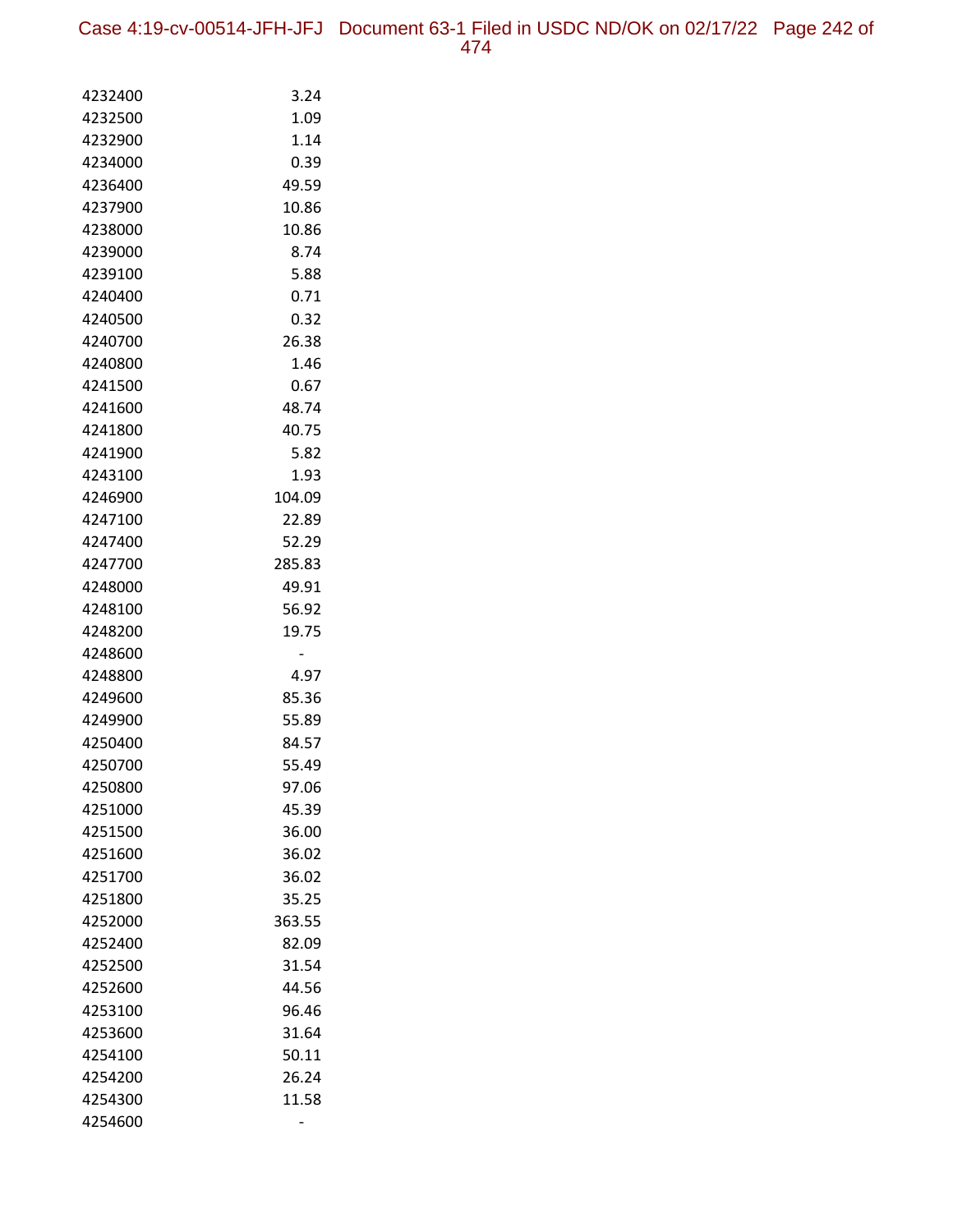Case 4:19-cv-00514-JFH-JFJ Document 63-1 Filed in USDC ND/OK on 02/17/22 Page 243 of 474

| 4255700            | 45.69 |
|--------------------|-------|
| 4256000            | 58.16 |
| 4256800            | 0.64  |
| 4256900            |       |
| 4257000            | 11.14 |
| 4257100            | 14.29 |
| 4257300            | 17.02 |
| 4257400            | 7.81  |
| 4257500            | 3.51  |
| 4257600            | 16.86 |
| 4257700            |       |
| 4257800            | 10.73 |
| 4258000            | 10.66 |
| 4258100            | 15.85 |
| 4258200            | 10.29 |
| 4258300            |       |
| 4258400            | 15.15 |
| 4258500            | 11.21 |
| 4258600            | 3.90  |
| 4258800            | 5.39  |
| 4259000            | 0.01  |
| 4259100            | 4.06  |
| 4259200            | 11.63 |
| 4259300            |       |
| 4259900            | 16.37 |
| 4260000            | 16.38 |
| 4260100            | 16.38 |
| 4260200            | 16.38 |
| 4260300            |       |
| 4260400            |       |
| 4260500<br>4260600 |       |
| 4260700            | 0.53  |
| 4261000            | 37.12 |
| 4261100            | 33.30 |
| 4262600            | 15.62 |
| 4263000            | 15.61 |
| 4264300            | 12.45 |
| 4265000            | 9.92  |
| 4265700            | 24.25 |
| 4265800            | 62.23 |
| 4265900            | 5.13  |
| 4266900            | 0.43  |
| 4267000            | 0.71  |
| 4267100            | 0.45  |
| 4267200            | 0.65  |
| 4267600            | 0.10  |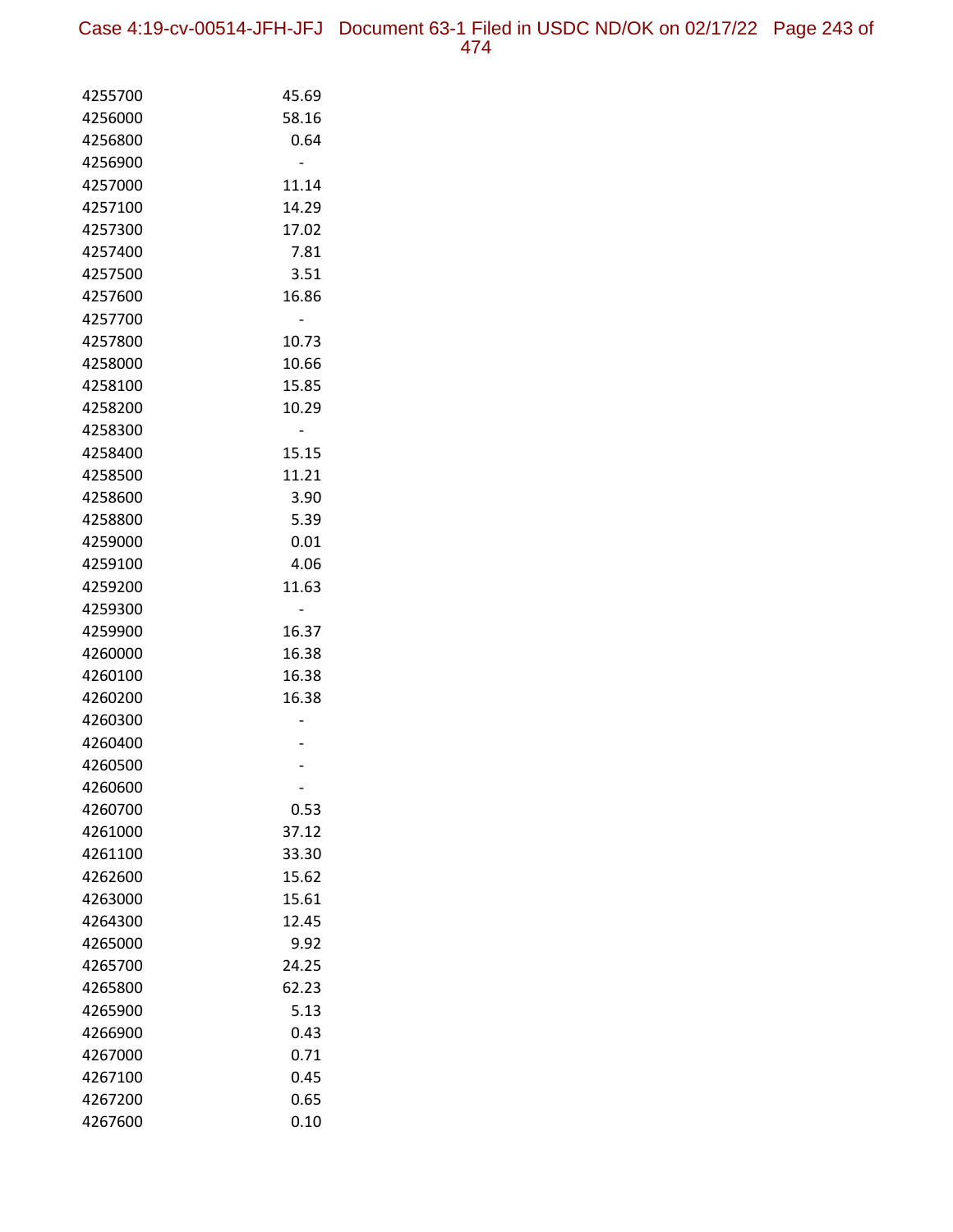| 4267800 | 1.98   |
|---------|--------|
| 4270900 |        |
| 4271600 | 10.92  |
| 4271700 | 10.92  |
| 4272300 |        |
| 4272600 | 0.01   |
| 4275000 | 34.05  |
| 4275100 | 0.42   |
| 4281700 | 25.56  |
| 4282400 | 105.45 |
| 4291600 | 23.94  |
| 4291700 | 44.35  |
| 4291800 | 256.94 |
| 4292000 | 31.13  |
| 4293200 | 164.02 |
| 4294700 | 6.02   |
| 4296000 | 19.21  |
| 4296100 | 35.76  |
| 4296400 | 5.24   |
| 4296500 | 0.11   |
| 4296600 | 9.87   |
| 4297400 | 32.97  |
| 4297500 | 62.89  |
| 4299000 | 4.13   |
| 4299200 | 4.13   |
| 4299300 | 4.18   |
| 4299400 | 29.40  |
| 4299500 | 0.99   |
| 4299700 | 2.48   |
| 4301200 |        |
| 4301500 | 12.87  |
| 4302000 | 0.03   |
| 4302300 |        |
| 4302600 | 0.08   |
| 4302700 |        |
| 4303000 | 0.01   |
| 4304700 |        |
| 4304800 |        |
| 4304900 | 0.06   |
| 4305400 |        |
| 4306600 | 0.02   |
| 4307500 | 0.01   |
| 4307900 |        |
| 4308000 | 0.01   |
| 4308400 | 0.01   |
| 4309000 |        |
| 4309100 |        |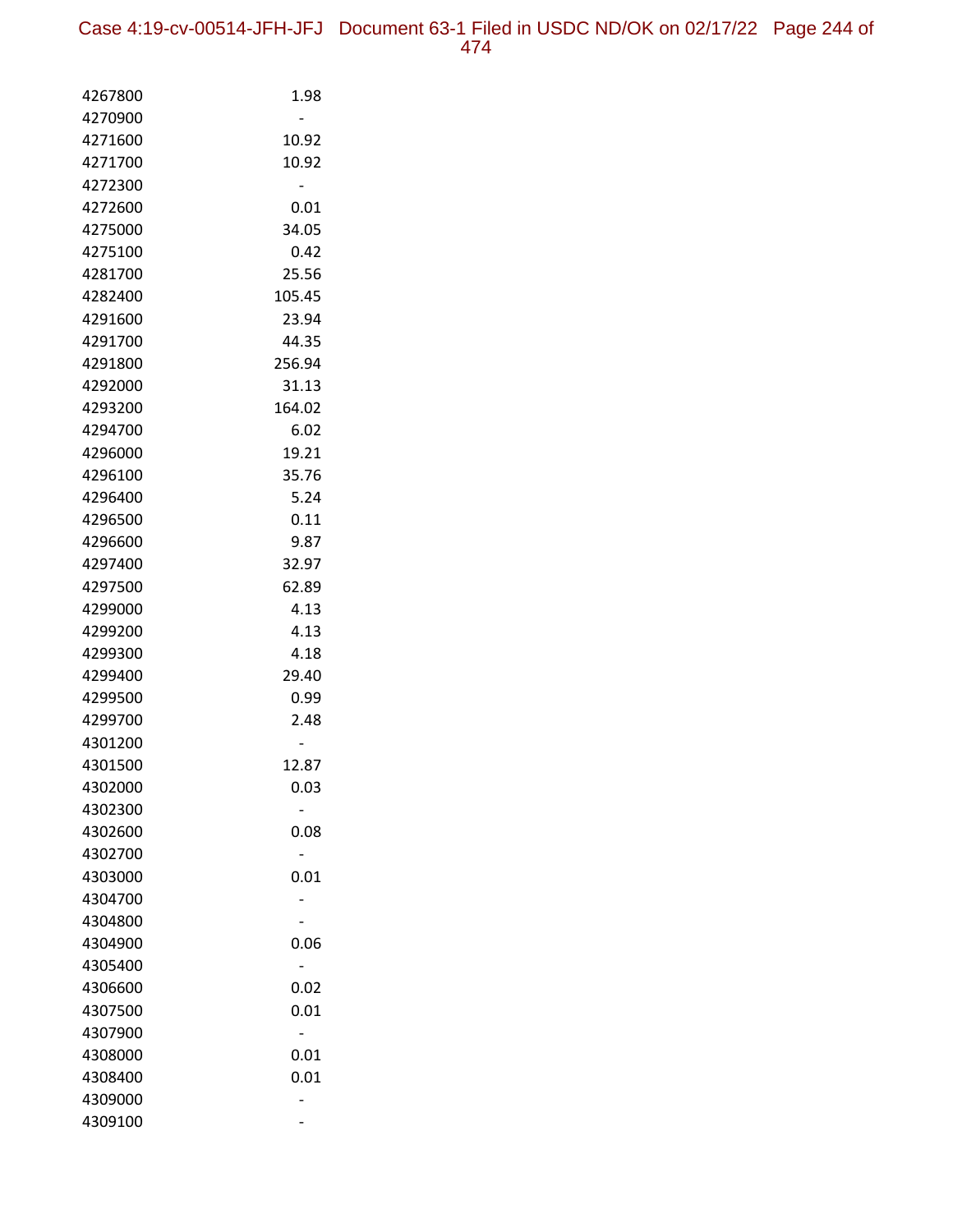| 4309200            |              |
|--------------------|--------------|
| 4309300            | 0.04         |
| 4309900            | 2.56         |
| 4310100            | 8.16         |
| 4310200            | 10.15        |
| 4318000            | 1.48         |
| 4318200            | 4.17         |
| 4319000            | 6.12         |
| 4319100            | 0.56         |
| 4319200            | 1.13         |
| 4319300            | 0.25         |
| 4319400            | 0.25         |
| 4319500            | 0.25         |
| 4319600            | 0.25         |
| 4320000            | 0.25         |
| 4320300            | 0.25         |
| 4320400            |              |
| 4320600            | 39.96        |
| 4321100            | 1.21         |
| 4321800            | 2.84         |
| 4322100            |              |
| 4322200            | 1.20         |
| 4323600            | 0.01         |
| 4323800            | 0.15         |
| 4325900            | 1.00         |
| 4326900            | 1.49         |
| 4327000            | 1.49         |
| 4327100            | 1.49         |
| 4327200            | 5.61         |
| 4328000            | 0.22         |
| 4328700            |              |
| 4328800            |              |
| 4328900            |              |
| 4329100            | 6.66<br>1.47 |
| 4329500<br>4329800 | 3.33         |
|                    |              |
| 4330000<br>4330200 | 0.65         |
| 4330300            | 0.65         |
| 4330400            | 0.65         |
| 4331200            | 0.55         |
| 4332900            | 38.01        |
| 4333000            | 38.01        |
| 4342500            | 4.78         |
| 4344500            |              |
| 4345200            | 0.42         |
| 4347100            |              |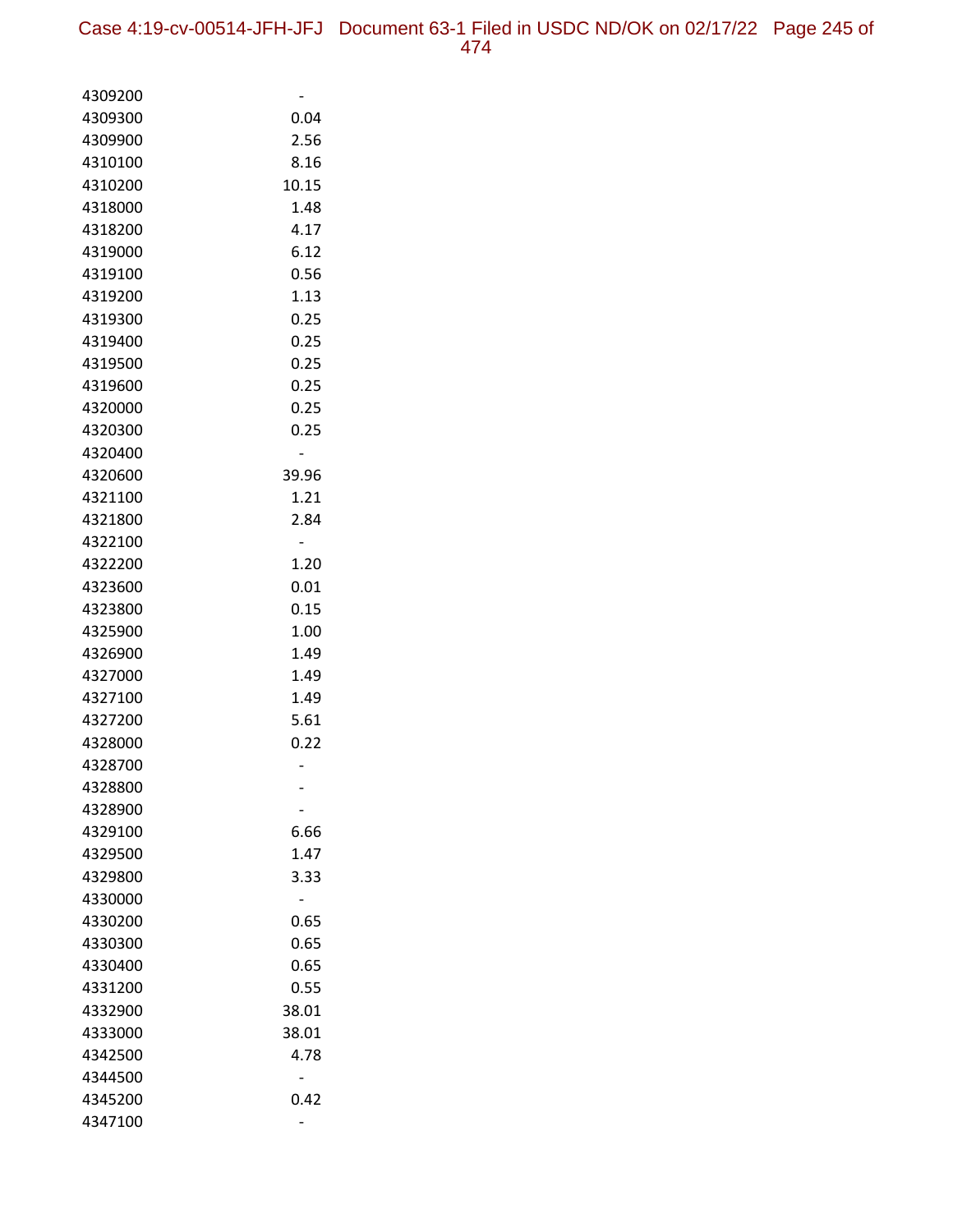Case 4:19-cv-00514-JFH-JFJ Document 63-1 Filed in USDC ND/OK on 02/17/22 Page 246 of 474

| 4348100            | 25.32        |
|--------------------|--------------|
| 4348700            | 29.06        |
| 4348800            | 1.89         |
| 4348900            | 6.22         |
| 4349000            | 13.24        |
| 4349300            | 7.08         |
| 4349500            | 19.93        |
| 4349600            | 3.47         |
| 4349700            | 9.61         |
| 4349800            | 3.47         |
| 4350800            | 4.63         |
| 4351000            | 17.87        |
| 4351400            | 2.71         |
| 4351700            | 24.17        |
| 4351800            | 36.56        |
| 4352200            | 5.37         |
| 4352300            | 5.59         |
| 4352400            | 2.58         |
| 4352700            | 13.24        |
| 4353000            | 0.20         |
| 4353200            | 19.93        |
| 4354000            | 2.04         |
| 4354300            | 0.27         |
| 4354600            | 0.26         |
| 4356600            | 25.19        |
| 4356700            | 1.43         |
| 4356800            | 2.94<br>7.10 |
| 4357300<br>4358400 |              |
| 4358900            | 52.83        |
| 4359000            | 52.82        |
| 4359100            | 77.73        |
| 4359200            | 2.95         |
| 4359700            | 75.89        |
| 4359900            | 8.67         |
| 4360000            | 8.67         |
| 4360200            | 2.12         |
| 4360300            |              |
| 4360400            |              |
| 4360700            |              |
| 4360800            | 0.21         |
| 4361000            |              |
| 4361100            | 0.49         |
| 4361200            | 0.49         |
| 4361300            |              |
| 4361400            | 0.21         |
| 4361800            | 2.24         |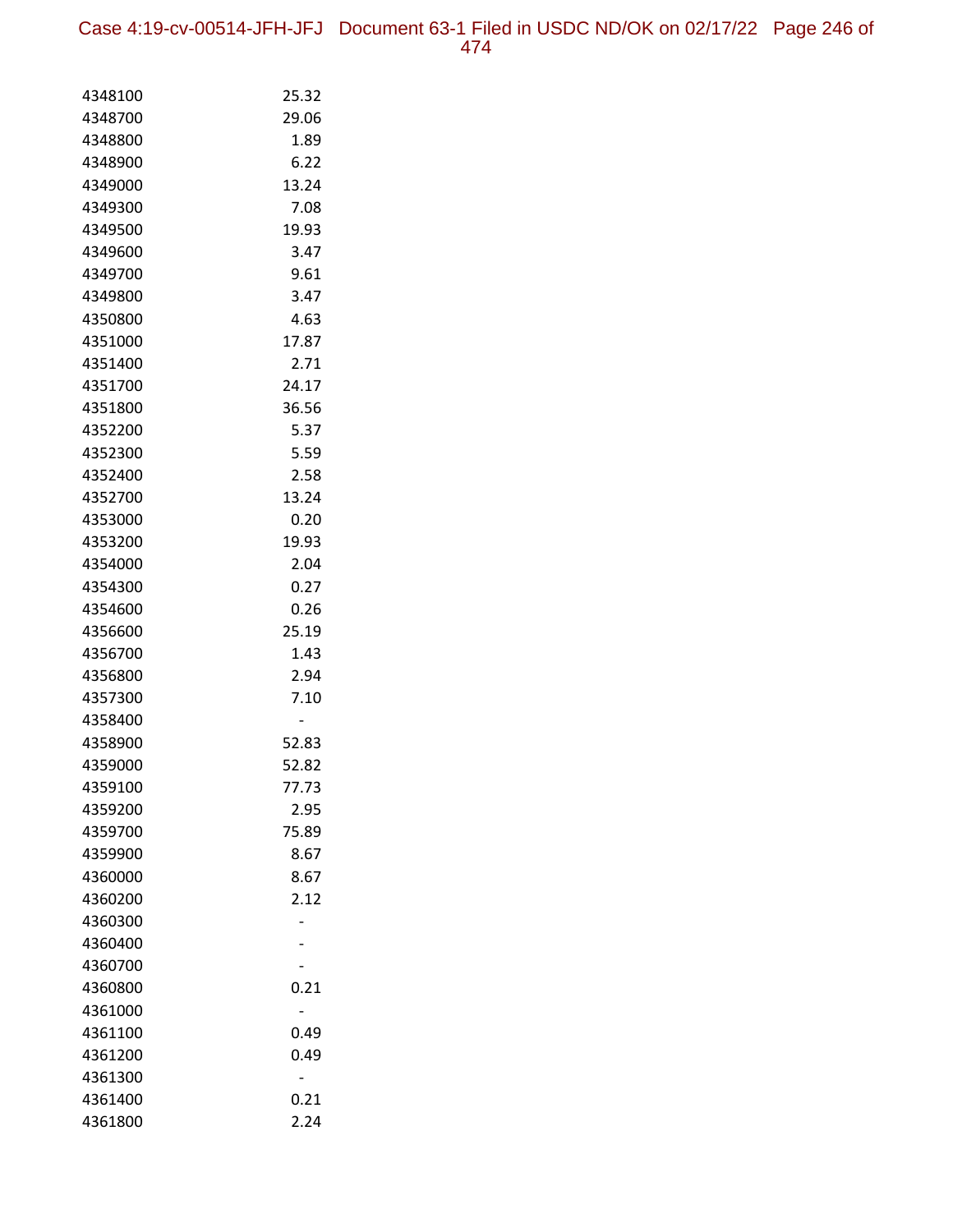Case 4:19-cv-00514-JFH-JFJ Document 63-1 Filed in USDC ND/OK on 02/17/22 Page 247 of 474

| 4362000            | 88.74  |
|--------------------|--------|
| 4362100            | 16.03  |
| 4362200            | 16.04  |
| 4362300            | 16.03  |
| 4362500            | 46.83  |
| 4362600            | 16.04  |
| 4362700            | 16.05  |
| 4362800            | 12.12  |
| 4362900            | 23.09  |
| 4363100            | 28.23  |
| 4363200            | 17.76  |
| 4363400            | 217.99 |
| 4363500            | 16.38  |
| 4364000            |        |
| 4367700            | 3.90   |
| 4369000            | 3.66   |
| 4369200            | 6.12   |
| 4369300            | 19.54  |
| 4374800            | 775.07 |
| 4375000            | 1.46   |
| 4375100            | 1.46   |
| 4375200            | 24.55  |
| 4375600            | 16.07  |
| 4375700            | 0.01   |
| 4377300            | 0.04   |
| 4379600            | 43.20  |
| 4379700            | 49.40  |
| 4379800            | 45.85  |
| 4379900            | 14.65  |
| 4380000            | 5.09   |
| 4380100            | 67.20  |
| 4380400            | 31.67  |
| 4380800<br>4380900 | 0.29   |
| 4381000            | 0.24   |
| 4381100            |        |
| 4381200            |        |
| 4381300            |        |
| 4381400            | 0.01   |
| 4385600            |        |
| 4385800            | 17.29  |
| 4386500            | 8.35   |
| 4386600            | 0.44   |
| 4387400            | 1.40   |
| 4387900            | 0.13   |
| 4389700            | 24.73  |
| 4391400            | 25.58  |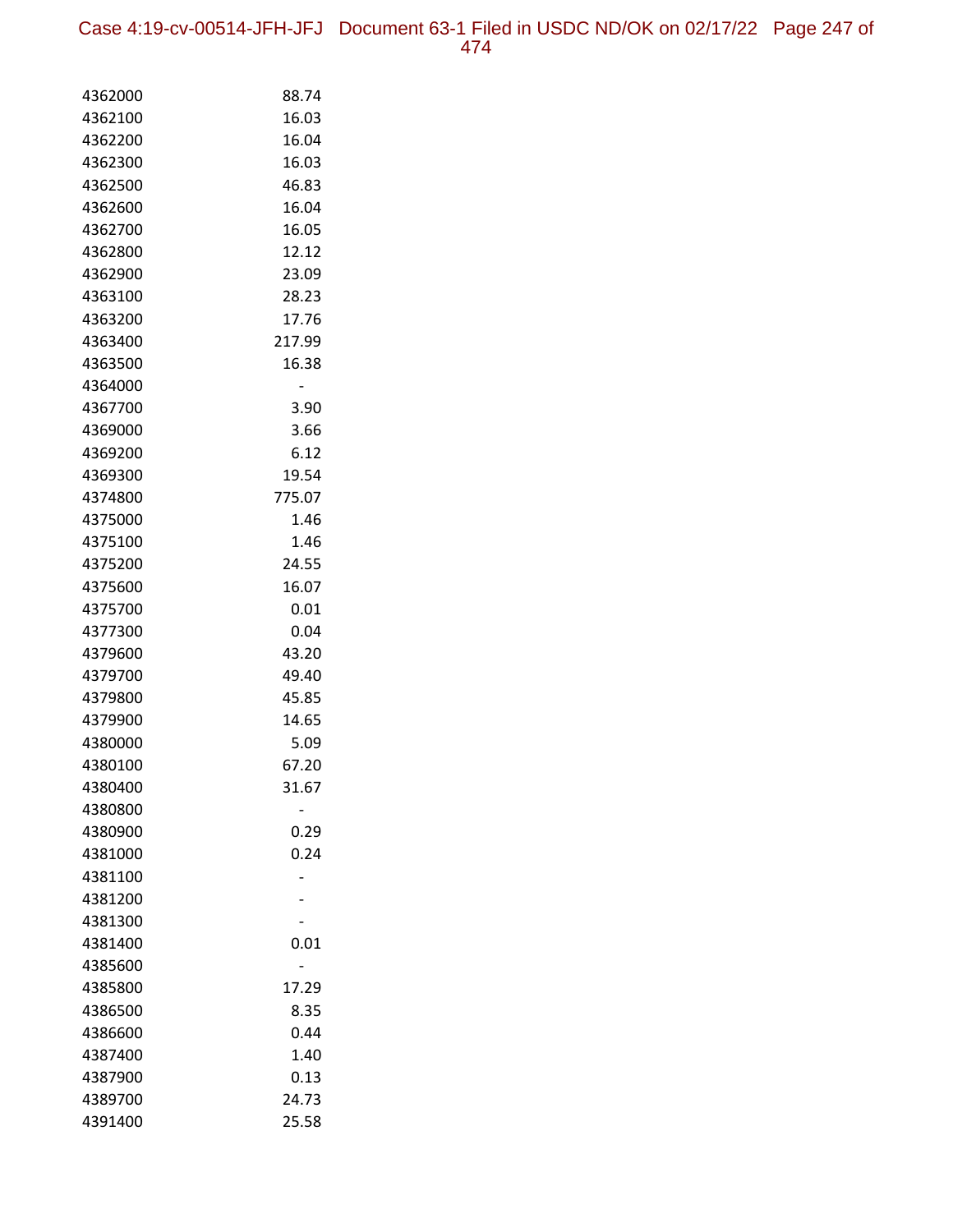Case 4:19-cv-00514-JFH-JFJ Document 63-1 Filed in USDC ND/OK on 02/17/22 Page 248 of 474

| 4391600 | 33.91  |
|---------|--------|
| 4391900 | 4.07   |
| 4392700 | 0.35   |
| 4394000 | 24.51  |
| 4394200 | 19.20  |
| 4394300 | 2.77   |
| 4394600 | 7.43   |
| 4394900 | 11.19  |
| 4395800 | 37.52  |
| 4396100 | 0.07   |
| 4396200 | 0.90   |
| 4396300 | 24.50  |
| 4396400 | 2.34   |
| 4396600 | 2.79   |
| 4396700 | 11.18  |
| 4397300 | 1.94   |
| 4399200 | 16.26  |
| 4404300 | 1.28   |
| 4406700 | 0.01   |
| 4407600 | 0.29   |
| 4408200 | 129.47 |
| 4410900 | 10.24  |
| 4411700 | 11.41  |
| 4421000 | 10.97  |
| 4421200 | 2.50   |
| 4421500 | 32.63  |
| 4421700 | 0.41   |
| 4423800 | 14.69  |
| 4424000 |        |
| 4424600 | 1.31   |
| 4424800 | 0.20   |
| 4424900 |        |
| 4425000 | 0.15   |
| 4425100 | 0.06   |
| 4426500 | 15.28  |
| 4426600 | 15.30  |
| 4426900 | 49.34  |
| 4427100 | 2.35   |
| 4427200 | 2.35   |
| 4427400 | 0.27   |
| 4429300 | 0.07   |
| 4430600 | 1.63   |
| 4430700 | 2.56   |
| 4430800 | 2.19   |
| 4431100 | 3.34   |
| 4432900 | 38.14  |
| 4433000 | 13.04  |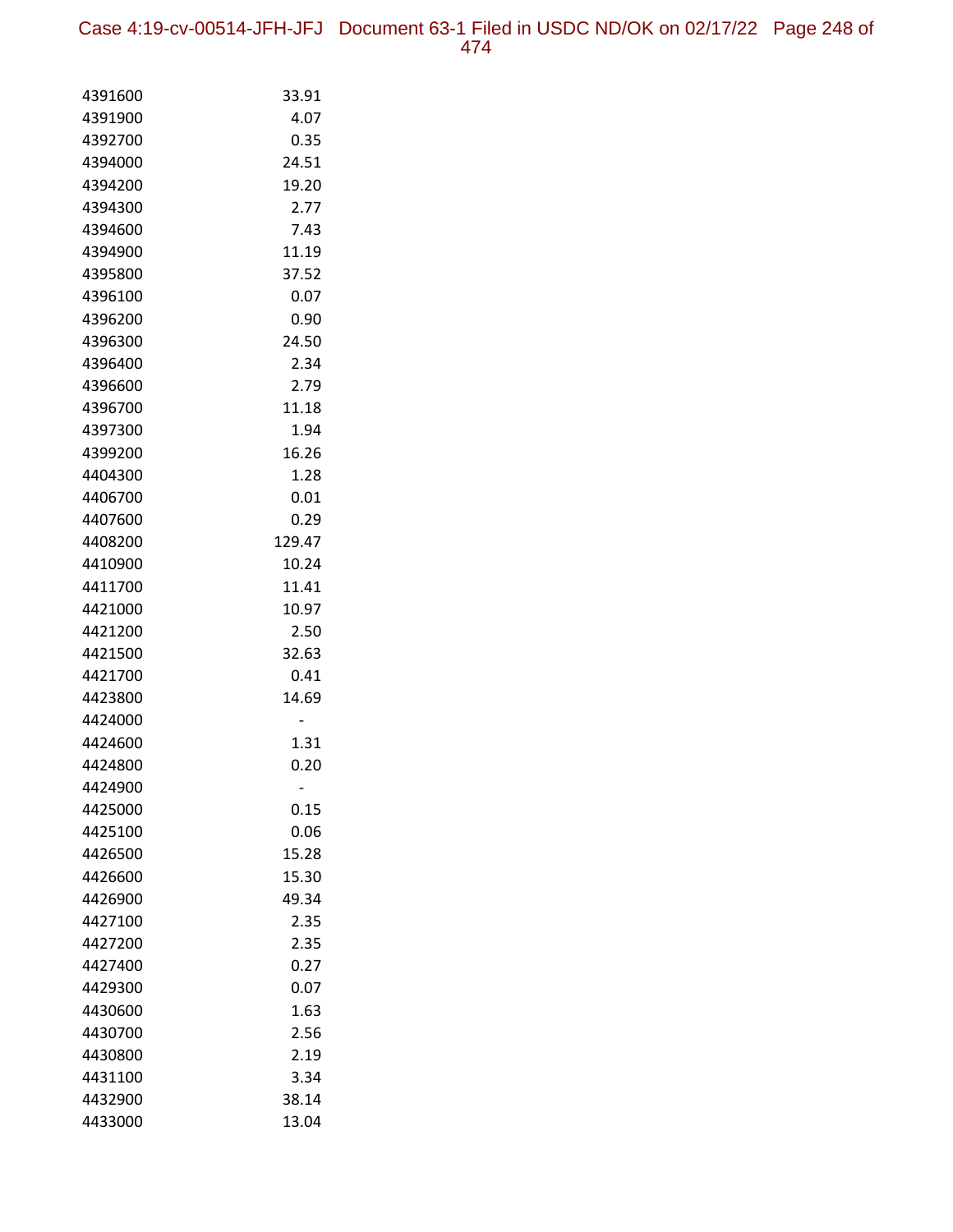Case 4:19-cv-00514-JFH-JFJ Document 63-1 Filed in USDC ND/OK on 02/17/22 Page 249 of 474

| 4433100            | 77.60          |
|--------------------|----------------|
| 4433200            | 52.94          |
| 4433400            | 68.84          |
| 4433500            | 29.93          |
| 4433600            | 63.16          |
| 4433700            | 38.16          |
| 4434000            | 44.92          |
| 4434100            | 25.37          |
| 4434300            | 79.73          |
| 4434400            | 28.39          |
| 4434600            | 29.02          |
| 4434700            | 53.84          |
| 4434800            | 63.15          |
| 4434900            |                |
| 4435000            | 37.18          |
| 4435300            | 68.85          |
| 4435400            | 25.36          |
| 4435500            | 56.73          |
| 4435600            | 29.03          |
| 4436100            | 77.61          |
| 4436200            | 0.67           |
| 4437500            | 1.38           |
| 4437800            |                |
| 4438000            | 1.57           |
| 4438100            | 0.88           |
| 4438300            | 2.34           |
| 4438700            | 2.88           |
| 4439200            | 3.23           |
| 4439300            | 3.29           |
| 4439400            | 3.16           |
| 4439700            | 16.57          |
| 4440200            | 0.01           |
| 4441000            | 0.21           |
| 4441900            | 36.52          |
| 4442000            | 0.42           |
| 4442100            | 4.37           |
| 4442400            | 37.89          |
| 4442500            | 36.06          |
| 4442600            | 36.05          |
| 4442700            | 16.04          |
| 4442800            | 15.99          |
| 4443000            | 2.89           |
| 4443200<br>4443700 | 15.48<br>43.60 |
| 4443800            | 71.67          |
| 4443900            | 71.67          |
| 4446100            |                |
|                    |                |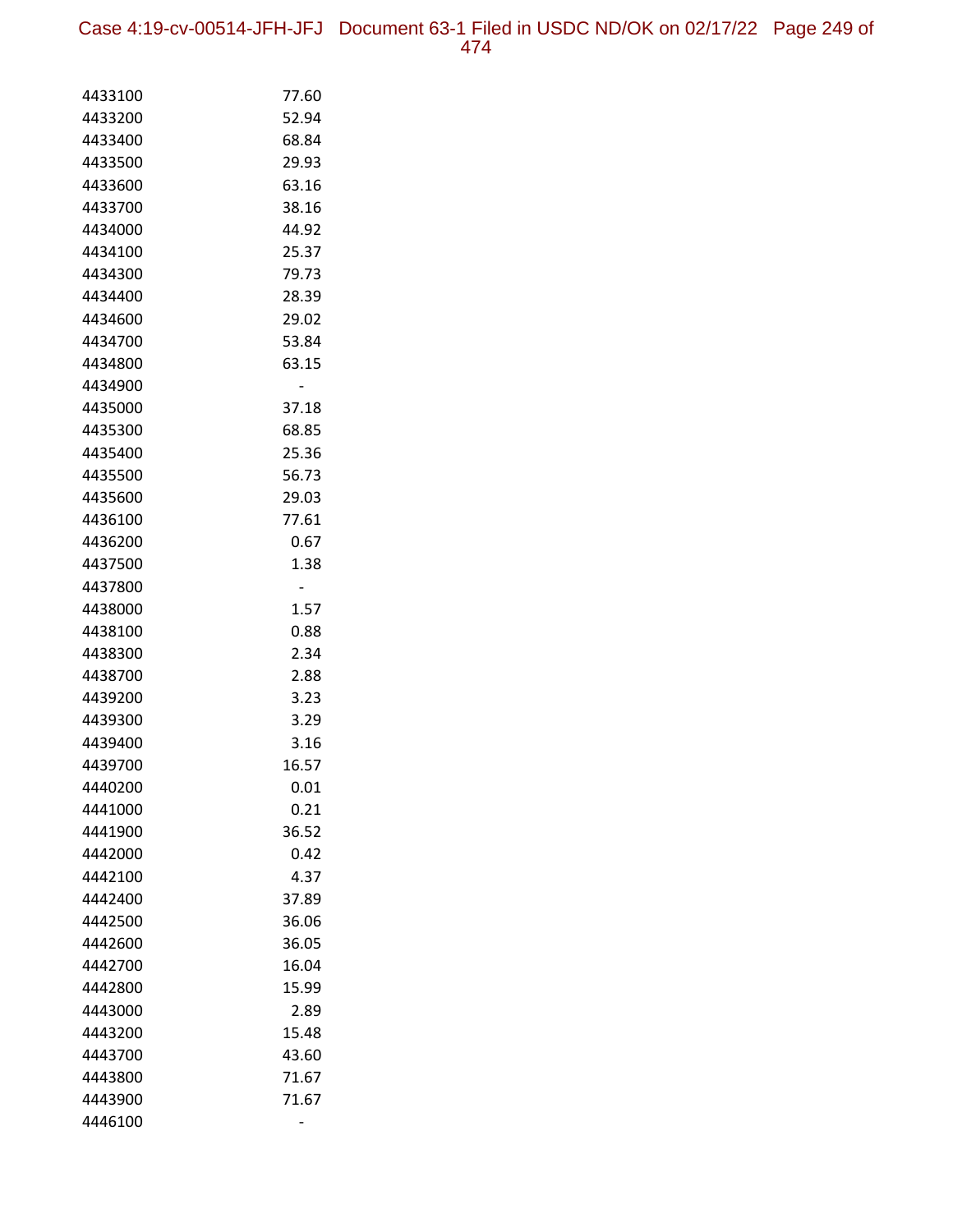Case 4:19-cv-00514-JFH-JFJ Document 63-1 Filed in USDC ND/OK on 02/17/22 Page 250 of 474

| 4447000 | 6.87   |
|---------|--------|
| 4447200 | 30.12  |
| 4447400 | 33.07  |
| 4447500 | 33.84  |
| 4447900 | 64.74  |
| 4453600 | 42.20  |
| 4454100 | 0.08   |
| 4456100 | 0.11   |
| 4456300 | 0.55   |
| 4458000 | 0.37   |
| 4458300 | 4.83   |
| 4458400 | 33.23  |
| 4459600 | 32.39  |
| 4460900 |        |
| 4461300 | 63.19  |
| 4461400 | 5.75   |
| 4461500 | 46.71  |
| 4461700 |        |
| 4461900 | 5.71   |
| 4462000 | 4.25   |
| 4462100 | 4.25   |
| 4462200 | 1.61   |
| 4462300 | 0.68   |
| 4462500 | 1.47   |
| 4462600 | 1.33   |
| 4462700 | 1.08   |
| 4462800 | 23.47  |
| 4463200 | 0.26   |
| 4465700 | 4.37   |
| 4467300 | 9.28   |
| 4467400 | 7.57   |
| 4467500 | 7.76   |
| 4467700 | 19.77  |
| 4467800 | 19.77  |
| 4468000 | 133.43 |
| 4469200 | 74.75  |
| 4469600 | 8.65   |
| 4470100 | 63.16  |
| 4471500 | 24.78  |
| 4471600 | 24.79  |
| 4471900 | 0.29   |
| 4472100 | 0.17   |
| 4472300 |        |
| 4472400 | 0.13   |
| 4472700 | 24.79  |
| 4472800 | 0.43   |
| 4473000 | 37.50  |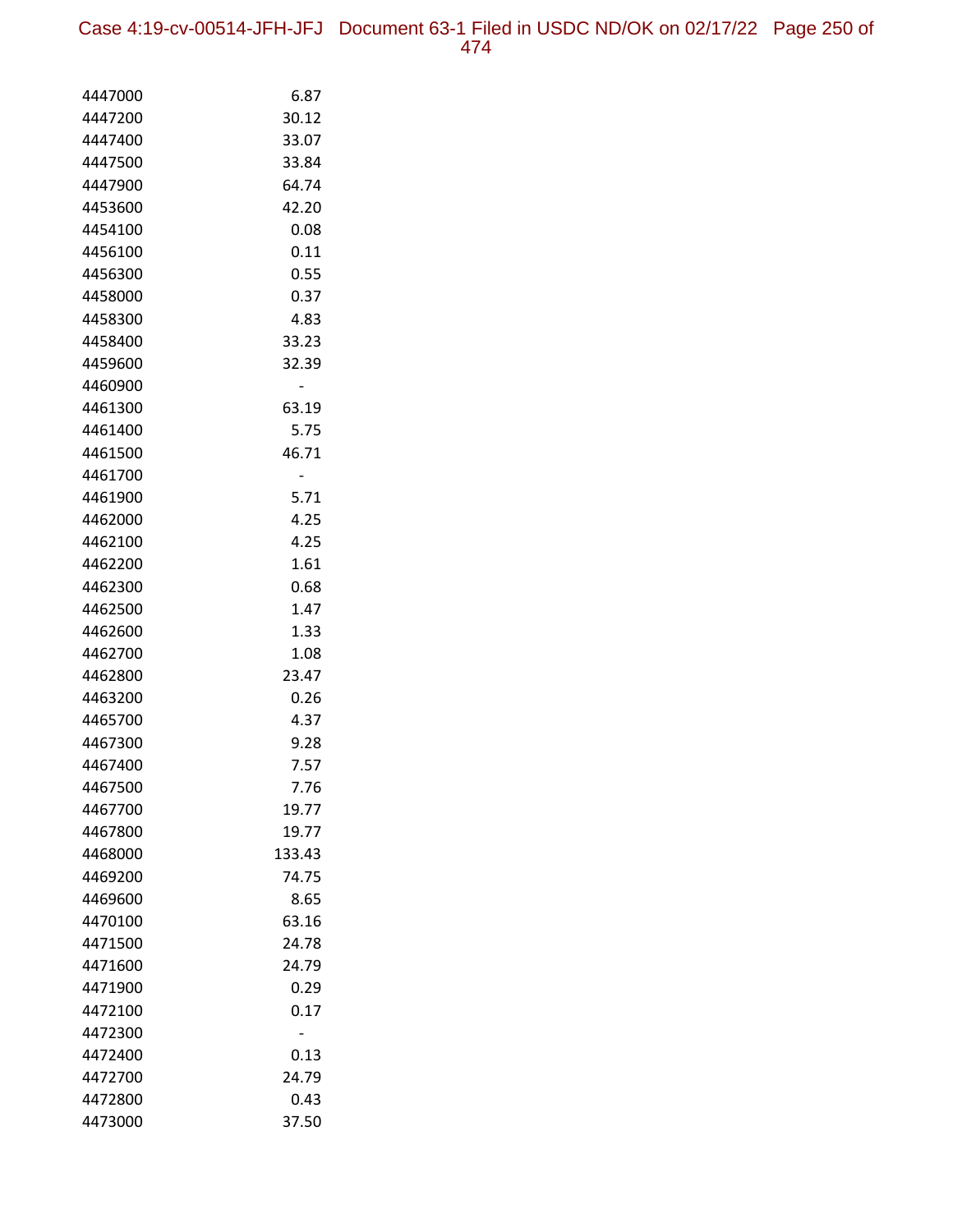Case 4:19-cv-00514-JFH-JFJ Document 63-1 Filed in USDC ND/OK on 02/17/22 Page 251 of 474

| 4473100 | 0.46   |
|---------|--------|
| 4475200 | 0.60   |
| 4475300 | 0.60   |
| 4475400 | 0.67   |
| 4476700 | 17.05  |
| 4476800 | 20.45  |
| 4476900 | 13.96  |
| 4477000 | 0.61   |
| 4477100 | 24.12  |
| 4477900 | 65.04  |
| 4478400 | 29.16  |
| 4478700 | 24.83  |
| 4478900 | 24.83  |
| 4479100 | 24.85  |
| 4479200 | 67.92  |
| 4479400 | 304.31 |
| 4479700 | 65.04  |
| 4480100 | 34.09  |
| 4480300 | 19.64  |
| 4480500 | 8.18   |
| 4480700 | 18.18  |
| 4480800 | 33.28  |
| 4480900 | 31.82  |
| 4481000 | 31.84  |
| 4481100 |        |
| 4485400 | 0.44   |
| 4485600 | 0.25   |
| 4485700 | 0.25   |
| 4486300 | 17.23  |
| 4486700 | 15.97  |
| 4486900 | 30.03  |
| 4491400 |        |
| 4491600 | 14.60  |
| 4491700 | 93.79  |
| 4491800 |        |
| 4492500 |        |
| 4492600 | 4.30   |
| 4492900 | 4.30   |
| 4493600 | 8.42   |
| 4493700 | 6.40   |
| 4493800 | 5.77   |
| 4493900 | 8.42   |
| 4494000 | 6.40   |
| 4494100 | 3.20   |
| 4494300 | 8.42   |
| 4494400 | 6.40   |
| 4494800 | 25.71  |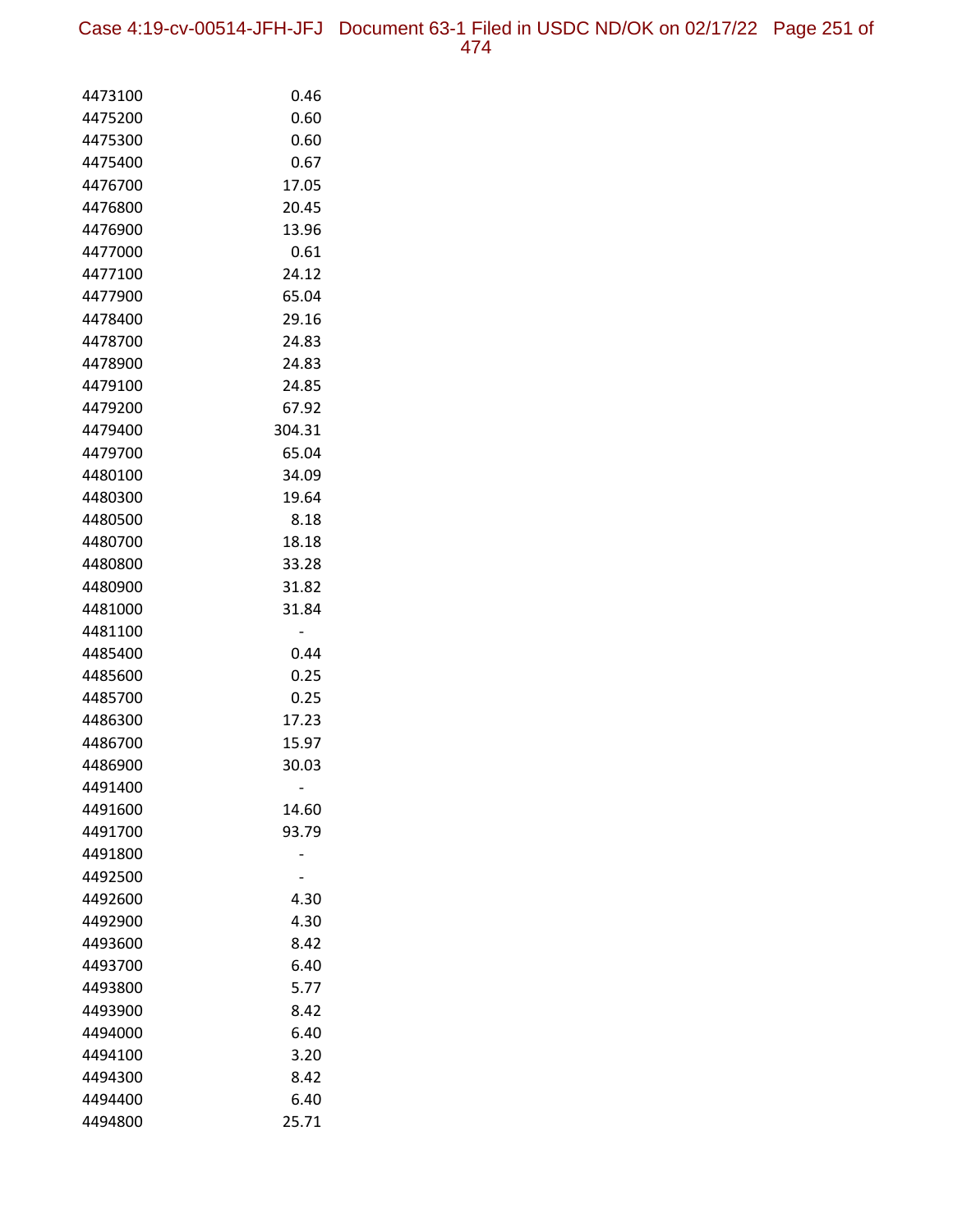| 4494900            |                |
|--------------------|----------------|
| 4495600            | 27.99          |
| 4495800            | 5.30           |
| 4495900            | 12.08          |
| 4496000            | 16.21          |
| 4496100            | 17.28          |
| 4496300            | 10.43          |
| 4496900            | 6.54           |
| 4497400            | 13.14          |
| 4497500            | 7.10           |
| 4498500            | 33.17          |
| 4512300            | 46.06          |
| 4512400            | 44.19          |
| 4512500            | 44.17          |
| 4512600            | 44.17          |
| 4512700            | 7.23           |
| 4512800            | 31.04          |
| 4513000            | 26.28          |
| 4513100            | 6.63           |
| 4513800            | 0.09           |
| 4514000            | 0.32           |
| 4514200            | 0.66           |
| 4514400            | 15.17          |
| 4514700            | -              |
| 4514900            | 13.53          |
| 4515000            | 0.15           |
| 4515100            | 0.11           |
| 4515200            | 0.32           |
| 4515400            | 28.09          |
| 4515500            | 19.03          |
| 4515600            | 10.21<br>13.02 |
| 4515700<br>4515800 | 6.57           |
| 4515900            | 5.24           |
| 4516000            | 6.57           |
| 4516300            | 23.80          |
| 4516500            | 37.01          |
| 4516700            | 39.22          |
| 4516800            | 37.70          |
| 4517200            | 31.50          |
| 4517300            | 28.62          |
| 4517500            | 6.38           |
| 4517700            | 28.03          |
| 4517900            | 28.03          |
| 4518000            | 28.03          |
| 4518300            | 16.54          |
| 4518800            | 24.67          |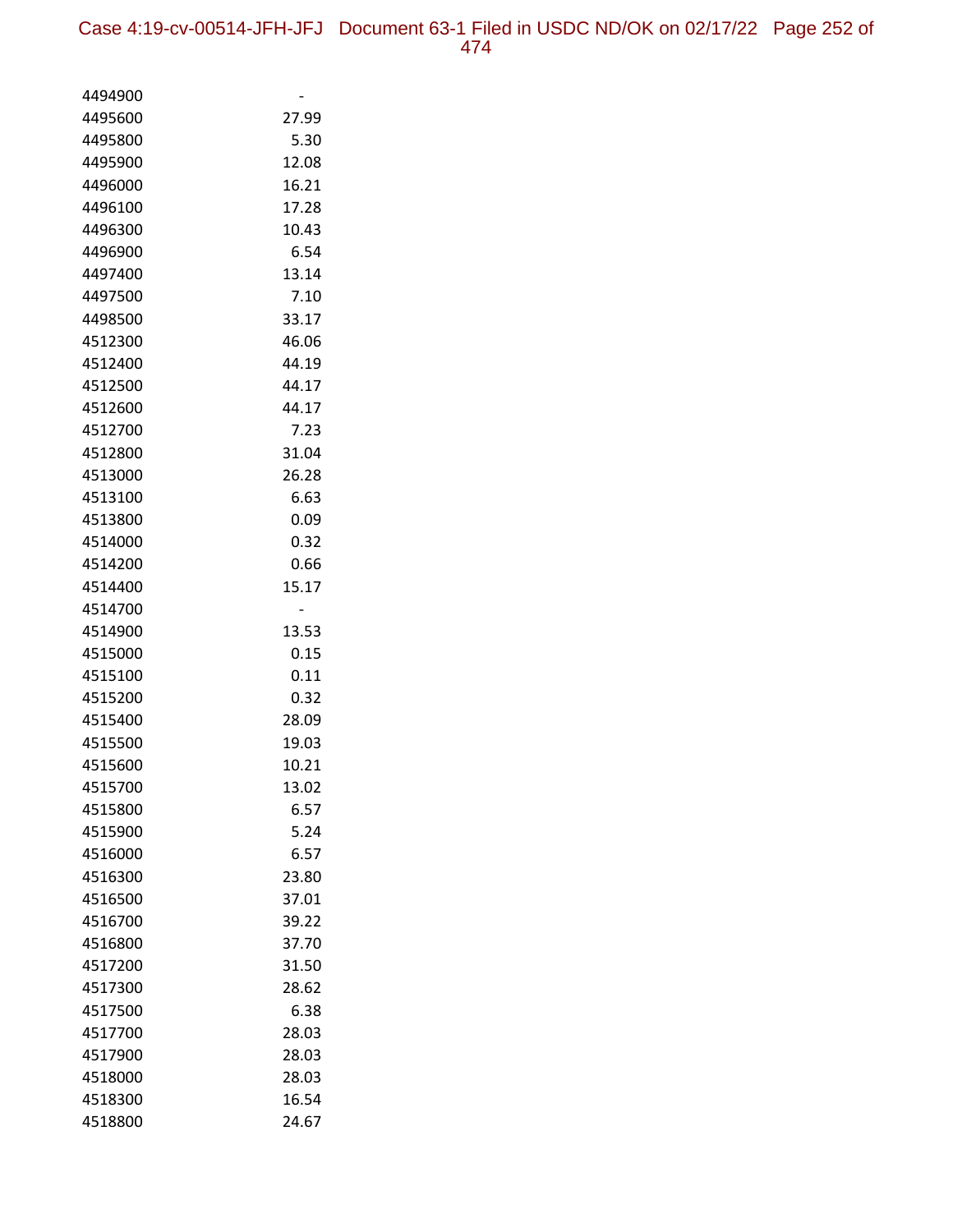Case 4:19-cv-00514-JFH-JFJ Document 63-1 Filed in USDC ND/OK on 02/17/22 Page 253 of 474

| 4518900            | 31.52          |
|--------------------|----------------|
| 4520300            | 47.16          |
| 4520700            | 9.12           |
| 4521000            | 0.22           |
| 4521300            | 30.60          |
| 4521500            | 47.84          |
| 4522000            | 19.21          |
| 4522800            | 12.81          |
| 4523000            | 23.67          |
| 4523200            | 17.05          |
| 4523300            | 23.68          |
| 4525700            | 39.38          |
| 4527500            | 0.49           |
| 4531900            | 2.84           |
| 4532000            | 3.00           |
| 4532200            | 27.25          |
| 4532300            | 27.25          |
| 4532800            | 28.04          |
| 4533600            | 2.53           |
| 4534800            | 43.81          |
| 4535200            | 28.12          |
| 4540700            | 0.56           |
| 4540800            | 5.19           |
| 4540900            | 19.60          |
| 4541000            | 0.05           |
| 4541300            | 41.61          |
| 4555500            | 25.82          |
| 4558600            | 1.73           |
| 4558700            | 37.56          |
| 4559000            | 1.42           |
| 4559100            | 1.42           |
| 4559200<br>4559400 | 48.01<br>36.93 |
| 4559500            | 3.10           |
| 4559700            | 6.85           |
| 4560300            | 11.44          |
| 4560400            | 0.27           |
| 4560600            | 1.96           |
| 4560700            | 0.27           |
| 4561000            | 26.75          |
| 4561100            | 2.42           |
| 4561200            | 44.55          |
| 4561500            | 7.91           |
| 4561600            | 25.25          |
| 4561700            | 42.09          |
| 4562500            | 23.04          |
| 4562800            | 2.28           |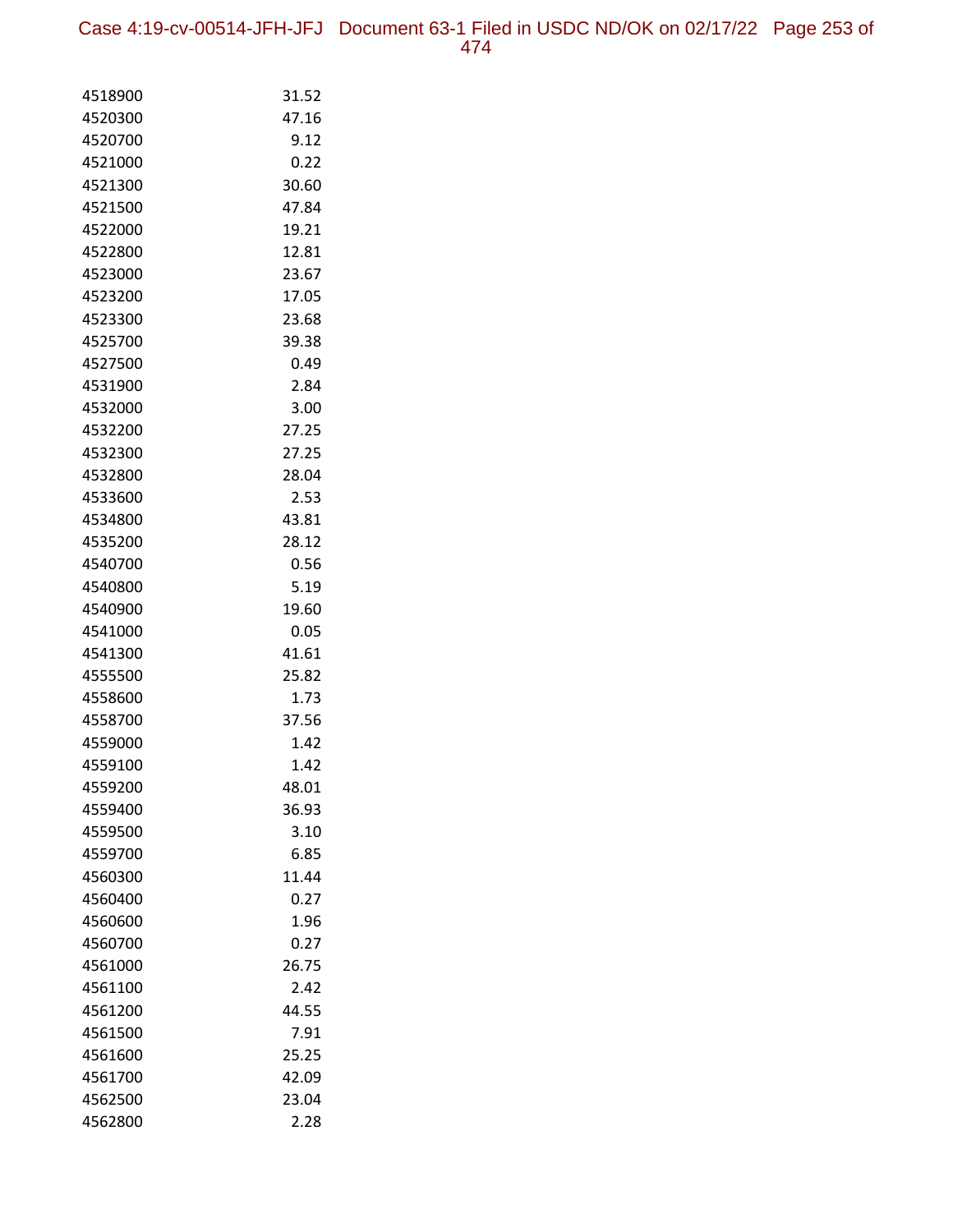Case 4:19-cv-00514-JFH-JFJ Document 63-1 Filed in USDC ND/OK on 02/17/22 Page 254 of 474

| 4563200            | 1.86           |
|--------------------|----------------|
| 4563800            | 26.18          |
| 4564100            | 9.21           |
| 4564800            | 39.12          |
| 4565700            |                |
| 4566200            | 14.29          |
| 4567500            | 3.63           |
| 4567600            | 23.38          |
| 4567700            | 8.18           |
| 4570600            | 2.23           |
| 4570700            | 69.35          |
| 4571200            | 23.68          |
| 4572200            | 17.55          |
| 4572400            | 229.32         |
| 4572900            | 2.17           |
| 4573000            | 24.79          |
| 4573100            | 2.20           |
| 4575600            | 0.05           |
| 4575800            | 7.55           |
| 4576000            | 18.94          |
| 4576200            | 20.70          |
| 4576300            | 20.70          |
| 4576400            | 0.18           |
| 4576900            | 1.28           |
| 4577000            | 4.13           |
| 4578300            | 52.71          |
| 4578600            | 28.64          |
| 4578700            | 0.83           |
| 4579700            | 44.42          |
| 4580400            | 1.77           |
| 4580600            | 9.06           |
| 4581200            | 11.87          |
| 4584200<br>4584300 | 30.41<br>32.05 |
| 4588500            |                |
| 4588800            |                |
| 4591100            | 0.08           |
| 4591200            | 0.04           |
| 4592600            | 3.13           |
| 4592700            | 5.36           |
| 4592800            | 9.33           |
| 4592900            | 8.91           |
| 4593000            | 3.56           |
| 4593100            | 3.33           |
| 4593200            | 14.81          |
| 4593300            | 8.90           |
| 4593400            |                |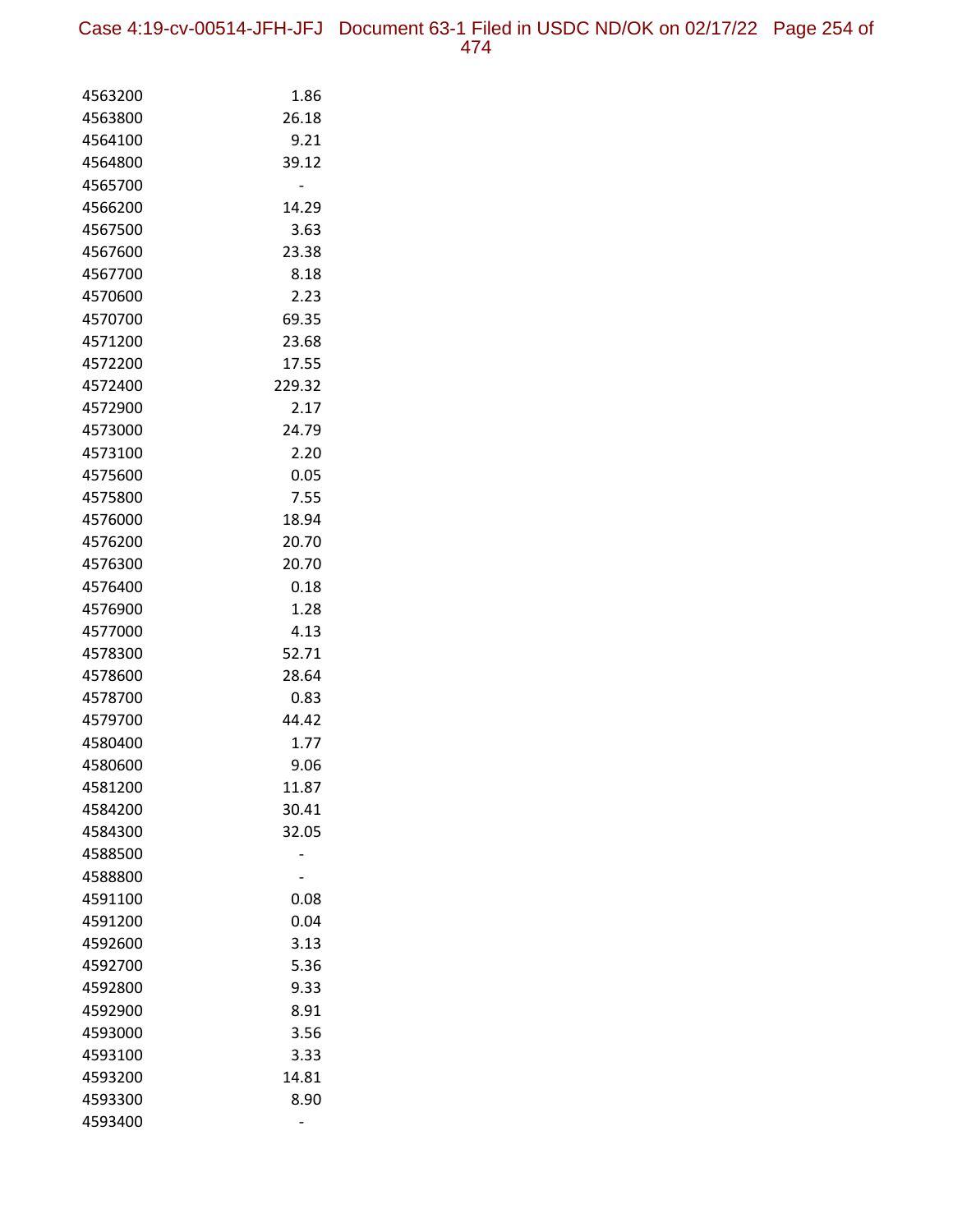Case 4:19-cv-00514-JFH-JFJ Document 63-1 Filed in USDC ND/OK on 02/17/22 Page 255 of 474

| 4593500 | 26.96 |
|---------|-------|
| 4593600 | 14.32 |
| 4593700 | 23.12 |
| 4593800 | 1.90  |
| 4598500 |       |
| 4603800 | 21.19 |
| 4611800 |       |
| 4611900 | 0.15  |
| 4612200 | 17.98 |
| 4612300 | 0.29  |
| 4612400 | 0.39  |
| 4613400 | 1.00  |
| 4616000 | 26.72 |
| 4616100 | 26.16 |
| 4616200 | 26.51 |
| 4616400 | 30.87 |
| 4616600 | 25.69 |
| 4617000 | 23.15 |
| 4617100 | 23.15 |
| 4617200 | 20.63 |
| 4617300 | 23.15 |
| 4617400 | 23.15 |
| 4620600 | 0.84  |
| 4620700 |       |
| 4620800 | 0.74  |
| 4620900 |       |
| 4621000 |       |
| 4625600 | 0.48  |
| 4625700 | 31.85 |
| 4625900 | 3.69  |
| 4626500 | 12.40 |
| 4626600 | 38.87 |
| 4626700 | 33.97 |
| 4626900 | 33.98 |
| 4627500 | 0.15  |
| 4627900 | 36.46 |
| 4628000 | 13.47 |
| 4628300 | 35.03 |
| 4628400 | 35.59 |
| 4628500 | 48.40 |
| 4633100 | 9.49  |
| 4635600 | 1.00  |
| 4636500 | 12.65 |
| 4636700 | 24.11 |
| 4637400 | 12.21 |
| 4638400 | 28.20 |
| 4639900 | 24.40 |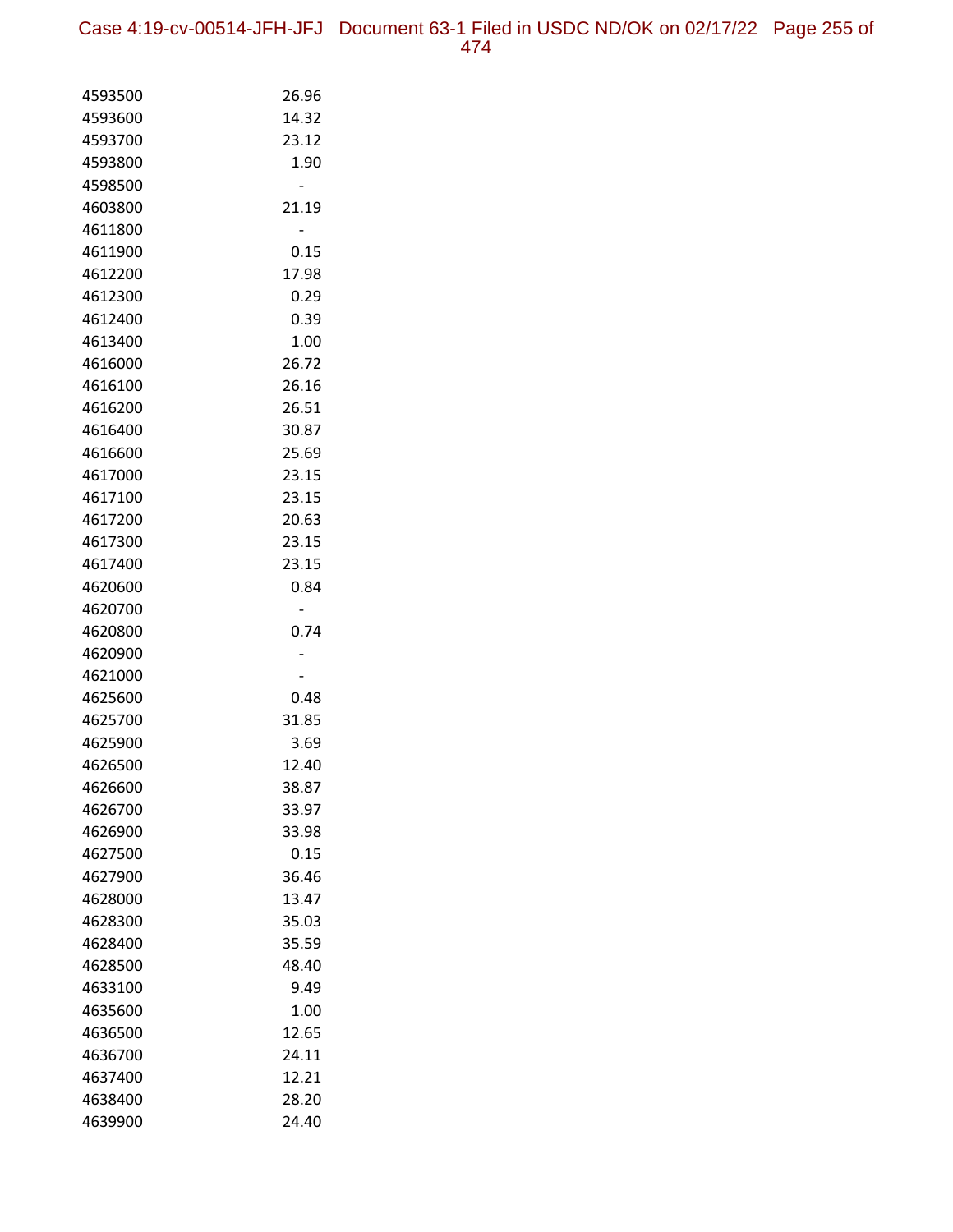Case 4:19-cv-00514-JFH-JFJ Document 63-1 Filed in USDC ND/OK on 02/17/22 Page 256 of 474

| 4640000            | 8.01         |
|--------------------|--------------|
| 4640100            | 59.09        |
| 4640700            | 39.84        |
| 4640800            | 41.80        |
| 4641200            | 2.27         |
| 4641400            | 1.55         |
| 4641500            | 3.75         |
| 4641600            | 44.79        |
| 4641700            | 39.74        |
| 4642000            | 15.17        |
| 4642100            | 0.80         |
| 4642300            | 0.28         |
| 4642500            | 0.04         |
| 4642600            | 19.51        |
| 4642800            | 0.28         |
| 4642900            | 0.28         |
| 4643200            | 0.28         |
| 4643300            | 5.61         |
| 4643500            | 0.10         |
| 4643600            | 0.28         |
| 4643700            | 0.28         |
| 4643900            | 0.28         |
| 4644500            | 0.28         |
| 4645000            | 28.00        |
| 4645100            | 0.51         |
| 4645200            | 0.51         |
| 4645300            | 0.51         |
| 4645700            | 0.04         |
| 4645800            | 0.60         |
| 4645900            | 0.47         |
| 4646500            | 8.47         |
| 4649500            | 15.20        |
| 4649600            | 20.47        |
| 4650300            | 20.11        |
| 4650500            | 13.30        |
| 4652000            | 13.64        |
| 4652100            |              |
| 4653600            | 0.88<br>0.88 |
| 4653700            |              |
| 4653800<br>4653900 | 0.88<br>0.88 |
| 4654000            | 0.87         |
| 4654900            |              |
| 4655600            | 0.51         |
| 4656100            | 0.30         |
| 4656200            | 0.51         |
| 4656400            | 1.68         |
|                    |              |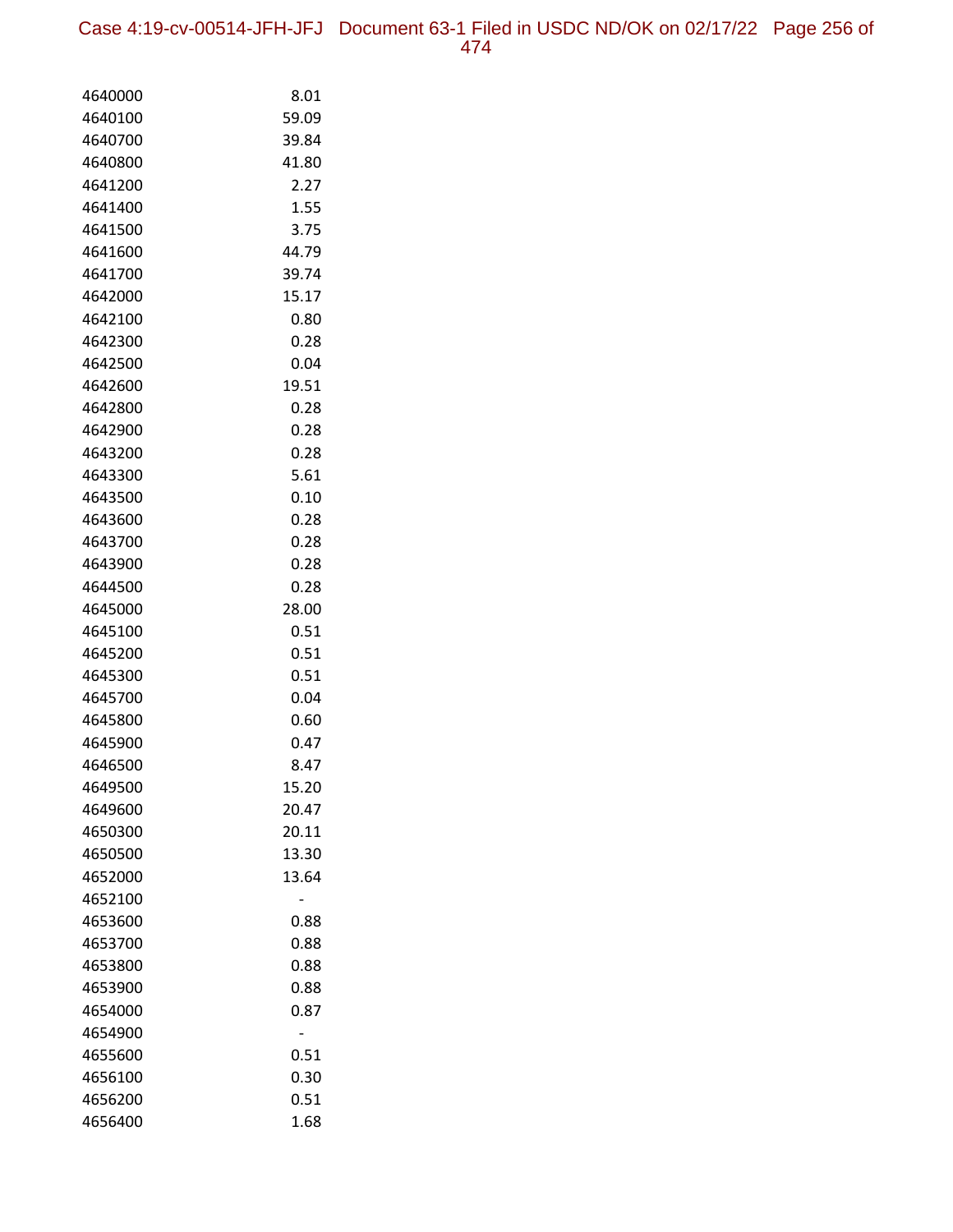| 4656600            | 2.49           |
|--------------------|----------------|
| 4673700            |                |
| 4675400            | 13.45          |
| 4675700            | 8.35           |
| 4678400            | 2.76           |
| 4680700            | 9.07           |
| 4681200            | 6.21           |
| 4681500            | 2.61           |
| 4681800            | 34.84          |
| 4681900            | 34.86          |
| 4682800            | 0.08           |
| 4683200            | 1.65           |
| 4683400            | 1.65           |
| 4684200            | 11.97          |
| 4694900            | 4.00           |
| 4696300            | 28.95          |
| 4696400            | 6.77           |
| 4698100            | 4.67           |
| 4698200<br>4700300 | 18.88<br>53.90 |
| 4707400            | 1.23           |
| 4707500            | 3.28           |
| 4708300            | 14.10          |
| 4708400            | 14.17          |
| 4708600            | 16.86          |
| 4709100            | 2.38           |
| 4710000            | 14.11          |
| 4710200            | 0.28           |
| 4711500            | 8.91           |
| 4711800            | 0.51           |
| 4715100            | 6.12           |
| 4715500            | 30.87          |
| 4716100            | 25.64          |
| 4721600            | 3.41           |
| 4725900            | 19.86          |
| 4726000            | 24.76          |
| 4726200            | 5.65           |
| 4726400            | 12.29          |
| 4726500            | 18.27          |
| 4726600            | 30.84          |
| 4727000            | 16.70          |
| 4728100            | 7.74           |
| 4728600            | 38.22          |
| 4729000            | 20.45          |
| 4729100            | 20.28          |
| 4729200            | 25.66          |
| 4731300            | 0.05           |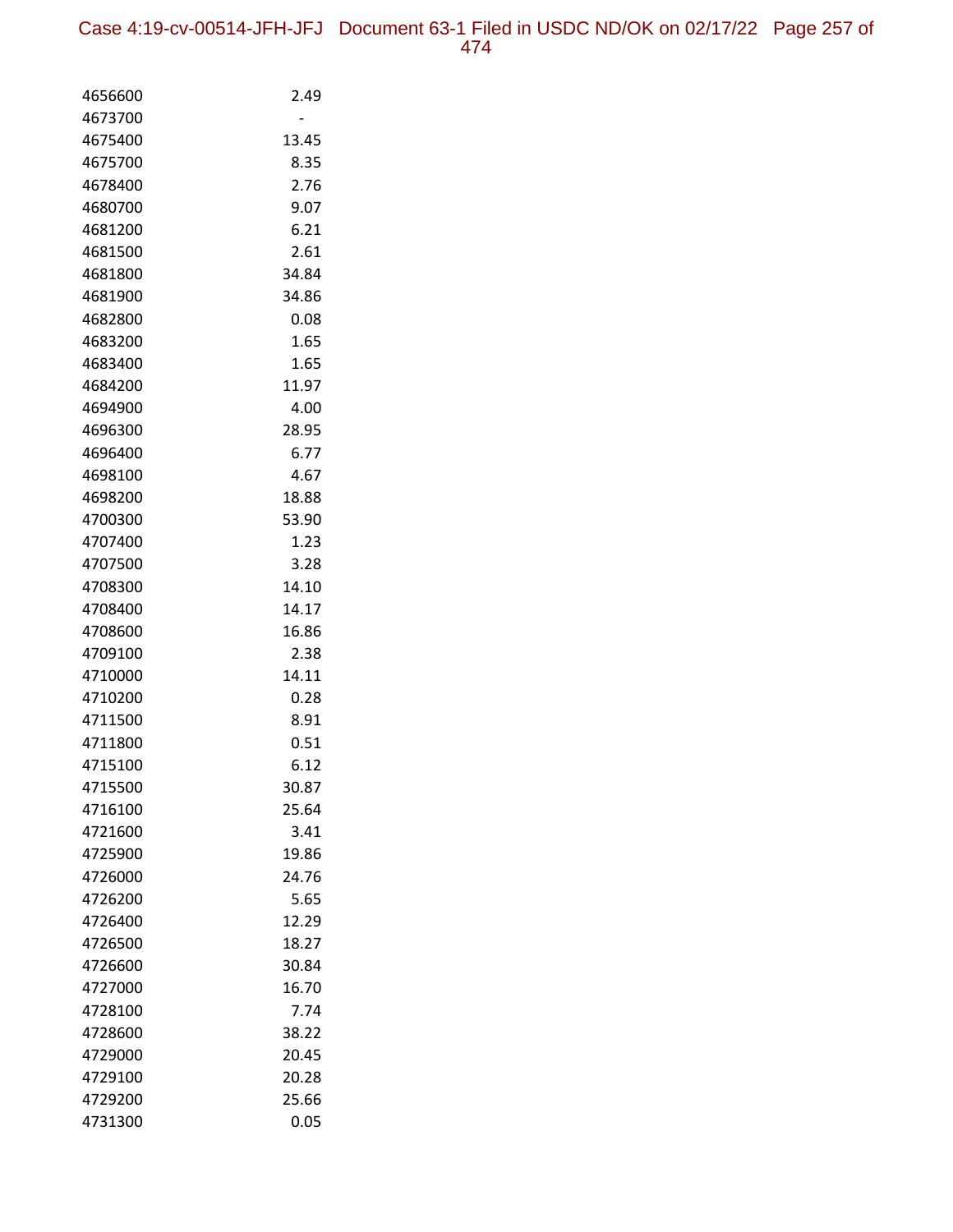Case 4:19-cv-00514-JFH-JFJ Document 63-1 Filed in USDC ND/OK on 02/17/22 Page 258 of 474

| 4734200 | 92.74 |
|---------|-------|
| 4735800 | 59.64 |
| 4735900 | 53.82 |
| 4736500 | 56.05 |
| 4736700 | 15.71 |
| 4737800 | 2.99  |
| 4737900 | 2.98  |
| 4738400 | 22.58 |
| 4738800 | 29.99 |
| 4739200 |       |
| 4739700 |       |
| 4739800 | 28.20 |
| 4740300 | 35.01 |
| 4744600 | 40.74 |
| 4744800 | 23.07 |
| 4746000 | 3.71  |
| 4746100 | 3.32  |
| 4746500 |       |
| 4746600 |       |
| 4746700 |       |
| 4746900 | 2.52  |
| 4747000 |       |
| 4747100 | 3.14  |
| 4747200 | 0.19  |
| 4750600 | 4.95  |
| 4750800 | 1.95  |
| 4758700 | 8.56  |
| 4758800 | 3.62  |
| 4758900 | 3.62  |
| 4759000 | 3.62  |
| 4759100 | 3.60  |
| 4759600 | 2.12  |
| 4762900 | 21.92 |
| 4763600 | 3.32  |
| 4763700 | 3.34  |
| 4764000 | 0.38  |
| 4764200 | 0.38  |
| 4764300 | 18.65 |
| 4764500 | 0.06  |
| 4764900 | 31.24 |
| 4765000 | 31.64 |
| 4766600 | 22.56 |
| 4766800 | 18.32 |
| 4767000 | 22.02 |
| 4769400 | 8.96  |
| 4778800 | 16.49 |
| 4779500 | 0.08  |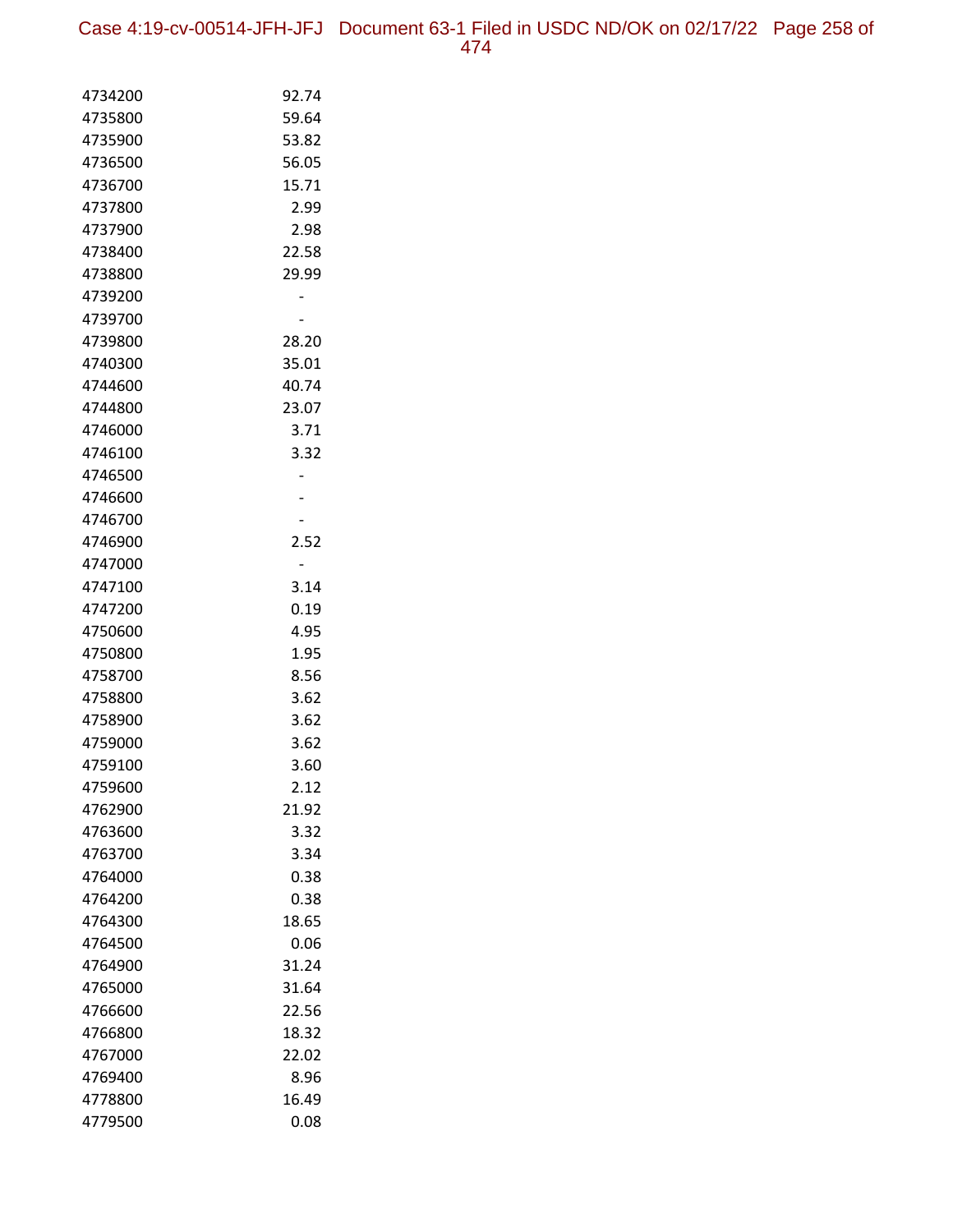Case 4:19-cv-00514-JFH-JFJ Document 63-1 Filed in USDC ND/OK on 02/17/22 Page 259 of 474

| 4780500 | 1.19  |
|---------|-------|
| 4780600 | 1.14  |
| 4780700 |       |
| 4780800 | 0.06  |
| 4780900 | 0.01  |
| 4781000 | 0.04  |
| 4781900 | 0.55  |
| 4782000 | 0.09  |
| 4782100 | 2.05  |
| 4784700 | 9.98  |
| 4786100 |       |
| 4786200 | 5.15  |
| 4786600 | 5.72  |
| 4786700 | 15.98 |
| 4787000 | 25.01 |
| 4787400 | 24.81 |
| 4787600 | 19.11 |
| 4787900 | 1.07  |
| 4788000 | 1.07  |
| 4788100 | 1.08  |
| 4788700 | 44.15 |
| 4794400 |       |
| 4794700 |       |
| 4801300 | 12.12 |
| 4801500 | 29.79 |
| 4804100 | 0.24  |
| 4805300 | 15.02 |
| 4805400 | 14.65 |
| 4805500 | 2.91  |
| 4805600 | 7.12  |
| 4806600 |       |
| 4807100 | 13.76 |
| 4807400 | 12.33 |
| 4807500 | 19.04 |
| 4808500 | 0.55  |
| 4808700 | 13.17 |
| 4808800 | 13.15 |
| 4808900 | 13.17 |
| 4809000 | 5.60  |
| 4809100 | 5.59  |
| 4809500 | 20.82 |
| 4809600 | 23.30 |
| 4809700 | 37.09 |
| 4809800 | 37.13 |
| 4811900 |       |
| 4812100 | 3.27  |
| 4813100 | 18.45 |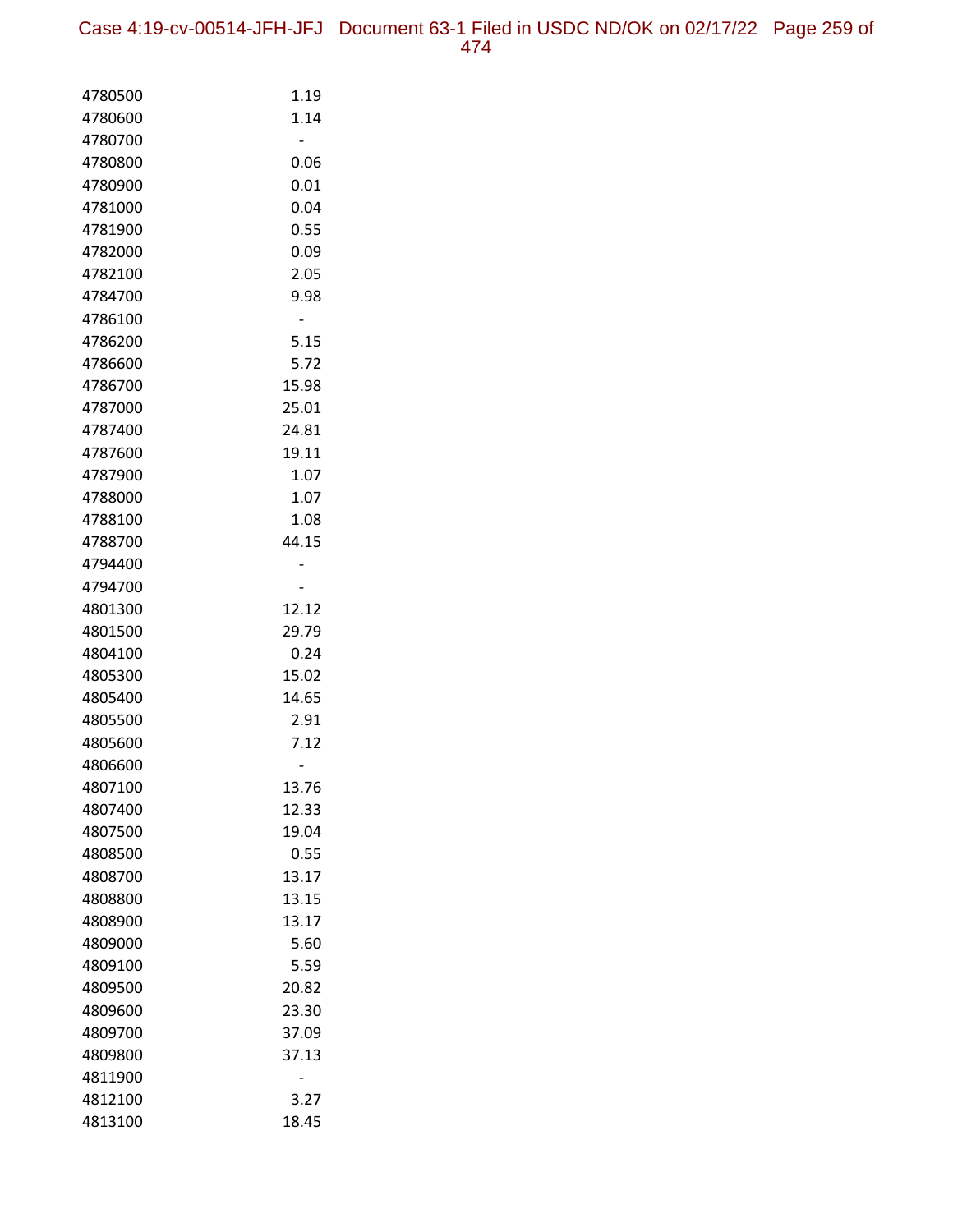| 4813200 | 5.03  |
|---------|-------|
| 4814000 |       |
| 4814100 |       |
| 4819700 | 29.27 |
| 4819800 | 29.26 |
| 4820000 | 24.83 |
| 4820100 | 29.67 |
| 4820200 | 29.53 |
| 4820300 | 34.97 |
| 4820400 | 5.44  |
| 4820600 | 12.02 |
| 4820800 | 79.18 |
| 4820900 | 2.49  |
| 4821700 | 35.11 |
| 4821800 | 26.04 |
| 4821900 | 51.80 |
| 4822000 | 66.44 |
| 4822100 | 68.06 |
| 4822200 | 43.71 |
| 4822300 | 24.95 |
| 4822800 | 67.06 |
| 4823400 | 4.74  |
| 4823500 | 37.34 |
| 4824800 | 32.24 |
| 4825000 |       |
| 4825200 | 6.99  |
| 4826700 | 11.41 |
| 4828300 | 3.12  |
| 4828400 | 15.16 |
| 4828500 | 15.22 |
| 4828600 | 15.16 |
| 4829600 | 30.28 |
| 4830600 | 37.47 |
| 4830800 | 1.67  |
| 4830900 | 35.16 |
| 4831000 | 15.30 |
| 4833800 | 45.36 |
| 4833900 | 28.93 |
| 4834400 | 30.62 |
| 4834500 | 22.34 |
| 4834600 | 22.74 |
| 4834700 | 0.53  |
| 4835000 | 15.56 |
| 4835100 | 15.11 |
| 4835200 | 6.20  |
| 4835300 | 6.22  |
| 4835400 | 4.29  |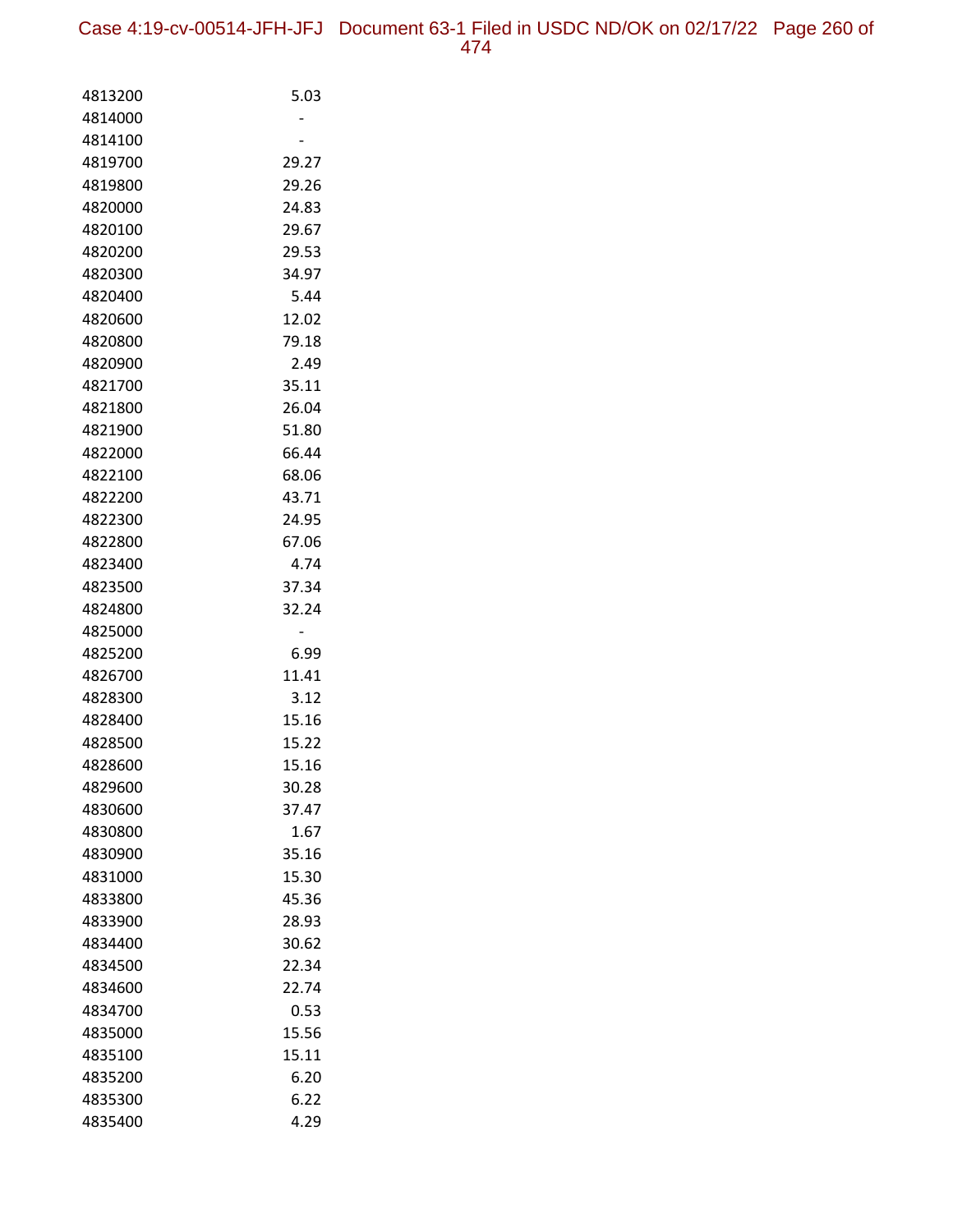Case 4:19-cv-00514-JFH-JFJ Document 63-1 Filed in USDC ND/OK on 02/17/22 Page 261 of 474

| 4835600 | 36.58 |
|---------|-------|
| 4836400 | 4.18  |
| 4836500 | 11.71 |
| 4836800 | 7.13  |
| 4836900 | 7.13  |
| 4837100 | 7.13  |
| 4837200 | 7.13  |
| 4840600 | 3.50  |
| 4840700 | 1.17  |
| 4840800 | 0.83  |
| 4845400 | 35.91 |
| 4845700 | 24.15 |
| 4848000 |       |
| 4848800 | 33.19 |
| 4849300 | 32.24 |
| 4849500 | 18.55 |
| 4849600 | 26.28 |
| 4849700 | 26.27 |
| 4849900 | 80.16 |
| 4850000 | 10.05 |
| 4850200 | 26.52 |
| 4850900 |       |
| 4852900 | 5.40  |
| 4853700 | 30.63 |
| 4853800 | 12.93 |
| 4854700 | 5.24  |
| 4856200 | 1.46  |
| 4858800 | 21.62 |
| 4863500 | 16.91 |
| 4864900 | 0.22  |
| 4865400 | 12.35 |
| 4865700 | 2.66  |
| 4865800 | 24.85 |
| 4867900 | 36.97 |
| 4868800 | 36.13 |
| 4868900 | 2.26  |
| 4869200 | 15.25 |
| 4869400 | 5.44  |
| 4869500 | 4.81  |
| 4869600 | 24.17 |
| 4870200 |       |
| 4870300 | 0.19  |
| 4870400 | 0.69  |
| 4871100 | 0.20  |
| 4871200 | -     |
| 4871500 | 0.13  |
| 4871700 | 0.04  |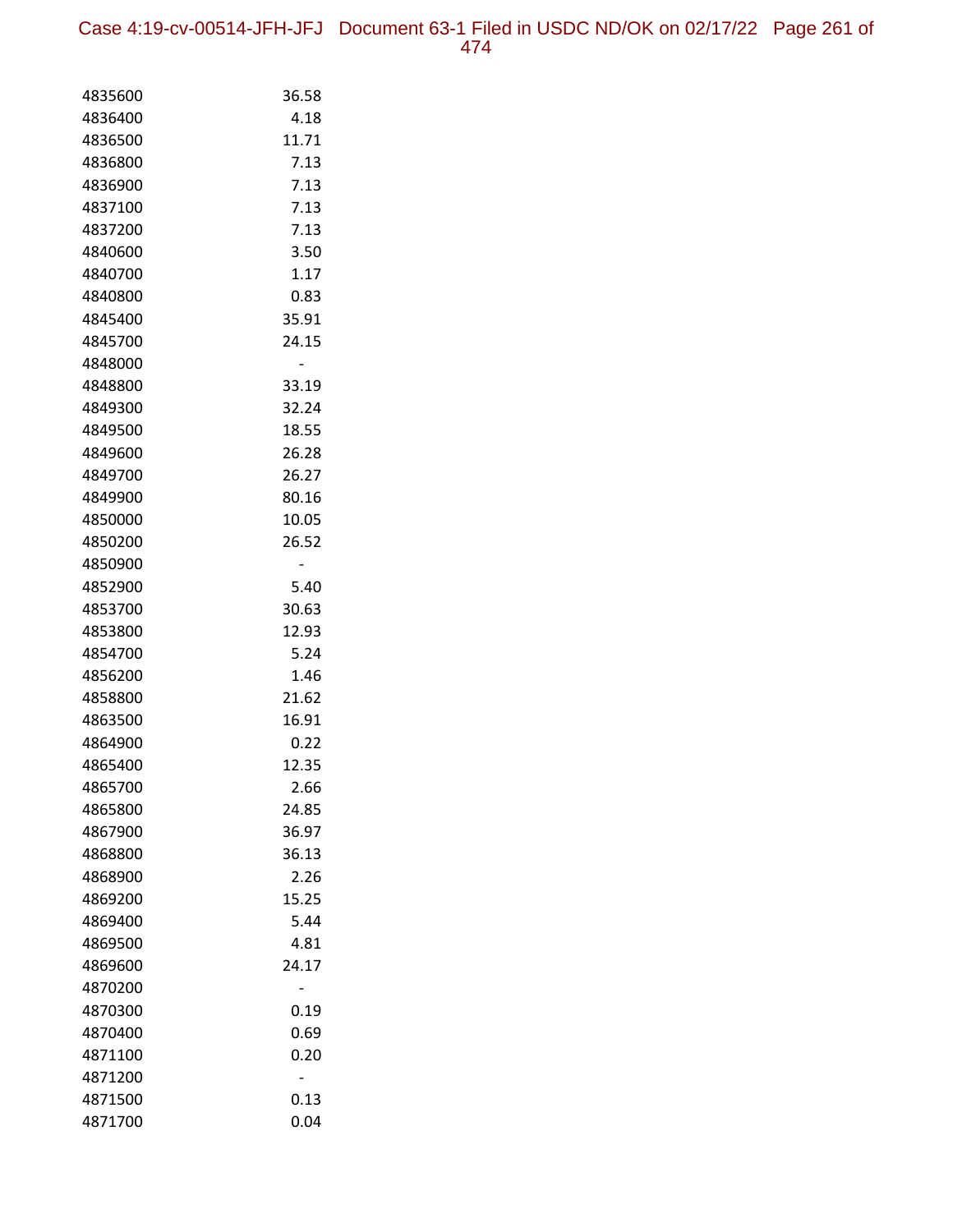Case 4:19-cv-00514-JFH-JFJ Document 63-1 Filed in USDC ND/OK on 02/17/22 Page 262 of 474

| 4871800            | 0.02          |
|--------------------|---------------|
| 4871900            | 0.06          |
| 4875300            | 26.63         |
| 4875600            | 25.42         |
| 4875700            | 25.11         |
| 4875900            | 3.12          |
| 4876100            | 5.13          |
| 4876500            |               |
| 4876600            | 18.74         |
| 4877000            | 8.60          |
| 4877200            | 3.77          |
| 4877300            | 27.34         |
| 4877400            | 27.35         |
| 4877700            | 23.97         |
| 4878000            | 12.64         |
| 4878700            |               |
| 4878800            |               |
| 4878900            | 9.95          |
| 4879000            | 22.65         |
| 4879100            | 38.43         |
| 4879600            | 10.67         |
| 4879700            | 49.36         |
| 4879800            | 0.18          |
| 4880000            | 55.70         |
| 4880300            | 1.90          |
| 4880800            | -             |
| 4880900            | 6.29          |
| 4881100            | 0.82          |
| 4881200            | 0.04          |
| 4881300            | 4.67          |
| 4881500            | 1.09          |
| 4881900            | 0.36          |
| 4882000            | 0.36          |
| 4882100            | 0.36          |
| 4886100            | 0.01          |
| 4890400            | 30.87         |
| 4890500            | 36.13         |
| 4892000            |               |
| 4893000<br>4893200 | 25.48<br>0.31 |
|                    | 0.31          |
| 4893300<br>4894700 | 94.34         |
| 4894900            | 2.77          |
| 4895100            | 5.87          |
| 4895900            | 10.78         |
| 4896300            |               |
| 4896400            | 2.73          |
|                    |               |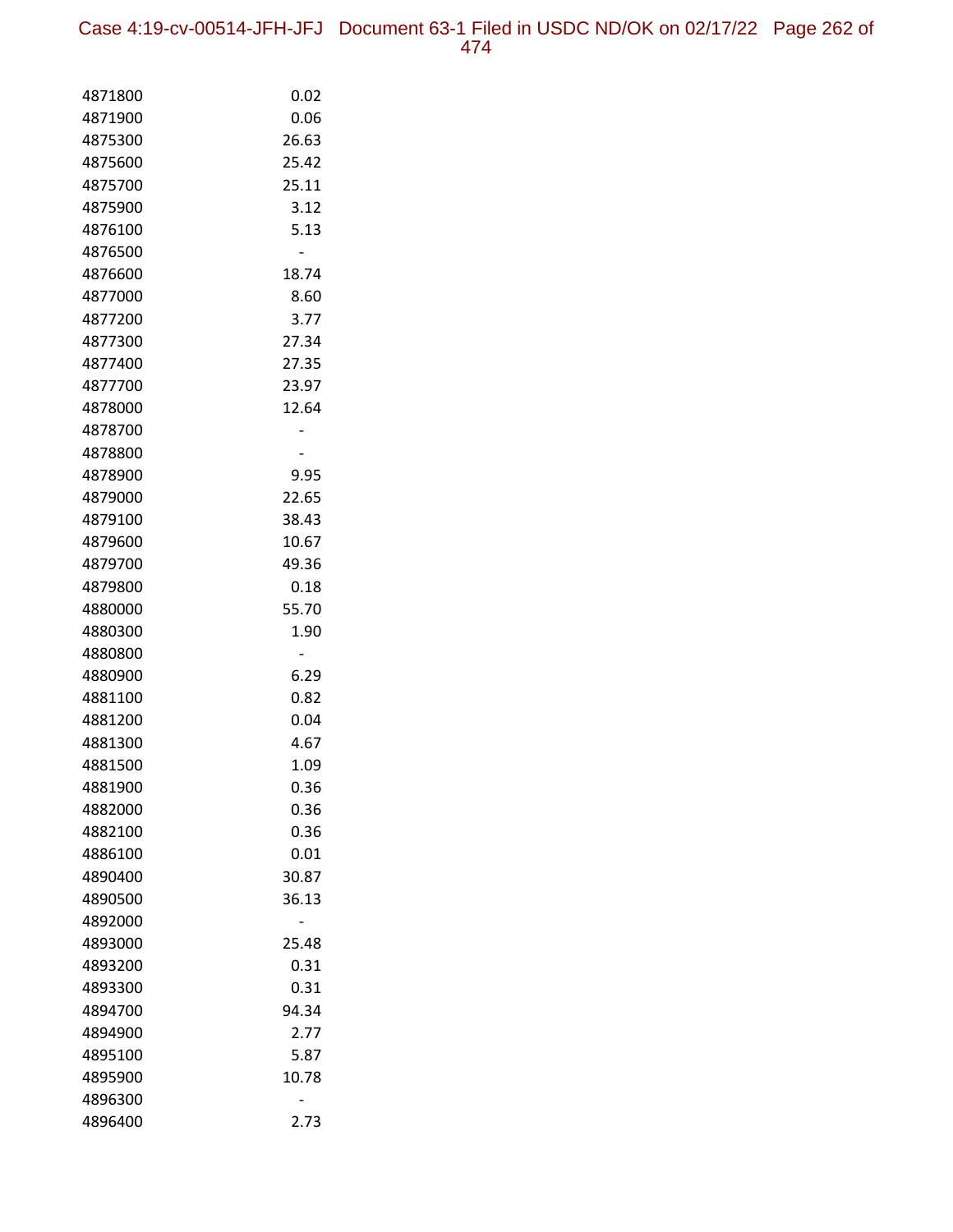Case 4:19-cv-00514-JFH-JFJ Document 63-1 Filed in USDC ND/OK on 02/17/22 Page 263 of 474

| 4896500<br>2.73<br>20.16<br>4897400<br>4897900<br>38.87<br>4898900<br>22.07<br>19.74<br>4899600<br>15.13<br>4899800<br>26.86<br>4899900<br>4900000<br>28.10<br>24.51<br>4900100<br>24.51<br>4900200<br>4901000<br>3.73<br>4901600<br>3.96<br>4903400<br>4904000<br>24.33<br>4904600<br>4904800<br>1.14<br>4907600<br>0.07<br>19.28<br>4907900<br>4908100<br>4.12<br>4908300<br>4908600<br>4908700<br>5.12<br>5.15<br>4908800<br>39.32<br>4909000<br>4909100<br>27.26<br>4909200<br>14.66<br>5.52<br>4909300<br>5.51<br>4909400<br>4909500<br>41.37<br>6.64<br>4910800<br>35.09<br>4910900<br>4913900<br>4914200<br>1.95<br>26.77<br>4914300<br>4914400<br>1.95<br>1.95<br>4914500<br>107.59<br>4914700<br>36.95<br>4914800<br>36.95<br>4914900<br>4915100<br>37.61<br>5.19<br>4915200<br>4915300<br>19.28<br>5.46<br>4915500<br>1.82<br>4915600<br>3.58<br>4915800 |  |
|--------------------------------------------------------------------------------------------------------------------------------------------------------------------------------------------------------------------------------------------------------------------------------------------------------------------------------------------------------------------------------------------------------------------------------------------------------------------------------------------------------------------------------------------------------------------------------------------------------------------------------------------------------------------------------------------------------------------------------------------------------------------------------------------------------------------------------------------------------------------|--|
|                                                                                                                                                                                                                                                                                                                                                                                                                                                                                                                                                                                                                                                                                                                                                                                                                                                                    |  |
|                                                                                                                                                                                                                                                                                                                                                                                                                                                                                                                                                                                                                                                                                                                                                                                                                                                                    |  |
|                                                                                                                                                                                                                                                                                                                                                                                                                                                                                                                                                                                                                                                                                                                                                                                                                                                                    |  |
|                                                                                                                                                                                                                                                                                                                                                                                                                                                                                                                                                                                                                                                                                                                                                                                                                                                                    |  |
|                                                                                                                                                                                                                                                                                                                                                                                                                                                                                                                                                                                                                                                                                                                                                                                                                                                                    |  |
|                                                                                                                                                                                                                                                                                                                                                                                                                                                                                                                                                                                                                                                                                                                                                                                                                                                                    |  |
|                                                                                                                                                                                                                                                                                                                                                                                                                                                                                                                                                                                                                                                                                                                                                                                                                                                                    |  |
|                                                                                                                                                                                                                                                                                                                                                                                                                                                                                                                                                                                                                                                                                                                                                                                                                                                                    |  |
|                                                                                                                                                                                                                                                                                                                                                                                                                                                                                                                                                                                                                                                                                                                                                                                                                                                                    |  |
|                                                                                                                                                                                                                                                                                                                                                                                                                                                                                                                                                                                                                                                                                                                                                                                                                                                                    |  |
|                                                                                                                                                                                                                                                                                                                                                                                                                                                                                                                                                                                                                                                                                                                                                                                                                                                                    |  |
|                                                                                                                                                                                                                                                                                                                                                                                                                                                                                                                                                                                                                                                                                                                                                                                                                                                                    |  |
|                                                                                                                                                                                                                                                                                                                                                                                                                                                                                                                                                                                                                                                                                                                                                                                                                                                                    |  |
|                                                                                                                                                                                                                                                                                                                                                                                                                                                                                                                                                                                                                                                                                                                                                                                                                                                                    |  |
|                                                                                                                                                                                                                                                                                                                                                                                                                                                                                                                                                                                                                                                                                                                                                                                                                                                                    |  |
|                                                                                                                                                                                                                                                                                                                                                                                                                                                                                                                                                                                                                                                                                                                                                                                                                                                                    |  |
|                                                                                                                                                                                                                                                                                                                                                                                                                                                                                                                                                                                                                                                                                                                                                                                                                                                                    |  |
|                                                                                                                                                                                                                                                                                                                                                                                                                                                                                                                                                                                                                                                                                                                                                                                                                                                                    |  |
|                                                                                                                                                                                                                                                                                                                                                                                                                                                                                                                                                                                                                                                                                                                                                                                                                                                                    |  |
|                                                                                                                                                                                                                                                                                                                                                                                                                                                                                                                                                                                                                                                                                                                                                                                                                                                                    |  |
|                                                                                                                                                                                                                                                                                                                                                                                                                                                                                                                                                                                                                                                                                                                                                                                                                                                                    |  |
|                                                                                                                                                                                                                                                                                                                                                                                                                                                                                                                                                                                                                                                                                                                                                                                                                                                                    |  |
|                                                                                                                                                                                                                                                                                                                                                                                                                                                                                                                                                                                                                                                                                                                                                                                                                                                                    |  |
|                                                                                                                                                                                                                                                                                                                                                                                                                                                                                                                                                                                                                                                                                                                                                                                                                                                                    |  |
|                                                                                                                                                                                                                                                                                                                                                                                                                                                                                                                                                                                                                                                                                                                                                                                                                                                                    |  |
|                                                                                                                                                                                                                                                                                                                                                                                                                                                                                                                                                                                                                                                                                                                                                                                                                                                                    |  |
|                                                                                                                                                                                                                                                                                                                                                                                                                                                                                                                                                                                                                                                                                                                                                                                                                                                                    |  |
|                                                                                                                                                                                                                                                                                                                                                                                                                                                                                                                                                                                                                                                                                                                                                                                                                                                                    |  |
|                                                                                                                                                                                                                                                                                                                                                                                                                                                                                                                                                                                                                                                                                                                                                                                                                                                                    |  |
|                                                                                                                                                                                                                                                                                                                                                                                                                                                                                                                                                                                                                                                                                                                                                                                                                                                                    |  |
|                                                                                                                                                                                                                                                                                                                                                                                                                                                                                                                                                                                                                                                                                                                                                                                                                                                                    |  |
|                                                                                                                                                                                                                                                                                                                                                                                                                                                                                                                                                                                                                                                                                                                                                                                                                                                                    |  |
|                                                                                                                                                                                                                                                                                                                                                                                                                                                                                                                                                                                                                                                                                                                                                                                                                                                                    |  |
|                                                                                                                                                                                                                                                                                                                                                                                                                                                                                                                                                                                                                                                                                                                                                                                                                                                                    |  |
|                                                                                                                                                                                                                                                                                                                                                                                                                                                                                                                                                                                                                                                                                                                                                                                                                                                                    |  |
|                                                                                                                                                                                                                                                                                                                                                                                                                                                                                                                                                                                                                                                                                                                                                                                                                                                                    |  |
|                                                                                                                                                                                                                                                                                                                                                                                                                                                                                                                                                                                                                                                                                                                                                                                                                                                                    |  |
|                                                                                                                                                                                                                                                                                                                                                                                                                                                                                                                                                                                                                                                                                                                                                                                                                                                                    |  |
|                                                                                                                                                                                                                                                                                                                                                                                                                                                                                                                                                                                                                                                                                                                                                                                                                                                                    |  |
|                                                                                                                                                                                                                                                                                                                                                                                                                                                                                                                                                                                                                                                                                                                                                                                                                                                                    |  |
|                                                                                                                                                                                                                                                                                                                                                                                                                                                                                                                                                                                                                                                                                                                                                                                                                                                                    |  |
|                                                                                                                                                                                                                                                                                                                                                                                                                                                                                                                                                                                                                                                                                                                                                                                                                                                                    |  |
|                                                                                                                                                                                                                                                                                                                                                                                                                                                                                                                                                                                                                                                                                                                                                                                                                                                                    |  |
|                                                                                                                                                                                                                                                                                                                                                                                                                                                                                                                                                                                                                                                                                                                                                                                                                                                                    |  |
| 20.61<br>4916300                                                                                                                                                                                                                                                                                                                                                                                                                                                                                                                                                                                                                                                                                                                                                                                                                                                   |  |
| 0.29<br>4916900                                                                                                                                                                                                                                                                                                                                                                                                                                                                                                                                                                                                                                                                                                                                                                                                                                                    |  |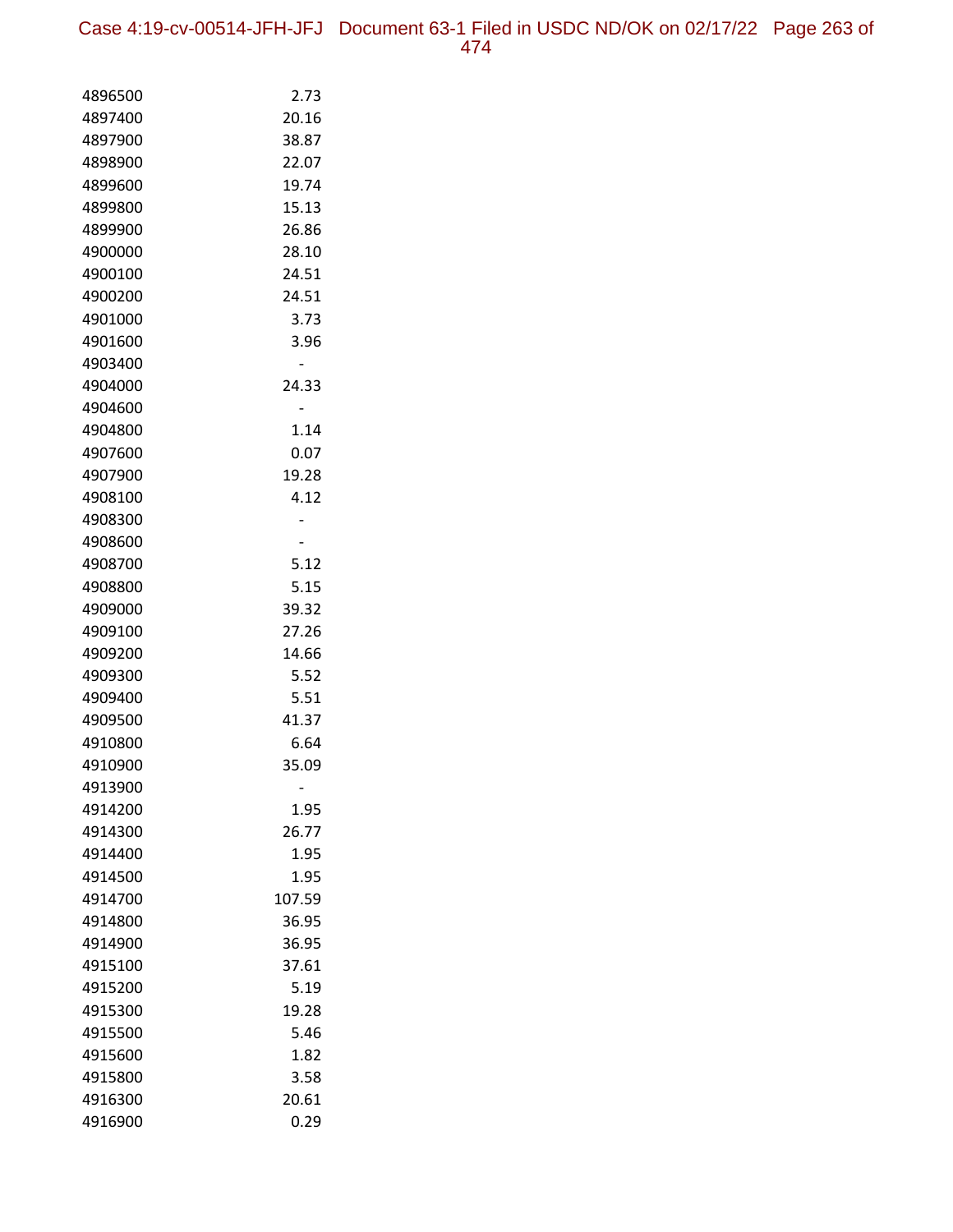| 4917500 | 1.19   |
|---------|--------|
| 4917900 | 159.38 |
| 4919300 | 9.84   |
| 4920900 | 1.29   |
| 4921000 | 1.29   |
| 4921100 | 30.02  |
| 4921500 | 5.48   |
| 4921700 | 1.39   |
| 4921900 | 45.87  |
| 4922000 | 31.26  |
| 4922100 | 47.20  |
| 4922500 | 5.16   |
| 4923800 | 34.48  |
| 4924700 | 5.46   |
| 4924800 | 4.47   |
| 4925400 | 16.48  |
| 4925700 | 11.53  |
| 4926500 |        |
| 4927200 | 0.24   |
| 4928300 | 2.38   |
| 4928400 | 2.44   |
| 4928600 | 9.76   |
| 4928700 | 4.90   |
| 4929300 | 24.34  |
| 4929400 | 10.73  |
| 4931500 | 34.82  |
| 4931900 | 21.67  |
| 4932200 | 7.65   |
| 4932400 | 5.05   |
| 4933200 | 0.18   |
| 4933300 | 58.98  |
| 4933400 | 1.19   |
| 4933500 | 3.85   |
| 4933700 | 8.95   |
| 4934000 | 24.15  |
| 4934100 | 48.59  |
| 4934200 | 37.34  |
| 4934300 | 49.30  |
| 4934400 | 31.72  |
| 4934600 | 0.78   |
| 4934800 | 8.17   |
| 4935300 | 8.18   |
| 4941100 | 30.49  |
| 4941200 | 10.26  |
| 4943300 | 26.40  |
| 4943700 | 28.91  |
| 4943900 | 28.01  |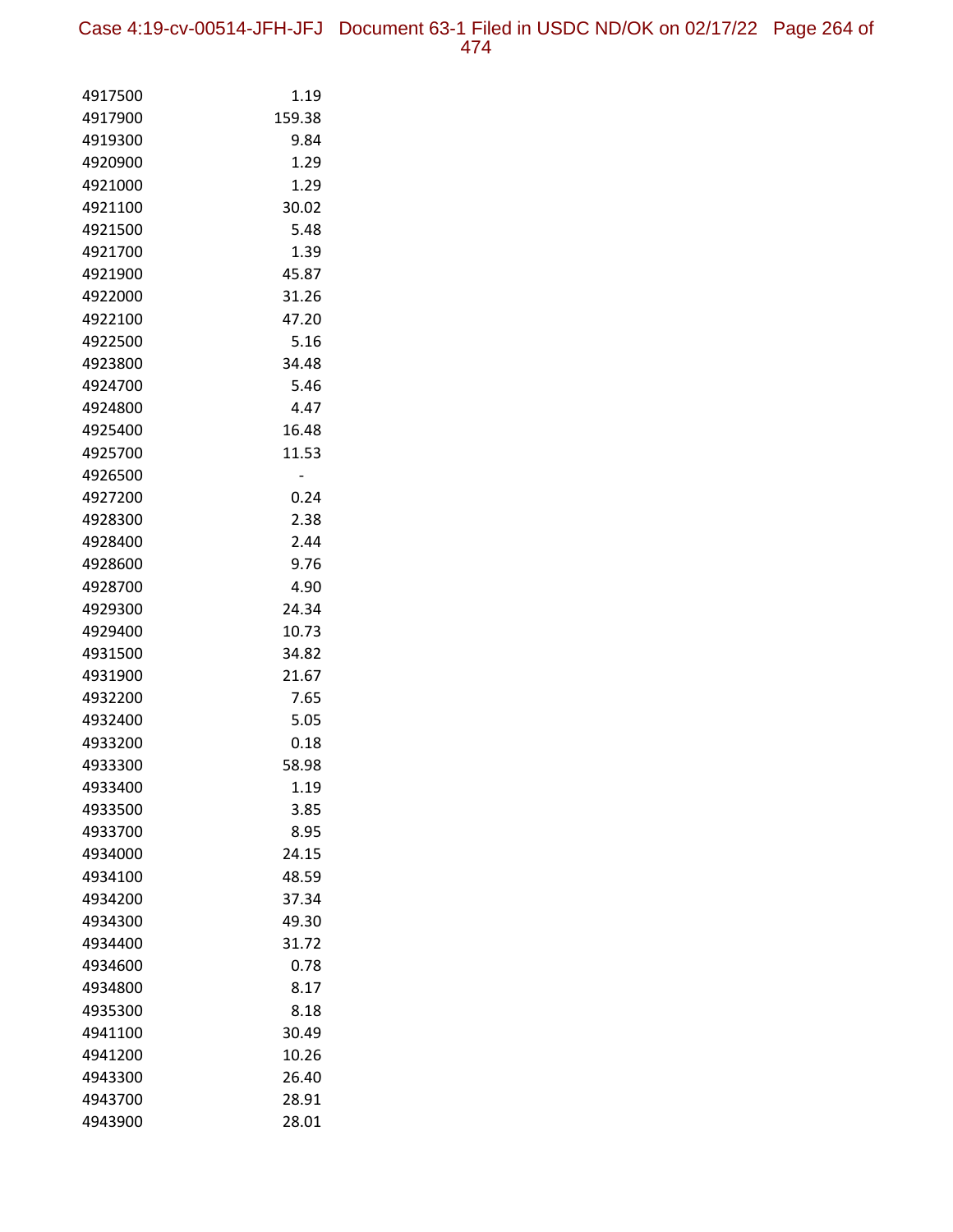| 4944000 | 1.53   |
|---------|--------|
| 4944100 | 35.86  |
| 4944200 | 8.18   |
| 4944900 | 0.51   |
| 4945500 | 21.93  |
| 4945700 | 0.33   |
| 4945900 | 16.32  |
| 4946100 | 8.22   |
| 4946200 | 4.86   |
| 4946500 | 4.86   |
| 4946600 | 0.67   |
| 4946900 | 140.33 |
| 4947400 | 1.02   |
| 4947600 | 0.72   |
| 4947700 | 0.67   |
| 4948000 | 19.62  |
| 4948200 | 5.95   |
| 4948300 | 3.80   |
| 4948600 | 8.22   |
| 4948700 | 4.86   |
| 4949200 | 12.68  |
| 4949600 | 1.02   |
| 4950100 | 36.69  |
| 4950200 | 3.71   |
| 4950400 | 20.89  |
| 4950800 | 3.97   |
| 4951600 | 84.00  |
| 4951700 | 84.00  |
| 4951800 | 21.02  |
| 4951900 | 12.40  |
| 4952300 | 0.71   |
| 4952400 | 15.84  |
| 4952500 | 0.40   |
| 4953900 | 1.30   |
| 4954000 | 0.64   |
| 4954100 | 16.09  |
| 4954700 | 63.26  |
| 4966700 | 39.46  |
| 4966800 | 48.30  |
| 4966900 | 39.45  |
| 4967000 | 39.45  |
| 4967100 | 39.45  |
| 4967300 | 10.93  |
| 4970000 | 17.57  |
| 4970200 | 23.22  |
| 4970300 | 2.31   |
| 4970400 | 40.07  |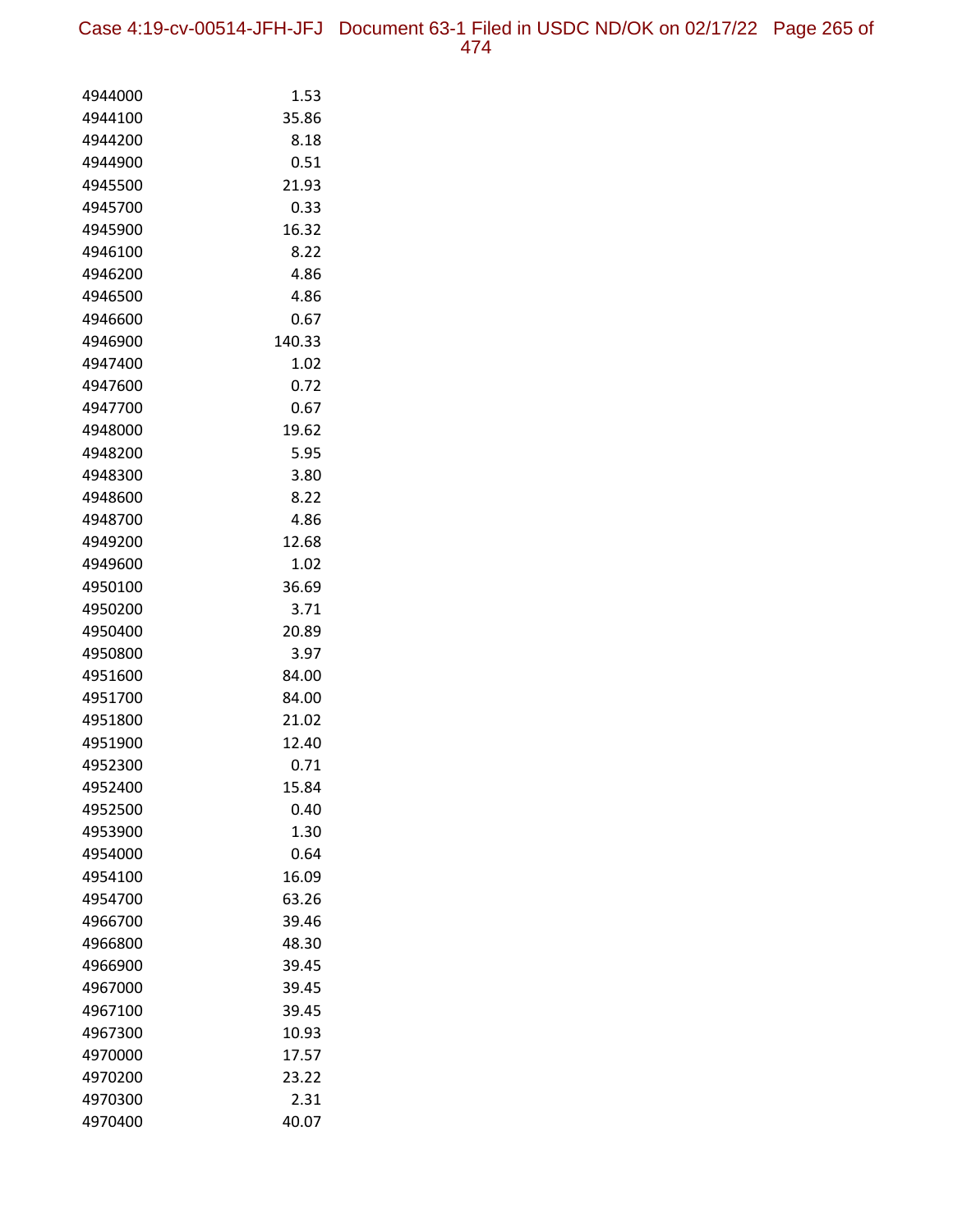Case 4:19-cv-00514-JFH-JFJ Document 63-1 Filed in USDC ND/OK on 02/17/22 Page 266 of 474

| 4970500 | 4.00   |
|---------|--------|
| 4970800 | 7.96   |
| 4971000 | 114.83 |
| 4971100 | 114.82 |
| 4971200 | 4.00   |
| 4971600 | 7.97   |
| 4971800 | 4.00   |
| 4971900 | 7.55   |
| 4972300 | 7.97   |
| 4972400 | 36.27  |
| 4972700 | 32.34  |
| 4972900 | 0.06   |
| 4973200 | 3.79   |
| 4973300 | 3.80   |
| 4973400 | 7.96   |
| 4973600 | 4.01   |
| 4973700 | 28.79  |
| 4973800 | 30.70  |
| 4974500 | 8.34   |
| 4974600 | 0.61   |
| 4974700 | 45.80  |
| 4976100 | 31.99  |
| 4976300 | 7.12   |
| 4977900 | 13.59  |
| 4984700 | 0.70   |
| 4984800 | 0.95   |
| 4985300 | 3.10   |
| 4985400 | 3.04   |
| 4985800 | 1.03   |
| 4986600 | 34.26  |
| 4986900 |        |
| 4987100 | 23.70  |
| 4987300 | 6.85   |
| 4987400 | 23.71  |
| 4987600 | 0.85   |
| 4987700 | 0.85   |
| 4988400 | 7.78   |
| 4990800 | 103.82 |
| 4991400 | 11.54  |
| 4991900 | 17.11  |
| 4992000 | 11.54  |
| 4992500 | 5.98   |
| 4993300 | 6.94   |
| 4993400 | 33.50  |
| 4993500 | 16.35  |
| 4993600 | 3.35   |
| 4993800 | 6.66   |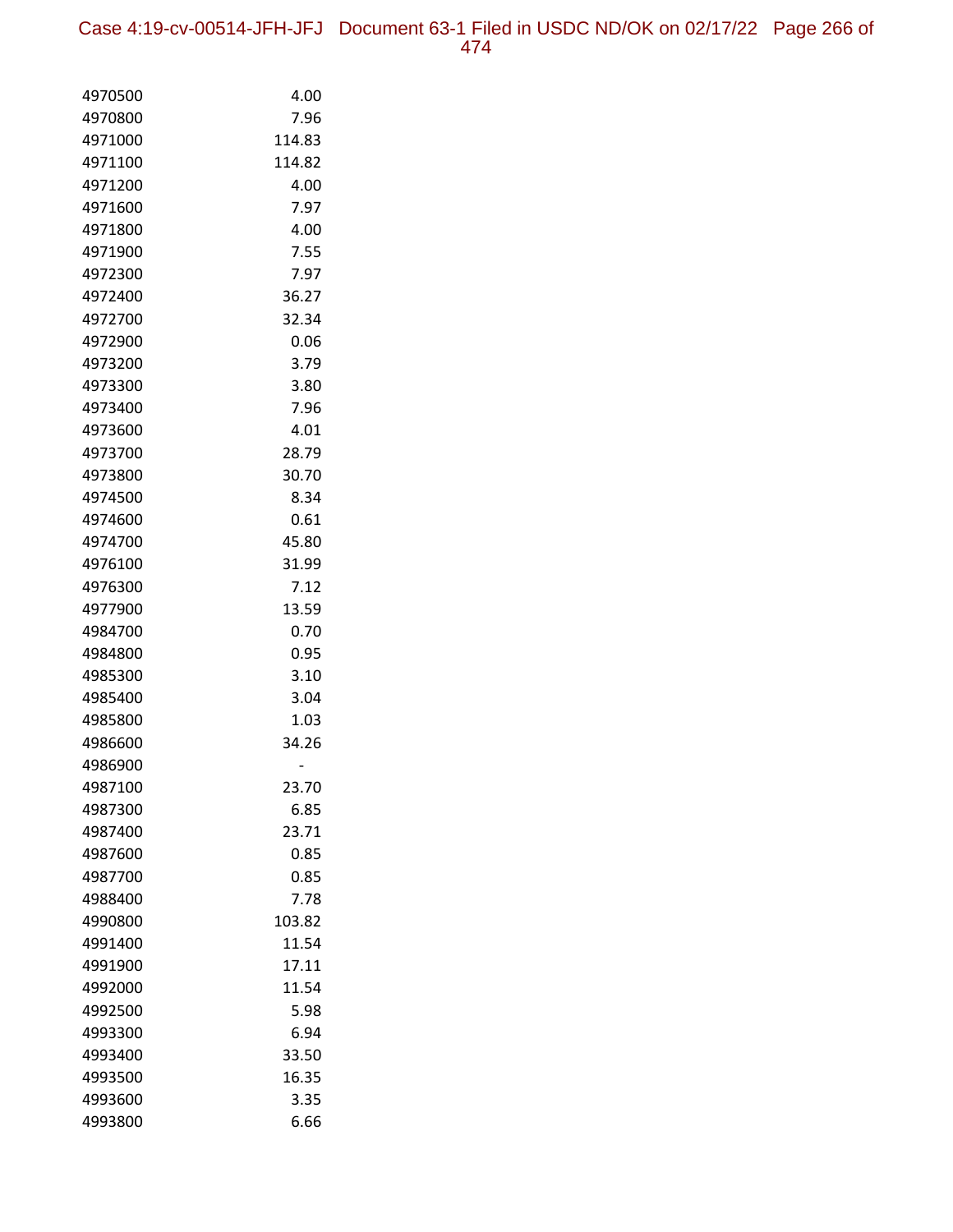| 4993900 | 3.17  |
|---------|-------|
| 4994000 | 6.66  |
| 4994200 | 6.66  |
| 4994300 | 23.19 |
| 4995100 | 14.97 |
| 4995300 | 2.66  |
| 4995400 | 2.67  |
| 4995600 | 2.66  |
| 4995800 | 2.67  |
| 4995900 | 2.67  |
| 4996100 | 10.24 |
| 4996200 | 32.73 |
| 4996300 | 9.32  |
| 4996400 | 9.32  |
| 4996500 | 9.32  |
| 4996600 | 9.32  |
| 5002600 | 1.95  |
| 5016000 |       |
| 5018300 |       |
| 5020300 | 0.15  |
| 5021200 | 5.81  |
| 5023900 | 27.83 |
| 5024300 | 25.88 |
| 5024600 |       |
| 5024700 | 28.09 |
| 5024800 |       |
| 5037600 | 34.89 |
| 5037700 | 27.40 |
| 5037800 | 37.60 |
| 5037900 | 0.48  |
| 5038000 | 0.48  |
| 5040000 | 0.24  |
| 5040100 | 0.69  |
| 5040200 | 0.69  |
| 5040300 | 0.62  |
| 5040400 | 0.69  |
| 5040500 | 0.69  |
| 5040600 | 0.11  |
| 5041100 | 0.01  |
| 5041400 | 13.98 |
| 5041600 | 2.38  |
| 5042100 | 1.72  |
| 5043400 | 28.17 |
| 5043800 | 5.56  |
| 5044600 | 27.15 |
| 5044700 | 7.06  |
| 5044800 | 22.31 |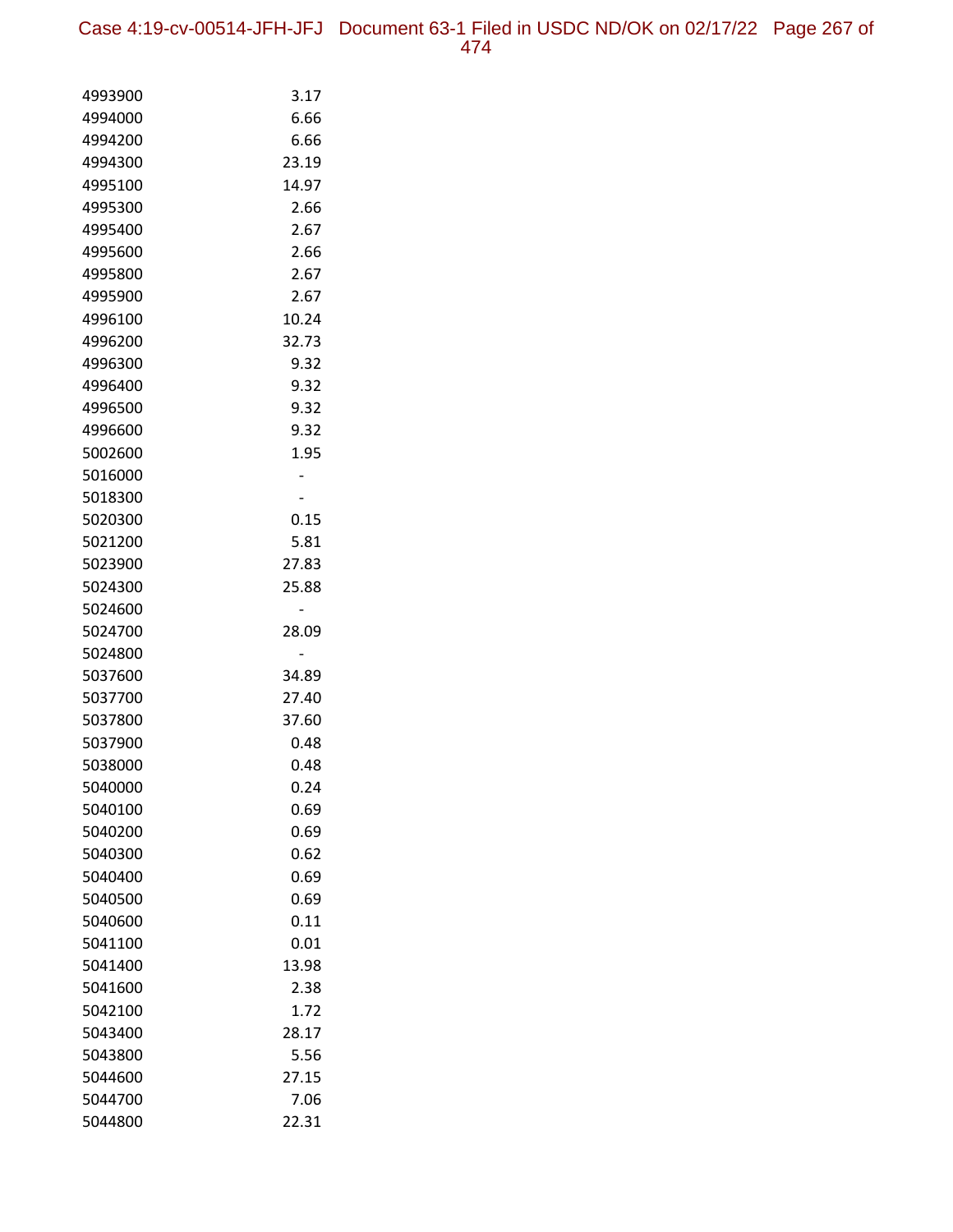| 5045700 | 0.79     |
|---------|----------|
| 5046100 | 0.80     |
| 5046200 | 2.09     |
| 5046300 | 32.20    |
| 5046500 | 12.31    |
| 5046700 | 12.31    |
| 5046900 | 1.45     |
| 5047400 | 10.38    |
| 5047800 |          |
| 5048300 | 3.17     |
| 5048700 |          |
| 5049500 | 12.31    |
| 5049800 | 0.20     |
| 5050800 | 7.51     |
| 5050900 |          |
| 5051000 |          |
| 5051100 | 25.34    |
| 5051200 |          |
| 5051300 | 25.34    |
| 5051600 | 0.14     |
| 5051700 | 283.97   |
| 5051800 | 0.08     |
| 5052600 | 4.93     |
| 5053000 | 522.27   |
| 5053700 | 8.49     |
| 5055000 | 0.48     |
| 5055400 | 0.08     |
| 5056400 | 5.13     |
| 5057200 | 34.84    |
| 5057700 | 1,522.06 |
| 5057800 | 96.55    |
| 5058000 | 3.14     |
| 5063600 | 0.18     |
| 5064900 | 11.17    |
| 5065000 | 28.22    |
| 5065200 | 25.43    |
| 5065400 | 14.89    |
| 5065500 | 14.89    |
| 5065700 | 10.64    |
| 5067400 |          |
| 5072200 |          |
| 5072500 | 0.53     |
| 5072700 |          |
| 5073800 | 0.83     |
| 5081100 | 53.83    |
| 5081400 | 15.76    |
| 5081500 | 195.88   |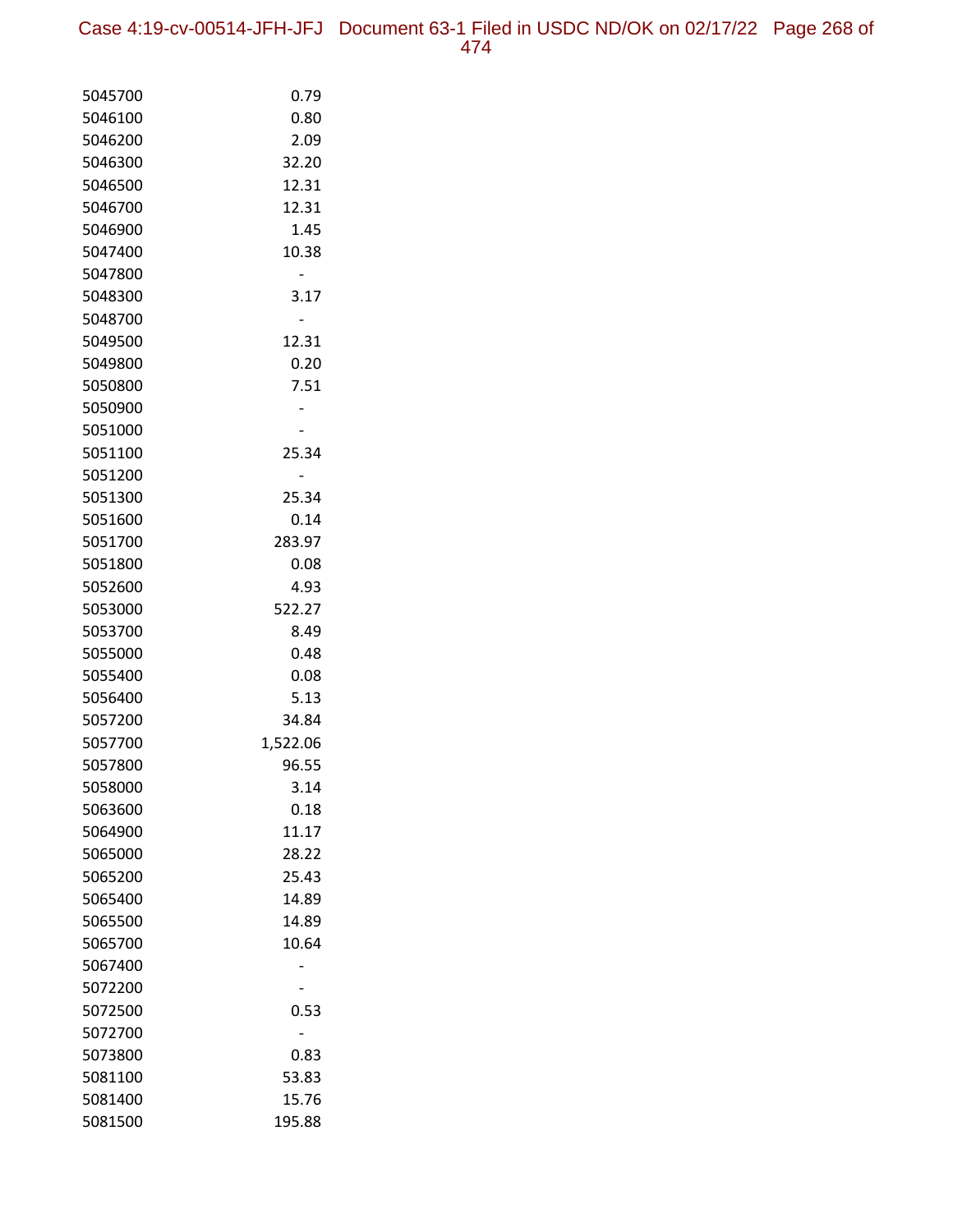Case 4:19-cv-00514-JFH-JFJ Document 63-1 Filed in USDC ND/OK on 02/17/22 Page 269 of 474

| 5081600            | 156.74       |
|--------------------|--------------|
| 5081700            | 156.09       |
| 5081800            | 156.73       |
| 5082400            | 11.86        |
| 5082700            | 39.89        |
| 5083500            | 37.01        |
| 5083700            | 61.65        |
| 5084300            | 26.82        |
| 5084700            |              |
| 5086200            | 2.27         |
| 5088500            | 0.06         |
| 5088800            | 0.06         |
| 5089300            | 0.06         |
| 5090000            | 0.60         |
| 5090100            | 0.60         |
| 5090200            | 0.60         |
| 5090300            | 0.60         |
| 5090400            | 0.60         |
| 5091100            | 26.27        |
| 5091500            | 33.11        |
| 5092200            | 18.01        |
| 5093500            | 38.92        |
| 5094100            | 0.41         |
| 5095600            | 1,919.68     |
| 5096100            | 20.07        |
| 5096300            | 0.01         |
| 5096600            | 0.42         |
| 5097100            | 0.23         |
| 5099100            | 0.16         |
| 5099600            | 54.52        |
| 5099800<br>5101900 | 9.64         |
|                    | 3.93<br>4.06 |
| 5102400<br>5103900 | 34.07        |
| 5132700            | 23.51        |
| 5161600            | 0.03         |
| 5174600            | 44.99        |
| 5191900            | 19.31        |
| 5217300            | 2.28         |
| 5217400            | 3.24         |
| 5218200            | 4.13         |
| 5218900            | 0.78         |
| 5219300            | 965.02       |
| 5219400            | 0.67         |
| 5219500            | 9.41         |
| 5219700            | 1.77         |
| 5219900            | 0.52         |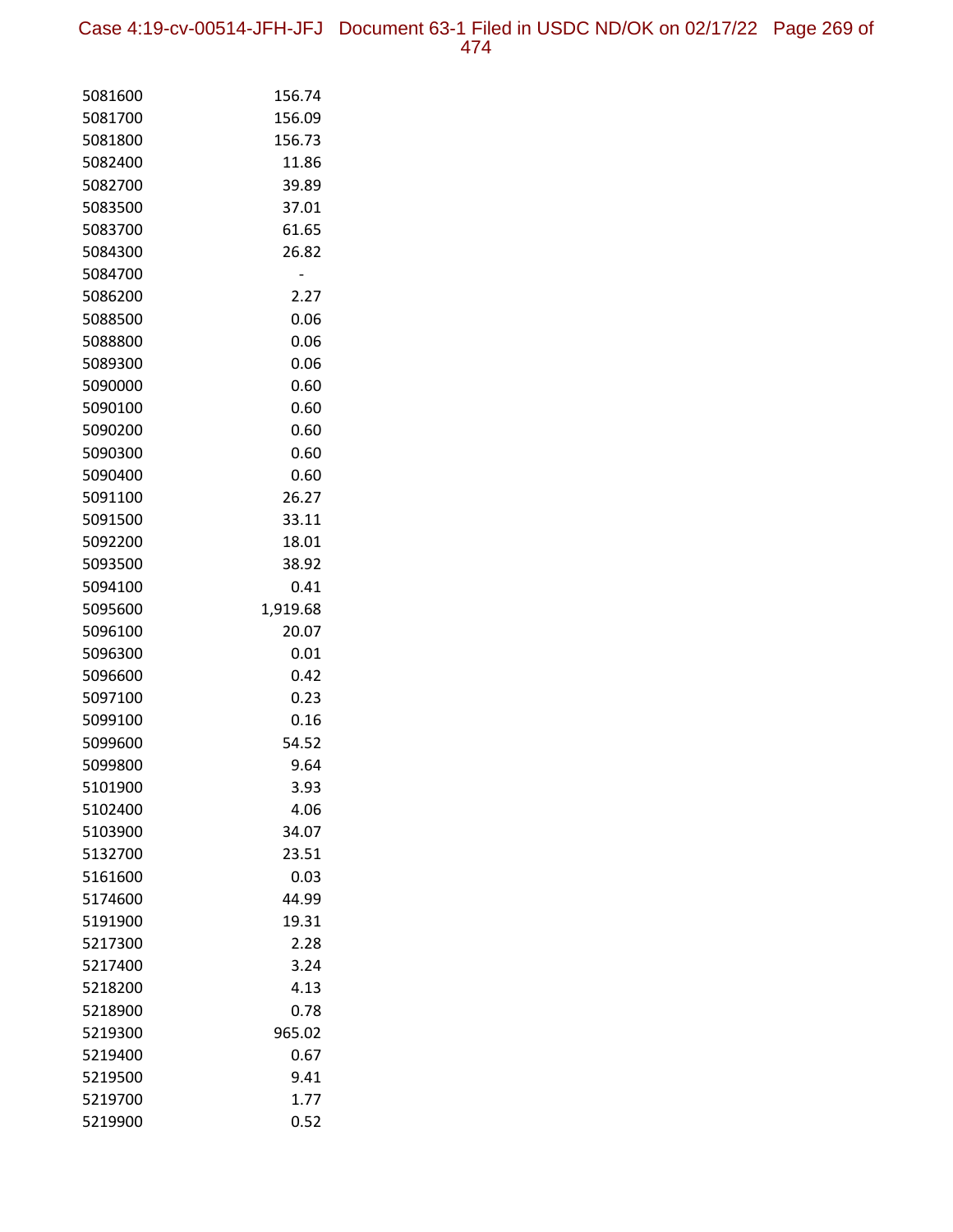| 5222100 | 4.70     |
|---------|----------|
| 5222300 | 3,071.56 |
| 5223000 | 2.33     |
| 5223800 | 37.21    |
| 5225800 |          |
| 5228700 | 0.18     |
| 5229900 |          |
| 5230500 |          |
| 5230600 |          |
| 5230700 |          |
| 5231300 |          |
| 5231800 | 0.04     |
| 5233300 | 37.21    |
| 5235400 | 24.92    |
| 5235500 | 2.73     |
| 5236400 | 0.51     |
| 5236700 | 28.10    |
| 5236900 | 2.38     |
| 5237400 | 22.33    |
| 5238200 | 15.58    |
| 5238800 | 11.60    |
| 5239100 | 0.11     |
| 5241100 | 5.78     |
| 5241600 | 18.60    |
| 5241700 | 18.61    |
| 5242000 | 541.73   |
| 5242400 | 31.78    |
| 5243700 | 3.95     |
| 5245800 | 1.32     |
| 5246300 | 0.08     |
| 5246500 | 7.24     |
| 5246600 | 0.15     |
| 5248300 | 9.77     |
| 5248600 | 53.50    |
| 5249200 | 14.34    |
| 5250600 | 93.57    |
| 5251000 | 1.63     |
| 5251600 |          |
| 5252100 | 0.13     |
| 5255700 | 31.08    |
| 5255900 | 9.21     |
| 5256600 | 20.59    |
| 5257600 | 13.91    |
| 5257700 | 64.59    |
| 5257800 | 150.18   |
| 5258000 | 3.53     |
| 5258200 | 0.42     |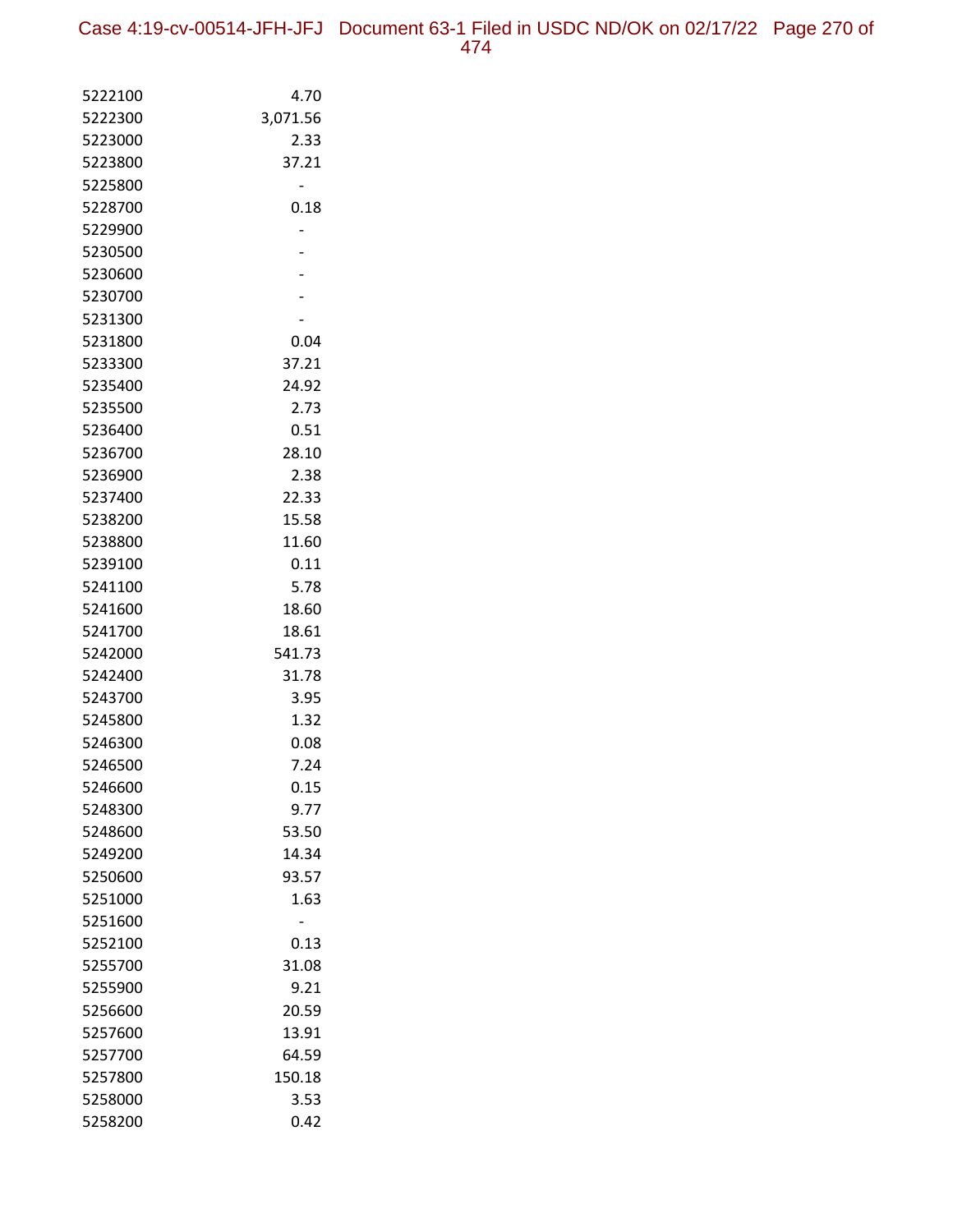| 5258400 | 8.46     |
|---------|----------|
| 5258700 | 3,133.95 |
| 5259000 |          |
| 5259600 | 0.67     |
| 5260400 | 3.44     |
| 5261100 | 26.65    |
| 5261300 | 0.21     |
| 5261400 | 0.21     |
| 5262800 | 638.89   |
| 5262900 | 3,821.18 |
| 5263000 | 319.46   |
| 5263900 | 2.50     |
| 5264100 | 3.21     |
| 5264300 | 4.19     |
| 5264400 | 2.50     |
| 5265500 | 0.56     |
| 5265600 | 0.39     |
| 5265700 | 0.39     |
| 5266200 | 41.76    |
| 5266300 | 13.01    |
| 5266500 | 3.98     |
| 5267300 | 3.24     |
| 5268600 | 22.32    |
| 5268700 | 44.02    |
| 5269600 | 11.04    |
| 5271400 | 293.83   |
| 5271600 |          |
| 5272800 | 23.00    |
| 5273700 |          |
| 5273800 | 36.04    |
| 5274200 | 34.47    |
| 5274400 | 222.11   |
| 5275100 | 5.38     |
| 5275200 | 35.58    |
| 5275600 | 45.96    |
| 5276600 |          |
| 5277600 | 32.50    |
| 5279000 | 0.11     |
| 5279100 | 0.13     |
| 5279300 | 6.37     |
| 5280500 | 9.76     |
| 5282100 | 1.27     |
| 5282300 | 15.70    |
| 5282500 | 7.73     |
| 5283700 | 0.06     |
| 5284000 | 15.75    |
| 5284300 | 6.42     |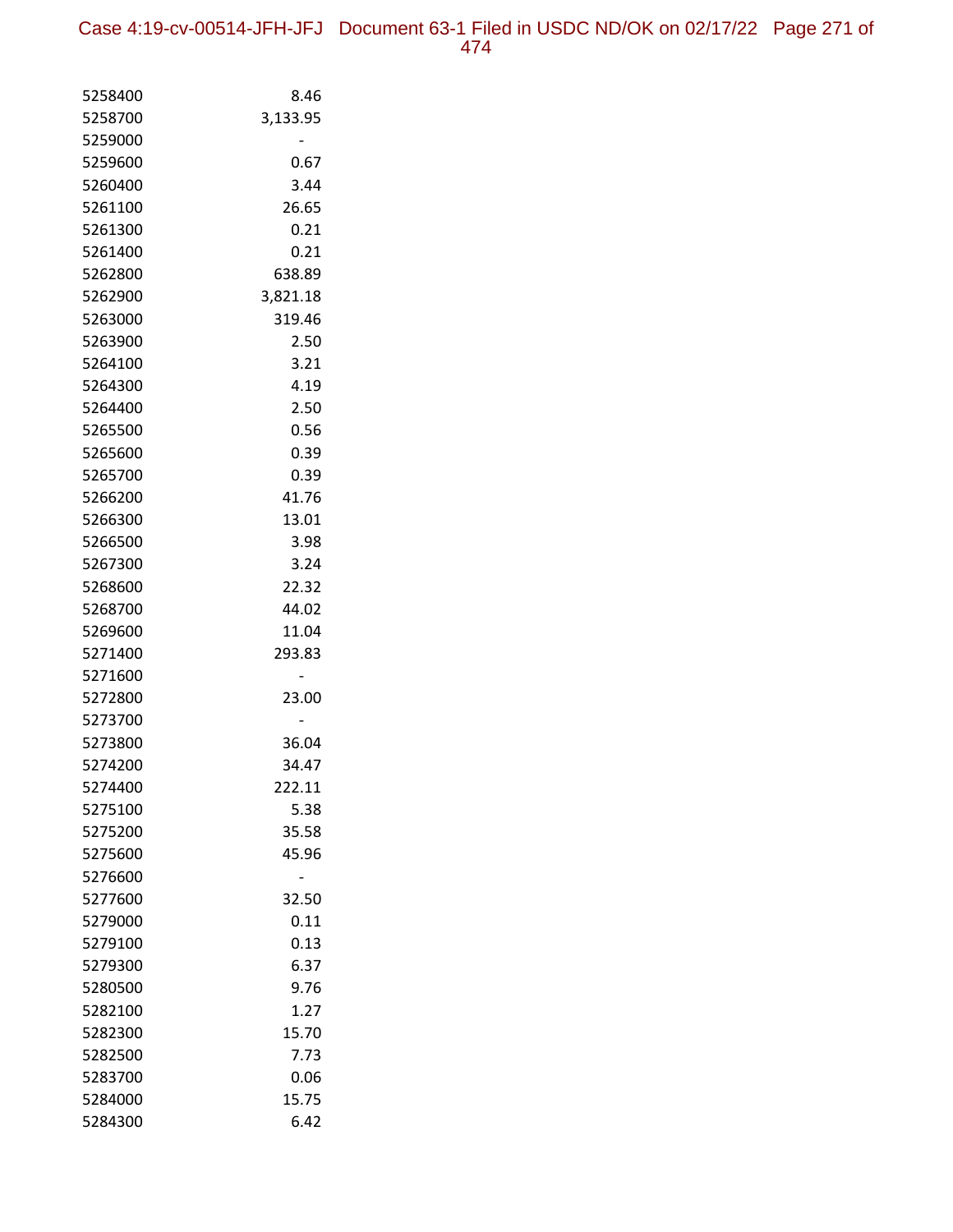Case 4:19-cv-00514-JFH-JFJ Document 63-1 Filed in USDC ND/OK on 02/17/22 Page 272 of 474

| 5285400 | 8.30     |
|---------|----------|
| 5287300 | 1.62     |
| 5287700 | 0.85     |
| 5288200 | 40.98    |
| 5288500 | 1.69     |
| 5289800 | 44.26    |
| 5292100 | 1.65     |
| 5292600 | 326.45   |
| 5293200 | 20.59    |
| 5293500 | 0.15     |
| 5293700 | 3.87     |
| 5293800 | 25.10    |
| 5294300 | 2.02     |
| 5294900 | 23.14    |
| 5295400 | 0.62     |
| 5295800 | 3.94     |
| 5296000 | 7.17     |
| 5296200 | 26.23    |
| 5296400 | 0.18     |
| 5296500 | 0.46     |
| 5296900 | 31.90    |
| 5297000 | 0.84     |
| 5297200 | 145.07   |
| 5299600 | 2.29     |
| 5300200 | 54.62    |
| 5300300 | 78.37    |
| 5300800 | 23.32    |
| 5302300 | 24.92    |
| 5302500 |          |
| 5303700 |          |
| 5305000 | 4.61     |
| 5306200 | 23.03    |
| 5306300 | 2.90     |
| 5307000 | 93.23    |
| 5307800 | 16.15    |
| 5308500 | 0.28     |
| 5309500 | 54.58    |
| 5312200 | 0.09     |
| 5312900 | 3,153.18 |
| 5313300 | 55.36    |
| 5313600 |          |
| 5313900 | 0.31     |
| 5314300 | 0.18     |
| 5314600 | 12.88    |
| 5315400 | 32.73    |
| 5316500 | 2.94     |
| 5318000 | 1.30     |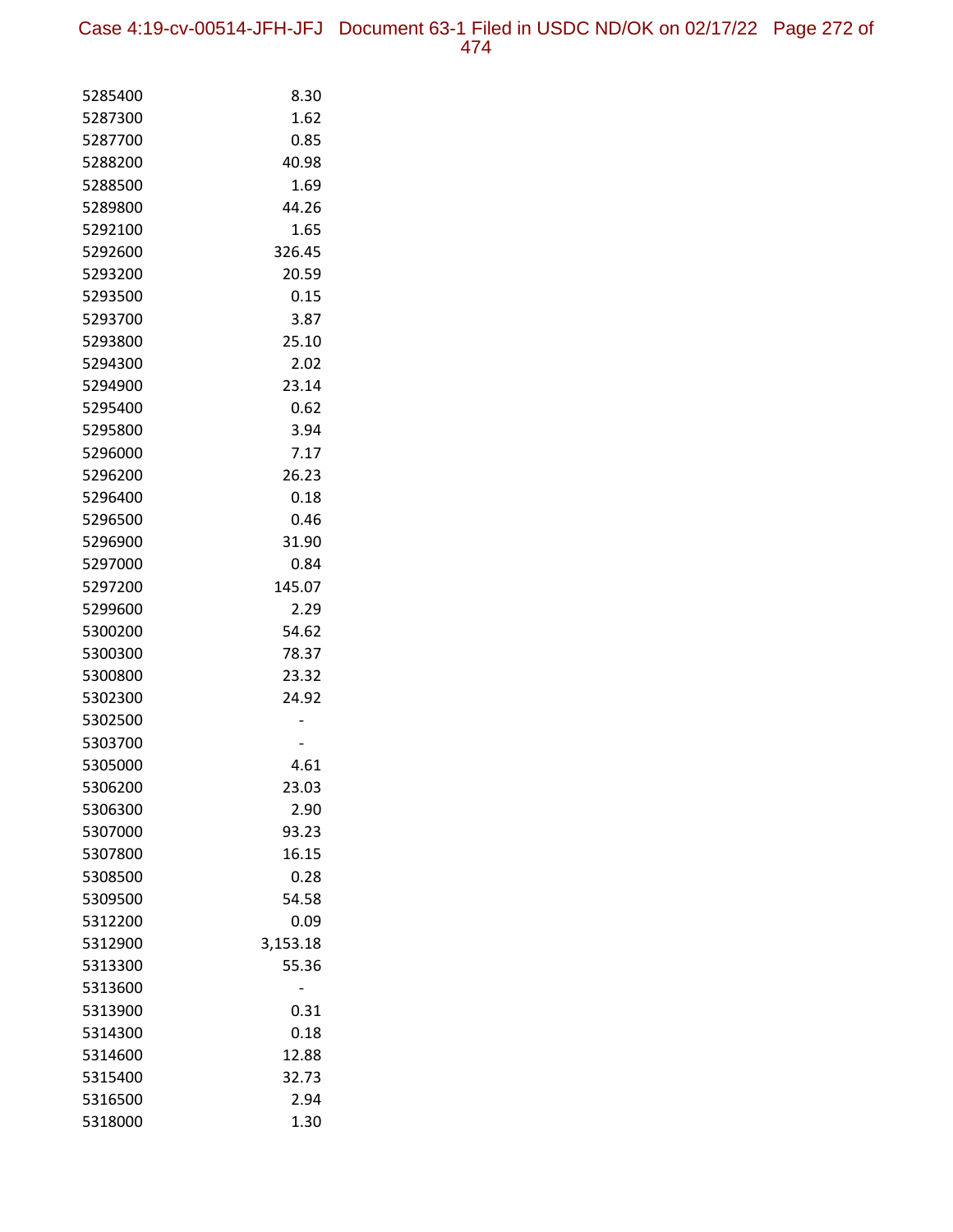| 5319500 |       |
|---------|-------|
| 5319600 | 0.68  |
| 5320700 | 7.71  |
| 5321400 | 17.22 |
| 5322100 | 8.58  |
| 5322800 | 8.58  |
| 5323100 |       |
| 5324300 | 1.16  |
| 5324400 | 1.19  |
| 5324500 | 1.55  |
| 5325200 | 0.57  |
| 5325900 | 3.20  |
| 5326800 | 0.43  |
| 5330700 | 1.69  |
| 5330800 | 2.91  |
| 5331300 | 0.58  |
| 5331600 | 1.19  |
| 5332200 | 0.93  |
| 5333700 | 0.57  |
| 5334200 | 0.58  |
| 5334300 | 0.57  |
| 5334900 | 27.26 |
| 5336800 | 0.57  |
| 5337500 | 2.51  |
| 5338100 | 0.97  |
| 5338700 | 1.19  |
| 5339100 | 0.73  |
| 5339400 | 1.55  |
| 5341100 | 0.57  |
| 5341400 | 0.93  |
| 5341800 | 8.60  |
| 5342500 | 1.12  |
| 5343500 | 0.31  |
| 5344100 | 0.57  |
| 5344300 | 20.74 |
| 5344500 | 0.30  |
| 5344900 |       |
| 5345200 |       |
| 5345300 |       |
| 5345600 |       |
| 5345700 |       |
| 5347200 |       |
| 5347700 |       |
| 5348800 |       |
| 5349000 |       |
| 5349100 |       |
| 5349400 |       |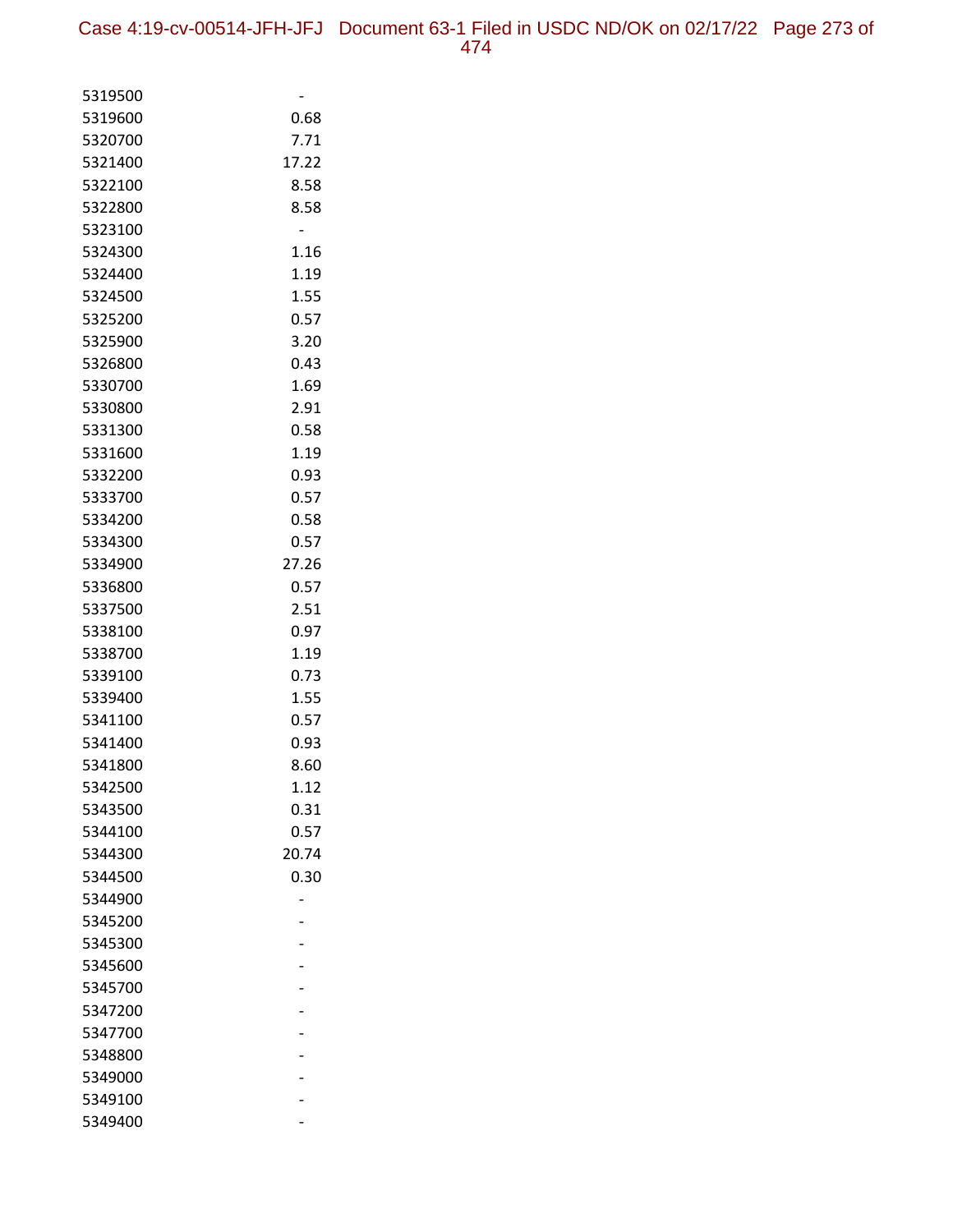| 5349800 |          |
|---------|----------|
| 5350200 |          |
| 5350700 |          |
| 5350900 |          |
| 5351600 |          |
| 5352000 |          |
| 5352900 |          |
| 5353600 |          |
| 5354100 | 21.86    |
| 5356800 | 26.25    |
| 5358300 | 34.80    |
| 5361200 | 39.89    |
| 5361300 | 51.02    |
| 5367600 | 29.28    |
| 5367700 |          |
| 5368000 | 0.23     |
| 5368300 | 1.21     |
| 5368400 | 0.32     |
| 5368500 | 2.40     |
| 5368600 | 1.18     |
| 5368800 | 0.10     |
| 5371300 | 28.99    |
| 5373700 | 12.16    |
| 5374100 |          |
| 5374300 | 19.79    |
| 5374700 | 0.11     |
| 5375300 | 3.40     |
| 5375800 | 2.75     |
| 5376900 | 15.68    |
| 5377000 | 4,108.51 |
| 5377200 | 42.01    |
| 5377400 |          |
| 5378800 | 0.04     |
| 5379000 | 0.02     |
| 5379500 | 1.35     |
| 5379600 | 1.35     |
| 5379700 | 1.35     |
| 5382200 | 5.12     |
| 5383200 | 6.59     |
| 5384200 | 0.14     |
| 5384500 | 0.06     |
| 5384600 |          |
| 5384700 | 0.02     |
| 5385800 | 7.06     |
| 5385900 | 7.06     |
| 5386600 | 25.83    |
| 5387200 | 0.22     |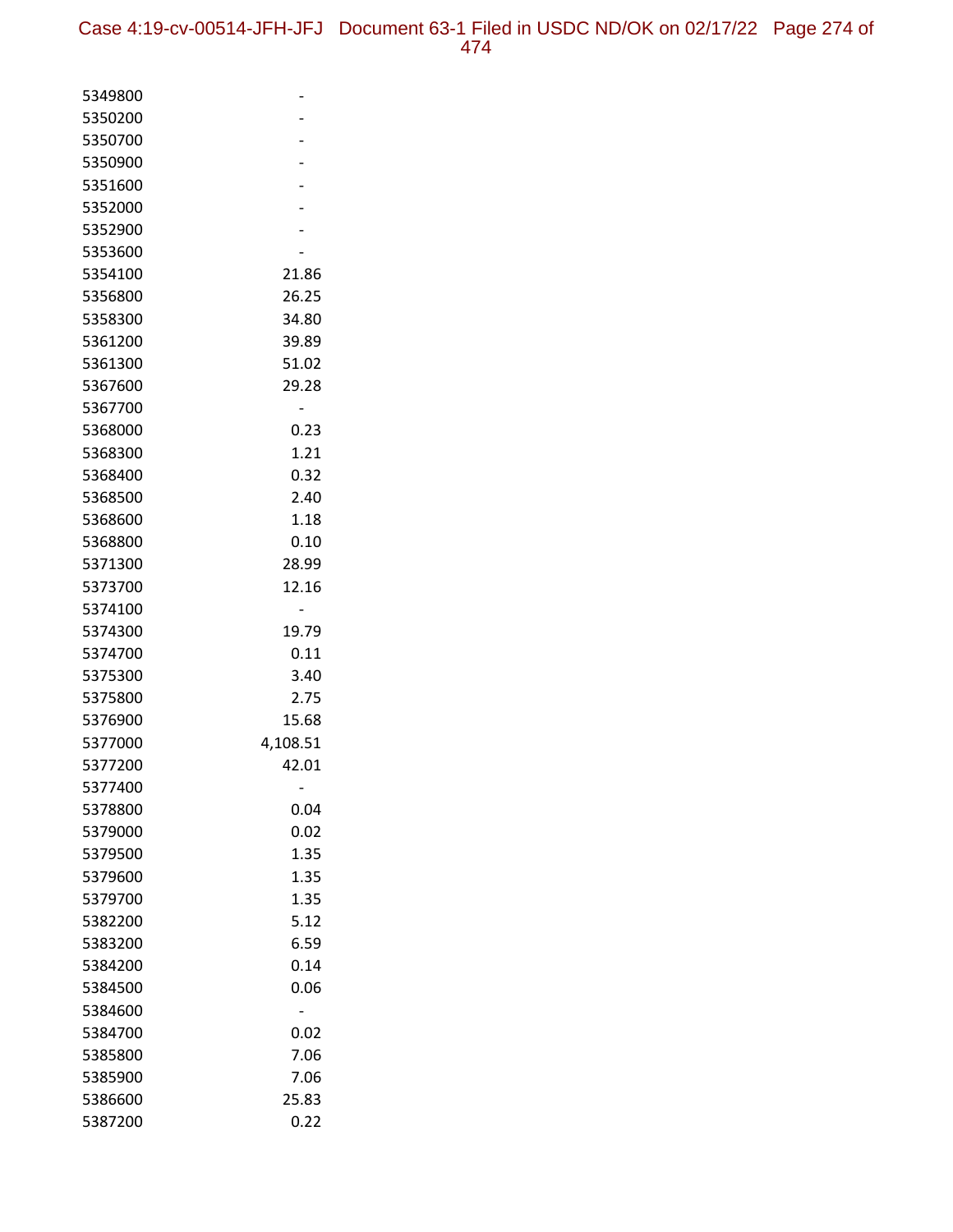Case 4:19-cv-00514-JFH-JFJ Document 63-1 Filed in USDC ND/OK on 02/17/22 Page 275 of 474

| 5387400            | 0.19     |
|--------------------|----------|
| 5388200            | 19.15    |
| 5388400            | 10.26    |
| 5388500            | 10.01    |
| 5389300            | 36.90    |
| 5390000            | 34.82    |
| 5390800            | 31.64    |
| 5391700            | 3.24     |
| 5392200            | 1.52     |
| 5393000            | 28.91    |
| 5393300            | 1.69     |
| 5393400            | 1.69     |
| 5395000            | 42.31    |
| 5395100            | 26.44    |
| 5395300            | 8.16     |
| 5395400            | 10.04    |
| 5401700            | 18.16    |
| 5401800            | 18.16    |
| 5401900            | 6.78     |
| 5402000            | 9.86     |
| 5402200            | 0.11     |
| 5402400            | 0.04     |
| 5402500            | 1.91     |
| 5402600            | 7.05     |
| 5403000            | 32.14    |
| 5403100            | 0.79     |
| 5405700            | 4.04     |
| 5406600            | 238.06   |
| 5406800            | 21.56    |
| 5409000            | 2,051.70 |
| 5409600            | 25.94    |
| 5409800            |          |
| 5409900            |          |
| 5410200<br>5410300 | 0.06     |
| 5410400            |          |
| 5410500            |          |
| 5410600            |          |
| 5410800            | 5.37     |
| 5411700            | 0.11     |
| 5411800            | 0.19     |
| 5415800            |          |
| 5415900            | 2.35     |
| 5416000            | 3.85     |
| 5416100            |          |
| 5416300            | 1.52     |
| 5416600            | 0.10     |
|                    |          |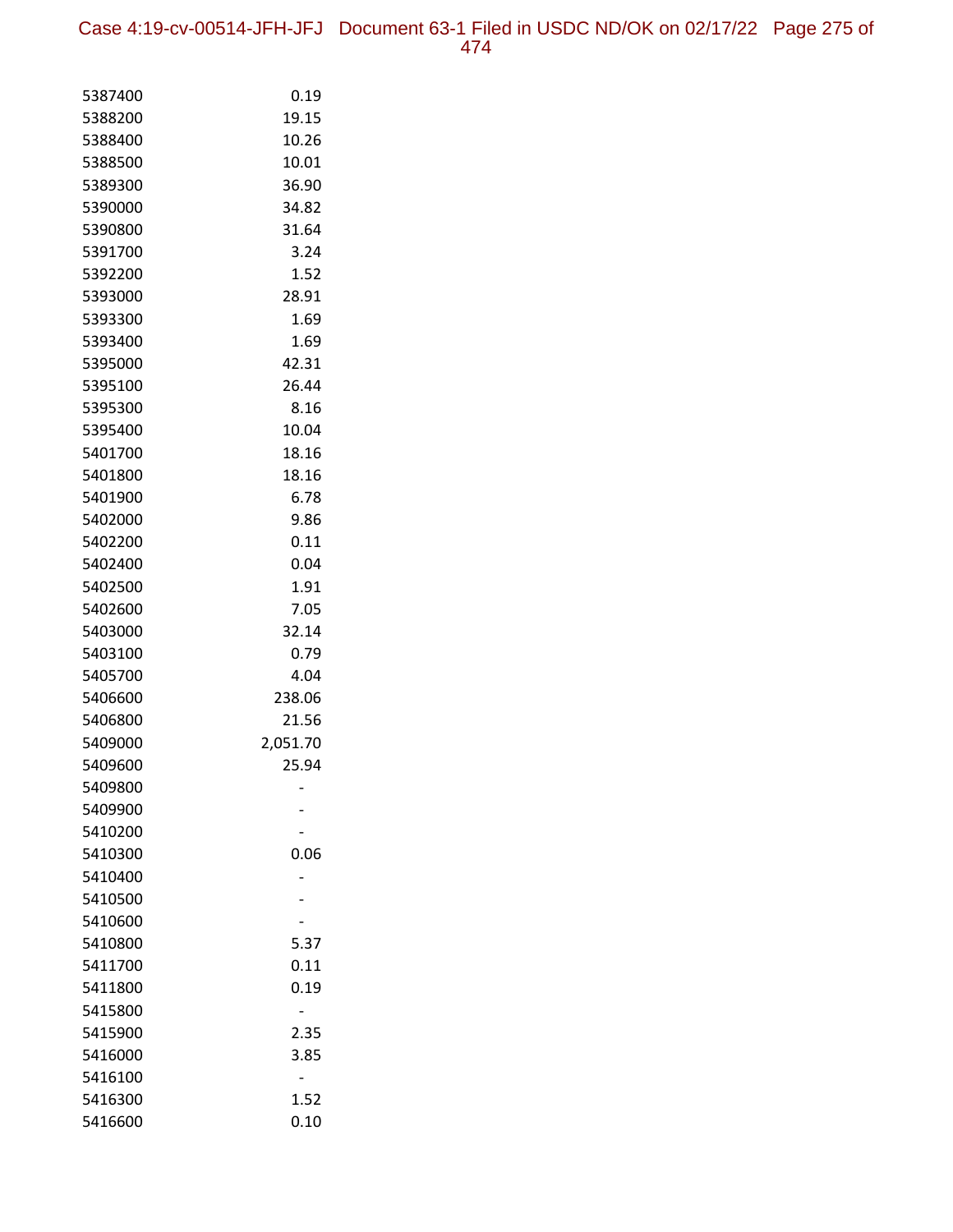Case 4:19-cv-00514-JFH-JFJ Document 63-1 Filed in USDC ND/OK on 02/17/22 Page 276 of 474

| 5417600 | 166.24 |
|---------|--------|
| 5417800 | 166.24 |
| 5417900 | 99.71  |
| 5418100 | 99.71  |
| 5418600 | 0.87   |
| 5421000 |        |
| 5421200 | 1.94   |
| 5421300 | 1.46   |
| 5422600 | 11.34  |
| 5422700 | 15.09  |
| 5423200 | 14.61  |
| 5425100 | -      |
| 5427700 | 0.22   |
| 5436600 | 1.86   |
| 5437400 | 33.16  |
| 5438800 | 33.76  |
| 5439100 | 33.77  |
| 5439300 | 917.11 |
| 5443600 | 19.38  |
| 5445800 | 75.21  |
| 5451300 | 25.19  |
| 5461000 | 30.82  |
| 5479100 | 0.30   |
| 5479200 | 0.30   |
| 5479600 | 30.52  |
| 5480100 | 7.32   |
| 5480200 | 5.49   |
| 5480300 | 11.08  |
| 5481500 | 9.40   |
| 5482100 | 1.55   |
| 5482200 | 1.54   |
| 5482300 | 1.54   |
| 5482900 | 47.85  |
| 5483000 |        |
| 5483700 | 3.53   |
| 5485600 | 0.08   |
| 5485700 | 1.42   |
| 5486400 | 29.81  |
| 5488200 | 38.24  |
| 5489500 |        |
| 5490100 | 5.87   |
| 5490800 | 0.50   |
| 5490900 | 0.50   |
| 5491600 | 55.30  |
| 5491800 |        |
| 5492200 | 9.54   |
| 5492400 | 9.64   |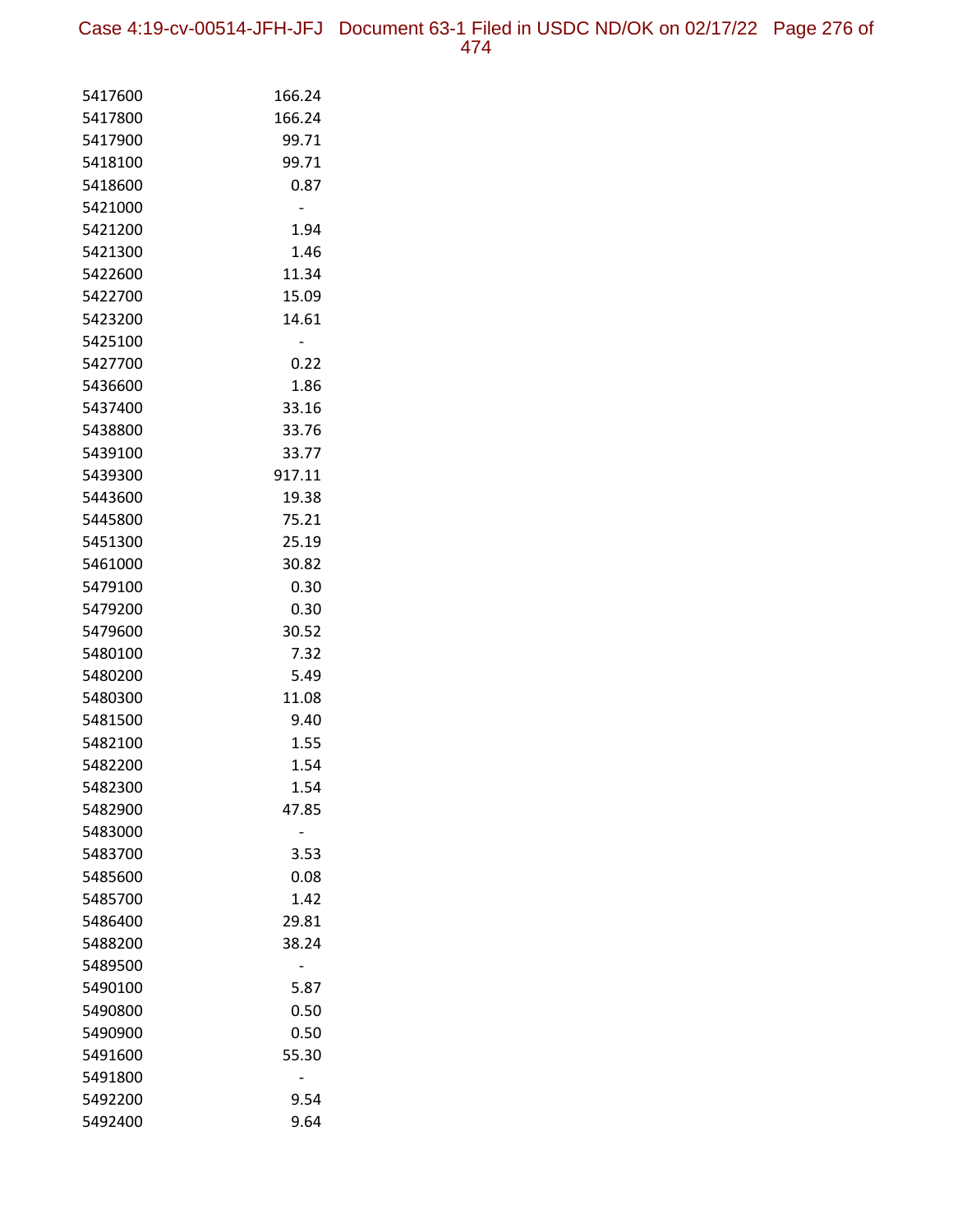| 5492500 | 9.55   |
|---------|--------|
| 5492700 |        |
| 5492900 | 27.71  |
| 5493000 |        |
| 5493100 |        |
| 5493200 |        |
| 5493400 | 24.59  |
| 5493500 | 6.06   |
| 5495700 | 33.93  |
| 5495800 | 12.38  |
| 5495900 | 12.38  |
| 5496400 | 26.44  |
| 5496500 | 19.32  |
| 5496600 | 35.73  |
| 5496700 | 0.33   |
| 5498700 | 6.69   |
| 5500000 | 5.54   |
| 5500700 | 0.22   |
| 5500900 | 18.13  |
| 5501200 | 9.39   |
| 5501300 | 9.39   |
| 5501500 | 7.98   |
| 5501700 | 11.62  |
| 5501900 | 9.39   |
| 5502200 | 6.64   |
| 5502700 | 13.12  |
| 5502900 | 0.26   |
| 5504100 | 354.64 |
| 5506200 | 88.69  |
| 5506500 |        |
| 5506700 | 23.12  |
| 5506900 | 167.15 |
| 5507000 | 8.49   |
| 5507800 | 1.54   |
| 5507900 | 1.95   |
| 5508900 | 22.45  |
| 5509000 | 8.88   |
| 5509300 | 34.97  |
| 5509700 | 54.25  |
| 5510200 | 5.66   |
| 5511200 | 0.69   |
| 5512100 | 2.43   |
| 5514800 | 31.43  |
| 5515200 | 9.26   |
| 5515400 | 12.76  |
| 5515500 | 9.39   |
| 5517200 | 0.29   |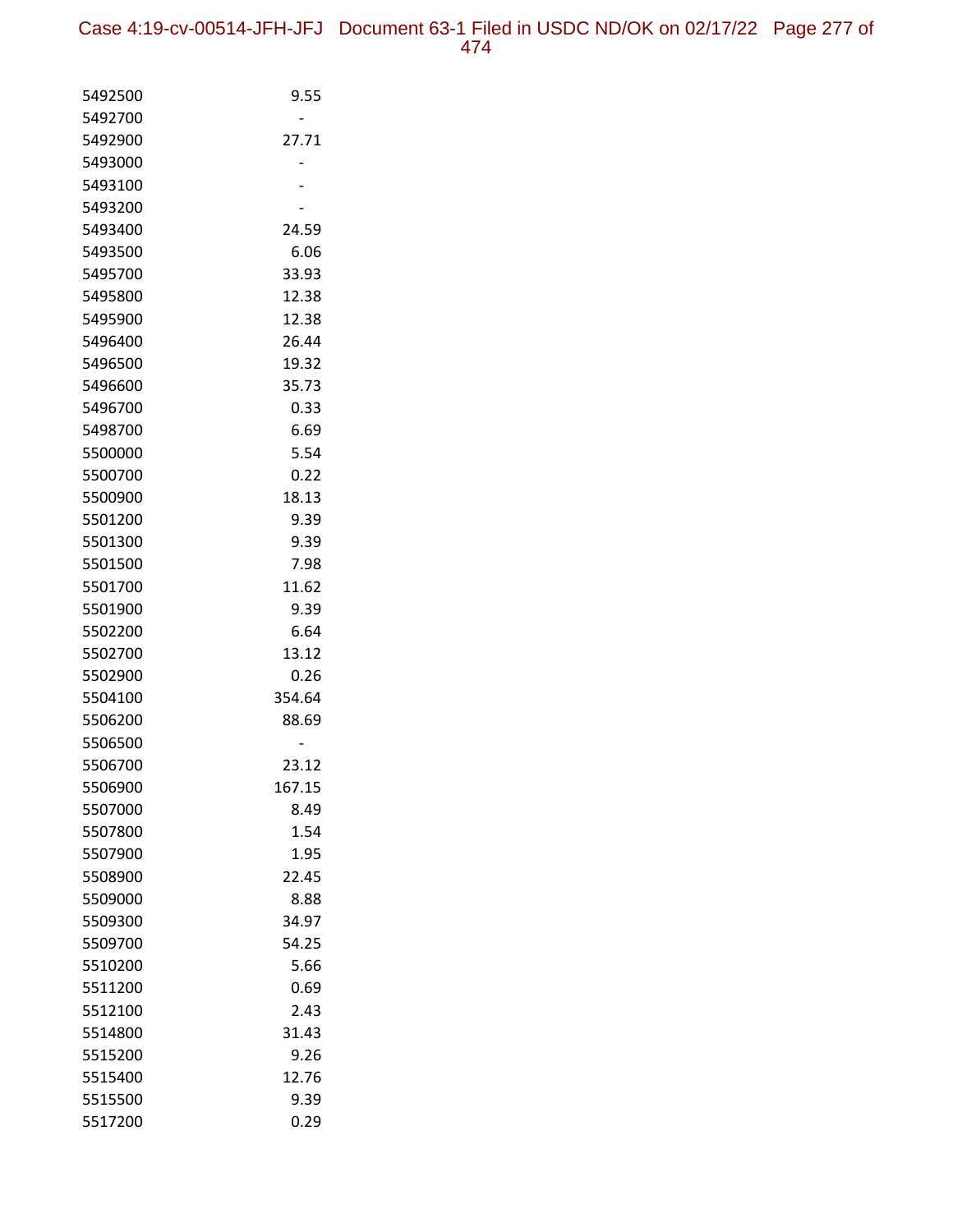Case 4:19-cv-00514-JFH-JFJ Document 63-1 Filed in USDC ND/OK on 02/17/22 Page 278 of 474

| 5517400            | 1.75          |
|--------------------|---------------|
| 5517600            | 36.34         |
| 5517700            | 29.34         |
| 5518000            | 15.80         |
| 5520200            | 26.79         |
| 5520300            | 26.78         |
| 5521400            | 9.79          |
| 5521500            | 4.11          |
| 5521600            | 6.65          |
| 5521700            | 29.65         |
| 5522400            | 24.33         |
| 5526100            | 46.49         |
| 5527300            | 0.01          |
| 5527500            | 0.11          |
| 5528300            | 0.01          |
| 5528500            | 0.04          |
| 5528600            | 0.17          |
| 5529200            | 0.29          |
| 5530700            | 11.22         |
| 5530800            | 11.22         |
| 5532800            | 15.73         |
| 5533400            | 19.97         |
| 5535300            | 7.46          |
| 5536100            | 3.85          |
| 5536200            | -             |
| 5537600            | 0.18          |
| 5537700            | 0.46          |
| 5537800<br>5537900 | 3.85          |
| 5544200            | 5.80<br>22.34 |
| 5544400            | 28.96         |
| 5544700            | 18.00         |
| 5544800            | 0.40          |
| 5548400            | 10.86         |
| 5548500            | 10.93         |
| 5548600            | 8.18          |
| 5549600            | 1.39          |
| 5550200            | 102.11        |
| 5550400            | 0.74          |
| 5550600            | 0.06          |
| 5557800            | 36.30         |
| 5558200            | 0.11          |
| 5558500            | 0.46          |
| 5558600            | 3.75          |
| 5558700            | 1.60          |
| 5558800            | 1.60          |
| 5559400            | 22.99         |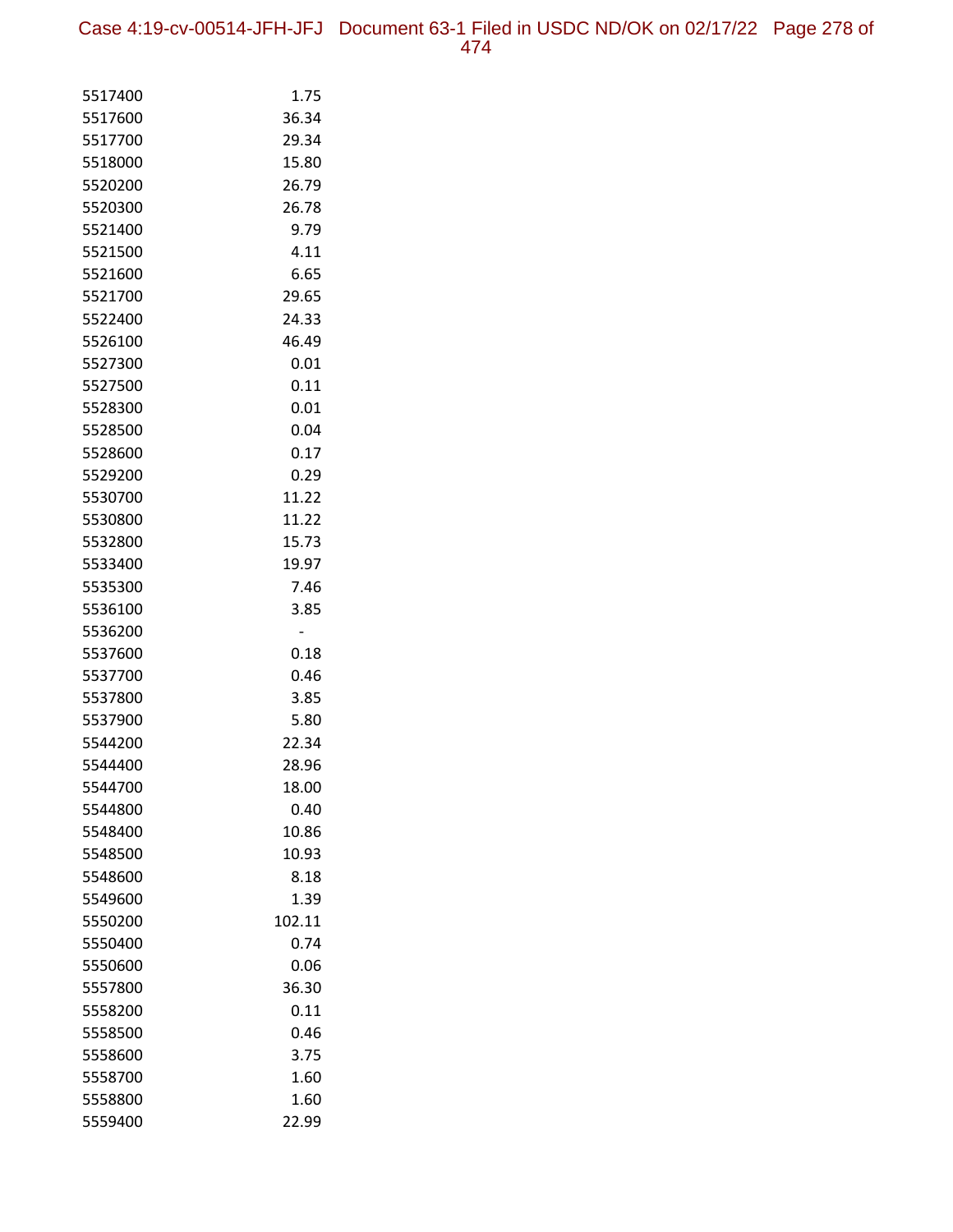Case 4:19-cv-00514-JFH-JFJ Document 63-1 Filed in USDC ND/OK on 02/17/22 Page 279 of 474

| 5559500            | 30.21          |
|--------------------|----------------|
| 5559600            | 10.78          |
| 5559800            | 122.72         |
| 5560700            | 2.43           |
| 5561200            | 0.11           |
| 5561300            | -              |
| 5561600            | 0.29           |
| 5561700            | 0.13           |
| 5561800            | 0.22           |
| 5562000            | 20.41          |
| 5563200            | 5.66           |
| 5563300            | 5.66           |
| 5563400            | 0.76           |
| 5564000            | 0.01           |
| 5564100            | 0.01           |
| 5564400            | 0.55           |
| 5564600            | 2.15           |
| 5565700            |                |
| 5568400            |                |
| 5569100            | 0.08           |
| 5569600            | -              |
| 5569700            | 0.08           |
| 5569900            | 0.16           |
| 5570900            |                |
| 5572600            | 4.31           |
| 5572700            | 0.31           |
| 5574900            | 11.14          |
| 5575000            | 0.60           |
| 5575200            | 25.32          |
| 5575400<br>5575500 | 0.53           |
|                    | 0.13           |
| 5575800<br>5576400 | 50.65<br>44.18 |
| 5576500            | 43.66          |
| 5576600            | 21.03          |
| 5576700            | 20.97          |
| 5576800            | 20.93          |
| 5576900            | 20.95          |
| 5577000            | 21.01          |
| 5577100            | 20.98          |
| 5577200            | 5.46           |
| 5577400            | 5.28           |
| 5577800            | 0.92           |
| 5578400            |                |
| 5578600            | 17.05          |
| 5578700            | 17.05          |
| 5578900            | 0.17           |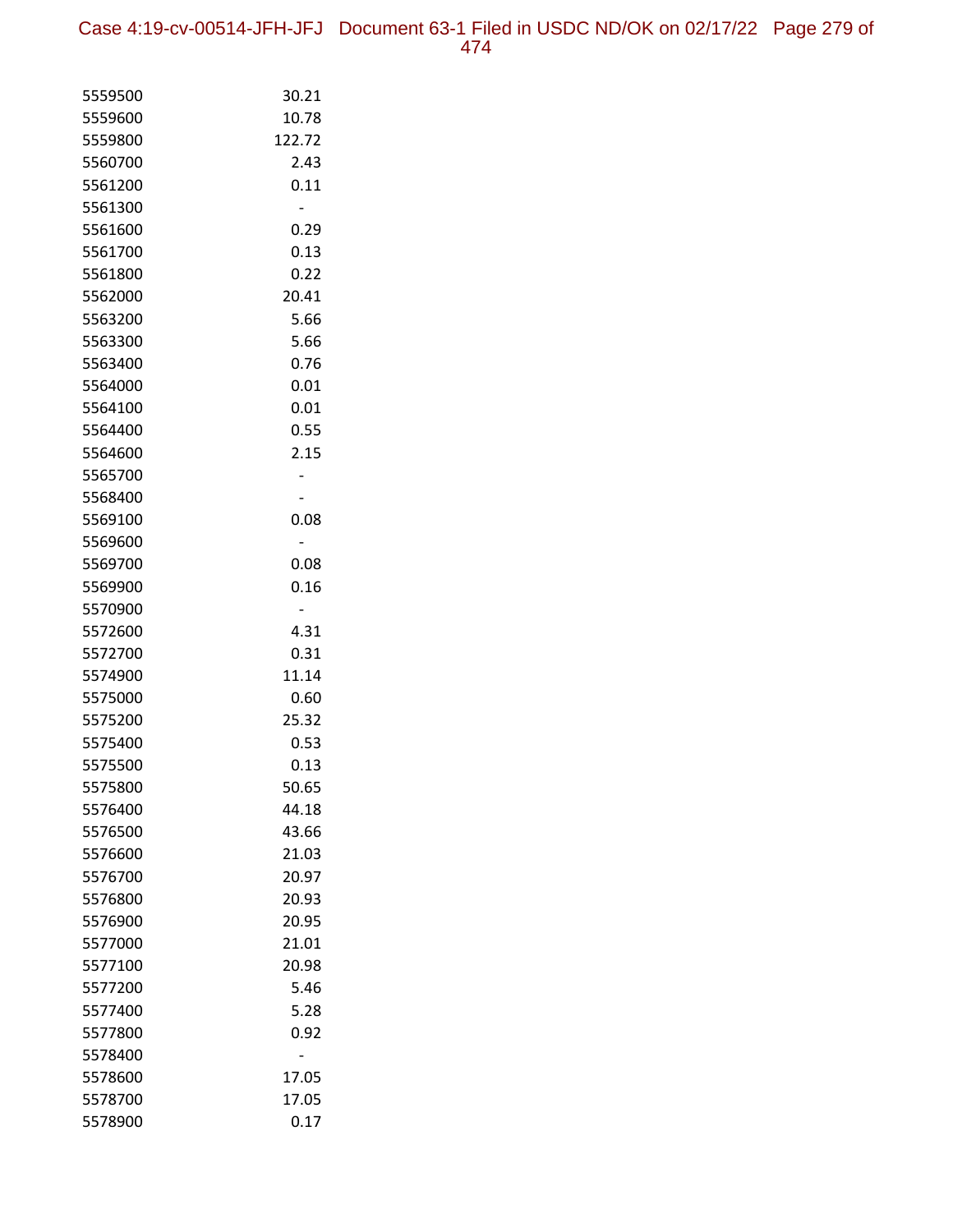Case 4:19-cv-00514-JFH-JFJ Document 63-1 Filed in USDC ND/OK on 02/17/22 Page 280 of 474

| 5579000            | 0.31          |
|--------------------|---------------|
| 5579100            |               |
| 5583700            | 25.72         |
| 5584100            | 26.65         |
| 5584300            |               |
| 5584700            | 29.16         |
| 5586300            | 2.73          |
| 5586400            | 60.72         |
| 5589900            | 13.38         |
| 5590000            | 13.38         |
| 5590300            | 23.02         |
| 5590400            | 22.82         |
| 5590500            | 22.83         |
| 5590600<br>5590700 | 22.82         |
|                    | 3.00<br>37.73 |
| 5591900<br>5592200 | 30.82         |
| 5592300            | 30.83         |
| 5592400            | 39.06         |
| 5592800            | 22.78         |
| 5593300            | 0.81          |
| 5595800            | 1.66          |
| 5596200            | 0.90          |
| 5596500            | 7.11          |
| 5600500            | 16.40         |
| 5601500            | 3.08          |
| 5601600            | 4.96          |
| 5601700            | 4.96          |
| 5601900            | 0.36          |
| 5604100            | 0.13          |
| 5605200            | 1.16          |
| 5605300            | 1.16          |
| 5605400            | 1.16          |
| 5605500            | 0.91          |
| 5605600            | 14.22         |
| 5606500            | 38.94         |
| 5606600            | 33.46         |
| 5607500            | 94.49         |
| 5608700            | 16.49         |
| 5609000            | 67.11         |
| 5610900            | 23.07         |
| 5611000            | 0.01          |
| 5611300            | 16.36         |
| 5612000            | 22.09         |
| 5612400            | 25.93         |
| 5613000            | 22.51         |
| 5614300            | 0.08          |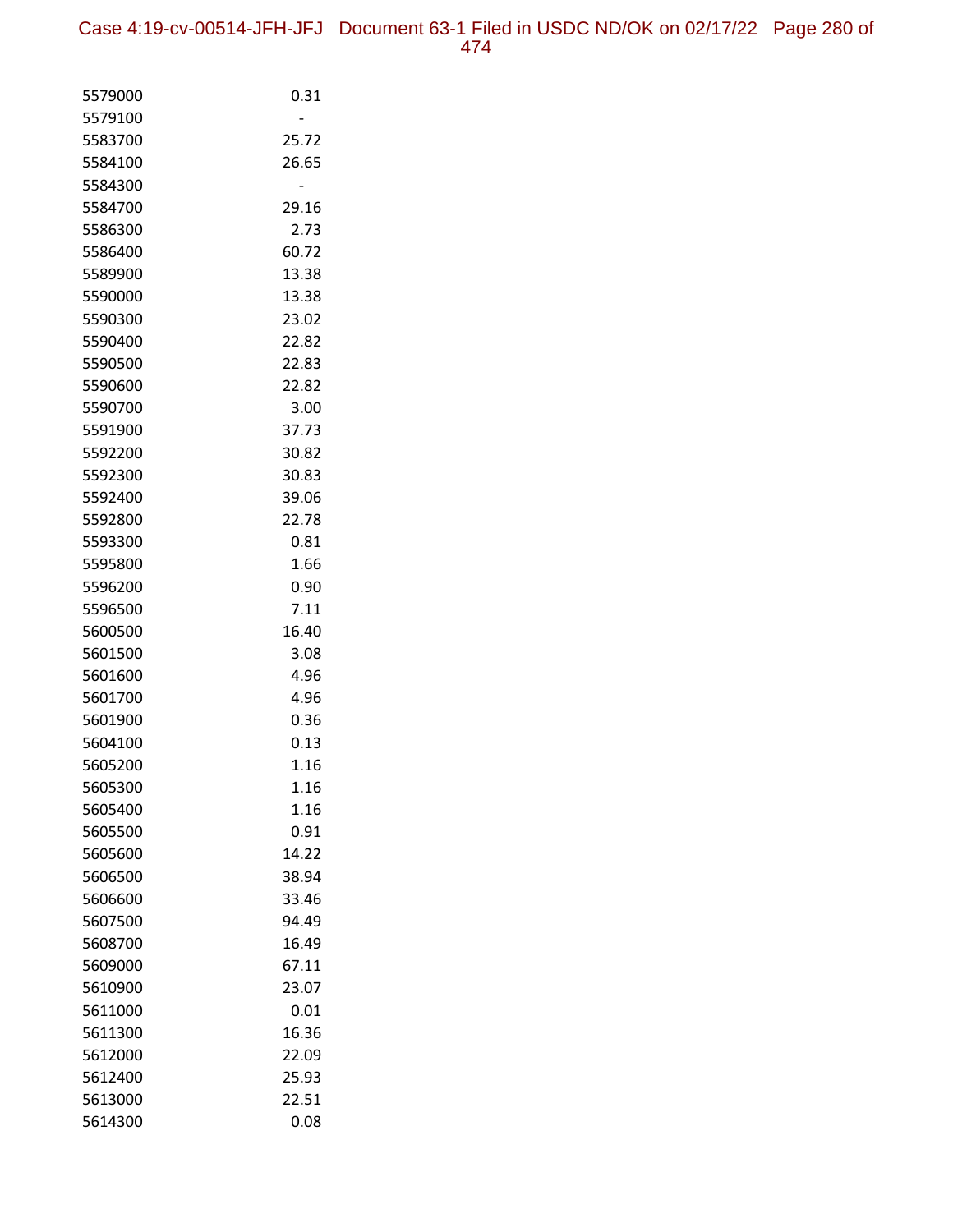| 5614500            | 3.62           |
|--------------------|----------------|
| 5614600            | 3.62           |
| 5614700            |                |
| 5614800            | 3.61           |
| 5622200            | 14.00          |
| 5622300            | 14.29          |
| 5622600            | 34.01          |
| 5624600            | 7.97           |
| 5625000            | 7.95           |
| 5625300            | 4.30           |
| 5626400            | 5.59           |
| 5627400            | 2.29           |
| 5628000            | 1.31           |
| 5628100            | 0.93           |
| 5628200            | 0.93           |
| 5628300            | 4.09           |
| 5629200            | 19.54          |
| 5629900            | 13.54          |
| 5630600            | 0.88           |
| 5630900            | 0.32           |
| 5631300            | 4.65           |
| 5632900            | 7.75           |
| 5633000            | 2.01           |
| 5633100            | 35.79          |
| 5635200            | 0.54           |
| 5636100            | 44.35          |
| 5636200            | 51.11          |
| 5636300            | 44.37          |
| 5636900            | 0.62           |
| 5639000            | 0.04           |
| 5639500            | 0.32           |
| 5639700            | 620.24         |
| 5640800            | 0.60           |
| 5640900<br>5641700 | 1.81<br>133.75 |
| 5642400            | 2.10           |
| 5644300            | 22.79          |
| 5644600            | 9.19           |
| 5644700            | 10.34          |
| 5644900            | 25.56          |
| 5645000            | 2.10           |
| 5645100            | 2.10           |
| 5645200            | 2.12           |
| 5645400            | 9.69           |
| 5646000            | 31.09          |
| 5646100            | 8.25           |
| 5646200            | 15.92          |
|                    |                |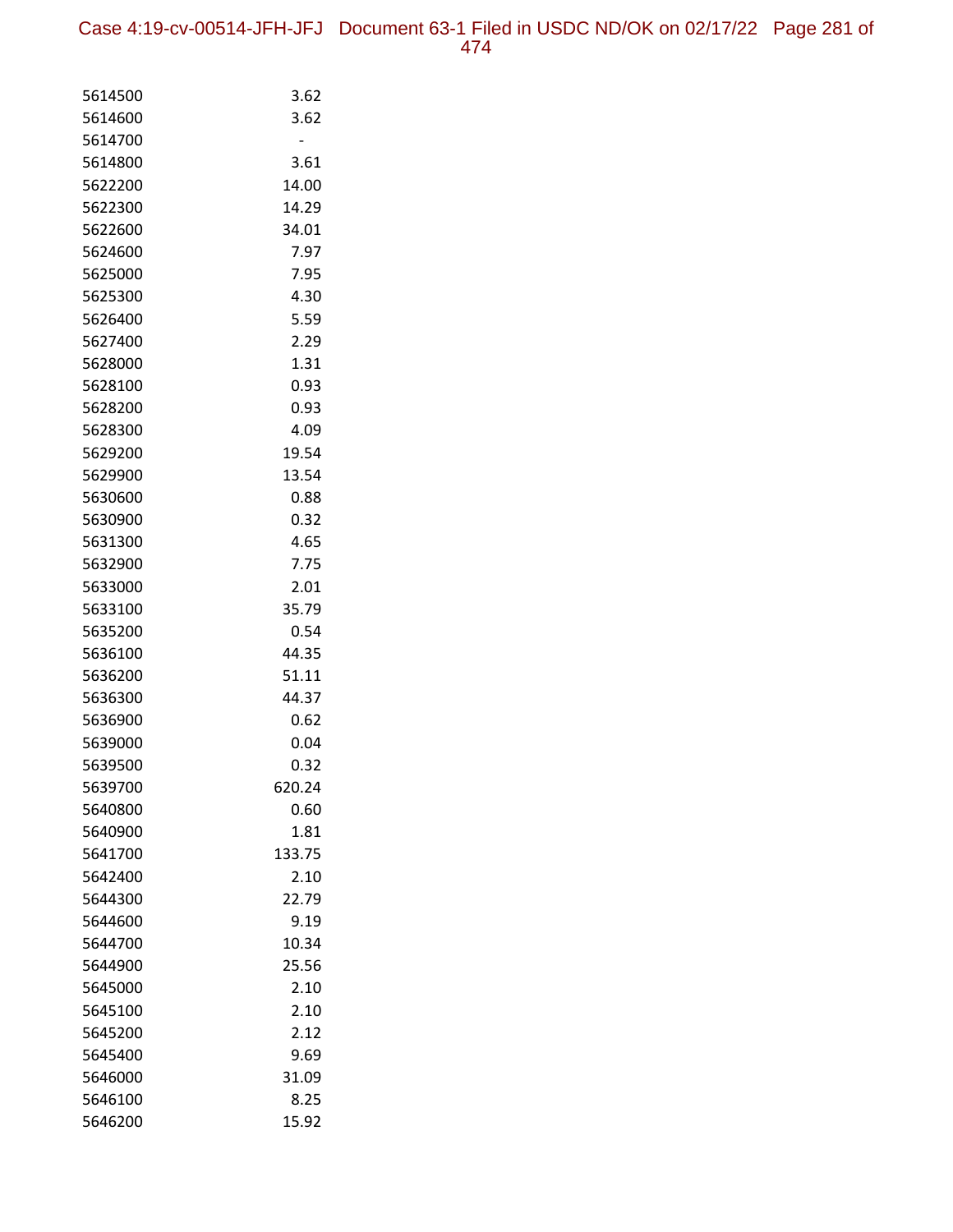Case 4:19-cv-00514-JFH-JFJ Document 63-1 Filed in USDC ND/OK on 02/17/22 Page 282 of 474

| 5646300 | 33.65 |
|---------|-------|
| 5646600 | 0.50  |
| 5646800 | 4.53  |
| 5647000 | 6.78  |
| 5647100 | 2.22  |
| 5647400 | 0.09  |
| 5647700 | 0.35  |
| 5647900 | 2.08  |
| 5648200 |       |
| 5648300 |       |
| 5648500 |       |
| 5648600 | 1.94  |
| 5648700 |       |
| 5648800 | 13.50 |
| 5648900 | 2.17  |
| 5649100 | 4.53  |
| 5649200 | 2.25  |
| 5649300 | 0.26  |
| 5649400 | 1.06  |
| 5649600 | 2.22  |
| 5649700 | 2.71  |
| 5649800 | 2.22  |
| 5649900 |       |
| 5650000 | 0.41  |
| 5650100 |       |
| 5650200 |       |
| 5650300 |       |
| 5650600 | 4.46  |
| 5650700 | 3.39  |
| 5651000 | 3.39  |
| 5651100 | 4.53  |
| 5651200 | 4.53  |
| 5651300 | 4.94  |
| 5652800 | 0.01  |
| 5655500 | 23.44 |
| 5656700 | 46.95 |
| 5656800 | 13.91 |
| 5657100 | 9.56  |
| 5657400 | 17.62 |
| 5657600 | 13.05 |
| 5657700 | 9.26  |
| 5657900 | 11.32 |
| 5658100 | 2.41  |
| 5658500 | 27.75 |
| 5658600 | 28.92 |
| 5658700 | 14.94 |
| 5658900 | 28.43 |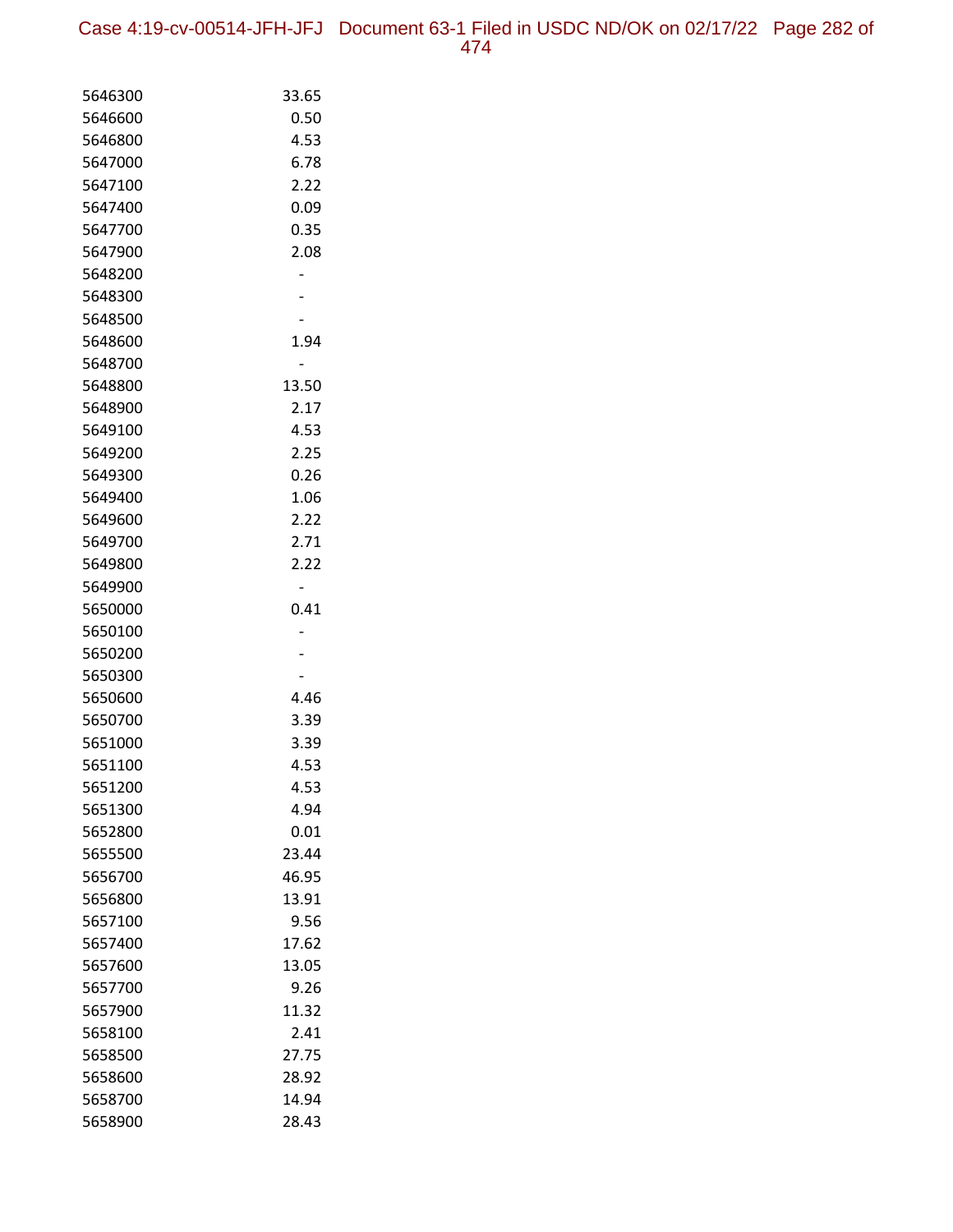| 5659300            |              |
|--------------------|--------------|
| 5659500            | 14.78        |
| 5659600            | 14.76        |
| 5659800            | 29.30        |
| 5660100            | 30.89        |
| 5660200            | 30.88        |
| 5661200            | 8.27         |
| 5661300            | 8.27         |
| 5665700            | 0.52         |
| 5666500            | 19.14        |
| 5667100            | 32.65        |
| 5668300            | 52.72        |
| 5668400            | 54.98        |
| 5668500            | 54.95        |
| 5668600            | 54.96        |
| 5668700            | 54.95        |
| 5668800            | 33.06        |
| 5669000            | 71.71        |
| 5670200            | 22.91        |
| 5672000            | 9.61         |
| 5672200            | 6.06         |
| 5674600            | 4.76         |
| 5674900            | 8.26         |
| 5675200            | 3.21         |
| 5675300<br>5675600 | 2.65<br>2.94 |
| 5675700            |              |
| 5675800            |              |
| 5675900            |              |
| 5676100            | 5.86         |
| 5676300            | 2.15         |
| 5676500            | 0.13         |
| 5676700            | 1.20         |
| 5676800            | 2.98         |
| 5676900            | 1.02         |
| 5677000            | 1.71         |
| 5677100            | 1.02         |
| 5677200            | 1.24         |
| 5678200            |              |
| 5678300            | 73.96        |
| 5678400            | 73.94        |
| 5678500            | 73.95        |
| 5678700            | 6.19         |
| 5678900            | 23.28        |
| 5680300            | 92.14        |
| 5682300            | 1,637.45     |
| 5683700            | 16.69        |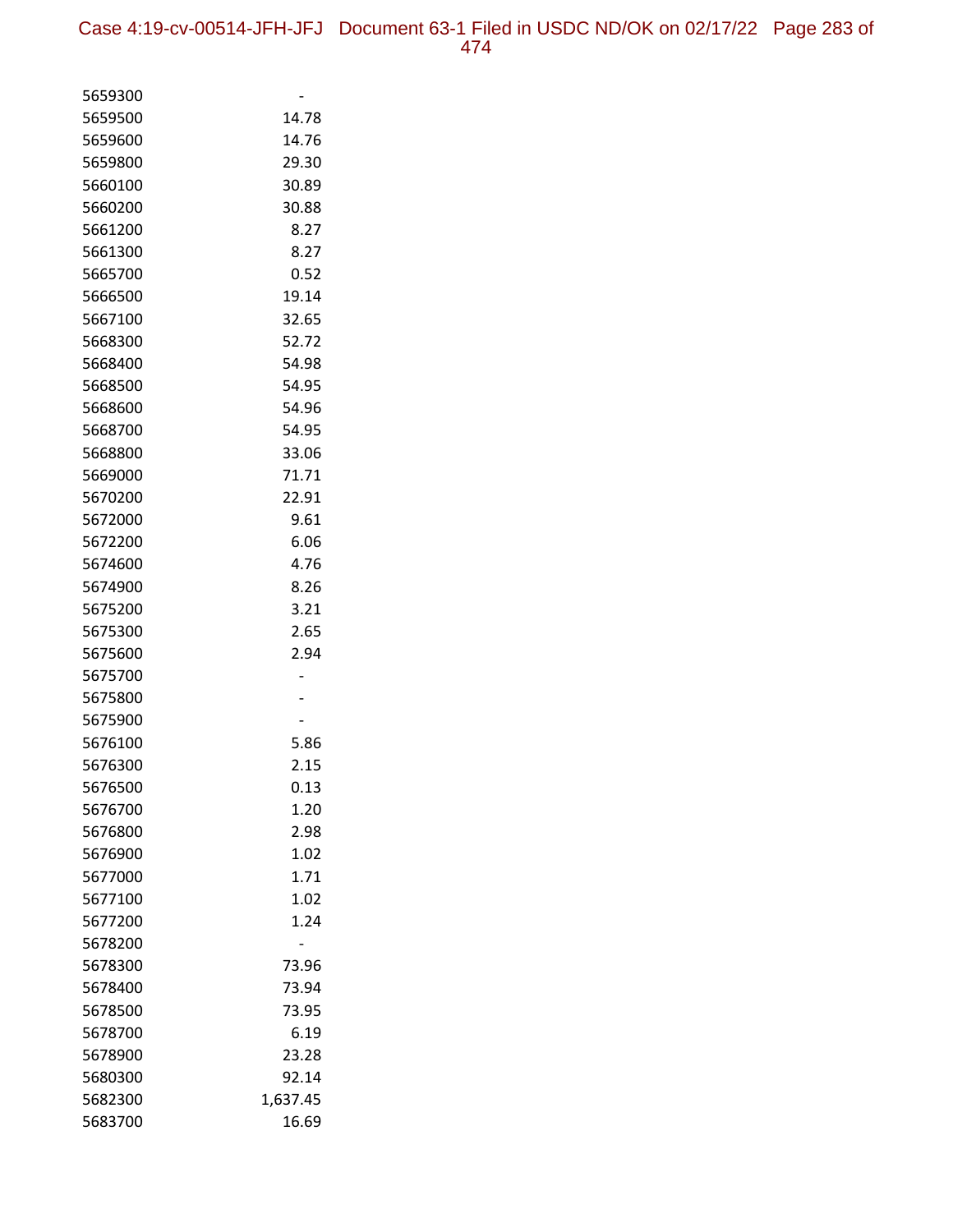Case 4:19-cv-00514-JFH-JFJ Document 63-1 Filed in USDC ND/OK on 02/17/22 Page 284 of 474

| 5683800            | 25.95          |
|--------------------|----------------|
| 5683900            | 0.64           |
| 5684200            | 37.34          |
| 5684300            | 31.25          |
| 5684500            | 31.26          |
| 5685200            | 40.75          |
| 5685300            | 32.83          |
| 5685400            | 36.93          |
| 5685500            | 36.48          |
| 5686100            | 5.88           |
| 5686300            | 44.26          |
| 5686600            | 28.81          |
| 5686800            | 0.31           |
| 5686900            | 0.31           |
| 5687800            | 4.65           |
| 5687900            | 0.83           |
| 5688000            | 0.83           |
| 5688100            | 0.83           |
| 5688200            | 0.83           |
| 5688300            | 0.82           |
| 5691200            |                |
| 5691300            | 21.28          |
| 5694500            | 65.15          |
| 5695700            | 156.28         |
| 5696700            | 98.05          |
| 5697000            | 18.35          |
| 5697100            | 1.14           |
| 5697200            | 24.50          |
| 5697300            | 23.12          |
| 5697400<br>5698200 | 14.96<br>27.68 |
| 5699100            |                |
| 5699200            |                |
| 5699300            |                |
| 5699400            |                |
| 5699500            |                |
| 5699600            |                |
| 5699800            | 0.01           |
| 5699900            |                |
| 5700000            |                |
| 5700200            | 0.02           |
| 5700300            | 0.03           |
| 5700400            | 0.02           |
| 5702100            | 7.30           |
| 5702200            | 6.78           |
| 5702900            |                |
| 5703100            | 0.25           |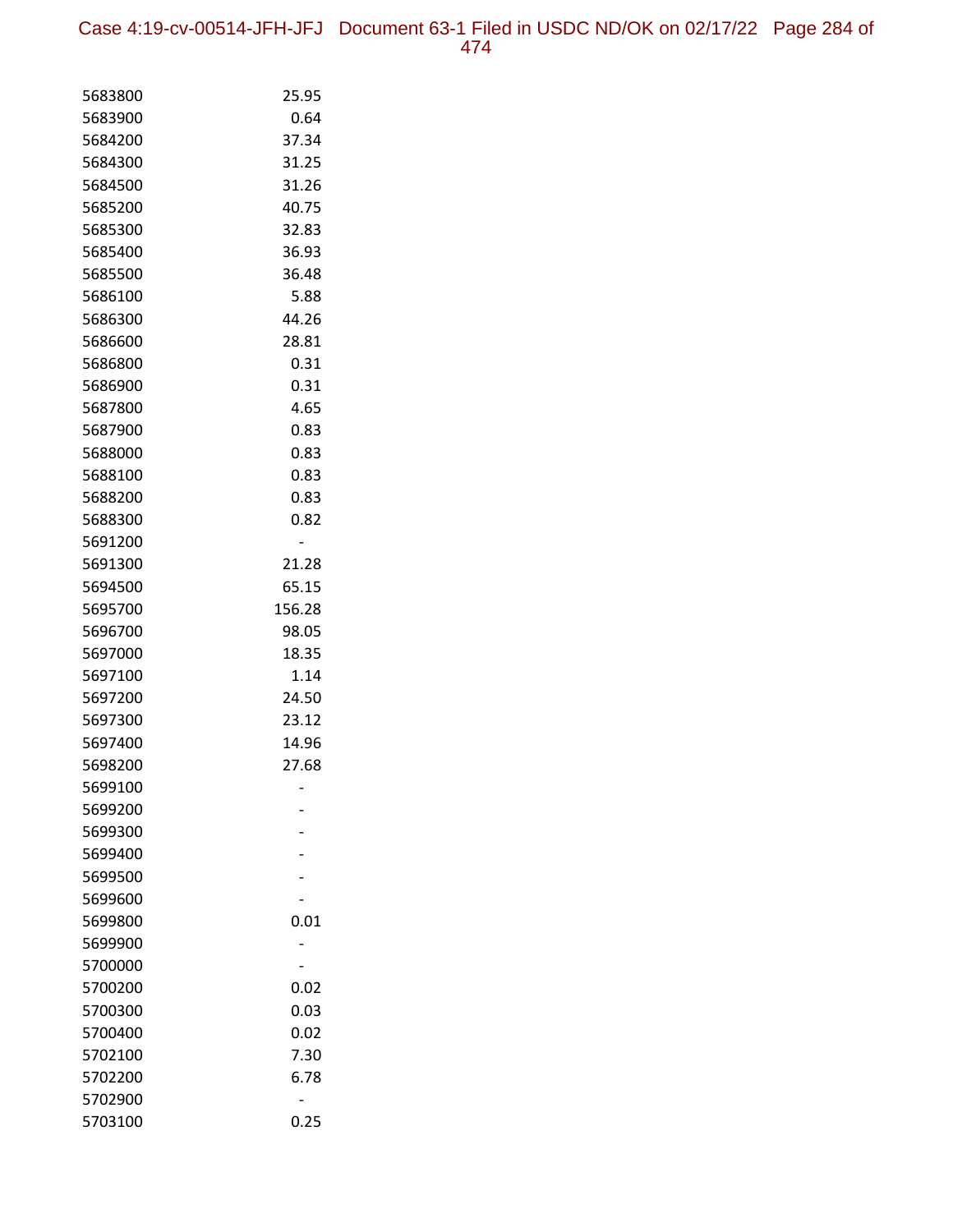Case 4:19-cv-00514-JFH-JFJ Document 63-1 Filed in USDC ND/OK on 02/17/22 Page 285 of 474

| 5703200            | 0.25         |
|--------------------|--------------|
| 5703500            | 20.03        |
| 5703700            | 25.11        |
| 5705400            | 32.24        |
| 5706600            |              |
| 5707900            | 7.89         |
| 5708100            | 9.42         |
| 5708300            | 0.06         |
| 5708400            | 7.31         |
| 5708600            | 36.83        |
| 5709200            | 12.13        |
| 5709300            | 0.01         |
| 5709400            | 18.35        |
| 5709500            | 12.14        |
| 5715100            | 42.15        |
| 5718000            | 53.48        |
| 5721900            | 5.50         |
| 5722000            | 23.27        |
| 5722400            | 5.90         |
| 5722700            | 2.85         |
| 5722800            | 2.85         |
| 5723600            | 10.71        |
| 5723800            | 8.96         |
| 5723900            | 8.96         |
| 5725000            | 32.63        |
| 5725100            | 1.21         |
| 5725200            | 27.82        |
| 5725500            | 1.60         |
| 5726200            | 5.59         |
| 5726300            | 4.55         |
| 5726500            | 25.26        |
| 5726600            | 0.32         |
| 5726700<br>5726800 | 2.75<br>2.73 |
| 5726900            | 2.75         |
| 5727800            | 32.69        |
| 5727900            | 33.31        |
| 5728000            | 33.15        |
| 5728400            | 42.34        |
| 5728700            | 2.90         |
| 5728800            | 27.75        |
| 5728900            | 27.55        |
| 5729000            | 27.78        |
| 5729300            | 1.74         |
| 5729400            | 17.46        |
| 5729500            | 34.67        |
| 5729800            | 10.80        |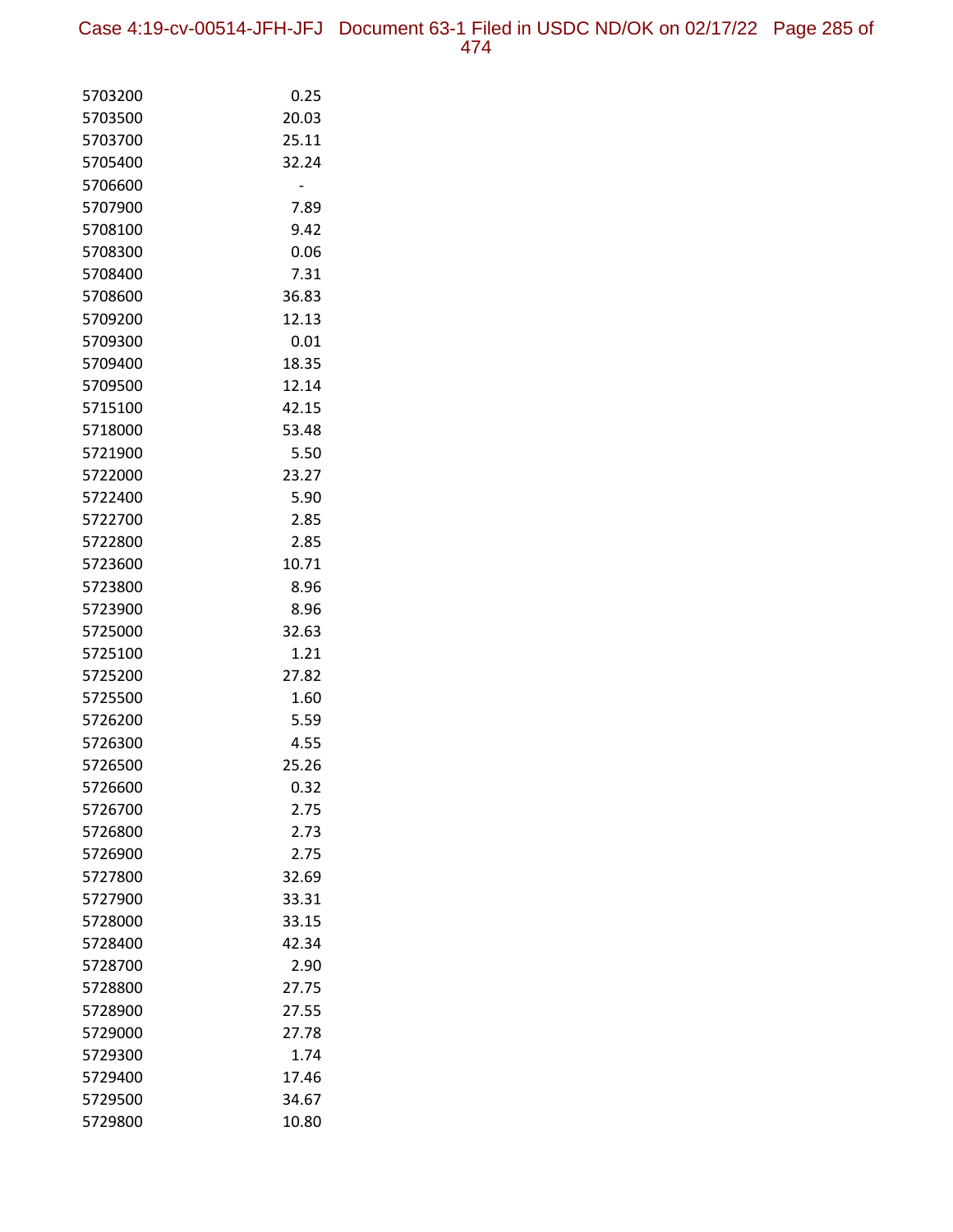Case 4:19-cv-00514-JFH-JFJ Document 63-1 Filed in USDC ND/OK on 02/17/22 Page 286 of 474

| 5730200            | 80.91          |
|--------------------|----------------|
| 5730400            | 25.97          |
| 5730600            | 5.81           |
| 5730700            | 0.26           |
| 5731400            | 20.19          |
| 5731500            | 5.81           |
| 5731600            | 20.19          |
| 5731900            | 40.52          |
| 5732400            | 5.49           |
| 5732500            | 11.98          |
| 5732900            | 20.19          |
| 5733000            | 27.23          |
| 5733300            | 1.49           |
| 5733500            | 4.24           |
| 5733600            | 3.03           |
| 5733800            | 8.63           |
| 5734100            | 13.05          |
| 5734200            | 13.05          |
| 5734400            | 20.35          |
| 5734500            | 17.58          |
| 5734800            | 27.62          |
| 5735000            | 1.01           |
| 5735200            | 22.38          |
| 5735800            | 22.93          |
| 5737400            | 3.28           |
| 5737600            | 25.09          |
| 5738600            | 30.46          |
| 5739000<br>5739200 | 31.99          |
| 5740000            | 20.40<br>19.51 |
| 5740100            | 30.05          |
| 5740400            | 33.78          |
| 5741200            | 0.09           |
| 5741400            |                |
| 5741500            | 3.34           |
| 5741700            | 2.02           |
| 5742000            | 33.68          |
| 5742300            | 9.42           |
| 5742800            | 19.59          |
| 5743200            | 4.00           |
| 5743800            | 1.67           |
| 5744900            | 0.20           |
| 5745100            | 0.85           |
| 5745200            | 85.64          |
| 5745700            | 5.96           |
| 5746400            | 40.87          |
| 5746900            | 0.56           |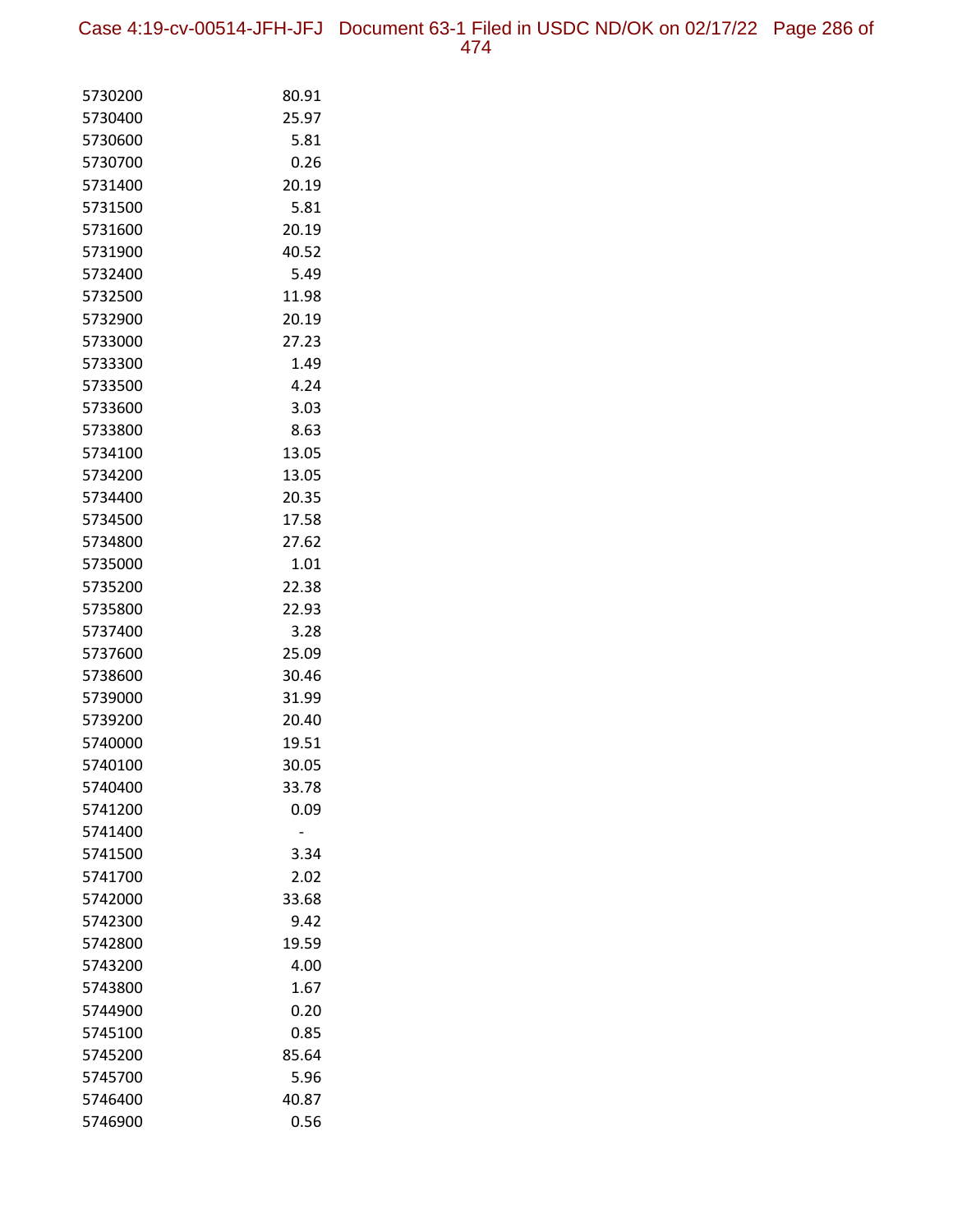Case 4:19-cv-00514-JFH-JFJ Document 63-1 Filed in USDC ND/OK on 02/17/22 Page 287 of 474

| 5747100            | 4.04          |
|--------------------|---------------|
| 5747300            | 0.53          |
| 5747400            | 0.49          |
| 5748100            | 27.62         |
| 5748300            | 26.00         |
| 5748600            | 1.56          |
| 5749000            | 15.02         |
| 5749200            | 13.82         |
| 5749700            | 4.52          |
| 5749900            | 4.62          |
| 5750100            | 0.91          |
| 5750600            | 25.33         |
| 5751100            | 22.09         |
| 5751200            | 8.64          |
| 5751300            | 1.39          |
| 5752600            | 25.15         |
| 5752800            | 51.21         |
| 5753000            | 24.27         |
| 5753200            | 12.85         |
| 5753500            | 9.07          |
| 5753600            | 3.88          |
| 5754100            | 7.09          |
| 5754300            | 0.12          |
| 5754400            | 26.05         |
| 5754800            | 22.88         |
| 5754900            | 0.01          |
| 5755000            | 19.58         |
| 5755100            | 3.14          |
| 5756000            | 0.20          |
| 5756200            | 7.58          |
| 5756500            | 44.65         |
| 5756900            |               |
| 5757000            | 1.19          |
| 5757400<br>5757700 | 5.67          |
|                    | 9.09          |
| 5758400<br>5758600 | 32.82<br>1.32 |
| 5758700            | 40.40         |
| 5758800            | 0.01          |
| 5759100            | 2.35          |
| 5759400            | 22.08         |
| 5759500            | 2.08          |
| 5759900            | 0.10          |
| 5761000            | 29.91         |
| 5761300            | 5.39          |
| 5761600            | 5.44          |
| 5761700            | 0.01          |
|                    |               |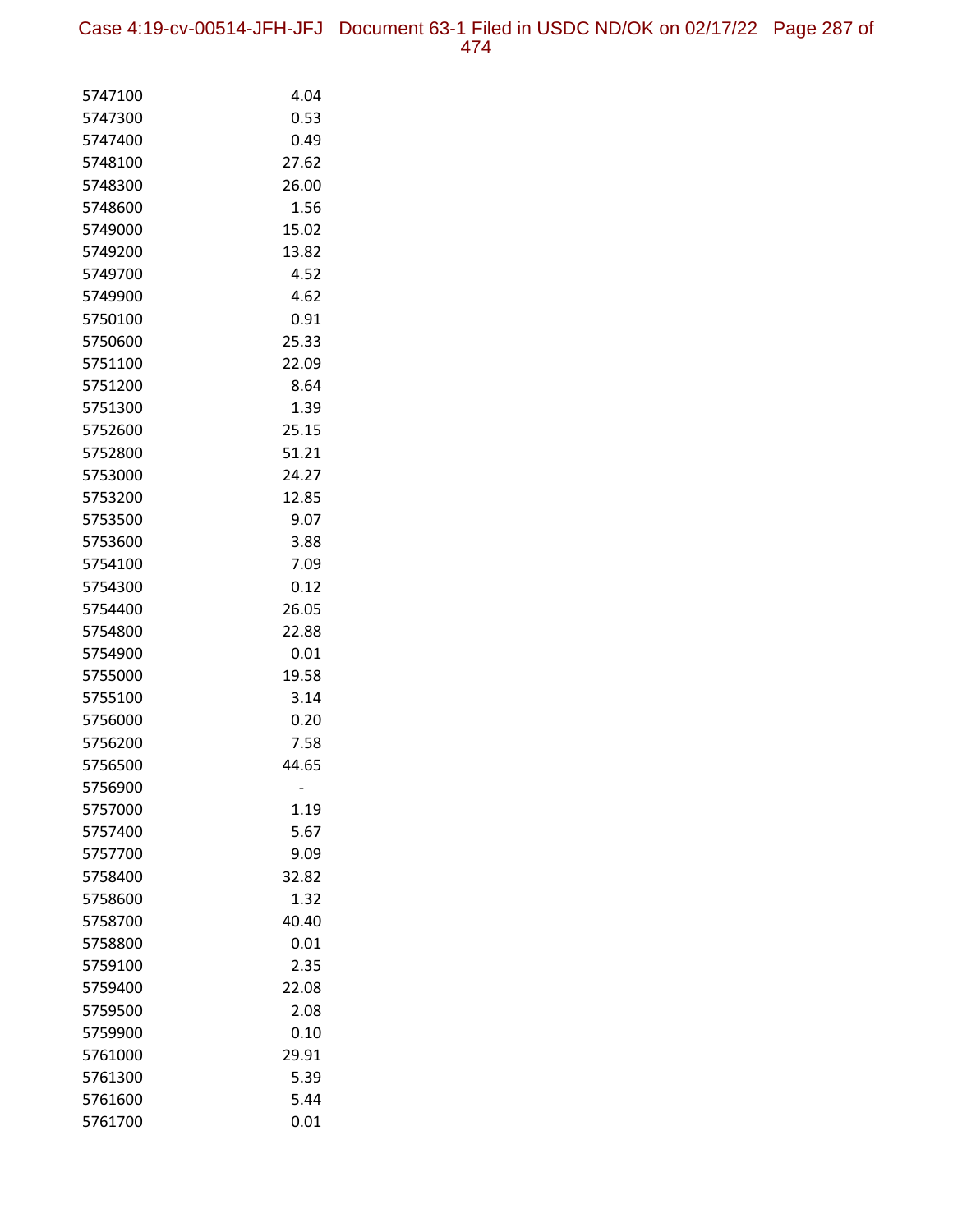Case 4:19-cv-00514-JFH-JFJ Document 63-1 Filed in USDC ND/OK on 02/17/22 Page 288 of 474

| 5762000            | 18.39 |
|--------------------|-------|
| 5762100            | 3.46  |
| 5762200            | 8.13  |
| 5763000            | 5.14  |
| 5763200            | 10.70 |
| 5763300            | 10.31 |
| 5763400            | 6.29  |
| 5764000            | 0.22  |
| 5764100            | 0.01  |
| 5764300            | 22.59 |
| 5764400            | 22.60 |
| 5764500            | 22.60 |
| 5765100            | 4.24  |
| 5765400            | 3.30  |
| 5765600            | 0.40  |
| 5765800            | 27.58 |
| 5765900            | 1.31  |
| 5766000            | 20.14 |
| 5766200            | 8.13  |
| 5766400            | 19.89 |
| 5766500            | 11.65 |
| 5767500            |       |
| 5767700            |       |
| 5768100            | 2.08  |
| 5768300            | 0.90  |
| 5768500            | 32.66 |
| 5768700            | 1.49  |
| 5768900            | 30.33 |
| 5769300            | 15.62 |
| 5769400            | 2.94  |
| 5769500            | 2.98  |
| 5769800<br>5769900 | 9.70  |
| 5770200            | 0.22  |
| 5770400            | 7.77  |
| 5770500            | 7.55  |
| 5771000            |       |
| 5771300            | 24.12 |
| 5771400            | 4.87  |
| 5771600            | 15.28 |
| 5772200            | 32.65 |
| 5772300            | 0.49  |
| 5772800            | 22.42 |
| 5773000            | 8.75  |
| 5773800            | 11.35 |
| 5773900            | 0.49  |
| 5774100            | 26.70 |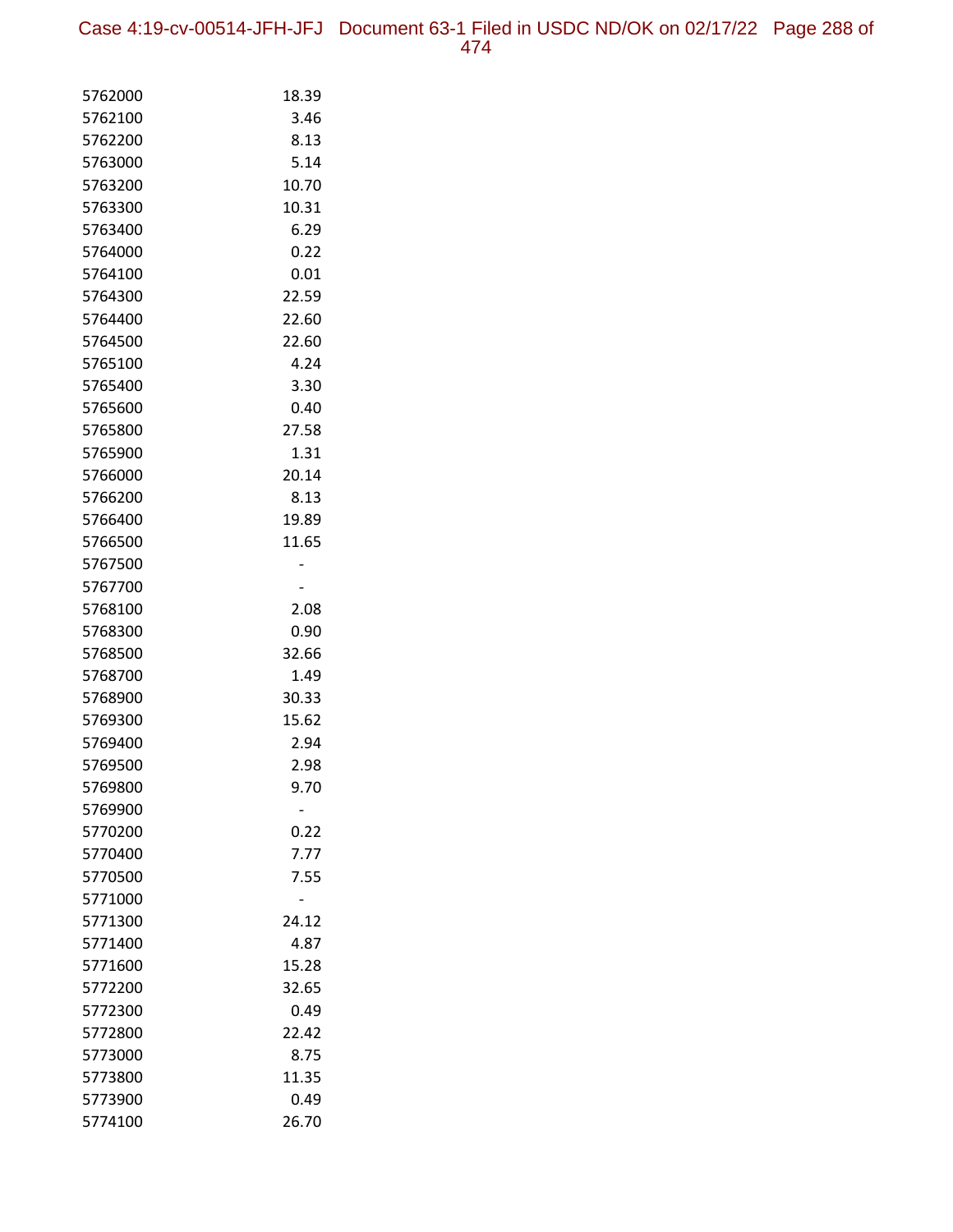Case 4:19-cv-00514-JFH-JFJ Document 63-1 Filed in USDC ND/OK on 02/17/22 Page 289 of 474

| 5774200            | 26.64         |
|--------------------|---------------|
| 5774500            | 4.53          |
| 5774800            | 32.03         |
| 5775100            | 33.59         |
| 5775300            | 10.26         |
| 5775600            | 17.55         |
| 5775900            | 27.00         |
| 5776000            | 0.77          |
| 5776600            | 6.27          |
| 5777500            | 10.48         |
| 5778300            | 5.14          |
| 5778600            | 72.11         |
| 5779000            | 12.94         |
| 5779300            | 3.90          |
| 5779400            | 2.74          |
| 5779900            | 20.15         |
| 5780400            | 8.04          |
| 5780500            | 14.48         |
| 5781100            | 20.15         |
| 5781300            |               |
| 5781800            | 8.85          |
| 5782300            | 56.20         |
| 5783500            | 2.40          |
| 5784300            | 4.56          |
| 5784500            | 32.03         |
| 5785000            | 0.12          |
| 5785600<br>5785900 | 2.13<br>18.85 |
| 5786200            | 33.78         |
| 5786600            | 8.47          |
| 5786700            |               |
| 5786800            | 2.26          |
| 5787100            | 7.77          |
| 5787700            | 1.49          |
| 5788200            | 6.59          |
| 5788400            | 0.04          |
| 5788600            | 4.90          |
| 5788700            | 5.14          |
| 5789200            | 9.14          |
| 5789400            | 7.13          |
| 5789500            | 21.10         |
| 5789900            | 36.04         |
| 5790000            | 1.32          |
| 5790300            | 2.89          |
| 5790700            | 3.47          |
| 5791100            | 44.11         |
| 5791400            |               |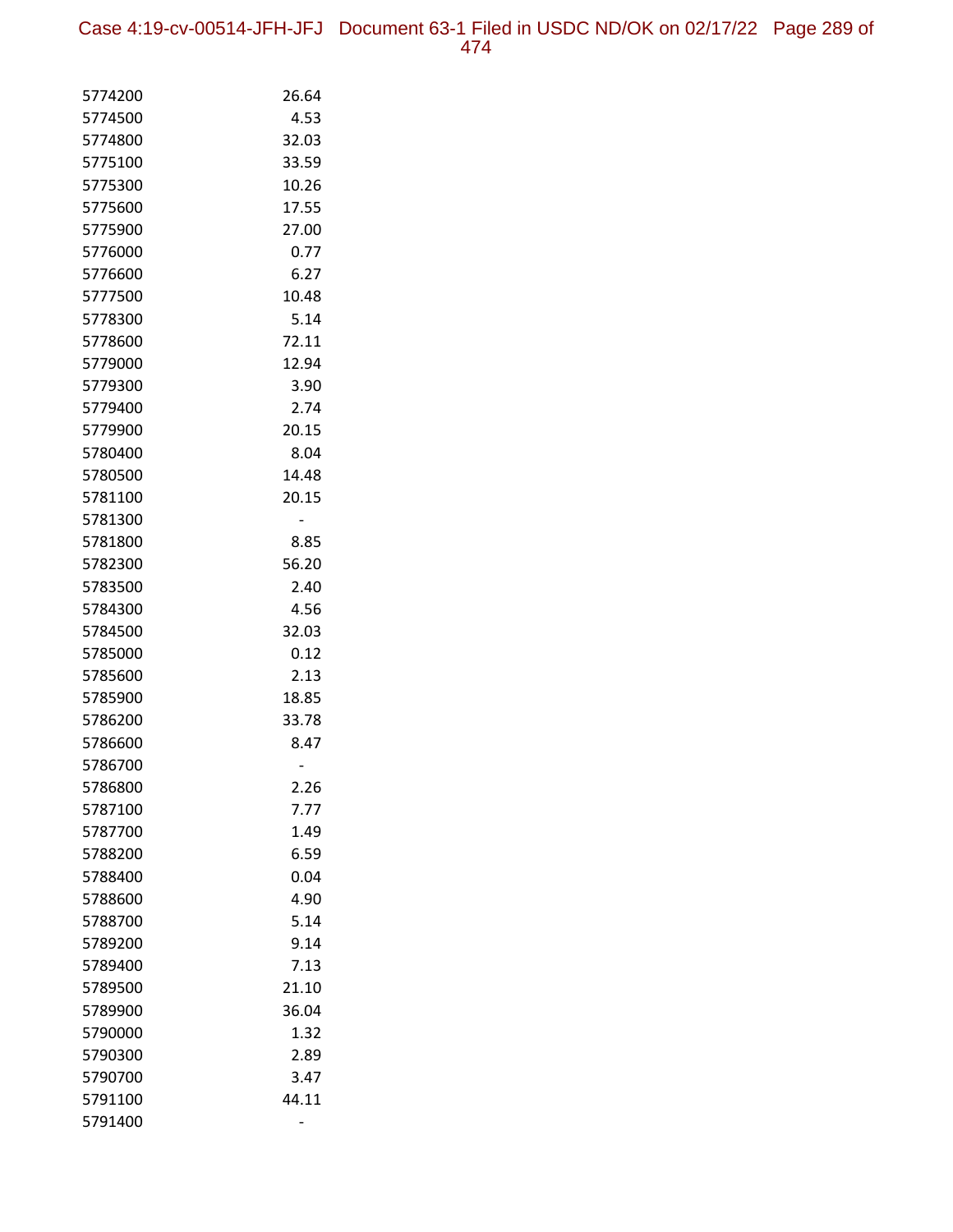Case 4:19-cv-00514-JFH-JFJ Document 63-1 Filed in USDC ND/OK on 02/17/22 Page 290 of 474

| 5792600 | 19.58 |
|---------|-------|
| 5792900 | 43.84 |
| 5793400 | 2.08  |
| 5793500 | 0.83  |
| 5793600 | 25.09 |
| 5793900 | 28.09 |
| 5794100 | 3.46  |
| 5794400 | 5.11  |
| 5794500 | 0.16  |
| 5794600 | 1.32  |
| 5794900 | 0.20  |
| 5795100 | 25.64 |
| 5795500 | 0.30  |
| 5795600 | 5.06  |
| 5795800 | 9.69  |
| 5796000 | 0.44  |
| 5796300 | 15.65 |
| 5796500 | 2.84  |
| 5796900 | 1.84  |
| 5797000 | 13.90 |
| 5797600 | 0.71  |
| 5798600 |       |
| 5798800 | 3.76  |
| 5799000 |       |
| 5799300 | 2.08  |
| 5799900 | 17.59 |
| 5800400 | 8.62  |
| 5800700 | 0.01  |
| 5801500 | 10.32 |
| 5801600 | 4.37  |
| 5801800 | 1.33  |
| 5802100 | 32.69 |
| 5803000 | 31.41 |
| 5803300 | 7.77  |
| 5803700 | 18.53 |
| 5804000 |       |
| 5804100 | 3.34  |
| 5804200 | 10.48 |
| 5804700 | 8.18  |
| 5805300 | 0.44  |
| 5805700 | 23.55 |
| 5805900 | 22.39 |
| 5806000 | 0.99  |
| 5806400 | 0.94  |
| 5806500 | 24.00 |
| 5806800 | 33.78 |
| 5807200 | 3.14  |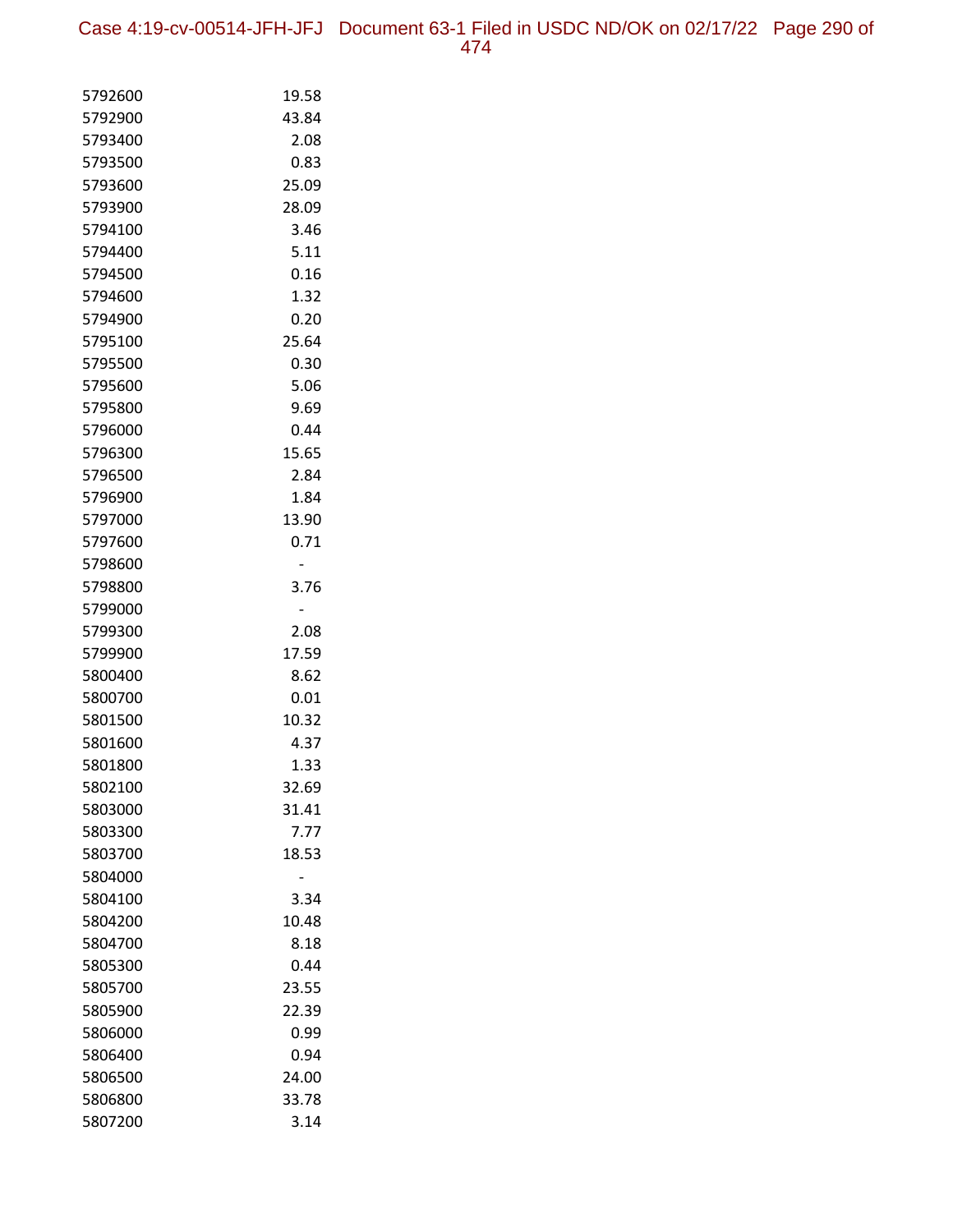Case 4:19-cv-00514-JFH-JFJ Document 63-1 Filed in USDC ND/OK on 02/17/22 Page 291 of 474

| 5807500            | 0.79  |
|--------------------|-------|
| 5808000            | 2.77  |
| 5808300            | 25.16 |
| 5808700            | 10.96 |
| 5808800            | 2.84  |
| 5809500            | 11.38 |
| 5809600            | 35.36 |
| 5810100            | 33.15 |
| 5810500            | 11.81 |
| 5811100            | 6.49  |
| 5811700            | 32.62 |
| 5811900            |       |
| 5812000            |       |
| 5812100            | 20.64 |
| 5812300            |       |
| 5812400            | 0.22  |
| 5812900            | 0.68  |
| 5813100            | 0.36  |
| 5813700            | 4.55  |
| 5813900            |       |
| 5814500            |       |
| 5815100            | 0.40  |
| 5815700            |       |
| 5816200            | 37.36 |
| 5816700            |       |
| 5817100            | 0.88  |
| 5817600            | 37.81 |
| 5817700            | 2.53  |
| 5818000            | 0.62  |
| 5818200<br>5818400 | 11.37 |
| 5819700            | 12.42 |
| 5820100            | 50.97 |
| 5820300            | 0.25  |
| 5820700            | 1.19  |
| 5820800            | 0.90  |
| 5820900            | 0.25  |
| 5821200            | 0.01  |
| 5821500            | 3.94  |
| 5821600            | 2.84  |
| 5821900            | 0.49  |
| 5822000            | 0.16  |
| 5822300            | 19.00 |
| 5823000            | 4.52  |
| 5823100            | 25.18 |
| 5824500            | 16.12 |
| 5825100            | 24.71 |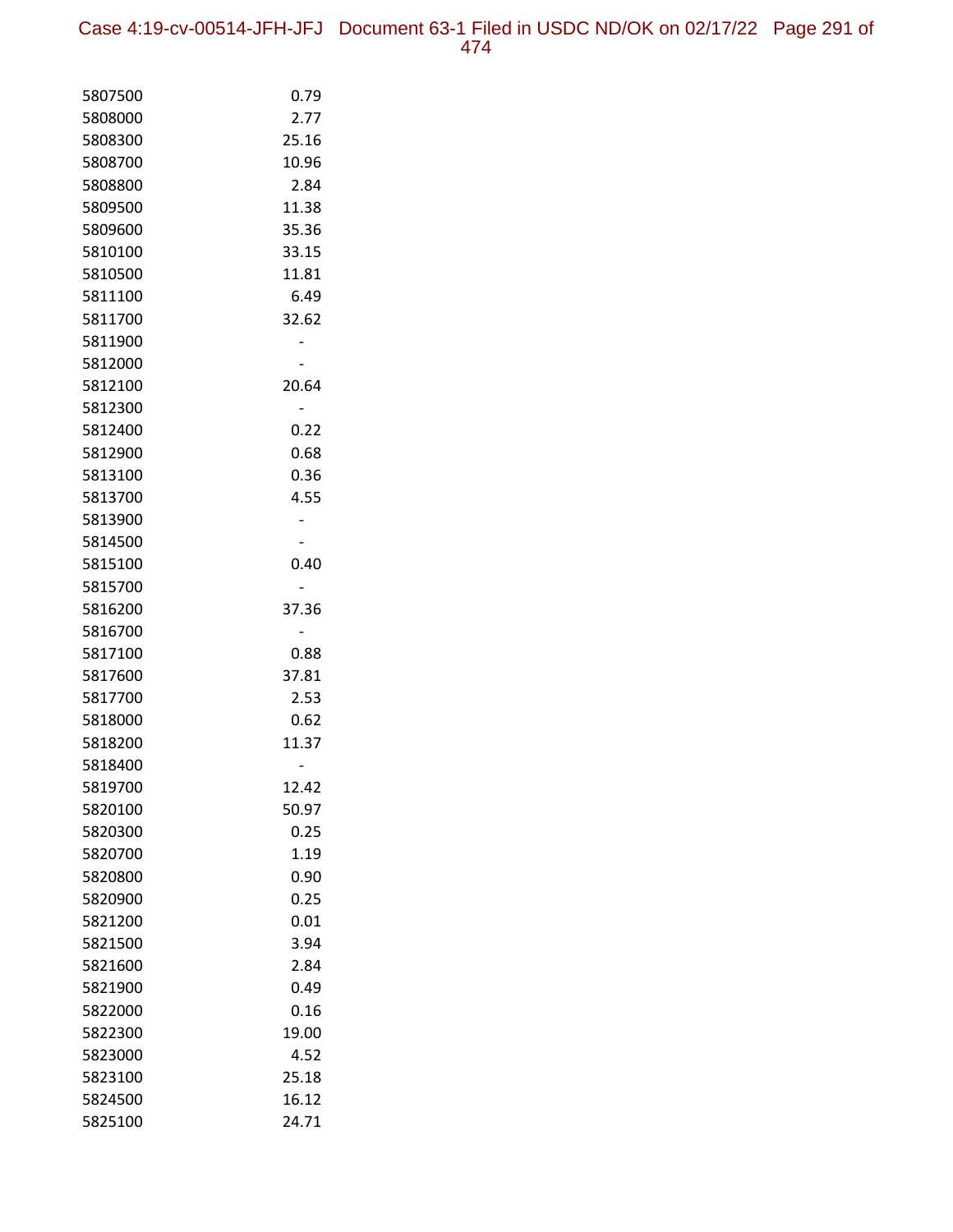| 5825300 | 8.47  |
|---------|-------|
| 5825600 | 1.32  |
| 5825900 | 20.15 |
| 5826200 | 7.46  |
| 5826500 | 34.17 |
| 5827400 | 23.33 |
| 5827800 | 10.74 |
| 5828500 | 23.33 |
| 5828600 | 22.07 |
| 5828700 | 0.90  |
| 5829200 | 6.22  |
| 5829300 | 6.85  |
| 5829600 | 35.37 |
| 5829800 | 0.41  |
| 5830000 | 3.34  |
| 5830100 | 31.44 |
| 5830200 | 23.06 |
| 5830400 | 23.07 |
| 5830500 | 32.91 |
| 5830600 | 22.25 |
| 5830700 | 26.41 |
| 5830900 | 2.08  |
| 5831000 | 26.62 |
| 5831200 | 26.42 |
| 5831400 | 31.67 |
| 5831500 | 2.28  |
| 5831600 | 26.62 |
| 5832400 | 0.34  |
| 5833100 | 30.21 |
| 5833700 | 2.84  |
| 5834000 | 17.77 |
| 5834300 | 0.03  |
| 5834400 | 0.46  |
| 5834600 | 0.23  |
| 5835000 |       |
| 5835100 | 4.52  |
| 5835700 | 0.04  |
| 5836200 | 36.44 |
| 5836500 | 0.60  |
| 5836600 | 6.17  |
| 5836900 | 0.77  |
| 5837500 | 33.09 |
| 5837600 | 32.87 |
| 5837800 | 19.53 |
| 5837900 | 1.49  |
| 5838100 | 6.37  |
| 5838800 | 11.02 |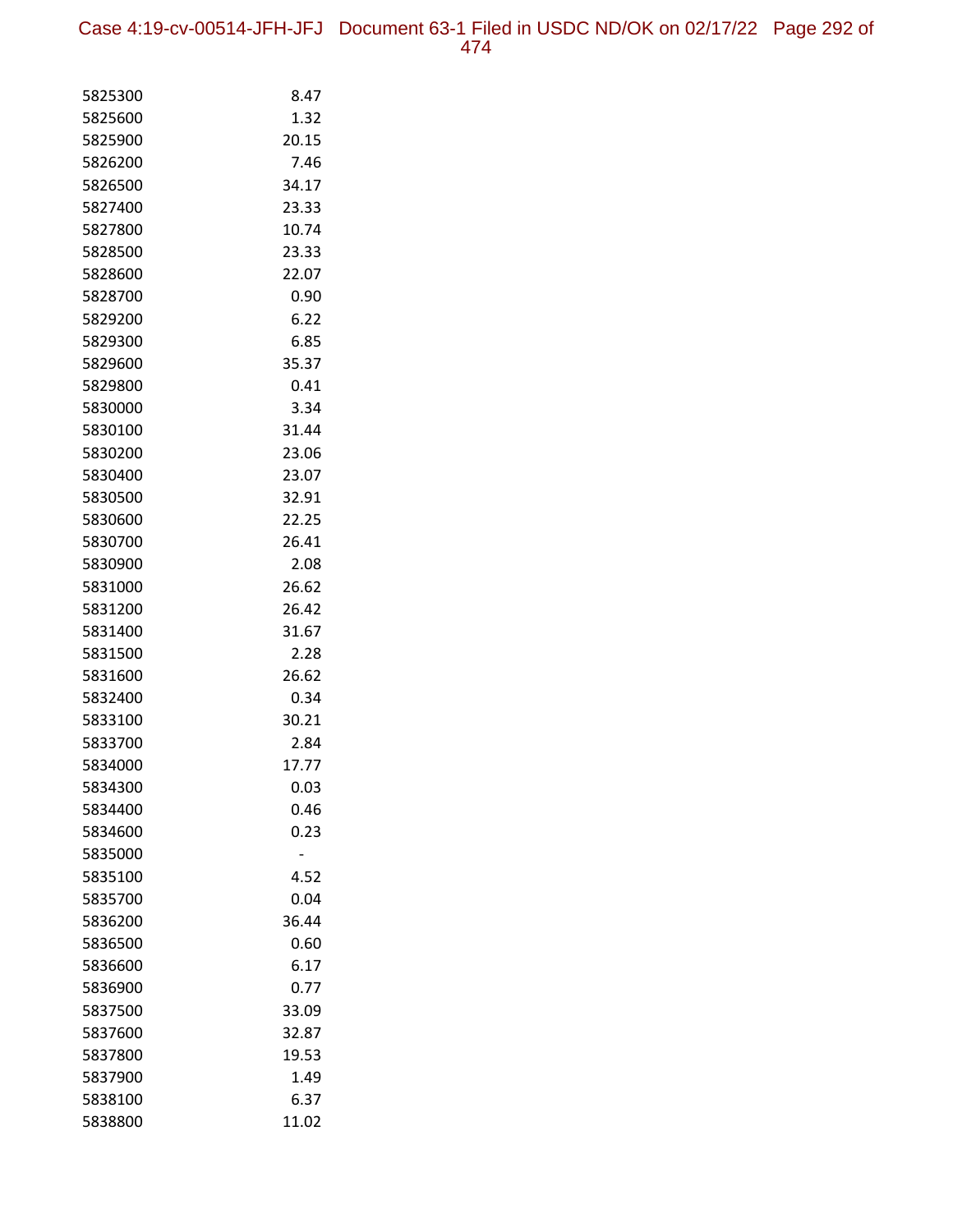Case 4:19-cv-00514-JFH-JFJ Document 63-1 Filed in USDC ND/OK on 02/17/22 Page 293 of 474

| 5839600 | 0.25  |
|---------|-------|
| 5839700 | 3.29  |
| 5840100 | 30.48 |
| 5840600 | 30.48 |
| 5841400 | 21.76 |
| 5841900 | 18.97 |
| 5842100 | 9.83  |
| 5842300 | 2.01  |
| 5842500 | 23.02 |
| 5842800 | 8.63  |
| 5843100 | 12.88 |
| 5843200 | 37.21 |
| 5843300 | 0.62  |
| 5843500 | 0.41  |
| 5843600 | 24.65 |
| 5845100 | 0.61  |
| 5845200 | 0.01  |
| 5845700 | 0.44  |
| 5845900 | 4.53  |
| 5846000 | 17.39 |
| 5846200 | 20.64 |
| 5847700 | 5.56  |
| 5847900 | 12.54 |
| 5848300 | 9.94  |
| 5848800 | 20.62 |
| 5849200 | 10.67 |
| 5849600 | 1.19  |
| 5849800 | 0.01  |
| 5850100 | 0.68  |
| 5850200 | 4.39  |
| 5851000 | 0.41  |
| 5851100 | 33.59 |
| 5851600 | 1.32  |
| 5851700 | 10.99 |
| 5852000 | 5.77  |
| 5852400 | 19.30 |
| 5852600 | 10.15 |
| 5852900 |       |
| 5853000 | 0.03  |
| 5853100 | 0.28  |
| 5853500 | 8.87  |
| 5853700 | 20.28 |
| 5854100 | 40.77 |
| 5854700 | 19.02 |
| 5855200 | 22.83 |
| 5855800 | 10.69 |
| 5855900 | 19.81 |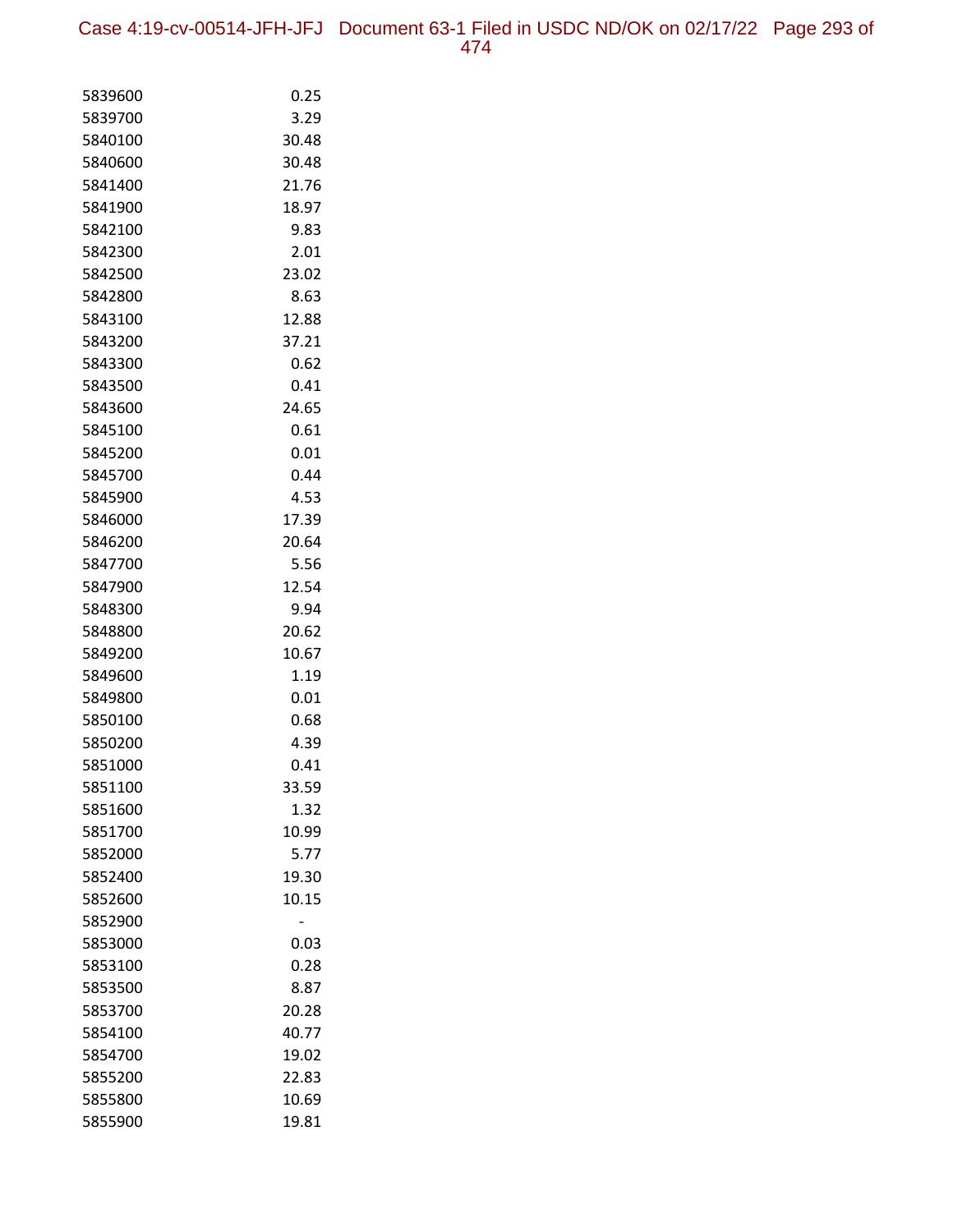Case 4:19-cv-00514-JFH-JFJ Document 63-1 Filed in USDC ND/OK on 02/17/22 Page 294 of 474

| 5856400 | 3.35  |
|---------|-------|
| 5857100 | 8.07  |
| 5857700 | 0.72  |
| 5858200 | 4.22  |
| 5858600 | 21.74 |
| 5859600 | 40.74 |
| 5859800 |       |
| 5860200 | 29.93 |
| 5860500 | 0.05  |
| 5860700 | 15.74 |
| 5860800 | 0.45  |
| 5860900 | 1.73  |
| 5861100 | 17.25 |
| 5861400 | 11.42 |
| 5861500 | 21.48 |
| 5862000 | 19.64 |
| 5862200 | 0.25  |
| 5863500 | 15.89 |
| 5863600 | 0.68  |
| 5863900 | 27.57 |
| 5864400 | 1.11  |
| 5865500 | 1.24  |
| 5865600 |       |
| 5866100 | 0.24  |
| 5866800 | 0.20  |
| 5867100 | 3.76  |
| 5867200 | 21.41 |
| 5867300 | 15.42 |
| 5867400 | 7.77  |
| 5867900 | 16.99 |
| 5868100 | 1.18  |
| 5868200 | 27.24 |
| 5868300 | 19.61 |
| 5868700 |       |
| 5869100 | 4.55  |
| 5869400 | 0.76  |
| 5870300 | 1.56  |
| 5871100 |       |
| 5871900 | 25.09 |
| 5872900 | 3.42  |
| 5873500 | 29.24 |
| 5873600 | 67.76 |
| 5873900 | 7.86  |
| 5875600 | 16.45 |
| 5875700 | 26.21 |
| 5875800 | 15.33 |
| 5876000 | 17.98 |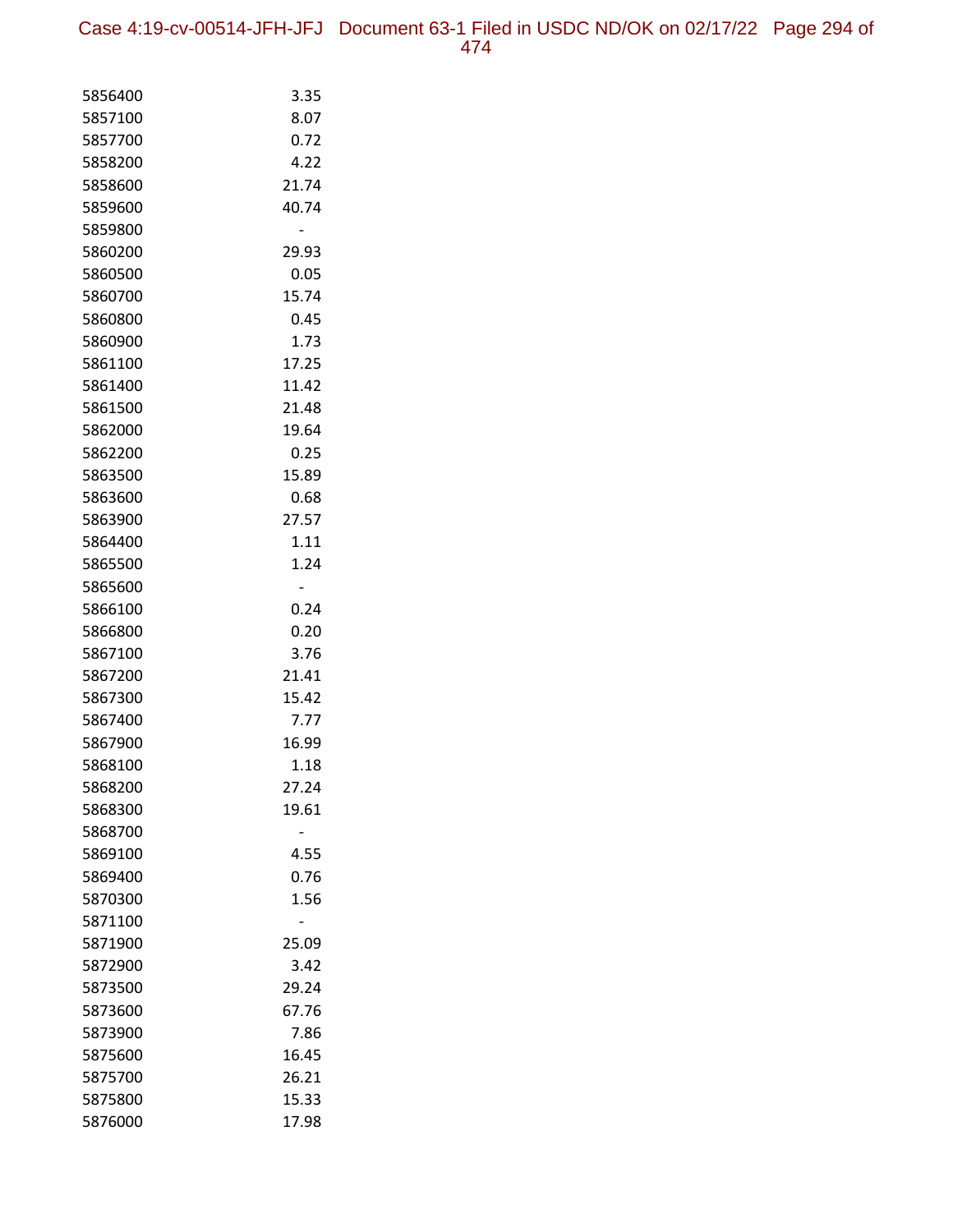Case 4:19-cv-00514-JFH-JFJ Document 63-1 Filed in USDC ND/OK on 02/17/22 Page 295 of 474

| 5876300            | 24.45        |
|--------------------|--------------|
| 5876400            | 24.36        |
| 5876500            | 24.46        |
| 5876800            | 1.65         |
| 5878400            | 4.35         |
| 5878700            | 4.54         |
| 5878900            | 32.55        |
| 5879100            | 7.71         |
| 5879800            | 0.36         |
| 5882200            | 2.09         |
| 5884000            | 61.34        |
| 5884100            | 26.93        |
| 5885600            | 31.08        |
| 5885900            | 13.86        |
| 5886500            | 3.94         |
| 5886600            | 15.91        |
| 5886800            | 20.94        |
| 5887100            | 0.24         |
| 5887200            | 0.24         |
| 5887300            | 25.74        |
| 5888700            | 63.50        |
| 5888900            | 0.20         |
| 5889200            | 1.11         |
| 5889300            | 1.09         |
| 5889400            | 0.29         |
| 5889500            | 0.29         |
| 5889600            | 0.29<br>0.27 |
| 5889700            | 0.41         |
| 5889900<br>5890300 | 72.04        |
| 5890800            | 6.66         |
| 5892000            | 43.58        |
| 5892100            | 4.06         |
| 5892200            | 0.05         |
| 5892300            | 0.05         |
| 5892500            | 10.93        |
| 5893000            | 0.71         |
| 5893500            | 51.26        |
| 5903400            | 117.88       |
| 5903500            | 1.35         |
| 5905200            | 12.31        |
| 5905300            | 13.79        |
| 5905400            | 12.33        |
| 5905500            | 8.22         |
| 5906100            | 7.40         |
| 5908300            | 84.97        |
| 5909700            |              |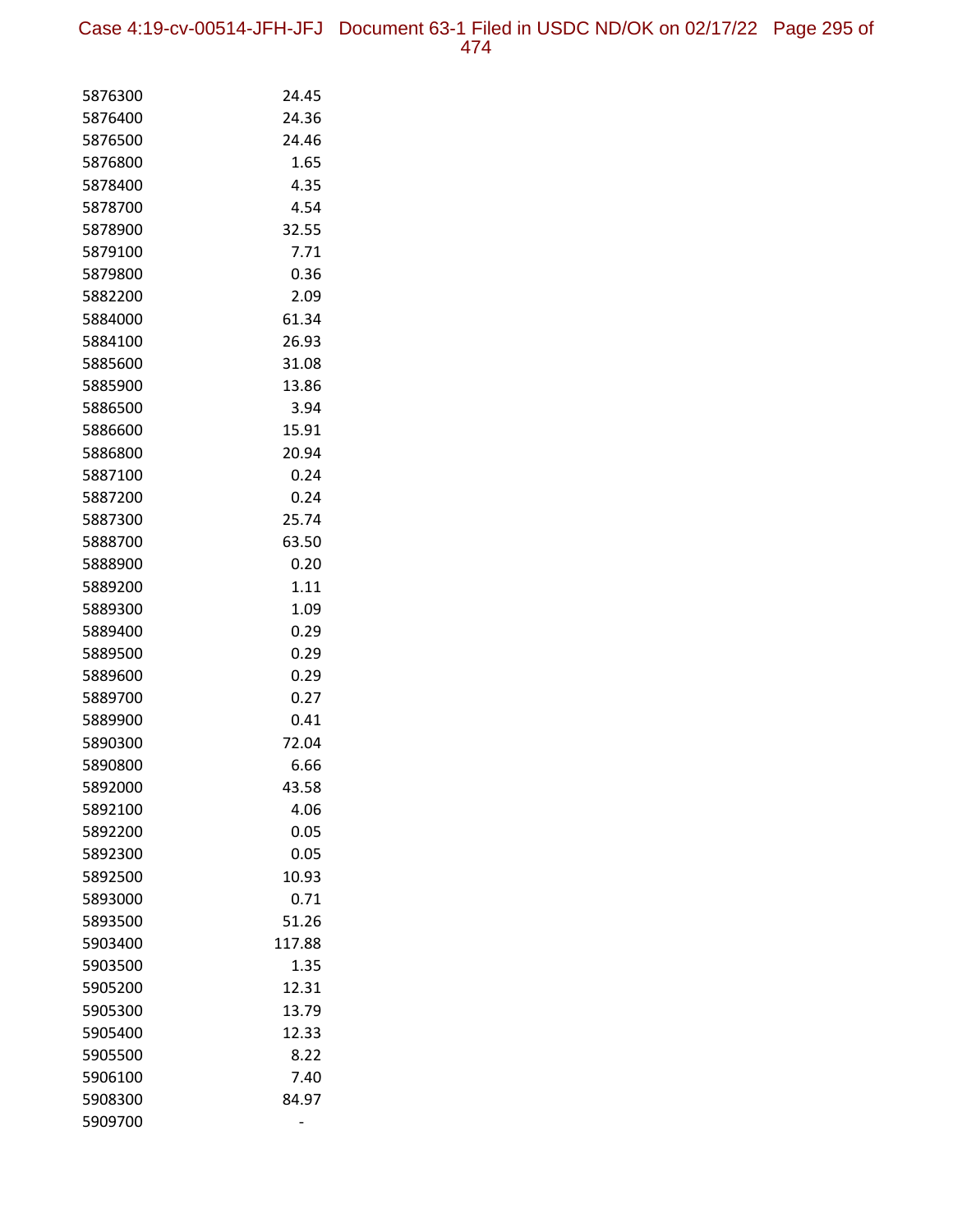| 5909800 | 5.10   |
|---------|--------|
| 5910200 | 245.20 |
| 5910500 | 30.30  |
| 5910800 | 23.51  |
| 5910900 | 6.52   |
| 5911000 | 6.52   |
| 5911100 | 6.52   |
| 5911900 | 15.91  |
| 5912600 | 18.08  |
| 5912700 | 15.41  |
| 5912900 | 52.99  |
| 5913100 | 50.37  |
| 5913200 | 20.98  |
| 5913300 | 0.20   |
| 5913800 | 9.37   |
| 5913900 | 21.39  |
| 5914000 | 21.38  |
| 5915100 | 0.99   |
| 5915200 | 33.56  |
| 5915700 | 21.27  |
| 5915800 | 21.27  |
| 5915900 | 21.28  |
| 5916100 | 6.00   |
| 5916200 | 4.67   |
| 5917400 | 6.65   |
| 5917800 | 8.53   |
| 5918000 | 7.41   |
| 5918500 | 0.61   |
| 5919700 | 191.45 |
| 5920100 | 34.33  |
| 5920400 | 87.35  |
| 5920600 |        |
| 5921200 | 0.33   |
| 5921900 | 7.92   |
| 5922000 | 21.32  |
| 5922400 | 11.52  |
| 5922500 | 16.50  |
| 5922600 | 0.43   |
| 5923100 | 0.21   |
| 5923600 | 466.00 |
| 5923700 | 22.23  |
| 5925400 | 25.04  |
| 5925700 | 29.58  |
| 5926000 | 47.91  |
| 5926100 | 29.58  |
| 5926200 | 26.16  |
| 5926400 | 39.27  |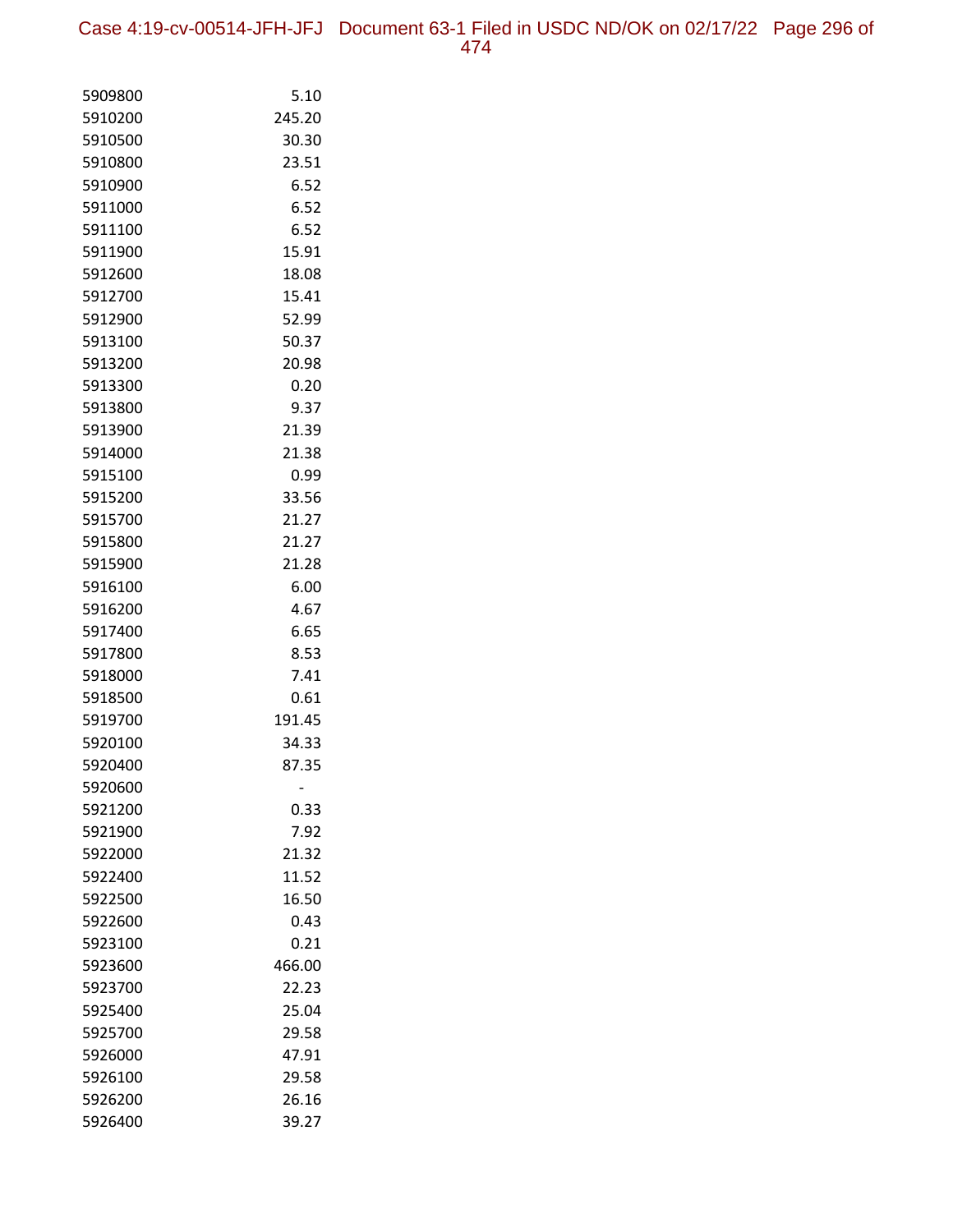Case 4:19-cv-00514-JFH-JFJ Document 63-1 Filed in USDC ND/OK on 02/17/22 Page 297 of 474

| 5926500            | 39.27          |
|--------------------|----------------|
| 5926800            | 24.11          |
| 5926900            | 24.11          |
| 5927500            | 26.29          |
| 5927600            | 43.61          |
| 5927700            | 43.60          |
| 5927800            | 25.76          |
| 5927900            | 24.33          |
| 5928100            | 0.27           |
| 5928200            | 0.27           |
| 5928500            | 32.95          |
| 5928700            | 1.65           |
| 5929600            | 4.37           |
| 5930400            | 22.06          |
| 5930500            |                |
| 5930600            |                |
| 5931200            | 5.65           |
| 5932600            | 34.89          |
| 5933500            | 41.87          |
| 5933800            | 28.83          |
| 5936100            | 0.46           |
| 5936300            | 77.92          |
| 5939500            | 5.33           |
| 5939700            | 28.55          |
| 5939800            | 28.55          |
| 5939900<br>5940000 | 38.38          |
| 5940100            | 56.31<br>34.17 |
| 5940200            | 37.96          |
| 5942700            | 24.41          |
| 5944200            | 21.32          |
| 5944400            | 21.71          |
| 5949800            | 22.74          |
| 5951000            |                |
| 5951100            | 3.80           |
| 5951400            | 30.76          |
| 5951500            | 2.77           |
| 5951800            | 31.08          |
| 5952000            | 31.08          |
| 5952100            | 23.84          |
| 5952300            | 28.21          |
| 5952400            | 31.70          |
| 5952500            | 2.66           |
| 5952600            | 23.68          |
| 5952900            | 21.47          |
| 5953000            | 12.14          |
| 5953100            | 20.06          |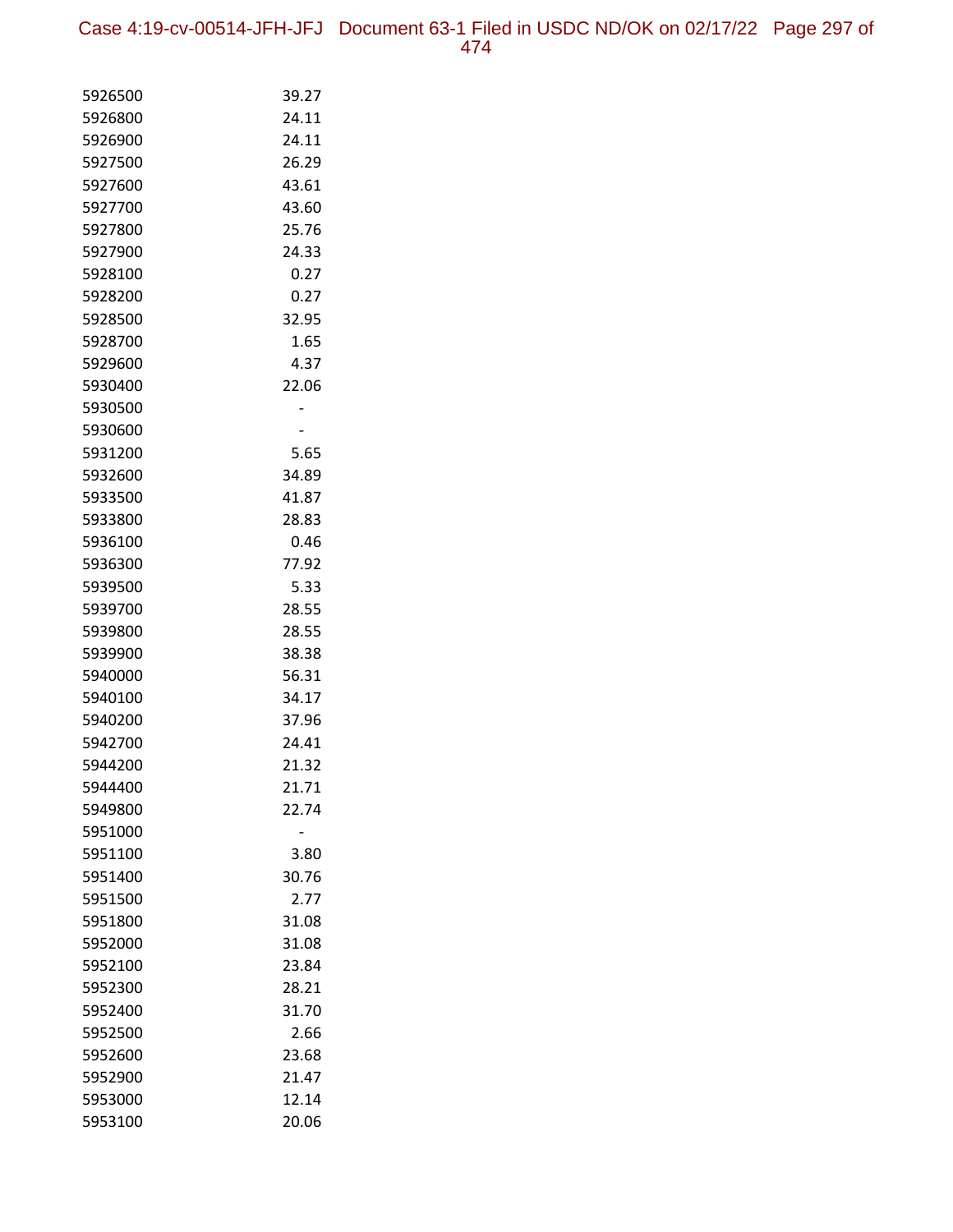Case 4:19-cv-00514-JFH-JFJ Document 63-1 Filed in USDC ND/OK on 02/17/22 Page 298 of 474

| 5953400<br>31.57<br>5953700<br>20.44<br>5954000<br>23.84<br>5954100<br>26.49<br>5954200<br>20.61<br>5955200<br>3.08<br>5958000<br>23.58<br>24.82<br>5958300<br>5958800<br>29.35<br>5959200<br>23.85<br>5959300<br>23.85<br>5959400<br>23.84<br>21.43<br>5960000<br>5960100<br>21.43<br>5960200<br>21.43<br>5960300<br>21.43<br>5960400<br>23.85 |  |
|-------------------------------------------------------------------------------------------------------------------------------------------------------------------------------------------------------------------------------------------------------------------------------------------------------------------------------------------------|--|
|                                                                                                                                                                                                                                                                                                                                                 |  |
|                                                                                                                                                                                                                                                                                                                                                 |  |
|                                                                                                                                                                                                                                                                                                                                                 |  |
|                                                                                                                                                                                                                                                                                                                                                 |  |
|                                                                                                                                                                                                                                                                                                                                                 |  |
|                                                                                                                                                                                                                                                                                                                                                 |  |
|                                                                                                                                                                                                                                                                                                                                                 |  |
|                                                                                                                                                                                                                                                                                                                                                 |  |
|                                                                                                                                                                                                                                                                                                                                                 |  |
|                                                                                                                                                                                                                                                                                                                                                 |  |
|                                                                                                                                                                                                                                                                                                                                                 |  |
|                                                                                                                                                                                                                                                                                                                                                 |  |
|                                                                                                                                                                                                                                                                                                                                                 |  |
|                                                                                                                                                                                                                                                                                                                                                 |  |
|                                                                                                                                                                                                                                                                                                                                                 |  |
|                                                                                                                                                                                                                                                                                                                                                 |  |
|                                                                                                                                                                                                                                                                                                                                                 |  |
| 0.13<br>5960900                                                                                                                                                                                                                                                                                                                                 |  |
| 5961200<br>23.93                                                                                                                                                                                                                                                                                                                                |  |
| 5961300<br>23.93                                                                                                                                                                                                                                                                                                                                |  |
| 5963400<br>1.04                                                                                                                                                                                                                                                                                                                                 |  |
| 5968700<br>9.64                                                                                                                                                                                                                                                                                                                                 |  |
| 38.96<br>5969200                                                                                                                                                                                                                                                                                                                                |  |
| 38.97<br>5969300                                                                                                                                                                                                                                                                                                                                |  |
| 5969700<br>0.36                                                                                                                                                                                                                                                                                                                                 |  |
| 0.59<br>5969800                                                                                                                                                                                                                                                                                                                                 |  |
| 5970700<br>0.59                                                                                                                                                                                                                                                                                                                                 |  |
| 5970800<br>0.59                                                                                                                                                                                                                                                                                                                                 |  |
| 0.62<br>5971000                                                                                                                                                                                                                                                                                                                                 |  |
| 5971400<br>0.08                                                                                                                                                                                                                                                                                                                                 |  |
| 5971800<br>0.66                                                                                                                                                                                                                                                                                                                                 |  |
| 5971900<br>2.25                                                                                                                                                                                                                                                                                                                                 |  |
| 5972100<br>3.17                                                                                                                                                                                                                                                                                                                                 |  |
| 5972200<br>12.98<br>5972300                                                                                                                                                                                                                                                                                                                     |  |
| 12.98<br>12.98<br>5972400                                                                                                                                                                                                                                                                                                                       |  |
| 5972800<br>0.36                                                                                                                                                                                                                                                                                                                                 |  |
| 5972900<br>3.62                                                                                                                                                                                                                                                                                                                                 |  |
| 0.29<br>5973100                                                                                                                                                                                                                                                                                                                                 |  |
| 5973200<br>3.62                                                                                                                                                                                                                                                                                                                                 |  |
| 7.74<br>5973400                                                                                                                                                                                                                                                                                                                                 |  |
| 5973700<br>3.62                                                                                                                                                                                                                                                                                                                                 |  |
| 5973800<br>5.98                                                                                                                                                                                                                                                                                                                                 |  |
| 5974200<br>0.24                                                                                                                                                                                                                                                                                                                                 |  |
| 0.97<br>5974300                                                                                                                                                                                                                                                                                                                                 |  |
| 5974400<br>12.98                                                                                                                                                                                                                                                                                                                                |  |
| 5974500<br>88.29                                                                                                                                                                                                                                                                                                                                |  |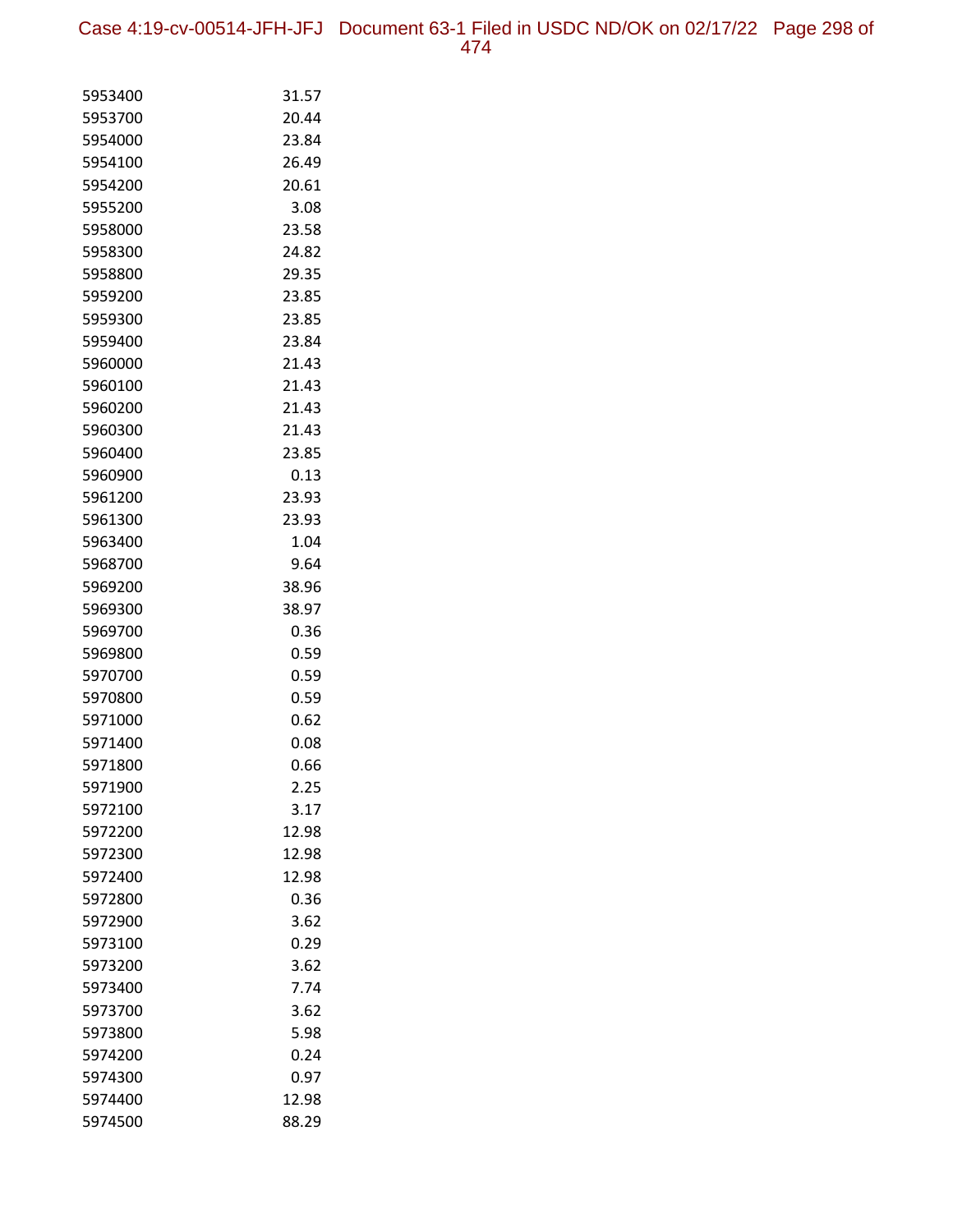Case 4:19-cv-00514-JFH-JFJ Document 63-1 Filed in USDC ND/OK on 02/17/22 Page 299 of 474

| 5974800            | 39.48        |
|--------------------|--------------|
| 5974900            | 0.38         |
| 5976500            | 6.31         |
| 5976700            | 0.36         |
| 5977100            | 5.20         |
| 5978600            | 8.79         |
| 5978800            | 23.07        |
| 5978900            | 55.09        |
| 5979000            | 2.26         |
| 5979300            | 25.16        |
| 5979400            | 7.46         |
| 5979500            | 7.46         |
| 5979700            | 0.65         |
| 5979800            | 3.62         |
| 5980100            | 19.54        |
| 5980700            | 12.75        |
| 5980900            | 4.80         |
| 5981200            | 34.57        |
| 5981300            | 27.80        |
| 5981400            | 34.57        |
| 5983600            | 3.38         |
| 5983800            | 20.12        |
| 5983900            | 19.28        |
| 5984000            | 33.29        |
| 5985000            | 33.15        |
| 5985300            | 24.14        |
| 5985400            | 14.86        |
| 5988300            | 357.99       |
| 5988500            | 21.25        |
| 5991000            | 2.21         |
| 5991200            | 0.33<br>0.33 |
| 5991300<br>5991500 | 0.17         |
| 5991600            | 0.06         |
| 5992600            | 11.43        |
| 5992800            | 62.61        |
| 5992900            | 28.12        |
| 5993100            | 28.13        |
| 5993300            | 39.41        |
| 5993600            | 32.97        |
| 5993900            | 28.13        |
| 5995600            | 41.23        |
| 5995700            | 0.10         |
| 5996200            | 22.78        |
| 6000500            | 18.47        |
| 6000700            | 25.69        |
| 6000800            | 14.64        |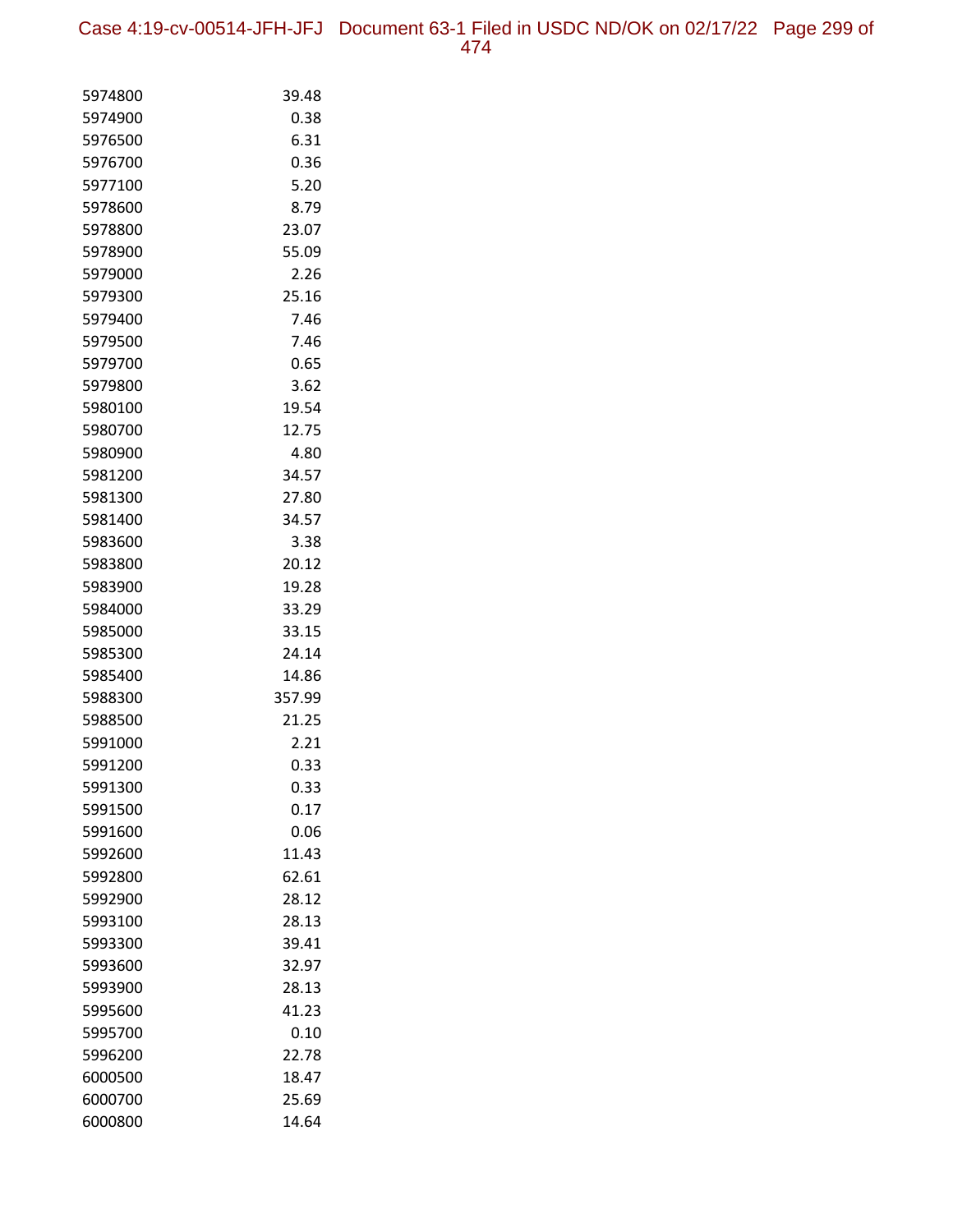Case 4:19-cv-00514-JFH-JFJ Document 63-1 Filed in USDC ND/OK on 02/17/22 Page 300 of 474

| 6001000            | 3.32          |
|--------------------|---------------|
| 6001100            | 17.53         |
| 6001900            | 0.09          |
| 6009100            | 4.74          |
| 6009300            | 25.20         |
| 6010300            | 4.32          |
| 6011600            | 16.23         |
| 6011800            | 14.14         |
| 6013800            | 0.33          |
| 6014200            | 2.69          |
| 6015500            | 9.56          |
| 6015600            | 1.28          |
| 6016100            | 28.10         |
| 6016200            | 27.26         |
| 6016400            | 0.18          |
| 6016700            | 27.45         |
| 6016900            | 40.60         |
| 6017200            | 7.57          |
| 6017300            | 0.50          |
| 6018900            | 35.79         |
| 6019000            | 40.88         |
| 6019100            | 44.58         |
| 6019200            | 44.58         |
| 6019300            | 44.58         |
| 6019400            | 44.58         |
| 6020300            | 0.22          |
| 6020400            | 0.22<br>25.67 |
| 6026300<br>6026400 | 0.97          |
| 6026500            | 0.97          |
| 6027700            | 162.78        |
| 6027800            | 15.91         |
| 6027900            | 23.88         |
| 6037900            | 99.12         |
| 6039100            | 5.75          |
| 6039200            | 0.26          |
| 6039600            | 16.96         |
| 6040200            | 25.43         |
| 6040800            | 2.61          |
| 6040900            | 7.99          |
| 6041000            | 0.63          |
| 6042000            | 21.55         |
| 6042100            | 21.55         |
| 6043300            | 8.74          |
| 6045300            |               |
| 6045400            | 31.24         |
| 6045500            | 23.66         |
|                    |               |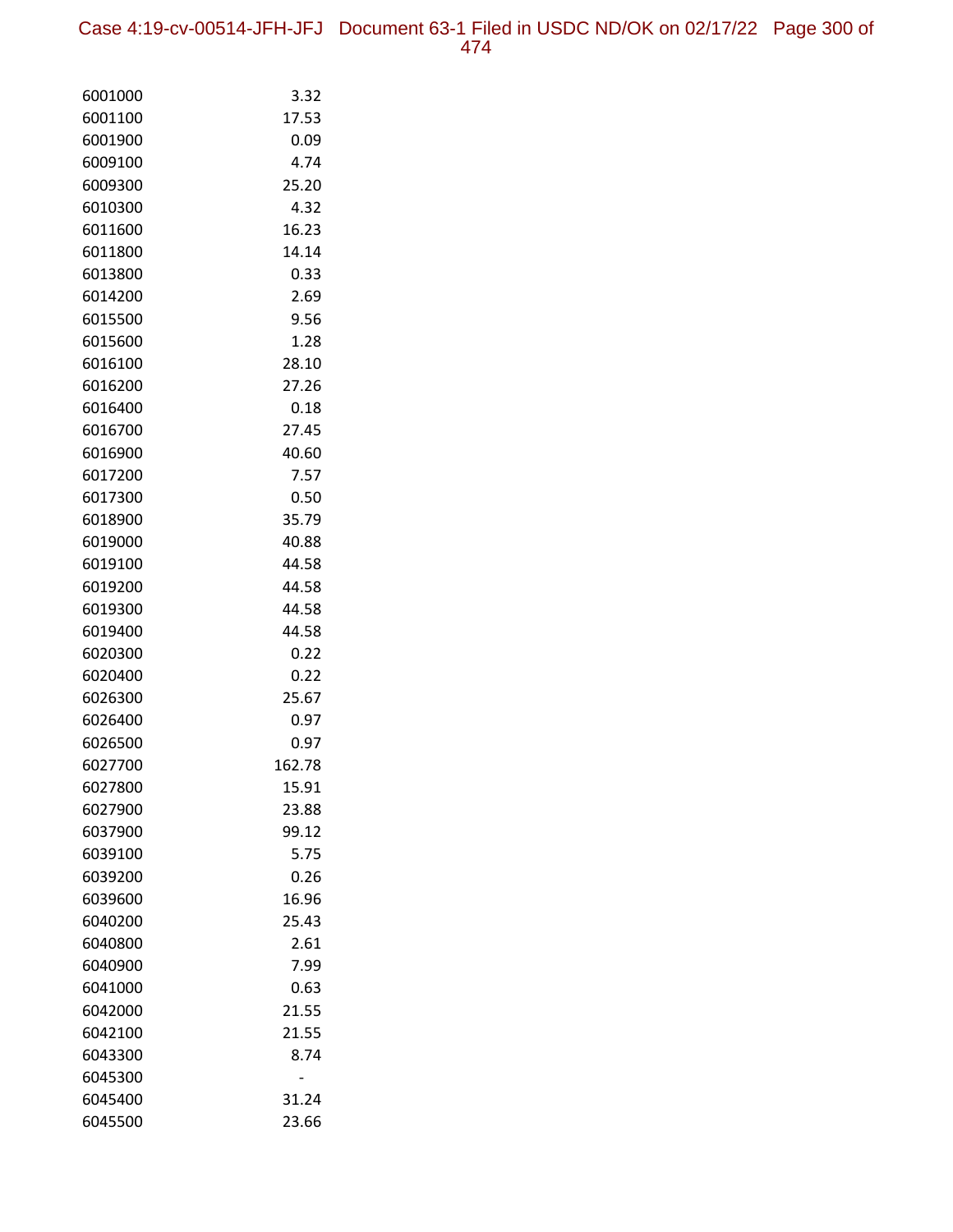Case 4:19-cv-00514-JFH-JFJ Document 63-1 Filed in USDC ND/OK on 02/17/22 Page 301 of 474

| 6045600            | 23.52         |
|--------------------|---------------|
| 6046000            | 30.63         |
| 6046100            | 25.25         |
| 6046200            |               |
| 6046300            | 5.06          |
| 6046400            | 19.96         |
| 6046500            | 23.52         |
| 6046600            | 23.52         |
| 6046800            | 16.04         |
| 6047100            | 115.01        |
| 6047200            | 45.57         |
| 6047300            | 45.57         |
| 6047400            | 118.56        |
| 6047500            | 22.17         |
| 6048000            | 7.56          |
| 6048300            | 25.00         |
| 6048500            | 14.76         |
| 6048600            | 5.81          |
| 6050000            | 3.36          |
| 6050100            | 7.94          |
| 6050300            | 7.94          |
| 6050400            | 5.00          |
| 6050900            |               |
| 6051000            | 0.22          |
| 6051200            | 36.60         |
| 6051300            | 26.52         |
| 6077000            | 7.56          |
| 6077300            | 34.80         |
| 6077500<br>6077800 | 1.60<br>29.06 |
| 6077900            | 7.32          |
| 6078100            |               |
| 6078200            |               |
| 6078300            |               |
| 6078400            | 6.77          |
| 6078500            | 35.21         |
| 6078700            | 28.37         |
| 6078900            | 510.88        |
| 6079100            | 319.94        |
| 6079200            | 2.17          |
| 6079300            | 2.17          |
| 6081000            | 15.88         |
| 6090800            | 2.14          |
| 6096700            | 0.08          |
| 6097000            | 0.25          |
| 6103100            | 6.52          |
| 6113000            |               |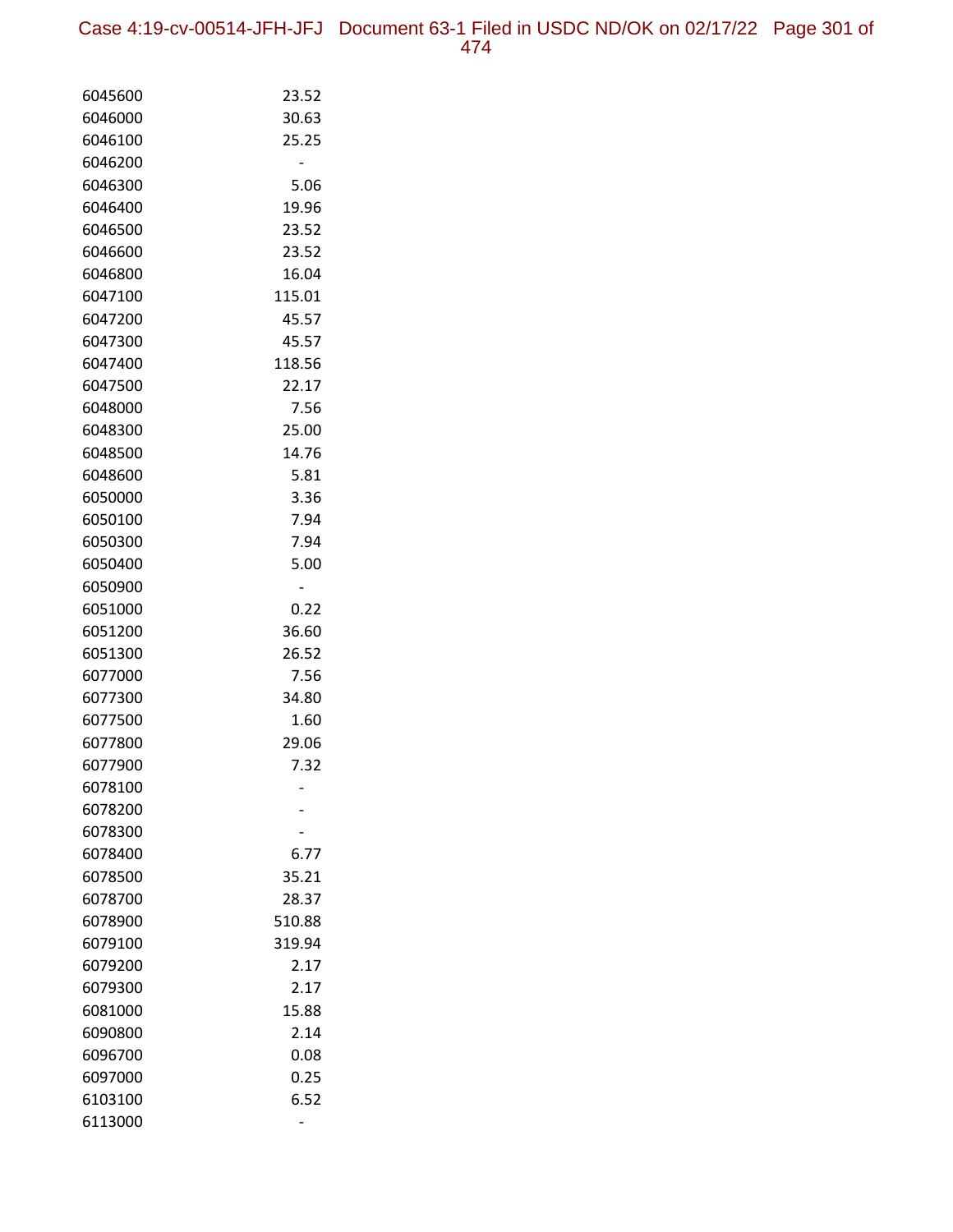Case 4:19-cv-00514-JFH-JFJ Document 63-1 Filed in USDC ND/OK on 02/17/22 Page 302 of 474

| 6113900            | 19.89         |
|--------------------|---------------|
| 6121300            | 5.93          |
| 6121500            | 1.12          |
| 6130000            | 0.08          |
| 6159700            | 15.20         |
| 6160200            | 6.61          |
| 6164300            | 21.33         |
| 6164400            | 18.39         |
| 6164600            | 1.74          |
| 6167000            | 14.80         |
| 6167500            | 24.71         |
| 6167800            | 12.03         |
| 6168000            | 38.07         |
| 6168100            | 461.83        |
| 6168400            |               |
| 6168900            | 25.69         |
| 6169100            | 15.12         |
| 6169200            | 3.46          |
| 6169300            | 9.26          |
| 6170100            | 6.82          |
| 6170700            | 10.57         |
| 6171400            | 28.11         |
| 6174100            | 2.39          |
| 6174300            | 36.93         |
| 6174400            | 37.46         |
| 6174500            | 37.45         |
| 6174600<br>6175800 | 37.36<br>2.91 |
| 6175900            | 2,920.55      |
| 6176000            | 5.71          |
| 6176300            | 0.02          |
| 6177900            | 8.41          |
| 6178300            | 0.55          |
| 6178400            | 6.42          |
| 6178500            | 3.09          |
| 6178600            | 3.09          |
| 6178700            | 0.09          |
| 6180100            | 3.64          |
| 6180300            | 7.55          |
| 6180400            | 7.60          |
| 6180600            | 2.69          |
| 6180700            | 6.85          |
| 6180800            | 6.85          |
| 6180900            |               |
| 6181100            | 9.01          |
| 6183700            | 20.47         |
| 6185500            | 18.51         |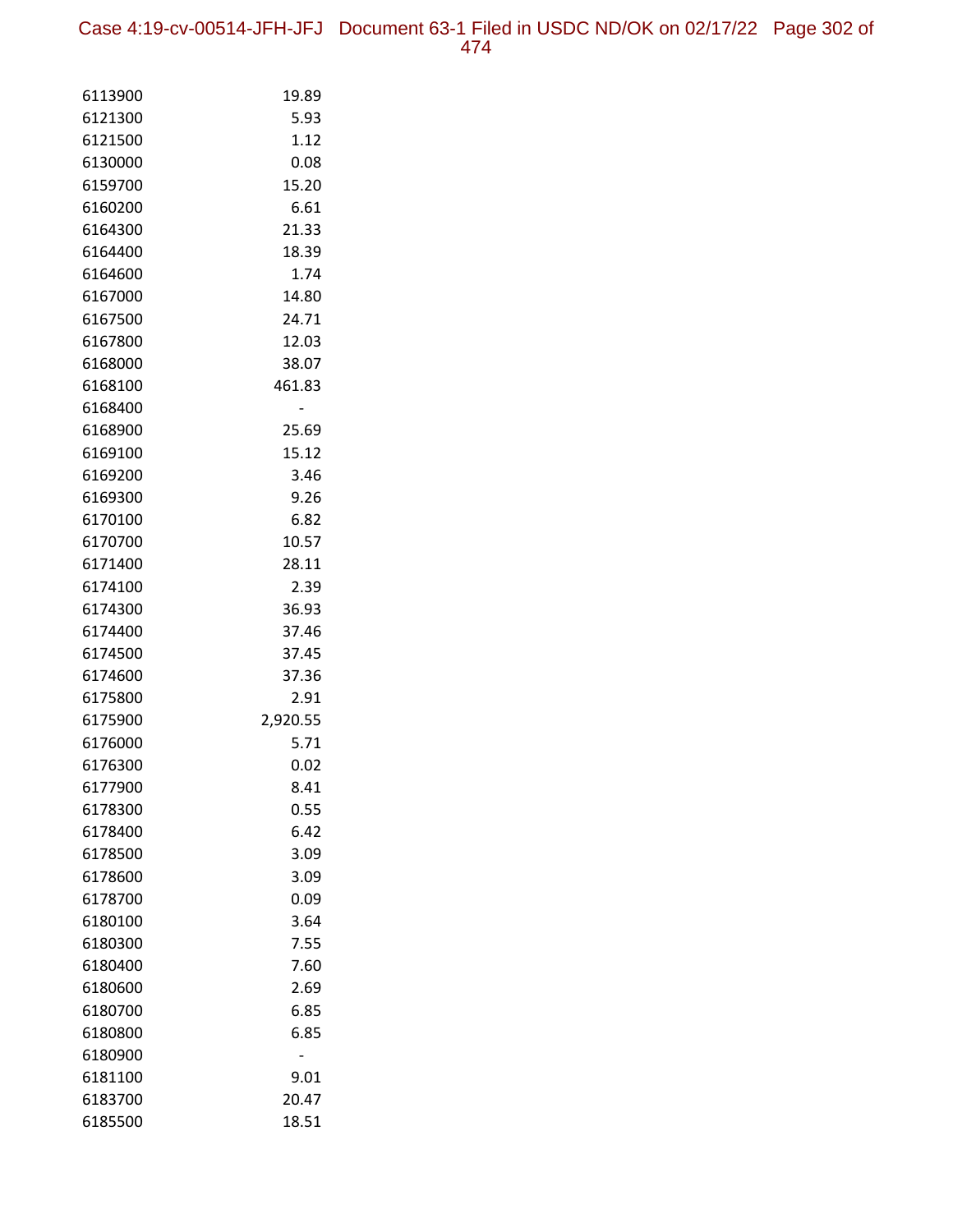Case 4:19-cv-00514-JFH-JFJ Document 63-1 Filed in USDC ND/OK on 02/17/22 Page 303 of 474

| 6186000<br>32.08<br>6186100<br>0.81<br>6187200<br>27.85<br>6187300<br>0.35<br>15.69<br>6187700<br>6187800<br>15.69<br>23.88<br>6188200<br>137.19<br>6189200<br>6189500<br>25.51<br>6189600<br>25.51<br>6189900<br>0.39<br>0.29<br>6190000<br>6190100<br>0.22<br>28.64<br>6190900<br>0.11<br>6193900<br>11.36<br>6194100<br>6195000<br>0.03<br>6195100<br>11.20<br>6195300<br>7.34<br>25.43<br>6196800<br>6196900<br>24.50<br>6197400<br>25.43<br>24.50<br>6197800<br>6198000<br>32.40<br>1.54<br>6198200<br>6198400<br>0.08<br>6198500<br>50.92<br>6199000<br>2.31<br>2.31<br>6199100<br>6199200<br>2.31<br>6200000<br>100.16<br>6200200<br>29.37<br>6200600<br>37.12<br>48.68<br>6200800<br>35.06<br>6201300<br>6201400<br>8.41<br>6201800<br>4.48<br>16.37<br>6202300<br>6231200<br>5.02<br>5.01<br>6231300<br>6231700<br>29.82<br>195.52<br>6231800<br>6233300<br>66.44<br>24.59<br>6233400<br>55.94<br>6233500<br>6234000<br>28.48 |         |      |
|----------------------------------------------------------------------------------------------------------------------------------------------------------------------------------------------------------------------------------------------------------------------------------------------------------------------------------------------------------------------------------------------------------------------------------------------------------------------------------------------------------------------------------------------------------------------------------------------------------------------------------------------------------------------------------------------------------------------------------------------------------------------------------------------------------------------------------------------------------------------------------------------------------------------------------------|---------|------|
|                                                                                                                                                                                                                                                                                                                                                                                                                                                                                                                                                                                                                                                                                                                                                                                                                                                                                                                                        |         |      |
|                                                                                                                                                                                                                                                                                                                                                                                                                                                                                                                                                                                                                                                                                                                                                                                                                                                                                                                                        |         |      |
|                                                                                                                                                                                                                                                                                                                                                                                                                                                                                                                                                                                                                                                                                                                                                                                                                                                                                                                                        |         |      |
|                                                                                                                                                                                                                                                                                                                                                                                                                                                                                                                                                                                                                                                                                                                                                                                                                                                                                                                                        |         |      |
|                                                                                                                                                                                                                                                                                                                                                                                                                                                                                                                                                                                                                                                                                                                                                                                                                                                                                                                                        |         |      |
|                                                                                                                                                                                                                                                                                                                                                                                                                                                                                                                                                                                                                                                                                                                                                                                                                                                                                                                                        |         |      |
|                                                                                                                                                                                                                                                                                                                                                                                                                                                                                                                                                                                                                                                                                                                                                                                                                                                                                                                                        |         |      |
|                                                                                                                                                                                                                                                                                                                                                                                                                                                                                                                                                                                                                                                                                                                                                                                                                                                                                                                                        |         |      |
|                                                                                                                                                                                                                                                                                                                                                                                                                                                                                                                                                                                                                                                                                                                                                                                                                                                                                                                                        |         |      |
|                                                                                                                                                                                                                                                                                                                                                                                                                                                                                                                                                                                                                                                                                                                                                                                                                                                                                                                                        |         |      |
|                                                                                                                                                                                                                                                                                                                                                                                                                                                                                                                                                                                                                                                                                                                                                                                                                                                                                                                                        |         |      |
|                                                                                                                                                                                                                                                                                                                                                                                                                                                                                                                                                                                                                                                                                                                                                                                                                                                                                                                                        |         |      |
|                                                                                                                                                                                                                                                                                                                                                                                                                                                                                                                                                                                                                                                                                                                                                                                                                                                                                                                                        |         |      |
|                                                                                                                                                                                                                                                                                                                                                                                                                                                                                                                                                                                                                                                                                                                                                                                                                                                                                                                                        |         |      |
|                                                                                                                                                                                                                                                                                                                                                                                                                                                                                                                                                                                                                                                                                                                                                                                                                                                                                                                                        |         |      |
|                                                                                                                                                                                                                                                                                                                                                                                                                                                                                                                                                                                                                                                                                                                                                                                                                                                                                                                                        |         |      |
|                                                                                                                                                                                                                                                                                                                                                                                                                                                                                                                                                                                                                                                                                                                                                                                                                                                                                                                                        |         |      |
|                                                                                                                                                                                                                                                                                                                                                                                                                                                                                                                                                                                                                                                                                                                                                                                                                                                                                                                                        |         |      |
|                                                                                                                                                                                                                                                                                                                                                                                                                                                                                                                                                                                                                                                                                                                                                                                                                                                                                                                                        |         |      |
|                                                                                                                                                                                                                                                                                                                                                                                                                                                                                                                                                                                                                                                                                                                                                                                                                                                                                                                                        |         |      |
|                                                                                                                                                                                                                                                                                                                                                                                                                                                                                                                                                                                                                                                                                                                                                                                                                                                                                                                                        |         |      |
|                                                                                                                                                                                                                                                                                                                                                                                                                                                                                                                                                                                                                                                                                                                                                                                                                                                                                                                                        |         |      |
|                                                                                                                                                                                                                                                                                                                                                                                                                                                                                                                                                                                                                                                                                                                                                                                                                                                                                                                                        |         |      |
|                                                                                                                                                                                                                                                                                                                                                                                                                                                                                                                                                                                                                                                                                                                                                                                                                                                                                                                                        |         |      |
|                                                                                                                                                                                                                                                                                                                                                                                                                                                                                                                                                                                                                                                                                                                                                                                                                                                                                                                                        |         |      |
|                                                                                                                                                                                                                                                                                                                                                                                                                                                                                                                                                                                                                                                                                                                                                                                                                                                                                                                                        |         |      |
|                                                                                                                                                                                                                                                                                                                                                                                                                                                                                                                                                                                                                                                                                                                                                                                                                                                                                                                                        |         |      |
|                                                                                                                                                                                                                                                                                                                                                                                                                                                                                                                                                                                                                                                                                                                                                                                                                                                                                                                                        |         |      |
|                                                                                                                                                                                                                                                                                                                                                                                                                                                                                                                                                                                                                                                                                                                                                                                                                                                                                                                                        |         |      |
|                                                                                                                                                                                                                                                                                                                                                                                                                                                                                                                                                                                                                                                                                                                                                                                                                                                                                                                                        |         |      |
|                                                                                                                                                                                                                                                                                                                                                                                                                                                                                                                                                                                                                                                                                                                                                                                                                                                                                                                                        |         |      |
|                                                                                                                                                                                                                                                                                                                                                                                                                                                                                                                                                                                                                                                                                                                                                                                                                                                                                                                                        |         |      |
|                                                                                                                                                                                                                                                                                                                                                                                                                                                                                                                                                                                                                                                                                                                                                                                                                                                                                                                                        |         |      |
|                                                                                                                                                                                                                                                                                                                                                                                                                                                                                                                                                                                                                                                                                                                                                                                                                                                                                                                                        |         |      |
|                                                                                                                                                                                                                                                                                                                                                                                                                                                                                                                                                                                                                                                                                                                                                                                                                                                                                                                                        |         |      |
|                                                                                                                                                                                                                                                                                                                                                                                                                                                                                                                                                                                                                                                                                                                                                                                                                                                                                                                                        |         |      |
|                                                                                                                                                                                                                                                                                                                                                                                                                                                                                                                                                                                                                                                                                                                                                                                                                                                                                                                                        |         |      |
|                                                                                                                                                                                                                                                                                                                                                                                                                                                                                                                                                                                                                                                                                                                                                                                                                                                                                                                                        |         |      |
|                                                                                                                                                                                                                                                                                                                                                                                                                                                                                                                                                                                                                                                                                                                                                                                                                                                                                                                                        |         |      |
|                                                                                                                                                                                                                                                                                                                                                                                                                                                                                                                                                                                                                                                                                                                                                                                                                                                                                                                                        |         |      |
|                                                                                                                                                                                                                                                                                                                                                                                                                                                                                                                                                                                                                                                                                                                                                                                                                                                                                                                                        |         |      |
|                                                                                                                                                                                                                                                                                                                                                                                                                                                                                                                                                                                                                                                                                                                                                                                                                                                                                                                                        |         |      |
|                                                                                                                                                                                                                                                                                                                                                                                                                                                                                                                                                                                                                                                                                                                                                                                                                                                                                                                                        |         |      |
|                                                                                                                                                                                                                                                                                                                                                                                                                                                                                                                                                                                                                                                                                                                                                                                                                                                                                                                                        |         |      |
|                                                                                                                                                                                                                                                                                                                                                                                                                                                                                                                                                                                                                                                                                                                                                                                                                                                                                                                                        |         |      |
|                                                                                                                                                                                                                                                                                                                                                                                                                                                                                                                                                                                                                                                                                                                                                                                                                                                                                                                                        | 6236200 | 2.20 |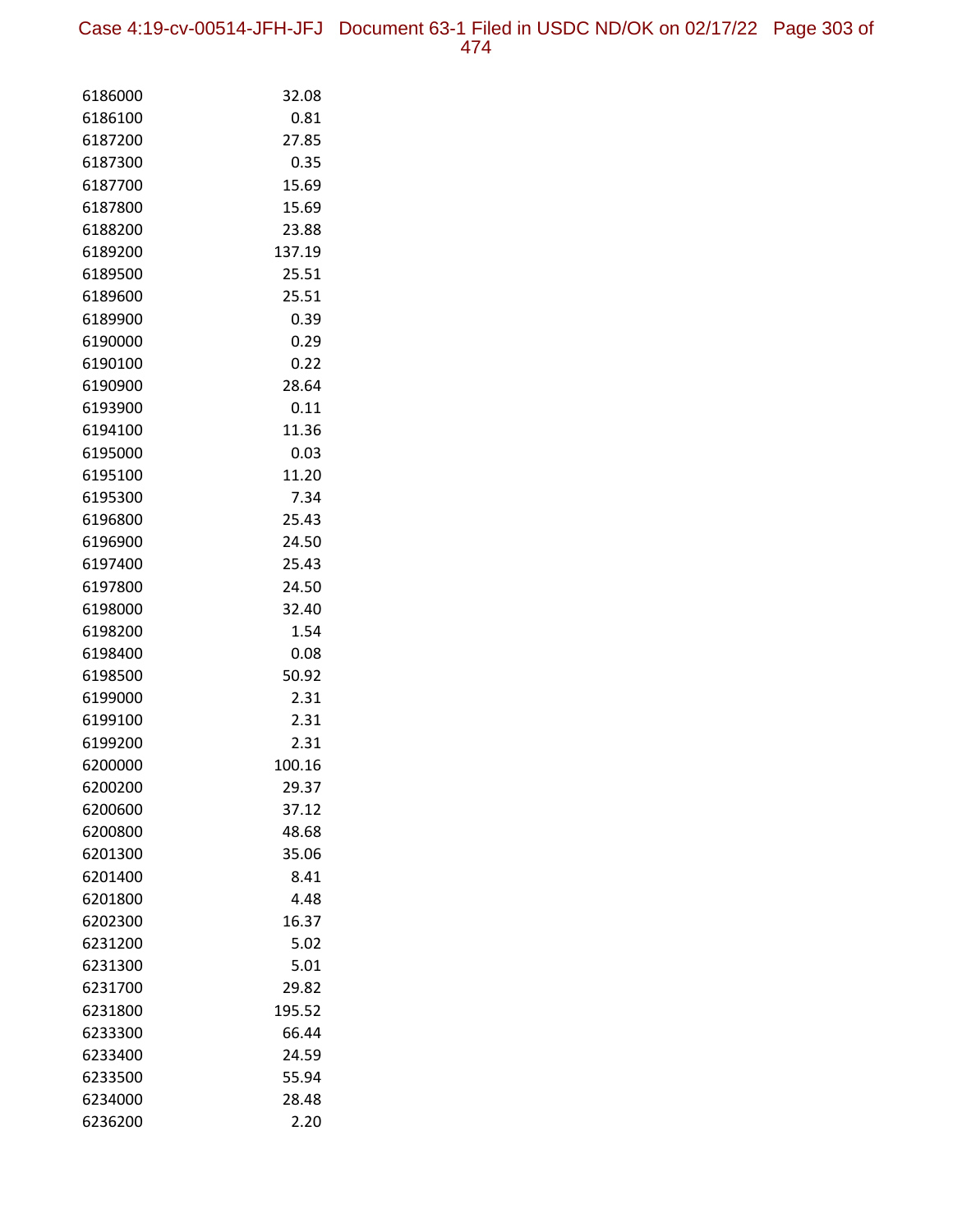Case 4:19-cv-00514-JFH-JFJ Document 63-1 Filed in USDC ND/OK on 02/17/22 Page 304 of 474

| 6236300            | 2.20          |
|--------------------|---------------|
| 6236600            | 0.20          |
| 6236700            | 0.20          |
| 6237300            | 22.77         |
| 6237500            | 2.28          |
| 6238200            | 29.65         |
| 6238400            | 26.27         |
| 6238800            | 17.14         |
| 6239400            | 24.22         |
| 6239500            | 8.62          |
| 6240200            | 6.47          |
| 6240400            | 13.74         |
| 6240500            | 26.29         |
| 6240600            | 2.02          |
| 6241200            | 0.60          |
| 6241500            | 19.92         |
| 6241600            | 13.57         |
| 6241700            | 6.29          |
| 6242000            | 2.01          |
| 6242600            | 4.79          |
| 6242900            | 0.55          |
| 6243000            | 3.73          |
| 6243500            | 0.28          |
| 6243800            | 19.25         |
| 6244100            |               |
| 6244200            |               |
| 6244300            |               |
| 6244600            | 0.09          |
| 6244900            | 19.25         |
| 6245600<br>6246500 | 19.25<br>0.11 |
| 6246600            | 0.85          |
| 6246700            | 1.90          |
| 6246800            | 2.31          |
| 6246900            | 1.92          |
| 6248500            | 0.01          |
| 6248700            | 0.15          |
| 6249600            | 6.60          |
| 6249900            | 48.75         |
| 6250200            | 27.14         |
| 6250300            | 6.34          |
| 6250500            | 4.30          |
| 6250700            | 21.21         |
| 6250800            | 23.02         |
| 6250900            | 26.80         |
| 6251000            | 21.79         |
| 6251100            | 23.02         |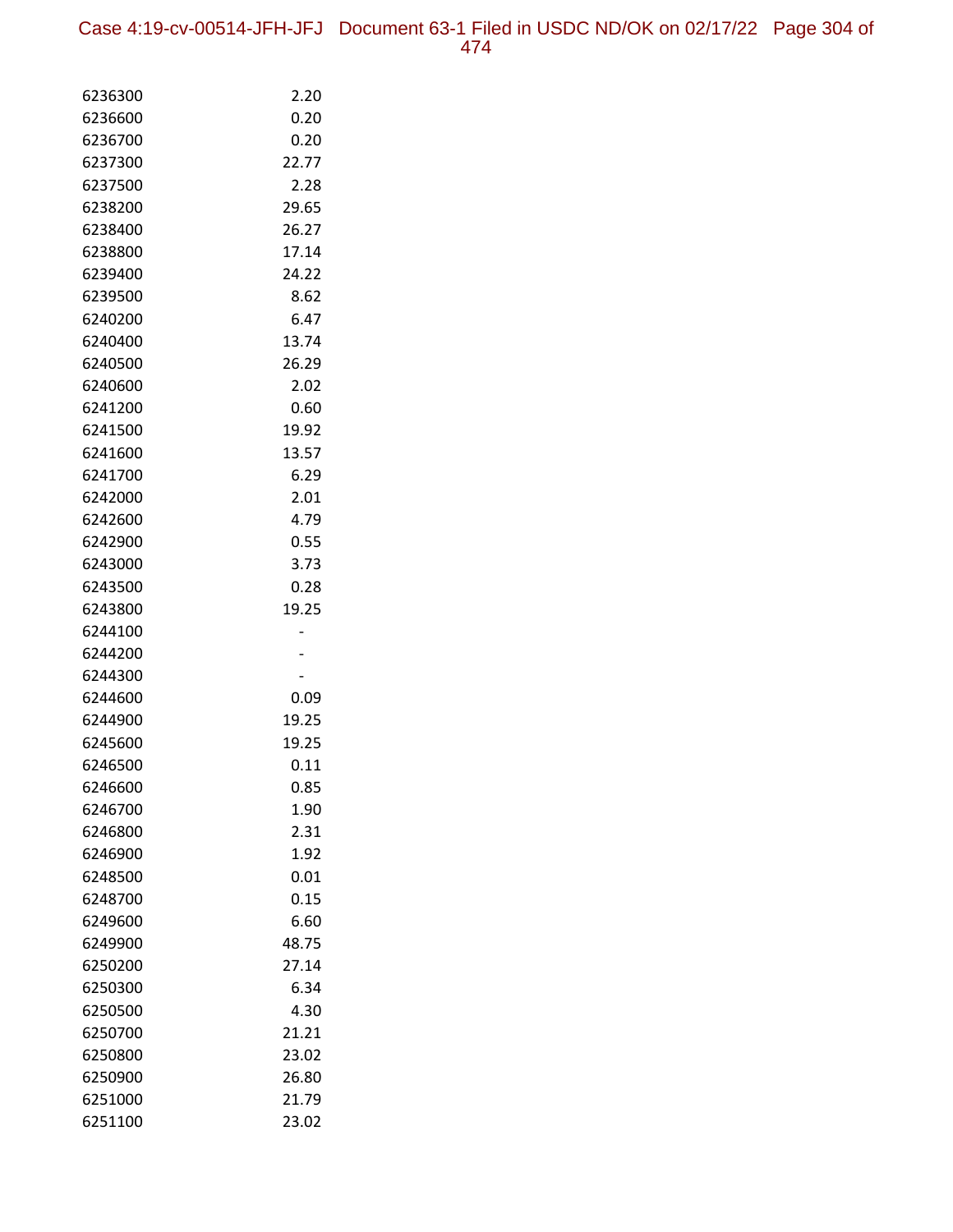Case 4:19-cv-00514-JFH-JFJ Document 63-1 Filed in USDC ND/OK on 02/17/22 Page 305 of 474

| 6251200            | 23.02        |
|--------------------|--------------|
| 6254100            | 8.16         |
| 6254300            | 26.86        |
| 6254500            | 37.52        |
| 6254600            | 44.44        |
| 6254900            | 26.62        |
| 6255000            | 0.08         |
| 6255100            | 12.28        |
| 6255300            | 38.39        |
| 6255400            | 38.39        |
| 6255500            | 19.24        |
| 6255700            | 26.44        |
| 6256000            | 48.50        |
| 6256500            | 9.03         |
| 6256700            | 0.08         |
| 6257100            | 4.41         |
| 6257200            | 10.60        |
| 6257300            | 16.96        |
| 6257500            | 4.48         |
| 6257900            | 14.09        |
| 6258100            | 0.05         |
| 6261200            | 6.16         |
| 6261400            | 8.08         |
| 6261500            | 27.42        |
| 6261600            | 27.82        |
| 6261700            | 34.24        |
| 6261900            | 27.75        |
| 6262000            | 7.01         |
| 6262100<br>6262200 | 7.92<br>7.01 |
| 6262400            | 33.42        |
| 6262800            | 27.63        |
| 6262900            | 30.07        |
| 6263000            | 37.20        |
| 6264400            | 7.92         |
| 6264600            | 36.34        |
| 6264800            | 36.34        |
| 6267400            | 0.11         |
| 6267500            | 0.10         |
| 6268100            | 38.05        |
| 6268900            | 23.14        |
| 6269000            | 23.14        |
| 6269100            | 23.15        |
| 6269700            | 5.48         |
| 6270600            | 24.23        |
| 6272100            |              |
| 6272700            | 0.17         |
|                    |              |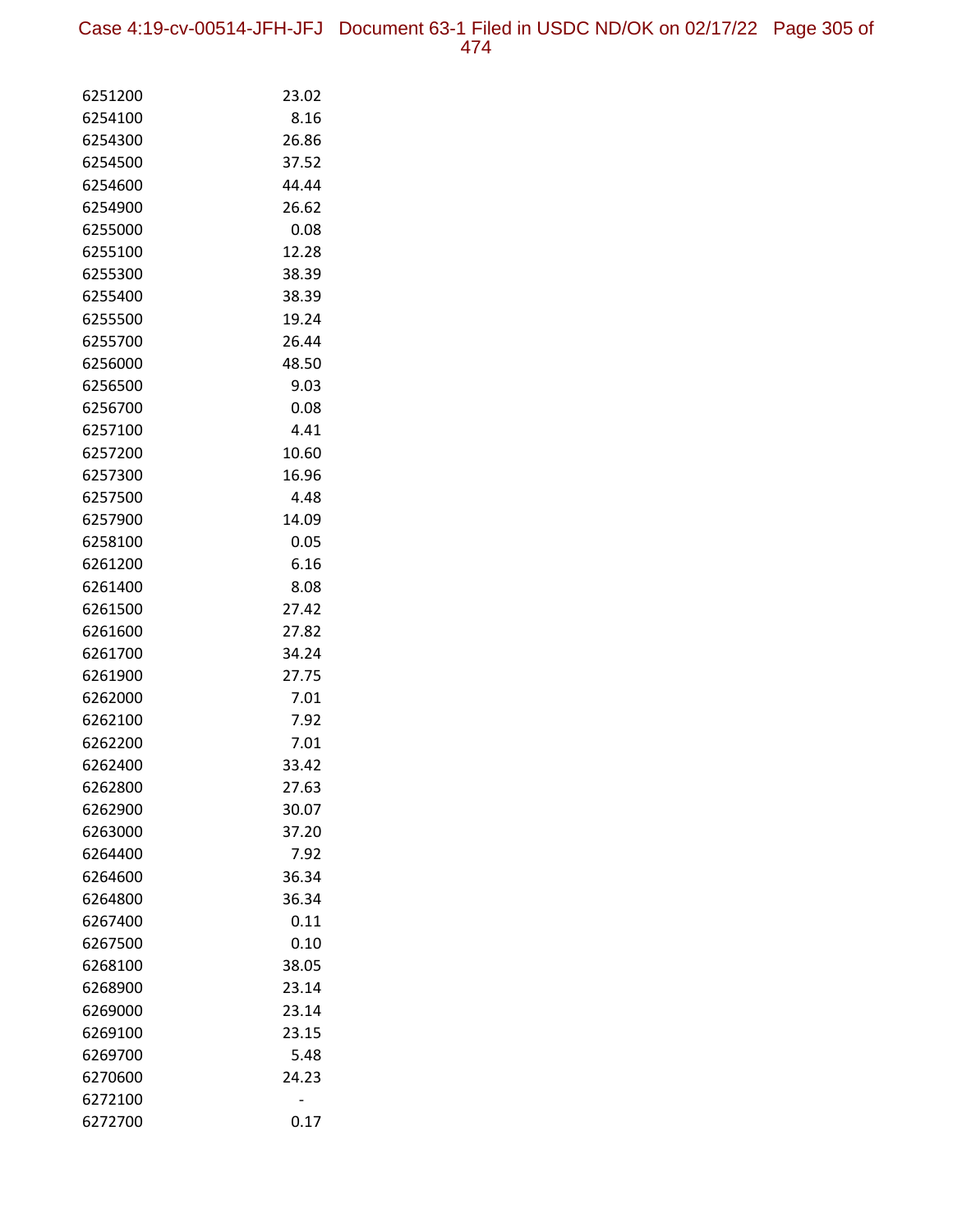Case 4:19-cv-00514-JFH-JFJ Document 63-1 Filed in USDC ND/OK on 02/17/22 Page 306 of 474

| 6274400            | 0.09          |
|--------------------|---------------|
| 6274500            | 27.94         |
| 6274600            | 27.91         |
| 6274700            | 1.81          |
| 6274900            | 14.97         |
| 6287100            | 0.69          |
| 6287200            | 85.97         |
| 6287400            | 21.06         |
| 6287500            | 9.61          |
| 6287800            | 2.76          |
| 6288200            | 3.52          |
| 6288300            | 0.07          |
| 6290100            | 11.95         |
| 6290700            |               |
| 6291000            |               |
| 6291100            | 0.69          |
| 6291200            |               |
| 6291400            |               |
| 6291500            | 2.69          |
| 6291600            |               |
| 6292000            | 12.81         |
| 6292100            | 12.81         |
| 6292200            | 0.45          |
| 6292400            | 2.36          |
| 6292600            | 2.40          |
| 6292700            | 12.82         |
| 6293000            |               |
| 6293100            | 3.16          |
| 6293300            | 7.27          |
| 6293400<br>6293500 | 10.67<br>5.13 |
| 6293600            | 8.13          |
| 6293900            | 36.85         |
| 6297300            | 8.51          |
| 6297600            | 37.86         |
| 6298000            | 17.92         |
| 6298100            | 8.36          |
| 6298300            | 22.37         |
| 6298500            | 24.94         |
| 6305900            |               |
| 6310400            | 12.54         |
| 6312800            | 11.56         |
| 6312900            | 44.35         |
| 6313200            | 21.06         |
| 6313500            | 22.70         |
| 6313600            | 22.70         |
| 6313700            | 22.69         |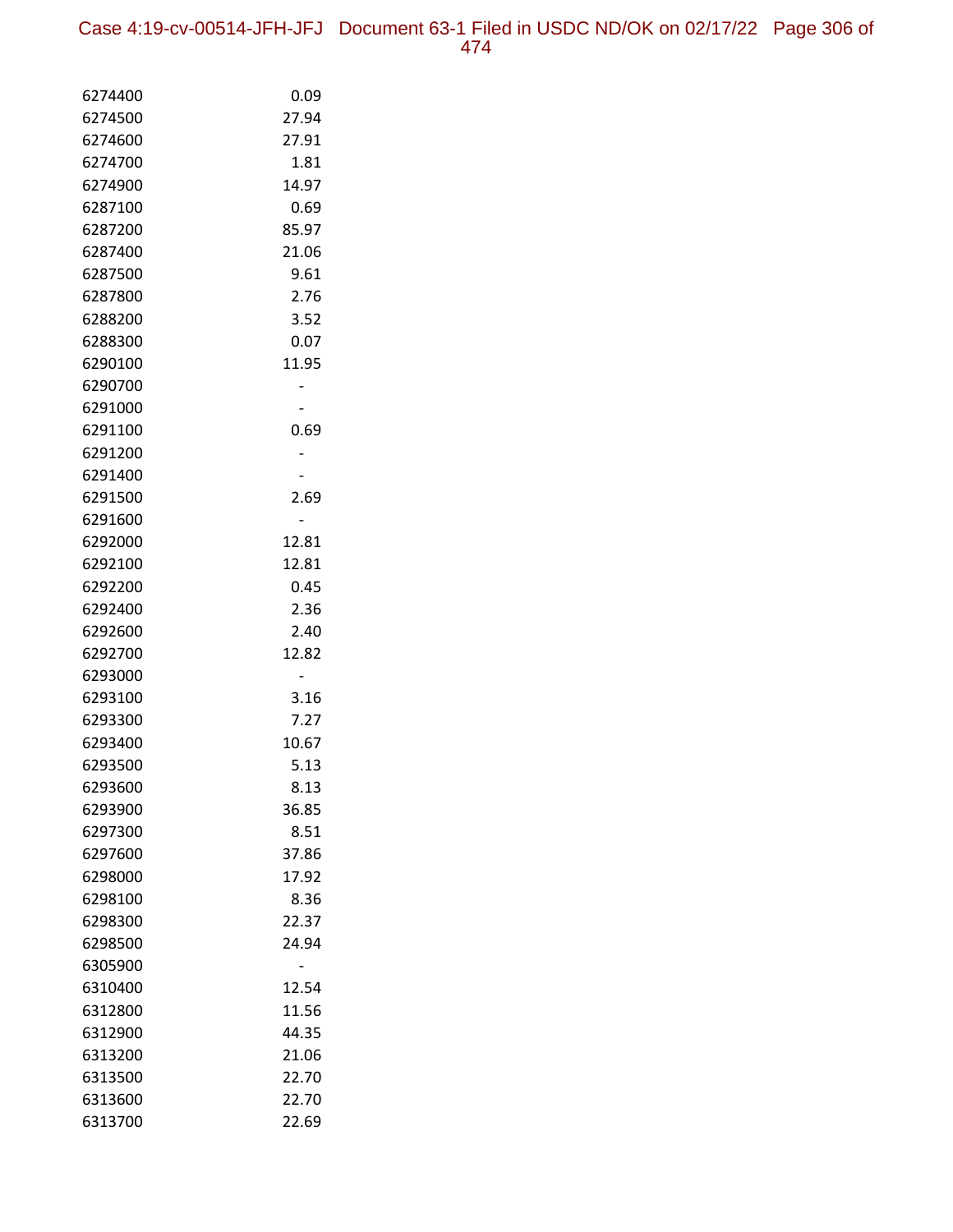Case 4:19-cv-00514-JFH-JFJ Document 63-1 Filed in USDC ND/OK on 02/17/22 Page 307 of 474

| 6313800 | 22.70  |
|---------|--------|
| 6313900 | 22.70  |
| 6314100 |        |
| 6315000 | 5.39   |
| 6316300 | 0.01   |
| 6316600 | 0.01   |
| 6316800 | 2.35   |
| 6316900 | 45.14  |
| 6317400 | 19.93  |
| 6318000 | 56.90  |
| 6319800 | 41.05  |
| 6319900 |        |
| 6320000 | 24.51  |
| 6320700 | 14.78  |
| 6320800 | 4.97   |
| 6320900 | 9.19   |
| 6321300 | 26.04  |
| 6321400 | 15.11  |
| 6321500 | 24.94  |
| 6322000 | 0.15   |
| 6322100 | 20.37  |
| 6322300 | 0.07   |
| 6322400 | 167.00 |
| 6322500 | 0.15   |
| 6322600 | 7.68   |
| 6322800 | 17.09  |
| 6323100 | 19.57  |
| 6323200 |        |
| 6323400 | 8.32   |
| 6323500 | 16.41  |
| 6323700 |        |
| 6323900 | 2.95   |
| 6324100 | 26.60  |
| 6324200 |        |
| 6324300 | 8.38   |
| 6324700 | 0.13   |
| 6324800 | 0.07   |
| 6324900 |        |
| 6325100 |        |
| 6325300 | 251.81 |
| 6325800 |        |
| 6325900 | 65.71  |
| 6326000 |        |
| 6326200 | 364.46 |
| 6326500 | 45.22  |
| 6326700 | 22.60  |
| 6326800 | 0.06   |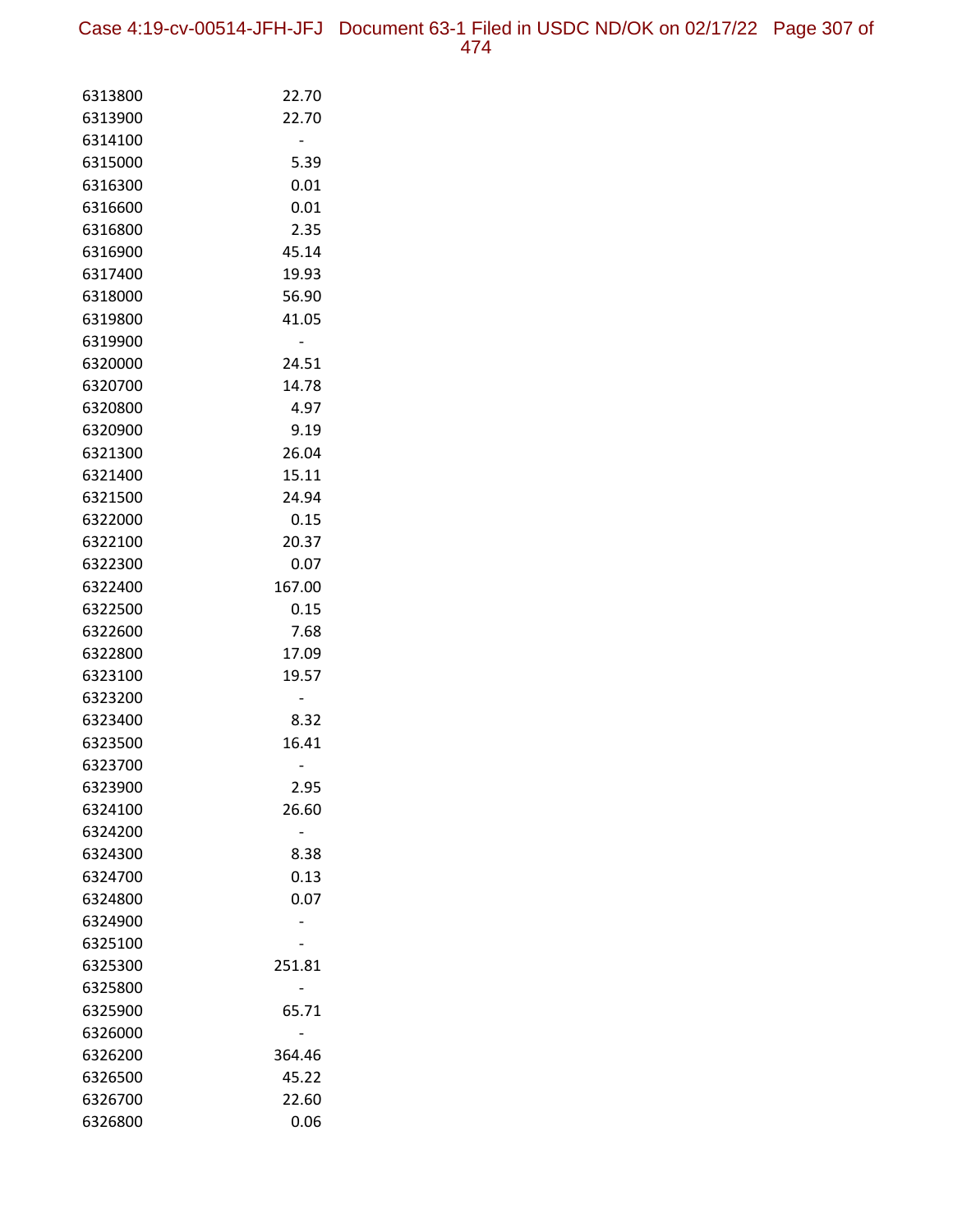| 6326900            | 12.58  |
|--------------------|--------|
| 6327100            |        |
| 6327400            |        |
| 6327500            | 0.03   |
| 6327600            | 0.15   |
| 6327700            |        |
| 6327800            | 34.41  |
| 6327900            | 22.58  |
| 6328800            | 25.71  |
| 6328900            | 25.71  |
| 6329300            |        |
| 6329500            | 0.74   |
| 6329600            | 65.76  |
| 6329700            | 65.70  |
| 6329800            | 0.82   |
| 6329900            | 19.49  |
| 6330000            | 0.08   |
| 6330100            | 4.53   |
| 6330200            | 0.99   |
| 6330300            | 30.92  |
| 6330400            |        |
| 6330500            | 0.43   |
| 6330600<br>6330700 | 0.78   |
| 6330800            |        |
| 6331100            | 33.86  |
| 6331200            | 0.77   |
| 6331300            | 32.50  |
| 6331400            |        |
| 6331700            | 23.48  |
| 6331900            |        |
| 6332000            |        |
| 6332100            | 34.40  |
| 6332200            | 34.39  |
| 6332400            |        |
| 6332500            |        |
| 6332600            | 32.50  |
| 6332700            | 4.53   |
| 6332800            |        |
| 6332900            | 43.06  |
| 6333100            |        |
| 6333200            | 22.98  |
| 6333300            | 755.36 |
| 6333400            |        |
| 6333500            | 3.80   |
| 6333600            | 3.80   |
| 6333700            |        |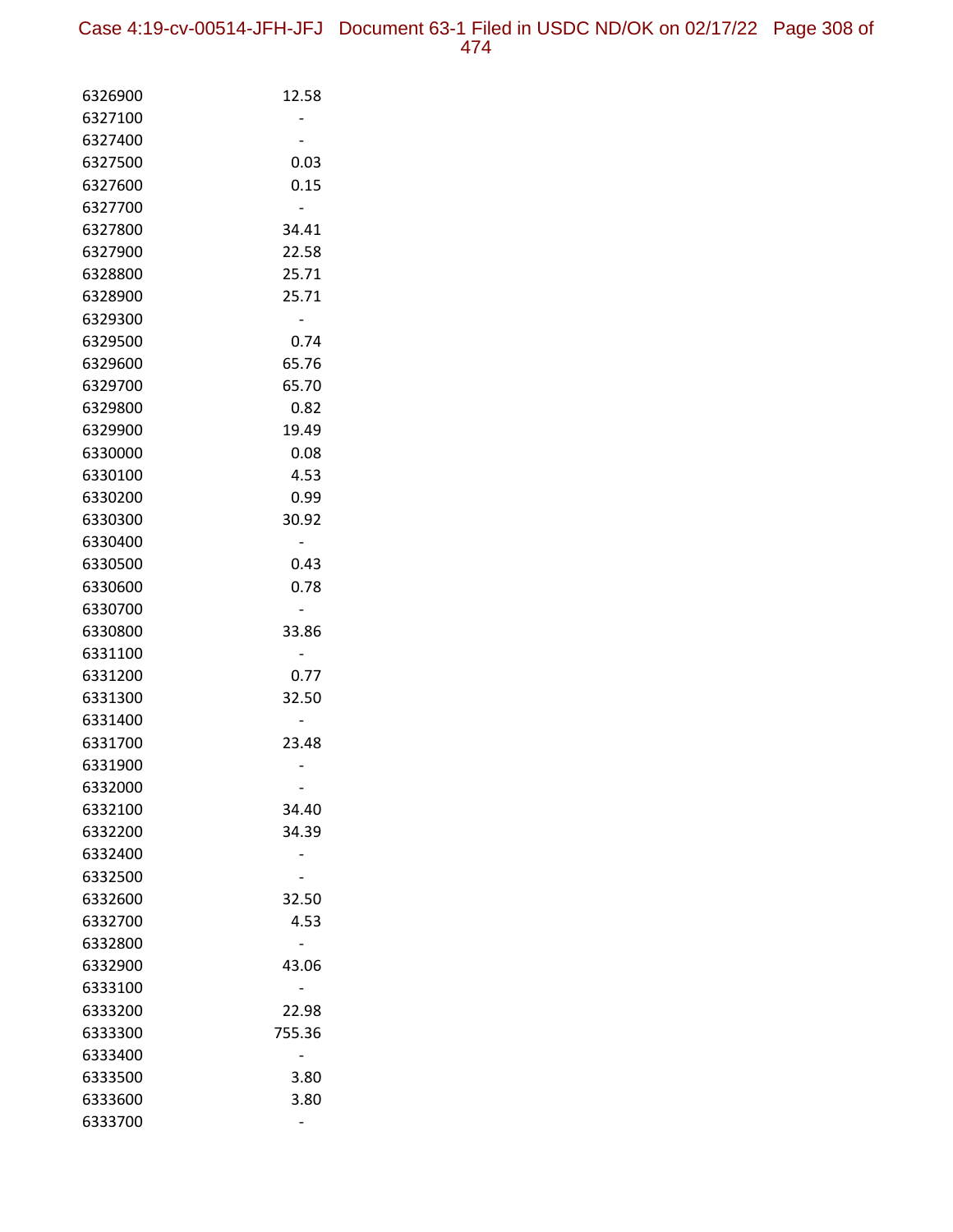Case 4:19-cv-00514-JFH-JFJ Document 63-1 Filed in USDC ND/OK on 02/17/22 Page 309 of 474

| 6333800            | 22.44  |
|--------------------|--------|
| 6333900            | 11.41  |
| 6334100            | 3.82   |
| 6334200            | 71.92  |
| 6334400            |        |
| 6334500            | 15.87  |
| 6334800            | 12.91  |
| 6335000            | 0.55   |
| 6335200            | 31.80  |
| 6335400            | 33.37  |
| 6335600            | 19.46  |
| 6335700            | 8.37   |
| 6335800            | 0.07   |
| 6336100            |        |
| 6336200            |        |
| 6336400            | 276.45 |
| 6336500            | 16.75  |
| 6336600            | 3.37   |
| 6336800            | 42.12  |
| 6336900            | 30.07  |
| 6337100            |        |
| 6337200            | 32.39  |
| 6337600            | 39.90  |
| 6337900            | 0.15   |
| 6338100            | 0.02   |
| 6338300            |        |
| 6338500            |        |
| 6338600            | 22.47  |
| 6338700            | 23.64  |
| 6339200            | 28.59  |
| 6339600            | 13.07  |
| 6339800            | 3.15   |
| 6340100            |        |
| 6340200<br>6340500 | 4.65   |
| 6340600            | 25.86  |
| 6340800            |        |
| 6340900            | 7.13   |
| 6341000            | 43.85  |
| 6341600            | 41.82  |
| 6341800            | 44.29  |
| 6341900            | 32.17  |
| 6342300            | 61.13  |
| 6342600            |        |
| 6342700            |        |
| 6342800            |        |
| 6342900            |        |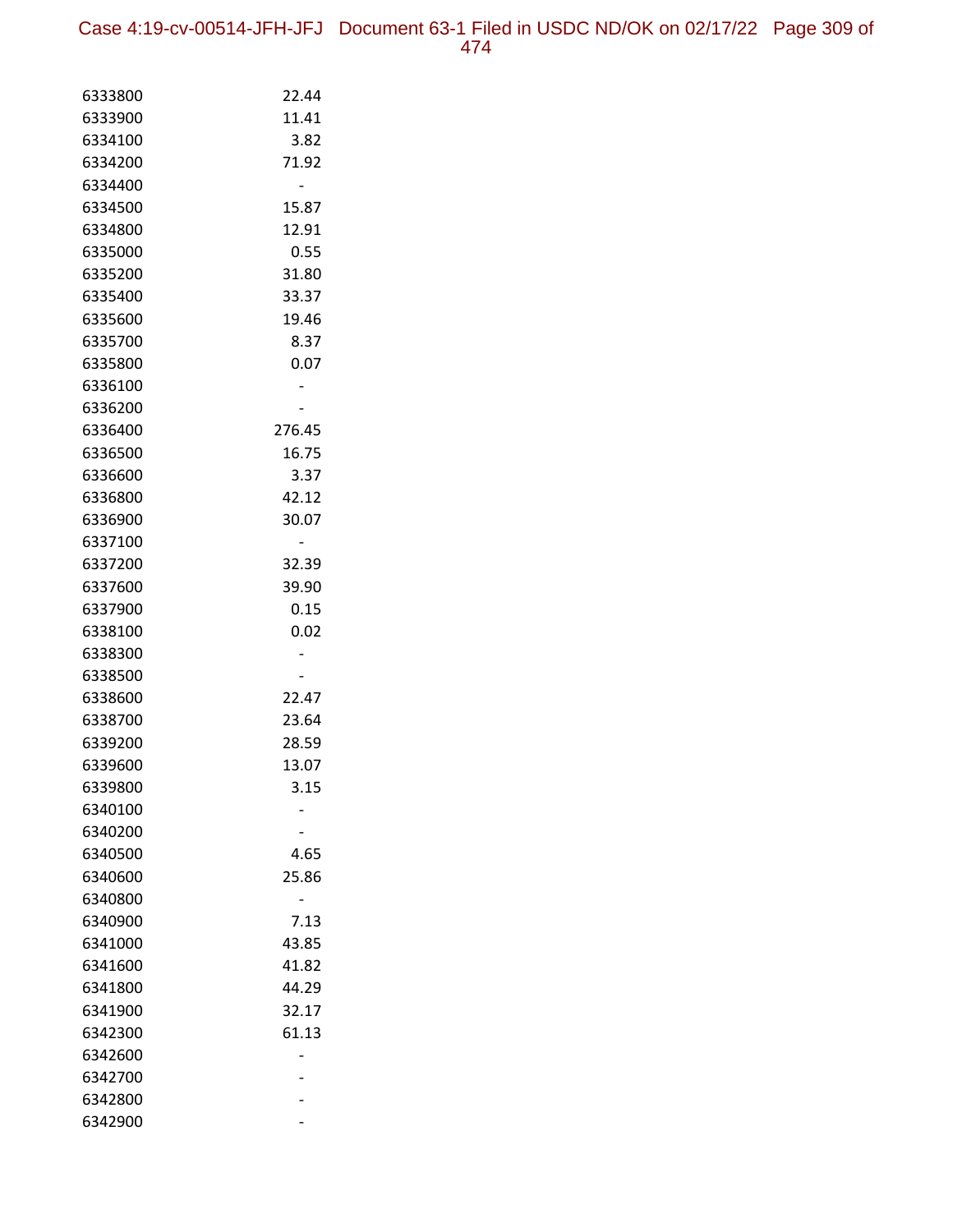| 6343000            |                |
|--------------------|----------------|
| 6343100            | 3.32           |
| 6343300            | 4.27           |
| 6343800            | 32.45          |
| 6344200            |                |
| 6344600            | 22.42          |
| 6344700            | 0.07           |
| 6344800            | 13.44          |
| 6344900            | 0.70           |
| 6345200            | 15.02          |
| 6345400            |                |
| 6345500            | 60.73          |
| 6345600            | 33.41          |
| 6346100            | 0.03           |
| 6346300            | 3.81           |
| 6346700            | 10.63          |
| 6346800            | 32.11          |
| 6346900            | 13.05          |
| 6347000            |                |
| 6347100            |                |
| 6347200            |                |
| 6347300            |                |
| 6347400            |                |
| 6347600            |                |
| 6347700            |                |
| 6347900            | 0.15           |
| 6348000            | 32.27          |
| 6348100<br>6348200 | 27.88<br>14.96 |
| 6348400            |                |
| 6348600            | 21.94          |
| 6348700            | 41.12          |
| 6349000            | 0.02           |
| 6349200            | 3.82           |
| 6349300            | 14.00          |
| 6349400            |                |
| 6349500            | 9.23           |
| 6349600            | 18.90          |
| 6349900            |                |
| 6350000            | 2.12           |
| 6350500            | 22.40          |
| 6350900            | 42.80          |
| 6351000            | 17.86          |
| 6351100            | 15.02          |
| 6351300            | 24.22          |
| 6351400            | 5.72           |
| 6351600            | 26.07          |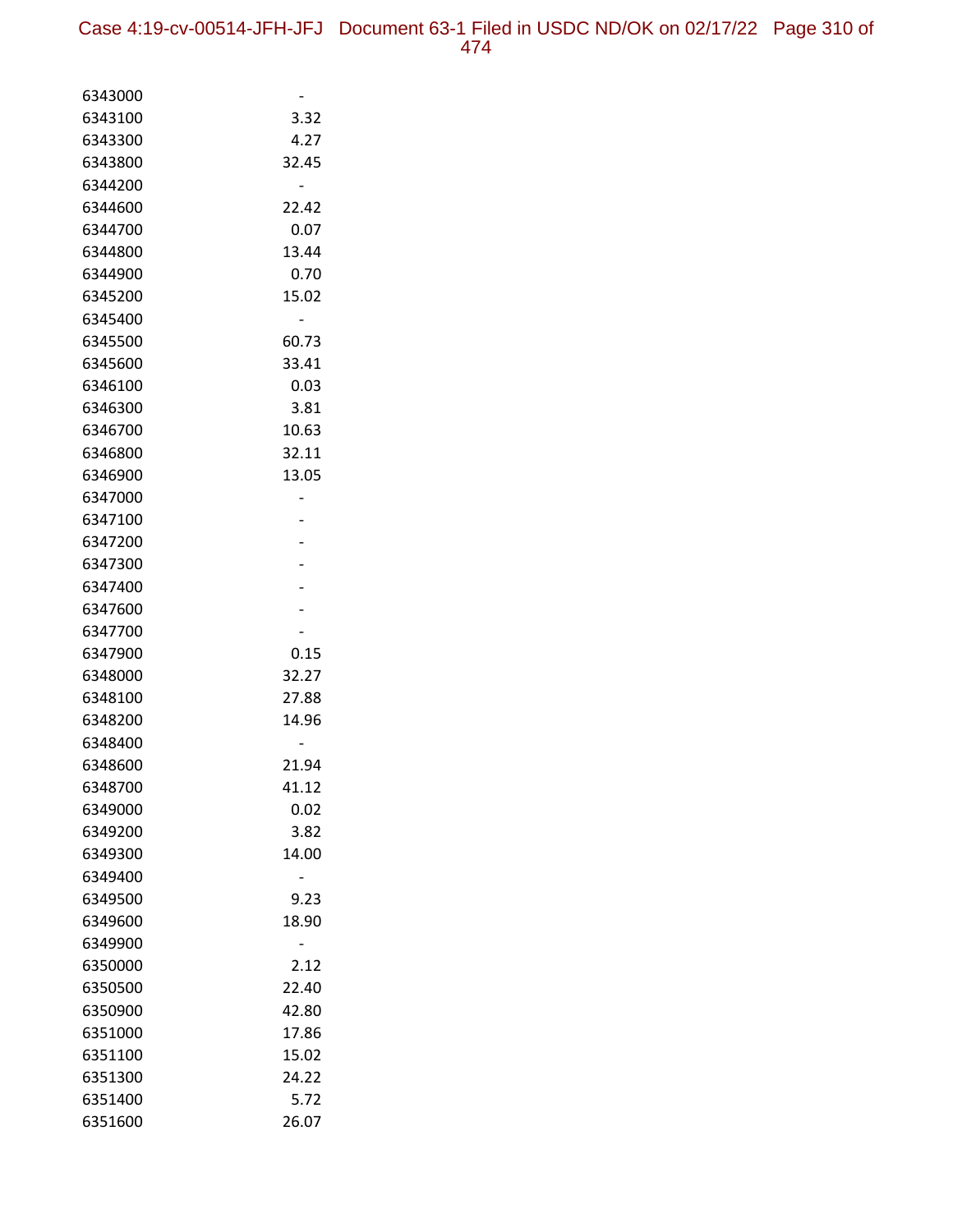| 6351700 |        |
|---------|--------|
| 6351800 | 0.02   |
| 6351900 | 65.86  |
| 6352200 |        |
| 6352500 |        |
| 6352600 | 26.14  |
| 6352900 | 30.93  |
| 6353000 | 22.03  |
| 6353200 | 3.69   |
| 6353400 | 22.46  |
| 6353500 | 7.76   |
| 6353600 | 28.53  |
| 6353700 |        |
| 6353900 | 0.33   |
| 6354000 | 1.81   |
| 6354100 | 11.76  |
| 6354300 | 4.63   |
| 6354500 | 3.13   |
| 6354800 | 80.77  |
| 6354900 | 33.43  |
| 6355500 | 2.68   |
| 6355600 | 2.71   |
| 6355900 | 4.64   |
| 6356000 | 8.70   |
| 6356400 | 70.36  |
| 6357000 | 13.30  |
| 6357200 | 8.60   |
| 6357500 | 34.05  |
| 6357600 | 35.25  |
| 6357900 | 0.60   |
| 6358100 | 0.60   |
| 6358200 | 0.60   |
| 6359300 | 46.13  |
| 6359400 | 44.23  |
| 6359700 | 7.72   |
| 6359800 | 7.73   |
| 6360000 | 1.01   |
| 6360700 | 37.33  |
| 6360900 |        |
| 6361100 | 1.14   |
| 6361300 | 0.57   |
| 6361700 | 0.19   |
| 6361800 | 927.17 |
| 6363300 | 0.02   |
| 6371400 | 31.01  |
| 6371700 | 5.71   |
| 6372300 | 57.01  |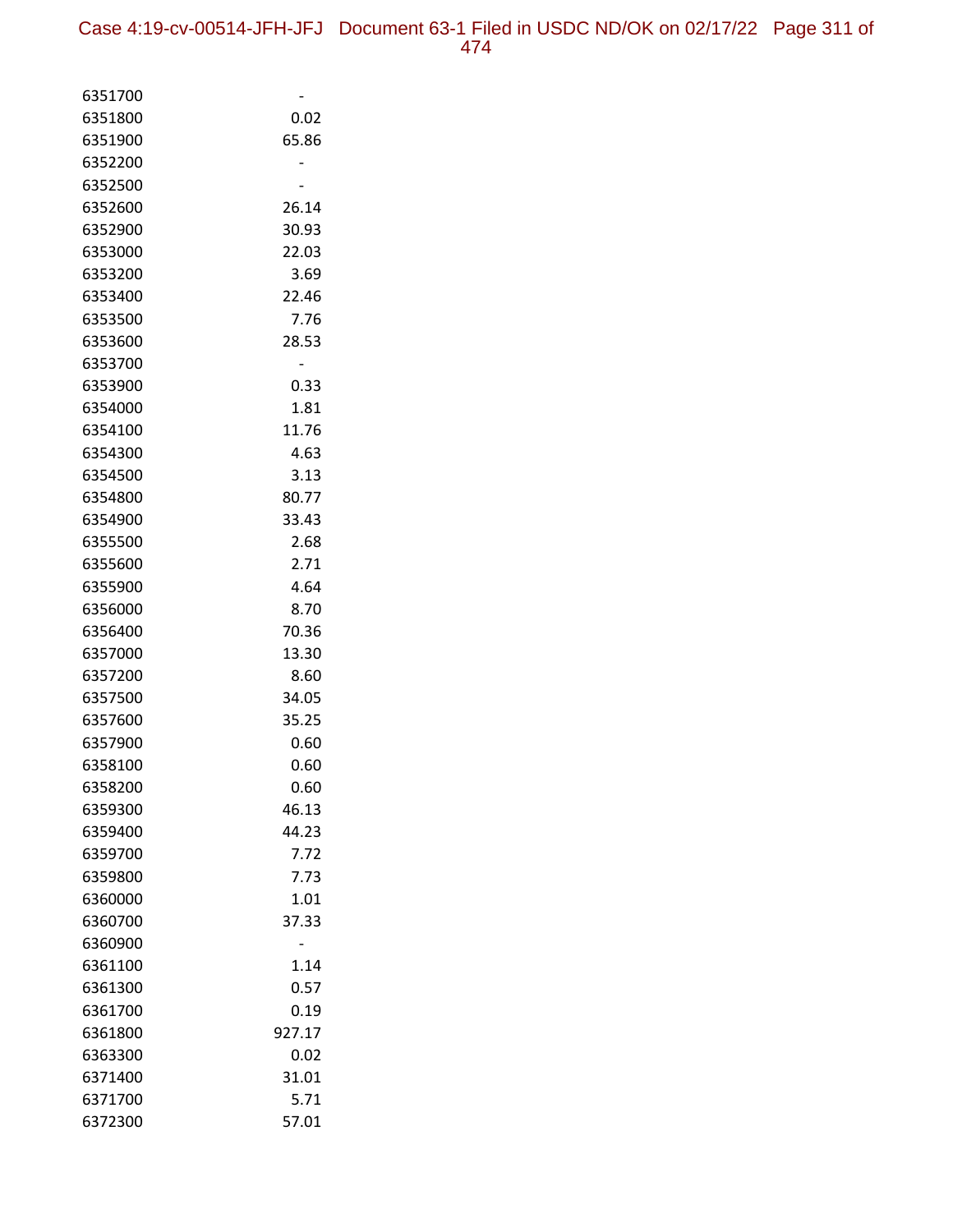| 6373000            | 2.63         |
|--------------------|--------------|
| 6373800            | 14.67        |
| 6374400            | 6.98         |
| 6374900            | 1.11         |
| 6375000            | 4.18         |
| 6375200            | 1.11         |
| 6375500            | 18.55        |
| 6375600            | 22.24        |
| 6376300            | 33.59        |
| 6377000            | 10.05        |
| 6377200            | 14.02        |
| 6377300            | 0.43         |
| 6377900            | 13.43        |
| 6378000            | 7.05         |
| 6378100            | 0.44         |
| 6378300            | 12.54        |
| 6378400            | 12.73        |
| 6378500            | 7.58         |
| 6378600            | 2.67         |
| 6379100            | 22.38        |
| 6379200            | 33.67        |
| 6379600<br>6379700 | 5.01<br>5.01 |
| 6379800            | 12.54        |
| 6379900            | 7.58         |
| 6380000            | 7.72         |
| 6381000            | 0.01         |
| 6381700            | 308.22       |
| 6382300            | 0.32         |
| 6382600            | 52.60        |
| 6382900            | 59.35        |
| 6383000            | 1.65         |
| 6383300            | 0.49         |
| 6383400            | 0.29         |
| 6383500            | 0.20         |
| 6385700            | 11.46        |
| 6386000            | 14.72        |
| 6386100            | 0.02         |
| 6386900            | 0.07         |
| 6387500            | 12.79        |
| 6387600            | 31.81        |
| 6387700            | 32.32        |
| 6387900            | 41.64        |
| 6388000            | 58.97        |
| 6388100            | 21.80        |
| 6388200            | 9.42         |
| 6388300            | 22.45        |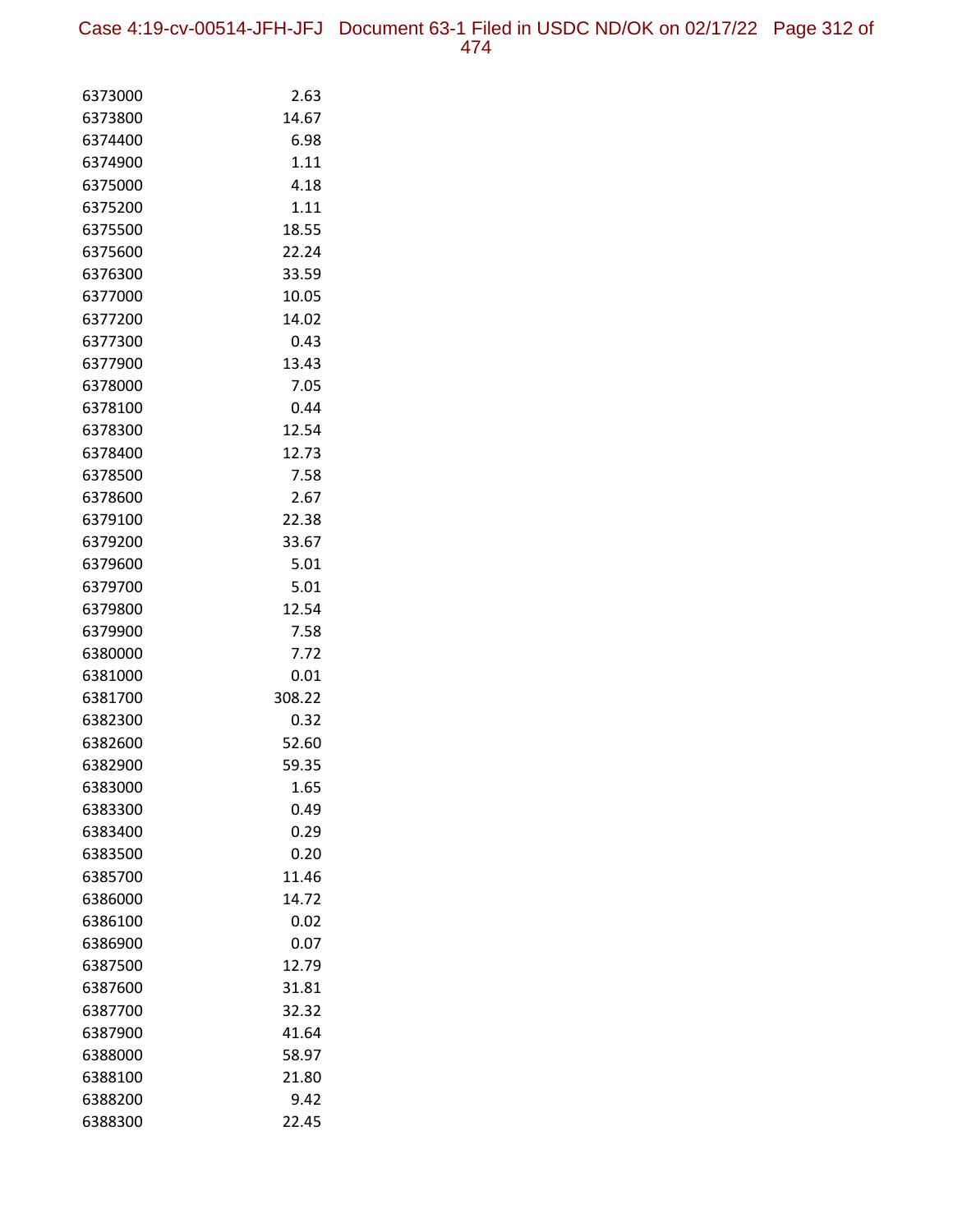Case 4:19-cv-00514-JFH-JFJ Document 63-1 Filed in USDC ND/OK on 02/17/22 Page 313 of 474

| 6388400            | 22.44        |
|--------------------|--------------|
| 6388900            | 1.84         |
| 6389300            | 32.32        |
| 6389600            | 12.44        |
| 6393400            | 34.41        |
| 6394700            | 0.05         |
| 6394800            | 42.63        |
| 6395100            | 172.01       |
| 6395300            | 5.47         |
| 6395400            | 6.98         |
| 6395500            | 38.37        |
| 6397100            | 0.22         |
| 6397300            | 2.42         |
| 6397500            | 4.58         |
| 6397600            | 2.96         |
| 6397800            | 0.67         |
| 6398300            | 1.35         |
| 6398700            |              |
| 6399100            | 1.66         |
| 6400200            | 85.77        |
| 6400700            | 61.95        |
| 6401900            | 26.96        |
| 6402000            | 43.88        |
| 6402100            | 24.52        |
| 6402500            | 4.54         |
| 6402600            | 6.97         |
| 6402800            | 1.81         |
| 6403000            | 31.57        |
| 6403300            | 350.89       |
| 6403700            |              |
| 6404800            | 12.15        |
| 6405200            | 16.72        |
| 6405300<br>6405400 | 28.37        |
| 6405500            | 1.77<br>0.65 |
| 6405600            | 2.14         |
| 6405700            | 2.14         |
| 6406200            | 8.46         |
| 6406600            | 48.39        |
| 6409000            | 0.01         |
| 6409200            | 33.31        |
| 6410400            | 4.90         |
| 6410500            | 23.73        |
| 6410600            | 2.02         |
| 6410800            | 0.48         |
| 6411200            |              |
| 6411500            |              |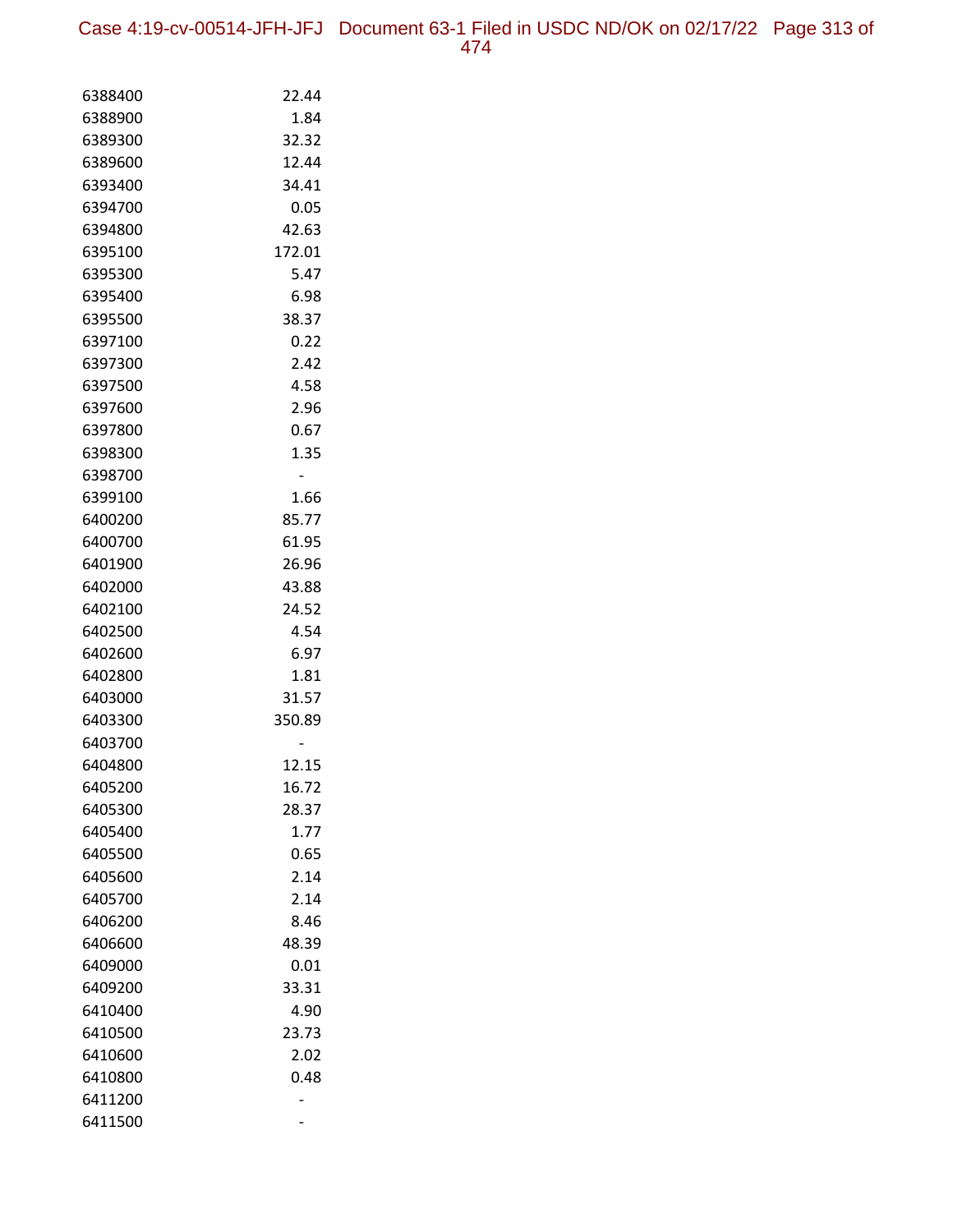Case 4:19-cv-00514-JFH-JFJ Document 63-1 Filed in USDC ND/OK on 02/17/22 Page 314 of 474

| 6411600            | 0.10           |
|--------------------|----------------|
| 6411700            | 0.15           |
| 6411800            | 0.48           |
| 6411900            | 1.10           |
| 6412400            | 20.77          |
| 6412500            | 0.18           |
| 6412800            | 69.09          |
| 6412900            | 0.34           |
| 6413200            | 0.34           |
| 6413600            | 0.34           |
| 6413700            | 0.34           |
| 6414400            | 1.10           |
| 6414600            | 5.33           |
| 6414700            | 6.37           |
| 6414800            | 6.36           |
| 6414900            | 6.36           |
| 6415400            | 5.63           |
| 6415500            | 4.62           |
| 6416200            | 8.26           |
| 6416700            | 5.80           |
| 6416800            | 2.94           |
| 6416900            | 2.91           |
| 6417000            | 9.48           |
| 6417700            | 3.28           |
| 6417800            | 3.28           |
| 6417900            | 3.29           |
| 6418000            | 3.30           |
| 6418100            | 3.29           |
| 6418400            | 0.29           |
| 6418700            | 9.37           |
| 6419400            | 0.01           |
| 6419500            | 24.13<br>26.49 |
| 6419800<br>6420000 | 0.01           |
| 6420100            | 0.40           |
| 6420300            | 0.02           |
| 6420600            | 3.85           |
| 6420700            | 4.46           |
| 6421100            | 0.02           |
| 6421500            | 0.01           |
| 6421600            | 4.20           |
| 6421900            | 0.71           |
| 6422400            | 0.02           |
| 6422800            | 0.01           |
| 6422900            | 4.07           |
| 6424000            | 32.39          |
| 6424200            | 8.66           |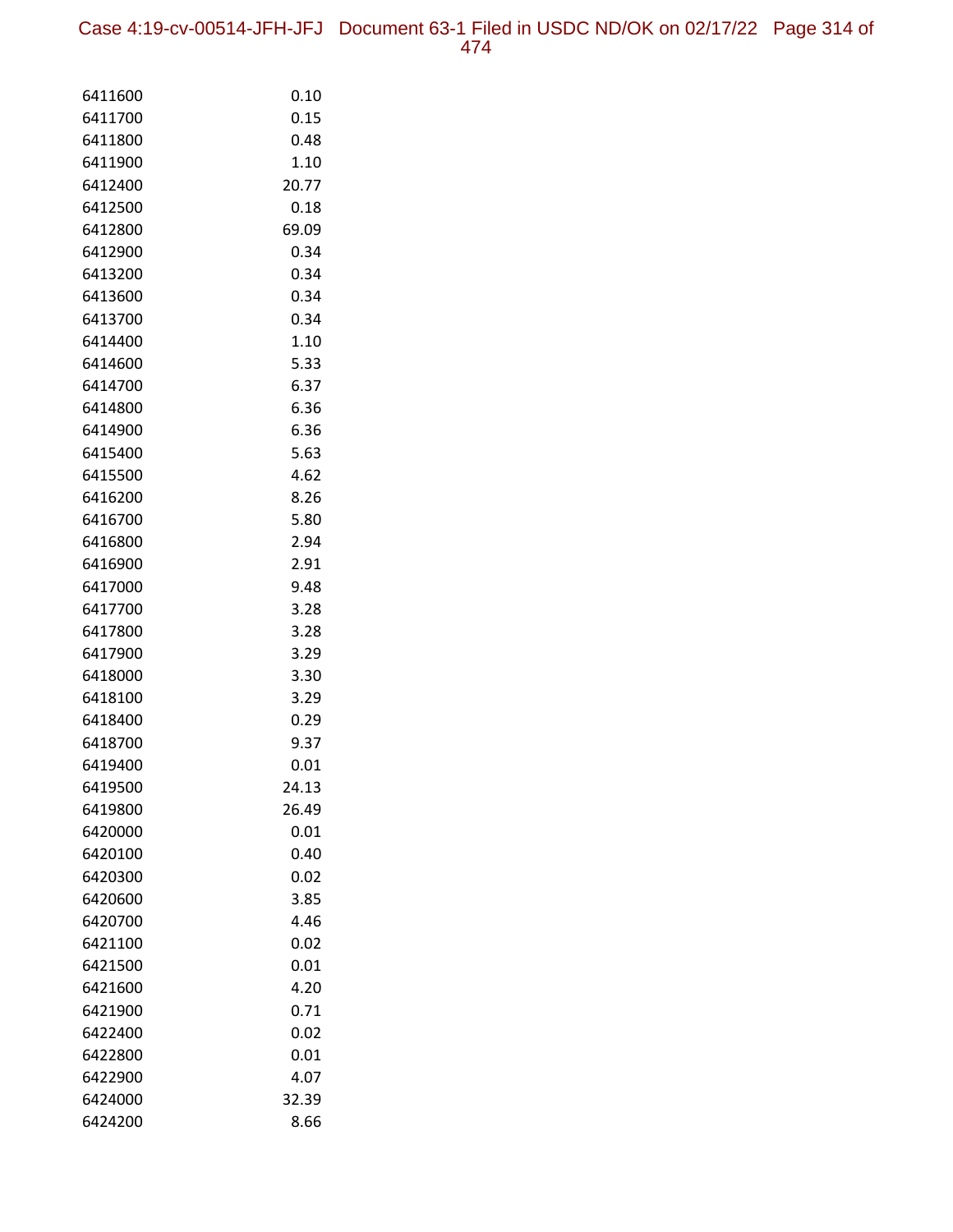Case 4:19-cv-00514-JFH-JFJ Document 63-1 Filed in USDC ND/OK on 02/17/22 Page 315 of 474

| 6430900<br>9.80<br>7.23<br>6431000<br>7.16<br>6431100<br>26.56<br>6432700<br>28.71<br>6432800<br>27.76<br>6432900<br>6433000<br>2.73<br>42.78<br>6433800<br>71.76<br>6433900<br>23.26<br>6434300<br>6434400<br>10.07<br>10.07<br>6434600<br>53.54<br>6435400<br>57.41<br>6435500<br>16.54<br>6436300<br>6436700<br>58.32<br>6439600<br>0.30<br>30.51<br>6440300<br>6440400<br>29.57<br>6441600<br>22.65<br>6441700<br>12.62<br>6441800<br>12.63<br>6441900<br>12.63<br>6443000<br>37.93<br>6443200<br>15.84<br>6443300<br>18.46<br>17.38<br>6443400<br>2.31<br>6443600<br>6444300<br>1.99<br>10.90<br>6444700<br>6445000<br>6.50<br>6445100<br>6.50<br>6445200<br>0.45<br>4.72<br>6445300<br>6445600<br>13.86<br>2.56<br>6445800<br>6445900<br>4.06<br>35.55<br>6446300<br>6446500<br>206.26<br>6446600<br>9.53<br>35.55<br>6446700<br>35.55<br>6446800<br>6447300<br>79.30 |  |
|-----------------------------------------------------------------------------------------------------------------------------------------------------------------------------------------------------------------------------------------------------------------------------------------------------------------------------------------------------------------------------------------------------------------------------------------------------------------------------------------------------------------------------------------------------------------------------------------------------------------------------------------------------------------------------------------------------------------------------------------------------------------------------------------------------------------------------------------------------------------------------|--|
|                                                                                                                                                                                                                                                                                                                                                                                                                                                                                                                                                                                                                                                                                                                                                                                                                                                                             |  |
|                                                                                                                                                                                                                                                                                                                                                                                                                                                                                                                                                                                                                                                                                                                                                                                                                                                                             |  |
|                                                                                                                                                                                                                                                                                                                                                                                                                                                                                                                                                                                                                                                                                                                                                                                                                                                                             |  |
|                                                                                                                                                                                                                                                                                                                                                                                                                                                                                                                                                                                                                                                                                                                                                                                                                                                                             |  |
|                                                                                                                                                                                                                                                                                                                                                                                                                                                                                                                                                                                                                                                                                                                                                                                                                                                                             |  |
|                                                                                                                                                                                                                                                                                                                                                                                                                                                                                                                                                                                                                                                                                                                                                                                                                                                                             |  |
|                                                                                                                                                                                                                                                                                                                                                                                                                                                                                                                                                                                                                                                                                                                                                                                                                                                                             |  |
|                                                                                                                                                                                                                                                                                                                                                                                                                                                                                                                                                                                                                                                                                                                                                                                                                                                                             |  |
|                                                                                                                                                                                                                                                                                                                                                                                                                                                                                                                                                                                                                                                                                                                                                                                                                                                                             |  |
|                                                                                                                                                                                                                                                                                                                                                                                                                                                                                                                                                                                                                                                                                                                                                                                                                                                                             |  |
|                                                                                                                                                                                                                                                                                                                                                                                                                                                                                                                                                                                                                                                                                                                                                                                                                                                                             |  |
|                                                                                                                                                                                                                                                                                                                                                                                                                                                                                                                                                                                                                                                                                                                                                                                                                                                                             |  |
|                                                                                                                                                                                                                                                                                                                                                                                                                                                                                                                                                                                                                                                                                                                                                                                                                                                                             |  |
|                                                                                                                                                                                                                                                                                                                                                                                                                                                                                                                                                                                                                                                                                                                                                                                                                                                                             |  |
|                                                                                                                                                                                                                                                                                                                                                                                                                                                                                                                                                                                                                                                                                                                                                                                                                                                                             |  |
|                                                                                                                                                                                                                                                                                                                                                                                                                                                                                                                                                                                                                                                                                                                                                                                                                                                                             |  |
|                                                                                                                                                                                                                                                                                                                                                                                                                                                                                                                                                                                                                                                                                                                                                                                                                                                                             |  |
|                                                                                                                                                                                                                                                                                                                                                                                                                                                                                                                                                                                                                                                                                                                                                                                                                                                                             |  |
|                                                                                                                                                                                                                                                                                                                                                                                                                                                                                                                                                                                                                                                                                                                                                                                                                                                                             |  |
|                                                                                                                                                                                                                                                                                                                                                                                                                                                                                                                                                                                                                                                                                                                                                                                                                                                                             |  |
|                                                                                                                                                                                                                                                                                                                                                                                                                                                                                                                                                                                                                                                                                                                                                                                                                                                                             |  |
|                                                                                                                                                                                                                                                                                                                                                                                                                                                                                                                                                                                                                                                                                                                                                                                                                                                                             |  |
|                                                                                                                                                                                                                                                                                                                                                                                                                                                                                                                                                                                                                                                                                                                                                                                                                                                                             |  |
|                                                                                                                                                                                                                                                                                                                                                                                                                                                                                                                                                                                                                                                                                                                                                                                                                                                                             |  |
|                                                                                                                                                                                                                                                                                                                                                                                                                                                                                                                                                                                                                                                                                                                                                                                                                                                                             |  |
|                                                                                                                                                                                                                                                                                                                                                                                                                                                                                                                                                                                                                                                                                                                                                                                                                                                                             |  |
|                                                                                                                                                                                                                                                                                                                                                                                                                                                                                                                                                                                                                                                                                                                                                                                                                                                                             |  |
|                                                                                                                                                                                                                                                                                                                                                                                                                                                                                                                                                                                                                                                                                                                                                                                                                                                                             |  |
|                                                                                                                                                                                                                                                                                                                                                                                                                                                                                                                                                                                                                                                                                                                                                                                                                                                                             |  |
|                                                                                                                                                                                                                                                                                                                                                                                                                                                                                                                                                                                                                                                                                                                                                                                                                                                                             |  |
|                                                                                                                                                                                                                                                                                                                                                                                                                                                                                                                                                                                                                                                                                                                                                                                                                                                                             |  |
|                                                                                                                                                                                                                                                                                                                                                                                                                                                                                                                                                                                                                                                                                                                                                                                                                                                                             |  |
|                                                                                                                                                                                                                                                                                                                                                                                                                                                                                                                                                                                                                                                                                                                                                                                                                                                                             |  |
|                                                                                                                                                                                                                                                                                                                                                                                                                                                                                                                                                                                                                                                                                                                                                                                                                                                                             |  |
|                                                                                                                                                                                                                                                                                                                                                                                                                                                                                                                                                                                                                                                                                                                                                                                                                                                                             |  |
|                                                                                                                                                                                                                                                                                                                                                                                                                                                                                                                                                                                                                                                                                                                                                                                                                                                                             |  |
|                                                                                                                                                                                                                                                                                                                                                                                                                                                                                                                                                                                                                                                                                                                                                                                                                                                                             |  |
|                                                                                                                                                                                                                                                                                                                                                                                                                                                                                                                                                                                                                                                                                                                                                                                                                                                                             |  |
|                                                                                                                                                                                                                                                                                                                                                                                                                                                                                                                                                                                                                                                                                                                                                                                                                                                                             |  |
|                                                                                                                                                                                                                                                                                                                                                                                                                                                                                                                                                                                                                                                                                                                                                                                                                                                                             |  |
|                                                                                                                                                                                                                                                                                                                                                                                                                                                                                                                                                                                                                                                                                                                                                                                                                                                                             |  |
|                                                                                                                                                                                                                                                                                                                                                                                                                                                                                                                                                                                                                                                                                                                                                                                                                                                                             |  |
| 6447400<br>7.80                                                                                                                                                                                                                                                                                                                                                                                                                                                                                                                                                                                                                                                                                                                                                                                                                                                             |  |
| 6448100<br>114.90                                                                                                                                                                                                                                                                                                                                                                                                                                                                                                                                                                                                                                                                                                                                                                                                                                                           |  |
| 6448400<br>316.32                                                                                                                                                                                                                                                                                                                                                                                                                                                                                                                                                                                                                                                                                                                                                                                                                                                           |  |
| 6448600<br>21.70                                                                                                                                                                                                                                                                                                                                                                                                                                                                                                                                                                                                                                                                                                                                                                                                                                                            |  |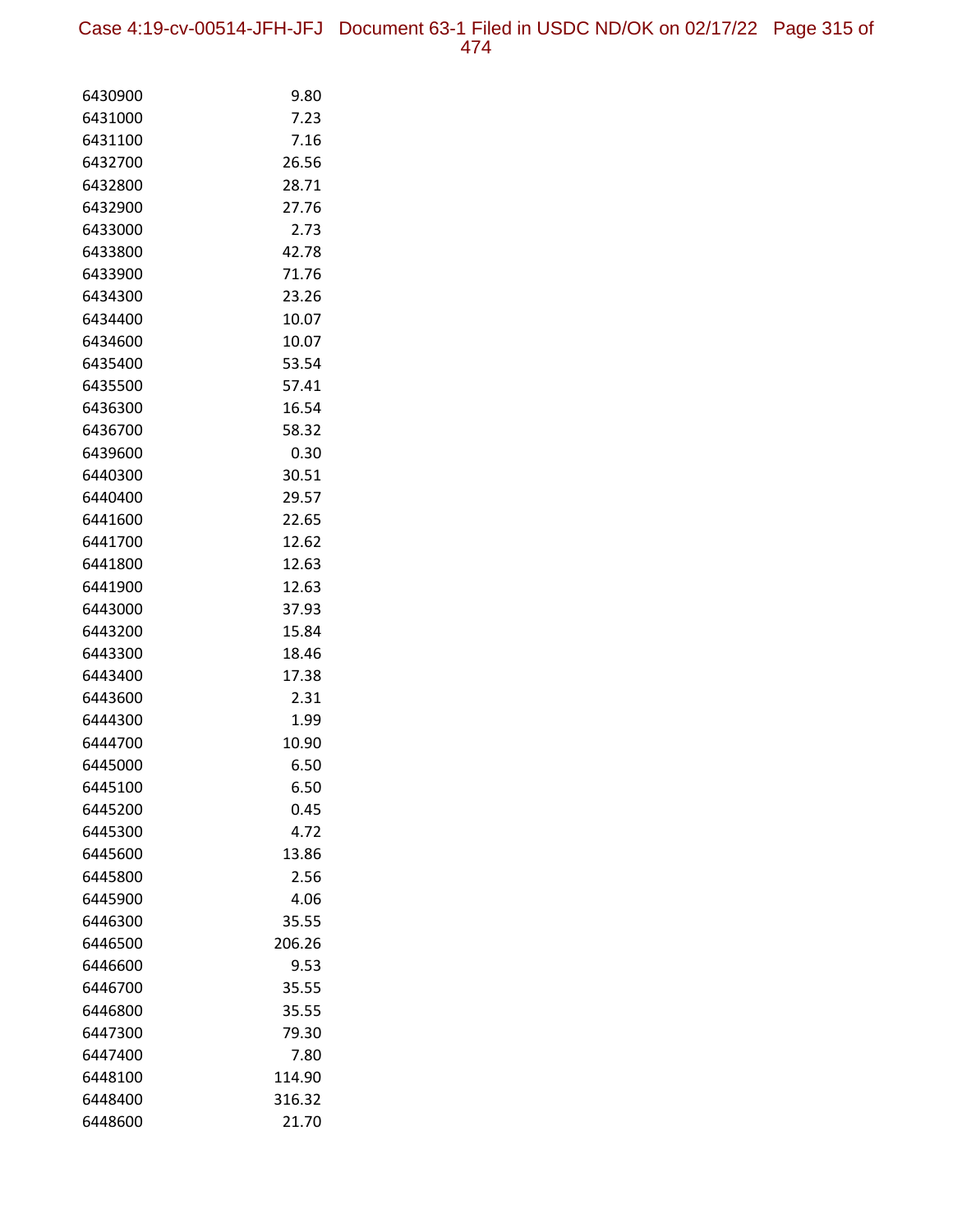Case 4:19-cv-00514-JFH-JFJ Document 63-1 Filed in USDC ND/OK on 02/17/22 Page 316 of 474

| 6448700            | 0.13   |
|--------------------|--------|
| 6449200            | 15.06  |
| 6449300            | 15.72  |
| 6449500            |        |
| 6449600            | 3.09   |
| 6449700            | 115.44 |
| 6449900            | 3.04   |
| 6450200            | 14.46  |
| 6453100            | 0.76   |
| 6453700            | 19.22  |
| 6453900            | 1.20   |
| 6454000            | 4.32   |
| 6454100            | 2.80   |
| 6454200            | 1.53   |
| 6454400            | 4.57   |
| 6454600            | 6.86   |
| 6454800            | 6.67   |
| 6454900            | 6.08   |
| 6455100            | 0.60   |
| 6455200            | 34.61  |
| 6455400            |        |
| 6455600            | 33.72  |
| 6455700            | 0.37   |
| 6455800            | 6.03   |
| 6457000            |        |
| 6457100            | 19.37  |
| 6457300            | 19.37  |
| 6458000            | 0.96   |
| 6458200            | 1.66   |
| 6459000            | 16.73  |
| 6459100            | 16.73  |
| 6459200            |        |
| 6459800<br>6460100 | 0.15   |
| 6460500            | 0.08   |
| 6460700            | 1.02   |
| 6461000            |        |
| 6461400            | 5.86   |
| 6461500            | 2.50   |
| 6461600            | 5.78   |
| 6461900            | 3.99   |
| 6462300            | 0.06   |
| 6462400            | 35.53  |
| 6463800            | 0.98   |
| 6464200            | 25.17  |
| 6464300            | 25.18  |
| 6464400            | 25.17  |
|                    |        |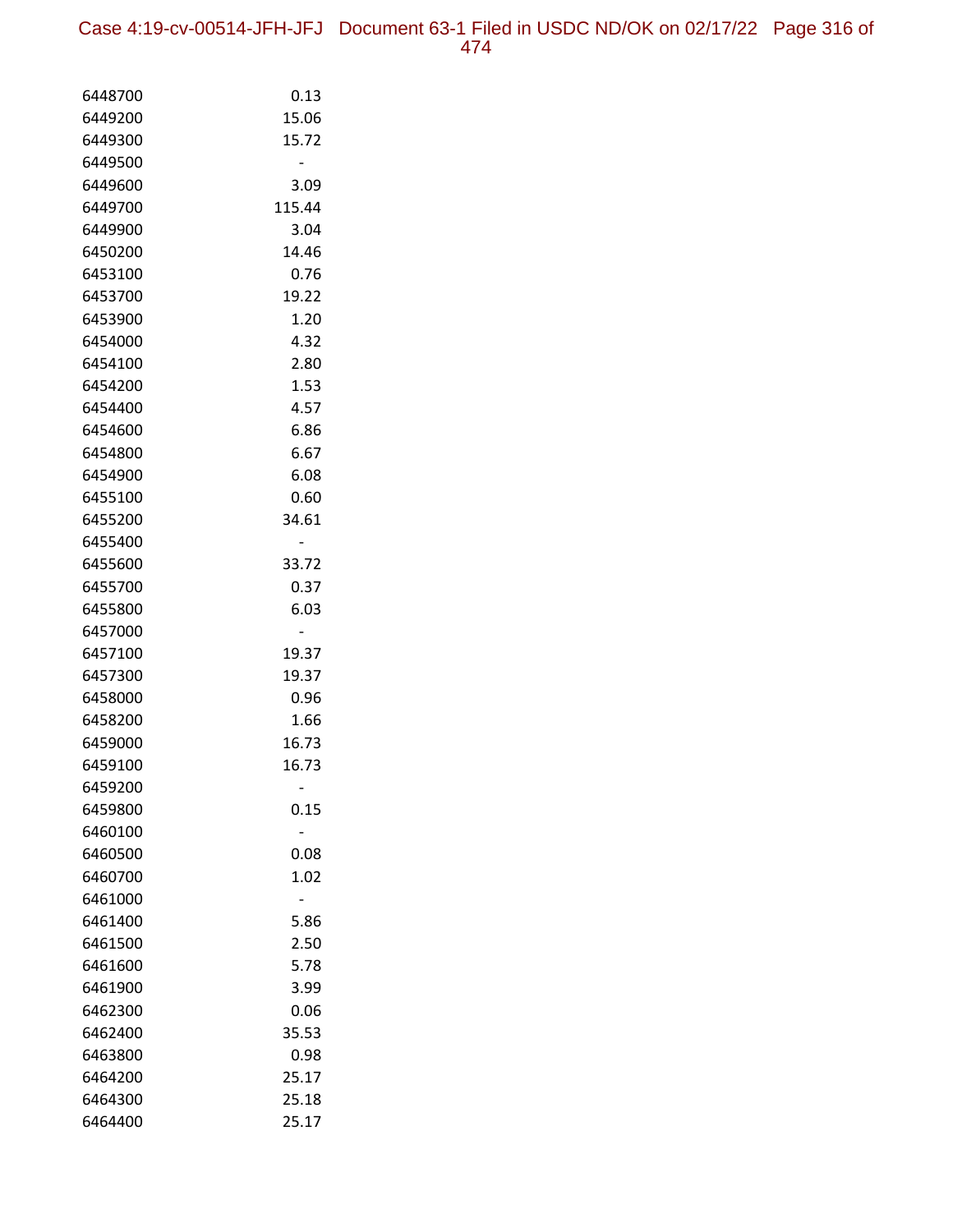Case 4:19-cv-00514-JFH-JFJ Document 63-1 Filed in USDC ND/OK on 02/17/22 Page 317 of 474

| 6464500 | 25.16 |
|---------|-------|
| 6464900 | 34.82 |
| 6465300 | 68.93 |
| 6465500 | 31.29 |
| 6465700 | 31.28 |
| 6465800 | 31.29 |
| 6465900 | 31.26 |
| 6466000 | 1.06  |
| 6466100 | 0.96  |
| 6466200 | 0.34  |
| 6466900 | -     |
| 6476500 | 0.41  |
| 6477000 | 0.15  |
| 6477700 | 3.51  |
| 6477900 | 4.78  |
| 6479400 | 42.64 |
| 6479500 | -     |
| 6479600 | 7.70  |
| 6479700 | 9.14  |
| 6479800 | 15.50 |
| 6480100 | 6.20  |
| 6480800 | 0.01  |
| 6480900 | 15.11 |
| 6481100 | 6.45  |
| 6481400 | 1.87  |
| 6481600 | 2.12  |
| 6481900 | 6.48  |
| 6482100 | 36.57 |
| 6482200 | 11.26 |
| 6482300 | 11.26 |
| 6483500 | 16.37 |
| 6483800 | 1.82  |
| 6484000 | 21.24 |
| 6484200 | 21.38 |
| 6484400 | 20.75 |
| 6484800 | 17.04 |
| 6485700 |       |
| 6486100 | 0.51  |
| 6486200 | 0.95  |
| 6486300 | 0.51  |
| 6487900 | 28.88 |
| 6488600 | 0.64  |
| 6489700 |       |
| 6489800 |       |
| 6490900 | 0.28  |
| 6493100 | 0.04  |
| 6499100 | 23.73 |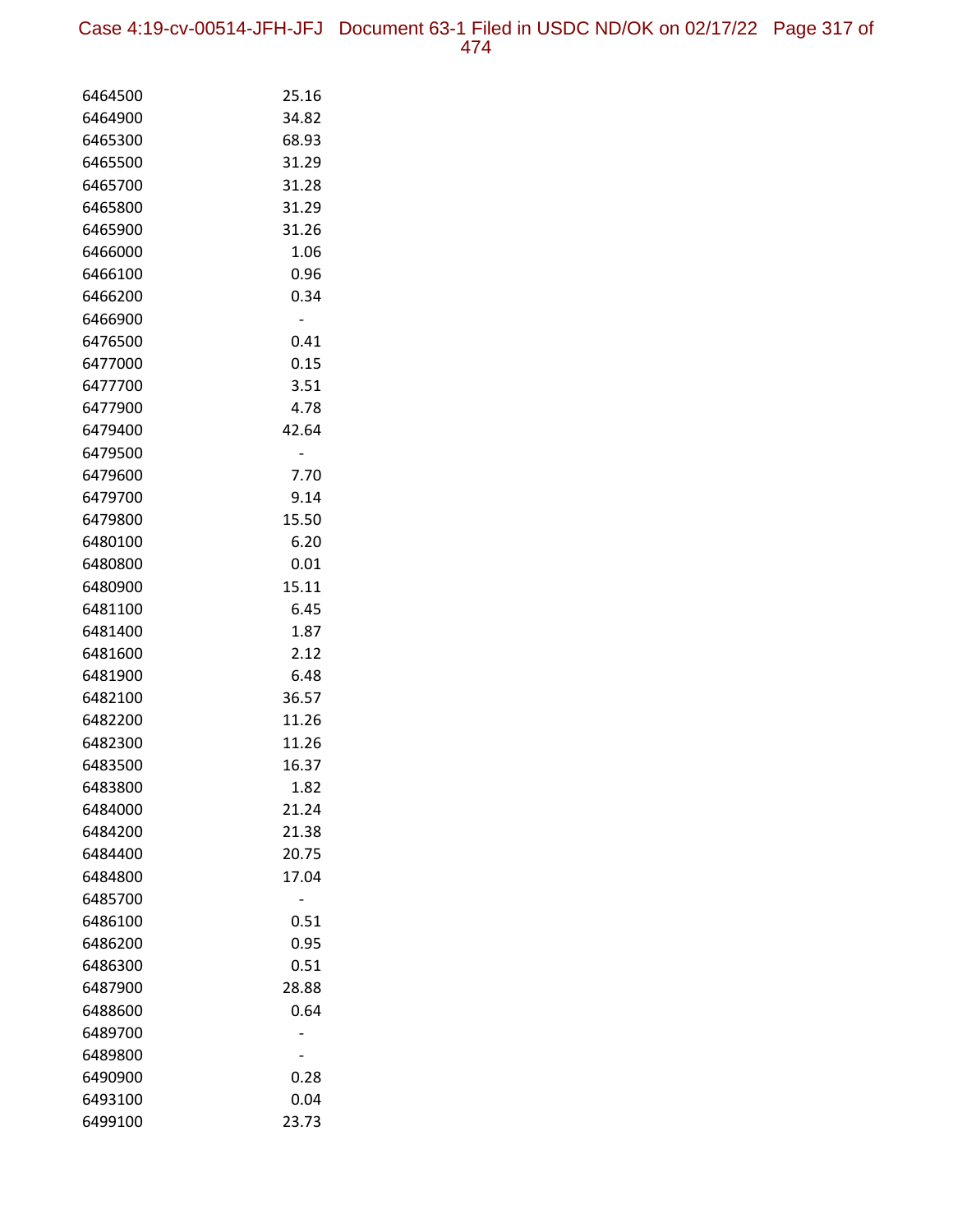Case 4:19-cv-00514-JFH-JFJ Document 63-1 Filed in USDC ND/OK on 02/17/22 Page 318 of 474

| 6499200 | 22.32  |
|---------|--------|
| 6499300 | 23.73  |
| 6499400 | 24.56  |
| 6499500 | 23.73  |
| 6500000 | 9.33   |
| 6505500 | 13.16  |
| 6505600 | 13.15  |
| 6505700 | 94.87  |
| 6506700 | 36.24  |
| 6506800 | 581.12 |
| 6507100 | 9.45   |
| 6507200 | 6.64   |
| 6507500 | 7.95   |
| 6507600 | 2.12   |
| 6508000 | 21.52  |
| 6508400 | 6.30   |
| 6508500 | 26.89  |
| 6508700 | 6.30   |
| 6508800 | 6.30   |
| 6509500 | 24.83  |
| 6510400 | 24.47  |
| 6510500 | 24.47  |
| 6510600 | 19.97  |
| 6512600 | 0.54   |
| 6513700 | 13.14  |
| 6513800 | 16.00  |
| 6513900 | 20.25  |
| 6514000 | 19.57  |
| 6514100 | 20.25  |
| 6514400 | 6.57   |
| 6516200 | 0.41   |
| 6521500 | 6.57   |
| 6521600 | 100.83 |
| 6521700 | 6.80   |
| 6521800 | 2.56   |
| 6522000 | 2.56   |
| 6522100 | 1.32   |
| 6523400 |        |
| 6523900 | 1.53   |
| 6524000 | 24.71  |
| 6524600 | 27.52  |
| 6524700 | 0.01   |
| 6541000 | 33.05  |
| 6541100 | 33.05  |
| 6541200 | 33.05  |
| 6541500 | 16.94  |
| 6541600 | 16.94  |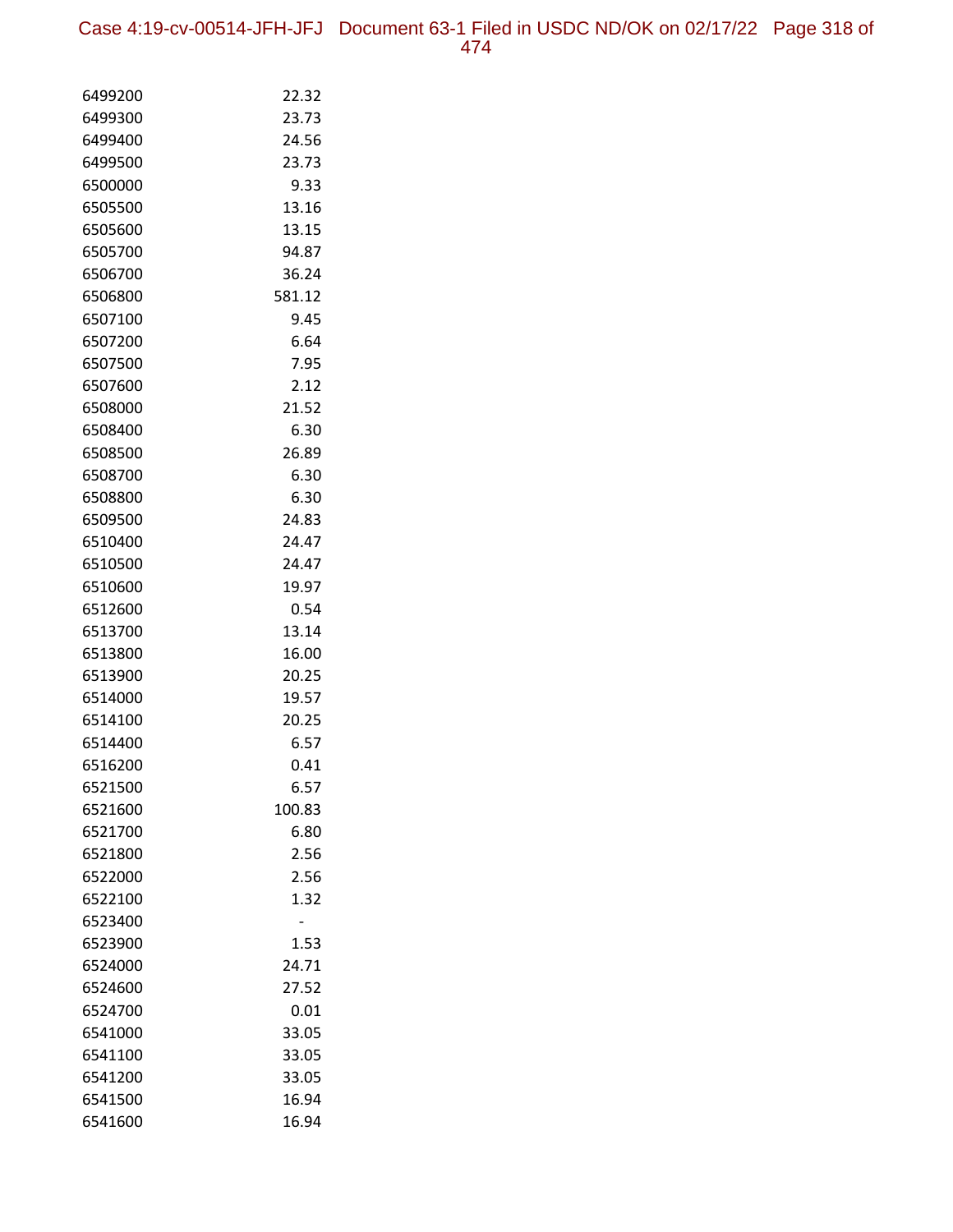Case 4:19-cv-00514-JFH-JFJ Document 63-1 Filed in USDC ND/OK on 02/17/22 Page 319 of 474

| 6541900 | 17.55  |
|---------|--------|
| 6542000 | 39.80  |
| 6542100 | 43.21  |
| 6542200 | 40.55  |
| 6542300 | 302.54 |
| 6542400 | 2.75   |
| 6543400 | 0.11   |
| 6543500 | 2.21   |
| 6543700 | 3.27   |
| 6543900 | 25.55  |
| 6544100 | 0.35   |
| 6544200 |        |
| 6544400 | 11.98  |
| 6544500 | 11.99  |
| 6545200 | 0.60   |
| 6545300 | 0.60   |
| 6545400 | 0.45   |
| 6545500 | 0.60   |
| 6545700 | 0.13   |
| 6545800 | 0.11   |
| 6546100 | 1.03   |
| 6546400 | 0.41   |
| 6546500 | 1.03   |
| 6547000 | 10.26  |
| 6547100 | 21.55  |
| 6547400 | 2.53   |
| 6547600 | 1.25   |
| 6547700 | 1.25   |
| 6547900 | 19.75  |
| 6548200 | 94.52  |
| 6548300 | 94.53  |
| 6548400 | 20.10  |
| 6548500 | 94.52  |
| 6548700 | 29.55  |
| 6548900 | 9.49   |
| 6549100 | 14.99  |
| 6550000 | 0.01   |
| 6550100 | 39.80  |
| 6550400 | 17.80  |
| 6550600 | 17.80  |
| 6550700 | 39.81  |
| 6550800 | 33.52  |
| 6551000 | 11.88  |
| 6551100 | 11.88  |
| 6551200 | 6.75   |
| 6551300 | 11.88  |
| 6551500 | 11.88  |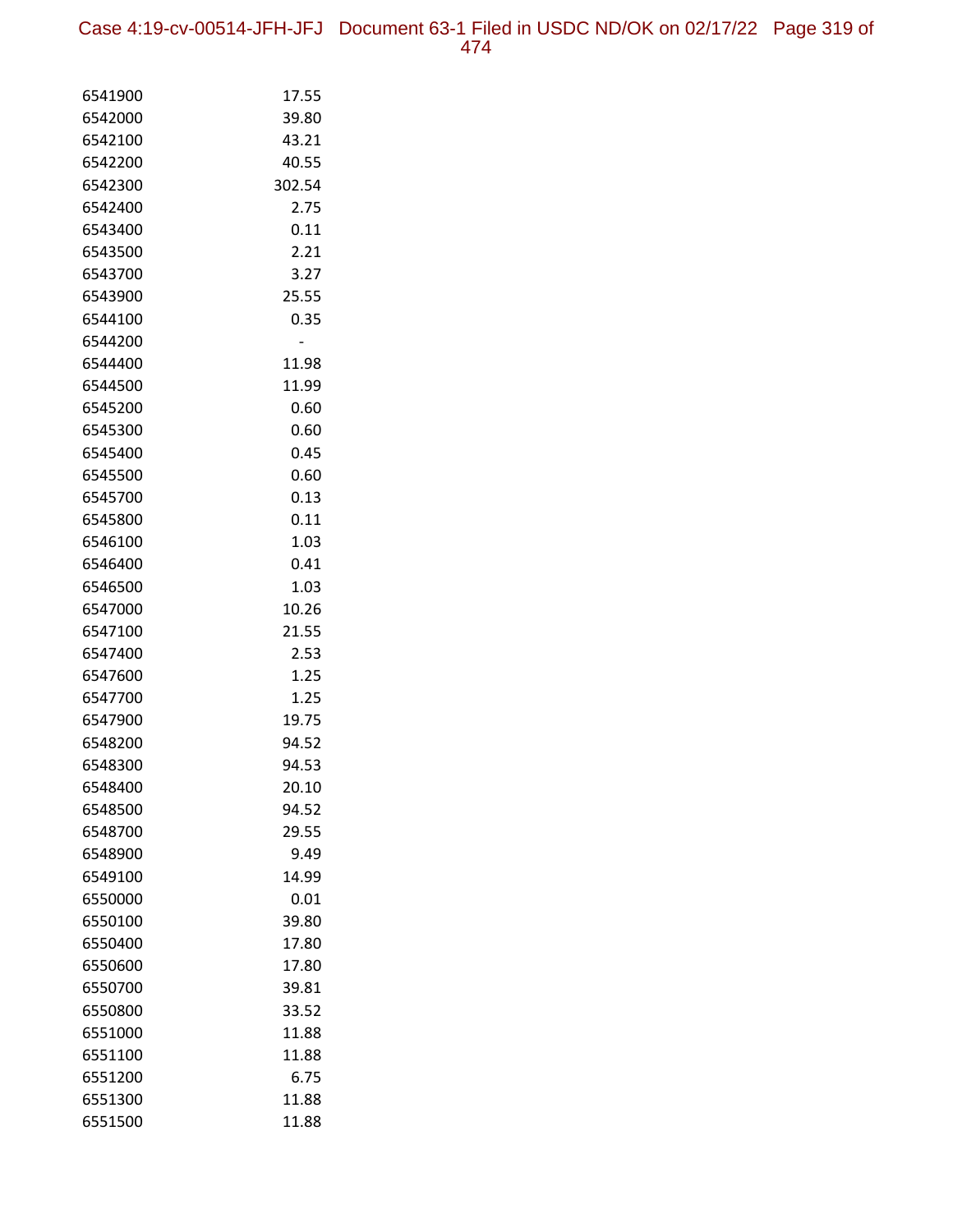Case 4:19-cv-00514-JFH-JFJ Document 63-1 Filed in USDC ND/OK on 02/17/22 Page 320 of 474

| 6551800            | 20.23  |
|--------------------|--------|
| 6551900            | 19.14  |
| 6552300            | 174.41 |
| 6553000            | 18.15  |
| 6554000            | 1.77   |
| 6554100            | 1.77   |
| 6555200            | 16.60  |
| 6555300            | 11.36  |
| 6555500            | 10.44  |
| 6560000            | 9.31   |
| 6567200            | 49.21  |
| 6574500            | 11.62  |
| 6574600            | 23.30  |
| 6582400            | 30.56  |
| 6582500            | 0.32   |
| 6582800            | 33.53  |
| 6582900            | 7.13   |
| 6583000            | 7.88   |
| 6583100            | 3.99   |
| 6584300            | 113.87 |
| 6588800            | 7.13   |
| 6589400            | 14.17  |
| 6589500            | 0.30   |
| 6589800            | 9.73   |
| 6589900            | 3.55   |
| 6590000<br>6590100 | 87.51  |
| 6590200            | 7.89   |
| 6590300            | 2.02   |
| 6590400            | 2.02   |
| 6590800            |        |
| 6593200            | 0.50   |
| 6593400            | 57.15  |
| 6593500            | 25.99  |
| 6593600            |        |
| 6594200            | 5.66   |
| 6594300            | 0.39   |
| 6594400            | 0.15   |
| 6594700            | 0.01   |
| 6596300            | 29.28  |
| 6597200            | 12.51  |
| 6597300            | 34.14  |
| 6597400            | 18.58  |
| 6597800            | 30.83  |
| 6597900            | 2.93   |
| 6598100            | 18.94  |
| 6598200            | 17.81  |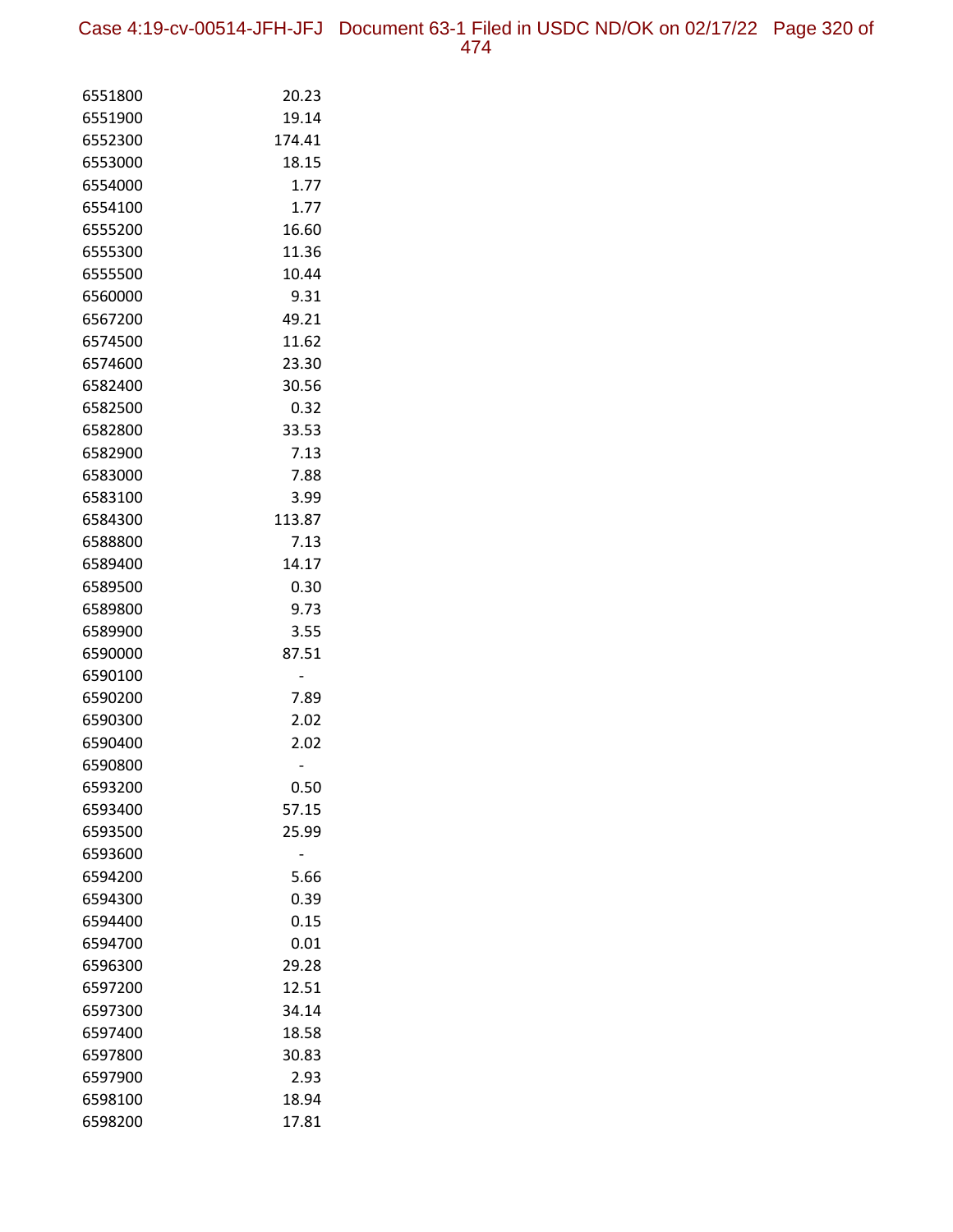Case 4:19-cv-00514-JFH-JFJ Document 63-1 Filed in USDC ND/OK on 02/17/22 Page 321 of 474

| 6598300            | 13.19         |
|--------------------|---------------|
| 6598400            | 17.81         |
| 6599200            | 2.67          |
| 6599400            | 25.15         |
| 6599500            | 2.21          |
| 6599900            | 39.22         |
| 6600000            | 20.87         |
| 6601100            | 3.66          |
| 6601200            | 3.48          |
| 6601300            | 3.64          |
| 6601400            | 3.64          |
| 6601500            | 3.63          |
| 6601600            | 4.09          |
| 6601700            | 2.02          |
| 6601800            | 2.01          |
| 6602700            | 17.33         |
| 6602900            | 20.96         |
| 6603100            | 2.75          |
| 6603400            | 0.18          |
| 6604000            | 3.22          |
| 6604400            | 16.85         |
| 6607000            | 1.80          |
| 6607700            | 0.54          |
| 6607800            | 0.54          |
| 6608100            | 0.88          |
| 6608300            | 4.07          |
| 6608400            | 0.51          |
| 6608500            | 4.07          |
| 6608800<br>6608900 | 27.46<br>4.07 |
| 6609000            | 0.69          |
| 6609300            | 28.35         |
| 6609500            | 9.08          |
| 6609600            | 30.85         |
| 6609700            | 0.68          |
| 6609800            | 8.07          |
| 6610000            | 171.07        |
| 6610100            | 0.55          |
| 6610200            | 11.98         |
| 6610300            | 12.08         |
| 6610600            | 4.07          |
| 6611100            | 2.73          |
| 6611400            | 9.34          |
| 6611500            | 5.99          |
| 6611600            | 33.61         |
| 6612900            | 25.96         |
| 6613200            | 20.85         |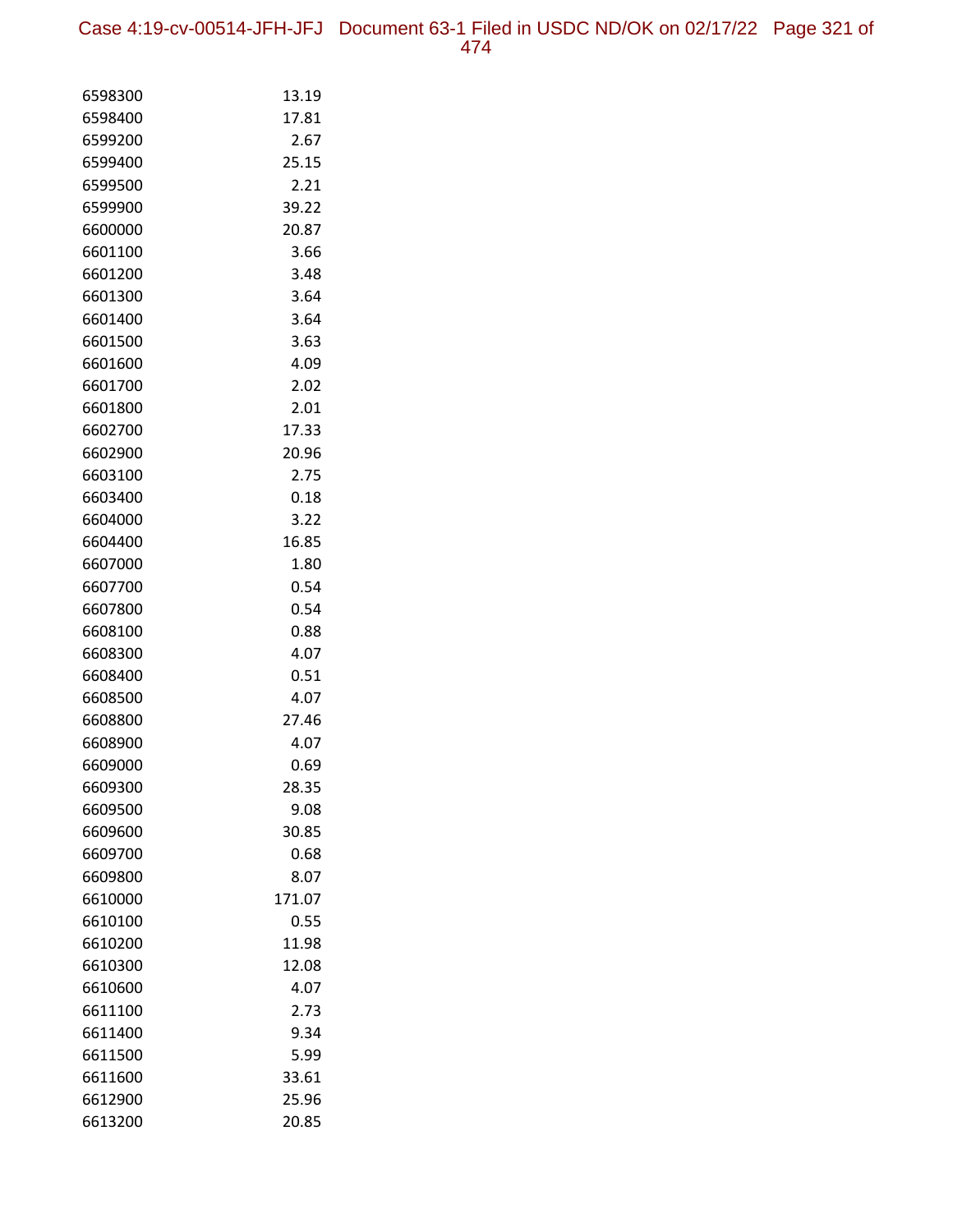Case 4:19-cv-00514-JFH-JFJ Document 63-1 Filed in USDC ND/OK on 02/17/22 Page 322 of 474

| 6613300 | 36.98 |
|---------|-------|
| 6614100 | 9.21  |
| 6614400 | 13.59 |
| 6614500 | 13.59 |
| 6615000 |       |
| 6615100 | 0.88  |
| 6615200 | 35.02 |
| 6617800 | 39.76 |
| 6617900 | 7.36  |
| 6618000 | 6.22  |
| 6618100 | 43.40 |
| 6618500 | 0.24  |
| 6618600 | 0.24  |
| 6618700 | 0.37  |
| 6618800 | 0.24  |
| 6619300 | 12.98 |
| 6623000 | 73.90 |
| 6623300 | 6.88  |
| 6623700 | 18.73 |
| 6624100 | 30.09 |
| 6625100 | 0.31  |
| 6625200 | 0.31  |
| 6626200 | 0.79  |
| 6626400 | 0.26  |
| 6626500 | 0.26  |
| 6626600 | 0.26  |
| 6626700 | 15.47 |
| 6627400 | 36.78 |
| 6627500 | 7.23  |
| 6628200 | 0.18  |
| 6629200 | 34.77 |
| 6629300 | 2.17  |
| 6630000 | 7.71  |
| 6630100 | 0.02  |
| 6630300 | 15.77 |
| 6630500 | 0.04  |
| 6630600 | 0.20  |
| 6631600 | 29.38 |
| 6631800 | 11.89 |
| 6635100 | 29.69 |
| 6636600 | 36.08 |
| 6637200 | 28.52 |
| 6637300 | 1.40  |
| 6637500 | 8.44  |
| 6637600 | 16.34 |
| 6637900 | 18.74 |
| 6638500 | 0.02  |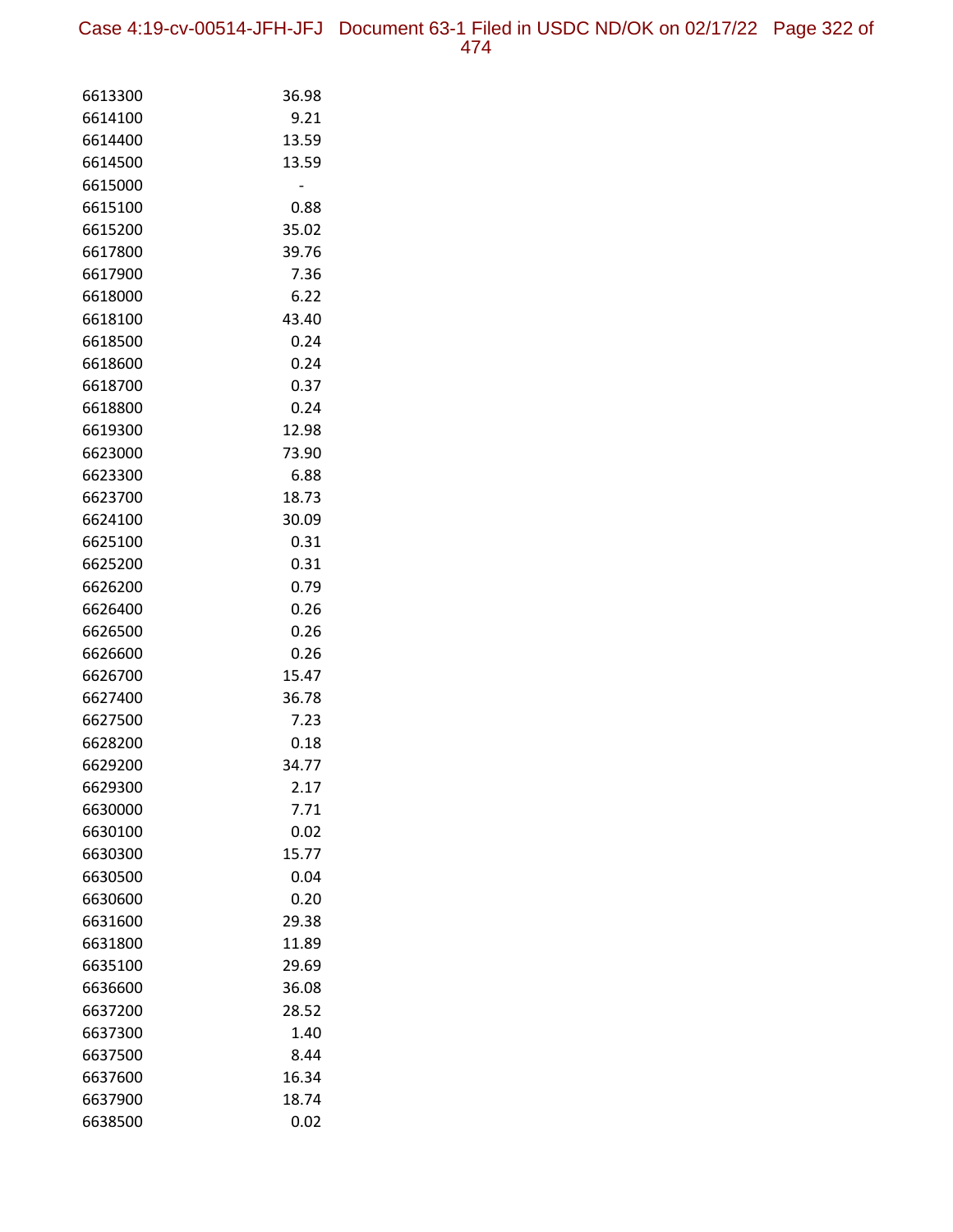Case 4:19-cv-00514-JFH-JFJ Document 63-1 Filed in USDC ND/OK on 02/17/22 Page 323 of 474

| 6640200 | 2.37           |
|---------|----------------|
| 6642300 | 7.62           |
| 6642400 | 12.11          |
| 6642500 | 11.69          |
| 6642800 | 3.90           |
| 6643100 | 93.30          |
| 6643800 | 7.27           |
| 6643900 | 220.15         |
| 6644100 | 5.32           |
| 6644200 | 4.55           |
| 6644300 | 4.55           |
| 6644400 | 4.30           |
| 6644600 | 6.80           |
| 6644700 | 6.80           |
| 6644800 | $\overline{a}$ |
| 6644900 | 6.82           |
| 6645000 | 45.61          |
| 6645300 | 1.35           |
| 6645400 | 12.42          |
| 6645600 | 12.42          |
| 6646200 | 35.17          |
| 6646300 |                |
| 6646400 | 0.41           |
| 6646500 | 0.16           |
| 6646800 | 0.04           |
| 6646900 | 0.04           |
| 6647000 | 0.01           |
| 6647500 | 9.22           |
| 6647600 | 4.85           |
| 6647700 | 28.42          |
| 6647800 | 25.90          |
| 6648000 | 4.76           |
| 6648100 | 20.57          |
| 6648200 | 15.73          |
| 6648500 | 25.29          |
| 6648600 | 19.62          |
| 6648700 | 19.63          |
| 6649000 | 2.80           |
| 6649200 | 1.39           |
| 6649400 | 6.63           |
| 6649700 | 12.93          |
| 6650000 | 3.18           |
| 6650200 | 3.43           |
| 6651000 | 21.06          |
| 6651100 | 200.09         |
| 6651200 | 53.05          |
| 6651300 | 46.67          |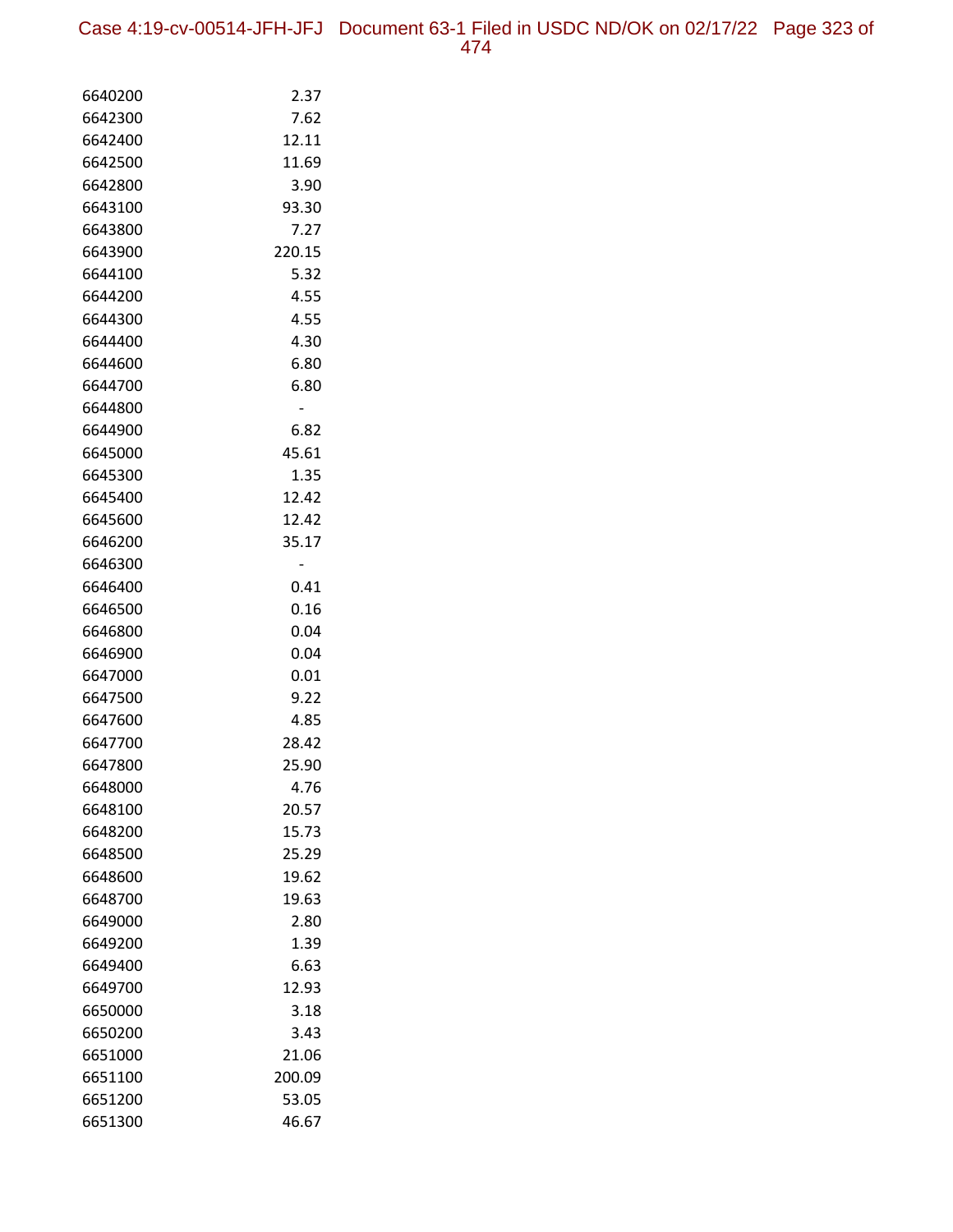Case 4:19-cv-00514-JFH-JFJ Document 63-1 Filed in USDC ND/OK on 02/17/22 Page 324 of 474

| 6651400            | 52.57          |
|--------------------|----------------|
| 6651600            | 11.41          |
| 6651700            | 11.42          |
| 6651800            | 6.11           |
| 6652400            | 0.62           |
| 6652600            | 7.41           |
| 6652700            | 7.41           |
| 6652800            | 1.79           |
| 6652900            | 7.41           |
| 6653000            | 2.39           |
| 6653100            | 7.41           |
| 6653600            | 5.11           |
| 6653700            | 5.11           |
| 6653900            | 2.70           |
| 6654000            | 2.70           |
| 6654100            | 2.70           |
| 6656000            | 3.74           |
| 6656200            | 32.15          |
| 6658200            | 1.74           |
| 6658300            | 3.24           |
| 6659400            | 6.90           |
| 6660200            | 50.78          |
| 6663100            | 11.04          |
| 6663200            | 17.67          |
| 6663600            |                |
| 6667200            | 21.15          |
| 6669400            | 5.16           |
| 6669500            | 27.35          |
| 6671100            | 2.38           |
| 6671200<br>6671300 | 46.85          |
|                    | 16.96<br>17.23 |
| 6671400<br>6671500 |                |
| 6671600            | 2.05           |
| 6672400            | 18.28          |
| 6672500            | 18.28          |
| 6672600            | 18.46          |
| 6672700            | 0.14           |
| 6672900            | 5.63           |
| 6673800            | 32.55          |
| 6674100            | 3.71           |
| 6674200            | 1.98           |
| 6674700            |                |
| 6674900            | 30.48          |
| 6675200            | 33.06          |
| 6675400            | 0.08           |
| 6675800            | 8.15           |
|                    |                |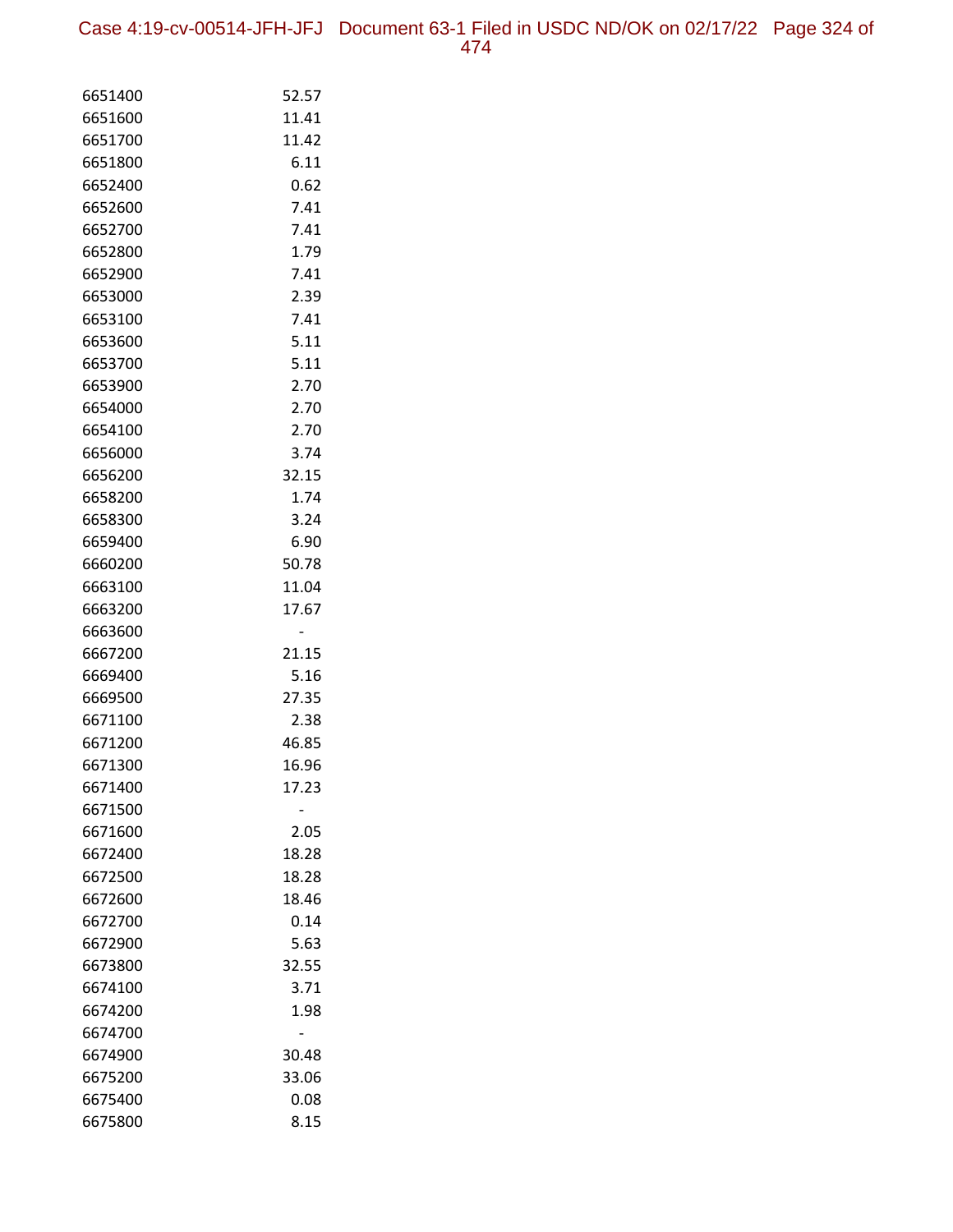Case 4:19-cv-00514-JFH-JFJ Document 63-1 Filed in USDC ND/OK on 02/17/22 Page 325 of 474

| 6676800            | 22.57      |
|--------------------|------------|
| 6677000            | 4.25       |
| 6677100            | 15.58      |
| 6677200            | 15.58      |
| 6677400            | 3.05       |
| 6677500            | 3.05       |
| 6677600            | 3.05       |
| 6677700            | 3.05       |
| 6677800            | 3.05       |
| 6677900            | 3.05       |
| 6678000            | 3.05       |
| 6678100            | 1.76       |
| 6678300            |            |
| 6678400            |            |
| 6678600            | 57.71      |
| 6678900            | 324.09     |
| 6679600            | 36.30      |
| 6679800            | 0.04       |
| 6680500            |            |
| 6681000            | 0.12       |
| 6681300            | 0.12       |
| 6681800            | 36.37      |
| 6681900            | 33.96      |
| 6682300            | 19.78      |
| 6682500            | 17.83      |
| 6682600<br>6682700 | -<br>17.83 |
| 6683500            | 34.60      |
| 6683700            | 6.47       |
| 6683800            | 6.40       |
| 6683900            | 10.77      |
| 6684100            | 0.37       |
| 6684300            | 10.64      |
| 6684400            | 10.48      |
| 6684500            | 10.60      |
| 6684600            | 10.48      |
| 6684700            | 2.25       |
| 6684800            | 3.19       |
| 6686300            | 58.32      |
| 6688000            | 0.08       |
| 6688100            | 7.83       |
| 6688300            | 25.11      |
| 6688400            | 25.11      |
| 6689000            | 15.10      |
| 6689100            | 15.10      |
| 6690000            |            |
| 6690100            | 3.30       |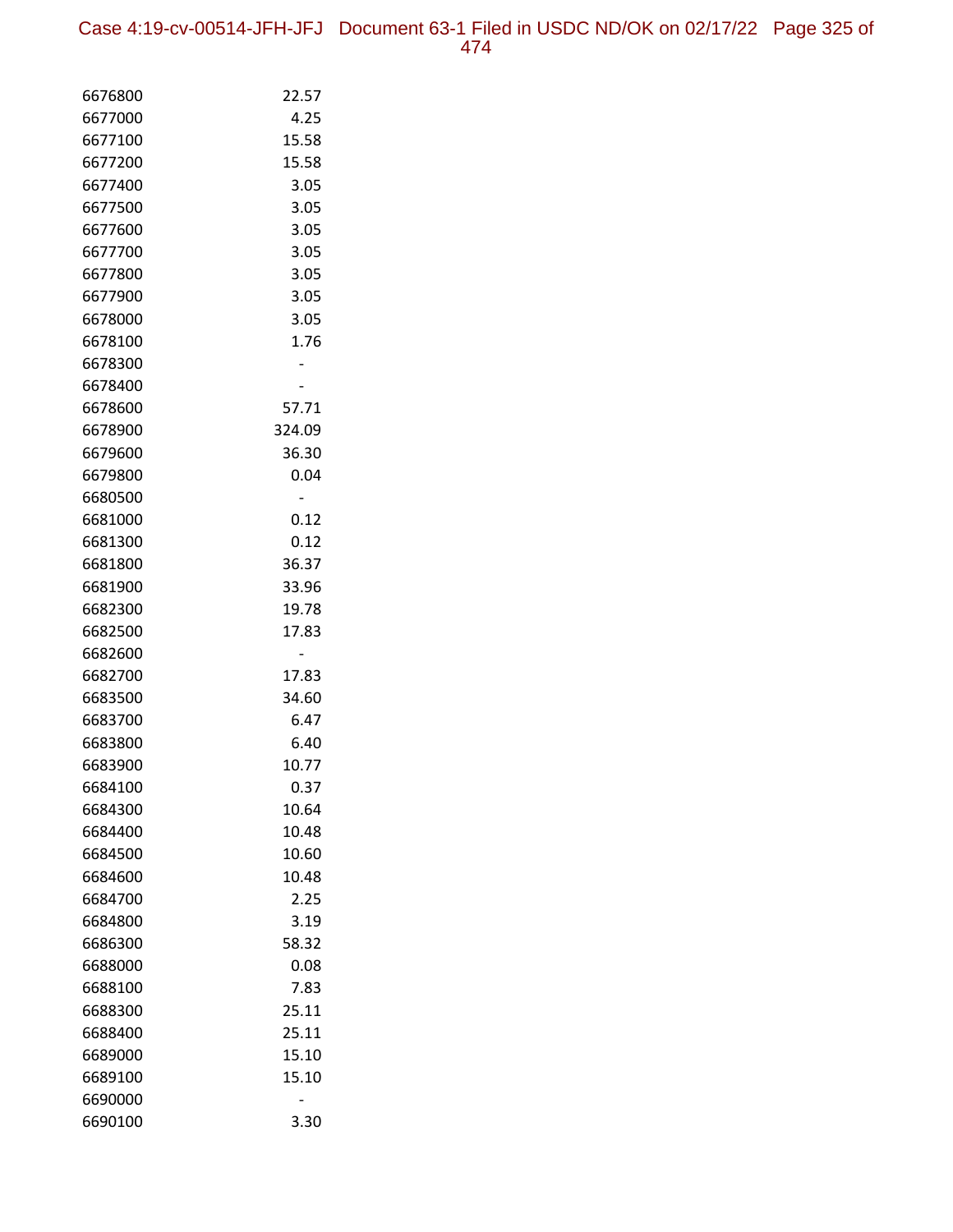Case 4:19-cv-00514-JFH-JFJ Document 63-1 Filed in USDC ND/OK on 02/17/22 Page 326 of 474

| 6690200            | 3.31           |
|--------------------|----------------|
| 6690400            | 51.00          |
| 6690500            | 27.38          |
| 6691000            | 39.25          |
| 6692000            | 18.46          |
| 6692100            | 18.46          |
| 6692200            | 18.46          |
| 6692400            | 0.80           |
| 6692500            | 0.68           |
| 6692600            | 7.22           |
| 6693300            | 5.40           |
| 6693400            |                |
| 6693500            | 6.04           |
| 6697400            | 20.97          |
| 6697500            | 20.98          |
| 6697600            | 9.52           |
| 6697700            | 20.97          |
| 6697900            | 3.80           |
| 6698400            | 110.76         |
| 6698500            | 209.92         |
| 6698700            | 0.46           |
| 6698800            | 36.36          |
| 6698900            | 6.38           |
| 6699000            | 0.57           |
| 6699300            | 4.97           |
| 6699400            | 5.31           |
| 6700300            |                |
| 6700400            | 11.01          |
| 6700600            | 5.06           |
| 6700900            | 0.20           |
| 6701000            | 5.31           |
| 6701200            | 0.22           |
| 6701300            | 0.22           |
| 6702700            | 206.07         |
| 6703400            | 2.53           |
| 6706400            | 2.53           |
| 6706600            | 31.47          |
| 6706700            | 34.32          |
| 6706800            | 18.48          |
| 6706900            | 0.94           |
| 6707100            | 0.12           |
| 6707200            | 0.13           |
| 6707300            | 0.13           |
| 6708300<br>6708600 | 38.59<br>40.67 |
|                    |                |
| 6709500            | 27.44          |
| 6709800            | 21.29          |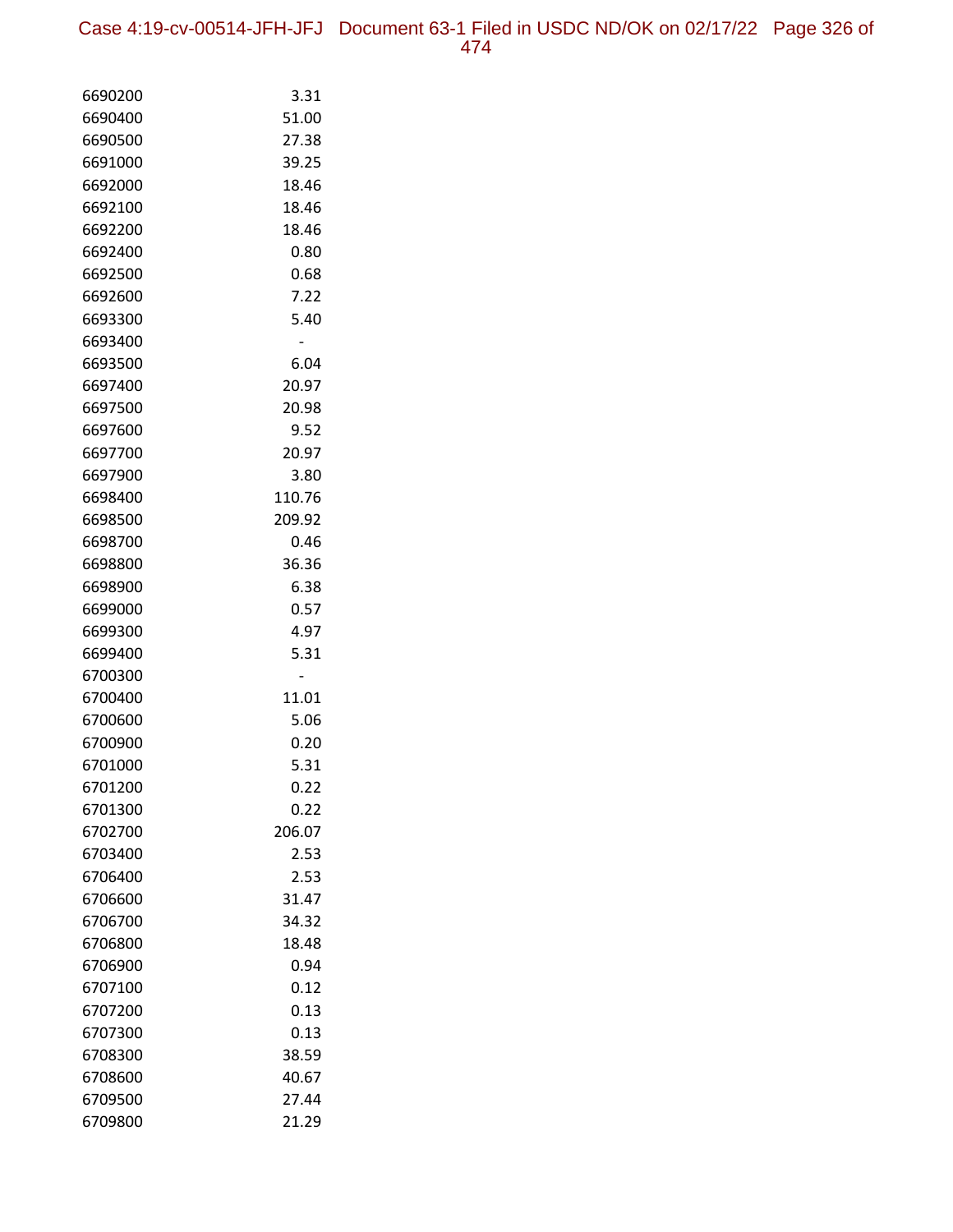Case 4:19-cv-00514-JFH-JFJ Document 63-1 Filed in USDC ND/OK on 02/17/22 Page 327 of 474

| 6710300            | 4.09           |
|--------------------|----------------|
| 6710400            | 0.91           |
| 6711300            | 1.65           |
| 6711400            | 1.70           |
| 6711500            | 1.51           |
| 6711600            | 0.05           |
| 6711700            | 1.70           |
| 6712500            | 23.80          |
| 6712600            | 24.33          |
| 6712700            | 0.07           |
| 6713300            | 1.84           |
| 6713400            | 1.84           |
| 6713600            | 3.72           |
| 6714600            | 0.19           |
| 6714700            | 47.56          |
| 6714900            | 44.64          |
| 6715300            | 7.71           |
| 6715500            | 31.10          |
| 6716000            | 30.00          |
| 6716100            | 26.23          |
| 6716200            | 4.70           |
| 6716300            | 3.17           |
| 6716400            | 2.36           |
| 6716500            | 1.59           |
| 6716600            | 1.56           |
| 6716700            | 1.56           |
| 6716800            | 3.99           |
| 6716900            | 2.70           |
| 6717700            | 19.58          |
| 6717800            | 4.18           |
| 6717900            | 4.81           |
| 6718100            | 5.13           |
| 6718200            | 7.66           |
| 6718300            | 2.37           |
| 6718400            | 5.13           |
| 6718600<br>6718800 |                |
| 6718900            | 11.79<br>34.19 |
| 6719200            | 25.88          |
| 6719300            | 15.50          |
| 6719400            | 27.19          |
| 6720100            | 59.12          |
| 6721000            | 22.51          |
| 6721200            | 14.17          |
| 6721300            | 45.86          |
| 6721400            | 46.55          |
| 6721600            | 11.11          |
|                    |                |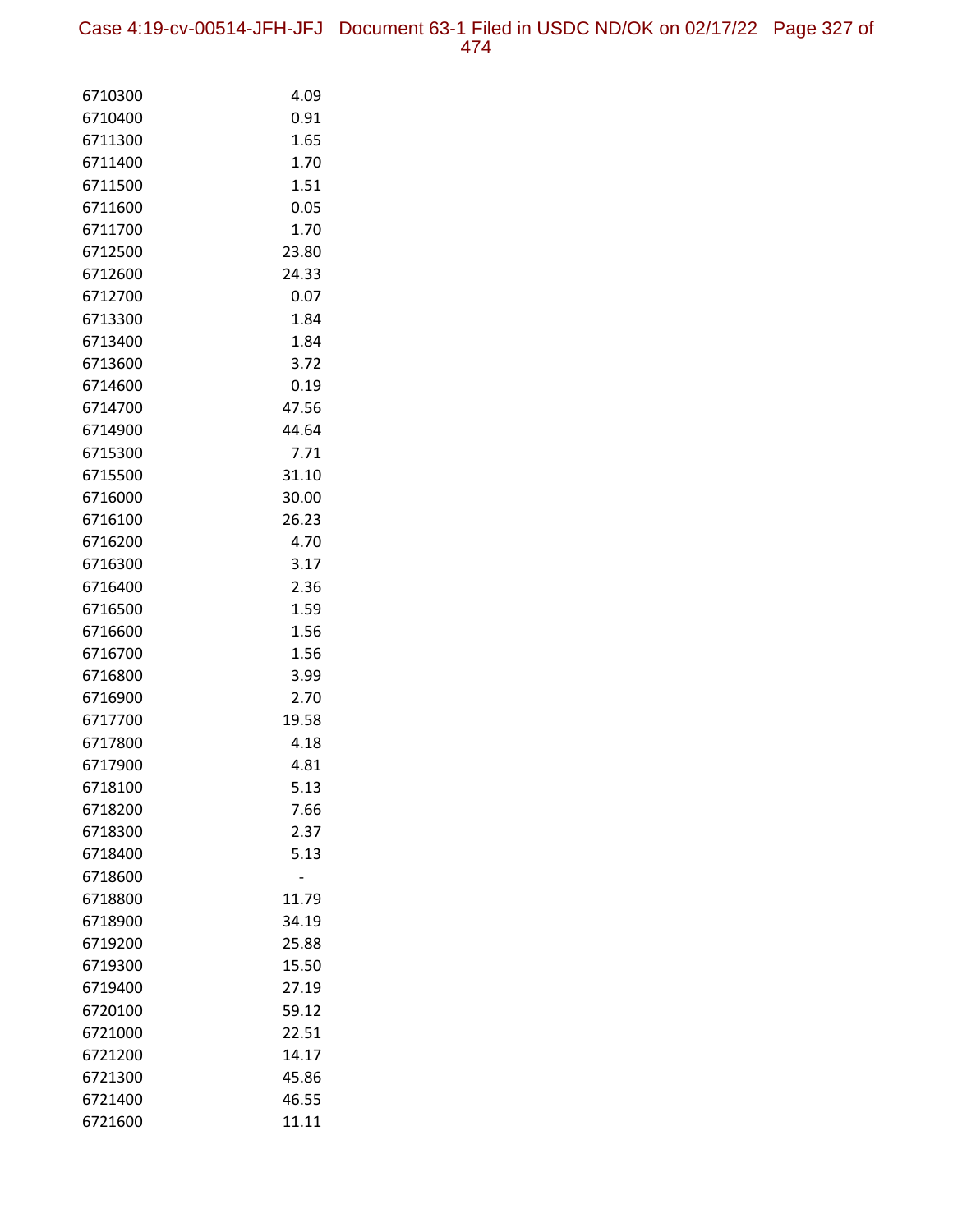Case 4:19-cv-00514-JFH-JFJ Document 63-1 Filed in USDC ND/OK on 02/17/22 Page 328 of 474

| 6722500            | 8.67           |
|--------------------|----------------|
| 6722600            | 19.91          |
| 6722700            | 2.72           |
| 6723100            | 12.32          |
| 6723200            | 9.77           |
| 6723300            | 3.21           |
| 6723400            | 3.21           |
| 6723500            | 3.21           |
| 6723600            | 22.06          |
| 6723700            | 15.77          |
| 6723800            | 13.92          |
| 6724000            | 2.29           |
| 6724100            |                |
| 6726000            | 48.14          |
| 6726100            | 3.01           |
| 6726300            | 24.07          |
| 6726500            | 15.31          |
| 6727000            | 36.90          |
| 6727100            | 36.91          |
| 6727200            | 36.90          |
| 6727300            | 36.91          |
| 6727500            | 9.48           |
| 6728100            | 36.58          |
| 6729500            | 59.16          |
| 6729900            | 27.54          |
| 6730000            | 47.26          |
| 6730200            | 1.20           |
| 6730700            |                |
| 6731800            | 31.30          |
| 6732000            | 31.38          |
| 6732400            | 27.16          |
| 6732500            |                |
| 6732600            | 0.47           |
| 6732800            | 32.57          |
| 6732900            | 39.00<br>29.65 |
| 6733000            | 10.11          |
| 6733100<br>6733500 |                |
|                    | 78.50<br>34.75 |
| 6733600            |                |
| 6733700<br>6734200 | 34.75<br>22.27 |
| 6734300            | 35.34          |
| 6734500            | 34.74          |
| 6734600            | 31.28          |
| 6734900            | 21.49          |
| 6735100            | 40.75          |
| 6736400            | 6.98           |
|                    |                |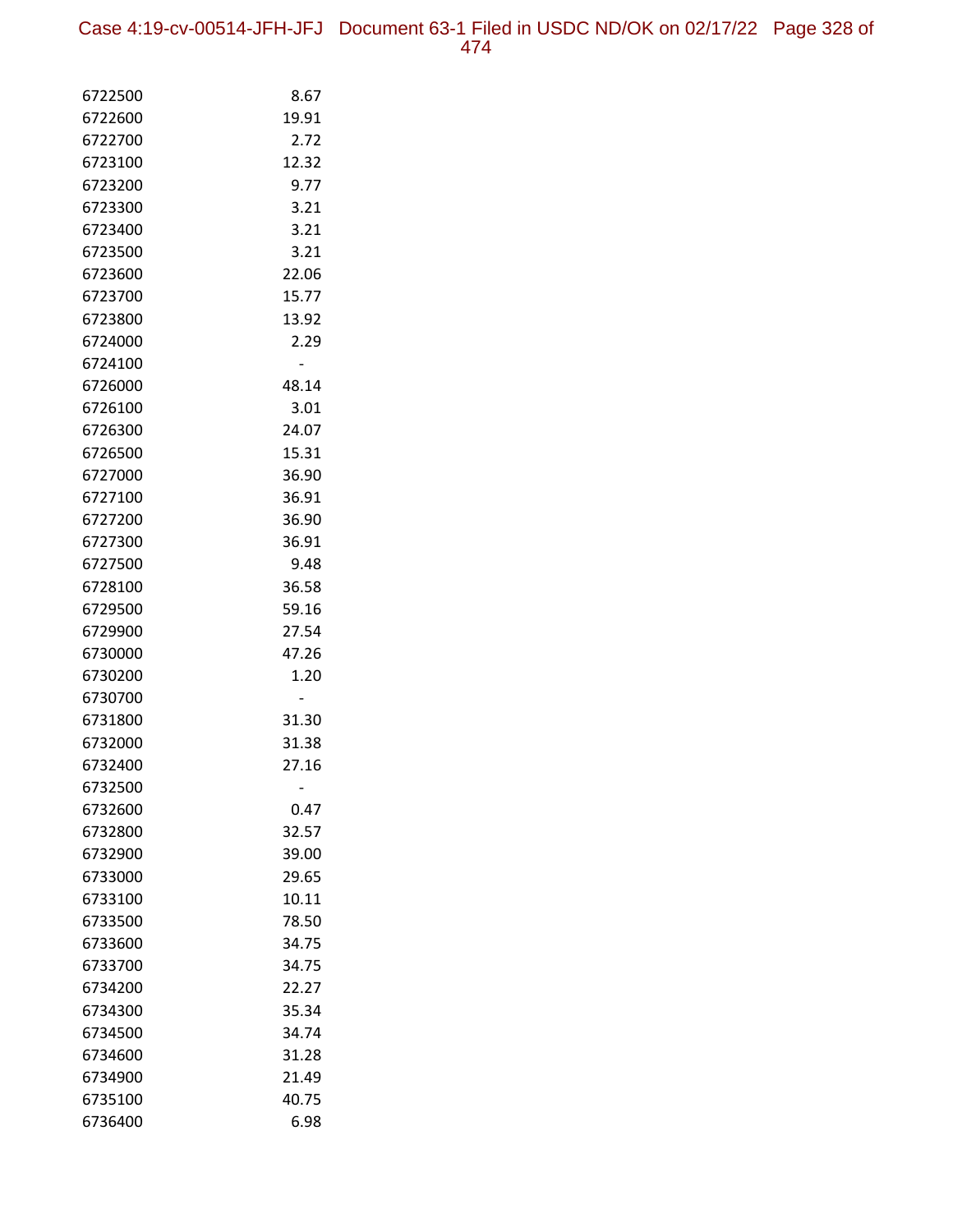Case 4:19-cv-00514-JFH-JFJ Document 63-1 Filed in USDC ND/OK on 02/17/22 Page 329 of 474

| 6736700            | 30.26 |
|--------------------|-------|
| 6736800            | 21.15 |
| 6737300            | 4.82  |
| 6737500            | 3.55  |
| 6737800            | 24.05 |
| 6740500            | 21.41 |
| 6740700            | 0.22  |
| 6741100            | 12.57 |
| 6741200            | 18.30 |
| 6741500            | 0.12  |
| 6741600            | 6.43  |
| 6742000            | 6.40  |
| 6742200            | 16.43 |
| 6742400            | 18.67 |
| 6742500            | 4.68  |
| 6742600            | 21.62 |
| 6742700            | 11.48 |
| 6742800            | 0.55  |
| 6742900            | 11.60 |
| 6743000            | 11.49 |
| 6743200            | 11.67 |
| 6743300            | 11.50 |
| 6743500            | 28.89 |
| 6743800<br>6743900 |       |
| 6744000            | 0.27  |
| 6744100            | 33.18 |
| 6744200            | 5.20  |
| 6744600            | 18.86 |
| 6744900            | 6.38  |
| 6745000            | 21.16 |
| 6745500            | 30.69 |
| 6745900            | 38.05 |
| 6746000            | 38.05 |
| 6746300            | 21.40 |
| 6746400            | 26.15 |
| 6746500            | 23.05 |
| 6746600            | 21.39 |
| 6748000            | 8.16  |
| 6749000            | 22.41 |
| 6749100            | 4.27  |
| 6749300            | 48.78 |
| 6749400            |       |
|                    | 48.77 |
| 6749700            | 18.56 |
| 6751200            | 7.59  |
| 6751500<br>6751600 | 0.57  |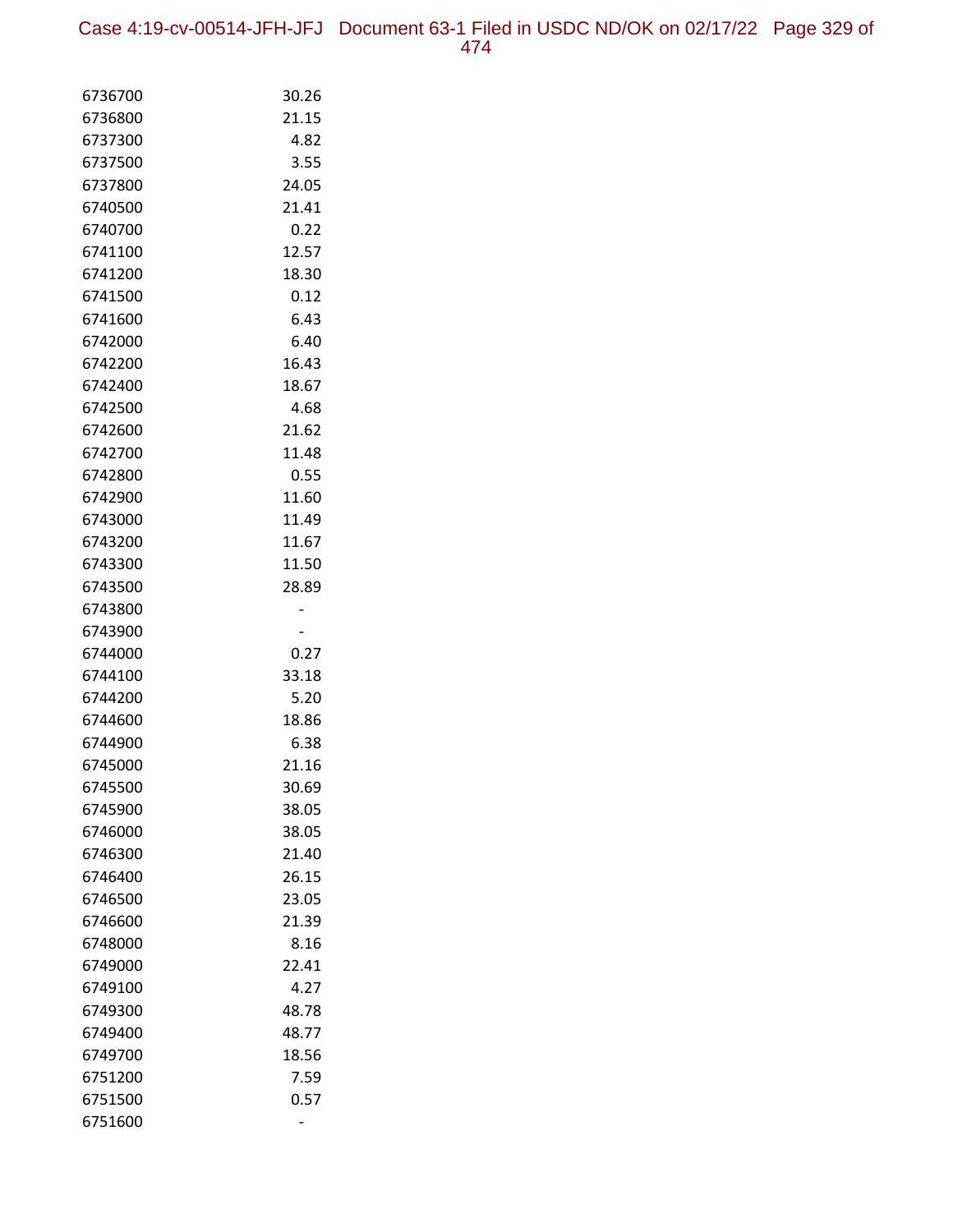Case 4:19-cv-00514-JFH-JFJ Document 63-1 Filed in USDC ND/OK on 02/17/22 Page 330 of 474

| 6752100 | 4.61   |
|---------|--------|
| 6752500 | 15.38  |
| 6752700 | 3.28   |
| 6753100 | 11.84  |
| 6753200 | 11.84  |
| 6753300 | 5.25   |
| 6754600 | 14.07  |
| 6754700 | 6.31   |
| 6755300 | 0.62   |
| 6756700 |        |
| 6758200 | 0.31   |
| 6758900 | 0.22   |
| 6759500 | 160.69 |
| 6759600 | 0.06   |
| 6759900 | 9.47   |
| 6760000 | 1.21   |
| 6760200 | 9.33   |
| 6760400 | 13.77  |
| 6760500 | 13.77  |
| 6760600 | 13.77  |
| 6760700 | 13.77  |
| 6762000 | 10.28  |
| 6762600 | 28.26  |
| 6762700 | 28.24  |
| 6762800 | 28.25  |
| 6762900 | 28.20  |
| 6763000 | 31.13  |
| 6763100 | 11.38  |
| 6764000 | 5.18   |
| 6764200 | 105.47 |
| 6764600 | 29.51  |
| 6765100 | 8.95   |
| 6765200 | 32.34  |
| 6765800 | 13.45  |
| 6765900 | 25.53  |
| 6766000 | 25.39  |
| 6766100 | 25.40  |
| 6766200 | 25.39  |
| 6766600 | 38.99  |
| 6766700 | 45.72  |
| 6767100 | 15.27  |
| 6767200 | 9.42   |
| 6767400 | 15.40  |
| 6767600 | 0.81   |
| 6768000 |        |
| 6768200 |        |
| 6769400 | 6.65   |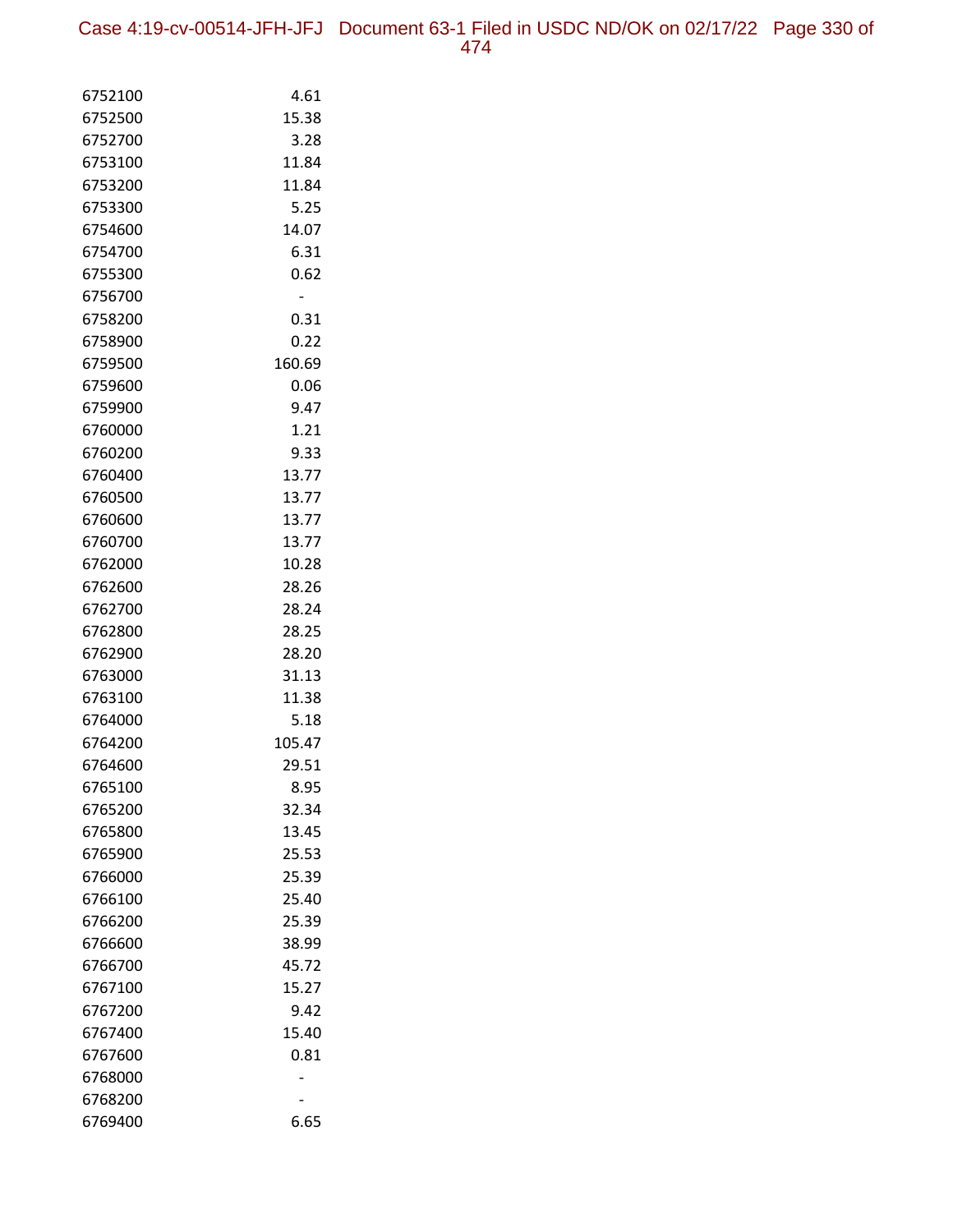Case 4:19-cv-00514-JFH-JFJ Document 63-1 Filed in USDC ND/OK on 02/17/22 Page 331 of 474

| 6770200            | 135.66         |
|--------------------|----------------|
| 6770300            | 38.16          |
| 6770500            | 26.60          |
| 6770600            | 26.60          |
| 6771400            | 979.39         |
| 6772300            | 24.59          |
| 6772400            | 21.95          |
| 6772800            | 7.60           |
| 6772900            | 11.66          |
| 6773200            | 0.69           |
| 6773300            | 13.57          |
| 6773700            | 40.70          |
| 6773900            | 13.62          |
| 6774000            | 13.63          |
| 6774100            | 11.08          |
| 6774200            | 13.62          |
| 6774300            | 46.27          |
| 6774700            | 6.03           |
| 6782700            |                |
| 6783200            | 41.42          |
| 6783300            | 2.28           |
| 6783400            | 21.06          |
| 6783500            | 27.04          |
| 6783800            |                |
| 6783900            |                |
| 6784000            | 29.52          |
| 6784100            | 42.57          |
| 6784200            | 29.53          |
| 6784300            | 42.94          |
| 6784500<br>6785600 | 6.85           |
| 6788200            | 29.02          |
| 6788300            | 16.95<br>28.62 |
| 6788400            | 11.64          |
| 6789800            | 0.07           |
| 6790200            | 10.09          |
| 6790300            | 10.09          |
| 6790600            | 4.20           |
| 6790700            | 2.97           |
| 6791000            | 1.48           |
| 6791200            |                |
| 6791600            | 23.07          |
| 6791700            | 38.92          |
| 6791800            | 24.45          |
| 6792900            | 0.34           |
| 6793100            |                |
| 6793200            |                |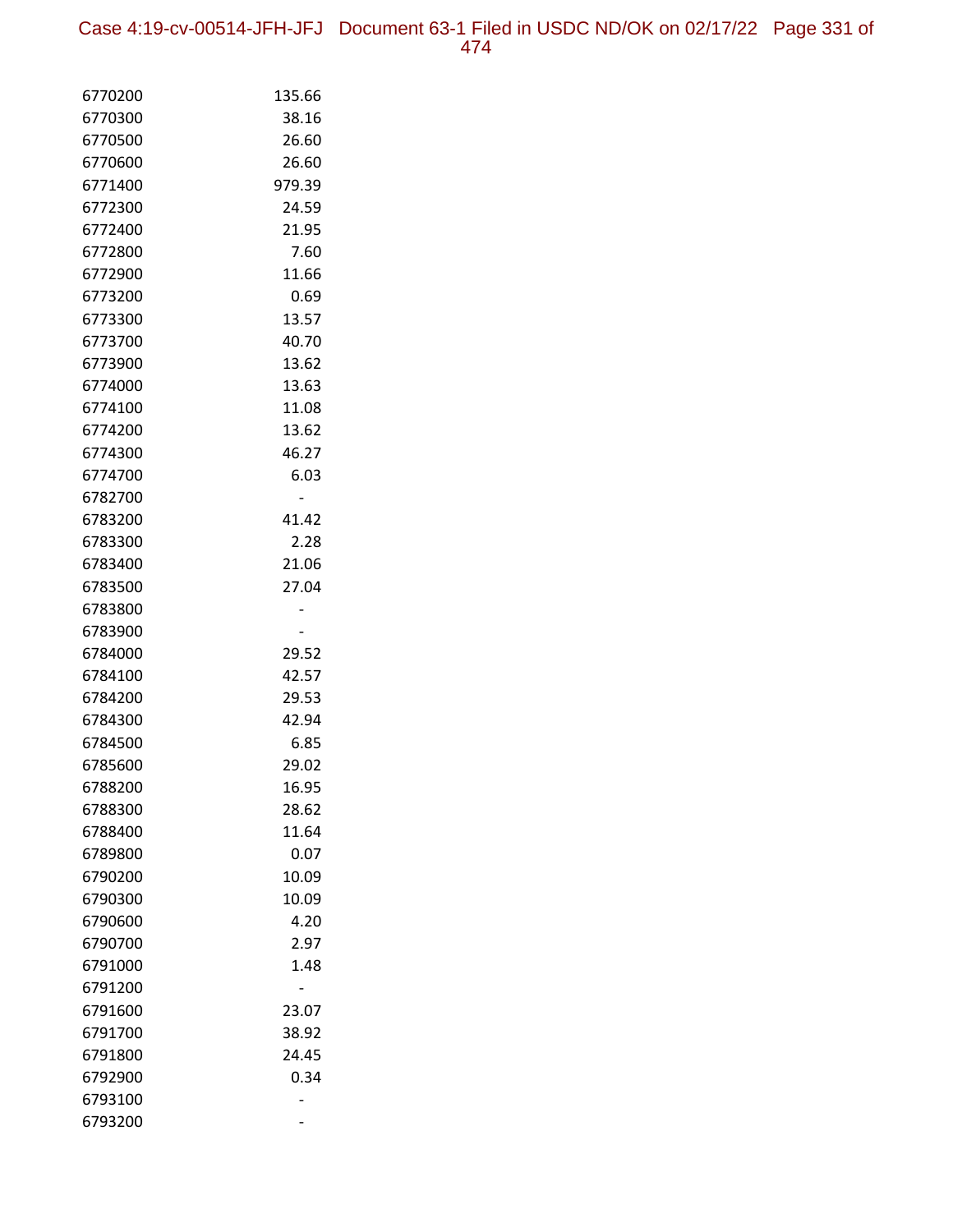Case 4:19-cv-00514-JFH-JFJ Document 63-1 Filed in USDC ND/OK on 02/17/22 Page 332 of 474

| 6796000            | 56.05          |
|--------------------|----------------|
| 6796100            | 55.89          |
| 6796200            | 57.62          |
| 6796300            | 0.18           |
| 6797000            | 12.82          |
| 6797100            | 12.82          |
| 6797200            | 12.83          |
| 6797300            | 12.31          |
| 6797500            | 0.07           |
| 6797700            | 12.11          |
| 6797800            | 18.32          |
| 6798200            | 18.24          |
| 6798300            | 19.57          |
| 6798400            | 40.85          |
| 6798500            | 21.43          |
| 6801900            | 15.74          |
| 6802400            | 0.65           |
| 6803500            | 8.00           |
| 6803700            | 27.73          |
| 6803900            | 44.49          |
| 6804700            | 0.13           |
| 6804800            | 3.20           |
| 6804900            | 2.00           |
| 6805000            | 3.20           |
| 6805100            | 44.77          |
| 6806700            | 12.89          |
| 6806900            | 1.65           |
| 6807000            |                |
| 6807600<br>6807800 | 37.51<br>30.19 |
| 6808000            | 0.26           |
| 6808100            | 6.65           |
| 6808700            | 13.83          |
| 6808800            | 13.83          |
| 6810300            | 2.10           |
| 6810400            | 40.32          |
| 6810500            | 0.64           |
| 6810700            | 0.69           |
| 6811000            | 12.98          |
| 6811100            | 16.51          |
| 6811200            | 28.00          |
| 6811700            | 25.20          |
| 6812000            | 25.34          |
| 6814000            | 4.13           |
| 6814100            | 61.23          |
| 6814200            | 6.84           |
| 6814300            | 6.85           |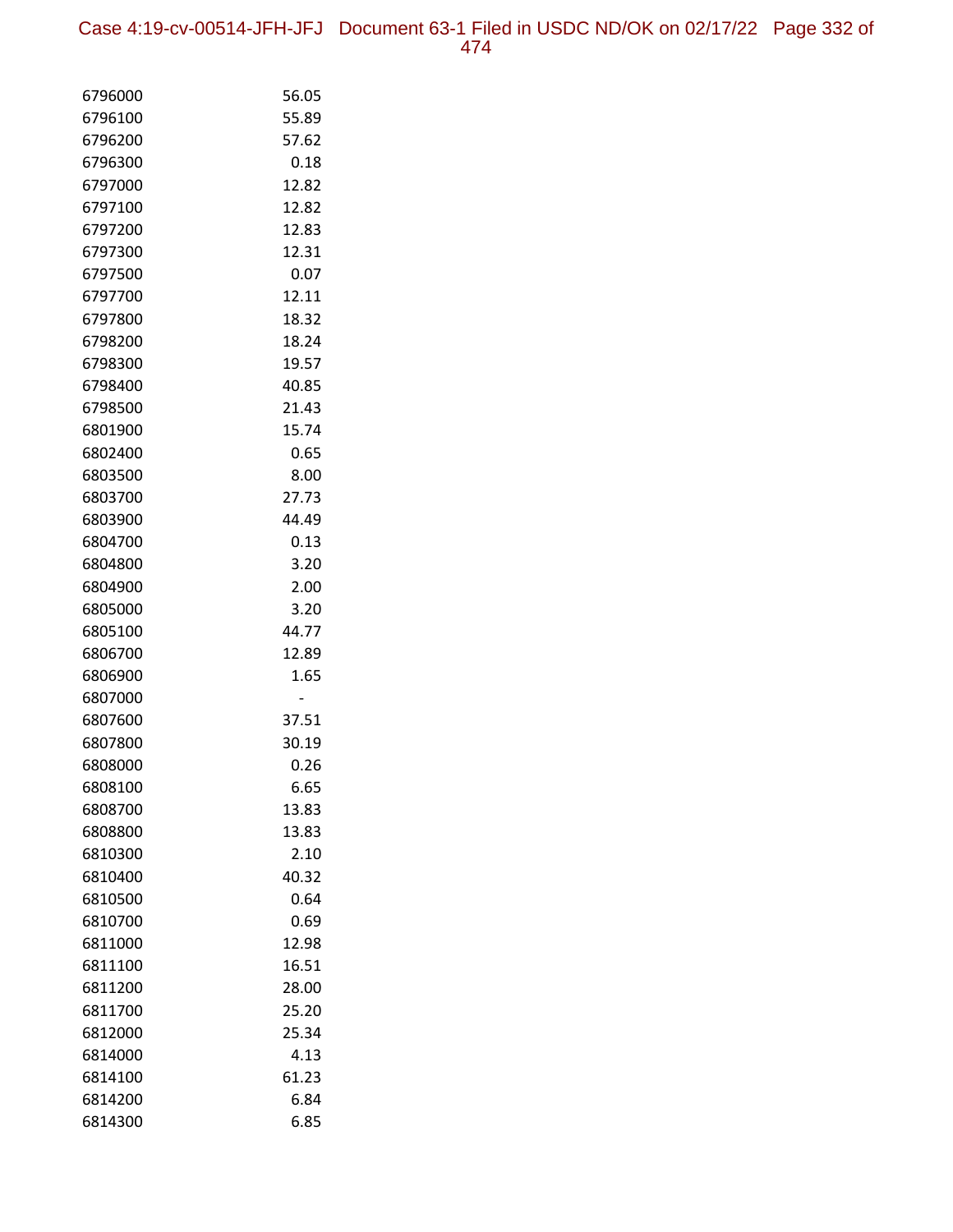Case 4:19-cv-00514-JFH-JFJ Document 63-1 Filed in USDC ND/OK on 02/17/22 Page 333 of 474

| 6816100 | 2.67   |
|---------|--------|
| 6816700 | 18.63  |
| 6816800 | 18.63  |
| 6816900 | 1.91   |
| 6817200 | 181.33 |
| 6818600 | 6.30   |
| 6820100 | 32.13  |
| 6820400 | 20.12  |
| 6820900 | 48.61  |
| 6821000 | 34.07  |
| 6822400 | 36.67  |
| 6824100 | 2.44   |
| 6824300 | 33.32  |
| 6825300 | 28.45  |
| 6825400 | 0.49   |
| 6825500 | 0.49   |
| 6825800 | 4.81   |
| 6825900 | 1.60   |
| 6826000 | 1.84   |
| 6826100 | 1.84   |
| 6826900 | 36.51  |
| 6827100 | 0.31   |
| 6827500 | 0.43   |
| 6827600 | 0.43   |
| 6827700 | 19.82  |
| 6827800 | 6.91   |
| 6828400 | 1.02   |
| 6828800 | 8.65   |
| 6828900 | 5.93   |
| 6829400 | 1.81   |
| 6829700 | 0.32   |
| 6829900 | 9.54   |
| 6830000 | 34.47  |
| 6830100 | 21.68  |
| 6830300 | 10.92  |
| 6830400 | 5.07   |
| 6830500 |        |
| 6830600 | 1.28   |
| 6831100 | 33.51  |
| 6831200 | 60.51  |
| 6831300 | 60.51  |
| 6831800 | 45.93  |
| 6832500 | 0.47   |
| 6832900 | 20.43  |
| 6833700 | 15.51  |
| 6833900 | 35.84  |
| 6834100 | 34.89  |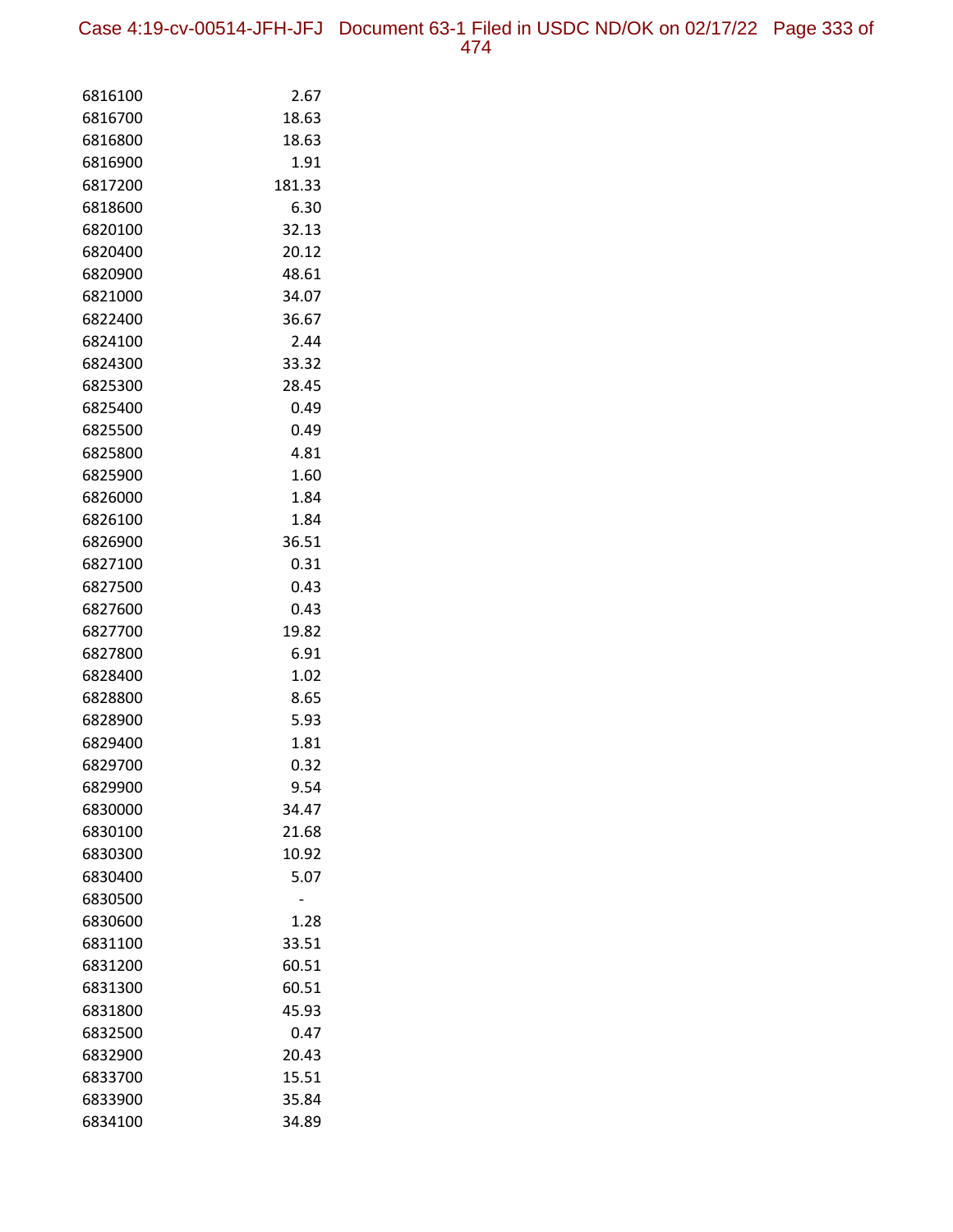Case 4:19-cv-00514-JFH-JFJ Document 63-1 Filed in USDC ND/OK on 02/17/22 Page 334 of 474

| 6834700            | 0.60          |
|--------------------|---------------|
| 6834900            | 24.36         |
| 6835000            | 24.40         |
| 6835100            | 24.39         |
| 6836100            | 22.91         |
| 6836600            | 15.51         |
| 6837400            |               |
| 6837500            |               |
| 6837600            | 6.28          |
| 6837700            | 21.69         |
| 6837800            | 21.69         |
| 6837900            | 0.93          |
| 6838500            | 17.52         |
| 6839000            | 18.54         |
| 6839800            | 17.25         |
| 6840300            | 81.00         |
| 6841100            | 49.21         |
| 6841200            | 9.03          |
| 6841300            | 15.14         |
| 6841400            | 2.75          |
| 6841500            | 2.76          |
| 6841600            | 20.08         |
| 6841700            | 20.09         |
| 6842600            | 17.43         |
| 6843400            | 1.67          |
| 6843800            | 29.03         |
| 6843900            | 0.01          |
| 6844100            | 33.44         |
| 6844300            | 33.47         |
| 6845000            | 0.29          |
| 6846100            | 10.34         |
| 6846600<br>6846700 |               |
| 6846900            | 6.99<br>75.18 |
| 6847000            | 34.97         |
| 6847200            | 27.40         |
| 6847300            | 56.71         |
| 6847800            | 56.72         |
| 6847900            | 56.74         |
| 6848200            | 8.49          |
| 6848800            | 4.22          |
| 6848900            | 4.22          |
| 6849000            | 4.21          |
| 6849100            | 4.74          |
| 6849500            | 0.36          |
| 6849600            | 0.71          |
| 6850100            | 15.44         |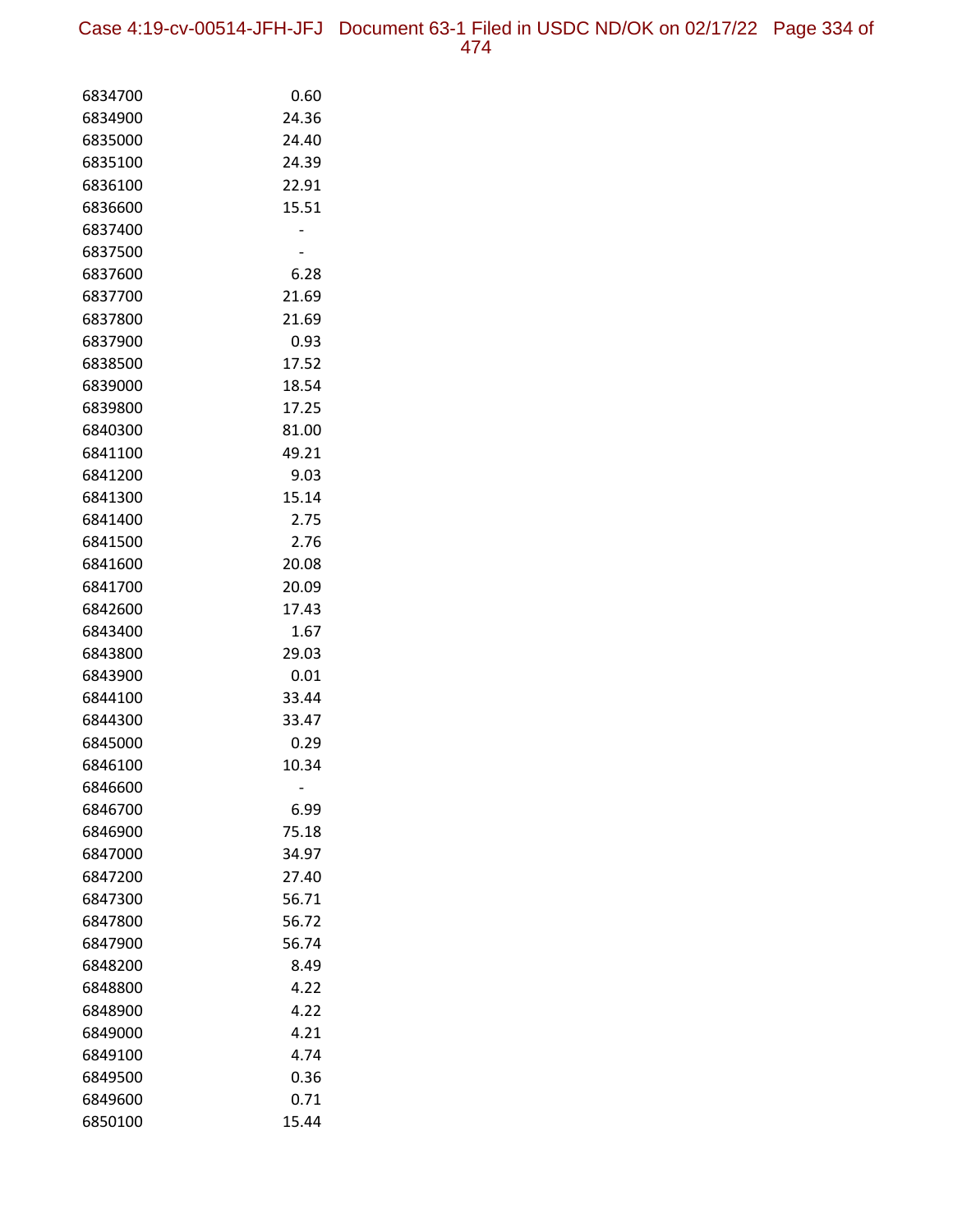Case 4:19-cv-00514-JFH-JFJ Document 63-1 Filed in USDC ND/OK on 02/17/22 Page 335 of 474

| 6850200 | 20.19  |
|---------|--------|
| 6850300 | 15.18  |
| 6850500 | 138.94 |
| 6850600 | 138.90 |
| 6851000 | 38.15  |
| 6851100 | 3.36   |
| 6851600 | 7.09   |
| 6852400 | 0.04   |
| 6852500 | 10.94  |
| 6852700 | 24.63  |
| 6852800 | 16.66  |
| 6853000 | 23.99  |
| 6853100 | 25.04  |
| 6853300 | 12.68  |
| 6853400 | 12.68  |
| 6853600 | -      |
| 6853900 | 2.45   |
| 6864600 | 28.27  |
| 6871500 | 1.21   |
| 6871600 | 1.80   |
| 6871800 | 0.60   |
| 6872600 | 5.96   |
| 6872700 | 6.11   |
| 6873100 | 12.91  |
| 6873200 | 784.13 |
| 6873300 | 787.85 |
| 6873400 | 505.92 |
| 6873900 | 62.13  |
| 6874000 | 40.31  |
| 6874100 | 40.30  |
| 6874600 | 38.73  |
| 6874700 | 38.19  |
| 6874800 | 38.18  |
| 6874900 | 19.89  |
| 6876000 | 154.26 |
| 6876100 | 15.73  |
| 6876200 | 25.34  |
| 6876300 | 23.16  |
| 6880100 | 2.56   |
| 6880600 | 28.01  |
| 6880700 | 27.11  |
| 6880800 | 27.12  |
| 6880900 | 27.11  |
| 6881000 | 27.11  |
| 6881100 | 27.12  |
| 6881200 | 0.22   |
| 6881300 | 9.37   |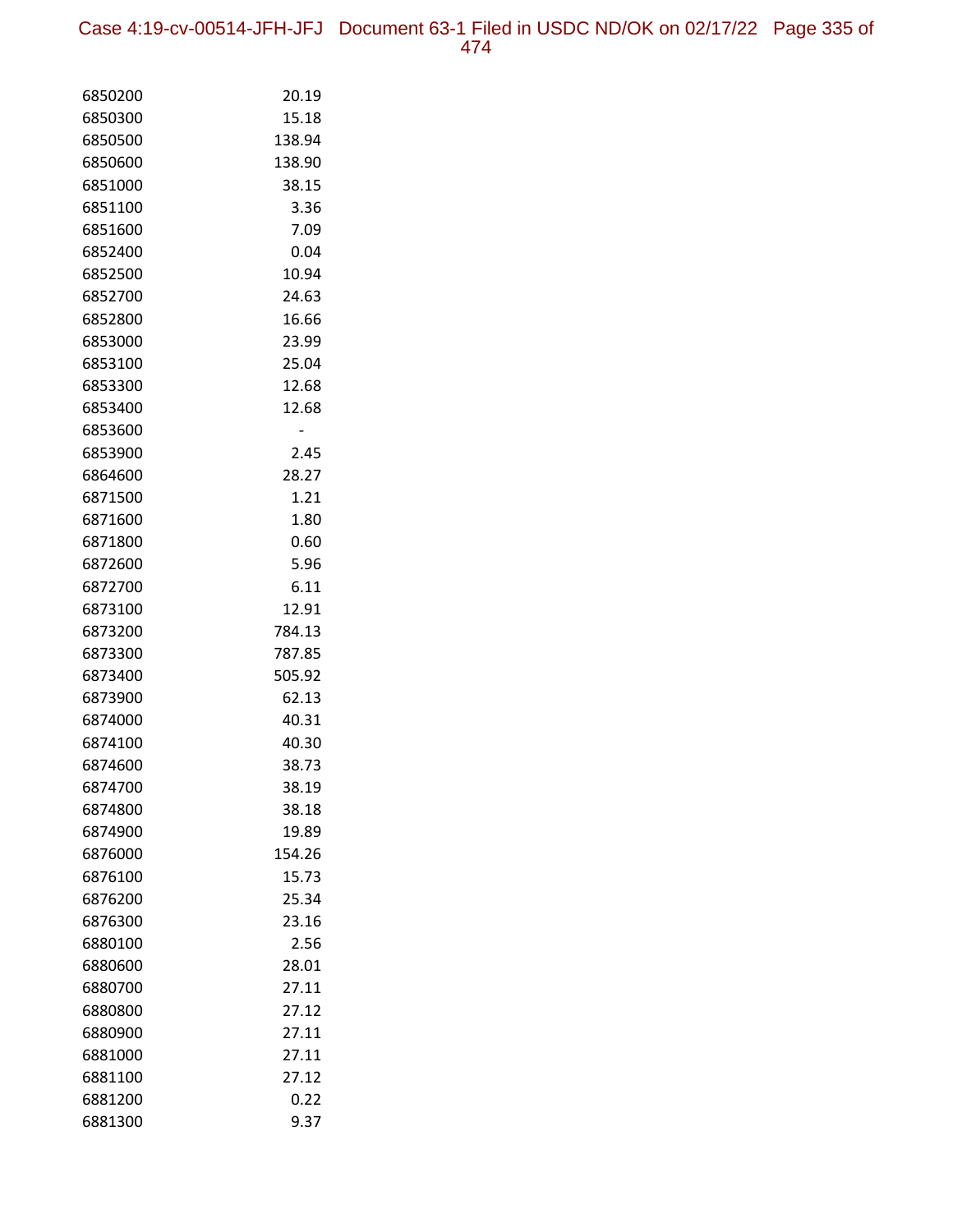Case 4:19-cv-00514-JFH-JFJ Document 63-1 Filed in USDC ND/OK on 02/17/22 Page 336 of 474

| 6881400            | 9.38          |
|--------------------|---------------|
| 6881500            | 9.37          |
| 6882000            | 0.04          |
| 6882100            | 9.02          |
| 6882600            | 34.07         |
| 6884200            | 0.81          |
| 6884300            | 25.74         |
| 6884400            | 5.35          |
| 6884800            | 0.82          |
| 6884900            | 0.82          |
| 6885700            | 36.67         |
| 6885800            | 50.07         |
| 6885900            | 36.67         |
| 6886000            | 22.73         |
| 6886100            | 22.67         |
| 6886200            | 22.73         |
| 6886500            |               |
| 6886700            | 30.35         |
| 6887200            |               |
| 6888200            | 25.24         |
| 6888300            | 10.38         |
| 6889300            | 7.00          |
| 6889500            | 31.91         |
| 6889700            | 2.80          |
| 6889800            | 7.17          |
| 6890000            | 70.22         |
| 6890200<br>6890300 | 12.49<br>0.06 |
| 6890600            | 4.55          |
| 6890700            | 4.55          |
| 6891000            | 27.12         |
| 6891500            | 53.36         |
| 6893300            | 59.39         |
| 6895400            | 3.95          |
| 6895500            | 26.04         |
| 6895600            | 0.02          |
| 6895700            | 22.98         |
| 6895900            | 7.55          |
| 6896000            | 4.92          |
| 6896100            | 0.08          |
| 6896200            | 8.47          |
| 6896300            | 10.12         |
| 6896500            | 14.46         |
| 6896700            | 21.15         |
| 6897000            | 21.24         |
| 6897100            | 3.57          |
| 6897900            | 2.91          |
|                    |               |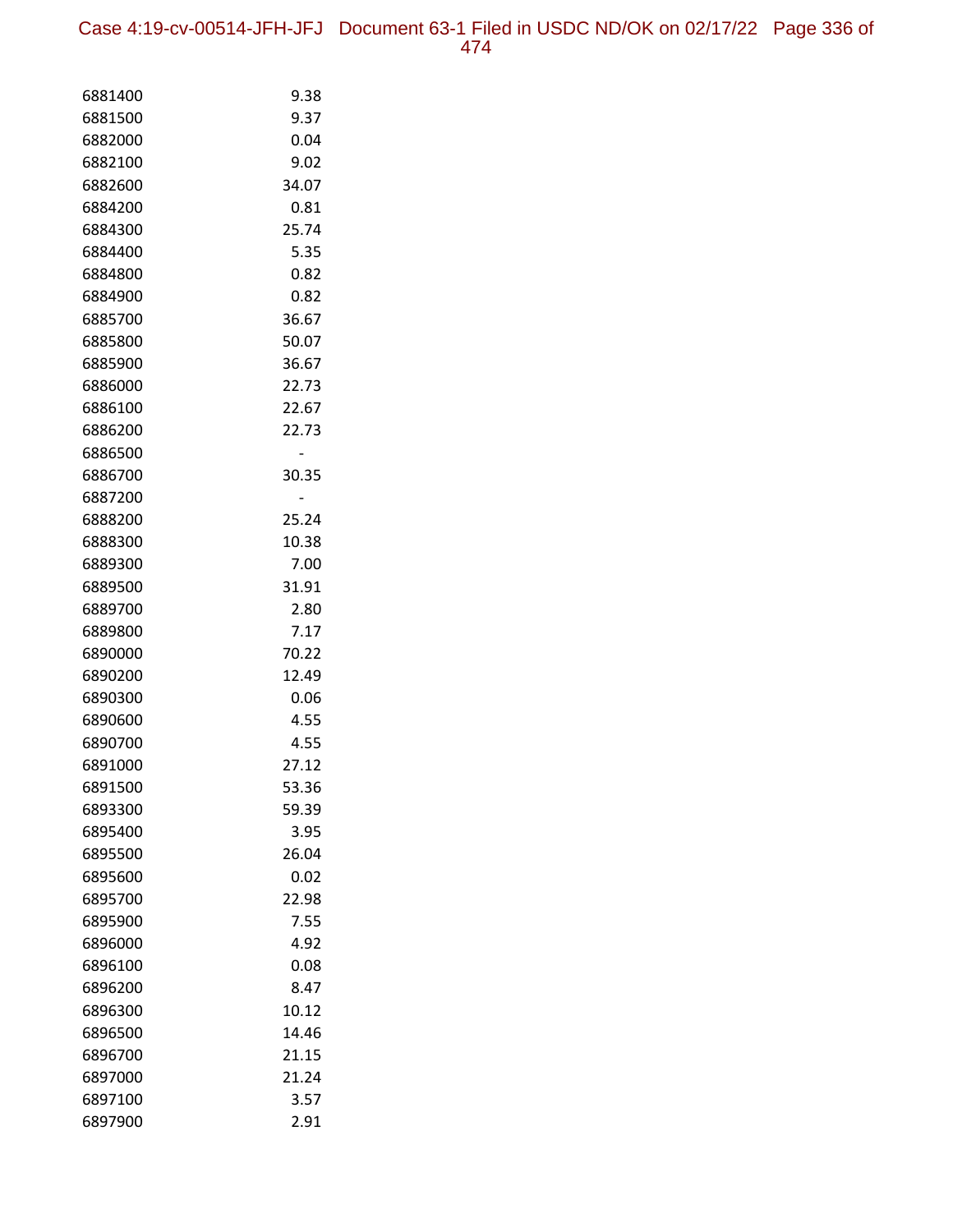Case 4:19-cv-00514-JFH-JFJ Document 63-1 Filed in USDC ND/OK on 02/17/22 Page 337 of 474

| 6898000 | 2.91  |
|---------|-------|
| 6898100 | 2.91  |
| 6898200 | 2.91  |
| 6898300 | 1.23  |
| 6898600 | 21.95 |
| 6898800 | 10.87 |
| 6898900 | 10.88 |
| 6899000 | 10.88 |
| 6899100 | 10.87 |
| 6900900 | 1.81  |
| 6903600 | 1.14  |
| 6904000 | 9.07  |
| 6904200 | 2.83  |
| 6904300 | 2.83  |
| 6904400 | 2.91  |
| 6904600 | 0.87  |
| 6905200 | 18.14 |
| 6905600 | 27.13 |
| 6905700 |       |
| 6905800 | 0.10  |
| 6905900 | 0.10  |
| 6907400 | 23.57 |
| 6907600 | 30.68 |
| 6907700 | 30.73 |
| 6907800 | 23.58 |
| 6907900 | 19.05 |
| 6908100 | 35.43 |
| 6908200 | 7.79  |
| 6908300 | 0.07  |
| 6908500 | 43.13 |
| 6908600 | 35.08 |
| 6908900 | 60.84 |
| 6911100 | 15.40 |
| 6911200 | 15.52 |
| 6911500 | 15.90 |
| 6911600 | 14.10 |
| 6911900 | 3.43  |
| 6912100 | 5.87  |
| 6912200 | 5.14  |
| 6912500 | 1.15  |
| 6912600 |       |
| 6913000 | 5.44  |
| 6913300 | 3.46  |
| 6913500 | 28.15 |
| 6913600 | 3.50  |
| 6913800 | 9.77  |
| 6914400 | 56.84 |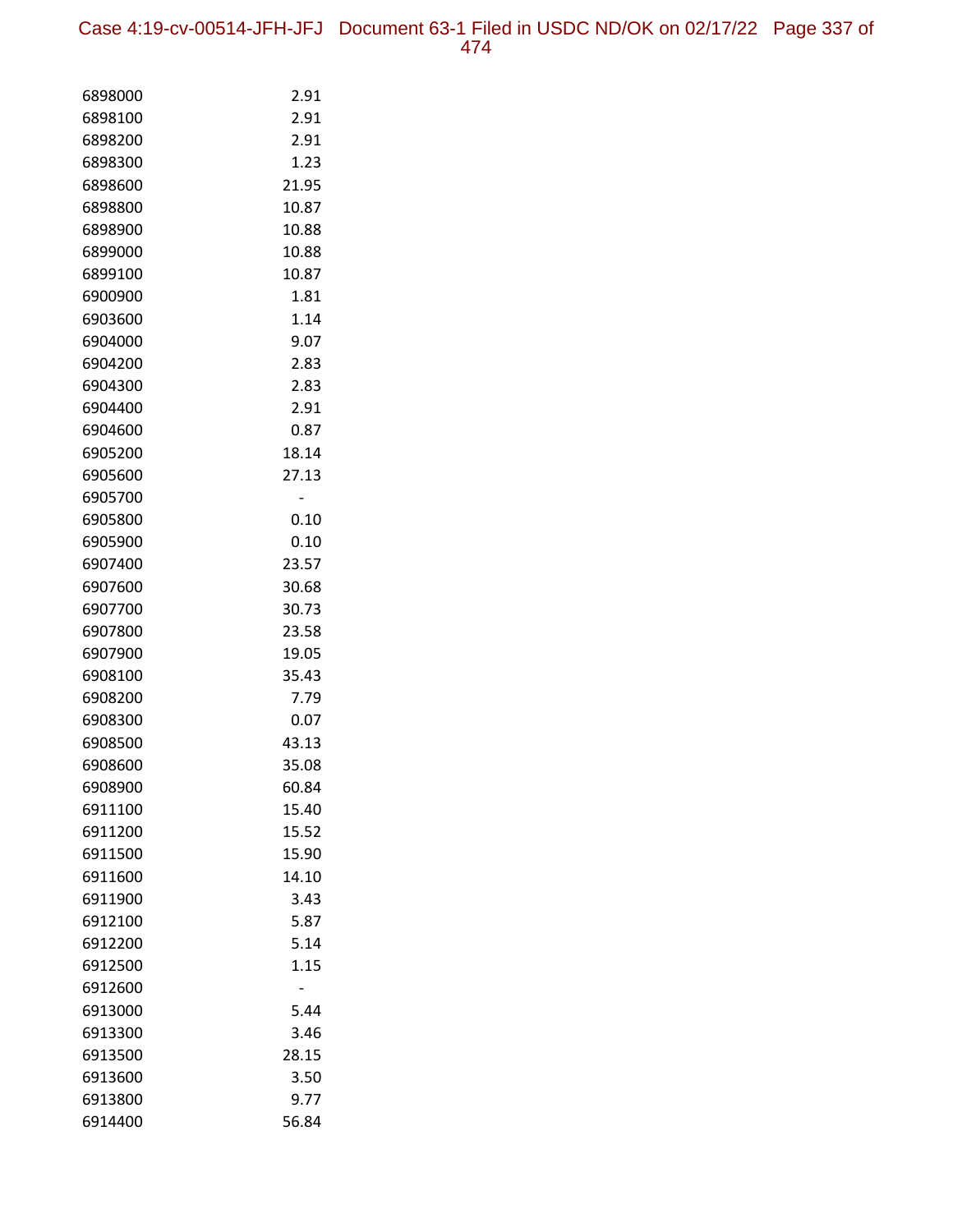Case 4:19-cv-00514-JFH-JFJ Document 63-1 Filed in USDC ND/OK on 02/17/22 Page 338 of 474

| 6915700            | 0.97           |
|--------------------|----------------|
| 6916200            | 0.25           |
| 6916500            | 1.04           |
| 6916600            | 10.46          |
| 6916800            | 6.71           |
| 6916900            | 9.53           |
| 6917100            | 6.71           |
| 6917600            | 16.72          |
| 6917700            | 16.71          |
| 6917900            | 16.71          |
| 6918400            | 1.82           |
| 6918700            | 15.51          |
| 6918800            | 15.52          |
| 6919100            | 32.12          |
| 6919400            |                |
| 6919500            | 61.89          |
| 6920300            | 13.03          |
| 6920400            | 2.75           |
| 6922500            | 26.91          |
| 6922600            | 27.02          |
| 6922700            | 12.56          |
| 6924100            | 36.60          |
| 6924300            | 30.72          |
| 6924400            | 21.29          |
| 6924800            | 122.55         |
| 6925200            | 2.91           |
| 6925300            | 16.74          |
| 6925400            | 15.23          |
| 6925500            | 5.57           |
| 6925600<br>6925700 | 32.69<br>29.67 |
| 6926100            |                |
| 6926200            | 8.70<br>17.01  |
| 6927500            | 15.59          |
| 6927800            | 11.18          |
| 6927900            | 11.20          |
| 6928100            | 0.22           |
| 6928200            | 0.22           |
| 6929000            | 104.75         |
| 6929600            | 32.34          |
| 6929900            | 0.45           |
| 6930000            | 44.30          |
| 6930100            | 258.59         |
| 6931300            | 13.59          |
| 6931500            | 7.69           |
| 6931700            | 7.62           |
| 6931800            | 25.66          |
|                    |                |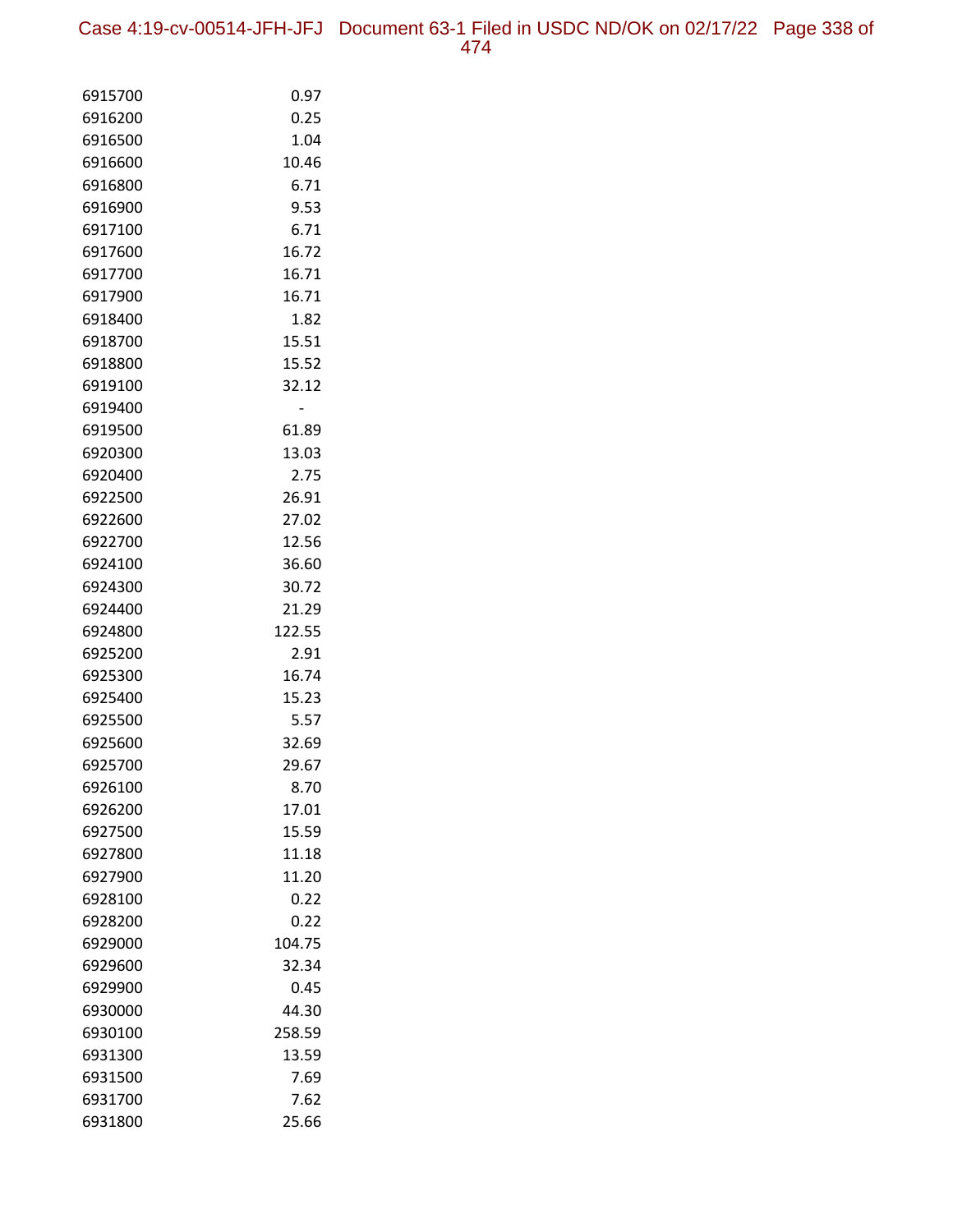Case 4:19-cv-00514-JFH-JFJ Document 63-1 Filed in USDC ND/OK on 02/17/22 Page 339 of 474

| 6931900            | 204.60         |
|--------------------|----------------|
| 6932400            | 14.57          |
| 6932600            | 27.96          |
| 6932700            | 27.96          |
| 6933000            | 45.61          |
| 6933300            |                |
| 6933400            | 84.82          |
| 6933500            | 84.81          |
| 6934300            | 37.25          |
| 6934500            | 87.00          |
| 6934600            | 34.06          |
| 6934700            | 34.05          |
| 6934800            | 34.05          |
| 6934900            | 35.02          |
| 6935200            | 7.58           |
| 6935600            | 34.82          |
| 6935800            | 16.09          |
| 6936100            | 7.58           |
| 6936200            | 33.51          |
| 6936300            | 11.35          |
| 6936400            | 28.93          |
| 6936600            | 28.78          |
| 6937500            | 1.15           |
| 6937800            | 0.48           |
| 6937900            | 0.48           |
| 6938100            | 23.59          |
| 6938200            | 23.58          |
| 6940200            | 1.29           |
| 6940600            | 211.73         |
| 6940700            | 69.02          |
| 6941200            | 33.60          |
| 6941300            | 33.61          |
| 6941400            | 33.61          |
| 6941600            | 18.18          |
| 6941700            | 1.91           |
| 6942600            | 10.96          |
| 6943400            | 28.87          |
| 6943600            | 35.49          |
| 6943800<br>6943900 | 3.74           |
|                    | 1.93           |
| 6944100            | 16.22          |
| 6944200            | 16.51          |
| 6944300            | 17.17          |
| 6944400<br>6945700 | 16.76<br>53.56 |
|                    |                |
| 6945800            | 8.25           |
| 6945900            | 4.11           |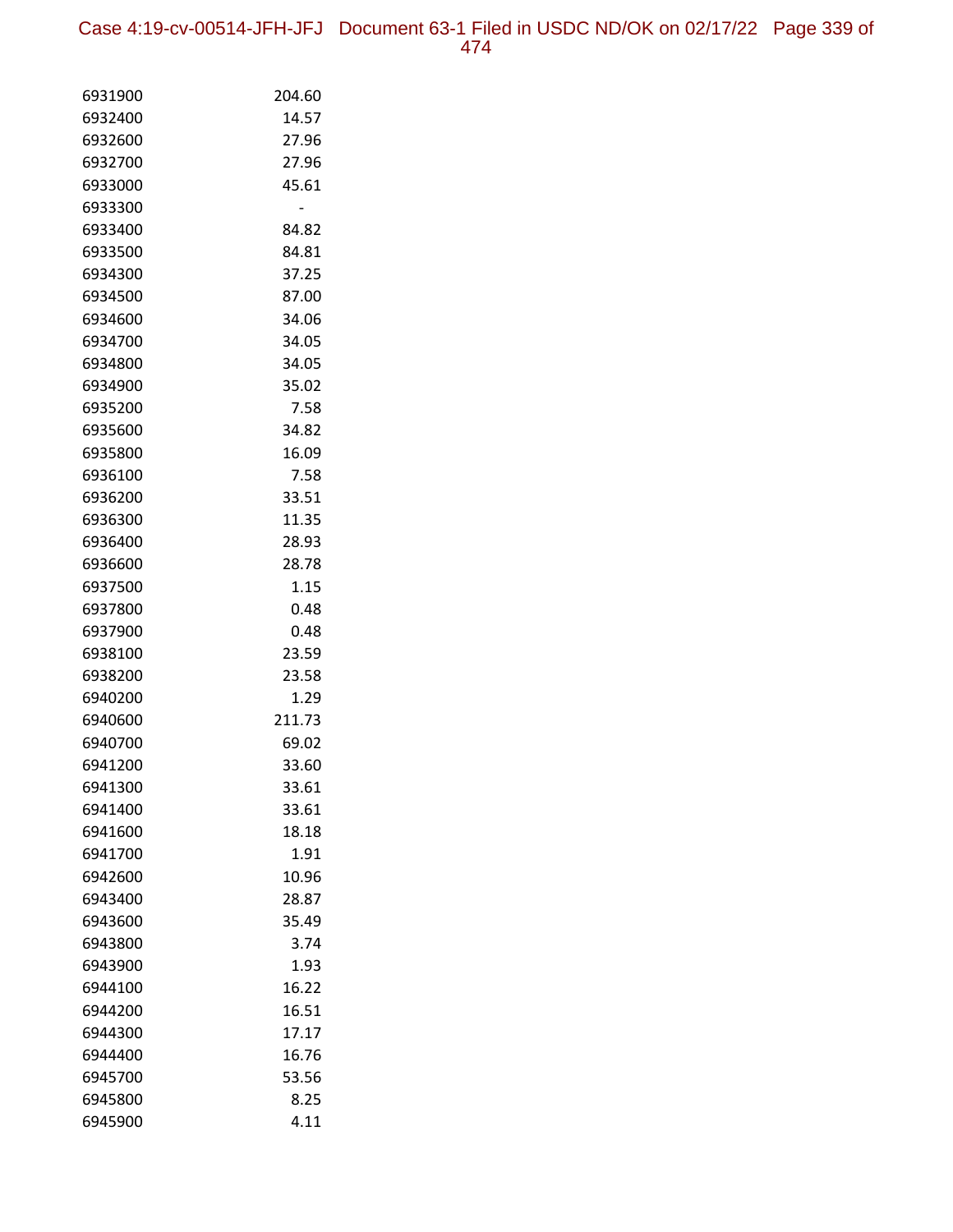Case 4:19-cv-00514-JFH-JFJ Document 63-1 Filed in USDC ND/OK on 02/17/22 Page 340 of 474

| 6946100            | 4.11          |
|--------------------|---------------|
| 6946200            | 54.27         |
| 6946400            | 25.04         |
| 6946500            | 25.13         |
| 6946600            | 45.47         |
| 6946800            | 10.97         |
| 6946900            | 12.79         |
| 6947000            | 9.99          |
| 6947100            | 18.79         |
| 6947300            | 2.04          |
| 6947600            | 14.53         |
| 6947700            | 0.04          |
| 6949000            | 0.07          |
| 6949200            | 0.11          |
| 6949300            | 0.11          |
| 6950700            | 82.53         |
| 6950800            | 28.70         |
| 6951800            | 2.40          |
| 6951900            | 69.11         |
| 6952200            | 70.78         |
| 6953100            | 10.73         |
| 6953200            | 8.70          |
| 6953300            | 10.64         |
| 6953400            | 61.92         |
| 6954900<br>6955800 | 66.38<br>0.45 |
| 6955900            | 0.45          |
| 6956000            | 0.45          |
| 6956900            | 0.11          |
| 6961300            | 9.03          |
| 6961400            | 43.54         |
| 6965100            | 11.65         |
| 6965200            | 1.16          |
| 6965400            | 21.30         |
| 6965500            | 21.31         |
| 6965700            | 0.15          |
| 6965900            | 11.59         |
| 6966900            | 11.88         |
| 6967000            | 12.82         |
| 6967100            | 12.82         |
| 6967700            | 24.45         |
| 6970000            | 21.35         |
| 6970100            | 21.35         |
| 6970200            | 36.33         |
| 6970300            | 18.22         |
| 6970400            | 50.56         |
| 6970500            | 8.61          |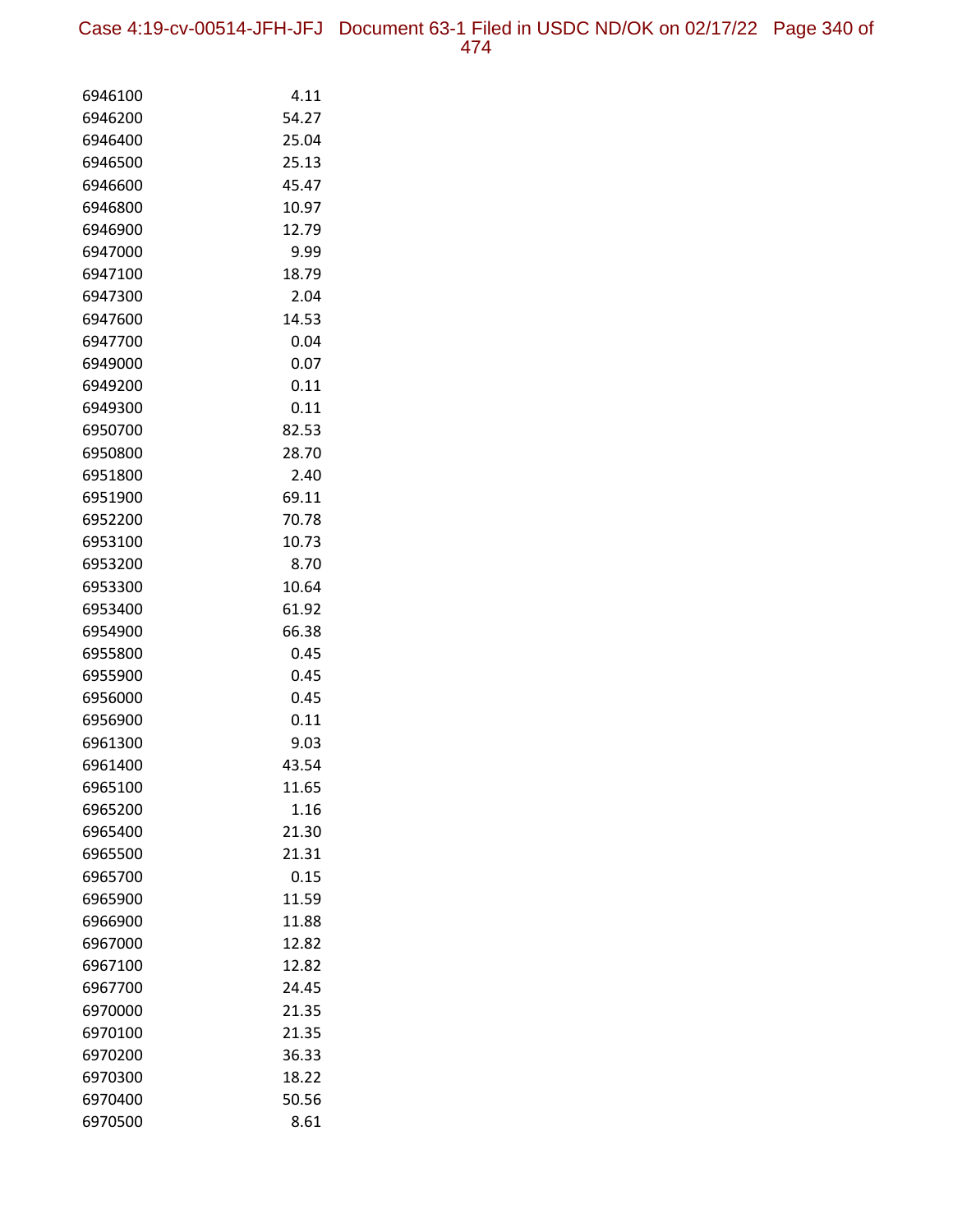Case 4:19-cv-00514-JFH-JFJ Document 63-1 Filed in USDC ND/OK on 02/17/22 Page 341 of 474

| 6970800            | 31.10         |
|--------------------|---------------|
| 6970900            | 18.93         |
| 6971100            | 18.93         |
| 6971300            | 88.09         |
| 6971400            | 8.60          |
| 6971600            | 8.57          |
| 6971700            | 8.52          |
| 6971800            | 8.52          |
| 6972000            | 0.29          |
| 6972700            | 65.32         |
| 6973200            | 15.37         |
| 6973300            | 14.04         |
| 6973500            | 119.56        |
| 6973700            | 6.32          |
| 6973800            | 5.68          |
| 6973900            | 7.23          |
| 6974700            |               |
| 6974800            |               |
| 6975200            | 36.32         |
| 6975400            | 9.19          |
| 6977200            | 19.37         |
| 6977700            | 0.64          |
| 6977800            | 0.64          |
| 6978400            | 35.59         |
| 6979700            | 3.90          |
| 6979800            | 3.90          |
| 6980600            | 11.55         |
| 6980700            | 11.55         |
| 6980800<br>6980900 | 11.55         |
| 6981000            | 11.55<br>0.01 |
| 6981100            | 0.01          |
| 6981200            | 15.67         |
| 6982400            | 11.45         |
| 6982500            | 33.40         |
| 6983000            | 25.98         |
| 6983100            | 13.07         |
| 6983200            | 2.87          |
| 6983500            | 0.79          |
| 6983800            | 10.00         |
| 6984300            | 38.34         |
| 6984400            | 38.34         |
| 6984500            | 59.40         |
| 6985200            | 8.61          |
| 6985500            | 24.23         |
| 6987000            | 34.87         |
| 6988200            | 10.90         |
|                    |               |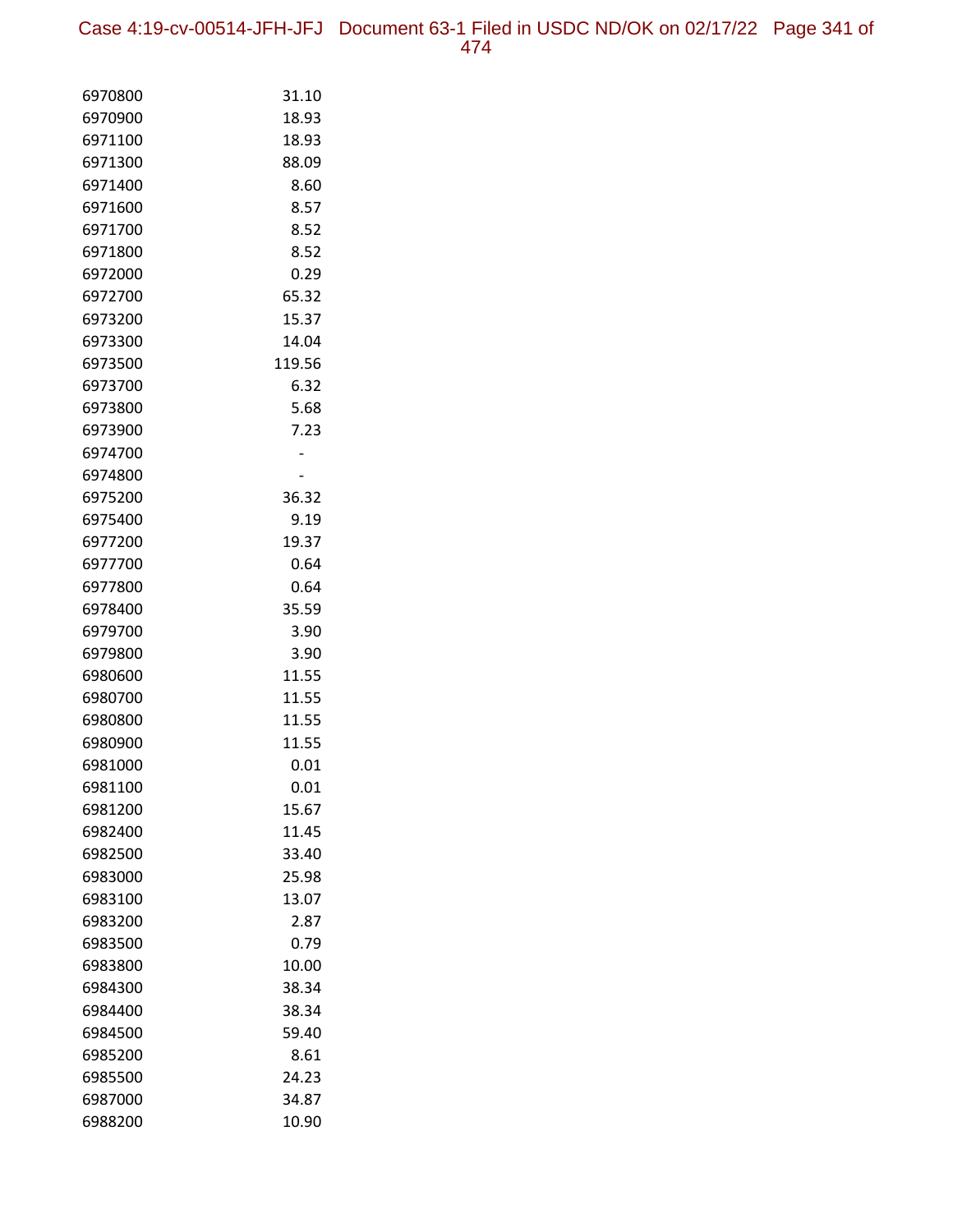| 6988600 | 9.27   |
|---------|--------|
| 6988900 | 5.96   |
| 6989900 | 1.10   |
| 6990000 | 1.10   |
| 6990100 | 1.10   |
| 6990400 | 8.63   |
| 6990800 | 6.82   |
| 6990900 | 32.85  |
| 6991000 | 13.14  |
| 6991100 | 39.68  |
| 6992100 | 34.28  |
| 6992300 |        |
| 6992400 |        |
| 6992500 |        |
| 6992600 |        |
| 6992700 |        |
| 6992800 | 0.01   |
| 6992900 |        |
| 6993000 | 0.01   |
| 6993100 | 0.01   |
| 6993200 | 0.01   |
| 6993400 | 0.01   |
| 6993500 |        |
| 6993700 | 66.42  |
| 6993800 | 39.23  |
| 6994300 | 3.43   |
| 6994500 | 16.54  |
| 6994600 | 104.18 |
| 6994800 | 45.31  |
| 6995000 | 1.48   |
| 6995200 | 2.81   |
| 6995400 | 7.65   |
| 6995500 | 5.30   |
| 6995600 | 7.08   |
| 6996100 | 4.32   |
| 6996200 | 5.52   |
| 6996400 | 5.99   |
| 6996500 | 6.26   |
| 6996600 | 26.96  |
| 6996700 |        |
| 6996800 | 0.34   |
| 6997100 | 52.85  |
| 6997400 | 8.79   |
| 6997500 | 8.68   |
| 6997600 | 2.17   |
| 6997800 | 28.38  |
| 7000300 |        |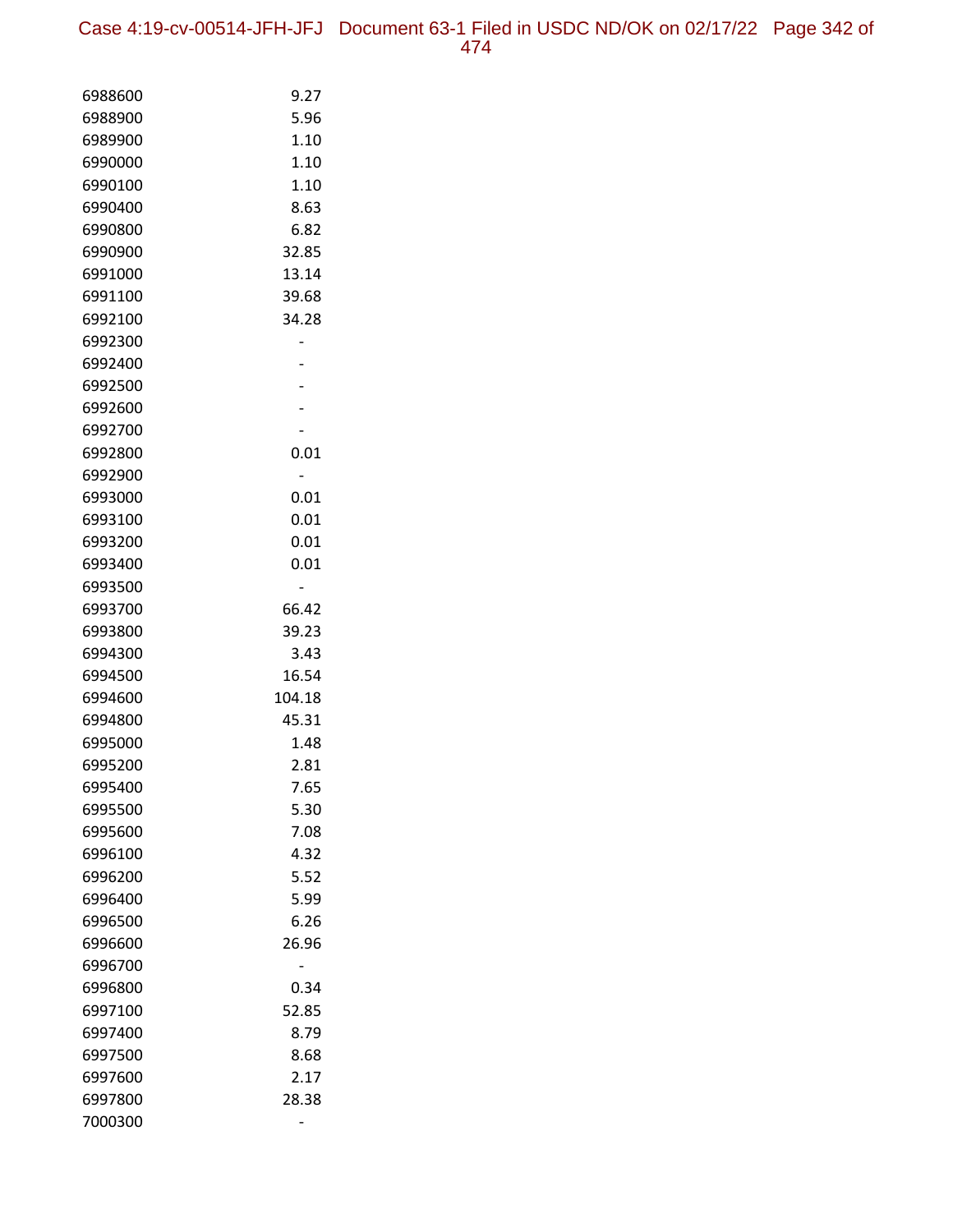| 7005000 | 0.08     |
|---------|----------|
| 7005400 | 40.17    |
| 7005500 |          |
| 7005600 |          |
| 7006600 | 4.61     |
| 7007200 | 0.23     |
| 7007300 | 0.29     |
| 7007500 | 0.15     |
| 7008200 | 11.67    |
| 7008300 | 101.11   |
| 7008400 | 2.26     |
| 7008500 | 1.18     |
| 7008600 | 1.18     |
| 7008800 | 28.17    |
| 7008900 | 0.60     |
| 7009000 | 2.82     |
| 7009100 | 6.80     |
| 7009200 | 0.39     |
| 7009300 | 0.34     |
| 7009500 | 0.34     |
| 7009600 | 0.34     |
| 7009700 | 0.44     |
| 7009800 |          |
| 7009900 | 8.36     |
| 7010200 |          |
| 7010300 |          |
| 7010400 | 9,855.10 |
| 7010600 | 24.56    |
| 7010700 | 23.44    |
| 7010900 | 581.48   |
| 7011000 | 0.45     |
| 7011100 | 0.98     |
| 7011200 | 0.97     |
| 7011300 | 0.97     |
| 7011400 | 8.85     |
| 7011500 | 4.75     |
| 7011600 | 4.73     |
| 7012100 | 8.32     |
| 7012200 | 3.92     |
| 7012300 | 8.30     |
| 7012400 | 27.19    |
| 7012600 | 41.40    |
| 7012800 | 16.27    |
| 7013800 | 0.60     |
| 7014300 | 30.05    |
| 7014600 | 21.08    |
| 7015000 | 35.39    |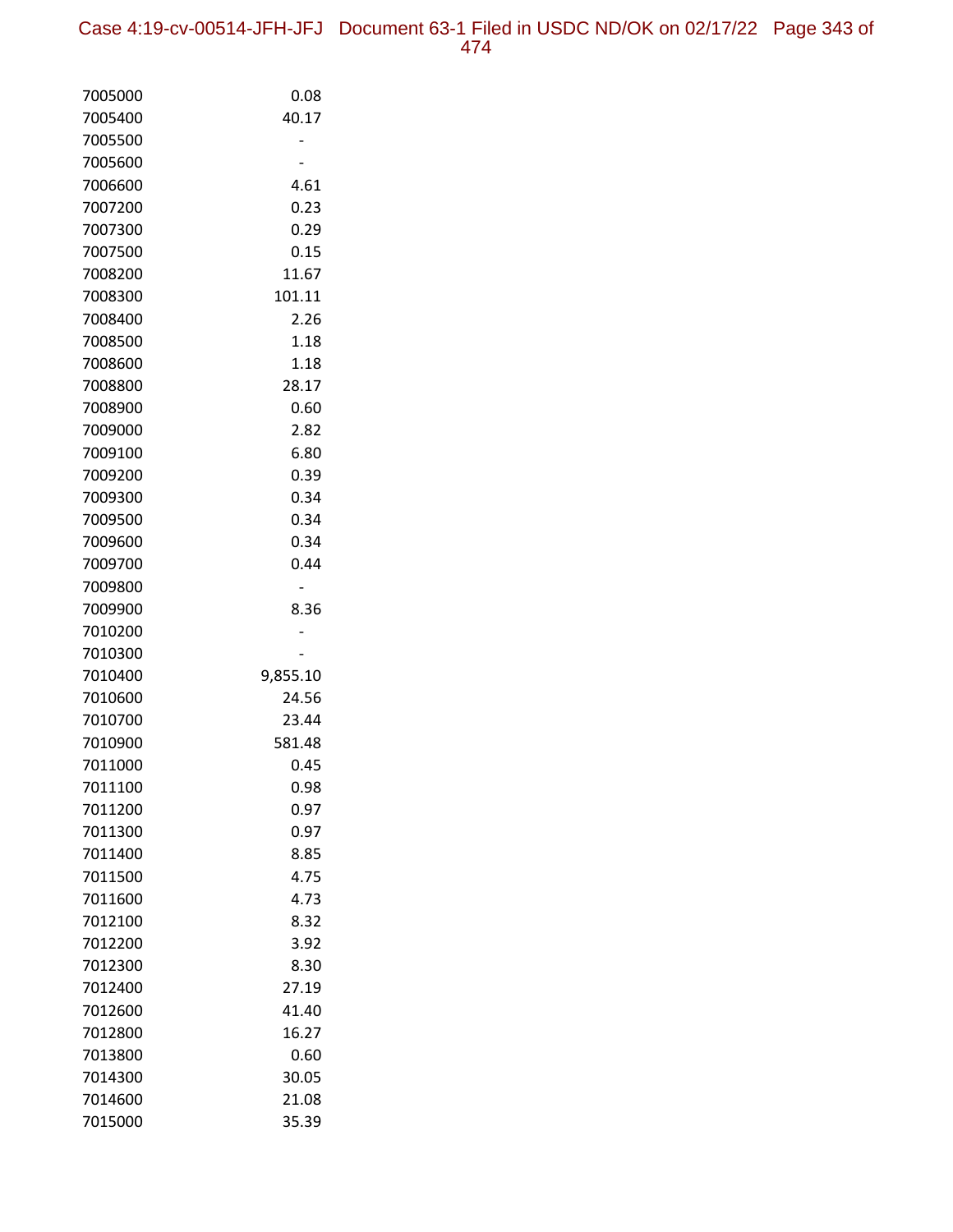Case 4:19-cv-00514-JFH-JFJ Document 63-1 Filed in USDC ND/OK on 02/17/22 Page 344 of 474

| 7017000            | 7.32           |
|--------------------|----------------|
| 7017500            | 55.02          |
| 7017600            | 3.78           |
| 7018500            | 26.11          |
| 7018600            | 1.77           |
| 7018700            | 115.46         |
| 7018800            | 126.27         |
| 7018900            | 115.47         |
| 7019500            | 9.08           |
| 7019700            | 25.36          |
| 7019800            | 65.08          |
| 7020100            | 23.59          |
| 7020200            | 0.01           |
| 7020300            | 0.01           |
| 7020500            | 0.01           |
| 7020600            | 0.01           |
| 7020800            | 0.01           |
| 7020900            | 0.01           |
| 7021000            | 0.01           |
| 7021100            | 0.01           |
| 7021400            | 4.37           |
| 7021800            | 13.74          |
| 7022100<br>7022200 | 11.55<br>12.55 |
| 7022300            | 0.50           |
| 7022400            | 14.57          |
| 7022500            | 12.15          |
| 7022700            | 2.47           |
| 7023300            | 5.27           |
| 7025400            | 25.36          |
| 7025600            | 8.41           |
| 7026200            | 0.27           |
| 7026400            | 11.71          |
| 7027100            | 28.13          |
| 7027300            | 0.26           |
| 7027400            | 24.90          |
| 7027500            | 36.62          |
| 7027600            | 7.31           |
| 7027900            | 0.04           |
| 7029100            | 1.50           |
| 7029200            | 0.48           |
| 7029900            | 5.43           |
| 7030000            | 17.86          |
| 7030600            | 0.08           |
| 7030900            | 38.86          |
| 7031000            |                |
| 7031100            | 18.18          |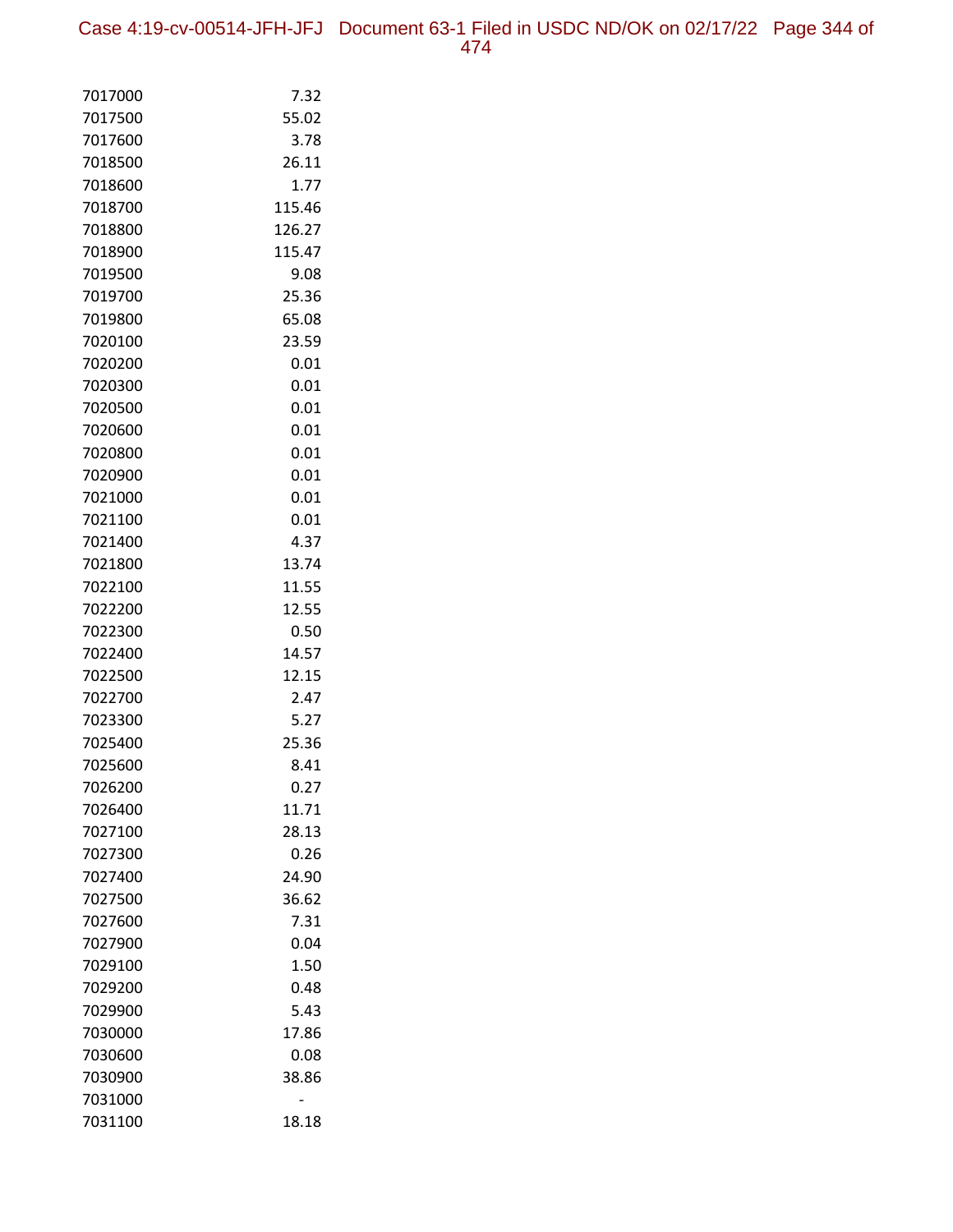Case 4:19-cv-00514-JFH-JFJ Document 63-1 Filed in USDC ND/OK on 02/17/22 Page 345 of 474

| 7031200            | 24.08         |
|--------------------|---------------|
| 7031400            | 2.20          |
| 7031500            |               |
| 7031600            | 0.28          |
| 7031700            |               |
| 7031800            | 1.13          |
| 7032500            | 4.59          |
| 7034200            | 9.63          |
| 7034500            | 28.35         |
| 7034700            | 30.79         |
| 7034800            |               |
| 7034900            |               |
| 7035000            | 0.15          |
| 7035200            | 17.55         |
| 7035300            | 6.40          |
| 7035500            | 34.27         |
| 7036600            | 1.79          |
| 7036700            | 1.79          |
| 7037200            | 7.53          |
| 7037300            | 29.60         |
| 7037400            | 7.43          |
| 7038600            | 4.50          |
| 7038900            | 2.54          |
| 7039000            | 37.28         |
| 7039100            | 6.46          |
| 7039200            | 159.83        |
| 7039300            | 6.04          |
| 7039400            | 40.86         |
| 7039600            | 0.02          |
| 7039700            | 0.08          |
| 7039900            | 0.23          |
| 7040800            | 13.38         |
| 7040900<br>7041000 | 13.38<br>8.40 |
| 7041100            | 10.08         |
| 7041200            | 10.08         |
| 7048900            | 4.63          |
| 7049500            | 44.80         |
| 7049800            | 31.66         |
| 7050200            | 6.14          |
| 7050600            | 14.65         |
| 7050700            | 8.63          |
| 7050800            | 635.98        |
| 7050900            | 11.45         |
| 7051000            | 8.91          |
| 7051300            | 15.86         |
| 7051400            | 15.86         |
|                    |               |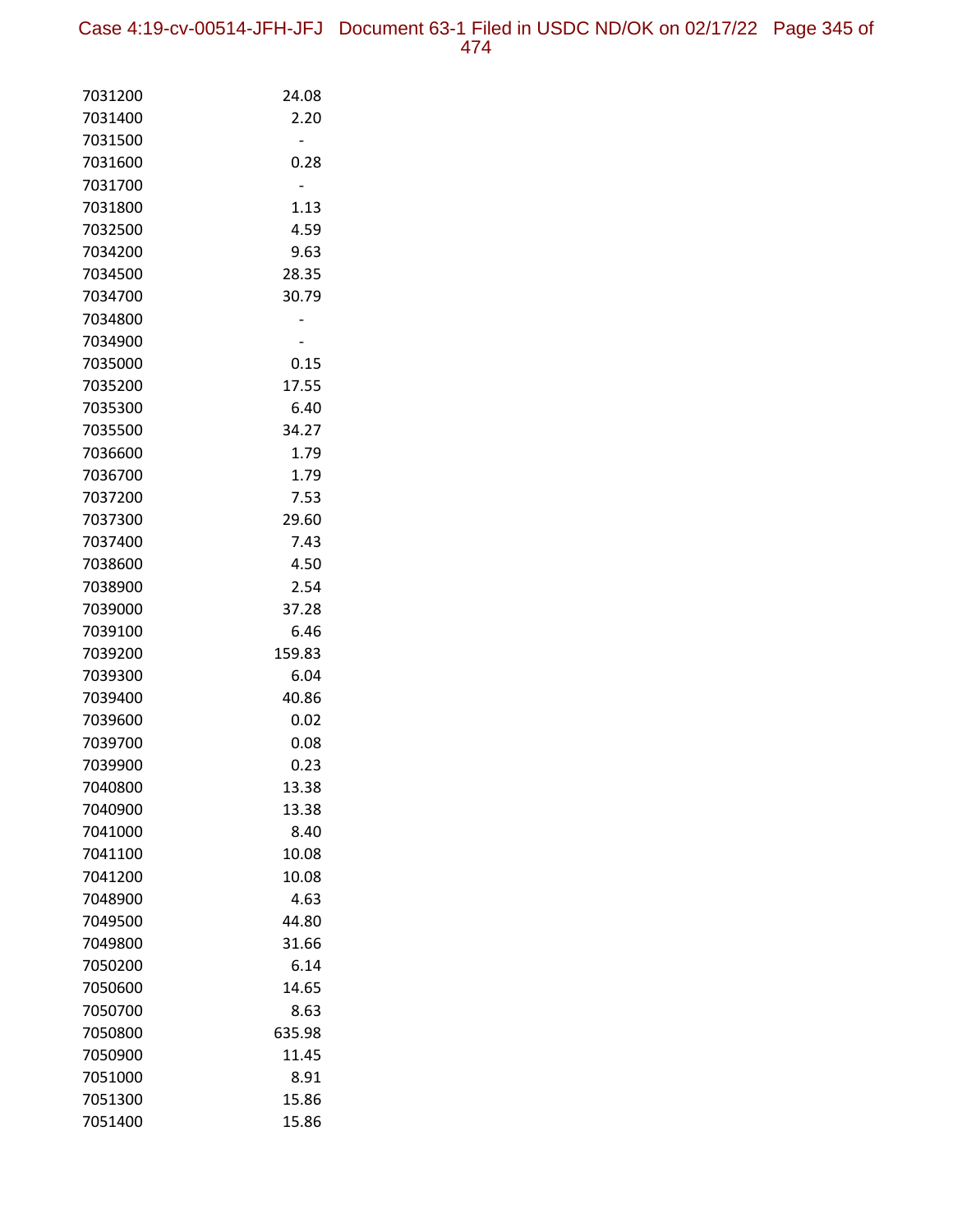Case 4:19-cv-00514-JFH-JFJ Document 63-1 Filed in USDC ND/OK on 02/17/22 Page 346 of 474

| 7054300 | 55.65    |
|---------|----------|
| 7054400 | 40.67    |
| 7054500 | 42.58    |
| 7054700 | 11.41    |
| 7055000 | 35.82    |
| 7055100 | 35.82    |
| 7056600 | 1,304.50 |
| 7056900 | 4.09     |
| 7057000 | 4.13     |
| 7057500 | 29.51    |
| 7057800 | 18.20    |
| 7058100 | 23.77    |
| 7058200 | 17.32    |
| 7058300 | 26.99    |
| 7059100 | 11.44    |
| 7059800 | 0.94     |
| 7059900 | 0.94     |
| 7060300 | 0.06     |
| 7060400 | 0.02     |
| 7060500 | 0.02     |
| 7060600 | 0.02     |
| 7060800 | 3.36     |
| 7060900 | 17.81    |
| 7061200 | 16.39    |
| 7061300 | 16.39    |
| 7061400 | 16.68    |
| 7062000 | 1.95     |
| 7062100 | 0.96     |
| 7062200 | 0.45     |
| 7062300 | 1.64     |
| 7062400 | 12.33    |
| 7062500 | 9.56     |
| 7062600 | 9.65     |
| 7062700 | 9.58     |
| 7062800 | 8.49     |
| 7062900 | 0.10     |
| 7063000 | 0.10     |
| 7065400 | 8.42     |
| 7065500 | 42.06    |
| 7066100 | 241.37   |
| 7067200 | 222.59   |
| 7067700 | 28.44    |
| 7068000 | 2.57     |
| 7068200 | 0.62     |
| 7068300 | 0.63     |
| 7068400 | 0.63     |
| 7068800 |          |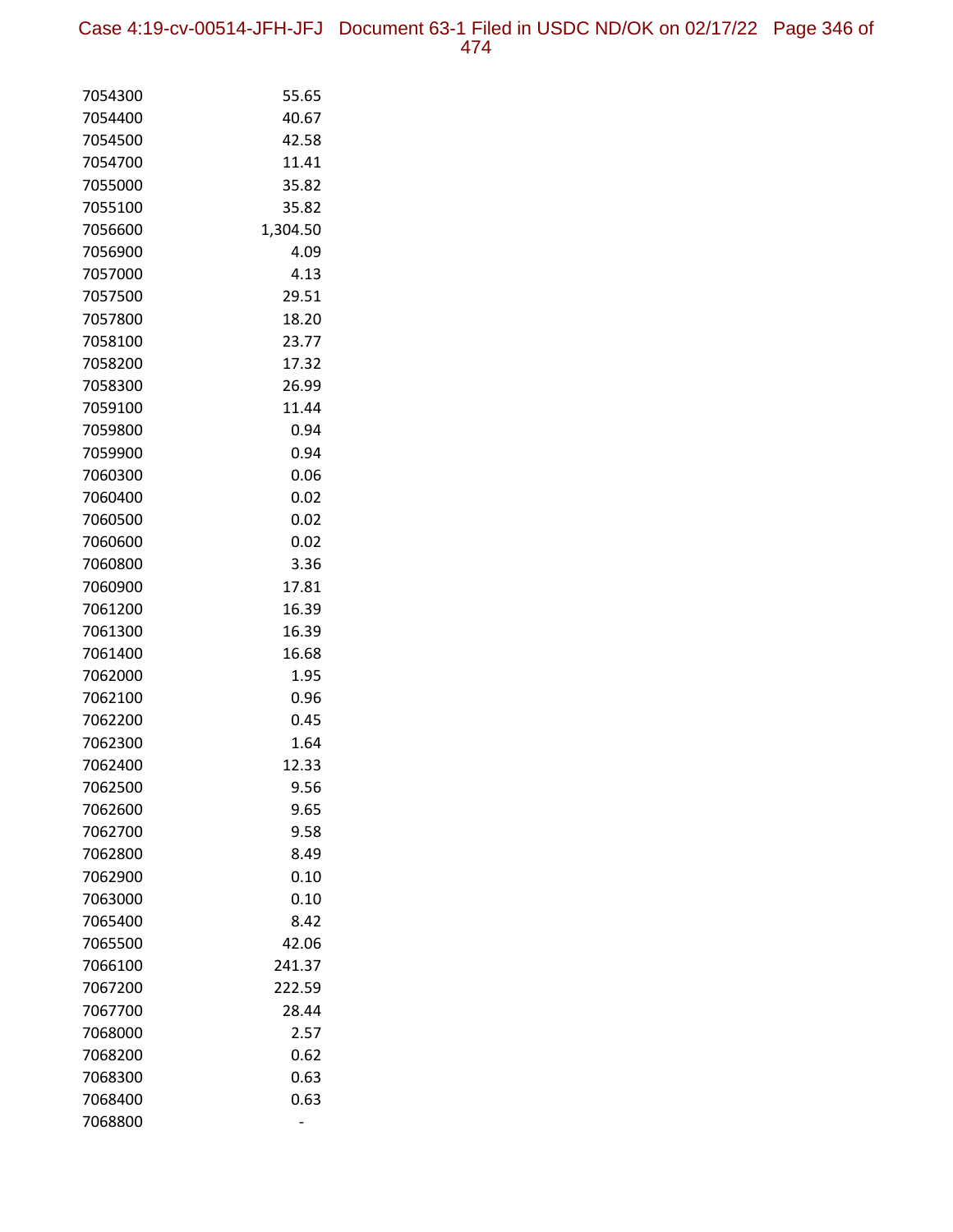| 7069200 | 5.89   |
|---------|--------|
| 7069300 | 5.89   |
| 7069400 | 5.89   |
| 7069900 | 6.59   |
| 7070000 | 47.56  |
| 7070700 | 141.63 |
| 7072200 | 16.24  |
| 7072300 | 16.24  |
| 7073000 | 14.80  |
| 7073100 | 14.80  |
| 7073200 | 14.80  |
| 7073300 | 21.89  |
| 7073700 |        |
| 7074400 | 3.68   |
| 7074600 | 0.69   |
| 7074800 | 0.69   |
| 7074900 | 0.69   |
| 7075200 | 2.59   |
| 7075500 | 37.18  |
| 7075600 | 37.17  |
| 7075900 | 53.18  |
| 7076200 | 0.46   |
| 7076300 | 78.21  |
| 7077000 | 16.37  |
| 7077100 | 18.08  |
| 7077200 | 12.79  |
| 7077300 | 12.79  |
| 7077400 | 12.78  |
| 7077500 | 12.84  |
| 7077800 | 21.81  |
| 7077900 | 21.71  |
| 7078000 | 7.63   |
| 7078100 | 5.76   |
| 7078200 | 5.76   |
| 7078500 |        |
| 7078600 | 186.58 |
| 7079100 | 2.24   |
| 7079200 | 0.21   |
| 7079400 | 1.51   |
| 7079500 | 4.52   |
| 7079700 | 1.50   |
| 7080100 | 15.65  |
| 7080300 | 1.89   |
| 7080600 | 19.39  |
| 7081300 | 1.79   |
| 7081800 | 1.36   |
| 7082000 | 43.18  |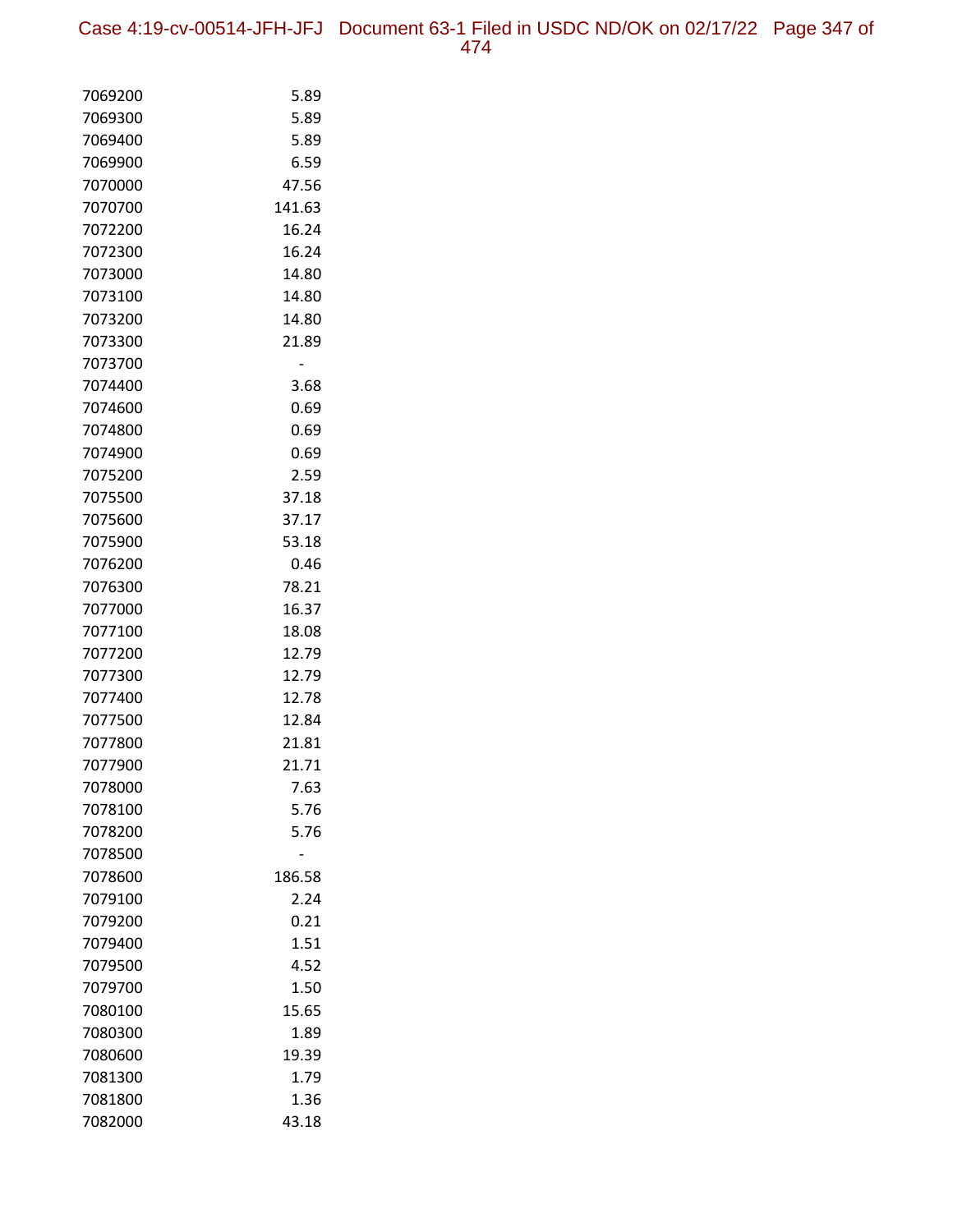Case 4:19-cv-00514-JFH-JFJ Document 63-1 Filed in USDC ND/OK on 02/17/22 Page 348 of 474

| 7083400            | 3.27           |
|--------------------|----------------|
| 7083800            | 25.90          |
| 7084100            | 21.22          |
| 7084200            | 21.22          |
| 7084300            | 20.69          |
| 7084400            | 83.40          |
| 7084500            | 0.06           |
| 7084600            | 0.06           |
| 7085800            | 38.95          |
| 7086000            | 0.29           |
| 7086100            | 0.29           |
| 7086700            | 17.67          |
| 7086800            | 7.32           |
| 7087200            | 11.27          |
| 7087400            | 2.35           |
| 7087700            | 58.86          |
| 7087900            | 2.68           |
| 7088300            | 0.56           |
| 7088400            | 0.45           |
| 7088500            | 0.03           |
| 7089100            | 8.93           |
| 7089400            | 5.42           |
| 7090000            | 0.48           |
| 7090700            | 14.81          |
| 7093200            | 16.98          |
| 7095600            | 11.81          |
| 7095700<br>7095800 | 11.79<br>33.19 |
| 7096400            |                |
| 7096500            | 163.73         |
| 7096600            | 22.16          |
| 7096700            | 22.16          |
| 7097400            | 1.13           |
| 7098600            | 24.99          |
| 7101700            | 6.80           |
| 7102000            | 16.30          |
| 7102100            | 17.73          |
| 7102200            | 1.10           |
| 7102900            |                |
| 7103000            | 0.13           |
| 7116400            | 7.40           |
| 7117200            |                |
| 7117300            | 3.90           |
| 7117400            | 9.19           |
| 7117600            | 14.88          |
| 7117700            | 15.58          |
| 7117800            | 15.58          |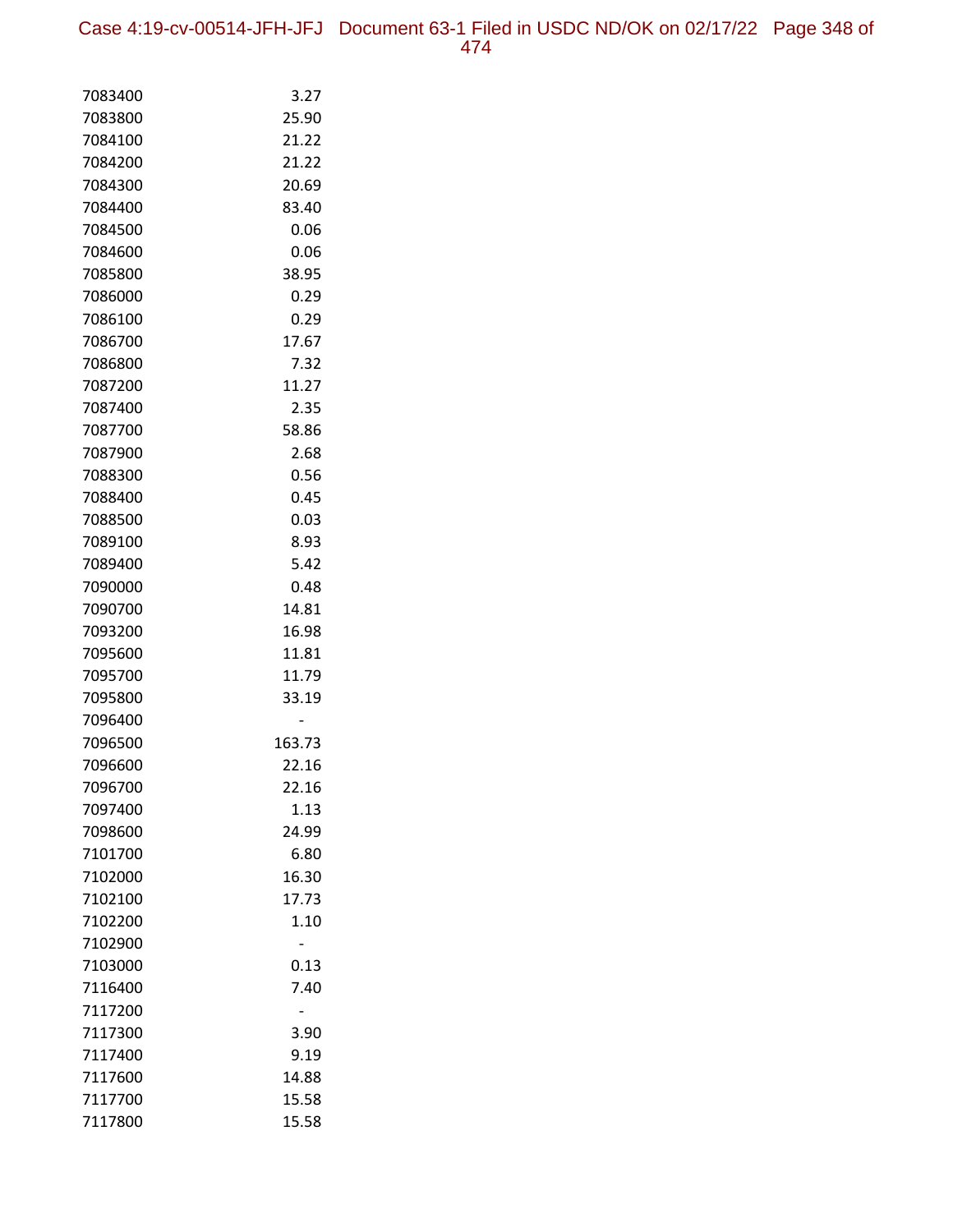Case 4:19-cv-00514-JFH-JFJ Document 63-1 Filed in USDC ND/OK on 02/17/22 Page 349 of 474

| 7117900            | 15.59        |
|--------------------|--------------|
| 7118400            | 5.14         |
| 7118500            | 5.14         |
| 7118600            | 5.14         |
| 7118800            | 5.14         |
| 7118900            | 5.14         |
| 7119000            | 19.26        |
| 7119100            | 69.85        |
| 7119400            | 747.04       |
| 7119700            | 28.09        |
| 7119800            | 26.78        |
| 7122800            | 1.92         |
| 7122900            | 28.95        |
| 7123200            | 0.14         |
| 7123300            | 18.85        |
| 7123900            | 24.97        |
| 7125300            | 24.65        |
| 7125800            | 57.72        |
| 7126900            | 4.46         |
| 7127000            |              |
| 7127100            | 4.28         |
| 7127200            | 4.46         |
| 7127600            | 24.72        |
| 7127700            | 24.78        |
| 7127800            | 0.34<br>0.43 |
| 7128000<br>7128100 | 28.38        |
| 7128200            | 15.51        |
| 7128700            | 24.38        |
| 7128800            | 25.08        |
| 7128900            | 25.08        |
| 7129000            | 1.37         |
| 7129100            | 0.58         |
| 7129200            | 0.59         |
| 7129400            | 10.34        |
| 7129600            | 7.51         |
| 7129700            | 38.64        |
| 7130600            | 70.94        |
| 7130700            | 29.74        |
| 7130800            | 107.09       |
| 7130900            | 107.11       |
| 7131000            | 107.08       |
| 7131100            | 107.11       |
| 7131500            | 33.43        |
| 7131600            | 9.33         |
| 7131900            | 40.60        |
| 7132000            | 33.15        |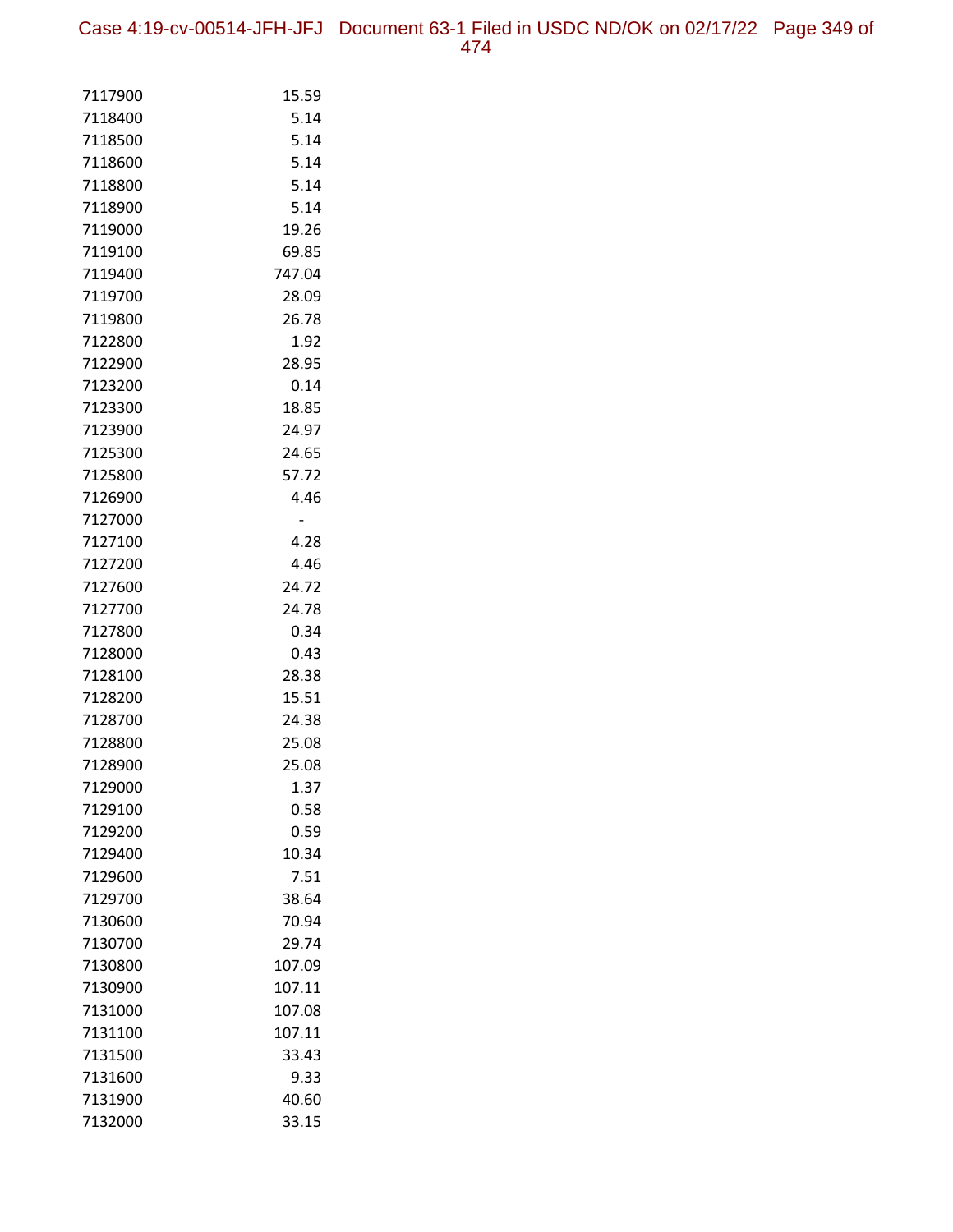Case 4:19-cv-00514-JFH-JFJ Document 63-1 Filed in USDC ND/OK on 02/17/22 Page 350 of 474

| 7132100            | 33.21         |
|--------------------|---------------|
| 7132200            | 33.87         |
| 7132300            | 36.99         |
| 7132400            | 25.04         |
| 7132500            | 0.06          |
| 7132700            | 24.43         |
| 7133000            | 3.41          |
| 7133800            | 26.38         |
| 7134000            | 26.71         |
| 7134100            | 26.38         |
| 7134700            | 3.00          |
| 7134800            | 18.76         |
| 7135100            | 60.84         |
| 7135200            | 0.79          |
| 7135300            | 0.79          |
| 7135400            | 53.54         |
| 7135500            | 53.52         |
| 7136100            |               |
| 7136200            |               |
| 7136300            | 0.43          |
| 7136700            | 7.33          |
| 7136800            | 2.03          |
| 7137000            | 14.38         |
| 7137400            | 9.39          |
| 7137800            | 7.13          |
| 7138100            | 2.36          |
| 7138500<br>7139000 | 29.17<br>1.21 |
| 7139100            | 32.18         |
| 7139200            | 41.80         |
| 7140000            | 0.72          |
| 7140200            | 3.39          |
| 7140300            | 3.31          |
| 7140400            | 5.71          |
| 7141100            | 12.89         |
| 7141200            | 12.89         |
| 7141400            | 16.83         |
| 7141500            | 33.35         |
| 7142200            | 0.11          |
| 7142500            | 10.49         |
| 7142700            | 9.42          |
| 7142800            | 18.34         |
| 7142900            | 5.82          |
| 7143000            |               |
| 7143100            | 4.62          |
| 7143200            |               |
| 7143300            |               |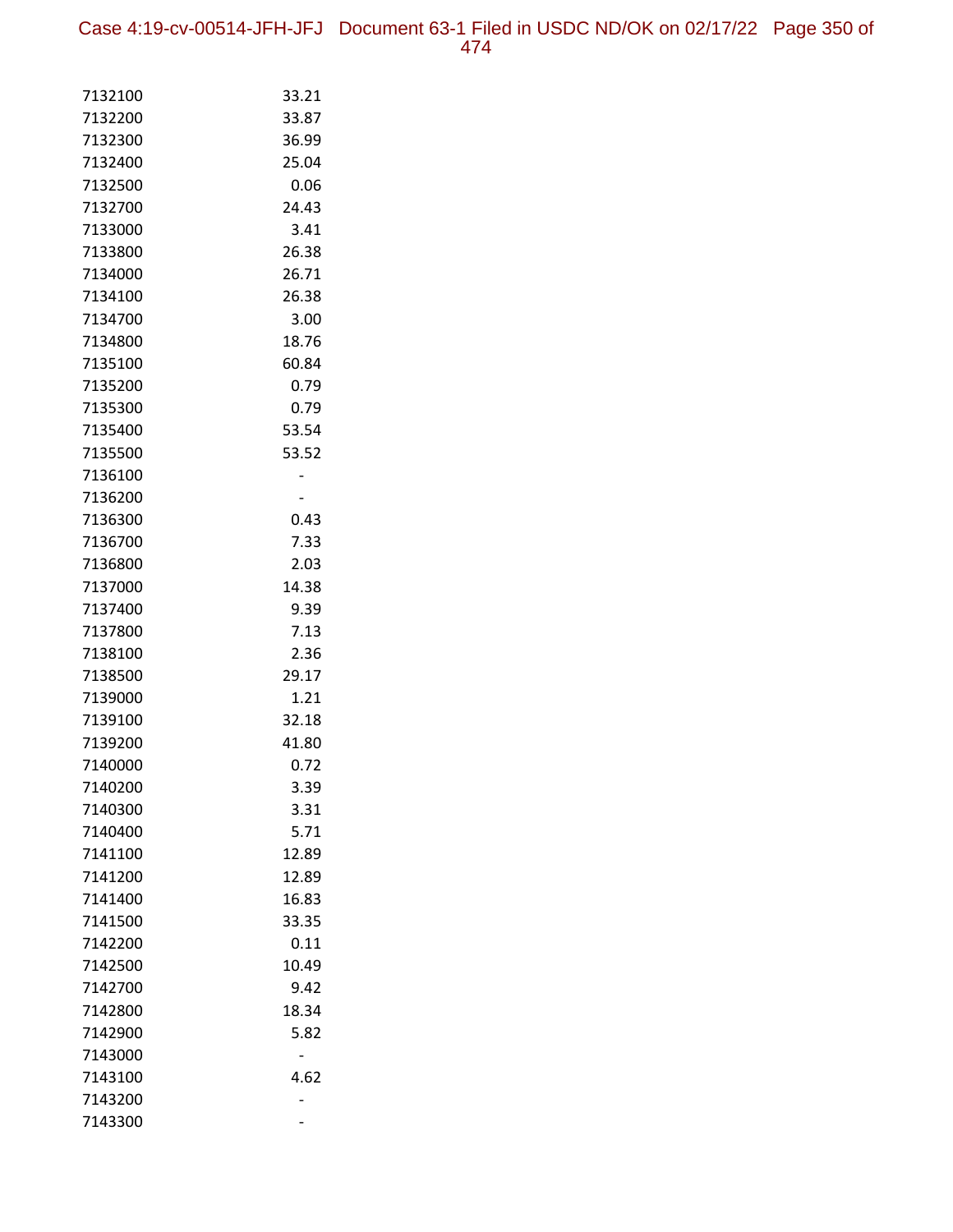Case 4:19-cv-00514-JFH-JFJ Document 63-1 Filed in USDC ND/OK on 02/17/22 Page 351 of 474

| 7143800            | 4.59          |
|--------------------|---------------|
| 7144700            | 13.34         |
| 7145200            | 20.43         |
| 7145400            | 5.39          |
| 7145500            | 12.91         |
| 7146000            | 10.09         |
| 7146100            | 2.63          |
| 7146200            | 9.45          |
| 7146300            | 34.52         |
| 7146400            | 10.41         |
| 7146500            | 1.77          |
| 7146900            | 0.20          |
| 7147000            | 4.83          |
| 7147100            | 8.05          |
| 7147200            | 11.44         |
| 7147300            | 0.08          |
| 7147400            | 6.99          |
| 7149900            | 8.97          |
| 7150300            | 28.75         |
| 7150400            | 31.05         |
| 7150500            | 15.06         |
| 7150700            | 1.03          |
| 7150800            | 1.02          |
| 7150900            | 1.02          |
| 7151000            | 0.87          |
| 7152400            | 0.29          |
| 7152500            | 0.30          |
| 7152600            | 1.09          |
| 7152700            | 4.58          |
| 7152800<br>7154600 | 0.97<br>18.09 |
| 7154700            | 6.71          |
| 7154900            | 10.41         |
| 7155100            | 41.25         |
| 7155200            | 0.06          |
| 7155300            | 0.06          |
| 7156600            | 38.25         |
| 7156700            | 38.26         |
| 7156800            | 9.68          |
| 7157500            | 7.47          |
| 7158000            | 3.34          |
| 7158300            | 1,358.64      |
| 7158400            | 17.24         |
| 7158500            | 17.22         |
| 7159800            | 3.92          |
| 7159900            | 3.91          |
| 7160000            | 3.91          |
|                    |               |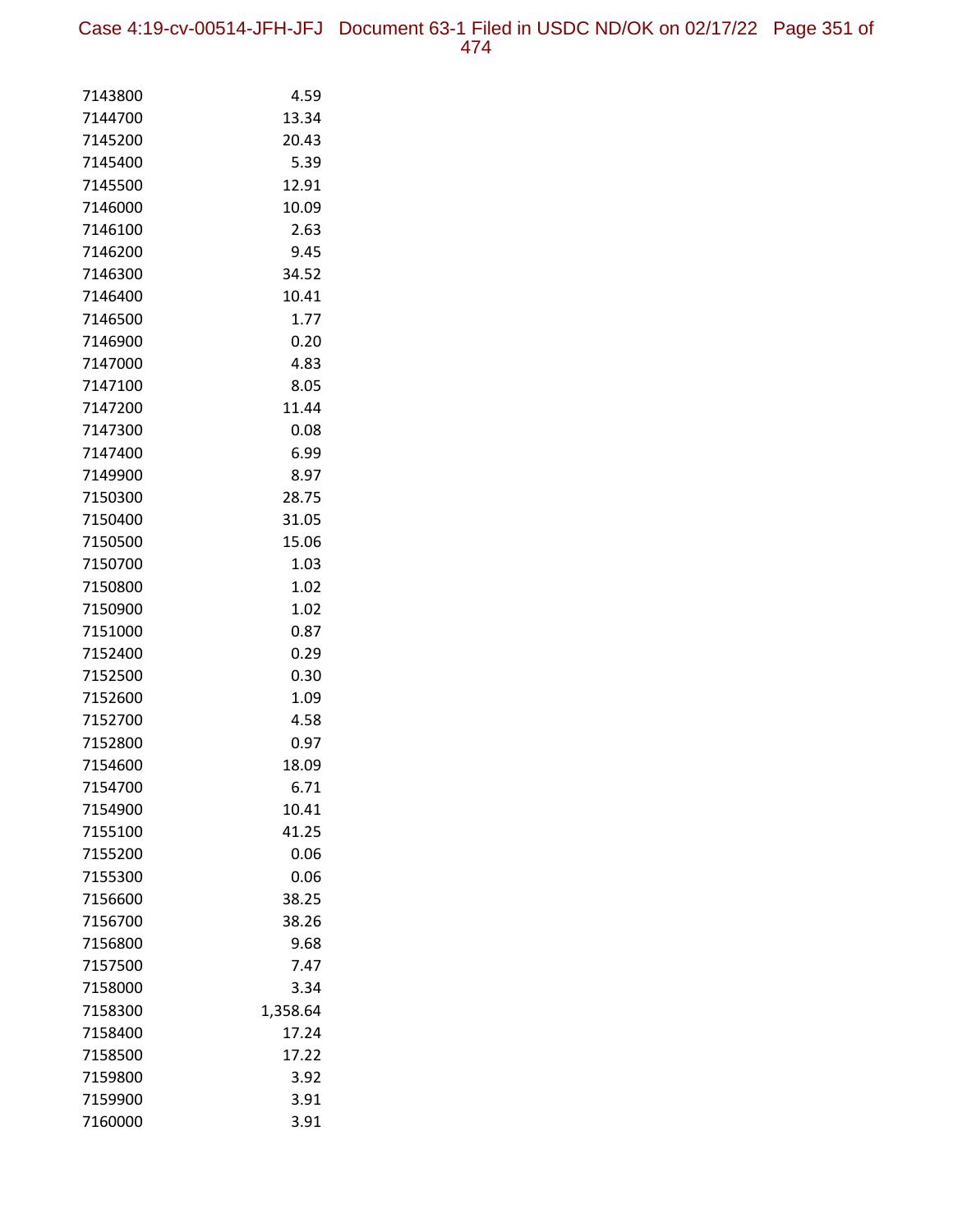| 7160700 | 8.09   |
|---------|--------|
| 7160800 | 8.10   |
| 7160900 | 0.03   |
| 7161100 | 0.32   |
| 7161200 | 33.59  |
| 7161300 | 34.10  |
| 7161400 | 34.10  |
| 7162100 | 24.73  |
| 7163300 | 42.83  |
| 7165900 | 29.45  |
| 7166100 | 24.96  |
| 7166200 | 1.30   |
| 7166300 | 27.77  |
| 7166400 | 24.17  |
| 7166500 | 26.33  |
| 7166600 | 54.62  |
| 7166700 | 13.14  |
| 7166900 | 35.99  |
| 7167000 | 36.89  |
| 7167100 | 0.41   |
| 7167500 | 75.07  |
| 7167600 | 91.92  |
| 7167700 | 119.31 |
| 7167900 | 231.20 |
| 7168000 | 203.16 |
| 7168100 | 203.16 |
| 7168200 | 203.15 |
| 7168300 | 203.16 |
| 7168700 | 32.39  |
| 7168800 | 44.93  |
| 7168900 | 102.71 |
| 7169000 | 56.64  |
| 7169100 | 45.88  |
| 7169200 | 28.52  |
| 7169300 | 30.12  |
| 7169700 | 352.24 |
| 7169800 | 352.27 |
| 7169900 | 18.50  |
| 7170200 | 30.49  |
| 7170300 | 65.00  |
| 7170900 | 30.12  |
| 7171300 | 0.73   |
| 7171400 | 25.55  |
| 7171800 | 45.92  |
| 7171900 | 32.66  |
| 7172300 | 0.92   |
| 7172500 | 1.35   |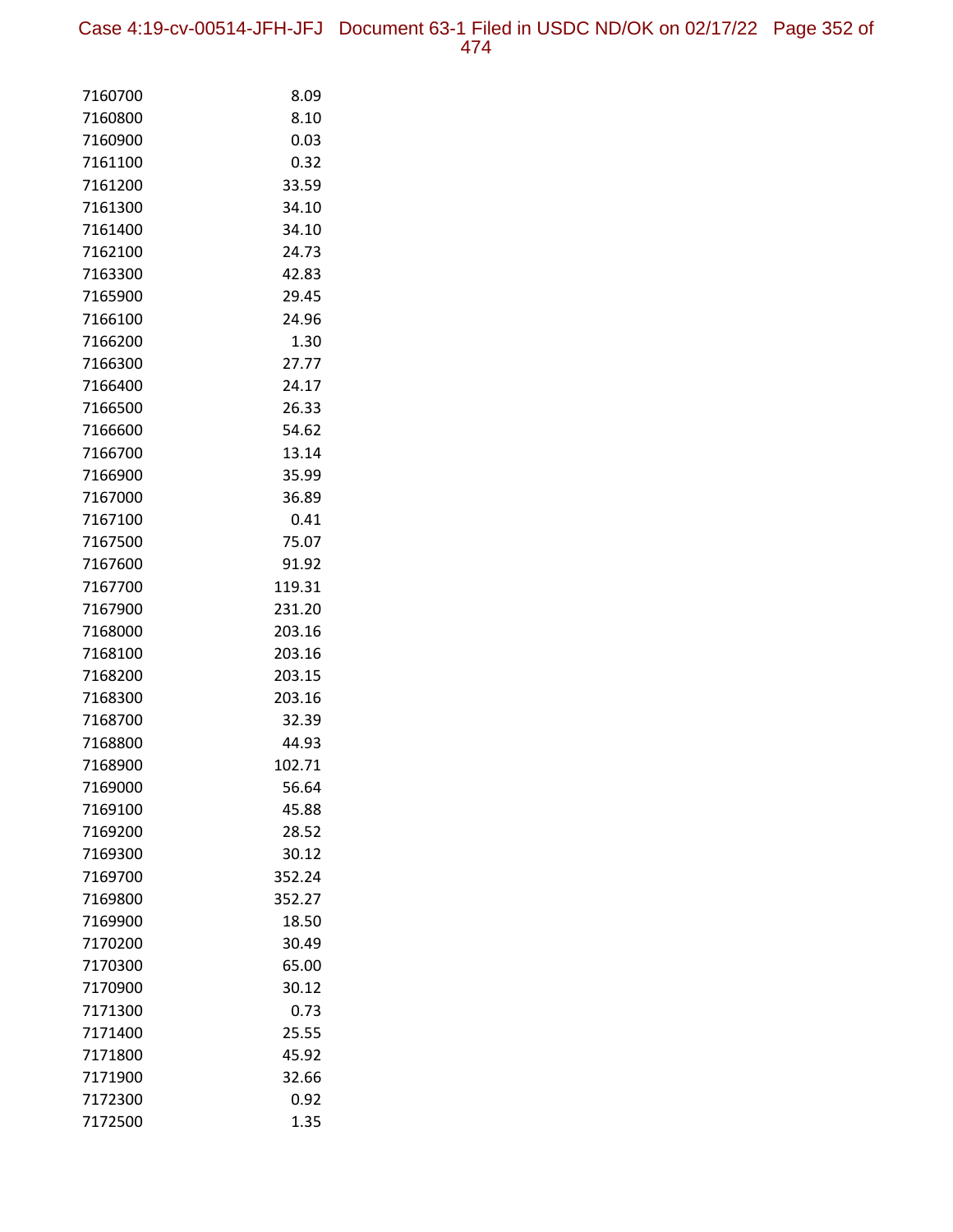| 7172600            | 1.35   |
|--------------------|--------|
| 7172900            |        |
| 7174000            | 3.35   |
| 7177500            | 218.24 |
| 7184900            | 0.97   |
| 7191100            | 49.41  |
| 7191200            | 1.78   |
| 7191300            | 0.94   |
| 7191400            |        |
| 7191800            | 2.07   |
| 7192000            | 33.60  |
| 7192200            | 0.02   |
| 7192300            | 0.02   |
| 7194300            | 1.45   |
| 7206100            | 0.64   |
| 7207400            | 4.67   |
| 7207500            | 28.92  |
| 7208000<br>7208100 | 27.26  |
| 7208200            | 27.45  |
| 7208300            | 27.24  |
| 7208400            | 28.93  |
| 7208800            | 33.24  |
| 7208900            | 28.01  |
| 7209100            | 0.05   |
| 7209400            | 39.94  |
| 7209700            | 0.54   |
| 7212100            | 0.65   |
| 7212200            | 1.17   |
| 7212600            | 0.06   |
| 7213500            | 9.45   |
| 7213600            | 1.61   |
| 7213700            | 20.22  |
| 7214300            | 36.76  |
| 7214500            | 2.14   |
| 7215000            | 11.15  |
| 7215400            |        |
| 7215500            | 2.35   |
| 7215700            | 2.24   |
| 7221500            | 0.15   |
| 7221600            | 39.24  |
| 7221700            | 67.40  |
| 7221800            | 0.46   |
| 7221900            | 36.29  |
| 7222000            | 0.08   |
| 7222100            | 6.29   |
| 7222200            | 3.78   |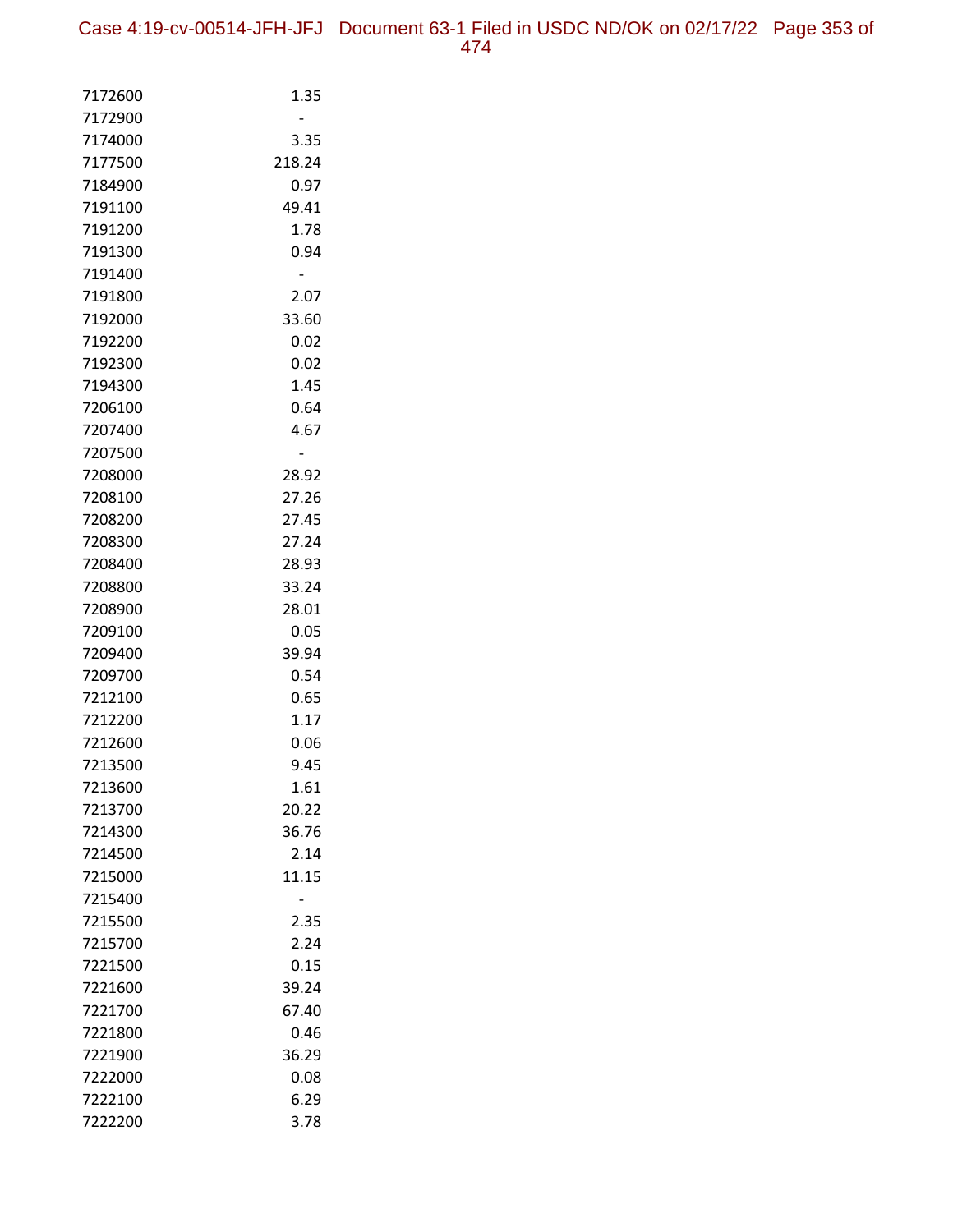Case 4:19-cv-00514-JFH-JFJ Document 63-1 Filed in USDC ND/OK on 02/17/22 Page 354 of 474

| 7223500            | 0.13         |
|--------------------|--------------|
| 7223600            | 30.98        |
| 7238700            | 16.75        |
| 7239400            | 21.29        |
| 7240300            | 3.15         |
| 7240500            | 3.71         |
| 7240600            | 3.04         |
| 7240700            | 3.04         |
| 7241000            | 22.16        |
| 7241100            | 22.16        |
| 7241200            | 1.04         |
| 7241500            | 3.04         |
| 7241600            | 3.04         |
| 7241900            |              |
| 7243100            | 7.02         |
| 7243400            | 1.09         |
| 7244100            | 8.06         |
| 7244200            |              |
| 7244400            | 10.99        |
| 7247700            | 3.94         |
| 7256100            | 19.93        |
| 7257000            |              |
| 7257500            | 38.36        |
| 7258000            | 3.41         |
| 7258200            | 15.81        |
| 7258300            | 15.81        |
| 7263600<br>7264300 | 0.15<br>0.15 |
| 7267300            | 11.18        |
| 7270500            | 107.43       |
| 7271200            | 4.69         |
| 7271900            | 4.65         |
| 7272100            | 24.85        |
| 7272300            | 0.99         |
| 7272500            | 0.97         |
| 7272600            | 1.91         |
| 7272700            | 0.97         |
| 7273100            | 33.41        |
| 7285100            | 32.26        |
| 7285300            | 1.34         |
| 7285500            | 1.39         |
| 7285600            | 0.42         |
| 7285700            | 0.42         |
| 7285900            | 40.09        |
| 7287300            | 38.71        |
| 7287600            | 1.89         |
| 7287700            | 1.89         |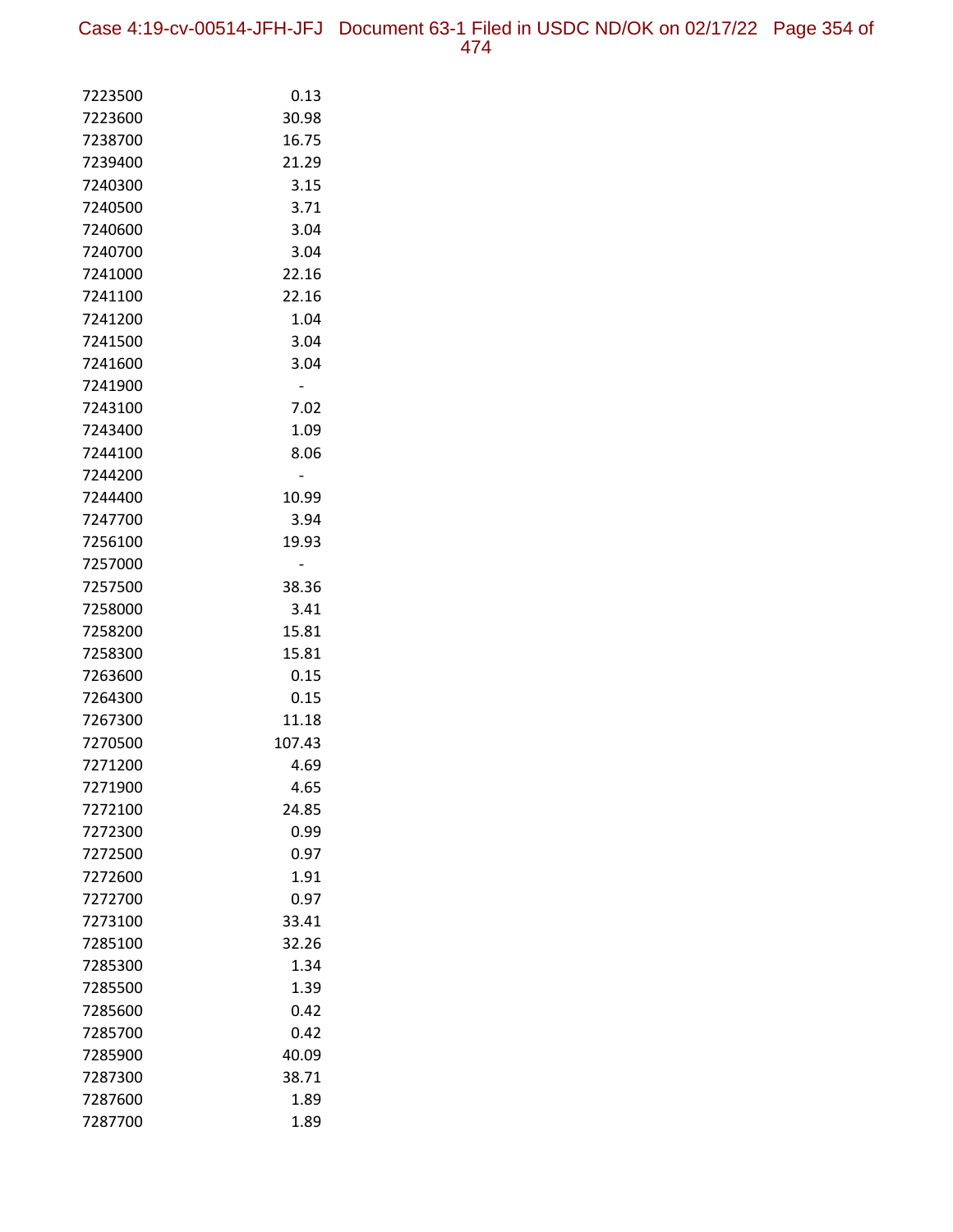| 7287800 | 5.60   |
|---------|--------|
| 7288000 | 265.94 |
| 7288200 | 58.36  |
| 7288300 | 1.44   |
| 7288500 | 51.53  |
| 7288600 | 76.14  |
| 7288700 | 36.69  |
| 7288800 | 44.58  |
| 7289000 | 45.47  |
| 7289300 | 47.33  |
| 7289500 | 301.31 |
| 7289600 | 46.95  |
| 7289700 | 145.99 |
| 7289900 | 28.23  |
| 7290000 | 60.80  |
| 7290100 | 28.23  |
| 7290200 | 36.23  |
| 7290300 | 2.81   |
| 7290400 | 8.70   |
| 7290500 | 36.24  |
| 7291000 | 8.77   |
| 7291400 | 27.58  |
| 7291700 | 2.17   |
| 7292300 | 36.34  |
| 7292400 | 34.35  |
| 7292700 | 1.62   |
| 7293000 | 129.20 |
| 7293100 | 99.07  |
| 7293200 | 99.07  |
| 7293300 | 6.64   |
| 7294600 | 36.31  |
| 7294700 | 94.64  |
| 7294800 | 40.69  |
| 7295000 | 47.56  |
| 7295100 | 45.29  |
| 7295300 | 37.79  |
| 7295400 | 24.05  |
| 7296800 | 36.06  |
| 7297500 | 18.23  |
| 7297600 |        |
| 7297700 | 16.87  |
| 7297900 | 26.42  |
| 7298000 | 4.83   |
| 7298100 | 1.04   |
| 7298700 | 47.85  |
| 7299400 | 28.64  |
| 7299700 | 22.91  |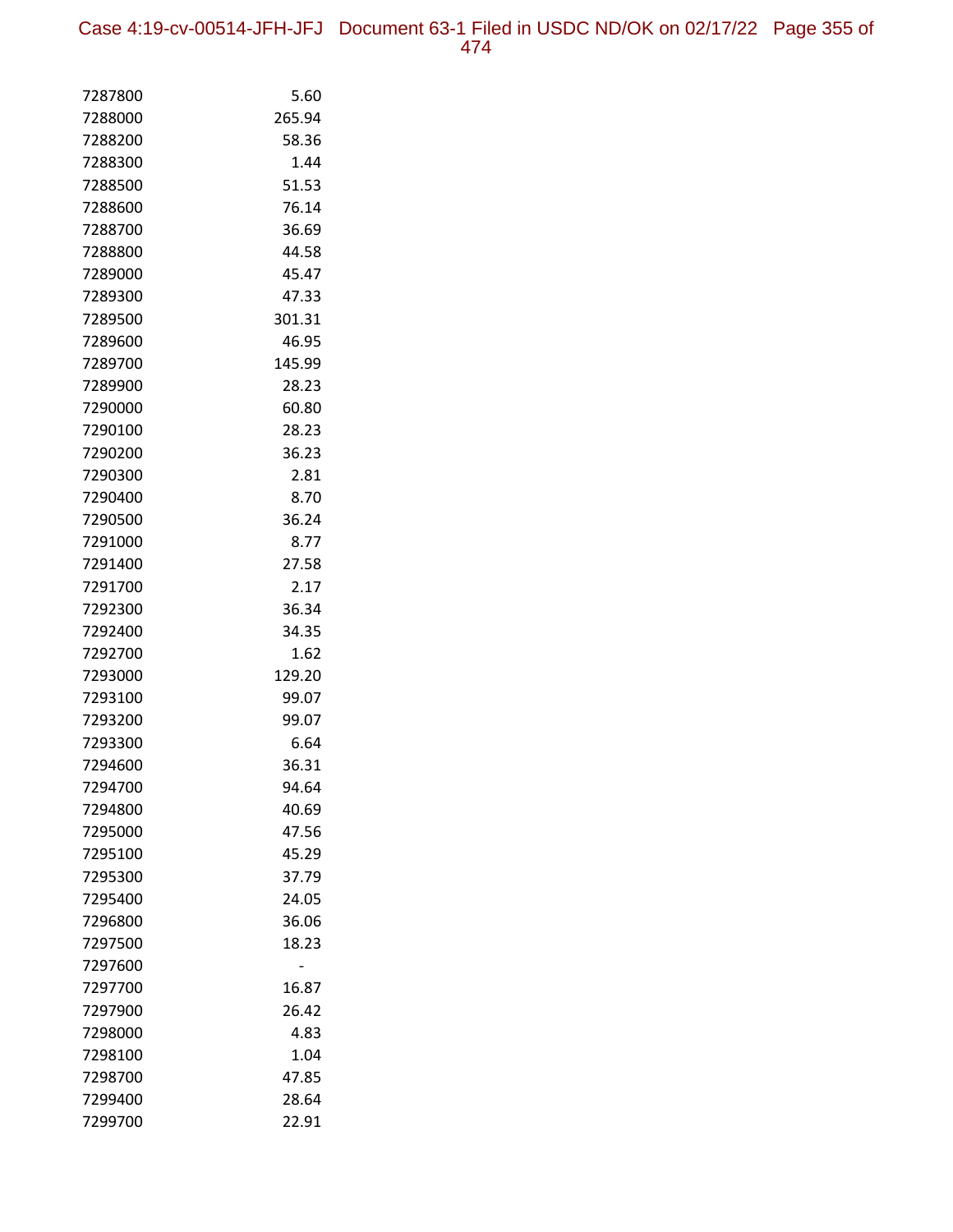| 7299900            | 2.32         |
|--------------------|--------------|
| 7300000            | 2.32         |
| 7300200            | 2.52         |
| 7300300            | 15.57        |
| 7300800            | 2.91         |
| 7301000            | 4.48         |
| 7301200            | 55.04        |
| 7301300            | 55.54        |
| 7301400            | 53.49        |
| 7301500            | 64.48        |
| 7301600            | 55.54        |
| 7301700            | 67.06        |
| 7301800            | 21.52        |
| 7302500            | 3.62         |
| 7302700            | 30.90        |
| 7304100            | 0.11         |
| 7305200            | 14.06        |
| 7305600            | 5.47         |
| 7305700            | 3.29         |
| 7305800            | 2.56         |
| 7305900            | 3.46         |
| 7306000            | 12.05        |
| 7306100            | 0.02         |
| 7306900            | 7.67         |
| 7307000            | 7.67         |
| 7307100<br>7307200 | 8.39<br>7.67 |
| 7307400            | 0.77         |
| 7308400            | 25.93        |
| 7309200            | 19.92        |
| 7309800            | 19.72        |
| 7309900            | 0.84         |
| 7310000            | 29.41        |
| 7310200            | 30.17        |
| 7310700            | 3.32         |
| 7311000            | 27.33        |
| 7311100            | 25.18        |
| 7311200            | 49.31        |
| 7311900            | 0.55         |
| 7312000            | 2.35         |
| 7312400            | 30.68        |
| 7312500            | 30.68        |
| 7314300            | 0.50         |
| 7314400            | 0.50         |
| 7314600            | 0.50         |
| 7314700            | 0.50         |
| 7315300            | 5.29         |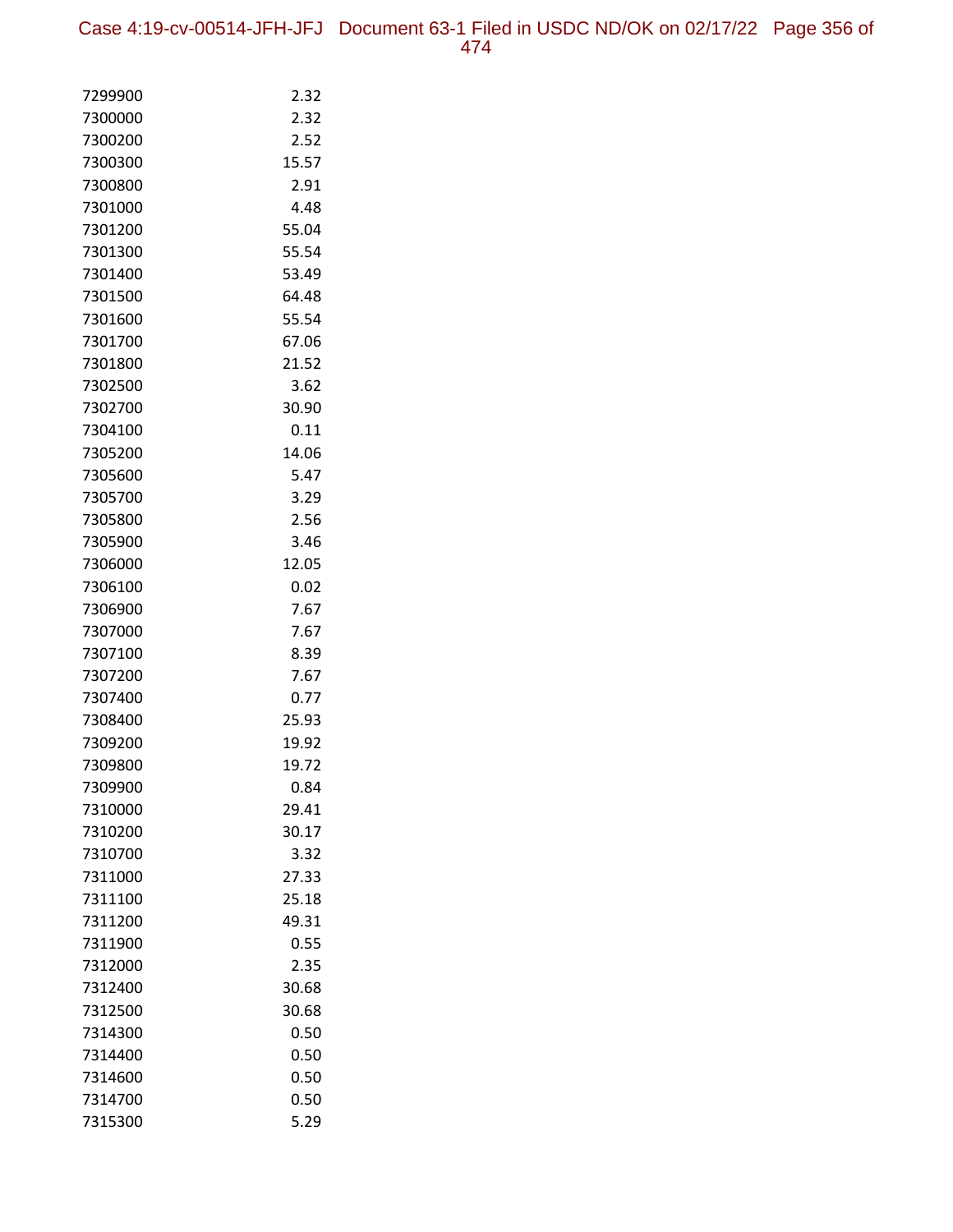| 7318000 |        |
|---------|--------|
| 7318100 |        |
| 7318200 |        |
| 7318500 |        |
| 7318800 | 6.80   |
| 7318900 | 6.80   |
| 7319000 | 6.79   |
| 7319400 | 11.34  |
| 7319500 | 21.07  |
| 7320300 | 0.19   |
| 7320400 | 5.53   |
| 7320600 | 0.01   |
| 7320900 | 61.81  |
| 7322100 | 31.92  |
| 7322400 | 3.28   |
| 7323400 | 163.77 |
| 7323500 | 10.50  |
| 7323600 | 9.40   |
| 7324100 | 0.83   |
| 7324200 |        |
| 7324400 | 10.59  |
| 7325300 | 32.36  |
| 7325800 | 38.37  |
| 7326500 | 29.72  |
| 7326600 | 29.72  |
| 7326800 | 24.50  |
| 7326900 | 24.49  |
| 7327000 | 24.49  |
| 7327100 | 3.64   |
| 7327300 | 27.55  |
| 7327500 | 23.73  |
| 7327600 | 6.40   |
| 7327900 | 5.62   |
| 7328400 | 57.51  |
| 7328500 | 48.28  |
| 7328700 | 25.41  |
| 7329000 | 5.64   |
| 7329100 | 3.57   |
| 7329200 | 1.43   |
| 7329300 | 1.43   |
| 7329600 | 27.29  |
| 7329900 | 85.88  |
| 7330200 | 5.72   |
| 7330500 | 37.08  |
| 7330600 | 30.05  |
| 7330700 | 30.05  |
| 7330800 | 21.92  |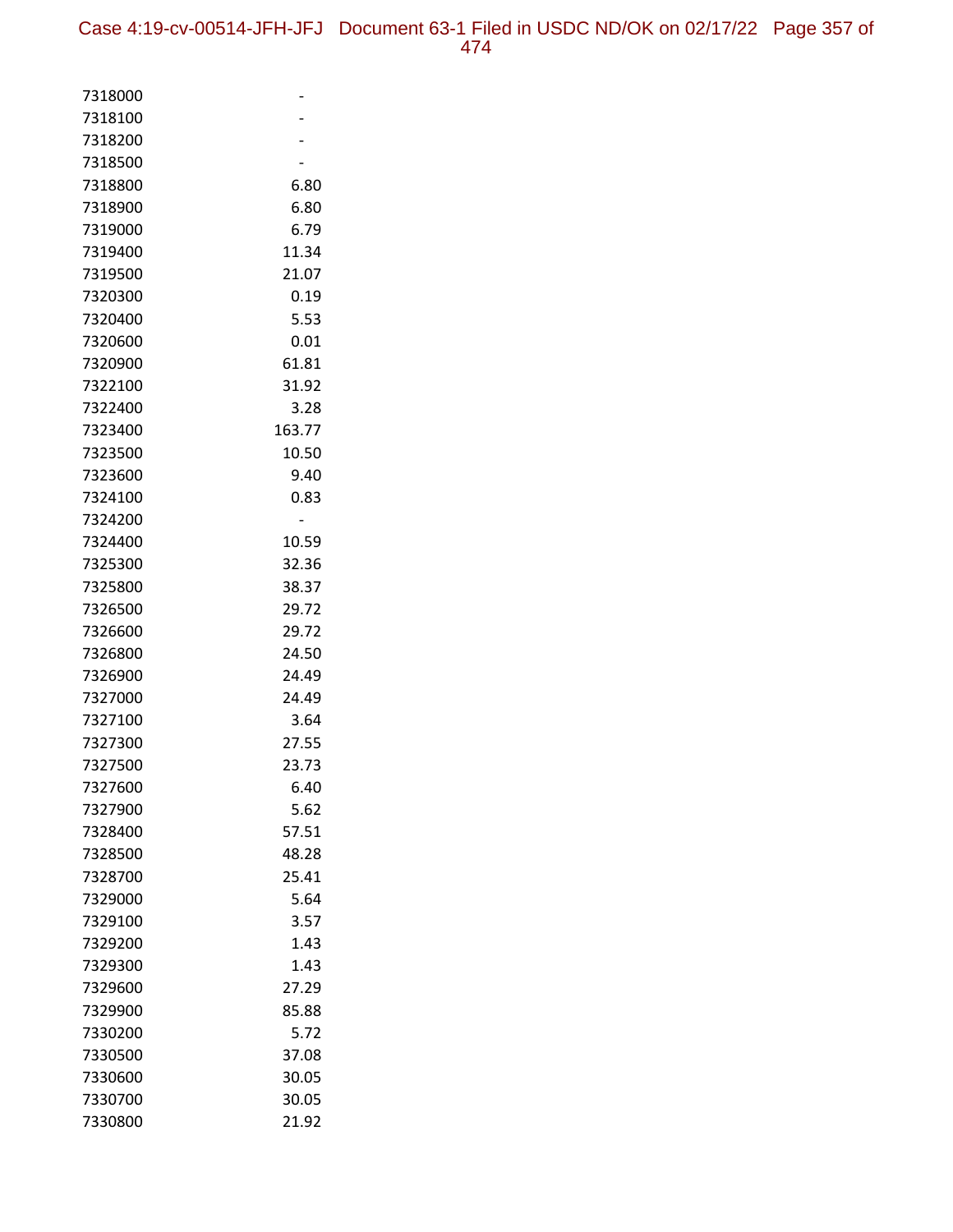Case 4:19-cv-00514-JFH-JFJ Document 63-1 Filed in USDC ND/OK on 02/17/22 Page 358 of 474

| 7330900            | 8.48           |
|--------------------|----------------|
| 7331200            | 22.52          |
| 7331800            | 19.33          |
| 7331900            | 24.41          |
| 7332000            | 7.65           |
| 7332100            | 7.62           |
| 7332200            | 7.46           |
| 7332300            | 7.62           |
| 7332400            | 10.16          |
| 7332500            | 10.16          |
| 7332600            | 5.11           |
| 7332700            | 5.11           |
| 7332800            | 7.62           |
| 7332900            | 7.62           |
| 7333000            | 7.62           |
| 7333100            | 6.28           |
| 7333200            | 20.68          |
| 7333400            | 0.06           |
| 7333500            | 0.48           |
| 7333600            | 0.06           |
| 7333700            | 4.70           |
| 7333800            | 9.04           |
| 7334500            | 0.72           |
| 7334700            | 315.71         |
| 7334800            | 10.21          |
| 7334900            | 43.25          |
| 7335000<br>7335800 | 42.73<br>26.99 |
| 7335900            | 26.99          |
| 7336000            | 27.00          |
| 7336200            | 21.29          |
| 7336500            | 194.61         |
| 7336900            | 53.46          |
| 7337300            | 15.63          |
| 7337400            | 76.70          |
| 7337500            |                |
| 7337600            |                |
| 7337800            | 22.13          |
| 7338000            | 11.09          |
| 7338100            | 11.11          |
| 7338200            | 0.30           |
| 7338900            | 0.01           |
| 7339900            | 652.66         |
| 7340600            | 9.54           |
| 7340900            | 40.42          |
| 7341000            | 43.51          |
| 7341200            | 38.89          |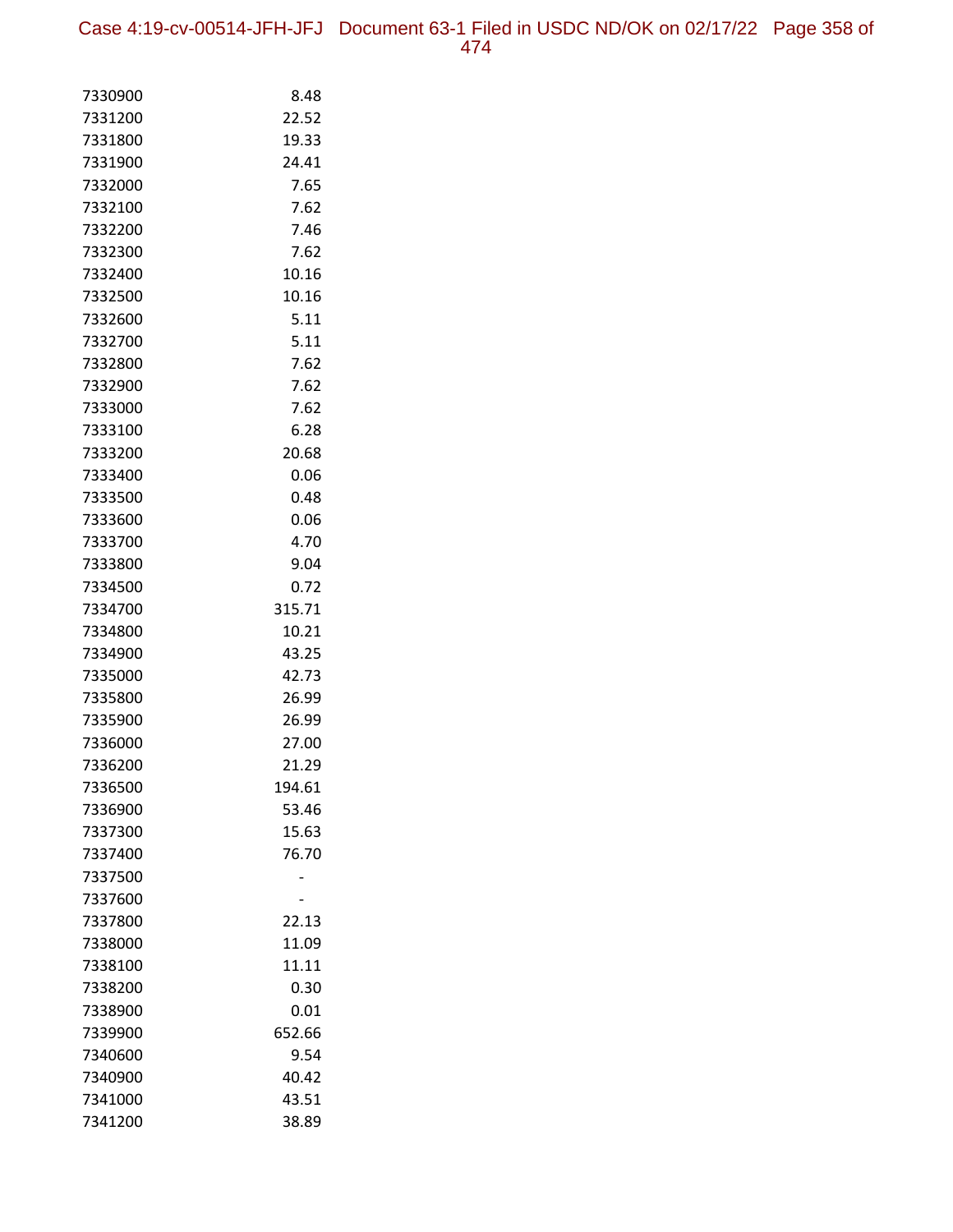Case 4:19-cv-00514-JFH-JFJ Document 63-1 Filed in USDC ND/OK on 02/17/22 Page 359 of 474

| 7343800            | 0.23          |
|--------------------|---------------|
| 7344300            | 19.19         |
| 7345000            | 0.21          |
| 7345400            | 12.96         |
| 7345500            | 12.96         |
| 7345700            | 0.30          |
| 7345900            | 0.30          |
| 7346200            | 0.30          |
| 7346300            | 0.04          |
| 7346900            | 10.31         |
| 7347100            | -             |
| 7347200            | 0.40          |
| 7348000            | 8.60          |
| 7348100            | 15.49         |
| 7348200            | 12.02         |
| 7348300            | 1.63          |
| 7348500            | 7.60          |
| 7348800            | 4.37          |
| 7348900            | 9.21          |
| 7349000            | 9.21          |
| 7349200            | 14.69         |
| 7349600            | 3.27          |
| 7349800            |               |
| 7350700            | 0.30          |
| 7351600            | 8.49          |
| 7352100            | 13.44         |
| 7352800            |               |
| 7353300            | 0.03          |
| 7353800            | 17.33         |
| 7353900            | 13.43         |
| 7354000            | 13.43         |
| 7354100            | 23.01<br>4.01 |
| 7354300<br>7354400 | 29.41         |
| 7354500            | 19.15         |
| 7354600            | 69.51         |
| 7354800            | 1,057.27      |
| 7354900            | 373.79        |
| 7355200            | 8.42          |
| 7355500            | 62.88         |
| 7355600            | 62.89         |
| 7356000            | 49.12         |
| 7356100            |               |
| 7356200            | 34.18         |
| 7356600            | 149.79        |
| 7356700            | 104.65        |
| 7357100            | 374.40        |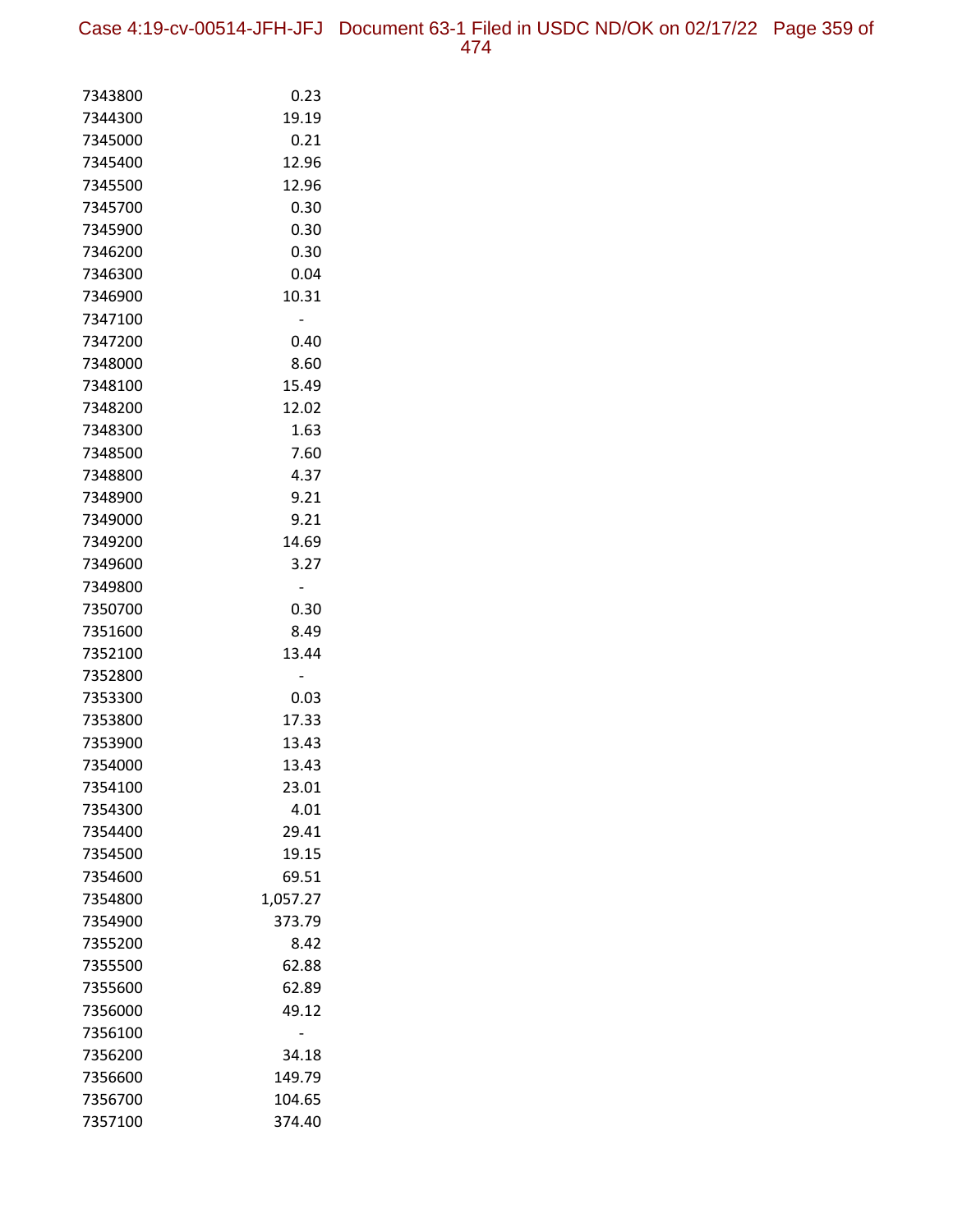Case 4:19-cv-00514-JFH-JFJ Document 63-1 Filed in USDC ND/OK on 02/17/22 Page 360 of 474

| 7357300            | 45.31          |
|--------------------|----------------|
| 7357400            | 45.33          |
| 7357800            | 70.85          |
| 7357900            | 13.96          |
| 7358000            | 27.97          |
| 7358200            | 35.43          |
| 7358300            | 11.21          |
| 7358400            | 35.23          |
| 7358500            | 73.87          |
| 7358900            |                |
| 7359000            | 17.26          |
| 7359100            |                |
| 7359300            |                |
| 7359500            | 5.41           |
| 7359600            | 11.22          |
| 7359700            | 14.03          |
| 7359800            | 13.96          |
| 7359900            | 13.96          |
| 7360000            | 13.91          |
| 7360100            | 23.06          |
| 7360200            | 8.46           |
| 7361100            | 23.93          |
| 7361200            | 23.94          |
| 7361300            | 8.42           |
| 7361400            | 12.56          |
| 7363800            | 29.60          |
| 7364000            | 29.60          |
| 7364400            | 0.09           |
| 7364700            | 26.28          |
| 7365800            | 1.12           |
| 7365900            | 6.99           |
| 7366000            | 265.24         |
| 7366700            | 7.08           |
| 7366800            | 828.08         |
| 7368100            | 1.40           |
| 7368300            | 0.08           |
| 7368500            | 131.51         |
| 7369100            | 25.51          |
| 7369200            | 25.61          |
| 7369300            | 25.51          |
| 7369500            | 0.15           |
| 7369600            | 0.32           |
| 7369900            | 136.78<br>7.46 |
| 7370000<br>7370100 | 24.38          |
| 7370200            | 24.72          |
|                    |                |
| 7370300            | 24.22          |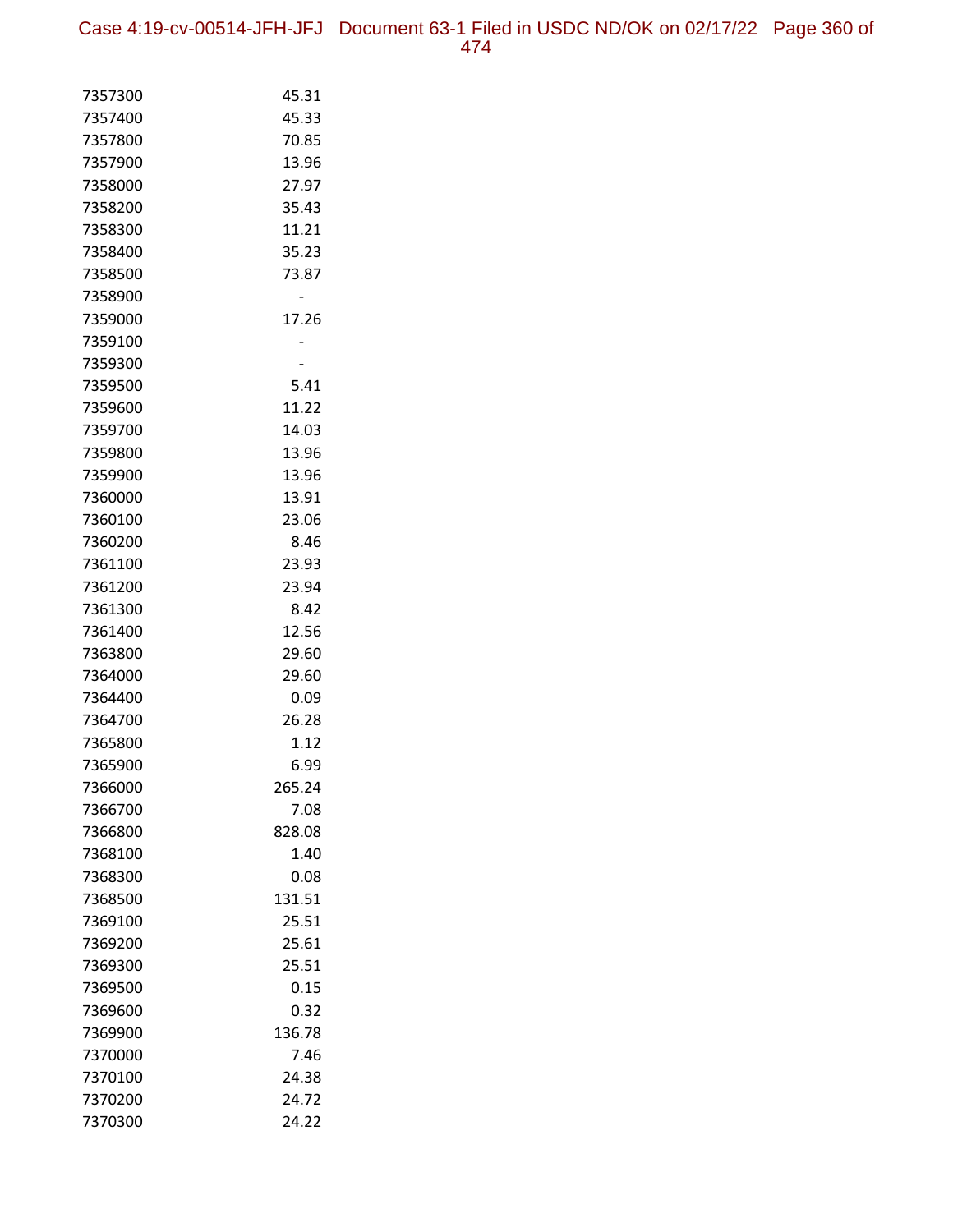Case 4:19-cv-00514-JFH-JFJ Document 63-1 Filed in USDC ND/OK on 02/17/22 Page 361 of

| 7370800            | 0.23         |
|--------------------|--------------|
| 7371200            | 27.75        |
| 7371800            | 13.26        |
| 7372200            | 6.05         |
| 7373700            |              |
| 7373800            | 10.67        |
| 7374000            | 1.47         |
| 7374400            |              |
| 7375000            | 33.08        |
| 7375100            | 9.33         |
| 7375300            | 10.60        |
| 7375400            | 8.91         |
| 7376400            | 14.48        |
| 7376500            | 14.48        |
| 7376700            | 14.48        |
| 7376800            | 11.53        |
| 7377500            | 71.78        |
| 7377600            | 72.57        |
| 7377700            | 86.23        |
| 7378100            | 25.81        |
| 7378200            | 25.81        |
| 7380500            | 0.39         |
| 7382900            | 11.15        |
| 7385600            | 6.53         |
| 7385800            | 2.81         |
| 7385900            | 2.82         |
| 7386000            | 2.82         |
| 7388100<br>7388200 | 1.16<br>1.25 |
| 7388300            | 4.64         |
| 7388800            | 7.53         |
| 7389200            | 35.76        |
| 7389400            | 11.41        |
| 7389700            | 19.72        |
| 7390000            | 30.01        |
| 7390100            | 5.16         |
| 7390300            | 36.84        |
| 7390400            | 31.51        |
| 7390500            | 32.56        |
| 7390600            | 4.34         |
| 7390800            | 21.94        |
| 7390900            | 31.48        |
| 7391300            | 0.32         |
| 7392000            | 45.50        |
| 7392700            | 60.31        |
| 7393200            | 2.13         |
| 7393300            | 0.43         |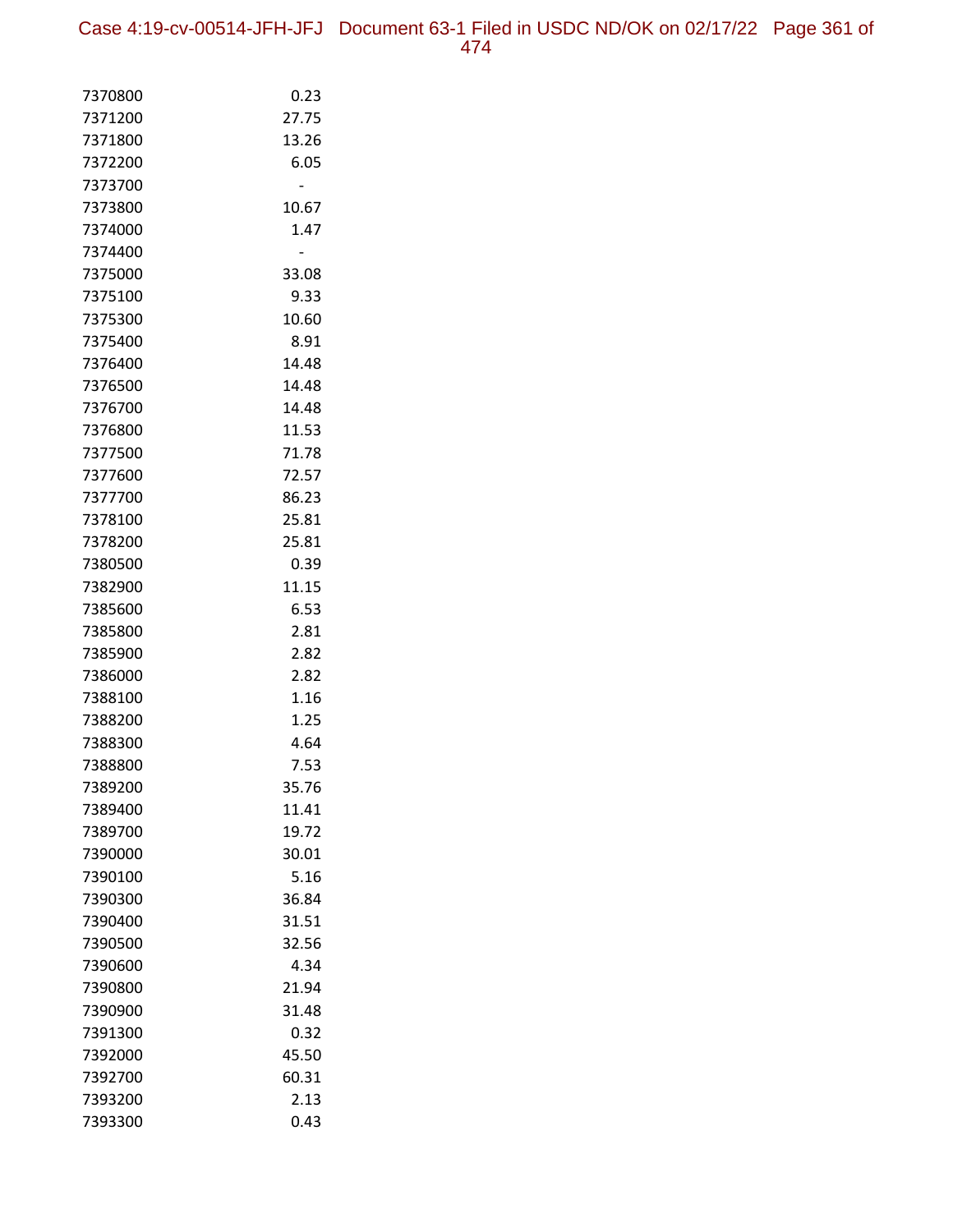Case 4:19-cv-00514-JFH-JFJ Document 63-1 Filed in USDC ND/OK on 02/17/22 Page 362 of 474

| 7394000 | 21.55  |
|---------|--------|
| 7394100 | 3.68   |
| 7394300 | 18.65  |
| 7394400 | 24.08  |
| 7395200 | 211.37 |
| 7395400 | 26.96  |
| 7395600 | 64.37  |
| 7396100 | 19.15  |
| 7396200 | 18.49  |
| 7396300 | 4.65   |
| 7396500 | 21.85  |
| 7396900 | 2.21   |
| 7397000 | 0.02   |
| 7397100 | 0.37   |
| 7397600 | 16.89  |
| 7397900 | 4.00   |
| 7399700 | 57.90  |
| 7400800 | 35.90  |
| 7401000 | 36.69  |
| 7401100 | 48.52  |
| 7411300 |        |
| 7421100 | 1.11   |
| 7421500 | 13.80  |
| 7421600 | 9.55   |
| 7421700 | 9.55   |
| 7422000 | 23.61  |
| 7422200 | 5.60   |
| 7423200 | 1.16   |
| 7423900 | 1.04   |
| 7424300 | 29.59  |
| 7424500 | 1.43   |
| 7424900 | 5.49   |
| 7425400 | 325.57 |
| 7425500 | 23.52  |
| 7425700 | 3.98   |
| 7425900 | 5.91   |
| 7428100 | 1.10   |
| 7428200 | 1.46   |
| 7428300 | 36.51  |
| 7428400 | 55.71  |
| 7428500 | 55.70  |
| 7428600 | 1.17   |
| 7428700 | 1.17   |
| 7428800 | 7.85   |
| 7429000 | 8.40   |
| 7429100 | 11.45  |
| 7429500 | 3.87   |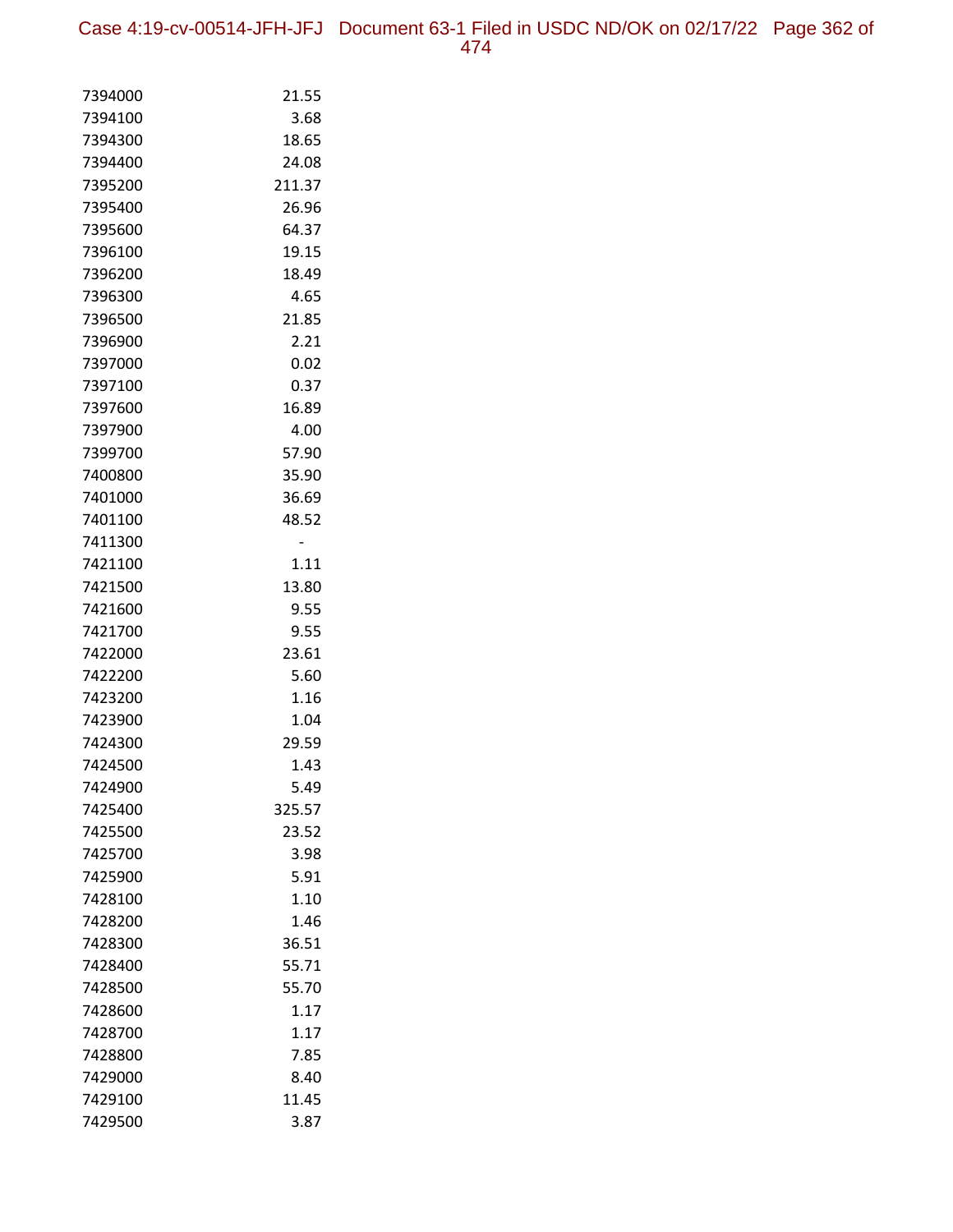Case 4:19-cv-00514-JFH-JFJ Document 63-1 Filed in USDC ND/OK on 02/17/22 Page 363 of 474

| 7430000 | 10.97  |
|---------|--------|
| 7430100 | 32.20  |
| 7430200 | 0.53   |
| 7430300 | 0.85   |
| 7430400 | 0.85   |
| 7431600 | 39.15  |
| 7431700 | 0.05   |
| 7432100 | 5.37   |
| 7432200 | 487.20 |
| 7432600 | 14.82  |
| 7432700 | 14.82  |
| 7433200 | 2.23   |
| 7433300 | 1.04   |
| 7433400 | 1.04   |
| 7434000 | 11.22  |
| 7434400 | 1.83   |
| 7434600 | 0.76   |
| 7434700 | 7.11   |
| 7434800 | 7.09   |
| 7434900 | 18.02  |
| 7435200 |        |
| 7435700 |        |
| 7435800 | 9.19   |
| 7435900 | 9.21   |
| 7436000 |        |
| 7437100 | 1.13   |
| 7437200 | 2.09   |
| 7437300 | 1.16   |
| 7437500 | 20.94  |
| 7437800 | 67.62  |
| 7437900 | 91.87  |
| 7441300 | 25.62  |
| 7441800 | 31.62  |
| 7441900 | 21.32  |
| 7442000 | 10.64  |
| 7442100 | 4.72   |
| 7442200 | 29.40  |
| 7442300 | 29.39  |
| 7442400 | 28.79  |
| 7442700 | 28.34  |
| 7444700 | 9.66   |
| 7503400 | 95.31  |
| 7503500 | 54.30  |
| 7503700 | 57.93  |
| 7503800 | 58.72  |
| 7503900 | 88.01  |
| 7504200 | 54.30  |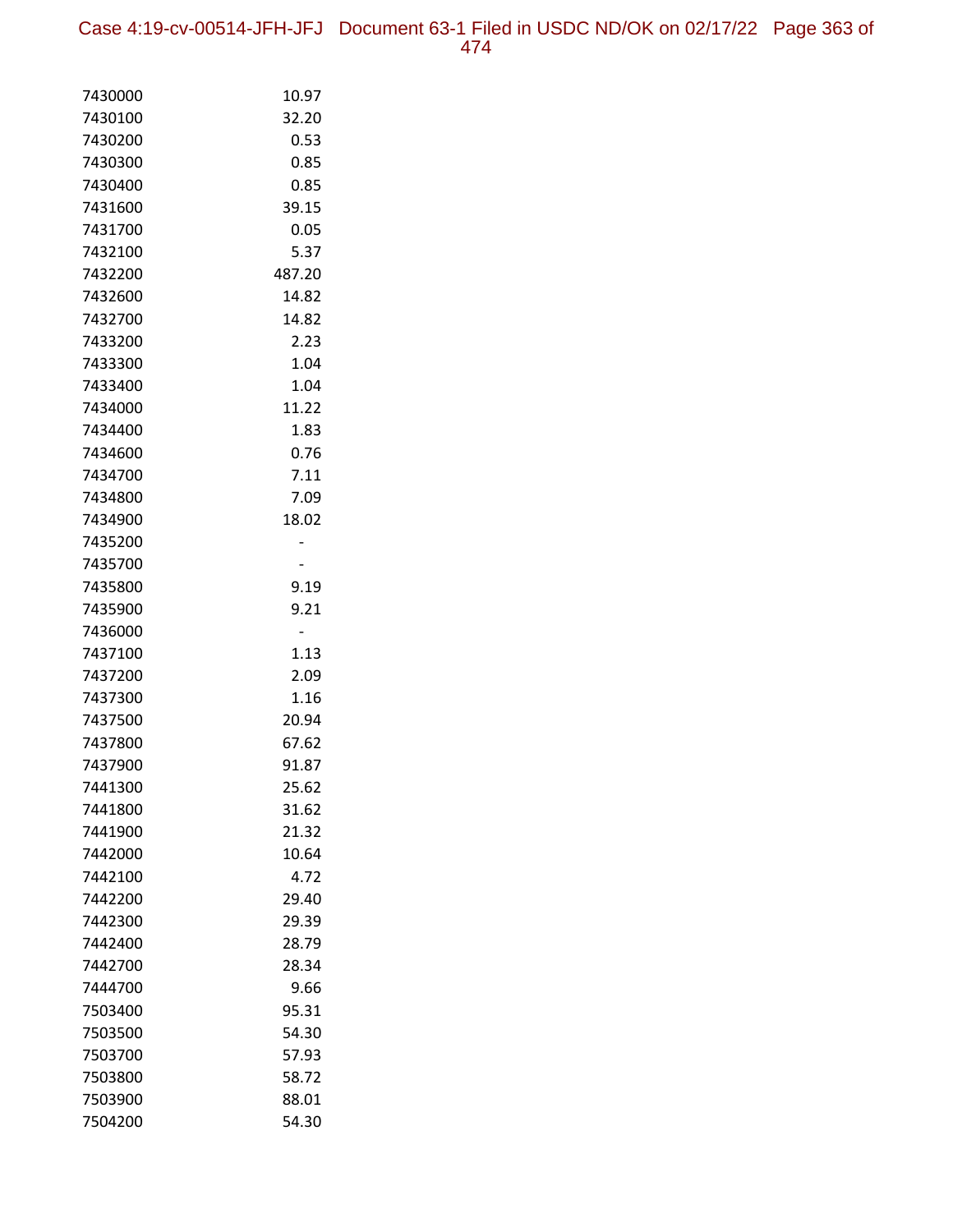Case 4:19-cv-00514-JFH-JFJ Document 63-1 Filed in USDC ND/OK on 02/17/22 Page 364 of 474

| 7504300            | 9.77          |
|--------------------|---------------|
| 7504400            | 47.93         |
| 7504700            | 41.92         |
| 7504800            | 44.16         |
| 7504900            | 42.11         |
| 7505400            | 1.28          |
| 7505500            | 0.45          |
| 7505600            | 1.29          |
| 7505900            | 20.12         |
| 7506100            | 42.10         |
| 7506400            | 41.30         |
| 7506500            | 61.53         |
| 7506600            | 61.91         |
| 7506900            | 187.16        |
| 7507000            | 61.91         |
| 7507300            | 24.07         |
| 7507600            | 57.86         |
| 7507700            | 54.96         |
| 7507800            | 19.57         |
| 7507900            | 22.60         |
| 7508000            | 30.19         |
| 7508100            | 59.66         |
| 7508200            | 49.45         |
| 7508500            | 35.15         |
| 7508800            | 60.22         |
| 7509600            | 18.88         |
| 7510600            | 8.67          |
| 7510700            | 18.66         |
| 7510800            | 18.67         |
| 7510900            | 18.90         |
| 7511000            | 9.05          |
| 7511100            |               |
| 7511300<br>7511400 | 67.97<br>0.39 |
| 7512000            | 13.38         |
| 7512100            | 17.20         |
| 7512600            | 0.44          |
| 7512900            | 32.83         |
| 7513700            | 4.81          |
| 7513800            | 21.95         |
| 7513900            | 18.66         |
| 7514200            | 3.25          |
| 7515500            | 23.89         |
| 7516500            | 123.70        |
| 7518700            | 28.07         |
| 7520900            | 74.57         |
| 7522400            | 37.00         |
|                    |               |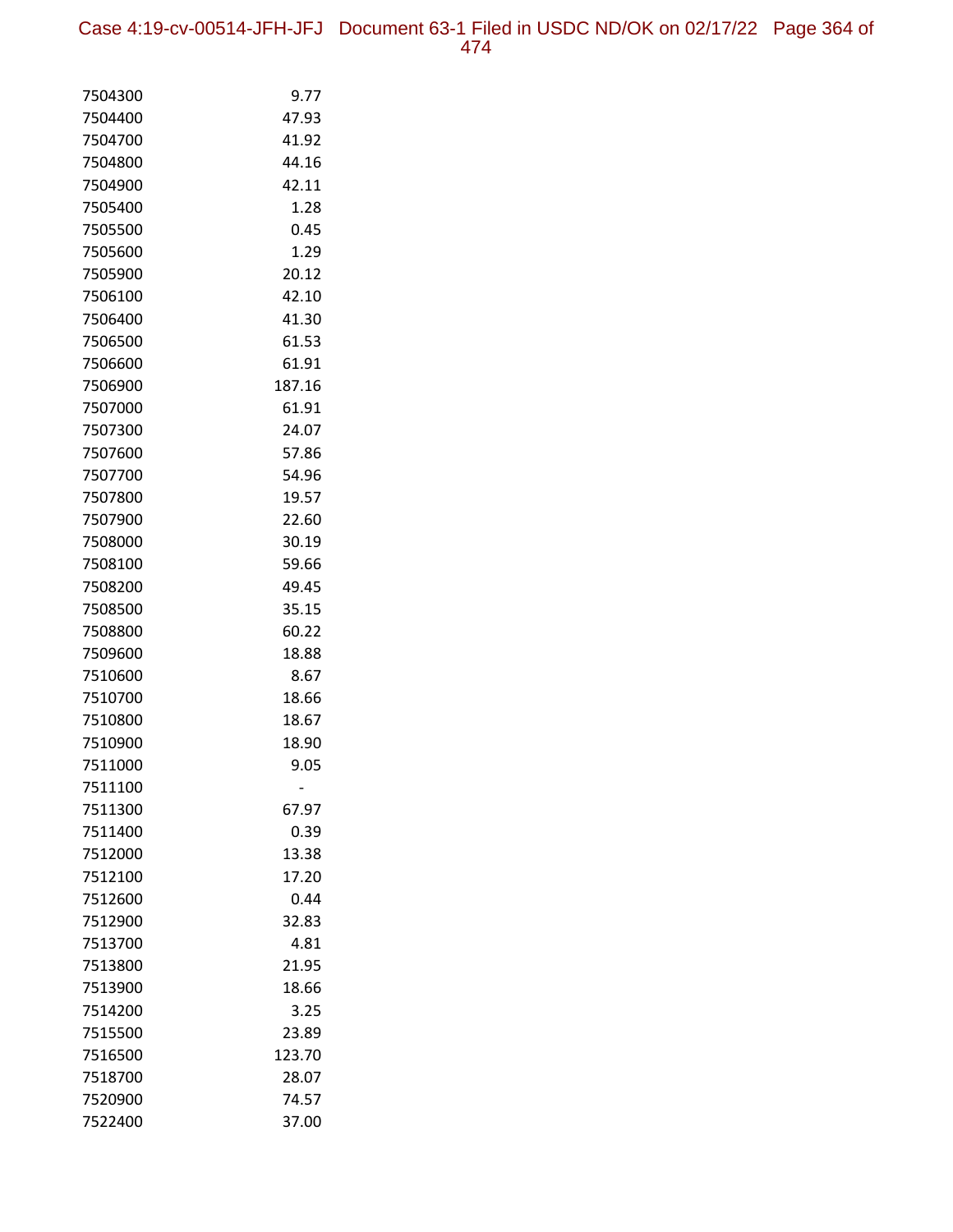Case 4:19-cv-00514-JFH-JFJ Document 63-1 Filed in USDC ND/OK on 02/17/22 Page 365 of 474

| 7527700            | 1.06             |
|--------------------|------------------|
| 7533500            | 7.61             |
| 7533700            | 27.62            |
| 7534900            | 12.23            |
| 7536000            | 1.51             |
| 7536100            | 0.55             |
| 7536200            | 0.55             |
| 7536300            | 0.55             |
| 7536800            | 0.04             |
| 7536900            | 0.04             |
| 7537000            | 0.04             |
| 7537100            | 0.04             |
| 7537300            | 0.03             |
| 7537400            | 0.01             |
| 7537500            | 0.01             |
| 7537600            | 0.01             |
| 7538300            | 122.80           |
| 7538400            | 0.58             |
| 7538600            | 311.19           |
| 7539300            | 20.41            |
| 7539400            | 20.40            |
| 7539500            | 9.28             |
| 7539700            | 9.27             |
| 7540300            | 1.44             |
| 7540400            | 8.29             |
| 7540500            | 7.96             |
| 7541000            | 8.18             |
| 7542300            | 17.68            |
| 7542700            | 0.04             |
| 7542800            |                  |
| 7543000            |                  |
| 7547000            | 21.81            |
| 7547200            | 202.74           |
| 7547700            | 1.80             |
| 7548700            | 0.88             |
| 7548800            | 0.88             |
| 7548900            | 0.88             |
| 7549100            | 91.55            |
| 7549200            | 12.37            |
| 7549500            | 108.27           |
| 7549800            | 6.01             |
| 7549900            | 12.37            |
| 7550000<br>7550100 | 146.69<br>166.19 |
| 7550400            | 12.37            |
| 7550500            | 105.16           |
|                    |                  |
| 7551100            | 0.58             |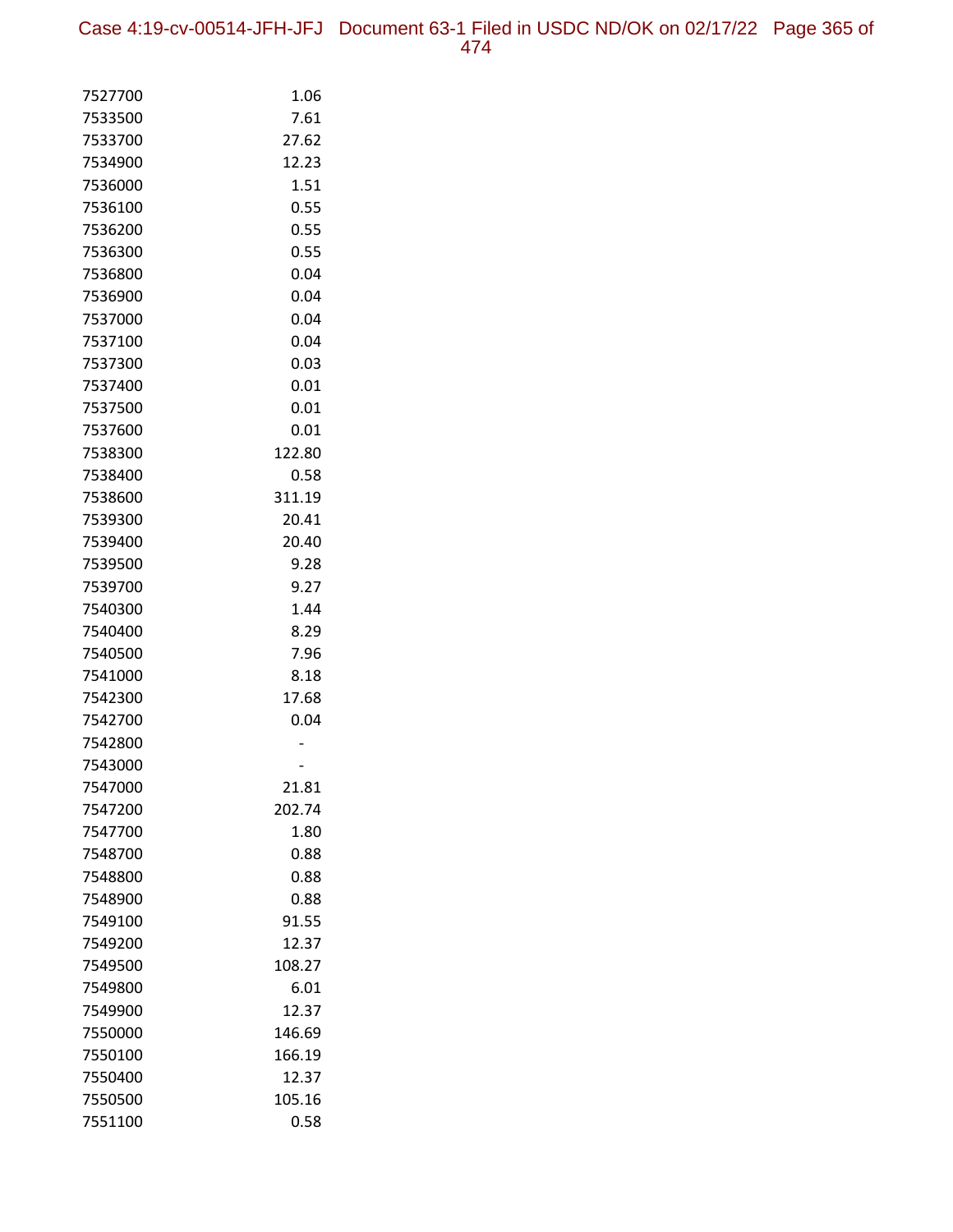Case 4:19-cv-00514-JFH-JFJ Document 63-1 Filed in USDC ND/OK on 02/17/22 Page 366 of

|--|--|

| 7551200            | 0.44           |
|--------------------|----------------|
| 7551500            | 38.71          |
| 7551600            | 31.50          |
| 7551700            | 27.31          |
| 7552600            | 32.86          |
| 7553200            | 49.46          |
| 7553500            | 138.88         |
| 7554000            | 23.96          |
| 7554700            |                |
| 7554800            | 5.86           |
| 7554900            | 5.89           |
| 7555600            | 0.12           |
| 7555700            | 0.12           |
| 7555800            | 0.12           |
| 7555900            | 0.11           |
| 7556100            | 0.95           |
| 7556200            | 0.95           |
| 7556400            | 20.97          |
| 7556500            | 74.79          |
| 7557200            | 45.06          |
| 7557400            | 3.05           |
| 7557500            | 39.93          |
| 7557600            | 28.78          |
| 7557700            | 62.89          |
| 7558500<br>7558800 | 52.52          |
| 7559000            | 28.55<br>21.43 |
| 7559100            | 162.96         |
| 7559200            | 139.45         |
| 7559300            | 41.78          |
| 7559600            | 0.88           |
| 7559700            | 0.88           |
| 7560100            | 0.25           |
| 7560200            | 0.28           |
| 7563600            | 0.04           |
| 7564200            | 0.13           |
| 7564600            | 5.70           |
| 7565300            | 0.09           |
| 7565500            | 6.50           |
| 7565600            | 1.39           |
| 7565700            |                |
| 7566100            | 0.66           |
| 7566400            | 0.14           |
| 7566600            | 1.29           |
| 7566700            | 1.32           |
| 7566800            | 1.32           |
| 7567000            | 2.08           |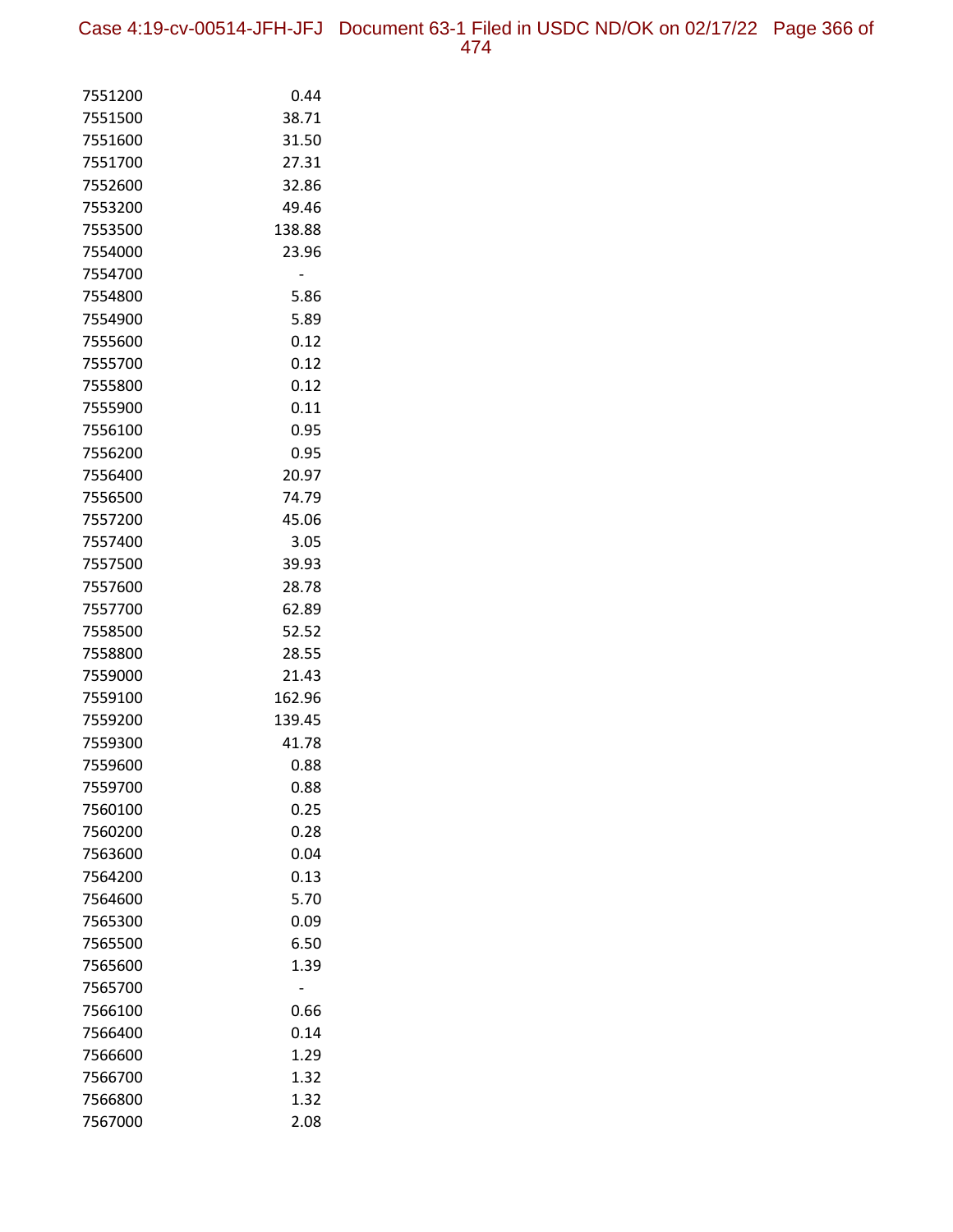Case 4:19-cv-00514-JFH-JFJ Document 63-1 Filed in USDC ND/OK on 02/17/22 Page 367 of 474

| 7567100 | 2.08   |
|---------|--------|
| 7567200 | 2.08   |
| 7567300 | 2.08   |
| 7567400 | 2.08   |
| 7567600 | 0.06   |
| 7568000 | 122.79 |
| 7568100 | 11.68  |
| 7568200 | 23.02  |
| 7568300 | 23.02  |
| 7569000 | 6.47   |
| 7569200 | 0.12   |
| 7570200 | 17.90  |
| 7570300 |        |
| 7570400 | 17.92  |
| 7570700 | 0.44   |
| 7570800 |        |
| 7570900 | 0.06   |
| 7571000 | 49.45  |
| 7571100 | 49.45  |
| 7571200 | 44.90  |
| 7571300 | 44.89  |
| 7571400 | 44.89  |
| 7571700 | 22.70  |
| 7571900 | 2.73   |
| 7572700 | 9.91   |
| 7572800 | 9.89   |
| 7573000 | 41.87  |
| 7573200 | 26.59  |
| 7573800 | 20.60  |
| 7574000 | 123.12 |
| 7574500 | 3.15   |
| 7574700 | 1.77   |
| 7575100 | 6.96   |
| 7575200 | 11.01  |
| 7575300 | 21.47  |
| 7575400 | 12.38  |
| 7575600 | 12.38  |
| 7575700 | 14.86  |
| 7575800 | 12.38  |
| 7575900 | 12.38  |
| 7576000 | 20.86  |
| 7576600 | 24.40  |
| 7576900 | 2.26   |
| 7577000 | 2.26   |
| 7577100 | 2.63   |
| 7577300 | 29.57  |
| 7577400 | 43.91  |
|         |        |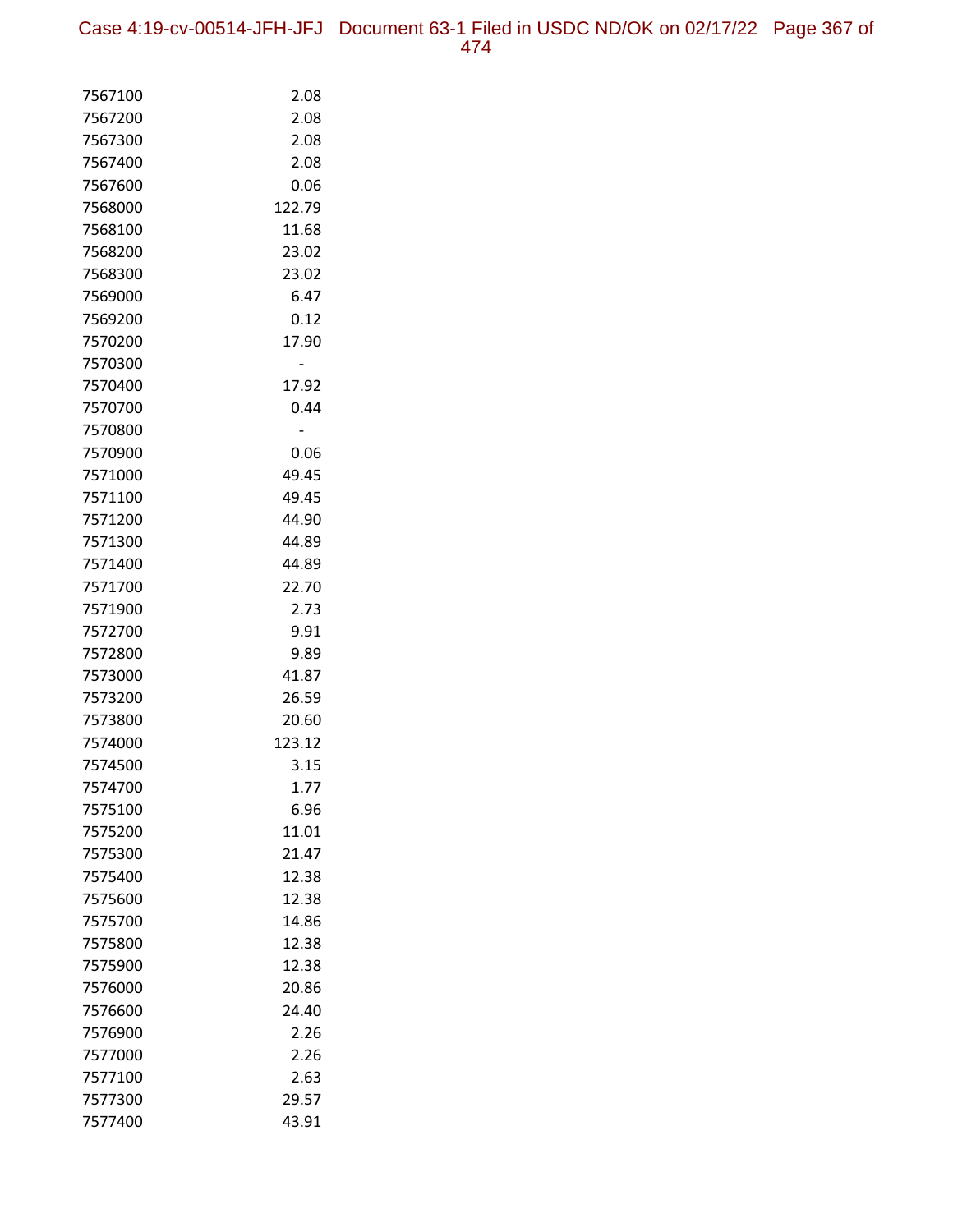Case 4:19-cv-00514-JFH-JFJ Document 63-1 Filed in USDC ND/OK on 02/17/22 Page 368 of 474

| 7577600 | 12.38  |
|---------|--------|
| 7578000 | 11.01  |
| 7578100 | 34.33  |
| 7578300 | 6.31   |
| 7578700 | 39.22  |
| 7578800 | 32.71  |
| 7578900 | 29.57  |
| 7579300 | 29.44  |
| 7579400 | 12.38  |
| 7579700 | 29.44  |
| 7580100 | 16.57  |
| 7580200 | 28.86  |
| 7580300 | 28.11  |
| 7581100 | 0.01   |
| 7581300 | 0.01   |
| 7581400 | 0.01   |
| 7581500 | 16.74  |
| 7582000 | 0.07   |
| 7582100 | 0.07   |
| 7582200 | 0.07   |
| 7582300 | 27.18  |
| 7582400 | 63.39  |
| 7582500 | 66.54  |
| 7582700 | 5.62   |
| 7584400 | 15.34  |
| 7585800 | 1.60   |
| 7586800 | 7.83   |
| 7586900 | 7.46   |
| 7587300 | 6.57   |
| 7587700 | 3.88   |
| 7587900 | 21.51  |
| 7588100 | 28.54  |
| 7588200 | 4.46   |
| 7588800 | 0.76   |
| 7588900 | 1.91   |
| 7592900 | 29.78  |
| 7593800 | 12.04  |
| 7594900 | 33.53  |
| 7595000 | 0.22   |
| 7595100 | 35.56  |
| 7599000 | 3.66   |
| 7599100 | 6.08   |
| 7599300 | 4.46   |
| 7599400 | 4.30   |
| 7600500 | 103.79 |
| 7600600 | 90.16  |
| 7602800 | 25.27  |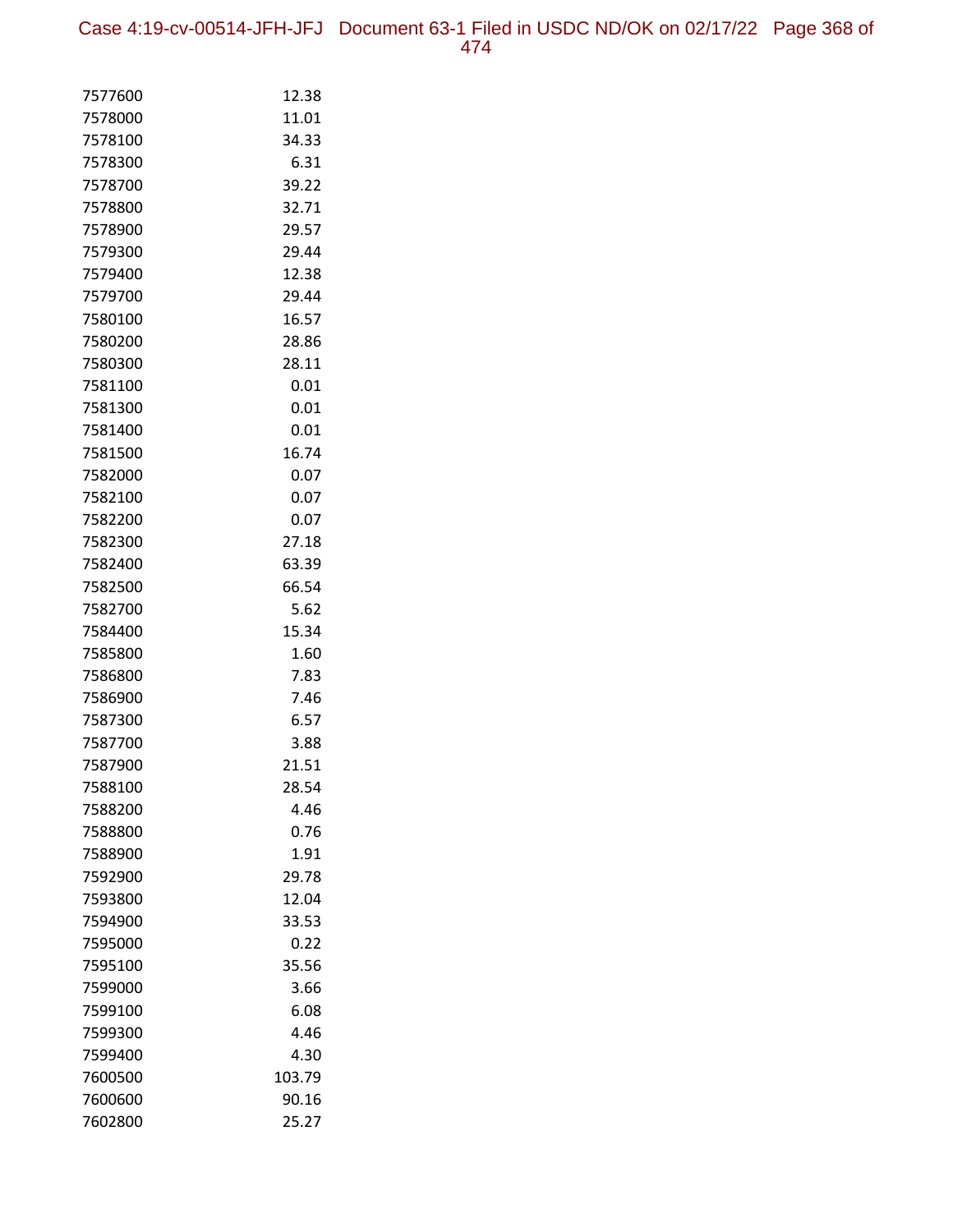Case 4:19-cv-00514-JFH-JFJ Document 63-1 Filed in USDC ND/OK on 02/17/22 Page 369 of 474

| 7603600            | 1.43         |
|--------------------|--------------|
| 7603700            | 1.43         |
| 7604000            | 0.04         |
| 7604400            | 0.64         |
| 7604800            | 0.71         |
| 7605000            | 139.68       |
| 7605200            | 85.83        |
| 7605500            | 0.16         |
| 7605800            | 10.25        |
| 7606400            | 29.66        |
| 7606500            | 25.96        |
| 7606600            | 25.96        |
| 7607300            | 22.48        |
| 7607500            | 0.53         |
| 7607600            | 60.09        |
| 7607700            | 76.50        |
| 7607800            | 88.71        |
| 7607900            | 53.76        |
| 7608000            | 77.61        |
| 7608700            | 31.72        |
| 7608800            | 0.67         |
| 7608900            | 51.66        |
| 7609500            | 53.20        |
| 7610200            | 9.77         |
| 7610300            | 0.29         |
| 7611200            | 23.02        |
| 7611300            | 31.84        |
| 7611400            | 31.82        |
| 7611800            | 35.80        |
| 7611900            | 35.80        |
| 7612000            | 14.70        |
| 7612100            | 206.71       |
| 7612200            | 8.23         |
| 7612500            | 11.20        |
| 7612900            | 5.53         |
| 7613000            | 18.84        |
| 7613100            | 29.91        |
| 7613200<br>7613300 | 0.19<br>0.20 |
| 7613400            | 0.19         |
| 7614100            | 605.12       |
| 7614300            | 31.04        |
| 7614400            | 31.05        |
| 7615000            | 6.31         |
| 7615100            | 1.04         |
| 7615200            | 5.94         |
| 7615300            | 5.94         |
|                    |              |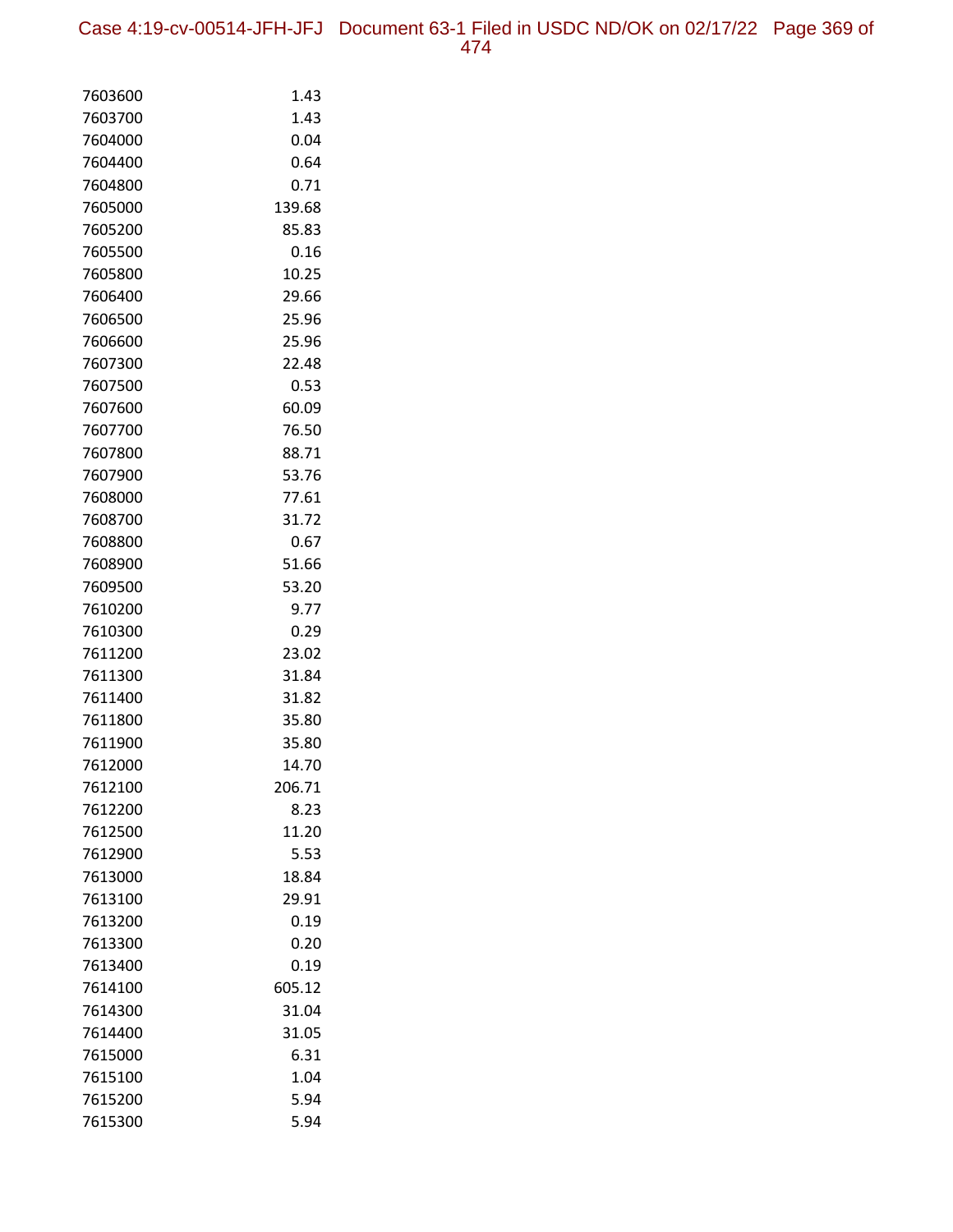Case 4:19-cv-00514-JFH-JFJ Document 63-1 Filed in USDC ND/OK on 02/17/22 Page 370 of 474

| 7615400 | 25.18 |
|---------|-------|
| 7615500 | 17.64 |
| 7615600 | 25.16 |
| 7615700 | 22.08 |
| 7615800 | 56.60 |
| 7615900 | 56.62 |
| 7616200 | 42.46 |
| 7616300 | 2.26  |
| 7616400 | 2.28  |
| 7616500 | 29.49 |
| 7616900 | 3.73  |
| 7617100 | 0.97  |
| 7617200 |       |
| 7617300 | 2.43  |
| 7617400 | 19.18 |
| 7617500 | 49.52 |
| 7617600 | 0.11  |
| 7619300 | 0.14  |
| 7619400 | 7.59  |
| 7619700 | 5.46  |
| 7620200 | 33.44 |
| 7620300 | 33.44 |
| 7620700 | 34.75 |
| 7621600 | 4.43  |
| 7621700 | 72.04 |
| 7621800 | 72.04 |
| 7622000 | 16.16 |
| 7622100 | 16.16 |
| 7623600 | 5.78  |
| 7623900 | 38.93 |
| 7624200 | 5.79  |
| 7624300 | 2.87  |
| 7624600 | 5.44  |
| 7624800 | 0.54  |
| 7624900 | 61.99 |
| 7625100 | 2.87  |
| 7625200 | 3.50  |
| 7625300 | 29.29 |
| 7625500 | 16.98 |
| 7626000 | 30.84 |
| 7626200 | 6.16  |
| 7626400 | 2.00  |
| 7626800 |       |
| 7627000 | 27.66 |
| 7627200 | 6.27  |
| 7627300 | 3.91  |
| 7627400 | 3.24  |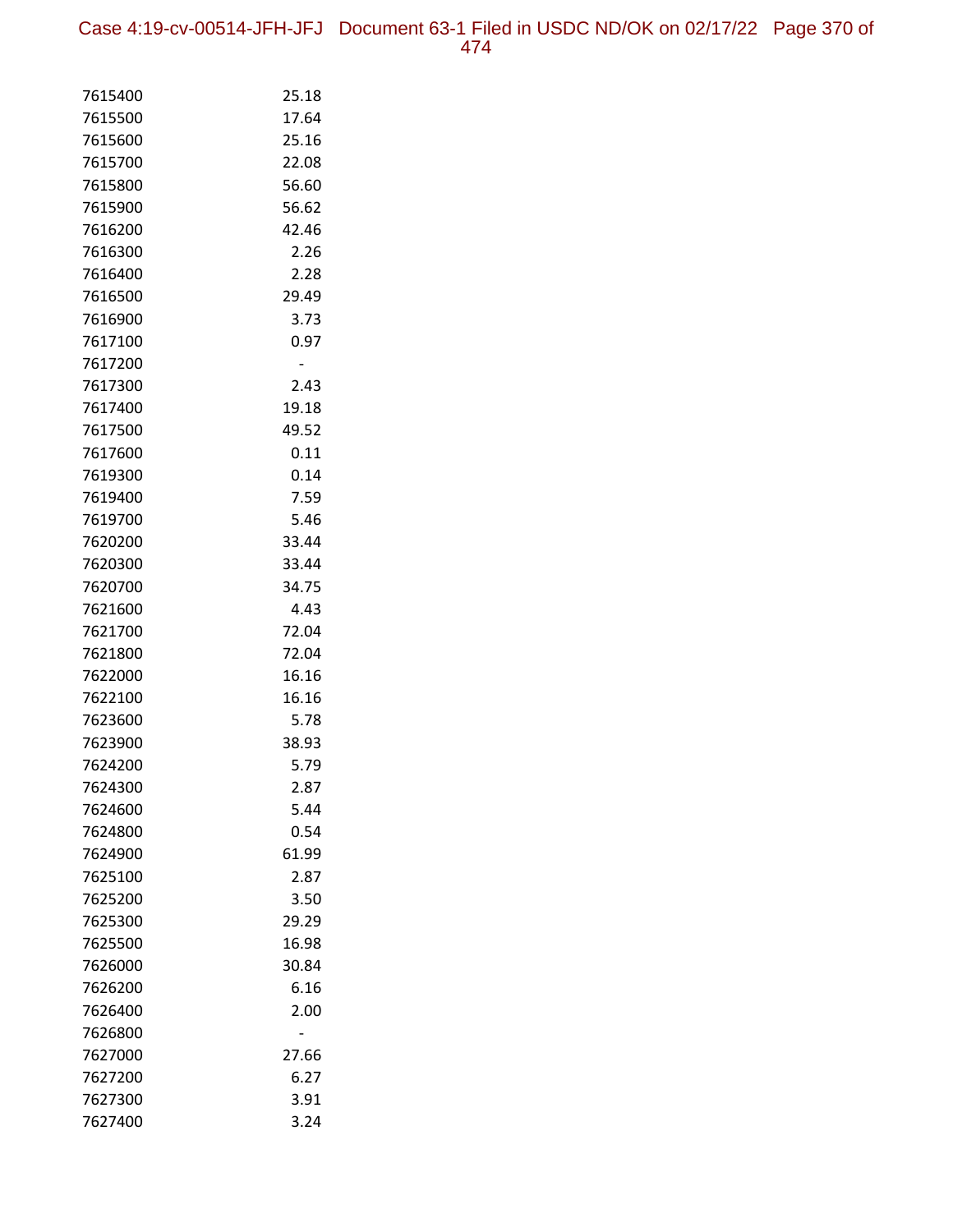Case 4:19-cv-00514-JFH-JFJ Document 63-1 Filed in USDC ND/OK on 02/17/22 Page 371 of 474

| 7627700 | 0.55   |
|---------|--------|
| 7627800 | 0.55   |
| 7627900 | 0.54   |
| 7628000 | 0.81   |
| 7628100 | 2.31   |
| 7628200 | 4.08   |
| 7628300 | 2.30   |
| 7629900 | 17.94  |
| 7630200 | 43.76  |
| 7630300 | 43.74  |
| 7632000 | 199.21 |
| 7632100 | 111.31 |
| 7632500 | 0.36   |
| 7633000 | 6.70   |
| 7633200 | 3.30   |
| 7633300 | 3.33   |
| 7633400 | 0.07   |
| 7633500 | 32.33  |
| 7633600 | 11.14  |
| 7633700 | 25.20  |
| 7633800 | 10.41  |
| 7636800 | 12.54  |
| 7638600 | 26.61  |
| 7638700 | 6.81   |
| 7638800 | 17.19  |
| 7638900 | 9.20   |
| 7639400 | 0.15   |
| 7639500 | 0.29   |
| 7639800 | 0.79   |
| 7639900 | 5.19   |
| 7640000 |        |
| 7640100 | 0.62   |
| 7640400 | 25.47  |
| 7640600 | 8.39   |
| 7640700 | 352.25 |
| 7640800 | 352.25 |
| 7643800 | 13.71  |
| 7643900 | 14.95  |
| 7644000 | 26.94  |
| 7644200 | 17.13  |
| 7644300 | 5.63   |
| 7644400 | 17.13  |
| 7644500 | 17.13  |
| 7644600 | 17.13  |
| 7644900 | 43.42  |
| 7645200 | 39.84  |
| 7645300 | 253.88 |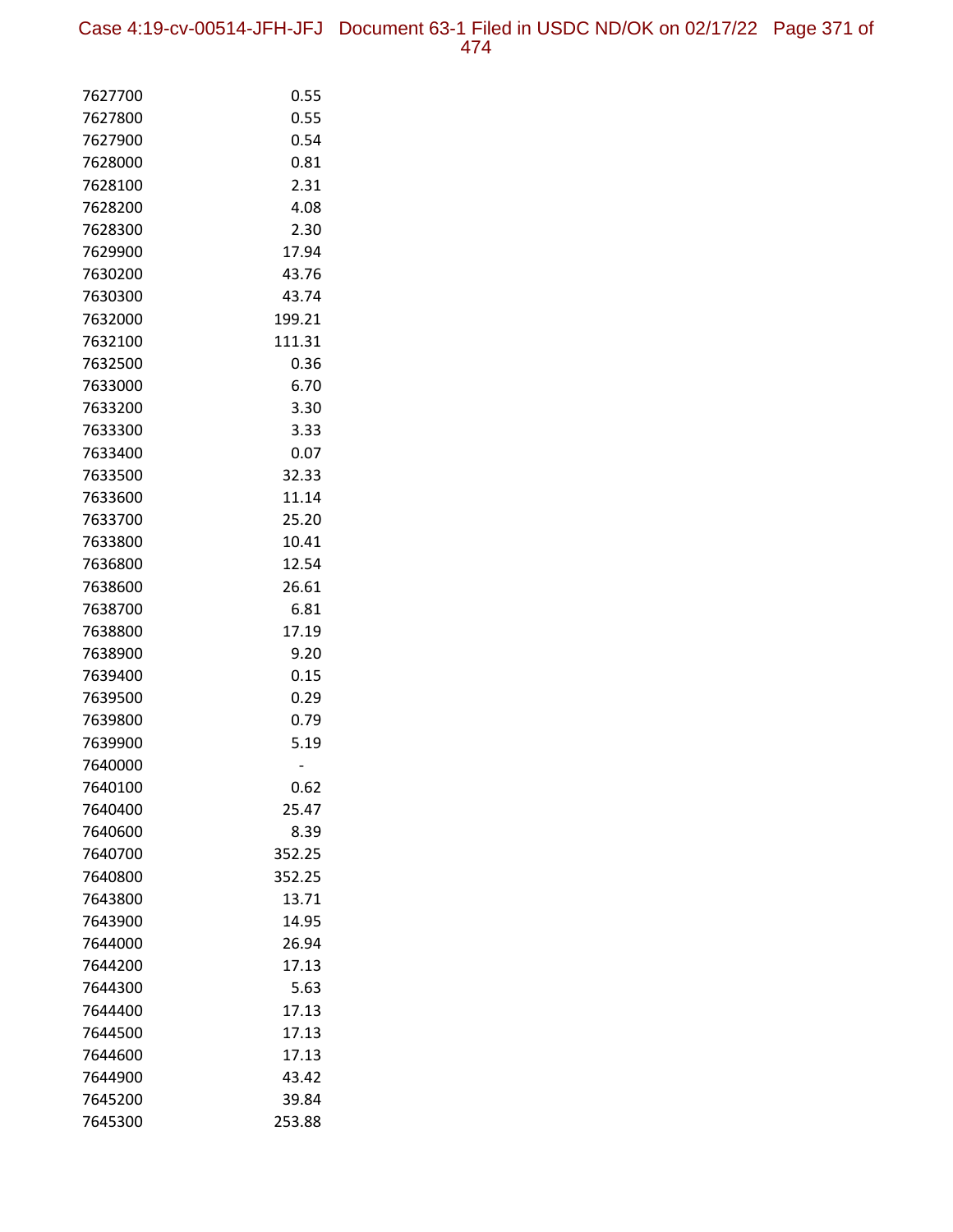| 7645400 | 101.54 |
|---------|--------|
| 7645600 | 0.53   |
| 7645700 | 1.66   |
| 7645800 | 1.66   |
| 7645900 | 1.66   |
| 7646100 | 22.35  |
| 7646700 | 10.45  |
| 7647000 | 1.35   |
| 7647100 | 1.49   |
| 7647400 | 3.28   |
| 7648300 |        |
| 7650600 | 26.94  |
| 7650700 | 75.66  |
| 7650800 | 67.98  |
| 7650900 |        |
| 7651000 |        |
| 7651800 | 6.55   |
| 7651900 | 7.95   |
| 7652000 | 21.32  |
| 7652200 | 15.59  |
| 7652300 | 15.59  |
| 7652400 | 8.90   |
| 7652500 | 31.24  |
| 7652600 | 4.39   |
| 7653000 | 1.01   |
| 7653200 | 1.46   |
| 7653400 | 1.46   |
| 7653500 | 28.60  |
| 7654100 | 36.03  |
| 7654400 | 17.78  |
| 7654500 | 27.57  |
| 7654600 | 1.09   |
| 7654700 | 1.02   |
| 7654800 | 38.54  |
| 7655000 | 47.36  |
| 7655400 | 1.66   |
| 7655500 | 5.89   |
| 7655600 | 5.89   |
| 7655700 | 5.88   |
| 7656200 | 34.99  |
| 7656300 | 31.75  |
| 7656400 | 20.48  |
| 7656500 | 0.14   |
| 7656600 | 32.48  |
| 7656800 | 48.07  |
| 7656900 | 30.21  |
| 7657100 | 22.32  |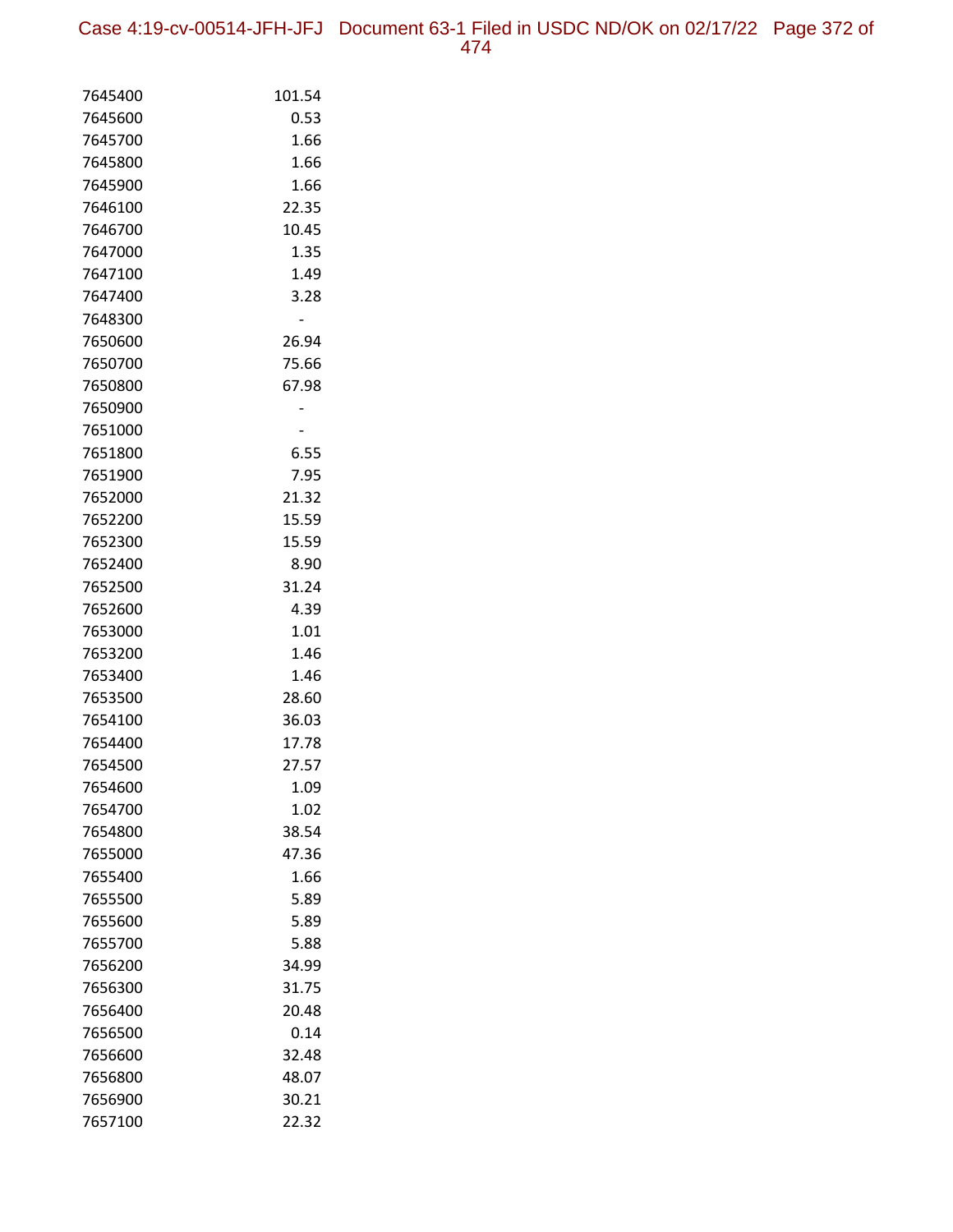Case 4:19-cv-00514-JFH-JFJ Document 63-1 Filed in USDC ND/OK on 02/17/22 Page 373 of 474

| 7657200<br>28.48<br>7657300<br>152.87<br>7657700<br>32.04<br>7658500<br>20.29<br>1.07<br>7658600<br>136.30<br>7659200<br>7659500<br>25.97<br>31.25<br>7659600<br>7659700<br>31.24<br>32.52<br>7659800<br>25.25<br>7659900<br>30.37<br>7660700<br>7660800<br>29.41<br>7661000<br>32.96<br>26.12<br>7661100<br>7661500<br>0.78<br>7661800<br>0.78<br>0.87<br>7661900<br>1.63<br>7662100<br>89.08<br>7662200<br>7662500<br>79.91<br>39.68<br>7662600<br>39.69<br>7662700<br>7662800<br>3.07<br>7662900<br>3.07<br>7663300<br>32.67<br>47.20<br>7663400<br>7663500<br>11.30<br>150.98<br>7663600<br>7664000<br>0.92<br>7.36<br>7664100<br>15.74<br>7664200<br>15.74<br>7664300<br>7664500<br>1.22<br>7664600<br>2.81<br>41.48<br>7664700<br>7664800<br>38.73<br>7666100<br>4.68<br>0.04<br>7666200<br>7666300<br>0.83<br>0.04<br>7666400<br>7666500<br>0.02<br>0.34<br>7666800<br>34.29<br>7667000<br>4.82<br>7667100 |         |      |
|-------------------------------------------------------------------------------------------------------------------------------------------------------------------------------------------------------------------------------------------------------------------------------------------------------------------------------------------------------------------------------------------------------------------------------------------------------------------------------------------------------------------------------------------------------------------------------------------------------------------------------------------------------------------------------------------------------------------------------------------------------------------------------------------------------------------------------------------------------------------------------------------------------------------|---------|------|
|                                                                                                                                                                                                                                                                                                                                                                                                                                                                                                                                                                                                                                                                                                                                                                                                                                                                                                                   |         |      |
|                                                                                                                                                                                                                                                                                                                                                                                                                                                                                                                                                                                                                                                                                                                                                                                                                                                                                                                   |         |      |
|                                                                                                                                                                                                                                                                                                                                                                                                                                                                                                                                                                                                                                                                                                                                                                                                                                                                                                                   |         |      |
|                                                                                                                                                                                                                                                                                                                                                                                                                                                                                                                                                                                                                                                                                                                                                                                                                                                                                                                   |         |      |
|                                                                                                                                                                                                                                                                                                                                                                                                                                                                                                                                                                                                                                                                                                                                                                                                                                                                                                                   |         |      |
|                                                                                                                                                                                                                                                                                                                                                                                                                                                                                                                                                                                                                                                                                                                                                                                                                                                                                                                   |         |      |
|                                                                                                                                                                                                                                                                                                                                                                                                                                                                                                                                                                                                                                                                                                                                                                                                                                                                                                                   |         |      |
|                                                                                                                                                                                                                                                                                                                                                                                                                                                                                                                                                                                                                                                                                                                                                                                                                                                                                                                   |         |      |
|                                                                                                                                                                                                                                                                                                                                                                                                                                                                                                                                                                                                                                                                                                                                                                                                                                                                                                                   |         |      |
|                                                                                                                                                                                                                                                                                                                                                                                                                                                                                                                                                                                                                                                                                                                                                                                                                                                                                                                   |         |      |
|                                                                                                                                                                                                                                                                                                                                                                                                                                                                                                                                                                                                                                                                                                                                                                                                                                                                                                                   |         |      |
|                                                                                                                                                                                                                                                                                                                                                                                                                                                                                                                                                                                                                                                                                                                                                                                                                                                                                                                   |         |      |
|                                                                                                                                                                                                                                                                                                                                                                                                                                                                                                                                                                                                                                                                                                                                                                                                                                                                                                                   |         |      |
|                                                                                                                                                                                                                                                                                                                                                                                                                                                                                                                                                                                                                                                                                                                                                                                                                                                                                                                   |         |      |
|                                                                                                                                                                                                                                                                                                                                                                                                                                                                                                                                                                                                                                                                                                                                                                                                                                                                                                                   |         |      |
|                                                                                                                                                                                                                                                                                                                                                                                                                                                                                                                                                                                                                                                                                                                                                                                                                                                                                                                   |         |      |
|                                                                                                                                                                                                                                                                                                                                                                                                                                                                                                                                                                                                                                                                                                                                                                                                                                                                                                                   |         |      |
|                                                                                                                                                                                                                                                                                                                                                                                                                                                                                                                                                                                                                                                                                                                                                                                                                                                                                                                   |         |      |
|                                                                                                                                                                                                                                                                                                                                                                                                                                                                                                                                                                                                                                                                                                                                                                                                                                                                                                                   |         |      |
|                                                                                                                                                                                                                                                                                                                                                                                                                                                                                                                                                                                                                                                                                                                                                                                                                                                                                                                   |         |      |
|                                                                                                                                                                                                                                                                                                                                                                                                                                                                                                                                                                                                                                                                                                                                                                                                                                                                                                                   |         |      |
|                                                                                                                                                                                                                                                                                                                                                                                                                                                                                                                                                                                                                                                                                                                                                                                                                                                                                                                   |         |      |
|                                                                                                                                                                                                                                                                                                                                                                                                                                                                                                                                                                                                                                                                                                                                                                                                                                                                                                                   |         |      |
|                                                                                                                                                                                                                                                                                                                                                                                                                                                                                                                                                                                                                                                                                                                                                                                                                                                                                                                   |         |      |
|                                                                                                                                                                                                                                                                                                                                                                                                                                                                                                                                                                                                                                                                                                                                                                                                                                                                                                                   |         |      |
|                                                                                                                                                                                                                                                                                                                                                                                                                                                                                                                                                                                                                                                                                                                                                                                                                                                                                                                   |         |      |
|                                                                                                                                                                                                                                                                                                                                                                                                                                                                                                                                                                                                                                                                                                                                                                                                                                                                                                                   |         |      |
|                                                                                                                                                                                                                                                                                                                                                                                                                                                                                                                                                                                                                                                                                                                                                                                                                                                                                                                   |         |      |
|                                                                                                                                                                                                                                                                                                                                                                                                                                                                                                                                                                                                                                                                                                                                                                                                                                                                                                                   |         |      |
|                                                                                                                                                                                                                                                                                                                                                                                                                                                                                                                                                                                                                                                                                                                                                                                                                                                                                                                   |         |      |
|                                                                                                                                                                                                                                                                                                                                                                                                                                                                                                                                                                                                                                                                                                                                                                                                                                                                                                                   |         |      |
|                                                                                                                                                                                                                                                                                                                                                                                                                                                                                                                                                                                                                                                                                                                                                                                                                                                                                                                   |         |      |
|                                                                                                                                                                                                                                                                                                                                                                                                                                                                                                                                                                                                                                                                                                                                                                                                                                                                                                                   |         |      |
|                                                                                                                                                                                                                                                                                                                                                                                                                                                                                                                                                                                                                                                                                                                                                                                                                                                                                                                   |         |      |
|                                                                                                                                                                                                                                                                                                                                                                                                                                                                                                                                                                                                                                                                                                                                                                                                                                                                                                                   |         |      |
|                                                                                                                                                                                                                                                                                                                                                                                                                                                                                                                                                                                                                                                                                                                                                                                                                                                                                                                   |         |      |
|                                                                                                                                                                                                                                                                                                                                                                                                                                                                                                                                                                                                                                                                                                                                                                                                                                                                                                                   |         |      |
|                                                                                                                                                                                                                                                                                                                                                                                                                                                                                                                                                                                                                                                                                                                                                                                                                                                                                                                   |         |      |
|                                                                                                                                                                                                                                                                                                                                                                                                                                                                                                                                                                                                                                                                                                                                                                                                                                                                                                                   |         |      |
|                                                                                                                                                                                                                                                                                                                                                                                                                                                                                                                                                                                                                                                                                                                                                                                                                                                                                                                   |         |      |
|                                                                                                                                                                                                                                                                                                                                                                                                                                                                                                                                                                                                                                                                                                                                                                                                                                                                                                                   |         |      |
|                                                                                                                                                                                                                                                                                                                                                                                                                                                                                                                                                                                                                                                                                                                                                                                                                                                                                                                   |         |      |
|                                                                                                                                                                                                                                                                                                                                                                                                                                                                                                                                                                                                                                                                                                                                                                                                                                                                                                                   |         |      |
|                                                                                                                                                                                                                                                                                                                                                                                                                                                                                                                                                                                                                                                                                                                                                                                                                                                                                                                   |         |      |
|                                                                                                                                                                                                                                                                                                                                                                                                                                                                                                                                                                                                                                                                                                                                                                                                                                                                                                                   |         |      |
|                                                                                                                                                                                                                                                                                                                                                                                                                                                                                                                                                                                                                                                                                                                                                                                                                                                                                                                   | 7667600 | 0.17 |
| 0.17<br>7667700                                                                                                                                                                                                                                                                                                                                                                                                                                                                                                                                                                                                                                                                                                                                                                                                                                                                                                   |         |      |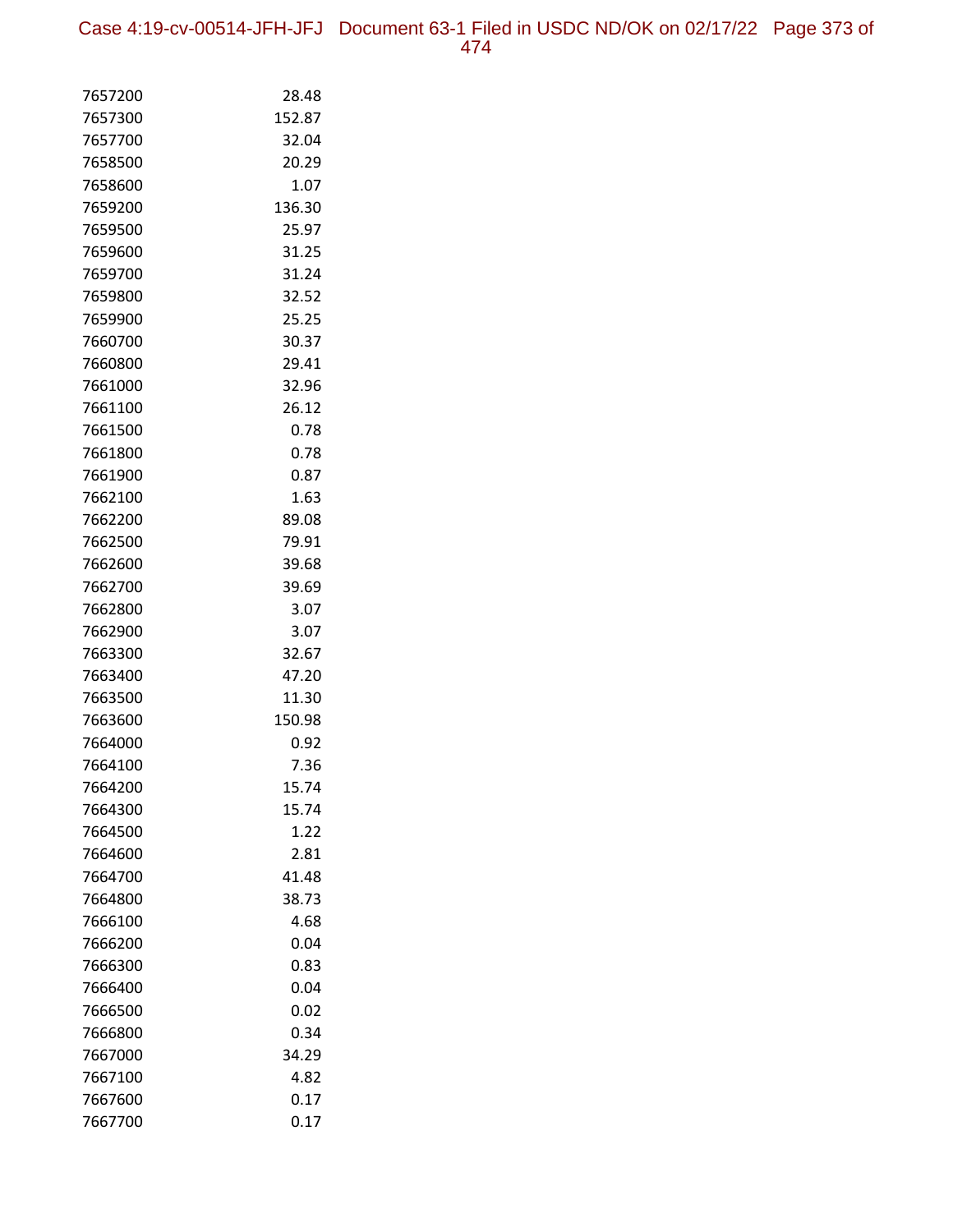Case 4:19-cv-00514-JFH-JFJ Document 63-1 Filed in USDC ND/OK on 02/17/22 Page 374 of 474

| 7667800            | 0.25          |
|--------------------|---------------|
| 7668000            | 0.25          |
| 7668400            | 95.40         |
| 7668500            | 37.01         |
| 7668600            | 50.34         |
| 7668700            | 1.54          |
| 7668800            |               |
| 7669000            | 0.77          |
| 7669100            | 0.77          |
| 7669200            | 0.41          |
| 7669300            | 1.53          |
| 7669400            | 8.98          |
| 7669500            | 5.55          |
| 7669600            | 5.51          |
| 7670100            | 30.62         |
| 7671200            | 0.18          |
| 7671300            | 9.87          |
| 7671400            | 1.30          |
| 7671500            | 0.52          |
| 7671600            | 0.52          |
| 7671700            | 0.91          |
| 7672900            | 20.82         |
| 7673000            | 2.66          |
| 7673100            | 2.66          |
| 7673200            | 2.66          |
| 7673300            | 2.66          |
| 7673400            |               |
| 7673500            | 2.66          |
| 7674500            | 0.81          |
| 7676000            | 2.94          |
| 7676100            | 2.97          |
| 7676400            | 53.31         |
| 7676600            | 23.91         |
| 7676700            | 24.17         |
| 7677700            | 7.76          |
| 7678000            | 30.63         |
| 7678600            | 24.05         |
| 7678800            | 2.22          |
| 7678900            | 0.55          |
| 7679000            | 2.22          |
| 7679100            | 2.22          |
| 7679200            | 2.80          |
| 7679300<br>7679800 | 2.22<br>29.62 |
| 7680300            | 29.68         |
| 7680800            | 15.23         |
| 7680900            | 15.24         |
|                    |               |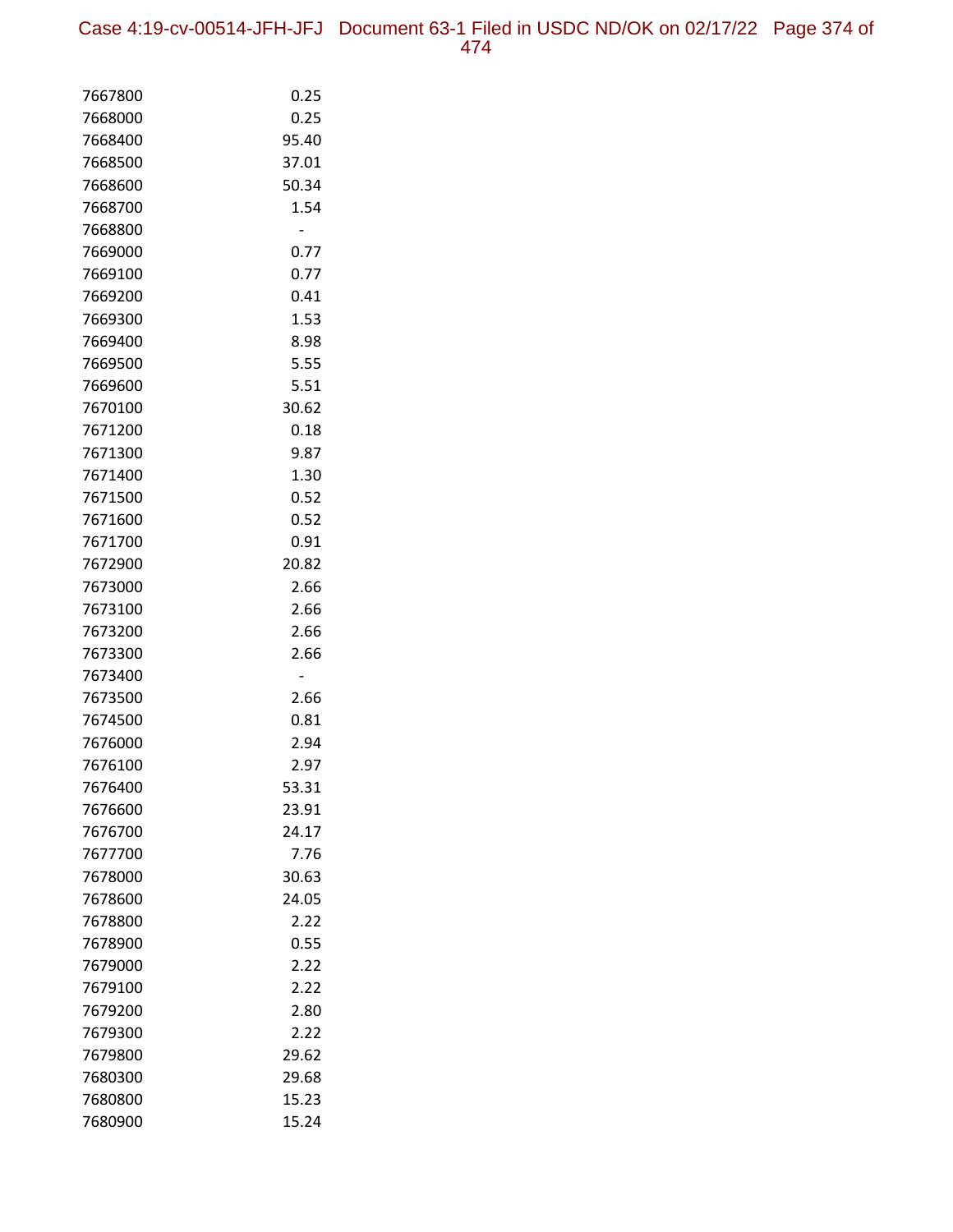Case 4:19-cv-00514-JFH-JFJ Document 63-1 Filed in USDC ND/OK on 02/17/22 Page 375 of 474

| 7681000            | 15.23          |
|--------------------|----------------|
| 7681100            | 1.60           |
| 7681200            | 7.83           |
| 7681300            | 7.85           |
| 7681400            | 7.85           |
| 7681600            | 3.94           |
| 7681700            | 10.67          |
| 7681800            | 15.06          |
| 7681900            | 423.72         |
| 7682100            | 8.36           |
| 7682200            | 29.92          |
| 7682300            | 14.67          |
| 7682500            | 38.31          |
| 7683200            | 11.49          |
| 7684500            | 26.00          |
| 7685600            | 42.71          |
| 7685700            | 42.71          |
| 7685800            | 42.69          |
| 7686400            | 24.64          |
| 7686500            | 36.21          |
| 7686600            | 36.21          |
| 7687100            | 10.65          |
| 7687200            | 42.48          |
| 7687300            |                |
| 7687500            | 0.05           |
| 7687600            | 3.01           |
| 7687700            | 3.01           |
| 7688200            | 78.19          |
| 7688300            | 78.20          |
| 7688400            | 78.20          |
| 7688500            | 134.11         |
| 7689600            | 47.39          |
| 7689700<br>7689800 | 28.20<br>28.18 |
| 7689900            | 28.18          |
| 7690400            | 8.85           |
| 7690500            | 8.86           |
| 7690600            | 8.86           |
| 7690900            | 0.62           |
| 7691600            | 45.61          |
| 7692000            | 5.86           |
| 7693900            | 0.69           |
| 7694400            | 1.82           |
| 7694700            | 0.20           |
| 7696100            | 20.49          |
| 7696400            | 31.80          |
| 7696600            | 0.78           |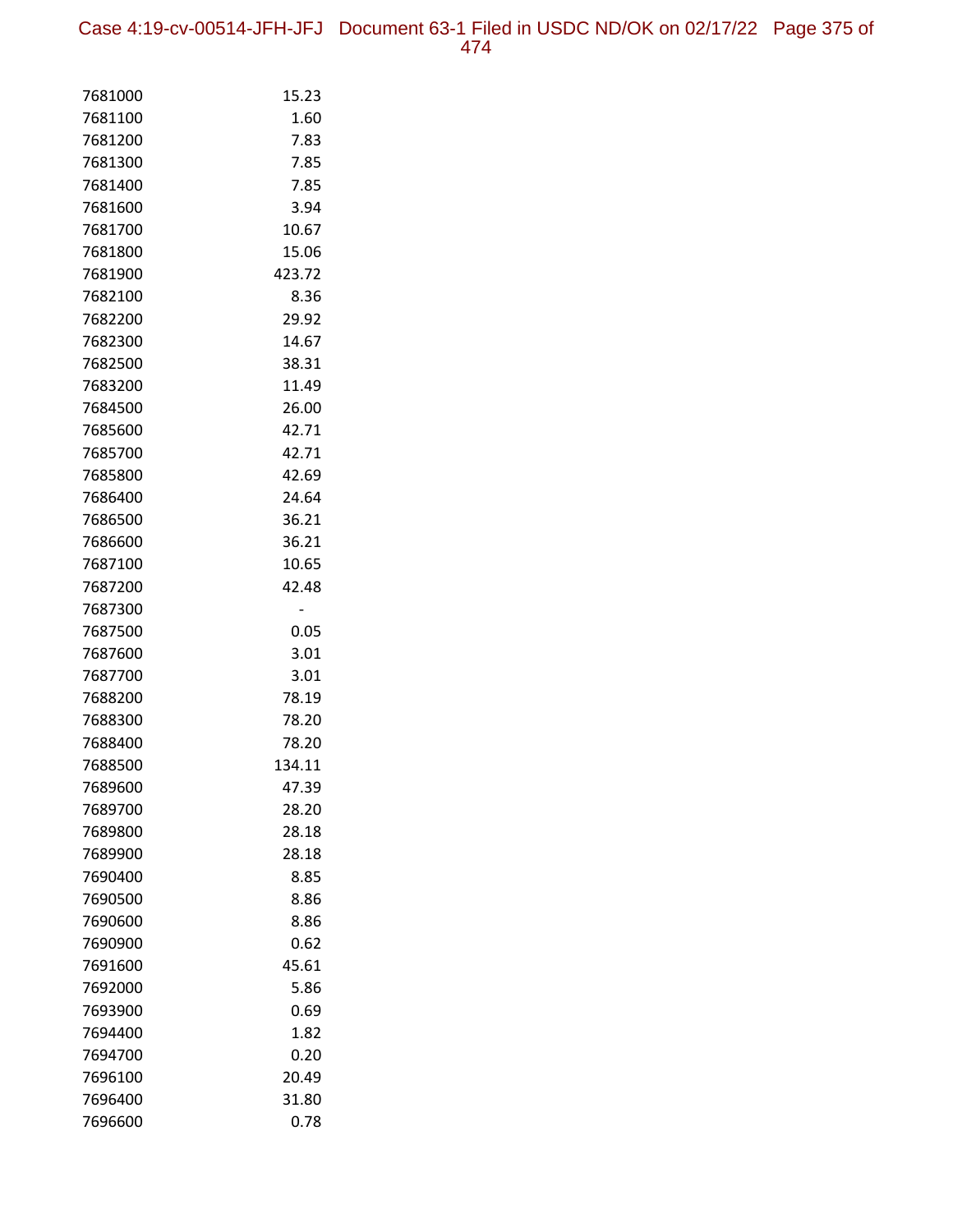Case 4:19-cv-00514-JFH-JFJ Document 63-1 Filed in USDC ND/OK on 02/17/22 Page 376 of 474

| 7696800 | 0.24   |
|---------|--------|
| 7697100 | 76.79  |
| 7697200 | 8.99   |
| 7697600 | 32.83  |
| 7697700 | 43.43  |
| 7697800 | 26.64  |
| 7697900 | 10.84  |
| 7699400 | 13.81  |
| 7699500 | 1.26   |
| 7700800 | 54.79  |
| 7700900 | 19.00  |
| 7702600 | 30.15  |
| 7703000 | 4.30   |
| 7703200 | 30.83  |
| 7703300 | 30.84  |
| 7703800 | 11.89  |
| 7703900 | 4.36   |
| 7704000 | 7.59   |
| 7704100 | 7.59   |
| 7704200 | 7.59   |
| 7704900 | 317.79 |
| 7705600 | 32.88  |
| 7705900 | 23.51  |
| 7706000 | 12.51  |
| 7706100 | 12.51  |
| 7706700 | 380.60 |
| 7707000 | 16.30  |
| 7707400 | 28.29  |
| 7707500 | 0.78   |
| 7707600 | 31.78  |
| 7707700 | 32.29  |
| 7707800 | 32.29  |
| 7707900 | 11.68  |
| 7708000 | 32.28  |
| 7708100 | 32.28  |
| 7708900 | 0.32   |
| 7709800 | 10.76  |
| 7709900 | 36.21  |
| 7710000 | 37.30  |
| 7710100 | 36.29  |
| 7711400 | 12.85  |
| 7711600 |        |
| 7711700 | 4.44   |
| 7711800 | 7.14   |
| 7711900 | 8.91   |
| 7712000 | 8.91   |
| 7712100 | 8.91   |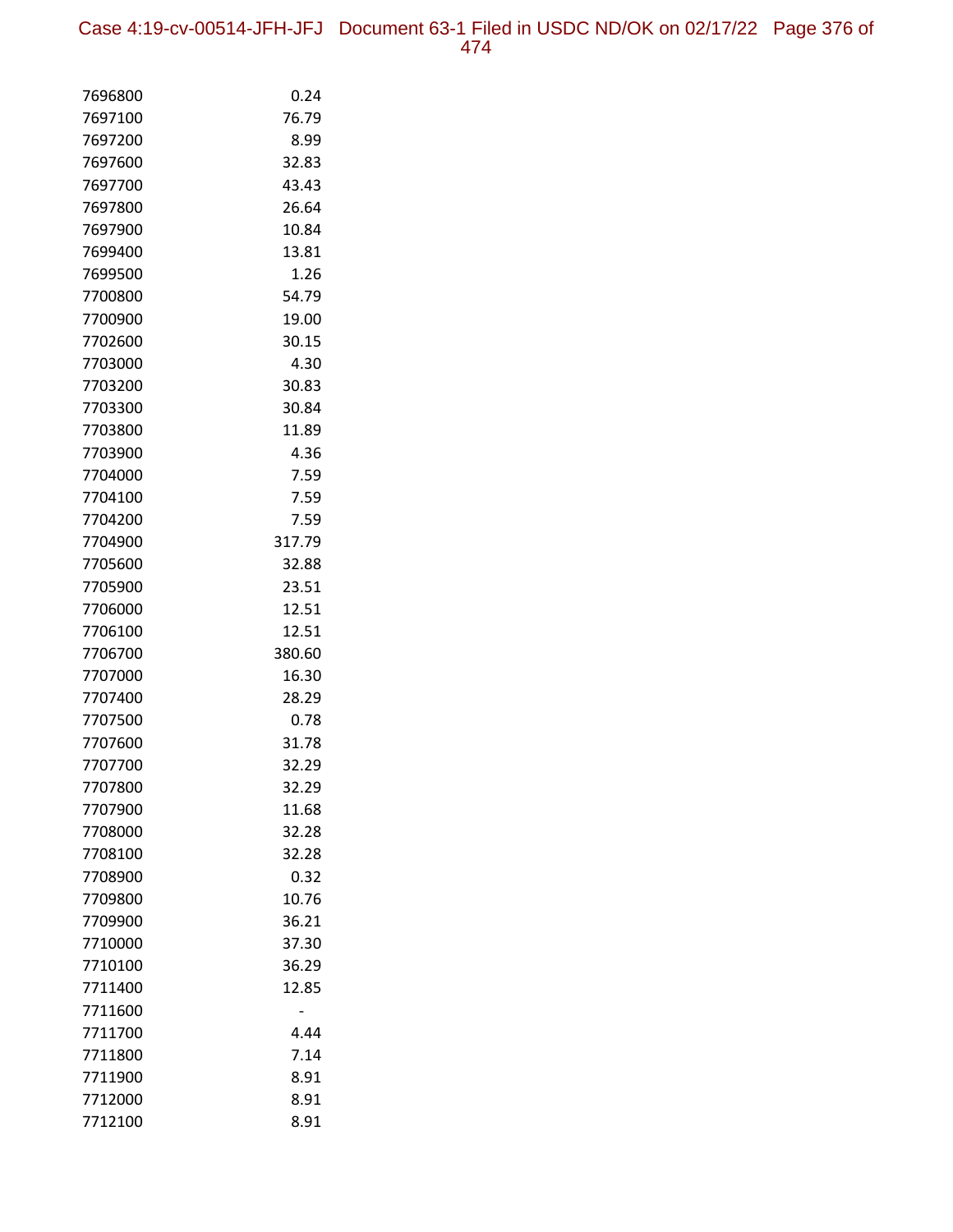Case 4:19-cv-00514-JFH-JFJ Document 63-1 Filed in USDC ND/OK on 02/17/22 Page 377 of 474

| 7712200 | 26.84 |
|---------|-------|
| 7712400 | 0.20  |
| 7713900 | 45.43 |
| 7714200 | 14.28 |
| 7714300 | 14.34 |
| 7714400 | 8.71  |
| 7714500 | 6.87  |
| 7714600 | 0.30  |
| 7714700 | 6.87  |
| 7714800 | 10.13 |
| 7714900 | 10.13 |
| 7716100 | 30.82 |
| 7716200 | 28.87 |
| 7716300 | 26.88 |
| 7716400 | 26.39 |
| 7716500 | 39.95 |
| 7716600 | 20.24 |
| 7716700 | 42.16 |
| 7716900 | 0.35  |
| 7717000 | 0.22  |
| 7717100 |       |
| 7717600 | 23.17 |
| 7718400 | 14.09 |
| 7718500 | 12.02 |
| 7719000 | 7.20  |
| 7719100 | 5.41  |
| 7719300 | 1.55  |
| 7719400 | 16.34 |
| 7720400 | 12.28 |
| 7720500 | 6.81  |
| 7720900 | 37.79 |
| 7721300 | 7.65  |
| 7721400 | 7.63  |
| 7721500 | 6.19  |
| 7721600 | 0.92  |
| 7721700 | 9.77  |
| 7721800 | 8.59  |
| 7721900 | 4.40  |
| 7722200 | 27.87 |
| 7722300 | 14.67 |
| 7722400 | 14.67 |
| 7722500 | 14.21 |
| 7722600 | 27.87 |
| 7722800 | 28.83 |
| 7723400 | 40.26 |
| 7723900 | 8.18  |
| 7724000 | 8.18  |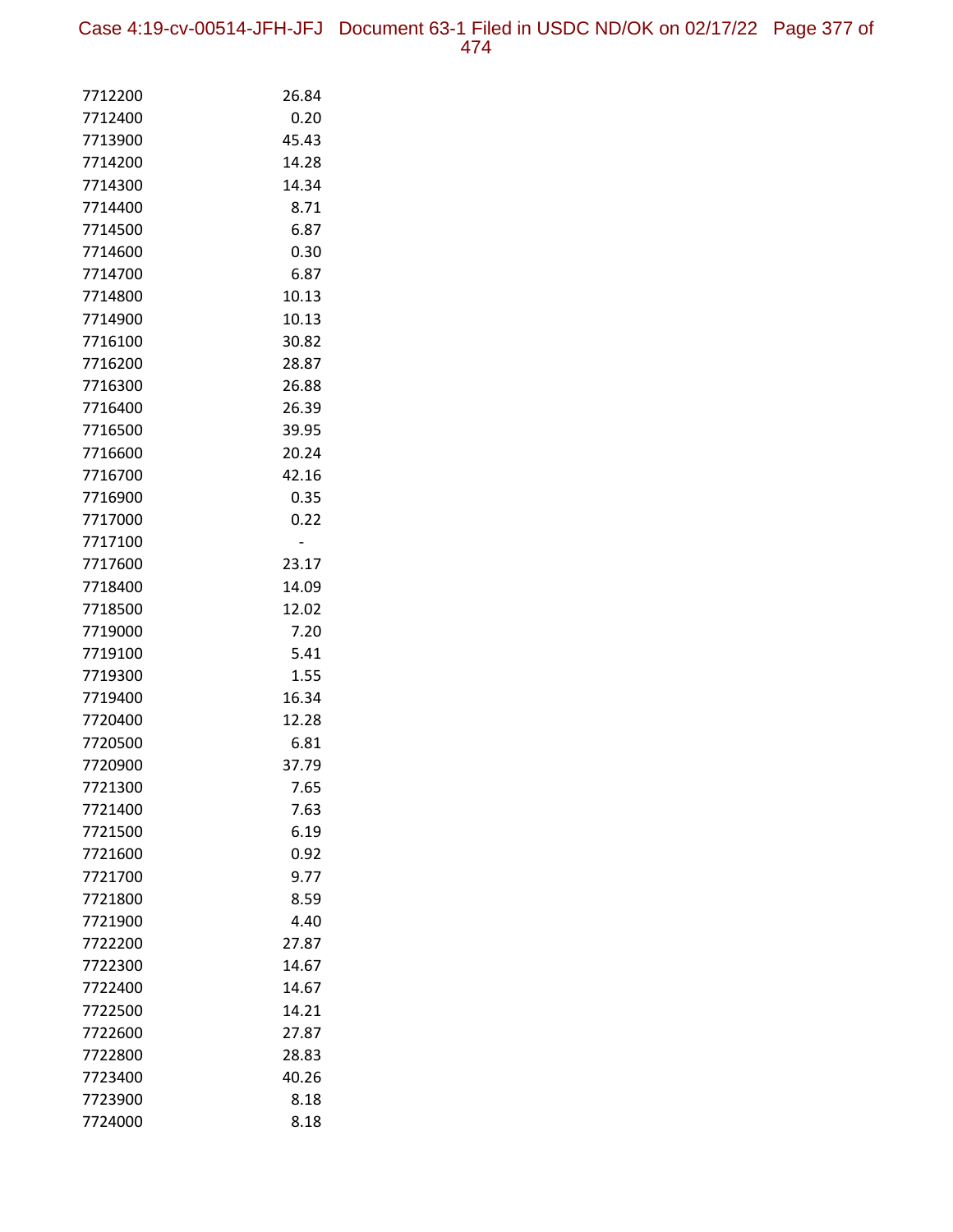Case 4:19-cv-00514-JFH-JFJ Document 63-1 Filed in USDC ND/OK on 02/17/22 Page 378 of

| 7724100            | 7.95            |
|--------------------|-----------------|
| 7724400            | 2.27            |
| 7724500            | 4.34            |
| 7724600            | 4.34            |
| 7724700            |                 |
| 7724800            |                 |
| 7724900            | 37.78           |
| 7725100            | 24.03           |
| 7725300            | 11.01           |
| 7725400            | 2.39            |
| 7725600            | 6.81            |
| 7725700            | 32.29           |
| 7725800            | 32.54           |
| 7725900            | 5.06            |
| 7726100            | 315.52          |
| 7726200            | 251.09          |
| 7726400            | 19.16           |
| 7726600            | 5.83            |
| 7727400            | 0.08            |
| 7727500            | 6.72            |
| 7727600            | 0.83            |
| 7727700            | 1.90            |
| 7728400            | 85.84           |
| 7728500            | 75.05           |
| 7728600            | 28.85           |
| 7728700            | 120.20          |
| 7728800<br>7729000 | 113.45<br>30.37 |
| 7729100            | 30.37           |
| 7732400            | 22.79           |
| 7732500            | 25.97           |
| 7732600            | 38.37           |
| 7732700            | 39.92           |
| 7732900            | 0.92            |
| 7734100            | 41.25           |
| 7734200            | 41.27           |
| 7734300            | 1.68            |
| 7734600            |                 |
| 7735100            | 31.33           |
| 7735200            | 29.52           |
| 7735800            | 8.45            |
| 7735900            | 10.05           |
| 7736000            | 10.05           |
| 7736100            | 31.08           |
| 7736600            | 2.99            |
| 7736800            | 645.76          |
| 7737100            | 31.66           |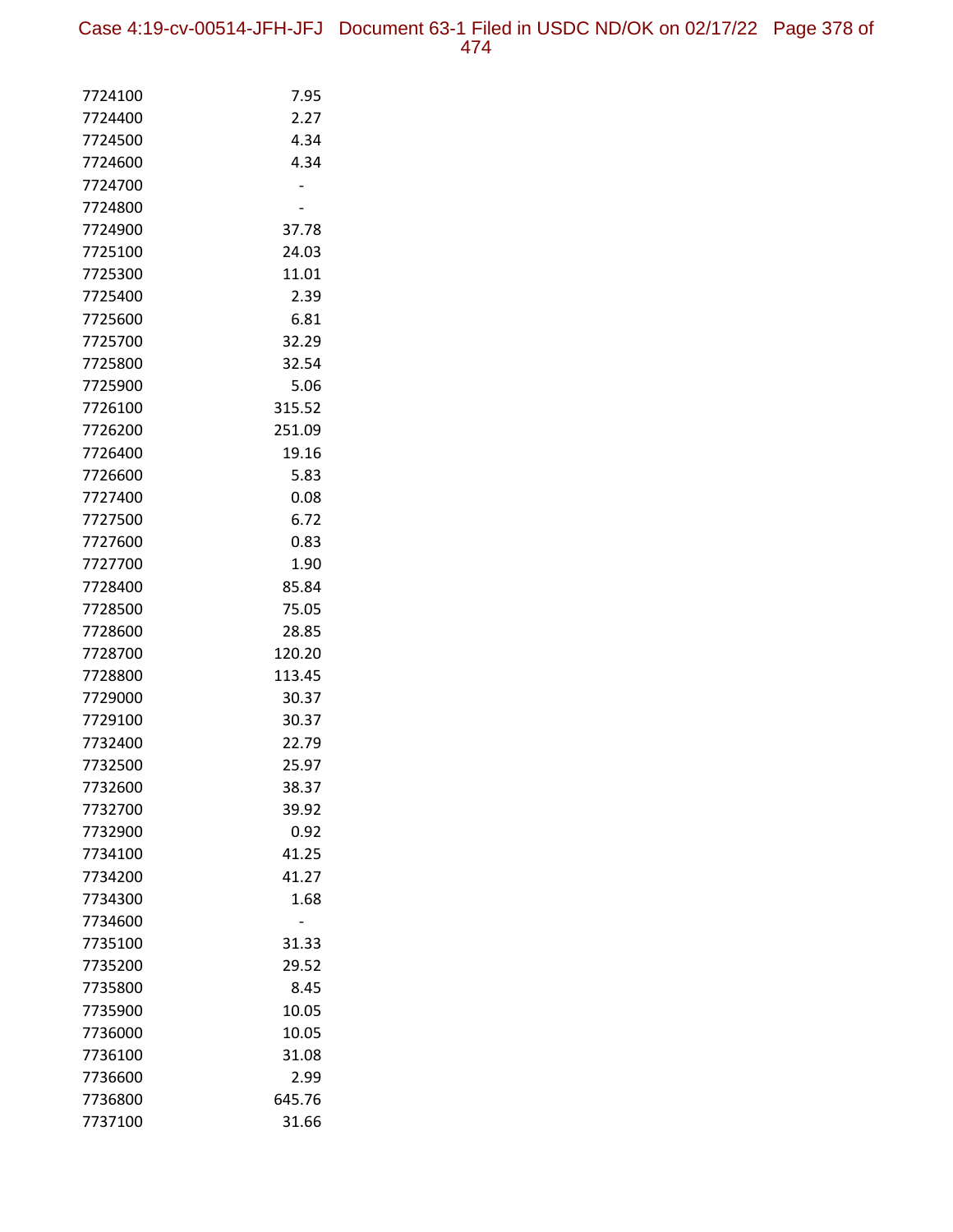Case 4:19-cv-00514-JFH-JFJ Document 63-1 Filed in USDC ND/OK on 02/17/22 Page 379 of 474

| 7737200            | 27.07          |
|--------------------|----------------|
| 7737300            | 44.42          |
| 7738300            | 4.67           |
| 7738400            | 4.66           |
| 7738500            | 4.27           |
| 7738600            | 59.94          |
| 7738700            | 59.94          |
| 7738900            | 0.01           |
| 7740200            | 98.48          |
| 7740300            | 20.96          |
| 7740600            | 17.89          |
| 7740700            | 20.62          |
| 7740800            | 17.90          |
| 7740900            | 17.90          |
| 7741200            | 27.35          |
| 7741700            | 0.50           |
| 7741800            | 40.95          |
| 7741900            | 40.95          |
| 7742100            | 43.66          |
| 7745800            | 5.34           |
| 7746000            | 2.80<br>243.89 |
| 7746800<br>7746900 | 7.44           |
| 7747500            | 5.43           |
| 7748000            | 3.48           |
| 7748200            | 5.56           |
| 7749400            | 25.45          |
| 7749500            | 24.41          |
| 7749600            | 38.71          |
| 7749700            | 21.80          |
| 7750100            | 4.37           |
| 7750200            | 2.73           |
| 7750500            | 25.47          |
| 7750700            | 0.44           |
| 7750800            | 26.08          |
| 7751000            |                |
| 7751100            | 25.82          |
| 7751200            | 27.42          |
| 7751300            | 4.74           |
| 7751600            | 27.81          |
| 7751700            | 41.66          |
| 7751900            | 24.94          |
| 7752100            | 13.40          |
| 7752200            | 29.49          |
| 7752300            | 28.22          |
| 7752400            |                |
| 7752500            |                |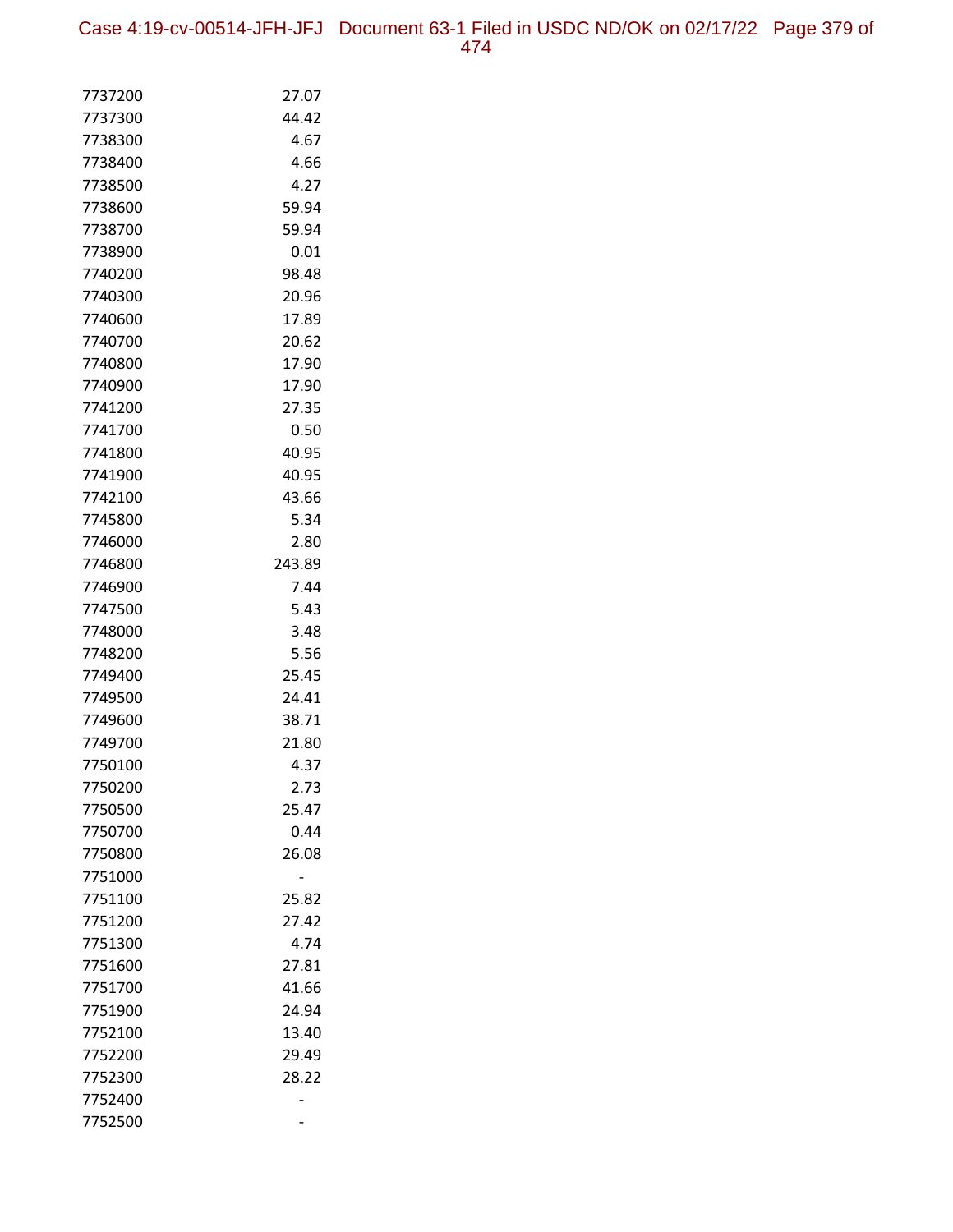| 7752600 | 18.69 |
|---------|-------|
| 7752700 | 0.94  |
| 7752800 | 27.18 |
| 7753000 |       |
| 7753100 |       |
| 7753200 |       |
| 7753300 |       |
| 7753400 | 0.30  |
| 7753500 | 0.02  |
| 7753600 |       |
| 7753700 |       |
| 7753800 | 12.16 |
| 7753900 | 14.79 |
| 7754100 |       |
| 7754300 |       |
| 7754400 |       |
| 7754500 | 30.84 |
| 7755000 | 14.63 |
| 7755100 |       |
| 7755900 | 56.96 |
| 7756000 | 23.39 |
| 7756100 | 12.72 |
| 7756300 | 32.35 |
| 7756400 | 19.15 |
| 7756500 | 58.79 |
| 7756600 | 12.04 |
| 7756800 | 0.02  |
| 7756900 |       |
| 7757000 |       |
| 7757100 | 2.99  |
| 7757200 |       |
| 7757300 | 15.46 |
| 7757500 | 13.40 |
| 7757600 |       |
| 7757800 |       |
| 7757900 | 24.12 |
| 7758000 | 11.79 |
| 7758100 |       |
| 7758200 | 34.33 |
| 7758300 |       |
| 7758400 |       |
| 7758500 | 0.23  |
| 7758900 |       |
| 7759100 | 4.63  |
| 7759300 | 27.39 |
| 7759400 |       |
| 7759500 | 12.77 |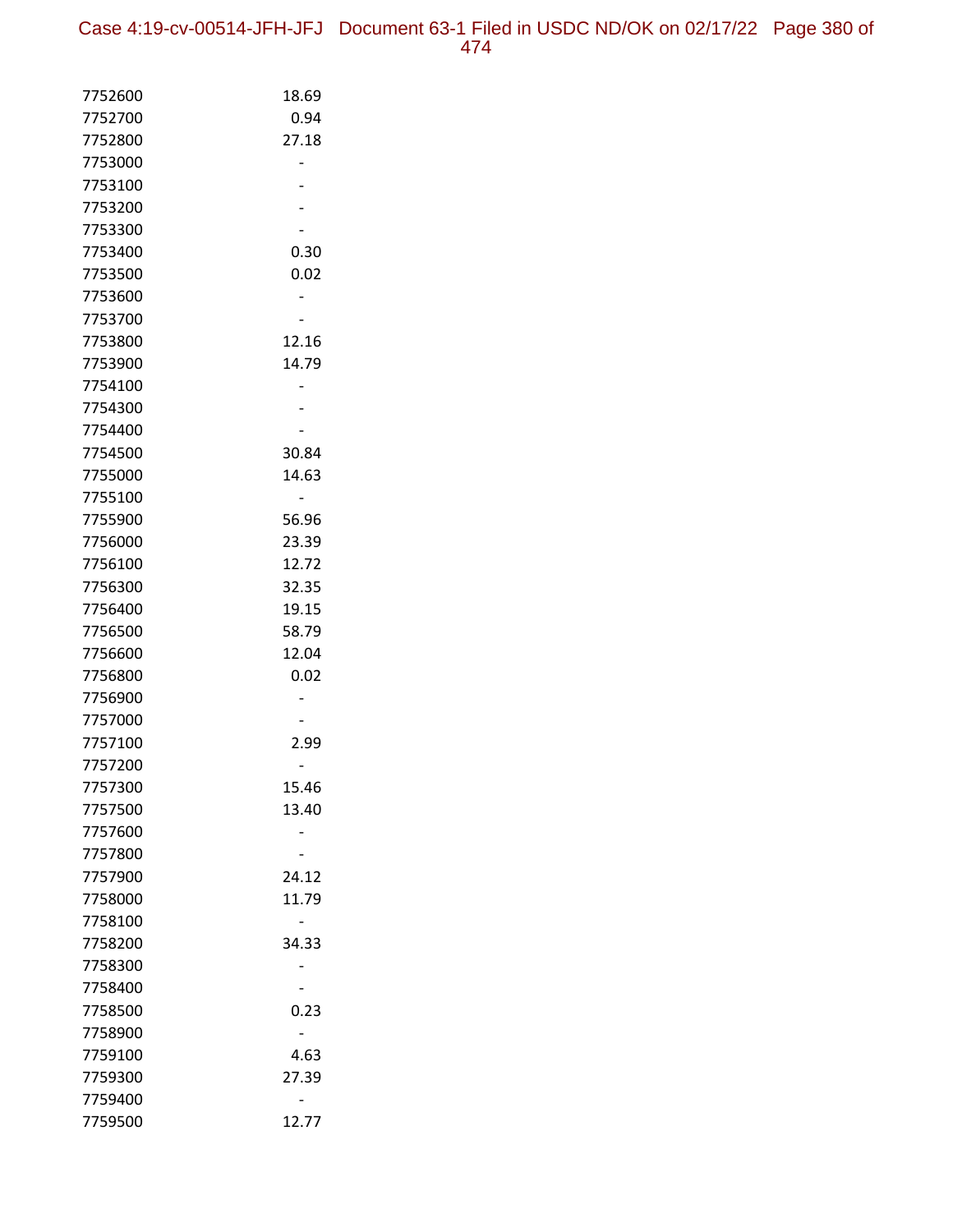| 7759800            | 16.82          |
|--------------------|----------------|
| 7760300            |                |
| 7760700            | 0.19           |
| 7760800            | 0.26           |
| 7760900            | 6.73           |
| 7761000            | 34.27          |
| 7761400            | 16.87          |
| 7761500            | 16.87          |
| 7761800            | 8.86           |
| 7762000            | 8.86           |
| 7762300            | 13.90          |
| 7762400            |                |
| 7762500            | 23.41          |
| 7762600            | 6.66           |
| 7762700            | 4.05           |
| 7762800            | 3.29           |
| 7762900            | 0.43           |
| 7763200            | 4.13           |
| 7763300            | 24.65          |
| 7763400            |                |
| 7763600            |                |
| 7763900            |                |
| 7766200            | 34.89          |
| 7767600            | 31.22          |
| 7767700            | 91.07          |
| 7767900            | 1.80           |
| 7768200            |                |
| 7768900            | 2.09           |
| 7769100            | 0.57           |
| 7770100            | 10.83          |
| 7770500<br>7770900 | 16.58<br>49.59 |
| 7771500            |                |
|                    | 11.74          |
| 7772000<br>7772600 | 9.94<br>12.89  |
| 7772700            | 4.74           |
| 7773000            | 22.17          |
| 7773500            | 25.63          |
| 7773600            | 19.59          |
| 7773700            | 25.64          |
| 7774100            | 0.89           |
| 7774200            | 24.83          |
| 7774300            | 31.87          |
| 7774800            | 3.48           |
| 7774900            | 15.91          |
| 7775200            | 7.95           |
| 7775300            | 0.16           |
|                    |                |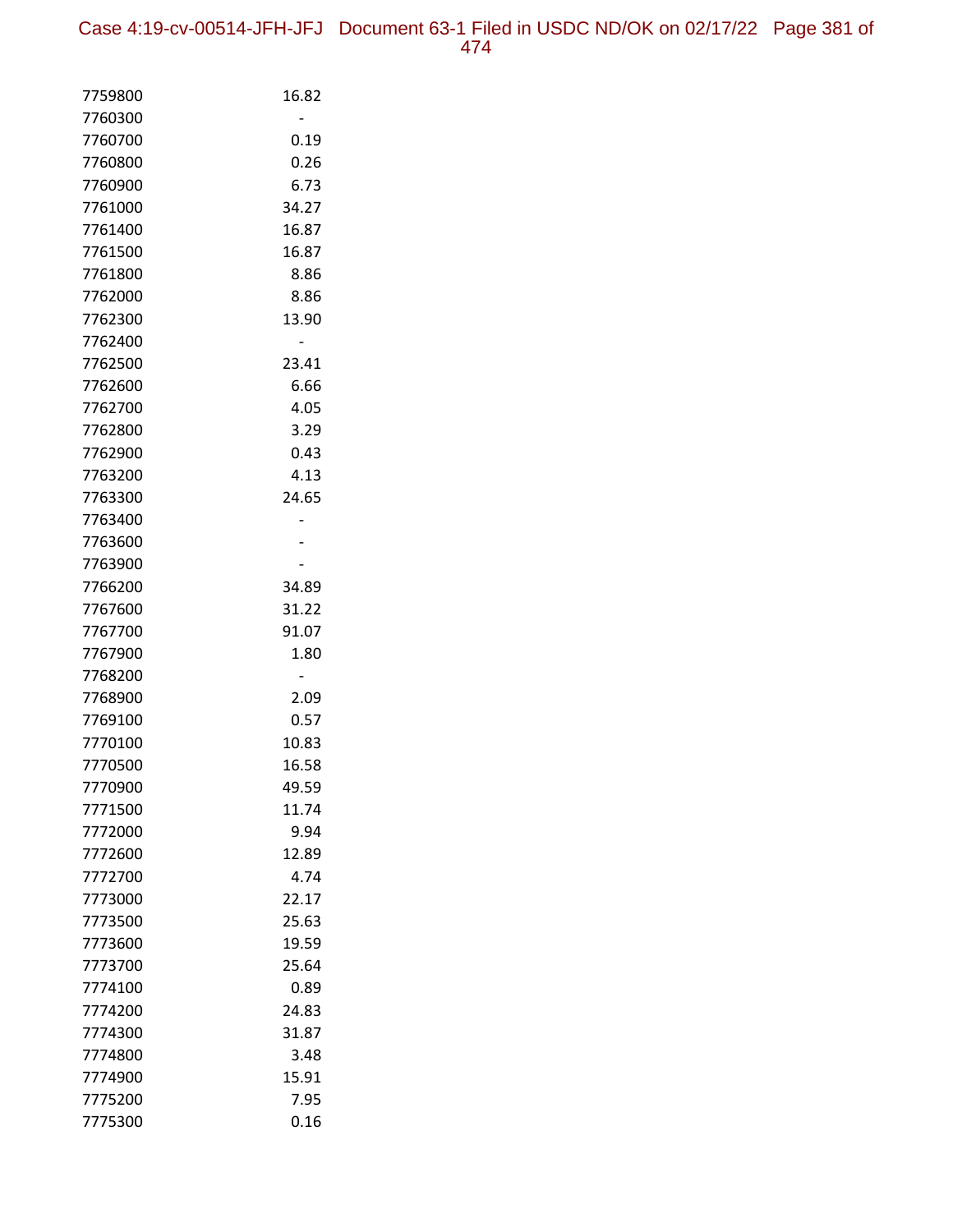| 7775600            |        |
|--------------------|--------|
| 7775700            |        |
| 7776000            | 0.20   |
| 7776200            | 2.83   |
| 7776700            | 1.63   |
| 7777300            | 2.47   |
| 7777400            | 0.09   |
| 7777900            | 25.67  |
| 7778000            | 25.67  |
| 7779200            | 2.28   |
| 7779800            | 677.96 |
| 7780500            | 19.86  |
| 7780700            | 12.91  |
| 7780800            | 4.72   |
| 7780900            | 5.13   |
| 7781000            | 31.91  |
| 7781100            | 10.29  |
| 7781200            | 29.23  |
| 7781300            | 26.77  |
| 7781400            | 42.13  |
| 7781800            | 0.02   |
| 7782200            | 0.35   |
| 7782300            | 16.18  |
| 7782500            | 2.07   |
| 7783400            | 13.15  |
| 7783500            | 18.40  |
| 7783600            | 13.80  |
| 7783800            | 5.86   |
| 7783900            | 12.54  |
| 7784000            | 12.54  |
| 7784100            | 12.54  |
| 7784200            | 15.45  |
| 7784300            | 12.70  |
| 7784400            | 12.71  |
| 7784500            | 12.71  |
| 7785000            | 0.62   |
| 7785100            | 5.61   |
| 7785200            | 0.55   |
| 7785500            | 228.49 |
| 7785600            |        |
| 7785900            | 28.81  |
| 7786300<br>7786400 | 32.05  |
| 7786800            | 9.76   |
| 7787200            | 0.35   |
| 7787400            | 2.57   |
| 7787500            | 19.69  |
|                    |        |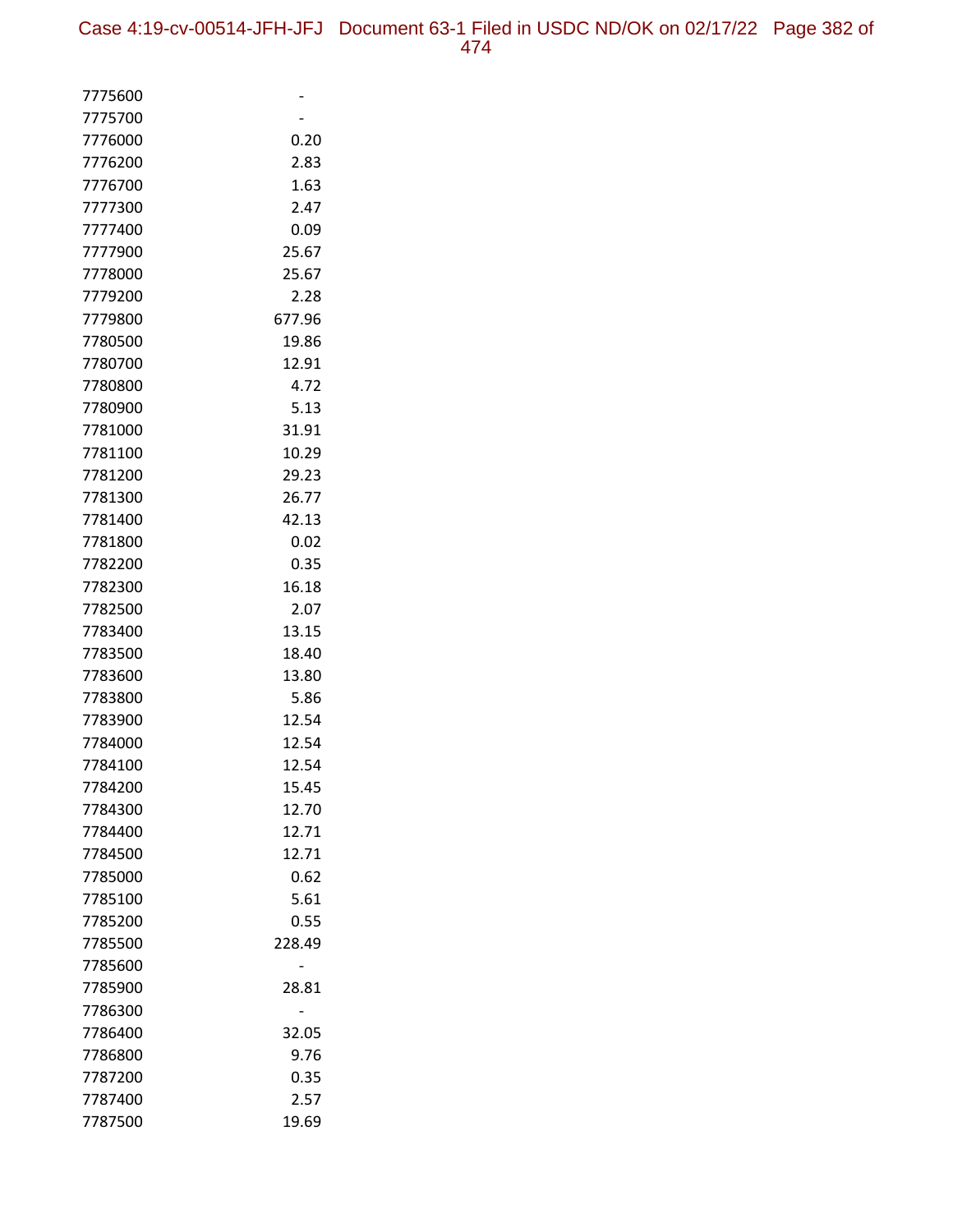| 7787600            | 2.61          |
|--------------------|---------------|
| 7787700            | 2.60          |
| 7787800            | 2.88          |
| 7791600            | 50.39         |
| 7792100            | 27.73         |
| 7792300            | 27.73         |
| 7792600            | 7.67          |
| 7792700            | 8.56          |
| 7792800            | 8.65          |
| 7792900            | 2.21          |
| 7793100            | 3.64          |
| 7793200            | 9.97          |
| 7793300            | 10.26         |
| 7793600            | 1.67          |
| 7793800            | 6.24          |
| 7793900            | 21.95         |
| 7794000            | 21.96         |
| 7794100            | 21.96         |
| 7794500            | 61.62         |
| 7794700            | 40.56         |
| 7795100            |               |
| 7795200            | 4.28          |
| 7795300            |               |
| 7796800            | 10.78         |
| 7796900            | 31.70         |
| 7798200            | 14.57         |
| 7798400            | 49.78         |
| 7798600            | 24.30         |
| 7800600            | 6.66          |
| 7800900            | 9.21          |
| 7801000            | 2.10          |
| 7801200            |               |
| 7801300            | 31.51         |
| 7802000<br>7802200 | 24.42<br>6.07 |
| 7802300            |               |
| 7802400            | 0.06          |
| 7802600            | 42.10         |
| 7802700            | 46.15         |
| 7802800            | 178.10        |
| 7803000            | 14.06         |
| 7803200            | 13.13         |
| 7803300            | 3.69          |
| 7803800            | 75.25         |
| 7804700            | 21.19         |
| 7804800            | 11.47         |
| 7804900            | 21.82         |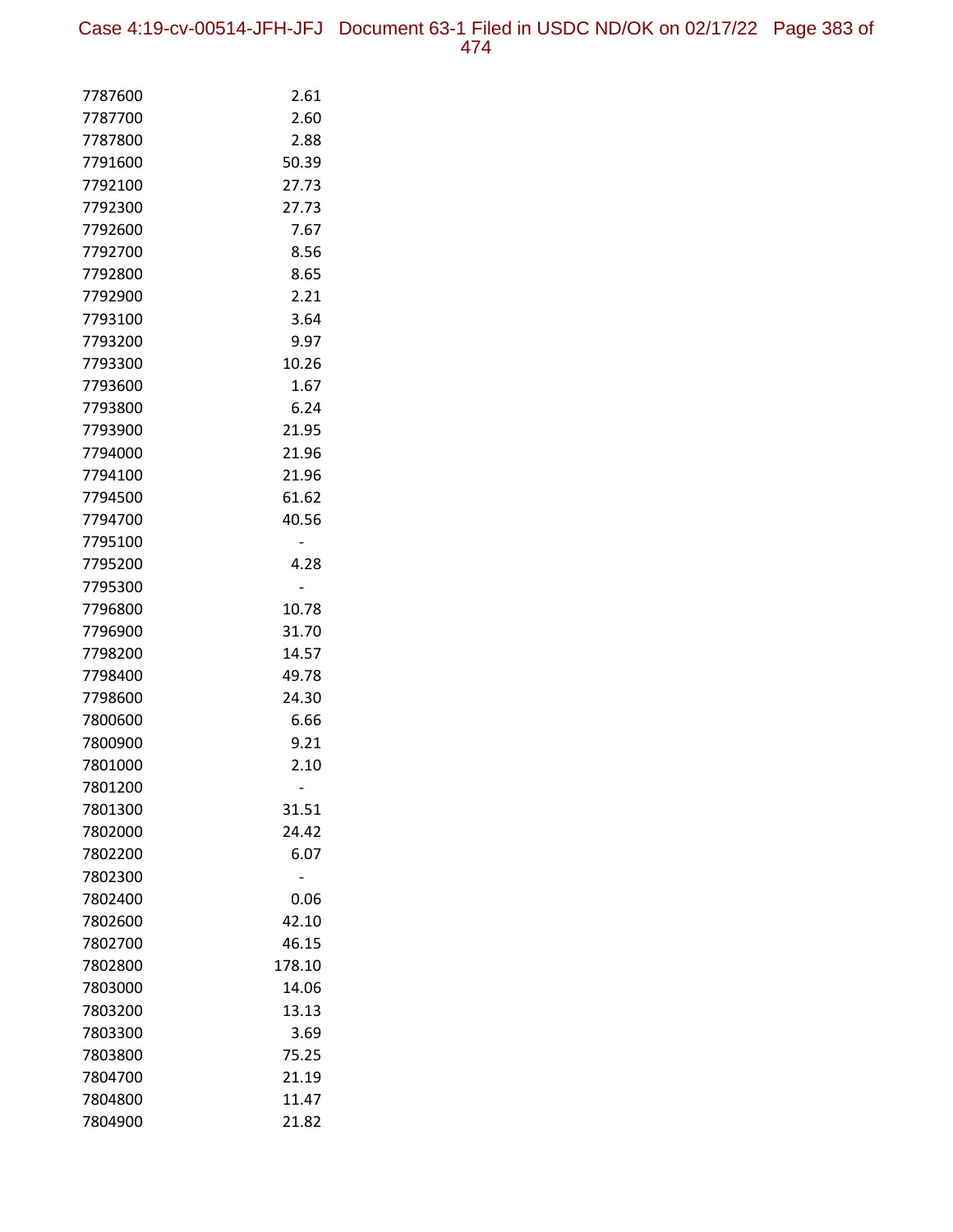Case 4:19-cv-00514-JFH-JFJ Document 63-1 Filed in USDC ND/OK on 02/17/22 Page 384 of 474

| 7805000 | 0.57   |
|---------|--------|
| 7805100 | 0.57   |
| 7805200 | 0.57   |
| 7805300 | 0.55   |
| 7806100 | 33.86  |
| 7806200 | 33.86  |
| 7806300 | 33.86  |
| 7806400 | 33.86  |
| 7807000 | 2.49   |
| 7807100 | 12.00  |
| 7807200 | 2.70   |
| 7807400 | 5.40   |
| 7807900 | 9.92   |
| 7808200 | 0.01   |
| 7808300 | 0.01   |
| 7808600 | 20.52  |
| 7809600 | 16.05  |
| 7809800 | 10.99  |
| 7809900 | 9.35   |
| 7810000 | 47.49  |
| 7810100 | 51.04  |
| 7810800 | 2.48   |
| 7810900 |        |
| 7811100 | 2.48   |
| 7811300 | 27.44  |
| 7811400 | 22.25  |
| 7811500 |        |
| 7811600 |        |
| 7811900 | 0.04   |
| 7813100 | 391.89 |
| 7813200 | 2.27   |
| 7814500 | 21.55  |
| 7815500 | 14.88  |
| 7815600 | 9.26   |
| 7815700 | 9.46   |
| 7815800 | 3.21   |
| 7815900 | 1.04   |
| 7816100 | 5.35   |
| 7816200 | 5.34   |
| 7816300 | 5.34   |
| 7816400 |        |
| 7817700 | 31.64  |
| 7817800 | 24.21  |
| 7818000 | 15.19  |
| 7818600 | 17.76  |
| 7819300 | 0.04   |
| 7819400 | 55.26  |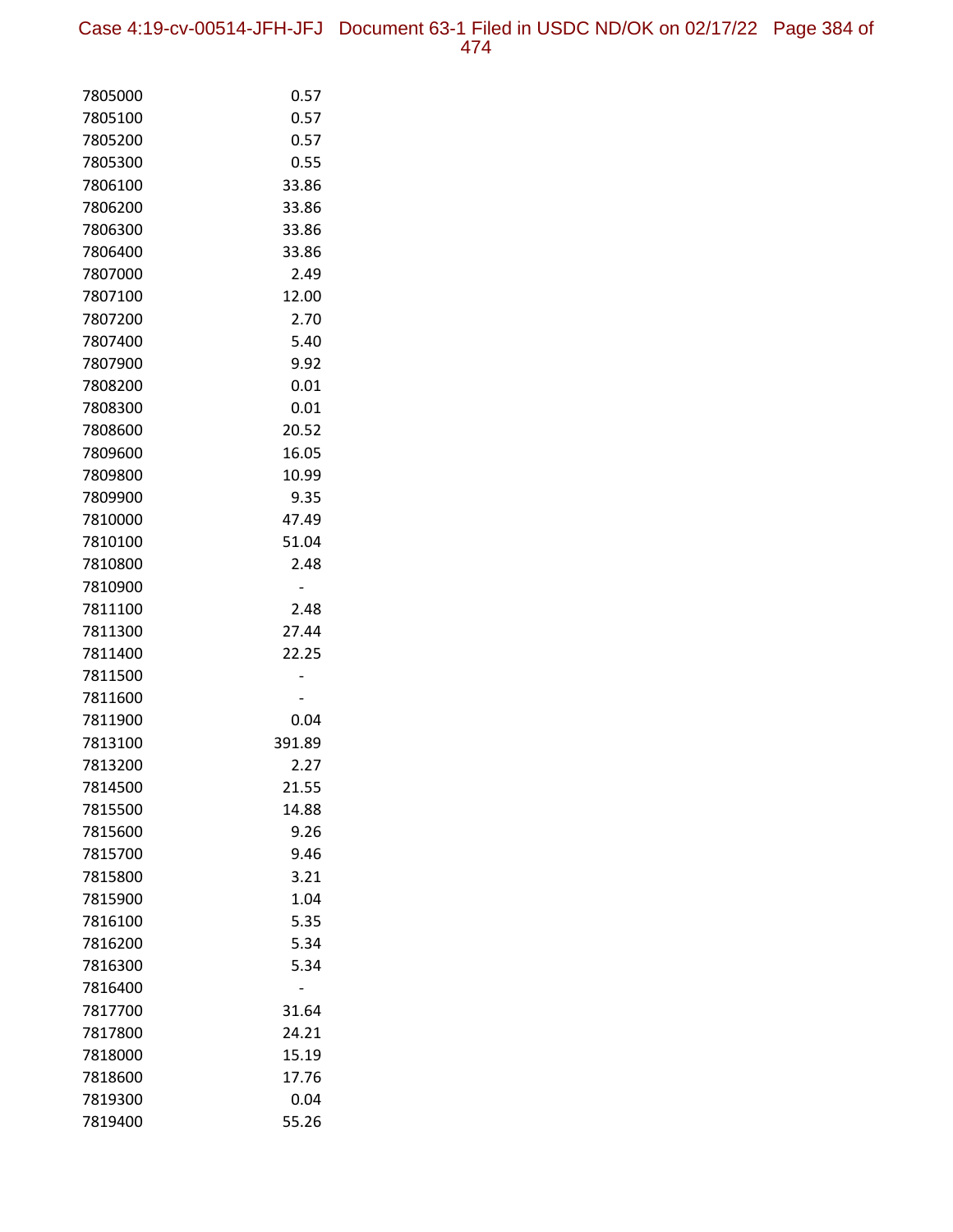Case 4:19-cv-00514-JFH-JFJ Document 63-1 Filed in USDC ND/OK on 02/17/22 Page 385 of 474

| 7819500            | 1.35           |
|--------------------|----------------|
| 7819600            | 0.33           |
| 7819800            | 1.39           |
| 7825800            | 0.10           |
| 7825900            | 0.10           |
| 7826000            | 0.10           |
| 7826100            | 0.10           |
| 7826300            | 0.74           |
| 7826400            | 22.83          |
| 7826500            | 5.44           |
| 7827400            | 26.98          |
| 7828600            | 5.56           |
| 7828700            | 16.05          |
| 7829400            | 15.54          |
| 7829500            | 46.81          |
| 7829600            | 26.63          |
| 7829700            | 25.94          |
| 7829800            | 6.12           |
| 7830200            | 0.77           |
| 7830300            | 53.69          |
| 7830400            | 42.55          |
| 7830500            | 42.55          |
| 7831200            | 2.92           |
| 7838400            | 681.02         |
| 7838700            | 352.77         |
| 7838900            | 0.57           |
| 7840200            | 0.86           |
| 7840400            | 0.85           |
| 7840500            | 0.85           |
| 7840700            | 5.72           |
| 7841300            |                |
| 7841500            | 3.69           |
| 7841600            | 26.84          |
| 7843500<br>7843700 | 24.32<br>38.59 |
| 7843900            | 458.83         |
| 7844000            | 0.37           |
| 7844100            | 3.66           |
| 7844200            | 3.92           |
| 7844400            | 1.46           |
| 7844500            | 1.90           |
| 7844600            | 2.80           |
| 7844700            | 25.98          |
| 7844800            | 20.71          |
| 7845200            | 8.40           |
| 7845300            | 29.22          |
| 7845600            | 39.10          |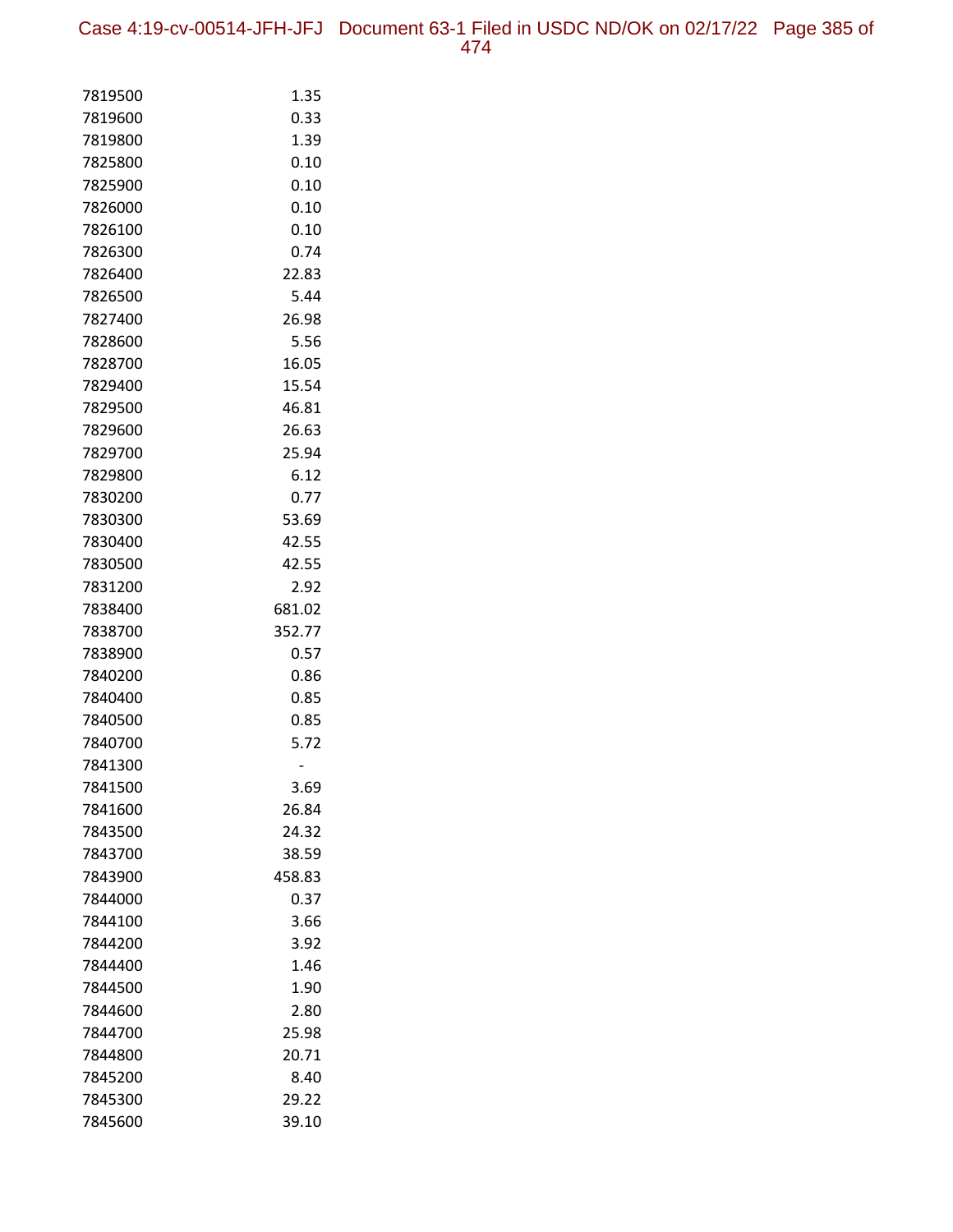Case 4:19-cv-00514-JFH-JFJ Document 63-1 Filed in USDC ND/OK on 02/17/22 Page 386 of 474

| 7845900            | 34.21         |
|--------------------|---------------|
| 7846000            | 30.82         |
| 7846100            | 33.96         |
| 7847000            | 13.73         |
| 7847100            | 6.03          |
| 7847200            | 3.41          |
| 7847300            | 10.94         |
| 7847400            | 26.23         |
| 7847500            | 28.52         |
| 7847600            | 27.52         |
| 7847800            | 23.47         |
| 7847900            | 27.38         |
| 7848000            | 28.53         |
| 7848100            | 27.96         |
| 7848400            | 5.21          |
| 7848500            | 17.12         |
| 7848800            | 13.19         |
| 7849000            | 13.26         |
| 7849100            | 3.27          |
| 7849200            | 3.27          |
| 7849300            | 2.31          |
| 7849400            | 3.23          |
| 7849500            | 27.97         |
| 7850900            | 20.78         |
| 7851000            | 1.21          |
| 7851500            | 45.64         |
| 7851900            | 33.99<br>7.30 |
| 7852000<br>7852300 | 23.47         |
| 7852400            | 18.47         |
| 7852500            | 26.87         |
| 7852800            | 11.00         |
| 7852900            | 20.64         |
| 7853300            | 4.10          |
| 7853400            | 4.09          |
| 7853500            | 2.93          |
| 7853600            | 2.04          |
| 7853800            | 2.03          |
| 7853900            | 1.49          |
| 7854300            |               |
| 7854700            | 1.49          |
| 7854900            | 12.55         |
| 7855000            | 13.31         |
| 7855300            | 3.15          |
| 7855400            | 0.13          |
| 7855500            | 0.08          |
| 7855600            | 2.01          |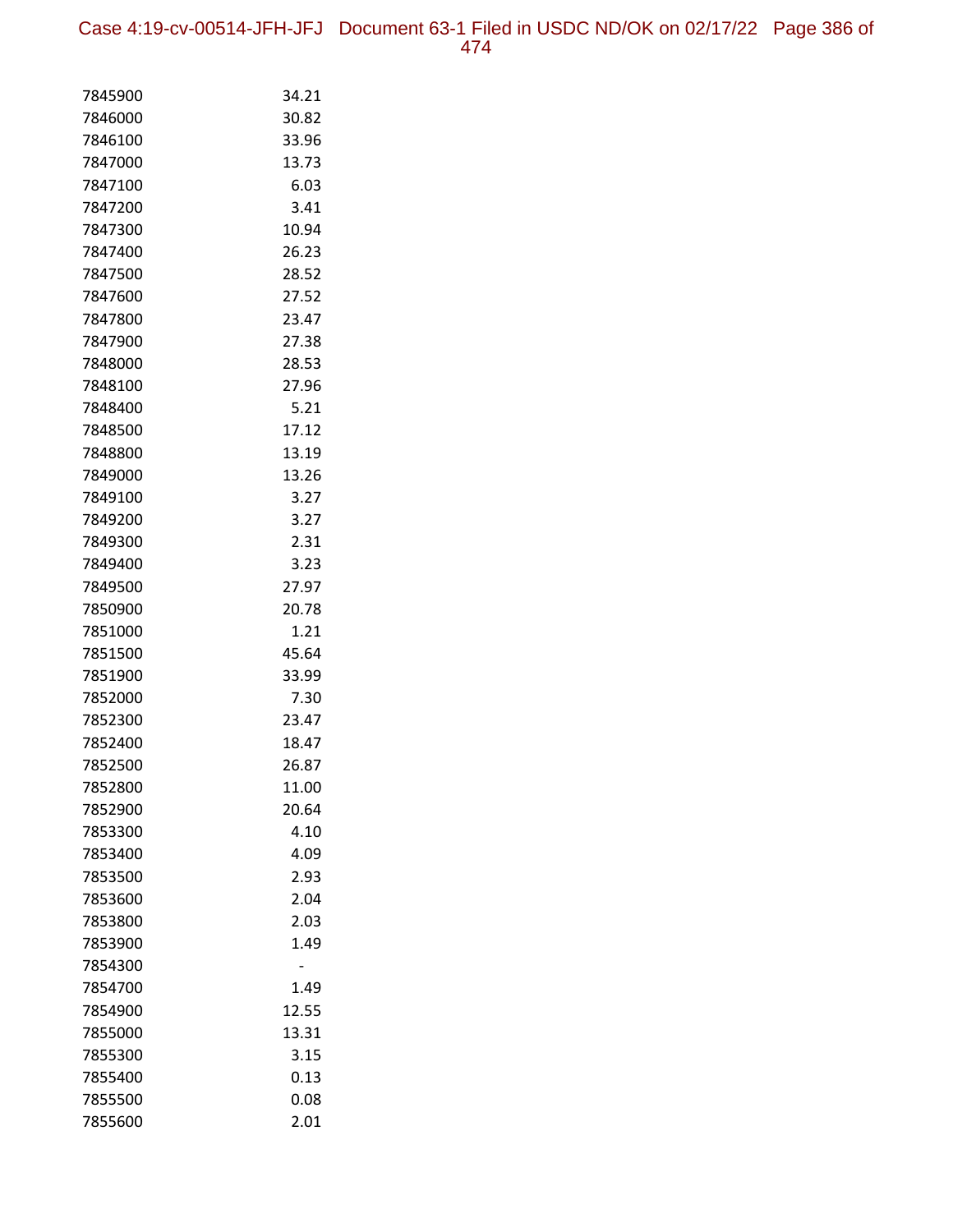Case 4:19-cv-00514-JFH-JFJ Document 63-1 Filed in USDC ND/OK on 02/17/22 Page 387 of 474

| 7855700            | 2.92         |
|--------------------|--------------|
| 7855800            | 12.67        |
| 7855900            | 14.27        |
| 7856000            | 157.58       |
| 7856200            | 37.12        |
| 7856400            | 3.23         |
| 7856500            | 0.13         |
| 7856600            | 0.13         |
| 7857200            | 45.64        |
| 7857600            |              |
| 7857700            | 9.85         |
| 7857800            | 19.02        |
| 7858500            |              |
| 7858600            |              |
| 7858900            | 2.24         |
| 7859000            | -            |
| 7859500            | 8.77         |
| 7859800            | 19.02        |
| 7859900            | 4.60         |
| 7860000            | 21.47        |
| 7860100            | 3.84         |
| 7860200            | 3.84         |
| 7860400            | 26.39        |
| 7860600            | 9.83         |
| 7860800            | 24.85        |
| 7860900            | 24.85        |
| 7861000            | 24.85        |
| 7861100            | 4.65         |
| 7861400            | 99.90        |
| 7861500            | 26.75        |
| 7861700            | 0.29         |
| 7861800            | 0.01<br>0.01 |
| 7861900<br>7862000 | 0.01         |
| 7862100            | 24.69        |
| 7862200            | 7.05         |
| 7862300            | 0.28         |
| 7862500            | 23.53        |
| 7862600            | 23.54        |
| 7862900            | 6.21         |
| 7863400            | 8.15         |
| 7863500            | 11.18        |
| 7863800            | 7.82         |
| 7863900            | 10.54        |
| 7864000            | 18.98        |
| 7864300            | 9.60         |
| 7864400            | 9.61         |
|                    |              |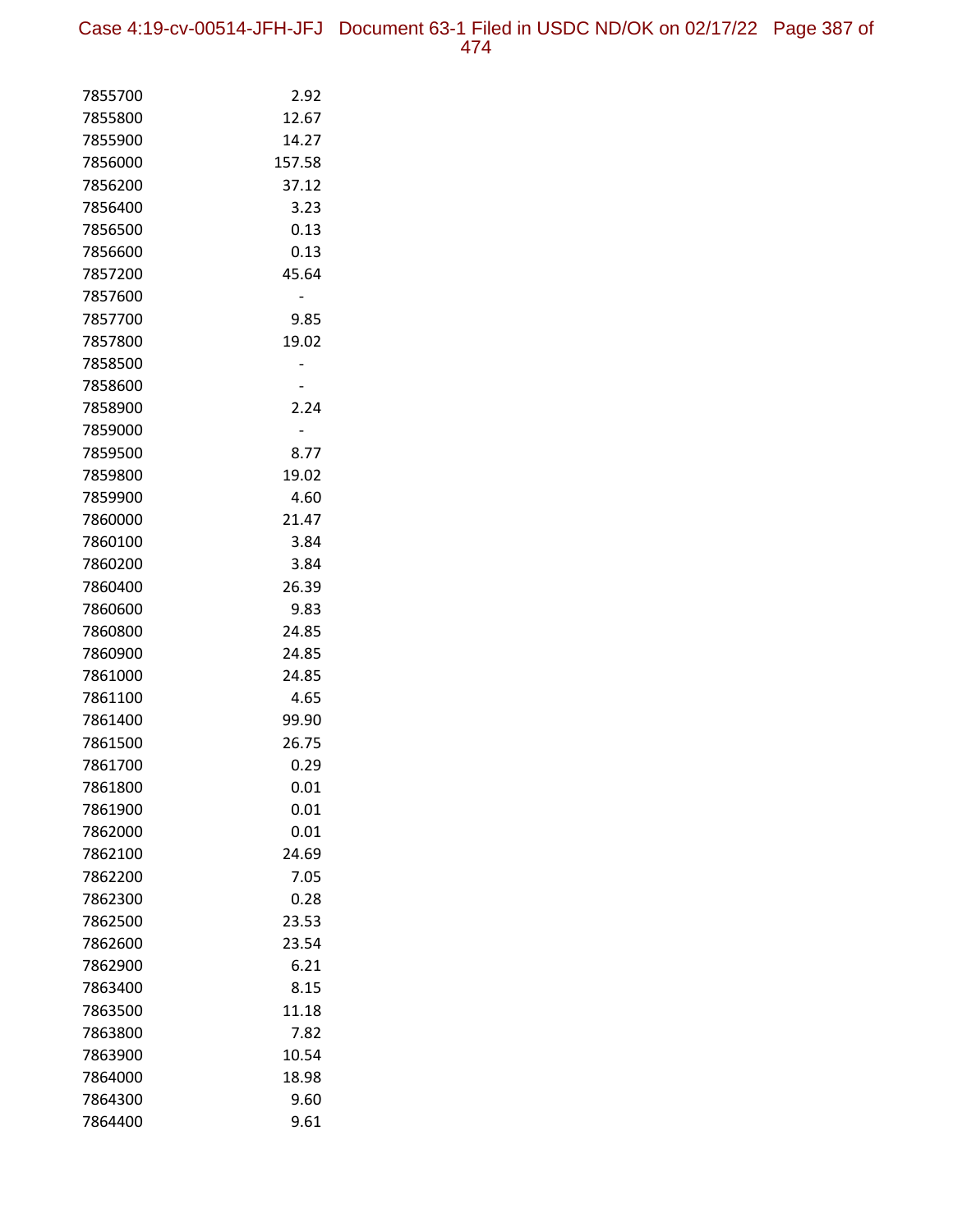Case 4:19-cv-00514-JFH-JFJ Document 63-1 Filed in USDC ND/OK on 02/17/22 Page 388 of 474

| 7864500            | 9.59         |
|--------------------|--------------|
| 7864600            | 24.78        |
| 7865700            | 24.29        |
| 7866200            | 0.02         |
| 7866600            | 2.73         |
| 7866700            | 242.87       |
| 7866800            | 2.84         |
| 7866900            | 0.25         |
| 7867000            | 0.62         |
| 7867100            | 0.57         |
| 7867200            | 0.57         |
| 7867300            | 0.15         |
| 7867500            | 38.92        |
| 7867600            | 33.96        |
| 7867700            | 1.11         |
| 7868000            | 32.06        |
| 7868100            | 31.78        |
| 7868300            | 9.60         |
| 7868400            | 13.13        |
| 7868500            | 10.52        |
| 7868600            | 9.29         |
| 7868700            | 9.29         |
| 7868800            | 5.26         |
| 7868900            | 8.06         |
| 7869100            | 2.57         |
| 7869300            | 39.35        |
| 7869400            | 0.39         |
| 7870500            | 0.20         |
| 7870600            | 0.20         |
| 7870700            | 0.20         |
| 7870800            | 0.20         |
| 7870900            | 0.20         |
| 7871000<br>7871100 | 6.51<br>0.01 |
| 7871200            | 0.05         |
| 7871400            |              |
| 7871500            | 0.02         |
| 7871600            |              |
| 7872600            |              |
| 7872900            | 8.46         |
| 7873000            | 363.99       |
| 7873200            | 23.68        |
| 7873300            | 23.68        |
| 7873400            | 23.68        |
| 7873500            | 32.14        |
| 7873600            | 32.13        |
| 7873900            | 0.09         |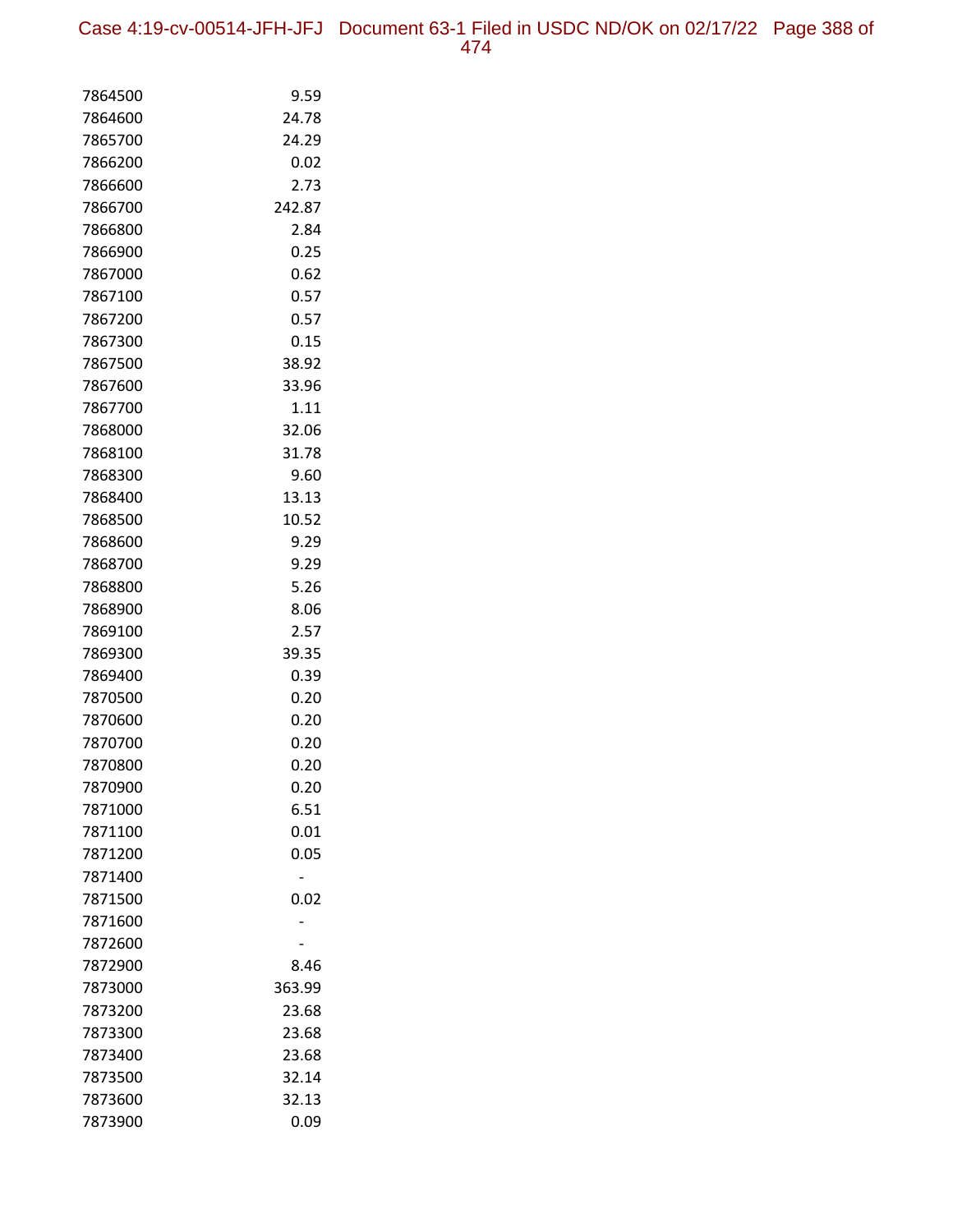| 7874000 | 2.77   |
|---------|--------|
| 7875300 | 3.87   |
| 7875400 | 2.24   |
| 7875500 | 3.87   |
| 7875600 | 9.77   |
| 7876000 | 59.64  |
| 7876100 | 59.64  |
| 7876200 | 59.64  |
| 7876600 |        |
| 7877000 | 28.25  |
| 7877100 | 0.26   |
| 7877500 | 0.02   |
| 7877600 | 0.02   |
| 7877900 | 1.82   |
| 7878000 | 36.11  |
| 7878200 | 14.29  |
| 7878700 | 28.29  |
| 7878900 | 1.99   |
| 7879100 | 22.32  |
| 7879300 | 0.62   |
| 7879400 | 6.79   |
| 7880000 | 1.40   |
| 7880400 | 0.14   |
| 7880500 | 0.14   |
| 7880600 | 0.52   |
| 7881000 | 5.26   |
| 7881100 | 364.39 |
| 7881300 | 44.15  |
| 7881400 | 16.19  |
| 7881500 | 10.87  |
| 7881700 | 15.82  |
| 7881800 | 15.82  |
| 7882000 | 15.45  |
| 7882100 | 22.08  |
| 7883100 | 30.35  |
| 7884100 | 16.02  |
| 7884200 | 16.02  |
| 7884300 | 16.02  |
| 7884400 | 11.34  |
| 7884600 | 2.67   |
| 7884700 | 10.15  |
| 7884800 | 10.15  |
| 7884900 | 10.15  |
| 7885400 | 27.91  |
| 7885700 | 8.42   |
| 7885800 | 16.63  |
| 7885900 | 8.40   |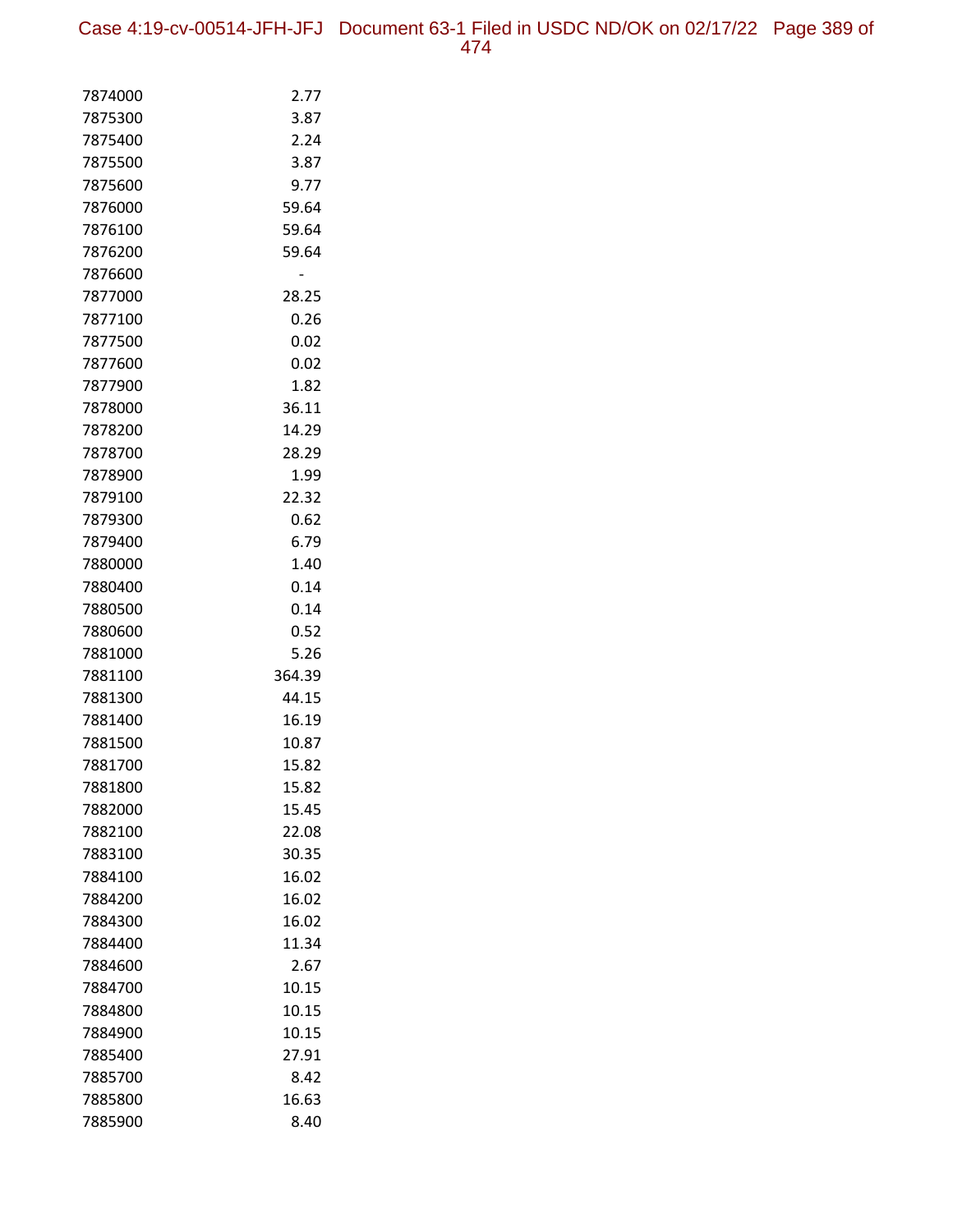Case 4:19-cv-00514-JFH-JFJ Document 63-1 Filed in USDC ND/OK on 02/17/22 Page 390 of 474

| 7886400            | 3.64          |
|--------------------|---------------|
| 7887800            | 30.84         |
| 7888200            | 0.01          |
| 7888300            | 0.01          |
| 7888400            | 0.01          |
| 7888500            | 26.54         |
| 7888600            | 20.47         |
| 7889200            | 3.92          |
| 7889300            | 3.94          |
| 7889400            | 3.92          |
| 7889500            | 2.00          |
| 7890600            | 35.28         |
| 7890900            | 16.39         |
| 7891000            | 24.02         |
| 7891100            | 24.01         |
| 7891200            | 9.77          |
| 7891300            | 10.83         |
| 7891400            | 10.83         |
| 7891600            | 0.29          |
| 7891700            | 0.29          |
| 7892100            | 9.58          |
| 7892200            | 9.56          |
| 7892300            | 9.59          |
| 7892400            | 11.68         |
| 7892500            | 27.92         |
| 7892600            | 46.83         |
| 7893000<br>7893500 | 10.08<br>0.06 |
| 7894600            | 9.80          |
| 7894900            | 37.61         |
| 7895300            | 13.18         |
| 7895400            | 12.94         |
| 7895500            | 13.17         |
| 7895600            | 4.32          |
| 7895700            | 4.12          |
| 7895800            | 4.32          |
| 7896300            | 155.75        |
| 7896600            | 4.76          |
| 7896700            | 10.26         |
| 7896900            | 37.79         |
| 7897100            | 37.79         |
| 7897200            | 37.79         |
| 7897300            | 36.71         |
| 7897400            | 38.17         |
| 7897500            | 38.17         |
| 7897700            | 0.20          |
| 7897800            | 4.79          |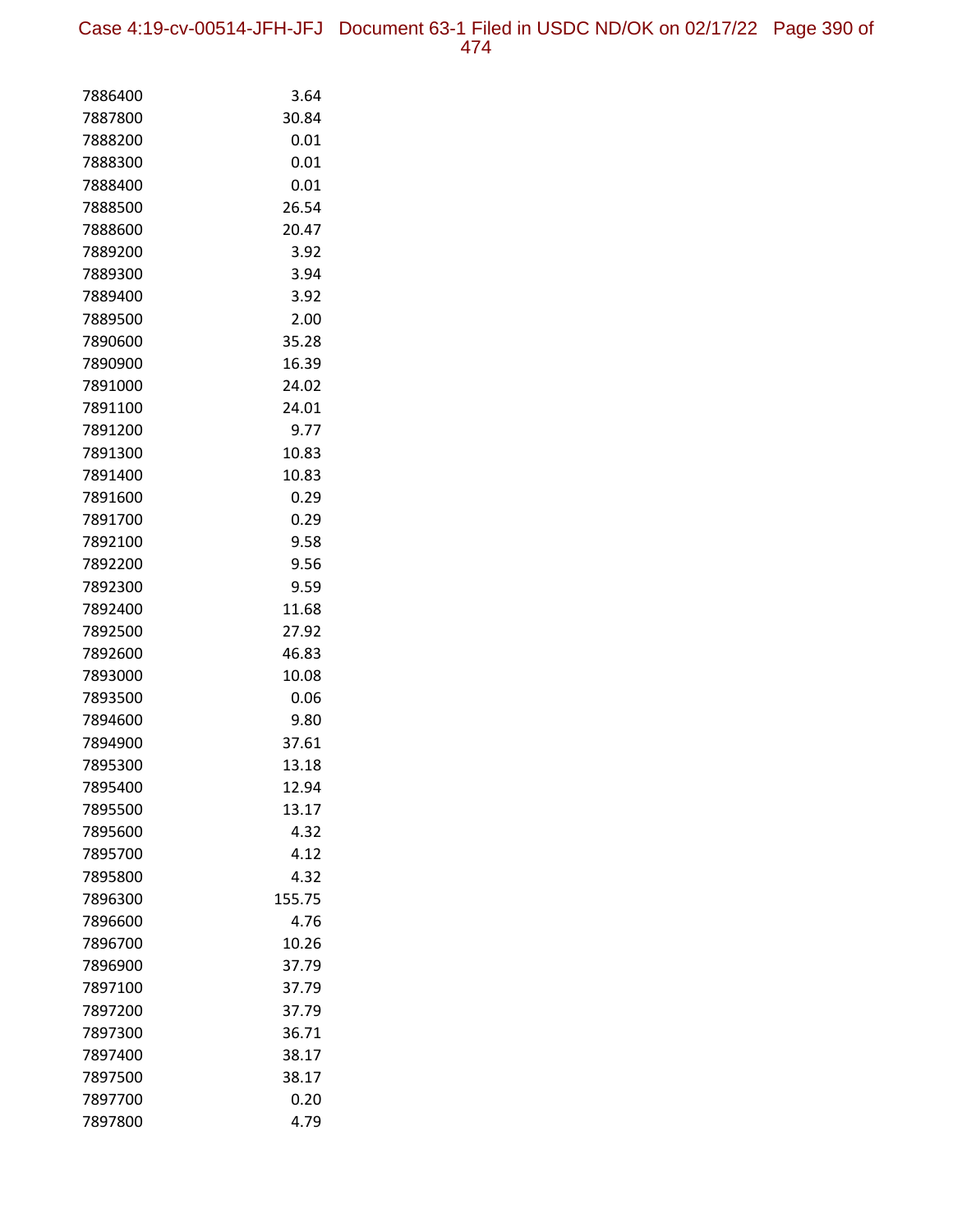| 7897900 | 4.76   |
|---------|--------|
| 7898500 | 5.60   |
| 7898600 | 5.60   |
| 7898700 |        |
| 7898800 | 1.12   |
| 7899000 | 1.12   |
| 7899200 | 5.60   |
| 7899300 | 5.60   |
| 7899400 | 2.81   |
| 7899500 | 2.81   |
| 7899600 |        |
| 7899700 | 0.58   |
| 7899800 | 1.11   |
| 7900000 | 0.50   |
| 7900600 | 20.65  |
| 7903600 | 16.37  |
| 7904300 | 0.18   |
| 7904400 |        |
| 7904600 | 0.06   |
| 7904800 | 17.32  |
| 7905200 |        |
| 7905400 | 15.81  |
| 7905500 | 16.20  |
| 7905600 |        |
| 7905700 | 1.62   |
| 7906600 | 10.22  |
| 7906900 | 4.73   |
| 7907000 | 27.28  |
| 7907300 | 134.54 |
| 7907400 | 38.23  |
| 7908100 |        |
| 7908200 | 49.69  |
| 7912600 | 9.37   |
| 7912700 | 9.55   |
| 7912800 | 4.32   |
| 7918900 | 34.28  |
| 7919200 | 5.51   |
| 7919300 | 2.28   |
| 7919400 | 2.84   |
| 7920300 | 21.38  |
| 7920400 | 2.59   |
| 7920500 | 53.55  |
| 7920600 | 53.55  |
| 7920700 | 53.56  |
| 7920800 | 68.45  |
| 7920900 | 0.30   |
| 7921100 | 18.80  |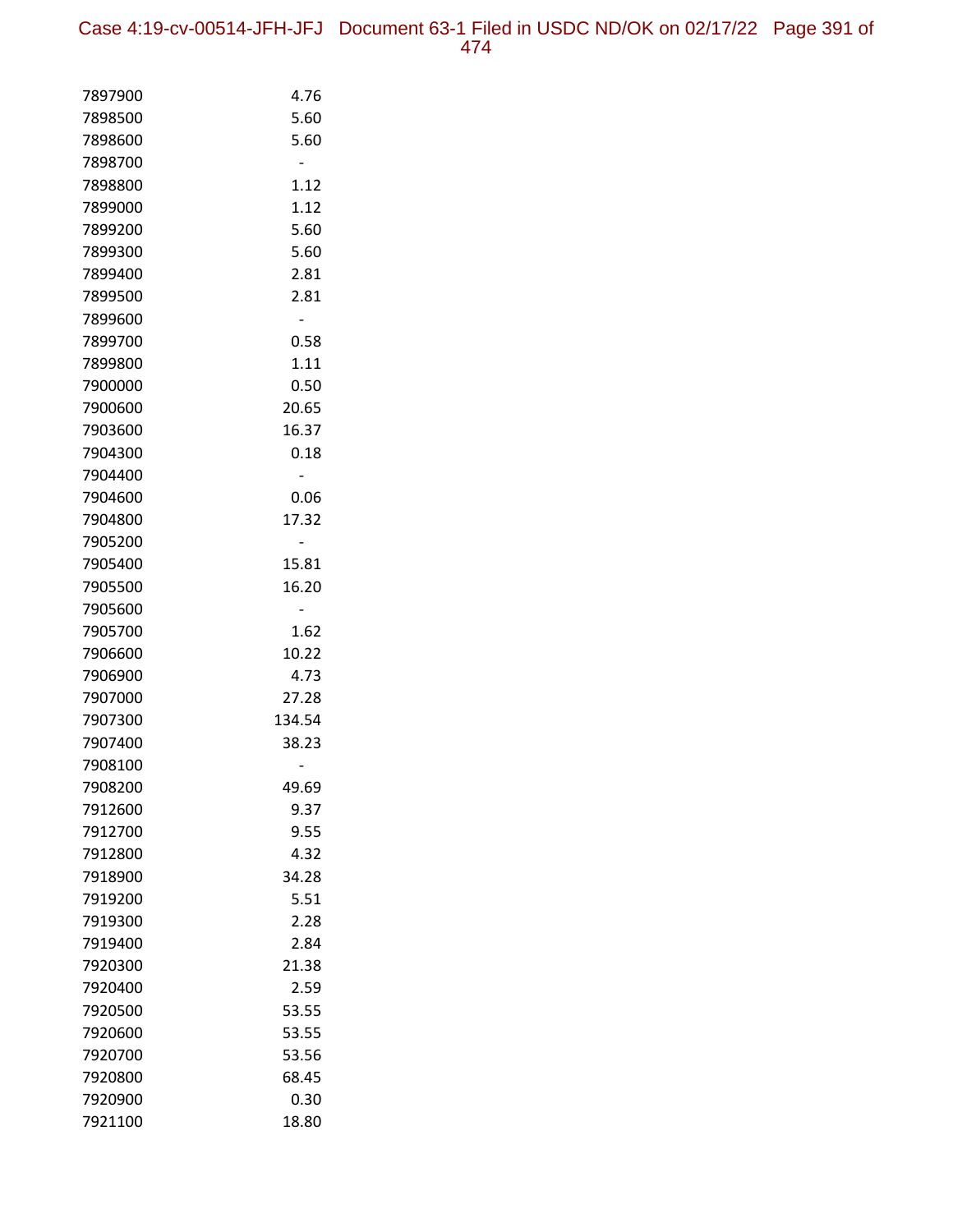| 7921400            | 2.75           |
|--------------------|----------------|
| 7922500            |                |
| 7927000            | 15.73          |
| 7927200            | 14.60          |
| 7927300            | 2.80           |
| 7927800            | 27.56          |
| 7927900            | 16.12          |
| 7928000            | 16.12          |
| 7928400            | 3.57           |
| 7928700            | 0.01           |
| 7929000            | 45.24          |
| 7929300            | 21.50          |
| 7929400            | 2.76           |
| 7929500            | 12.54          |
| 7929600            | 16.79          |
| 7930000            | 0.01           |
| 7930100            | 0.50           |
| 7930300            | 39.83          |
| 7930400            | 38.03          |
| 7930500            | 27.63          |
| 7931400            | 26.49          |
| 7931500<br>7931600 | 16.74<br>16.73 |
| 7931700            | 0.01           |
| 7932000            | 12.75          |
| 7932200            | 2.94           |
| 7932800            | 9.36           |
| 7932900            | 26.09          |
| 7933200            | 14.11          |
| 7933300            | 18.15          |
| 7933400            | 9.01           |
| 7933900            | 9.07           |
| 7934000            | 40.88          |
| 7934100            | 41.91          |
| 7934200            |                |
| 7934300            | 0.62           |
| 7934400            | 23.07          |
| 7934600            | 4.57           |
| 7936100            | 7.74           |
| 7936200            | 7.62           |
| 7936300            | 7.74           |
| 7936400            | 6.31           |
| 7936500            | 8.12           |
| 7936600            | 32.19          |
| 7936700            | 16.05          |
| 7936800            | 16.05          |
| 7936900            | 16.03          |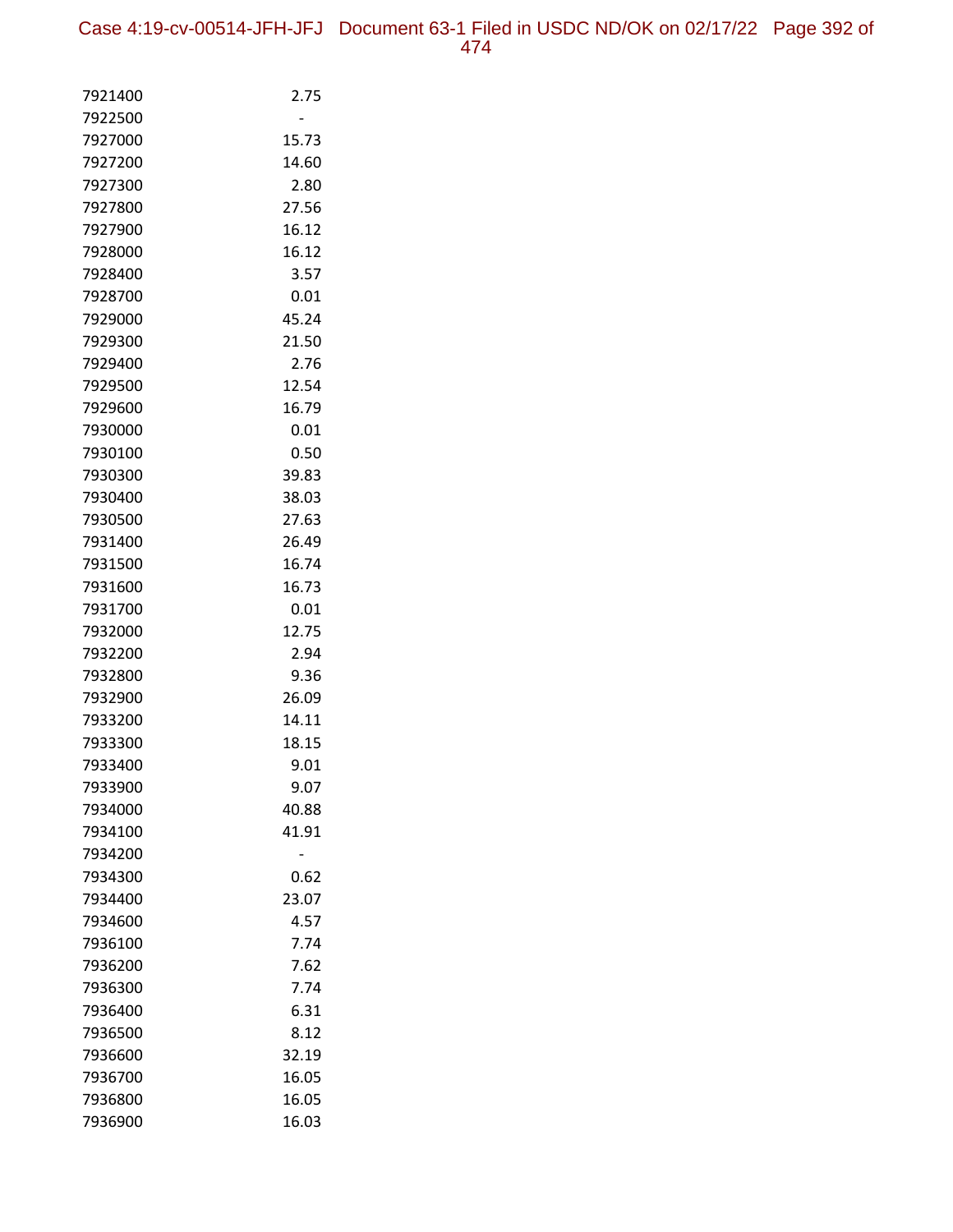Case 4:19-cv-00514-JFH-JFJ Document 63-1 Filed in USDC ND/OK on 02/17/22 Page 393 of 474

| 7937000            | 16.06          |
|--------------------|----------------|
| 7937100            | 16.05          |
| 7937200            | 36.06          |
| 7937300            | 43.04          |
| 7937400            | 37.08          |
| 7937800            | 3.88           |
| 7937900            | 3.88           |
| 7938200            | 0.76           |
| 7938600            | 9.10           |
| 7939000            | 9.05           |
| 7939100            | 7.07           |
| 7939200            | 20.61          |
| 7939600            | 35.60          |
| 7939700            | 37.82          |
| 7939800            | 35.61          |
| 7940000            | 39.17          |
| 7940100            | 39.17          |
| 7940200            | 39.16          |
| 7940300            | 39.17          |
| 7940400            | 24.91          |
| 7940500            | 18.88          |
| 7940600            | 14.18          |
| 7940700            | 2.38           |
| 7940800            | 37.00          |
| 7941500            | 90.09          |
| 7943900            | 34.06          |
| 7947200            | 35.87          |
| 7947600            | 43.31          |
| 7948000            | 10.22          |
| 7949400            |                |
| 7949500            | 25.43          |
| 7949600            | 40.07          |
| 7949800            |                |
| 7949900            | 22.21          |
| 7950000            | 10.19          |
| 7950100            | 0.08           |
| 7950300            | 0.03           |
| 7950600            | 25.95          |
| 7951000            | 10.12          |
| 7951100            | 10.13<br>10.12 |
| 7951200            |                |
| 7951300<br>7951400 | 3.82<br>3.73   |
| 7951500            | 3.73           |
| 7951600            | 2.83           |
| 7951700            | 1.05           |
| 7951800            | 4.62           |
|                    |                |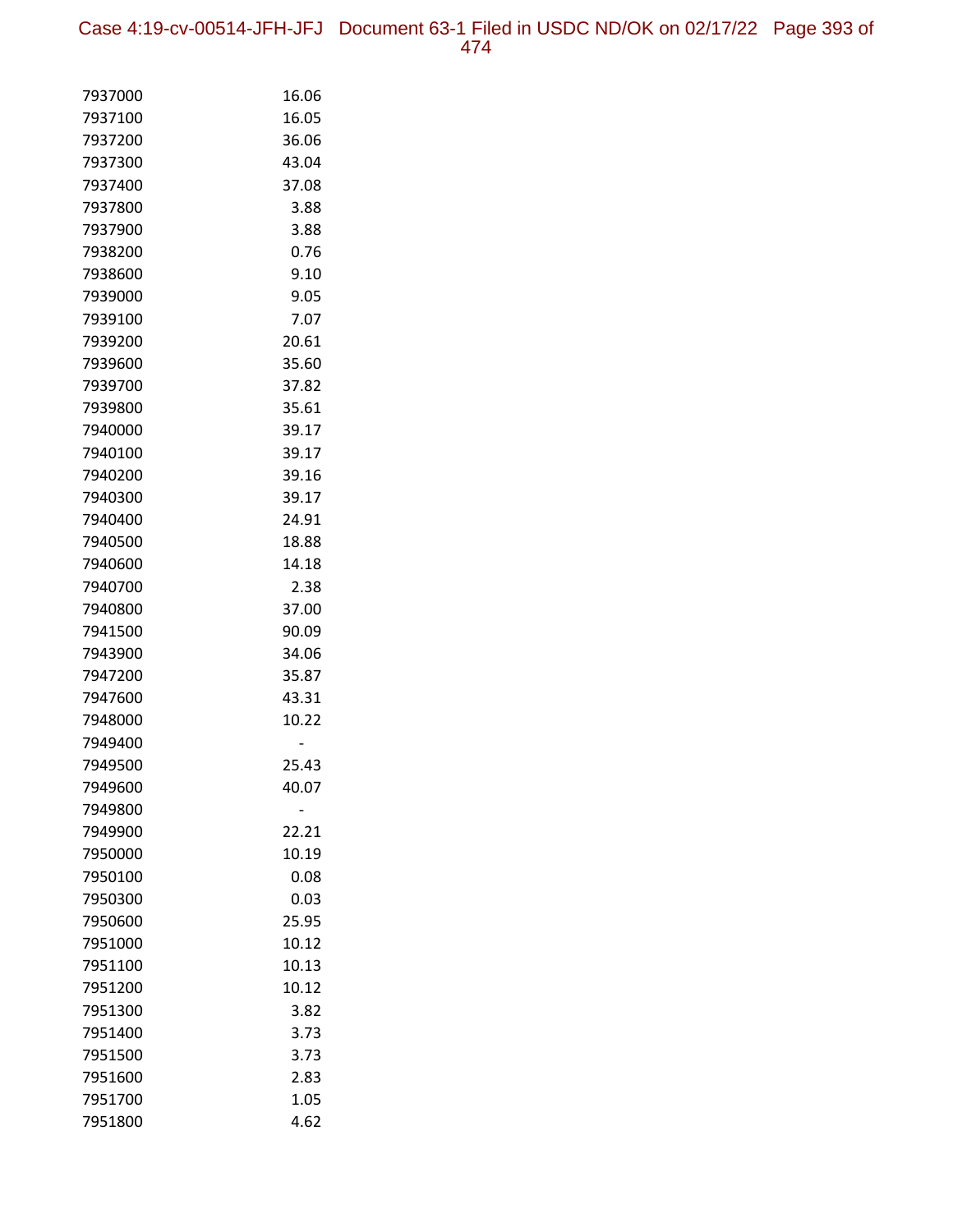| 7952000            |                |
|--------------------|----------------|
| 7956200            | 24.14          |
| 7957600            | 4.72           |
| 7957800            | 4.79           |
| 7958600            | 0.15           |
| 7959200            | 3.99           |
| 7960500            | 72.25          |
| 7961300            | 27.89          |
| 7962700            | 26.66          |
| 7962800            | 46.00          |
| 7963200            | 69.37          |
| 7963400            | 0.33           |
| 7963500            | 10.18          |
| 7963700            | 19.48          |
| 7963800            | 0.25           |
| 7964700            |                |
| 7964800            | 3.34           |
| 7964900            | 33.13          |
| 7965000            | 43.04          |
| 7965300            | 6.85           |
| 7965400            | 24.82          |
| 7965500            | 3.09           |
| 7965600            | 0.68           |
| 7965700            | 0.68           |
| 7965900            | 0.68           |
| 7966000            | 38.09          |
| 7966100            | 0.88           |
| 7966200            | 0.88           |
| 7966300            | 0.88           |
| 7966400            | 0.88           |
| 7966500            | 0.88           |
| 7966600            | 24.26          |
| 7967700            | 22.51          |
| 7967800            | 22.49          |
| 7968100<br>7968200 | 18.50<br>23.03 |
| 7968300            | 23.07          |
| 7968400            | 25.83          |
| 7968500            | 17.94          |
| 7968600            | 1.13           |
| 7968700            | 2.91           |
| 7968800            | 2.26           |
| 7968900            |                |
| 7969500            | 37.05          |
| 7969600            | 32.36          |
| 7969700            | 32.36          |
| 7969800            | 32.36          |
|                    |                |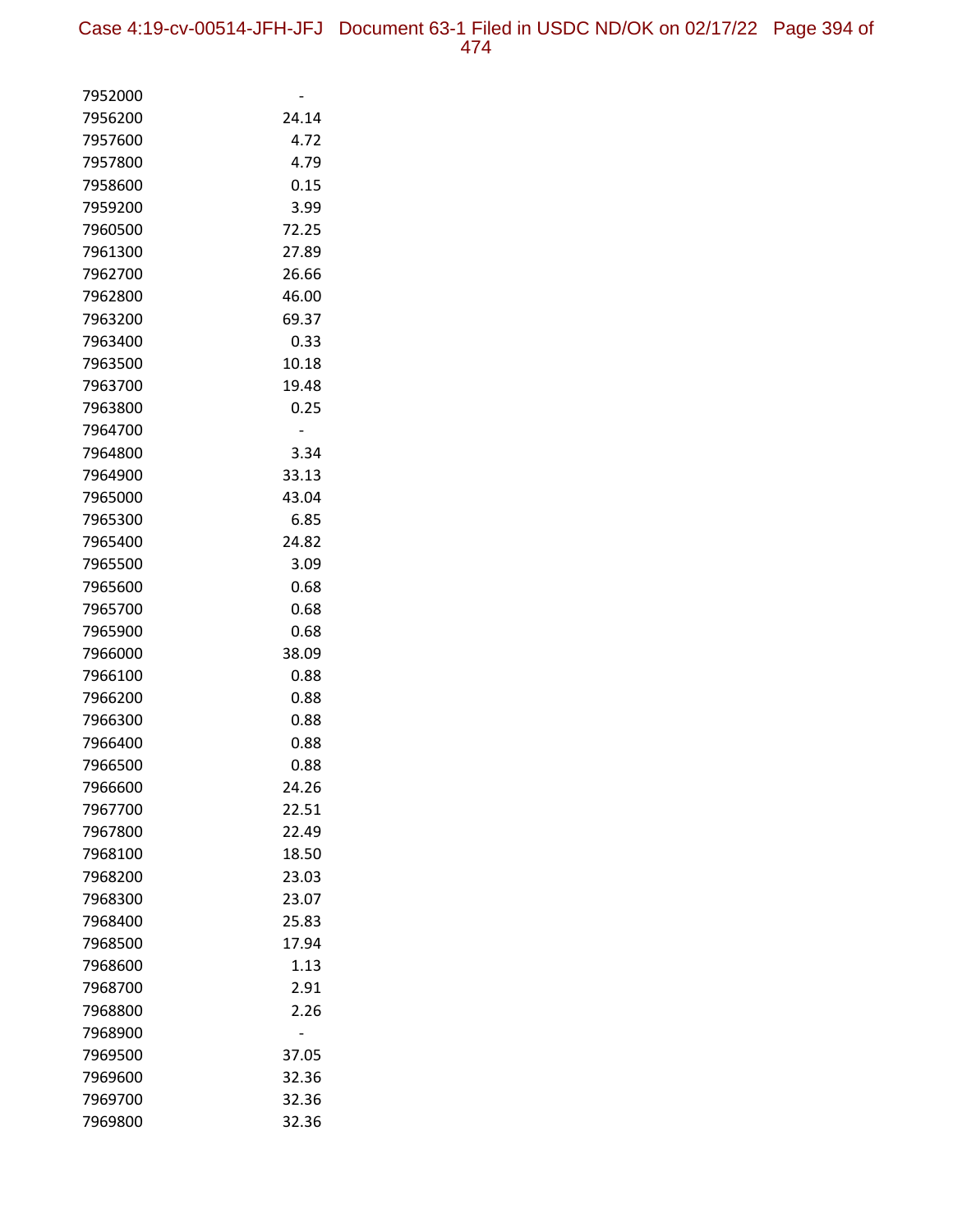Case 4:19-cv-00514-JFH-JFJ Document 63-1 Filed in USDC ND/OK on 02/17/22 Page 395 of 474

| 7969900            | 25.07         |
|--------------------|---------------|
| 7970200            | 34.50         |
| 7970300            | 34.49         |
| 7970600            | 33.63         |
| 7970800            | 0.06          |
| 7970900            | 0.05          |
| 7971000            | 0.05          |
| 7971300            | 0.08          |
| 7971500            | 18.40         |
| 7971600            | 249.71        |
| 7971800            | 31.82         |
| 7971900            | 31.82         |
| 7973300            | 0.15          |
| 7973400            | 4.17          |
| 7973500            | 4.18          |
| 7973600            | 4.17          |
| 7973700            | 4.20          |
| 7974500            | 19.96         |
| 7975200            | 36.31         |
| 7975300            | 0.07          |
| 7975400            | 21.06         |
| 7975500            | 26.60         |
| 7976400            | 26.51         |
| 7976500            | 27.24         |
| 7976600            | 26.86         |
| 7976700            | 1.22          |
| 7976800            | 7.08          |
| 7976900            |               |
| 7977000            | 43.86         |
| 7977200            | 18.79         |
| 7977300            | 18.79         |
| 7977400            | 18.79         |
| 7977500            | 30.98         |
| 7977900            | 14.25         |
| 7978000            | 14.25         |
| 7978100            | 14.25         |
| 7978400            | 0.06          |
| 7979000            | 0.32          |
| 7979100<br>7979300 | 0.31          |
|                    | 0.64          |
| 7979800<br>7979900 | 0.79          |
|                    | 0.79<br>35.27 |
| 7980200<br>7980400 | 23.64         |
| 7980500            | 23.63         |
| 7981000            | 147.12        |
| 7981200            | 4.60          |
|                    |               |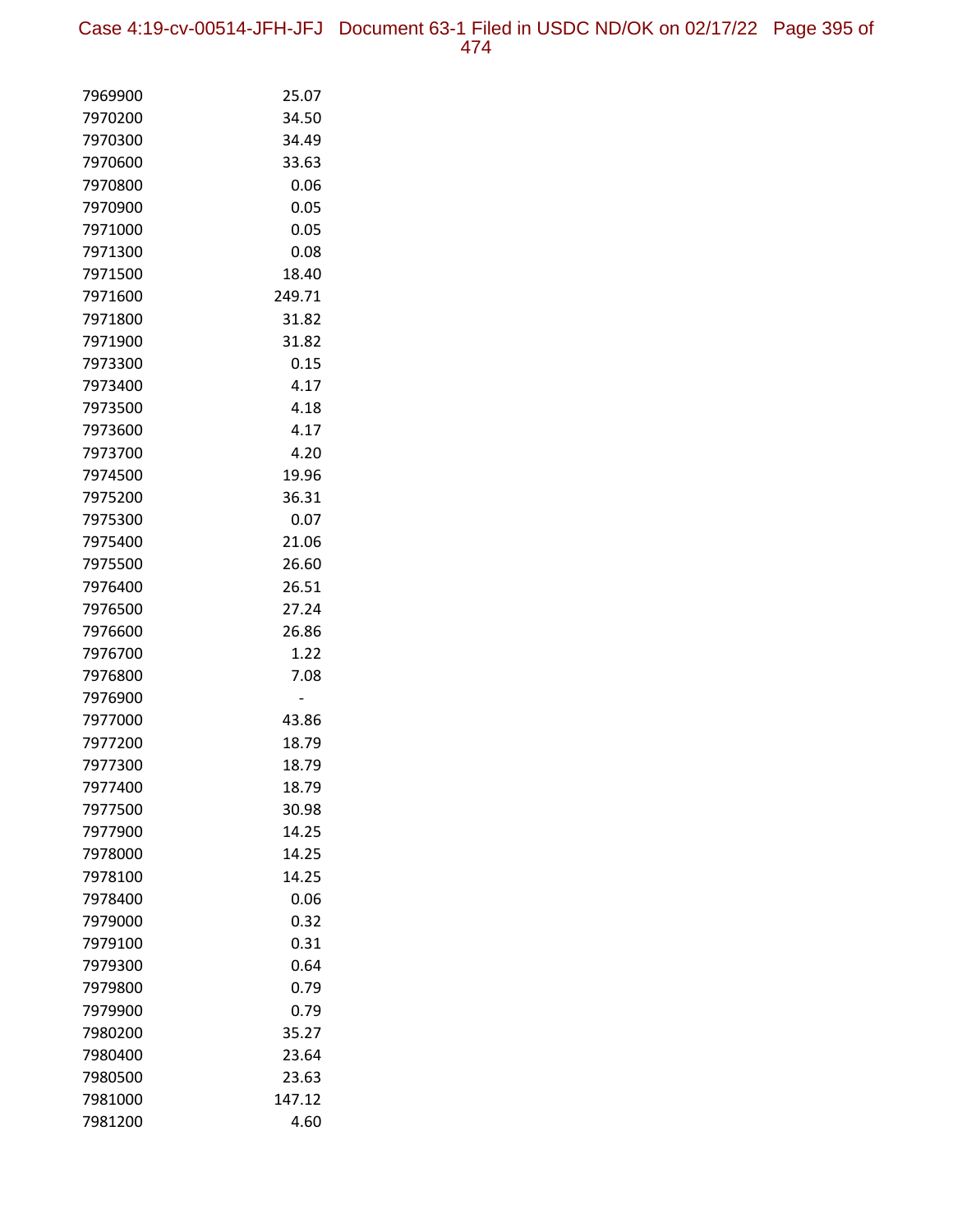| 7981300 |        |
|---------|--------|
| 7981400 | 19.15  |
| 7981600 |        |
| 7981700 |        |
| 7981800 | 0.46   |
| 7982300 | 32.11  |
| 7982500 |        |
| 7983500 | 0.70   |
| 7983600 | 119.09 |
| 7983700 | 6.30   |
| 7983800 | 45.84  |
| 7983900 | 40.70  |
| 7984300 | 20.34  |
| 7984500 | 37.90  |
| 7984600 | 39.34  |
| 7984800 | 52.95  |
| 7984900 | 73.13  |
| 7985000 | 40.04  |
| 7985300 | 120.60 |
| 7985400 | 118.42 |
| 7985600 | 7.88   |
| 7985800 | 65.47  |
| 7985900 | 52.50  |
| 7986000 | 51.91  |
| 7986100 | 52.49  |
| 7986200 | 52.50  |
| 7986300 | 52.52  |
| 7986400 | 2.93   |
| 7986500 | 97.03  |
| 7986600 | 97.02  |
| 7986900 | 5.64   |
| 7988000 | 28.69  |
| 7997100 | 4.18   |
| 7997200 | 24.53  |
| 7997300 | 12.57  |
| 7997500 | 51.56  |
| 7997600 | 0.39   |
| 7997700 | 0.39   |
| 7998200 | 2.95   |
| 7998300 | 2.95   |
| 7999000 | 42.93  |
| 7999100 | 6.38   |
| 7999700 | 0.39   |
| 7999800 | 0.39   |
| 7999900 | 0.39   |
| 9000000 | 29.60  |
| 9000500 | 1.02   |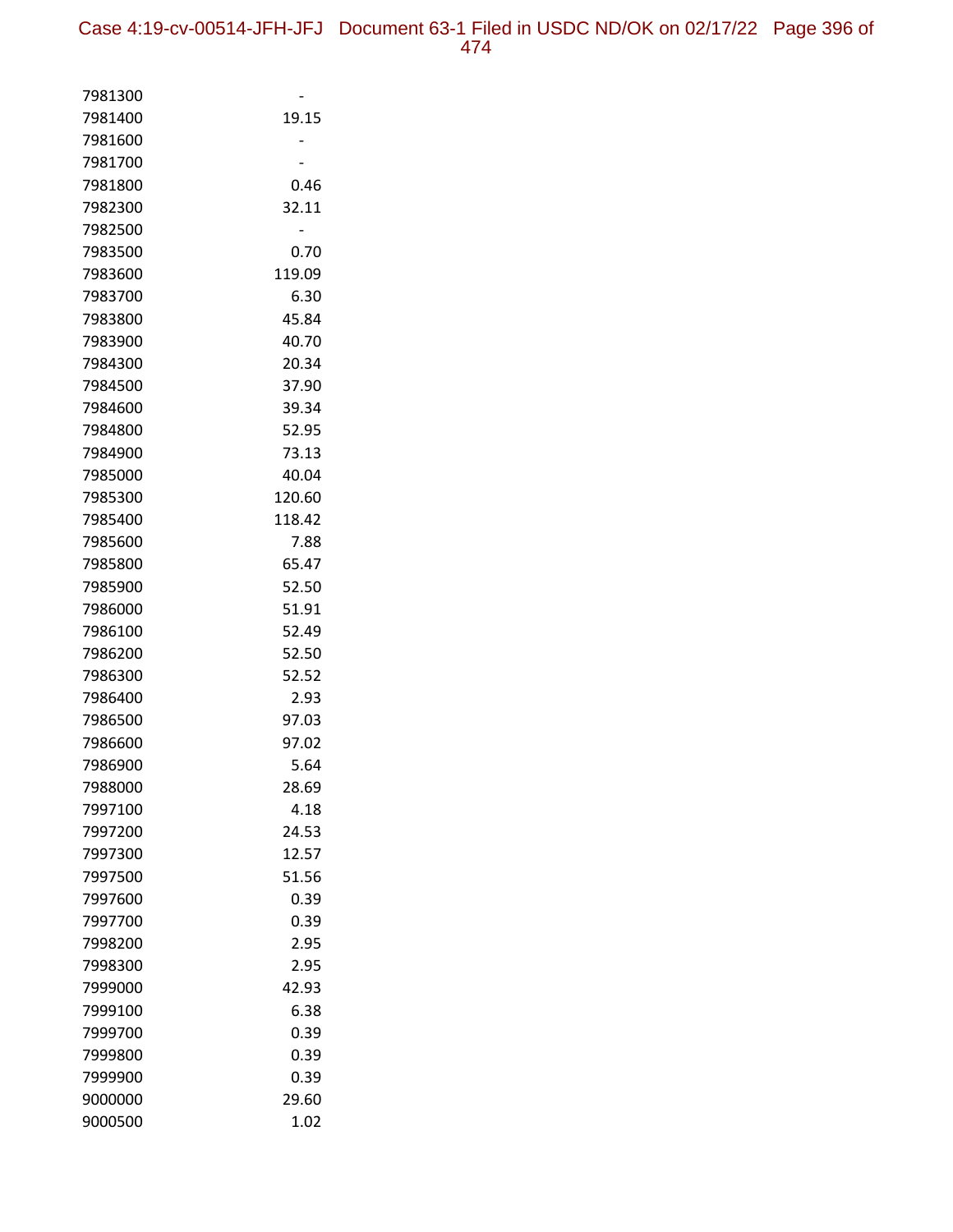Case 4:19-cv-00514-JFH-JFJ Document 63-1 Filed in USDC ND/OK on 02/17/22 Page 397 of 474

| 9001000            | 0.01         |
|--------------------|--------------|
| 9001100            | 7.04         |
| 9001400            | 1.32         |
| 9001500            | 1.32         |
| 9001600            | 20.40        |
| 9001700            | 0.43         |
| 9001800            | 0.26         |
| 9002000            | 9.14         |
| 9002200            | 20.40        |
| 9002500            | 0.45         |
| 9002600            | 19.84        |
| 9002700            | 24.68        |
| 9002900            | 24.68        |
| 9003000            | 15.83        |
| 9003100            | 13.96        |
| 9003200            | 1.32         |
| 9003300            | 11.48        |
| 9003400            | 24.67        |
| 9003500            | 0.55         |
| 9003600            | 2.75         |
| 9003800            | 24.36        |
| 9003900            | 1.32         |
| 9004100<br>9004200 | 1.33<br>8.65 |
| 9004300            | 7.05         |
| 9004400            | 2.96         |
| 9004500            | 2.66         |
| 9004800            | 10.29        |
| 9005100            | 2.33         |
| 9005300            | 10.03        |
| 9005400            | 10.03        |
| 9005500            | 1.01         |
| 9005700            | 32.27        |
| 9005800            | 630.18       |
| 9006100            | 4.86         |
| 9006200            | 0.61         |
| 9006300            | 0.61         |
| 9006500            | 6.03         |
| 9006600            | 6.03         |
| 9006700            | 22.81        |
| 9006800            | 28.20        |
| 9006900            | 21.79        |
| 9007000            | 21.79        |
| 9007100            | 21.80        |
| 9007800            | 36.65        |
| 9007900            | 37.97        |
| 9008000            | 37.64        |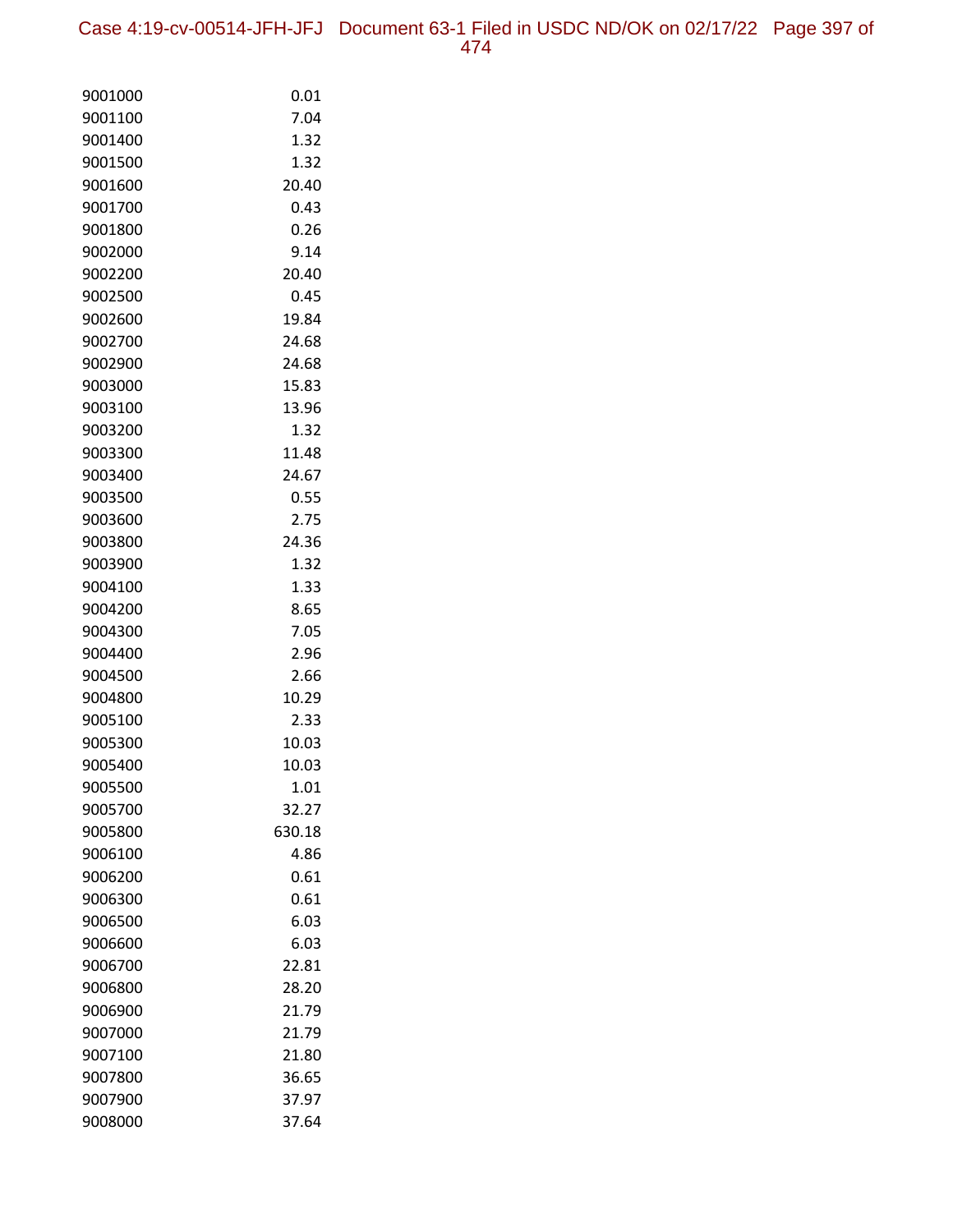Case 4:19-cv-00514-JFH-JFJ Document 63-1 Filed in USDC ND/OK on 02/17/22 Page 398 of 474

| 9008100            | 28.34         |
|--------------------|---------------|
| 9008200            | 19.98         |
| 9008300            | 27.53         |
| 9008400            | 27.50         |
| 9008500            | 7.35          |
| 9010000            | 64.27         |
| 9010100            | 1.01          |
| 9010200            | 7.69          |
| 9010300            | 0.16          |
| 9011400            | 9.98          |
| 9011500            | 10.00         |
| 9011600            | 10.01         |
| 9011900            | 2.82          |
| 9012100            | 24.72         |
| 9012600            | 36.60         |
| 9012800            | 14.20         |
| 9013000            | 12.77         |
| 9013100            | 16.50         |
| 9013200            | 7.50          |
| 9013300            | 7.52          |
| 9013400            | 7.56          |
| 9013500            | 7.51          |
| 9013900            | 48.00         |
| 9015600            |               |
| 9015900            | 4.53          |
| 9016100            | 1.40          |
| 9016700            | 4.92          |
| 9016800            | 4.92          |
| 9016900            | 34.21         |
| 9017000            |               |
| 9017100            | 3.07          |
| 9017200            | 3.07          |
| 9017300<br>9017400 | 3.06<br>26.39 |
| 9017500            | 0.41          |
| 9017800            |               |
| 9018300            | 1.90          |
| 9019900            | 2.68          |
| 9020000            | 0.48          |
| 9020200            | 18.58         |
| 9020900            | 31.90         |
| 9021000            |               |
| 9021100            | 1.11          |
| 9021500            | 2.73          |
| 9022500            | 6.90          |
| 9022600            | 7.26          |
| 9022700            | 32.60         |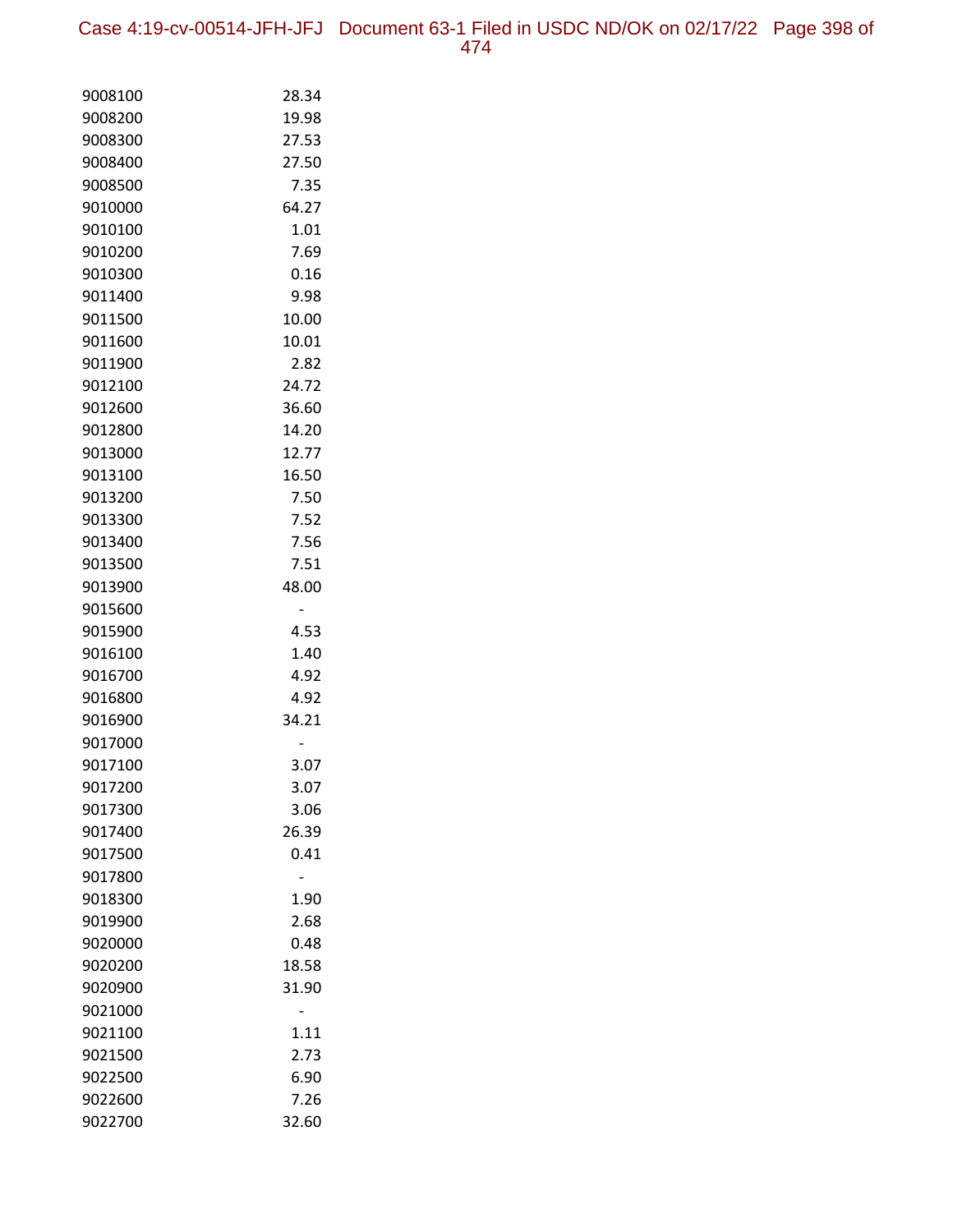Case 4:19-cv-00514-JFH-JFJ Document 63-1 Filed in USDC ND/OK on 02/17/22 Page 399 of 474

| 9023900            | 510.69        |
|--------------------|---------------|
| 9024000            | 10.08         |
| 9024200            | 8.09          |
| 9024500            | 32.13         |
| 9024800            | 339.23        |
| 9024900            | 128.41        |
| 9025400            | 128.41        |
| 9026000            | 1.37          |
| 9027200            | 24.52         |
| 9027400            |               |
| 9027500            |               |
| 9027700            | 3.61          |
| 9027800            | 3.60          |
| 9027900            | 3.62          |
| 9028000            | 3.16          |
| 9028100            | 69.23         |
| 9028500            | 6.79          |
| 9028600            | 6.78          |
| 9028700            | 1.35          |
| 9028800            | 10.34         |
| 9029500            | 0.52          |
| 9029600            | 4.97          |
| 9029800            | 18.27         |
| 9029900            | 16.70         |
| 9030000            | 31.09         |
| 9030200            | 1.62          |
| 9030300            | 29.18         |
| 9030400<br>9030500 | 20.05         |
| 9030700            | 15.95<br>1.83 |
| 9030900            | 4.59          |
| 9031000            | 4.58          |
| 9031100            | 3.59          |
| 9031200            | 1.67          |
| 9031300            | 1.77          |
| 9031400            | 1.79          |
| 9031500            | 1.78          |
| 9031600            | 0.76          |
| 9031700            | 1.73          |
| 9031800            | 6.06          |
| 9032000            | 32.76         |
| 9032100            | 7.04          |
| 9032200            | 7.04          |
| 9032400            | 33.73         |
| 9032500            | 19.21         |
| 9032600            | 0.04          |
| 9032700            | 9.69          |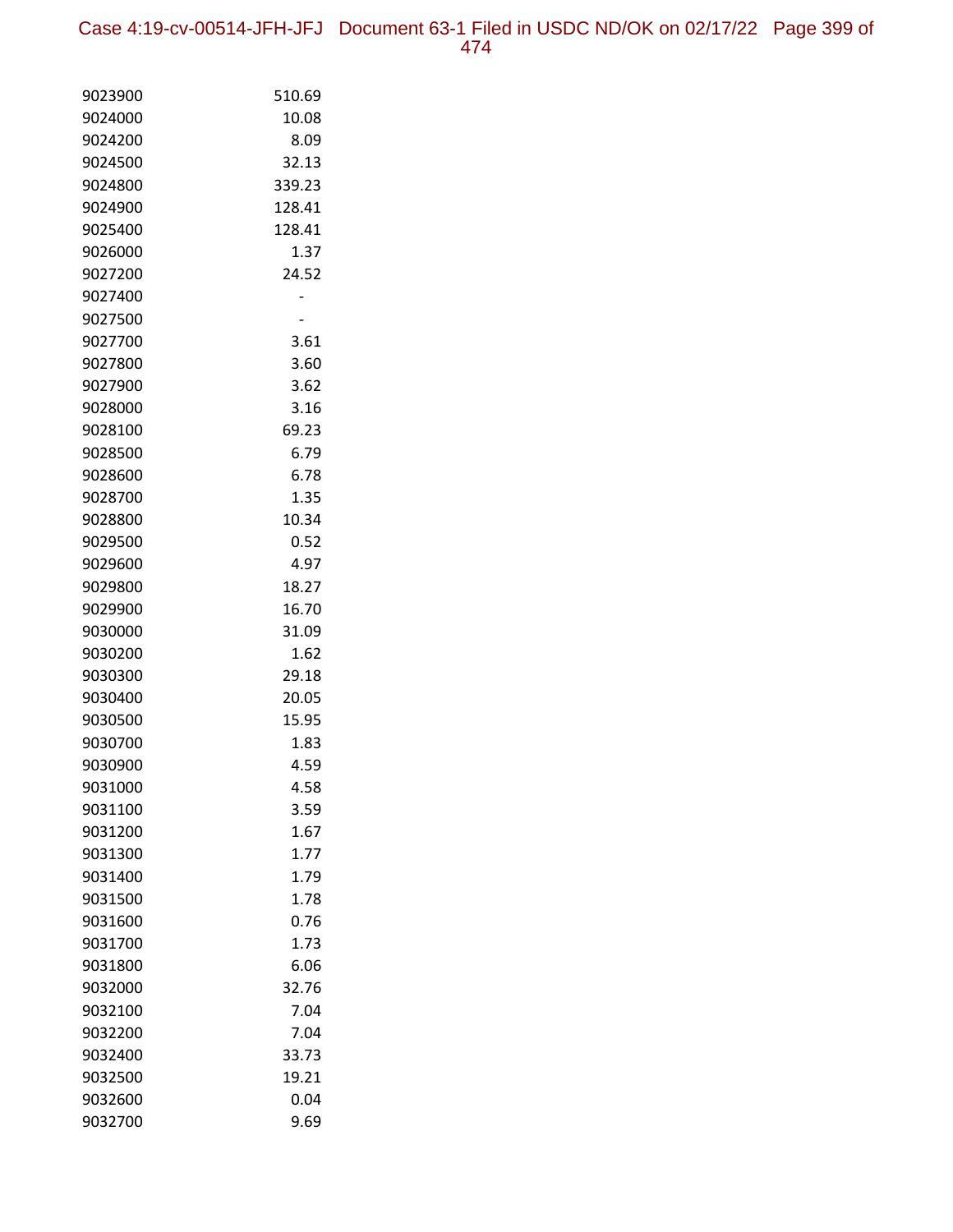Case 4:19-cv-00514-JFH-JFJ Document 63-1 Filed in USDC ND/OK on 02/17/22 Page 400 of 474

| 9032800 | 9.70   |
|---------|--------|
| 9033100 | 11.36  |
| 9033200 | 9.83   |
| 9033300 | 9.82   |
| 9033400 | 9.80   |
| 9033500 | 110.09 |
| 9034000 | 11.62  |
| 9034100 | 15.79  |
| 9034300 | 4.18   |
| 9034400 | 19.61  |
| 9034500 | 26.77  |
| 9034900 | 0.01   |
| 9035300 | 38.17  |
| 9035400 | 38.46  |
| 9035800 | 4.35   |
| 9035900 | 4.35   |
| 9036000 | 4.30   |
| 9036100 | 4.35   |
| 9036600 | 21.07  |
| 9037000 | 22.85  |
| 9037300 | 5.79   |
| 9037400 | 5.79   |
| 9037600 | 3.71   |
| 9037700 | 19.18  |
| 9037800 | 9.39   |
| 9037900 | 3.62   |
| 9038000 | 3.62   |
| 9038300 | 10.70  |
| 9038400 | 1.74   |
| 9038500 | 5.23   |
| 9038600 | 0.30   |
| 9038700 | 3.77   |
| 9038800 | 1.79   |
| 9038900 | 10.85  |
| 9039000 | 10.41  |
| 9039100 | 0.34   |
| 9039200 | 0.25   |
| 9039300 | 0.71   |
| 9039400 | 47.46  |
| 9039600 | 2.74   |
| 9039700 | 9.35   |
| 9039900 | 15.42  |
| 9040000 | 19.18  |
| 9040300 | 5.59   |
| 9040400 | 6.09   |
| 9040500 | 4.04   |
| 9040600 | 3.36   |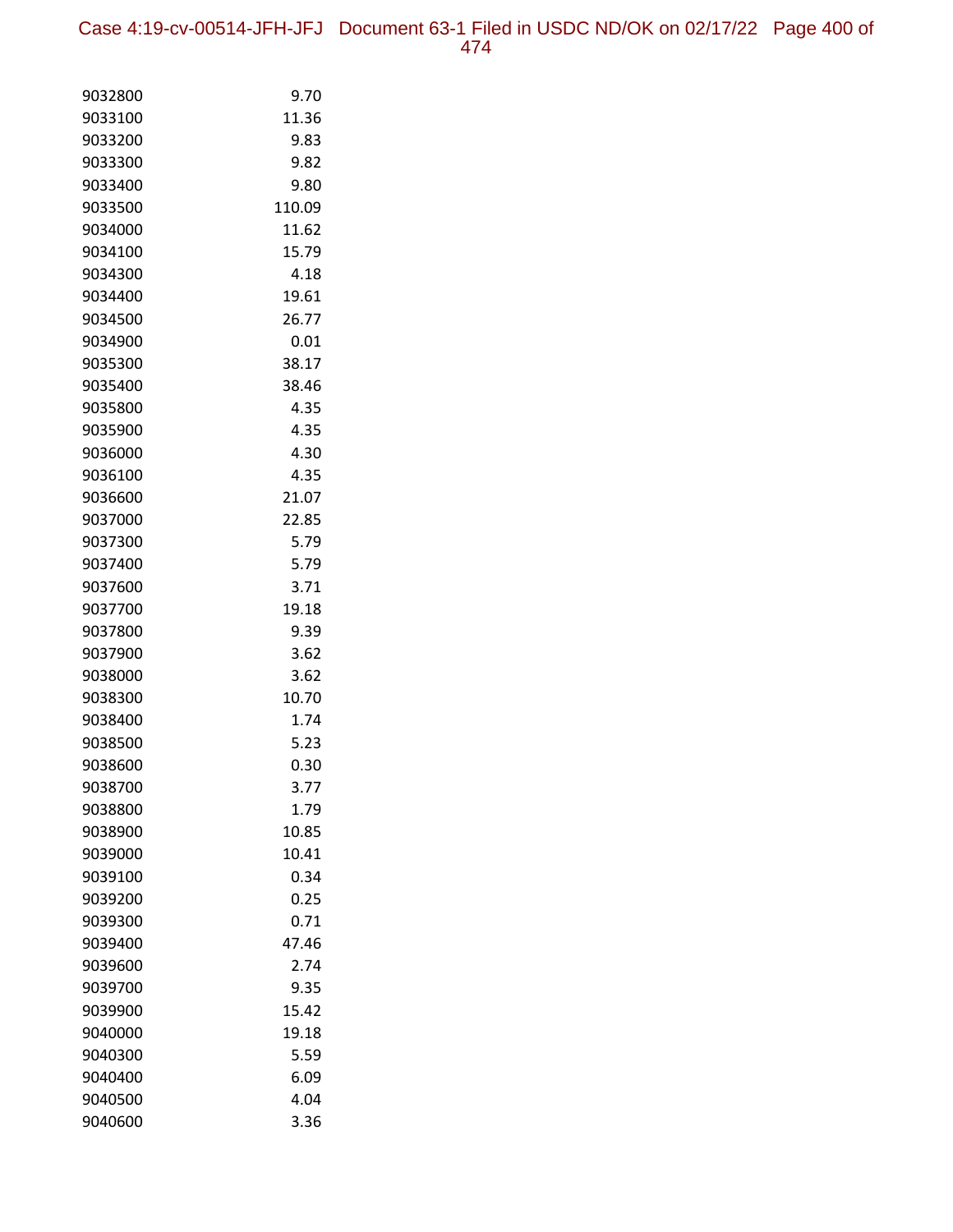Case 4:19-cv-00514-JFH-JFJ Document 63-1 Filed in USDC ND/OK on 02/17/22 Page 401 of 474

| 9041000 | 148.52 |
|---------|--------|
| 9041300 | 2.58   |
| 9041400 | 2.57   |
| 9041500 | 2.59   |
| 9041600 | 2.58   |
| 9041700 | 2.58   |
| 9041800 | 4.20   |
| 9042000 | 20.26  |
| 9042100 | 28.31  |
| 9042200 | 4.88   |
| 9042400 | 2.68   |
| 9042700 | 43.18  |
| 9043600 | 24.69  |
| 9044100 | 0.60   |
| 9044200 | 0.74   |
| 9044300 | 0.60   |
| 9044400 | 0.25   |
| 9044800 |        |
| 9046800 | 0.14   |
| 9047100 | 98.85  |
| 9047200 | 52.59  |
| 9047300 |        |
| 9047400 | 9.69   |
| 9047600 | 34.69  |
| 9047700 | 34.21  |
| 9048100 | 19.32  |
| 9048200 | 29.33  |
| 9048300 | 3.73   |
| 9048700 | 13.66  |
| 9049500 | 27.88  |
| 9050000 | 1.58   |
| 9050500 | 8.25   |
| 9050700 | 17.05  |
| 9050800 | 17.10  |
| 9050900 | 17.09  |
| 9051000 |        |
| 9051500 | 3.92   |
| 9051600 | 6.73   |
| 9051700 | 6.73   |
| 9051800 | 6.73   |
| 9051900 | 6.73   |
| 9052000 | 6.73   |
| 9052100 | 6.74   |
| 9052200 | 6.73   |
| 9052300 | 6.73   |
| 9052500 | 6.74   |
| 9065900 | 0.32   |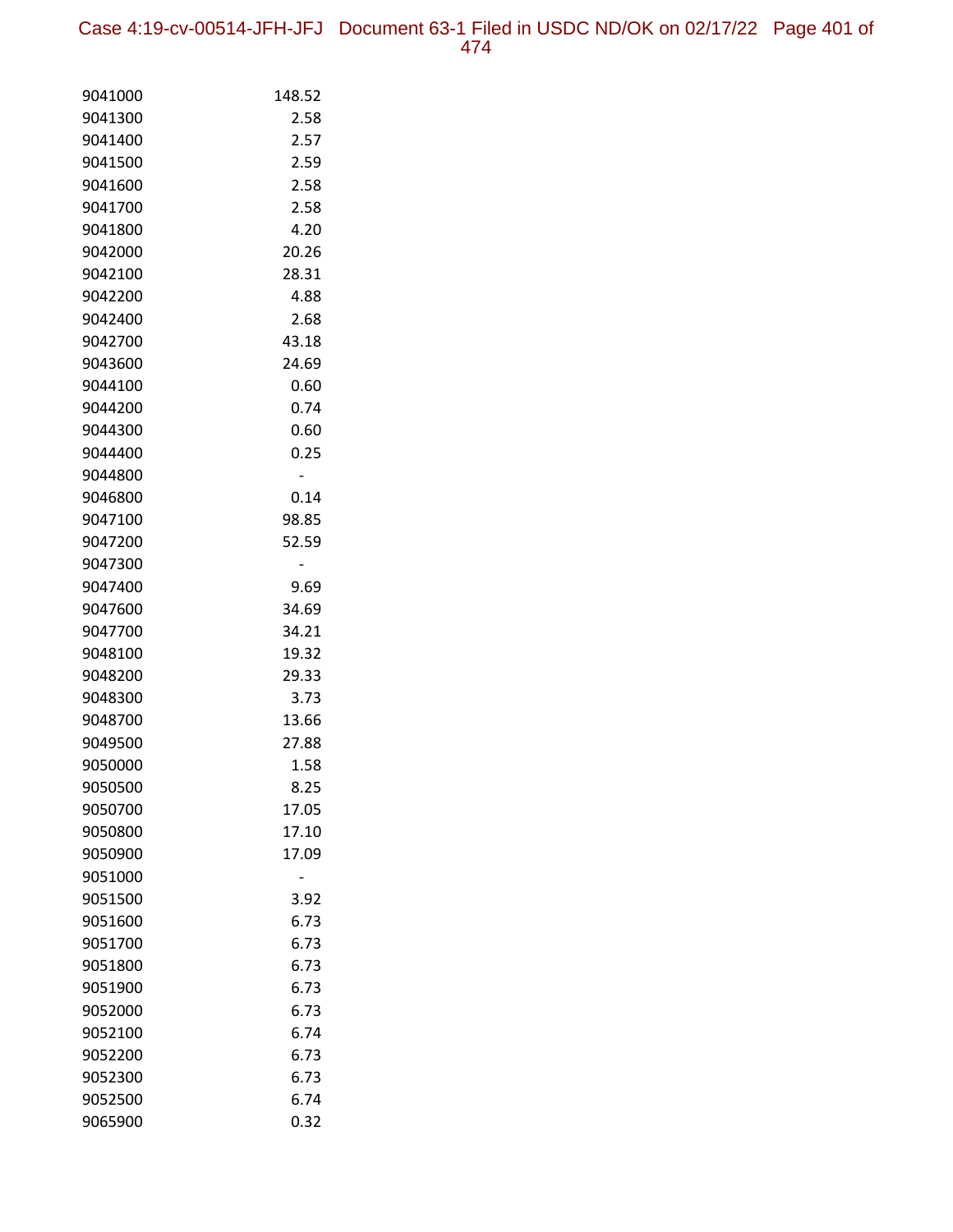| 9134700 | 8.20   |
|---------|--------|
| 9134800 | 1.29   |
| 9134900 |        |
| 9135000 | 2.12   |
| 9135600 | 1.46   |
| 9135700 | 20.71  |
| 9135800 | 19.56  |
| 9136300 | 20.34  |
| 9136400 | 20.32  |
| 9136500 | 20.33  |
| 9136600 | 9.23   |
| 9136800 |        |
| 9136900 | 3.14   |
| 9137100 | 17.48  |
| 9137500 | 8.21   |
| 9137700 | 23.89  |
| 9137800 | 24.34  |
| 9137900 | 1.57   |
| 9139000 | 9.54   |
| 9139100 | 9.54   |
| 9139600 | 0.08   |
| 9140300 | 33.62  |
| 9140500 | 33.62  |
| 9140600 | 33.83  |
| 9140800 | 31.36  |
| 9140900 | 30.69  |
| 9141000 | 31.36  |
| 9141700 |        |
| 9141800 | 1.04   |
| 9141900 | 1.20   |
| 9142000 | 1.04   |
| 9142100 | 3.73   |
| 9142200 | 2.02   |
| 9142300 | 1.03   |
| 9142600 | 14.86  |
| 9142800 | 300.85 |
| 9143400 | 27.28  |
| 9143500 | 27.73  |
| 9143600 | 11.62  |
| 9143700 | 11.62  |
| 9143800 | 10.80  |
| 9143900 | 7.12   |
| 9144000 | 6.98   |
| 9144100 | 6.00   |
| 9144500 | 0.26   |
| 9144800 | 36.83  |
| 9144900 | 9.07   |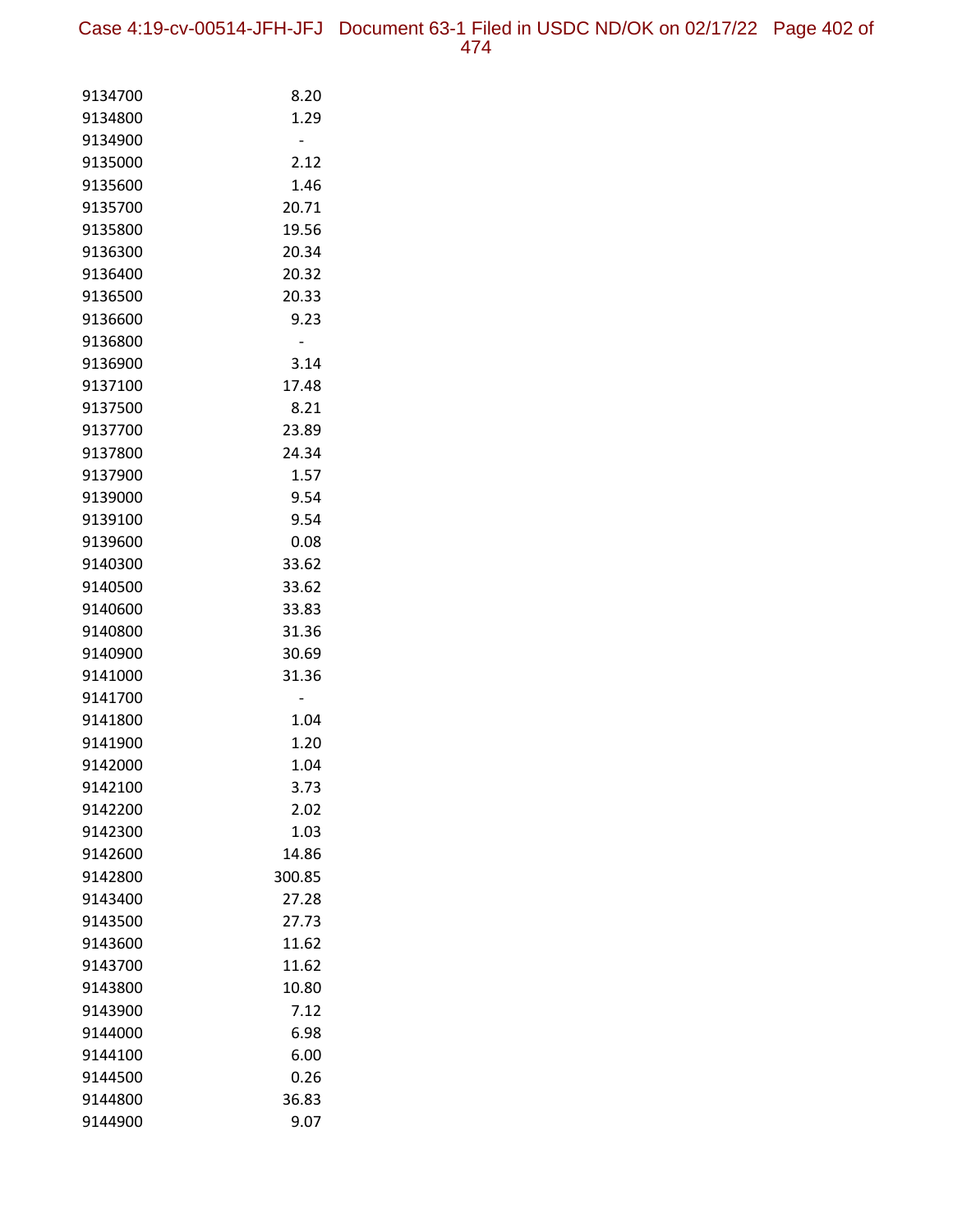Case 4:19-cv-00514-JFH-JFJ Document 63-1 Filed in USDC ND/OK on 02/17/22 Page 403 of 474

| 9145200            | 0.61          |
|--------------------|---------------|
| 9145500            | 0.80          |
| 9145600            | 0.66          |
| 9145700            | 0.66          |
| 9145800            | 0.66          |
| 9146400            | 0.05          |
| 9146500            | 0.11          |
| 9147000            |               |
| 9147300            | 0.25          |
| 9147800            | 0.04          |
| 9147900            |               |
| 9148000            |               |
| 9148100            | 0.13          |
| 9148200            | 0.06          |
| 9148600            | 9.56          |
| 9148700            | 0.03          |
| 9148800            | 0.03          |
| 9148900            |               |
| 9149000            | 0.83          |
| 9149100            | 57.49         |
| 9149300            | 0.28          |
| 9151600            | 99.46<br>7.03 |
| 9153700<br>9155500 | 9.78          |
| 9155600            | 5.98          |
| 9155700            | 5.98          |
| 9155800            | 5.98          |
| 9155900            | 5.98          |
| 9156000            | 5.98          |
| 9156100            | 5.98          |
| 9156200            | 6.27          |
| 9156400            | 9.02          |
| 9156500            | 9.02          |
| 9156600            | 9.02          |
| 9156700            | 9.02          |
| 9156800            | 9.02          |
| 9156900            | 101.19        |
| 9157300            | 33.58         |
| 9157600            | 27.40         |
| 9157700            | 32.55         |
| 9157800            | 32.31         |
| 9157900            | 32.31         |
| 9158100            | 31.64         |
| 9159200            | 16.56         |
| 9159300            | 1.95          |
| 9159400            | 1.58          |
| 9161200            | 151.49        |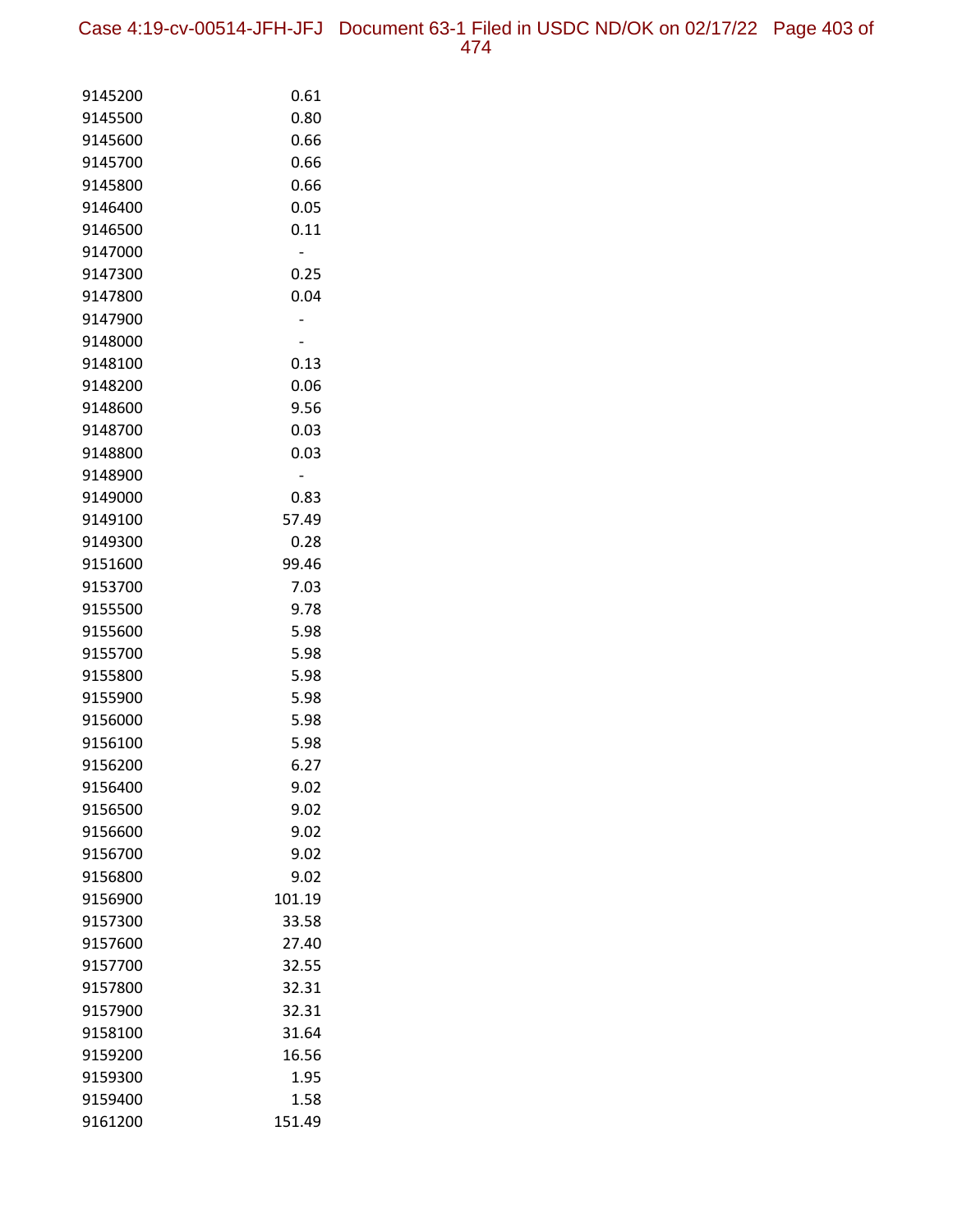Case 4:19-cv-00514-JFH-JFJ Document 63-1 Filed in USDC ND/OK on 02/17/22 Page 404 of 474

| 9161400            | 5.00   |
|--------------------|--------|
| 9161500            | 5.00   |
| 9161600            | 5.03   |
| 9161700            | 8.65   |
| 9161800            | 5.77   |
| 9161900            | 14.52  |
| 9162100            | 4.34   |
| 9162300            | 8.37   |
| 9163200            | 36.55  |
| 9163900            | 1.72   |
| 9164100            | 2.91   |
| 9164400            | 5.77   |
| 9165300            | 3.54   |
| 9165400            | 4.96   |
| 9165500            | 5.23   |
| 9165800            | 3.55   |
| 9165900            | 14.86  |
| 9166100            | 9.46   |
| 9166200            | 9.46   |
| 9167100            | 43.48  |
| 9167200            | 8.37   |
| 9167300            | 11.58  |
| 9167400            |        |
| 9167500            | 6.13   |
| 9168300<br>9168400 | 2.98   |
| 9168500            | 6.05   |
| 9168700            | 14.34  |
| 9168800            |        |
| 9168900            |        |
| 9169100            | 34.31  |
| 9169200            | 636.10 |
| 9169300            | 8.48   |
| 9169400            | 22.27  |
| 9169500            | 25.33  |
| 9170600            | 26.04  |
| 9170800            | 12.43  |
| 9171400            | 29.37  |
| 9171500            | 29.38  |
| 9171600            | 62.02  |
| 9173000            | 17.91  |
| 9175200            | 0.37   |
| 9175700            | 12.56  |
| 9175800            | 12.58  |
| 9176000            | 0.35   |
| 9176100            | 0.06   |
| 9176200            | 14.82  |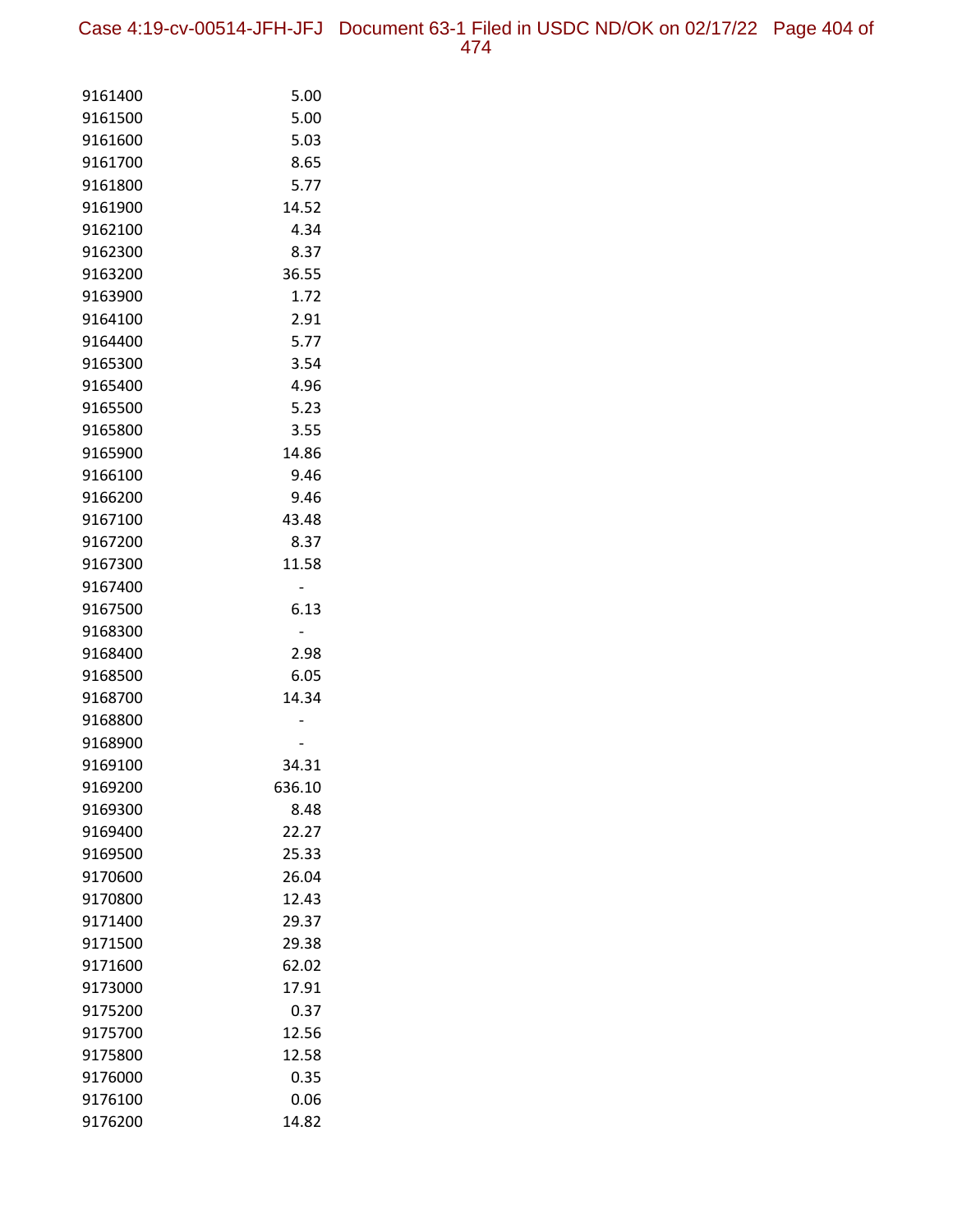Case 4:19-cv-00514-JFH-JFJ Document 63-1 Filed in USDC ND/OK on 02/17/22 Page 405 of 474

| 9176300            | 12.41         |
|--------------------|---------------|
| 9176400            | 9.69          |
| 9176700            | 2.36          |
| 9177800            | 35.13         |
| 9178400            | 23.21         |
| 9179200            | 36.74         |
| 9179300            | 1.80          |
| 9179400            | 1.81          |
| 9180700            | 11.56         |
| 9181100            | 7.08          |
| 9181200            | 27.24         |
| 9181300            | 27.74         |
| 9181400            | 27.24         |
| 9181500            | 35.03         |
| 9181700            | 20.08         |
| 9181800            | 0.04          |
| 9181900            | 0.11          |
| 9182000            | 4.89          |
| 9182100            | 4.90          |
| 9182200            | 9.77          |
| 9182300            | 0.01          |
| 9182400            | 277.25        |
| 9182500            | 0.26          |
| 9182800            | 0.38          |
| 9183400            |               |
| 9183700            | 55.46         |
| 9183800<br>9184100 | 55.47         |
|                    | 12.02         |
| 9184200<br>9184600 | 9.07<br>27.86 |
| 9184700            | 3.84          |
| 9185000            | 61.91         |
| 9185200            | 1.30          |
| 9185300            | 1.13          |
| 9185400            | 1.38          |
| 9185500            | 2.45          |
| 9185600            | 24.19         |
| 9185700            | 7.10          |
| 9185800            | 7.11          |
| 9187400            | 27.62         |
| 9187800            | 15.26         |
| 9188600            | 2.62          |
| 9188700            | 10.76         |
| 9188800            | 10.40         |
| 9189100            | 1.08          |
| 9189200            | 5.14          |
| 9189300            | 1.61          |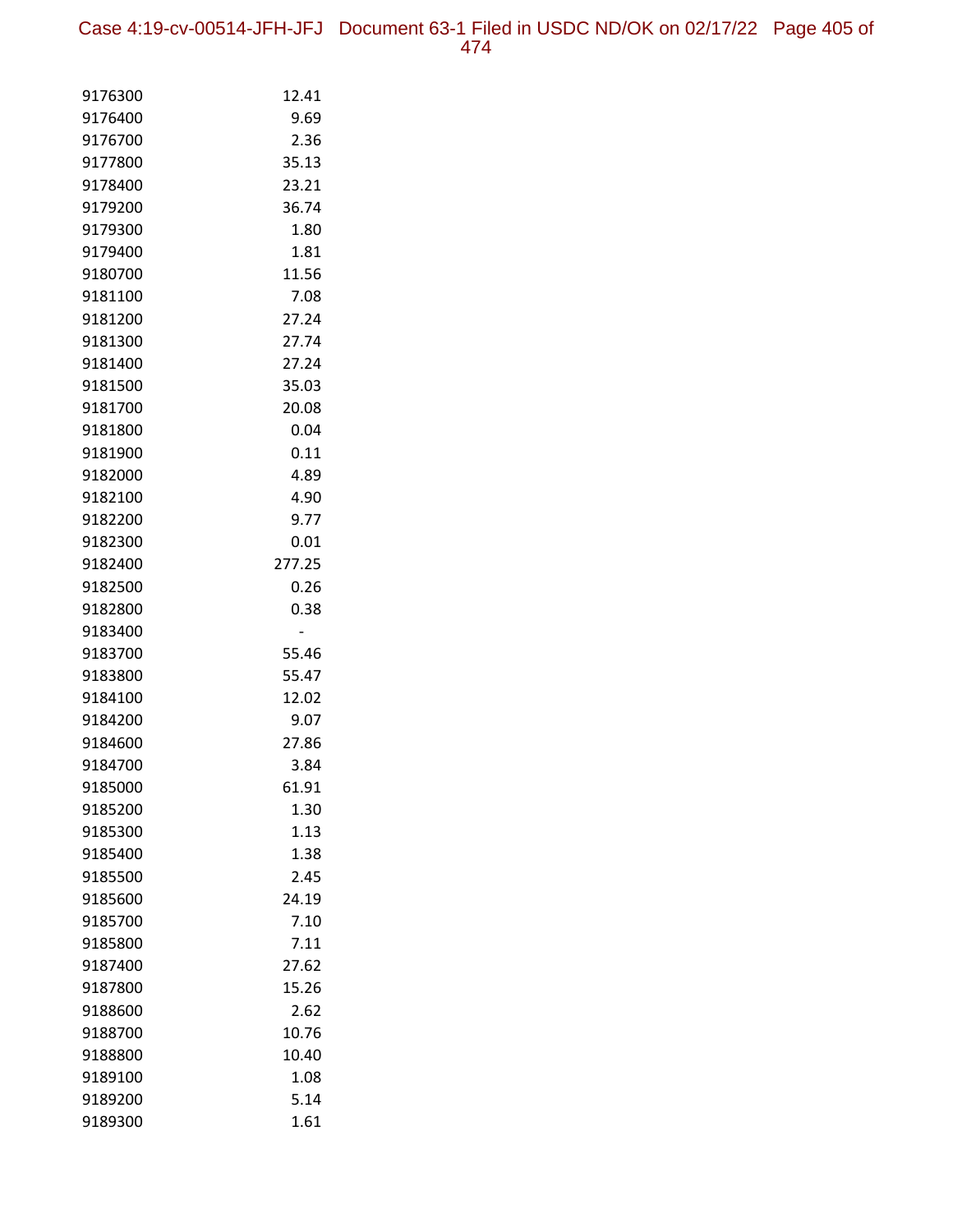Case 4:19-cv-00514-JFH-JFJ Document 63-1 Filed in USDC ND/OK on 02/17/22 Page 406 of 474

| 9189400            | 0.09          |
|--------------------|---------------|
| 9189700            | 0.03          |
| 9190100            | 77.26         |
| 9190200            |               |
| 9190900            | 6.00          |
| 9191000            | 6.12          |
| 9191200            | 0.44          |
| 9191300            | 7.90          |
| 9191400            | 7.85          |
| 9191500            | 2.07          |
| 9191800            | 184.20        |
| 9192000            | 35.68         |
| 9192200            | 15.30         |
| 9193700            | 35.87         |
| 9193800            | 38.52         |
| 9193900            | 27.90         |
| 9194000            | 40.67         |
| 9194200            | 8.23          |
| 9194600            | 2.54          |
| 9194800            | 39.46         |
| 9194900            | 38.25         |
| 9195000            | 14.16         |
| 9195100            | 14.17         |
| 9195600            | 0.95          |
| 9196000            | 0.08          |
| 9196100            | 2.77          |
| 9196200            |               |
| 9197000            | 2.70          |
| 9197100            | 2.70          |
| 9197300            | 2.68          |
| 9197400            | 2.71          |
| 9197600            | 213.63        |
| 9197900            | 2.31          |
| 9198000<br>9198200 | 16.02<br>9.36 |
| 9198500            | 105.01        |
| 9198600            | 37.59         |
| 9198700            | 2.78          |
| 9198800            | 37.58         |
| 9199100            | 2.70          |
| 9199600            |               |
| 9200000            | 58.65         |
| 9200100            | 62.87         |
| 9200200            | 62.89         |
| 9200300            | 62.87         |
| 9202100            | 0.29          |
| 9202700            | 24.29         |
|                    |               |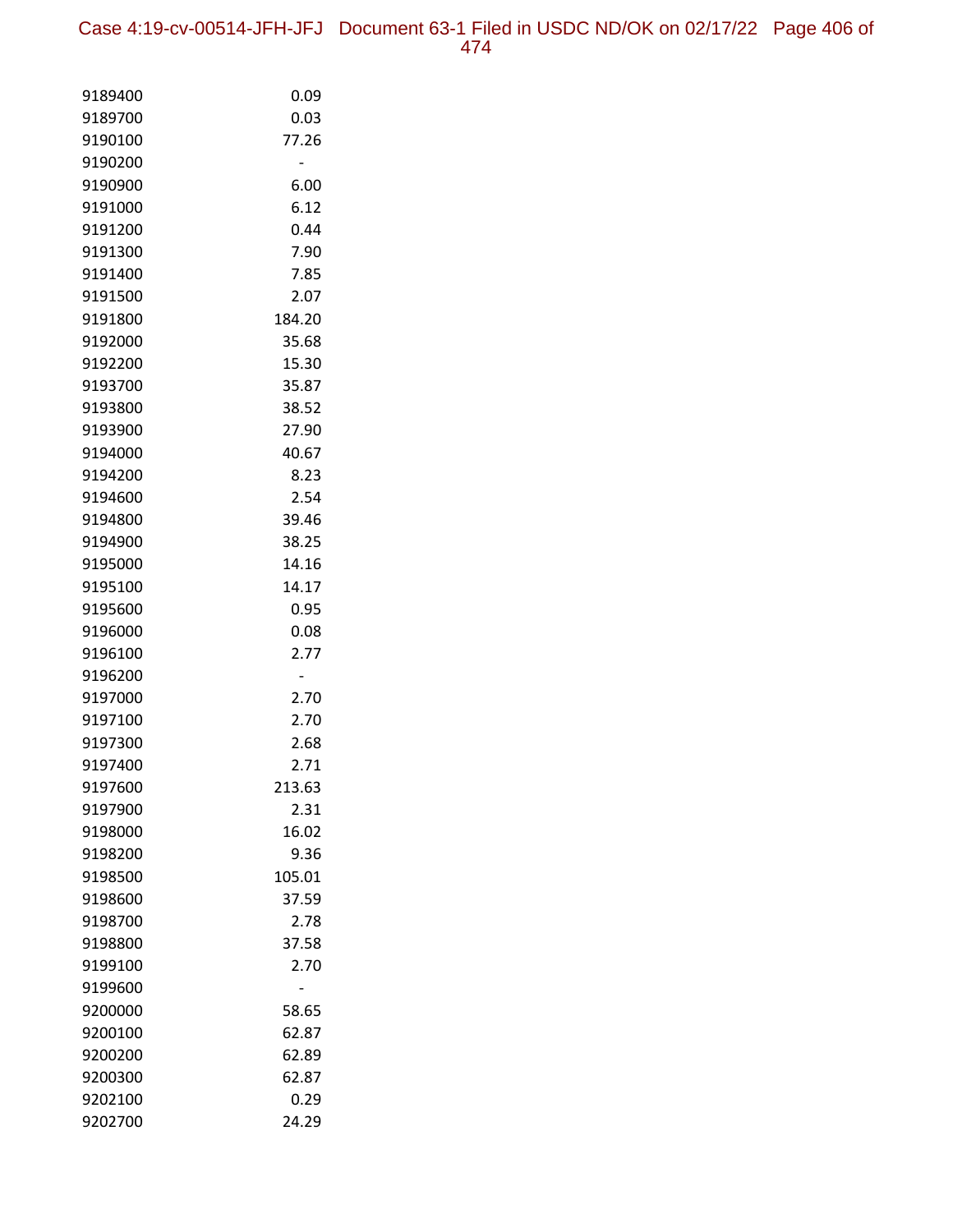| 9202900            |               |
|--------------------|---------------|
| 9203000            | 0.43          |
| 9203100            | 5.96          |
| 9203300            | 0.04          |
| 9203500            | 4.29          |
| 9204500            | 1.77          |
| 9204600            | 32.44         |
| 9204700            | 1.74          |
| 9204800            | 32.46         |
| 9204900            | 27.96         |
| 9205100            | 1.32          |
| 9205300            | 27.59         |
| 9205400            | 23.59         |
| 9206100            | 23.16         |
| 9206400            | 104.72        |
| 9206500            | 71.62         |
| 9207300            | 134.29        |
| 9207500            |               |
| 9207800            | 12.16         |
| 9207900            | 16.26         |
| 9210400            | 25.18         |
| 9210500<br>9210700 | 0.08<br>15.19 |
| 9211300            | 37.67         |
| 9211500            | 19.61         |
| 9211600            | 20.35         |
| 9211700            | 19.70         |
| 9212100            | 18.88         |
| 9212200            | 19.09         |
| 9212600            | 0.06          |
| 9212700            | 2.59          |
| 9212800            | 0.06          |
| 9213000            | 11.75         |
| 9213200            | 0.88          |
| 9213300            | 8.95          |
| 9213400            | 25.55         |
| 9213500            | 0.48          |
| 9213700            | 19.40         |
| 9214100            | 195.58        |
| 9214200            | 28.40         |
| 9214300            | 42.84         |
| 9214400            | 34.20         |
| 9214500            | 25.93         |
| 9214600            | 28.85         |
| 9215700            | 4.54          |
| 9215800            | 30.65         |
| 9215900            | 23.28         |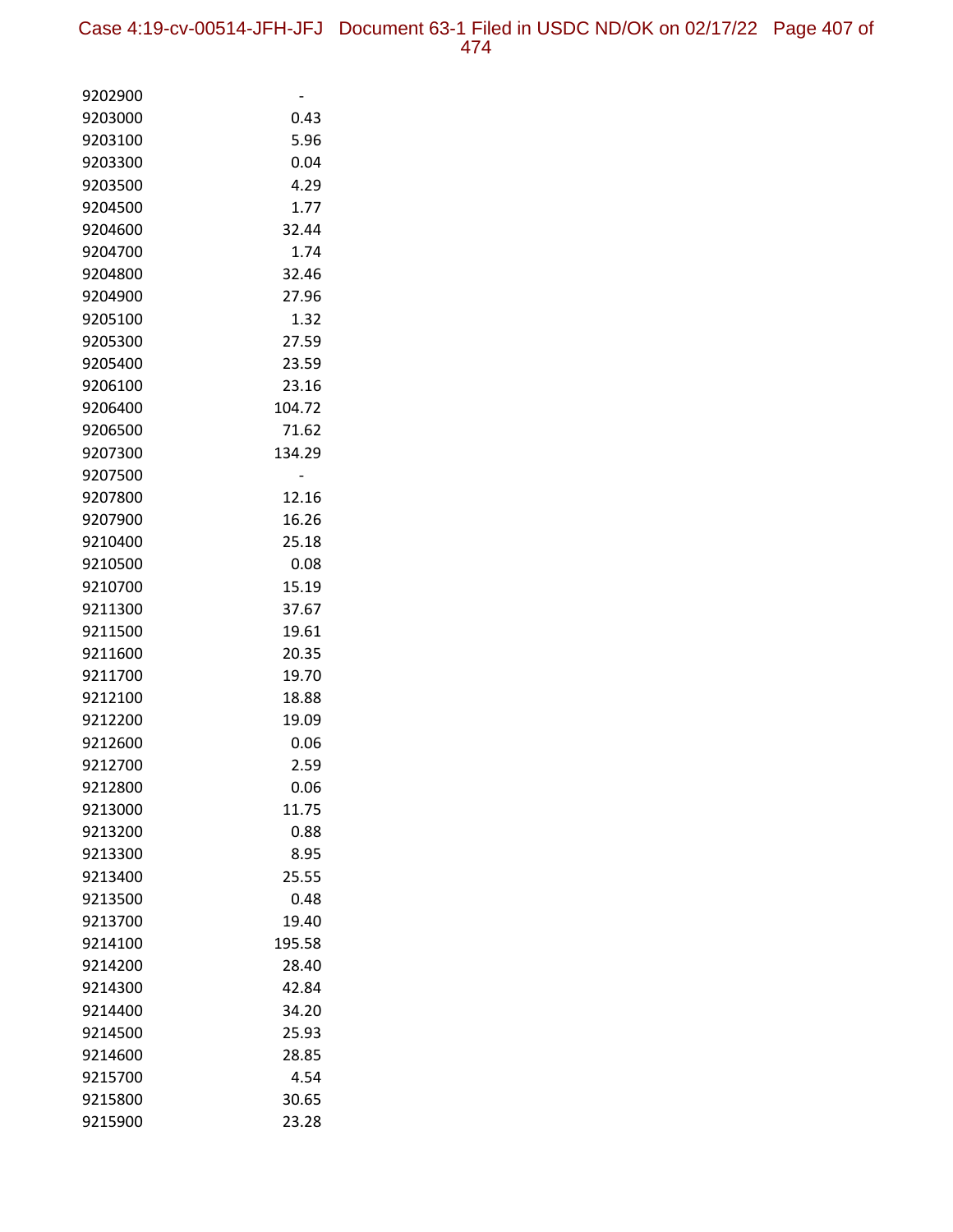Case 4:19-cv-00514-JFH-JFJ Document 63-1 Filed in USDC ND/OK on 02/17/22 Page 408 of 474

| 9216100            | 11.21          |
|--------------------|----------------|
| 9218900            | 0.08           |
| 9219200            | 1.95           |
| 9219300            | 1.56           |
| 9219400            | 1.98           |
| 9219600            | 15.72          |
| 9220100            | 0.98           |
| 9220600            | 2.37           |
| 9220800            | 25.99          |
| 9221000            | 5.81           |
| 9221400            | 51.96          |
| 9221500            | 51.89          |
| 9221600            | 51.89          |
| 9221700            | 0.06           |
| 9222400            | 28.80          |
| 9222600            | 71.19          |
| 9223300            | 37.04          |
| 9223500            | 199.61         |
| 9224000            | 24.07          |
| 9224200            | 22.91          |
| 9226000            | 41.42          |
| 9227100            | 3.52           |
| 9227300            | 5.32           |
| 9227500            | 1.84           |
| 9227600            | 384.15         |
| 9227700            | 0.02           |
| 9228400            | 4.58           |
| 9228500            | 4.93           |
| 9228600            | 20.07          |
| 9228700            | 20.07          |
| 9228900            | 64.95          |
| 9230200            | 57.46          |
| 9231000            | 26.01          |
| 9231100<br>9231200 | 26.01<br>12.00 |
| 9231600            | 10.03          |
| 9231700            | 10.03          |
| 9231900            | 4.08           |
| 9232000            | 2.57           |
| 9233500            | 8.62           |
| 9233900            | 115.53         |
| 9235400            | 19.32          |
| 9235500            | 19.32          |
| 9235600            | 0.70           |
| 9236400            | 103.47         |
| 9237100            | 26.16          |
| 9237400            | 4.30           |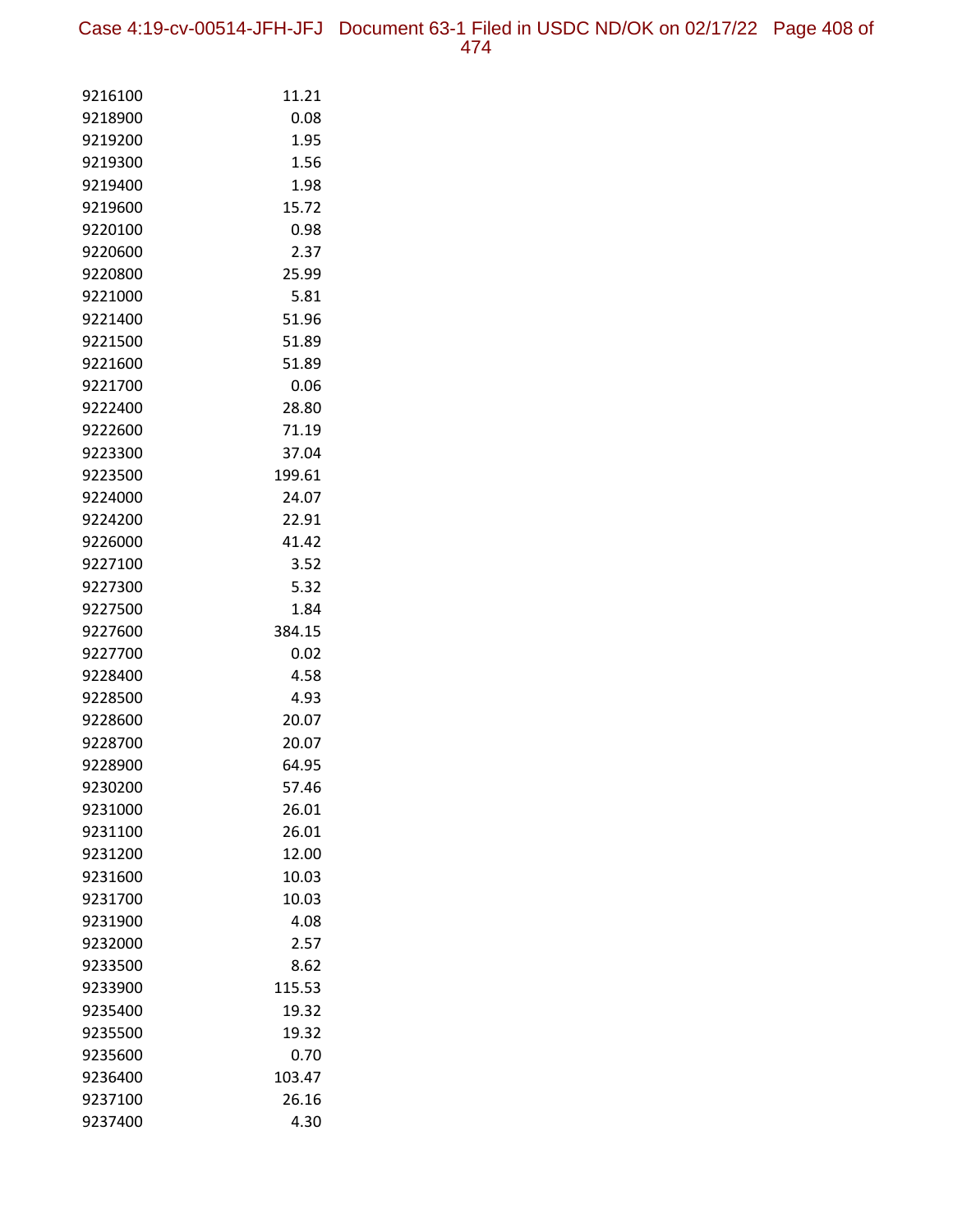| 9240600 | 35.90 |
|---------|-------|
| 9240900 |       |
| 9241200 | 3.24  |
| 9241300 | 3.24  |
| 9241400 | 3.24  |
| 9241500 | 3.24  |
| 9241600 | 3.24  |
| 9241900 | 4.79  |
| 9242000 | 4.82  |
| 9242100 | 2.39  |
| 9242400 | 2.72  |
| 9242500 | 0.08  |
| 9242600 | 1.37  |
| 9242700 | 1.35  |
| 9243500 |       |
| 9243600 | 0.28  |
| 9244100 |       |
| 9244400 | 14.07 |
| 9244500 |       |
| 9244600 |       |
| 9244700 | 8.01  |
| 9244800 | 15.46 |
| 9244900 | 8.00  |
| 9245000 | 7.85  |
| 9245100 | 2.06  |
| 9245200 | 2.49  |
| 9245300 | 2.49  |
| 9245600 | 0.06  |
| 9245700 | 42.22 |
| 9245800 | 95.01 |
| 9245900 |       |
| 9246100 | 0.40  |
| 9246700 | 40.70 |
| 9246800 | 7.67  |
| 9246900 | 22.69 |
| 9247200 | 19.17 |
| 9247300 | 51.84 |
| 9247500 | 26.46 |
| 9247600 | 71.00 |
| 9247700 | 7.17  |
| 9247800 | 26.49 |
| 9247900 | 10.31 |
| 9248000 |       |
| 9248100 |       |
| 9248200 |       |
| 9248300 | 10.29 |
| 9248400 |       |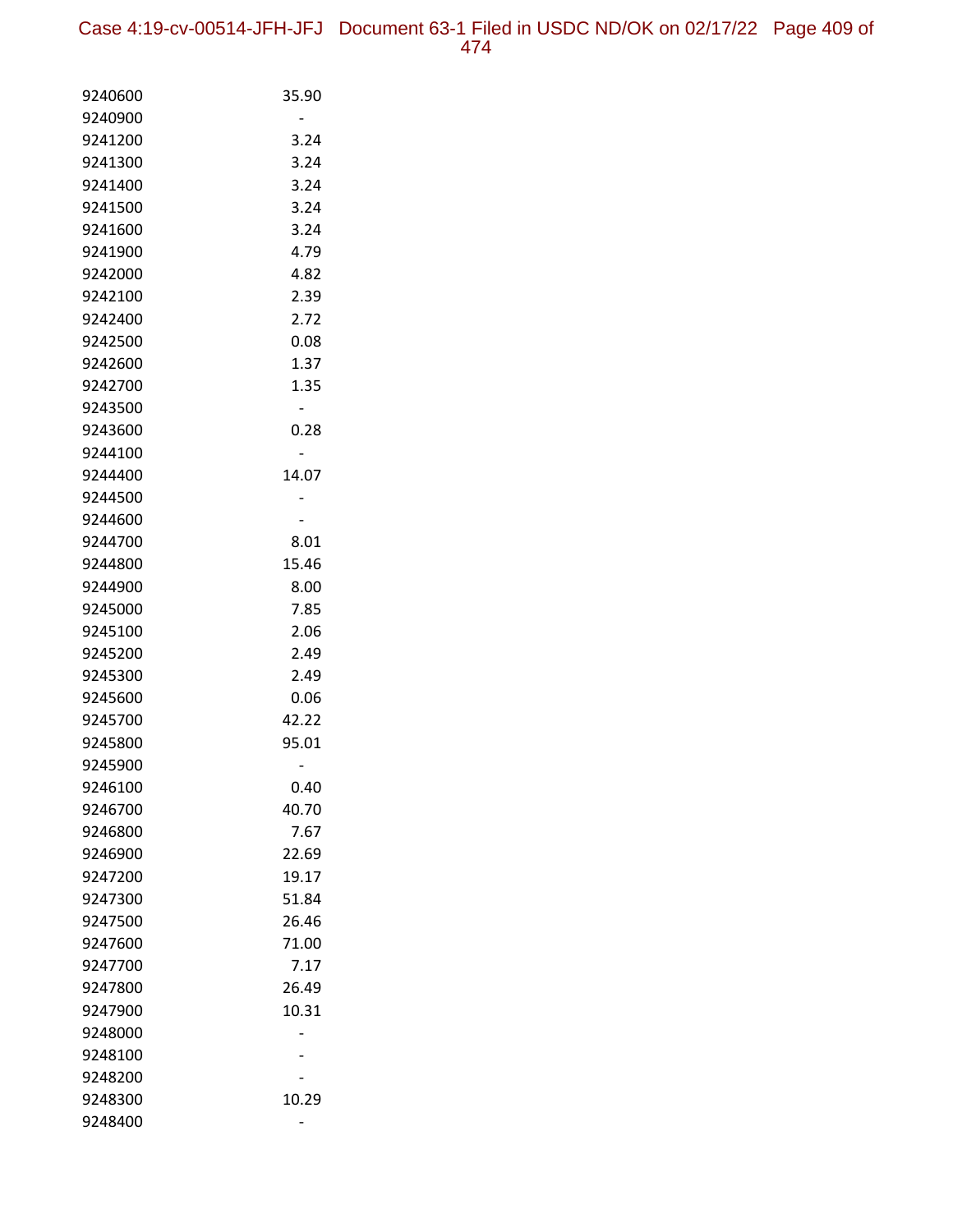| 9248800            |       |
|--------------------|-------|
| 9249100            | 27.55 |
| 9249500            | 39.99 |
| 9249900            | 11.22 |
| 9250200            | 0.29  |
| 9250300            | 9.71  |
| 9251600            | 70.01 |
| 9252400            | 28.08 |
| 9252500            | 33.56 |
| 9252600            | 27.07 |
| 9252700            | 18.06 |
| 9252800            | 36.18 |
| 9253000            | 32.08 |
| 9253100            | 39.57 |
| 9253200            | 32.08 |
| 9253300            | 15.90 |
| 9253400            | 0.74  |
| 9253500            | 0.53  |
| 9253600            | 23.73 |
| 9253700            | 9.06  |
| 9253800            | 20.71 |
| 9253900            | 20.72 |
| 9254100            | 23.93 |
| 9254800            | 0.15  |
| 9255000            |       |
| 9255100            |       |
| 9255200            |       |
| 9255400            |       |
| 9255600            | 7.60  |
| 9255800            |       |
| 9255900            |       |
| 9256400            |       |
| 9256500            |       |
| 9256600<br>9256700 |       |
| 9256800            |       |
| 9256900            |       |
| 9257200            |       |
| 9257300            |       |
| 9257400            |       |
| 9257500            |       |
| 9257600            |       |
| 9257700            |       |
| 9257900            | 15.93 |
| 9258000            | 34.86 |
| 9258100            |       |
| 9258300            | 23.96 |
|                    |       |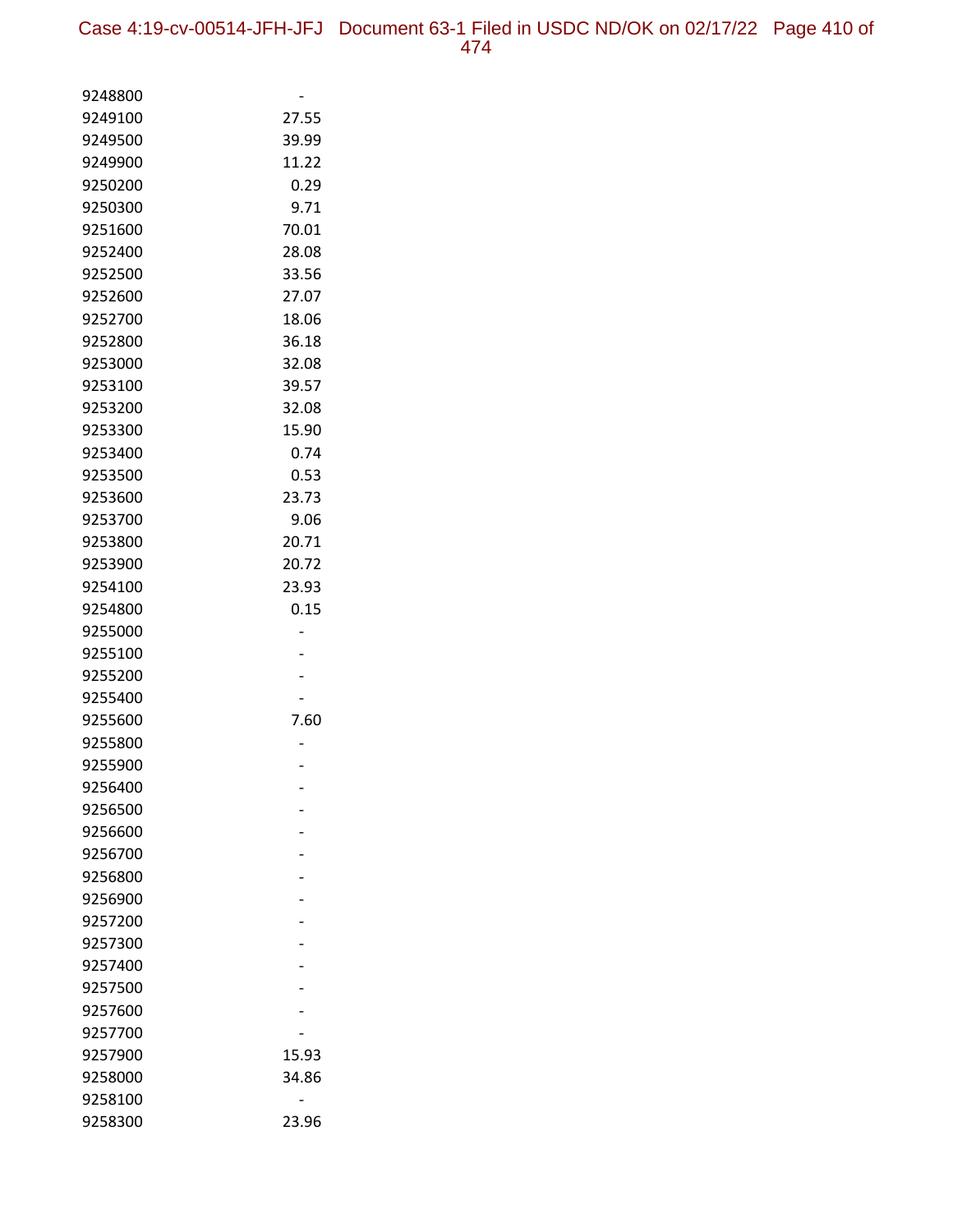| 9258400            | 5.49  |
|--------------------|-------|
| 9258500            |       |
| 9258600            |       |
| 9258700            |       |
| 9258900            | 30.84 |
| 9259300            |       |
| 9259400            |       |
| 9259500            | 7.79  |
| 9259800            | 32.99 |
| 9260000            | 1.93  |
| 9260100            |       |
| 9260200            |       |
| 9260300            |       |
| 9260400            |       |
| 9260700            |       |
| 9260900            |       |
| 9261000            | 9.02  |
| 9261100            |       |
| 9261200            |       |
| 9261300            |       |
| 9261400<br>9261700 |       |
| 9262000            | 19.15 |
| 9262100            | 5.72  |
| 9262200            |       |
| 9262400            | 34.20 |
| 9262500            | 3.23  |
| 9262600            | 9.16  |
| 9262700            |       |
| 9262800            |       |
| 9263000            | 17.80 |
| 9263200            | 21.55 |
| 9263300            | 21.56 |
| 9263400            | 21.55 |
| 9263900            | 13.01 |
| 9264000            | 30.94 |
| 9264100            | 0.01  |
| 9264700            | 20.71 |
| 9264800            | 20.71 |
| 9264900            | 23.86 |
| 9265200            |       |
| 9265400            | 1.20  |
| 9265500            | 1.21  |
| 9265600            | 1.21  |
| 9266800            |       |
| 9267100            | 3.62  |
| 9267200            | 12.21 |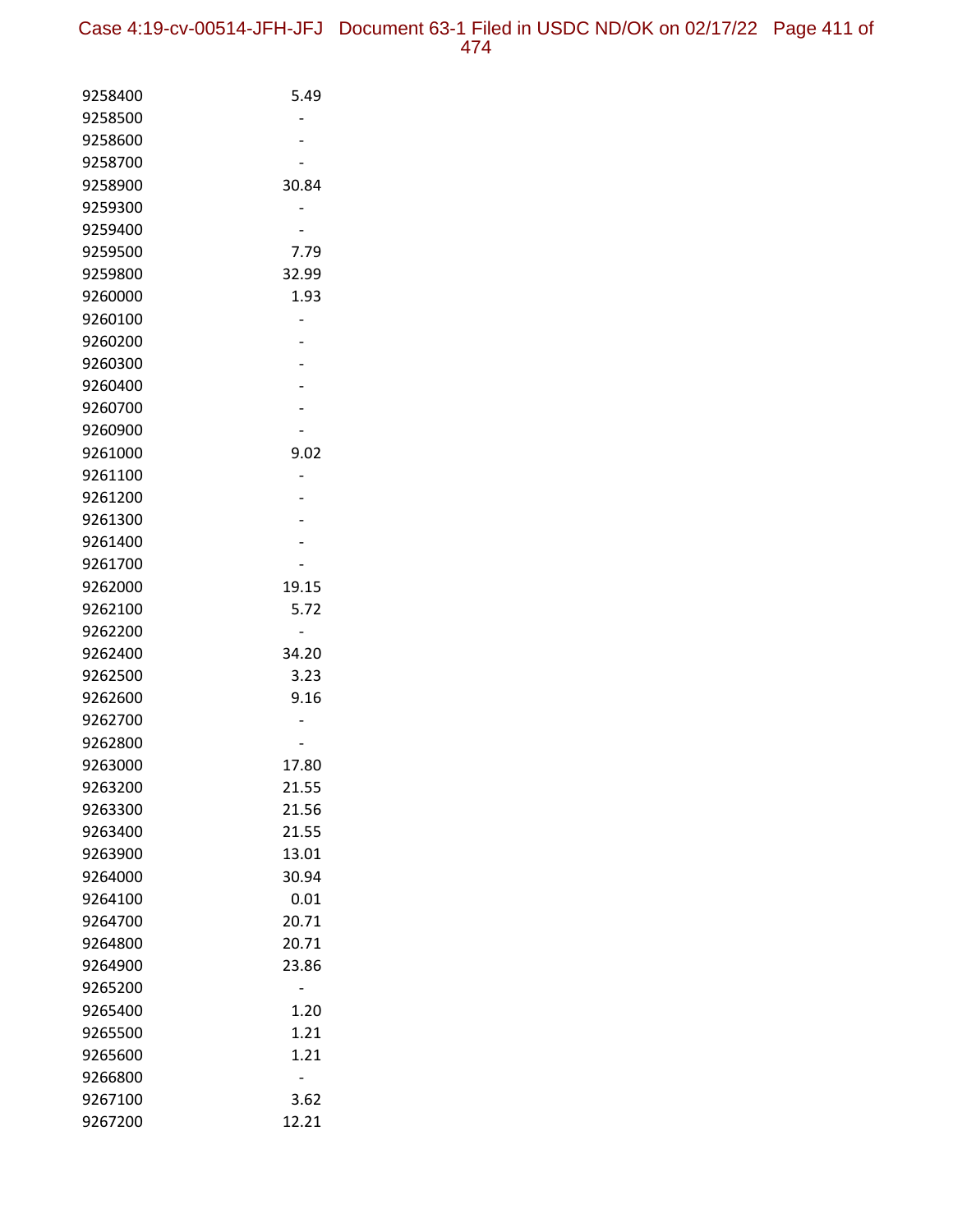Case 4:19-cv-00514-JFH-JFJ Document 63-1 Filed in USDC ND/OK on 02/17/22 Page 412 of 474

| 9267900            | 12.22         |
|--------------------|---------------|
| 9268100            | 0.51          |
| 9268900            | 26.07         |
| 9269400            | 1.02          |
| 9270300            |               |
| 9270400            | 18.31         |
| 9270500            | 12.44         |
| 9270800            | 32.80         |
| 9270900            | 32.80         |
| 9271000            | 32.80         |
| 9271100            | 32.94         |
| 9271500            | 8.98          |
| 9271600            | 4.48          |
| 9271700            | 25.53         |
| 9271800            | 23.06         |
| 9271900            | 34.48         |
| 9272000            | 42.92         |
| 9272400            | 81.27         |
| 9272500            | 12.75         |
| 9272800<br>9272900 | 33.57<br>1.39 |
| 9273100            | 9.47          |
| 9273200            | 23.02         |
| 9273300            | 94.37         |
| 9273700            | 34.14         |
| 9273800            | 41.54         |
| 9273900            | 41.55         |
| 9274000            | 1.76          |
| 9274300            | 9.36          |
| 9274500            | 18.01         |
| 9275400            | 0.18          |
| 9275500            | 23.73         |
| 9275700            | 476.06        |
| 9275800            | 1.28          |
| 9275900            | 1.29          |
| 9276300            | 0.09          |
| 9276400            | 0.10          |
| 9276500            | 0.10          |
| 9276600            | 0.11          |
| 9276800            | 10.15         |
| 9277000            | 10.15         |
| 9277200            | 0.57          |
| 9277300            | 3.00          |
| 9278000            | 0.25          |
| 9278200            | 6.47          |
| 9278900            | 34.89         |
| 9279000            | 40.67         |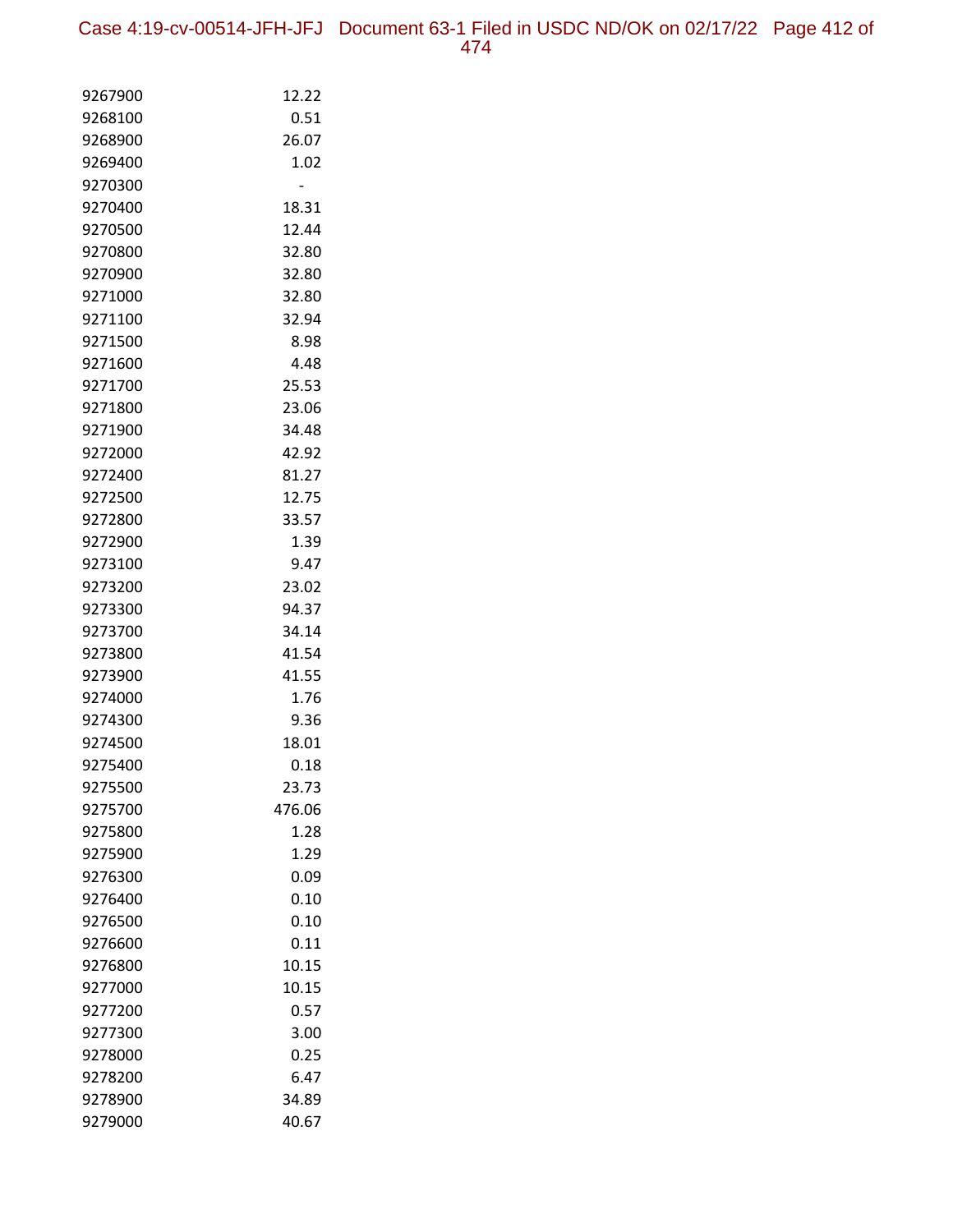Case 4:19-cv-00514-JFH-JFJ Document 63-1 Filed in USDC ND/OK on 02/17/22 Page 413 of 474

| 9279200 | 0.36   |
|---------|--------|
| 9279700 | 28.38  |
| 9279800 | 63.62  |
| 9281800 | 31.45  |
| 9281900 | 2.61   |
| 9282000 | 2.58   |
| 9282900 | 94.62  |
| 9286200 | 0.15   |
| 9287800 | 1.07   |
| 9287900 | 685.65 |
| 9288100 | 0.40   |
| 9288200 | 5.04   |
| 9288400 | 1.34   |
| 9288800 | 11.20  |
| 9288900 | 2.66   |
| 9289000 | 4.63   |
| 9289100 | 4.63   |
| 9289200 | 4.65   |
| 9289300 | 46.86  |
| 9290700 |        |
| 9290800 | 1.89   |
| 9290900 | 2.94   |
| 9291200 | 10.79  |
| 9291600 | 0.08   |
| 9292300 | 11.01  |
| 9292800 | 26.21  |
| 9292900 | 26.20  |
| 9293300 | 24.15  |
| 9293400 | 24.15  |
| 9293600 | 9.63   |
| 9293700 | 4.92   |
| 9294100 | 47.51  |
| 9294400 | 90.66  |
| 9294600 | 37.16  |
| 9294700 | 37.16  |
| 9294900 | 37.16  |
| 9295000 | 36.68  |
| 9295100 | 49.04  |
| 9295200 | 0.99   |
| 9295300 | 1.43   |
| 9295400 | 3.50   |
| 9295800 | 0.62   |
| 9296200 | 24.49  |
| 9296400 | 0.64   |
| 9299700 | 66.82  |
| 9302000 | 13.51  |
| 9302100 | 23.60  |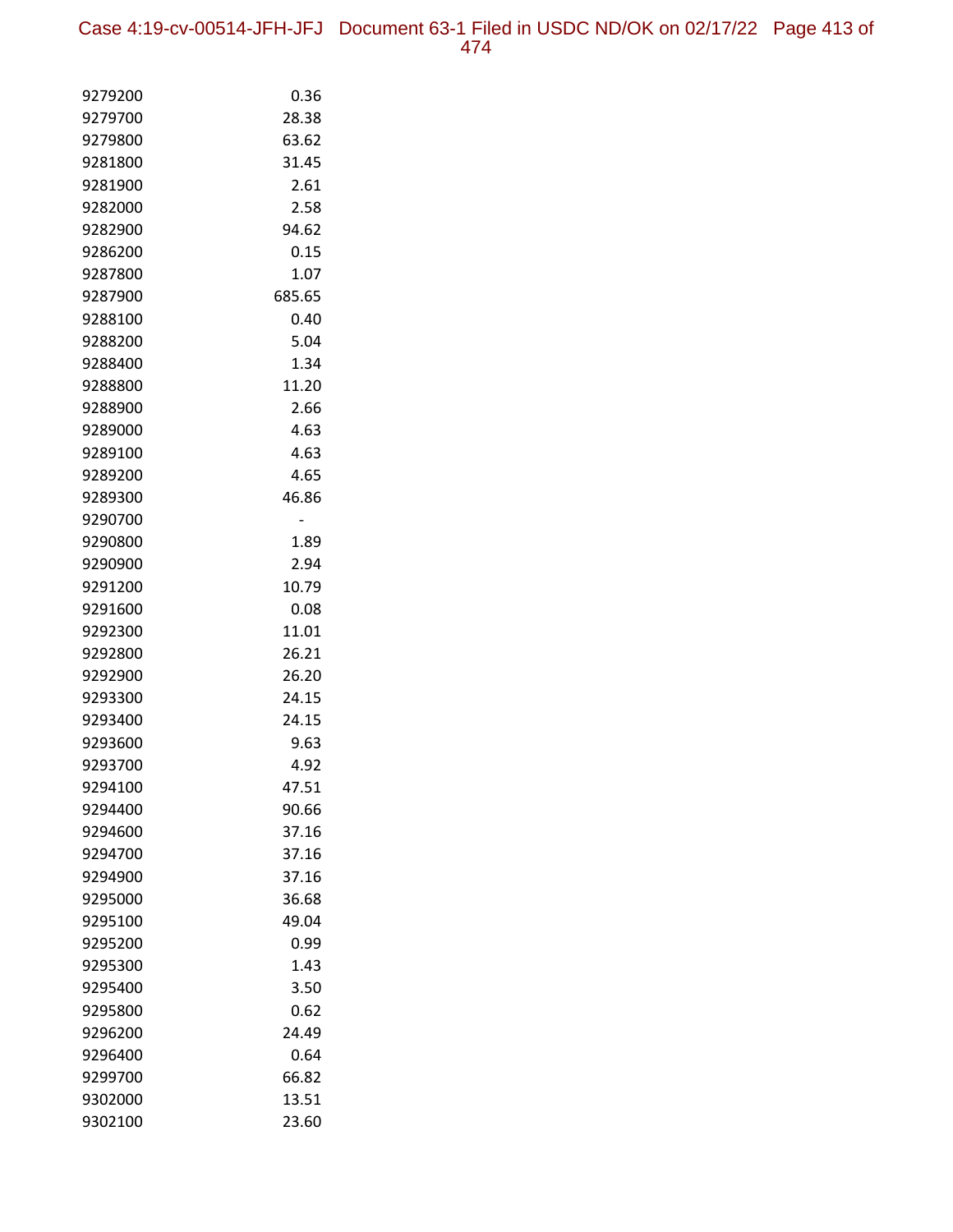Case 4:19-cv-00514-JFH-JFJ Document 63-1 Filed in USDC ND/OK on 02/17/22 Page 414 of 474

| 9302500            | 85.97  |
|--------------------|--------|
| 9302600            | 122.35 |
| 9303500            | 19.30  |
| 9303600            | 50.90  |
| 9303700            | 19.32  |
| 9304000            | 33.73  |
| 9304100            | 17.26  |
| 9304200            | 17.26  |
| 9304300            | 14.16  |
| 9304600            | 16.34  |
| 9304700            | 16.34  |
| 9304800            | 36.03  |
| 9304900            | 6.43   |
| 9305000            | 6.43   |
| 9305100            | 11.30  |
| 9305700            | 5.22   |
| 9307600            | 1.16   |
| 9307700            | 1.16   |
| 9307800            | 1.16   |
| 9307900            | 28.41  |
| 9308000            | 28.41  |
| 9308100            | 14.37  |
| 9308300            | 10.73  |
| 9308400            | 7.08   |
| 9308500            | 7.09   |
| 9308600            | 8.54   |
| 9308700            | 7.08   |
| 9308800            | 58.21  |
| 9308900            | 54.54  |
| 9309000            | 54.53  |
| 9309100            | 9.47   |
| 9309900            | 2.78   |
| 9310100<br>9310700 | 13.69  |
| 9310800            | 28.75  |
| 9310900            | 28.76  |
| 9311000            | 18.21  |
| 9311200            | 71.45  |
| 9311300            |        |
| 9311400            | 42.19  |
| 9311500            | 34.33  |
| 9311600            | 19.28  |
| 9311900            |        |
| 9312000            | 25.13  |
| 9312200            | 35.09  |
| 9317100            | 18.07  |
| 9317200            | 22.81  |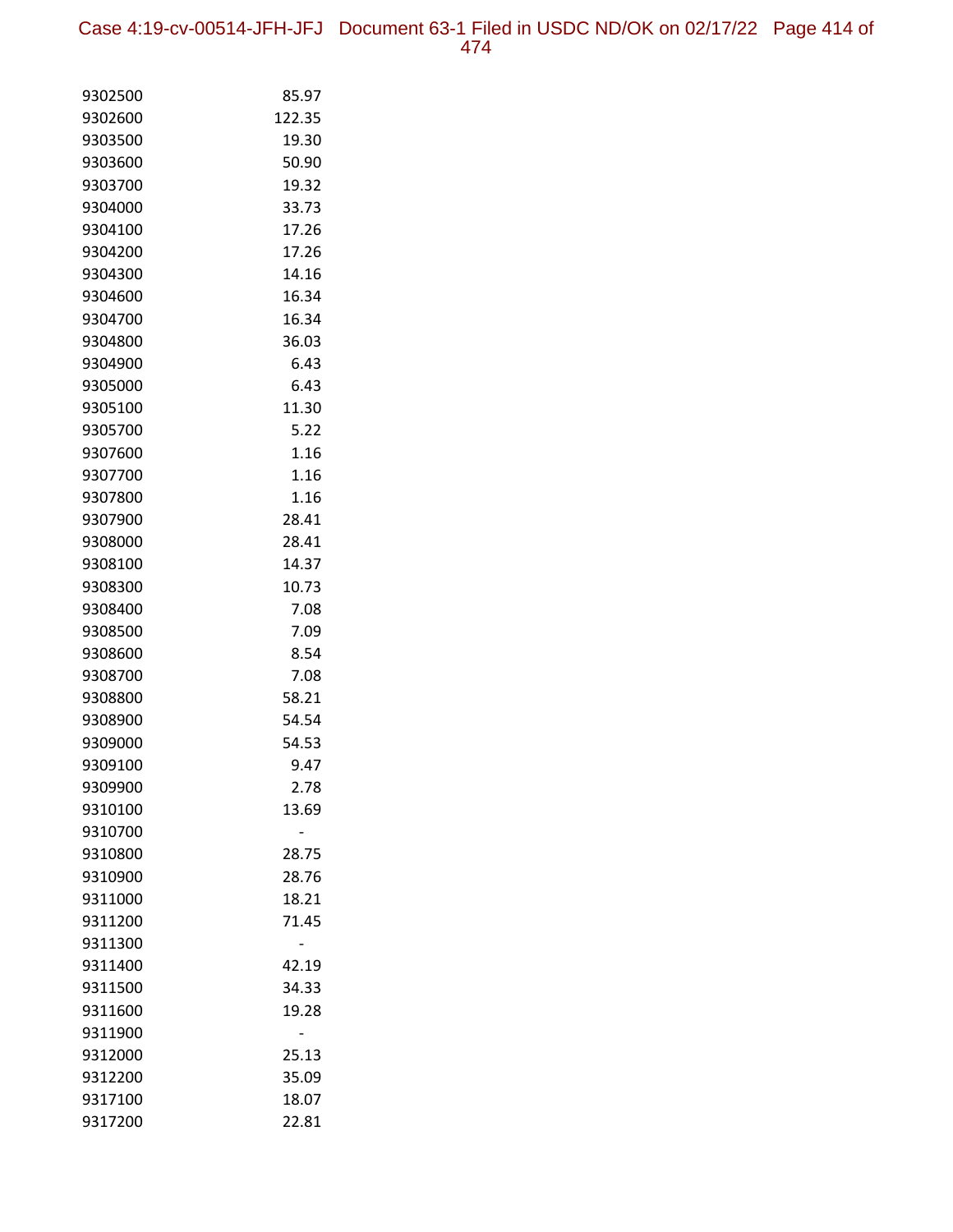Case 4:19-cv-00514-JFH-JFJ Document 63-1 Filed in USDC ND/OK on 02/17/22 Page 415 of 474

| 9332400            | 42.01        |
|--------------------|--------------|
| 9332500            | 42.52        |
| 9332600            | 42.59        |
| 9333800            | 0.24         |
| 9334200            | 286.83       |
| 9335300            | 81.15        |
| 9335400            | 8.79         |
| 9335800            | 28.22        |
| 9335900            | 28.42        |
| 9336000            | 28.52        |
| 9336400            | 6.99         |
| 9336900            | 0.52         |
| 9337100            | 1.39         |
| 9337300            | 9.98         |
| 9337400            | 15.04        |
| 9337500            | 11.19        |
| 9337600            | 7.73         |
| 9337700            | 26.76        |
| 9337800            | 0.40         |
| 9337900            | 0.40         |
| 9338200            | 0.74         |
| 9338400            | 29.91        |
| 9338700            | 20.31        |
| 9338900            | 4.88         |
| 9340000            | 47.89        |
| 9340100            | 19.48        |
| 9341800            | 57.07        |
| 9341900            | 10.81        |
| 9342100            | 31.36        |
| 9342200            | 3.02         |
| 9342300            | 1.02         |
| 9342400<br>9342500 | 1.21<br>1.20 |
| 9343100            | 5.71         |
| 9343300            | 357.32       |
| 9343400            | 31.52        |
| 9343500            | 31.49        |
| 9343600            | 20.85        |
| 9343700            | 20.07        |
| 9344400            | 0.20         |
| 9344500            | 0.07         |
| 9344600            | 2.92         |
| 9344700            | 2.89         |
| 9344900            | 48.77        |
| 9345000            | 18.47        |
| 9345100            | 41.87        |
| 9345200            | 81.35        |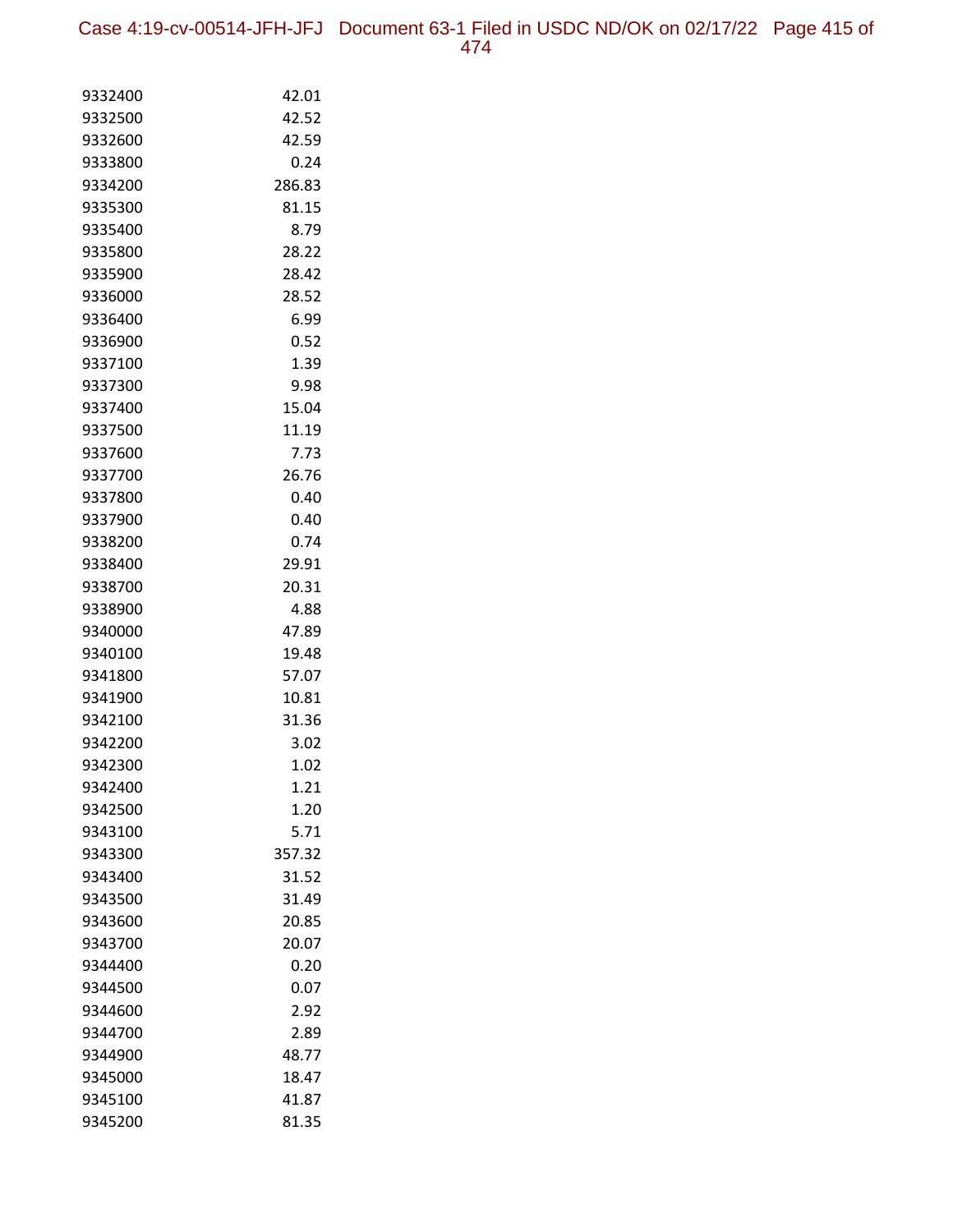Case 4:19-cv-00514-JFH-JFJ Document 63-1 Filed in USDC ND/OK on 02/17/22 Page 416 of 474

| 9345300            | 30.64         |
|--------------------|---------------|
| 9345800            | 42.13         |
| 9346100            | 15.67         |
| 9346200            | 15.67         |
| 9347200            | 42.48         |
| 9347800            | 47.15         |
| 9347900            | 43.01         |
| 9348000            | 37.37         |
| 9348100            | 31.94         |
| 9348300            | 30.28         |
| 9348900            | 3.66          |
| 9349000            | 3.64          |
| 9349100            | 3.66          |
| 9349200            | 3.65          |
| 9349300            | 13.94         |
| 9349400            | 4.64          |
| 9349500            | 0.78          |
| 9349600            | 0.78          |
| 9349700            | 30.96         |
| 9350200            | 2.98          |
| 9350300            | 3.10          |
| 9350400            | 3.10          |
| 9350500            | 3.10          |
| 9350700            | 1.84          |
| 9351400            | 7.14          |
| 9351800            | 1,318.01      |
| 9351900<br>9352200 | 25.34<br>6.54 |
| 9352300            | 26.67         |
| 9352400            | 22.51         |
| 9352900            | 3.08          |
| 9353000            | 2.91          |
| 9353200            | 22.79         |
| 9354200            | 5.12          |
| 9354300            | 32.18         |
| 9354400            | 1.94          |
| 9354600            | 0.60          |
| 9354700            | 8.47          |
| 9354800            | 3.76          |
| 9354900            |               |
| 9355000            | 2.08          |
| 9356100            | 1.24          |
| 9356500            | 0.20          |
| 9356600            |               |
| 9356700            | 0.13          |
| 9356800            | 0.13          |
| 9356900            | 0.13          |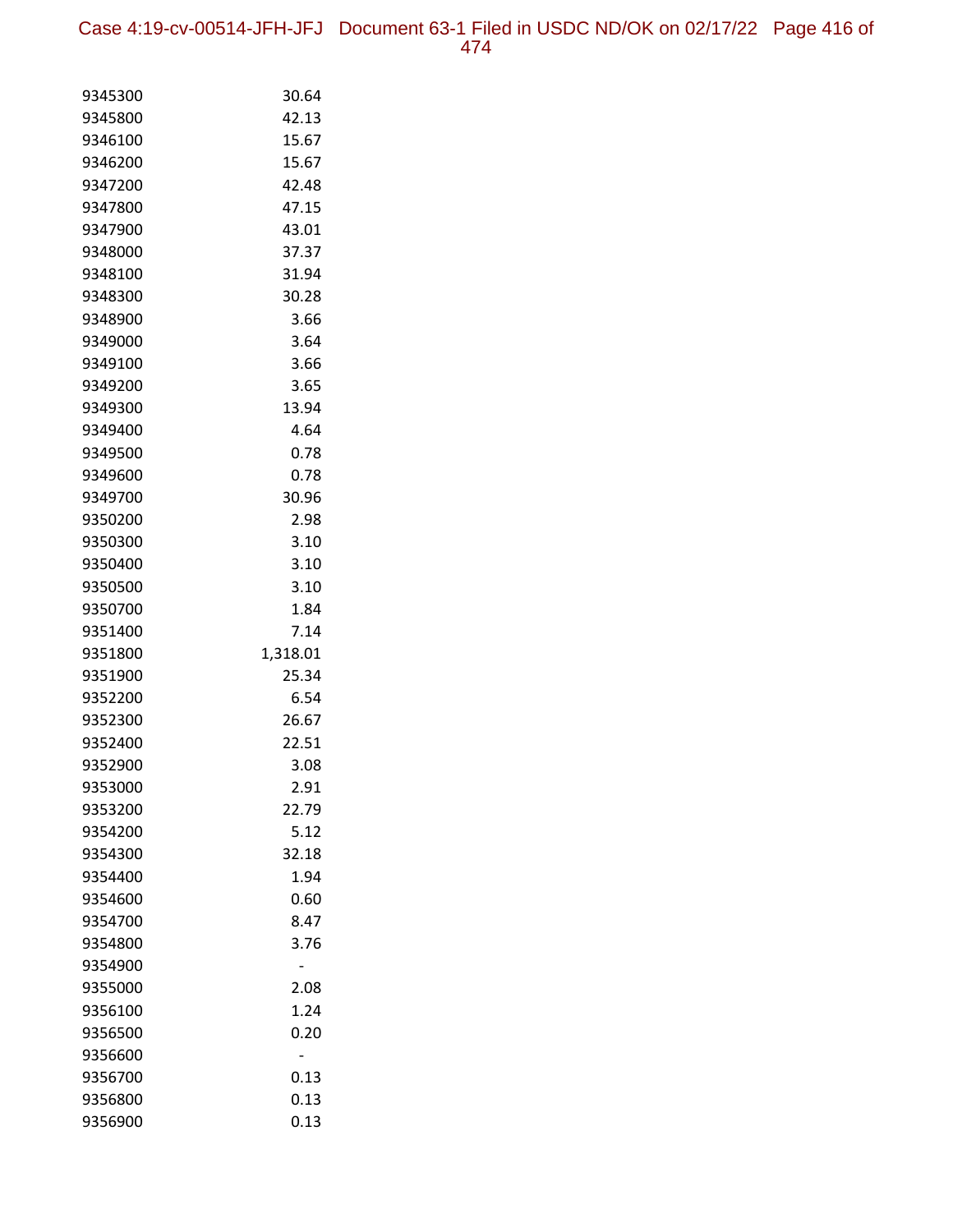Case 4:19-cv-00514-JFH-JFJ Document 63-1 Filed in USDC ND/OK on 02/17/22 Page 417 of 474

| 9357000 | 0.19   |
|---------|--------|
| 9357100 | 0.20   |
| 9357300 | 0.06   |
| 9357400 | 0.08   |
| 9357500 |        |
| 9357600 |        |
| 9357700 | 34.84  |
| 9357900 | 29.06  |
| 9358000 | 2.30   |
| 9358100 | 3.85   |
| 9358200 | 15.33  |
| 9358400 | 15.47  |
| 9358500 | 3.85   |
| 9358600 | 34.84  |
| 9358700 | 14.33  |
| 9358800 | 3.88   |
| 9359000 | 40.01  |
| 9359100 | 4.04   |
| 9359300 | 95.20  |
| 9360000 | 26.21  |
| 9360100 | 0.60   |
| 9360200 | 26.21  |
| 9360300 | 26.21  |
| 9360400 |        |
| 9360500 |        |
| 9360600 | 0.01   |
| 9360700 | 19.11  |
| 9360800 | 6.18   |
| 9360900 | 0.54   |
| 9363300 | 26.86  |
| 9363400 | 33.49  |
| 9364100 | 2.28   |
| 9364200 | 2.28   |
| 9364300 | 1.98   |
| 9364400 | 121.76 |
| 9364600 | 0.21   |
| 9365000 | 43.60  |
| 9365100 | 43.58  |
| 9365800 | 0.57   |
| 9366000 | 67.86  |
| 9366100 | 67.86  |
| 9366200 | 67.89  |
| 9366300 | 67.86  |
| 9366400 | 7.82   |
| 9366500 | 9.77   |
| 9368800 | 6.44   |
| 9368900 | 6.44   |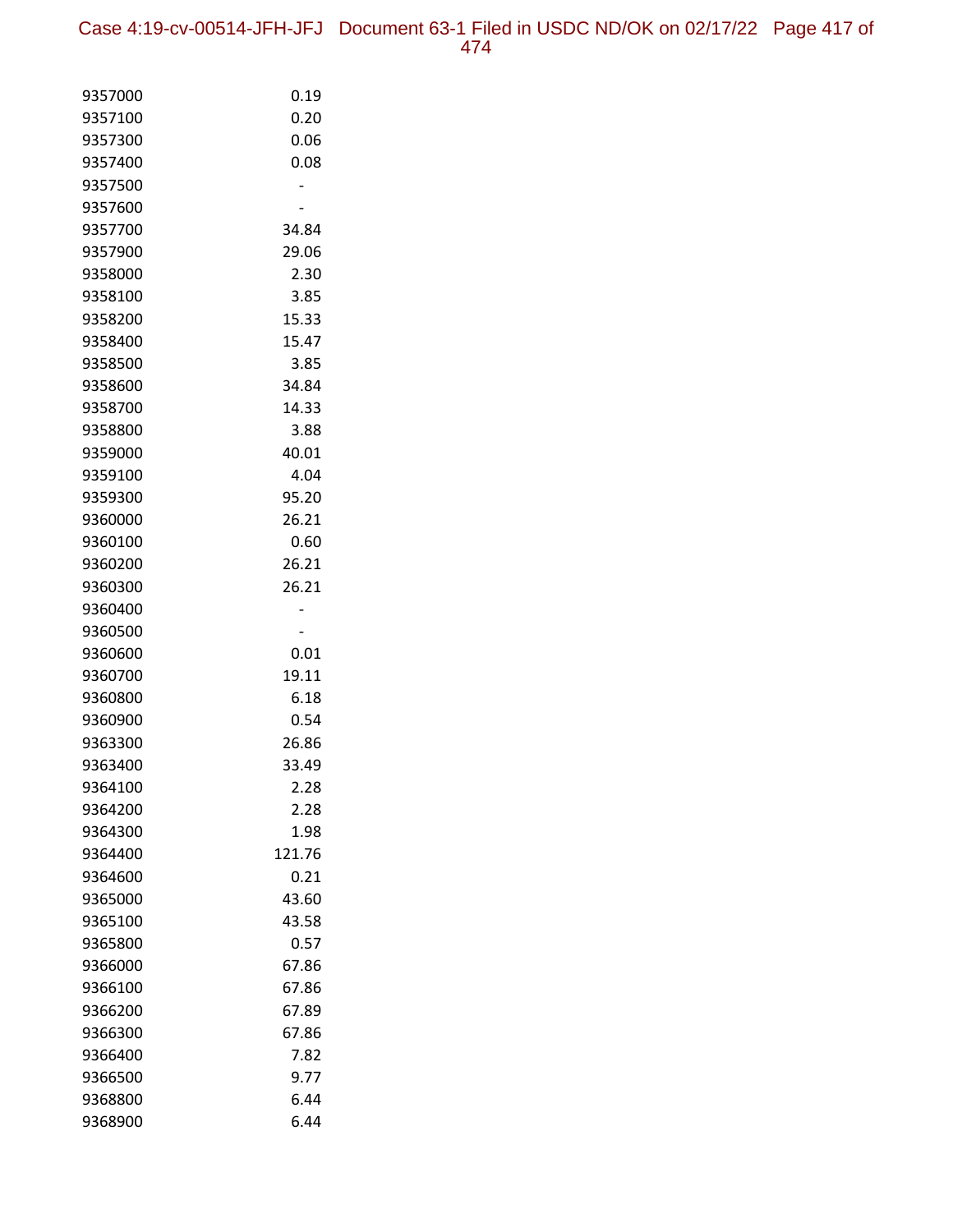Case 4:19-cv-00514-JFH-JFJ Document 63-1 Filed in USDC ND/OK on 02/17/22 Page 418 of 474

| 9369200            | 240.72       |
|--------------------|--------------|
| 9369300            | 30.25        |
| 9369400            | 75.91        |
| 9370000            | 0.20         |
| 9370100            | 0.20         |
| 9370200            | 0.16         |
| 9370400            | 10.10        |
| 9370500            | 10.09        |
| 9370600            | 1.42         |
| 9371200            | 0.04         |
| 9371900            | 5.78         |
| 9372000            | 3.70         |
| 9372200            | 4.64         |
| 9372300            | 0.36         |
| 9372400            | 3.10         |
| 9372500            | 3.10         |
| 9372600            | 3.11         |
| 9372900            | 33.18        |
| 9373000            | 35.55        |
| 9374300            | 16.89        |
| 9374400            | 8.95         |
| 9374500            | 8.95         |
| 9374600            | 3.58         |
| 9377900            | 18.49        |
| 9378000            | 24.53        |
| 9378500            | 18.88        |
| 9378900            | 12.07        |
| 9379000            | 15.72        |
| 9379200            | 16.60        |
| 9379500            |              |
| 9379600            |              |
| 9379700            |              |
| 9379800            |              |
| 9380000            | 28.01        |
| 9380100<br>9381700 | 41.05        |
| 9381800            | 0.16<br>4.29 |
| 9381900            | 352.77       |
| 9382000            | 0.18         |
| 9382100            | 0.10         |
| 9382200            | 0.10         |
| 9382300            | 33.67        |
| 9382500            | 10.00        |
| 9382800            | 19.93        |
| 9382900            | 19.93        |
| 9383000            | 19.93        |
| 9383200            | 3.91         |
|                    |              |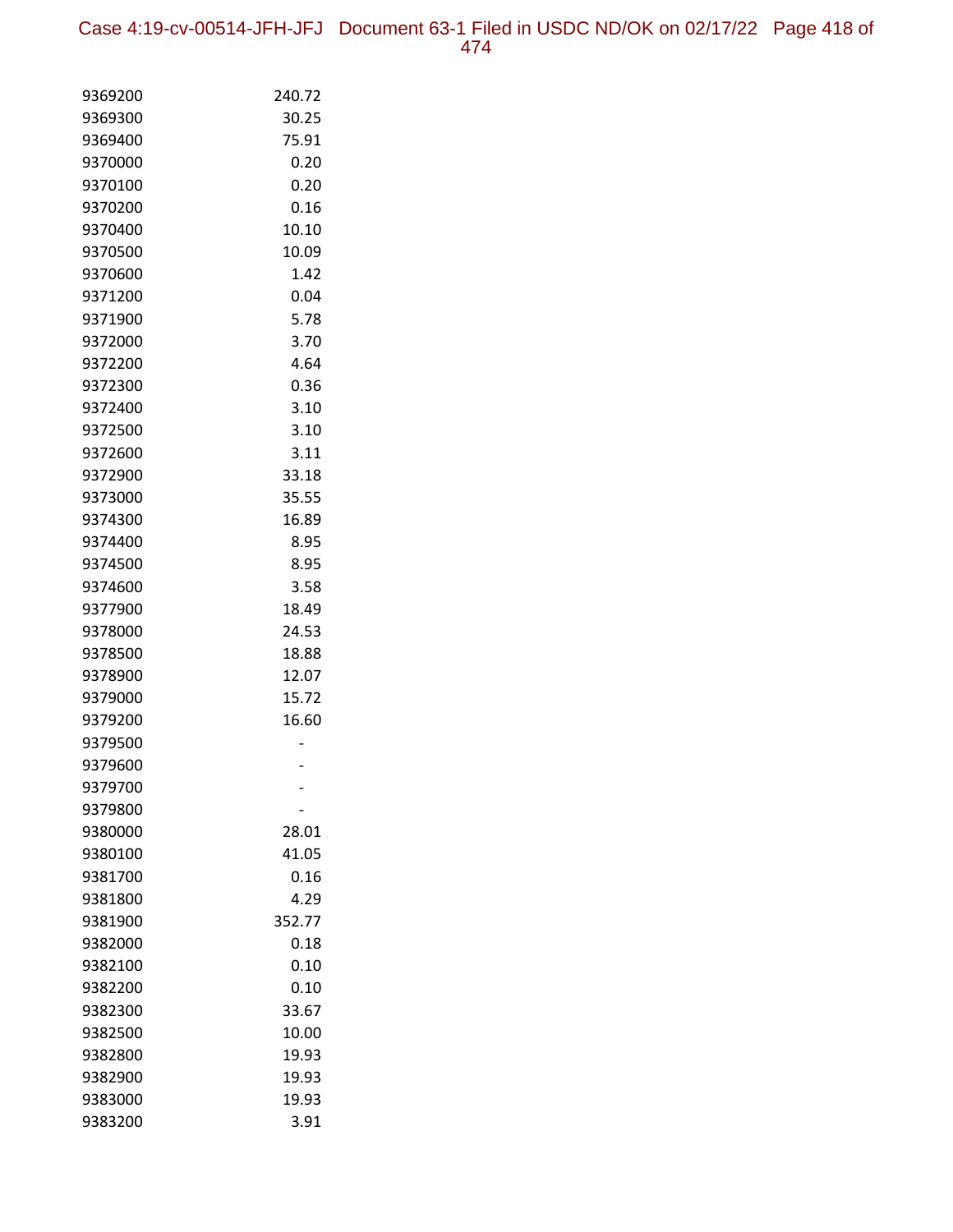Case 4:19-cv-00514-JFH-JFJ Document 63-1 Filed in USDC ND/OK on 02/17/22 Page 419 of 474

| 9383300            | 3.92           |
|--------------------|----------------|
| 9383400            | 2.21           |
| 9383500            | 9.12           |
| 9383600            | 14.01          |
| 9383700            | 14.00          |
| 9383800            | 14.01          |
| 9383900            | 10.80          |
| 9384000            | 14.01          |
| 9384200            | 13.09          |
| 9384300            | 18.89          |
| 9384400            | 10.10          |
| 9384500            | 5.03           |
| 9384600            |                |
| 9384700            | 1.18           |
| 9385100            | 2.60           |
| 9385200            | 2.60           |
| 9385500            | 0.89           |
| 9385600            | 0.90           |
| 9385800            | 1.68           |
| 9386100            | 3.55           |
| 9386200            | 1.70           |
| 9386300            | 0.67           |
| 9386400            | 1.25           |
| 9386500            | 2.05           |
| 9387400            | 13.51          |
| 9387600            | 2.39           |
| 9387900            | 0.54           |
| 9388000            | 0.19           |
| 9388700            | 56.46          |
| 9388800<br>9388900 | 56.49<br>56.49 |
| 9389300            | 16.59          |
| 9389400            | 0.08           |
| 9389500            | 16.75          |
| 9389600            | 16.70          |
| 9389700            | 16.77          |
| 9389900            |                |
| 9390200            |                |
| 9390300            | 33.27          |
| 9390400            | 1.44           |
| 9390500            | 2.16           |
| 9390600            | 39.72          |
| 9390700            | 30.42          |
| 9390900            | 5.68           |
| 9391000            | 11.50          |
| 9391200            | 38.84          |
| 9391400            | 40.42          |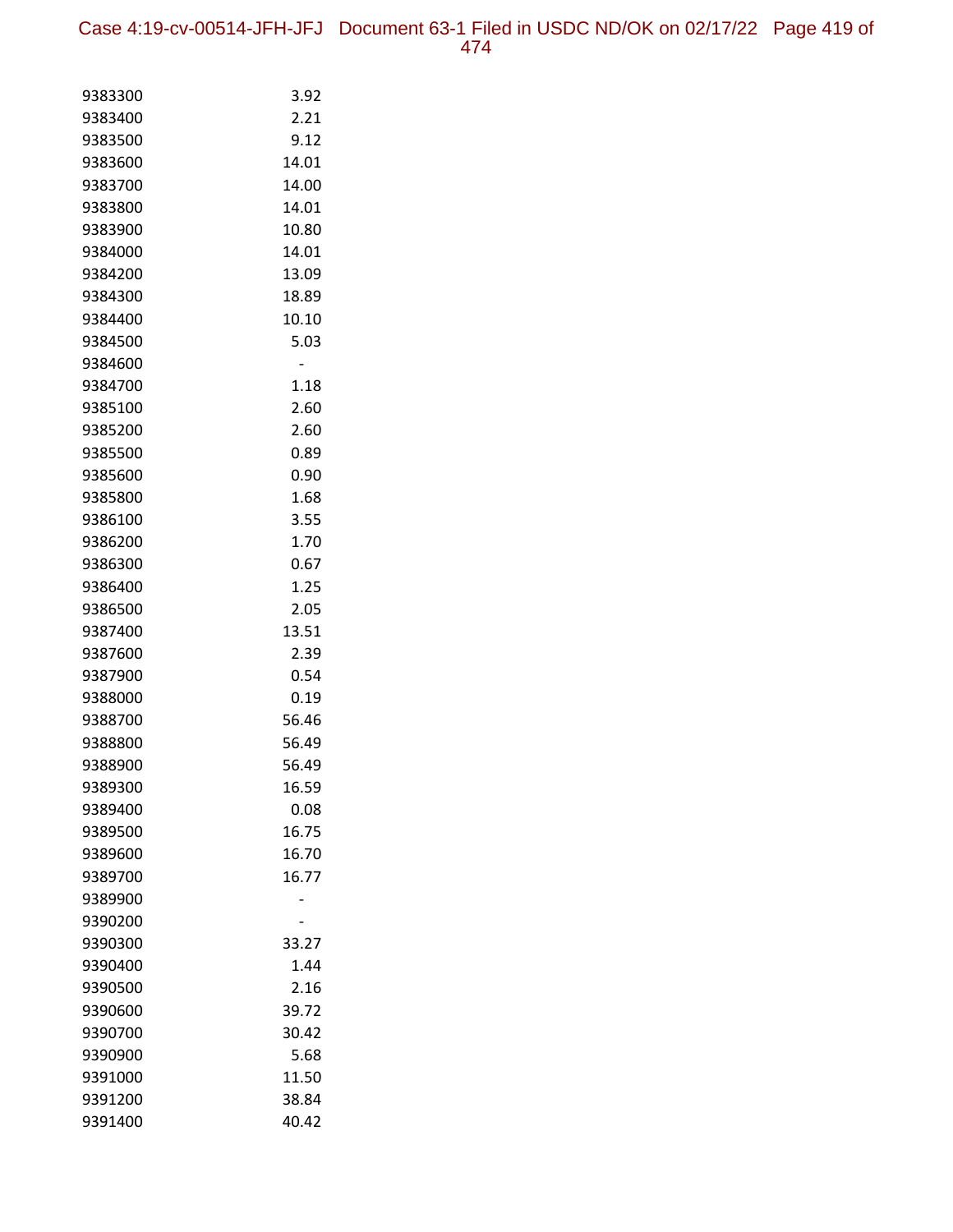Case 4:19-cv-00514-JFH-JFJ Document 63-1 Filed in USDC ND/OK on 02/17/22 Page 420 of 474

| 9391500            | 38.18  |
|--------------------|--------|
| 9391600            | 44.15  |
| 9391800            | 56.05  |
| 9391900            | 56.64  |
| 9392000            | 31.17  |
| 9392400            | 422.95 |
| 9392500            | 13.61  |
| 9392600            | 21.47  |
| 9392700            | 21.47  |
| 9392900            | 11.37  |
| 9393100            | 11.28  |
| 9393200            | 11.28  |
| 9393500            | 28.26  |
| 9393600            | 16.38  |
| 9393800            | 0.01   |
| 9393900            | 29.56  |
| 9394000            | 6.22   |
| 9394200            | 32.43  |
| 9394300            | 0.05   |
| 9394400            | 0.05   |
| 9394500            | 0.05   |
| 9394600            | 0.05   |
| 9394700            | 0.05   |
| 9394800            | 0.05   |
| 9394900            | 0.05   |
| 9395100            | 103.30 |
| 9395200            | 116.63 |
| 9395300            | 0.68   |
| 9395400            | 6.71   |
| 9395500<br>9395800 | 6.71   |
| 9395900            |        |
| 9396000            |        |
| 9396100            | 0.06   |
| 9396400            |        |
| 9396500            | 0.14   |
| 9396600            | 18.78  |
| 9396800            | 13.73  |
| 9396900            | 14.14  |
| 9397100            | 80.19  |
| 9397400            | 0.43   |
| 9397500            | 0.43   |
| 9397600            | 0.43   |
| 9398000            | 79.07  |
| 9398100            | 4.75   |
| 9398200            | 4.75   |
| 9398300            | 24.12  |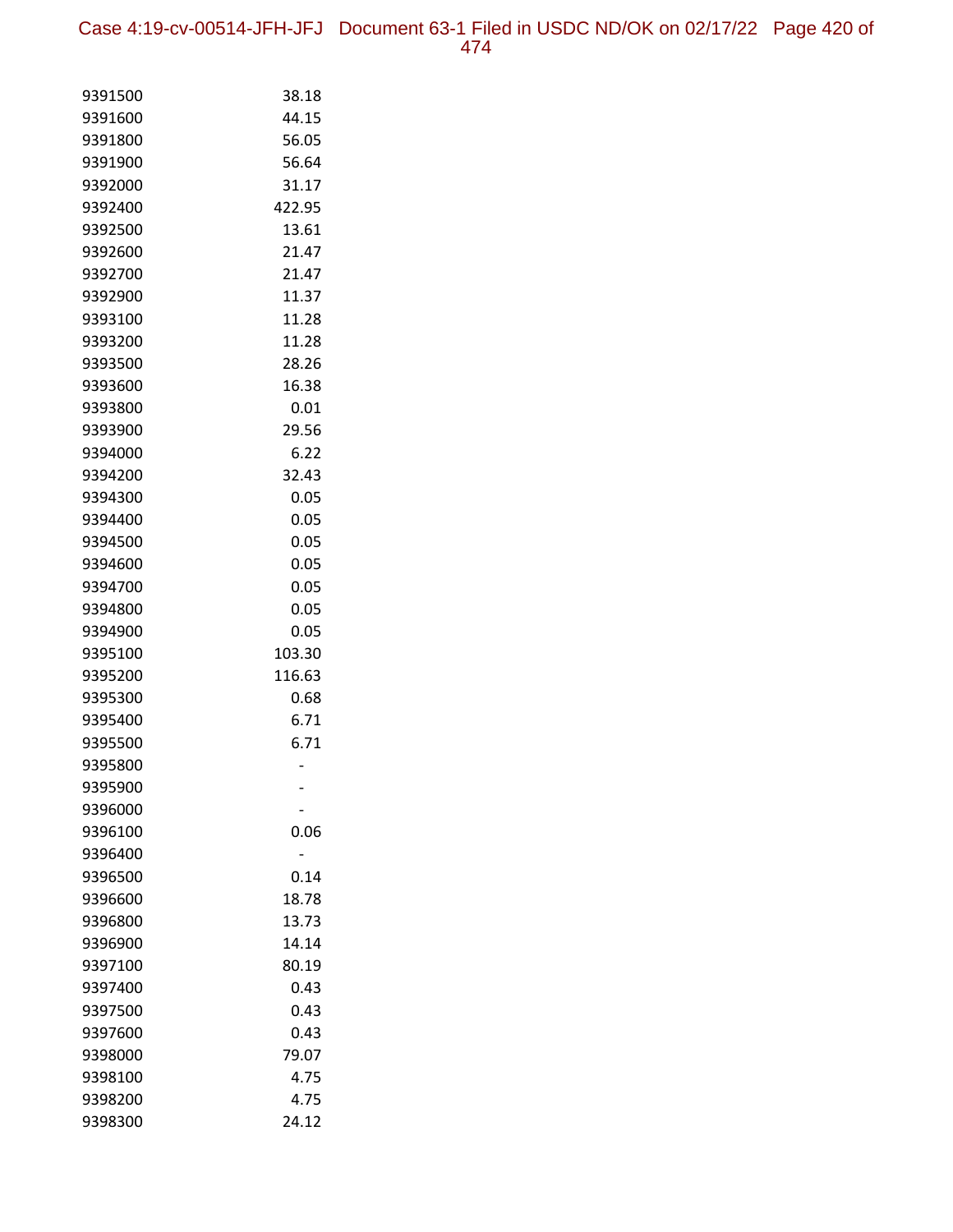| 9398500 | 1,325.32 |
|---------|----------|
| 9398600 |          |
| 9398900 | 10.69    |
| 9399100 | 0.27     |
| 9399200 |          |
| 9399300 |          |
| 9399400 |          |
| 9399500 | 0.04     |
| 9399600 |          |
| 9399700 | 0.25     |
| 9400000 | 21.97    |
| 9400100 | 21.97    |
| 9400200 | 21.73    |
| 9400400 | 0.27     |
| 9400500 | 30.09    |
| 9400600 | 14.39    |
| 9400800 | 27.79    |
| 9400900 | 38.04    |
| 9401000 | 1.53     |
| 9401100 | 1.94     |
| 9402700 | 20.07    |
| 9402800 | 16.07    |
| 9402900 | 20.07    |
| 9403400 | 20.35    |
| 9403600 | 8.11     |
| 9403700 | 8.25     |
| 9403800 | 2.70     |
| 9404000 | 2.70     |
| 9404100 | 22.76    |
| 9404500 | 27.94    |
| 9404600 | 13.80    |
| 9404700 | 8.11     |
| 9404800 | 36.07    |
| 9404900 | 13.80    |
| 9405200 | 29.00    |
| 9405300 | 30.63    |
| 9405600 | 30.31    |
| 9405700 | 8.12     |
| 9405800 | 36.57    |
| 9406000 | 22.50    |
| 9406100 | 38.66    |
| 9406200 | 2.79     |
| 9406300 | 0.98     |
| 9406400 | 1.14     |
| 9406500 | 0.92     |
| 9406600 | 1.23     |
| 9406700 | 0.91     |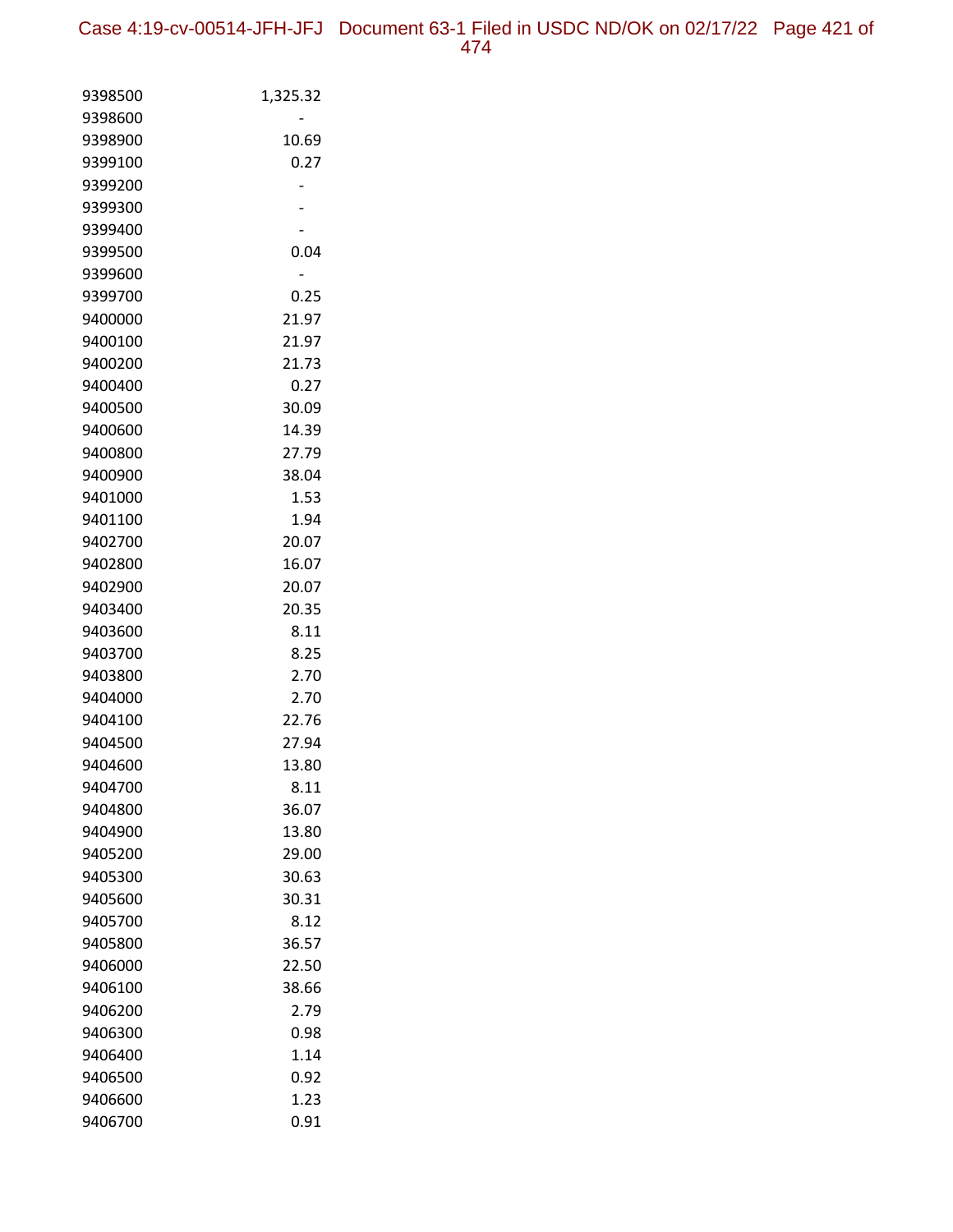| 9406900            | 9.08           |
|--------------------|----------------|
| 9407000            | 3.85           |
| 9407100            | 3.52           |
| 9407500            | 46.91          |
| 9408000            |                |
| 9408300            | 28.51          |
| 9408400            | 19.51          |
| 9408500            | 41.52          |
| 9408600            | 41.52          |
| 9408700            | 15.31          |
| 9408800            | 25.93          |
| 9408900            | 25.93          |
| 9409000            | 25.93          |
| 9409100            | 25.64          |
| 9409200            | 25.93          |
| 9409300            | 26.61          |
| 9409400            | 218.02         |
| 9409900            |                |
| 9410500            | 3.45           |
| 9410600            | 3.45           |
| 9411100            | 3.48           |
| 9411700            | 37.74          |
| 9411800            | 21.22          |
| 9411900            | 21.22          |
| 9412000            | 7.75           |
| 9412100            | 7.75           |
| 9412200<br>9412300 | 16.23<br>16.26 |
| 9412600            |                |
| 9412800            | 16.21<br>28.55 |
| 9413600            | 56.26          |
| 9413800            | 34.74          |
| 9413900            | 34.45          |
| 9414000            | 34.46          |
| 9414100            | 17.47          |
| 9414200            | 21.06          |
| 9414300            | 25.64          |
| 9414400            | 25.65          |
| 9414500            | 25.64          |
| 9414600            | 17.23          |
| 9414700            | 21.56          |
| 9414800            | 0.04           |
| 9414900            | 0.04           |
| 9415000            | 11.68          |
| 9415100            | 11.69          |
| 9415400            | 0.22           |
| 9415500            |                |
|                    |                |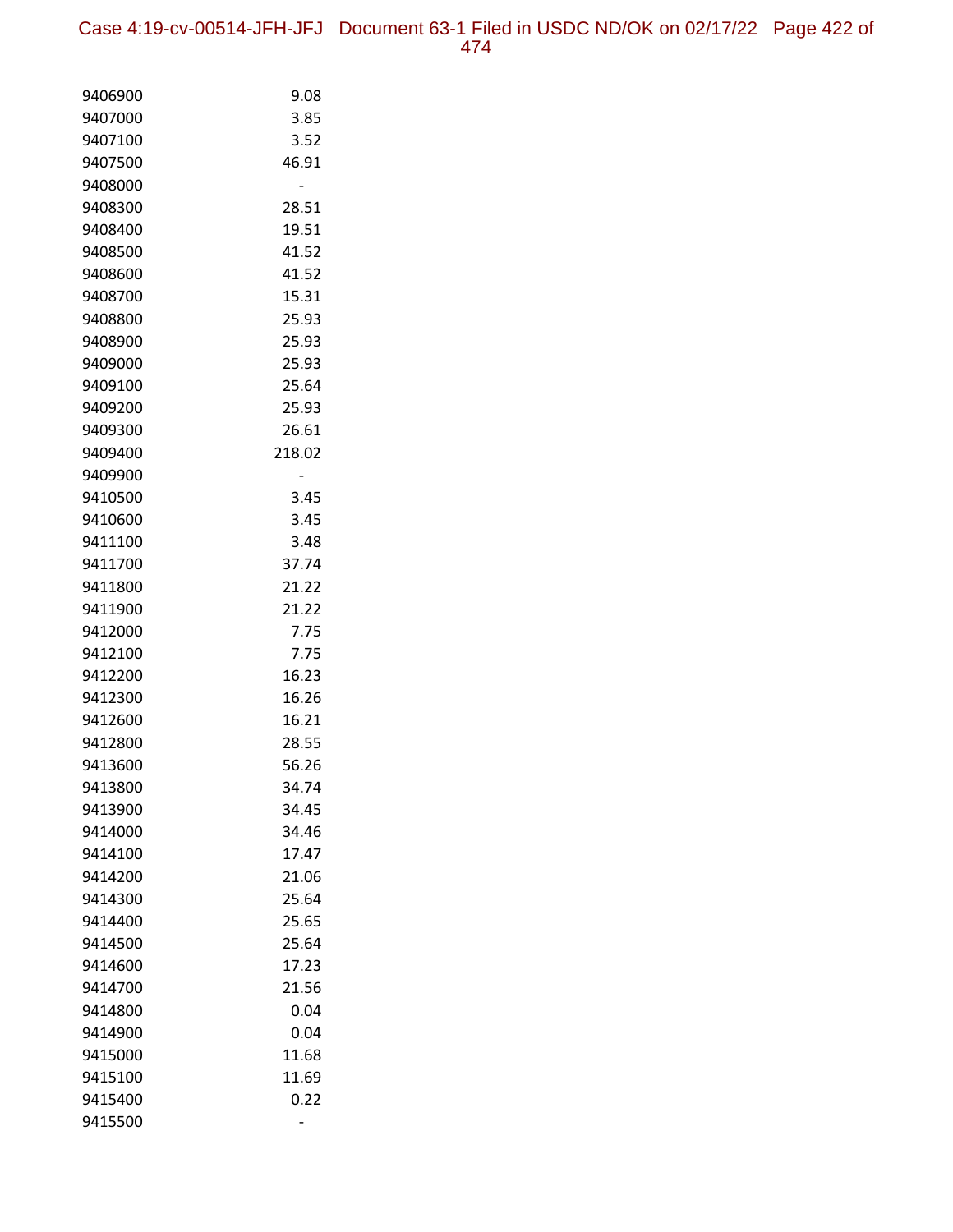| 9415600            |              |
|--------------------|--------------|
| 9417000            | 39.62        |
| 9417100            | 6.12         |
| 9417200            | 6.08         |
| 9417300            | 6.12         |
| 9417600            | 36.72        |
| 9417700            | 2.36         |
| 9417800            | 3.85         |
| 9417900            | 0.96         |
| 9418000            | 0.96         |
| 9418100            | 0.96         |
| 9418200            | 0.96         |
| 9418300            | 8.42         |
| 9419200            | 16.61        |
| 9419300            | 23.19        |
| 9419400            | 22.95        |
| 9419500            | 24.67        |
| 9419600            | 14.58        |
| 9419700            | 14.58        |
| 9419800            | 20.98        |
| 9419900            | 38.43        |
| 9420000            | 2.59         |
| 9420100            | 1.37         |
| 9420400            | 6.07         |
| 9420500            | 6.73         |
| 9420700            | 0.38         |
| 9420800            | 0.38         |
| 9421200            | 25.34        |
| 9421300            | 16.59        |
| 9421800            | 24.78        |
| 9421900            | 24.78        |
| 9422000            | 31.25        |
| 9422100            | 16.01        |
| 9422300            | 16.02        |
| 9422400            | 16.00        |
| 9422500            | 16.00        |
| 9422700            | 9.15         |
| 9422800            | 3.64         |
| 9422900            | 27.66        |
| 9423500            | 31.54        |
| 9423600            | 13.08        |
| 9423700            | 1.23<br>1.23 |
| 9423800<br>9423900 | 1.23         |
| 9424200            | 19.04        |
|                    |              |
| 9424300            | 26.34        |
| 9424400            | 25.93        |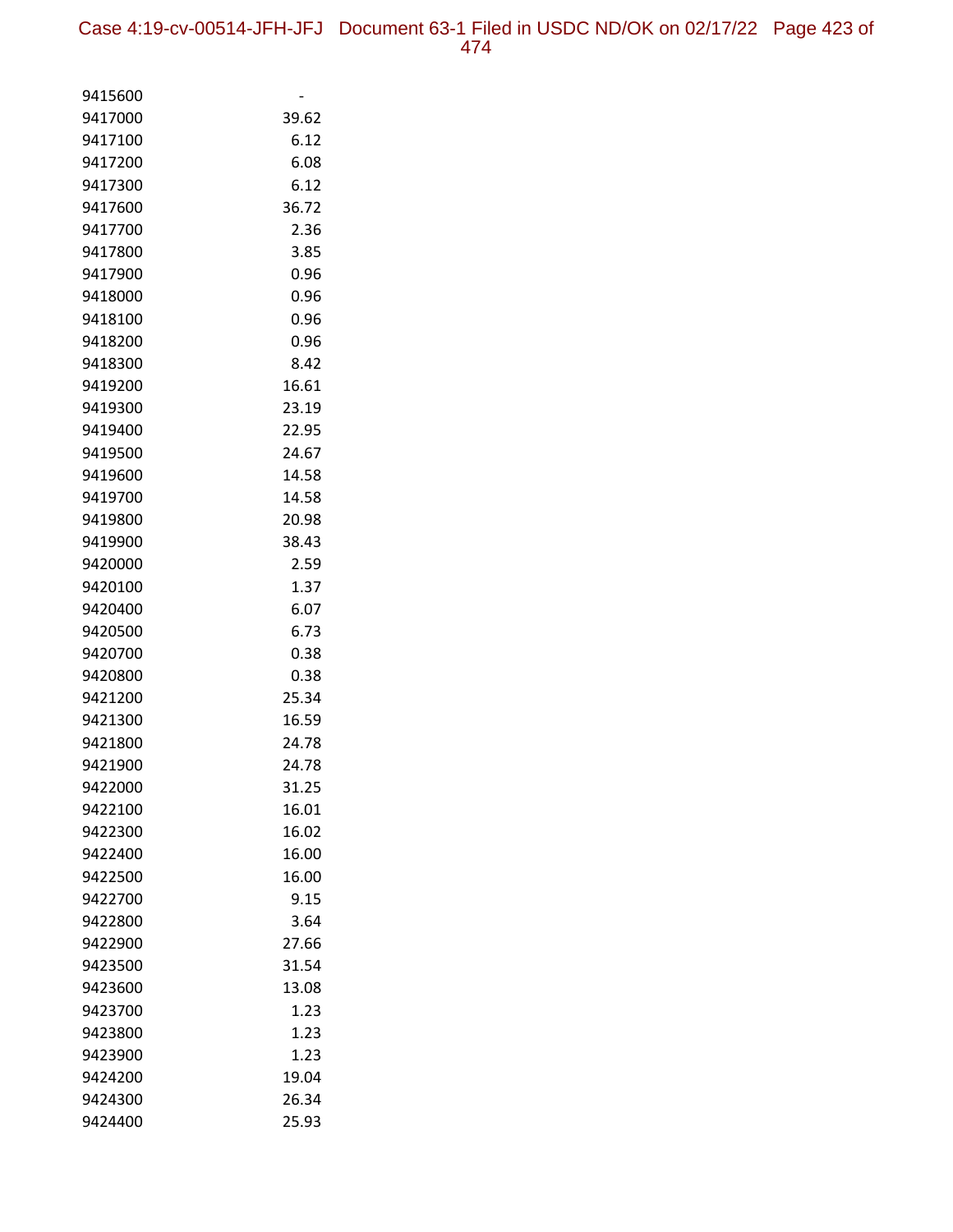| 9424600 | 1.17     |
|---------|----------|
| 9425200 | 29.34    |
| 9425300 | 4.32     |
| 9425400 | 241.11   |
| 9425500 | 10.07    |
| 9425800 | 3.66     |
| 9426100 | 56.05    |
| 9426300 | 1,395.30 |
| 9426400 | 32.30    |
| 9426500 | 32.29    |
| 9426700 | 0.27     |
| 9426800 | 5.35     |
| 9426900 | 36.07    |
| 9427000 | 18.77    |
| 9427100 | 2.79     |
| 9427200 | 2.78     |
| 9427800 | 29.05    |
| 9428200 | 10.64    |
| 9428400 | 5.91     |
| 9428500 | 0.79     |
| 9428600 | 0.79     |
| 9428700 | 0.79     |
| 9429200 | 0.13     |
| 9429400 | 4.00     |
| 9429500 | 36.48    |
| 9429600 | 26.84    |
| 9429800 | 41.54    |
| 9430000 | 14.61    |
| 9431100 | 4.84     |
| 9433100 | 34.63    |
| 9433600 | 304.64   |
| 9433700 | 1.40     |
| 9433900 | 24.64    |
| 9434400 | 23.14    |
| 9434500 | 5.61     |
| 9434600 |          |
| 9434700 | 2.27     |
| 9434800 |          |
| 9434900 |          |
| 9435000 | 3.40     |
| 9435100 | 1.72     |
| 9435200 |          |
| 9435300 | 3.40     |
| 9435400 | 3.40     |
| 9435500 |          |
| 9435600 | 2.26     |
| 9435700 | 5.84     |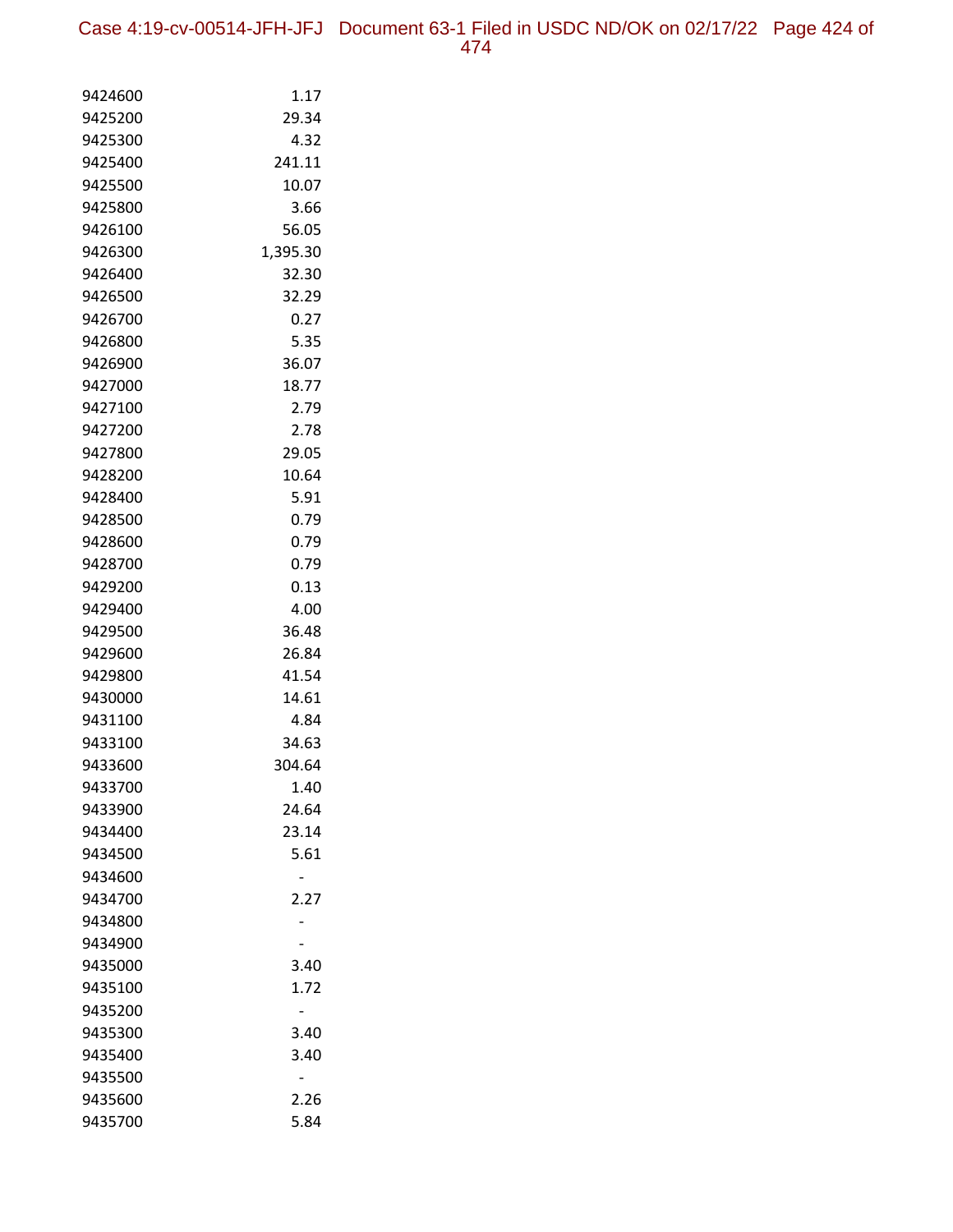| 9435800 |       |
|---------|-------|
| 9435900 | 4.37  |
| 9436000 | 1.14  |
| 9436100 |       |
| 9436200 |       |
| 9436400 | 4.23  |
| 9436500 | 4.23  |
| 9436600 |       |
| 9436700 | 0.04  |
| 9436800 | 0.04  |
| 9436900 | 0.04  |
| 9437000 | 0.04  |
| 9438100 | 8.89  |
| 9438200 | 35.50 |
| 9438300 | 5.72  |
| 9438400 | 5.72  |
| 9440300 | 11.28 |
| 9440400 | 11.28 |
| 9440500 | 14.28 |
| 9440600 | 2.23  |
| 9440700 | 2.72  |
| 9440800 | 2.23  |
| 9441500 | 20.76 |
| 9441600 | 43.21 |
| 9442100 | 15.61 |
| 9442900 | 10.69 |
| 9443000 |       |
| 9443100 |       |
| 9443200 |       |
| 9443300 | 58.72 |
| 9443400 | 0.18  |
| 9444100 | 10.43 |
| 9444800 | 2.85  |
| 9444900 | 1.04  |
| 9445000 | 2.86  |
| 9445100 | 2.01  |
| 9445200 | 21.80 |
| 9445300 | 17.08 |
| 9445400 | 21.81 |
| 9445800 | 53.69 |
| 9445900 | 0.18  |
| 9446000 | 0.20  |
| 9446500 | 38.38 |
| 9446600 | 13.11 |
| 9446700 | 26.21 |
| 9447100 | 25.90 |
| 9447200 | 23.99 |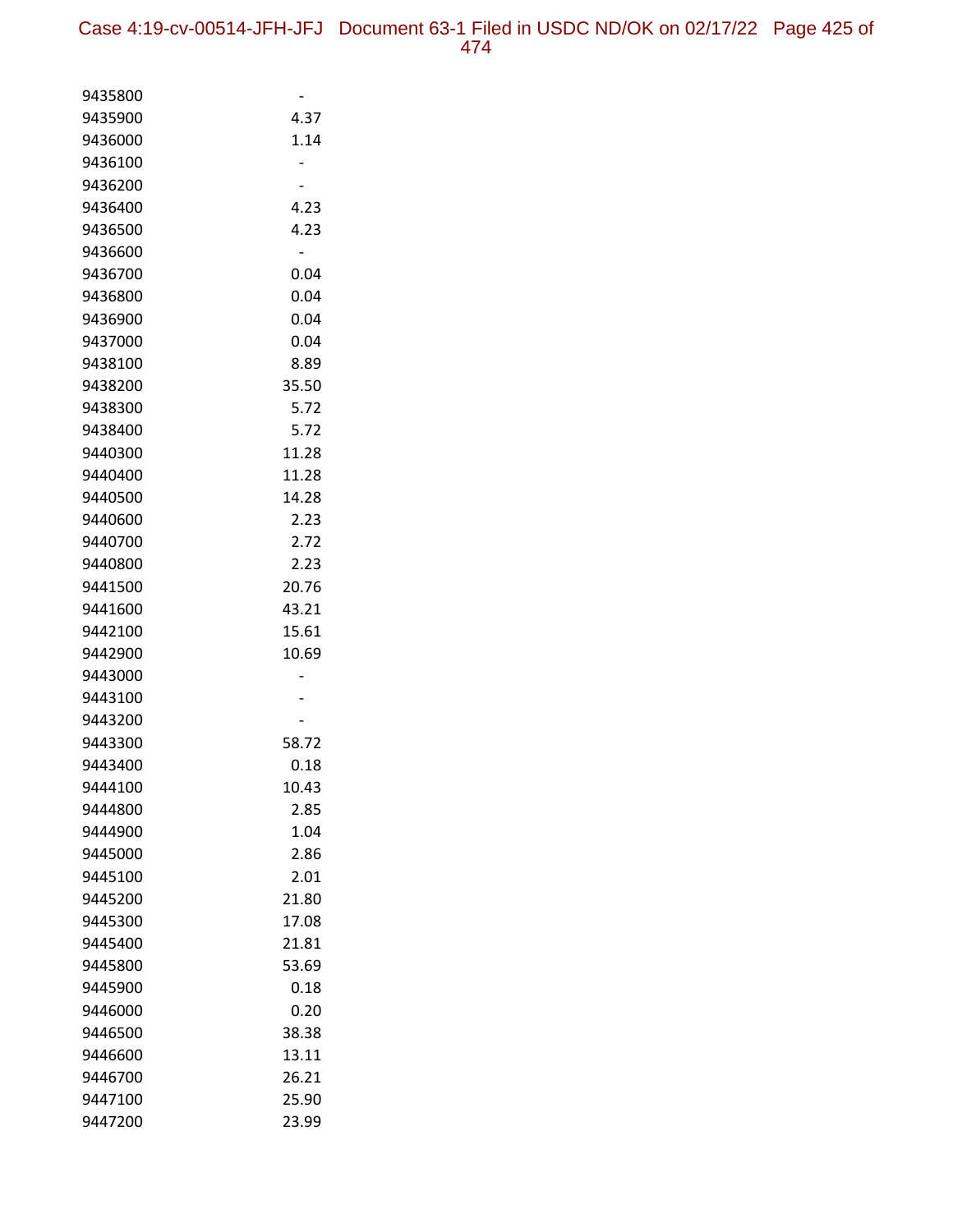Case 4:19-cv-00514-JFH-JFJ Document 63-1 Filed in USDC ND/OK on 02/17/22 Page 426 of 474

| 9447300            | 25.45          |
|--------------------|----------------|
| 9448200            | 3.20           |
| 9448600            | 34.28          |
| 9448700            |                |
| 9448800            |                |
| 9448900            | 23.20          |
| 9449000            | 0.73           |
| 9449100            | 38.60          |
| 9449200            | 6.02           |
| 9449300            | 138.20         |
| 9449400            | 138.20         |
| 9449500            |                |
| 9449600            | 0.71           |
| 9449700            | 30.09          |
| 9449800            | 6.01           |
| 9449900            | 27.50          |
| 9450000            | 0.73           |
| 9450100            | 31.19          |
| 9450200            | 16.19          |
| 9450300            |                |
| 9450400            |                |
| 9450500            | 135.26         |
| 9450600            | 23.12          |
| 9450700            | 6.03           |
| 9450900            | 185.46<br>9.29 |
| 9451000<br>9451100 | 0.06           |
| 9451200            | 3.27           |
| 9451300            | 0.05           |
| 9451400            | 0.81           |
| 9451500            | 2.38           |
| 9451600            |                |
| 9451700            |                |
| 9451800            |                |
| 9451900            |                |
| 9452000            | 311.59         |
| 9452100            | 296.72         |
| 9452200            | 4.39           |
| 9452500            | 25.89          |
| 9452600            | 29.70          |
| 9452900            | 3.45           |
| 9453200            | 25.81          |
| 9453300            | 39.99          |
| 9453700            | 0.12           |
| 9454100            | 3.16           |
| 9454200            | 1.56           |
| 9454300            | 1.56           |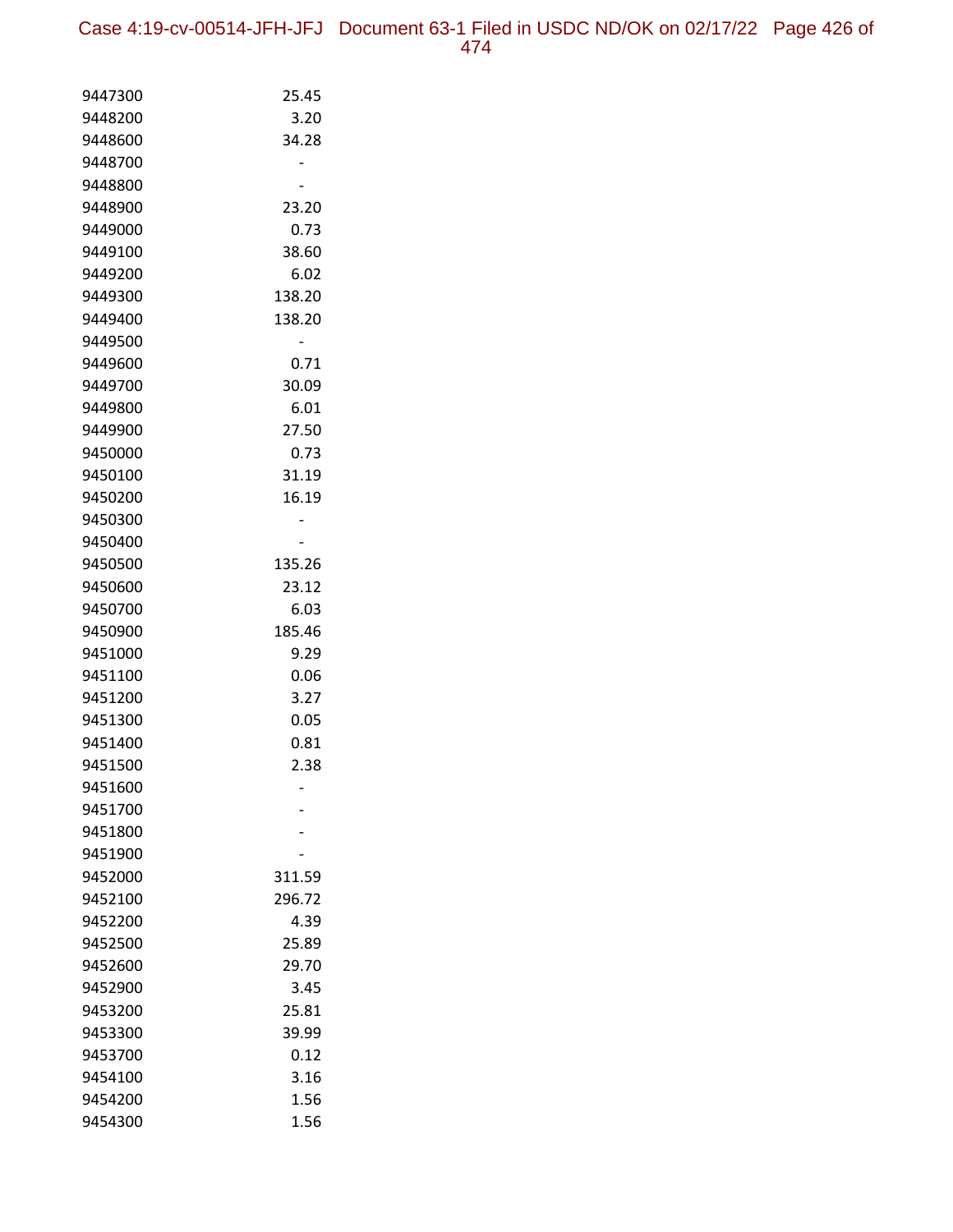Case 4:19-cv-00514-JFH-JFJ Document 63-1 Filed in USDC ND/OK on 02/17/22 Page 427 of 474

| 9454700 | 1.62   |
|---------|--------|
| 9455100 | 7.60   |
| 9455200 | 0.41   |
| 9455400 | 0.47   |
| 9455700 | 15.76  |
| 9455800 | 20.92  |
| 9455900 | 33.40  |
| 9456000 | 39.60  |
| 9456100 | 27.15  |
| 9456200 | 27.02  |
| 9456500 | 22.11  |
| 9456800 | 5.23   |
| 9456900 | 5.26   |
| 9457000 | 5.26   |
| 9457100 |        |
| 9457600 | 28.03  |
| 9458000 | 1.59   |
| 9458300 | 0.85   |
| 9458600 | 0.01   |
| 9458700 | 0.01   |
| 9458800 | 24.52  |
| 9458900 | 24.52  |
| 9459000 | 4.74   |
| 9459100 | 2.31   |
| 9459300 | 26.53  |
| 9459400 | 31.35  |
| 9459500 | 10.69  |
| 9459600 | 13.65  |
| 9459700 | 10.65  |
| 9459800 | 13.65  |
| 9460000 |        |
| 9460100 | 10.69  |
| 9460200 | 10.69  |
| 9460300 | 10.70  |
| 9460400 | 10.62  |
| 9460500 | 10.62  |
| 9460600 | 10.70  |
| 9460700 | 7.54   |
| 9460800 | 7.48   |
| 9460900 | 7.48   |
| 9461000 | 7.54   |
| 9461100 | 7.48   |
| 9461500 | 177.08 |
| 9461600 | 60.71  |
| 9464200 | 8.37   |
| 9464600 | 28.08  |
| 9465600 | 0.34   |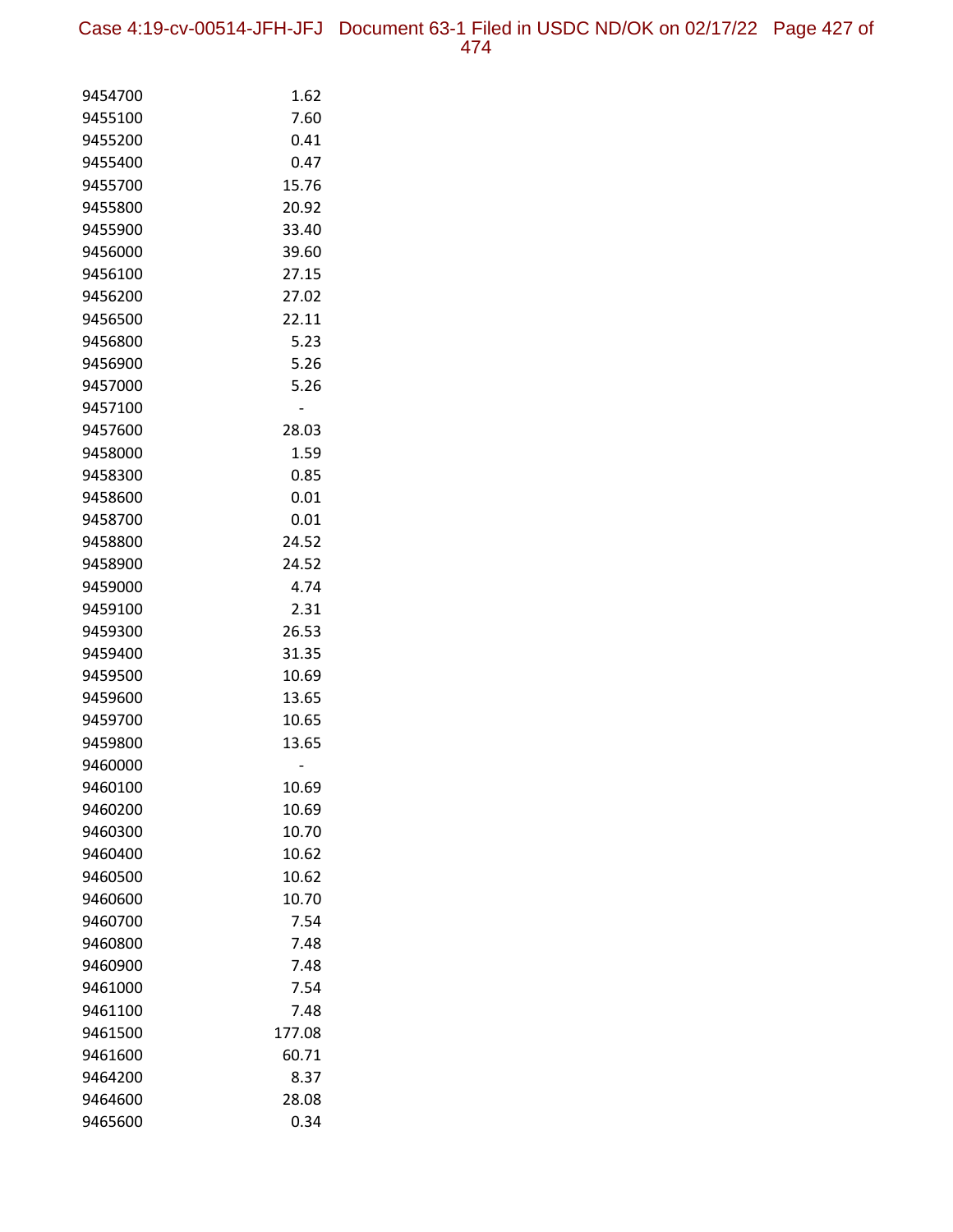Case 4:19-cv-00514-JFH-JFJ Document 63-1 Filed in USDC ND/OK on 02/17/22 Page 428 of 474

| 9465800            | 0.09           |
|--------------------|----------------|
| 9465900            | 0.09           |
| 9466600            | 5.00           |
| 9466700            | 167.81         |
| 9470900            | 193.83         |
| 9471000            | 0.22           |
| 9471100            | 0.27           |
| 9471200            | 0.54           |
| 9471300            | 21.74          |
| 9471400            | 40.67          |
| 9471500            | 2.00           |
| 9474200            | 24.43          |
| 9474300            | 13.31          |
| 9474800            | 15.26          |
| 9475200            | 38.21          |
| 9475600            | 103.81         |
| 9475700            | 3.97           |
| 9475800            | 3.97           |
| 9476300            | 22.06          |
| 9476500            |                |
| 9476600            | 26.66          |
| 9476700            | 12.13          |
| 9476800            | 1.97           |
| 9476900            | 0.15           |
| 9477000            | 7.57           |
| 9477100            | 5.54           |
| 9477400            | 21.26          |
| 9477500            | 21.25          |
| 9477600            | 4.27           |
| 9477700<br>9478000 | 21.25<br>11.39 |
| 9478100            | 11.39          |
| 9478400            | 30.29          |
| 9478600            | 2.56           |
| 9479700            | 10.77          |
| 9481300            | 5.20           |
| 9481400            | 28.15          |
| 9481500            | 28.15          |
| 9481600            | 32.78          |
| 9481800            | 12.16          |
| 9481900            | 13.59          |
| 9482300            | 29.23          |
| 9482500            | 11.99          |
| 9483100            | 15.74          |
| 9483200            | 19.37          |
| 9483300            | 36.53          |
| 9483900            | 15.88          |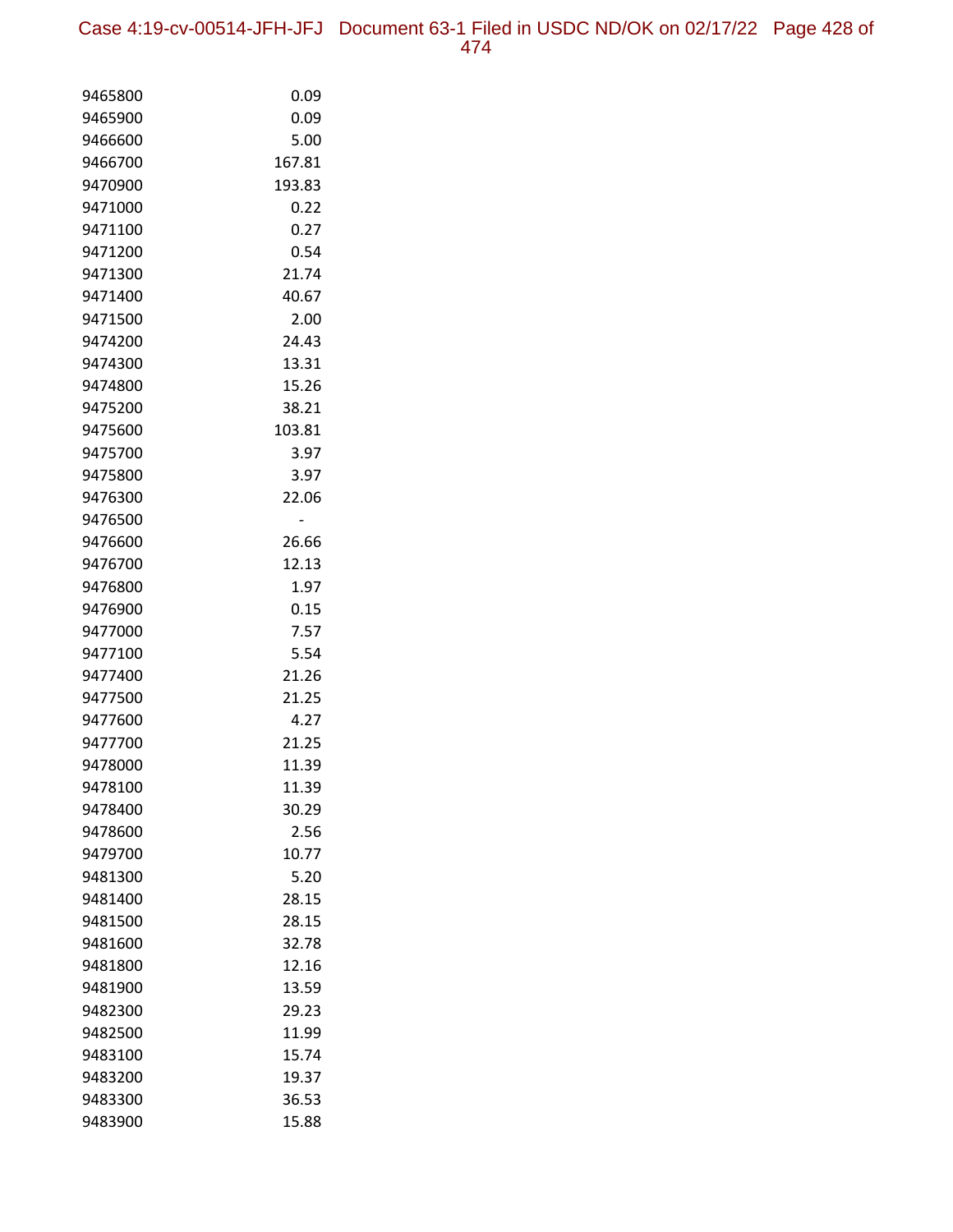| 9484100 | 35.80 |
|---------|-------|
| 9484800 | 1.89  |
| 9484900 | 1.89  |
| 9485000 | 1.89  |
| 9485100 | 38.39 |
| 9485200 | 38.39 |
| 9485300 | 38.39 |
| 9485600 | 56.98 |
| 9485900 | 0.93  |
| 9486000 | 8.02  |
| 9486600 | 11.12 |
| 9486900 | 0.22  |
| 9487000 | 23.14 |
| 9487300 | 19.39 |
| 9487400 | 19.40 |
| 9487500 | 7.46  |
| 9487800 | 21.35 |
| 9488500 | 0.05  |
| 9488600 | 2.15  |
| 9488800 | 0.57  |
| 9488900 | 44.19 |
| 9489000 |       |
| 9489100 |       |
| 9489200 |       |
| 9489400 |       |
| 9489500 |       |
| 9489600 |       |
| 9489700 | 2.58  |
| 9490000 | 15.14 |
| 9490200 | 10.15 |
| 9490300 | 27.59 |
| 9490400 | 27.61 |
| 9491100 | 31.57 |
| 9492200 | 20.17 |
| 9492500 | 9.45  |
| 9493000 |       |
| 9493100 | 52.09 |
| 9493200 | 37.61 |
| 9493300 | 3.24  |
| 9493400 | 4.32  |
| 9493500 | 1.98  |
| 9493800 | 23.59 |
| 9493900 | 24.83 |
| 9494000 | 61.37 |
| 9494100 | 61.39 |
| 9494200 | 61.36 |
| 9494300 | 61.36 |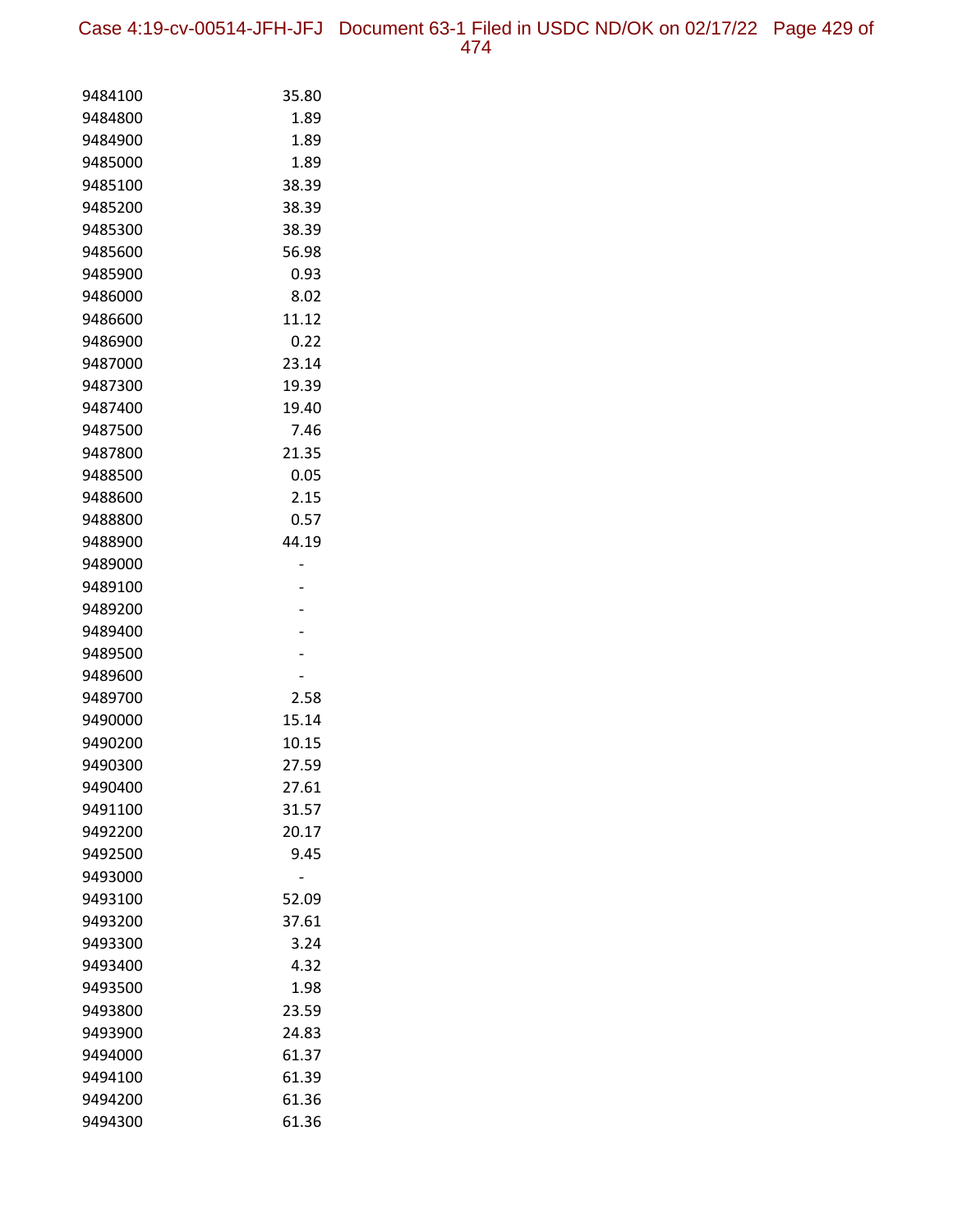Case 4:19-cv-00514-JFH-JFJ Document 63-1 Filed in USDC ND/OK on 02/17/22 Page 430 of 474

| 9494500            | 4.46           |
|--------------------|----------------|
| 9494600            | 28.50          |
| 9494700            | 7.97           |
| 9494800            | 14.08          |
| 9495300            | 34.14          |
| 9495500            | 95.70          |
| 9495600            | 101.01         |
| 9495700            | 52.27          |
| 9495800            | 52.27          |
| 9496200            | 13.40          |
| 9496500            | 1.15           |
| 9496800            | 41.34          |
| 9497000            | 4.13           |
| 9497100            | 4.13           |
| 9497200            | 4.14           |
| 9497400            | 0.15           |
| 9497500            | 0.14           |
| 9497600            | 0.13           |
| 9508900            | 4.54           |
| 9509000            | 10.73          |
| 9509800            | 4.61           |
| 9509900            | 18.69          |
| 9510000            | 0.19           |
| 9510100            | 0.06           |
| 9510200            | 0.06           |
| 9510300            | 0.06           |
| 9512000            | 13.38          |
| 9512100            | 17.28          |
| 9512200            | 18.30          |
| 9514200            | 63.40          |
| 9514700            | 7.76           |
| 9514800            | 2.87           |
| 9516200            | 62.89          |
| 9516400            | 0.69           |
| 9516500            | 0.33           |
| 9516800            | 41.94          |
| 9516900            | 26.93          |
| 9517200            | 2.21           |
| 9517300<br>9517600 | 5.35           |
|                    | 2.38           |
| 9517700            | 11.00<br>15.20 |
| 9517800<br>9517900 | 27.76          |
| 9518100            | 4.03           |
| 9518700            | 29.41          |
| 9518800            | 45.60          |
| 9518900            | 11.37          |
|                    |                |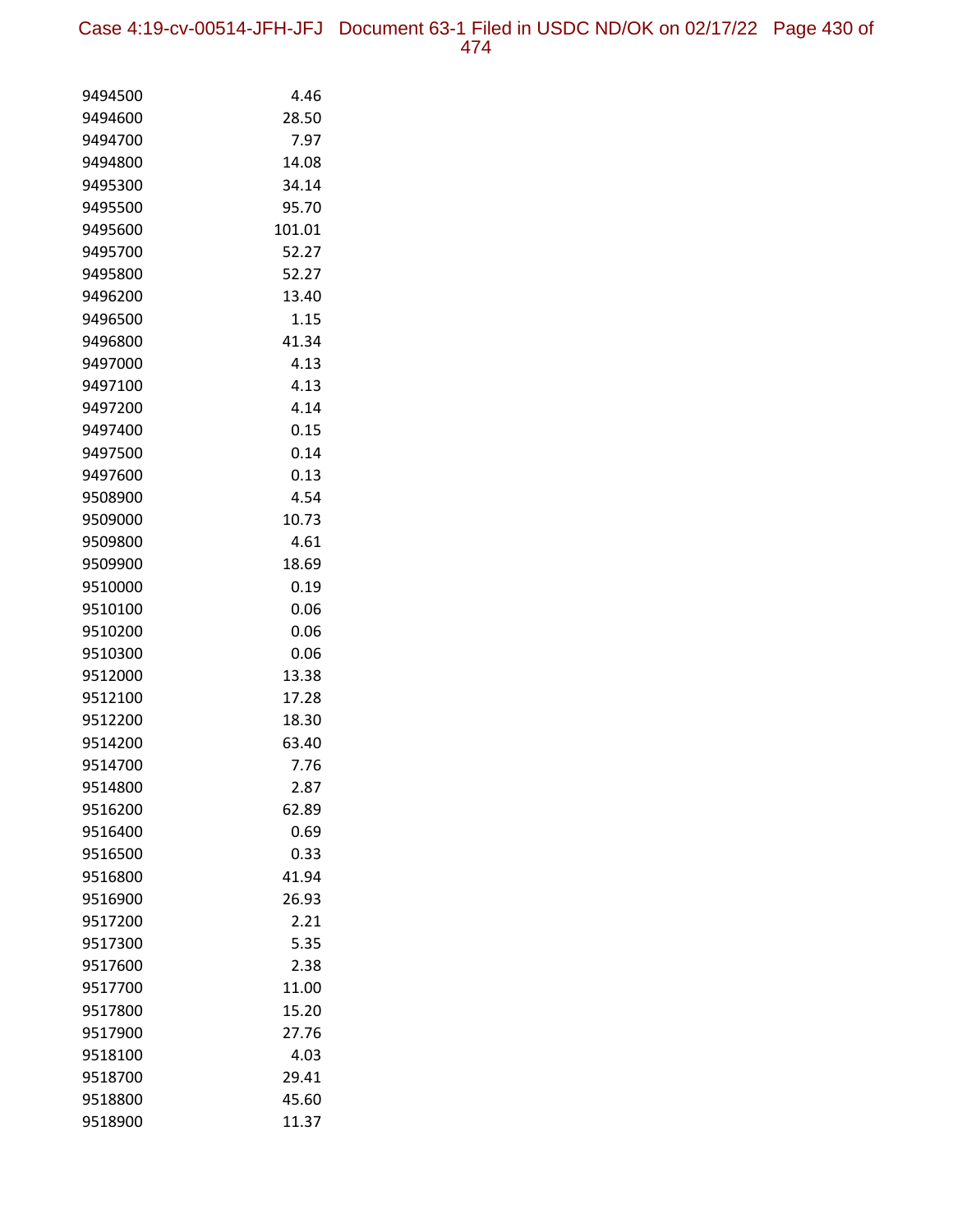Case 4:19-cv-00514-JFH-JFJ Document 63-1 Filed in USDC ND/OK on 02/17/22 Page 431 of 474

| 9519000            | 11.51         |
|--------------------|---------------|
| 9519200            | 2.73          |
| 9519300            | 41.42         |
| 9519400            | 38.01         |
| 9519500            | 15.85         |
| 9519600            | 30.10         |
| 9519700            | 30.34         |
| 9519800            | 30.35         |
| 9520000            | 28.81         |
| 9520200            | 1.06          |
| 9520300            | 1.58          |
| 9520400            | 1.56          |
| 9521100            | 1.64          |
| 9521200            | 285.88        |
| 9521300            | 52.22         |
| 9521400            | 2.10          |
| 9522100            | 38.01         |
| 9522200            | 25.98         |
| 9523000            | 7.74          |
| 9523100            | 19.84         |
| 9523200            | -             |
| 9523600            | 0.09          |
| 9523700            | 0.02          |
| 9523800            | 0.02          |
| 9524000            | 0.01          |
| 9524100            | 0.01          |
| 9524200<br>9524300 | -             |
| 9524400            | 0.02<br>28.80 |
| 9524500            | 33.30         |
| 9524600            | 33.34         |
| 9524700            | 28.49         |
| 9524800            | 32.96         |
| 9525400            | 38.39         |
| 9525500            | 0.29          |
| 9525900            | 2.83          |
| 9526600            | 29.41         |
| 9526700            | 36.11         |
| 9526900            | 0.48          |
| 9527500            | 23.28         |
| 9528100            | 14.75         |
| 9528200            | 2,715.79      |
| 9529500            | 151.87        |
| 9530100            | 2,356.73      |
| 9530200            | 38.39         |
| 9530300            | 29.69         |
| 9530400            | 30.68         |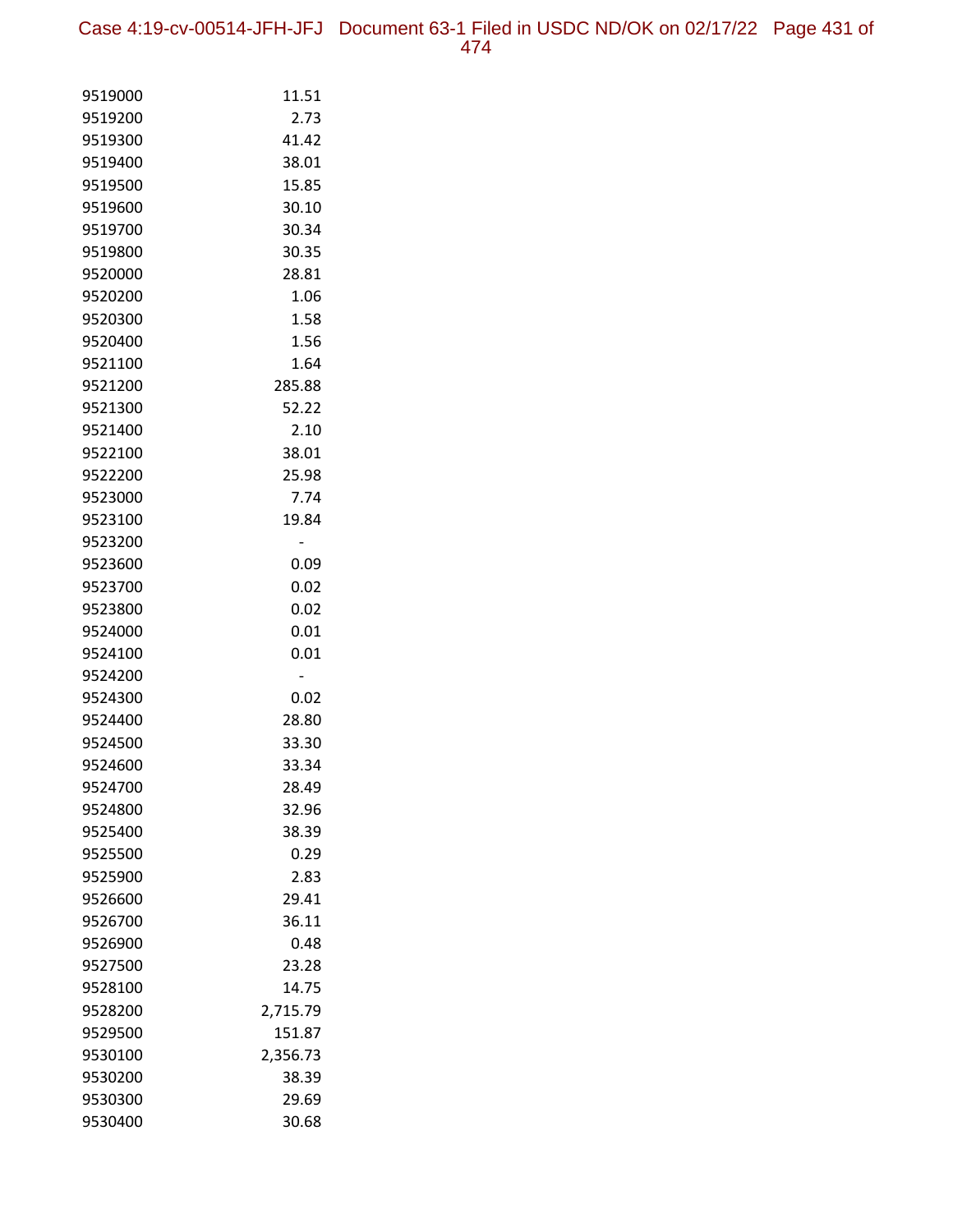Case 4:19-cv-00514-JFH-JFJ Document 63-1 Filed in USDC ND/OK on 02/17/22 Page 432 of 474

| 9530500            | 11.63         |
|--------------------|---------------|
| 9530700            | 14.55         |
| 9530800            | 17.54         |
| 9530900            | 17.63         |
| 9531000            | 0.54          |
| 9531300            | 5.33          |
| 9531500            | 0.39          |
| 9531700            | 4.83          |
| 9531900            | 7.85          |
| 9532000            | 1.83          |
| 9532100            | 26.94         |
| 9532200            | 28.93         |
| 9532300            | 39.28         |
| 9532400            | 27.82         |
| 9532500            | 1.81          |
| 9532600            | 1.83          |
| 9532700            | 1.72          |
| 9532900            | 85.69         |
| 9533000            | 22.09         |
| 9533200            | 15.39         |
| 9533300            | 6.68          |
| 9533400            | 15.63         |
| 9533500            | 15.63         |
| 9533600            | 2.35          |
| 9533700            | 11.69         |
| 9533800            | 40.03         |
| 9533900            | 11.69         |
| 9534000            | 11.69         |
| 9534100            | 11.69         |
| 9534200            | 40.95         |
| 9534300            | 0.56          |
| 9534400<br>9534800 | 5.85<br>29.24 |
| 9535300            | 1.03          |
| 9535400            | 24.67         |
| 9535500            | 0.08          |
| 9535600            | 0.08          |
| 9535700            | 0.08          |
| 9535800            | 0.08          |
| 9535900            |               |
| 9536000            | 1.38          |
| 9536100            | 5.17          |
| 9536200            | 10.22         |
| 9536600            | 13.07         |
| 9536800            | 6.50          |
| 9536900            | 35.72         |
| 9537000            | 35.72         |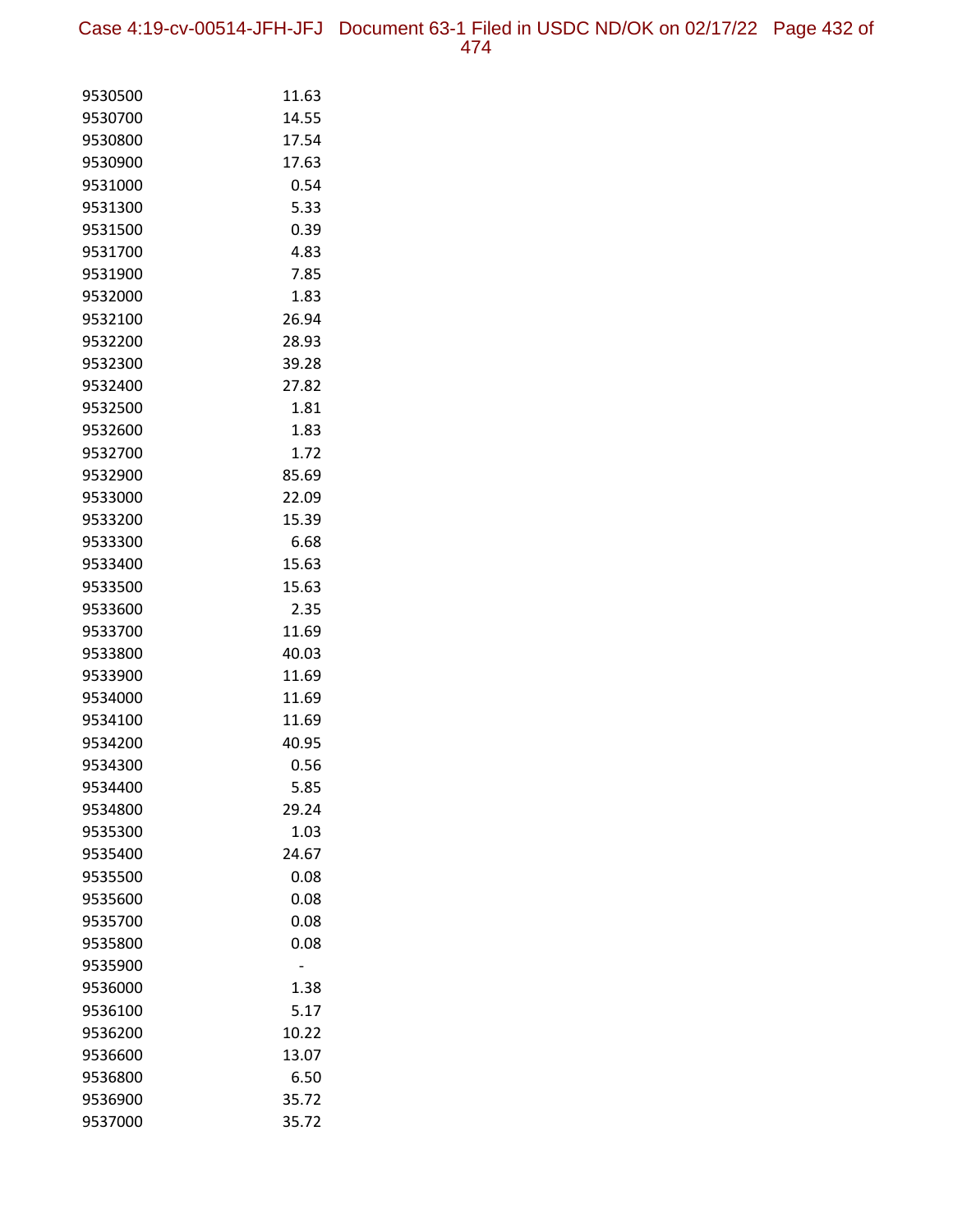Case 4:19-cv-00514-JFH-JFJ Document 63-1 Filed in USDC ND/OK on 02/17/22 Page 433 of 474

| 9537100            | 35.71        |
|--------------------|--------------|
| 9537300            | 63.73        |
| 9537900            | 21.00        |
| 9538700            |              |
| 9539800            | 1.04         |
| 9540000            | 24.92        |
| 9540100            | 72.58        |
| 9540200            | 59.05        |
| 9541600            | 11.51        |
| 9542000            | 638.21       |
| 9542100            | 4.88         |
| 9542200            | 23.17        |
| 9543500            | 12.73        |
| 9543700            | 46.63        |
| 9543800            |              |
| 9544000            | 47.82        |
| 9544100            | 1.29         |
| 9544200            | 9.96         |
| 9544300            | 26.20        |
| 9544400            | 23.12        |
| 9544500            | 8.82         |
| 9544600            | 1.75         |
| 9544800            | 1.15         |
| 9544900            | 5.93         |
| 9545000            | 7.44         |
| 9545100            | 6.11         |
| 9545300            | 9.64         |
| 9546100            | 33.07        |
| 9546200            | 33.08        |
| 9546900            | 12.56        |
| 9547500            | 23.51        |
| 9547600            | 5.45         |
| 9547700            | 3.38         |
| 9548100            | 0.35         |
| 9548200<br>9548300 | 0.24<br>0.39 |
| 9548400            | 0.19         |
| 9548600            | 21.69        |
| 9548700            | 32.06        |
| 9548800            | 31.79        |
| 9548900            | 31.81        |
| 9549100            | 81.83        |
| 9549200            | 35.78        |
| 9549300            | 3.72         |
| 9549400            | 23.22        |
| 9549500            | 8.91         |
| 9549600            | 23.91        |
|                    |              |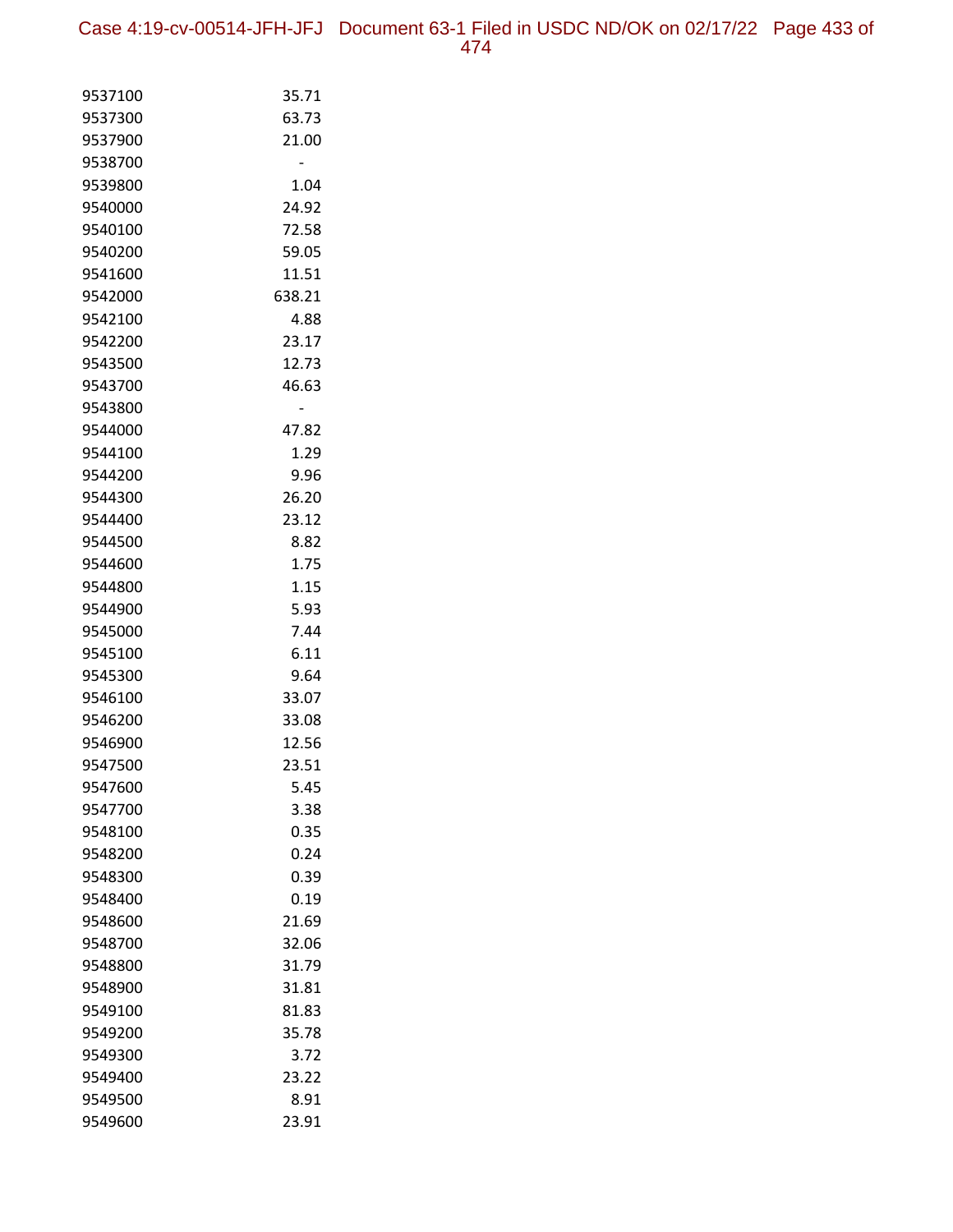| 9549700 | 11.54 |
|---------|-------|
| 9550000 | 3.51  |
| 9550100 | 3.50  |
| 9550500 | 7.13  |
| 9550600 | 4.38  |
| 9550800 | 18.67 |
| 9551100 | 0.63  |
| 9551200 | 12.82 |
| 9551300 | 32.92 |
| 9551700 | 28.29 |
| 9551800 | 28.29 |
| 9552100 | 28.38 |
| 9552400 | 51.53 |
| 9556300 | 40.13 |
| 9556400 | 29.43 |
| 9556600 | 17.26 |
| 9556700 | 95.01 |
| 9556800 | 0.64  |
| 9556900 | 0.64  |
| 9557000 | 16.35 |
| 9557700 | 29.38 |
| 9557800 | 30.22 |
| 9558000 | 3.59  |
| 9558200 | 25.97 |
| 9558300 | 51.16 |
| 9558400 | 36.14 |
| 9558500 | 35.93 |
| 9558600 | 36.12 |
| 9558900 | 16.44 |
| 9559000 | 12.33 |
| 9559100 | 13.16 |
| 9559700 | 41.73 |
| 9559800 | 41.73 |
| 9559900 | 41.73 |
| 9560000 | 1.83  |
| 9560300 | 1.07  |
| 9560500 | 0.62  |
| 9560600 | 0.62  |
| 9560700 | 1.46  |
| 9560800 | 19.64 |
| 9560900 | 0.17  |
| 9561000 | 0.71  |
| 9561200 | 10.78 |
| 9561400 | 29.98 |
| 9561500 | 17.54 |
| 9561600 | 17.43 |
| 9561700 | 17.55 |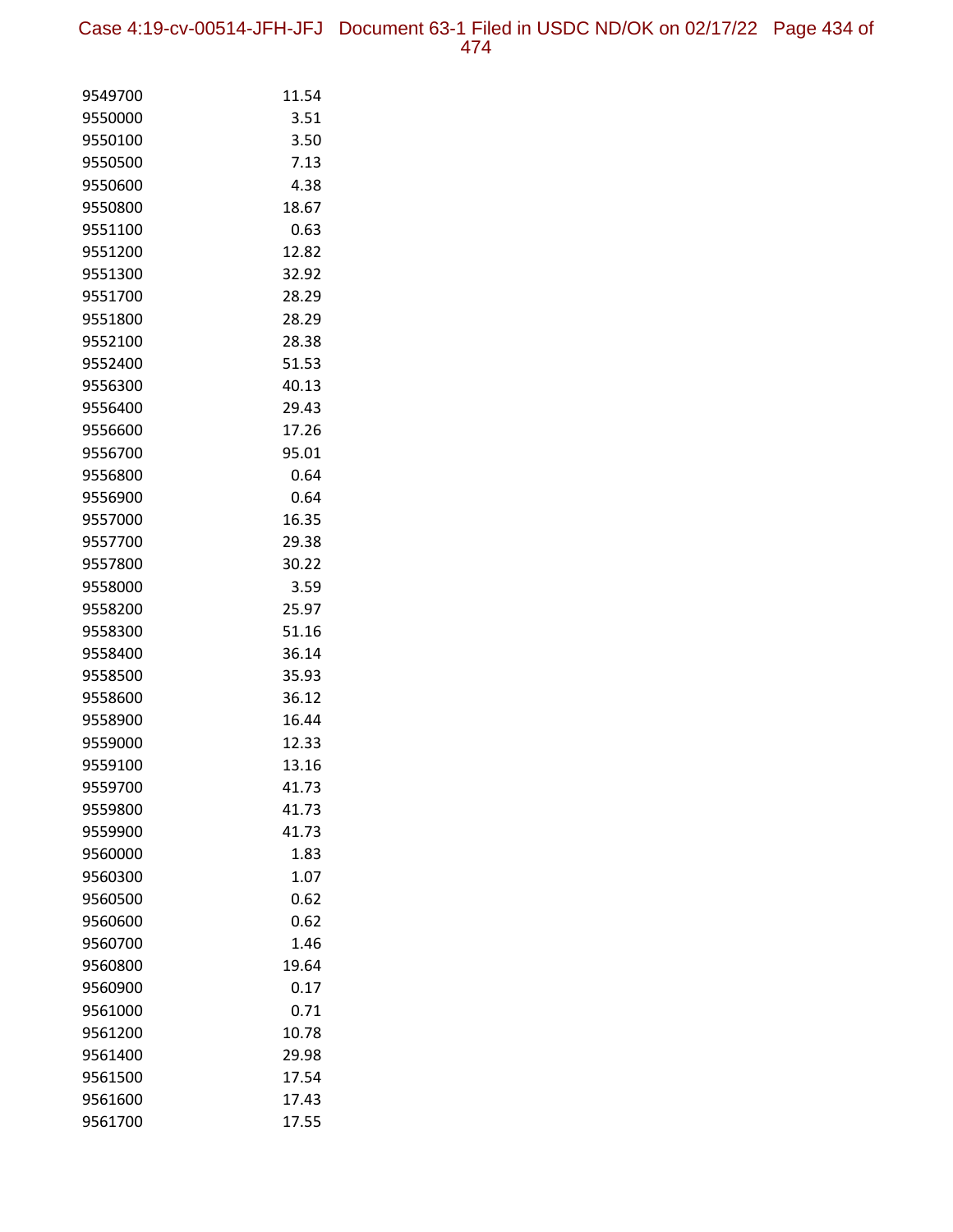Case 4:19-cv-00514-JFH-JFJ Document 63-1 Filed in USDC ND/OK on 02/17/22 Page 435 of 474

| 9561800            | 23.59          |
|--------------------|----------------|
| 9562000            | 1.74           |
| 9562100            | 3.56           |
| 9562200            | 8.50           |
| 9562300            | 17.40          |
| 9562500            | 31.45          |
| 9562600            | 30.90          |
| 9562800            | 0.60           |
| 9562900            | 0.57           |
| 9563000            | 0.59           |
| 9564000            | 7.16           |
| 9564100            | 0.86           |
| 9564200            | 0.86           |
| 9564300            | 103.37         |
| 9564400            | 7.64           |
| 9564500            | 7.64           |
| 9564600            | 7.64           |
| 9564700            | 1.57           |
| 9564900            | 0.20           |
| 9565000            | 0.40           |
| 9565100            | 0.39           |
| 9565200            | 0.38           |
| 9567900            | 0.01           |
| 9568000            | 0.01           |
| 9568300            | 0.98           |
| 9568400            | 0.98           |
| 9568500            | 0.98           |
| 9568600            | 8.11           |
| 9568700            | 2.68           |
| 9568800            | 3.29           |
| 9568900            | 52.52          |
| 9569000            | 55.47          |
| 9570200            | 16.24          |
| 9570300<br>9570600 | 22.99<br>21.00 |
| 9570700            | 52.83          |
| 9570800            | 17.54          |
| 9570900            | 17.52          |
| 9571000            | 17.52          |
| 9571100            | 17.54          |
| 9571400            | 16.72          |
| 9571500            | 28.99          |
| 9572700            | 11.71          |
| 9574100            | 32.75          |
| 9574200            | 27.28          |
| 9574300            | 33.89          |
| 9574800            | 9.74           |
|                    |                |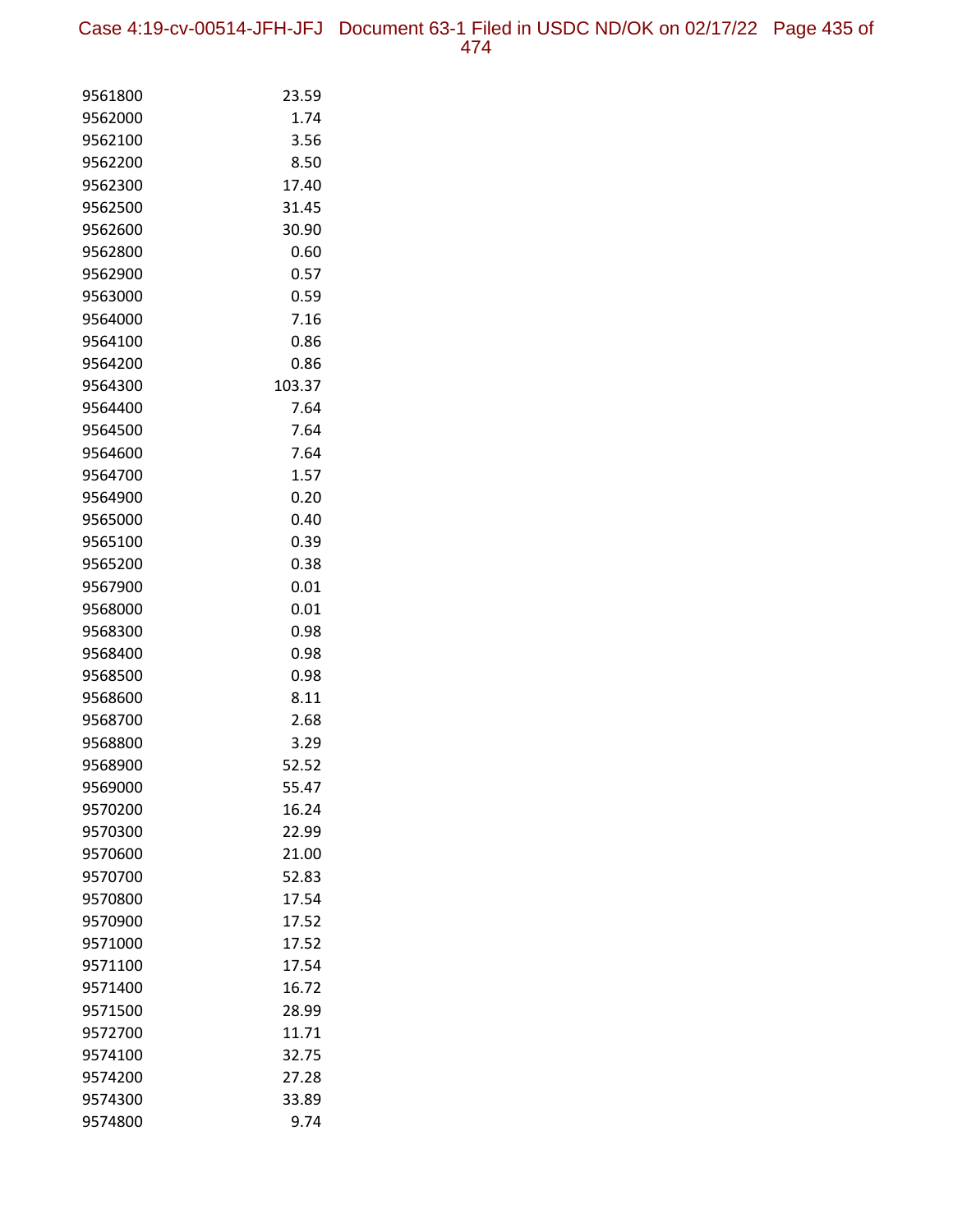| 9574900            | 9.75          |
|--------------------|---------------|
| 9575000            |               |
| 9575200            | 0.62          |
| 9575300            | 0.62          |
| 9575400            | 135.34        |
| 9575500            | 133.78        |
| 9575700            | 2.30          |
| 9575900            | 5.44          |
| 9576100            | 20.25         |
| 9576400            | 24.56         |
| 9577000            | 7.67          |
| 9577200            | 23.90         |
| 9577700            | 8.67          |
| 9577800            | 8.81          |
| 9578100            | 12.66         |
| 9578400            | 20.12         |
| 9578500            | 28.36         |
| 9578600            | 14.31         |
| 9578700            | 10.82         |
| 9579100            | 20.80         |
| 9579900            | 24.09         |
| 9580100            | 40.70         |
| 9580200            | 26.39         |
| 9580800            | 5.71          |
| 9580900            | 5.36          |
| 9581000            | 0.15          |
| 9581100<br>9581300 | 26.89         |
| 9581400            | 5.35<br>20.38 |
| 9581500            | 26.28         |
| 9581600            | 10.23         |
| 9582200            | 7.67          |
| 9582300            | 7.66          |
| 9582400            | 7.65          |
| 9582500            | 16.42         |
| 9582600            | 26.79         |
| 9582700            | 21.92         |
| 9582800            | 28.80         |
| 9582900            | 31.73         |
| 9583000            | 26.12         |
| 9583100            | 0.29          |
| 9583200            | 0.29          |
| 9583300            | 41.91         |
| 9583500            | 20.31         |
| 9583600            | 53.38         |
| 9583700            | 9.73          |
| 9584100            | 0.08          |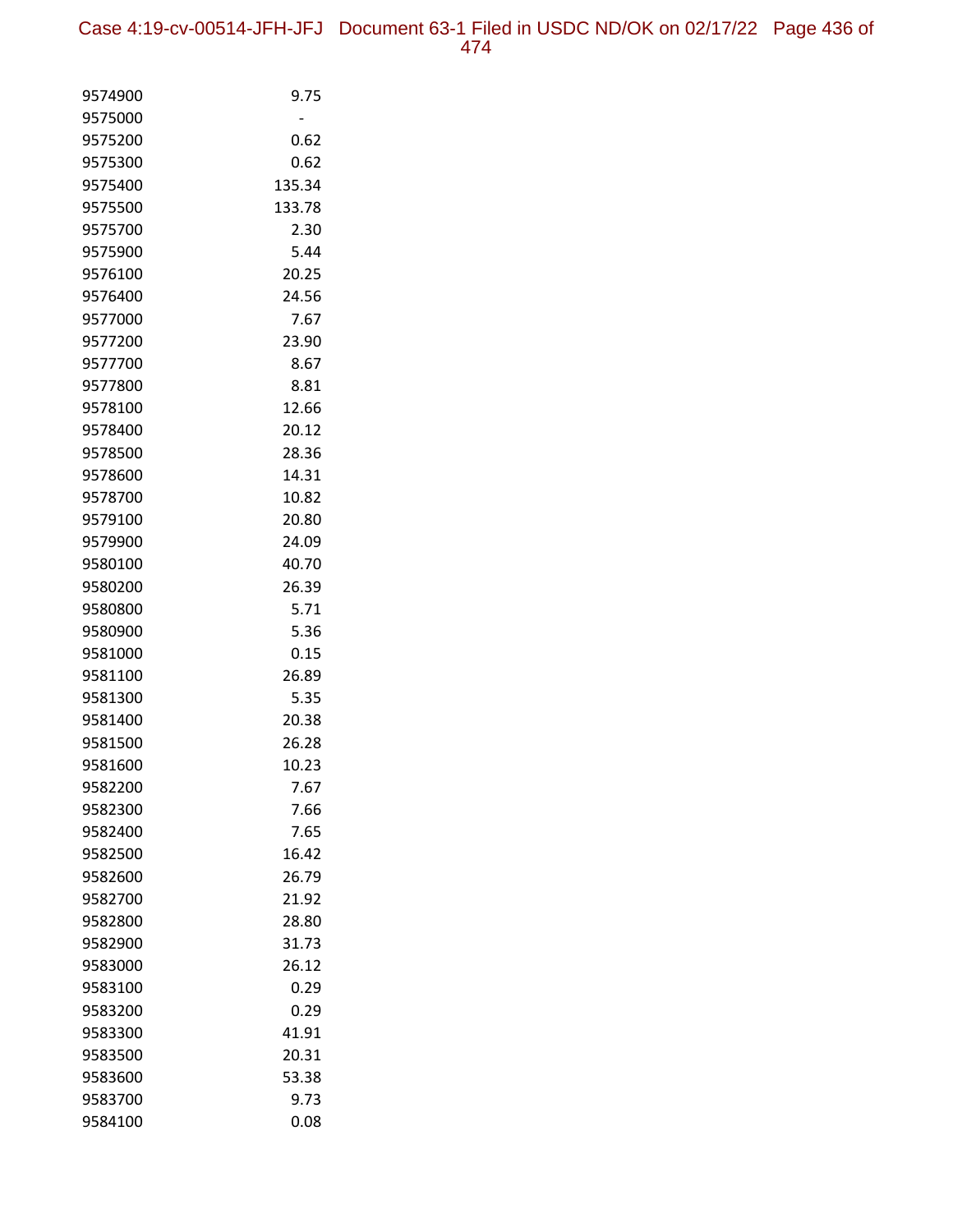Case 4:19-cv-00514-JFH-JFJ Document 63-1 Filed in USDC ND/OK on 02/17/22 Page 437 of 474

| 9584400            | 21.27 |
|--------------------|-------|
| 9584500            | 20.74 |
| 9585600            | 35.50 |
| 9585700            | 29.86 |
| 9586300            | 0.03  |
| 9586400            | 0.03  |
| 9586500            | 0.03  |
| 9586600            | 14.39 |
| 9586700            | 47.56 |
| 9586800            | 6.15  |
| 9586900            | 28.61 |
| 9587000            | 33.56 |
| 9587200            | 1.72  |
| 9587300            | 1.72  |
| 9587800            | 1.18  |
| 9587900            | 16.20 |
| 9588000            | 22.06 |
| 9588100            | 22.05 |
| 9588200            | 44.21 |
| 9588700            | 22.25 |
| 9588900            | 36.23 |
| 9589100            | 0.10  |
| 9589400            | 27.87 |
| 9589800            | 22.38 |
| 9589900            | 22.39 |
| 9590000            | 22.40 |
| 9590100            | 23.89 |
| 9590200            | 1.06  |
| 9590600            | 0.39  |
| 9591400<br>9591500 | 8.46  |
| 9591600            | 8.46  |
| 9591800            | 3.61  |
| 9591900            | 3.61  |
| 9592000            | 27.22 |
| 9592400            | 20.21 |
| 9592600            | 20.22 |
| 9592700            | 20.21 |
| 9593000            | 1.19  |
| 9593100            | 1.25  |
| 9593200            | 1.18  |
| 9593300            | 1.19  |
| 9593400            | 8.23  |
| 9593500            | 19.60 |
| 9593600            | 24.66 |
| 9594100            | 0.32  |
| 9594600            | 1.87  |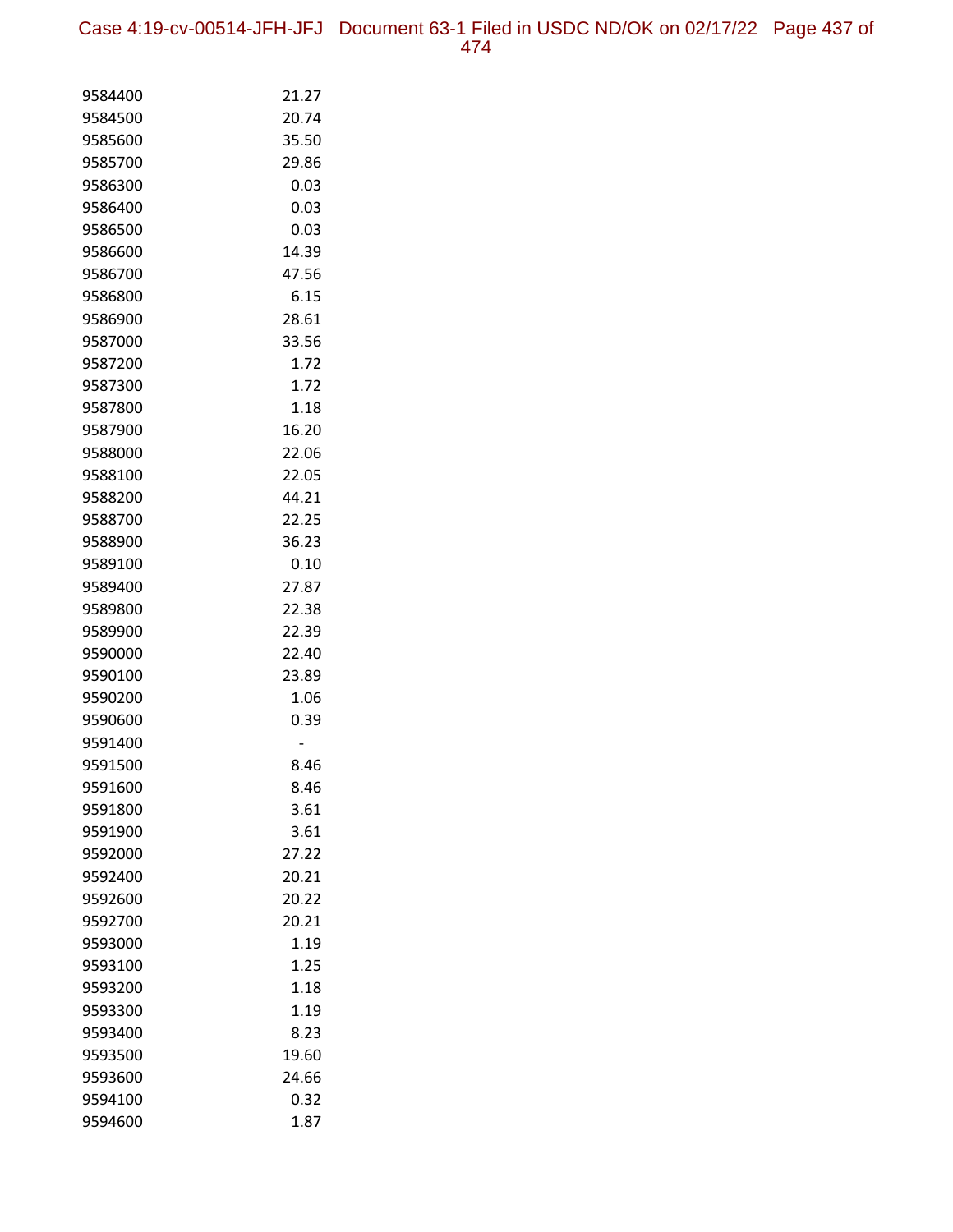| 9594700 | 1.86  |
|---------|-------|
| 9594800 | 0.83  |
| 9595400 | 46.76 |
| 9595800 | 0.93  |
| 9595900 | 0.37  |
| 9596000 | 0.36  |
| 9596100 | 0.36  |
| 9597400 | 2.00  |
| 9597500 | 2.22  |
| 9597600 | 2.22  |
| 9597700 | 2.22  |
| 9597800 | 2.22  |
| 9597900 | 2.22  |
| 9598200 | 42.71 |
| 9598300 | 42.70 |
| 9598500 | 0.04  |
| 9598800 | 38.21 |
| 9598900 | 3.05  |
| 9599000 | 6.80  |
| 9599500 | 15.77 |
| 9599900 | 4.60  |
| 9600000 | 3.05  |
| 9600100 | 1.92  |
| 9600700 | 55.29 |
| 9600800 | 2.38  |
| 9600900 | 11.91 |
| 9601000 | 4.30  |
| 9601400 | 8.62  |
| 9601500 | 8.62  |
| 9601600 | 45.23 |
| 9601800 | 6.49  |
| 9602100 | 5.38  |
| 9602200 | 5.40  |
| 9602300 | 5.40  |
| 9602400 | 12.08 |
| 9602500 |       |
| 9602700 | 13.99 |
| 9603100 | 38.37 |
| 9603400 | 33.75 |
| 9603500 | 3.97  |
| 9603600 | 3.97  |
| 9603800 | 34.69 |
| 9604000 | 1.93  |
| 9604100 | 34.07 |
| 9604200 | 2.88  |
| 9604300 | 3.70  |
| 9604400 | 2.32  |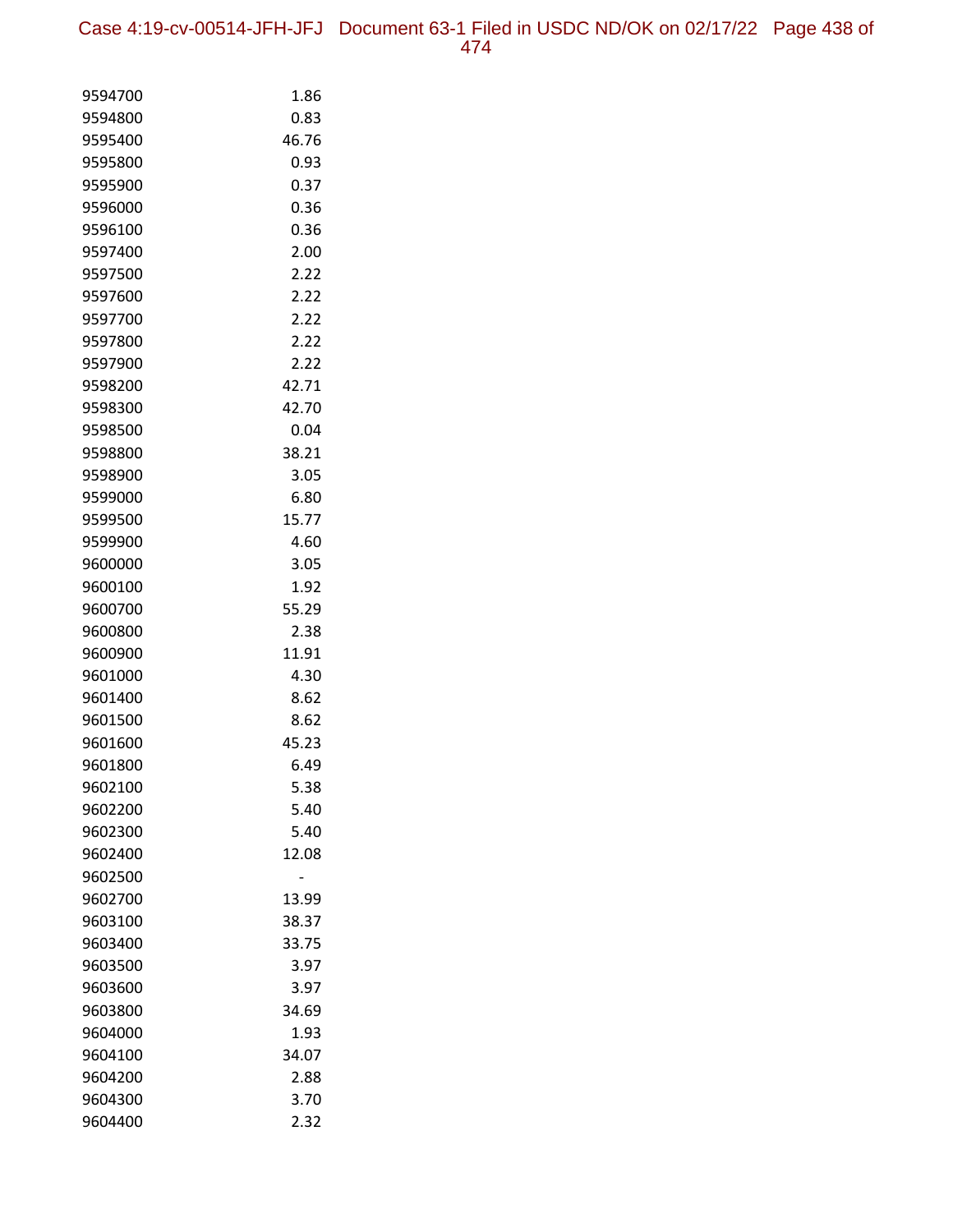Case 4:19-cv-00514-JFH-JFJ Document 63-1 Filed in USDC ND/OK on 02/17/22 Page 439 of 474

| 9604500            | 2.88         |
|--------------------|--------------|
| 9604600            | 12.36        |
| 9604800            | 48.27        |
| 9605200            | 30.35        |
| 9605600            | 40.34        |
| 9605800            | 0.09         |
| 9606000            | 19.35        |
| 9606100            | 19.35        |
| 9606200            | 15.93        |
| 9606300            | 23.43        |
| 9606400            | 19.07        |
| 9606500            | 33.79        |
| 9607300            | 11.28        |
| 9607400            | 11.28        |
| 9607500            | 0.01         |
| 9607600            | 32.69        |
| 9608600            | 11.62        |
| 9608700            | 0.58         |
| 9608900            | 22.96        |
| 9609000            | 90.20        |
| 9609100            | 103.92       |
| 9609200            | 3.29         |
| 9609300            | 4.51         |
| 9609700            |              |
| 9609800            |              |
| 9609900            |              |
| 9610100            | 38.05        |
| 9610400            | 34.63        |
| 9610500            | 3.55         |
| 9610600            | 19.54        |
| 9611000<br>9611500 |              |
| 9611600            | 3.32<br>2.74 |
| 9611800            | 16.14        |
| 9611900            | 22.41        |
| 9612000            | 2.30         |
| 9612200            | 27.60        |
| 9612400            | 32.54        |
| 9613000            | 3.87         |
| 9613100            | 6.57         |
| 9613300            | 6.59         |
| 9613400            | 6.59         |
| 9613500            | 33.93        |
| 9613600            | 32.27        |
| 9613900            |              |
| 9615200            | 1.44         |
| 9615300            | 1.44         |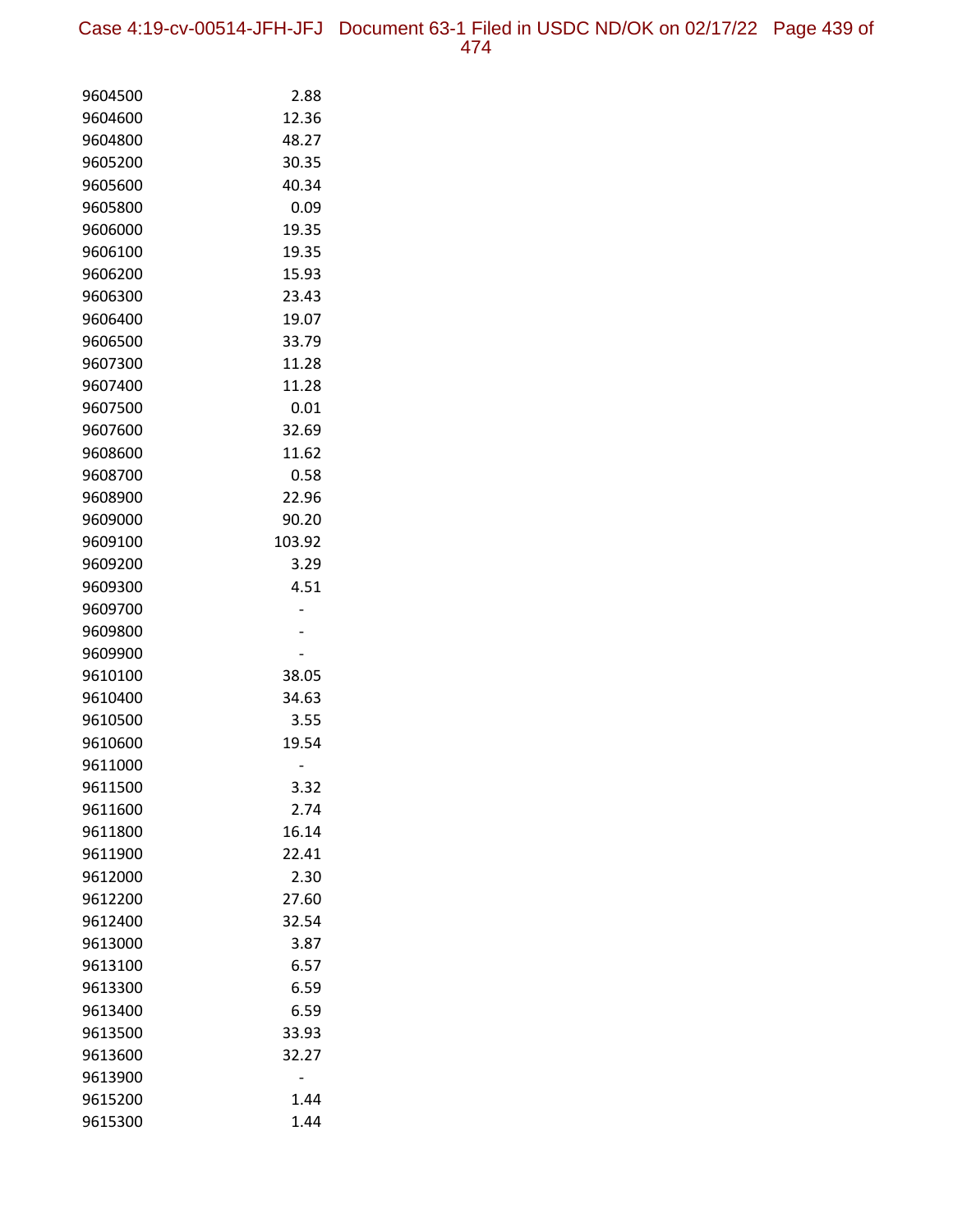Case 4:19-cv-00514-JFH-JFJ Document 63-1 Filed in USDC ND/OK on 02/17/22 Page 440 of 474

| 9615400            | 20.63          |
|--------------------|----------------|
| 9615500            | 13.54          |
| 9615600            | 30.54          |
| 9615700            | 32.19          |
| 9615800            | 30.54          |
| 9615900            | 8.60           |
| 9616000            | 8.60           |
| 9616100            | 8.60           |
| 9616200            | 26.06          |
| 9616500            | 2.34           |
| 9616600            | 2.70           |
| 9616700            | 2.69           |
| 9616800            | 42.19          |
| 9617000            | 0.69           |
| 9617100            | 0.71           |
| 9617200            | 12.16          |
| 9617300            | 12.16          |
| 9617400            |                |
| 9617500            |                |
| 9617600            |                |
| 9617700            |                |
| 9617800            |                |
| 9617900            |                |
| 9618000            | 31.22          |
| 9618300            | 20.47          |
| 9618400            | 67.95          |
| 9618500            | 61.70          |
| 9618600            | 104.23         |
| 9618700            | 21.25<br>12.44 |
| 9618800<br>9618900 | 12.51          |
| 9619000            | 7.58           |
| 9619100            | 3.75           |
| 9619200            | 3.74           |
| 9619300            | 7.57           |
| 9619400            | 7.57           |
| 9619500            | 6.14           |
| 9619600            | 7.57           |
| 9619700            | 1.27           |
| 9620000            | 3.65           |
| 9620100            | 3.59           |
| 9620300            | 31.75          |
| 9620400            | 6.24           |
| 9620700            | 19.44          |
| 9621900            | 6.71           |
| 9622000            | 26.08          |
| 9622300            | 6.14           |
|                    |                |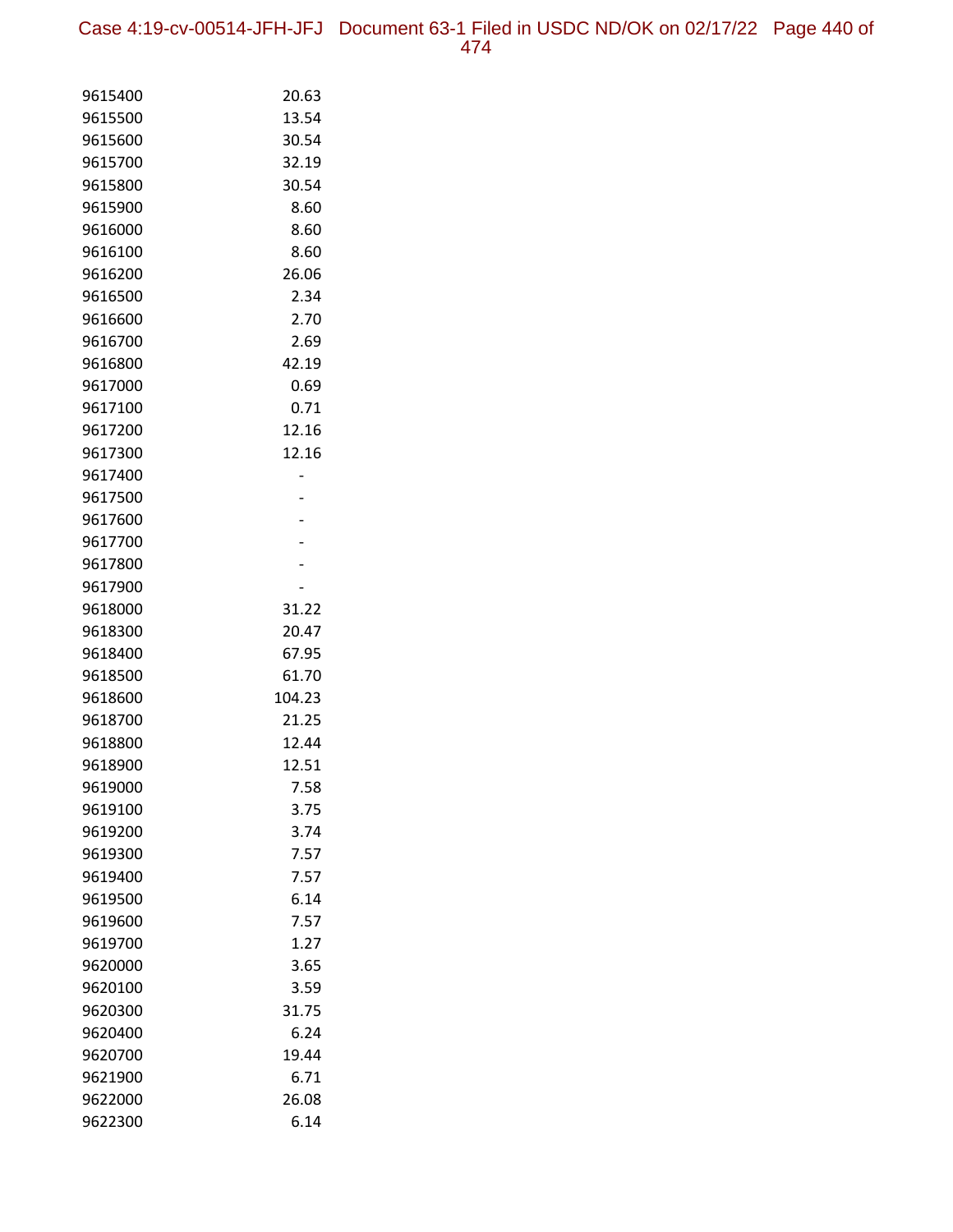Case 4:19-cv-00514-JFH-JFJ Document 63-1 Filed in USDC ND/OK on 02/17/22 Page 441 of 474

| 9622700            | 17.12    |
|--------------------|----------|
| 9622800            | 3.86     |
| 9623000            | 3.73     |
| 9623100            | 2.31     |
| 9624200            | 28.81    |
| 9624600            | 0.17     |
| 9624800            | 4.95     |
| 9625300            | 11.66    |
| 9625400            | 1.19     |
| 9625900            | 31.15    |
| 9626300            | 35.89    |
| 9627900            | 33.07    |
| 9628000            | 45.79    |
| 9628100            | 2.33     |
| 9628200            | 2.33     |
| 9628400            | 15.16    |
| 9628500            | 0.29     |
| 9628600            | 0.21     |
| 9629000            |          |
| 9629100            | 1.49     |
| 9629200            | 1.59     |
| 9629900            | 1.10     |
| 9631100            | 1.19     |
| 9631200            | 3.56     |
| 9631300            | 3.50     |
| 9631400            | 3.51     |
| 9631500            | 3.50     |
| 9631600            | 0.07     |
| 9631700<br>9632100 | 40.92    |
| 9632700            | 10.18    |
| 9632800            | 10.19    |
| 9632900            | 10.18    |
| 9633100            | 2.07     |
| 9633200            | 36.44    |
| 9633400            | 1.46     |
| 9633600            | 2.17     |
| 9633700            | 0.01     |
| 9634800            | 1,023.81 |
| 9634900            | 26.79    |
| 9635400            | 22.20    |
| 9635500            | 36.56    |
| 9635600            | 1.75     |
| 9635700            | 6.40     |
| 9635800            | 6.42     |
| 9636000            | 53.67    |
| 9636200            | 3.14     |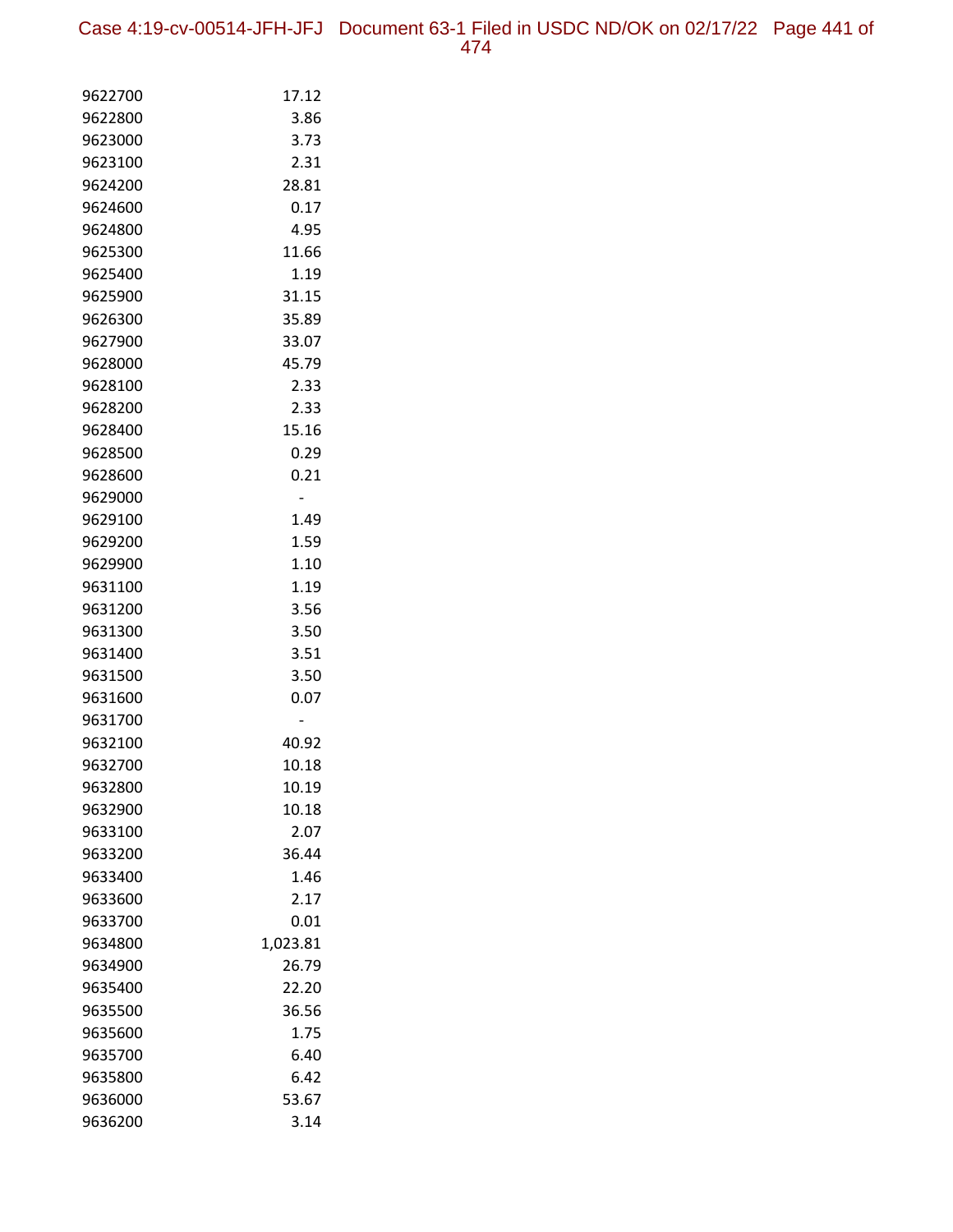Case 4:19-cv-00514-JFH-JFJ Document 63-1 Filed in USDC ND/OK on 02/17/22 Page 442 of 474

| 9636300            | 3.13         |
|--------------------|--------------|
| 9636400            | 1.60         |
| 9636600            | 3.15         |
| 9636700            | 1.61         |
| 9636800            | 3.15         |
| 9637000            | 1.60         |
| 9637100            | 3.15         |
| 9637400            | 1.60         |
| 9637500            | 1.60         |
| 9637600            | 3.15         |
| 9637700            | 6.16         |
| 9637800            | 26.43        |
| 9638800            | 14.65        |
| 9639100            | 7.40         |
| 9639600            | 22.55        |
| 9639700            | 22.55        |
| 9639800            | 19.83        |
| 9640100            | 5.98         |
| 9640300            | 82.72        |
| 9640400            | 4.65         |
| 9641200            | 58.24        |
| 9641700            | 14.03        |
| 9641900            | 5.96         |
| 9642100            | 48.52        |
| 9643300            | 0.78         |
| 9643400<br>9643500 | 0.48<br>0.47 |
| 9643600            | 0.48         |
| 9644100            | 3.73         |
| 9644200            | 5.37         |
| 9644300            | 6.80         |
| 9644400            | 35.71        |
| 9645500            | 6.65         |
| 9645800            | 6.87         |
| 9645900            | 6.86         |
| 9646000            | 6.86         |
| 9646100            | 2.31         |
| 9646200            | 2.31         |
| 9646400            | 10.76        |
| 9646600            | 8.90         |
| 9646700            | 9.89         |
| 9646800            | 9.91         |
| 9646900            | 9.89         |
| 9647000            | 9.89         |
| 9647100            | 9.91         |
| 9647500            | 24.71        |
| 9647600            | 8.93         |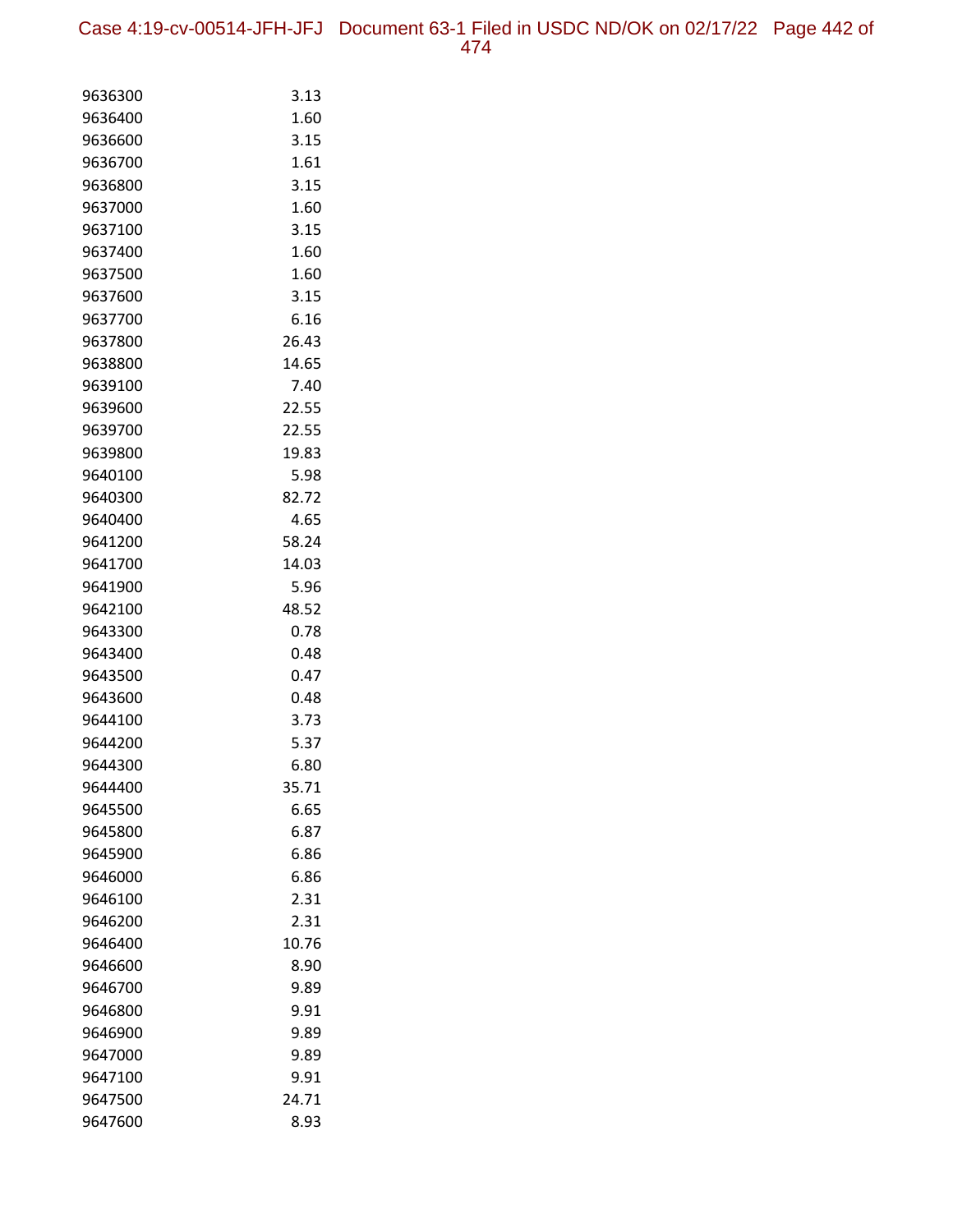| 9647700 | 8.93  |
|---------|-------|
| 9647800 | 8.93  |
| 9647900 | 8.93  |
| 9648000 | 8.93  |
| 9648100 | 8.93  |
| 9648300 | 39.67 |
| 9648700 | 0.41  |
| 9648800 | 4.66  |
| 9648900 | 1.56  |
| 9649000 | 1.56  |
| 9649100 | 1.56  |
| 9649200 | 23.05 |
| 9649300 | 7.99  |
| 9649400 | 0.23  |
| 9649500 | 29.25 |
| 9649600 | 5.79  |
| 9649700 | 5.79  |
| 9649800 | 5.79  |
| 9650000 | 79.97 |
| 9650100 | 41.67 |
| 9650200 | 41.67 |
| 9650300 | 12.89 |
| 9650400 | 43.93 |
| 9650600 | 15.29 |
| 9650800 | 26.03 |
| 9650900 | 0.41  |
| 9651200 | 47.99 |
| 9651500 | 32.95 |
| 9651600 | 32.95 |
| 9652100 | 0.09  |
| 9652200 | 0.09  |
| 9652300 | 0.09  |
| 9652400 | 99.58 |
| 9653000 | 28.55 |
| 9653100 | 15.06 |
| 9653200 | 15.06 |
| 9653700 | 10.51 |
| 9653800 | 25.86 |
| 9654000 | 0.07  |
| 9654100 | 0.67  |
| 9654500 | 47.79 |
| 9654600 | 0.25  |
| 9654800 | 34.75 |
| 9655600 | 2.30  |
| 9655700 | 2.29  |
| 9655800 | 2.30  |
| 9656000 | 3.12  |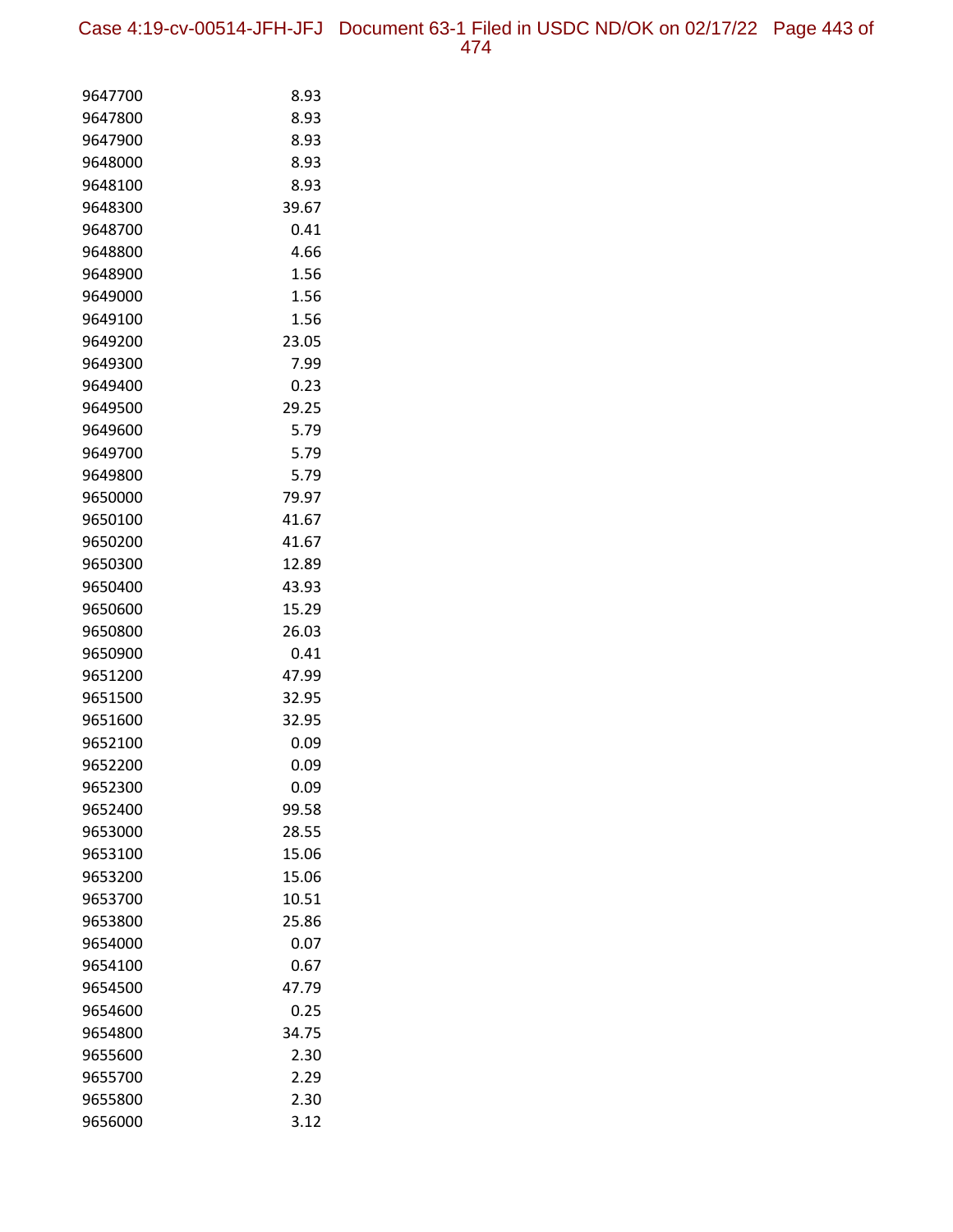Case 4:19-cv-00514-JFH-JFJ Document 63-1 Filed in USDC ND/OK on 02/17/22 Page 444 of 474

| 9656100 | 51.75 |
|---------|-------|
| 9656200 | 45.39 |
| 9656800 | 1.11  |
| 9657200 | 37.14 |
| 9657300 | 19.02 |
| 9657400 | 17.43 |
| 9657500 | 32.74 |
| 9657600 | 0.50  |
| 9657700 | 20.75 |
| 9657800 | 20.74 |
| 9657900 | 20.74 |
| 9658100 | 26.05 |
| 9658700 | 21.08 |
| 9658800 | 12.57 |
| 9658900 | 4.28  |
| 9659000 | 2.76  |
| 9659100 | 4.79  |
| 9659200 | 2.75  |
| 9659300 | 5.34  |
| 9659400 | 5.32  |
| 9661100 | 11.88 |
| 9661300 | 19.39 |
| 9661400 | 64.90 |
| 9661500 | 39.67 |
| 9662200 | 43.18 |
| 9662300 | 20.00 |
| 9662400 | 20.00 |
| 9663500 | 5.58  |
| 9663600 | 5.59  |
| 9663700 | 5.58  |
| 9663800 | 5.34  |
| 9665700 | 30.97 |
| 9665800 |       |
| 9666100 | 10.64 |
| 9666200 | 2.10  |
| 9666300 | 21.30 |
| 9666400 | 21.86 |
| 9666500 | 30.28 |
| 9667100 | 12.30 |
| 9667200 | 0.25  |
| 9667300 | 1.55  |
| 9667800 | 1.56  |
| 9667900 | 18.53 |
| 9668000 | 18.54 |
| 9668100 | 18.54 |
| 9668500 | 7.05  |
| 9668700 | 0.14  |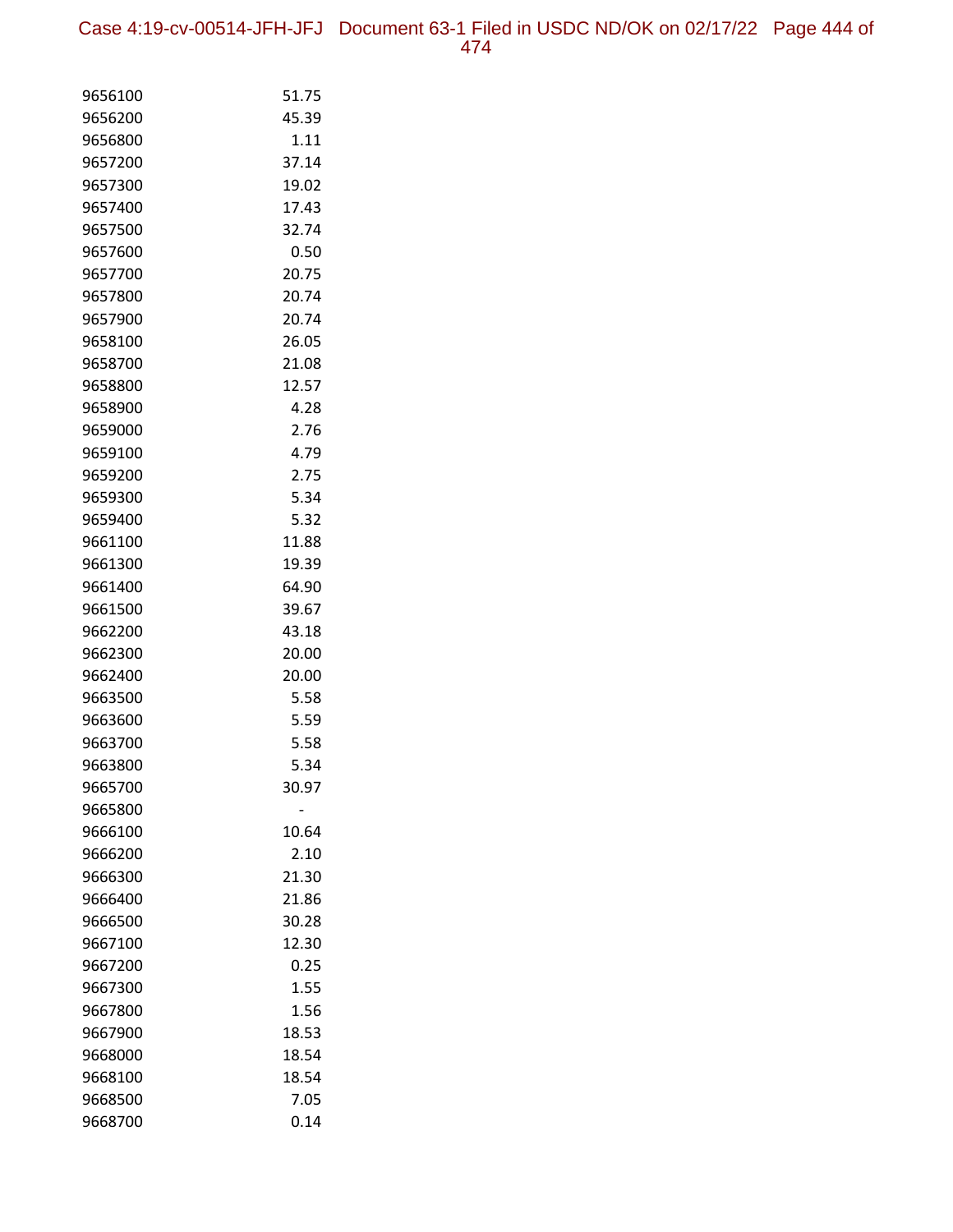Case 4:19-cv-00514-JFH-JFJ Document 63-1 Filed in USDC ND/OK on 02/17/22 Page 445 of 474

| 9668800            | 0.15          |
|--------------------|---------------|
| 9668900            | 4.48          |
| 9669100            | 0.41          |
| 9669200            | 0.55          |
| 9669300            | 0.55          |
| 9669500            | 0.20          |
| 9669700            | 0.20          |
| 9678800            |               |
| 9678900            | 18.62         |
| 9679100            | 10.97         |
| 9679300            | 0.32          |
| 9679400            | 36.27         |
| 9679600            | 2.35          |
| 9679700            | 1.86          |
| 9679800            | 1.10          |
| 9679900            | 0.13          |
| 9680000            | 25.12         |
| 9680100            | 25.12         |
| 9680200            | 5.42          |
| 9680300            |               |
| 9680400            | 2.89          |
| 9680500            | 2.06          |
| 9680600            | 0.78          |
| 9680700            | 56.83         |
| 9680800            | 35.42         |
| 9682300            | 27.49         |
| 9682500<br>9682600 | 12.40<br>0.04 |
| 9682800            | 9.45          |
| 9682900            | 10.96         |
| 9683100            | 27.54         |
| 9683400            | 19.28         |
| 9683900            | 2.64          |
| 9684400            | 23.07         |
| 9684500            | 23.07         |
| 9684600            | 8.55          |
| 9685300            | 15.65         |
| 9685500            | 19.87         |
| 9685600            | 19.86         |
| 9685700            | 19.86         |
| 9685800            | 19.87         |
| 9685900            | 19.86         |
| 9686000            | 19.89         |
| 9686100            | 19.87         |
| 9686200            | 19.86         |
| 9686400            | 27.97         |
| 9687200            | 23.60         |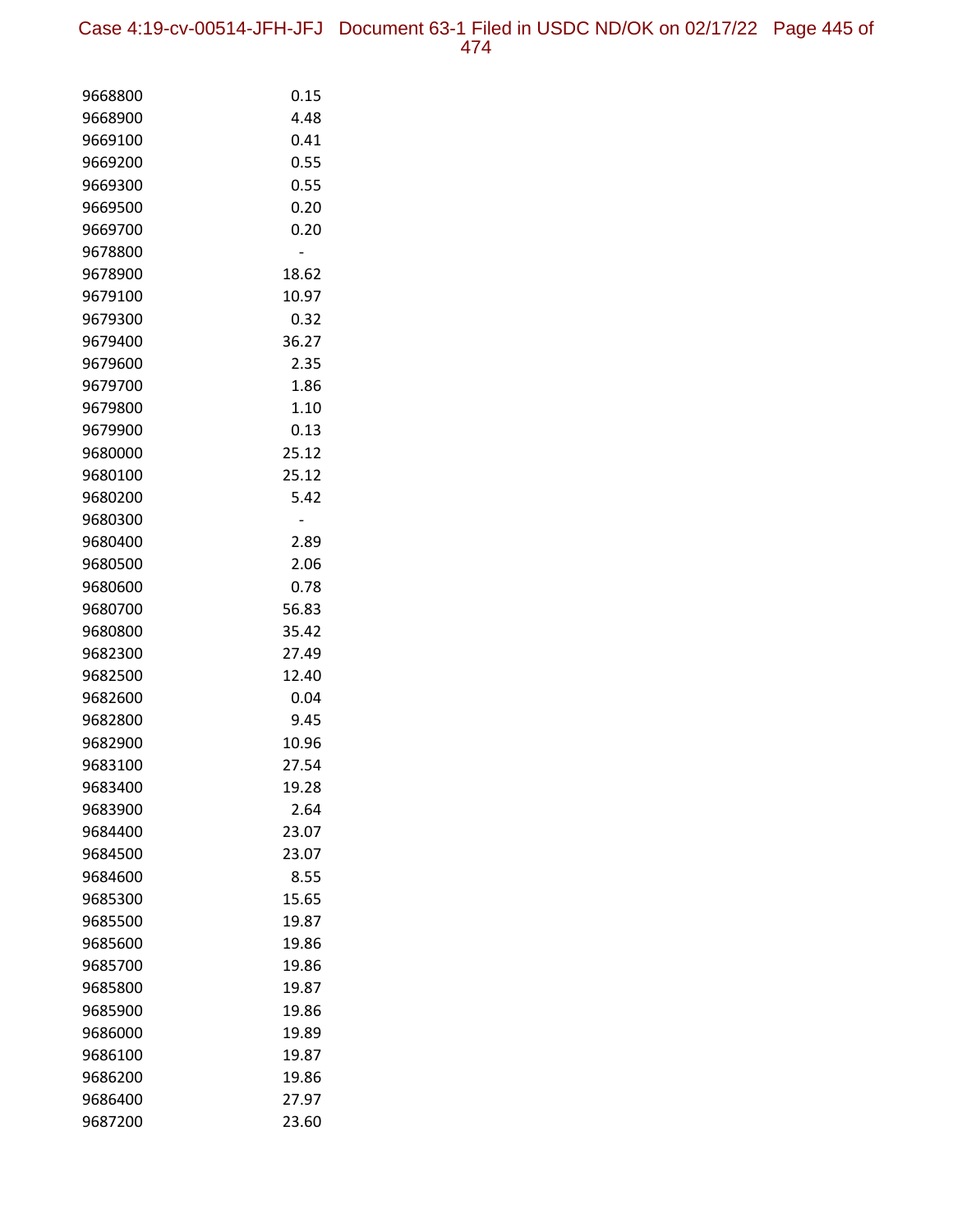Case 4:19-cv-00514-JFH-JFJ Document 63-1 Filed in USDC ND/OK on 02/17/22 Page 446 of 474

| 9687300 | 23.05  |
|---------|--------|
| 9687600 | 2.67   |
| 9687700 | 3.98   |
| 9687800 | 30.47  |
| 9687900 | 30.48  |
| 9688000 | 107.02 |
| 9688100 | 0.53   |
| 9688200 | 0.53   |
| 9688300 | 0.53   |
| 9688400 | 0.53   |
| 9688500 | 1.27   |
| 9688900 | 121.88 |
| 9689000 | 44.98  |
| 9689200 | 13.14  |
| 9689500 | 0.20   |
| 9689600 | 0.19   |
| 9689700 | 0.20   |
| 9689800 | 0.19   |
| 9689900 | 0.20   |
| 9690000 | 0.23   |
| 9690500 | 4.83   |
| 9690600 | 2.07   |
| 9690700 | 2.10   |
| 9690800 | 1.26   |
| 9691200 | 1.13   |
| 9691300 | 1.79   |
| 9691400 | 0.31   |
| 9691500 | 1.79   |
| 9691900 | 17.49  |
| 9692000 | 9.07   |
| 9692100 | 2.50   |
| 9692200 | 30.53  |
| 9692400 | 1.55   |
| 9692500 | 1.55   |
| 9692600 | 1.55   |
| 9692700 | 1.54   |
| 9692800 | 1.53   |
| 9692900 | 8.93   |
| 9693000 | 0.01   |
| 9693400 | 16.00  |
| 9693500 | 45.46  |
| 9693800 | 0.17   |
| 9693900 | 17.25  |
| 9694000 | 6.43   |
| 9694100 | 2.11   |
| 9694500 | 110.06 |
| 9695600 | 11.25  |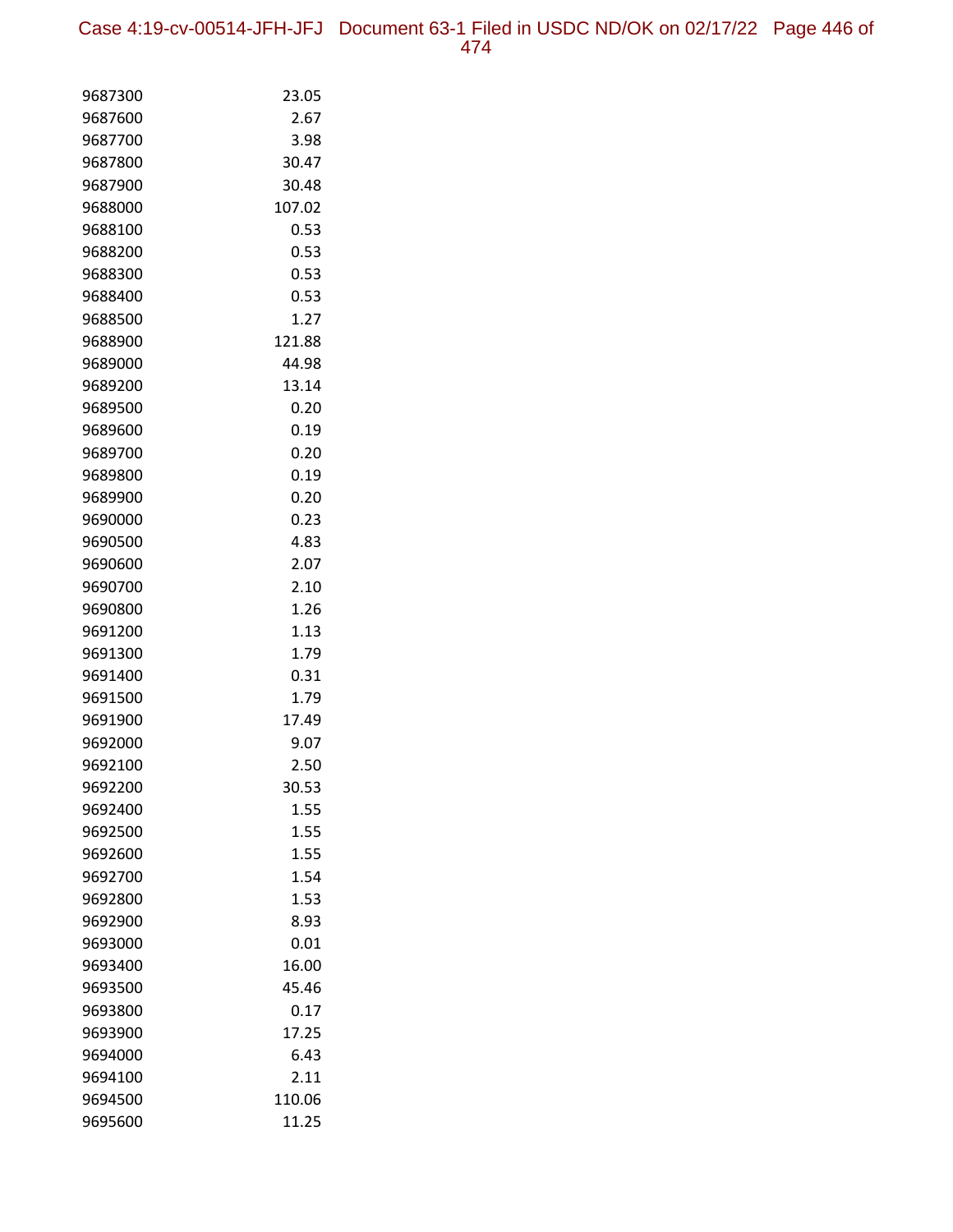Case 4:19-cv-00514-JFH-JFJ Document 63-1 Filed in USDC ND/OK on 02/17/22 Page 447 of 474

| 9695700            | 2.19  |
|--------------------|-------|
| 9695800            | 1.68  |
| 9695900            | 1.73  |
| 9696000            | 1.74  |
| 9696100            | 0.32  |
| 9696200            | 1.18  |
| 9696400            |       |
| 9696500            | 39.53 |
| 9696800            | 11.00 |
| 9697300            | 34.99 |
| 9697400            | 34.99 |
| 9697500            | 34.99 |
| 9697600            | 24.66 |
| 9697700            | 26.25 |
| 9697800            | 24.66 |
| 9697900            | 28.64 |
| 9698000            | 70.83 |
| 9698100            | 22.51 |
| 9698400            | 5.06  |
| 9698500            | 19.23 |
| 9698600            | 17.80 |
| 9698700            | 30.58 |
| 9698800            | 0.06  |
| 9698900            | 2.28  |
| 9699000            | 2.29  |
| 9699300            | 74.68 |
| 9699700            | 5.81  |
| 9699800            | 5.80  |
| 9699900            | 5.80  |
| 9700000            | 5.79  |
| 9700100<br>9700300 | 7.55  |
| 9700400            | 5.04  |
| 9700500            | 29.94 |
| 9700600            | 29.94 |
| 9700700            | 30.43 |
| 9700900            | 10.29 |
| 9701400            | 4.71  |
| 9702100            | 5.23  |
| 9702200            | 12.51 |
| 9702300            | 12.51 |
| 9702600            | 14.85 |
| 9702700            | 14.84 |
| 9703300            | 1.43  |
| 9703400            | 5.80  |
| 9703500            | 9.61  |
| 9703600            | 1.62  |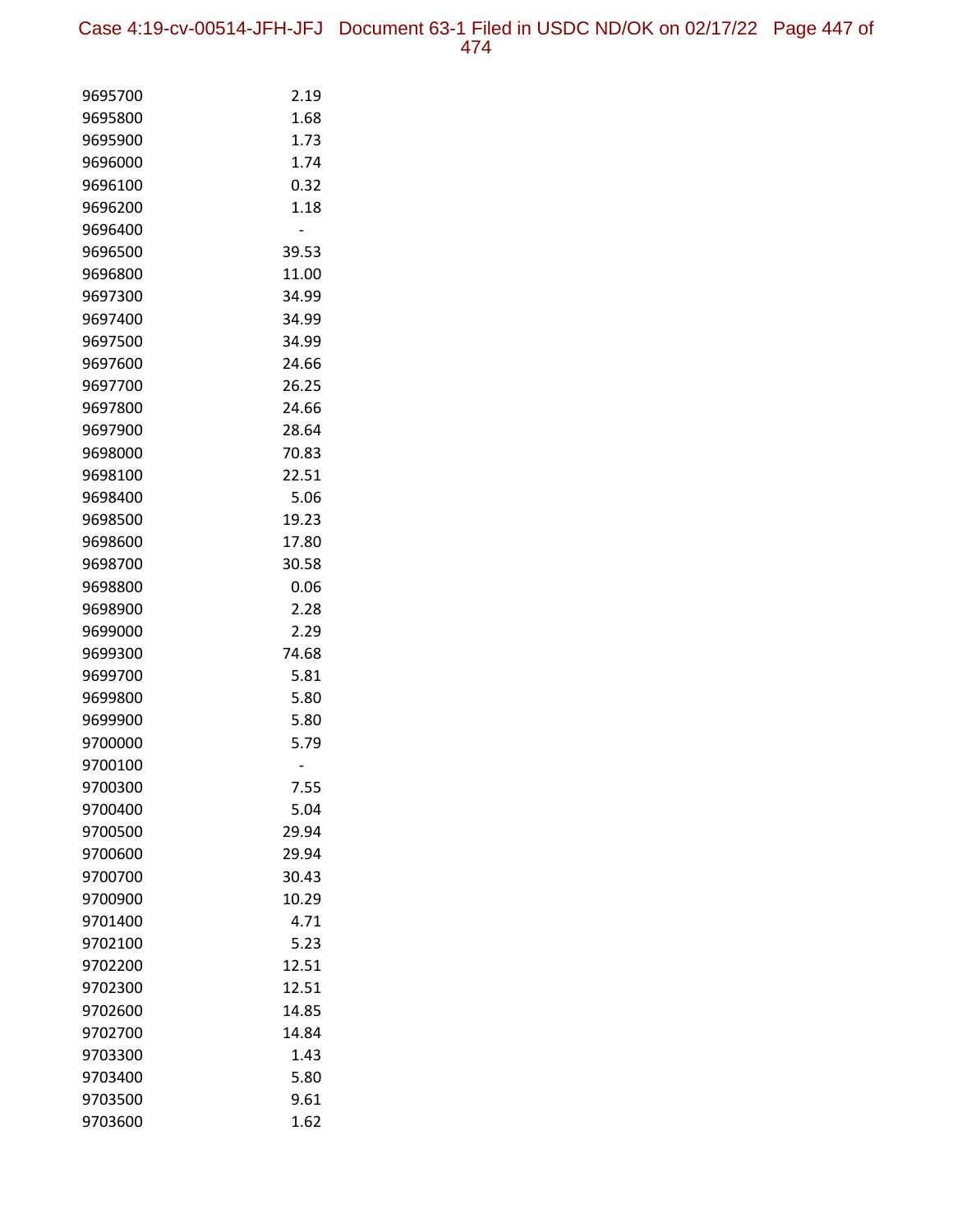| 9703700            | 1.62           |
|--------------------|----------------|
| 9703800            | 1.41           |
| 9703900            | 1.62           |
| 9704000            | 1.96           |
| 9704200            | 3.41           |
| 9704300            | 2.22           |
| 9704400            | 2.23           |
| 9704800            | 3.69           |
| 9705800            | 12.25          |
| 9705900            | 9.96           |
| 9706000            | 11.59          |
| 9706100            | 8.03           |
| 9708200            | 40.21          |
| 9708800            | 10.73          |
| 9711100            | 0.46           |
| 9711200            | 0.45           |
| 9711300            | 0.25           |
| 9711500            | 11.11          |
| 9714800            | 0.53           |
| 9715000            | 27.24          |
| 9715100            | 6.22           |
| 9715200            | 0.24           |
| 9715300            | 16.75          |
| 9715400            | 16.81          |
| 9715500            | 12.63          |
| 9715600            | 0.08           |
| 9716000            | 1.25           |
| 9716100            | 21.79<br>21.79 |
| 9716200<br>9716300 | 21.80          |
| 9716400            | 21.80          |
| 9716500            | 30.57          |
| 9716600            | 38.26          |
| 9716700            | 0.50           |
| 9716800            | 0.49           |
| 9716900            | 0.30           |
| 9717000            | 22.44          |
| 9717100            | 0.73           |
| 9717200            | 1.11           |
| 9717300            | 2.17           |
| 9717400            | 1.08           |
| 9717500            | 0.99           |
| 9717600            | 17.75          |
| 9717700            | 17.91          |
| 9717800            | 28.78          |
| 9717900            | 28.78          |
| 9718000            | 24.58          |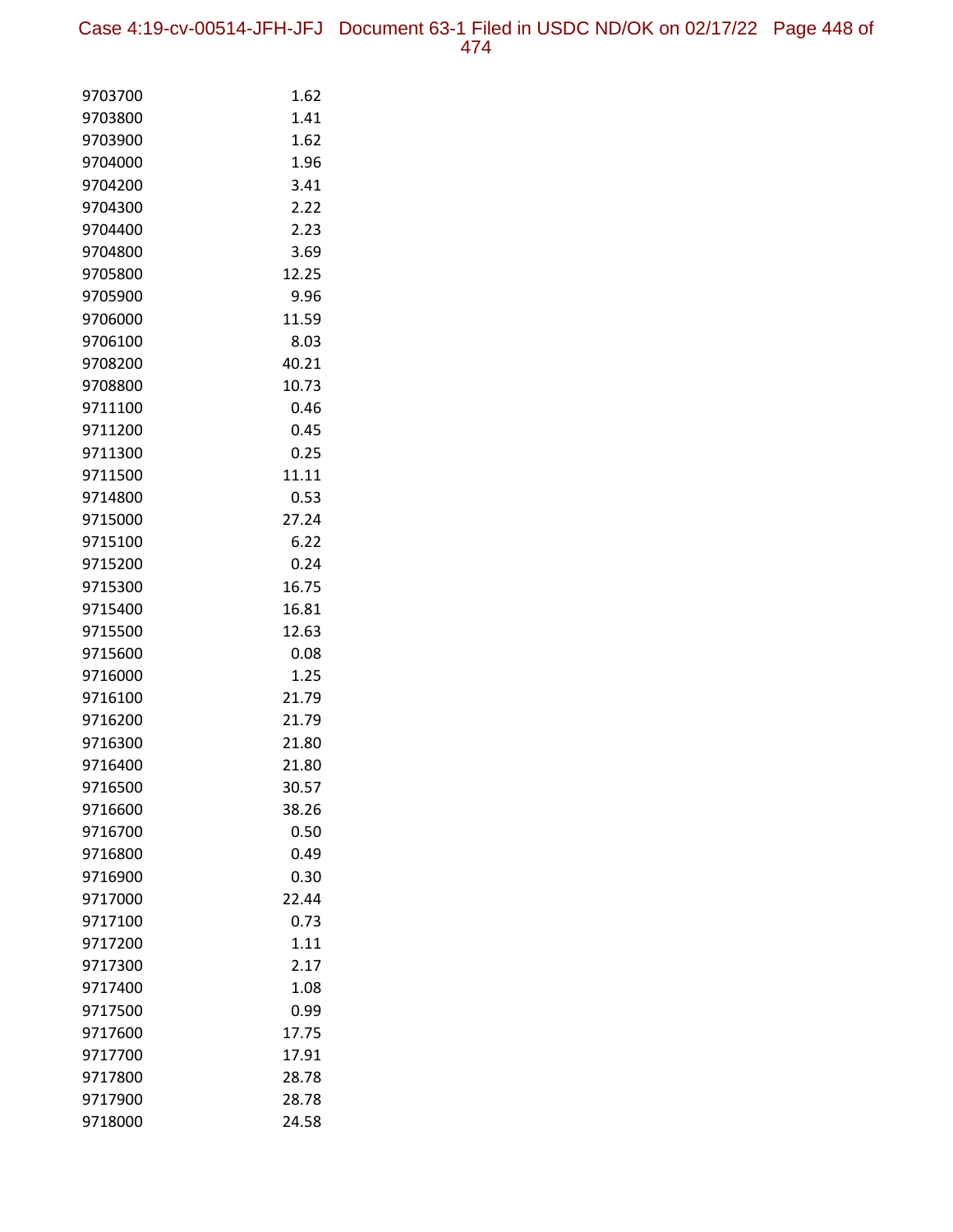Case 4:19-cv-00514-JFH-JFJ Document 63-1 Filed in USDC ND/OK on 02/17/22 Page 449 of 474

| 9718100 | 24.59  |
|---------|--------|
| 9718300 | 37.77  |
| 9719800 | 1.36   |
| 9719900 | 1.37   |
| 9720100 | 5.31   |
| 9720400 | 25.83  |
| 9720600 | 15.09  |
| 9720700 | 51.74  |
| 9720800 | 51.74  |
| 9720900 | 36.62  |
| 9721000 | 36.62  |
| 9721100 | 24.41  |
| 9721700 | 27.17  |
| 9721800 | 29.46  |
| 9721900 | 23.12  |
| 9722000 | 23.12  |
| 9722700 | 0.79   |
| 9722800 | 0.80   |
| 9723100 | 6.96   |
| 9723200 | 6.96   |
| 9723300 | 6.96   |
| 9723800 | 3.81   |
| 9724000 | 41.02  |
| 9724100 | 15.81  |
| 9724200 | 15.76  |
| 9724900 | 2.10   |
| 9725000 | 41.51  |
| 9725100 | 12.61  |
| 9725200 | 9.69   |
| 9725300 | 5.26   |
| 9725400 | 10.54  |
| 9725600 | 0.08   |
| 9725700 | 5.23   |
| 9725800 | 27.34  |
| 9725900 | 12.44  |
| 9726000 | 12.44  |
| 9726100 | 12.43  |
| 9726900 | 4.20   |
| 9727000 | 385.12 |
| 9727400 | 1.56   |
| 9727600 | 28.15  |
| 9727700 | 11.49  |
| 9728900 | 4.06   |
| 9729000 | 4.16   |
| 9729100 | 1.89   |
| 9729200 | 1.91   |
| 9729300 | 2.22   |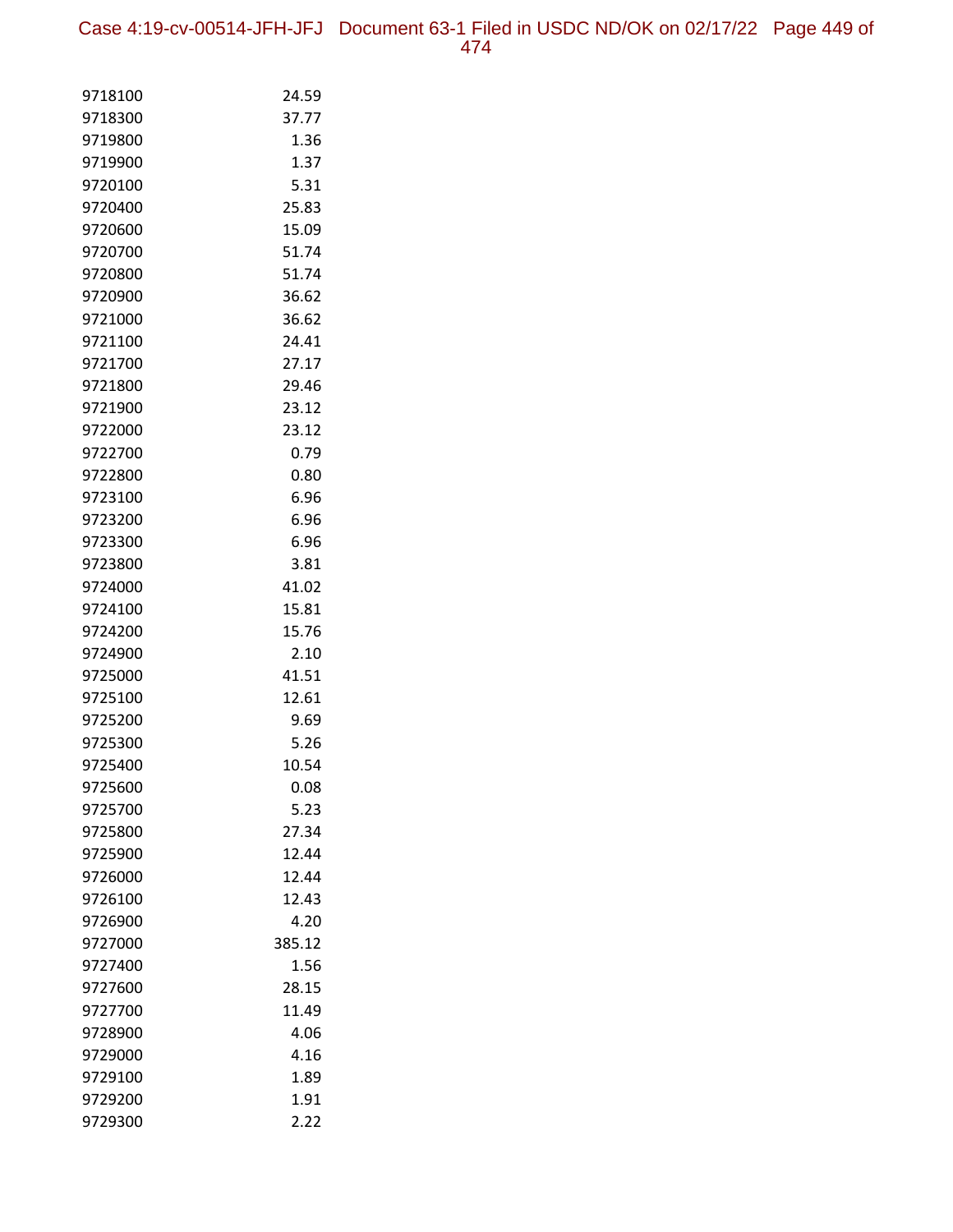| 9729400            |               |
|--------------------|---------------|
| 9729600            | 21.05         |
| 9729700            | 55.87         |
| 9729800            | 5.51          |
| 9729900            | 6.60          |
| 9730400            | 37.59         |
| 9730500            | 38.17         |
| 9730600            | 38.14         |
| 9730700            | 0.44          |
| 9730800            | 3.10          |
| 9730900            | 13.40         |
| 9731200            |               |
| 9731300            |               |
| 9731400            | 1.79          |
| 9731500            | 3.23          |
| 9731600            | 0.93          |
| 9731700            | 1.93          |
| 9731800            |               |
| 9731900            | 0.23          |
| 9732300            | 0.73          |
| 9732400            | 0.18          |
| 9732500            | 1.16          |
| 9732600            | 0.38          |
| 9736000            | 6.71          |
| 9736200            | 6.57          |
| 9736700            |               |
| 9736800            | 31.82         |
| 9736900            | 6.18          |
| 9737100            | 8.29          |
| 9737200            | 10.48         |
| 9737400            | 42.48         |
| 9737800            | 3.89<br>17.16 |
| 9738500<br>9738700 | 14.18         |
| 9738800            | 1.32          |
| 9738900            | 0.28          |
| 9739000            | 0.27          |
| 9739100            | 0.41          |
| 9739200            | 4.34          |
| 9739300            | 1.06          |
| 9739400            | 1.07          |
| 9739500            | 1.05          |
| 9739600            |               |
| 9739700            |               |
| 9739800            | 1.05          |
| 9741300            | 42.26         |
| 9741400            | 15.06         |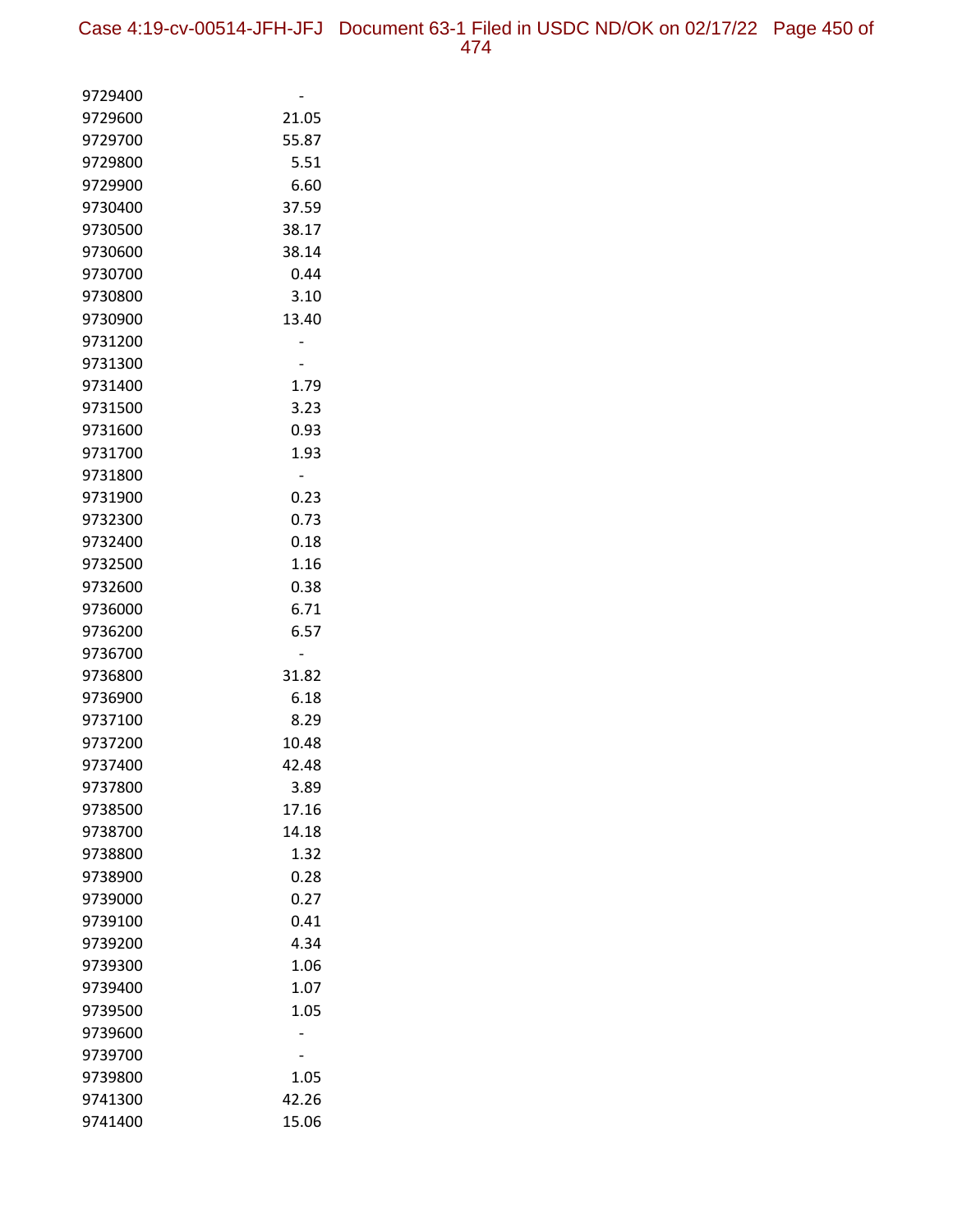Case 4:19-cv-00514-JFH-JFJ Document 63-1 Filed in USDC ND/OK on 02/17/22 Page 451 of 474

| 9741600 | 12.75 |
|---------|-------|
| 9741700 | 24.04 |
| 9741800 | 18.15 |
| 9741900 | 18.17 |
| 9742000 | 18.13 |
| 9742200 | 5.00  |
| 9742300 | 5.04  |
| 9742600 | 20.08 |
| 9742800 | 24.78 |
| 9743400 | 5.30  |
| 9743700 | 7.17  |
| 9743800 |       |
| 9744400 | 0.48  |
| 9744500 | 2.12  |
| 9744700 | 10.64 |
| 9744800 | 10.64 |
| 9744900 | 5.51  |
| 9745000 | 32.04 |
| 9745100 | 23.71 |
| 9745400 | 8.77  |
| 9745800 | 22.17 |
| 9745900 | 5.63  |
| 9746000 | 0.30  |
| 9746100 | 14.04 |
| 9746200 | 14.02 |
| 9746300 | 14.14 |
| 9746400 | 14.03 |
| 9746500 | 0.04  |
| 9746800 | 9.92  |
| 9747000 | 30.36 |
| 9747100 | 23.18 |
| 9747400 | 19.70 |
| 9747500 | 19.70 |
| 9747600 | 20.61 |
| 9748100 | 7.25  |
| 9748200 | 8.06  |
| 9748300 | 5.83  |
| 9748500 | 9.63  |
| 9748600 | 38.31 |
| 9748700 | 36.60 |
| 9750200 | 46.74 |
| 9750300 | 0.47  |
| 9750400 | 0.34  |
| 9750500 | 0.34  |
| 9750600 | 0.34  |
| 9750700 | 0.34  |
| 9750800 | 19.78 |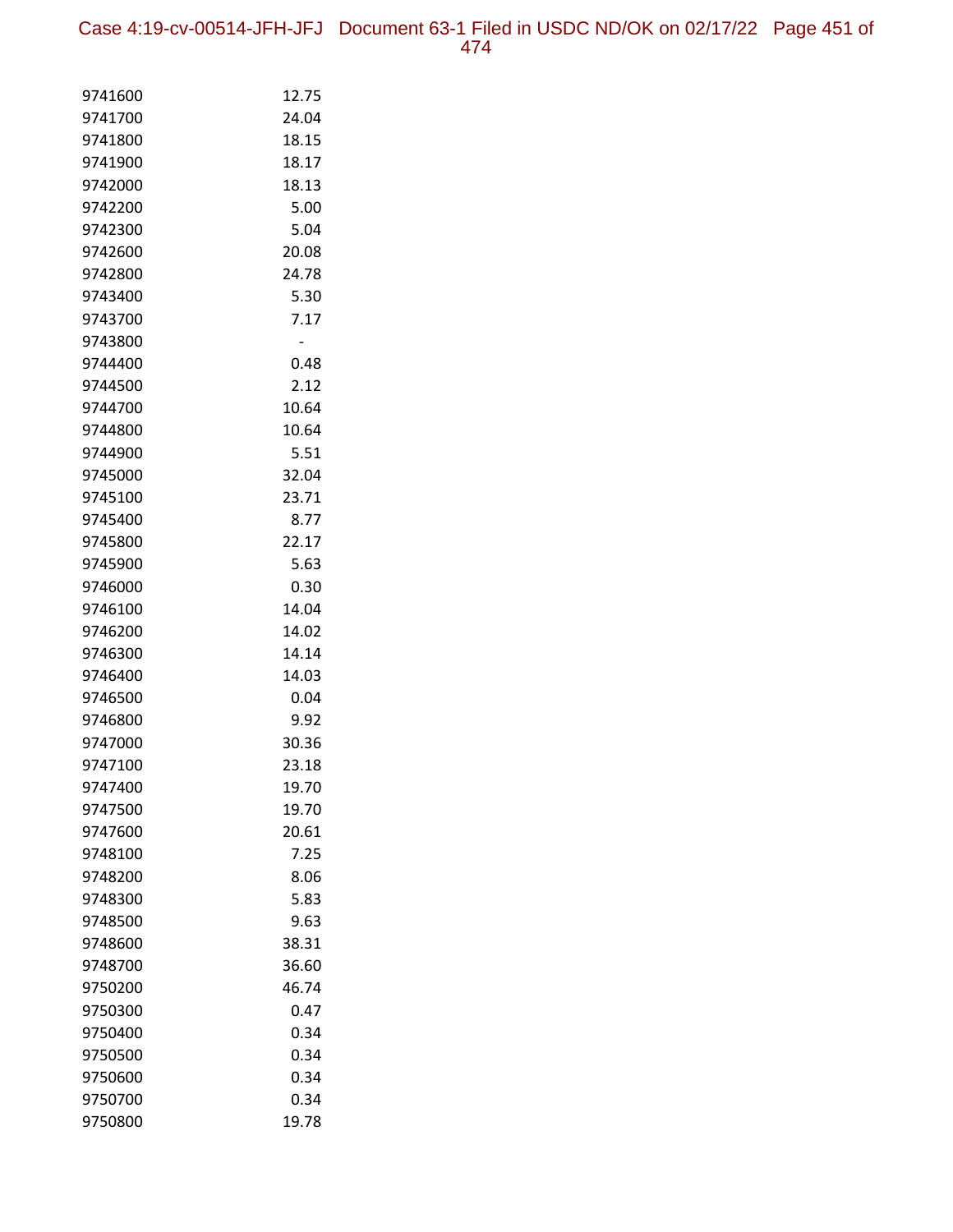Case 4:19-cv-00514-JFH-JFJ Document 63-1 Filed in USDC ND/OK on 02/17/22 Page 452 of 474

| 9750900            | 85.75        |
|--------------------|--------------|
| 9751700            | 104.90       |
| 9751800            | 2.26         |
| 9751900            | 6.51         |
| 9752000            | 28.18        |
| 9752100            | 8.26         |
| 9752200            | 5.03         |
| 9752400            | 4.44         |
| 9752500            | 12.10        |
| 9753300            | 35.64        |
| 9753400            | 19.77        |
| 9753500            | 0.54         |
| 9753600            | 0.61         |
| 9753700            | 0.54         |
| 9753900            | 2.63         |
| 9754000            | 4.01         |
| 9754100            | 8.06         |
| 9754200            | 1.16         |
| 9754300            | 4.02         |
| 9754400            | 35.20        |
| 9754700            | 15.18        |
| 9755000            | 47.84        |
| 9755700            | 34.63        |
| 9755800            | 0.20         |
| 9756000            | 0.23         |
| 9756100            | 0.20         |
| 9756200            | 0.17         |
| 9756500            | 0.09         |
| 9756600            | 0.08         |
| 9756700            | 0.09         |
| 9757000            | 2.87         |
| 9757100            | 1.89         |
| 9757200            | 1.46         |
| 9757400            | 4.15         |
| 9757700            | 1.56         |
| 9757900            | 55.56        |
| 9758100            | 2.56         |
| 9758200            | 2.56         |
| 9758300            | 2.55         |
| 9758400            | 2.55         |
| 9758500            | 0.81         |
| 9758600            | 4.04         |
| 9758700<br>9758800 | 4.04         |
| 9758900            | 5.85<br>4.04 |
|                    |              |
| 9759000            | 4.04         |
| 9759100            | 4.04         |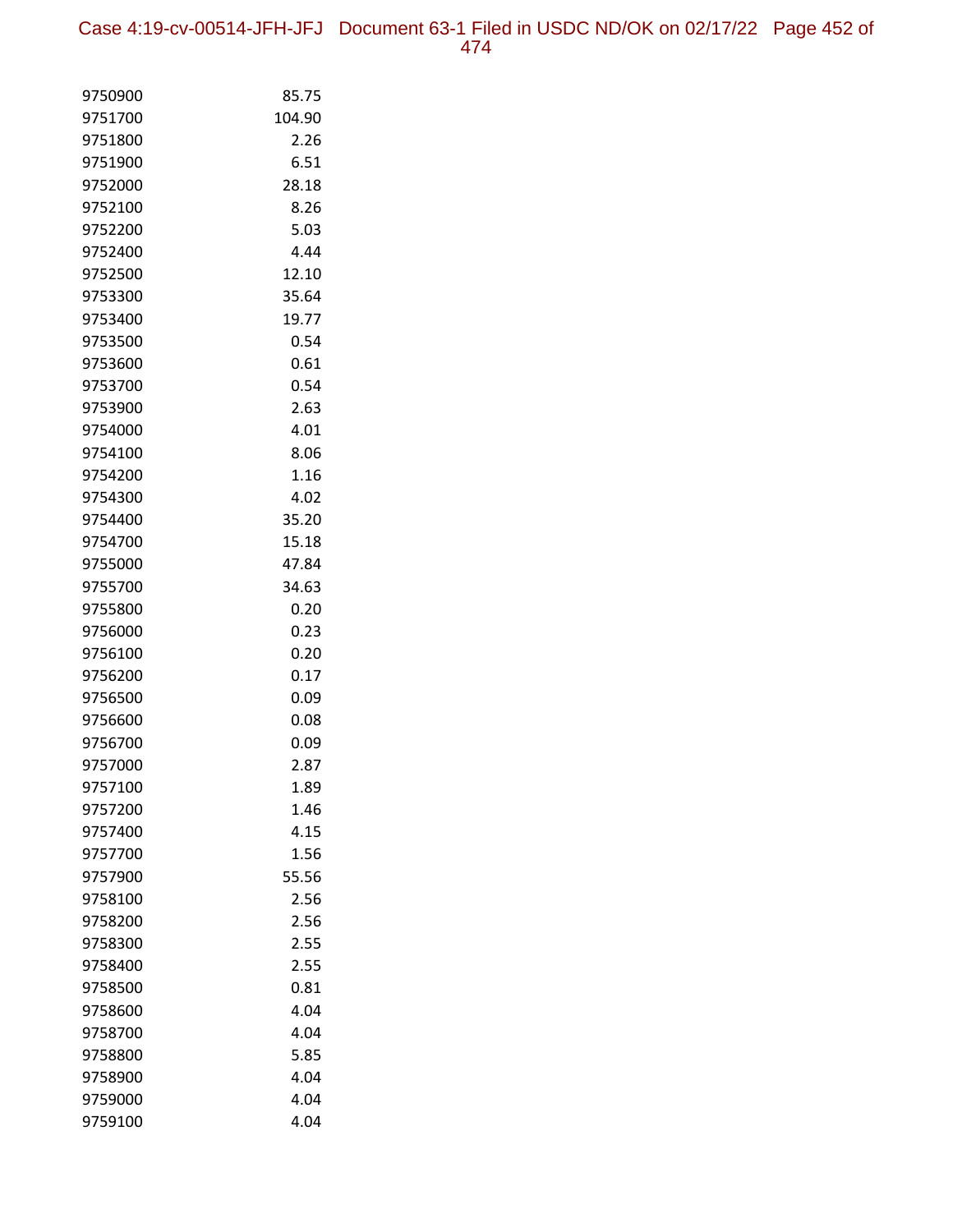Case 4:19-cv-00514-JFH-JFJ Document 63-1 Filed in USDC ND/OK on 02/17/22 Page 453 of 474

| 9759200            | 0.74           |
|--------------------|----------------|
| 9759400            | 26.39          |
| 9759500            | 18.15          |
| 9759600            | 10.03          |
| 9759700            | 10.03          |
| 9759800            | 10.03          |
| 9759900            | 21.04          |
| 9760000            | 21.04          |
| 9760100            | 21.03          |
| 9760200            | 21.04          |
| 9760300            | 1.29           |
| 9760400            | 11.33          |
| 9760500            | 11.01          |
| 9760700            | 0.49           |
| 9761000            | 4.35           |
| 9761100            | 4.35           |
| 9761200            | 2.80           |
| 9761300            | 2.80           |
| 9761400            |                |
| 9761800            | 86.15          |
| 9762000            | 31.68          |
| 9762100            | 14.41          |
| 9762200            | 17.92          |
| 9762300            | 17.92          |
| 9762400            | 8.00           |
| 9762600            | 36.50          |
| 9762700            | 29.51          |
| 9762800            | 0.02           |
| 9762900            | 17.10          |
| 9763000            | 172.67         |
| 9763100            | 41.89          |
| 9763400            | 31.47<br>31.45 |
| 9763500            | 31.45          |
| 9763600<br>9763700 | 32.48          |
| 9764200            | 2.93           |
| 9764300            | 0.95           |
| 9764400            | 0.75           |
| 9764500            | 0.97           |
| 9764600            | 6.59           |
| 9765000            | 8.89           |
| 9765300            | 45.91          |
| 9765400            | 18.52          |
| 9765500            | 0.24           |
| 9766400            | 0.85           |
| 9766600            | 0.85           |
| 9766900            | 0.01           |
|                    |                |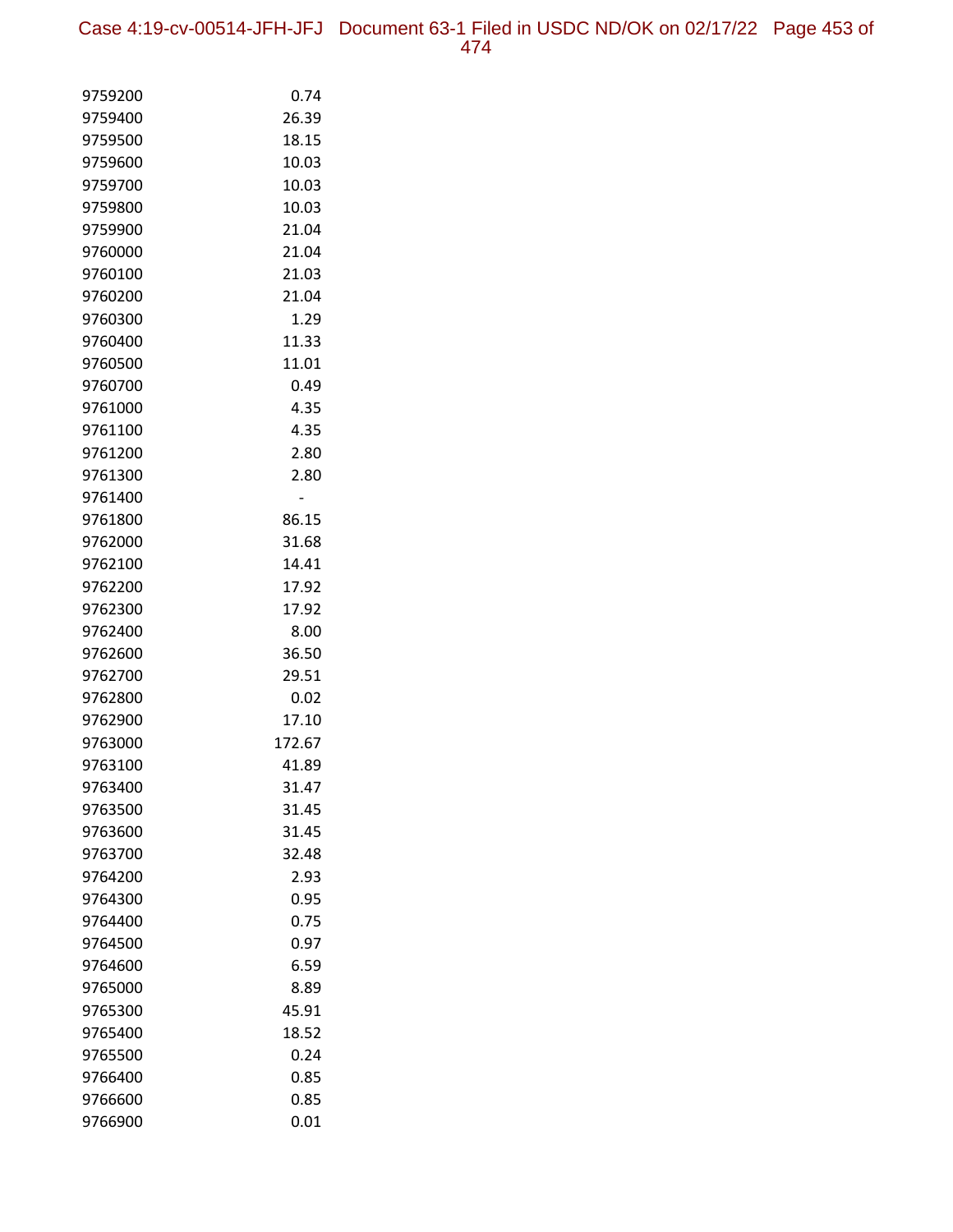Case 4:19-cv-00514-JFH-JFJ Document 63-1 Filed in USDC ND/OK on 02/17/22 Page 454 of 474

| 9767000            | 7.55           |
|--------------------|----------------|
| 9767100            | 2.00           |
| 9767200            | 1.93           |
| 9767300            | 30.84          |
| 9767400            | 33.77          |
| 9767500            | 34.93          |
| 9767900            | 2.52           |
| 9768200            | 28.93          |
| 9768300            | 2.24           |
| 9768400            |                |
| 9768500            | 0.34           |
| 9768900            | 0.22           |
| 9769100            | 0.20           |
| 9769700            | 0.35           |
| 9769800            | 0.35           |
| 9771000            | 0.13           |
| 9771100            | 0.13           |
| 9771200            | 40.03          |
| 9771300            | 61.27          |
| 9771400            | 1.00           |
| 9771500            | 0.97           |
| 9771600            | 23.83          |
| 9771800            | 26.21          |
| 9771900            | 26.13          |
| 9772000            | 7.92           |
| 9772100            | 7.97           |
| 9772300            | 1,208.60       |
| 9772600            | 67.90          |
| 9772700            | 31.29          |
| 9772800            | 4.27           |
| 9773100            | 1.28           |
| 9773400<br>9773800 | 20.55          |
| 9773900            | 28.04<br>43.61 |
| 9774100            | 2.73           |
| 9774400            | 77.61          |
| 9774800            | 52.09          |
| 9774900            | 16.33          |
| 9775000            | 16.33          |
| 9775100            | 26.41          |
| 9775200            | 4.71           |
| 9775400            | 4.76           |
| 9775900            | 3.83           |
| 9776000            | 3.61           |
| 9776100            | 3.61           |
| 9776200            | 3.61           |
| 9776300            | 0.47           |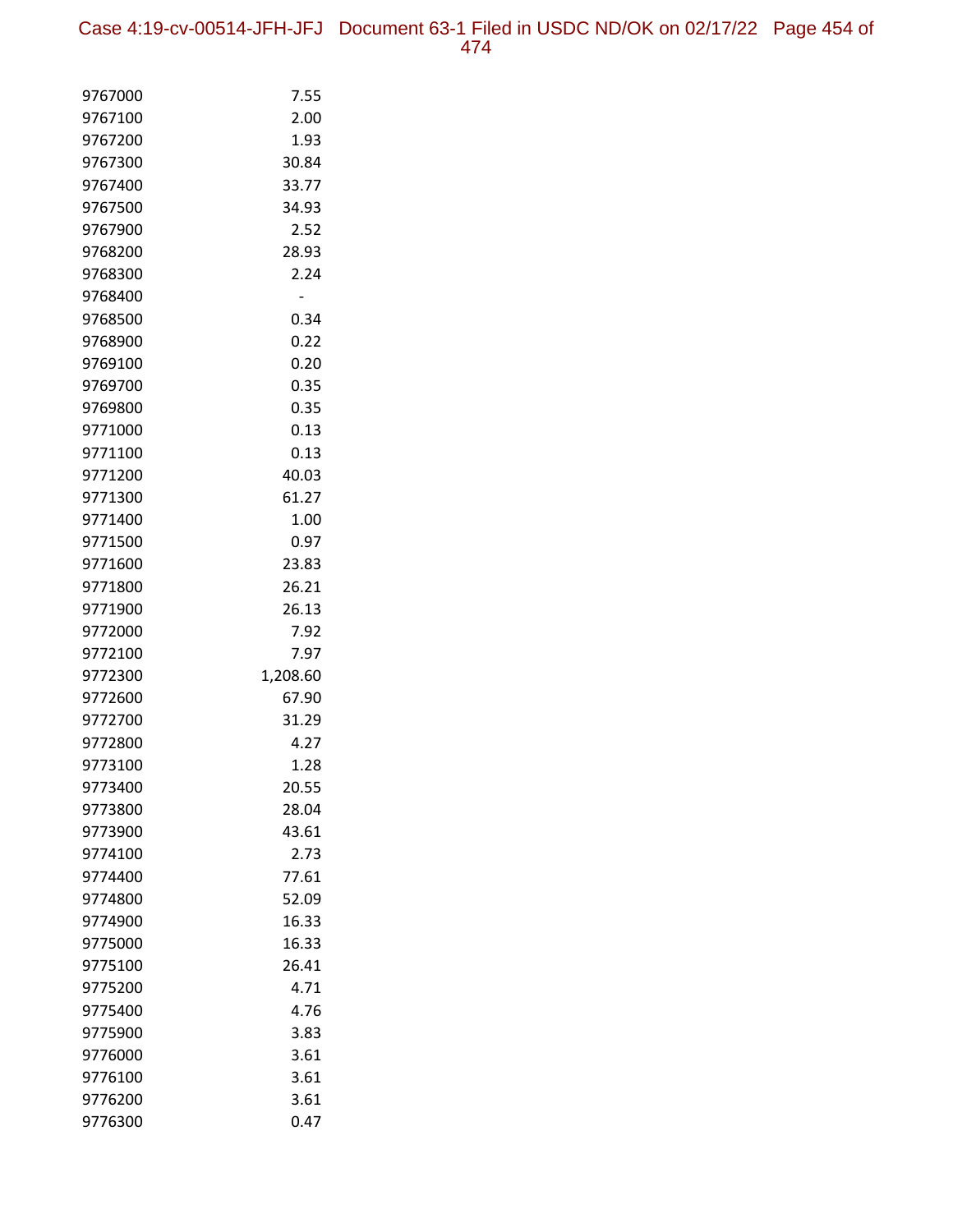| 9776400            | 0.38           |
|--------------------|----------------|
| 9776500            | 0.43           |
| 9776600            | 7.60           |
| 9776700            | 38.33          |
| 9776800            | 5.87           |
| 9776900            | 22.88          |
| 9777000            | 45.94          |
| 9777500            | 8.95           |
| 9778300            | 0.86           |
| 9778700            | 17.66          |
| 9778800            | 21.38          |
| 9779000            | 7.30           |
| 9779200            | 12.85          |
| 9779300            | 13.59          |
| 9779400            | 13.30          |
| 9779500            | 13.29          |
| 9779700            | 107.14         |
| 9779800            | 35.10          |
| 9779900            | 35.13          |
| 9780000            | 34.94          |
| 9780200            | 0.49           |
| 9780300            | 6.71           |
| 9780400            | 23.84          |
| 9780600            | 51.64          |
| 9780800            | 47.31          |
| 9780900<br>9781000 | 31.31<br>12.72 |
| 9781100            |                |
| 9781200            | 10.83          |
| 9781300            | 7.90           |
| 9781500            | 36.87          |
| 9781600            | 3.43           |
| 9781800            | 25.40          |
| 9781900            | 25.41          |
| 9782000            | 25.40          |
| 9782100            | 28.43          |
| 9782200            | 3.41           |
| 9782600            | 32.99          |
| 9782900            | 0.23           |
| 9783000            | 0.23           |
| 9783100            | 0.33           |
| 9783200            | 0.33           |
| 9783300            | 0.33           |
| 9783400            | 0.33           |
| 9783500            | 0.55           |
| 9783600            | 0.56           |
| 9783700            | 0.74           |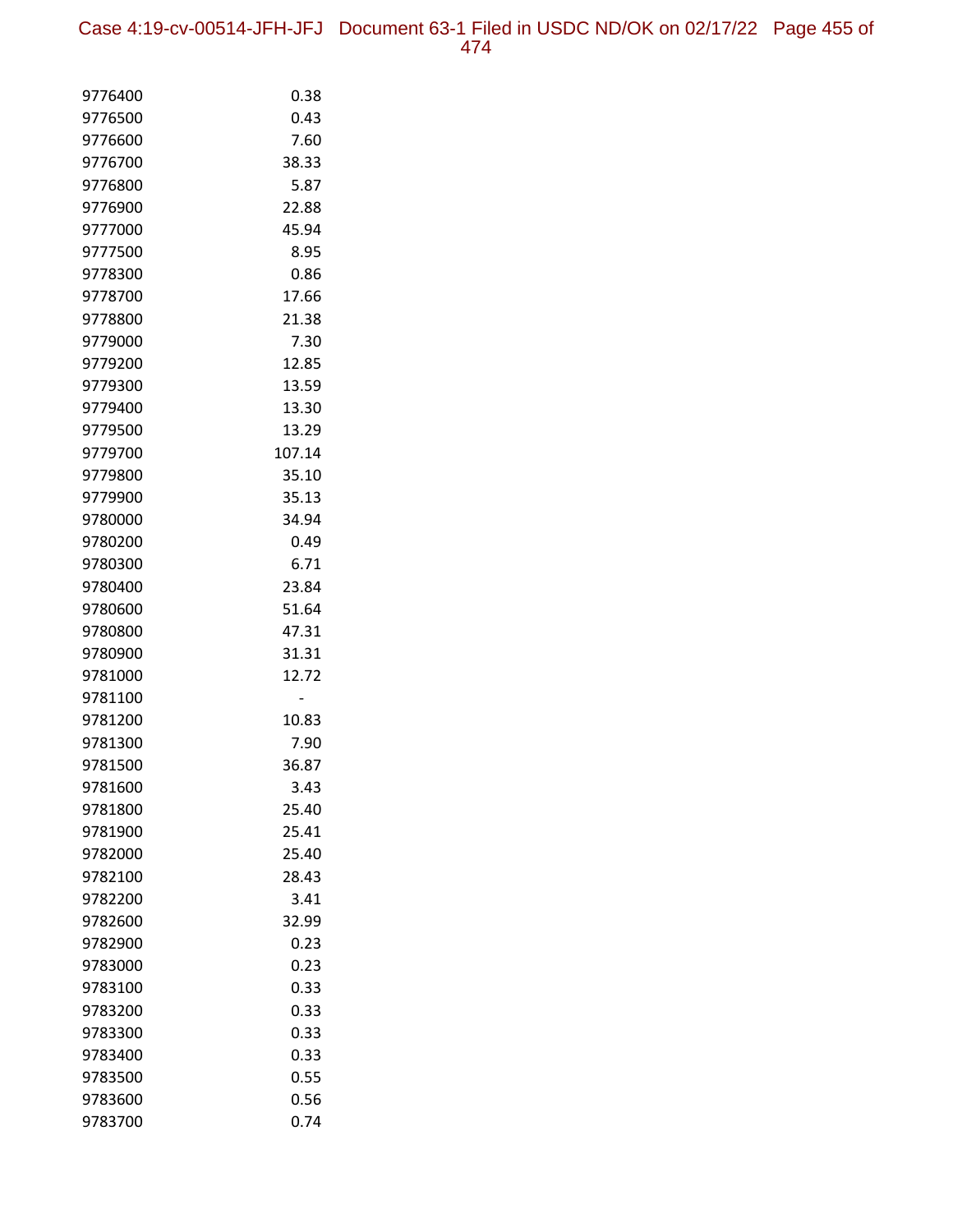Case 4:19-cv-00514-JFH-JFJ Document 63-1 Filed in USDC ND/OK on 02/17/22 Page 456 of 474

| 9783800            | 0.06         |
|--------------------|--------------|
| 9784200            | 0.15         |
| 9784300            | 0.16         |
| 9784400            | 0.16         |
| 9784500            | 0.21         |
| 9784600            | 3.42         |
| 9784900            | 23.73        |
| 9785000            | 23.74        |
| 9785100            | 23.74        |
| 9785200            | 23.74        |
| 9785300            | 34.99        |
| 9785400            |              |
| 9785500            |              |
| 9785700            |              |
| 9785800            | 5.57         |
| 9785900            | 3.29         |
| 9786000            |              |
| 9786100            | 0.03         |
| 9786200            | 19.66        |
| 9786300            | 19.65        |
| 9786600            | 21.06        |
| 9786700            | 26.92        |
| 9786800            | 27.69        |
| 9786900            | 26.90        |
| 9787300            | 19.51        |
| 9787400            | 19.50        |
| 9787600            | 0.34         |
| 9788100            | 31.03        |
| 9788200            | 32.96        |
| 9788300<br>9788400 | 9.63<br>1.79 |
| 9788600            | 3.85         |
| 9788700            | 24.08        |
| 9788800            | 24.08        |
| 9788900            | 24.26        |
| 9789200            | 14.88        |
| 9789300            | 3.47         |
| 9789400            | 1.62         |
| 9789500            | 9.19         |
| 9789800            | 0.04         |
| 9789900            | 0.04         |
| 9790000            | 11.75        |
| 9790300            | 0.16         |
| 9790400            | 0.16         |
| 9792300            | 9.30         |
| 9792400            | 9.28         |
| 9792600            | 27.94        |
|                    |              |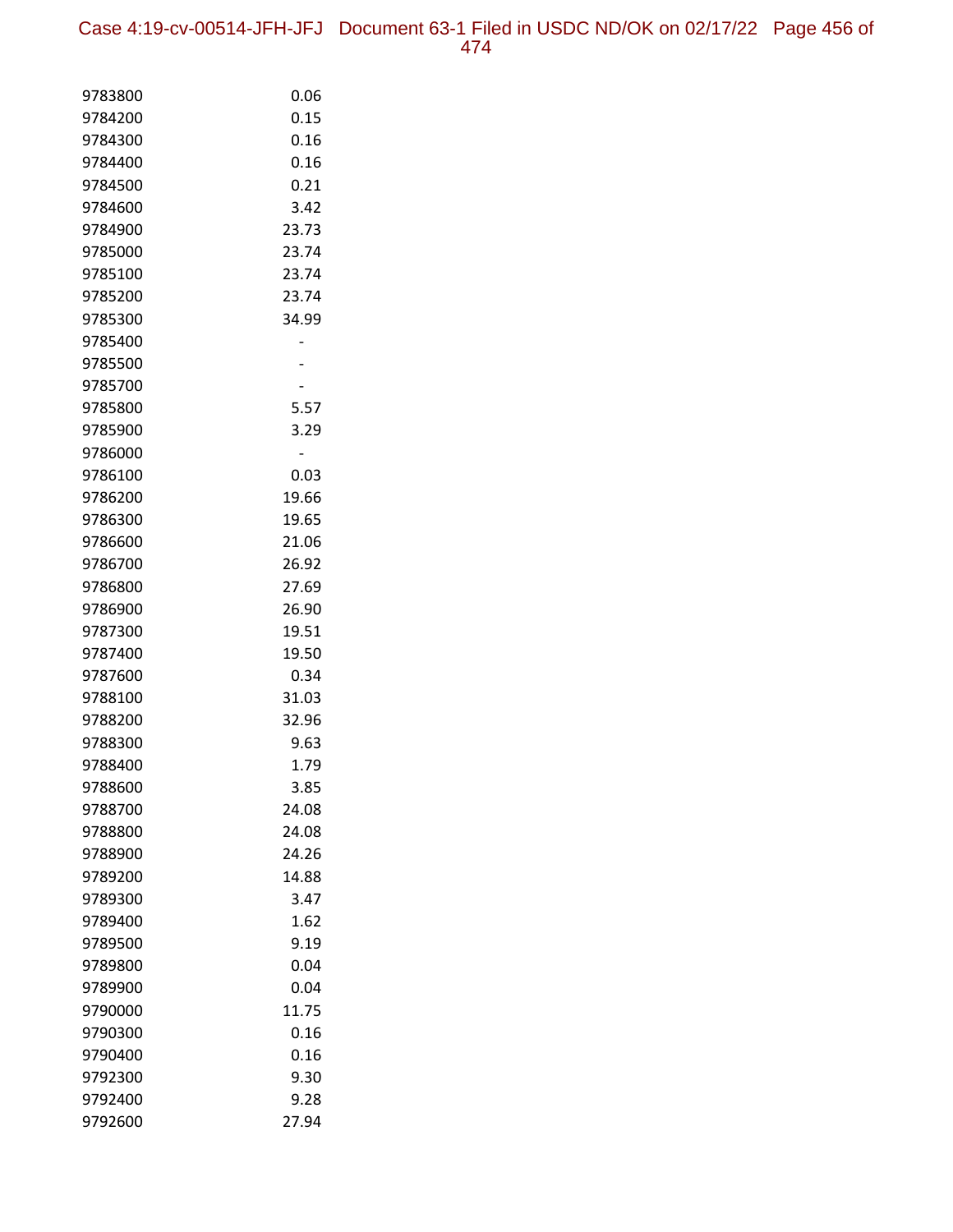Case 4:19-cv-00514-JFH-JFJ Document 63-1 Filed in USDC ND/OK on 02/17/22 Page 457 of 474

| 9792700            | 27.07         |
|--------------------|---------------|
| 9792900            | 3.94          |
| 9793000            | 36.09         |
| 9793100            | 29.64         |
| 9793200            | 27.24         |
| 9793600            | 19.99         |
| 9793700            | 16.27         |
| 9793800            | 0.55          |
| 9793900            | 7.98          |
| 9794000            | 9.16          |
| 9794100            | 9.16          |
| 9794200            | 33.06         |
| 9794300            | 131.27        |
| 9794400<br>9794500 | 6.24<br>13.26 |
| 9794600            | 13.24         |
| 9794700            | 8.91          |
| 9794800            | 21.76         |
| 9794900            | 27.62         |
| 9795100            | 36.65         |
| 9795200            |               |
| 9795300            | 36.67         |
| 9795400            | 0.40          |
| 9795500            | 38.75         |
| 9795600            | 6.14          |
| 9802200            | 0.27          |
| 9802600            | 35.20         |
| 9802700            | 35.20         |
| 9802900            | 28.90         |
| 9803000            | 28.82         |
| 9803100            | 27.65         |
| 9803200            | 28.81         |
| 9803300            |               |
| 9803700            | 17.62         |
| 9803800            | 45.92         |
| 9803900            | 13.92         |
| 9804000            | 13.93         |
| 9805400            | 0.20          |
| 9805500<br>9806000 | 0.20<br>24.83 |
| 9806200            | 2.25          |
| 9806600            | 36.17         |
| 9806900            | 1.65          |
| 9807000            | 25.04         |
| 9807100            | 34.67         |
| 9807600            | 3.94          |
| 9807700            | 3.92          |
|                    |               |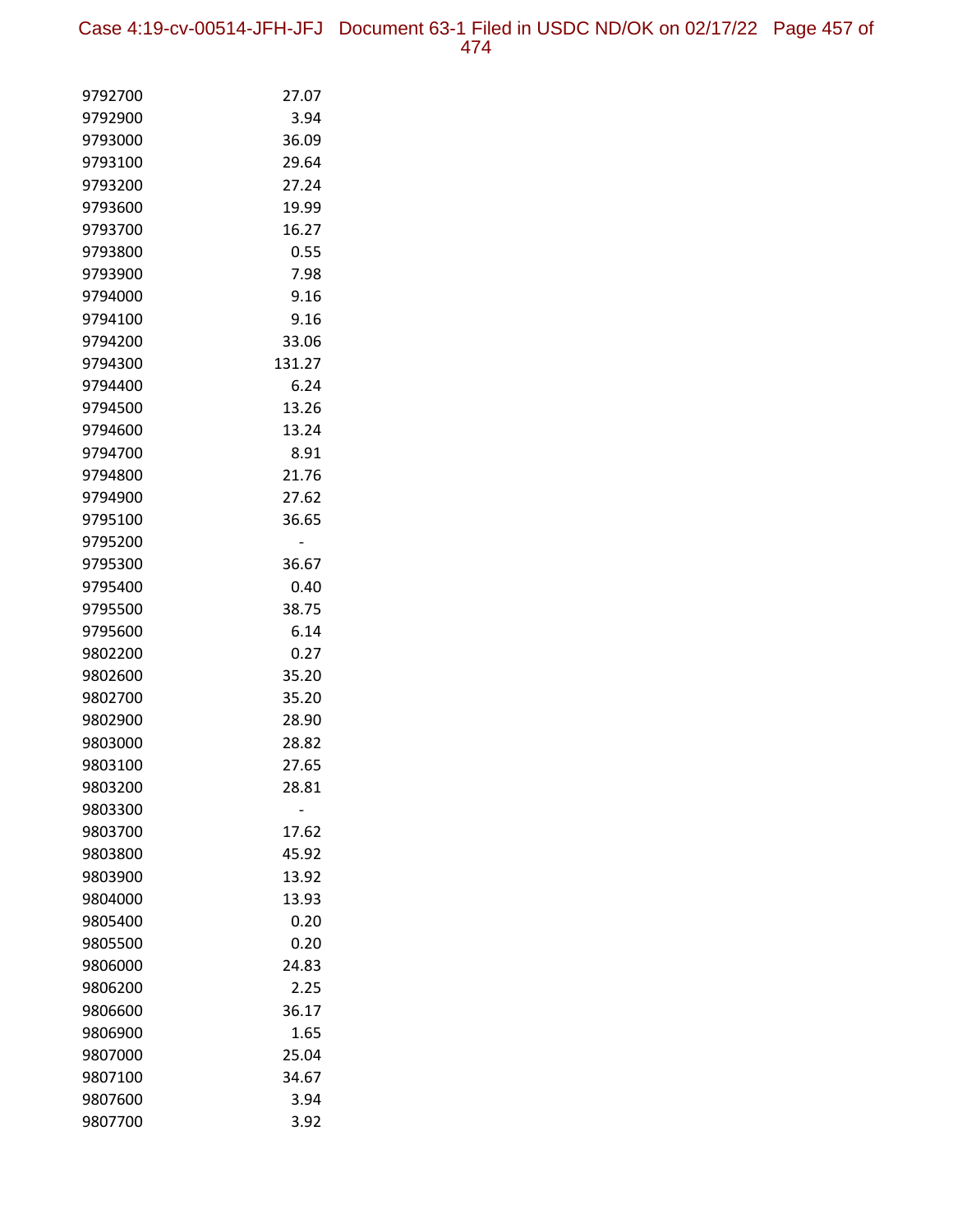Case 4:19-cv-00514-JFH-JFJ Document 63-1 Filed in USDC ND/OK on 02/17/22 Page 458 of 474

| 9807800            | 38.36         |
|--------------------|---------------|
| 9808500            | 11.19         |
| 9808600            | 0.04          |
| 9809500            | 0.12          |
| 9809700            | 9.81          |
| 9809800            | 36.03         |
| 9809900            | 21.36         |
| 9810000            |               |
| 9810200            | 9.42          |
| 9810300            | 8.72          |
| 9810400            | 9.03          |
| 9810500            | 8.71          |
| 9811500            | 1.28          |
| 9811600            | 1.27          |
| 9811900            | 6.50          |
| 9812600            | 21.58         |
| 9812800            | 25.49         |
| 9814400            | 9.77          |
| 9814500            | 9.75          |
| 9814600            | 9.80          |
| 9814700            | 0.94          |
| 9814800            | 0.33          |
| 9815400            | 14.32         |
| 9815600            | 0.15          |
| 9819100            | 7.99          |
| 9819500            | 9.00          |
| 9819600            | 5.14          |
| 9819700            | 5.14          |
| 9819800            | 2.57          |
| 9820700<br>9820800 | 2.78<br>23.52 |
| 9821200            | 0.20          |
| 9821300            | 29.12         |
| 9822200            | 12.73         |
| 9822300            | 13.65         |
| 9822400            | 13.65         |
| 9822600            | 26.67         |
| 9822700            | 26.63         |
| 9822800            | 26.72         |
| 9822900            | 27.68         |
| 9823200            | 45.95         |
| 9823900            | 50.97         |
| 9824100            | 1.65          |
| 9824300            | 116.06        |
| 9824400            | 58.00         |
| 9825000            | 4.25          |
| 9826200            | 3.83          |
|                    |               |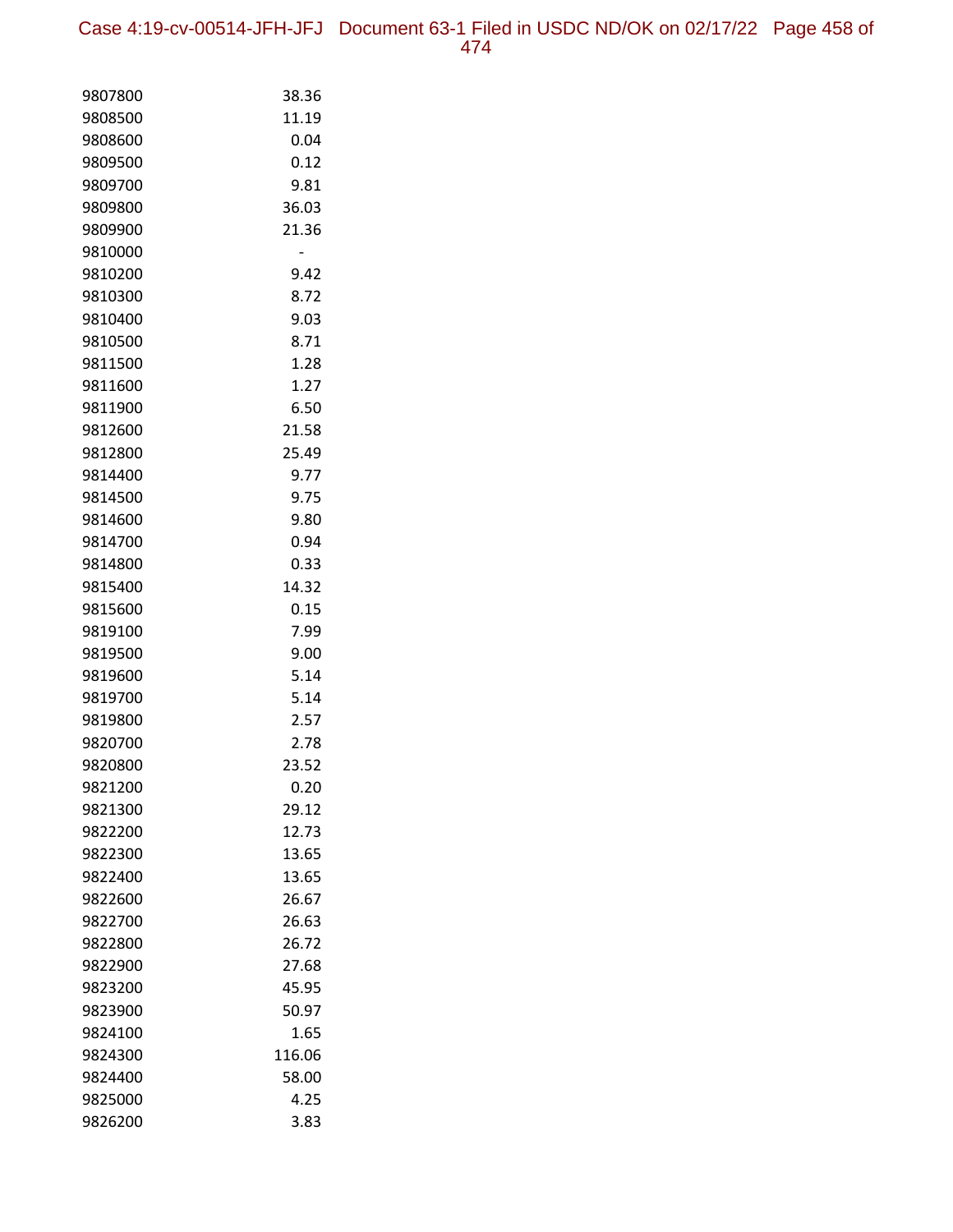Case 4:19-cv-00514-JFH-JFJ Document 63-1 Filed in USDC ND/OK on 02/17/22 Page 459 of 474

| 9826700            | 25.34          |
|--------------------|----------------|
| 9826800            | 52.82          |
| 9826900            | 52.82          |
| 9827000            | 10.85          |
| 9827100            | 77.50          |
| 9827200            | 20.82          |
| 9827300            | 3.08           |
| 9827400            | 9.20           |
| 9827500            | 3.07           |
| 9827900            | 41.46          |
| 9828000            | 1.76           |
| 9828500            | 6.55           |
| 9828600            | 6.56           |
| 9828700            | 6.55           |
| 9829000            |                |
| 9829100            |                |
| 9829200            | 1.60           |
| 9829300            | 0.50           |
| 9829400            | 0.51           |
| 9829500            | 0.51           |
| 9829600            | 12.76          |
| 9829800            | 12.77          |
| 9830100            | 26.81          |
| 9830200            | 25.62          |
| 9830300            | 6.24           |
| 9830400<br>9830600 | 34.76<br>60.63 |
| 9831000            | 4.99           |
| 9831300            | 23.16          |
| 9831400            | 4.97           |
| 9831600            | 9.05           |
| 9831800            | 8.39           |
| 9831900            | 0.37           |
| 9832000            | 6.85           |
| 9832300            | 38.85          |
| 9832500            | 1.56           |
| 9832600            | 0.55           |
| 9832700            | 0.55           |
| 9832800            | 0.55           |
| 9832900            | 17.64          |
| 9833000            | 9.12           |
| 9833100            | 2.68           |
| 9833200            | 4.88           |
| 9833300            | 2.32           |
| 9833400            | 2.33           |
| 9833500            | 27.21          |
| 9833600            | 27.21          |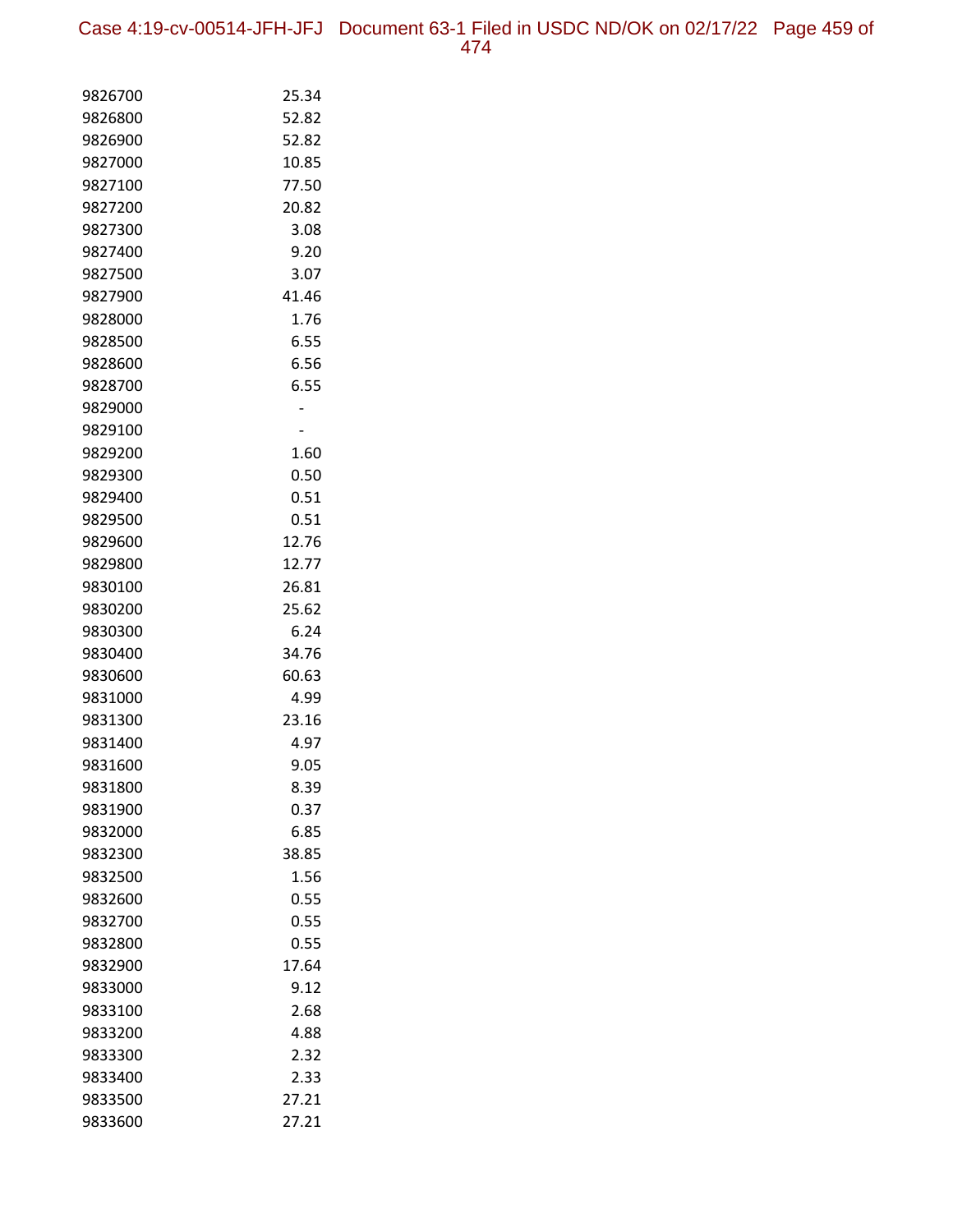Case 4:19-cv-00514-JFH-JFJ Document 63-1 Filed in USDC ND/OK on 02/17/22 Page 460 of 474

| 9833700<br>38.19<br>0.24<br>9834300<br>407.85<br>9834500<br>9834600<br>274.79<br>9835200<br>4.32<br>9835300<br>11.89<br>6.85<br>9835700<br>0.17<br>9835800<br>9835900<br>8.13<br>8.14<br>9836000<br>8.15<br>9836100<br>3.00<br>9836200<br>9836400<br>3.02<br>2.99<br>9836500<br>3.02<br>9836600<br>6.07<br>9836700<br>6.11<br>9836800<br>6.11<br>9836900<br>9837000<br>32.36<br>9837100<br>32.36<br>32.36<br>9837200<br>9837300<br>32.36<br>35.57<br>9837400<br>25.76<br>9837600<br>25.81<br>9837700<br>9838300<br>0.49<br>9838400<br>0.48<br>51.32<br>9839500<br>9839600<br>54.60<br>74.90<br>9839700<br>54.58<br>9839800<br>9839900<br>74.94<br>9840000<br>49.72<br>32.01<br>9840100<br>16.13<br>9840900<br>19.51<br>9841000<br>13.84<br>9841100<br>9841200<br>7.90<br>64.41<br>9841300<br>0.22<br>9841400<br>20.71<br>9841500<br>25.98<br>9841700<br>34.25<br>9841800<br>9842100<br>27.49<br>1.71<br>9842200<br>73.60<br>9842300<br>9842400 |       |
|------------------------------------------------------------------------------------------------------------------------------------------------------------------------------------------------------------------------------------------------------------------------------------------------------------------------------------------------------------------------------------------------------------------------------------------------------------------------------------------------------------------------------------------------------------------------------------------------------------------------------------------------------------------------------------------------------------------------------------------------------------------------------------------------------------------------------------------------------------------------------------------------------------------------------------------------|-------|
|                                                                                                                                                                                                                                                                                                                                                                                                                                                                                                                                                                                                                                                                                                                                                                                                                                                                                                                                                |       |
|                                                                                                                                                                                                                                                                                                                                                                                                                                                                                                                                                                                                                                                                                                                                                                                                                                                                                                                                                |       |
|                                                                                                                                                                                                                                                                                                                                                                                                                                                                                                                                                                                                                                                                                                                                                                                                                                                                                                                                                |       |
|                                                                                                                                                                                                                                                                                                                                                                                                                                                                                                                                                                                                                                                                                                                                                                                                                                                                                                                                                |       |
|                                                                                                                                                                                                                                                                                                                                                                                                                                                                                                                                                                                                                                                                                                                                                                                                                                                                                                                                                |       |
|                                                                                                                                                                                                                                                                                                                                                                                                                                                                                                                                                                                                                                                                                                                                                                                                                                                                                                                                                |       |
|                                                                                                                                                                                                                                                                                                                                                                                                                                                                                                                                                                                                                                                                                                                                                                                                                                                                                                                                                |       |
|                                                                                                                                                                                                                                                                                                                                                                                                                                                                                                                                                                                                                                                                                                                                                                                                                                                                                                                                                |       |
|                                                                                                                                                                                                                                                                                                                                                                                                                                                                                                                                                                                                                                                                                                                                                                                                                                                                                                                                                |       |
|                                                                                                                                                                                                                                                                                                                                                                                                                                                                                                                                                                                                                                                                                                                                                                                                                                                                                                                                                |       |
|                                                                                                                                                                                                                                                                                                                                                                                                                                                                                                                                                                                                                                                                                                                                                                                                                                                                                                                                                |       |
|                                                                                                                                                                                                                                                                                                                                                                                                                                                                                                                                                                                                                                                                                                                                                                                                                                                                                                                                                |       |
|                                                                                                                                                                                                                                                                                                                                                                                                                                                                                                                                                                                                                                                                                                                                                                                                                                                                                                                                                |       |
|                                                                                                                                                                                                                                                                                                                                                                                                                                                                                                                                                                                                                                                                                                                                                                                                                                                                                                                                                |       |
|                                                                                                                                                                                                                                                                                                                                                                                                                                                                                                                                                                                                                                                                                                                                                                                                                                                                                                                                                |       |
|                                                                                                                                                                                                                                                                                                                                                                                                                                                                                                                                                                                                                                                                                                                                                                                                                                                                                                                                                |       |
|                                                                                                                                                                                                                                                                                                                                                                                                                                                                                                                                                                                                                                                                                                                                                                                                                                                                                                                                                |       |
|                                                                                                                                                                                                                                                                                                                                                                                                                                                                                                                                                                                                                                                                                                                                                                                                                                                                                                                                                |       |
|                                                                                                                                                                                                                                                                                                                                                                                                                                                                                                                                                                                                                                                                                                                                                                                                                                                                                                                                                |       |
|                                                                                                                                                                                                                                                                                                                                                                                                                                                                                                                                                                                                                                                                                                                                                                                                                                                                                                                                                |       |
|                                                                                                                                                                                                                                                                                                                                                                                                                                                                                                                                                                                                                                                                                                                                                                                                                                                                                                                                                |       |
|                                                                                                                                                                                                                                                                                                                                                                                                                                                                                                                                                                                                                                                                                                                                                                                                                                                                                                                                                |       |
|                                                                                                                                                                                                                                                                                                                                                                                                                                                                                                                                                                                                                                                                                                                                                                                                                                                                                                                                                |       |
|                                                                                                                                                                                                                                                                                                                                                                                                                                                                                                                                                                                                                                                                                                                                                                                                                                                                                                                                                |       |
|                                                                                                                                                                                                                                                                                                                                                                                                                                                                                                                                                                                                                                                                                                                                                                                                                                                                                                                                                |       |
|                                                                                                                                                                                                                                                                                                                                                                                                                                                                                                                                                                                                                                                                                                                                                                                                                                                                                                                                                |       |
|                                                                                                                                                                                                                                                                                                                                                                                                                                                                                                                                                                                                                                                                                                                                                                                                                                                                                                                                                |       |
|                                                                                                                                                                                                                                                                                                                                                                                                                                                                                                                                                                                                                                                                                                                                                                                                                                                                                                                                                |       |
|                                                                                                                                                                                                                                                                                                                                                                                                                                                                                                                                                                                                                                                                                                                                                                                                                                                                                                                                                |       |
|                                                                                                                                                                                                                                                                                                                                                                                                                                                                                                                                                                                                                                                                                                                                                                                                                                                                                                                                                |       |
|                                                                                                                                                                                                                                                                                                                                                                                                                                                                                                                                                                                                                                                                                                                                                                                                                                                                                                                                                |       |
|                                                                                                                                                                                                                                                                                                                                                                                                                                                                                                                                                                                                                                                                                                                                                                                                                                                                                                                                                |       |
|                                                                                                                                                                                                                                                                                                                                                                                                                                                                                                                                                                                                                                                                                                                                                                                                                                                                                                                                                |       |
|                                                                                                                                                                                                                                                                                                                                                                                                                                                                                                                                                                                                                                                                                                                                                                                                                                                                                                                                                |       |
|                                                                                                                                                                                                                                                                                                                                                                                                                                                                                                                                                                                                                                                                                                                                                                                                                                                                                                                                                |       |
|                                                                                                                                                                                                                                                                                                                                                                                                                                                                                                                                                                                                                                                                                                                                                                                                                                                                                                                                                |       |
|                                                                                                                                                                                                                                                                                                                                                                                                                                                                                                                                                                                                                                                                                                                                                                                                                                                                                                                                                |       |
|                                                                                                                                                                                                                                                                                                                                                                                                                                                                                                                                                                                                                                                                                                                                                                                                                                                                                                                                                |       |
|                                                                                                                                                                                                                                                                                                                                                                                                                                                                                                                                                                                                                                                                                                                                                                                                                                                                                                                                                |       |
|                                                                                                                                                                                                                                                                                                                                                                                                                                                                                                                                                                                                                                                                                                                                                                                                                                                                                                                                                |       |
|                                                                                                                                                                                                                                                                                                                                                                                                                                                                                                                                                                                                                                                                                                                                                                                                                                                                                                                                                |       |
|                                                                                                                                                                                                                                                                                                                                                                                                                                                                                                                                                                                                                                                                                                                                                                                                                                                                                                                                                |       |
|                                                                                                                                                                                                                                                                                                                                                                                                                                                                                                                                                                                                                                                                                                                                                                                                                                                                                                                                                |       |
|                                                                                                                                                                                                                                                                                                                                                                                                                                                                                                                                                                                                                                                                                                                                                                                                                                                                                                                                                |       |
|                                                                                                                                                                                                                                                                                                                                                                                                                                                                                                                                                                                                                                                                                                                                                                                                                                                                                                                                                |       |
|                                                                                                                                                                                                                                                                                                                                                                                                                                                                                                                                                                                                                                                                                                                                                                                                                                                                                                                                                | 74.03 |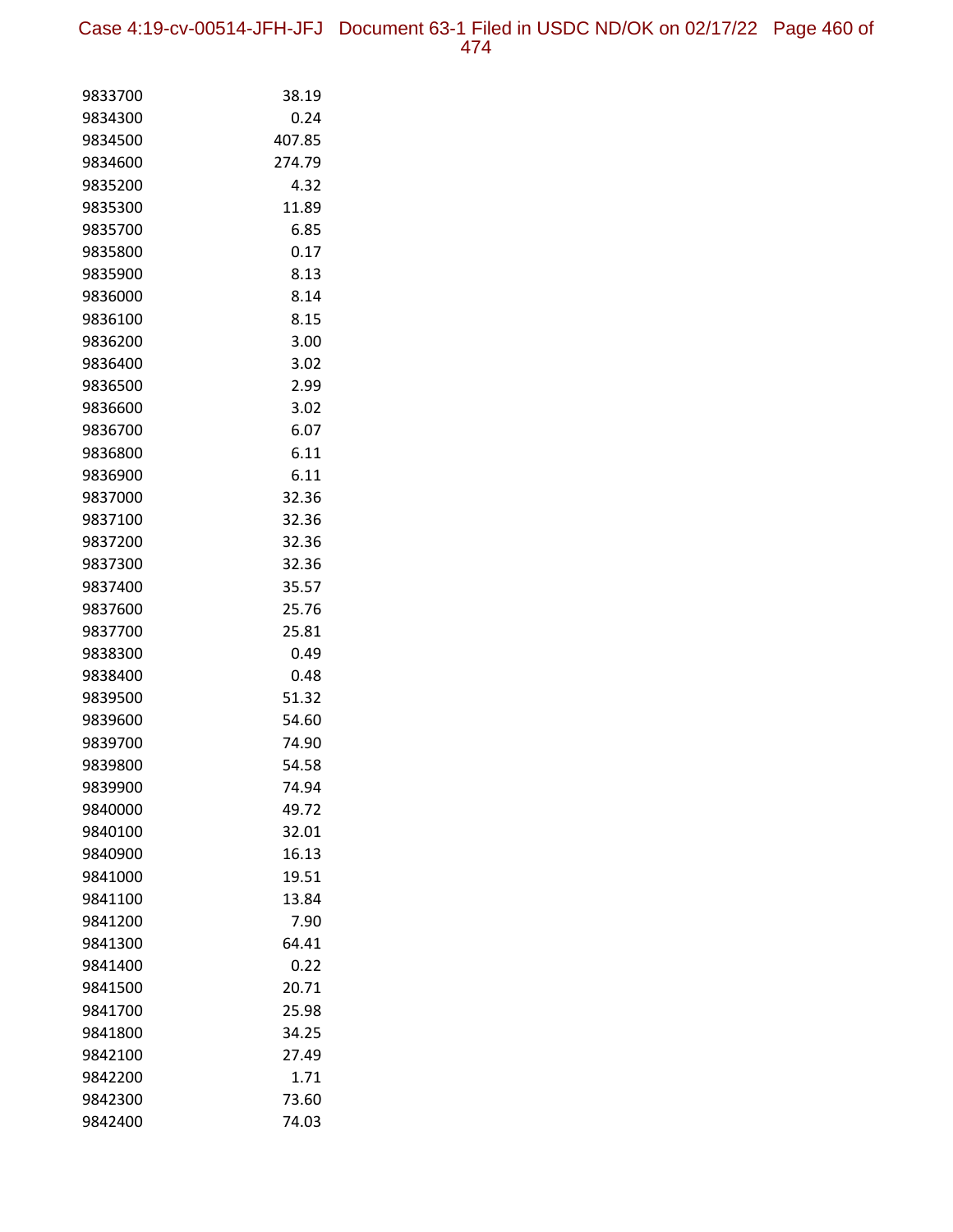Case 4:19-cv-00514-JFH-JFJ Document 63-1 Filed in USDC ND/OK on 02/17/22 Page 461 of 474

| 9842500            | 17.48        |
|--------------------|--------------|
| 9842600            | 62.75        |
| 9842700            | 23.89        |
| 9843000            | 0.12         |
| 9843300            | 1.35         |
| 9843500            | 23.26        |
| 9843600            | 1.70         |
| 9843800            | 25.97        |
| 9843900            | 20.45        |
| 9845100            | 13.19        |
| 9845300            | 0.13         |
| 9845400            | 0.13         |
| 9845500            | 0.04         |
| 9845700            | 0.34         |
| 9845800            | 0.27         |
| 9845900            | 0.27         |
| 9846000            | 2.52         |
| 9846100            | 2.11         |
| 9847000            |              |
| 9847100            | 0.01         |
| 9847200            | 0.01         |
| 9847300            |              |
| 9847400            |              |
| 9847500            |              |
| 9847600            |              |
| 9848000            | 32.99        |
| 9848200<br>9848300 | 0.78<br>0.78 |
| 9848400            |              |
| 9848500            | 0.01         |
| 9848600            | 0.01         |
| 9848700            | 0.01         |
| 9848800            | 0.25         |
| 9848900            | 1.39         |
| 9849400            | 57.45        |
| 9849500            | 58.65        |
| 9849700            | 102.94       |
| 9849800            | 23.14        |
| 9850200            | 24.29        |
| 9850300            | 25.76        |
| 9850800            | 1.19         |
| 9850900            | 1.72         |
| 9851000            | 1.72         |
| 9851100            | 1.72         |
| 9851300            | 3.22         |
| 9851400            | 20.22        |
| 9851500            | 0.01         |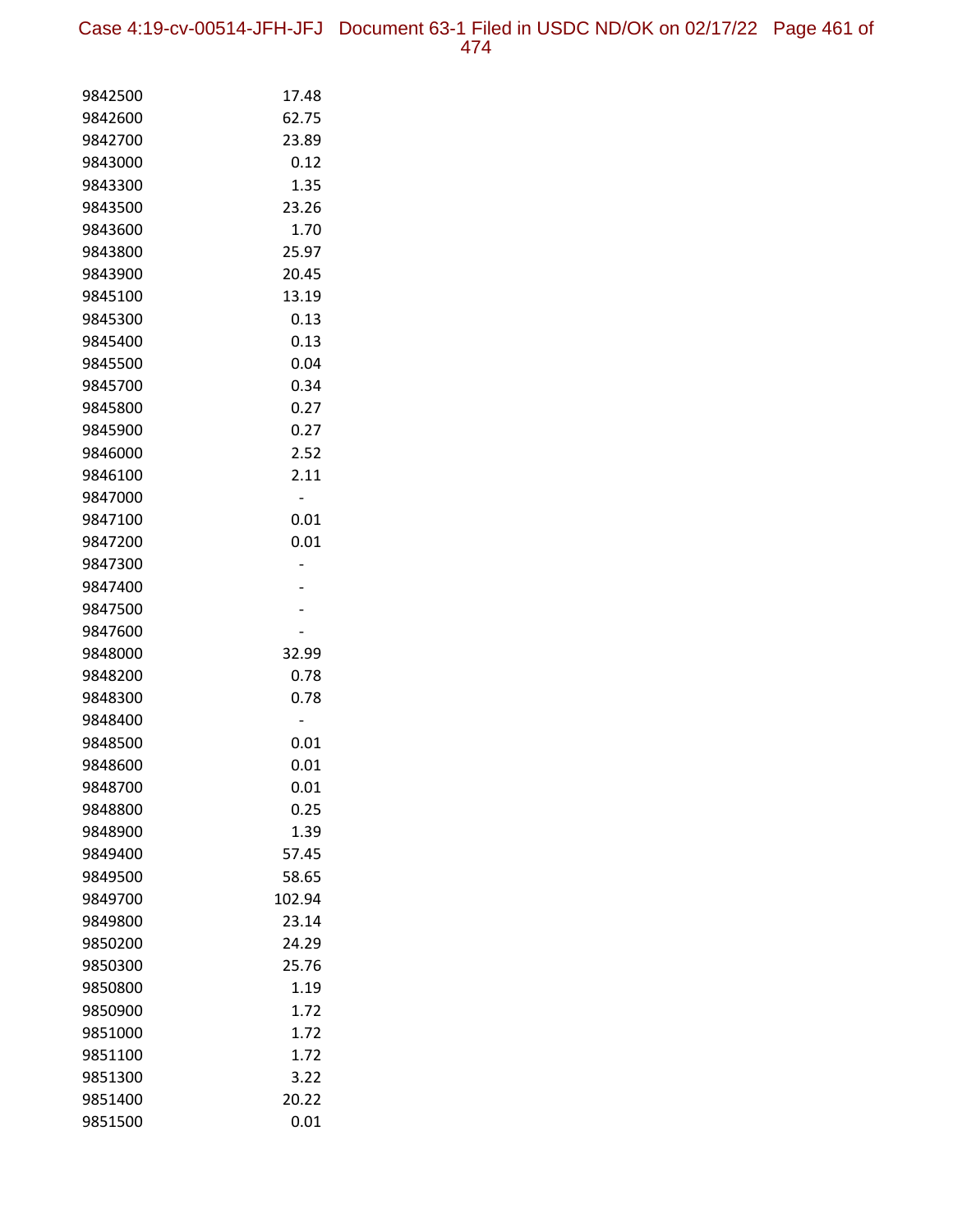Case 4:19-cv-00514-JFH-JFJ Document 63-1 Filed in USDC ND/OK on 02/17/22 Page 462 of 474

| 9851600 | 0.01   |
|---------|--------|
| 9851700 | 0.01   |
| 9851900 | 5.83   |
| 9852000 |        |
| 9852100 | 5.97   |
| 9852200 | 5.96   |
| 9852500 | 6.45   |
| 9852600 | 0.95   |
| 9852700 | 0.96   |
| 9852800 | 1.09   |
| 9852900 | 1.17   |
| 9853000 | 0.95   |
| 9853100 | 0.95   |
| 9853200 | 0.22   |
| 9853300 | 11.58  |
| 9853400 | 11.59  |
| 9853500 | 4.35   |
| 9853900 | 20.50  |
| 9854000 | 15.36  |
| 9854100 | 25.95  |
| 9854200 | 2.91   |
| 9854300 | 2.91   |
| 9855300 | 4.79   |
| 9855400 | 5.80   |
| 9855600 | 24.74  |
| 9855700 | 8.89   |
| 9855800 | 25.90  |
| 9855900 | 25.90  |
| 9856000 | 67.14  |
| 9856100 | 67.15  |
| 9856200 | 67.12  |
| 9856300 | 18.90  |
| 9856400 |        |
| 9856500 | 6.16   |
| 9856800 | 40.85  |
| 9857000 | 18.59  |
| 9857200 | 42.50  |
| 9857300 | 25.41  |
| 9857400 | 143.99 |
| 9858000 | 1.19   |
| 9858100 | 1.96   |
| 9858200 | 1.97   |
| 9858300 | 1.98   |
| 9858400 | 0.21   |
| 9859100 | 17.69  |
| 9859500 | 14.78  |
| 9860000 | 36.76  |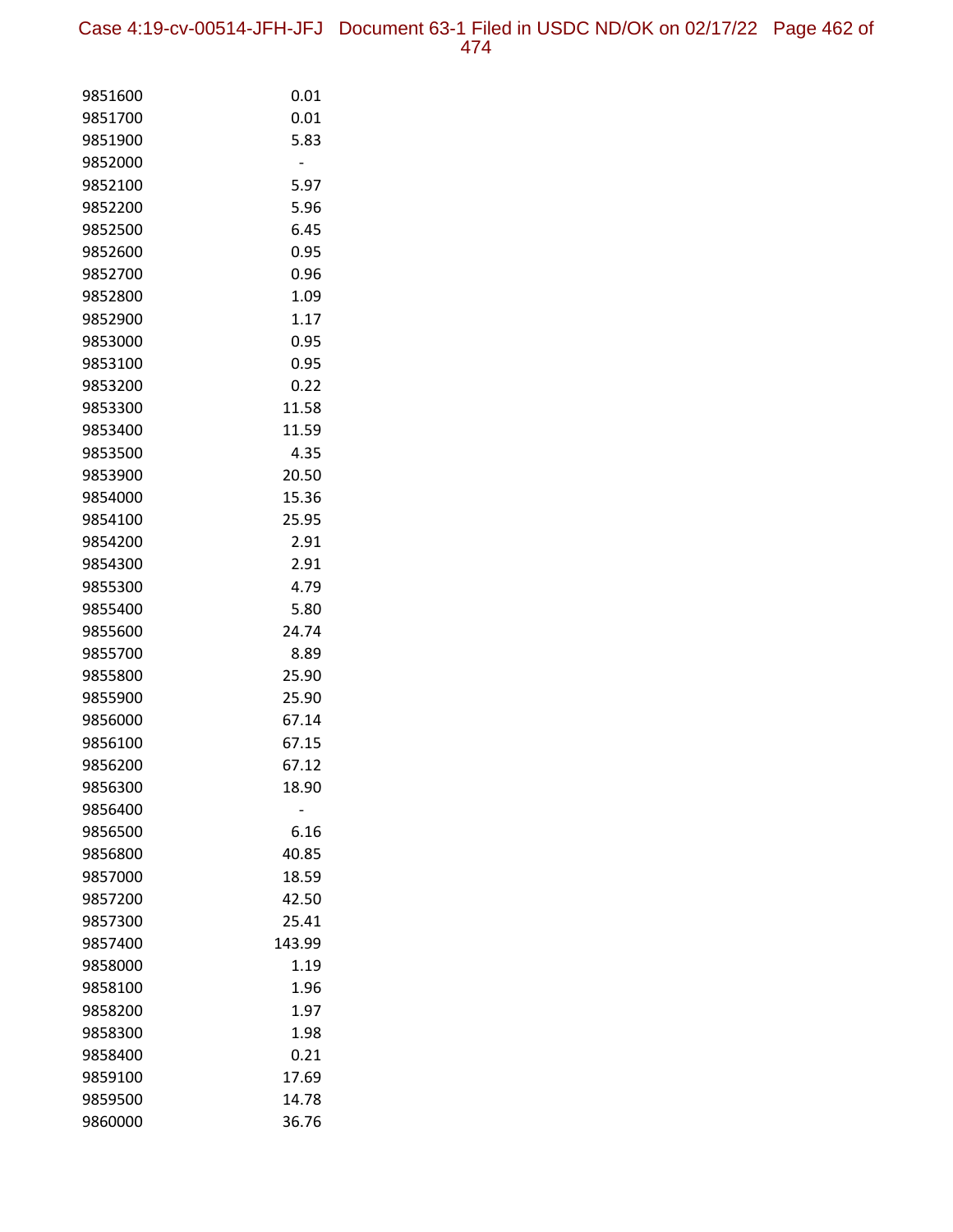Case 4:19-cv-00514-JFH-JFJ Document 63-1 Filed in USDC ND/OK on 02/17/22 Page 463 of 474

| 9860500            | 24.03  |
|--------------------|--------|
| 9860700            | 7.66   |
| 9860800            | 2.59   |
| 9860900            | 2.59   |
| 9861000            | 1.46   |
| 9861100            | 1.46   |
| 9861300            | 151.87 |
| 9862800            | 184.71 |
| 9862900            | 184.71 |
| 9863000            | 7.06   |
| 9863100            | 8.72   |
| 9863200            | 17.33  |
| 9863300            | 37.49  |
| 9863400            | 37.48  |
| 9863500            | 30.65  |
| 9863700            | 22.09  |
| 9863900            | 11.06  |
| 9864000            | 2.77   |
| 9864100            | 16.95  |
| 9864300            | 33.63  |
| 9864400            | 18.55  |
| 9864600            | 5.40   |
| 9864700            | 3.92   |
| 9865100            | 15.70  |
| 9865400            | 26.01  |
| 9865500            | -      |
| 9865600            | 0.14   |
| 9865700            | 16.75  |
| 9865800            | 16.61  |
| 9865900<br>9866000 | 16.76  |
| 9866100            | 16.75  |
| 9867500            | 13.33  |
| 9867600            | 13.28  |
| 9868000            | 21.45  |
| 9868100            | 25.08  |
| 9868200            | 25.08  |
| 9868500            | 4.83   |
| 9868600            | 5.03   |
| 9868700            | 4.80   |
| 9868800            | 8.37   |
| 9868900            | 8.37   |
| 9869000            | 4.34   |
| 9869100            | 4.34   |
| 9869200            | 4.34   |
| 9869300            | 21.65  |
| 9869400            | 23.45  |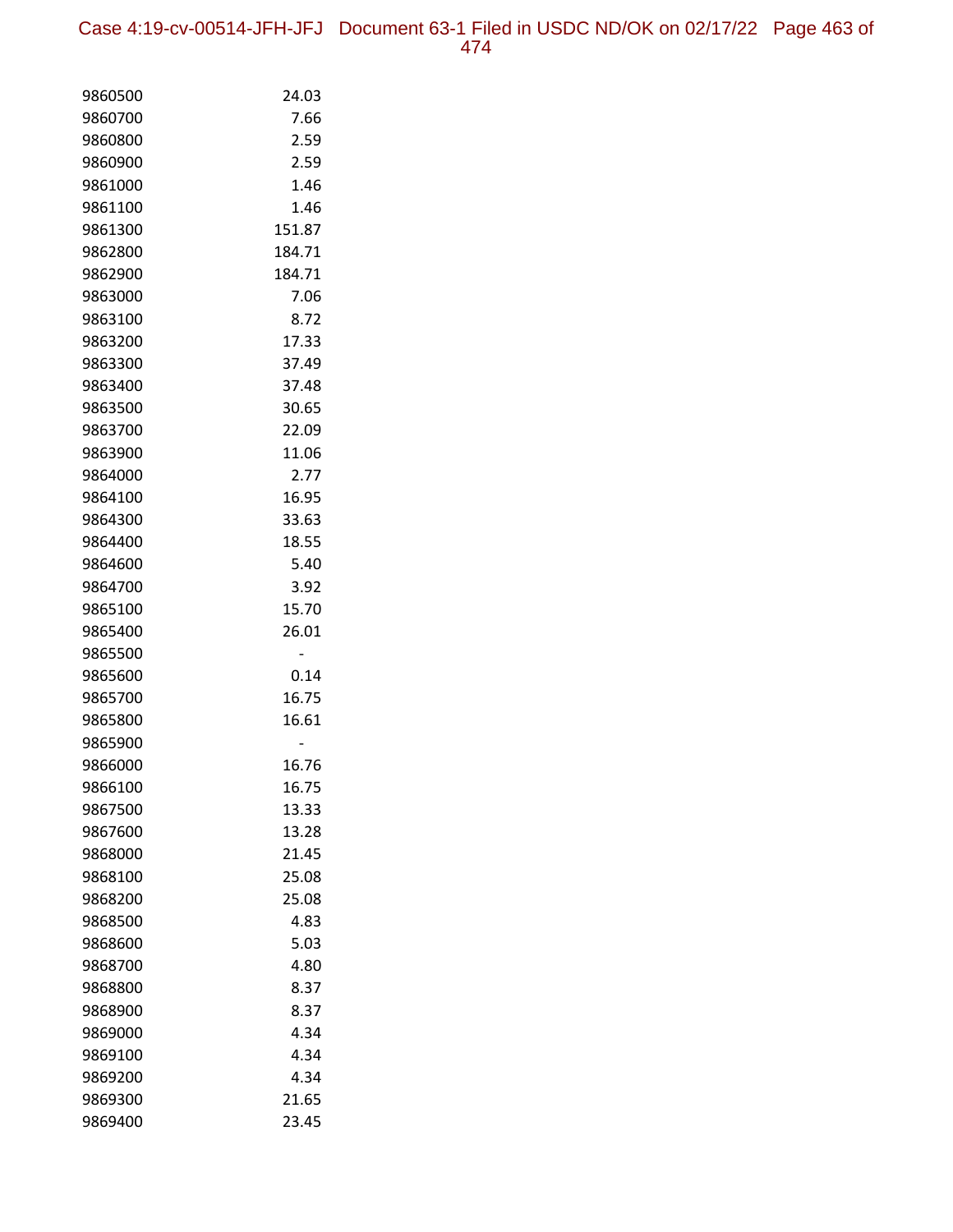Case 4:19-cv-00514-JFH-JFJ Document 63-1 Filed in USDC ND/OK on 02/17/22 Page 464 of 474

| 9869600            | 44.69        |
|--------------------|--------------|
| 9869700            | 41.70        |
| 9870000            | 43.12        |
| 9870300            | 14.84        |
| 9870500            | 1.70         |
| 9870600            | 1.70         |
| 9870700            | 1.70         |
| 9870800            | 3.15         |
| 9871300            | 30.30        |
| 9871400            | 29.60        |
| 9871500            | 30.75        |
| 9871600            | 30.75        |
| 9871700            | 30.75        |
| 9872200            | 13.19        |
| 9872400            | 6.00         |
| 9872600            | 26.18        |
| 9872900            | 2.75         |
| 9873100            | 4.03         |
| 9873400            |              |
| 9873600            | 19.14        |
| 9873800            | 17.90        |
| 9873900            | 20.00        |
| 9874100            | 4.78         |
| 9874200            |              |
| 9874300            |              |
| 9874400            | 4.48         |
| 9874500            | 1.15         |
| 9874600            | 1.15         |
| 9874700            | 0.04         |
| 9874800<br>9874900 | 1.16         |
|                    | 0.95         |
| 9875000<br>9875600 | 0.95<br>4.41 |
| 9876300            | 149.41       |
| 9876800            | 11.14        |
| 9876900            | 3.91         |
| 9877000            | 4.41         |
| 9877100            | 2.75         |
| 9877200            | 2.76         |
| 9877900            | 24.32        |
| 9878000            | 1.64         |
| 9878700            | 28.55        |
| 9879000            | 19.27        |
| 9879300            | 13.52        |
| 9879600            | 17.01        |
| 9879900            | 1.89         |
| 9880000            | 0.06         |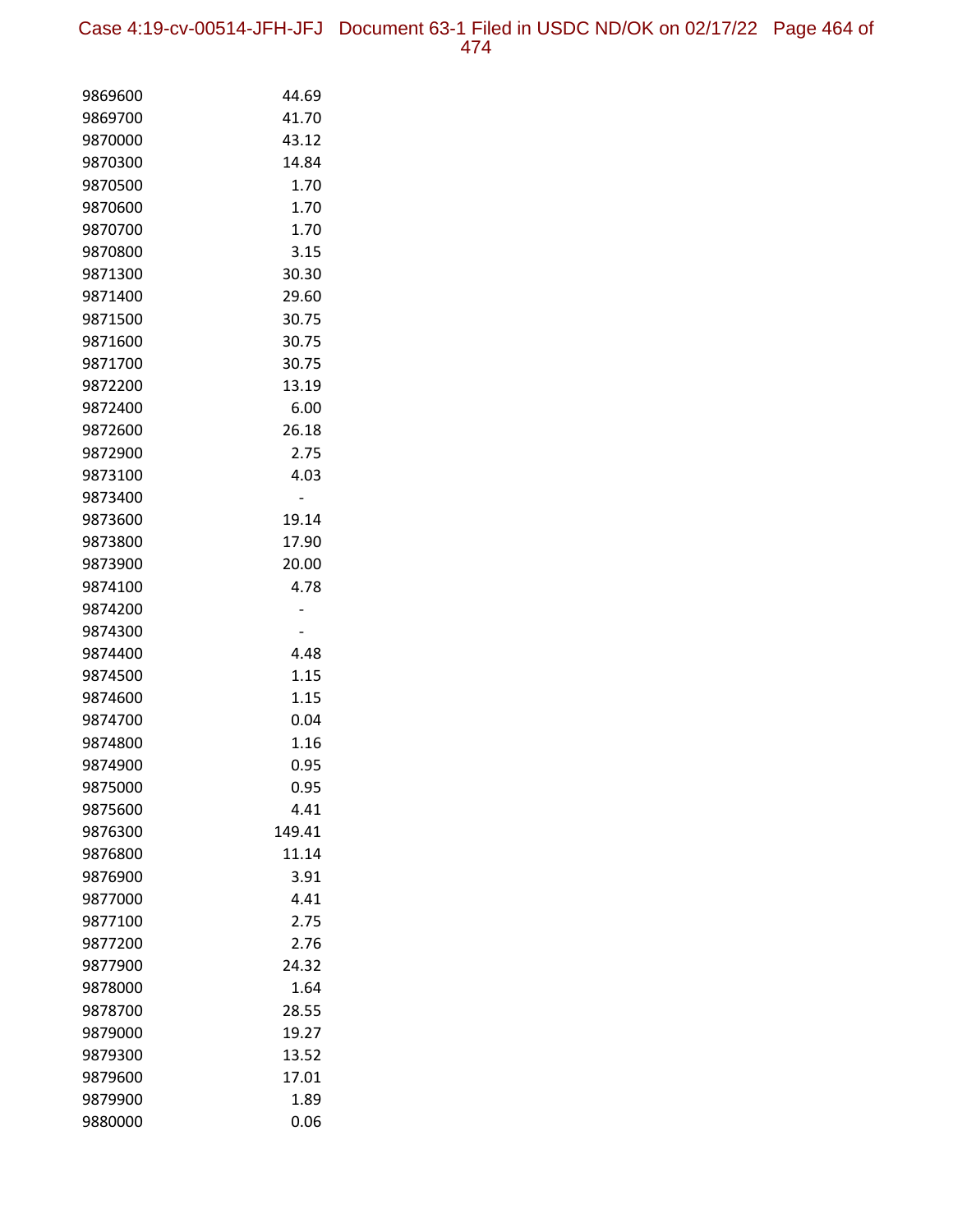Case 4:19-cv-00514-JFH-JFJ Document 63-1 Filed in USDC ND/OK on 02/17/22 Page 465 of 474

| 9880100            | 0.06   |
|--------------------|--------|
| 9880700            | 4.40   |
| 9881000            | 0.06   |
| 9881100            | 4.60   |
| 9881400            | 0.02   |
| 9881500            | 0.02   |
| 9881800            | 0.11   |
| 9882100            | 9.19   |
| 9882200            | 8.91   |
| 9882700            | 18.36  |
| 9882800            | 18.36  |
| 9883500            | 2.89   |
| 9883800            | 5.49   |
| 9884300            | 5.49   |
| 9886400            | 45.15  |
| 9886500            | 21.18  |
| 9886600            | 0.70   |
| 9886800            | 1.58   |
| 9887300            | 1.89   |
| 9887400            | 9.96   |
| 9887600            | 0.03   |
| 9887800            | 4.43   |
| 9887900            | 4.37   |
| 9888000            | 0.87   |
| 9888100            | 0.87   |
| 9888200            | 1.39   |
| 9888300<br>9888400 | 220.15 |
| 9888700            | 27.75  |
| 9888800            | 27.75  |
| 9888900            | 1.19   |
| 9889000            | 0.90   |
| 9889300            | 21.90  |
| 9889400            | 35.96  |
| 9889500            | 0.79   |
| 9889600            | 0.08   |
| 9889800            | 0.16   |
| 9889900            | 0.15   |
| 9890700            | 25.33  |
| 9891700            | 40.35  |
| 9892300            | 7.64   |
| 9892400            |        |
| 9892600            | 7.62   |
| 9892800            | 0.36   |
| 9892900            | 0.36   |
| 9893000            | 0.36   |
| 9893100            | 0.36   |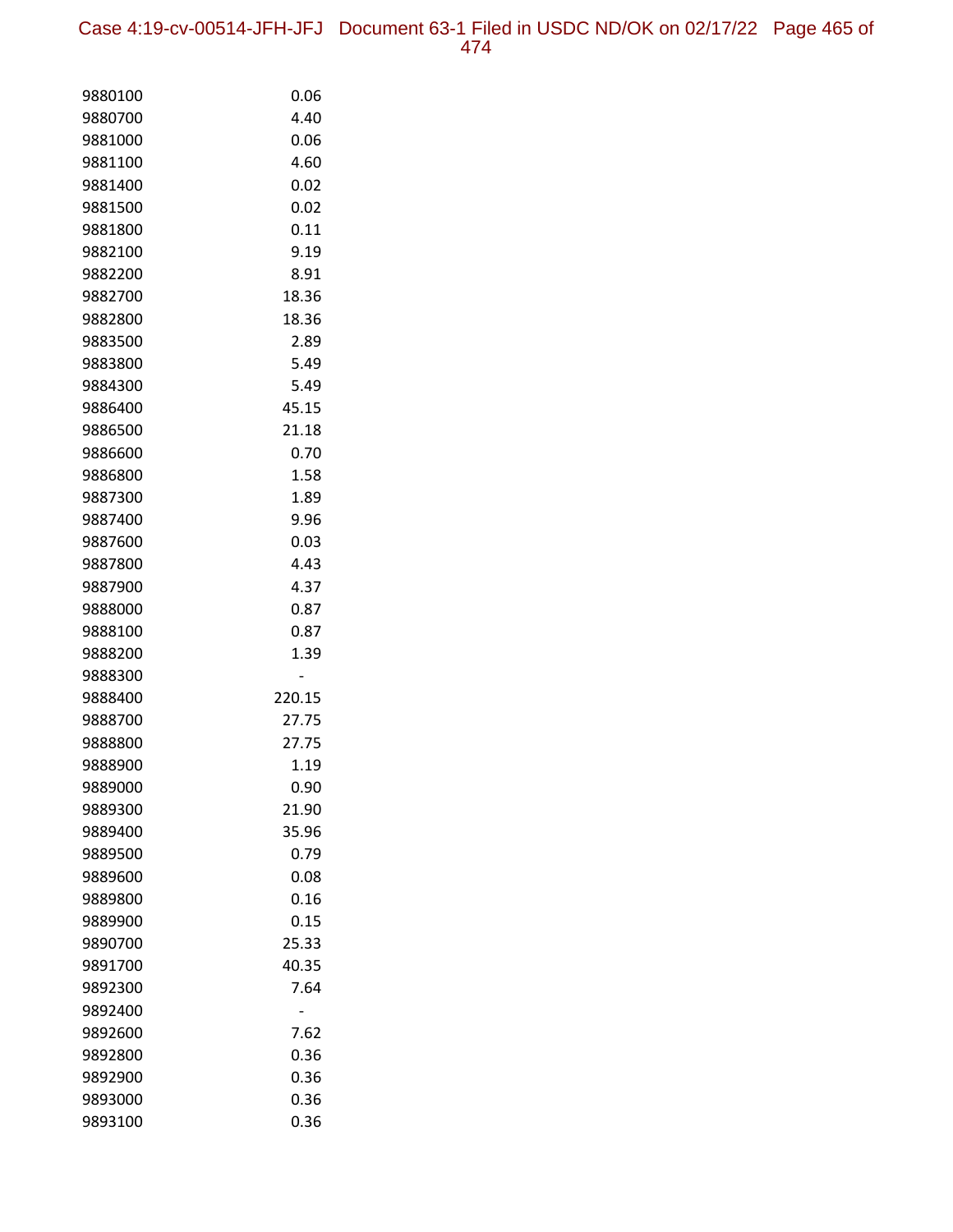Case 4:19-cv-00514-JFH-JFJ Document 63-1 Filed in USDC ND/OK on 02/17/22 Page 466 of 474

| 9893200            | 0.36           |
|--------------------|----------------|
| 9893700            | 4.54           |
| 9894100            | 21.18          |
| 9894400            | 17.50          |
| 9894500            | 16.14          |
| 9894600            | 19.59          |
| 9894800            | 0.13           |
| 9894900            | 0.13           |
| 9895100            |                |
| 9895200            | 16.99          |
| 9895300            | 16.98          |
| 9895500            | 26.60          |
| 9895600            |                |
| 9895900            | 0.49           |
| 9896000            | 14.47          |
| 9896200            | 23.78          |
| 9896300            | 23.78          |
| 9896500            | 0.18           |
| 9896600            | 37.06          |
| 9896700            | 38.59          |
| 9896900            | 8.49           |
| 9897000            | 8.49           |
| 9897100            | 8.49           |
| 9897200            | 8.49           |
| 9897300            |                |
| 9897400            |                |
| 9897500            | 0.04           |
| 9897600<br>9897700 | 21.54<br>21.54 |
| 9897800            | 21.53          |
| 9897900            |                |
| 9898000            | 177.95         |
| 9898100            | 25.22          |
| 9898200            | 12.44          |
| 9898400            | 9.12           |
| 9898500            | 22.85          |
| 9898600            | 14.56          |
| 9898700            | 19.99          |
| 9898800            | 14.47          |
| 9899500            | 13.37          |
| 9899600            | 13.82          |
| 9899700            | 4.72           |
| 9899800            | 0.20           |
| 9900200            |                |
| 9900400            | 9.48           |
| 9900500            | 36.75          |
| 9900700            | 17.24          |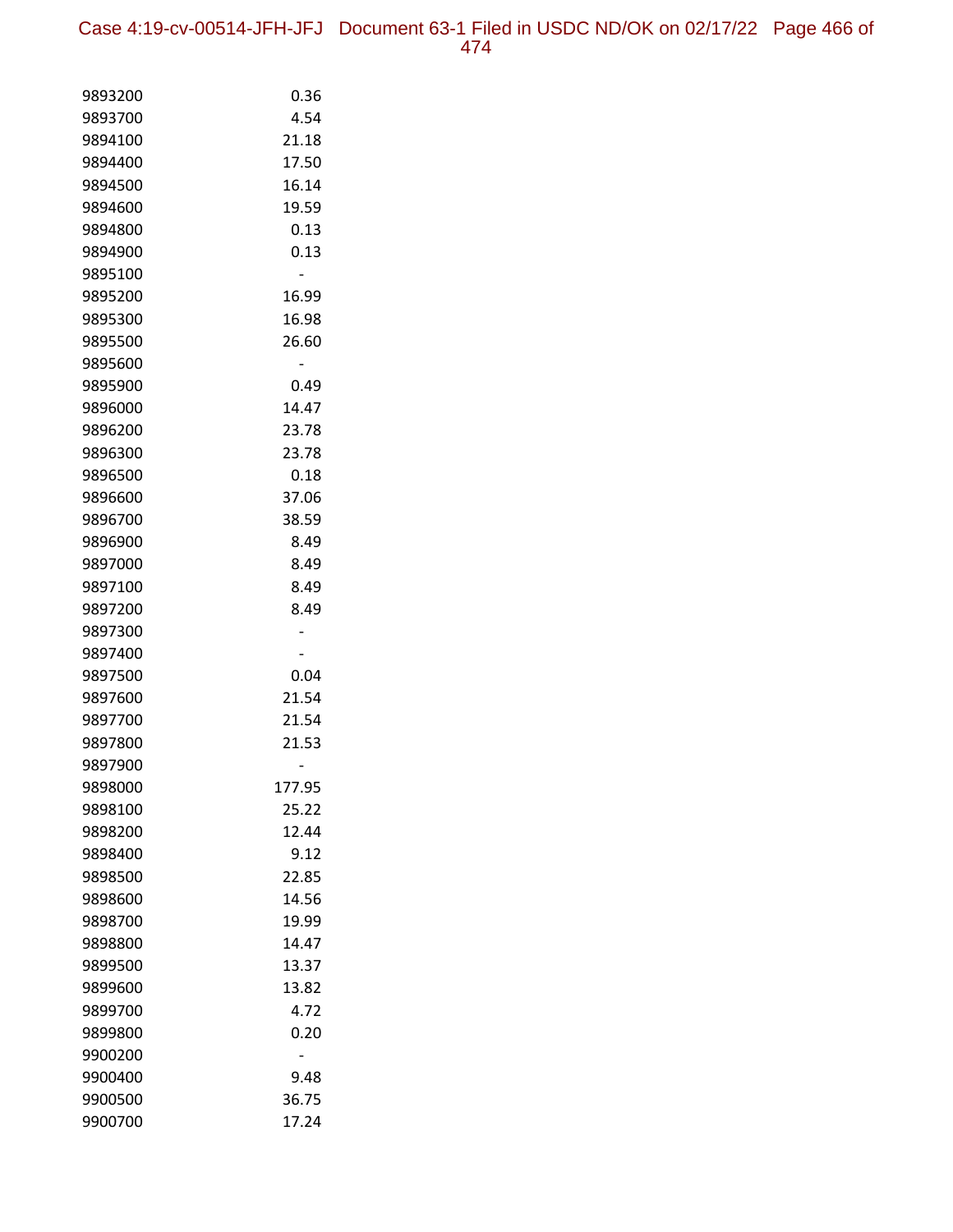Case 4:19-cv-00514-JFH-JFJ Document 63-1 Filed in USDC ND/OK on 02/17/22 Page 467 of 474

| 9900800            | 8.41         |
|--------------------|--------------|
| 9900900            | 22.02        |
| 9902200            | 8.37         |
| 9902300            | 8.35         |
| 9902400            | 0.08         |
| 9902500            | 41.16        |
| 9902600            | 41.14        |
| 9902700            | 41.14        |
| 9902800            | 41.15        |
| 9903100            |              |
| 9903500            | 0.26         |
| 9903600            | 0.26         |
| 9903700            | 14.38        |
| 9903900            | 54.54        |
| 9904500            | 45.07        |
| 9904600            | 45.05        |
| 9905500            | -            |
| 9905600            | 0.12         |
| 9905700            | 37.82        |
| 9905800            | 99.57        |
| 9906500            | 22.09        |
| 9906600            | 22.09        |
| 9907400            | 6.61         |
| 9907500            |              |
| 9907600<br>9907700 | 1.83<br>1.82 |
| 9907800            | 16.33        |
| 9907900            | 16.33        |
| 9908400            | 14.69        |
| 9908500            | 0.01         |
| 9908600            | 0.29         |
| 9908800            | 34.61        |
| 9908900            | 5.44         |
| 9909000            | 29.85        |
| 9909100            | 26.14        |
| 9909200            | 14.61        |
| 9909300            | 15.45        |
| 9909500            | 15.42        |
| 9909700            | 36.36        |
| 9910600            | 26.37        |
| 9910700            | 26.36        |
| 9910800            | 10.60        |
| 9911200            | 4.28         |
| 9911300            | 2.51         |
| 9911400            |              |
| 9911600            | 47.81        |
| 9911700            | 54.56        |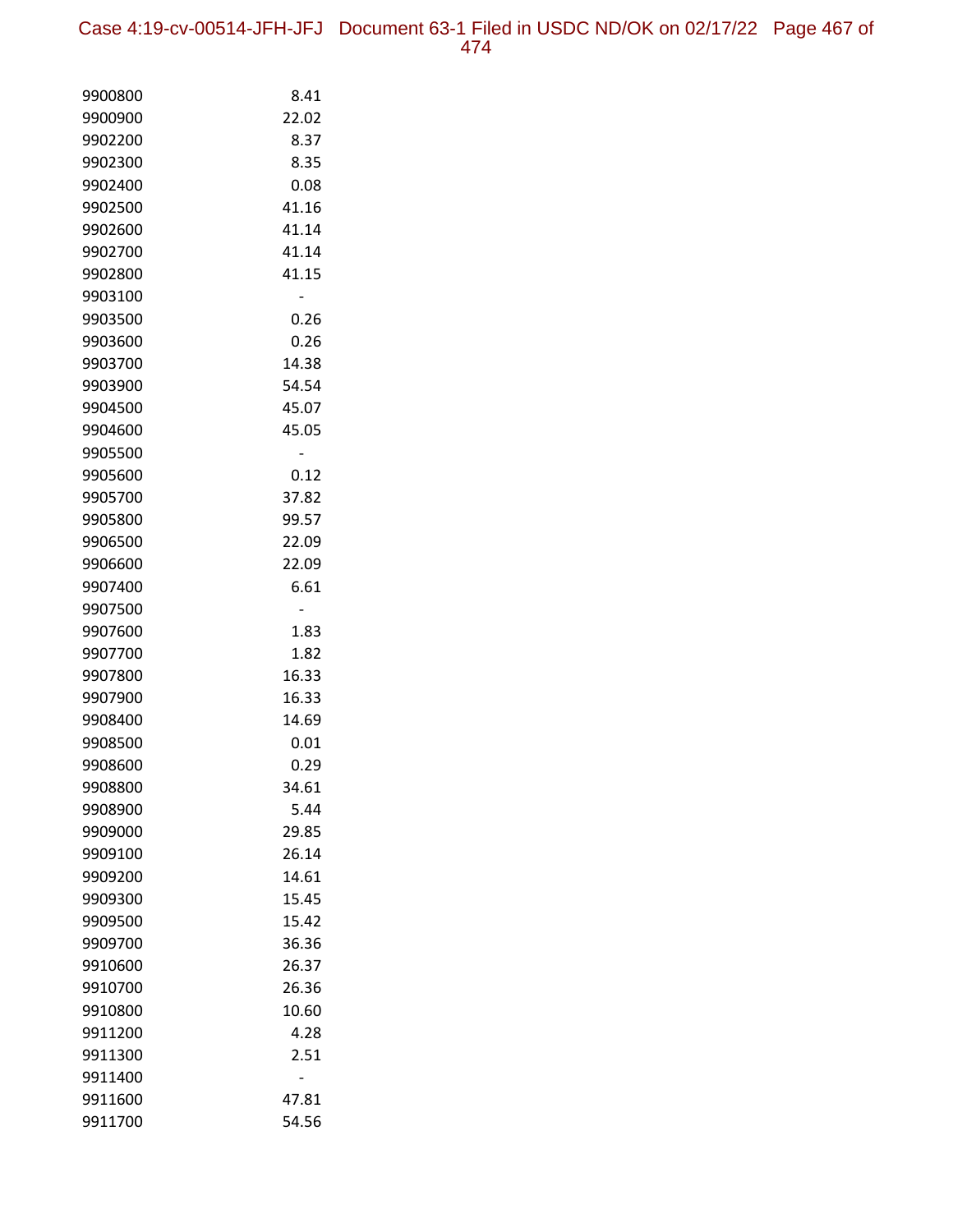Case 4:19-cv-00514-JFH-JFJ Document 63-1 Filed in USDC ND/OK on 02/17/22 Page 468 of 474

| 9911800            | 0.60         |
|--------------------|--------------|
| 9912000            | 4.88         |
| 9912100            | 0.27         |
| 9912200            | 0.27         |
| 9912300            | 0.27         |
| 9912400            | 0.36         |
| 9912500            | 0.27         |
| 9912600            | 0.25         |
| 9912700            | 0.08         |
| 9912800            | 24.52        |
| 9913000            | 37.25        |
| 9913100            | 37.26        |
| 9913300            | 7.76         |
| 9913500            | 24.67        |
| 9913700            | 27.89        |
| 9913800            | 10.03        |
| 9913900            | 22.89        |
| 9914000            | 33.60        |
| 9914100            | 1.65         |
| 9914200            | 54.48        |
| 9915000            | 4.74         |
| 9915100            | 4.73         |
| 9915300            | 94.26        |
| 9915700            | 24.77        |
| 9915900            | 2.05         |
| 9916000            | 4.15         |
| 9916200            | 2.06         |
| 9916300            |              |
| 9916700            | 24.90        |
| 9916800            | 8.42         |
| 9917000            | 12.68        |
| 9917100            | 8.92         |
| 9917200            | 21.47        |
| 9917300            | 3.63         |
| 9917400            | 5.99         |
| 9917500            | 0.01         |
| 9918100            | 1.04         |
| 9918200            | 1.04         |
| 9918300            | 4.88<br>4.88 |
| 9918400            |              |
| 9918500<br>9918600 | 3.59         |
|                    | 1.22<br>1.22 |
| 9918700<br>9918900 | 1.81         |
| 9919000            | 1.81         |
| 9919400            | 20.43        |
| 9919500            | 12.38        |
|                    |              |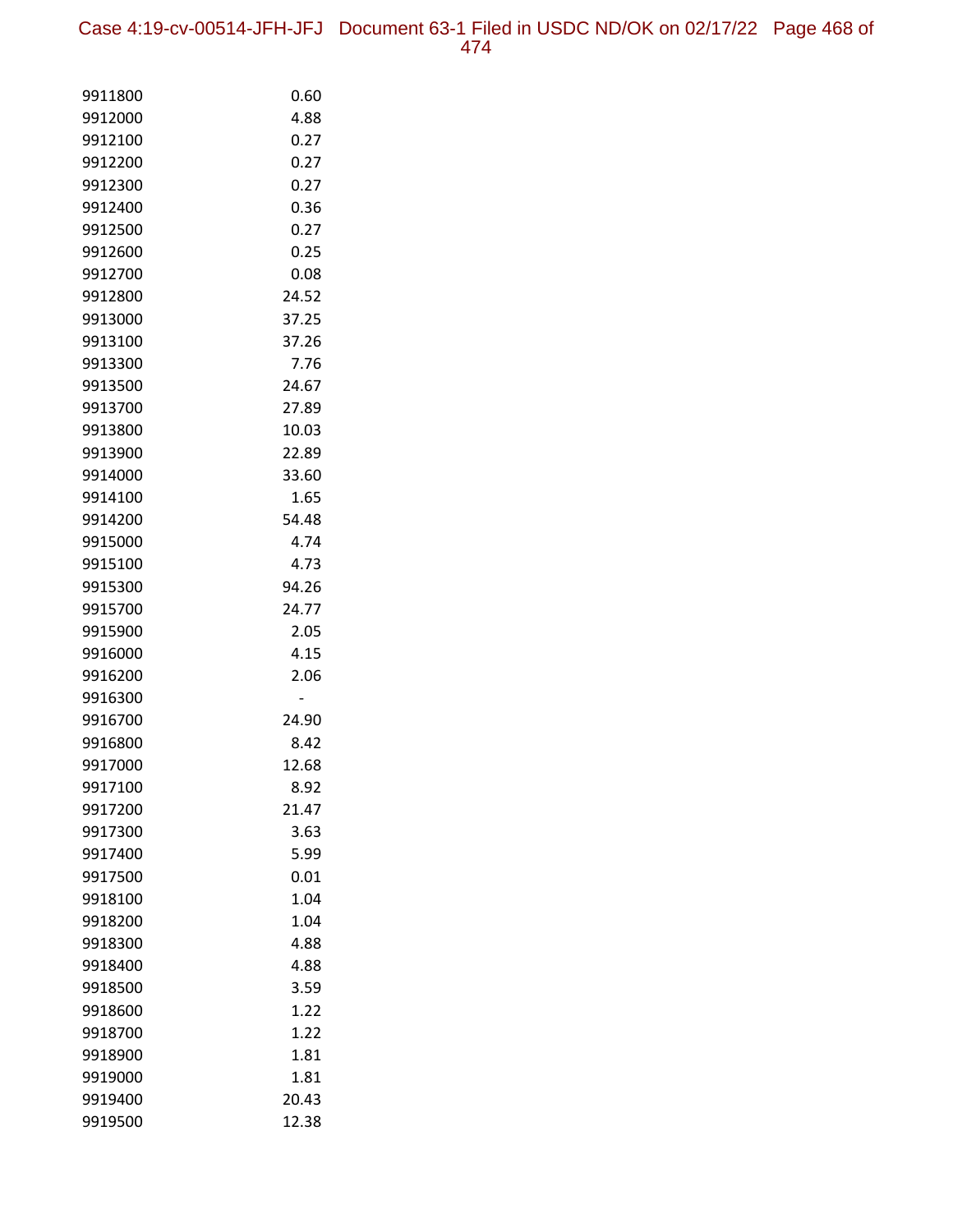Case 4:19-cv-00514-JFH-JFJ Document 63-1 Filed in USDC ND/OK on 02/17/22 Page 469 of 474

| 9919600 | 12.34 |
|---------|-------|
| 9919900 |       |
| 9920000 | 31.43 |
| 9920100 | 13.61 |
| 9920200 | 44.95 |
| 9920500 | 0.09  |
| 9921500 | 3.19  |
| 9921600 | 3.18  |
| 9921700 | 3.17  |
| 9921800 | 3.17  |
| 9921900 | 15.09 |
| 9922200 | 1.33  |
| 9923000 | 17.88 |
| 9923200 | 7.01  |
| 9923300 | 7.00  |
| 9923400 | 4.56  |
| 9937500 | 10.43 |
| 9937600 | 10.37 |
| 9937800 | 31.81 |
| 9939000 | 66.31 |
| 9939100 | 29.05 |
| 9939200 | 17.43 |
| 9939300 | 8.17  |
| 9939400 | 8.17  |
| 9939600 | 13.31 |
| 9939700 | 8.37  |
| 9939800 | 11.23 |
| 9939900 | 25.09 |
| 9940200 | 43.93 |
| 9940300 | 50.69 |
| 9940400 | 4.86  |
| 9941000 | 28.95 |
| 9941100 | 33.37 |
| 9941200 |       |
| 9941300 | 8.23  |
| 9941400 | 8.23  |
| 9941500 | 8.23  |
| 9941600 | 8.23  |
| 9941700 | 27.76 |
| 9941800 | 6.64  |
| 9941900 | 6.64  |
| 9942000 | 0.19  |
| 9942100 | 35.50 |
| 9942200 | 9.11  |
| 9942400 | 18.20 |
| 9942500 | 4.28  |
| 9942600 |       |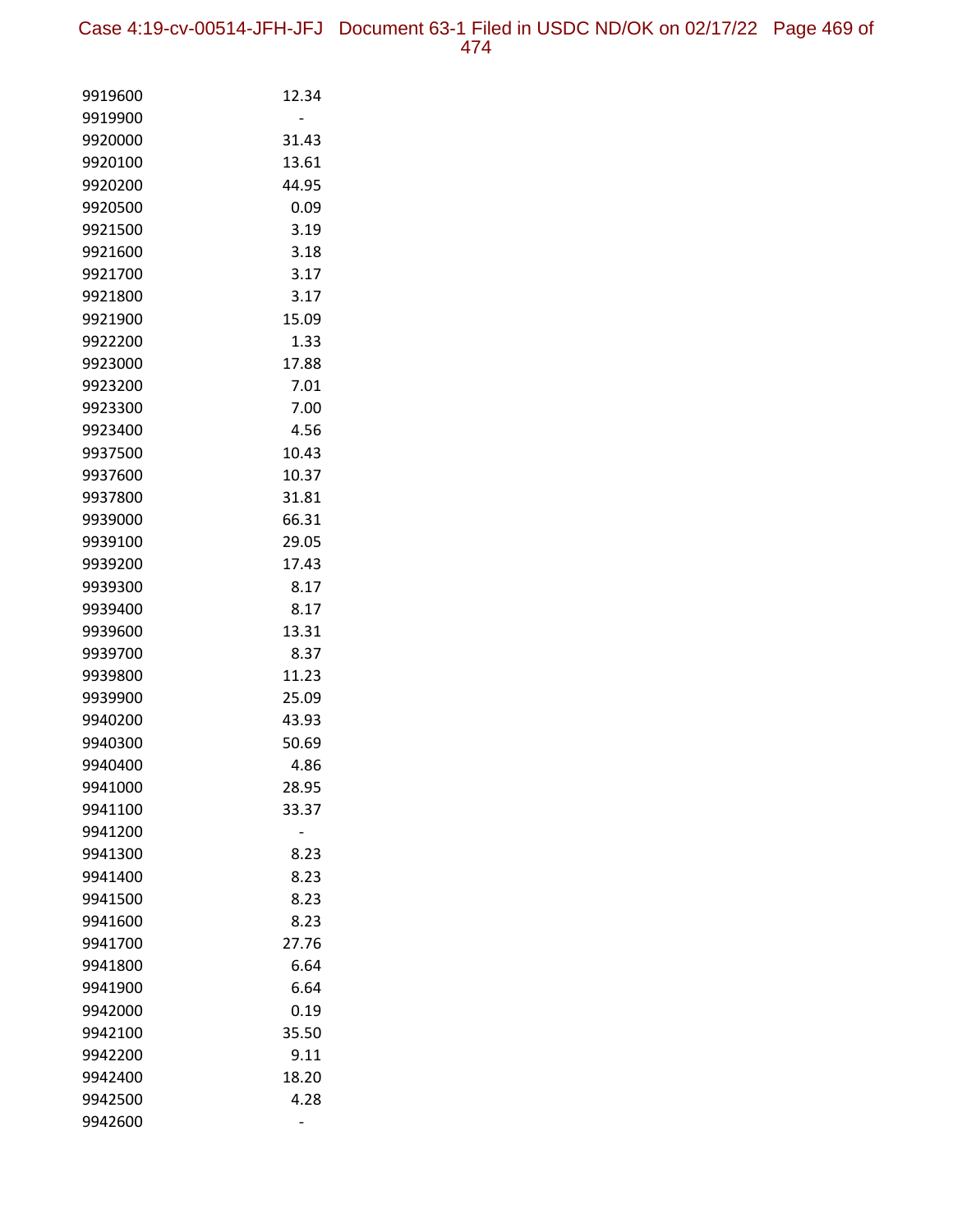Case 4:19-cv-00514-JFH-JFJ Document 63-1 Filed in USDC ND/OK on 02/17/22 Page 470 of 474

| 9942900            | 30.56          |
|--------------------|----------------|
| 9943000            | 36.70          |
| 9943100            | 19.07          |
| 9943300            | 5.00           |
| 9943400            | 1.74           |
| 9943500            | 1.49           |
| 9943600            | 1.47           |
| 9943800            | 37.92          |
| 9943900            | 52.94          |
| 9944000            | 11.53          |
| 9944100            | 11.60          |
| 9944200            | 11.58          |
| 9944400            | 971.40         |
| 9944700            | 37.42          |
| 9944800            | 1,243.80       |
| 9945400            | 23.02          |
| 9945700            | 3.80           |
| 9945800            |                |
| 9945900            |                |
| 9946000            |                |
| 9946200            | 10.08          |
| 9946300            | 3.57           |
| 9946400            | 3.56           |
| 9946500            | 3.57           |
| 9946600            | 0.27           |
| 9946700<br>9946800 | 565.47<br>0.04 |
| 9946900            | 136.58         |
| 9947000            | 143.66         |
| 9947100            | 71.40          |
| 9947200            | 71.41          |
| 9948700            | 0.54           |
| 9948900            | 38.50          |
| 9949200            | 36.07          |
| 9949300            | 44.52          |
| 9949600            | 1.88           |
| 9949700            | 1.91           |
| 9950200            | 23.95          |
| 9950300            | 23.95          |
| 9950400            | 0.33           |
| 9950500            | 0.33           |
| 9950600            | 0.33           |
| 9950800            | 0.34           |
| 9950900            | 0.33           |
| 9951000            | 0.33           |
| 9951100            | 22.82          |
| 9951200            | 6.79           |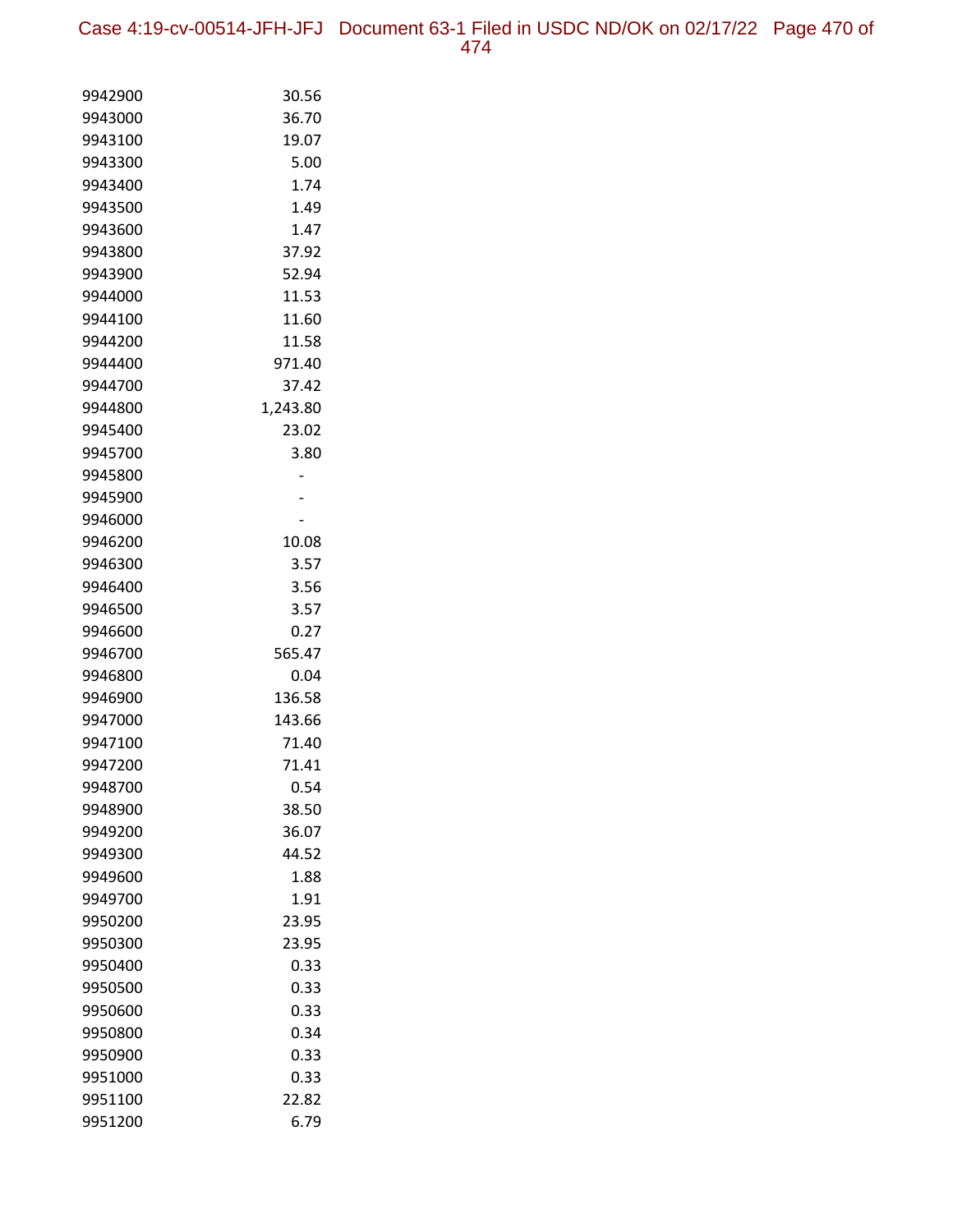| 9951300 | 6.80   |
|---------|--------|
| 9951500 | 6.80   |
| 9952000 | 16.44  |
| 9952100 | 125.96 |
| 9952200 | 0.34   |
| 9952300 | 0.88   |
| 9952400 | 0.18   |
| 9952500 | 0.27   |
| 9952600 | 0.18   |
| 9952700 |        |
| 9952800 | 0.02   |
| 9952900 | 0.01   |
| 9953000 | 0.01   |
| 9953100 | 0.01   |
| 9953200 | 0.02   |
| 9953300 |        |
| 9953500 | 61.06  |
| 9953600 | 40.70  |
| 9953900 | 68.02  |
| 9954000 | 66.65  |
| 9954100 | 6.00   |
| 9954200 | 12.14  |
| 9954300 | 23.58  |
| 9954400 | 23.40  |
| 9955200 | 0.83   |
| 9955300 | 0.83   |
| 9955400 | 0.83   |
| 9955800 | 4.99   |
| 9956300 | 49.69  |
| 9956400 | 45.57  |
| 9956500 | 287.82 |
| 9956600 | 31.47  |
| 9957500 | 137.78 |
| 9957600 | 26.87  |
| 9957700 | 26.90  |
| 9957900 | 9.80   |
| 9958300 | 7.56   |
| 9958500 | 96.55  |
| 9958600 | 16.28  |
| 9958800 | 15.33  |
| 9958900 | 798.97 |
| 9959000 | 23.40  |
| 9959100 | 42.82  |
| 9959200 | 0.57   |
| 9959300 | 0.57   |
| 9959400 | 0.56   |
| 9959500 | 0.29   |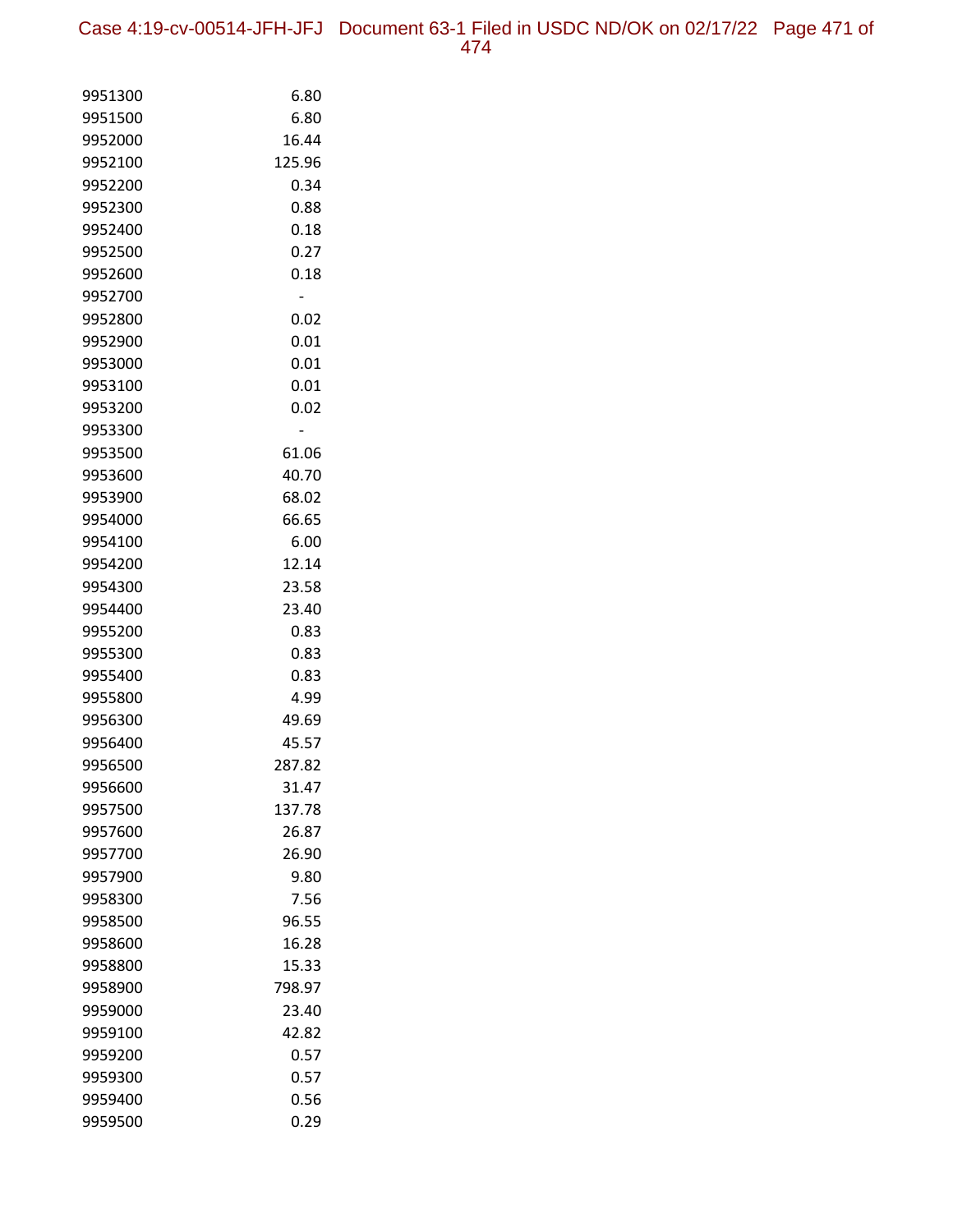Case 4:19-cv-00514-JFH-JFJ Document 63-1 Filed in USDC ND/OK on 02/17/22 Page 472 of 474

| 9959600 | 0.32   |
|---------|--------|
| 9959700 | 6.05   |
| 9959900 | 44.44  |
| 9960000 | 44.64  |
| 9960100 | 44.58  |
| 9960200 | 0.64   |
| 9960300 | 0.93   |
| 9960400 | 0.93   |
| 9960500 | 3.05   |
| 9961600 | 36.62  |
| 9961700 | 9.94   |
| 9962000 | 2.79   |
| 9962400 | 9.82   |
| 9962500 | 12.05  |
| 9962600 | 12.44  |
| 9962700 | 66.06  |
| 9963200 | 0.14   |
| 9963300 | 0.15   |
| 9963500 | 9.09   |
| 9963600 | 9.09   |
| 9963800 | 0.27   |
| 9963900 | 0.27   |
| 9964500 | 2.11   |
| 9964900 | 60.45  |
| 9965000 | 60.43  |
| 9965100 | 10.95  |
| 9965200 | 1.74   |
| 9965400 | 0.29   |
| 9965500 | 22.79  |
| 9966000 | 32.76  |
| 9966300 | 8.56   |
| 9966400 | 30.16  |
| 9966600 | 31.75  |
| 9966700 | 114.04 |
| 9966900 | 5.20   |
| 9967000 | 4.54   |
| 9967100 | 5.19   |
| 9967200 | 7.06   |
| 9967300 | 0.78   |
| 9967400 | 22.92  |
| 9967900 | 36.98  |
| 9968000 | 12.57  |
| 9968100 | 12.57  |
| 9968500 | 11.88  |
| 9968600 | 34.05  |
| 9968700 | 37.39  |
| 9968800 | 37.37  |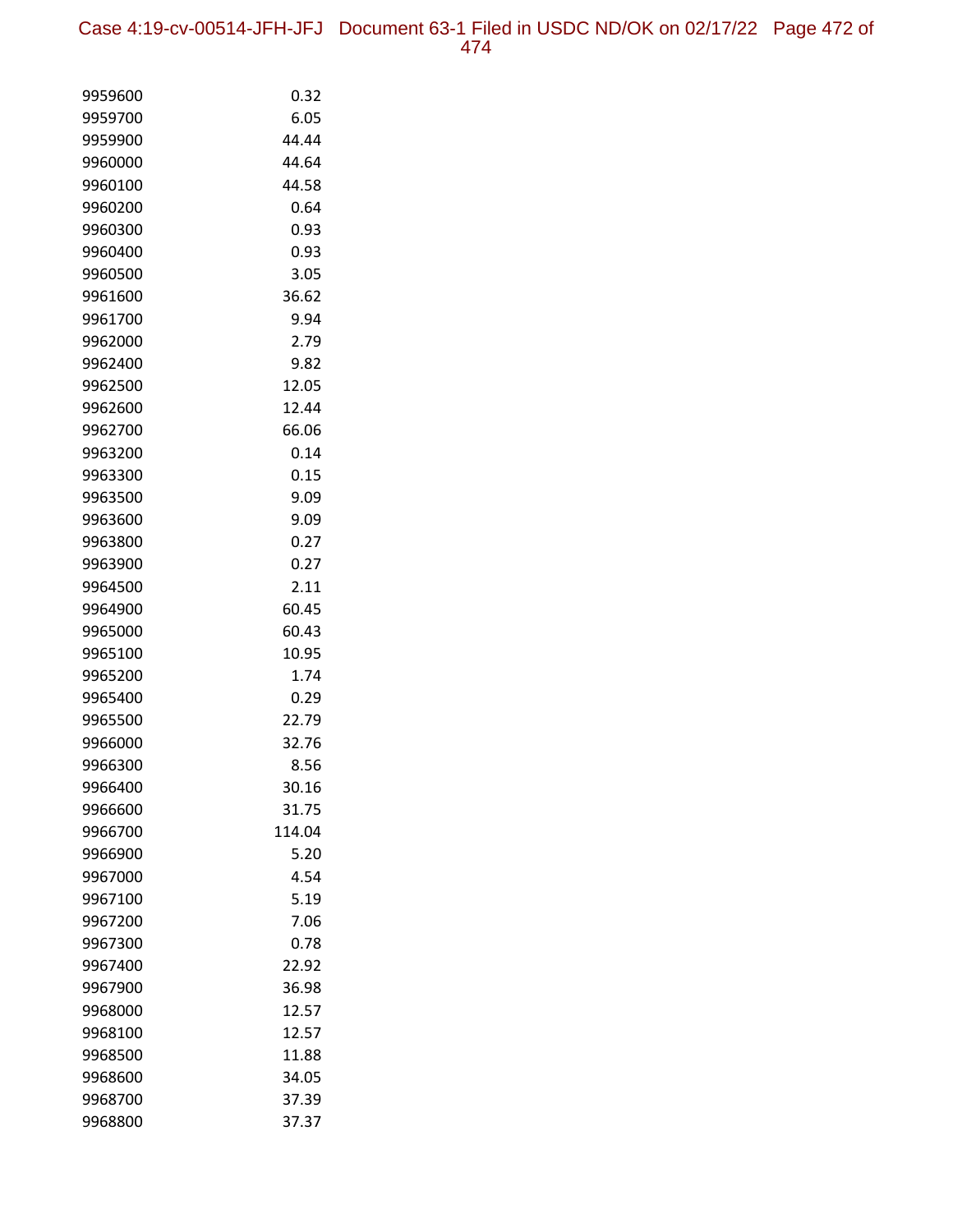Case 4:19-cv-00514-JFH-JFJ Document 63-1 Filed in USDC ND/OK on 02/17/22 Page 473 of 474

| 9969000 | 46.85  |
|---------|--------|
| 9969100 | 46.82  |
| 9969200 | 11.09  |
| 9970200 | 157.59 |
| 9970300 | 10.91  |
| 9970400 | 1.25   |
| 9970500 | 1.25   |
| 9970600 | 2.82   |
| 9970700 | 2.83   |
| 9971100 | 75.17  |
| 9971300 | 12.02  |
| 9971400 | 21.53  |
| 9971500 | 9.89   |
| 9971600 | 18.22  |
| 9971700 | 25.92  |
| 9971800 | 26.66  |
| 9972200 | 37.58  |
| 9972300 | 17.74  |
| 9972600 | 2.68   |
| 9972700 | 23.09  |
| 9973100 | 4.72   |
| 9973400 | 3.99   |
| 9973600 | 4.05   |
| 9974000 | 2.59   |
| 9974100 | 5.85   |
| 9974200 | 11.10  |
| 9974300 | 18.57  |
| 9974400 | 9.99   |
| 9996900 | 0.56   |
| 9997000 | 29.62  |
| 9997100 | 2.15   |
| 9997200 | 2.14   |
| 9997400 | 0.57   |
| 9997500 | 0.58   |
| 9997600 | 11.04  |
| 9997700 | 10.64  |
| 9997800 | 10.66  |
| 9997900 | 10.65  |
| 9998300 |        |
| 9998400 |        |
| 9998500 |        |
| 9998600 |        |
| 9998700 |        |
| 9999000 | 10.12  |
| 9999100 | 15.81  |
| 9999600 | 23.97  |
| 9999700 | 1.54   |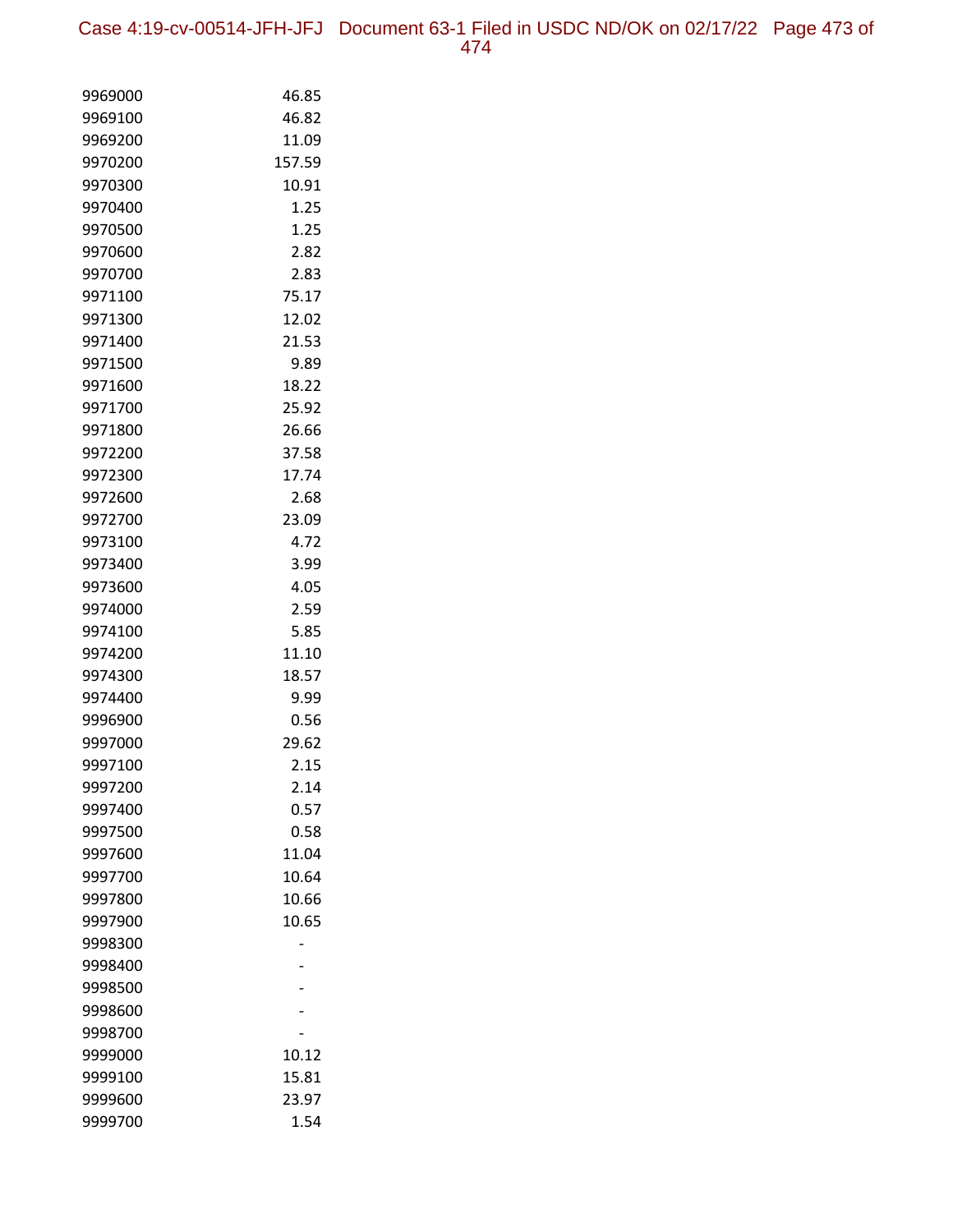## Case 4:19-cv-00514-JFH-JFJ Document 63-1 Filed in USDC ND/OK on 02/17/22 Page 474 of 474

9999800 0.73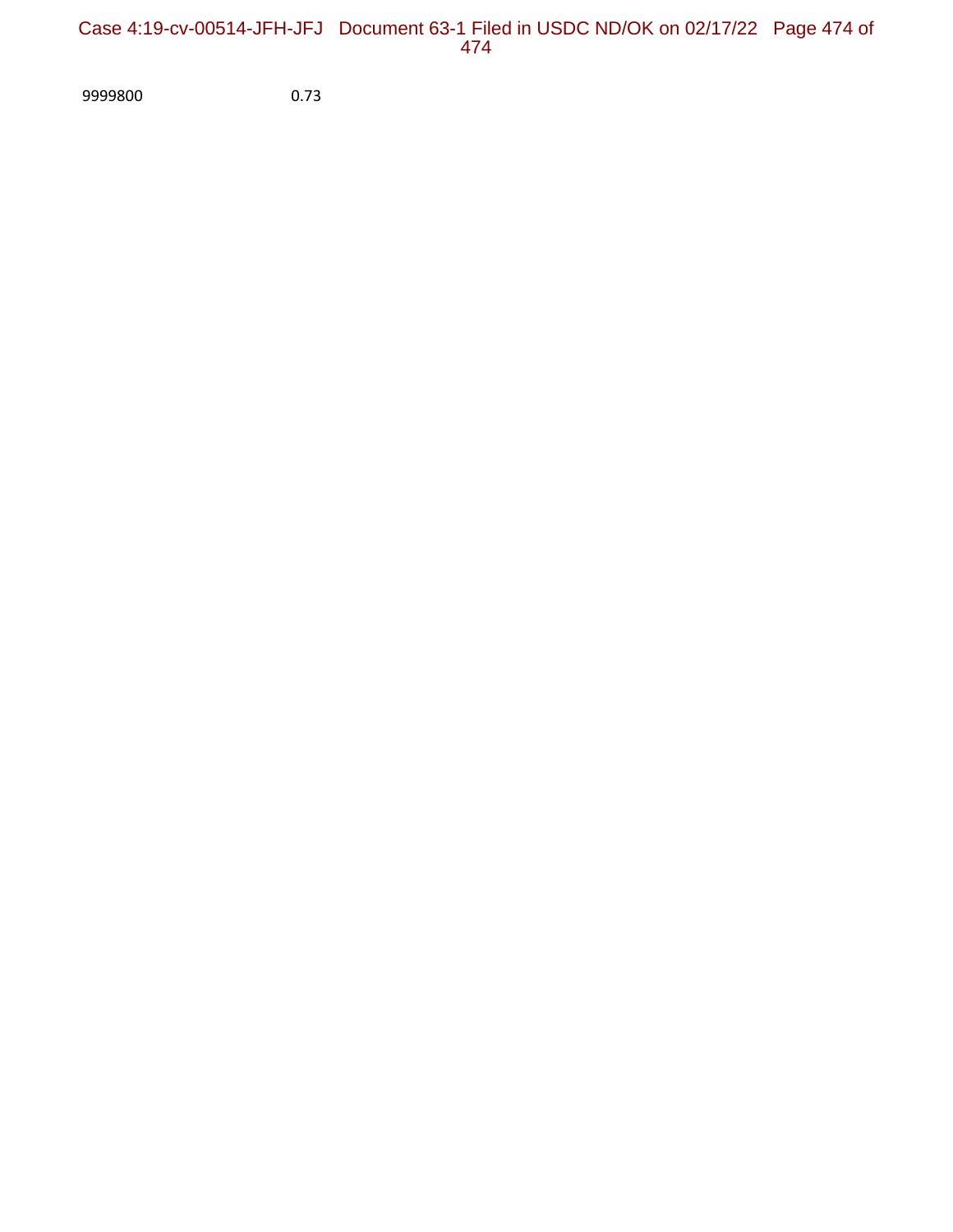## **IN THE UNITED STATES DISTRICT COURT FOR THE NORTHERN DISTRICT OF OKLAHOMA**

Pauper Petroleum, LLC, on behalf of itself and all others similarly situated,

Plaintiff,

v.

Kaiser-Francis Oil Company,

Civil Action No. 19-CV-514-JFH-JFJ

Defendant.

## **FINAL PLAN OF ALLOCATION AND DISTRIBUTION ORDER**

On February 17, 2022, Class Representative filed a Motion for Approval of Final Plan of Allocation and Entry of Distribution Order (Doc. 63, the "Motion"). Having held a Final Fairness Hearing in this Litigation on December 3, 2021, in which the Court fulfilled its duties to independently evaluate the fairness, reasonableness, and adequacy of the Settlement, and having thereafter finally approved the Settlement, and having thereafter entered the Initial Plan of Allocation Order to instruct the Parties and the Settlement Administrator on the manner in which the Net Settlement Fund shall be allocated and distributed to Class Members, the Court now enters this Final Plan of Allocation and Distribution Order.<sup>1</sup> Accordingly, the Court hereby orders that Class Counsel and the Settlement Administrator are to promptly carry out the terms of this Order for distribution of the Net Settlement Fund as follows:

1. The Court finds that Class Counsel and Class Representative have acted with reasonable diligence and in good faith to conform to the Settlement Agreement (Doc. 54-1) and the Initial Plan of Allocation Order (Doc. 60).

 $<sup>1</sup>$  All capitalized terms not otherwise defined shall have the same meanings ascribed to them in the</sup> Settlement Agreement.